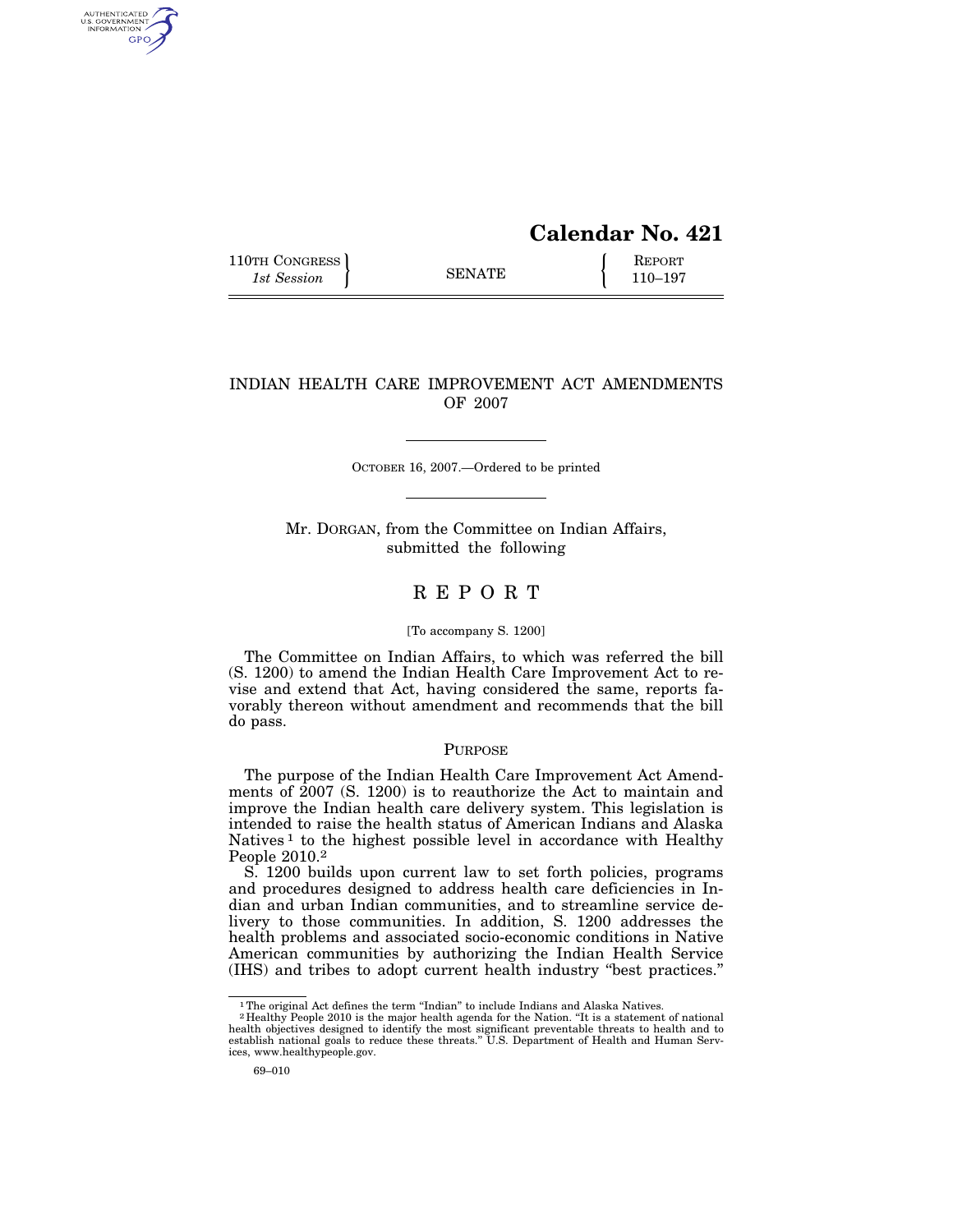## **BACKGROUND**

Enacted in 1976, the Act established the first comprehensive framework for the delivery of health care services for Native people, including various health programs, projects, and facilities. The Act was last reauthorized in 1992, and authorized funding for various programs through Fiscal Year 2000. Public Law 106–568 included a simple extension of the Act's authority through FY 2001. Congress has continued to fund programs under the Act through the general permanent authority under the Snyder Act (25 U.S.C. 13).

#### THE REAUTHORIZATION PROCESS

The work on the latest reauthorization of the Indian Health Care Improvement Act began in 1999. Bills have been introduced since the 106th Congress<sup>3</sup> to provide numerous improvements and updates to current law, many of which are contained in S. 1200.

In June, 1999, the Director of the IHS convened a National Tribal Steering Committee on the Reauthorization of the Indian Health Care Improvement Act (NSC), which was comprised of tribal leaders and representatives from Indian health organizations to facilitate the Act's reauthorization. The NSC held a series of meetings in 1999, during which extensive discussions were held between the NSC and Department of Health and Human Services (DHHS) officials. The NSC also received technical assistance from DHHS officials during these meetings.

The NSC set out to craft a comprehensive legislative proposal that would reflect a consensus of the Indian tribes. With over 560 federally-recognized Indian tribes, each with unique histories, cultures, locations and needs, the NSC faced serious challenges. Despite the many differences, they coalesced around a draft document which formed the basis of the bills introduced, S. 2526 (106th Congress) and S. 212 (107th Congress). Neither bill was enacted.

During the 108th Congress, the Committee, the NSC and the Administration engaged in extensive negotiations over reauthorization issues, but action on a final version of that Congress' bill, S. 556, did not occur before the conclusion of the 108th Congress. Several recommendations developed during these negotiations were incorporated into S. 1057, which was introduced in the 109th Congress.

In the first session of the 109th Congress, the Indian Affairs Committee favorably reported an amendment in the nature of a substitute to S. 1057. In the ensuing months, the Committee engaged in discussions with the Administration—not only DHHS, but also the Department of Justice. Changes based on these discussions were made in an amendment in the nature of a substitute to S. 1057. In addition, the Committee worked extensively with the Senate Finance Committee on provisions in the jurisdiction of that committee, which were separately reported out by the Finance Committee on June 8, 2006, as S. 3524, and incorporated in to the amendment in the nature of a substitute to S. 1057. Comments were also received from the Senate Health, Education, Labor and Pensions Committee, on provisions over which that Committee maintains an interest, and many were incorporated. A new bill,

<sup>3</sup>S. 2526 (106th Congress), S. 212 (107th Congress), S. 556 (108th Congress), S. 1200 and S. 4122 (109th Congress).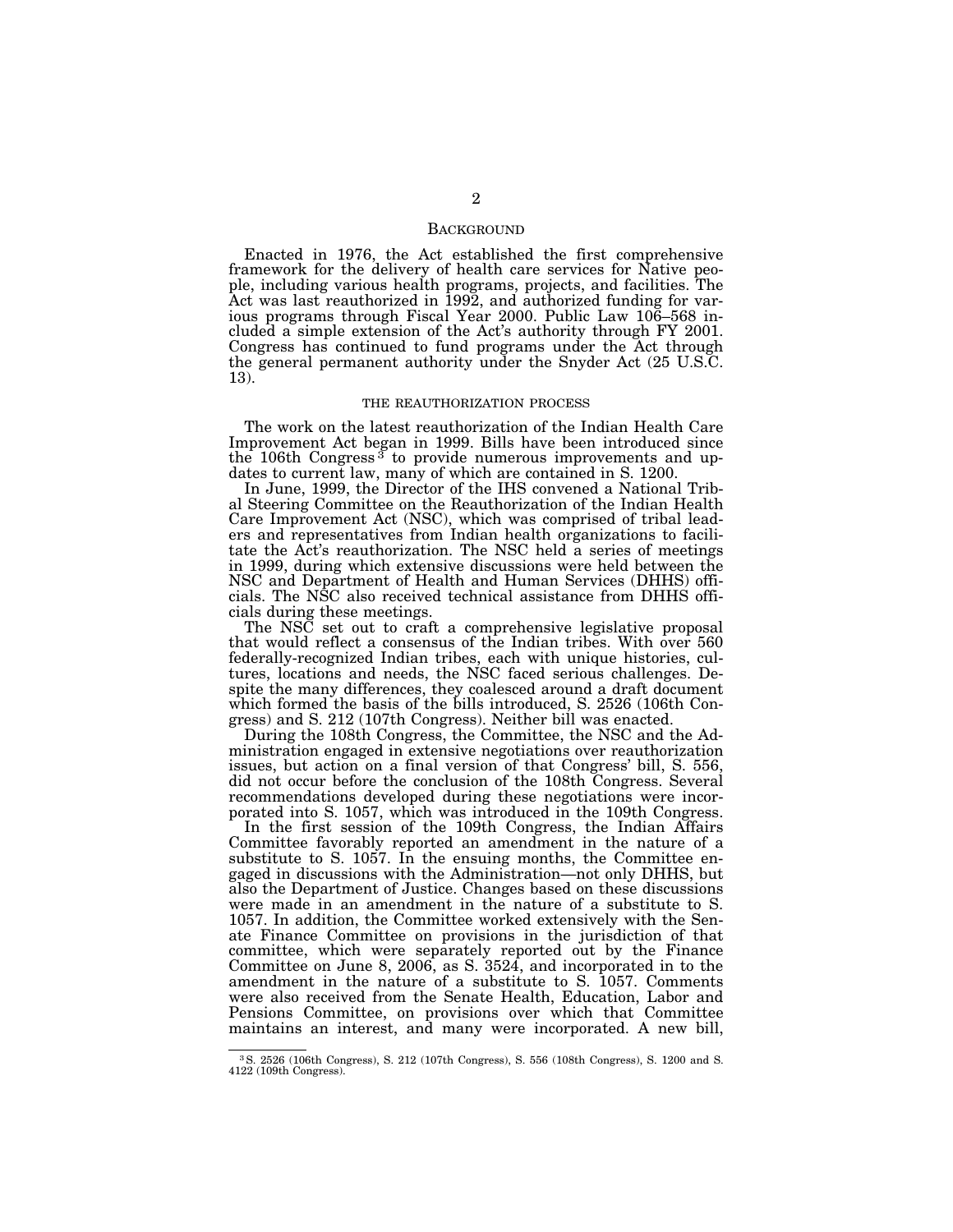based on the amendment in the nature of a substitute, was introduced as S. 4122 on December 8, 2006, the last day of the second session of the 109th Congress. No further consideration of that measure occurred.

#### OVERVIEW OF INDIAN HEALTH CARE HISTORY

The history of the Federal responsibility for Indian health care is quite extensive and well-documented in numerous sources, including past Senate reports accompanying prior legislation, (see, e.g., Senate Report Nos. 94–133, 102–392, 108–411 and 109–222).

Based on the U.S. Constitution, treaties, statutes and the historical, political and legal relationship with the Indian tribes, the United States has assumed a trust responsibility for the provision of health care to Indian people. Those laws and relationships serve as the backdrop for the government-to-government relationship.

Extensive research indicates that the health of Indians deteriorated after contact with the European colonists, as the aboriginal inhabitants had no natural immunities to the diseases carried by the new arrivals. Decades later, when Federal policy forced the Indians to relocate from their homelands and settle on reservations and, in many cases, prohibited the conduct of traditional practices—including traditional healing—the health of Indians continued to plummet. Thus, health care became a particularly significant element of the treaties and other agreements between the Indian tribes and the United States.

During the early 1800s, the health care provided was little more than vaccinations for the Indians around federal military posts in order to protect the soldiers and non-Indians from the possibility that Indians might spread diseases. During the late 1800s, physicians and hospitals were added to the reservations and other outposts. Mention of the provision of health care was included in treaties. For example, the Treaty with the Chippewa, Red Lake and Pembina Bands, of 1864, stated in Article 4,

The United States also agree[s] to furnish said bands of Indians, for the period of fifteen years, one blacksmith, *one physician*, one miller, and one farmer; and will also furnish them annually, during the same period, with fifteen hundred dollars' worth of iron, steel, and other articles for blacksmithing purposes, and one thousand dollars for carpentering, and other purposes (emphasis added).4

With respect to federal agencies overseeing the responsibility for Indian health, the task was first assigned to the War Department in 1803, then to the Interior Department in 1849, before finally being transferred to the Department of Health, Education and Welfare (DHEW), the predecessor of the DHHS, in 1955. The Division of Indian Health within DHEW had initial responsibility for Indian health before eventually being renamed the Indian Health Service.<sup>5</sup>

In 1921, Congress enacted the Snyder Act (25 U.S.C. 13), to provide for permanent appropriations authority for Indian health programs and services. However, the Snyder Act did not provide

<sup>4</sup> Charles J. Kappler, Indian Affairs: Laws & Treaties, Vol. II, at 861. 5 Report on Indian Health by Task Force Six: Indian Health in the Final Report to the Amer-ican Indian Policy Review Commission (Final Report) at 32.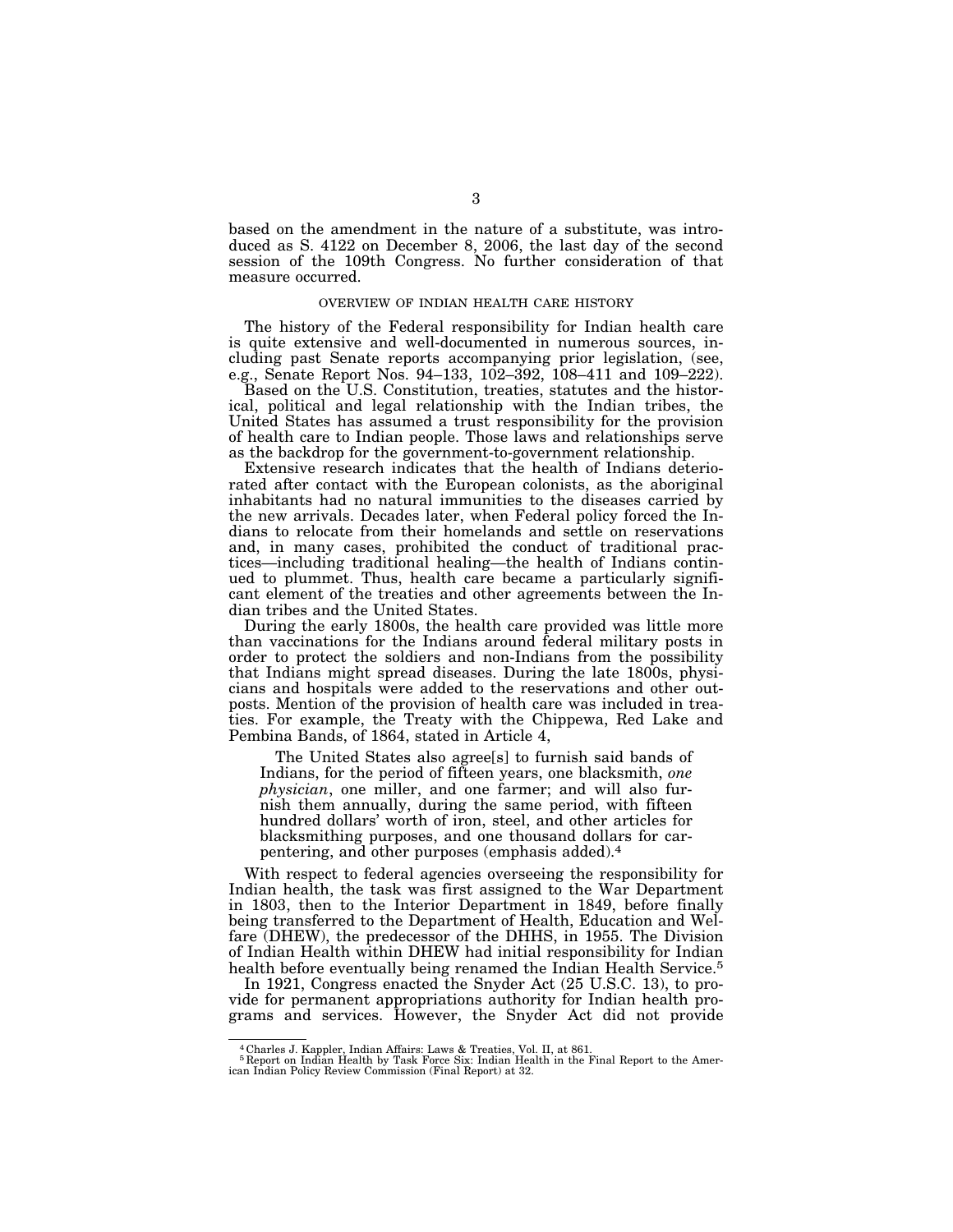meaningful standards by which to measure progress in Indian health status or other improvements in services.

The lack of standards in the Snyder Act and other organized efforts led the American Indian Policy Review Commission to conclude in 1976 that

there [was] no clear overall direction or policy for implementation of the various programs. As a result, the Indian Health Services operates primarily an emergency and crisis oriented service. . . . This has resulted in increased prevalence of certain health deficiencies which are virtually unknown in the general population.6

Shortly after the responsibility for Indian health was transferred to DHEW, Congress passed the Indian Sanitation Facilities and Services Act, 42 U.S.C. 2004, which authorized the IHS to provide sanitation facilities to Indian communities. These sanitation facilities were critical to eliminating many health maladies associated with the lack of proper sanitation, such as dysentery and infectious hepatitis.

The administration of Indian health had initially been managed in a piecemeal approach, then ultimately was placed within the IHS, an agency of the DHHS. Based on that history and in fulfillment of the special trust obligation to Indian people, Congress passed the Indian Health Care Improvement Act to provide coordinated programs and meaningful direction in Indian health care administration. The underlying responsibility to provide health care did not originate with the Act; rather, the Act was passed after Congress recognized that a sea-change in administration and management was needed to ensure improvements were achieved in Indian health status and services.

## THE PRE-IHCIA INDIAN HEALTH SYSTEM

At the time of passage of the Act in 1976, the information on Indian health painted a stark portrait of existence in Indian communities. Senate Report No. 94–133 accompanying S. 522, the Indian Health Care Improvement Act of 1976, which was signed into law as Public Law 94–437, indicated that the ''vast majority of Indians still live in an environment characterized by inadequate and understaffed health facilities, improper or nonexistent waste disposal and water supply systems, and continuing dangers of deadly or disabling diseases."7

Health Status. These conclusions were based upon the statistics at the time. For example, the ''incidence of tuberculosis for Indians and Alaska Natives [was] 7.3 times higher than the rate for all citizens of the United States. . . . [T]he suicide rate . . . [was] approximately twice as high as in the total U.S. population."<sup>8</sup> Also troubling was the infant mortality rate for Indian babies, which was significantly higher than the national average.<sup>9</sup>

Health Professionals. Compounding the low health status were the difficulties in recruiting and retaining qualified health professionals—Indian health professionals, in particular—to work in the

<sup>6</sup> Id. at 12.

<sup>7</sup>S. Rep. No. 94–133, at 36 (1976). 8 Id.

<sup>9</sup> Id.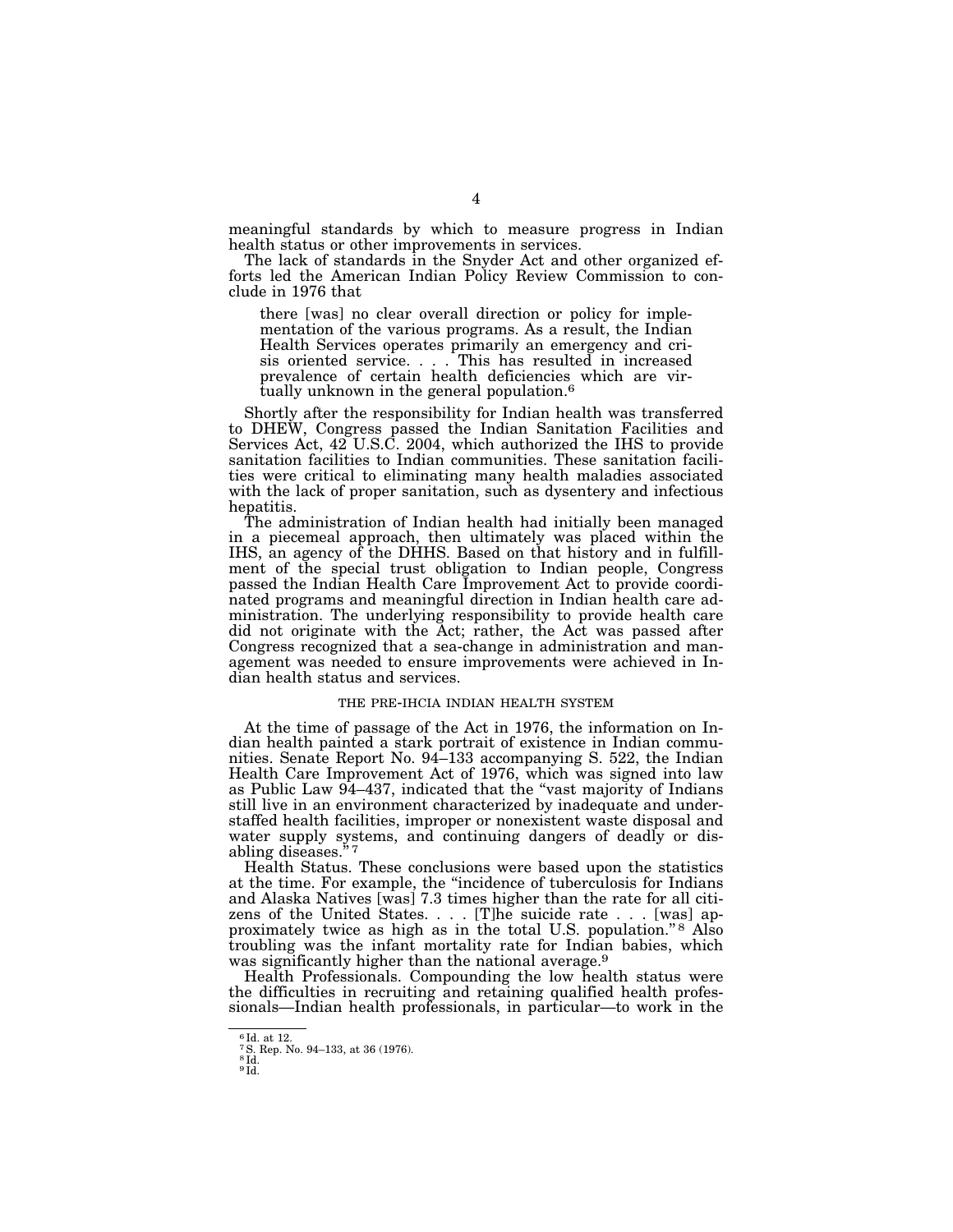Indian communities. The available information indicated that out of 500 doctors in the Indian Health Service, only 3 were Indian.10 Overall, "in 1975, there were only 72 American Indian physicians to serve the needs of 1,000,000 American Indians, most of whom lived on Reservations."<sup>11</sup> Likewise, only half of the number of pharmacists needed was employed in these Indian communities.<sup>12</sup>

Health Facilities. The conditions and availability of health facilities did not fare any better. A significant number of the existing facilities were over twenty years old. Many others were ''old onestory, wooden buildings with inadequate electricity, ventilation, insulation and fire protection systems, and of such insufficient size as to jeopardize the health and safety of their occupants.'' 13 The Joint Committee on Accreditation of Hospitals (JCAHO) found that "only 24 of the 51 existing IHS hospitals" met accreditation standards and ''two-thirds [were] obsolete and that 22 need[ed] complete replacement.'' 14

Funding. The funding available for the provision of health services to Indians also revealed significant disparities. For example, ''[p]er capita expenditures for Indian health purposes [were] 25 percent below per capita expenditures for health care in the average American community."<sup>15</sup>

Accordingly, the goals of the Act held great promise for the advancement of Indian health by improving the direction in programs and access to other programs, such as Medicare and Medicaid.

#### CURRENT INDIAN HEALTH SYSTEM

Since 1976, significant improvements have been made in the programs and funding levels authorized for Indian health through the Act and the amendments thereto. Yet, a comparison of historic statistics with current status indicators shows that, while real progress has been made, significant disparities still persist.

Indian Health Status. The Indian Health Service report 2000– 2001 Trends in Indian Health indicates the age-adjusted death rates for American Indians and Alaska Natives for 1996-1998 was five times the rate for U.S. all-races in 1997.16 Despite a decrease of 64% over a period spanning 1972 to 1999, Indian infant mortality rates still remained 24% higher than other U.S. populations.17 Other Indian mortality rates far exceeded the mortality rates of other U.S. populations for causes including alcoholism (638%), diabetes mellitus (291%), unintentional injuries (215%), pneumonia and influenza (67%), gastrointestinal disease (38–40%) and heart disease (20%).

Even during the short period of 1997 to 2004, the "prevalence of diagnosed diabetes increased by 47 percent in all major regions (all ages) served by the Indian Health Service.'' The most alarming increase, however, has occurred among younger American Indians

 $^{10}$ Id., at 55.  $^{11}$  Headlands Indian Health Careers, Program History, available at http://www.headlands.ouhsc.edu/history.asp.  $^{12}$  S. Rep. No. 94–133, at 42 (1976).  $^{13}$  Id. at 36–37.

w. d.<br>14 Id., at 37.<br><sup>15</sup> Id. at 37. 15 Id. at 437. 14 Id., at 42 (1976). 14 Human Services, Indian Health Service, 2000–2001 Trends in Indian Health, at 68. 17 U.S. Department of Health and Human Services, Indian Health Service, 2000–2001 Trends

in Indian Health, at 162.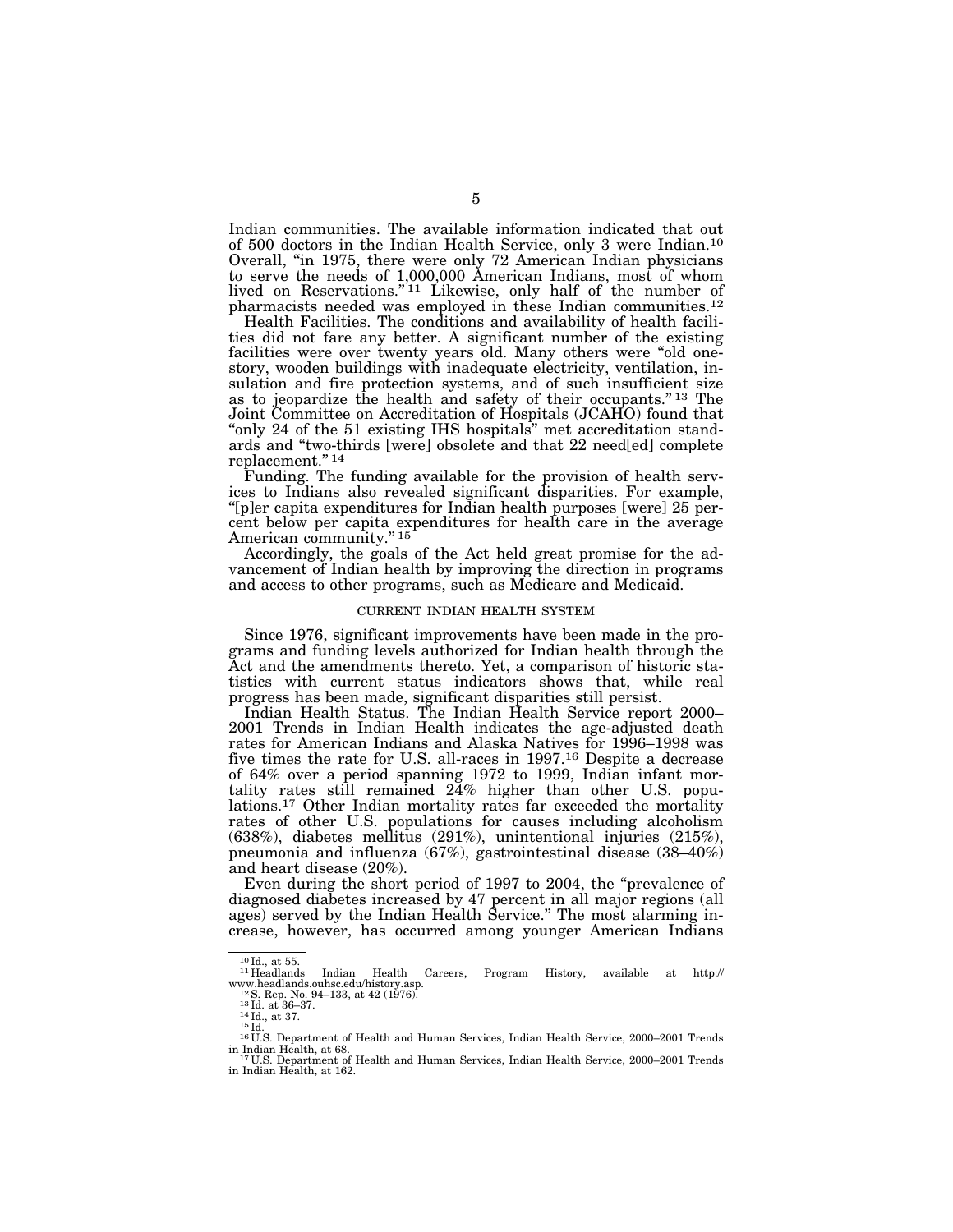and Alaska Natives, with a 160 percent increase from 1990–2004 for young adults aged 25–34 years, and a 128 percent increase for adolescents aged 15–19 years from 1990–2004.18

Recent information also indicates that suicide rates among youth in Indian Country are predominately higher than for non-Indian youth. In 2005, the Committee held two hearings on the issue of Indian youth suicide. A field hearing was held in Bismarck, N.D. on May 2, 2005, and an oversight hearing was held in Washington, D.C. on June 15, 2005. During the second session of the 109th Congress, on May 17, 2006, the Committee held an oversight hearing on suicide prevention programs and their application in Indian Country.

According to national data for 2002, suicide was the second leading cause of death for Indians of both sexes in the 15–34 year age range, and the fourth leading cause of death for both sexes in the 10–14 year age range. On the reservations of the Northern Great Plains (States of North and South Dakota, Iowa, Minnesota and Nebraska), the rate of Indian youth suicide is up to 10 times higher than it is elsewhere in the country. At several Indian health facilities, the demand for mental health care outstripped capacity.19 In at least one facility, the mental health services were to be cut by 20% in FY 2005 because funding had been depleted.20

Another alarming and growing problem arising in Indian communities is the use of methamphetamines. The Committee held an oversight hearing on the problem of methamphetamine in Indian Country on April 5, 2006. According to the National Survey on Drug Use and Health, the past-year use rate during a 2002–2004 survey period among American Indians and Alaska Natives aged 12 and older is higher than every other population except Native Hawaiians or other Pacific Islanders and youth reporting two or more races.<sup>21</sup>

Health Facilities. According to the Indian Health Service's FY 2008 budget request, the IHS health care facilities system is made up of 163 Service Units (63 IHS, 100 tribal); 48 Hospitals (33 IHS, 15 tribal); and 603 Ambulatory Care Centers (92 IHS and 511 tribal) (consisting of Health Centers, School Health Centers, Health Stations and Alaska Village Clinics).22

According to the IHS Health Facilities Construction Priority System, the estimated unfunded total cost to meet the need was nearly \$3.5 billion as of FY 2008.<sup>23</sup> In addition, the backlog for the maintenance and improvement needs of current facilities was estimated at \$408,956,000.24

<sup>18</sup> U.S. Department of Health and Human Services, Indian Health Service, Fiscal Year 2008, Justification of Estimates for Appropriations Committees, at CJ–147. 19 United States Government Accountability Office, Report to the Committee on Indian Af-

fairs, U.S. Senate, Indian Health Service: Health Care Services Are Not Always Available to Native Americans, GAO Report No. GAO–05–789, (August, 2005) at 18.<br><sup>20</sup>GAO Report No. GAO–05–789 at 18.<br><sup>20</sup>GAO Report No. GAO–05

ices Administration, Office of Applied Studies, National Survey on Drug Use and Health, The<br>NSDUH Report, September 16, 2005, http://oas.samhsa.gov/2k5/meth/meth.htm.<br>"<sup>22</sup>U.S. Department of Health and Human Services, Indi

V22U.S. Department of Health and Human Services, Indian Health Service, Fiscal Year 2008, Justification of Estimates for Appropriations Committees, at CJ–251.<br><sup>23</sup> U.S. Department of Health and Human Services, Indian Healt

Care Facilities FY 2009 Planned Construction Budget (March 30, 2007).<br>- <sup>24</sup>U.S. Department of Health and Human Services, Indian Health Service, Fiscal Year 2008,<br>Justification of Estimates for Appropriations Committees, a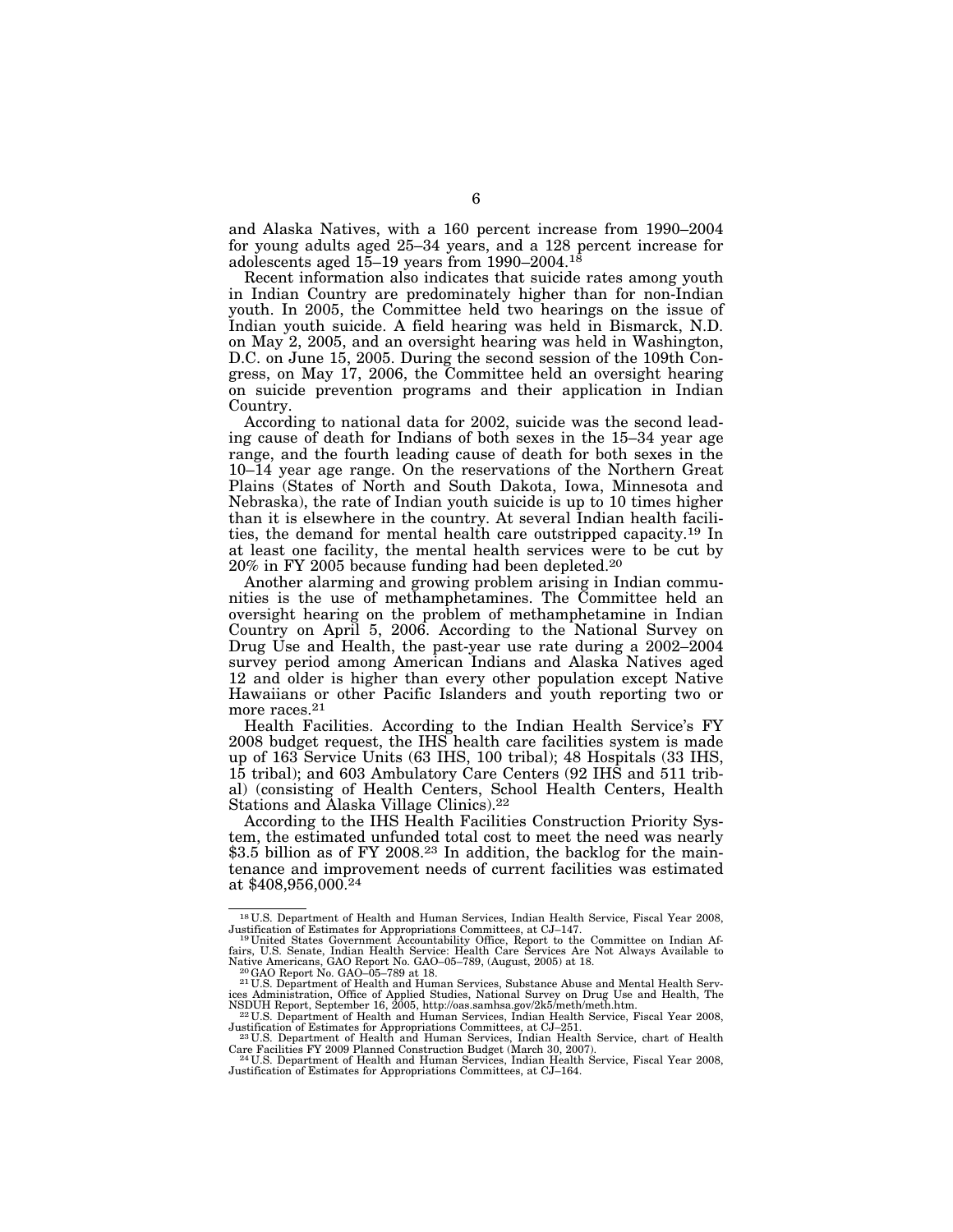However, on the positive side, "All IHS and Tribally-operated hospitals are accredited by the Joint Commission on Accreditation of Healthcare Organizations (JCAHO) or certified by the Centers for Medicare and Medicaid Services (CMS)." 25

In addition, since the Indian Sanitation Facilities and Services Act, Public Law 86–121, codified at 42 U.S.C. 2004, was passed in 1959, ''over 270,000 Indian homes have been provided sanitation facilities" which served to reduce "[t]he gastroenteric and post-neonatal death rates among the Indian people . . . primarily because of the increased prevalence of safe drinking water supplies and sanitary waste disposal systems."<sup>26</sup> The IHS noted that "[i]n 1955, more than 80 percent of American Indians and Alaska Natives were living in homes without essential sanitation facilities." 27 The age-adjusted gastrointestinal death rate was ''15.4 per 100,000 population. . . . 4.3 times higher than that for all other races in the United States." <sup>28</sup> But by 1995, that death rate was reduced to 1.7 per 100,000, although that 1995 rate is still 40% higher than the rate for all races in the United States.29

In FY 2005, approximately \$132 million was appropriated for sanitation facilities construction, of which \$91.7 million was appropriated to the Indian Health Service and more than \$40.4 million came from other Federal agencies and non-Federal sources such as tribes and state agencies.<sup>30</sup> IHS estimated that in FY 2005, the Sanitation Construction Program provided sanitation facilities to a total of 24,072 homes.31 However, the total estimated costs needed to address the sanitation deficiencies in existing homes as of the end of FY 2006 totaled over \$2.2 billion, with projects considered economically feasible totaling \$1 billion. There were more than 155,000 Indian and Alaska Native homes in need of sanitation facilities, including more than 38,000 which are without potable water. 32

Health Professionals. The number of Indian health professionals has increased since the Act was first signed into law. According to the latest Census information, there were over 1,300 Indian physicians and surgeons and over 10,000 Indian registered nurses.33 These numbers suggest that the incentives in the Act have assisted in increasing these numbers. However, vacancy rates for key health professionals indicate that a substantial need still exists for qualified health professionals in the Indian health system. The December, 2006, vacancy rates for health professions with the greatest

 $^{25}$ Id., at CJ–167.<br><sup>26</sup>U.S. Department of Health and Human Services, Indian Health Service. The Sanitation Facilities Construction Program of the Indian Health Service, Public Law 86–121, Annual Report<br>for 2005, at 1.

 $\frac{27}{28}$ Id., at 21.<br>28 Id.<br>29 Id. 30 U.S. Department of Health and Human Services, Indian Health Service. The Sanitation Facilities Construction Program of the Indian Health Service, Public Law 86–121, Annual Report for 2005, at 5.  $31$  Id.

 $^{32}$ U.S. Department of Health and Human Services, Indian Health Service, Justification of Estimates for Appropriations Committees for Fiscal Year 2008, at CJ–170.

<sup>1991.</sup> The Appropriations Committees for Fiscal Year 2009, at Committees for Fig. 33 U.S. Census Bureau, American FactFinder, Census 2000 Summary File 4, Table PCT86. The numbers are for individuals reporting only the American Indian and Alaska Native race.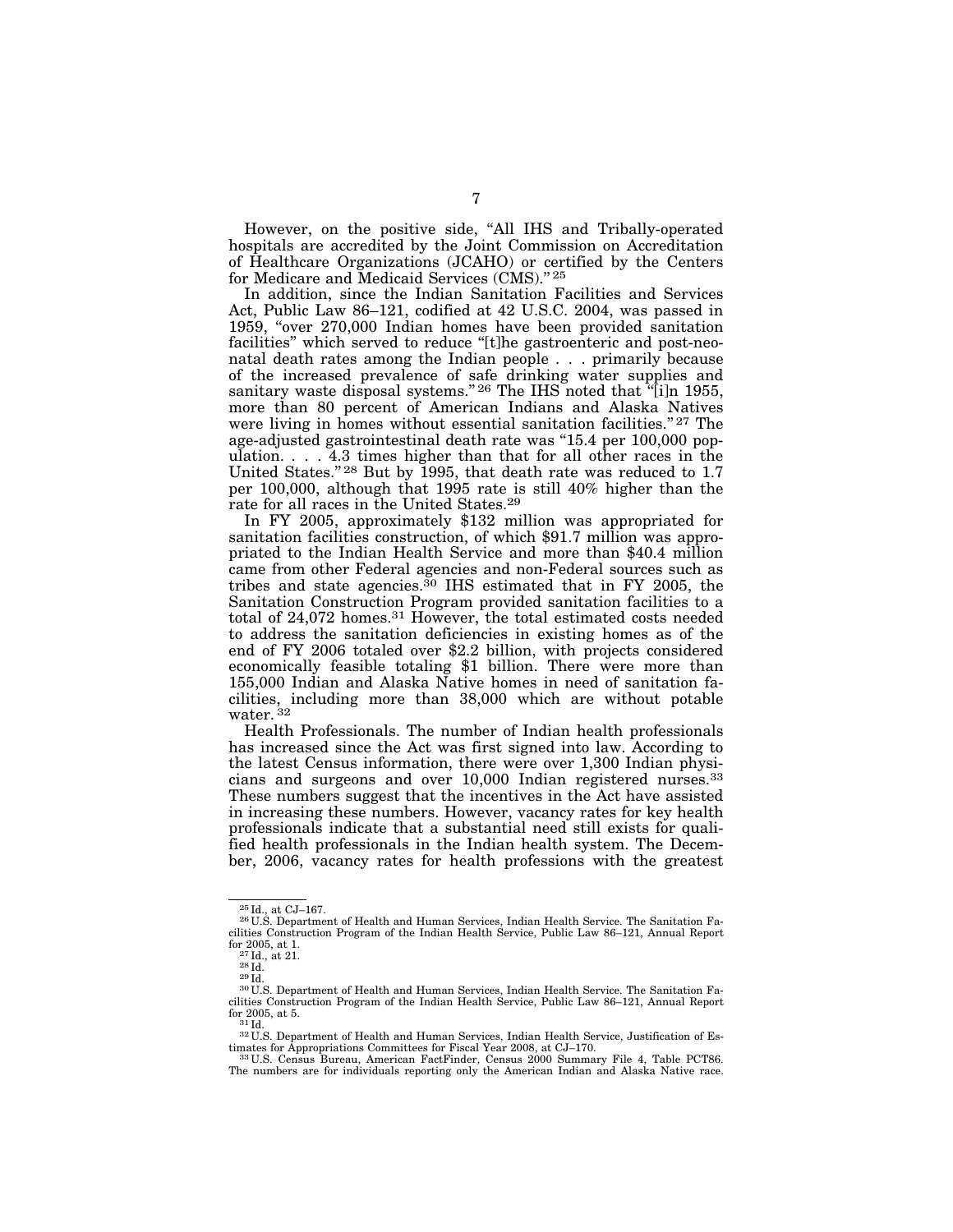shortfalls consist of Dentists (32%), Optometrists (12%), Nurses  $(17\%)$ , and Pharmacists and Physicians (both  $12\%$ ).<sup>34</sup>

Types and Level of Services. The IHS, tribal and urban Indian health programs provide an array of basic medical, dental and vision services, including inpatient care, and routine and emergency ambulatory care; and medical support services including laboratory, pharmacy, nutrition, diagnostic imaging, medical records, physical therapy, etc., 35 as well as other preventive, clinical and environmental health services. When these services are not available at their facilities, IHS, tribal and urban programs purchase medical care and urgent care services through the Contract Health Services program.

Even though basic services may be available at an Indian health facility, access to these services is not assured. In its study on the availability of health services to Indians in August, 2005, the Government Accountability Office (GAO) found that Indian patients often had to wait more than 30 days—in some cases two to six months—between setting the appointment for services and receiving the services, a time frame ''in excess of standards and goals identified in other federally operated health service delivery systems."36 Moreover, "[t]he most frequent gaps were for services aimed at the diagnosis and treatment of medical conditions that caused discomfort, pain, or some degree of disability but that were not emergent or acutely urgent." $37$  For example, in some cases, adult Indian patients ''could wait as long as 120 days to get approval for eyeglasses.'' 38 According to one tribal official interviewed by the GAO, these situations create an environment in which Indian patients become demoralized and may wait until their condition becomes ''an emergency that required a higher level of treatment." 39

The Committee is deeply concerned with the GAO's findings and its conclusions that the disturbing result of these gaps are ''diagnosis or treatment delays that exacerbate[] the severity of a patient's condition and create[] a need for more intensive treatment."<sup>40</sup> The Committee is further concerned that these gaps increase the costs of health care and diminish the potential for prevention efforts.

The Committee appreciates the Administration's efforts in promoting prevention as a key to reducing health care costs, but believes a much greater effort is needed to reduce gaps in health services to Indians. Improvements are needed in all areas of the Indian health care system to ameliorate problems and delays in service delivery. The improvements outlined in S. 1200 for programs and policies, provisions in S. 1200 which would be new to the Act, including services for home- and community-based care, youth suicide prevention and convenient care services, and the National Bipartisan Commission on Indian Health Care study on the delivery

 $^{34}$  U.S. Department of Health and Human Services, Indian Health Service, Justification of Estimates for Appropriations Committees for Fiscal Year 2008, at CJ–125.<br><sup>35</sup> U.S. Department of Health and Human Services, Indi

Justification of Estimates for Appropriations Committees, at CJ–71.  $^{36}$ GAO Report No. GAO–05–789, at 15.  $^{37}$ Id., at 19.  $^{38}$ Id.  $^{38}$ GAO Report No. GAO–05–789, at 16.  $^{39}$ GAO Report No. GAO–05–789, at 16.  $^{40}$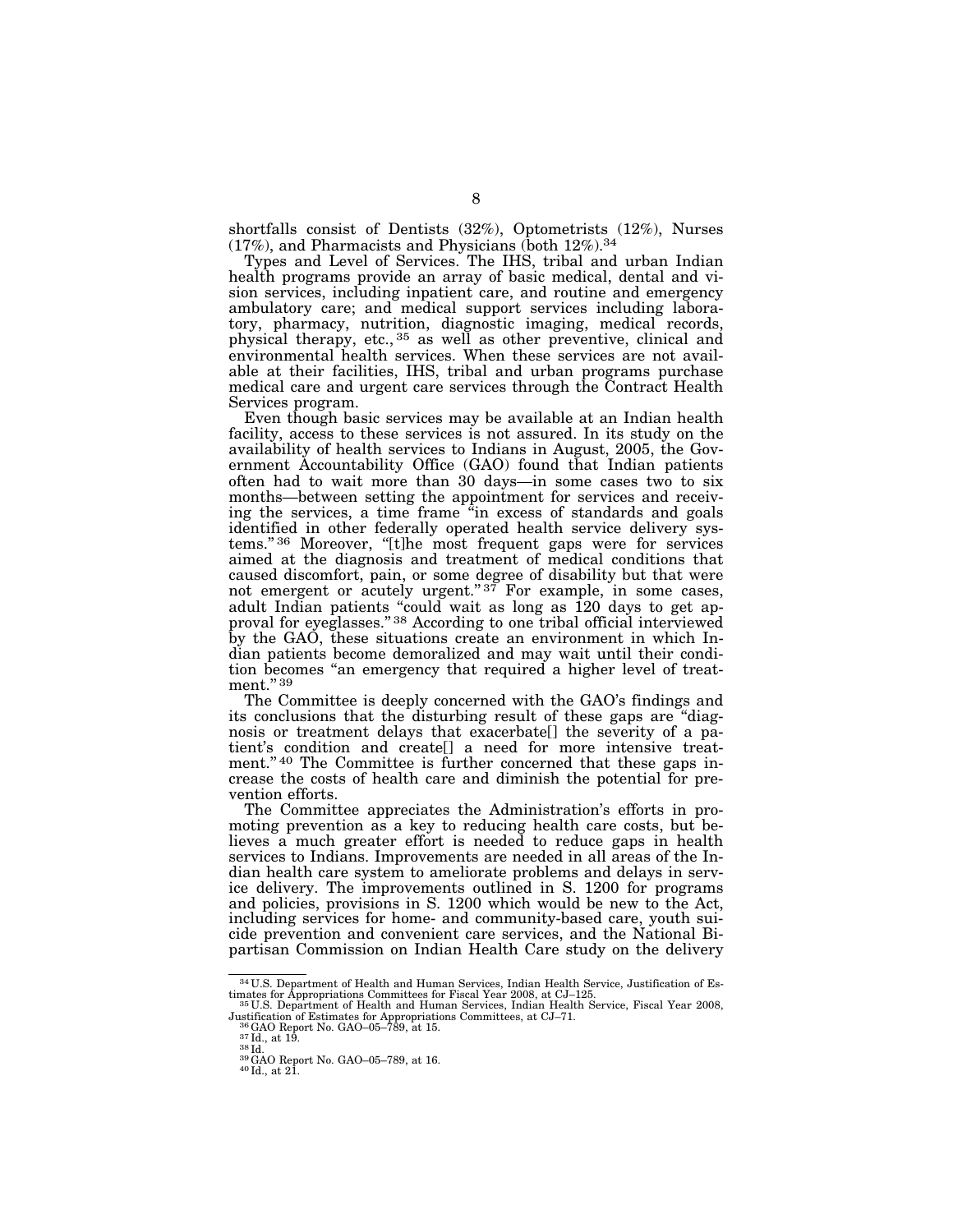of federal health care services to Indians are all designed to help address these problems.

#### THE INDIAN HEALTH CARE IMPROVEMENT ACT

In passing the Indian Health Care Improvement Act of 1976, Congress set forth ambitious goals for improving the health of Indians, including encouraging Indian participation in ''the planning and management'' of health services (25 U.S.C. 1601(b)). The Act ''would provide the direction and financial resources to overcome the inadequacies in the existing Federal Indian health care program."<sup>41</sup> These goals built upon the foundation laid in President Nixon's 1970 ''Special Message to the Congress on Indian Affairs."<sup>42</sup> In his "Special Message," President Nixon declared that ''[t]he time ha[d] come to break decisively with the past and to create the conditions for a new era in which the Indian future is determined by Indians acts and Indian decisions." 43

Breaking decisively with the past meant a radical change in health care delivery, beginning with the administration of the programs and policy-making. Placing administrative and decisionmaking authority in the hands of Indian tribal governments, rather than solely in the agency's hands, was both a fundamental and logical change in the approach in health care delivery. Reconfirming the tribes' authority to administer health programs, however, took several years to achieve.<sup>44</sup>

Today, nearly half of the IHS budget is administered through tribal contracts or compacts under the Indian Self-Determination and Education Assistance Act of 1976 (ISDEAA), 25 U.S.C. 450 et seq. Title I contracts and Title V compacts total more than \$1.6 billion. The IHS currently administers contracts and Annual Funding Agreements with 245 tribes or tribal organizations, and 72 compacts and 93 funding agreements with 322 tribes.<sup>45</sup> These numbers not only reflect congressional policy of promoting tribal self-determination, but generate a higher level of cooperation among Indian health providers.

#### GENERAL PRINCIPLES IN THE REAUTHORIZATION

During the reauthorization process, a critical assessment of the Act was undertaken by the Committee and the Indian health community and several basic principles emerged. The history of Indian health and the interplay between the ISDEAA and the Act are key considerations in the development of sound Indian health policy.

Self-Determination. Since self-determination was declared to be the new direction in Federal Indian policy, tribal participation has significantly contributed to improving both health and other serv-

 $^{41}$  Senate Report No. 94–133, at 13.  $^{42}$  President's Special Message to Congress on Indian Affairs, 213 Pub. Papers 564 (July 8,  $^{42}$ 1970). 43President's Special Message to Congress on Indian Affairs, 213 Pub. Papers 565 (July 8,

<sup>1970).&</sup>lt;br><sup>44</sup> See, e.g., U.S. General Accounting Office, now, U.S. Government Accountability Office, Re-<br>port to the Chairman, Select Committee on Indian Affairs, U.S. Senate, Indian Health Service,<br>Contracting under the Ind

tember, 1986. 45 U.S. Department of Health and Human Services, Indian Health Service, Fiscal Year 2008, Justification of Estimates for Appropriations Committees, at CJ–258.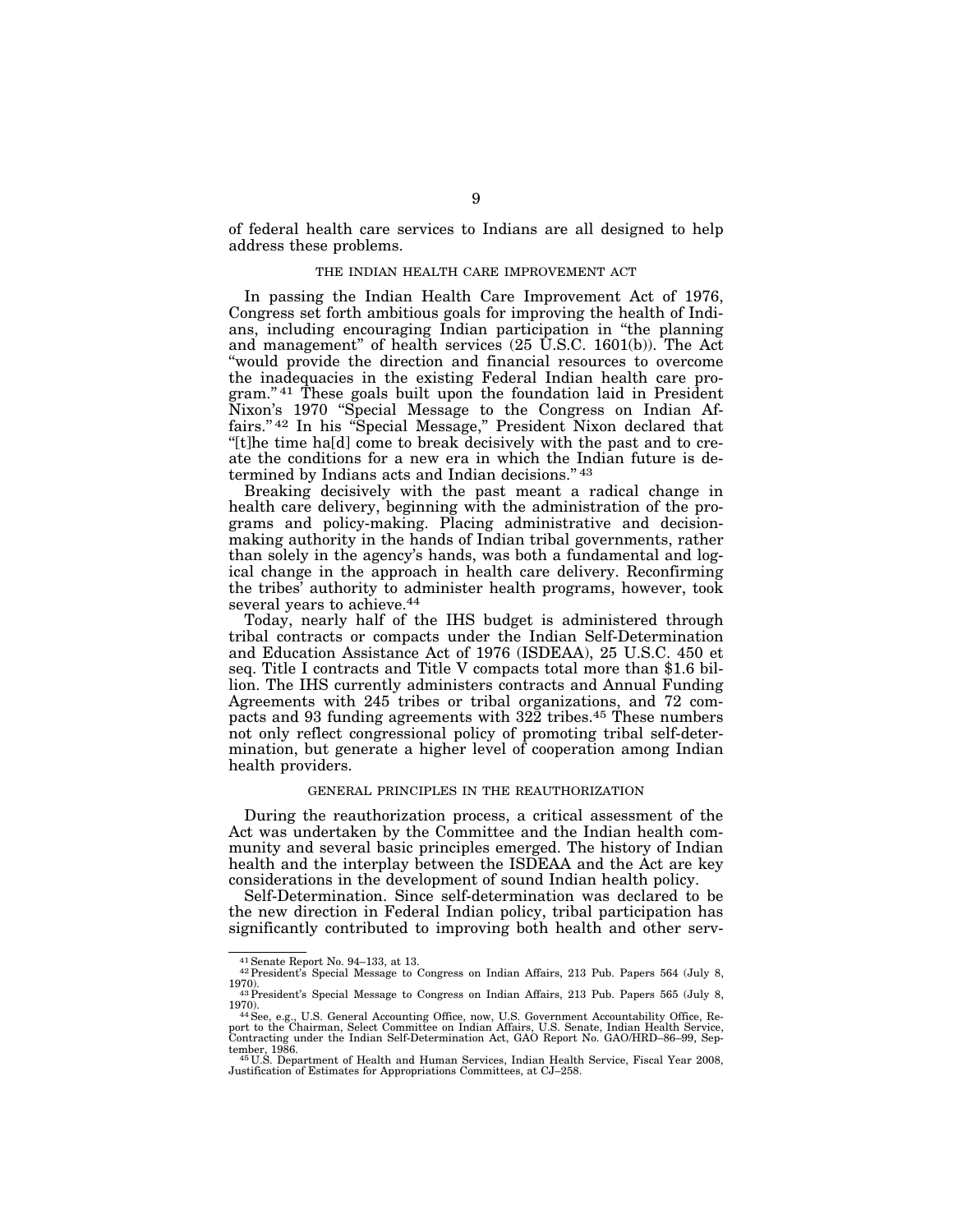ices for Indian people.46 Meaningful participation by tribes in administering programs through contracting or compacting has been a principal means of implementing the self-determination policy.

However, simply administering a program designed and handed down by the agency does not accomplish the vision embodied in self-determination. Indian and Alaska Native participation is critical in the development of the framework of these programs and services. Tribal self-determination involves tribes designing or modifying programs, as well as formulating new ideas, concepts and methodologies of how those programs or services should be delivered to their own communities.

Negotiated Rulemaking and Consultation. Such participation means appreciable engagement between the agency and Indian tribes, and numerous tools have successfully increased that involvement. For example, negotiated rulemaking under the Administrative Procedures Act has been found to be useful in several initiatives such as education, housing and Self-Governance.47

The Committee has received testimony from tribal participants in negotiated rulemaking that ''true understanding among tribes and with IHS is achieved"<sup>48</sup> through that process. That "true understanding'' is consistent with the Committee's desire to foster consensus-building and reduce obstacles that negatively impact health care service delivery, as well as to carry out the government-to-government relationship between Indian tribes and the federal government.

The Administration has expressed concerns about the time and resource constraints involved in negotiated rulemaking. The Committee strongly supports fiscal accountability and decreased bureaucracy, but believes that the long-term benefits of negotiated rulemaking more than justify the costs which may be required in the short-term.

The Committee believes that the Indian tribal and urban health providers—as first responders in the health system—should be directly involved in developing health programs and the regulations that affect their service populations. Tribal involvement in rulemaking not only leads to a more informed rule, but it fosters tribal support. In addition, negotiated rulemaking can save costs to all parties in the long run. By building a higher level of consensus in the regulations, the IHS lowers the potential for legal challenges to the rules and associated litigation costs. The Committee favors consensus-building over litigation and encourages this long-term view. The concerns are further abated by the limited number of program criteria or requirements under the Act which are subject to negotiated rulemaking. Section 802 outlines the scope for negotiated rulemaking which is limited to Titles II (except for section 202) and VII, a few sections in Title III, and section 807.

Besides negotiated rulemaking, the Committee has favored consultation with tribes as another tool to increase tribal participation,

<sup>46</sup>See e.g., National Indian Health Board, Tribal Perspectives on Indian Self-Determination

and Self-Governance in Health Care Management, 1998.<br><sup>47</sup>See, e.g., No Child Left Behind Act, Pub. L. 107–110, 25 U.S.C. 2001, et seq.; Native American Housing Assistance and Self-Determination and Education Assistance Act

fore the Senate Committee on Indian Affairs and Senate Committee on Health, Education,<br>Labor and Pensions, 109th Cong., 1st Session, S. Hrg. 109–162 at 725 (July 14, 2005) (statement<br>of Don Kashaveroff, President, Seldovia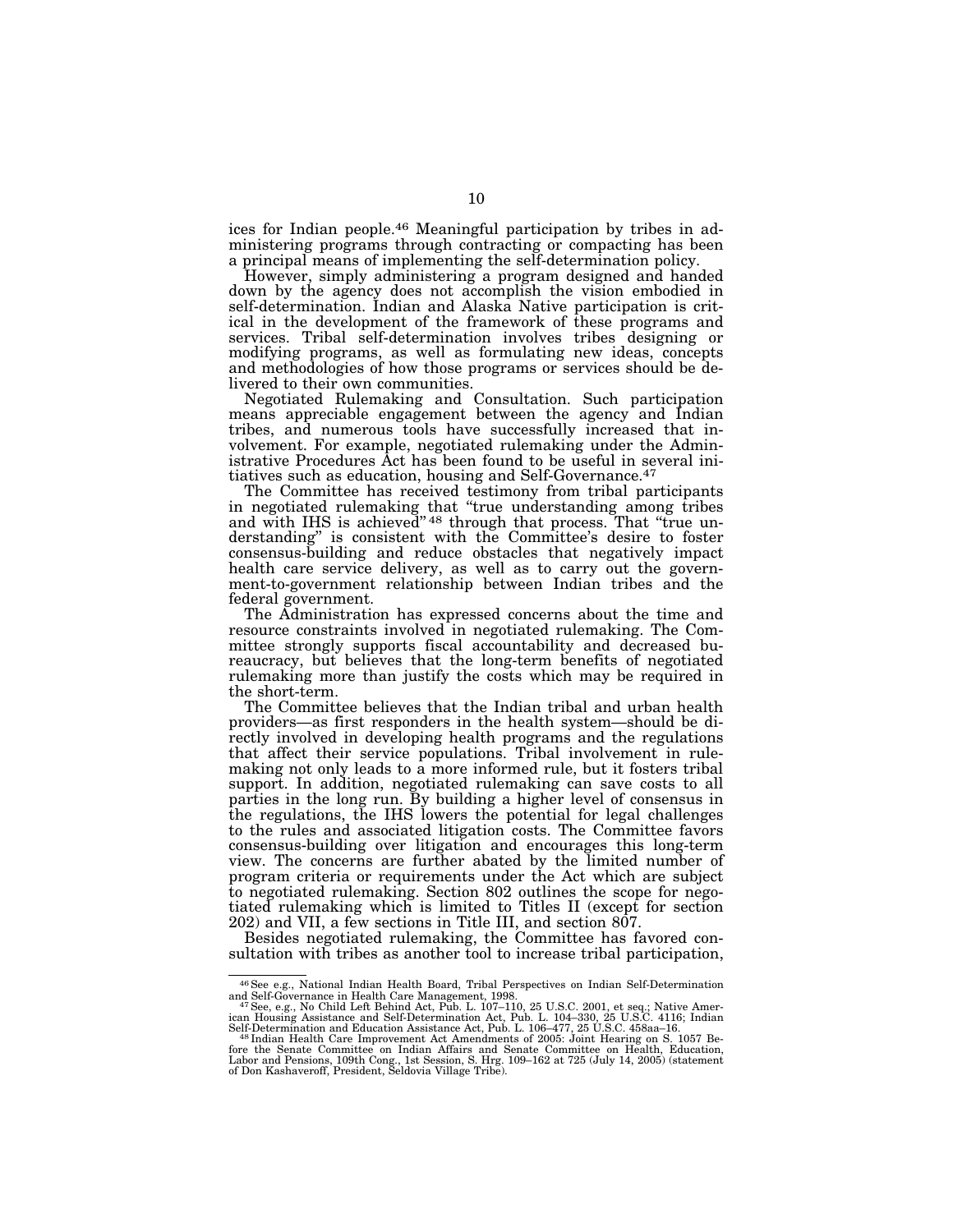but has generally left the manner or method of consultation to the discretion of the Secretary.

For example, the ISDEAA simply requires an annual consultation on the budget. However, the Secretary has in the past implemented a rigorous regional and national schedule for budget consultation, holding the 9th Annual HHS Tribal Budget Formulation and Policy Consultation Session in Washington, DC, March 28 and  $29, 2007.<sup>49</sup>$ 

The Committee recognizes that the Administration has made efforts to involve Indian tribes in decision-making through the consultation policy issued by the DHHS.<sup>50</sup> The Committee also recognizes that the Department's policy has attempted to address a wide variety of matters affecting Indian communities. However, the Committee is concerned that the scope of the Department policy may not fully encompass all critical matters for which the Committee believes consultation should be used, or that comments received are fully considered.

Such matters involve the development of program eligibility or criteria, or relate to specific tribes, Indian population groups (e.g., women) or to special tribal history, customs, or practices. Consequently, remaining committed to promoting tribal input by institutionalizing consultation, the Committee has provided for robust consultation requirements in several key areas, while leaving the manner of consultation to Secretarial discretion.

Flexibility. In addition, the Committee believes that less bureaucracy and more flexibility are needed to tailor programs or services to address local community health needs.<sup>51</sup> The Committee is pleased that the Administration has joined in supporting flexibility and new approaches to health care, and expanding the range of options of health services.52

However, in the course of negotiating this legislation, the Administration has repeatedly indicated its preference to change mandatory programs to discretionary ones to meet budgetary constraints and to give the Secretary maximum flexibility.53 The Committee has accommodated these principles based on the understanding that Indian tribes would also be accorded the same flexibility under the Act and the ISDEAA.

The Committee has been informed that, in the past, the Indian tribes had been foreclosed from implementing programs that the agency did not actually implement either under the Act or the Snyder Act, 25 U.S.C. 13. Simple program authorizations under the Act and the Snyder Act were deemed insufficient to allow the Indian tribes to administer the programs even under the redesign provisions of the ISDEAA.

<sup>49</sup> See www.hhs.gov/iga/tribal.<br><sup>50</sup> U.S. Department of Health and Human Services, Department Tribal Consultation Policy,

January, 2005, available at www.hhs.gov/ofta/docs/FnlCnsltPlcywl.pdf.<br><sup>51</sup>Flexibility also eliminates the need to identify each and every program that may be admin-<br>istered by IHS, the tribal or urban programs (e.g., the d not identify every profession that may be authorized). Many of the decisions or priorities are<br>left to the Indian health providers to determine to implement as needed. The Committee is<br>aware that the IHS, Indian tribes and tions, sometimes two years in advance of implementation, where programs and professions to emphasize for scholarships is discussed.<br><sup>52</sup>S. Hrg. 109–162 at 589 (statement of Dr. Grim, Director, U.S. Department of Health and

Human Services, Indian Health Service). 53 Id., at 596, and S. Hrg. 110–53 at 38 (March 8, 2007) (statement of Admiral John

Agwunobi).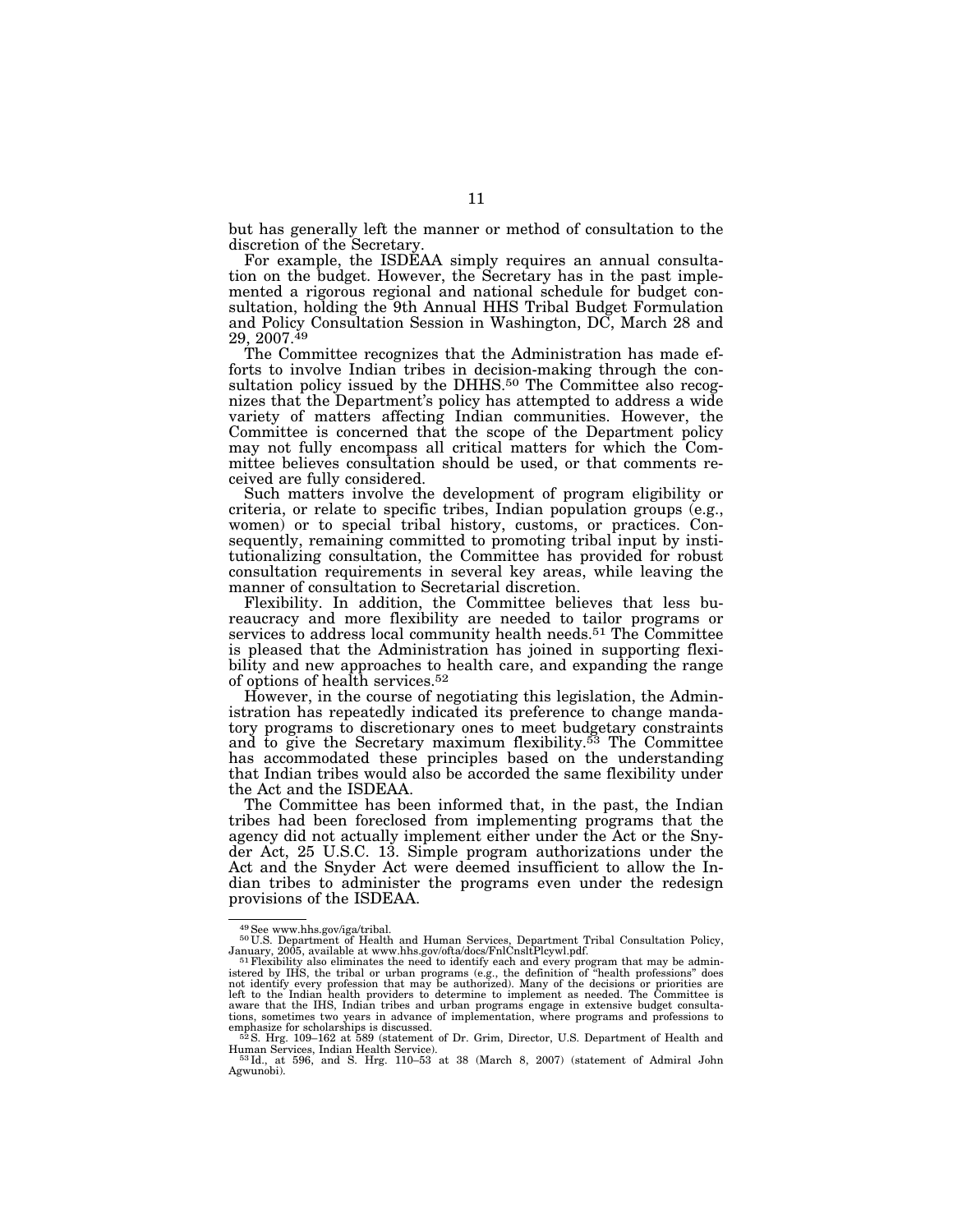It is the Committee's intent, however, that simple authorizations are sufficient to enable tribes to implement programs, even if the Federal agency chooses not to, provided all other applicable provisions of the Act, the Snyder Act and the ISDEAA are met. The Committee believes that this interpretation is necessary to enable Indian tribes to meet the needs of their communities and required, if the Secretary is to experience the flexibility desired.

Oversight and Reporting. In the past, the Committee has been reluctant to eliminate certain mandates, such as those requiring studies. For example, many studies and reports mandated by the 1976 Act have never been completed. These studies were intended to provide insight into the accomplishments and challenges in Indian health and to assist the Congress in seeking new approaches to service delivery. The Committee is troubled that the health status of Indians reflects many of the same problems it did in 1976, and that several mandated studies, reports and programs in current law have been disregarded.

Consequently, the Committee has included in S. 1200 provisions which will establish a National Bipartisan Commission on Indian Health Care to thoroughly review opportunities for improvement of the Indian health care system. During the 108th Congress, the bill to reauthorize the Act, S. 556, contained provisions requiring the Bipartisan Commission to study the potential of funding Indian health as an entitlement. Based on the Administration's recommendations offered during the 108th Congress, the Committee modified the Commission's objectives to what is now included in S. 1200.

In addition, the Committee has included authorization of the Native American Health and Wellness Foundation, provisions to promote the mission of IHS in improving Indian health. This Foundation is not a substitute for the federal obligation to provide health services to Indians, but is intended to complement the federal obligation in ways in which the United States has fallen short.

While much discretion and flexibility is provided to the IHS throughout S. 1200, the Committee must preserve the necessary mechanisms to fulfill its oversight function. The primary means is through active reporting requirements by the Secretary. Congress simply cannot leave unfettered the operations of these important programs without appropriate assurances that Indian people are being served consistent with Congressional intent and priorities. Moreover, Congress should be informed of how and when these programs meet—or fall short of meeting—the basic health needs of Indian people.

#### KEY PROVISIONS

Several key improvements to the Act contained in S. 1200 are particularly noteworthy:

Health Professions. Difficulties in recruiting and retaining qualified health professionals have long been recognized as a significant factor impairing Indians' access to health care services.54 Noting that many Indian communities are often in remote locations and lack adequate housing and educational and recreational opportuni-

<sup>54</sup>See also GAO Report No. GAO–05–789, at 4.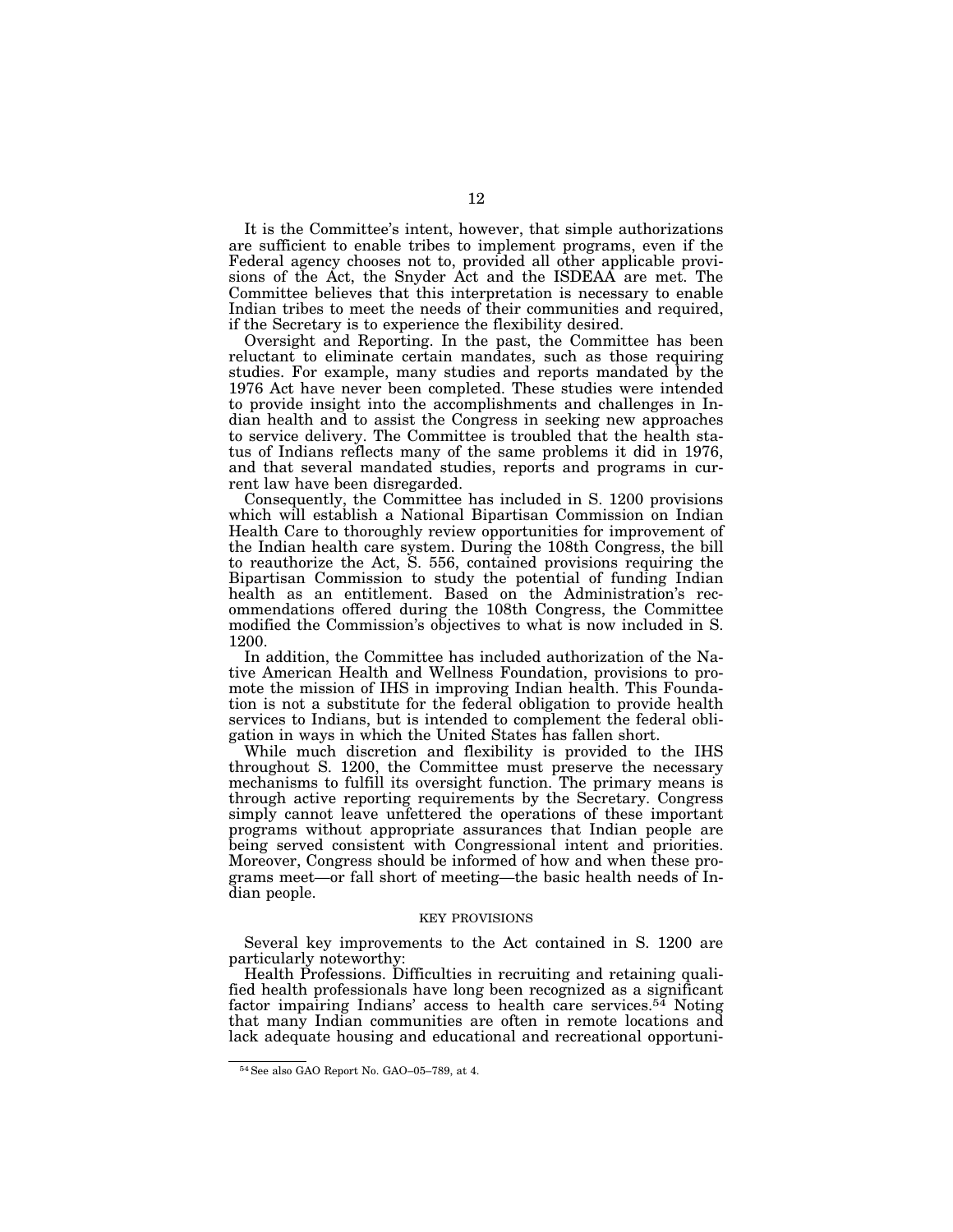ties for employees and their families,<sup>55</sup> the GAO reported that some critical positions such as for pharmacists and dentists remained vacant for several years in some locations.56

The provisions in Title I address the health professional shortage in Indian communities. Congress specifically included these provisions in 1976 because the existing programs to improve manpower capabilities were woefully inadequate or completely unsuitable for Indian health providers and communities.57

The programs existing in 1976 did ''not link the recipients [of scholarships] directly to the Indian Health Service," were "not de-<br>signed to recruit and support Indians," and were too limited in the "category of health professionals" supported by these programs.<sup>58</sup>

Consequently, Congress developed a new approach and the IHS scholarship program was born. Fears of duplication were quickly disproven by the obvious need for and success of these programs in filling vacancies and returning Indian health professionals to the Indian communities. Today, the program has expanded to include a wide variety of health professions as determined by the priorities set by the IHS and the Indian tribes. Besides the scholarships, the program also now includes loan repayments, a tribal scholarship program, and bonus incentive payments.

These programs specifically target the needs of the Indian health system. For example, the scholarship priorities are developed through a year-long consultation process wherein the IHS sends the program information and request for priority to each Indian tribe and the tribal education and health programs. The comprehensive list is developed based on the IHS and tribal health professional projected needs, vacancies and available positions. By focusing on the specific needs of Indian communities, the Committee believes that this approach has significantly improved Indian health.

Targeting the specific needs of the Indian health system has become the hallmark of the Indian health professional policy. Likewise, a continuous and seamless transitional approach also is a key policy component in increasing the number of Indian health professionals. The Committee strongly encourages the Secretary to evaluate all opportunities to improve the chances of success for Indian health professionals, including obtaining the licenses or certifications necessary for providing health care services. The Committee has been made aware of the need to increase the number of licensed health professionals in the Indian health system and included provisions in S. 1200 to address that need. S. 1200 provides for portability of current licenses for tribal health professionals consistent with other Federal health licensing provisions. In addition, S. 1200 authorizes programs to enhance and facilitate enrollment in and completion of courses of study in health professions.

The Committee believes that the Title I programs should fully equip the Indian student trainees with the tools needed to transition into the health profession, including successfully completing all courses of study and passing the required licensing or board examinations. In addition, the Committee expects that the IHS would

<sup>&</sup>lt;sup>55</sup>GAO Report No. GAO–05–789, at 4.  $56\overline{1d}$ .<br> $57\overline{5}$ enate Report No. 94–133, at 55–57.  $58\overline{1d}$ ., at 55–56.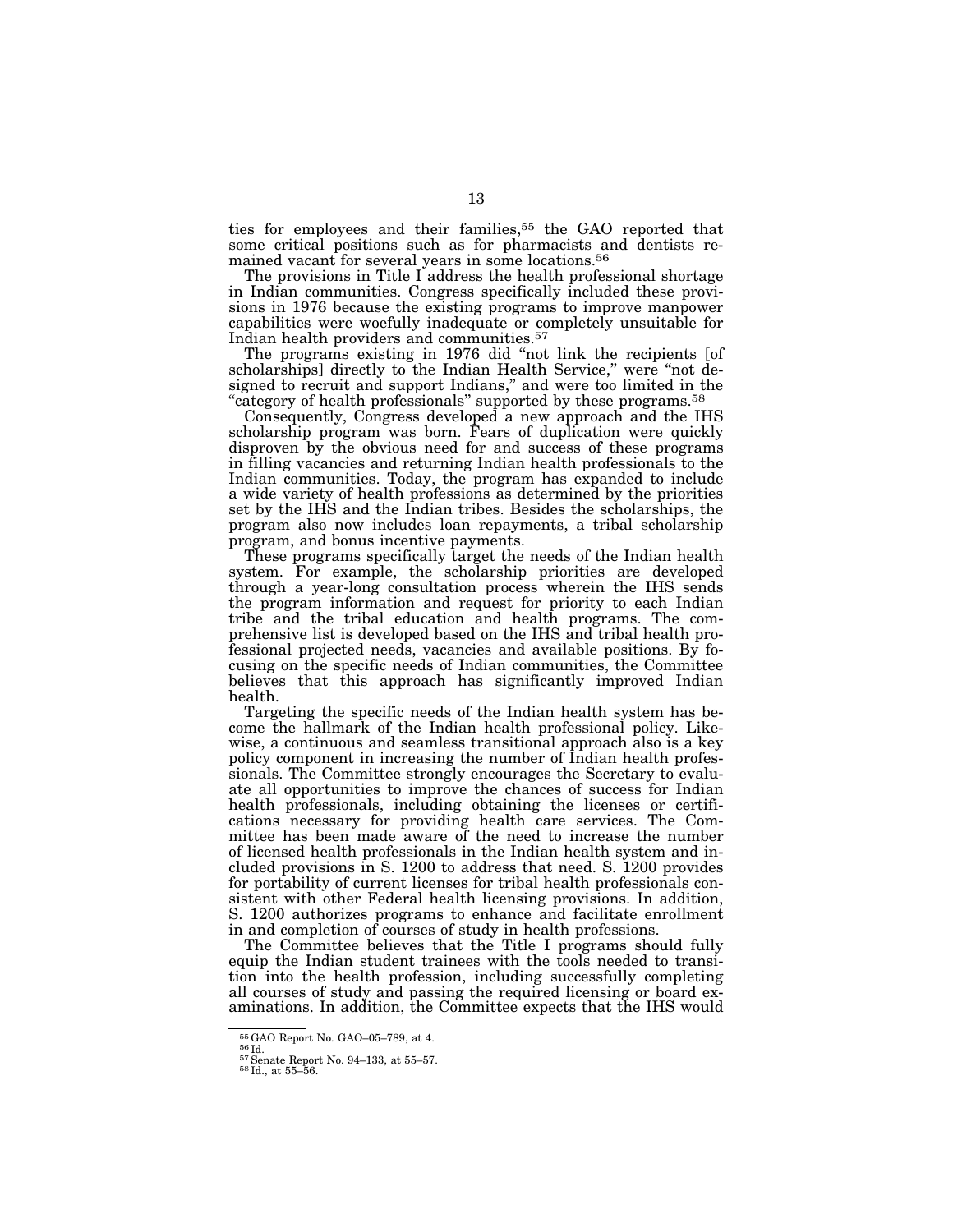also ensure that scholarship recipients are provided every opportunity to fulfill their service obligations, including technical assistance in understanding their obligations.

The remedial programs, scholarships, grants, externships, service obligations and advanced training established in Title I are all designed to provide seamless opportunities for successfully recruiting and training Indians for health professions. As part of the longterm view of Indian health professions, the Committee believes continuity is necessary in administering the Title I programs.

The incentives fostered by scholarships, loan repayments, and bonuses are multiplied when combined with professional development programs for health professionals which the Committee believes to be essential components of recruitment and retention programs in the Indian health system. S. 1200 establishes several professional development programs in Title I such as opportunities for advanced training and research, tribal cultural orientation, training in the administration and planning of tribal health programs and tribal demonstration projects for innovative recruitment, placement and retention programs, which may include professional development programs.

Such additional training for health professionals is particularly important in developing leadership and collaboration skills and ensuring that a culturally-competent workforce exists within the Indian health system. The Committee strongly encourages the Secretary and tribal and urban Indian health providers to develop innovative programs or take advantage of existing models for such professional development to increase and maintain the number of Indian health professionals in the Indian health system.

In addition, the Committee takes a long-term view of health professions in S. 1200. The most urgent placement needs are in the direct care positions, such as dentists, doctors, nurses, and pharmacists. In the long-term, Indian health professionals are also needed in educational positions to bolster recruitment levels and improve the new Indian health professionals' chances of success.

The Committee has been informed that significant need exists at the tribal colleges and universities to increase the number of Indian instructors in the nursing programs.59 The Committee recognizes that Indian instructors often have personal knowledge of the health disparities in Indian communities and a deep commitment to serve these communities for the long-term. Indian educators increase the likelihood of success for Indian students and bring to the classroom the unique cultural competence required in the Indian health field.

With that in mind, the Committee included provisions in Title I of S. 1200 allowing a scholarship recipient to fulfill his or her service obligation (required in exchange for the scholarship) by teaching in a tribal college or university nursing or other health related program, provided the Secretary determines that health services to Indians will not be decreased. In addition, the Secretary may, prior to waiving any service obligation or repayment of a scholarship, consider placement of a scholarship recipient in a teaching capacity in a tribal college or university nursing or related health program.

<sup>59</sup> Joseph F. McDonald, Ed.D., President, Salish-Kootenai College, Letter to Chairman John McCain, U.S. Senate Committee on Indian Affairs, September 22, 2005.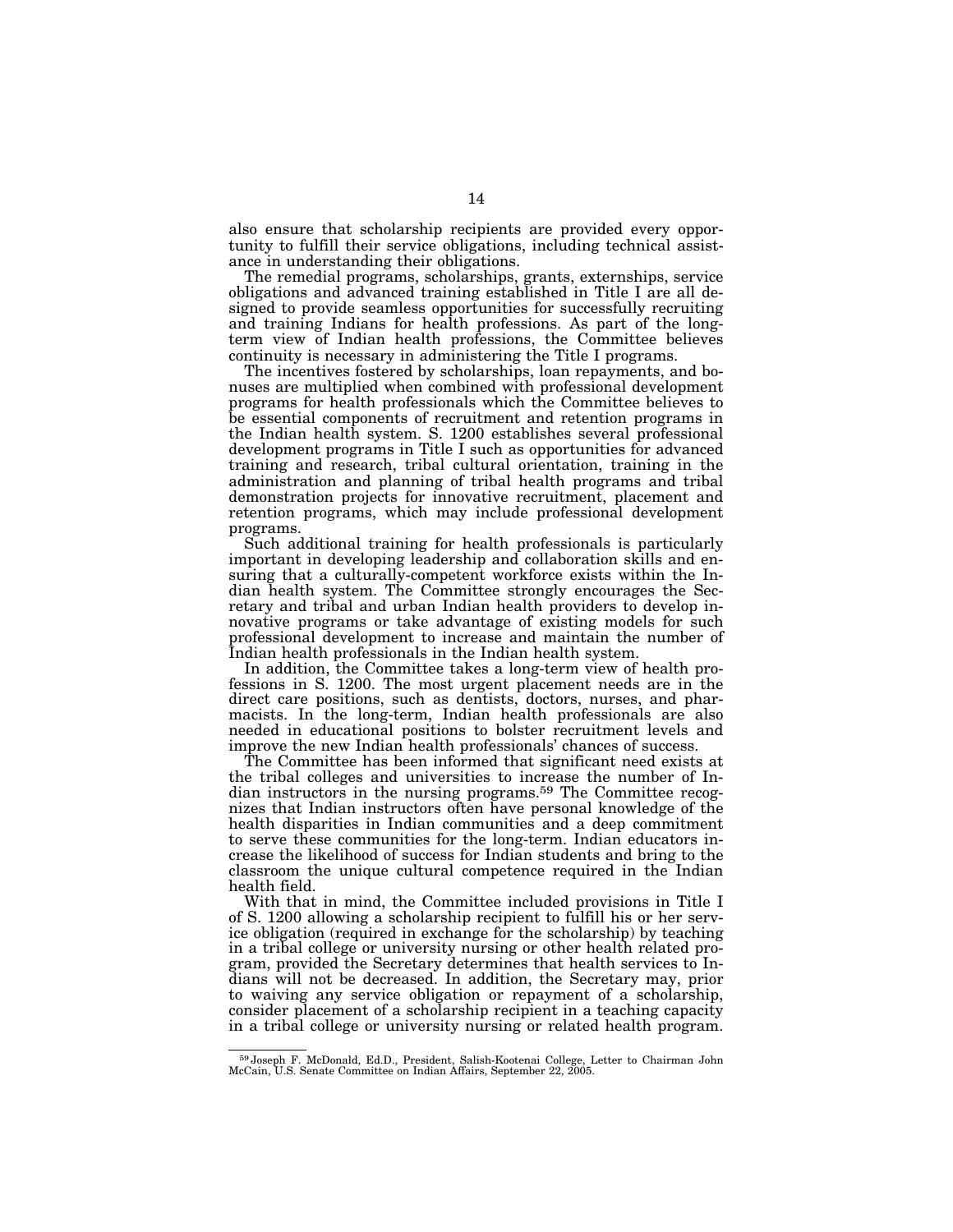Other provisions for nursing grants were added to extend a preference in grant awards to tribal college and university nursing programs.

Prior to including these provisions, the Committee considered the likelihood that inexperienced, new graduates might be placed in teaching positions. One tribal college president indicated that ''these [instructors] are clinically seasoned, mature [Bachelor of Science—Nursing] prepared nurses returning to school for educational and career mobility."<sup>60</sup> Teaching positions available for these individuals would include lab coordinators and clinical instructors. This tribal college President also indicated that ''new [registered nurse] graduates of associate or generic baccalaureate programs would not be qualified to teach."<sup>61</sup>

The Committee believes these positions should be filled by experienced faculty and expects that the Secretary and the tribal colleges or universities would coordinate these opportunities and be selective in placing these individuals to avoid compromising the quality of education and accreditation.

The Committee strongly encourages the Secretary to examine the Title I programs with targeted, holistic, long-term approaches in mind and to develop more opportunities to increase the number of Indians in the health professions. The Committee believes that in the long-run, improving health educational opportunities at every level will also contribute to improving the health of Indian communities.

Home Health Care. Current law authorizes a feasibility study to be conducted on hospice care services. However, the IHS has never conducted that study and, now, 14 years later, to conduct such a study would greatly delay what have already been demonstrated to be much needed services.

The Committee has been informed that some Indian tribes and tribal organizations, through pilot projects, have provided this type of service or other services such as home health care with great success. The Committee is concerned that not authorizing these and other long-term or home health care services through the Indian health care system—services that have been an accepted part of the national health care system and Medicare since 1983—will prevent IHS and tribes from utilizing a proven, effective health delivery vehicle.

Currently, home health care, long-term care and hospice care are not readily available to most Native communities. Many Indians must travel long distances, only to be placed in facilities that are far from home, culturally unfamiliar, and not conducive to their overall well-being. Home health care is crucial for these individuals. Having culturally-appropriate facilities close to Indian communities not only promotes the patient's well-being, but enables family members to more easily visit the patient.

Section 213 of S. 1200 authorizes services such as home health care, long-term care and hospice care, which are a standard part of the health care industry. If the Indian health system is to advance into the 21st Century, then Indian health programs must be

<sup>60</sup> Joseph F. McDonald, Ed.D., President, Salish-Kootenai College, Letter to Honorable Don

Young, U.S. House of Representatives, November 1, 2005.<br>"Joseph F. McDonald, Ed.D., President, Salish-Kootenai College, Letter to Honorable Don<br>Young, U.S. House of Representatives, November 1, 2005.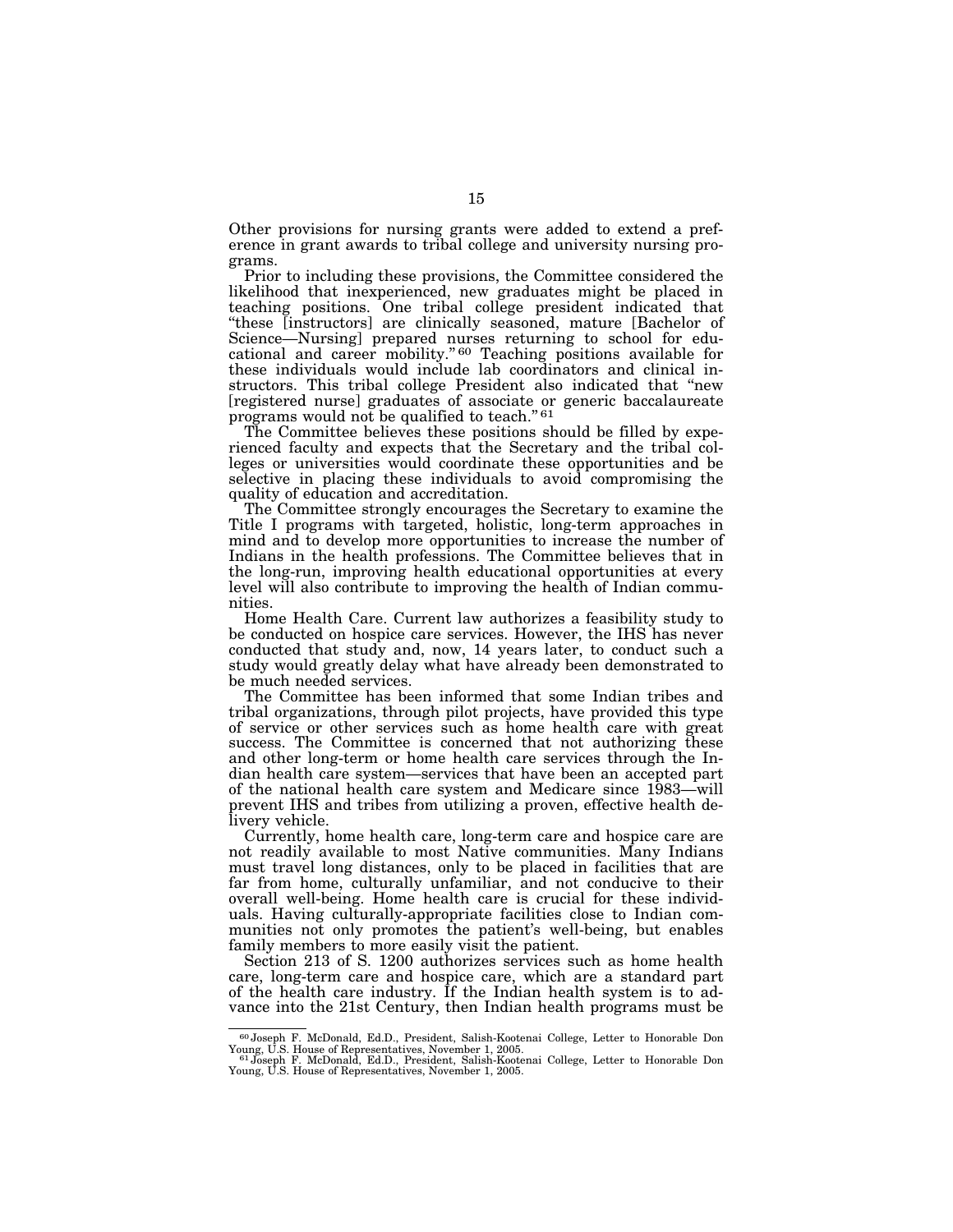authorized to make these services available for their Indian patients, if circumstances warrant.

However, the Department of Justice has indicated that it has concerns regarding the provision of services for which no standards exist.62 To address those concerns, S. 4122 in the 109th Congress included language that required standards to be in place from either the Secretary or the state in which the Indian health program was located. This type of requirement has been a part of the Indian health system as required in the Indian Self-Determination and Education Assistance Act.63

Indian tribes want to ensure that the services authorized in Section 213 are consistent with those services reimbursable by Medicaid and, in particular, those services already authorized in compacts or contracts entered into by the tribes or tribal organizations and the IHS pursuant to the ISDEAA.

To that end, S. 1200 authorizes the Secretary to promulgate standards to govern any service in the absence of state standards. It is the intent of the Committee that those services already authorized in compacts or contracts will remain so authorized and that the Secretary is authorized to issue interim standards in the absence of either state standards or final Secretarial standards. The Committee expects the Secretary to act promptly to promulgate these standards, so that services to Indian patients are not disrupted or denied.

Convenient Care Services. Section 213 also authorizes the Secretary to provide funding to meet the health status objectives of the Act for convenient care services programs pursuant to section  $306(c)(2)(A)$ . Section 213 further authorizes health care delivery demonstration projects that include a ''convenient care services'' program as an alternative means of delivering health care services to Indians.

In including this new provision, the Committee seeks to address the lack of access to health care services that exists in so many tribal communities, which may be due to limited hours of operation at existing health care facilities, lack of staff, or other factors. It is the Committee's hope that these convenient care services projects may expand the availability of health care, as well as decrease the need for more-costly emergency room visits, thereby reducing the over-stressed Contract Health Services budget.

Traditional Health Care Practices. For much of America's history, the federal government's policy of assimilation and termination sought to destroy Indian cultures and religions, as well as tribal legal, political and economic institutions. Indian people were denied the exercise of traditional practices or punished, should those ceremonies be practiced, as well as were punished for speaking their own languages and observing other traditional ways.

However, federal policy toward Native people has run the gamut, with the policy of one period often contradicting that of another. An example of such a policy shift occurred following the 1928 Merriam Report, which generated several initiatives to improve health con-

<sup>62</sup>S. Hrg. 110–53 at 41 (March 8, 2007) (statement of C. Frederick Beckner III, Deputy Assist-

ant Attorney General, Civil Division, Department of Justice).<br><sup>63</sup> See 25 U.S.C. 450f(a)(2). "The contractor shall include in the proposal of the contractor the<br>standards under which the tribal organization will ope function, or activity. . .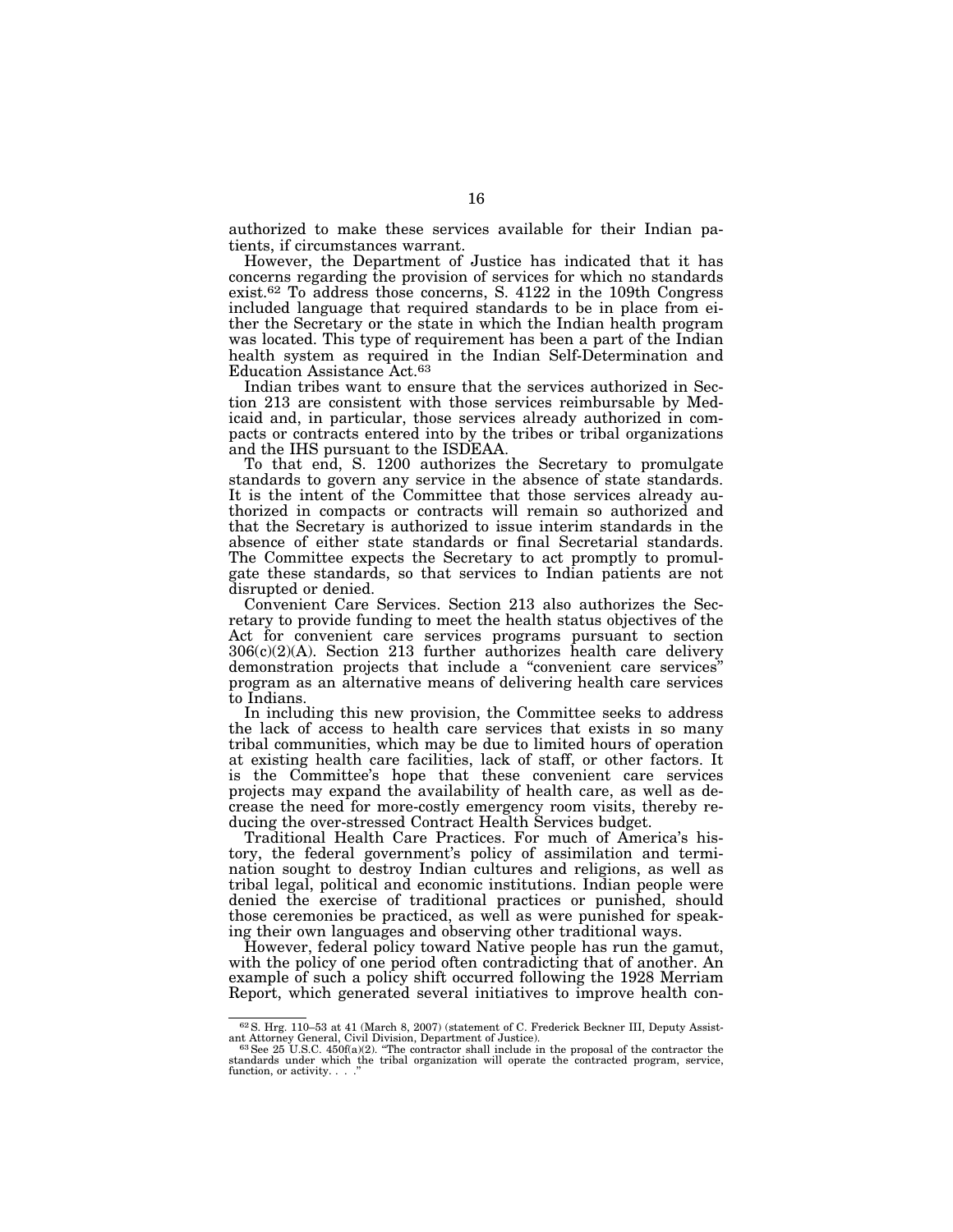ditions for Native Americans.<sup>64</sup> One reform was the active solicitation of traditional Indian healers to participate in federal health services to Indians.

The Indian Health Care Improvement Act currently contains provisions to promote long-practiced traditional health care practices of the Indian tribes served by IHS, tribal and urban Indian health programs, consistent with the standards for the provision of health care, health promotion, and disease prevention. Authority also exists for culturally appropriate health care with respect to specific programs (the Community Health Representative Program), specific elements of the Indian population (Indian youth and Indian women), and specific services and training (mental health). These practices encourage respect for and affirmation of concepts of Indian and Alaska Native cultural values, beliefs and traditions that Indian people define for themselves as a complement to western medical practices in promoting good health and curing illness.

Former IHS Director Dr. Emery A. Johnson, in "Policy and Procedures in reference to P.L. 95–341,'' the American Indian Religious Freedom Act of 1978, stated the Service's views as follows:

The Indian Health Service has continued to recognize the value and efficacy to [sic] traditional beliefs, ceremonies, and practices of the healing of body, mind and spirit. . . . It is, therefore, the policy of the Indian Health Service to encourage a climate of respect and acceptance in which an individual's private traditional beliefs become a part of the healing and harmonizing force within his/her life.

More recently, in 1994, IHS Director Michael H. Trujillo issued a ''Traditional Cultural Advocacy Program Policy Statement'' which states:

The Indian Health Service (IHS) recognizes the value of traditional beliefs, ceremonies, and practices in the healing of body, mind, and spirit. The IHS encourages a climate of respect and acceptance in which traditional beliefs are honored as a healing and harmonizing force with individual lives, a vital support for purposeful living, and an integral component of the healing process. It is the policy of the IHS to facilitate [sic] right of American Indian and Alaska Native people to their beliefs and health practices as defined by the tribe's or village's traditional culture. This policy is meant to complement and support previously stated IHS policy for implementing the American Indian Religious Freedom Act of 1978 (Public Law 95–341, as amended).

The Department of Veterans Affairs' National Center for Post-Traumatic Stress Disorder is adding traditional healing methods, such as talking circles and healing herbs, to modern medical treatments for American Indian and Alaska Native veterans and service personnel returning from active duty in the Middle East and suf-

<sup>64</sup>Merriam, Lewis (ed.), Institute for Government Research, The Problem of Indian Adminis-tration (1928) (commonly referred to as the ''Merriam Report'').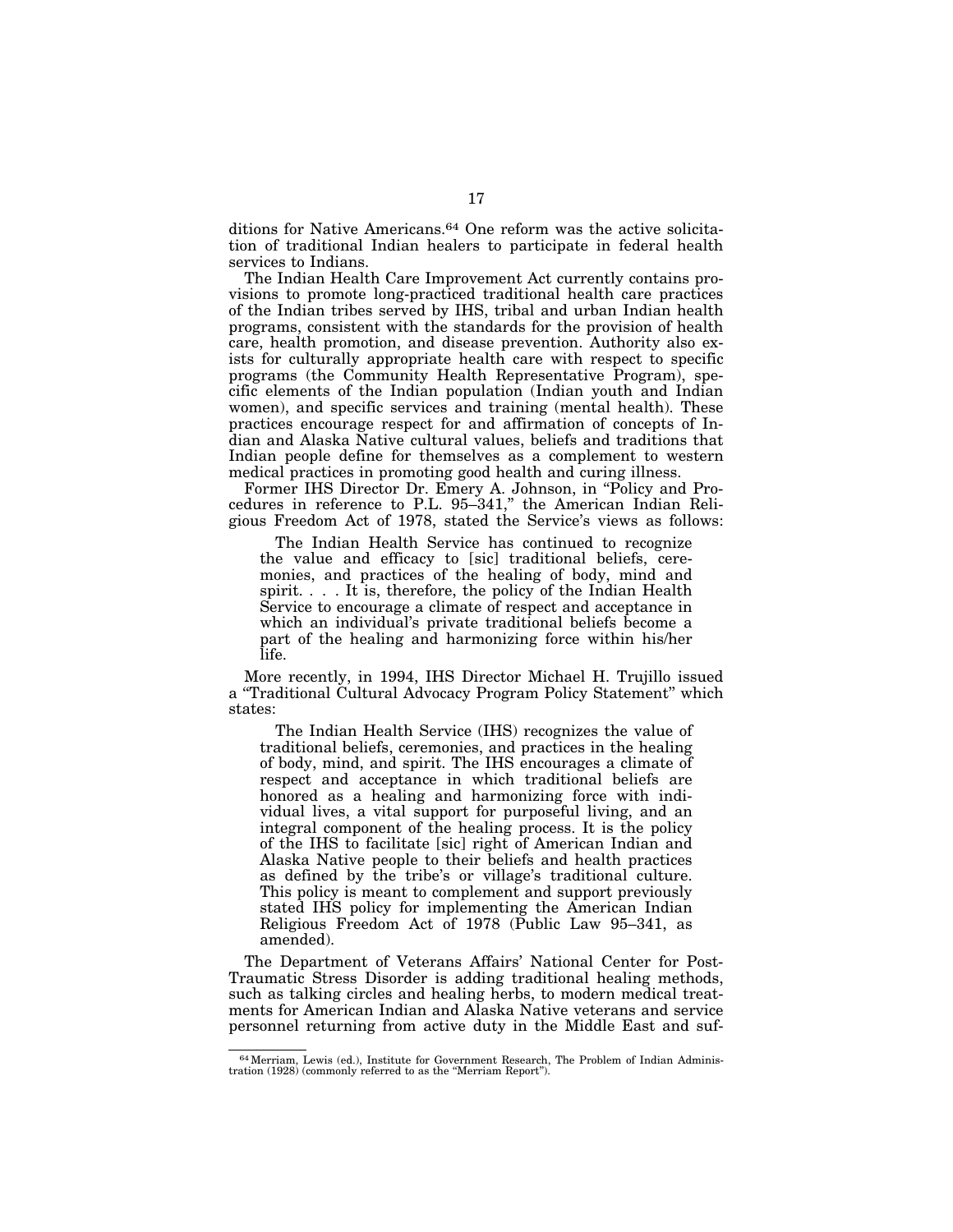fering from post-traumatic stress disorder problems.65 The American Cancer Society (Society) includes Native American healing in a section on its website concerning treatment decisions.66 The Society, in connection with work at Montana State University, is providing funding to a group of Indian women health care workers on the Crow Reservation in Montana to help IHS providers understand traditional Crow healing practices and customs.

The Committee believes that health care treatment should be relevant to and effective for the population to be served, and thus regards traditional health care practices as an important part of culturally appropriate care for Indian people. These practices have been a part of the IHS, tribal and urban Indian health care system for years, are provided only at the request of the patient or family members, and are within the traditional culture of that individual. It is the Committee's understanding, based on Department of Justice testimony to the Committee on March 8, 2007, that no medical malpractice suit has ever been filed arising from a traditional health care practice.67 Thus, the risk for the United States in terms of liability appears to be insignificant, compared to the benefits of allowing Indian patients to obtain this care. DOJ's concerns are unfounded in light of the fact that traditional health care practices are based in Native healing sciences. The bill has the legislative purpose of providing for the highest possible health status for Indians without intruding on Indian self-determination.

Behavioral Health. S. 1200 has a strong focus on behavioral health. Title VII takes a comprehensive and integrative approach to behavioral health, providing both prevention and treatment programs for Indian children, youth, women and elders. The bill also emphasizes the interconnectedness of services related to alcohol and substance abuse, child welfare, suicide prevention and social services. Particular programs are authorized for Indian youth, Indian women, those affected by fetal alcohol disorder in Indian communities, and both the victims and perpetrators of child sexual abuse in Indian households.

In addition to a comprehensive approach to addressing behavioral health services, the Committee recognizes and affirms the importance of providing care within the context of an individual's family, community and particular tribal culture, such as is used by the systems of care model.

Indian Youth Suicide Prevention. The alarming suicide rates among Indian youth indicate a great need for improved, comprehensive behavioral health care services.

The nation was shocked in March, 2005, when a troubled 16 year-old member of the Red Lake Band of Chippewa Indians in Minnesota shot and killed his grandfather, his grandfather's partner, five fellow high school students, a high school teacher and a security guard and seriously wounded several others at Red Lake High School on the reservation before killing himself. Several other

<sup>65</sup>See Department of Veterans Affairs' National Center for Posttraumatic Stress Disorder website, www.ncptsd.va.gov/ncmain/index.jsp, and, e.g., www.adn.com/front/v-printer/story/<br>9137819p-9054019c.html.

www.cancer.org/docroot/ETO/content/

ETO 5 3X Native American Healing.asp?sitearea=ETO.<br><sup>67</sup> S. Hrg. 110–53 at 14 (March 8, 2007) (statement of C. Frederick Beckner III, Deputy Assist-<br>ant Attorney General, Civil Division, Department of Justice). See also S.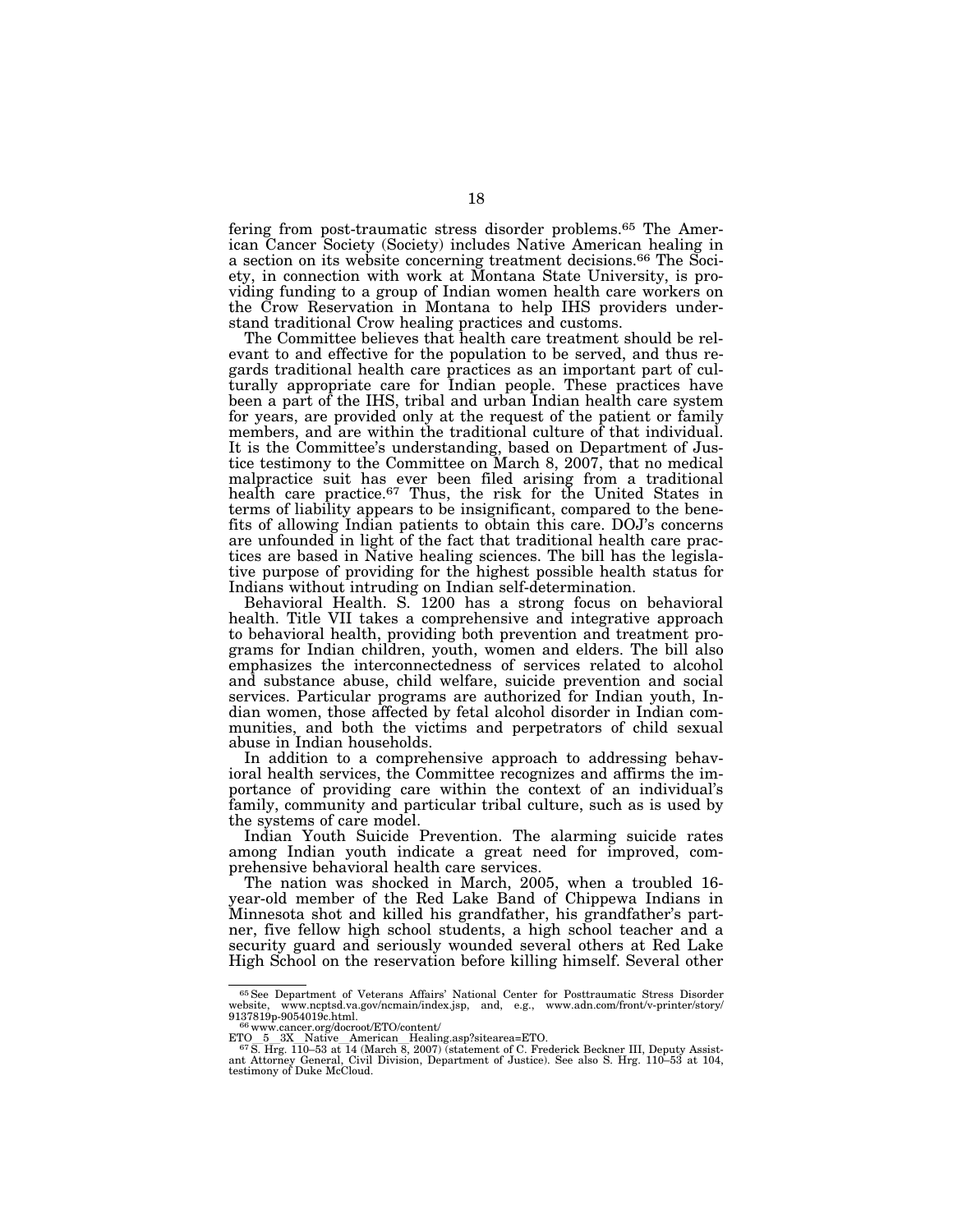young people from that reservation subsequently took their own lives.

The publicity around the Red Lake incident, which was then the nation's second-most deadly school shooting, brought attention to the fact that, in Indian Country, suicide impacts a younger population than in the rest of the country. The suicide rate for Indian and Alaska Native youth, aged  $15-\dot{2}4$ , is two and one-half times higher than the national average. Youth suicide "clusters" have also occurred on reservations in North and South Dakota, New Mexico and Arizona and in Native communities in Alaska.

During the 109th Congress, the Committee held three hearings specifically on the issue of Indian youth suicide: one in Bismarck, North Dakota on May 2, 2005, and two oversight hearings in Washington, DC (on June 15, 2005, and on May 17, 2006), to discuss the kinds of resources and services being provided to Indian youth who have expressed suicidal thoughts or attempted suicide.

Based on the information developed through hearings, the Committee has included provisions in S. 1200 which address youth suicide as part of the behavioral health program provisions and in a culturally-appropriate manner. Section 708 authorizes the Secretary to award grants for telemental health demonstration projects to provide counseling to Indian youth and health providers, training for Indian community leaders, and the development of culturally-relevant materials. The Committee recognizes that suicide prevention for Indian youth is a long-term effort that must address many multi-factorial causes. Questions such as whether the loss of cultural identity contributes to the youth suicide problem remain unanswered. Therefore, S. 1200 also makes suicide a priority for the IHS research agenda, particularly the identification of various factors that either protect the tribal community or make that community at risk for suicides, and the role the loss of tribal identity plays in suicidal behavior. Finally, provisions included in Title I encourage more Indian people to enter into the psychology profession by increasing the number of grants for the program commonly referred to as In-Psych (Indians into the Psychology) from three to nine and by authorizing a specific level of funding.

Urban Indians. Providing health care services to urban Indians has been a part of Federal policy for nearly 40 years. Congress began funding urban Indian clinics in 1967 when \$321,000 was provided for an Indian clinic in Rapid City, South Dakota.68

Congress specifically included urban Indian health programs as part of the Indian health care system in the Act in 1976, recognizing that the Federal obligation for health care extended to these individuals. These provisions sought to correct disparities in health levels for Indians living in urban areas, first as pilot programs and later permanently in the Indian health care system.<sup>69</sup>

The policies and status of Indians and Indian tribes under Federal laws, treaties and judicial decisions provide ample support for continuing and improving programs for urban Indians. Under this varied history, the Federal Government had dealt with Indian tribes in a variety of ways: some by treaty, others not by treaty.

<sup>68</sup>Senate Report No. 94–133, at 136. In 1972, Congress added funding to the IHS appropriations for a pilot program in Minneapolis. Others followed in 1973 in Oklahoma City, Seattle and<br>California (which covered nine urban Indian organizations).<br><sup>69</sup>See Senate Report Nos. 94–133, 100–508 and 108–411.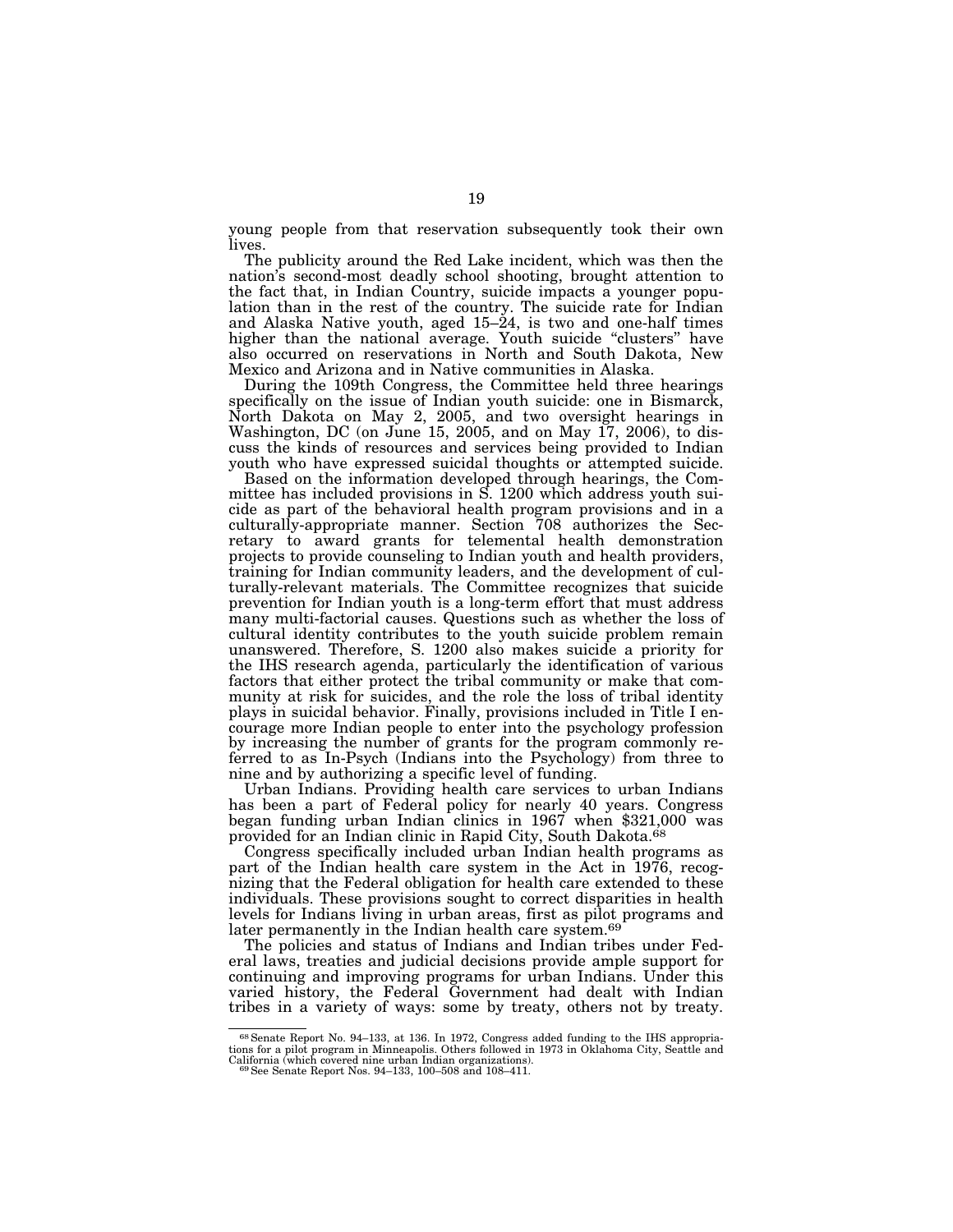The Federal Government had ignored some Indian tribes completely. Other Indian tribes were legislatively excluded from receiving services under some administrative programs, yet were allowed to exercise treaty rights. Some Indian tribes were ''terminated,'' yet later "restored" to a government-to-government relationship with the United States.

Courts have long held that Congress has the broad power to legislate for the benefit of Indians, even if located off of the reservation, and to define who is an Indian and for what purposes they may be provided services, even if they may not be an enrolled member of a federally-recognized Indian tribe.<sup>70</sup>

For example, Congress has enacted laws which define Indians in different ways for different purposes.<sup>71</sup> Even the criminal statutes under Title 18 of the U.S. Code regarding crimes on Indian reservations do not define who is an Indian. In other cases, Congress did not define Indians, or place geographical limitations on the service areas in which they may be served. The Snyder Act, 25 U.S.C. 13, authorizes permanent funding for health care for ''the Indians throughout the United States.'' This statute does not confine the services to Indians who are members of current federallyrecognized tribes or to those living only on reservations. The Snyder Act has never been repealed nor otherwise limited in this respect. Under this Act, Congress has provided a more inclusive definition of urban Indian than mere membership in a federally-recognized Indian tribe, including members of ''terminated'' tribes, that is, groups that once had a political government relationship with the United States which was ended under the ''termination'' policy of Federal-Indian relations.

Termination was another failed Federal Indian policy designed to end the government-to-government relationship with Indian tribes and assimilate their members into the larger society. When that policy gave way to self-determination, however, and Congress sought to try to remedy the devastating effects of termination, Congress saw fit to continue the health services in the Act to those individuals. See *Menominee Tribe* v. *U.S.*, 391 U.S. 404 (1968). Likewise, by including members of state-recognized tribes, Congress recognized that several Indian tribes had treaty relations with individual states before the Federal Government was established.

Congress did not in this Act recognize either the ''terminated tribes'' or the state-recognized tribes on the same basis or for the same purposes as the federally-recognized tribes under this Act. However, the U.S. Supreme Court has found that extending Federal protection for limited purposes, such as for services provided in this Act, is within Congress' power.

Further, in adopting S. 1200, the Committee is of the opinion that the Congress was on firm constitutional footing based on long-

<sup>&</sup>lt;sup>70</sup> U.S. Const., Art. I, Sec. 8, cl. 3. See also Cohen, Felix. Handbook of Federal Indian Law, at 23. 1982 ed.; *U.S.* v. *Holliday*, 70 U.S. 407, 417 (1865) (the broad power also includes Congress' dealings with individ (''Patterns of cross or circular migration on and off the reservations make it misleading to sug-gest that reservations and urban Indians are two well-defined groups.'' *U.S.* v. *Raszkiewicz*, 169

F.3d 459, 465 (7th Cir. 1999).)<br><sup>71</sup> See, e.g., Indian Arts and Crafts Act, Pub.L. 101–644, 25 U.S.C. 305; No Child Left Behind<br>Act, Pub. L. 107–110, 25 U.S.C. 7491; and the American Indian Probate Reform Act of 2004,<br>Pub.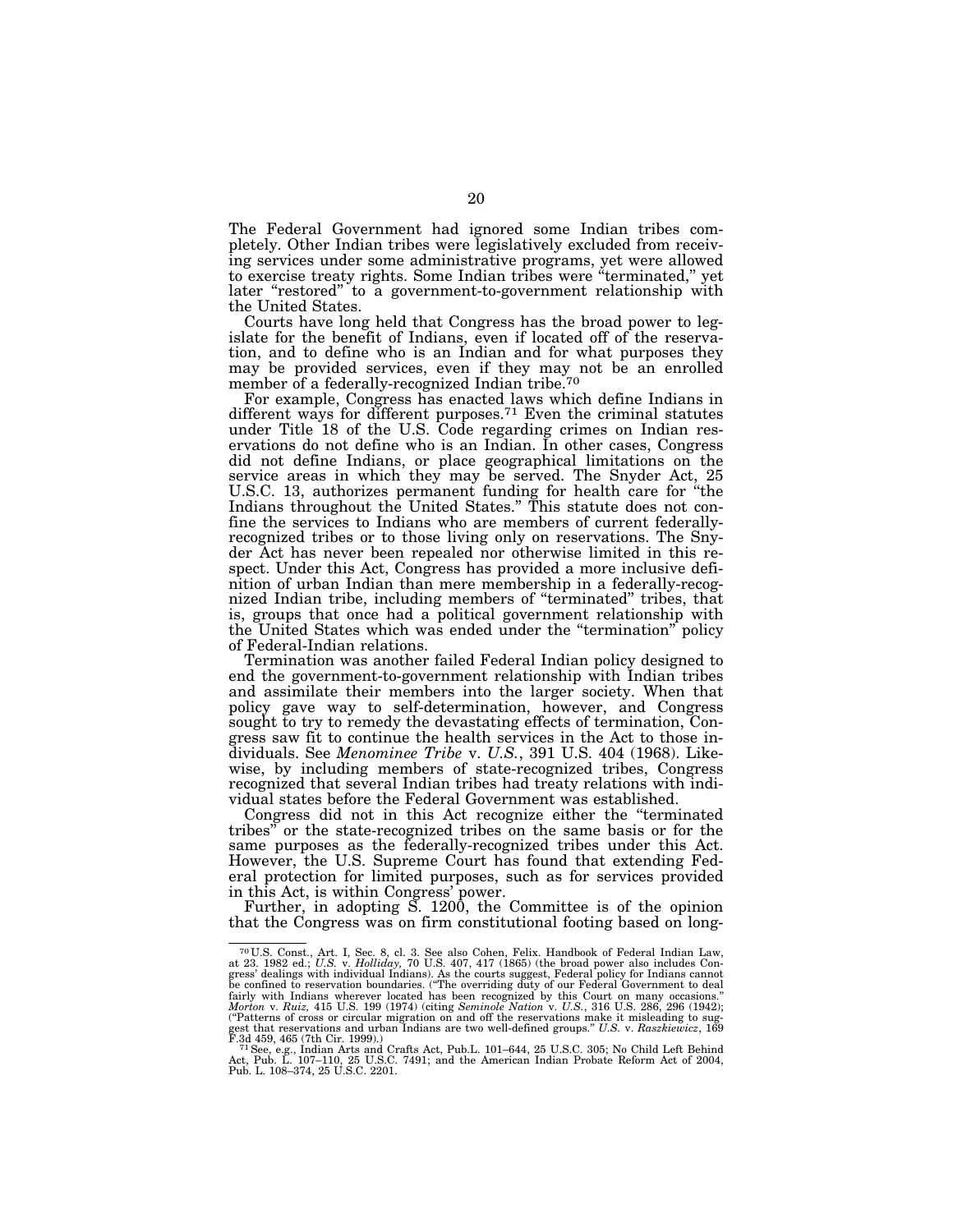standing precedent. Indeed, the U.S. Supreme Court has held that ''it is not meant . . . that Congress may bring a community or body of people within the range of this power by arbitrarily calling them an Indian tribe, but only that in respect of distinctly Indian communities the questions, whether, *to what extent* and for what time they shall be recognized and dealt with as dependent tribes requiring the guardianship and protection of the United States are to be determined by Congress, and not by the courts.'' *U.S.* v. *Sandoval*, 231 U.S. 28, 46 (1913) (emphasis added). Accordingly, the Act extends health benefits to members of these groups (terminated tribes and state-recognized tribes) without extending Federal recognition to them for all purposes.

In enacting this Act, the Committee has found ample justification for extending health services to the Indians who ended up in these urban areas because of several major developments:

First, Indians were provided an opportunity to work and share in the Nation's prosperity in industries prior to and during World War II; second, thousands of Indian men and women served in the Armed Forces away from their reservation, traditional communities or Alaska Native villages; third, formal government relocation programs moved many Indian families from low employment, rural areas to urban areas where ''employment opportunities'' were considered more readily available; and fourth, countless numbers of Indians attempting to escape depressed conditions on their reservations voluntarily relocated.72

The comprehensive approach of this Act is needed to more fully implement the Federal responsibility for Indian health care, and, even more so today, to address health disparities facing the Indians who had moved from the reservations as a result of the relocation policies. Relocating Indians from reservations to urban areas was the Federal policy and program first begun in 1931.73 ''Relocation complemented other termination programs designed to promote rapid assimilation. Once relocated, Indians were cut off from the special federal services that had been available to them as reservation residents."74

Congress has previously recognized that the establishment of urban Indian health programs was necessary to rectify the errors of failed Federal Indian policies such as relocation.75 The Committee further found that Title V of the original Act ''represent[ed] a Federal policy commitment to provide the essential authorities and financial resources to permit urban Indian organizations to develop needed health services and to strengthen relationships with existing community health and medical care programs."<sup>76</sup>

The justifications for this policy are still valid today. Recent statistics indicate that urban Indians suffer health disparities, as do Indians living on reservations. For example, the mortality rates are higher due to accidents (38% higher than other populations), chronic liver disease and cirrhosis (126% higher), diabetes (54% higher),

 $^{72}$ Senate Report 94–133, at 131.  $^{73}$ Felix Cohen, Handbook of Federal Indian Law (1982 ed.), at 169.  $^{74}$ Id. $^{75}$ Senate Report No. 94–133, at 138.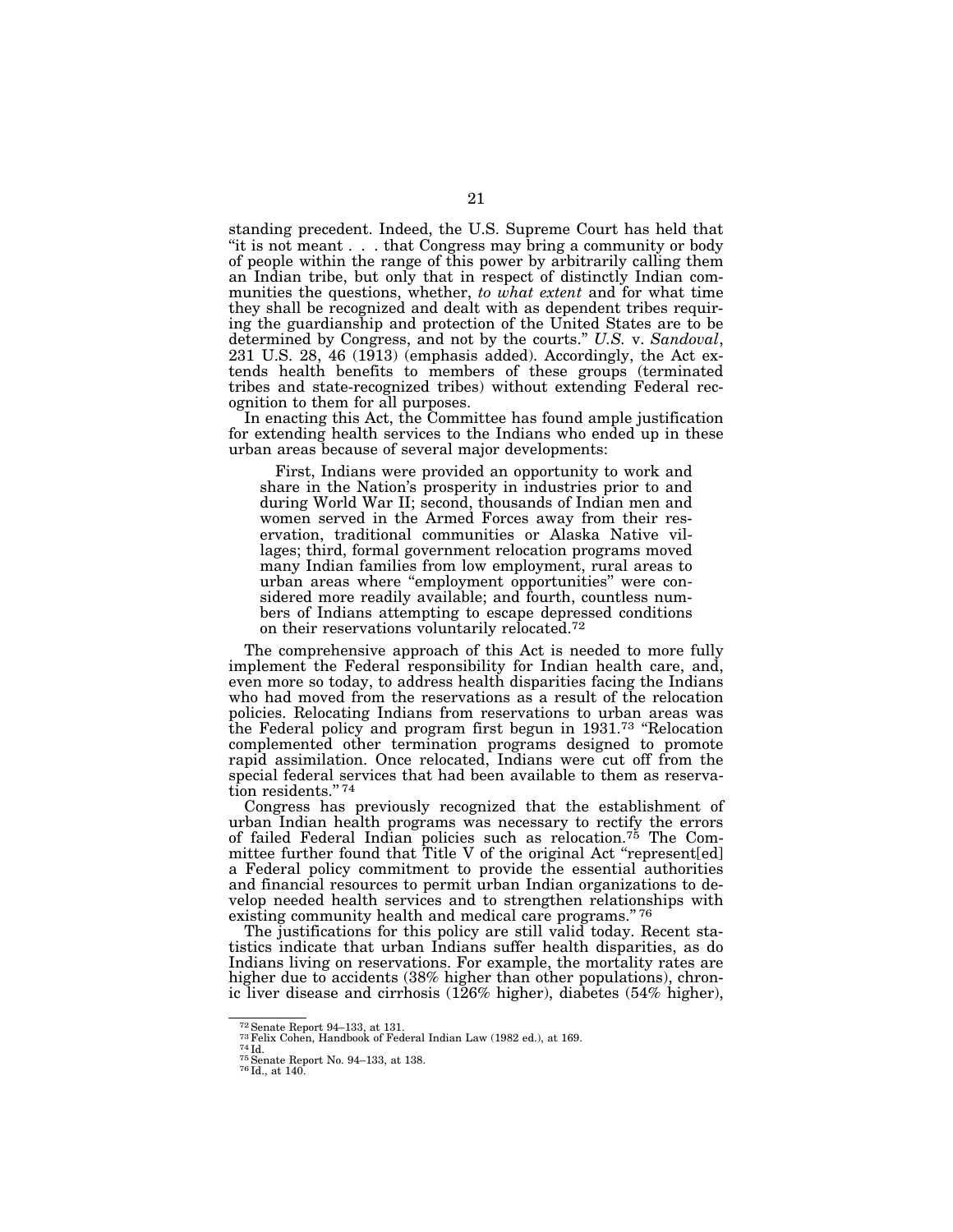alcoholism (178% higher), and sudden infant death syndrome  $(157\% \text{ higher})$ .<sup>77</sup>

The Committee believes that continuation of services to urban Indians, recognized in the original Act and affirmed by S. 1200, makes sense from both policy and fiscal perspectives. The Committee has received testimony that these urban Indian health programs improve health services for Indians located in the urban centers in a highly cost-effective manner.

In addition, the Committee has received testimony that without the urban Indian health programs, urban Indians would not seek care or could delay seeking proper medical attention until their health problems erupt into emergency situations or reach advanced stages when treatment is costlier and the rate of survival is much lower.

By being located closer to the urban Indians than the tribal health programs on the reservations, urban Indian health programs reduce the number of emergency room visits by providing early disease prevention services.

For example, the South Dakota Urban Indian Health Center operates three clinics with more than 17,500 patient encounters per year under the Title V program. This center provides such services as a foot care home visit program whereby Community Health Representatives conduct home visits to assess diabetic patients (or those at risk for diabetes). These home visits are a critical part of chronic disease management, particularly in avoiding amputations due to diabetes.

The First Nations Community Health Source in Albuquerque, New Mexico provides dental, primary, and behavioral health care for approximately 45,000 urban Indians and handles approximately 12,700 patient encounters per year under the Title V program.

The Native Americans for Community Action in Flagstaff, Arizona provides immunizations, mental health and youth substance abuse prevention services among several other primary care services for urban Indians. The Committee has received testimony suggesting that the patients at this urban Indian health center would either have to travel 100 or more miles to visit an IHS clinic on the reservation or wait two or three weeks for an appointment at the local Community Health Center. Either alternative would impose significantly more burdens on the patient, and the testimony further suggests that most patients would simply avoid the care altogether.

The Tucson Indian Center in Tucson, Arizona also provides important disease prevention services such as substance abuse prevention, wellness programs and immunizations. This Center provides services for over 2,500 patient encounters under the Title V programs.

The health program operated by the Nevada Urban Indians, Inc. in Reno, Nevada provides, among other things, immunization and diabetes education programs and experienced over 9,000 patient encounters in 2005. The Native American Rehabilitation Associa-

<sup>77</sup>The Health Status of Urban American Indians and Alaska Natives, Urban Indian Health Institute, March 16, 2004, at v. Available at *www.uihi.org.* See also American Journal of Public Health, August 2006, Vol. 96, No. 8, "A Nationwide Population-Based Study Identifying Health<br>Disparities Between American Indians/Alaska Natives and the General Populations Living in Select Urban Counties.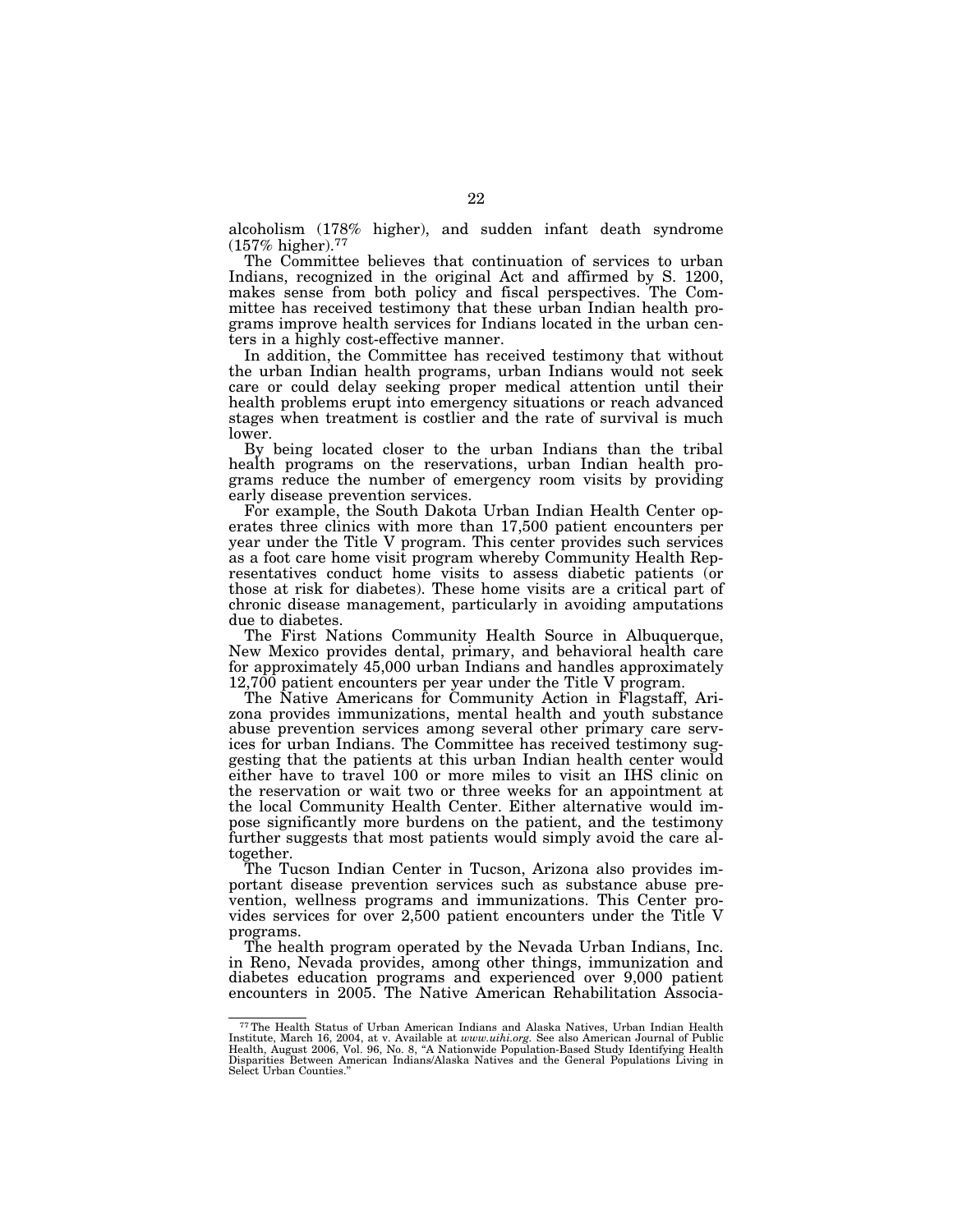tion of the Northwest, Inc. in Portland, Oregon experiences nearly 9,300 patient encounters per year, including 1,040 for mental health care and 3,400 for alcohol and drug treatment. The N.A.T.I.V.E. Project in Spokane, Washington provides a community wellness program and community outreach services for diabetes screening and health education for a community of approximately 12,000 urban Indians.

These programs, particularly the wellness, diabetes, and behavioral health programs are critical to preventing the development of diseases which may require long-term disease management such as for diabetes and alcohol or drug addictions. In addition, the outreach, screening and home-based care programs are vital in ensuring the patients receive early intervention and care rather than waiting until they need emergency services which cost far more than intervention services.

Urban Indian health programs provide culturally-appropriate health care for Indians. The Committee has received testimony that Indians may avoid non-Indian (or ''mainstream'') health providers who are unfamiliar with or insensitive to Indian culture. The urban Indians have confidence in the urban Indian health programs and are more likely to seek care when the provider recognizes and respects culturally-appropriate care.

Urban Indian health programs also address continuity of care for Indians migrating between the urban areas and reservations. Even though the disavowed policy of relocation no longer forces such migration, moving from the reservation to urban areas is not uncommon for these individuals, and neither is their return to the reservation. For example, the urban Indians may travel to the reservation for traditional ceremonies, tribal political (elections) or cultural events (such as pow-wows), clan or family events, and so on. On the other hand, Indians may move to the urban areas for job or educational opportunities—and carry with them the need for continuity of care. The Committee has received testimony that these programs recognize the migration and account for it in their patient care, particularly for quality follow-up care.

The urban Indian health programs provide services for the uninsured Indians who might not be able to obtain care elsewhere. With poverty rates of urban Indians hovering at 25% (compared to 14% for the general population), and nearly half living below 200% of the Federal poverty level (compared to 30% for the general population),78 it is no surprise that many urban Indians are uninsured. The Committee has received testimony that in Boston, MA, 87% of the Boston Indian Center's clients have no health insurance. In Arizona, nearly two out of three urban Indians have no insurance.

The Committee believes that the urban Indian health programs are a crucial component in the overall Federal effort to reduce the health disparities for the urban Indians. Without such services by the Title  $\bar{V}$  health programs, it is quite likely that the health disparities among the urban Indians will increase. This result would contradict the Congressional policy set forth in this Act and in other statutes of increasing access to health care and of remedying

<sup>78</sup>The Health Status of Urban American Indians and Alaska Natives, Urban Indian Health Institute, at v.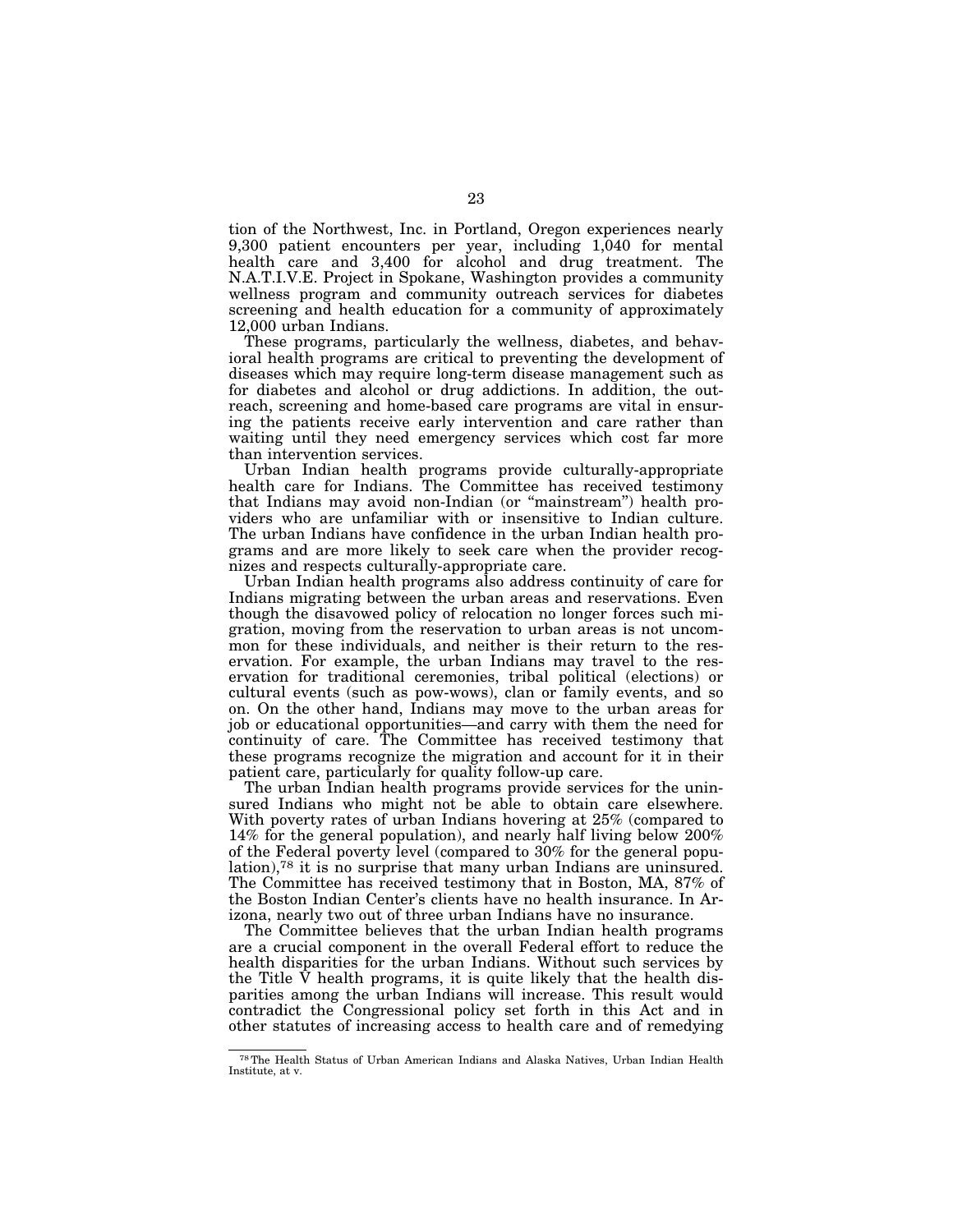health disparities that result from the past failed Federal Indian policies.

Dental Health Aide Therapists. Decades of inadequate access to dental care, along with other factors that contribute to the generally worse health condition of Indians as compared to the general population, have led to a true epidemic of dental disease in Indian communities, and in Alaska Native communities, in particular.

During the 108th and 109th Congresses, there was considerable discussion surrounding the Dental Health Aide Therapists (DHAT) Program in Alaska Native communities. The Committee received testimony regarding the crisis in oral health care in Alaska Native communities and how the DHAT program was a result of Alaska Native leaders and health providers searching for a means of addressing it. The Committee believes that the use of Alaska Natives trained through the DHAT program to serve as dental health aide therapists in Alaska is a necessary response to this access to care crisis.

The DHAT program in Alaska has been part of the Community Health Aide Program since 2002, and DHATs provide a wide range of oral health care promotion and disease prevention services. For the most part, the DHAT program is supported and applauded for its efforts in reducing the extraordinary dental crisis in Alaska Native communities. However, some activities have generated controversy because they require the performance of certain irreversible procedures, specifically, the treatment of dental caries, pulpotomies and extractions of teeth.

In January, 2006, the American Dental Association (ADA), the Alaska Dental Society (ADS) and several individual dentists filed a lawsuit in Alaska Superior Court, seeking to stop the practice of dentistry and dental surgery by non-dentists by asking the court to declare the Alaska Native Tribal Health Consortium and its Dental Health Aide Therapists program in violation of state dental licensing laws. On June 27, 2007, the Alaska Superior Court dismissed the case, noting in its decision that DHAT is part of the Community Health Aide Practitioner Program and Congress clearly intended the utilization of paraprofessionals in providing care through both CHAP and DHAT.

When the House Resources Committee marked up its version of the Indian health reauthorization in the second session of the 109th Congress, the Committee agreed to an amendment offered by Representative Young (R–AK) regarding the Dental Health Aide Therapist program in Alaska. The language, which the Committee has been informed was agreed to by the American Dental Association and the Alaska Native Health Board, prohibits dental health aide therapists from performing all oral and jaw surgeries except pulpal therapy or extraction of adult teeth after consultation with a licensed dentist in a dental emergency. That agreed-upon bill language is carried forward and included in S. 1200.

National Bipartisan Commission on Indian Health Care. The Committee intends that S. 1200 will provide many much-needed improvements to the Indian health system. However, adequate funding levels remain a significant factor in achieving those improvements.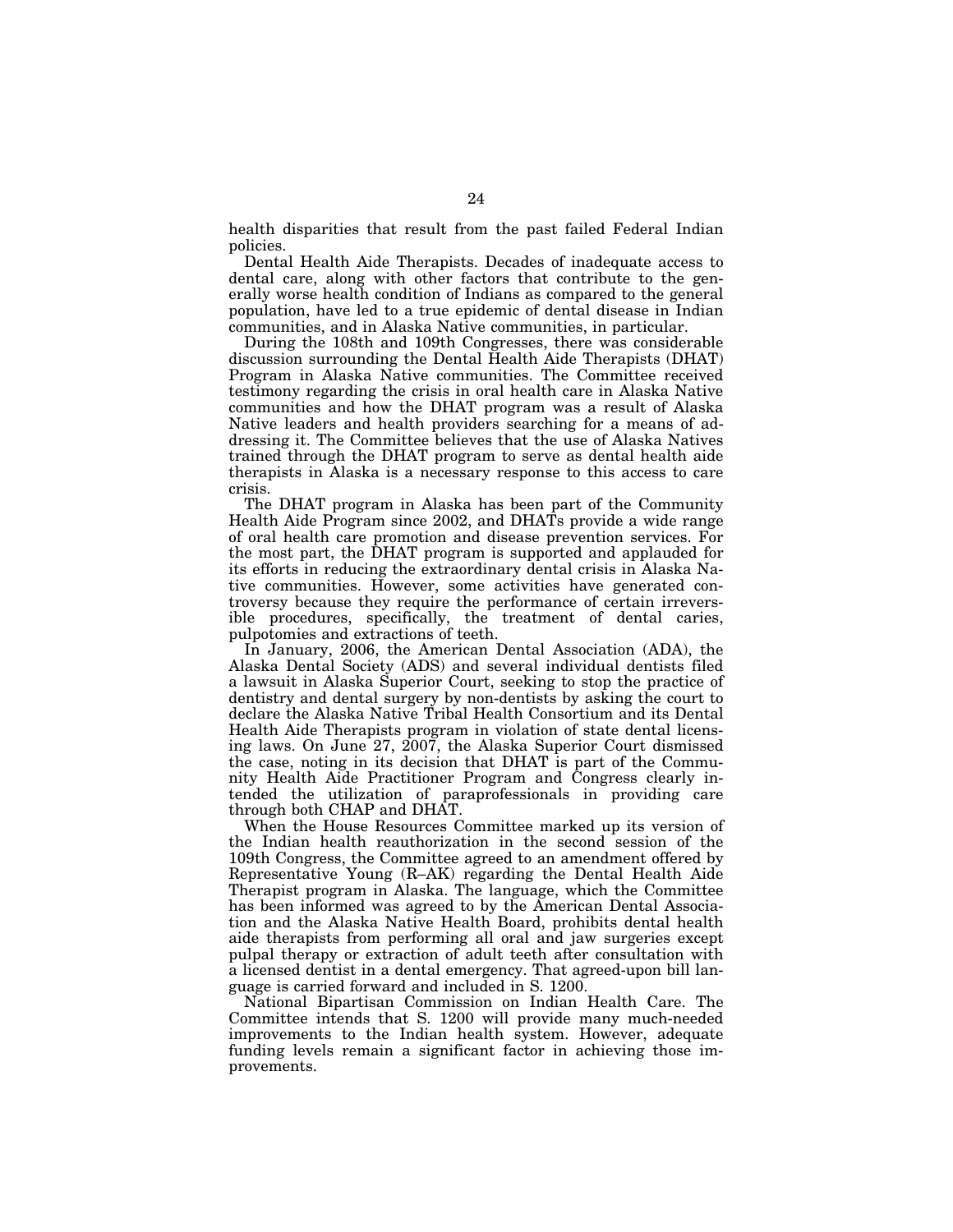For several years, the Committee has received testimony regarding the substantial funding needs for Indian health.79 Federal appropriations have increased over time, but, as evident in the IHS Level of Need Funded Study, have not reached optimal levels.<sup>80</sup> While the reimbursements from Medicaid and Medicare have been beneficial in adding additional resources, they are not a complete solution to the funding deficiencies.

The Committee has concluded that an overarching assessment of need and financing mechanisms is warranted to address the health disparities and financing for Indian health care. Accordingly, section 814 establishes the National Bipartisan Commission on Indian Health Care to study the optimal manner in which to provide and finance health care services to Indians.

This Commission will have broad authority to conduct hearings and other activities needed to provide Congress with comprehensive and thoughtful recommendations regarding the optimal means of delivering health care services to Indians. The Committee intends that this Commission will also serve as an appropriate forum for addressing outstanding questions relative to financing, including, among others, balancing concerns about overutilization and deficiencies.

Indian Health Care Facilities Construction. During the 109th Congress, much discussion between the National Steering Committee and the Committee centered around section 301, which directs the Secretary to maintain a health care facility priority system for construction.

*Background: Development of the Priority System.* In the early 1980's, the IHS developed a health care facilities priority system (Priority System) for construction of various types of health care facilities in Indian communities. In 1988, pursuant to Public Law 100–713 (as amended by Public Law 102–573), Congress required the IHS to provide an annual report which set forth  $(1)$  the current priority system; (2) the planning, design, construction and renovation needs of the top-10 priority inpatient and outpatient facilities (including staff quarters); (3) the justification and projected costs of these projects; and (4) the methodology for establishing the priorities.

In this Priority System, construction projects for hospitals, health centers, staff quarters and youth regional treatment centers go through three key phases, wherein the IHS solicits proposals for

<sup>79</sup>See Hearing on the President's Fiscal Year 2008 Budget Request for Indian Programs Before the Senate Comm. on Indian Affairs, 110th Cong., 1st Sess., February 15, 2007, S. Hrg.<br>110–48; Hearings on the President's Fiscal Year 2007 Budget Request for Indian Programs Before the Senate Comm. on Indian Affairs, 109th Cong., 2nd Sess., February 14, 2006, S. Hrg. 109–396, Pt. 1 and February 23, 2006, S. Hrg. 109–396, Pt. 2; Hearing on the President's Fiscal Year 2006 Budget Request for India 108th Cong., 2nd Sess., February 11 and 25, 2004, S. Hrg. 108–420; Hearing on the President's Fiscal Year 2004 Budget Request for Indian Programs Before the Senate Comm. on Indian Affairs, 108th Cong., 1st Sess., February 26, 2003, S. Hrg. 108–60; Hearings on the President's Fiscal Year 2003 Budget Request for Indian Programs Before the Senate Comm. on Indian Affairs, 107th Cong., 2nd Sess., March 5, 7, and 14, 2002, S. Hrg. 107–360.<br><sup>80</sup> See, e.g., "LNF Primer," U.S. Department of Health and

Service, located at http://www.ihs.gov/NonMedicalPrograms/Lnf/docs2003/Primer.pdf.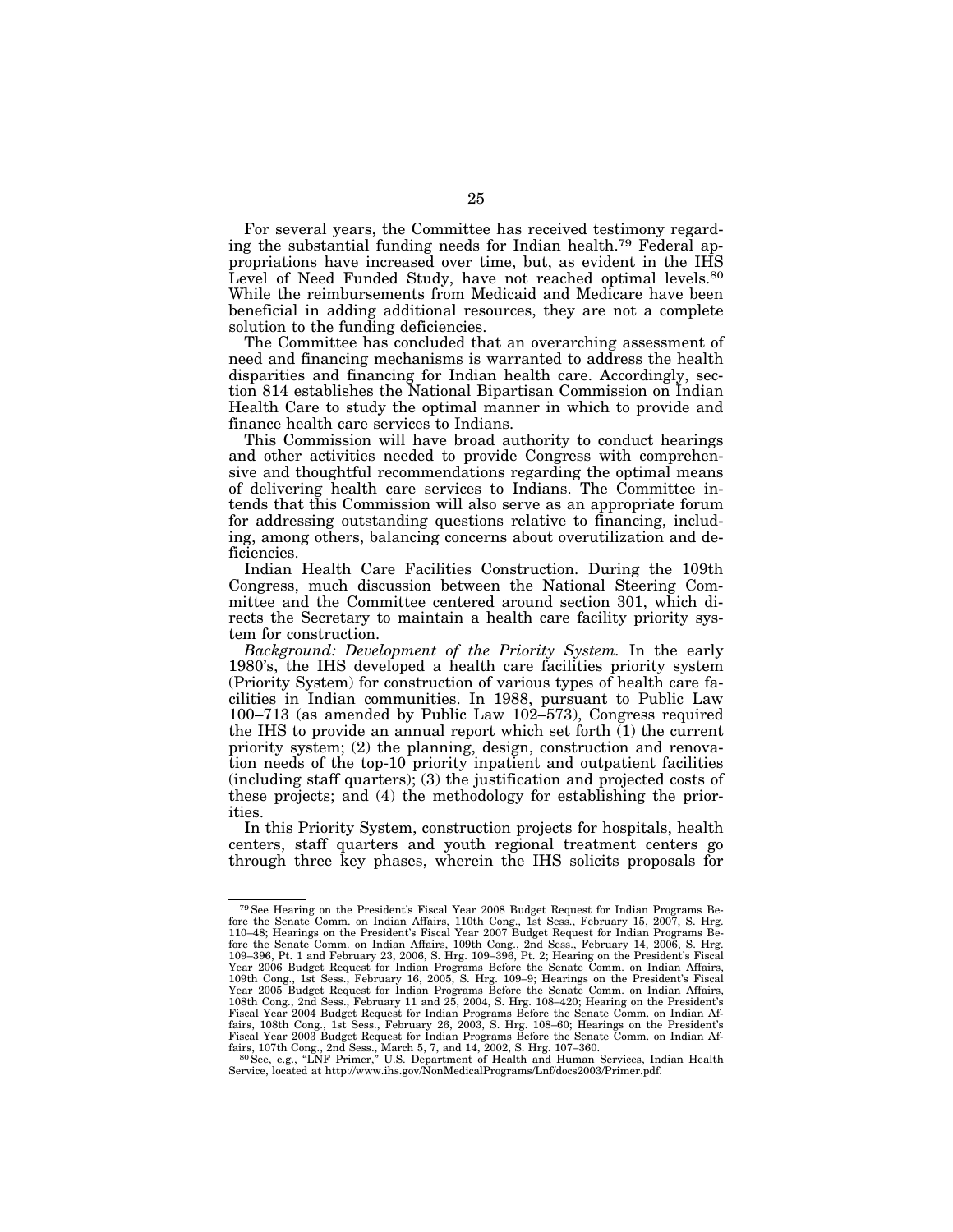health facility construction and ranks the proposals according to their relative need for construction.81

The projects are selected for inclusion on a "Priority List" after completion of Phases I and II, then move up the Priority List as Phase III is completed and appropriations for the projects are provided.

*Congressional Directive To Revise the Priority List*. In 1999, in the conference report accompanying the FY 2000 Interior Appropriations Act (House Report 106–406), Congress directed the IHS, working closely with Indian tribes, to review and revise the Priority System. In recognizing the ''extreme need for new and replacement hospitals and clinics,'' Congress noted that ''there should be a base funding amount, which serves as a minimum annual amount in the budget request.'' Congress further noted that several issues needed to be considered in revising the Priority System and that ''a more flexible and responsive program can be developed that will more readily accommodate the wide variances in tribal needs and capabilities."<sup>82</sup>

In response to this directive, the IHS Director convened a Facilities Appropriations Advisory Board (FAAB) and a Facilities Needs Assessment Workgroup to review the Priority System and make recommendations for revision. According to the IHS, the FAAB was comprised of 12 members representing Indian tribes and two members representing the IHS, and the Workgroup was established by the IHS Director to make recommendations to the FAAB. The Committee has been informed that, earlier this year, the FAAB submitted final recommendations to the IHS Director, but no final decision has been made on these recommendations.

Meanwhile, in 1999, the National Steering Committee developed language regarding the Priority System contained in section 301 of the various iterations of bills introduced for the reauthorization of the Act. The language in section 301 remained primarily the same until 2006, when the Committee refined certain provisions and included an additional protected category in section  $301(c)(1)(D)$ , referred to as the "grandfather" provision, in S. 4122, introduced at the end of the 109th Congress.

*Grandfather Provision*. The "grandfather" provision of section  $301(c)(1)(D)$  protects the priority status of health care facilities (in certain categories) on the Priority List from being affected by changes to the Priority System being contemplated by the IHS, pursuant to the 1999 Interior Appropriations Conference Report instruction. These projects have been on the Priority List since at least 1991.

Under the "grandfather" provision, the protected categories include:

(1) *Top 10 Projects*. Projects in the FY 2008 IHS budget justification for the 10 top-priority inpatient, outpatient, staff quarters and Youth Regional Treatment Centers (YRTC) projects. Currently, those projects include:

*Inpatient:* Phoenix and Whiteriver, AZ; Barrow and Nome, AK.

 $^{81}$  For a detailed discussion on the Priority System and the three phases, see U.S. Department of Health and Human Services, Indian Health Service, "Healthcare Facilities Construction Priority System Methodology," June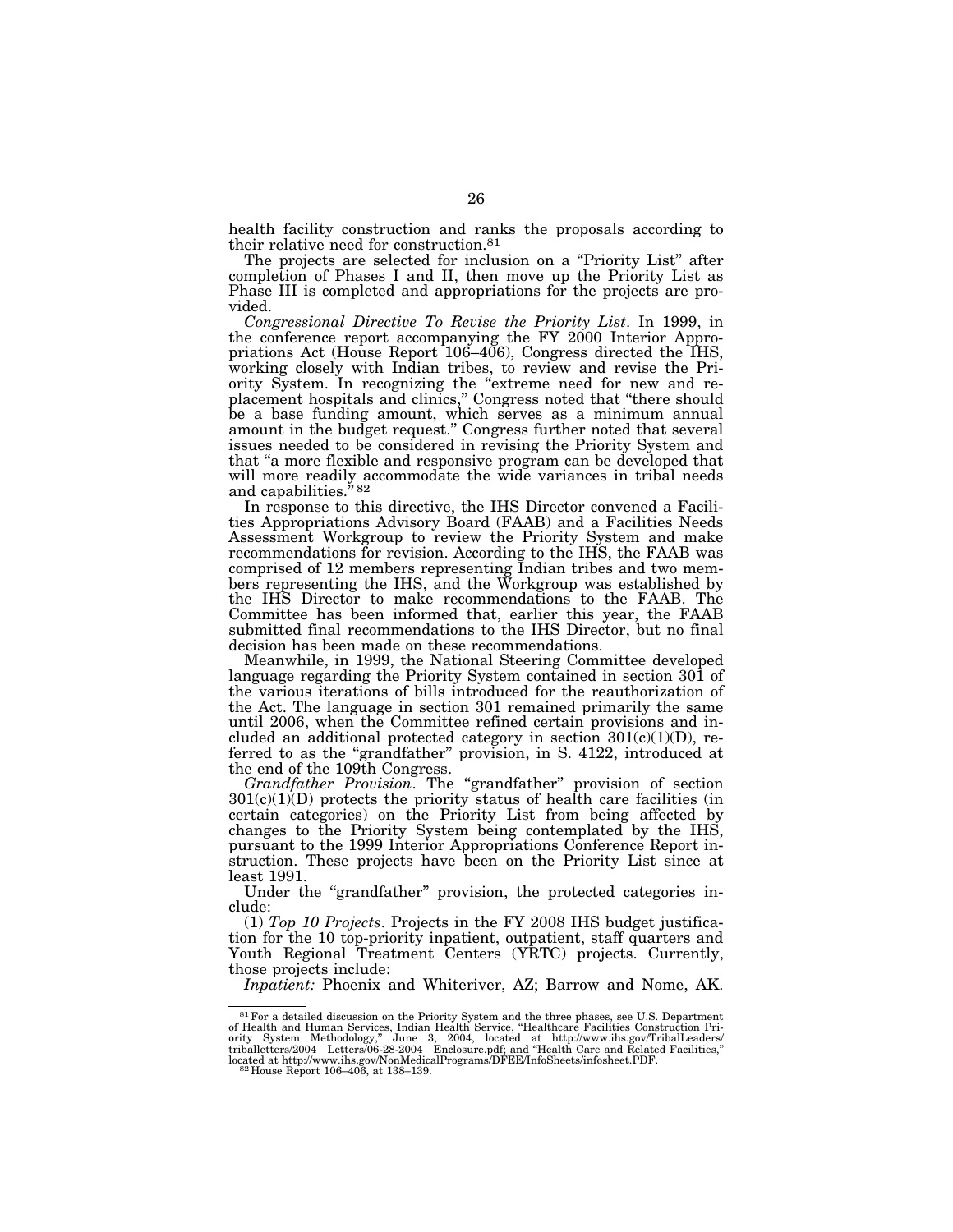*Outpatient:* Ft. Yuma, Red Mesa, Kayenta, San Carlos and Winslow-Dilkon, AZ; St. Paul, AK; Sisseton, Eagle Butte and Rapid City, SD.

*YRTC:* Wadsworth, NV; Central-Southern and Northern California.

(2) *Phase I and II*. Projects that have completed Phases I and II of the Priority System in effect *on the date of enactment* of the Indian Health Care Improvement Act Amendments. Currently, these projects include: Ft. Belknap, MT; Wagner, SD; Sells and Bodaway-Coppermine, AZ; Gallup, Alamo, Albuquerque, Pueblo Pintado, Crownpoint and Shiprock, NM.

During the 109th Congress, a third category was added:

(3) *Secretarial Discretion*. Projects not in the other two protected categories and selected on the initiative of the Secretary or at the request of an Indian tribe or tribal organization.

During the 109th Congress, the IHS, FAAB and Workgroup began finalizing their recommendations and draft revisions to the Priority System. The Committee had been informed that these drafts purported to revise what would constitute Phases I and II of the Priority System. These proposed changes could then have affected what projects would be ''grandfathered'' under section  $301(c)(1)(D)$  and thus change the priority of several projects which have been waiting on the Priority List for many years.

Due to the uncertainty of when the IHS will approve the final changes (before or after the Act is reauthorized) and what those changes will consist of, the third category was added to ensure that the Secretary still has authority to prioritize projects which might no longer qualify under the other two protected categories.

*Innovative Approaches.* Currently, construction funding generally has been applied to the projects on the Priority List. The Committee has been informed that the total cost of the current Priority List is in excess of \$200 million as of FY 2008, with other unmet needs in the billions of dollars. At the time of the congressional directive in 1999, the construction appropriations was over \$41 million and even reached over \$94 million in FY 2004. The amount of appropriations increased slightly until FY 2006, after which it has decreased quite significantly.

Ideally, with a continuation of the level of funding appropriated following the conference report directive in FY 2000, the current Priority List should have been nearing completion by the time revisions to the Priority System were finalized. Unfortunately, significant unforeseen national events occurred since the Appropriations Committee's directive, which affected the amount of available appropriations for closing out the current Priority List and allowing other projects to be added to the List and built. Thus, the current Priority List has not been completed, whereas the revisions to the Prriority System are nearing completion.

The Committee has been informed that while projects have been on the Priority List for a number of years, many other needed projects have never been on the Priority List. The Committee had been requested to include an alternative approach in S. 1200 to address the remaining unmet needs through the concept of an Area Distribution Fund. Under an Area Distribution Fund, a portion of construction funding could be devoted to IHS Area priorities. This localized approach would allow other smaller projects to be com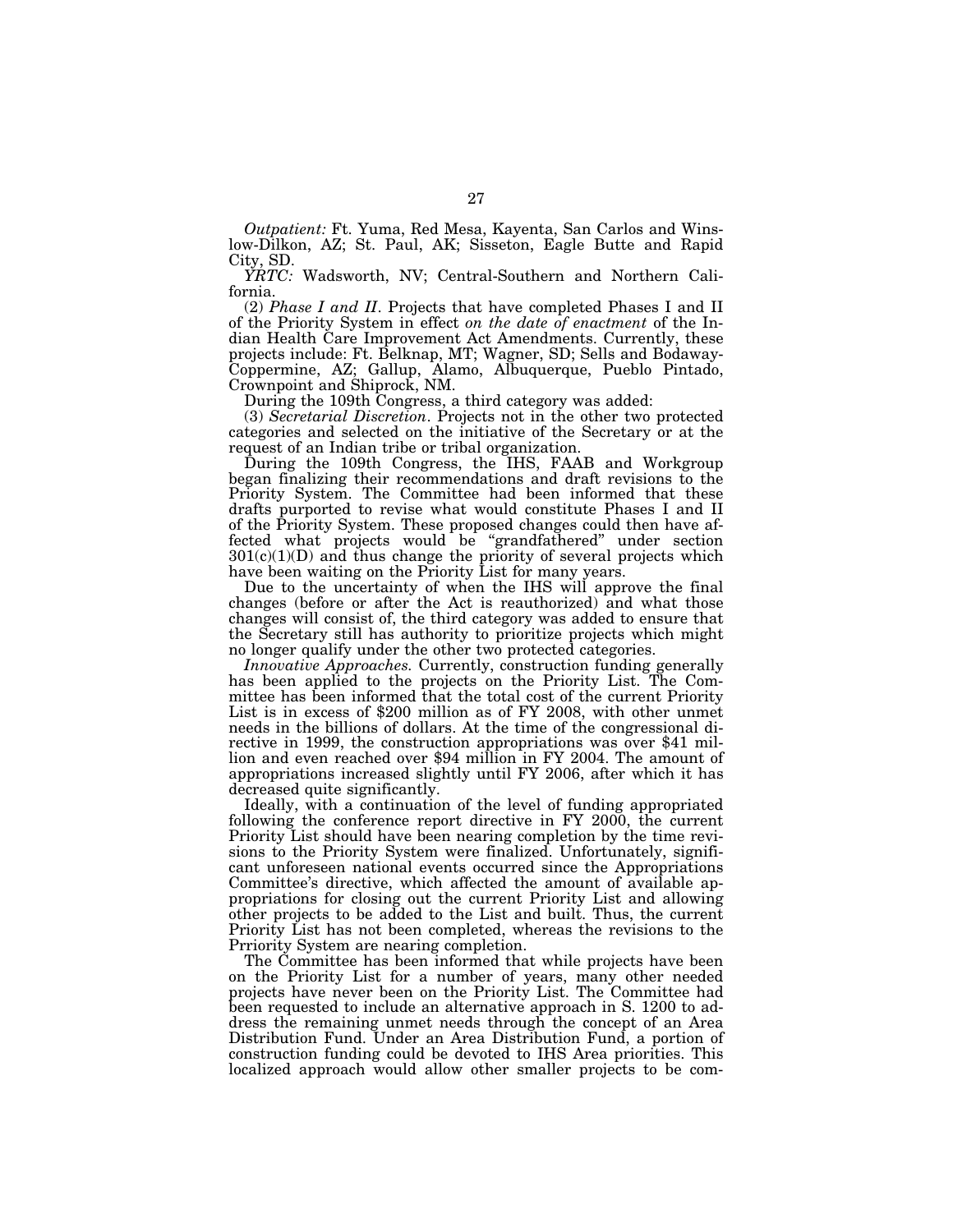pleted, instead of waiting until the entire current Priority List is completed.

In light of the facilities backlog, section 301(f) of S. 1200 encourages the Secretary to seek innovative approaches to address unmet needs for health care facility construction, and requires the Secretary to consult and cooperate with Indian tribes in developing these innovative approaches. The Committee recognizes that the Secretary has engaged in considerable work revising the Priority System thus far. These proposed revisions may also be useful in developing innovative approaches.

However, the Committee encourages the Secretary, prior to finalizing the revisions, to take into consideration the fiscal circumstances under which the 1999 congressional directive occurred, relative to those experienced today, and how innovative approaches to financing construction may be implemented in such a manner which is fair and equitable to those Indian tribes to be served by the projects on the current Priority List and those Indian tribes which have not had the opportunity to have their projects placed on the list.

The Committee expects the IHS to work with Indian tribes in developing the types of innovative approaches to pursue, as well the contours of those approaches. The Secretary has used broad authority to develop and maintain the Priority System since the 1980s, and section 301(f) also provides broad authority to implement innovative approaches, such as an Area Distribution Fund, if, after consultation with the Indian tribes, it is determined that this is an appropriate system to address the health facility needs of Indian communities. The Committee also expects the IHS to work with Indian tribes and to submit a minimum budget request consistent with the congressional directive which will accommodate both the current Priority List and any innovative approaches.

Elevation of the IHS Director. Section 601 of S. 1200 elevates the Director of the IHS to the position of Assistant Secretary for Indian Health within the Department of Health and Human Services. The purpose of this elevation is to foster the government-to-government relationship between Indian tribes and the United States, facilitate advocacy for Indian health policy, and promote consultation on Indian health matters. Presently, the Director of the Indian Health Service is appointed by the President and confirmed by the Senate pursuant to 25 U.S.C. 1661(a). The Director reports to the DHHS Secretary through the Assistant Secretary for Health.

During the 109th Congress, the provisions elevating the Director to the Assistant Secretary were included in the introduced bill, S. 1057, but not in the final iteration, S. 4122, due to objections by the Administration. The Committee has continued to receive testimony in strong support of elevation from the Indian tribes.83 The testimony received by the Committee and consultation with Indian tribes during the 110th Congress have counseled in favor of including the provisions in S.  $1200$  as part of the IHCIA reauthorization.

Previous bills establishing this position in the Department have either been favorably approved by the Committee or passed the Senate: S. 558 (108th Congress, passed by the Senate), S. 214

<sup>83</sup> Indian Health Care Improvement Act: Hearing of the Senate Indian Affairs Committee, 110th Cong., 1st Session, S. Hrg. 110–53 at 74 (March 8, 2007) (statement of Rachel Joseph).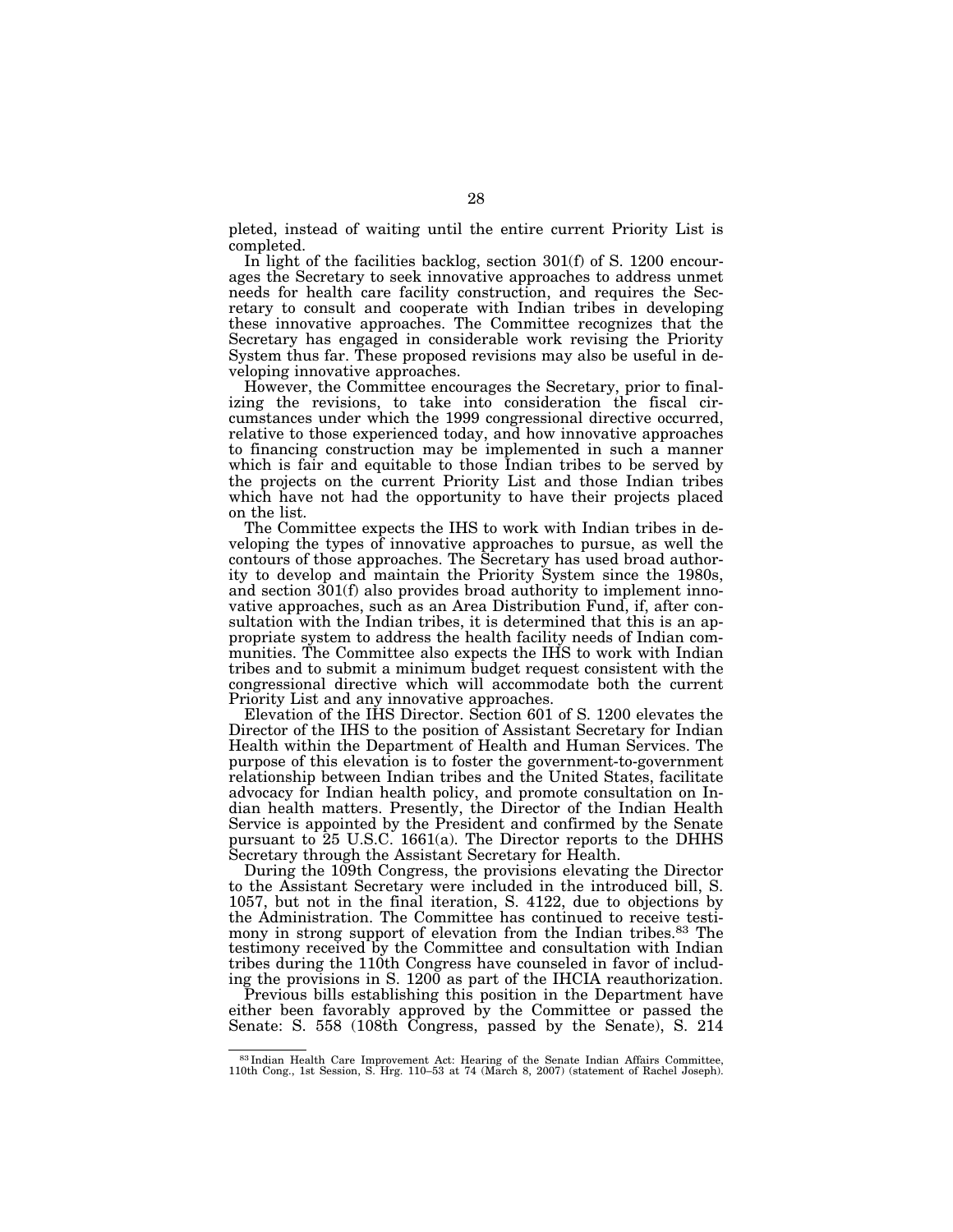(107th Congress, ordered reported by the Committee), S. 299 (106th Congress, passed by the Senate), S. 1770 (105th Congress, passed by the Senate), S. 311 (104th Congress, ordered reported by the Committee), and S. 2067 (103rd Congress, passed by the Senate).

Like these legislative predecessors, S. 1200 facilitates the government-to-government relationship between the United States and Indian tribes by providing the necessary leadership within the Administration on Indian health issues to bring focus, priority and national attention to the health care status and needs of Indians. Section 601 is intended to enhance the Federal capacity to respond to the ongoing health crisis in Indian Country and the continuing frustration of Indian tribes and patients that their needs and concerns are not adequately addressed under the current administrative policy and budgetary processes.

Previous Senate reports further elaborate upon the evolution of the IHS and the need and purposes for establishing this position. (See Senate Report Nos. 108–76, 107–170, 106–148, 105–319, and 103–327.) Nevertheless, an abbreviated discourse is necessary to inform the continuing need for elevating the Director to the Assistant Secretary for Indian Health.

*Budgetary Improvement*. The IHS operates a comprehensive health care delivery system nationwide through a variety of health care facilities and services and through contracts and compacts with Indian tribes under the Indian Self-Determination and Education Assistance Act, with Urban Indian Organizations, or with private health care providers through the contract health services program.

Efforts to address Indian health care needs have been tempered by the steady decline in purchasing power of the IHS budget. Indeed, the IHS 2004 study on Level of Need Funding indicated that the funding fell short of meeting the health care needs of Indian people and was operating at approximately a 40% deficiency.

The Committee has not seen appreciable decreases to this deficiency to convince it that elevation is not necessary. One of the principal justifications for the elevation has been past Administrations' failure to incorporate tribal recommendations in the final budget request, despite tribal participation throughout the budget process.

For example, the Committee received testimony estimating health care needs in excess of \$19.7 billion to achieve parity for Indian people.84 Past budgets have reflected marginal increases, even in the era of tight budgets, but these increases have not closed the gap on the ''level of need'' funding deficiency.

In addition, the Committee has also received testimony that Indian tribes requested continued funding for the Urban Indian Organizations during the annual budget formulation sessions.85 However, the FY 2007 and FY 2008 President's Budget Requests zeroed out funding for the Urban Indian Organizations.<sup>86</sup> These decreases

<sup>84</sup> S. Hrg. 110–48 at 184 (testimony of H. Sally Smith).<br><sup>85</sup> Id. 86 Id. 86 Id. 86 U.S. Department of Health and Human Services, Indian Health Service, Fiscal Year 2007, Justification of Estimates for Appropriations Committees, at IHS–49, and U.S. Department of<br>Health and Human Services, Indian Health Service, Fiscal Year 2008, Justification of Estimates<br>for Appropriations Committees, at C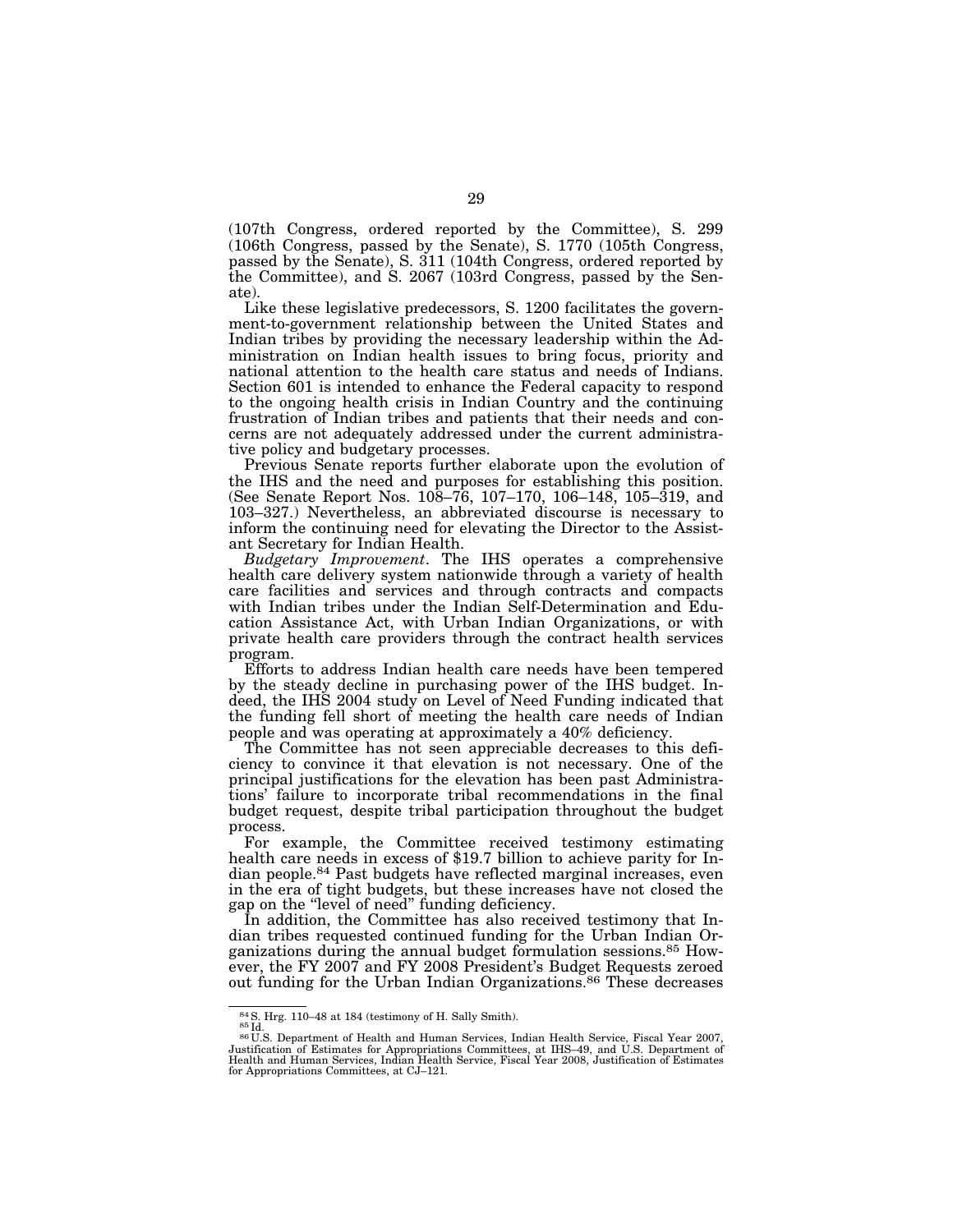are disturbing in light of the alarming disparities that exist between the health status of the Indian population and other populations in the United States. These disparities have been well-documented in past Committee reports, legislation and testimony before the Committee.87

Although the Committee has received testimony that the Director has access and policy input within the DHHS, the health care status of Indians remains at such levels which necessitate a modified level of leadership and advocacy. The establishment of the Assistant Secretary for Indian Health will facilitate advocacy within DHHS and the Office of Management and Budget for the funding resources and policies that are necessary to effectively and efficiently address the health care needs and concerns of the Indian people.

*Regulatory and Administrative Improvement*. The Indian health care system presents cross-cutting issues which involve DHHS agencies other than the IHS. The Committee recognizes the current attention given to Indian health issues as well as the revitalization of the Intra-departmental Council on Native American Affairs within the DHHS which would address matters in DHHS agencies affecting Indian health.

Despite this revitalization, concerns have been raised with the Committee that broad administrative and regulatory matters within DHHS affecting Indian health have not been addressed either properly or timely. The Committee intends that this position would create an opportunity for the Assistant Secretary for Indian Health to be involved in the formulation of policy and regulatory authority on these larger issues which affect Indian health rather than simply addressing matters which are solely Indian in nature.

As stated in previous Committee reports, the Committee continues to believe that the institutionalization of a senior policy official responsible for Indian health within the DHHS is necessary to bring parity and reduce deficiencies in the delivery of Indian health care services. This institutionalization is also important to ensure that the advocacy and the knowledge of the United States legal and moral obligations for Indian health and the mission of the IHS is carried forward in future Administrations.

Third Party Reimbursements. Funding from sources other than IHS appropriations has been identified as a factor affecting the availability of health care services for Indians.<sup>88</sup> Those funding sources include third-party reimbursements from Medicaid and Medicare. In some cases, these reimbursements constitute up to 50% of the medical care budget for a particular Indian health program.89

With more resources, the Indian health care system could provide more services, and the Committee strongly encourages IHS and the Indian tribes to seek additional resources to supplement the appropriated sums provided annually.90 The GAO noted that ''[f]acilities with higher reimbursements had additional funds with

<sup>&</sup>lt;sup>87</sup> See, for example, footnotes 46 and 76, above.<br><sup>88</sup>GAO Report No. GAO–05–789, at 4.<br><sup>89</sup> Id., at 5. 90S. 1200 includes amendments to the ISDEAA which authorize the Native American Health and Wellness Foundation to promote the mission of IHS through such means as receiving dona-<br>tions which supplement, not offset, appropriations. Offsetting in Indian health care programs<br>is generally prohibited by law. See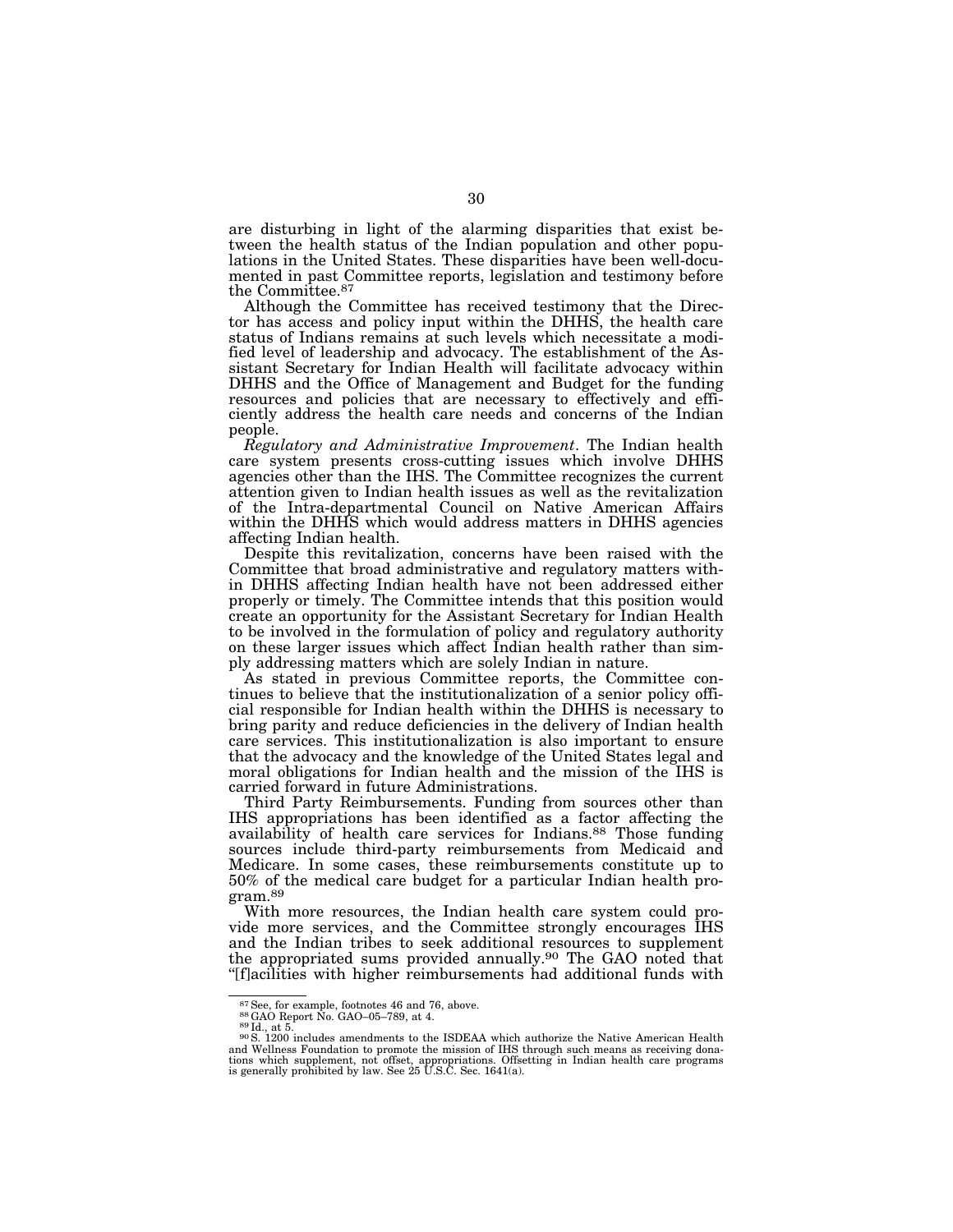which they could hire staff, purchase equipment and supplies, and renovate their buildings."<sup>91</sup> In one case, 31 percent of a facility's clinical providers and other staff was funded by third party reimbursements.92

S. 1200 provides for an increase in access to Medicaid by removing barriers through waivers of premiums and cost-sharing at Indian health facilities and by codifying agency regulations or practices which recognize the unique nature of and special circumstances applying to Indian property, particularly trust and restricted property.<sup>93</sup> Likewise, S. 1200 provides other means of removing barriers to obtaining third-party reimbursements, such as the process for seeking waivers of sanctions, which promotes favorable state-tribal relations.

Waiver of Medicaid Co-Pays. One fundamental purpose of the Indian Health Care Improvement Act is to improve access to health care for Indian people. Removing barriers to such access is a critical aspect in accomplishing that purpose. To that end, section 204 of Title II of S. 1200 prohibits cost-sharing under Medicaid.94

Indian tribes have strongly advocated that this policy waiving Medicaid co-pays reflects the federal trust obligation for Indian health wherein the health care has been ''pre-paid''—for example, by the treaty agreements exchanging tribal lands for health care. As additional justification, the Indian tribes contend that this policy is not unusual to the Medicaid system, since other Medicaid policies reflect that federal obligation. An example of this is the 100% FMAP or Federal Matching Assistance Percentage, wherein the federal government provides 100% of the reimbursement to states of Medicaid reimbursements for services provided by the IHS or tribal health programs.

Moreover, Indian tribes contend that the waiver of the co-pay is necessary to create incentives to enroll in Medicaid. Recognizing the federal obligation for Indian health care, the IHS, tribal and urban health programs do not charge the Indian patients cost-sharing for participating in the Indian health system to which Medicaid provides reimbursements. Charging the Indian patient a Medicaid co-pay will create a disincentive to enroll, essentially barring that Indian patient's access to Medicaid; as a result, the overall Indian health budget, along with the ability to provide additional services, may suffer. On the other hand, waiver of the co-pay will continue to encourage Indian patients to enroll in Medicaid programs, thus ''stretching'' IHS appropriated dollars.

The Committee is aware of concerns that cost sharing discourages overutilization of health care services, which should be of particular concern to a system which is overburdened already. However, this concern may be addressed in several ways.

Cost-sharing would not achieve the intended purpose of modifying behavior to avoid overutilization within the Indian health system. Overutilization assumes that there are otherwise adequate levels of services available to a population of non-overutilizers. Pu-

<sup>91</sup> GAO Report No. GAO–05–789, at 26. 92 Id. 93 As a general rule, these special types of property are not included in eligibility calculations of  $\frac{93}{4}$  As a general rule, these special types of property are not inclu

for income taxes or federal benefits. This provision is modeled after the current Centers for Medicare and Medicaid Services<br>14 This provision is modeled after the current Centers for Medicare and Medicaid Services<br>81 Serv dren (42 C.F.R. Section 457.535).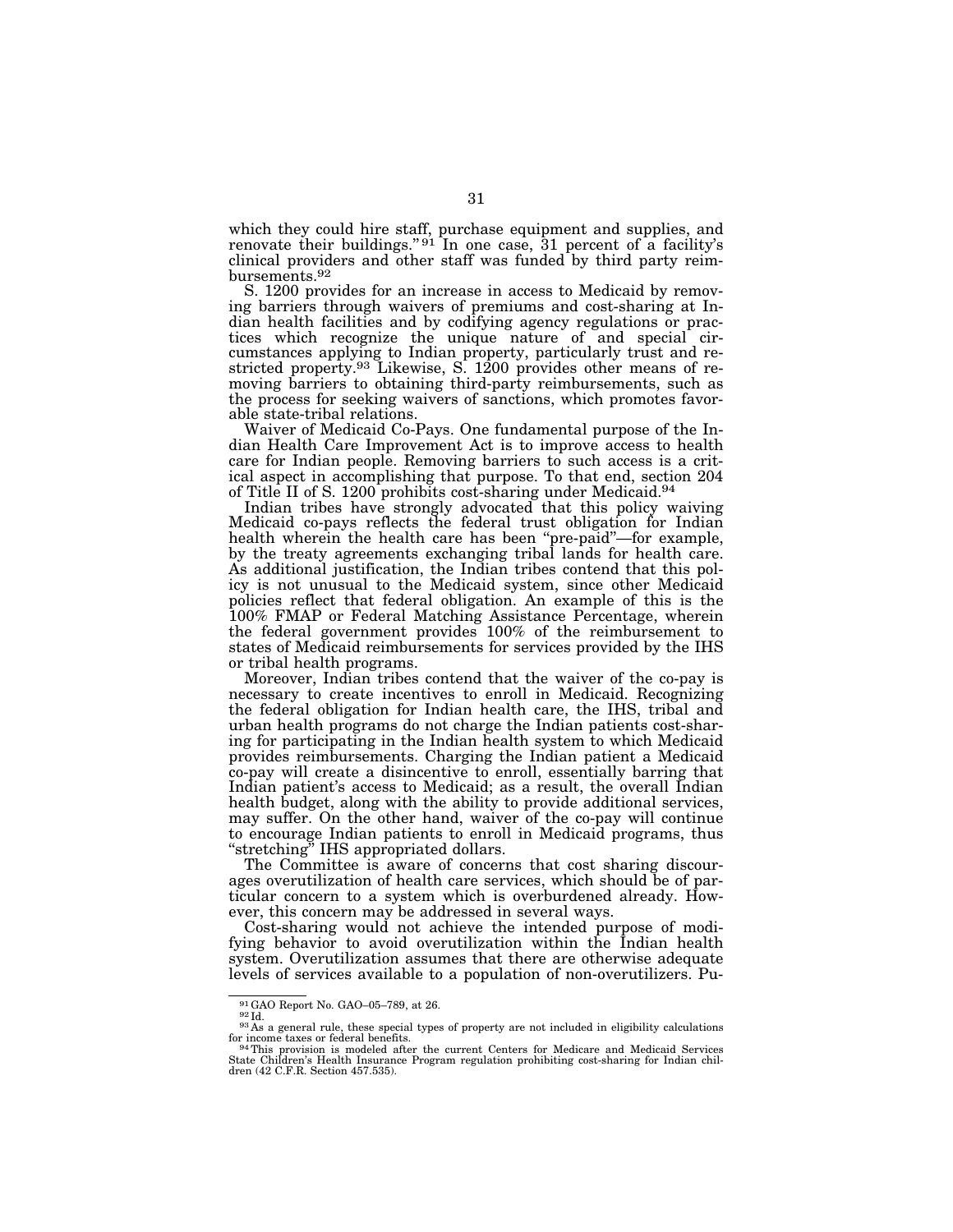nitive or disincentive measures will not work if the service is not available or delayed. Services being unavailable or delayed have been documented by the GAO study,95 and the IHS Level of Need Funded (LNF) Study. The data in the GAO study reported that many Indian people are not seeking health care services until it is too late. There was no evidence in this GAO report that overutilization of the health care services occurred at the Indian health programs.

The data in the LNF Study also suggests that many Indian patients may have to delay seeking health care because services are rationed, rather than available for every health care need. In other words, Indian patients are not running to the clinic for every sniffle, but may wait until their health care needs become emergent problems. Thus, it is unlikely that overutilization occurs, so there is no problem that the cost-sharing would obviate. Imposing costsharing, on the other hand, may serve to further exacerbate the problem of delaying health care by requiring a co-pay by Indian patients who can ill afford it.

Removing barriers to enrollment will enable Indian patients to enroll in Medicaid, and the ensuing Medicaid reimbursements will assist the Indian health program in providing more services, thereby diminishing the potential of overburdening the system. Costsharing is, in reality, cost-shifting. If Indian patients are eligible and qualify for Medicaid, then the patient should take advantage of the available program. By not enrolling, the cost that should be borne by Medicaid continues to strain the IHS budget, which has been documented to be insufficient to meet the needs of Indian communities.

Consequently, S. 1200 continues the policy and provisions regarding Medicaid co-pays that were reported favorably by the Senate Finance Committee in S. 3524 during the 109th Congress.

Non-Eligibles. Congress has recognized that ''without a proper health status, the Indian people will be unable to fully avail themselves of the many economic, educational, and social programs already directed to them."<sup>96</sup> Providing services to Indian people improves the health of Indians in a direct manner.

However, protecting the health of Indians requires attention to issues other than direct services to Indians. In the 1800s, services such as vaccinations were provided to Indians located near forts to protect the health of soldiers.<sup>97</sup> Now the tables are turned. Under certain circumstances, individuals not otherwise eligible for Indian health care may receive a limited scope of health services under the Act to protect the health of Indians.

Serving "non-eligibles" for these purposes comports with the Administration's goals of promoting ''healthy Indian . . . communities" 98 and "including new approaches to delivering care." 99 Serving non-eligibles has been a policy of the Act for many years

<sup>&</sup>lt;sup>95</sup>GAO Report No. GAO–05–789, (August, 2005). 96 Senate Report 94–133, at 23. 97 See American Indian Policy Review Commission, Task Force Six, Final Report to the Commission, Vol. 6, at 28.<br>
98S. Hrg. 109–162, at 585 (statement of Dr. Grim, Director, U.S. Department of Health and<br>
<sup>98</sup>S. Hrg. 109–162, at 585 (statement of Dr. Grim, Director, U.S. Department of Health and

Human Services, Indian Health Service).<br><sup>99</sup> Id. at 589.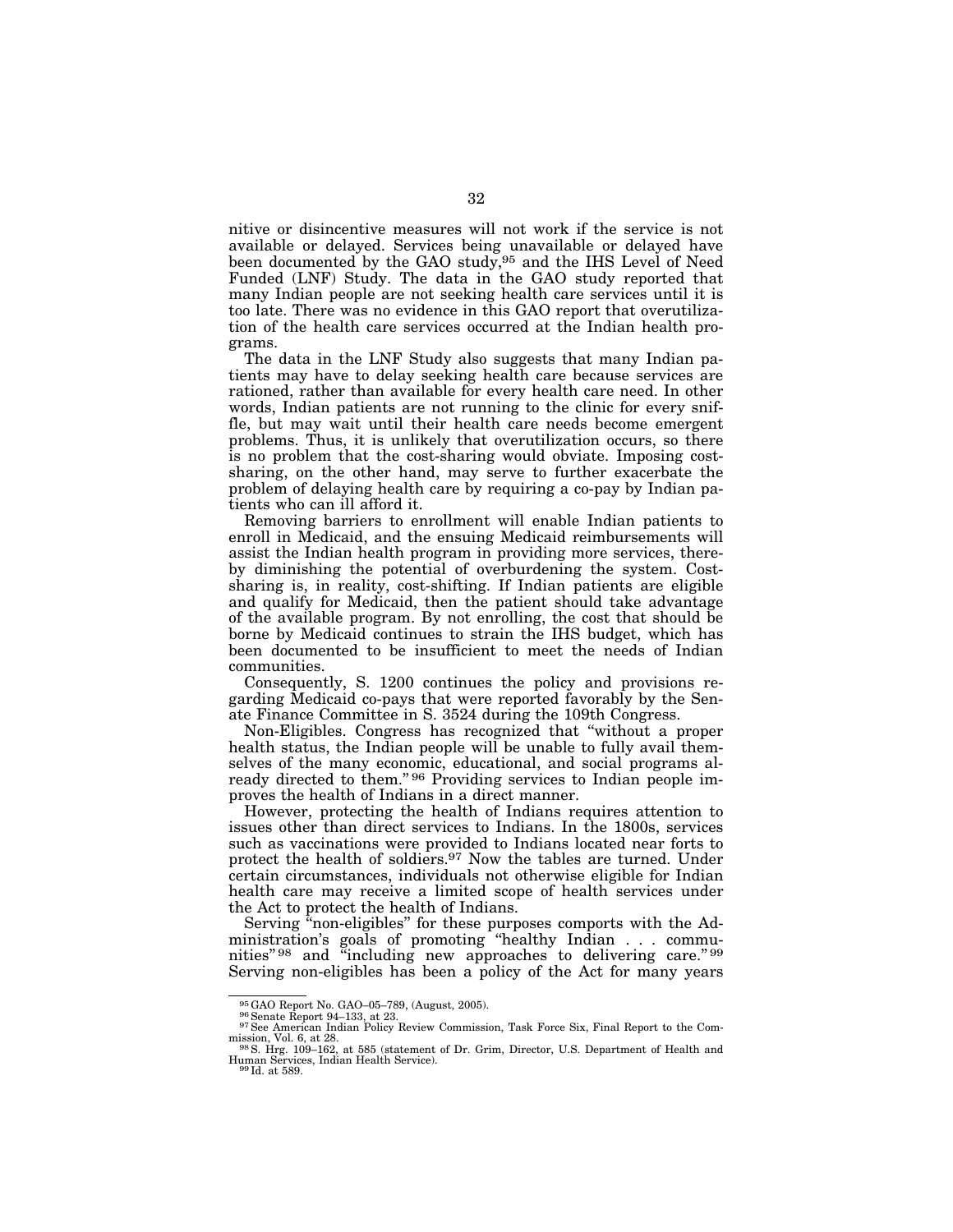and it reflects a logical and reasonable approach to protect Indian health.

For example, the Act provides that services may be provided to a non-eligible pregnant woman carrying an Indian's child. 25 U.S.C.  $1680c(c)(3)$  (Section  $807(d)(3)$  of S. 1200). In addition, services may be provided to prevent the outbreak of communicable diseases such as tuberculosis. 25 U.S.C.  $1680c(c)(2)$  (Section  $807(d)(2)$ ) of S. 1200).

In including these "non-eligible individuals" in the service delivery system, Congress has set forth considerations for the IHS and Indian tribes to address prior to providing the services—the ''twopart determination'' contained at 25 U.S.C. 1680c(b)(1)(A):

(i) the provision of such health services will not result in a denial or diminution of health services to eligible Indians; and

(ii) there is no reasonable alternative health facility or services, within or without the service area of such service unit,

available to meet the health needs of such individuals.

However, the Committee is aware that questions have arisen regarding how the two-part determination applies to Indian tribes with contracts or compacts under ISDEAA.

Where services are directly provided by the IHS, the Indian tribe(s) served by the Service Unit and the IHS jointly make the two-part determination  $(25 \text{ U.S.C. } 1680c(b)(1)(A))$ . Section 807 of S. 1200 provides that, for programs administered by an Indian tribe pursuant to a contract or compact under the ISDEAA, the Indian tribe is authorized to provide services to non-eligibles, but ''shall take into account'' the two-part determination.

Congress has made it clear that the determination shall be made in both instances: in the case of direct services it is made by both IHS and the Indian tribes and, in the case of ISDEAA contracts or compacts, by Indian tribes. Congress did not provide in the Act express substantive or procedural provisions governing how the determinations should be made, given the innumerable variations in circumstances for the Indian communities.

However, Section 807 does provide some guidance on how the parties may determine whether there will be no diminution of services. For example, the non-eligibles receiving services ''shall be liable for payment of such health services under a schedule of charges prescribed by the Secretary"  $(25 \text{ U.S.C. } 1680c(b)(2)(A))$ . In other words, no diminution may be experienced if the funded used to serve these people is replaced by other funding.

In addition, health services may be provided to indigent non- eligibles if there is a reimbursement agreement with the State or local governments. These provisions, however, do not limit the ability of either the IHS or Indian tribes to include additional considerations in determining whether services would be decreased. Other budgetary factors, delays in services, and appointment waiting times,<sup>100</sup> are all other considerations that may be appropriate, depending on the particular circumstances.

Likewise, when assessing reasonable alternatives, the IHS and Indian tribes may be confronted by factors such as remote locations, distances to other health facilities and other unique difficulties, which render other health care alternatives unavailable. Ques-

<sup>100</sup>See GAO Report No. GAO–05–789.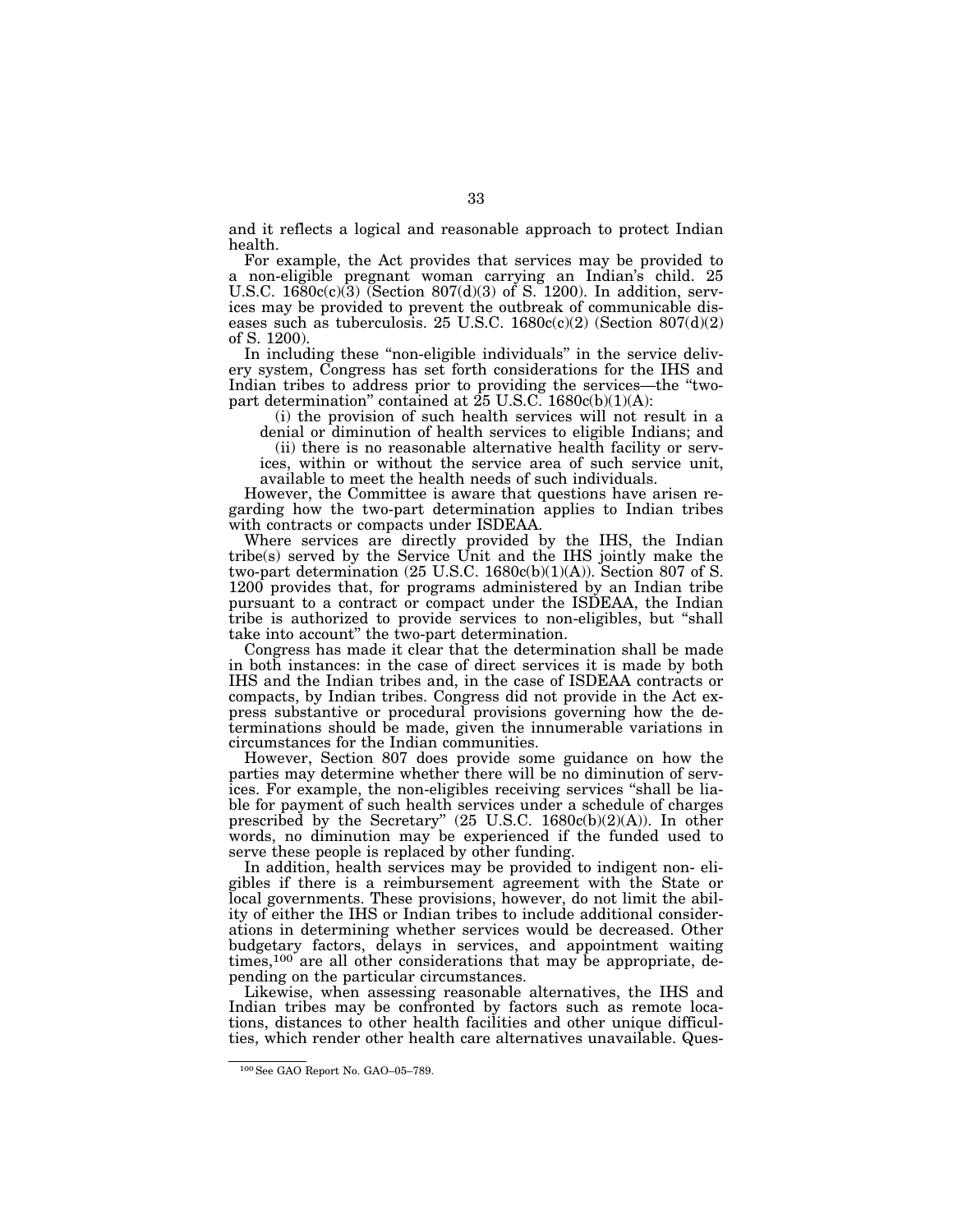tions surrounding what is available should be placed in the context of the following policy considerations. First, services under this Act are for the ultimate protection of Indian health. Second, the IHS and tribal health programs are the payors of last resort which means, in this situation, that all other avenues of obtaining health services should be exhausted by the non- eligible individual prior to seeking assistance from either IHS or the tribal health programs.

The Committee has been informed that some health providers may refuse to serve Medicaid beneficiaries, thus making any other health service alternatives unavailable. In those situations, if good faith efforts have been made to obtain services and all avenues have been exhausted, it appears that there may be an arguable case of unavailability.

When making these determinations, Indian tribal leaders are placed in a difficult situation. On the one hand, the federal obligation for Indian health—which the Indian tribe is administering is secured for the benefit of Indians. Authorizing services for noneligibles is a determination not made lightly by Indian tribal leaders. On the other hand, withholding services from these non-eligibles under the limited circumstances enumerated in this Act may serve to do harm to Indian people by not eliminating general health hazards.

Evaluations were left in S. 1200 to the IHS and Indian tribes based on their particular circumstances and, if appropriate, could be developed more fully through negotiated rulemaking or consultation.

#### SECTION-BY-SECTION ANALYSIS

A significant portion of current law has been carried forward by S. 1200 and reorganized in the various titles according to subject matter. S. 1200 also adds several new provisions to current law which may (1) amend current law, such as turning a demonstration project into a permanent program, (2) clarify or make small additions, such as including Tribal Organizations in various sections, or (3) introduce brand new programs to the Indian health care system, such as Indian youth suicide prevention, intervention and treatment through the use of telemedicine, and convenient care services.

The following section-by-section analysis will, where relevant, identify whether current law has been changed followed by an explanation of the current law to be reauthorized by S. 1200. In addition, the codified section in current law is also noted to provide ease of reference.

## *Section 1. Short title; table of contents*

Section 1 provides that this Act may be cited as the ''Indian Health Care Improvement Act Amendments of 2007," and contains the table of contents.

## TITLE I—AMENDMENTS TO INDIAN LAWS

The provisions of Title I are within the jurisdiction of the Senate Indian Affairs Committee.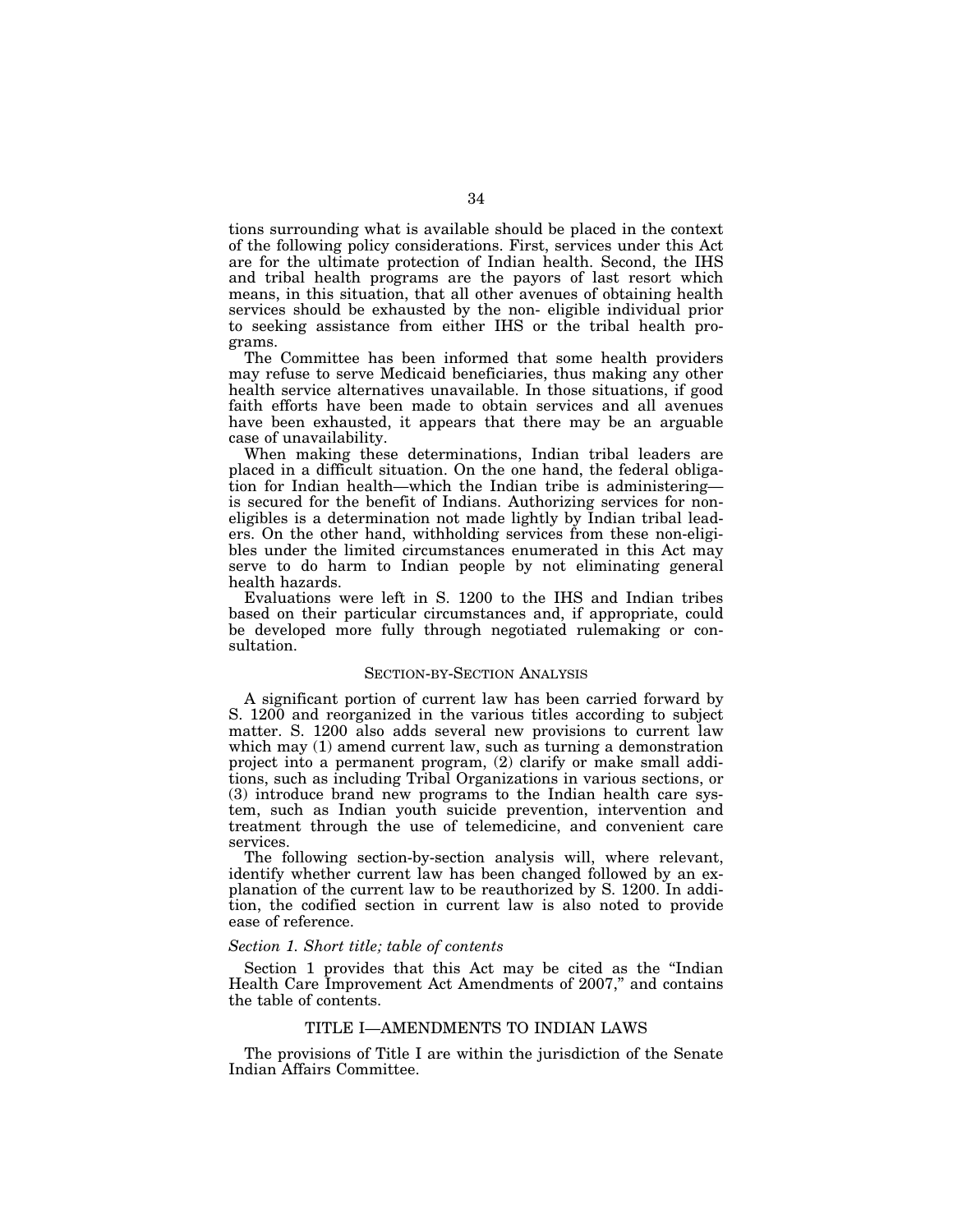#### *Section 101. Indian Health Care Improvement Act amended*

This section sets forth a host of provisions which incorporate provisions of current law and make amendments to the Act.

## *Section 1. Short title; table of contents*

This Act may be cited as the ''Indian Health Care Improvement Act.'' Section 1 also sets for the table of contents for Title I.

#### *Section 2. Findings*

Section 2 sets out Congressional findings for the Act, which indicate that the health levels of Indians are below that of the rest of the U.S. population and that the provision of health care is consonant with the Federal relationship and responsibility to Indian people.

*Amendments:* This section maintains current law.

*Current Law:* This section is Section 1601 of current law.

## *Section 3. Declaration of national Indian health policy*

This section declares national policy, in fulfillment of the special trust responsibilities and legal obligations to Indians, to assure the highest possible health status for and raise the health status of Indians and Urban Indians through the provision of health services.

*Amendments:* This section amends current law by (1) replacing the enumerated list of health level objectives with the goals contained in the Healthy People 2010 national health agenda; and (2) adding new language to (a) add trust to the responsibilities being fulfilled by the national policy, (b) allow Indians to set their priorities according to their needs, (c) increase the health profession degrees awarded to Indians so the levels of Indian health professionals in each Service Area is at least the level of the general population, (d) require consultation with Indian Tribes, Tribal Organizations and Urban Indian Organizations, consistent with the policy of Indian self-determination, and (e) provide funding to Indian tribal programs and facilities consistent with levels of IHS programs and facilities.

*Current Law:* This section is Section 1602 of current law.

#### *Section 4. Definitions*

Section 4 provides definitions for terms used throughout the Act. *Amendments:* This section maintains current law and adds several new definitions. Assistant Secretary, behavioral health, tribal college or university, telehealth, contract health service, and telemedicine are examples of new definitions not now in current law.

*Current Law:* Section 1603 of current law provides definitions for terms used throughout the Act.

## TITLE I—INDIAN HEALTH, HUMAN RESOURCES, AND DEVELOPMENT

### *Section 101. Purpose*

This section states the purpose of this title, which is to increase the number of Indians entering health professions and providing health services, and to assure an optimum supply of health professionals to provide health services to Indians.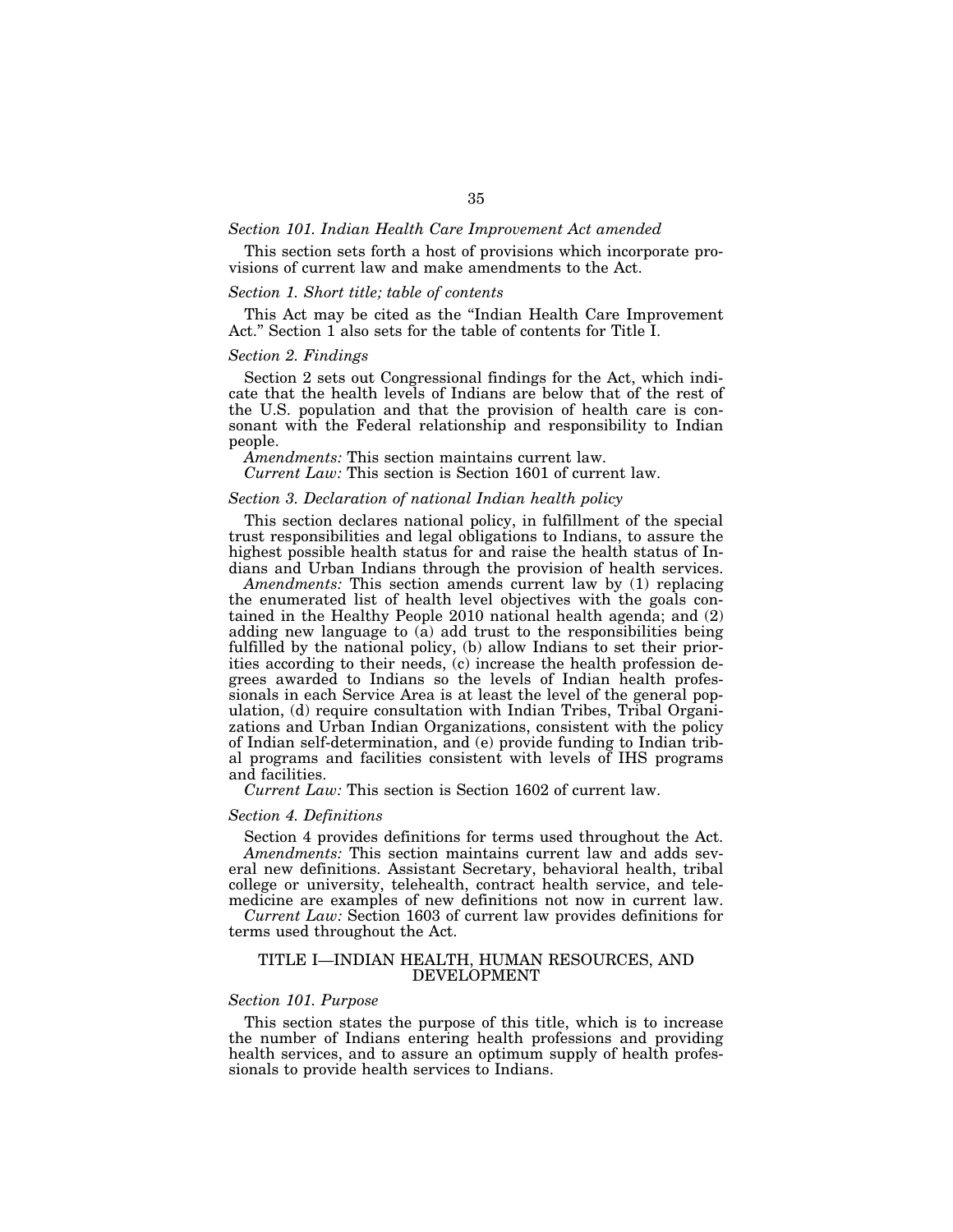*Amendments:* This section maintains current law and adds language indicating congressional intent to maximize the number, and assure an optimum (not merely adequate) supply, of health professionals in the Indian health system.

*Current Law:* Section 1611 of current law states the purpose of increasing the number of Indian health professionals and assuring an adequate supply of health professionals to provide health services to Indians.

#### *Section 102. Health professions recruitment program for Indians*

This section authorizes grants for recruitment programs, including identifying Indians with potential for entering health professions, publicizing sources of financial aid, and establishing programs to facilitate enrollment in applicable courses of study. This section also addresses funding applications and amount of funding to be provided, as well as outlining the eligibility for these programs.

*Amendments:* This section maintains current law.

*Current Law:* This section is Section 1612 of current law.

## *Section 103. Health professions preparatory scholarship program for Indians*

Section 103 authorizes scholarships to Indians for compensatory preprofessional education, as well as pregraduate education leading to a baccalaureate degree in a preparatory field for a health profession. This section specifies certain conditions on these scholarships which include costs which may be covered by the scholarships, and prohibits denial of a scholarship based solely on scholastic achievement if applicant has already been admitted or maintains good standing at an accredited institution, or if the applicant is eligible for assistance under another federal program.

*Amendments:* This section maintains current law and adds new provisions, authorizing extensions of pregraduate scholarship award terms up to 2 years, according to Secretarial regulations, and authorizing regulations for determining part-time equivalents for the compensatory preprofessional scholarships.

*Current Law:* This section is Section 1613 in current law.

#### *Section 104. Indian health professions scholarships*

Section 104 authorizes scholarships to Indians who are enrolled full- or part-time in accredited schools, pursuing courses of study in the health professions. Such scholarships are designated as Indian Health Scholarships. The section further sets forth how the funding for these scholarships is to be allocated and addresses all the requirements of the active duty service obligation incurred as a result of the scholarship, including breach of contract situations.

*Amendments:* This section maintains current law and adds new provisions that (1) require a year-for-year service obligation for scholarship recipients; (2) require Secretarial guidelines for fulfilling the service obligation in private practice; and (3) allow a recipient to fulfill the service obligation by teaching in a tribal college or university nursing program if health services to Indians are not diminished

*Current Law:* This section is Section 1613a of current law.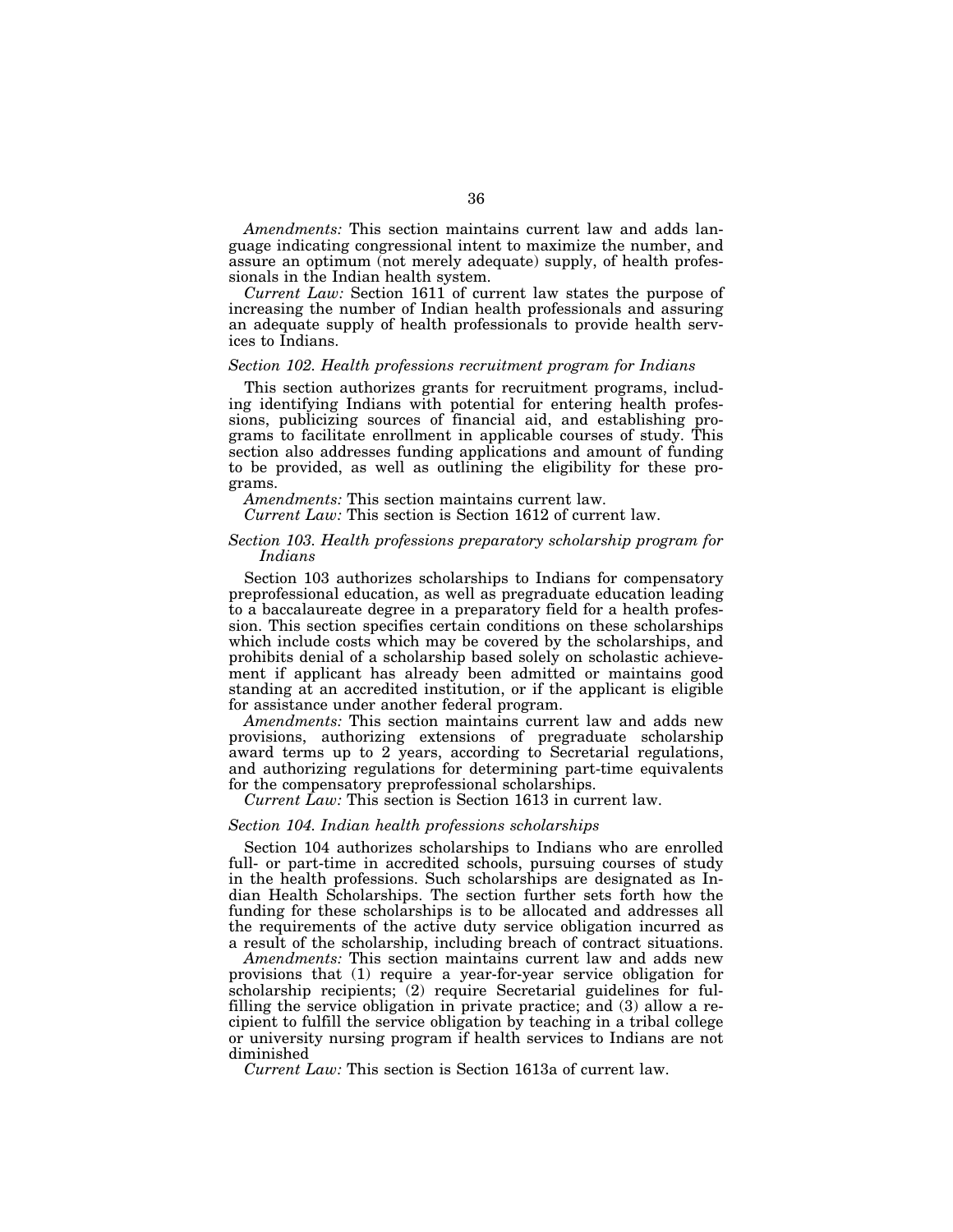#### *Section 105. American Indians into psychology program*

This section authorizes grants of not more than \$300,000 to each of 9 colleges and universities for developing and maintaining Indian psychology career recruitment programs, including a Quentin N. Burdick Program Grant at the University of North Dakota. This section directs the Secretary to issue regulations for competitive funding, and specifies conditions of the grants and active duty service requirements. \$2.7 million is authorized for each of FY 2008 through 2017.

*Amendments:* This section maintains current law and adds new language which (1) sets the number of colleges or universities that may receive grants from at least 3 to 9, and (2) establishes a maximum grant amount of \$300,000, for a total of \$2.7 million for each of FY 2008 through 2017.

*Current Law:* The section is Section 1621p of current law.

## *Section 106. Scholarship programs for Indian tribes*

Section 106 authorizes the Secretary to make funds available to Tribal Health Programs for the purpose of educating Indians to serve as health professionals in Indian communities. The requirements for receiving such funds; the course of study; contract requirements; specific parameters for a breach of contract; the relationship of a scholarship under this section to the Social Security Act; and conditions of continuance of funding are all specified in this section. The recipient is required to fulfill service obligations and use the scholarship for tuition and reasonable education or living expenses. The recipient cannot discriminate against patients who receive assistance under Titles XVIII and XIX of the Social Security Act.

*Amendments:* This section maintains current law and adds new language which (1) amends the source of funds for the scholarship costs by allowing 20% to be from any source instead of only nonfederal sources; (2) requires that licensing and educational requirements be met for all health professions, not only for the doctor and nursing professions; (3) provides that the scholarship may allow the recipient to serve in another Service Area, provided the Tribal Health Program and Secretary approve and services are not diminished to Indians in the Service Area where the Tribal Health Program providing the scholarship is located; and (4) adds Title XXI of the Social Security Act to the non- discriminatory provisions.

*Current Law:* This section is Section 1616m of current law.

#### *Section 107. Indian Health Service extern programs*

Section 107 gives preference for employment with the Service, a Tribal Health Program, Urban Indian Organization or other agencies within the Department, to any recipient of a scholarship pursuant to section 104 or 106. The section specifies that such employment does not count toward any active duty service obligation. It specifies the timing and length of employment and exempts the program from any competitive personnel system or agency personnel limitation. The section further specifies that an individual employed under this section will receive practical experience in the health profession in which he or she is engaged in study.

*Amendments:* This section maintains current law and adds the following new provisions: (1) extends the extern program to Tribal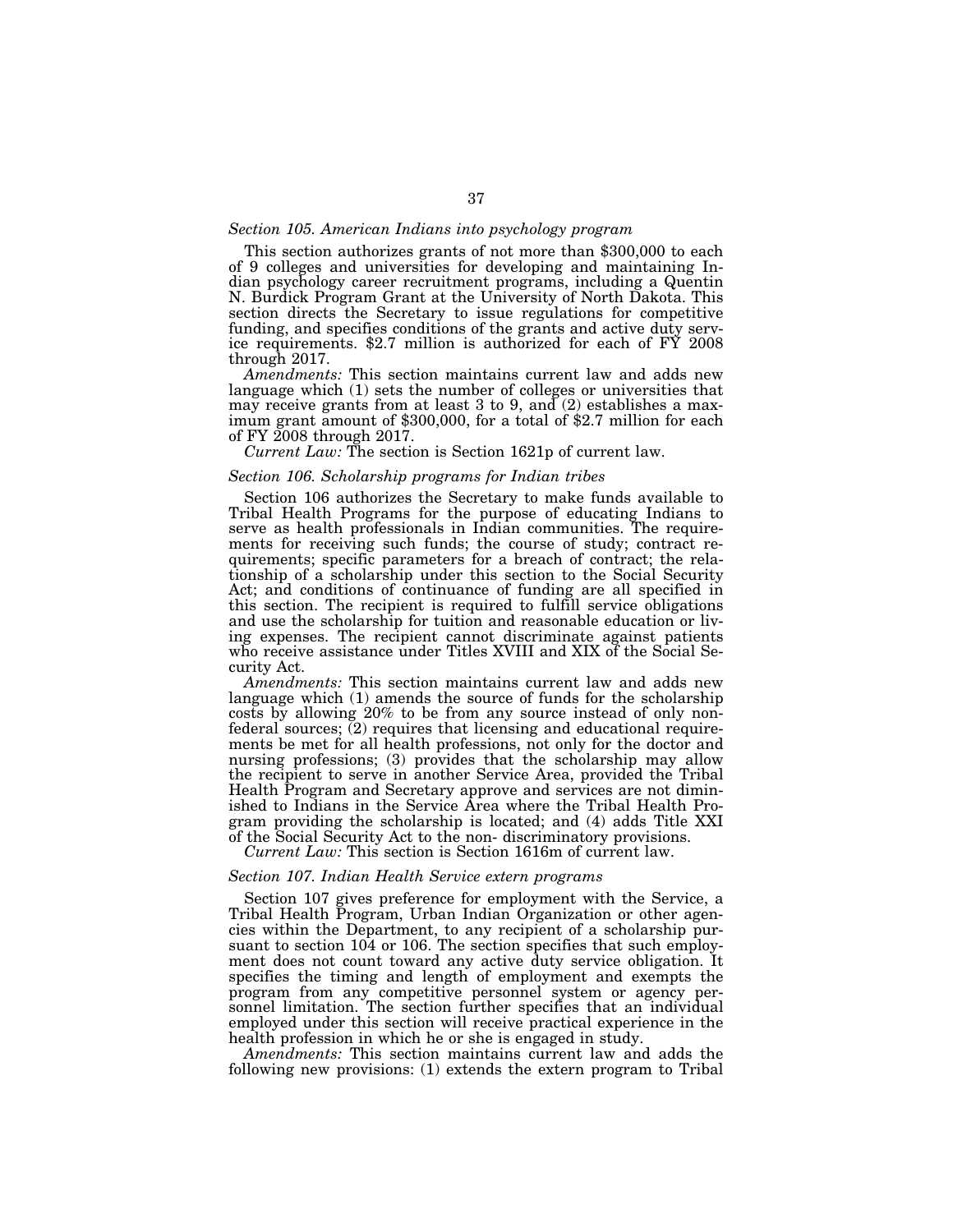Health Programs, Urban Indian Organizations or urban Indian health providers (on a discretionary basis) or other Department agencies, instead of only the IHS; and (2) gives the extern, including an extern in a high school program, a preference for employment with the IHS, instead of entitling them to employment.

*Current Law:* This section is Section 1614 of current law.

## *Section 108. Continuing education allowances*

This section permits the Secretary to provide programs or allowances to (a) transition in to an Indian Health Program, including licensing, board or certification examination and technical assistance, in fulfilling service obligations, and (b) health professionals employed in an Indian Health Program to enable them to take leave of their duty stations for a period of time each year for professional consultation and refresher training courses.

*Amendments:* This section maintains current law, but also deletes the set-aside of not more than \$1 million for postdoctoral training contained in current law, and adds language which extends the continuing education allowances to Tribal Health Programs and Urban Indian Organizations, in addition to the IHS, and includes all health professionals, rather than specified select health professionals.

# *Current Law:* This section is Section 1615 of current law.

## *Section 109. Community Health Representative Program*

Section 109 authorizes the Community Health Representative Program for training and using Indians as community health representatives. The section specifies the duties of the Service regarding this program, including providing a high standard of training for Community Health Representatives to ensure that these representatives provide quality health services to Indian communities served by this program. This program may also promote traditional health care practices consistent with IHS standards for health care.

*Amendments:* This section maintains current law, and adds language which formally identifies the health paraprofessionals as Community Health Representatives (CHRs) and extends the use of CHRs to Tribal Health Programs and Urban Indian Organizations as well as IHS programs.

*Current Law:* The section is Section 1616 of current law.

#### *Section 110. Indian Health Service Loan Repayment Program*

This section directs the Secretary to establish and administer the Service Loan Repayment Program in order to ensure an adequate supply of trained health professionals needed to maintain accreditation of, and provide health care services to Indians through, Indian Health Programs and Urban Indian Organizations. The section includes provisions addressing eligibility for the program; application information; priorities; recipient contracts; deadlines for decisions on applications; a loan repayment program; a waiver from any employment ceiling; a recruitment program; non-applicability of Section 214 of the Public Health Service Act (which concerns employees or officers being assigned to other agencies) during the period of obligated service; assignment of individuals; breach of contract; waiver or suspension of obligation; and the requirement of an annual report to Congress under Section 801.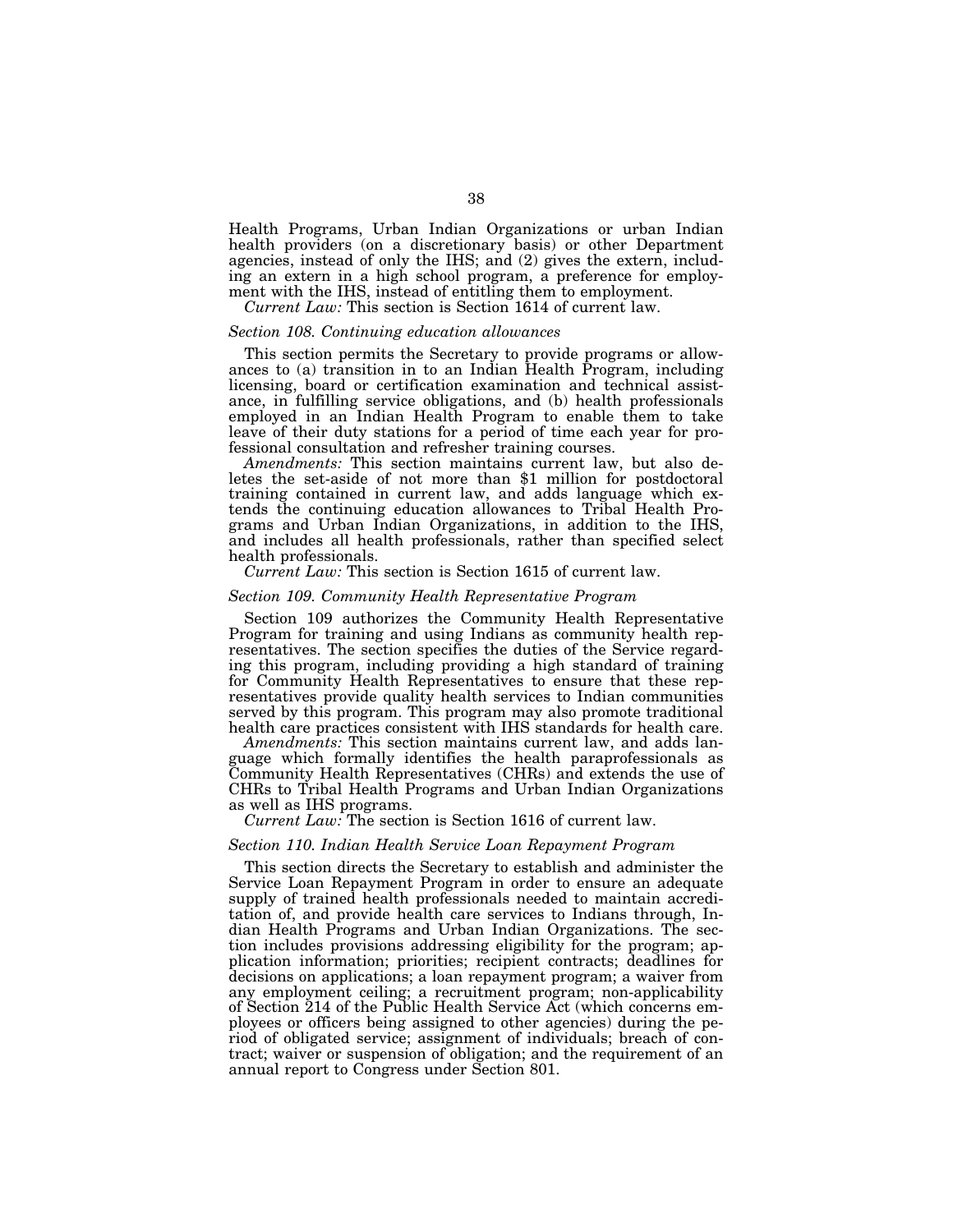*Amendments:* This section maintains current law. In addition, it (1) eliminates the set-asides during FY 1993–1995 for nursing and mental health professions; and (2) establishes priorities among applications rather than requiring the priorities be subject to the list of positions established by the Secretary, and sets a 21-day notice requirement instead of merely prompt notice.

*Current Law:* This section is Section 1616a of current law.

## *Section 111. Scholarship and Loan Repayment Recovery Fund*

Section 111 establishes an Indian Health Scholarship and Loan Repayment Recovery Fund within the Treasury of the United States. The section specifies the use of these funds, the investment of the funds, and the sale of obligations by the Secretary of the Treasury.

*Amendments:* This section maintains current law, and adds provisions expanding the source of funds for this Recovery Fund to include funds collected from individuals for breach of contract under the scholarship or loan repayment programs and interest, in addition to appropriations. Tribal Health Programs may also use payments received to provide scholarships, in addition to the current uses of recruitment and employment of health care professionals. The Secretary of Health and Human Services may now determine what amounts are not required to meet current withdrawals from the Fund, rather than the Secretary of the Treasury, as in current law.

*Current Law:* This section is Section 1616a–1 of current law. It establishes an Indian Health Scholarship and Loan Repayment Recovery Fund within the Treasury of the United States, wherein funds collected for breaches of contractual obligations under the IHS or tribal scholarships or loan repayment programs are placed.

#### *Section 112. Recruitment activities*

Section 112 permits the Secretary to reimburse certain travel expenses to health professionals seeking positions with Indian Health Programs or Urban Indian Organizations. Potential candidates for contracts under section 110 and their spouses are all eligible for such reimbursement of travel. In addition, this section requires the Secretary to assign one individual in each Area Office to have fulltime responsibility for recruitment activities.

*Amendments:* This section maintains current law and adds language to allow reimbursement for health professionals seeking positions with Tribal and Urban Indian Health Programs, in addition to the IHS.

*Current Law:* This section is Section 1616b of current law.

## *Section 113. Indian recruitment and retention program*

Section 113 requires the Secretary to fund innovative demonstration projects to enable Tribal Health Programs and Urban Indian Organizations to recruit, place, and retain health professionals to meet their staffing needs. The section also specifies that any Tribal Health Program or Urban Indian Organization is eligible to apply for these funds.

*Amendments:* This section maintains current law and adds language which (1) sets a time limit of three years for demonstration projects funded under this section instead of an open-ended time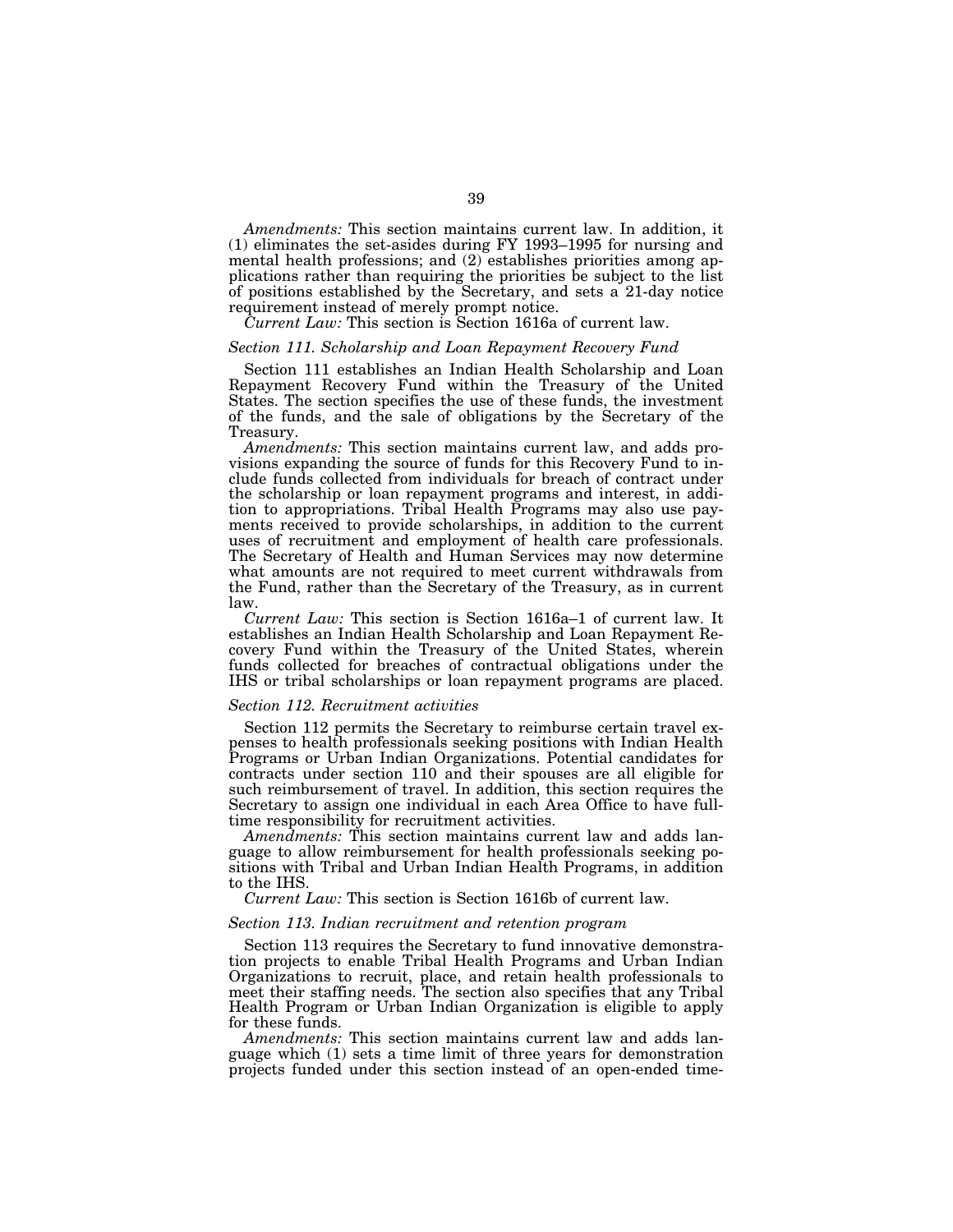frame under current law; and (2) clarifies that the entities eligible to compete are Tribal Health Programs and Urban Indian Organizations.

*Current Law:* This section is Section 1616c of current law.

#### *Section 114. Advanced training and research*

This section establishes a demonstration project to enable health professionals who have worked in an Indian Health Program or Urban Indian Organization for a substantial period of time to pursue advanced training or research areas of study, where a need exists. Each individual who participates shall incur a service obligation. The section also specifies equal opportunity for participating in the program.

*Amendments:* This section maintains current law and adds language which limits the advanced training or research opportunities to health professionals who have worked for the IHS, tribal or urban Indian health programs for a substantial period of time, instead of merely being employed by one of these programs at the time of application.

*Current Law*: This section is Section 1616d of current law.

## *Section 115. Quentin N. Burdick American Indians into Nursing Program*

Section 115 authorizes the Quentin N. Burdick American Indians into Nursing Program for the purpose of increasing the number of nurses, nurse midwives, and nurse practitioners who deliver health care services to Indians. The section specifies potential grant recipients; how grants may be used; information which must be included in applications for the grant; preferences for grant recipients; establishment and maintenance of a program at the University of North Dakota; and an active duty service obligation.

*Amendments*: This section maintains current law and adds language which (1) includes advanced practice nurse programs in addition to nurse practitioners; (2) authorizes grants for midwife or nursing programs at tribal colleges and universities or, in their absence, other colleges and universities, instead of only at the other public or private institutions; and (3) includes tribal colleges and universities in the preferences among grant applicants.

*Current Law*: This section is Section 1616e of current law.

## *Section 116. Tribal cultural orientation*

This section requires certain employees of the Service who serve Indian Tribes in each Service Area to receive instruction in the history and culture of the Indian Tribes they serve. The section requires that the program be developed in consultation with the affected Indian entities, be implemented through tribal colleges or universities, include instruction in American Indian studies, and describe the use and place of traditional health care practices of the Indian Tribes in the Service Area.

*Amendments*: This section maintains current law and adds language which (1) ensures that employees in each Service Area obtain cultural orientation, rather than merely establishing a program for cultural orientation; (2) requires the program to include instruction on the relationship of the Indian Tribes with the IHS, rather than simply a history of the IHS, and a description of the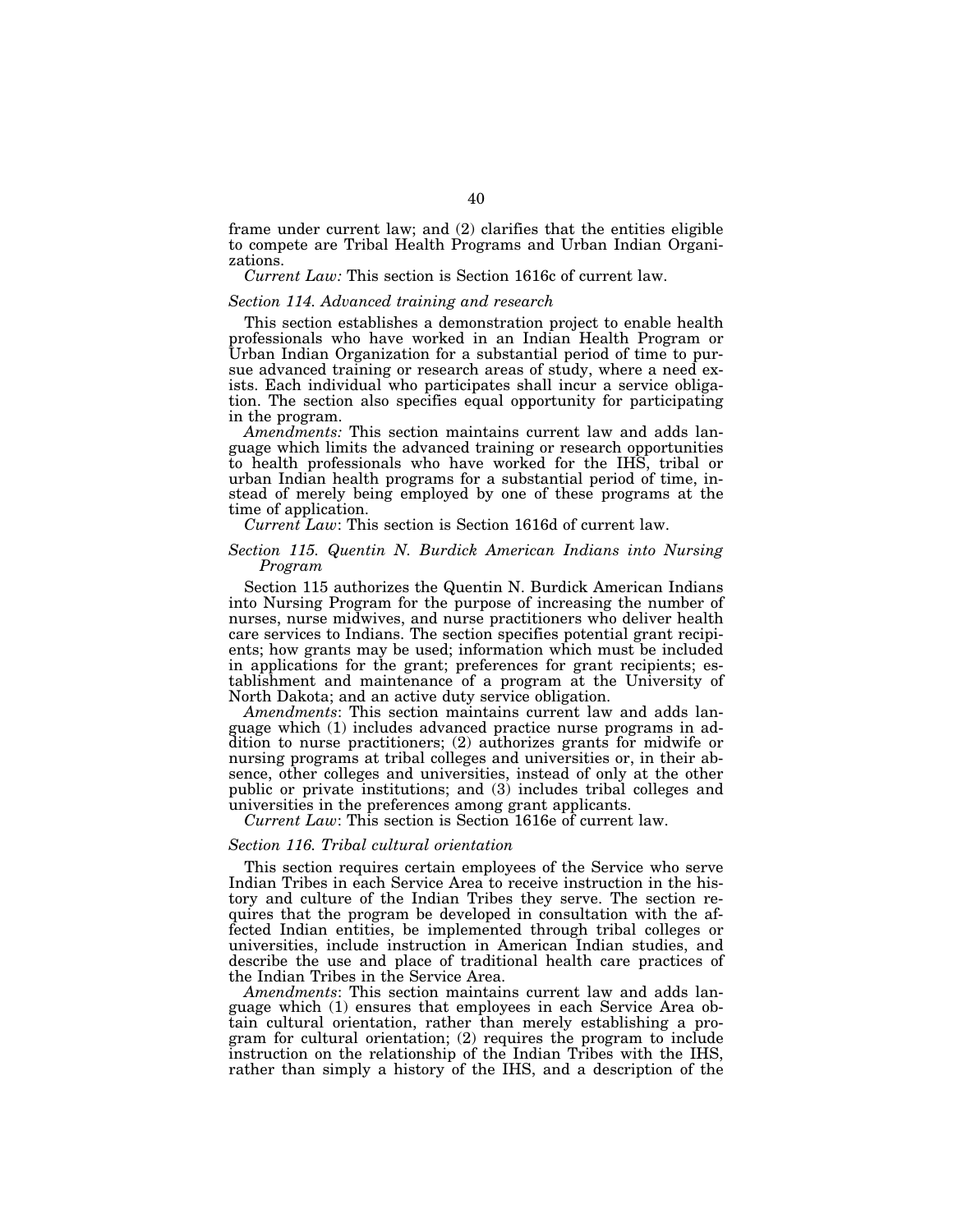traditional health care practices of the Indian tribes in the Service Area; and (3) requires consultation with affected Tribes, Tribal Organizations and Urban Indian Organizations.

*Current Law*: This section is Section 1616f of current law.

## *Section 117. INMED Program*

Section 117 authorizes the Secretary to provide grants to colleges and universities to maintain and expand the Indian health careers recruitment program known as the Indians Into Medicine Program (INMED). The Quentin N. Burdick Grant at the University of North Dakota is to be one of the authorized grants. This section also specifies requirements for institutional applicants for these grants.

*Amendments*: This section maintains current law and adds language which (1) authorizes grants to an unspecified number of colleges or universities instead of the previous mandate of at least 3 schools; (2) clarifies that the regulations govern the grants, including substantive provisions, such as criteria and application requirements, rather than govern only the competitive award process; and (3) eliminates an old 1988 requirement of a report to Congress on the program and recommendations for changes.

*Current Law*: This section is Section 1616g of current law.

## *Section 118. Health training programs of community colleges*

This section requires the Secretary to award grants to accredited, accessible community colleges to assist in establishing health profession education leading to a degree or diploma for individuals who desire to practice such profession on or near a reservation or in an Indian Health Program. The Secretary is also required to award grants to accredited, accessible community colleges that already have these programs. The Secretary must provide technical assistance to encourage community colleges to establish and maintain such programs. Any program receiving assistance under this section is required to provide advanced training for health professionals. Grant award priority is provided to tribal colleges and universities in Service Areas where they exist.

*Amendments*: This section maintains current law and adds language which (1) recognizes accredited and accessible community colleges as eligible recipients of grants; (2) requires the colleges to have a relationship with a hospital, rather than merely having access to a hospital; (3) requires Indian preference for program participants; (4) increases the ceiling amount of the grant from  $$100,000$  to  $$250,000$ ; and  $(5)$  establishes priority for tribally-controlled colleges in Service Areas where they exist, if other requirements in the section are met.

*Current Law*: This section is Section 1616h of current law.

#### *Section 119. Retention bonus*

Section 119 permits the Secretary to provide retention bonuses to any health professional where recruitment or retention is difficult or is needed by Indian Health Programs and Urban Indian Organizations, if the individual has completed 2 years of employment with an Indian Health Program or Urban Indian Organization or any service obligation from federal scholarships or loan repayment programs, and enters into an agreement with an Indian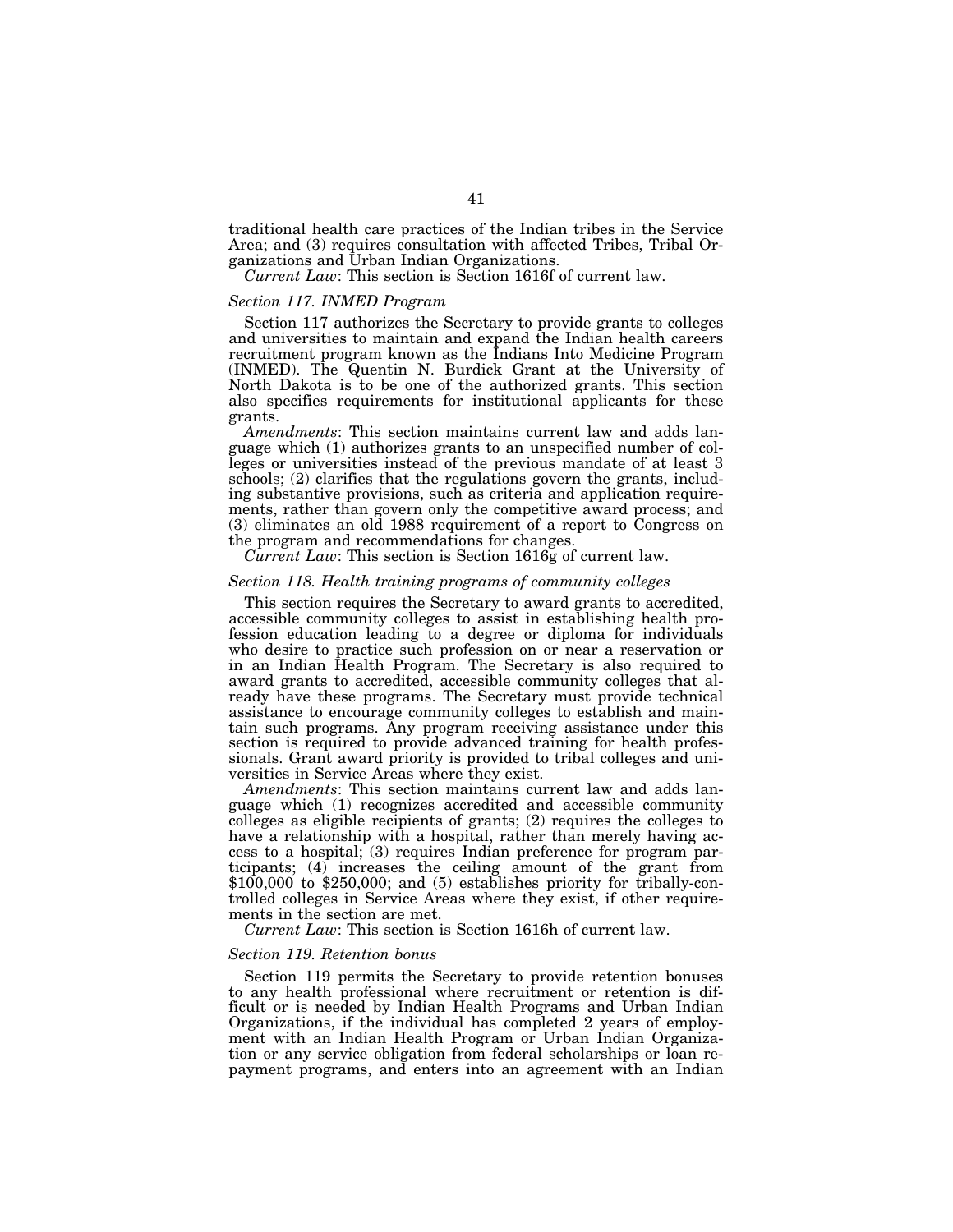Health Program or Urban Indian Organization for continued employment for a period of not less than 1 year. Rates for retention bonuses may cover multiple years, but not exceed an annual rate of \$25,000. Refunds shall be required if the health professional does not complete the term of service under any retention agreement, unless the default is not the fault of the individual.

*Amendments*: This section maintains current law and adds language expanding the bonuses (1) to any health professional, rather than only doctors and nurses, so language specifying funding setasides between these 2 professions has been deleted; and (2) to health professionals employed by the tribal or urban health programs, rather than employed only by the Service. Language also eliminates the current requirement that the retention bonus be paid at the beginning of the term of service.

*Current Law*: This section is Section 1616j in current law.

## *Section 120. Nursing residency program*

This section establishes a program to enable Indians who are nurses working for an Indian Health Program or Urban Indian Organization to pursue advanced training. The participants are required to enter a service obligation to serve in an Indian Health Program or Urban Indian Organization. The program shall include a combination of education and work study leading to either an associate or bachelor's degree or advanced degrees or certifications.

*Amendments*: This section maintains current law and adds language which establishes this program for Indian nurses and includes advanced degrees or certifications in nursing or public health as eligible programs, instead of a Master's degree, as appropriate post-baccalaureate training.

*Current Law*: This section is Section 1616k of current law.

#### *Section 121. Community Health Aide Program*

Section 121 directs the Secretary to develop and operate a Community Health Aide Program in Alaska. Requirements are specified for the Alaska program. Dental Health Aide Therapists under the Program would be prohibited from performing all oral and jaw surgeries except pulpal therapy or extraction of adult teeth after consultation with a licensed dentist in a dental emergency. In addition, the Secretary is directed to establish a neutral panel to conduct a study of the dental health aide therapist services provided by the Community Health Aide Program. Specifications of the study, which will lead to a report to Congress, are delineated. This section also allows the Secretary to establish a national Community Health Aide Program, which shall not include dental health aide therapist services, and shall not reduce funds for the Alaska program.

*Amendments*: This section maintains current law and adds provisions which (1) require the Secretary to establish a neutral panel, whose membership is also set forth in this section, to study the dental health aide therapist program in Alaska Native communities and to submit a report on the study to appropriate Congressional Committees and  $(2)$  authorizes the expansion of the Community Health Aide Program, except for the dental health aide therapist program, to Indian communities in the lower 48 states.

*Current Law*: This section is Section 1616l of current law.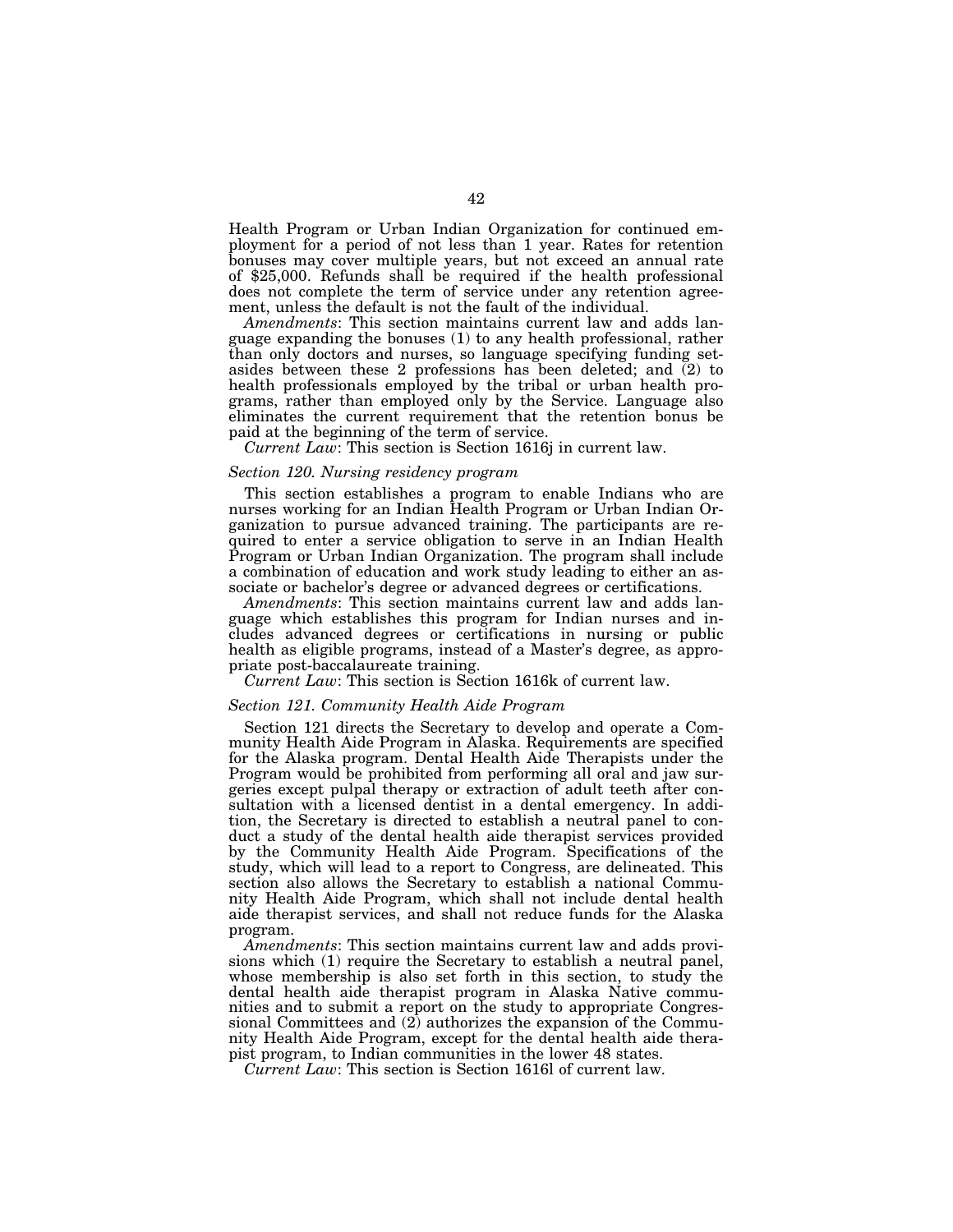#### *Section 122. Tribal Health Program administration*

This section requires the Secretary to provide training for Indi-

ans in the administration and planning of Tribal Health Programs. *Amendments*: This section maintains current law and adds language which specifies that the training shall be for individuals who are Indian.

#### *Current Law*: This section is Section 1616n of current law.

## *Section 123. Health professional chronic shortage demonstration programs*

This section permits the Secretary to fund demonstration programs for Tribal Health Programs to address the chronic shortages of health professionals. Each demonstration program shall incorporate a program advisory board, which is to be composed of representatives from the Indian Tribes and Indian communities which are served by the program.

*Amendments*: This section amends current law by changing a single pilot program at the School of Medicine at the University of South Dakota to address health professional shortages into a national demonstration project.

*Current Law*: This section is Section 1616o in current law. Current law authorizes the Secretary to make a grant to the School of Medicine at the University of South Dakota to fund a pilot program on an Indian reservation at one or more Service Units in South Dakota to address the chronic manpower shortages in the Aberdeen Area of the IHS.

## *Section 124. National Health Service Corps*

This section prohibits the Secretary from removing a member of the National Health Service Corps from an Indian Health Program or Urban Indian Organization or withdrawing funding used to support such member, unless the Secretary ensures that Indians will experience no reduction in services. The section also exempts Corps scholars qualifying for the Commissioned Corps in the United States Public Health Service from full-time equivalent limitations when serving as a commissioned corps officer in a Tribal Health Program or an Urban Indian Organization.

*Amendments*: This section maintains current law and adds Urban Indian organizations. Language which exempts National Health Service Corps scholars qualifying for the Commissioned Corps in the United States Public Health Service from full-time equivalent limitations when serving as a commissioned corps officer in a Tribal Health Program or an Urban Indian Organization is new to current law.

*Current Law*: This section is Section 1680b of current law.

## *Section 125. Substance abuse counselor educational curricula demonstration programs*

Section 125 allows the Secretary to enter into contracts with or make grants to accredited colleges and universities (including tribal) to establish demonstration programs developing curricula for substance abuse counseling. Duration and renewal of the grants is specified. The section also states the criteria for review and approval of the applications; requires the Secretary to provide technical and other assistance to grant recipients; requires the Sec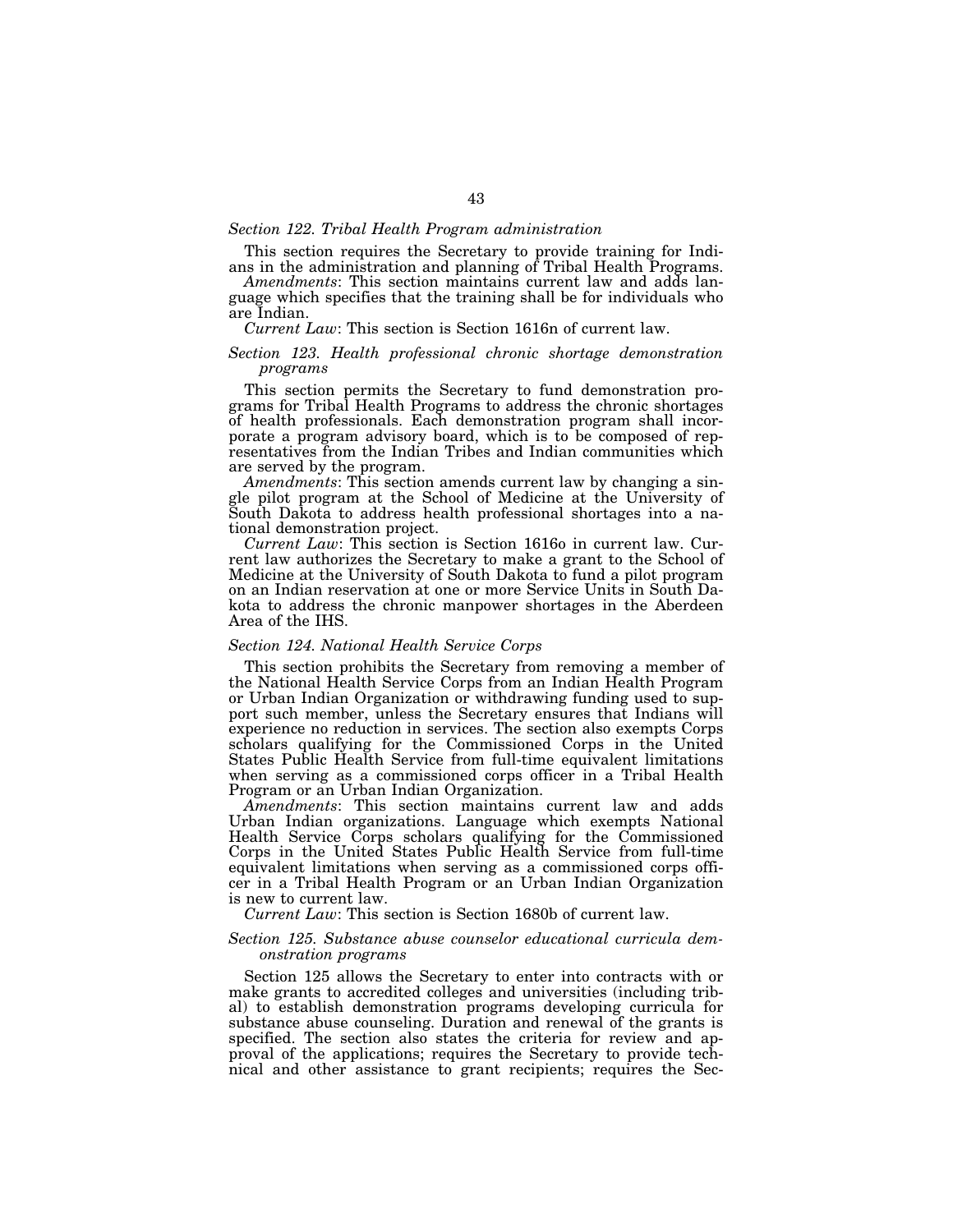retary to submit an annual report to the President under section 801; and defines the term ''educational curriculum.''

*Amendments*: This section maintains current law, and adds language including accredited and accessible qualifications for the community colleges eligible for these programs and extending the initial grant period from one year to three years and the renewal periods from one year to two years.

*Current Law*: This section is Section 1665j of current law.

#### *Section 126. Behavioral health training and community education programs*

This section requires the Secretary, with the Secretary of the Interior and in consultation with Indian Tribes and Tribal Organizations, to conduct a study and compile a list of certain types of staff positions within the Bureau of Indian Affairs, the Service, Indian Tribes, Tribal Organizations and Urban Indian Organizations, which should include training in any aspect of mental illness, dysfunction, or self-destructive behavior.

The Secretary is then required to provide training criteria appropriate for each type of position and ensure that this training is provided. Upon request of the appropriate Indian entity, the Secretary is required to develop and implement a program of community education on mental illness, as well as to provide technical assistance to tribal entities to obtain and develop community education materials.

Within 90 days of enactment of this Act, the Secretary is required to develop a plan to increase behavioral health services by at least 500 staff positions within 5 years, with at least 200 of such positions being devoted to child, adolescent, and family services.

*Amendments*: This section maintains current law and (1) adds Tribal Organizations and Urban Indian Organizations as participants in the program; (2) clarifies that Tribal Organizations are to be part of the consultation process; (3) changes the focus from solely on mental health to behavioral health; and (4) eliminates the requirement that the staff be assigned primarily to the IHS Service Units.

*Current Law*: This section is Section 1621h(d) of current law.

#### *Section 127. Authorization of appropriations*

Section 127 authorizes to be appropriated such sums as may be necessary to carry out this title for each fiscal year through 2017.

*Amendments*: The section updates the authorization period through fiscal year 2017, instead of fiscal year 2000.

*Current Law*: This section is Section 1616p of current law.

## TITLE II—HEALTH SERVICES

#### *Section 201. Indian Health Care Improvement Fund*

This section authorizes the use of funds for the purposes of eliminating the deficiencies in health status and resources for tribes; eliminating backlogs and meeting the needs in health care services; eliminating the inequities in funding for direct care and contract health service programs; and augmenting the ability of the Indian Health Service to meet its various responsibilities. Funding authorized by this section may not be used to offset appropriated funds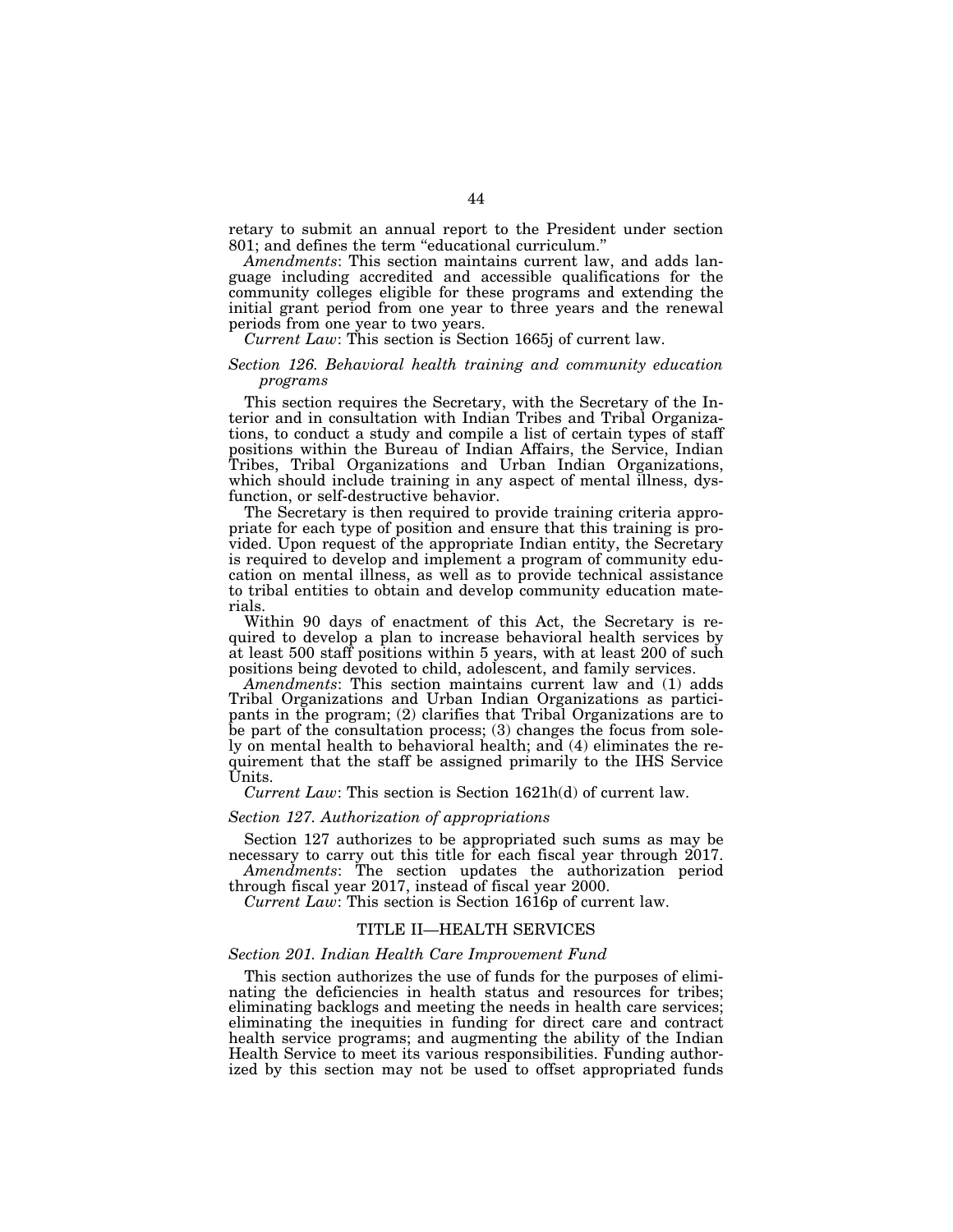and must be used to improve the health status and reduce the resource deficiencies of tribes.

This section also defines ''health status and resource deficiency'' and requires that Tribal Health Programs be equally eligible for funds as programs administered by the Indian Health Service. A report is required to be submitted to Congress 3 years after enactment which addresses the current health status and resource deficiency for each Service Unit. Funds appropriated under this section are to be included in the base budget of the Indian Health Service for determining appropriations in subsequent years.

Nothing in this section is intended to diminish the primary responsibility of the Indian Health Service to eliminate backlogs in unmet health care, or to discourage additional efforts of the Service to achieve equity among Tribes and Tribal Organizations.

Funds appropriated under this section are to be designated as

the ''Indian Health Care Improvement Fund.'' *Amendments*: This section maintains current law and adds provisions clarifying that the Secretary may expend funds either directly or through contracts or compacts under the Indian Self-Determination and Education Assistance Act, as well as provisions regarding the use of telehealth and telemedicine. Language has been added specifying the kinds of injury prevention programs that may be offered.

#### *Current Law*: This section is Section 1621 of current law.

#### *Section 202. Catastrophic Health Emergency Fund*

Section 202 establishes the Catastrophic Health Emergency Fund (CHEF), which is to be administered by the Secretary through the headquarters of the Indian Health Service in order to meet the extraordinary medical costs associated with the treatment of victims of disasters or catastrophic illnesses. No part of the CHEF or the administration thereof is to be subject to contract or grant, nor shall these funds be apportioned on an Area Office, Service Unit, or other similar basis. The Secretary is required to promulgate regulations for the administration of these funds. This section prohibits funds appropriated to CHEF from being used to offset or limit other appropriations made to the Indian Health Service. It also requires that all reimbursements to which the Service is entitled from any source by reason of treatment rendered to any victim of a disaster or catastrophic illness the cost of which was paid from CHEF shall be deposited into CHEF.

*Amendments*: This section maintains current law.

*Current Law*: This section is Section 1621a in current law.

## *Section 203. Health promotion and disease prevention services*

This section finds that health promotion and disease prevention activities improve health and well-being and reduce the expenses for health care. It requires the Secretary to provide these services and, with input from the affected Tribal Health Programs, to report to Congress on an evaluation statement of the status, capacity and resources needed to promote health and prevent disease.

*Amendments*: This section maintains current law, but moves the definition of health promotion and disease prevention to the definitions section and adds Congressional findings.

*Current Law*: This section is Section 1621b of current law.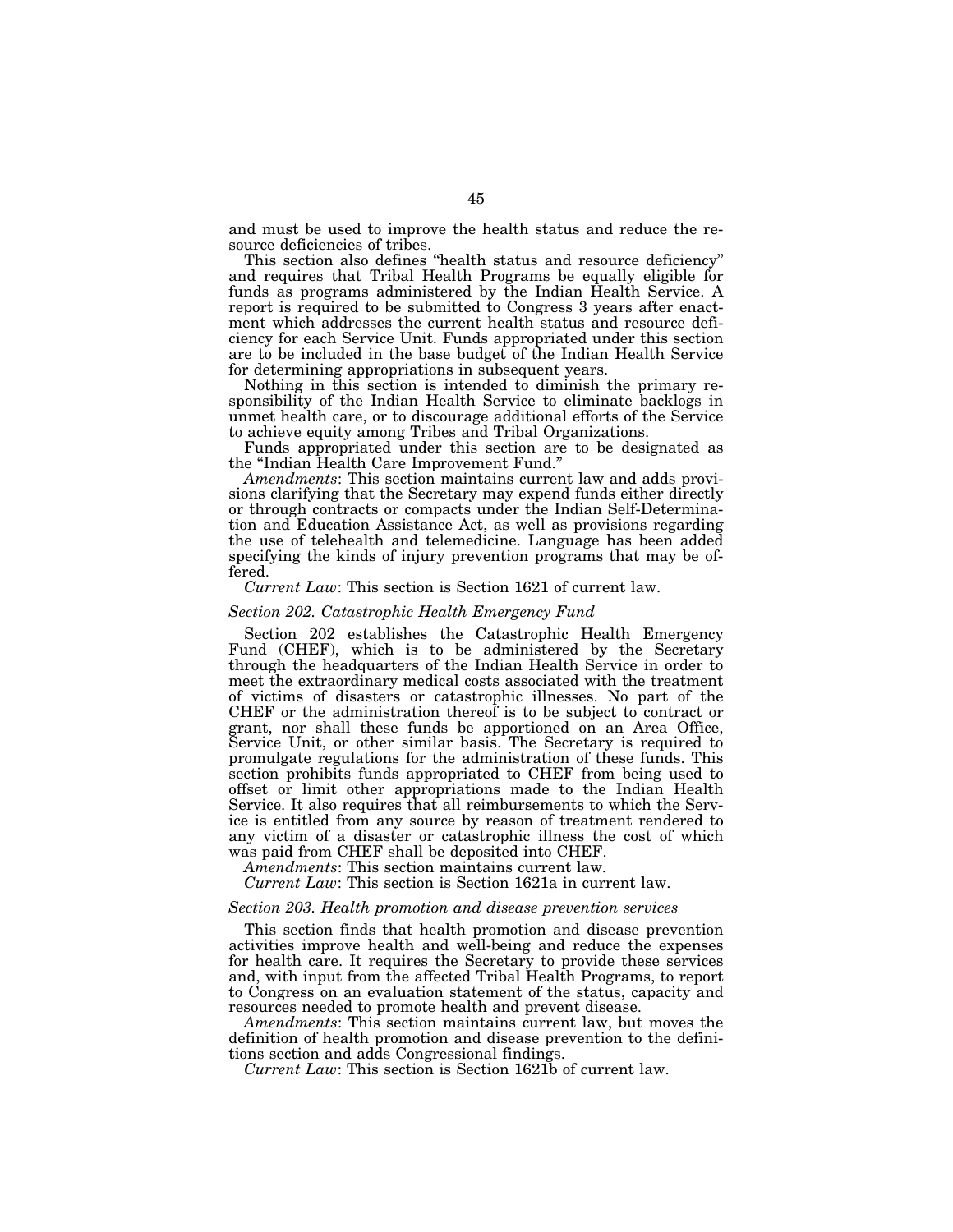#### *Section 204. Diabetes prevention, treatment, and control*

Section 204 requires the Secretary to determine the incidence of diabetes and its complications among Indians and the measures needed to prevent, treat and control this disease. The Secretary is also required, when medically indicated and with informed consent, to screen Indians for diabetes and for conditions which indicate a high risk for diabetes.

The Secretary is required to continue to fund model diabetes projects and dialysis programs. To the extent that funding is available, the Secretary is required to work with each Area Office to consult with Tribes and Tribal Organizations regarding diabetes programs; establish patient registries in Area Offices; and ensure that data collected are disseminated to other Area Offices, subject to privacy laws. The Secretary is also allowed to maintain diabetes control officers, but if these positions and activities are administered by the Tribes or Tribal Organizations, then the funding and activities would not be divisible under the Indian Self-Determination and Education Assistance Act.

*Amendments*: This section maintains current law and (1) adds (a) Tribal Organizations as eligible participants in these programs, (b) effective ongoing monitoring of disease indicators, (c) the requirement that screening shall be to the extent medically indicated and with informed consent, and (d) funding for dialysis programs; (2) changes the model diabetes projects into permanent programs to be continued along with any new programs developed with recurring funding; and  $(3)$  still allows for diabetes control officers in each Area Office, but provides that if these positions and activities are administered by the Tribes or Tribal Organizations, then the funding and activities would not be divisible under the Indian Self-Determination and Education Assistance Act.

*Current Law*: This section is Section 1621c of current law.

#### *Section 205. Shared services for long-term care*

This section allows the Secretary to enter into funding agreements with Tribes and Tribal Organizations for the delivery of long-term care services to Indians. Contents of these funding agreements are specified. Any nursing facility funded under this section must meet the requirements for such facilities under section 1919 of the Social Security Act. In addition, the Secretary is required to provide necessary technical and other assistance to enable applicants to comply with the provisions of this section. The Secretary shall encourage the use of existing underused facilities or allow the use of swing beds for long-term or similar care.

*Amendments*: This section amends current law by changing a demonstration project into a permanent program and adding new provisions which (1) include health care services associated with long- term care provided in a facility for Indians; and (2) encourage the use of existing underused facilities or allow the use of swing beds for long-term or similar care.

*Current Law*: This section is Section 1680l of current law.

## *Section 206. Health services research*

This section requires the Secretary to make funding available for both clinical and nonclinical research to further the delivery of Indian health services, and to coordinate the activities of other agen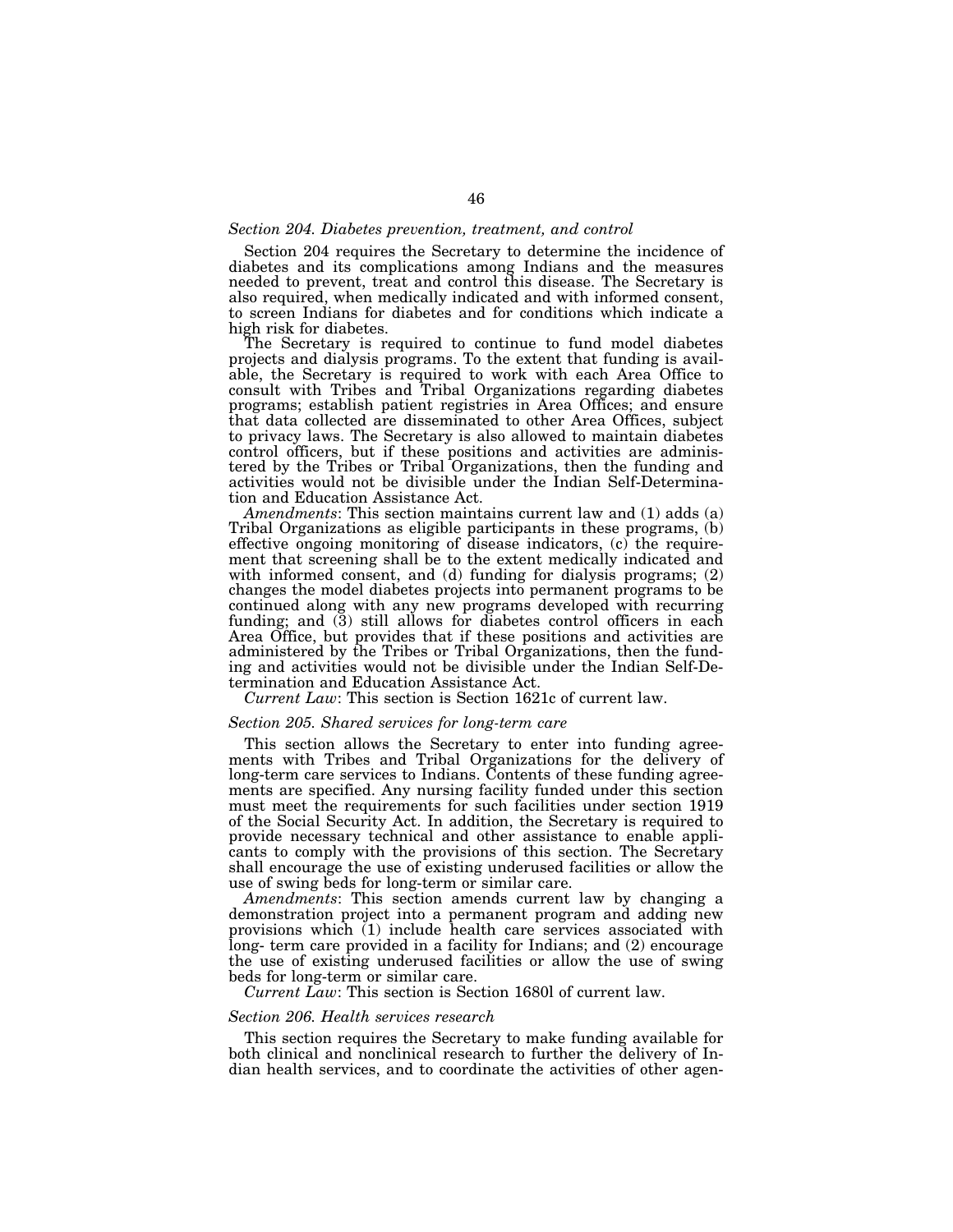cies within the Department to address this need. Tribal Health Programs are to be given equal opportunity to compete for these research funds. The Secretary shall also periodically evaluate the impact of research conducted under this section, and disseminate to Tribal Health Programs information regarding that research.<br>Amendments: This section amends current law by (1) eliminating

the specific set-aside of \$200,000 for research and replacing it with general authority to fund research for Indian health programs, instead of only the IHS; (2) requiring the Secretary to coordinate, to the extent practical, the resources and activities for Indian health research needs; (3) authorizing funding for both clinical and nonclinical research; and (4) providing for a periodic evaluation and dissemination of the research to Tribal Health Programs.

*Current Law*: This section is Section 1621g of current law.

# *Section 207. Mammography and other cancer screening*

This section requires the Secretary to provide for mammography and other cancer screening, consistent with the screening recommendations of the United States Preventive Services Task Force.

*Amendments*: This section amends current law by authorizing other cancer screening, and eliminating the minimum age requirement of 35 for Indian women and opening the mammography screening to all Indian women, at a frequency under appropriate national standards.

*Current Law*: This section is Section 1621k of current law.

#### *Section 208. Patient travel costs*

Section 208 requires the Secretary to provide funds for the travel costs of patients and their qualified escorts, associated with receiving health care services. A definition of ''qualified escort'' for purposes of accompanying a patient who is traveling to receive health care services is provided.

*Amendments*: This section maintains current law and adds language which allows the use of qualified escorts and transportation by private vehicle (where no other transportation is available), specially equipped vehicle, ambulance or by other means required when air or motor vehicle transport is not available.

*Current Law*: This section is Section 1621l of current law.

## *Section 209. Epidemiology centers*

This section directs the Secretary to establish an epidemiology center in each Service Area. The functions of these centers are delineated. The Director of the Centers for Disease Control and Prevention is required to provide technical assistance to the centers. The Secretary is also authorized to make grants to Tribes, Tribal Organizations, Urban Indian Organizations and eligible intertribal consortia to conduct epidemiological studies of Indian communities. Eligibility requirements for consortia, application requirements and use of grant funds are specified. This section also authorizes the Secretary to provide access to information in the possession of the Secretary to an epidemiology center operated by a grantee pursuant to a grant awarded under this section.

*Amendments*: This section amends current law by (1) maintaining the centers in existence on the date of passage of this Act, but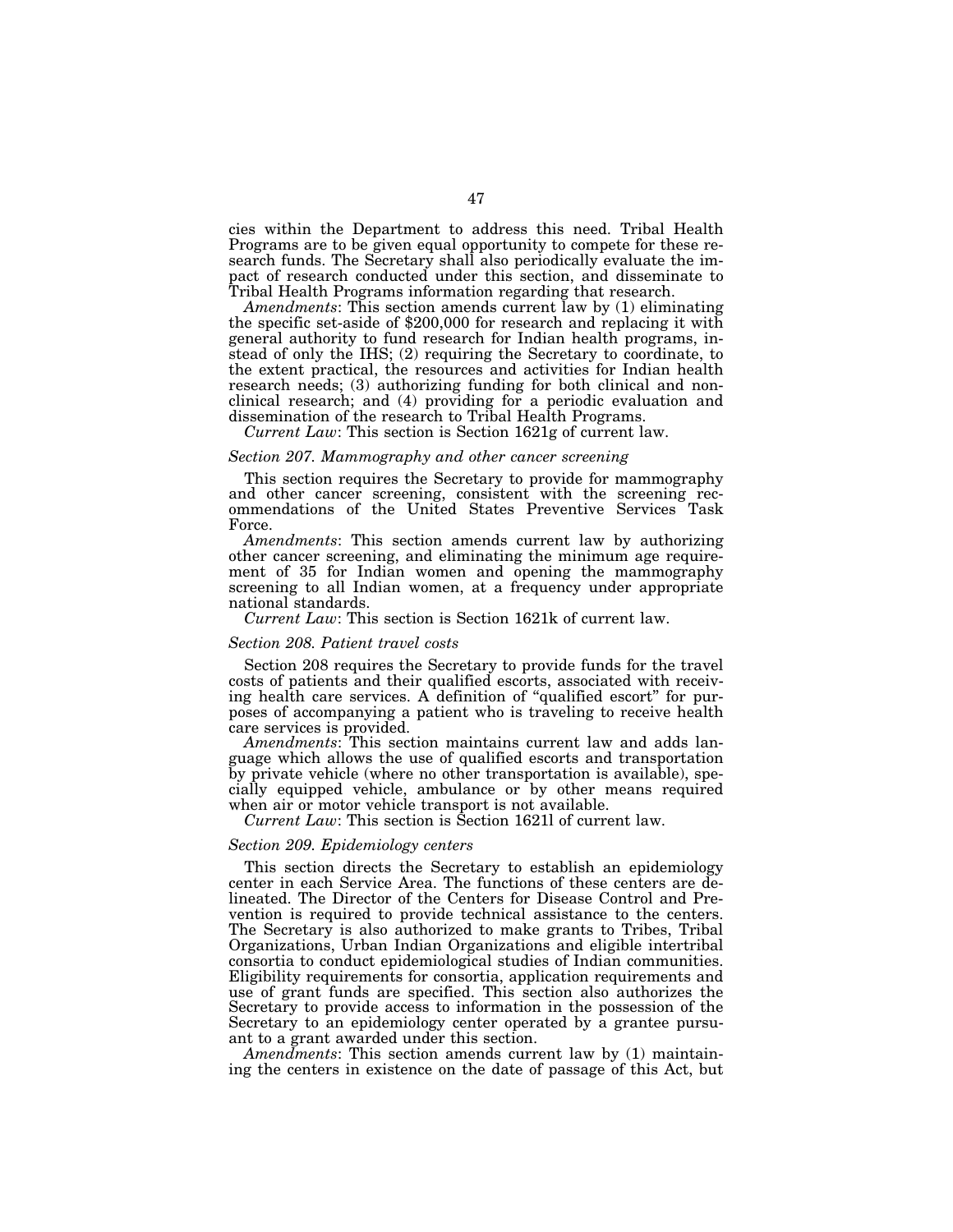still requiring the establishment of centers in the remaining Areas; (2) allowing new centers to be operated under a grant under this section, but the funding under such a grant shall not be divisible; (3) eliminating the requirements in current law that the Secretary establish the data and formats for reporting and establish the system for monitoring progress toward the health objectives; and (4) providing that an epidemiology center operated under this section shall be treated as a public health authority for purposes of the Health Insurance Portability and Accountability Act of 1996 and directing the Secretary to grant grantees access to and use of data and other protected health information in the possession of the Secretary.

## *Current Law*: This section is Section 1621m of current law.

#### *Section 210. Comprehensive school health education programs*

Section 210 allows the Secretary to provide grants to Indian Tribes, Tribal Organizations and Urban Indian Organizations to develop comprehensive school health education programs for children from pre-school through grade 12 in schools for the benefit of Indian and Urban Indian children. The specific purposes for which grant funds may be used are delineated. Upon request, the Secretary shall provide technical assistance in the development and dissemination of comprehensive health education plans, materials and information. The Secretary, through the Service and in consultation with Tribes, Tribal Organizations and Urban Indian Organizations, shall establish criteria for review and approval of applications for this funding. For Bureau of Indian Affairs-funded schools, the Secretary of the Interior shall develop a similar school health education program.

*Amendments*: This section maintains current law and adds language which (1) clarifies the types of purposes for which the funds may be used, such as for both regular school and after school programs, for the benefit of Indian and urban Indian children, for oral health programs, for violence prevention and for other health issues, as appropriate; (2) expands the grants to include Tribal Organizations and Urban Indian Health Organizations as eligible for funding, as well as Tribes; (3) deletes the reporting requirements of current law; and (4) requires that the application criteria be established in consultation with Indian Tribes, Tribal Organizations and Urban Indian Organizations.

*Current Law*: This section is Section 1621n of current law.

## *Section 211. Indian youth program*

This section authorizes the Secretary to establish and administer a program for innovative mental and physical disease prevention and health promotion and treatment for Indian and Urban Indian preadolescent and adolescent youths. Allowable and prohibited uses of the funds authorized by this section are delineated. The Secretary is required to disseminate information regarding models for delivery of comprehensive health care services to Indian youth; to encourage the implementation of these models; and to provide technical assistance upon request. The Secretary will establish criteria for review and approval of applications under this section in consultation with Tribes, Tribal Organizations and Urban Indian Organizations.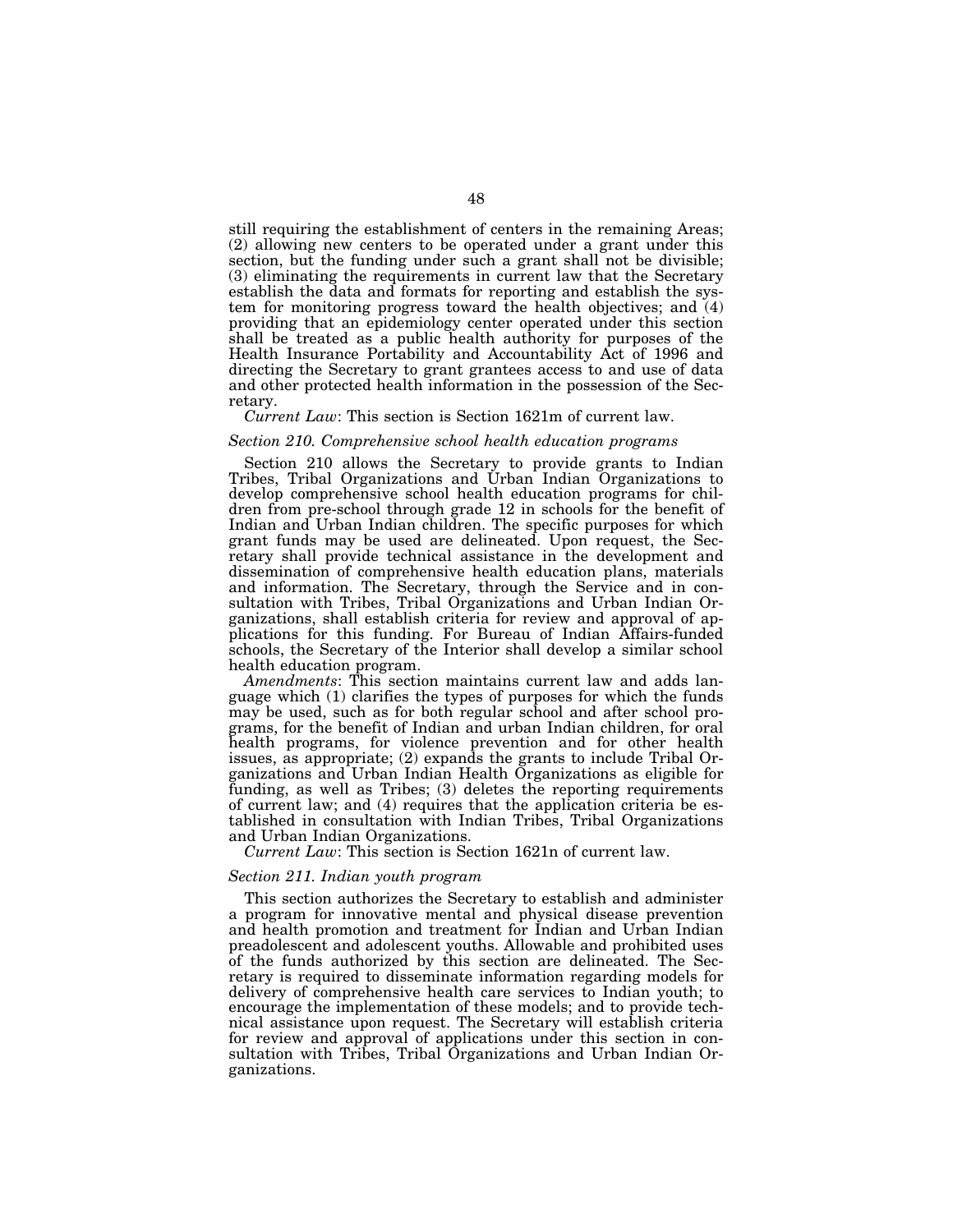*Amendments*: This section maintains current law and adds Tribal Organizations and Urban Indian Organizations as participants in the program and consultation, and includes urban Indian youth as beneficiaries of program services. The specific authorization of this program in current law is deleted.

#### *Current Law*: This section is Section 1621o of current law.

## *Section 212. Prevention, control, and elimination of communicable and infectious diseases*

Section 212 authorizes the Secretary to make grants available to projects specifically for the purpose of preventing, controlling and eliminating communicable and infectious diseases. Funding is also authorized for public information and education programs; education, training and clinical skills improvement activities for health professionals; and demonstration projects for the screening, treatment and prevention of the hepatitis C virus. Funding under this section requires an application or proposal to be submitted. Entities which receive funding under this section are encouraged to coordinate their activities with the Centers for Disease Control and Prevention, as well as with state and local health agencies. Finally, in carrying out this section, the Secretary may provide technical assistance, upon request, and shall submit a biennial report to Congress on the use of the funds and the progress made toward prevention, control, and elimination of communicable and infectious diseases among Indians and Urban Indians.

*Amendments*: This section amends current law by (1) including Urban Indian Organizations; (2) expanding the communicable diseases from simply tuberculosis to other communicable and infectious diseases; (3) by encouraging, rather than requiring, that entities funded under this section coordinate with the Centers for Disease Control and state and local health agencies; and (4) by eliminating provisions of current law which would reduce the grant amount for expenses incurred by the federal government or for supplies or equipment furnished to the grant recipient.

*Current Law*: This section is Section 1621q of current law.

#### *Section 213. Other authority for provision of services*

This section authorizes the Secretary to fund other activities which meet the objectives set forth in Section 3 of this Act through health care-related services and programs not otherwise described in the Act, including hospice care, assisted living, long-term health care, and home- and community-based services. Services are to be in provided in accordance with accepted and appropriate standards relating to the service, including any licensing term or condition. The Secretary is authorized to establish standards, by regulation, for a service provided under this section, provided that those standards are not more stringent than the standards required by the state in which the service is provided. If the Secretary does not establish standards by regulation, state standards shall apply. If a service under this section is provided by an Indian Tribe or Tribal Organization pursuant to the Indian Self-Determination and Education Assistance Act, the verification by the Secretary that the service meets any standards required by the state in which the service is or will be provided shall be considered to meet the terms and conditions required. The individuals who are eligible to receive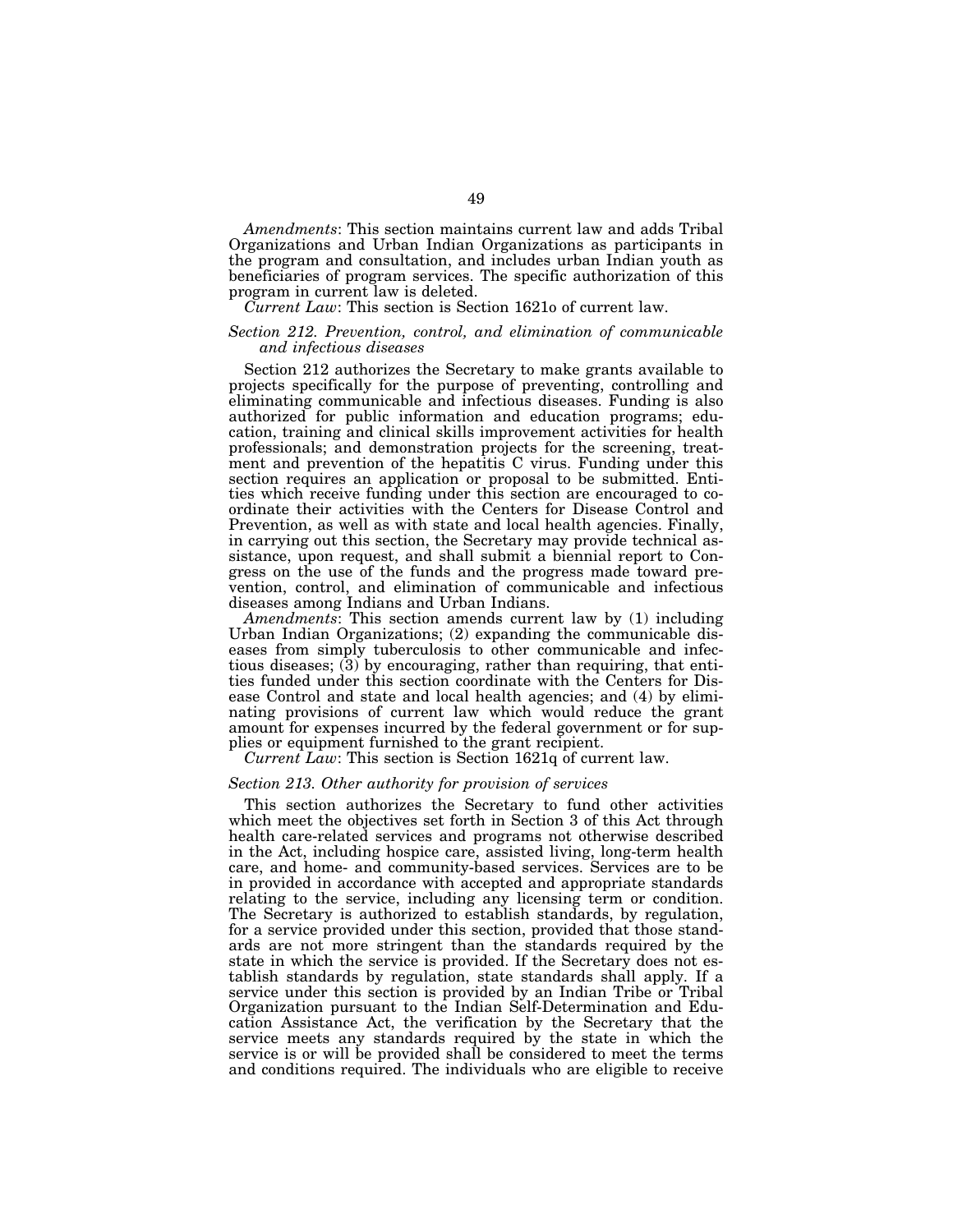long-term care under this section are specified, and the terms ''home- and community-based services'' and ''hospice care'' are defined. This section also authorizes the Secretary to provide funding to meet the objectives set forth in Section 3 of this Act for convenient care services programs pursuant to section  $306(c)(2)(A)$ .

*Amendments*: This section amends current law by making permanent a demonstration project for home- and community-based care. New provisions also (1) add standards; (2) add several definitions and deletes the definition of ''functionally disabled'' found in current law; and (3) eliminates the exclusion of cash payments, room and board, construction and nursing facility services. The provision authorizing the Secretary to provide funding to meet the objectives set forth in Section 3 of this Act for convenient care services programs is new.

C*urrent Law*: Section 1680k authorizes the Secretary to establish not more than 24 demonstration projects for home-and communitybased care (excluding cash payments, room and board, construction and nursing facility services), for functionally disabled Indians. Discretion is provided to the Indian Health Service, Indian Tribes, or Tribal Organizations to provide such care to persons otherwise ineligible for the health care benefits of the Indian Health Service (on a cost basis). The Secretary is required to submit to the President for inclusion in a report to Congress the findings of these projects. ''Home- and community-based services'' and ''functionally disabled'' are defined.

#### *Section 214. Indian women's health care*

This section requires the Secretary, acting through the Service, Indian Tribes, Tribal Organizations and Urban Indian Organizations, to monitor and improve health care for Indian women of all ages through the planning and delivery of programs administered by the Service.

*Amendments*: This section amends current law by eliminating the Office of Indian Women's Health and, instead, requiring the Secretary to monitor and improve the quality of Indian women's health through the various programs administered by IHS.

*Current Law*: Section 1621v establishes an Office of Indian Women's Health Care to oversee efforts of the IHS to monitor and improve health care for Indian women of all ages.

## *Section 215. Environmental and nuclear health hazards*

Section 215 requires the Secretary, in conjunction with other Federal agencies and in consultation with concerned Tribes and Tribal Organizations, to conduct studies and ongoing monitoring programs to determine trends in the health hazards to Indian miners and other Indians as a result of environmental hazards, such as nuclear resource development, petroleum contamination, and contamination of water sources and the food chain. Upon completion of such studies, the Secretary shall develop health care plans to address these health problems. The Secretary is required to submit the study to Congress 18 months after the date of enactment and a report no later than 1 year after the study which shall include recommendations for the implementation of the health care plan and evaluation activities. This section establishes an Intergovernmental Task Force to identify environmental hazards and to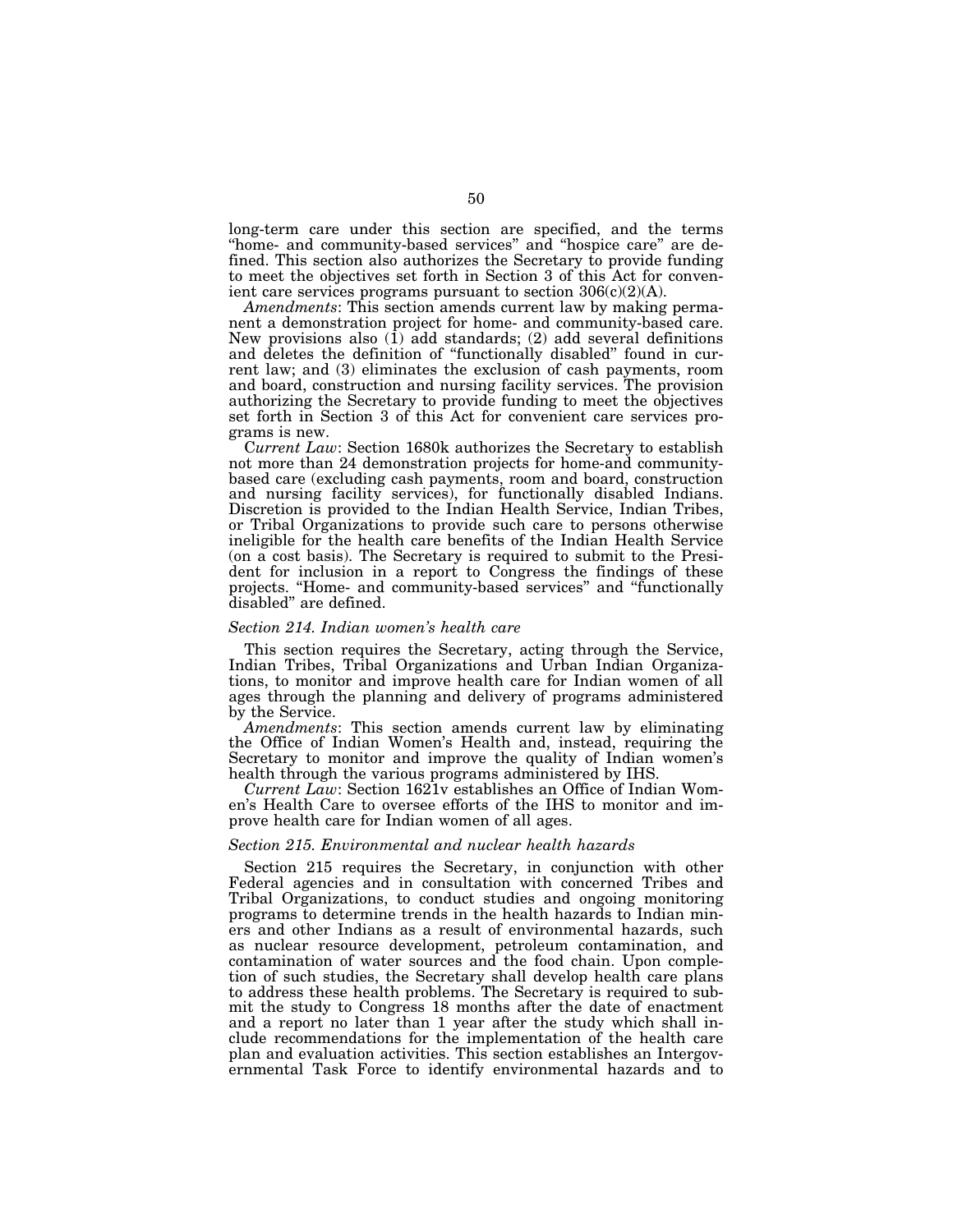take corrective action. The Secretary is to chair this Task Force, which shall meet at least twice yearly. If an Indian who is employed in or around any environmental hazard suffers from a workrelated condition, the Indian Health Program which treats him may be reimbursed by the Indian's employer.

*Amendments*: This section maintains current law and adds language which (1) requires ongoing monitoring of trends in health hazards to Indians and other environmental hazards to Indian communities; and (2) provides additional elements of the studies conducted under this section.

*Current Law*: This section is Section 1677 of current law.

#### *Section 216. Arizona as a contract health service delivery area*

This section designates the State of Arizona as a contract health service delivery area for providing contract health care services to members of federally recognized Indian Tribes of Arizona. The Indian Health Service is not to curtail any services as a result of this provision.

*Amendments*: This section maintains current law and extends the date to 2017, instead of 2000, for the designation as a contract health service delivery area.

# *Current Law*: This section is Section 1678 of current law.

## *Section 216A. North Dakota and South Dakota as contract health service delivery area*

This section designates the States of North Dakota and South Dakota as one contract health service delivery area for providing contract health care services to members of federally recognized Indian Tribes in North and South Dakota. The Indian Health Service is not to curtail any services as a result of this provision.

*Amendments*: This section is new to the Act and is not contained in current law.

#### *Section 217. California contract health services program*

This section authorizes the Secretary to fund a program using the California Rural Indian Health Board (CRIHB) as a contract care intermediary to improve the accessibility of health services to California Indians. The Secretary will reimburse the CRIHB for costs incurred pursuant to this section. Not more than 5 percent of the amounts provided under this section to the CRIHB in any fiscal year may be for administrative expenses. No payment may be made for treatment under this section to the extent payment may be made under the Indian Catastrophic Health Emergency Fund or from amounts appropriated or otherwise made available to the California contract health service delivery area. This section also establishes an Advisory Board to advise the CRIHB in carrying out this section. The Advisory Board shall be comprised of representatives from not less than 8 Tribal Health Programs serving California Indians covered under this section, and at least one-half of whom are not affiliated with the CRIHB.

*Amendments*: This section amends current law by turning the demonstration project for the California Indians into a permanent program.

*Current Law*: This section is Section 1621j of current law.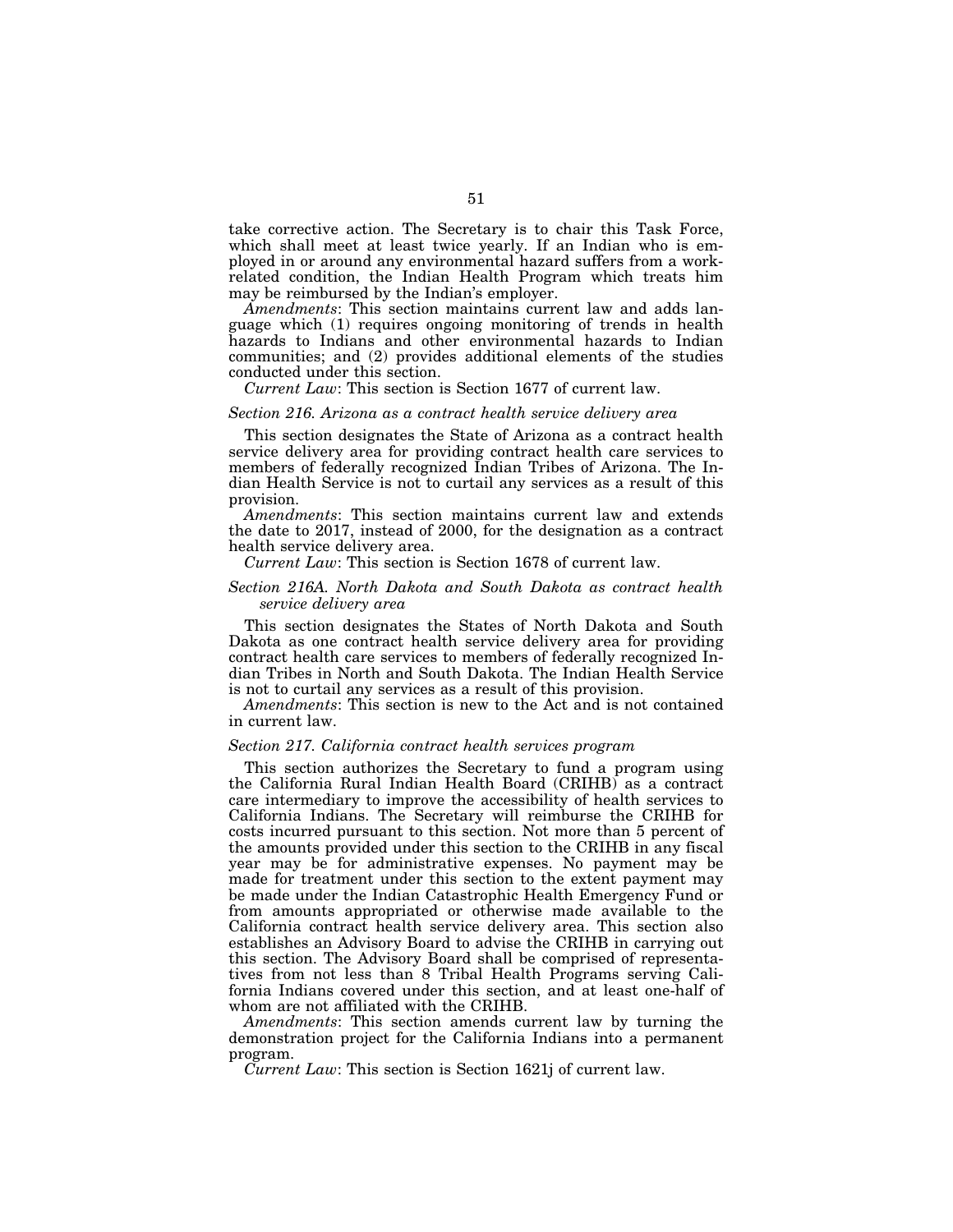#### *Section 218. California as a contract health service delivery area*

This section designates the State of California, excluding certain specified counties, as a contract health service delivery area for the purpose of providing contract health care services to California Indians. The excluded counties may be included only if funding is specifically provided by the Indian Health Service for such services in those counties.

*Amendments*: This section maintains current law, but allows the excluded counties to become a part of the contract service delivery area if funding is specifically provided for such services in those counties.

#### *Current Law*: This section is Section 1680 of current law.

## *Section 219. Contract health services for the Trenton service area*

This section directs the Secretary to provide contract health services to members of the Turtle Mountain Band of Chippewa Indians who reside in the Trenton Service Area of Divide, McKenzie, and Williams counties in North Dakota and the counties of Richland, Roosevelt, and Sheridan in Montana. Nothing in this section is to be construed as expanding the eligibility of members of the Turtle Mountain Band of Chippewa Indians for health services provided by the Service beyond the scope of eligibility for these services that applied on May 1, 1986.

*Amendments*: This section maintains current law.

*Current Law*: This section is Section 1680e of current law.

## *Section 220. Programs operated by Indian tribes and tribal organizations*

This section requires the Indian Health Service to provide funds to Tribal Health Programs for health care programs and facilities on the same basis as funds are provided to these programs operated directly by the Indian Health Service.

*Amendments*: This section maintains current law, but eliminates language which specifies the particular use of funds for which the Indian Tribes and Tribal Organizations can receive funding on the same basis as the IHS.

*Current Law*: Section 1680a requires the Indian Health Service to provide funds to tribes and tribal organizations health care programs and facilities to (1) maintain and repair clinics, (2) train employees, (3) provide cost-of-living expenses, and (4) provide for other expenses related to health services on the same basis as funds are provided to these programs operated directly by the Indian Health Service.

## *Section 221. Licensing*

Section 221 requires that health care professionals employed by a Tribal Health Program shall, if licensed in any State, be exempt from the licensing requirements of the State in which the Tribal Health Program provides the services.

*Amendments*: This section is new to the Act and is not contained in current law.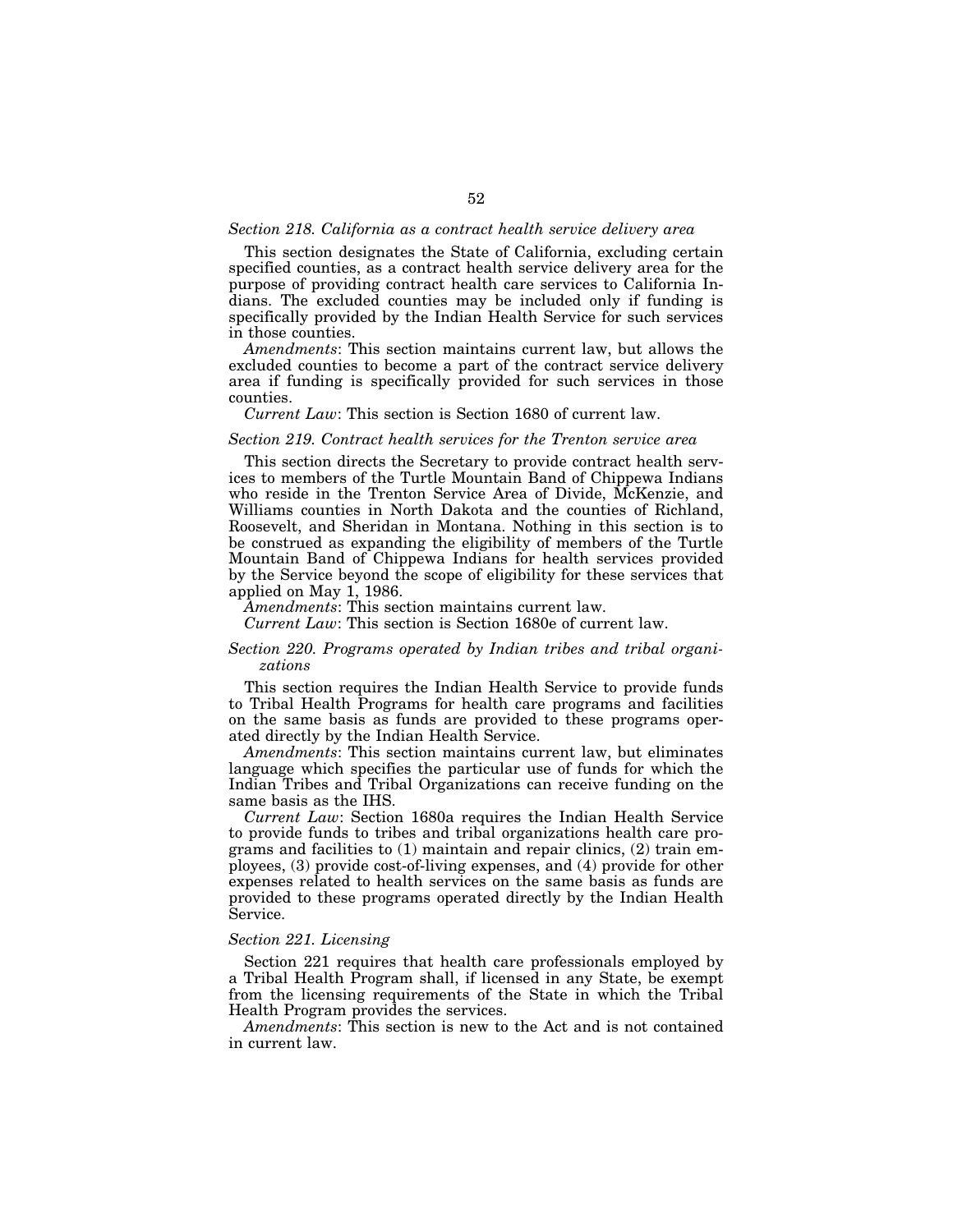# *Section 222. Notification of provision of emergency contract health services*

This section allows 30 days (as a condition of payment) for an elderly or disabled Indian to notify the Service of any emergency medical care or services received from a non-Service provider or in a non-Service facility.

*Amendments*: This section maintains current law.

*Current Law*: This section is Section 1646 of current law.

#### *Section 223. Prompt action on payment of claims*

Section 223 provides a deadline for the Service to respond to notification of a claim by a provider of a contract care service. The section also provides that if the Service fails to respond within the required time, the Service shall accept the claim submitted by the provider as valid. The IHS shall pay a valid claim within 30 days after the completion of the claim.

*Amendments*: This section maintains current law, but changes the requirement of a completed claim to a valid claim.

*Current Law*: This section is Section 1621s of current law.

## *Section 224. Liability for payment*

This section provides that a patient who receives authorized contract health care services will not be held liable for any charges or costs associated with those authorized services. The Secretary is required to notify the contract care provider and the patient who receives such services that the patient is not liable within a specified time. Following receipt of this notice or an acceptable claim under the previous section, the provider shall have no further recourse against the patient who received the health care.

*Amendments*: This section maintains current law and adds language which limits the recourse against the patient if the claim has been deemed accepted under Section 223.

*Current Law*: This section is Section 1621u of current law.

#### *Section 225. Office of Indian Men's Health*

This section provides that the Secretary may establish the Office of Indian Men's Health to coordinate and promote the health status of Indian men. The Office will be headed by a director, who is to be appointed by the Secretary. The Secretary is also required to submit a report to Congress within two years of enactment, describing any activity and finding about the health of Indian men of the director.

*Amendments*: This section is new to the Act and is not contained in current law.

#### *Section 226. Authorization of appropriations*

This section authorizes to be appropriated such sums as may be necessary to carry out this title for each fiscal year through fiscal year 2017.

*Amendments*: This section maintains current law, but extends the authorization from fiscal year 2000 to fiscal year 2017 and eliminates the references to specific sections which had a separate authorization period.

*Current Law*: This section is Section 1621w of current law.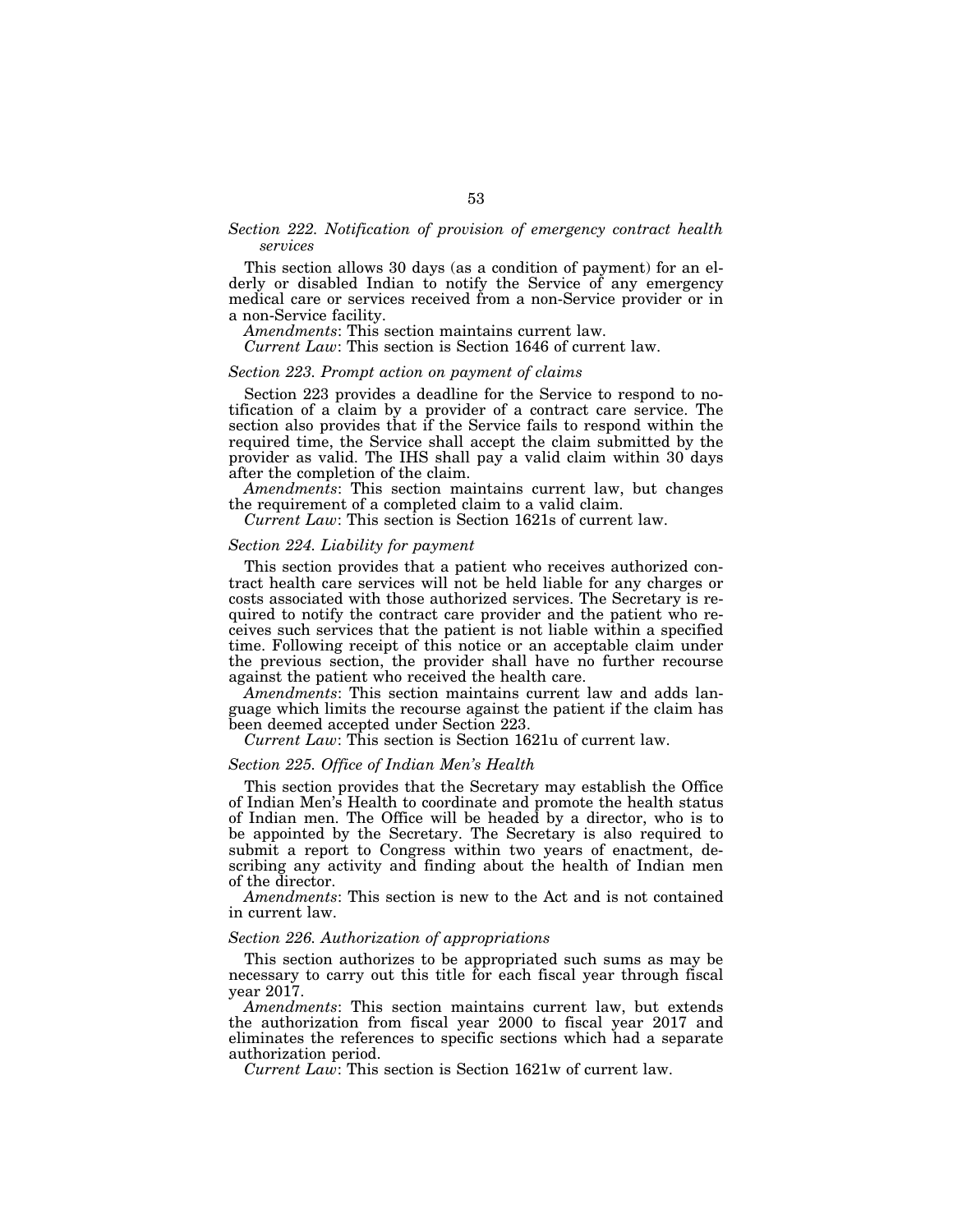# TITLE III—FACILITIES

# *Section 301. Consultation; Construction and renovation of facilities; Reports*

This section requires that prior to expending construction funds, the Secretary shall consult with impacted Indian Tribes, and ensure that facilities built pursuant to this section meet certain construction standards within one year after the date on which the construction or renovation of such facility is completed. In addition, Section 301 sets forth requirements to be met prior to closing any facility.

This section also directs the Secretary to maintain a health care facility priority system which shall be developed in consultation with Indian Tribes and Tribal Organizations and meet other requirements. The priority of any project established under the construction priority system in effect on the date of enactment, if the project meets certain criteria, is protected. Not later than 1 year after the date of enactment of the Indian Health Care Improvement Act Amendments of 2007, the Secretary shall submit to Congress a report that describes the comprehensive, national, ranked list of all health care facilities needs for the Service, Indian Tribes, and Tribal Organizations. Beginning in calendar year 2011, the Secretary shall update this report not less frequently than once every 5 years. Annual reports are also required under this section.

Not later than 1 year after the establishment of the health care facilities construction priority system under this section, the Comptroller General of the United States shall prepare and finalize a report to Congress, that reviews the methodologies applied, and the processes followed, by the Service in making each assessment of needs for the priority system. This section also directs the Secretary to consult and cooperate with Indian Tribes, Tribal Organizations, and Urban Indian Organizations in developing innovative approaches to address all or part of the total unmet need for construction of health facilities.

*Amendments:* This section maintains current law and builds on it substantially. Language is added which (1) requires an evaluation of the impact of a proposed closure prior to closing; (2) requires the Secretary to maintain a health care facility priority system developed through consultation, which prioritizes certain facilities; (3) adds specific requirements for the initial, comprehensive report to Congress and subsequent annual reports; (4) requires the Secretary to consult and cooperate with Indian Tribes, Tribal Organizations, and Urban Indian Organizations in developing innovative approaches to meet facilities needs; and (5) requires the Comptroller General to prepare a report to Congress which reviews the methodology used for the health facilities construction priority list.

*Current Law:* This section is Section 1631 of current law.

## *Section 302. Sanitation facilities*

This section provides findings, certain responsibilities of the Service for sanitation, authorized uses of sanitation funding and facilities, and reporting requirements, and establishes the deficiency levels for those facilities. This section requires training or technical assistance in the operation and maintenance of sanitation facilities,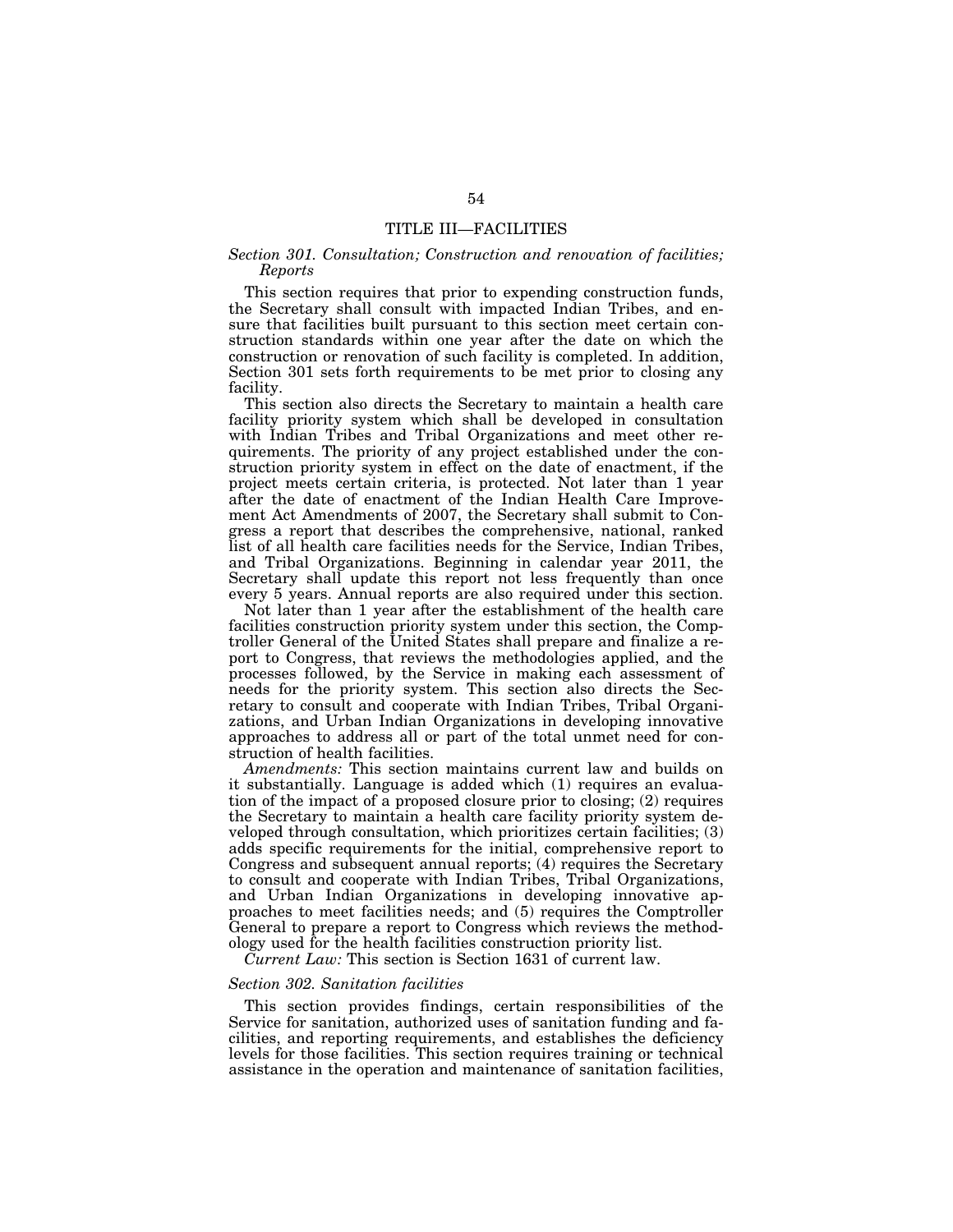and priority funding for operation and maintenance or emergency repairs.

Section 302 authorizes the Secretary to accept funds from any source, including funds appropriated under the Native American Housing Assistance and Self-Determination Act, for construction of sanitation facilities. The Secretary, after consulting with the Secretary of Housing and Urban Development and Indian Tribes, Tribal Organizations and tribally designated housing entities, is also required to submit a report to Congress on the sanitation facilities priority system and a 10-year plan to provide sanitation facilities to new and renovated Indian homes. Deficiency levels for sanitation facilities are defined.

*Amendments:* This section maintains current law and adds language which (1) establishes priority funding for emergency repairs and operation or maintenance to avoid imminent health threats or to protect the investment in health benefits gained through the sanitation facilities; (2) prohibits the use of IHS funding to provide sanitation facilities to new homes constructed using Department of Housing and Urban Development funds; (3) allows the Secretary to accept funds from any source, including federal and state agencies, for sanitation facilities and services, and to place those funds into contracts or compacts under the Indian Self-Determination and Education Assistance Act; (4) authorizes the Secretary to allow certain funding to be used to fund tribal loans or matching or cost participation requirements to construct sanitation facilities; (5) requires the Secretary enter into interagency agreements for financial assistance; (6) requires consultation in preparation of the report to Congress, and clarifies the information required to be in the annual report; and (7) establishes an Indian Tribe's primary responsibility for collecting user fees and the Secretary's responsibility in assisting tribes when the facility is threatened with imminent failure.

*Current Law:* This section is Section 1632 of current law.

## *Section 303. Preference to Indians and Indian firms*

This section authorizes the Secretary to give preference to Indians or Indian or tribal enterprises or other businesses in the construction and renovation of Service facilities pursuant to section 301, and in the construction of sanitation facilities pursuant to section 302. Compliance with certain labor standards is required.

*Amendments:* This section maintains current law and adds new language to clarify rates of pay requirements and other wage requirements similar to local rates as determined by the Indian tribes or Tribal Organizations to be served by the construction.

*Current Law:* This section is Section 1633 of current law.

## *Section 304. Expenditure of non-service funds for renovation*

This section authorizes the Secretary to accept any expansion, renovation or modernization of any Service or tribal health facility funded with non-Service funds in accordance with certain criteria. The Secretary is required to maintain a separate priority list for these facilities, which shall be submitted to Congress as part of the annual report to Congress. Indian Tribes or Tribal Organizations are required to meet certain requirements for expansions, renovations or modernizations. This section also provides that if any Serv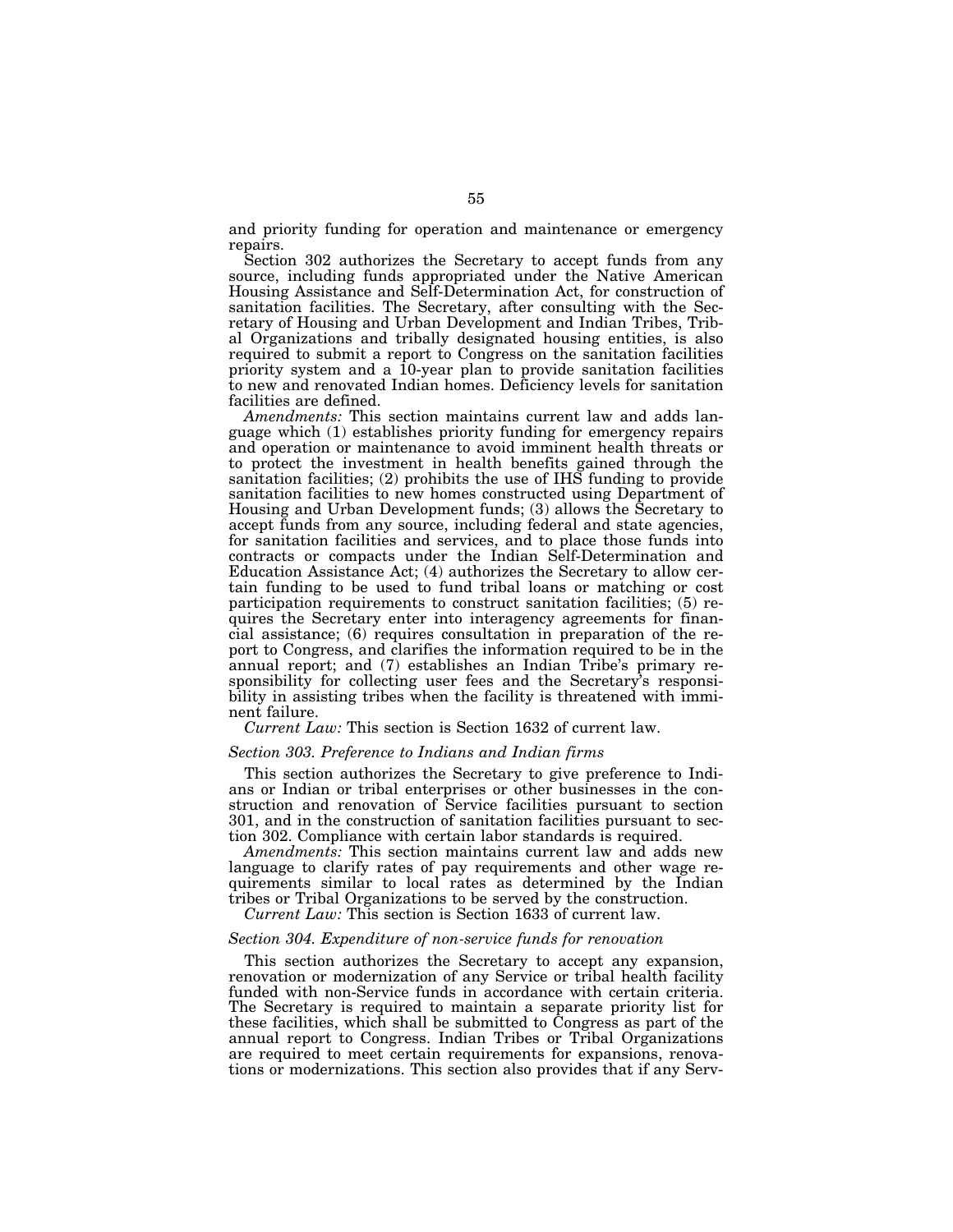ice facility which has been expanded, renovated, or modernized under this section ceases to be used as a Service facility during the 20-year period beginning on the date such expansion, renovation, or modernization is completed, such Indian Tribe or Tribal Organization shall be entitled to recover from the United States an amount which bears the same ratio to the value of such facility at the time of such cessation as the value of such expansion, renovation, or modernization bore to the value of such facility at the time of the completion of such expansion, renovation, or modernization.

*Amendments:* This section maintains current law and adds language which (1) includes major expansion as an authorized use of funds, in addition to renovation and modernization, but requires the Indian Tribes or Tribal Organizations to provide certain information to the Secretary regarding staffing, equipment and other costs associated with the expansion; and (2) requires the methodology for determining priorities to be developed through regulations.

*Current Law:* This section is Section 1634 of current law.

## *Section 305. Funding for the construction, expansion and modernization of small ambulatory care facilities*

This section authorizes the Secretary to make grants to Indian Tribes and Tribal Organizations for the construction, expansion, or modernization of facilities for the provision of ambulatory care services. Use of funds, grant application requirements, priorities, and conditions for reversion of facilities are set forth.

*Amendments:* This section maintains current law and adds language which (1) requires the funding to be used for the portion of costs which benefits the eligible population, but exempts from the specific eligibility requirements applicants whose principal health administration offices are located where there is no road system providing direct access to inpatient hospitals; (2) adds additional capacity requirements for a facility constructed with a grant under this section; (3) makes reduction of an outstanding debt for construction, expansion or modernization an additional allowable use of funds; and (4) authorizes peer review panels to be established to evaluate applications and proposals.

*Current Law:* This section is Section 1636 of current law.

#### *Section 306. Indian health care delivery demonstration projects*

This section authorizes the Secretary to establish a health care delivery demonstration project to test alternative means of delivering health care and services to Indians through facilities. There would be two kinds of demonstration projects. General projects would be authorized, with priority given to projects located in specific Service Areas, if they meet the specified criteria, such as the need for such facility, number of Indians to be served, the economic viability of the project, and the administrative and financial capability of Indian Tribes or Tribal Organizations to administer the project. Health care delivery demonstration projects would also be authorized that include a convenient care services program as an alternative means of delivering health care services to Indians. This section also requires technical assistance and use of the same criteria in evaluating tribal and IHS facilities.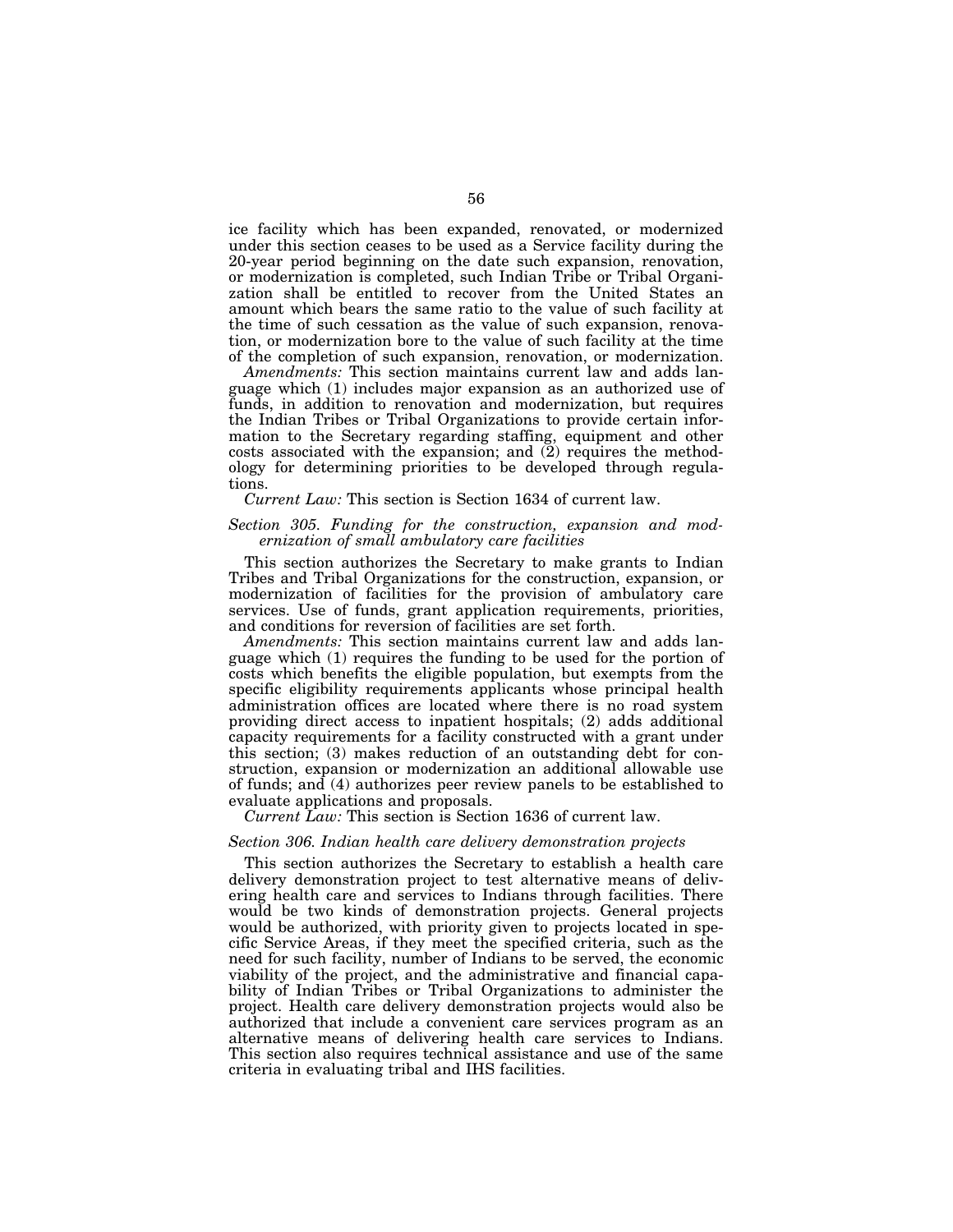*Amendments:* This section maintains current law and adds language which (1) permits the use of IHS funds to match other funds; (2) authorizes the convenient care services demonstration projects; and (3) authorizes peer review panels to be established to review and evaluate applications. Language of current law authorizing reports to Congress on the findings and conclusions of the demonstration projects has been deleted.

*Current Law:* This section is Section 1637 of current law.

## *Section 307. Land transfer*

This section authorizes the Secretary to accept any land and improvements transferred, at no cost, from the Bureau of Indian Affairs or other federal agencies for the provision of health care services.

*Amendments:* This section amends current law by changing a specific authorization into a general authorization whereby federal agencies may transfer land and improvements to the IHS for the provision of health care services.

*Current Law:* Section 1638 provides specific authorization for transferring 5 acres of land at the Chemawa Indian School in Salem, OR, to the IHS.

#### *Section 308. Leases, contracts and other agreements*

This section authorizes the Secretary to enter into leases, contracts and other agreements with Indian Tribes and Tribal Organizations which have facilities for the delivery of health services at those facilities. The agreements may also include provisions for construction, renovation and compensation.

*Amendments:* This section essentially maintains current law. The provision of current law authorizing the Secretary to enter into 20– year leases with Tribes that may specify reconstruction or renovation of property has been deleted.

*Current Law:* This section is Section 1674 of current law.

## *Section 309. Study for loans, loan guarantees and loan repayment*

This section directs the Secretary to conduct a study to determine the feasibility of establishing a loan fund to provide Indian Tribes and Tribal Organizations direct loans or loan guarantees for health care facilities construction. A number of study requirements are delineated. The results of the study shall be reported to Congress.

*Amendments:* This section is new and is not now contained in current law.

## *Section 310. Tribal leasing*

This section authorizes a tribal health program to lease permanent structures for the purpose of providing health care services without obtaining prior approval in appropriation Acts.

*Amendments:* This section maintains current law, and expands the program to include Tribal Organizations.

*Current Law:* This section is Section 1680j of current law.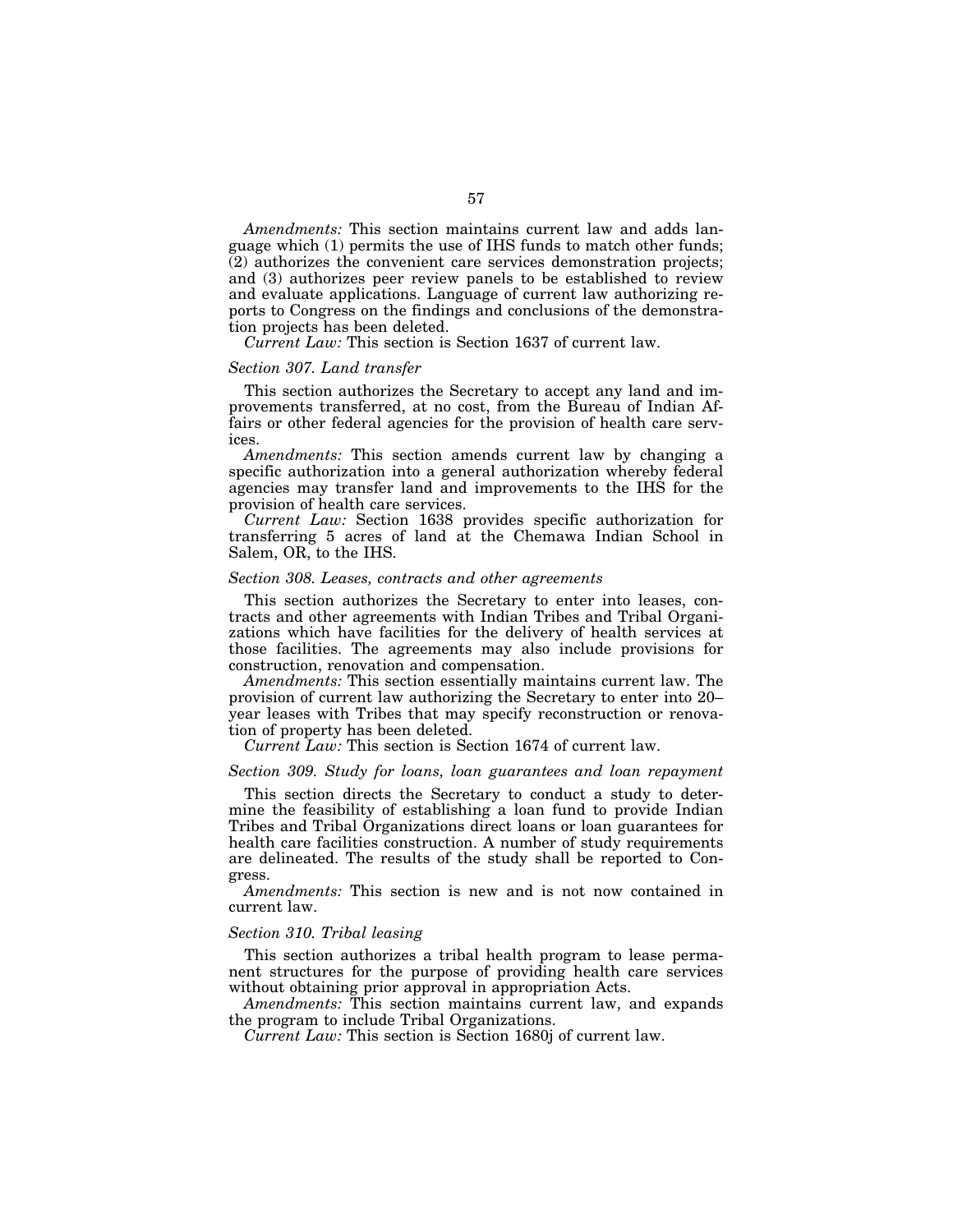## *Section 311. Indian Health Service/Tribal Facilities Joint Venture Program.*

This section authorizes the Secretary to make arrangements with Indian Tribes and Tribal Organizations to establish joint venture demonstration projects, under which an Indian Tribe or Tribal Organization would expend tribal, private, or other available funds for the acquisition or construction of a health facility for a minimum of 10 years, under a no-cost lease. In exchange, the Service will agree to provide the equipment, supplies, and staffing for the operation and maintenance of such a health facility. Certain capabilities and other requirements are set forth. There are provisions for breach of agreement by either the Tribe or Tribal Organization or the IHS.

*Amendments:* This section maintains current law and adds (1) Tribal Organizations to the eligible participants and those Tribes that have begun, but not completed the process of acquisition or construction of a health care facility; (2) requires negotiation for the continued operation of the facility at the end of the 10-year lease; (3) authorizes recovery in a proportional amount from the IHS if the IHS ceases to use the facility within the 10-year lease period; and (4) includes staff quarters in the definition of the health facilities under this section.

*Current Law:* This section is Section 1680h(e) of current law.

## *Section 312. Location of facilities*

This section directs the Bureau of Indian Affairs and the Service to give priority to locating health care facilities and employment projects in economically depressed areas to Indian and Alaska Native lands, if requested by the Indian owner and Indian Tribe with jurisdiction over such lands.

*Amendments:* This section maintains current law and adds language to (1) include lands in Alaska owned by any Alaska Native village, or village or regional corporation under the Alaska Native Claims Settlement Act, or any land allotted to any Alaska Native; and (2) gives top priority to Indian land owned by 1 or more Indian Tribes. The definition of ''Indian lands'' is modified from current law.

*Current Law:* This section is Section 1680n of current law.

## *Section 313. Maintenance and improvement of health care facilities*

This section requires the Secretary to report to Congress on the backlog of maintenance and repair work required at both Service and tribal health care facilities. This section also authorizes an Indian Tribe or Tribal Organization to use maintenance and improvement funds for construction of a replacement facility, as well as for renovation, modernization, and expansion of facilities, under certain circumstances.

*Amendments:* This section is new and is not now contained in current law.

## *Section 314. Tribal management of federally-owned quarters*

This section authorizes Tribal Health Programs operating a health care facility and federally-owned quarters pursuant to a contract or compact under the Indian Self-Determination and Education Assistance Act to establish reasonable rental rates for the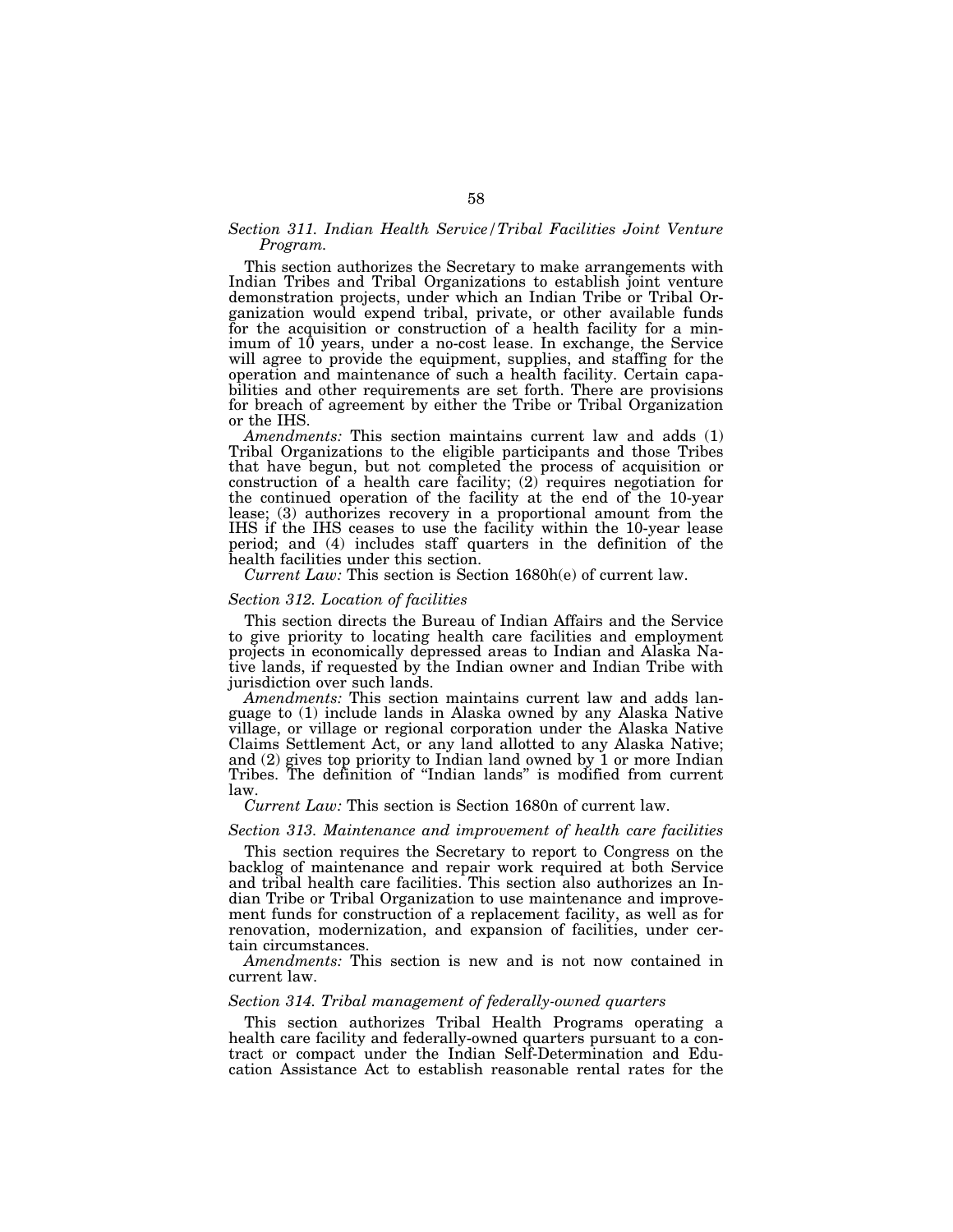federally-owned quarters, and to collect the rent directly from federal employees who occupy such quarters. These quarters shall remain eligible for improvement and repair funds as other federallyowned quarters. The Tribal Health Program operating the quarters is required to provide at least 60 days notice before changing the rental rate.

*Amendments:* This section is new and is not now contained in current law.

#### *Section 315. Applicability of Buy American Act requirement*

This section requires application of the Buy American Act for all procurements under this title. Indian Tribes and Tribal Organizations are exempt from this requirement.

*Amendments:* This section maintains current law, but exempts Indian Tribes and Tribal Organizations from the requirements of the Buy American Act, and eliminates the reporting requirement contained in current law.

*Current Law:* This section is Section 1638b of current law.

## *Section 316. Other funding for facilities*

This section authorizes the Secretary to accept funds from other sources for the construction of health care facilities and to place such funds into a contract or compact under the Indian Self-Determination and Education Assistance Act. The Secretary is also authorized to enter into interagency agreements with other federal or state agencies for the planning, design and construction of health care facilities to be administered by Indian Health Programs.

*Amendments:* This section is new and is not now contained in current law.

# *Section 317. Authorization of appropriations*

This section authorizes to be appropriated such sums as may be necessary for each fiscal year through fiscal year 2017 to carry out this title.

*Amendments:* This section maintains current law but extends the authorization for appropriations beyond fiscal year 2000 through fiscal year 2017.

*Current Law:* This section is Section 1638a of current law.

#### TITLE IV—ACCESS TO HEALTH SERVICES

## *Section 401. Treatment of payments under Social Security Act health care benefits programs*

This section requires that any Medicare, Medicaid, or State Children's Health Insurance Program (SCHIP) payments received by an Indian Health Program or Urban Indian Organization for services provided to eligible Indians shall not be considered in determining appropriations for the provision of health care and services. Indians without Medicare, Medicaid or SCHIP coverage are to be given equal consideration as Indians who are covered by these Social Security Act health benefit programs. Payments to which a facility of the Service is entitled by reason of a provision of the Social Security Act are to be placed in a special fund to be held by the Secretary. In making payments from such fund, the Secretary is to ensure that each Service Unit receives 100% of the amount to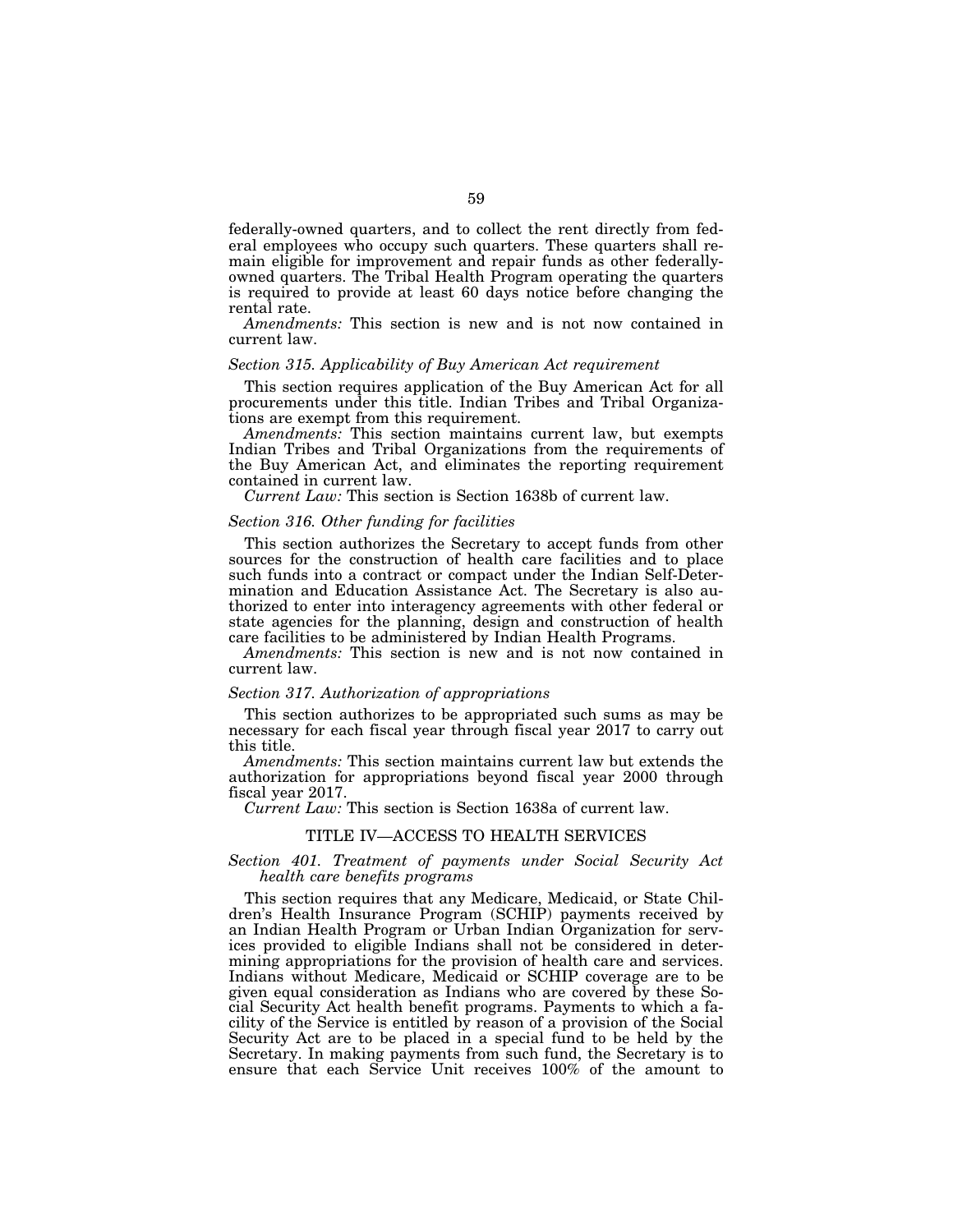which the facility of the Service, for which such Service Unit makes collections, is entitled. How funds collected from Medicare, Medicaid, or SCHIP are to be used is specified. This section also allows Tribal Health Programs to elect to directly bill for, and receive payment for, health care items and services provided by that Tribal Health Program for which payment is made under Medicare, Medicaid, SCHIP, or third party payors.

*Amendments:* This section maintains current law and (1) adds Tribal Organizations and Urban Indian Organizations, in addition to Tribes and the IHS, for whom reimbursements would not be considered in determining appropriations; (2) authorizes the 100% pass-through of payments due to Service facilities from the special fund; and (3) expands the authorized uses of the reimbursements from improvements only to hospitals or skilled facilities to also include programs and the excess used to reduce health deficiencies, subject to consultation by the Indian Tribes served. However, this provision authorizing the Secretary to determine the uses shall not apply when the Indian Tribes elect to receive reimbursements directly.

*Current Law:* Sections 1641 and 1642 address treatment of payments under Medicare or Medicaid. Section 1645 established a program under which tribes could elect to directly bill and be reimbursed for health care services provided under Medicare, Medicaid or other third parties.

## *Section 402. Grants to and contracts with the service, Indian tribes, tribal organizations, and urban Indian organizations to facilitate outreach, enrollment, and coverage of Indians under Social Security Act health benefit programs and other health benefits programs*

This section directs the Secretary to make grants to or enter into contracts with Tribes and Tribal Organizations to improve enrollment and participation in Medicare, Medicaid or SCHIP programs, including paying premiums or cost sharing (which terms are defined in this section). In doing so, the Secretary shall place such conditions as are deemed necessary to affect the purpose of this section, including certain requirements of the Indian Tribe or Tribal Organization. Specifications for applying this section to Urban Indian Organizations are included. This section also directs the Secretary, acting through the Centers for Medicare and Medicaid Services, to take such steps as are necessary to facilitate cooperation with, and agreements between, States and the Service, Indian Tribes, Tribal Organizations, or Urban Indian Organizations with respect to the provision of health care items and services to Indians and to improving the enrollment of Indians under Social Security Act health benefits programs. This section also provides a cross-reference to the relevant section of the Social Security Act for provisions related to agreements between the Secretary and Indian Tribes, Tribal Organizations, and Urban Indian Organizations for the collection, preparation, and submission of applications by Indians for assistance under Medicare, Medicaid and SCHIP.

*Amendments:* This section maintains current law and adds provisions which outline the agreements between the Secretary and the Tribes, Tribal or Urban Indian Organizations to improve the enrollment of Indians in Social Security Act programs.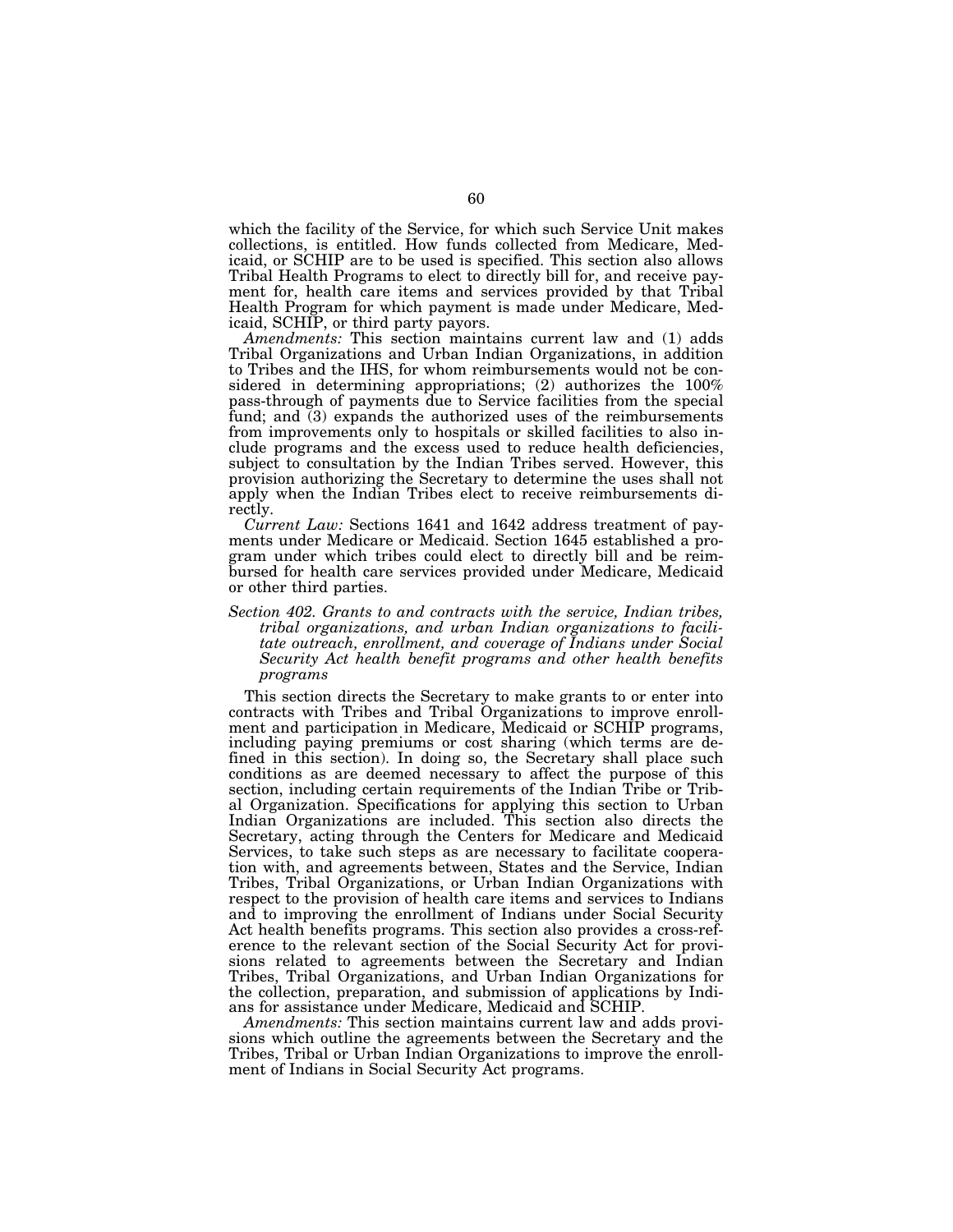#### *Current Law:* This section is Section 1644 of current law.

## *Section 403. Reimbursement from certain third parties of costs of health services*

Section 403 provides that the United States, an Indian Tribe, or Tribal Organization has the right to recover from an insurance company, health maintenance organization, employee benefit plan, or any third party the reasonable charges billed by the Secretary, an Indian Tribe, or Tribal Organization in providing health services to any individual to the same extent that such individual, or any nongovernmental provider of such services, would be eligible to receive damages, reimbursement, or indemnification. This right of recovery is extended against any state, under certain conditions. Certain state or local laws are deemed nonapplicable to prevent or hinder this right of recovery. This section has no effect on private rights of action. Enforcement measures for the right of recovery, notice, costs and attorneys' fees are all specified in this section. Section 403 limits the Indian Health Service right of recovery against a tribal self-insured plan absent written consent from the Tribe. Other items covered in this section include nonapplication of claims filing requirements; application to Urban Indian Organizations; statute of limitations; and a savings clause.

This section adds a new provision which would extend to Tribes and Tribal Organizations the same authority the U.S. has under the Federal Medical Care Recovery Act (FMCRA) to recover the costs of medical care from a tortfeasor whose action caused an injury or disease to a patient whom a federal health care provider is obliged to treat. While the Department of Justice brings such suits against tortfeasors for federal health care providers such as the IHS, it does not currently do so for Tribes which operate IHS-funded health programs.

*Amendments:* This section maintains current law and adds language (1) to enable Urban Indian Organizations to seek recovery from third parties; (2) to require reasonable efforts be taken to provide notice to the patient either before or during the pendency of the action; (3) to limit the IHS right of recovery against a tribal self-insured plan absent written consent; (4) to include awards of reasonable attorneys' fees and costs of litigation; (5) to prohibit denial of reimbursement on the basis of a different format or form; and (6) to extend to Tribes and Tribal Organizations the same authority the U.S. has under the Federal Medical Care Recovery Act (FMCRA) to recover the costs of medical care from a tortfeasor.

*Current Law:* This section is Section 1621e of current law.

# *Section 404. Crediting of reimbursements*

This section authorizes the retention of the reimbursements received or recovered under this Act, Medicare, Medicaid or SCHIP and other provisions of law, from third parties and specifies the use of those reimbursements. This section also disallows any offset or limitation of amount obligated to any Service Unit, Indian Tribe or Tribal or Urban Indian Organization because of the receipt of reimbursements under this section.

*Amendments:* This section maintains current law and adds language which specifies which programs are included in the reimbursements.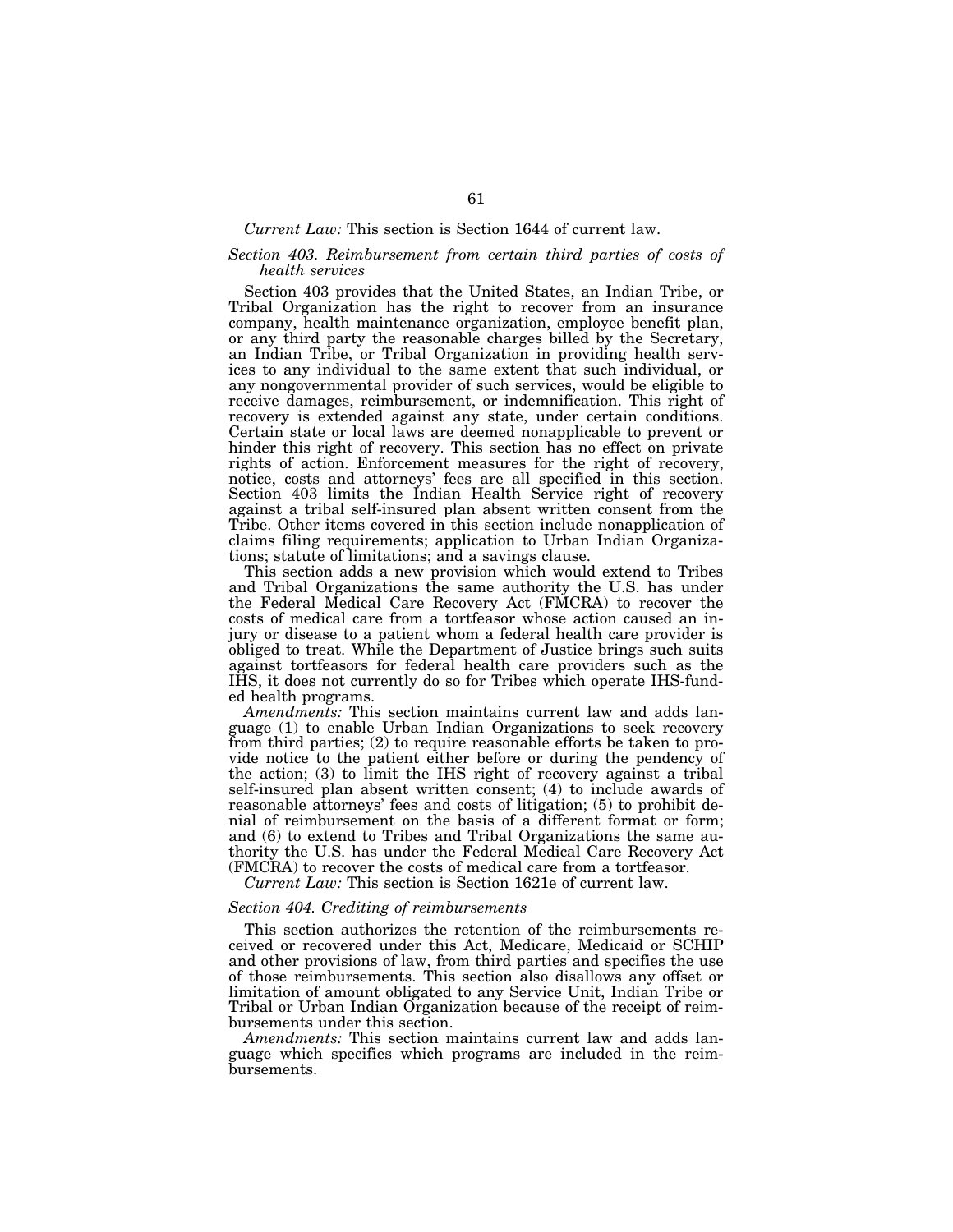#### *Current Law:* This section is Section 1621f of current law.

## *Section 405. Purchasing health care coverage*

Section 405 allows Tribes, Tribal Organizations and Urban Indian Organizations to use funding for health benefits for Indians to be used to purchase health benefits coverage for Service beneficiaries in any manner (including through a tribally owned and operated health care plan, a state or locally authorized or licensed health care plan, a health insurance provider or managed care organization, or a self-insured plan), based on the financial needs of such beneficiaries.

*Amendments:* This section replaces a provision of current law which authorized a managed care feasibility study.

*Current Law:* Section 1621i of current law authorized the Secretary to conduct a study to assess the feasibility of allowing an Indian Tribe to purchase managed care coverage for tribal members from a tribally owned and operated managed care plan or a state or licensed managed care plan.

# *Section 406. Sharing arrangements with Federal agencies*

This section allows the Secretary to enter into or expand arrangements to share medical facilities and services with the Departments of Veterans Affairs and Defense, with certain limitations. If health care services are provided to beneficiaries eligible for services from either the Department of Veterans Affairs or the Department of Defense, then the Service, Indian Tribe, or Tribal Organization providing the service shall be reimbursed from the appropriate Department. The Secretary shall not take action which would impair priority access to or quality of care for Indians at IHS or priority of veterans to care by the VA.

*Amendments:* This section amends current law by (1) authorizing the Secretary to enter agreements for sharing of medical facilities with the Departments of Veterans Affairs  $(VA)$  and Defense, instead of merely examining the feasibility of entering agreements with the VA; (2) requiring consultation with the affected Indian Tribes prior to entering the agreements; (3) requiring reimbursement to the IHS, Tribes, or Tribal Organizations; and (4) eliminating the specific cross-utilization of services in Utah only (expanding it, generally).

*Current Law:* Section 1680f of current law authorizes the Secretary to examine the feasibility of entering agreements to share medical facilities and services with the Department of Veterans Affairs, with a specific agreement for Utah.

## *Section 407. Payor of last resort*

This section specifies that Indian Health Programs and health care programs operated by Urban Indian Organizations shall be the payor of last resort for services provided to eligible persons.

*Amendments:* This section is new and is not contained in current law.

## *Section 408. Nondiscrimination under Federal health care programs in qualifications for reimbursement for services*

Section 408 provides that a federal health care program must accept an entity that is operated by the Service, an Indian Tribe,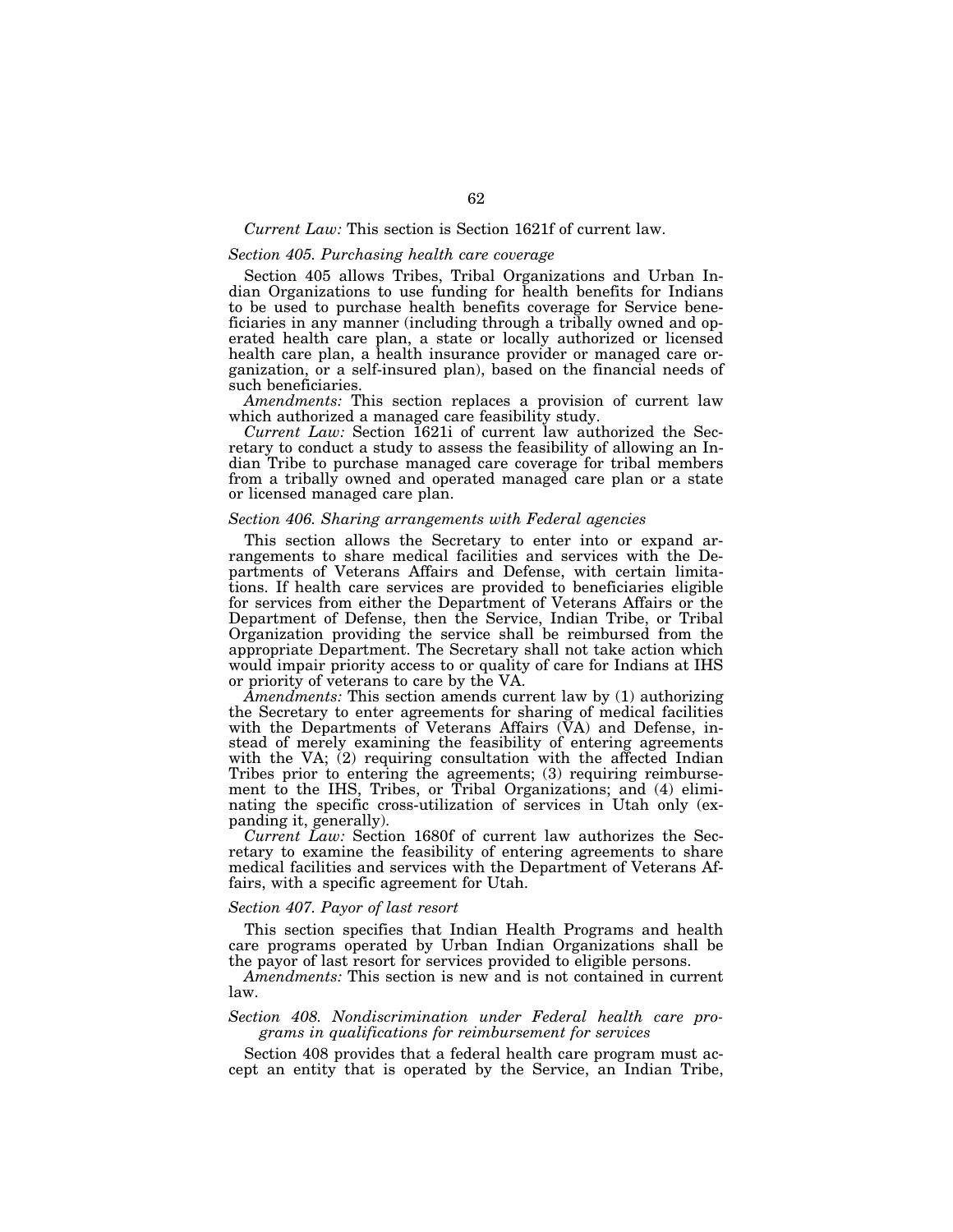Tribal Organization, or Urban Indian Organization as a provider eligible to receive payment under the program for health care services furnished to an Indian on the same basis as any other provider qualified to participate as a provider of health care services under the program if the entity meets generally applicable state or other requirements for participation as a provider of health care services under the program. This section also provides that state or local licensure or recognition requirements by a provider of health care services shall be deemed to have been met in the case of an entity operated by the Service, an Indian Tribe, Tribal Organization, or Urban Indian Organization, if the entity meets all the applicable standards for such licensure or recognition, regardless of whether the entity obtains a license or other documentation under such state or local law. Certain entities operated by the Service, an Indian Tribe, Tribal Organization, or Urban Indian Organization, or individuals who have been excluded from participation in any federal health care program or for which a license is under suspension or has been revoked by the state where the entity or individual is located, shall not be eligible to receive payment or reimbursement under any such program for health care services furnished to an Indian.

*Amendments:* This section is new and is not contained in current law.

#### *Section 409. Consultation*

This section provides a cross-reference to the relevant section of the Social Security Act for provisions related to consultation with representatives of Indian Health Programs and Urban Indian Organizations with respect to the health care programs established under Medicare, Medicaid and SCHIP.

*Amendments:* This section is new and is not contained in current law.

#### *Section 410. State Children's Health Insurance Program (SCHIP)*

This section provides cross-references to relevant sections of the Social Security Act for provisions relating to outreach to families of Indian children likely to be eligible for child health assistance under SCHIP, and ensuring that child health assistance is provided under such program to targeted low-income children who are Indians and that payments are made under that program.

*Amendments:* This section is new and is not contained in current law.

## *Section 411. Exclusion waiver authority for affected Indian health programs and safe harbor transactions under the Social Security Act*

This section provides cross-references to relevant sections of the Social Security Act for provisions relating to exclusion waiver authority for affected Indian Health Programs, and certain transactions involving Indian Health Programs deemed to be in safe harbors under the Social Security Act.

*Amendments:* This section is new and is not contained in current law.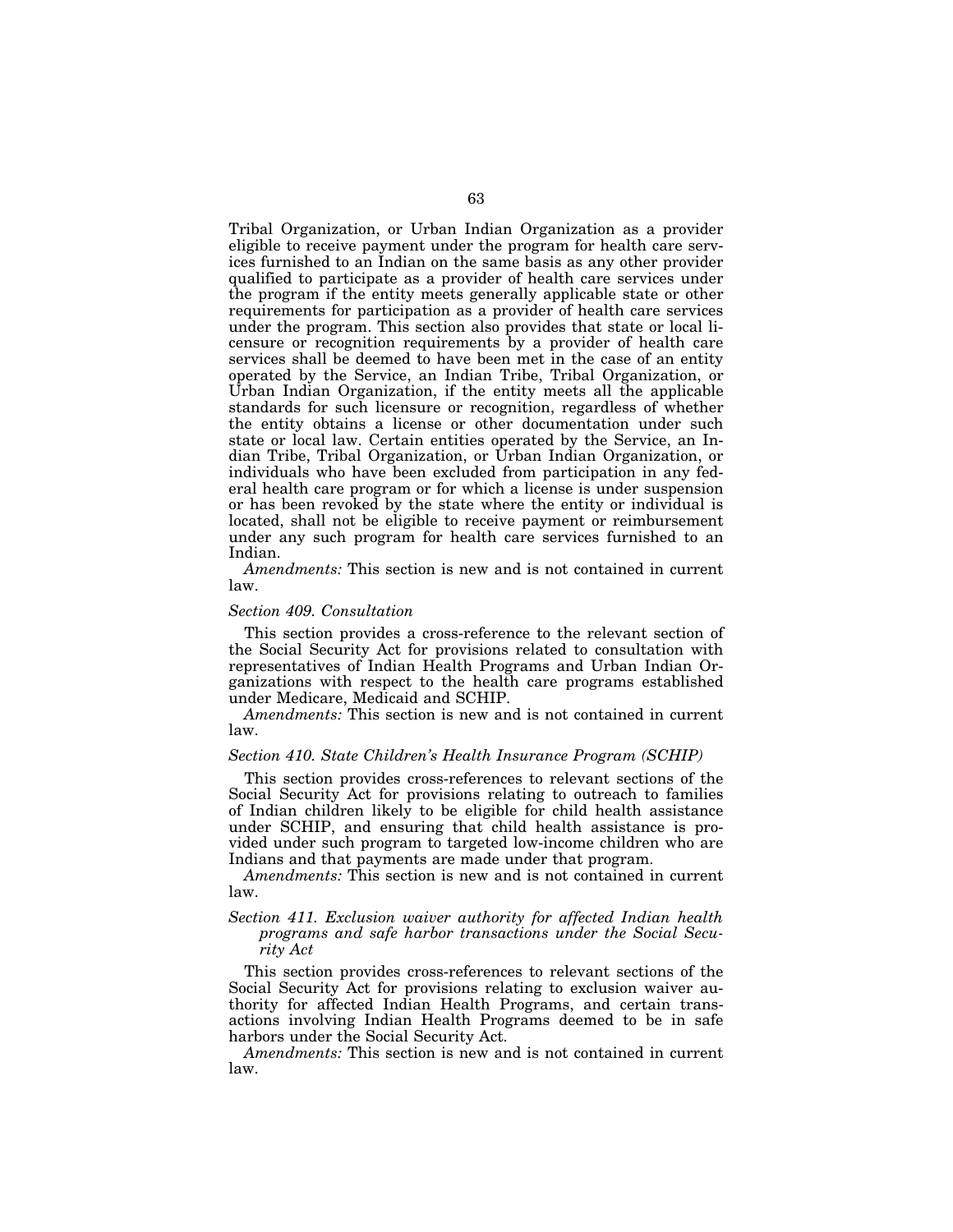# *Section 412. Premium and cost sharing protections and eligibility determinations under Medicaid and SCHIP and protection of certain Indian property from Medicaid estate recovery*

This section provides cross-references to relevant sections of the Social Security Act for provisions relating to premiums or cost sharing protections for Indians furnished items or services directly by Indian Health Programs or through referral under the contract health service under Medicaid; rules regarding the treatment of certain property for purposes of determining eligibility under Social Security Act programs; and the protection of certain property from estate recovery provisions under Medicaid.

*Amendments:* This section is new and is not contained in current law.

## *Section 413. Treatment under Medicaid and SCHIP managed care*

Section 413 provides cross-references to relevant sections of the Social Security Act for provisions relating to the treatment of Indians enrolled in a managed care entity under Medicaid, and Indian Health Programs and Urban Indian Organizations that are providers of items or services to such Indian enrollees.

*Amendments:* This section is new and is not contained in current law.

## *Section 414. Navajo Nation Medicaid Agency feasibility study*

Section 414 requires the Secretary to conduct a study to determine the feasibility of treating the Navajo Nation as a State for Medicaid purposes. Considerations for a report to Congress on the results of the study are described in this section.

*Amendments:* This section is new and is not contained in current law.

#### *Section 415. General exceptions*

Section 415 provides that the requirements of this title shall not apply to any excepted benefits described in paragraph  $(1)(A)$  or  $(3)$ of section 2791(c) of the Public Health Service Act, which relates to supplemental insurance products.

*Amendments:* This is a new provision and is not contained in current law.

#### *Section 416. Authorization of appropriations*

Section 416 authorizes to be appropriated such sums as may be necessary for each fiscal year through fiscal year 2017 to carry out this title.

*Amendments:* This section extends the authorization beyond FY fiscal year 2000 to fiscal year 2017.

*Current Law:* The authorization of appropriations section for the Access to Health Services title of current law is Section 1647, and extends through fiscal year 2000.

#### TITLE V—HEALTH SERVICES FOR URBAN INDIANS

# *Section 501. Purpose*

This section sets forth the purpose of the title as establishing and maintaining programs in Urban Centers to make health services more accessible and available to Urban Indians.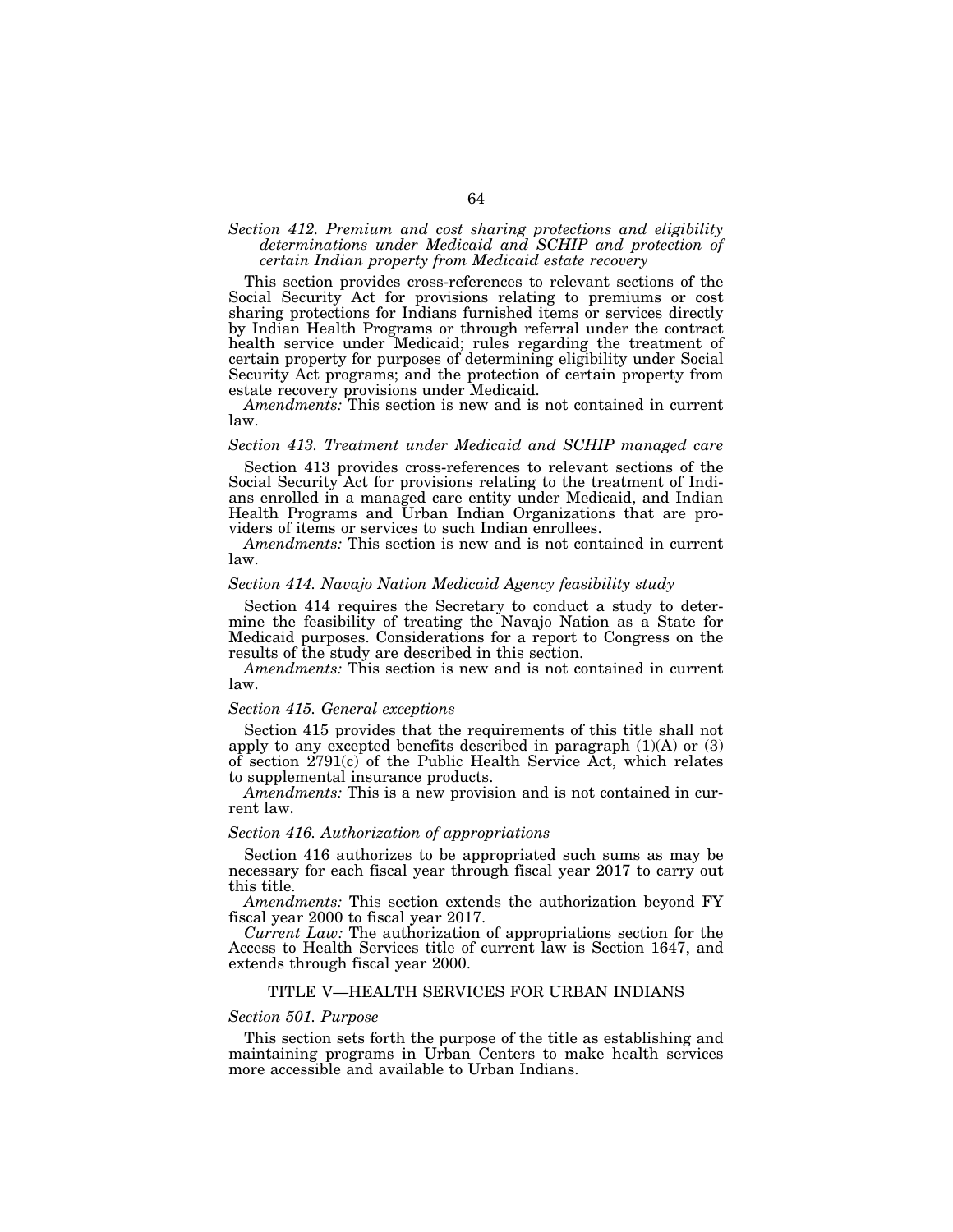*Amendments:* This section maintains current law and adds language to maintain the programs and make health services available, in addition to being accessible, to Urban Indians.

*Current Law:* This section is Section 1651 of current law.

## *Section 502. Contracts with, and grants to, urban Indian organizations*

This section provides that the Secretary shall enter into contracts with, or make grants to, Urban Indian Organizations to assist such organizations in the establishment and administration, within Urban Centers, of programs which meet the requirements set forth in this title.

*Amendments:* This section maintains current law.

*Current Law:* This section is Section 1652 of current law.

## *Section 503. Contracts and grants for the provision of health care and referral services*

This section sets forth the authority of the Secretary to enter into contracts with or make grants to Urban Indian Organizations to establish and administer programs under this title, which shall meet certain requirements. This section prescribes the criteria for selecting Urban Indian Organizations for contracts or grants. Such contracts or grants shall facilitate access to or provide services for health promotion and disease prevention, immunization services, behavioral health services, prevention of child abuse, and other services to Urban Indians.

*Amendments:* This section maintains current law, generally, while (1) modifying contract and grant requirements and criteria; and (2) deleting factors to be considered for immunization services contracts or grants that are set forth in current law.

*Current Law:* This section is Section 1653 of current law.

#### *Section 504. Contracts and grants for the determination of unmet health care needs*

This section authorizes the Secretary to enter into contracts with or make grants to Urban Indian Organizations for which contracts or grants have not been entered into under the prior section. The purpose of these contracts/grants would be to determine unmet health care needs of urban Indians. Grant and contract requirements are set forth.

*Amendments:* This section maintains current law.

*Current Law:* This section is Section 1654 of current law.

## *Section 505. Evaluations; renewals*

This section authorizes the Secretary to develop evaluation and renewal procedures and standards for the various contracts and grants entered into by Urban Indian Organizations under this title, including considerations for renewals of contracts/grants. The Secretary shall also evaluate the urban Indian programs through onsite annual evaluations.

*Amendments:* This section maintains current law and adds a provision which would allow the Secretary to evaluate the urban Indian organization through acceptance of evidence of the organization's accreditation as an alternative to the onsite annual evaluation.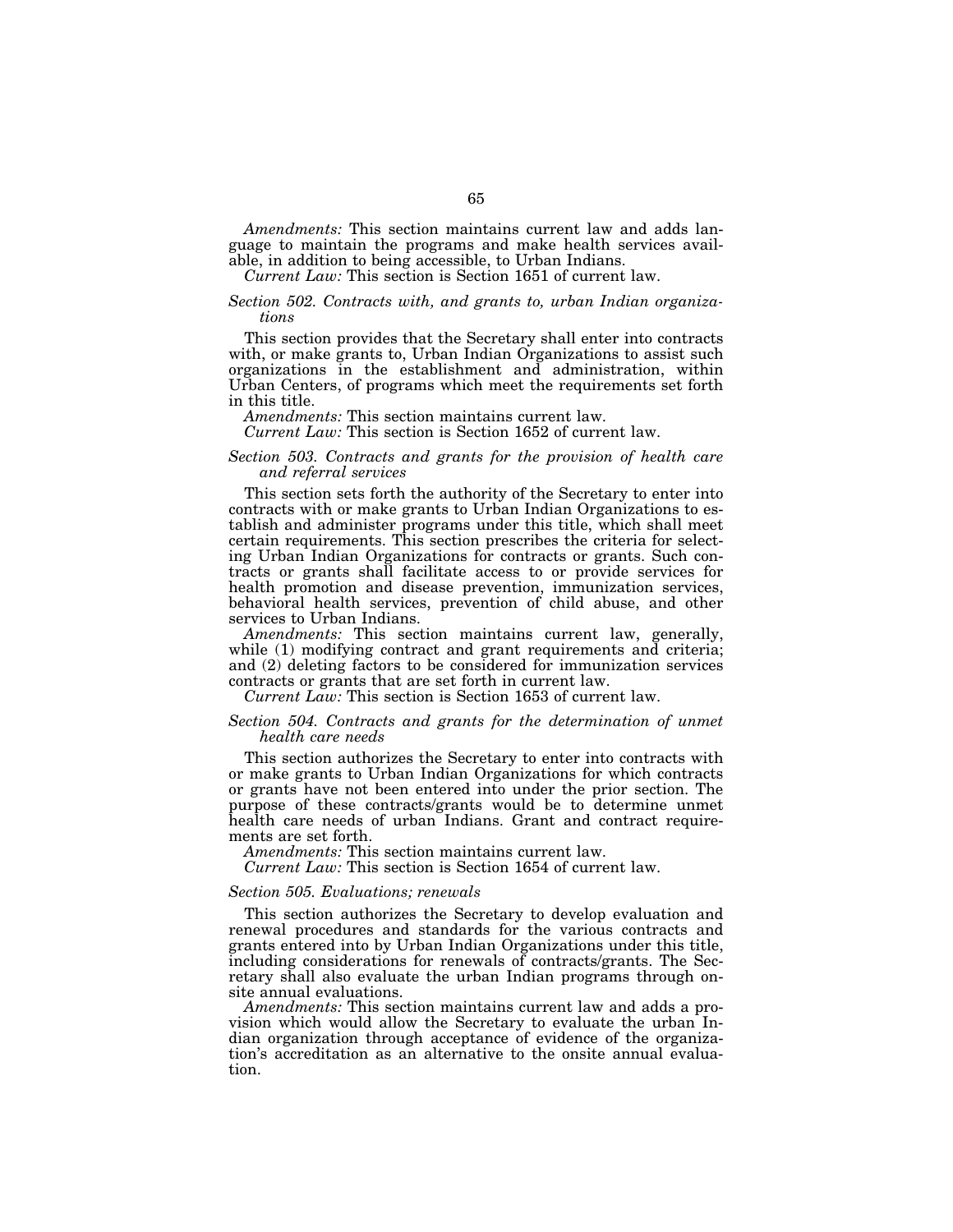#### *Current Law:* This section is Section 1655 of current law.

## *Section 506. Other contract and grant requirements*

This section sets forth other specific contract and grant requirements, such as payment methods, revisions and amendments to contracts, and assurance of the fair and uniform provision of services to Urban Indians.

*Amendments:* This section maintains current law and adds provisions which (1) would allow a single advance payment, unless the urban Indian organization is not capable of administering the payments in their entirety and allows the funding to be carried forward; and  $(2)$  would allow payments to be made in semiannual or quarterly payments or by way of reimbursement. This section deletes provisions of current law allowing an Urban Indian Organization to use existing federal facilities.

*Current Law:* This section is Section 1656 of current law.

#### *Section 507. Reports and records*

This section sets forth certain reporting and recordkeeping requirements for Urban Indian Organizations. This section also provides that not later than 18 months after the date of enactment, the Secretary, in consultation with Urban Indian Organizations, shall submit to Congress a report evaluating the health status of Urban Indians; the services provided to Indians pursuant to this title; and areas of unmet needs in the delivery of health services to Urban Indians. This section also provides that reports and records of the Urban Indian Organization shall be subject to audit by the Secretary and the Comptroller General of the United States.

*Amendments:* This section maintains current law and (1) adds language which extends the reporting period to semi-annual, rather than quarterly; (2) adds the requirement of a minimum set of data using uniform elements; (3) adds that the audits may also be conducted by a certified public accounting firm; and (4) deletes the requirement that IHS and the Department of the Interior report to Congress by March 31, 1992, on the health status, unmet needs and welfare of urban Indian children.

*Current Law:* This section is Section 1657 of current law.

#### *Section 508. Limitation on contract authority*

This section limits the authority of the Secretary to enter into contracts or to award grants under this title to the extent and amount provided for in appropriations Acts.

*Amendments:* This section maintains current law and adds language which includes the Secretary's authority to award grants under this title.

*Current Law:* This section is Section 1658 of current law.

#### *Section 509. Facilities*

This section provides that the Secretary, acting through the Service, may make grants for the lease, purchase, renovation, construction, or expansion of facilities. This section also allows the Secretary to carry out a study to determine the feasibility of establishing a loan fund to provide direct loans or guarantees for loans to Urban Indian Organizations for the construction of health care facilities.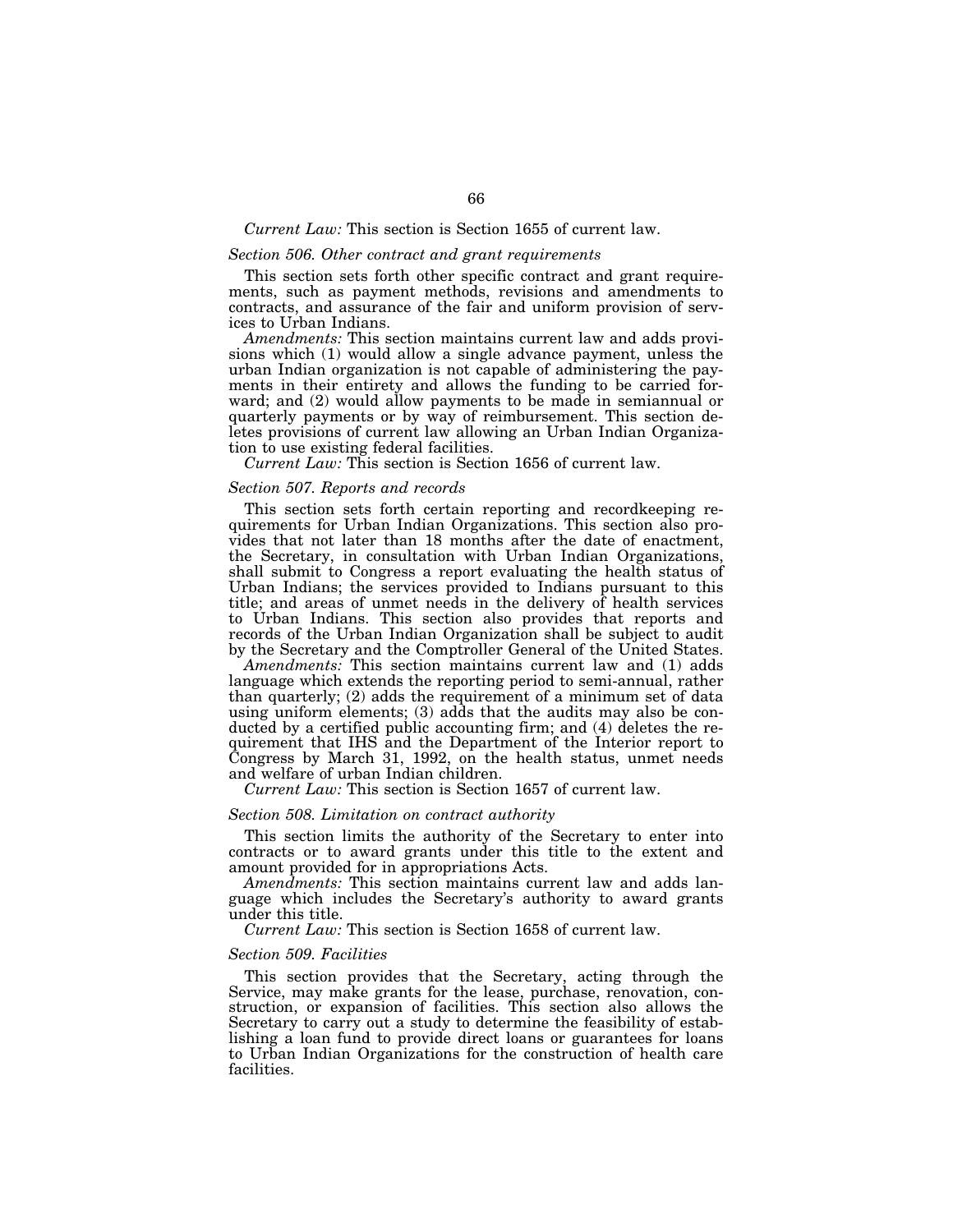*Amendments:* This section replaces current law by adding provisions which would allow for leasing, purchasing, renovating, constructing and expanding, in addition to repairing, facilities. The provision regarding the feasibility study of a loan fund to construct facilities is new.

*Current Law:* Section 1659 of current law authorizes the Secretary to make funds available to contractors or grant recipients to make minor renovations to the urban health facilities to meet or maintain compliance with the requirements of the Joint Commission on Accrediting Health Care Organizations.

#### *Section 510. Division of Urban Indian Health*

This section establishes a Division of Urban Indian Health within the Service to carry out the provisions of this title, provide oversight of the programs, and provide technical assistance to Urban Indian Organizations.

*Amendments:* This section maintains current law, but (1) changes the Branch of Urban Indian programs into an Office within the IHS; (2) adds technical assistance; and (3) deletes provisions of current law regarding staffing, services and equipment.

*Current Law:* This section is Section 1660 of current law.

#### *Section 511. Grants for alcohol and substance abuse-related services*

This section provides that the Secretary may make grants to Urban Indian Organizations for the provision of health-related services in prevention of, treatment of, rehabilitation of, or schooland community-based education regarding, alcohol and substance abuse in Urban Centers. Goals and criteria are set forth.

*Amendments:* This section essentially maintains current law.

*Current Law:* This section is Section 1660a of current law.

#### *Section 512. Treatment of certain demonstration projects*

This section makes permanent the Tulsa Clinic and Oklahoma City Clinic demonstration projects in Oklahoma and parallels the language of the Interior Appropriations Act which first contained this provision (Public Law 108–447).

*Amendments:* This section maintains provisions which make permanent certain demonstration projects in Oklahoma, but modifies the language of current law of this Act to parallel the language of the Interior Appropriations Act which first contained this provision (Public Law  $10\overline{8} - 447$ ).

*Current Law:* This section is Section 1660b of current law.

## *Section 513. Urban NIAAA transferred programs*

This section authorizes the Secretary, through the Division of Urban Indian Health, to make grants to or enter into contracts with Urban Indian Organizations, to take effect not later than September 30, 2010, for the administration of Urban Indian alcohol programs that were originally established under the National Institute on Alcoholism and Alcohol Abuse (NIAAA). Use of funds, eligibility and reporting requirements are set forth.

*Amendments:* This section maintains current law, but (1) changes references to the Branch of Urban Indian Health to the Division; and (2) deletes the provision of current law allowing the Secretary to combine NIAAA alcohol funds with other substance abuse funds.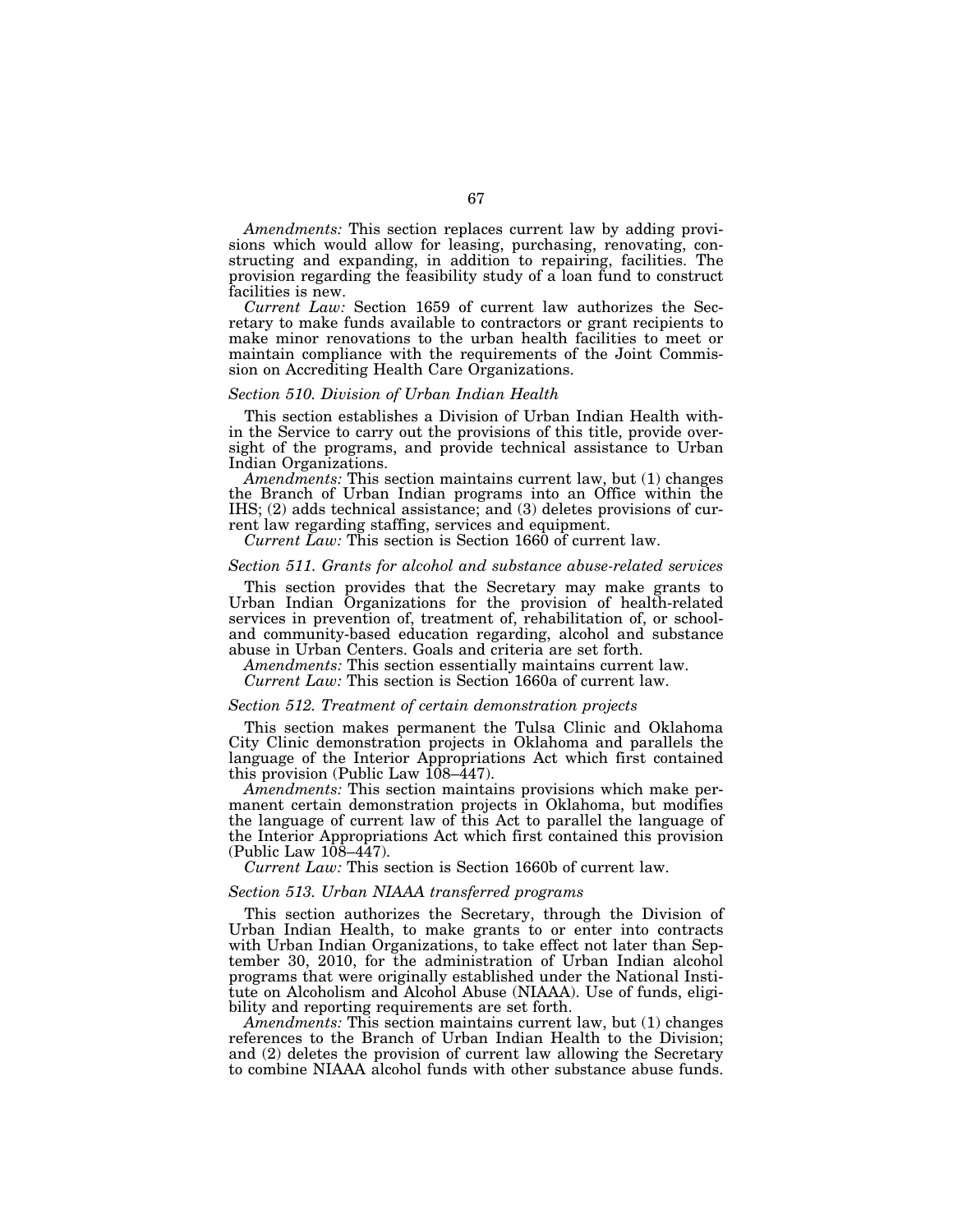## *Current Law:* This section is Section 1660c of current law.

# *Section 514. Consultation with urban Indian organizations*

This section provides that the Secretary shall ensure that the Service consults, to the greatest extent practicable, with Urban Indian Organizations, and defines ''consultation.''

*Amendments:* This section is new and is not contained in current law.

## *Section 515. Urban youth treatment center demonstration*

This section authorizes the Secretary to fund the construction and operation of at least 2 Indian youth residential treatment centers in certain states to demonstrate the provision of alcohol and substance abuse treatment services to Urban Indian youth in a culturally competent residential setting.

*Amendments:* This section is new and is not contained in current law.

# *Section 516. Grants for diabetes prevention, treatment, and control*

This section authorizes the Secretary to make grants to Urban Indian Organizations to provide services for the prevention and treatment of, and control of the complications resulting from, diabetes among Urban Indians, based on certain grant criteria that are set forth.

*Amendments:* This section is new and is not contained in current law.

#### *Section 517. Community health representatives*

This section authorizes the Secretary to make grants to or enter into contracts with Urban Indian Organizations for the employment of Indians trained as health service providers through the Community Health Representatives Program.

*Amendments:* This section is new and is not contained in current law.

## *Section 518. Effective date*

This section establishes that the amendments made by the Act to this title shall take effect on the date of enactment, regardless of whether the Secretary has promulgated regulations implementing these amendments.

*Amendments:* This section is new and is not contained in current law.

## *Section 519. Eligibility for services*

This section provides that Urban Indians shall be eligible for, and the ultimate beneficiaries of, health care or referral services provided pursuant to this title.

*Amendments:* This section is new and is not contained in current law.

## *Section 520. Authorization of appropriations*

This section authorizes to be appropriated such sums as may be necessary for each fiscal year through fiscal year 2017 to carry out this title.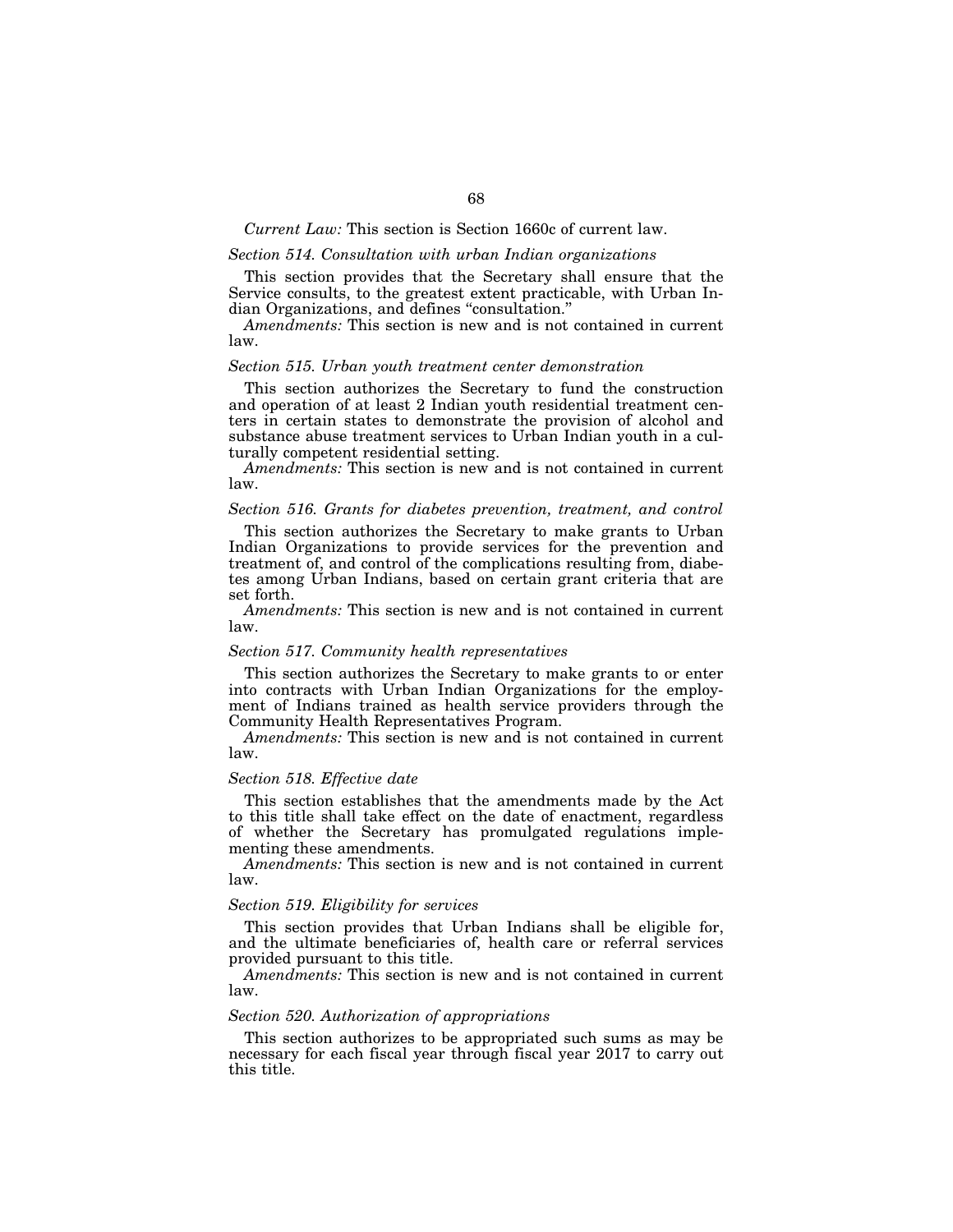*Amendments:* This section maintains current law and extends the authorization from fiscal year 2000 to fiscal year 2017. *Current Law:* This section is Section 1660d of current law.

# TITLE VI—ORGANIZATIONAL IMPROVEMENTS

## *Section 601. Establishment of the Indian Health Service as an agency of the Public Health Service*

This section establishes the Indian Health Service within the Public Health Service of the Department, and elevates the position of Director of the Indian Health Service to that of the Assistant Secretary for Indian Health. The Assistant Secretary for Indian Health shall be confirmed by the Senate with a term of four years, and shall administer the Indian Health Service. This section also specifies the duties and responsibilities of the Assistant Secretary and deems that any reference to the Director of the Indian Health Service in any Federal law, Executive order, rule, regulation, or delegation of authority, is deemed to refer to the Assistant Secretary.

*Amendments:* This section amends current law to (1) change the position of the Director into an Assistant Secretary; (2) provide that the individual serving in the position of Director of the Service on the day before the date of enactment shall serve as Assistant Secretary; (3) provide that the position of Assistant Secretary is established to facilitate advocacy and promote consultation on matters relating to Indian health; (4) give the Assistant Secretary additional duties; and (5) deem current law or regulatory references to the Director to refer to the Assistant Secretary.

*Current Law:* This section is Section 1661 of current law.

#### *Section 602. Automated management information system*

Section 602 requires the Secretary to establish automated management information systems for the Service and each Tribal Health Program which meets certain requirements. This section also requires that patients have access to their own health records, and authorizes the Secretary to enter in to contracts, agreements, or joint ventures with other federal agencies, states, private and nonprofit organizations for the purpose of enhancing information technology in Indian Health Programs and facilities.

*Amendments:* This section maintains current law and adds Secretarial authority to enter contracts or joint ventures to enhance information technology in Indian health programs.

*Current Law:* This section is Section 1662 of current law.

#### *Section 603. Authorization of appropriations*

This section authorizes to be appropriated such sums as may be necessary to carry out this title, for each fiscal year through fiscal year 2017.

*Amendments:* This section maintains current law and extends the authorization from fiscal year 2000 to fiscal year 2017.

*Current Law:* This section is Section 1663 of current law.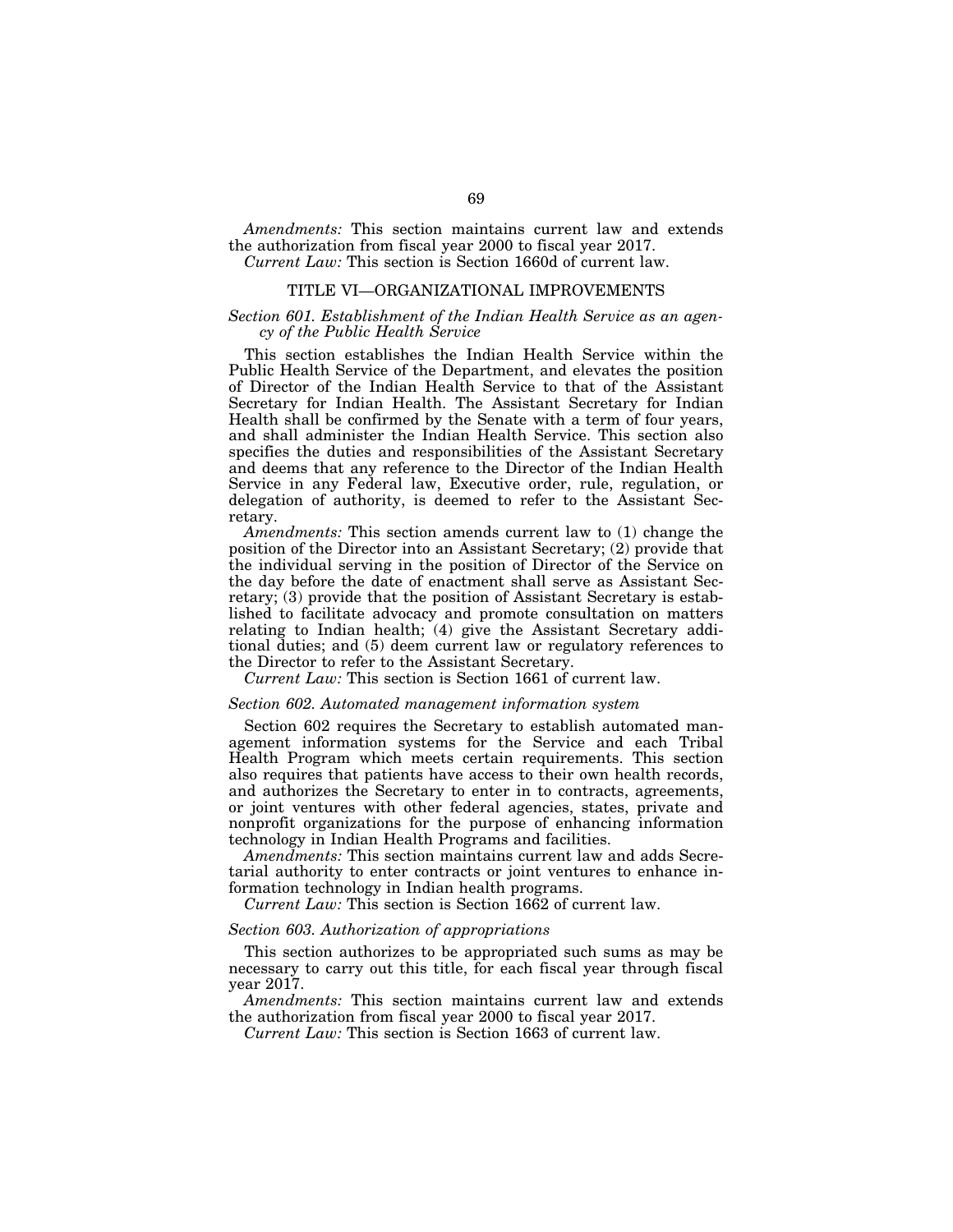# TITLE VII—BEHAVIORAL HEALTH PROGRAMS

## *Section 701. Behavioral health prevention and treatment services*

Section 701 states the purposes of the section, including directing the Secretary, acting through the Service, Indian Tribes, Tribal Organizations, and Urban Indian Organizations, to develop a comprehensive behavioral health prevention and treatment program which emphasizes collaboration among alcohol and substance abuse, social services, and mental health programs. This section also requires the Secretary to encourage the development of plans for areawide Indian Behavioral Health Services; directs the Secretary to coordinate with existing national clearinghouses and information centers to include plans and reports of outcomes of such behavioral health plans developed by Indian Tribes, Tribal Organizations, Urban Indian Organizations, and Service Areas; directs the Secretary to provide comprehensive behavioral health care programs; facilitates the governing body of any Indian Tribe, Tribal Organization, or Urban Indian Organization to establish community behavioral health plans; requires the Secretary to coordinate behavioral health planning with other federal and state agencies; and directs the Secretary to assess the need, availability and cost for inpatient mental health care for Indians within 1 year.

*Amendments:* This section maintains current law and adds language which (1) authorizes the Secretary, Indian Tribes, Tribal Organizations, and Urban Indian Organizations to develop programs which emphasize collaboration for behavioral health; (2) requires technical assistance to Indian Tribes, Tribal Organizations and Urban Indian Organizations; and (3) requires a continuum of care for behavioral health to the extent feasible, including acute hospitalization, detoxification, and emergency shelter.

*Current Law:* This section is Section 1621h and Section 1665 of current law.

## *Section 702. Memoranda of agreement with the Department of the Interior*

This section requires the Secretary and the Secretary of the Interior to develop and enter, or review and update, within 1 year, memoranda of agreement to, among other things, make a comprehensive assessment, coordination, and annual review of all the behavioral health care needs and services available or unavailable to Indians. Specific provisions that are required in this memorandum are delineated. Each memorandum of agreement under this section shall be published in the Federal Register. This section also directs the Secretaries to address a strategy for the comprehensive coordination of the behavioral health services provided by the Bureau of Indian Affairs and the Service, including the coordination of alcohol and substance abuse programs of the Service, the BIA, and Indian Tribes and Tribal Organizations developed under the Indian Alcohol and Substance Abuse Prevention and Treatment Act of 1986 with behavioral health initiatives pursuant to this Act.

*Amendments:* This section maintains current law and adds language which (1) requires the Secretary to update existing memoranda of agreement; and (2) includes Tribal Organizations.

*Current Law:* This section is Section 1621h(b) of current law.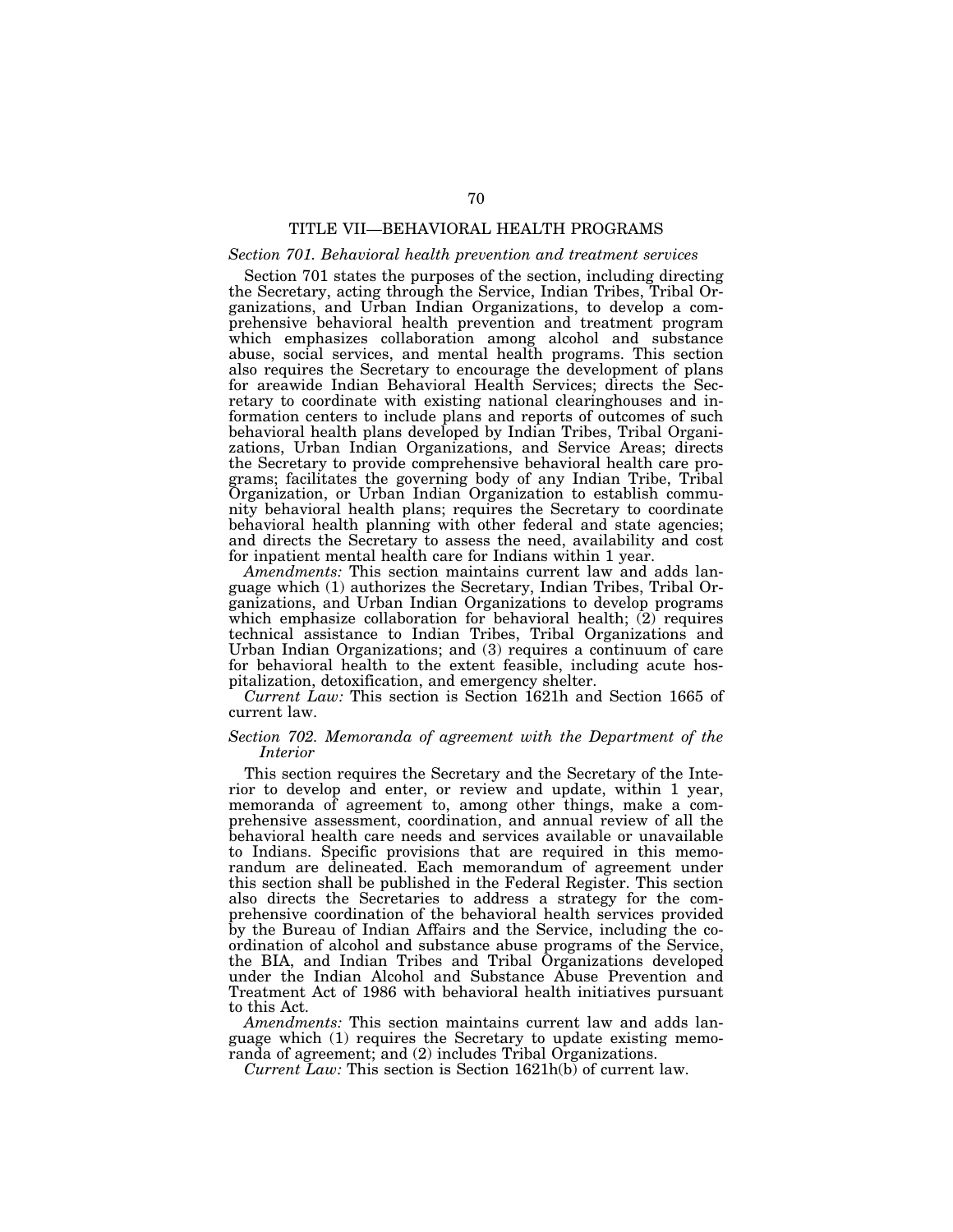## *Section 703. Comprehensive behavioral health prevention and treatment program*

Section 703 requires the Secretary to provide a program of comprehensive behavioral health, prevention, treatment, and aftercare. Elements to be included in this program and target populations are specified. The Secretary may provide these services through Contract Health Services.

*Amendments:* This section amends current law by (1) expanding beyond the alcohol and substance abuse focus to comprehensive behavioral health; and (2) adding more specific types of treatment. Language of current law, authorizing a grant to the Standing Rock Sioux Tribe to develop a community-based demonstration project, has been deleted.

*Current Law:* This section is Section 1665a of current law.

#### *Section 704. Mental health technician program*

This section directs the Secretary to establish and maintain a mental health technician program within the Service to train and employ Indians as mental health technicians. The Secretary is to provide high-standard paraprofessional training in mental health care, supervise and evaluate the technicians, and ensure that the program involves the use and promotion of traditional health care practices of the Indian Tribes to be served.

*Amendments:* This section maintains current law.

*Current Law:* This section is Section 1621h(g) of current law.

## *Section 705. Licensing requirement for mental health care workers*

This section requires that any individual employed as a psychologist, social worker, or marriage and family therapist for the purpose of providing mental health care services to Indians in a clinical setting under this Act to be licensed to provide these services. This section also sets forth requirements for individuals who may be employed as trainees in psychology, social work, or marriage and family therapy to provide mental health care services.

*Amendments:* This section maintains current law.

*Current Law:* This section is Section 1621h(l) of current law.

# *Section 706. Indian women treatment programs*

This section authorizes the Secretary, consistent with section 701, to make grants to Tribes, Tribal Organizations and Urban Indian Organizations to develop and implement a comprehensive behavioral health program of prevention, intervention, treatment, and relapse prevention services that specifically address the cultural, historical, social, and child care needs of Indian women. Use of grant funds, criteria for applications for funding, and a specified amount of funding for grants to Urban Indian Organizations are also specified.

*Amendments:* This section maintains current law and (1) adds language which requires the implementation of this section to be consistent with section 701;  $(2)$  recognizes the behavioral health focus, beyond just alcohol and substance abuse; and (3) requires consultation with Indian Tribes and Tribal Organizations in establishing criteria for the review and approval of applications.

*Current Law:* This section is Section 1665b of current law.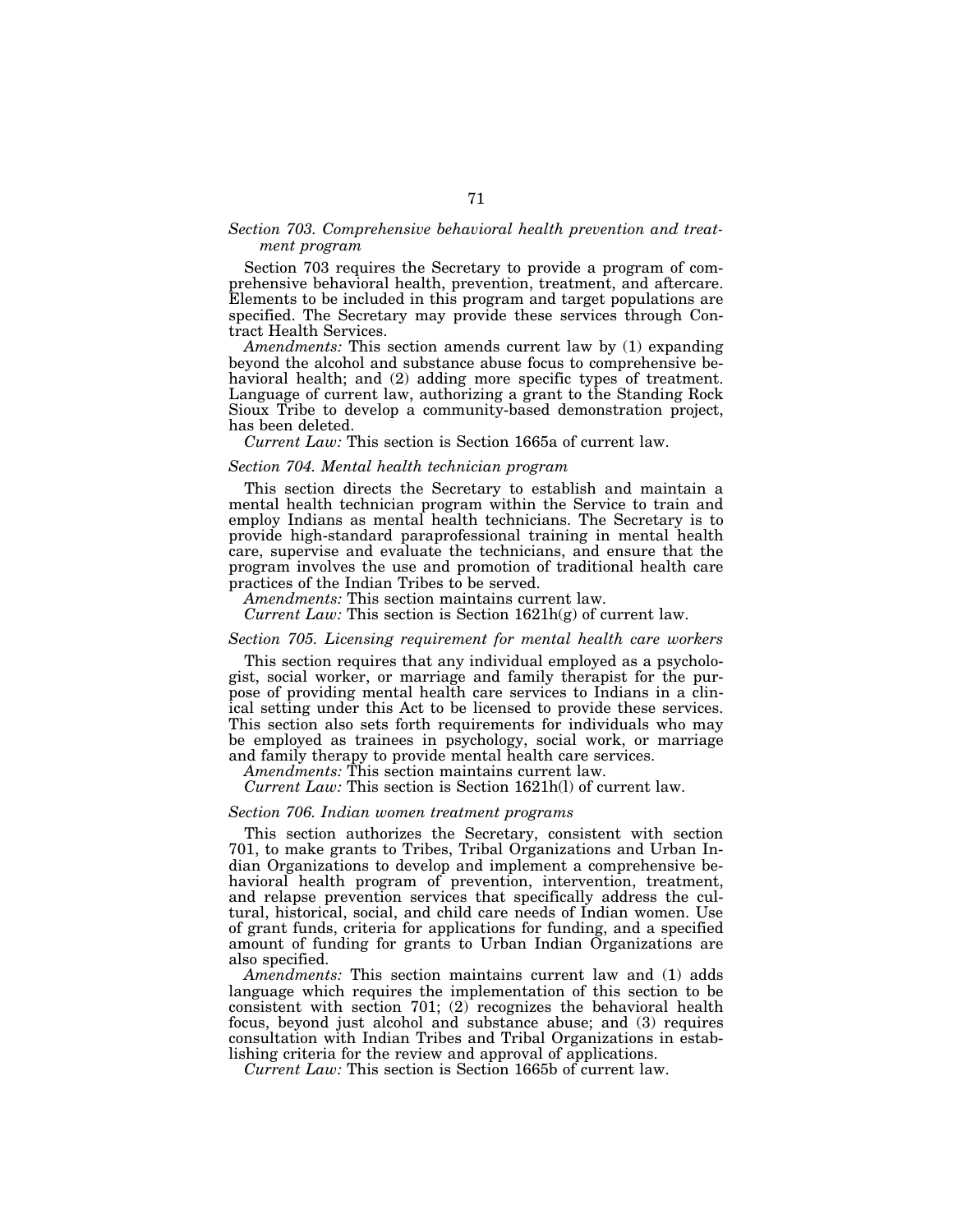## *Section 707. Indian youth program*

This section requires the Secretary to develop and implement, consistent with section 701, a program for acute detoxification and treatment for Indian youth. The construction and staffing of alcohol and substance abuse treatment centers or facilities for Indian youths, including behavioral health services, is authorized. Additional provisions addressed in this section are: Construction and staffing of at least 1 youth regional treatment center in each IHS Area; the provision of intermediate adolescent behavioral health services; use of federally-owned structures for local residential or regional behavioral health treatment for Indian youths; the development and implementation of community-based rehabilitation and aftercare services; inclusion of family in youth treatment programs; programs and services to prevent and treat the abuse of multiple forms of substances among Indian youth; and data collection and a report to Congress concerning Indian youth and mental health services.

*Amendments:* This section maintains current law and adds language which (1) requires implementation of this section to be consistent with section 701; (2) recognizes the behavioral health focus, beyond alcohol and substance abuse; (3) includes programs developed at the local tribal level; (4) includes treatment networks in addition to treatment programs; (5) includes sober or transitional housing in the intermediate adolescent services; (6) requires community reintegration as part of the rehabilitation and aftercare services; (7) establishes a program to prevent and treat multi-drug abuse; and (8) requires the Secretary to collect data for an Indian youth mental health report.

*Current Law:* This section is Section 1665c of current law.

## *Section 708. Indian youth telemental health demonstration project*

This section authorizes the Secretary to carry out a four-year demonstration project under which five Tribes or Tribal Organizations with telehealth capabilities could use telemental health services in youth suicide prevention and treatment. In awarding the grants, the Secretary would give priority to Tribes and Tribal Organizations serving a particular tribal community where there is a demonstrated need to address Indian youth suicide or which is isolated and has limited access to mental health services; entering into collaborative partnerships to provide the services; or operating a detention facility at which Indian youth are detained. The demonstration project would permit the use of telemedicine for psychotherapy, psychiatric assessments and diagnostic interviews of Indian youth; the provision of clinical expertise and other medical advice to frontline health care providers working with Indian youth; training and related support for community leaders, family members and health and education workers who work with Indian youth; the development of culturally-relevant educational materials on suicide prevention and intervention; and data collection and reporting.

*Amendments:* This section is new and is not contained in current law.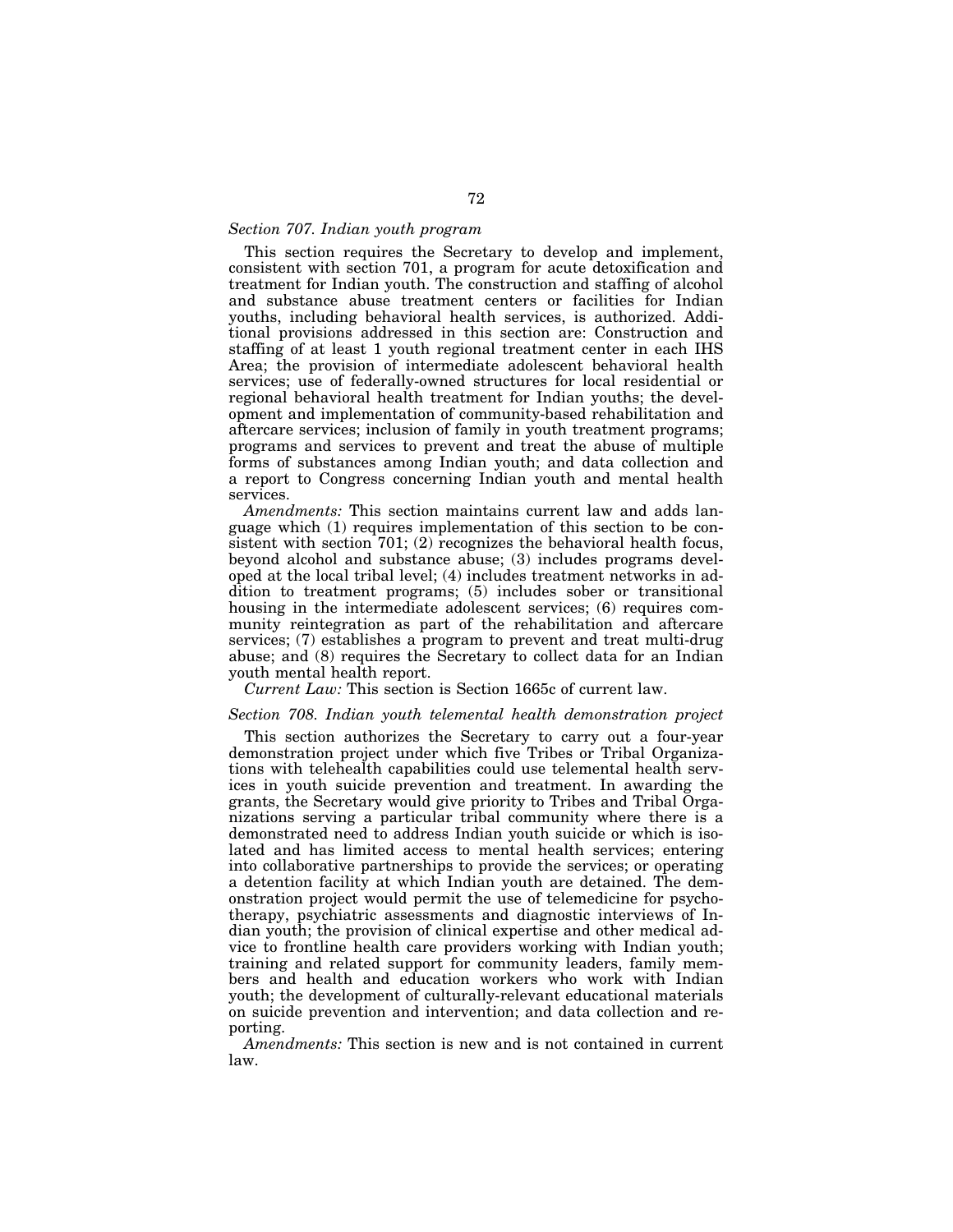## *Section 709. Inpatient and community-based mental health facilities design, construction, and staffing*

This section allows the Secretary, not later than 1 year after the date of enactment, to provide, in each IHS Area, not less than 1 inpatient mental health care facility, or the equivalent, for Indians with behavioral health problems. The Secretary shall consider the possible conversion of existing underutilized hospital beds into psychiatric units to meet the needs.

*Amendments:* This section amends current law by (1) requiring the establishment in each Area of at least 1 inpatient mental health facility, rather than an assessment of the need; and (2) providing that California shall be considered two Area Offices.

*Current Law:* Section 1621h(i) of current law provides that within one year after enactment, the Secretary shall make an assessment of the need for inpatient mental health care facilities.

# *Section 710. Training and community education*

Section 710 requires that the Secretary, in cooperation with the Secretary of the Interior, develop and implement, or assist Indian Tribes and Tribal Organizations to develop and implement, a program of community education and involvement in the area of behavioral health. This section also addresses specifics of instruction and the development of community-based training models.

*Amendments:* This section maintains current law and (1) adds language which authorizes the Indian Tribes and Tribal Organizations to develop training and community education programs; (2) adds child sexual abuse to the types of training authorized; and (3) recognizes the behavioral health focus of the program.

*Current Law:* This section is Section 1621h(d) of current law.

#### *Section 711. Behavioral health program*

This section allows the Secretary, consistent with section 701, to plan, develop, implement, and carry out programs to deliver innovative community-based behavioral health services to Indians. The section sets forth criteria to be used for grant awards for such programs, and requires that the same criteria as are used in evaluating other funding proposals be used for programs under this section.

*Amendments:* This section maintains current law and adds Tribal Organizations as eligible recipients for funding under this section. *Current Law:* This section is Section 1621h of current law.

#### *Section 712. Fetal alcohol disorder programs*

Section 712 authorizes the Secretary, consistent with section 701, to establish and operate fetal alcohol disorder programs, to include the development and provision of services for the prevention, intervention, treatment, and aftercare for those affected by fetal alcohol disorder in Indian communities. Use of funds and criteria for applications are specified. In addition, the Secretary is directed to establish a Fetal Alcohol Disorder Task Force to advise the Secretary. This section also authorizes funding for applied research projects which propose to elevate the understanding of methods to prevent, intervene, treat or provide rehabilitation and aftercare for Indians affected by this disorder. Urban Indians are to receive a certain amount of funds appropriated for this program.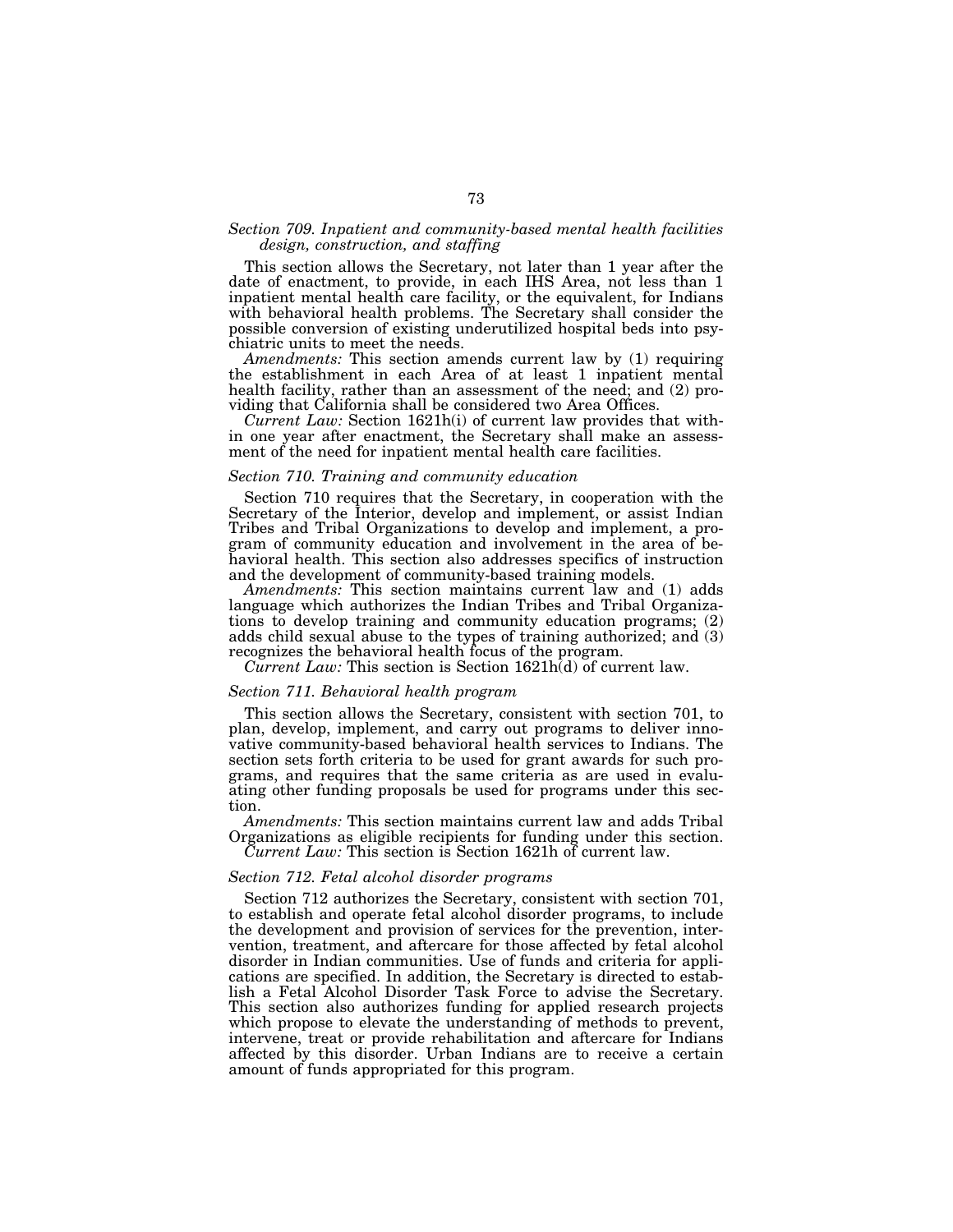*Amendments:* This section maintains current law and adds language (1) requiring these programs to be implemented consistent with section 701; (2) consolidating fetal alcohol syndrome and fetal alcohol effects into fetal alcohol disorders (FAD); (3) authorizing appropriate psychological services, early childhood intervention projects, community-based support services and housing as allowable uses of funding under this section; and (4) including the National Institute for Child Health and Human Development and the Centers for Disease Control and Prevention in the national Fetal Alcohol Disorder Task Force. Provisions of current law establishing a national clearinghouse for prevention and educational materials and other information on FAS and FAE effect in Indian and Alaska Native communities, and requirements for a report to Congress contained in current law have been deleted.

*Current Law:* This section is Section 1665g of current law.

#### *Section 713. Child sexual abuse and prevention treatment programs*

This section directs the Secretary to establish, consistent with section 701, treatment programs in every IHS Area for both Indian victims of child sexual abuse and Indian perpetrators of child sexual abuse. This section specifies the use of funds for these programs, and directs that they be carried out in coordination with programs and services authorized under the Indian Child Protection and Family Violence Prevention Act (25 U.S.C. 3201 et seq.).

*Amendments:* This section amends current law by (1) turning two specific demonstration projects into permanent programs; (2) making the establishment of these programs consistent with section 701; (3) authorizing services for Indian child victims of sexual abuse and perpetrators of child sexual abuse who are members of an Indian household; (4) including authorized uses of funds such as developing community education, identifying and providing treatment to victims, developing culturally-sensitive prevention models and diagnostic tools, and providing treatment to the perpetrators; and (5) providing that these programs are carried out in coordination with programs and services authorized under the Indian Child Protection and Family Violence Prevention Act.

*Current Law:* Section 1680i of current law establishes demonstration programs involving treatment for child sexual abuse through the Hopi Tribe and the Assiniboine and Sioux Tribes of the Fort Peck Reservation. The Secretary may establish other demonstration projects, but must have an equal number of projects for the IHS Areas.

# *Section 714. Behavioral health research*

Section 714 authorizes the Secretary to make grants to, or enter into contracts with, Indian Tribes, Tribal Organizations, and Urban Indian Organizations or enter into contracts with, or make grants to appropriate institutions for, the conduct of research on the incidence and prevalence of behavioral health problems among Indians. Research priorities are specified, including youth suicide, the interrelationship of mental disorders with alcoholism, suicide, homicide, and the incidence of family violence, and prevention models.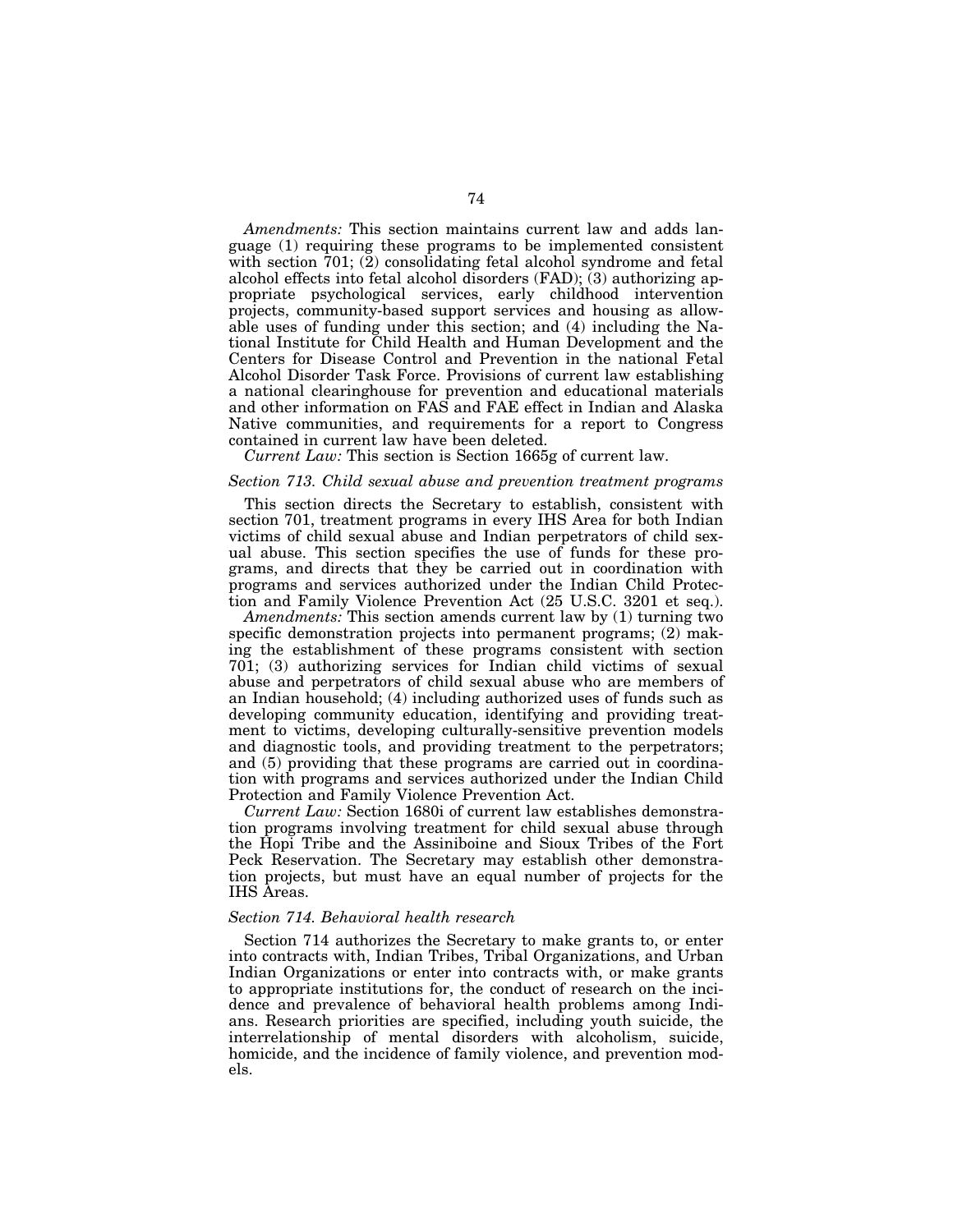*Amendments:* This section maintains current law and adds language which emphasizes the focus on behavioral health instead of only mental health problems.

*Current Law:* This section is Section 1621h of current law.

## *Section 715. Definitions*

This section provides definitions for the following terms used in this title: assessment; alcohol-related neurodevelopmental disorders or ARND; behavioral health aftercare; dual diagnosis; fetal alcohol disorders; fetal alcohol syndrome or FAS; partial FAS; rehabilitation; and substance abuse.

*Amendments:* This section is new and is not contained in current law.

### *Section 716. Authorization of appropriations*

This section authorizes to be appropriated such sums as may be necessary for each fiscal year through fiscal year 2017 to carry out this title.

*Amendments:* This section maintains current law and extends the authorization from fiscal year 2000 to fiscal year 2017 and eliminates the exceptions for sections that had specific terms of authorization.

*Current Law:* This section is Section 1621w of current law.

#### TITLE VIII—MISCELLANEOUS

#### *Section 801. Reports*

This section outlines requirements under this Act for various reports (and their contents) and audits which shall be submitted to Congress.

*Amendments:* This section maintains current law and adds provisions which either establish new reporting requirements or consolidate the information required in other sections in one organized list, such as requiring as part of the annual reports to Congress information on services provided under Indian Self-Determination Act agreements, loan repayment programs, infectious diseases, environmental hazards, status of health care and sanitation facilities, sharing of services between the IHS and other federal agencies, and urban Indian programs.

*Current Law:* This section is Section 1671 of current law.

## *Section 802. Regulations*

This section sets forth the various requirements for regulations, including regulations developed through negotiated rulemaking, for selected titles and sections, and timelines for issuance of regulations under this Act. The membership of the negotiated rulemaking committee and its procedures are delineated.

*Amendments:* This section is new and is not contained in current law.

## *Section 803. Plan of implementation*

This section requires the Secretary, in consultation with Indian Tribes, Tribal Organizations, and Urban Indian Organizations, to submit to Congress a plan of implementation of this Act within 9 months.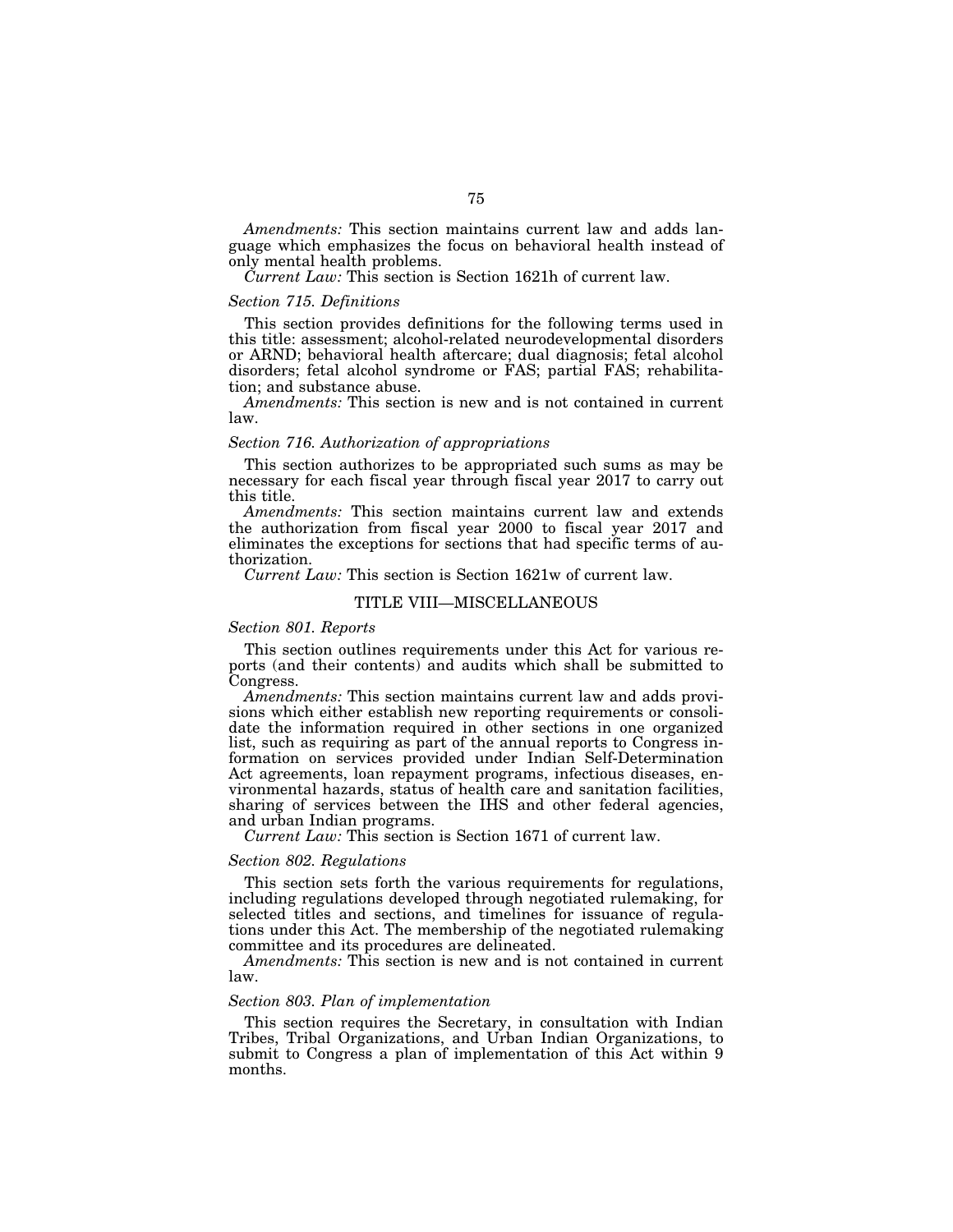*Amendments:* This section is new and is not contained in current law.

## *Section 804. Availability of funds*

This section authorizes funds appropriated pursuant to this Act to remain available until expended.

*Amendments:* This section maintains current law.

*Current Law:* This section is Section 1675 of current law.

# *Section 805. Limitation on use of funds appropriated to Indian Health Service*

This section provides that any limitation on the use of funds contained in an Act that provides appropriations for the Department of Health and Human Services with respect to the performance of abortions shall apply for that fiscal year to the performance of abortions using funds contained in an Act providing appropriations for the Service.

*Amendments:* This section maintains current law.

*Current Law:* This section is Section 1676 of current law.

## *Section 806. Eligibility of California Indians*

This section clarifies the eligibility of California Indians for health services provided by the Service to include members of federally-recognized tribes, descendants of Indians residing in California as of June 1, 1852, Indians holding trust interests in certain types of land, and Indians listed on the plans for assets distribution in California.

*Amendments:* This section maintains current law, but eliminates the report to Congress developing data on the Indians located in California, health status and needs and other information.

*Current Law:* This section is Section 1679 of current law.

## *Section 807. Health services for ineligible persons*

This section authorizes services for certain persons (such as children and spouses) and other individuals otherwise ineligible for health services provided by the Service under limited circumstances, and outlines criteria for providing and paying for those services.

*Amendments:* This section maintains current law and adds compacts, in addition to contracts, entered in to under the Indian Self-Determination Act.

*Current Law:* This section is Section 1680c of current law.

## *Section 808. Reallocation of base services*

This section requires the Secretary to submit a report to Congress on any allocation of Service funds for a fiscal year that reduces by 5% or more from the previous fiscal year the funding for any recurring program, project, or activity of a Service Unit.

*Amendments:* This section maintains current law.

*Current Law:* This section is Section 1680g of current law.

### *Section 809. Results of demonstration projects*

This section requires the Secretary to disseminate to Indian Tribes, Tribal Organizations, and Urban Indian Organizations the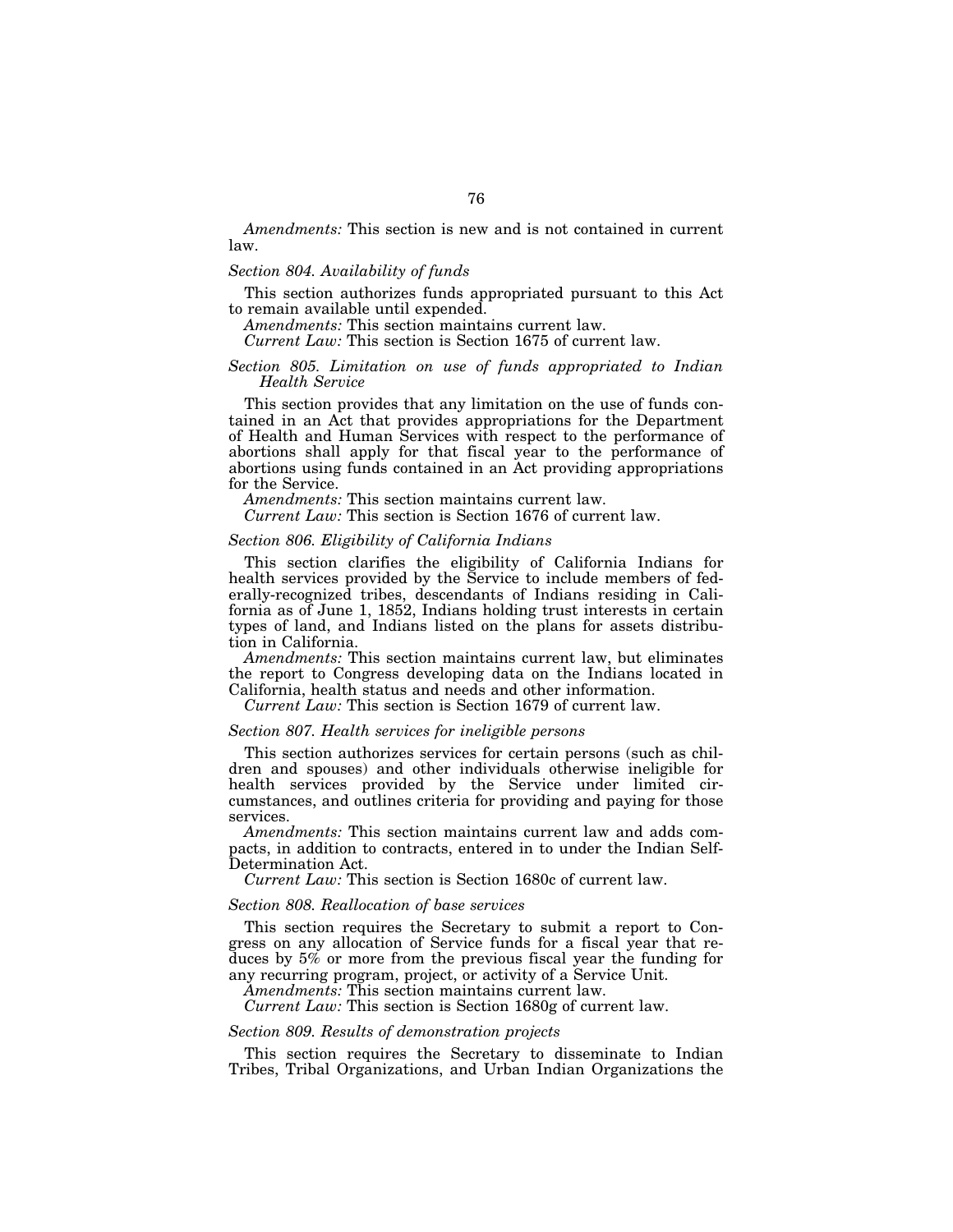findings and results of demonstration projects conducted under this Act.

*Amendments:* This section maintains current law, and adds Tribal Organizations and Urban Indian Organizations.

*Current Law:* This section is Section 1680m of current law.

# *Section 810. Provision of services in Montana*

This section recognizes a court decision governing the provision of services and benefits for certain Indians in Montana.

*Amendments:* This section is new and is not contained in current law.

#### *Section 811. Moratorium*

This section authorizes the Service to provide certain health care services according to eligibility criteria in effect on a certain date until the Service submits to Congress and the Congress enacts an appropriations Act that reflects the increased costs associated with the Department's proposed final rule, implementing other eligibility criteria.

*Amendments:* This section is new and is not contained in the current Indian health law. However, similar language has appeared for several years in Interior Appropriations Acts.

# *Section 812. Tribal employment*

This section provides that an Indian Tribe or Tribal Organization carrying out a contract or compact pursuant to the Indian Self-Determination and Education Assistance Act shall not be considered

Amendments: This section is new and is not contained in current law.

#### *Section 813. Severability provisions*

This section retains remaining provisions of the Act if other provisions are stricken by any court.

*Amendments:* This section is new and is not contained in current law.

## *Section 814. Establishment of national bipartisan commission on Indian health care*

This section establishes a Commission to study the delivery of health care services to Indians, and sets forth the duties, membership, compensation, and meeting, hearing and reporting requirements. This section also authorizes the appointment of a Director and staff for the Commission; establishes their compensation; and authorizes details of federal employees, hearings, use of mails, technical assistance and administrative support services. \$4 million is authorized for the Commission.

*Amendments:* This section is new and is not contained in current law.

## *Section 815. Confidentiality of medical quality assurance records; qualified immunity for participants*

This section would establish requirements for quality assurance such as confidentiality, privacy, disclosure and liability. Section 815 also sets forth the limits of such disclosure.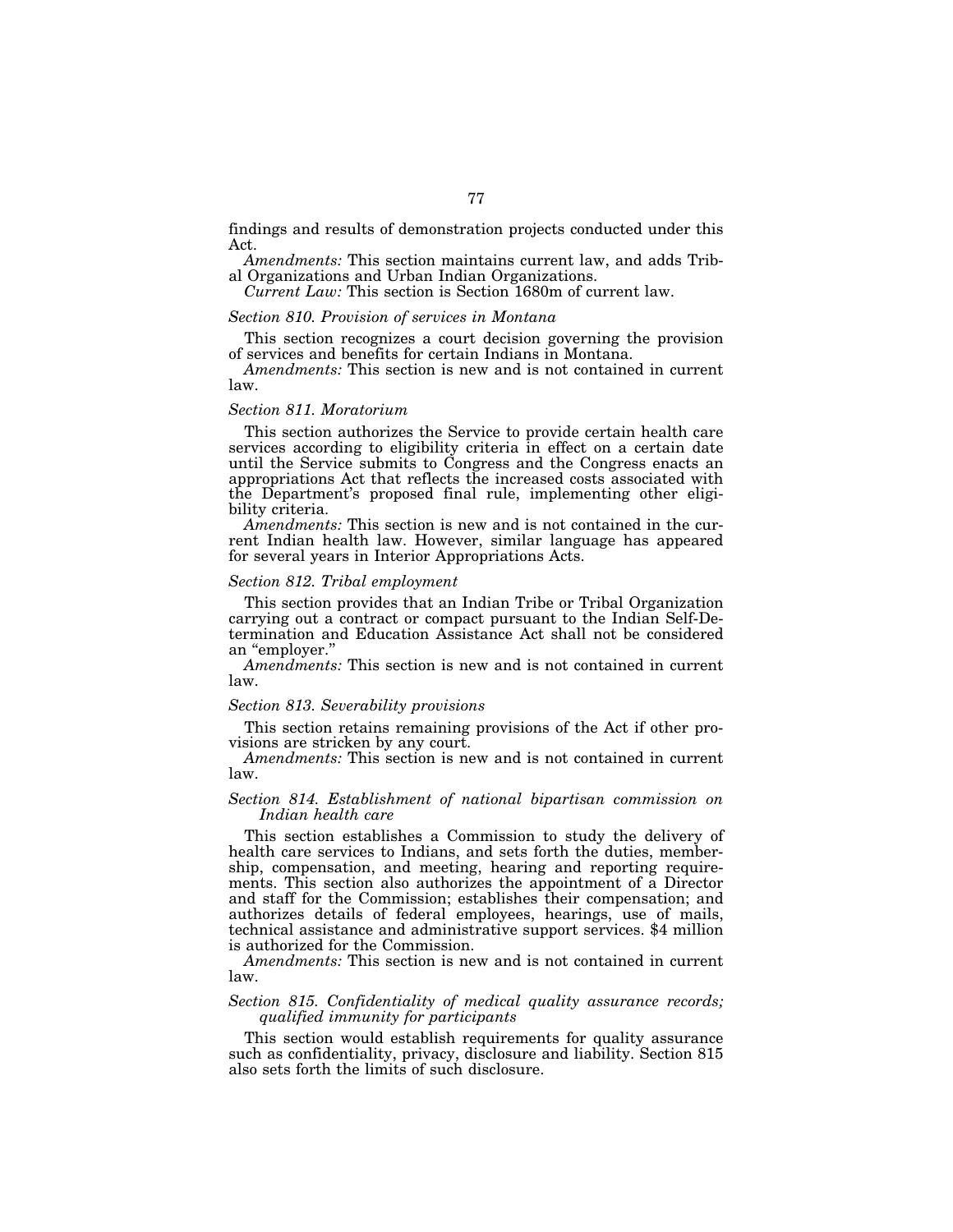*Amendments:* This section is new and is not contained in current law.

# *Section 816. Appropriations; availability*

This section subjects new spending authority to amounts provided in appropriations Acts.

*Amendments:* This section is new and is not contained in current law.

### *Section 817. Authorization of appropriations*

This section authorizes to be appropriated such sums as may be necessary for each fiscal year through fiscal year 2017 to carry out this title.

*Amendments:* This section maintains current law and extends the authorization through fiscal year 2017.

*Current Law:* Section 1680o authorizes appropriations through fiscal year 2000.

#### *Section 101(b). Indian Health Care Improvement Act amended*

Section 101(b) includes provisions amending other laws for the references to the ''Director of Indian Health Service'' which would be changed to "Assistant Secretary for Indian Health".

*Amendments:* This section is new and is not contained in current law.

#### *Section 102. Soboba sanitation facilities*

Section 102 authorizes sanitation facilities and services to be provided to the Soboba Band of Mission Indians and the Soboba Indian Reservation.

*Amendments:* This section is new and is not contained in current law.

## *Section 103. Native American Health and Wellness Foundation*

Section 103 amends the Indian Self-Determination and Education Assistance Act to include a new Title VIII under which a Native American Health and Wellness Foundation would be established, in the following sections:

#### *Section 801. Definitions*

This section includes definitions for the Board, Committee, Foundation, and other terms used in this section.

# *Section 802. Native American Health and Wellness Foundation*

This section establishes the perpetual existence of the Foundation, the nature and duties of the Foundation and the place of incorporation. This section also authorizes the Secretary to establish an initial Committee to assist in establishing the Foundation. Section 802 establishes the authority of the Board of Directors, including their terms, the officers (including the extent of their liabilities) and the powers of the Foundation. This section also establishes limits on the administrative costs, audit requirements, and authorizes \$500,000 for the fiscal years.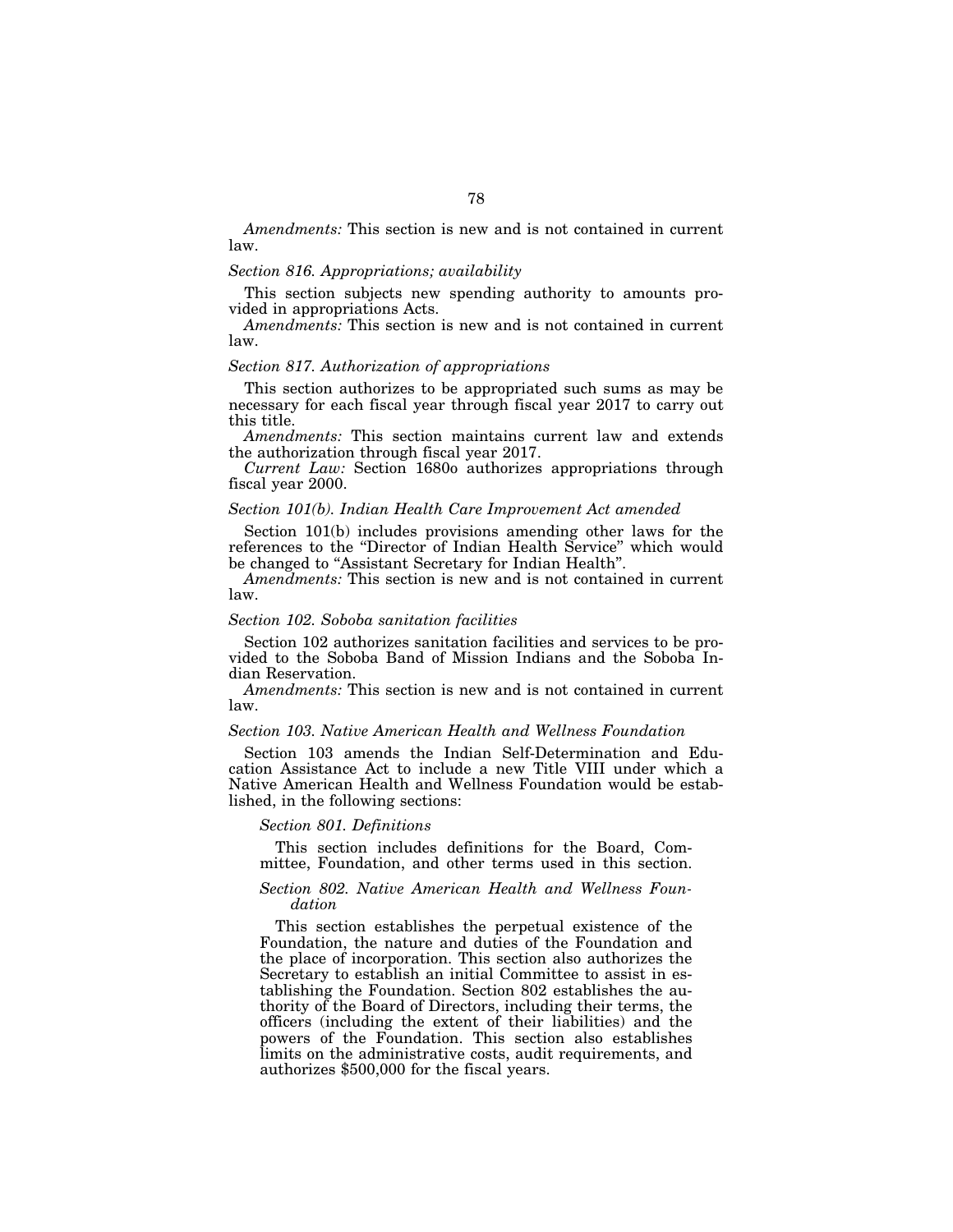## *Section 803. Administrative services and support*

This section authorizes the Secretary to provide administrative support to the Foundation and initial operating funds on a reimbursement basis for up to five years.

*Amendments:* This section is new and is not contained in current law.

#### Title II

Title II of the bill is amendments to the Social Security Act that is under the jurisdiction of the Senate Finance Committee. These provisions include waivers of cost-sharing and premiums for Medicaid for Indians receiving services at IHS, tribal or urban Indian health programs, Medicaid managed care provisions, and safe harbor protections from the anti-kickback statutes.

# *Section 201. Expansion of payments under Medicare, Medicaid and SCHIP for all covered services furnished by Indian health programs*

Section 201 authorizes IHS, tribal and urban Indian health programs to be reimbursed for Medicaid, if the services meet the conditions and requirements generally applicable to the delivery of such care. In addition, this section requires IHS, tribal or urban Indian health facilities to make improvements to achieve or maintain compliance. The Secretary is also authorized to enter into an agreement with a State to reimburse the State for Medicaid services provided by the IHS, tribal or urban Indian health programs. This section cross-references the special fund to which Medicaid reimbursements are placed for IHS and direct billing requirements for the IHS and tribal health programs under the Act. This section also authorizes Medicare payments to IHS, tribal and urban Indian health programs so long as they are compliant with Medicare requirements. The section cross-references the Act's provisions under which Medicare payments made are placed in a special fund for the purpose of making improvements to maintain compliance.

*Section 202. Increased outreach to Indians under Medicaid and SCHIP and improved cooperation in the provision of items and services to Indians under Social Security Act health benefit programs* 

Section 202 authorizes the Secretary to encourage States to take steps to increase enrollment and outreach for Indian children in the State Children's Health Insurance Program and requires the Secretary to facilitate cooperation between States and the IHS, tribal and urban Indian health programs.

# *Section 203. Additional provisions to increase outreach to, and enrollment of, Indians in SCHIP and Medicaid for outreach*

Section 203 excludes certain activities, such as outreach activities for families of Indian children likely to be eligible for SCHIP and enrollment assistance activities, from the current 10% cap on certain SCHIP payments.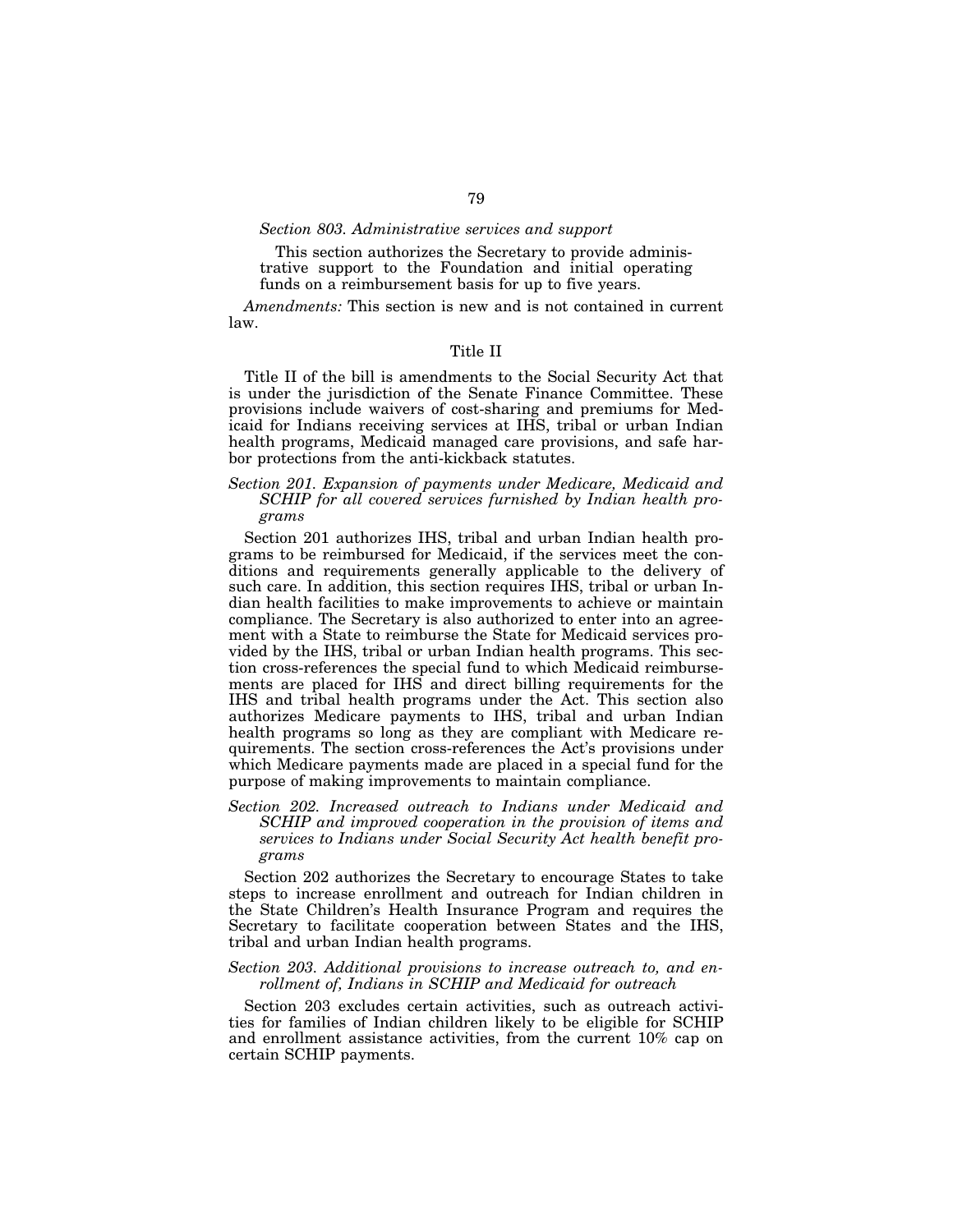# *Section 204. Premiums and cost sharing protections under Medicaid, eligibility determinations under Medicaid and SCHIP, and protection of certain Indian property from Medicaid estate recovery*

Section 204 prohibits the imposition of enrollment fees, premiums and cost-sharing on Indians served at the IHS, tribal or urban Indian health programs or through the referrals to contract health and the reduction of the reimbursement to the IHS, tribal or urban Indian health program for the fees or cost-sharing. In addition, this section exempts certain Indian property, such as trust land, from being included in determining eligibility of an individual who is an Indian for Medicaid, and continues protections of certain Indian property from Medicaid estate recovery.

## *Section 205. Nondiscrimination in qualifications for payment for services under Federal health care programs*

Section 205 allows the IHS, Tribal or urban Indian health programs to be accepted on the same basis as any other provider eligible for reimbursement, if the program meets generally applicable participation requirements. The provision would prohibit payments if the program was excluded from any other Federal health care program and if any State licenses were suspended or revoked.

# *Section 206. Consultation on Medicaid, SCHIP, and other health care programs funded under the Social Security Act involving Indian health programs and urban Indian organizations*

Section 206 maintains the Tribal Technical Advisory Group established to provide technical assistance or advice to the Centers for Medicare and Medicaid Services. This section also requires the States to establish a process for consultation with the tribal or urban Indian health programs on matters relating to Medicaid which are likely to have a direct effect on Indians or Indian health programs.

# *Section 207. Exclusion waiver authority for affected Indian health programs and safe harbor transactions under the Social Security Act*

Section 207 establishes a process whereby the administrator of an Indian Health Program may request a waiver of sanctions imposed on a health provider. This section also specifies that certain transactions not be considered remuneration under Section 1128B(b) of the Social Security Act for certain transfers between the Indian health programs or patient for the purpose of providing necessary health care services to the patient.

# *Section 208. Rules applicable under Medicaid and SCHIP to managed care entities with respect to Indian enrollees and Indian health care providers and Indian managed care entities*

Section 208 allows Indians, enrolled in a non-Indian Medicaid managed care entity (MCE) with an Indian health program participating in the network, to choose the Indian health program as the primary care provider. It also requires MCEs with significant Indian enrollees to meet other requirements. The Indian health programs would also be required to comply with all generally applicable Medicaid requirements to the extent the requirements do not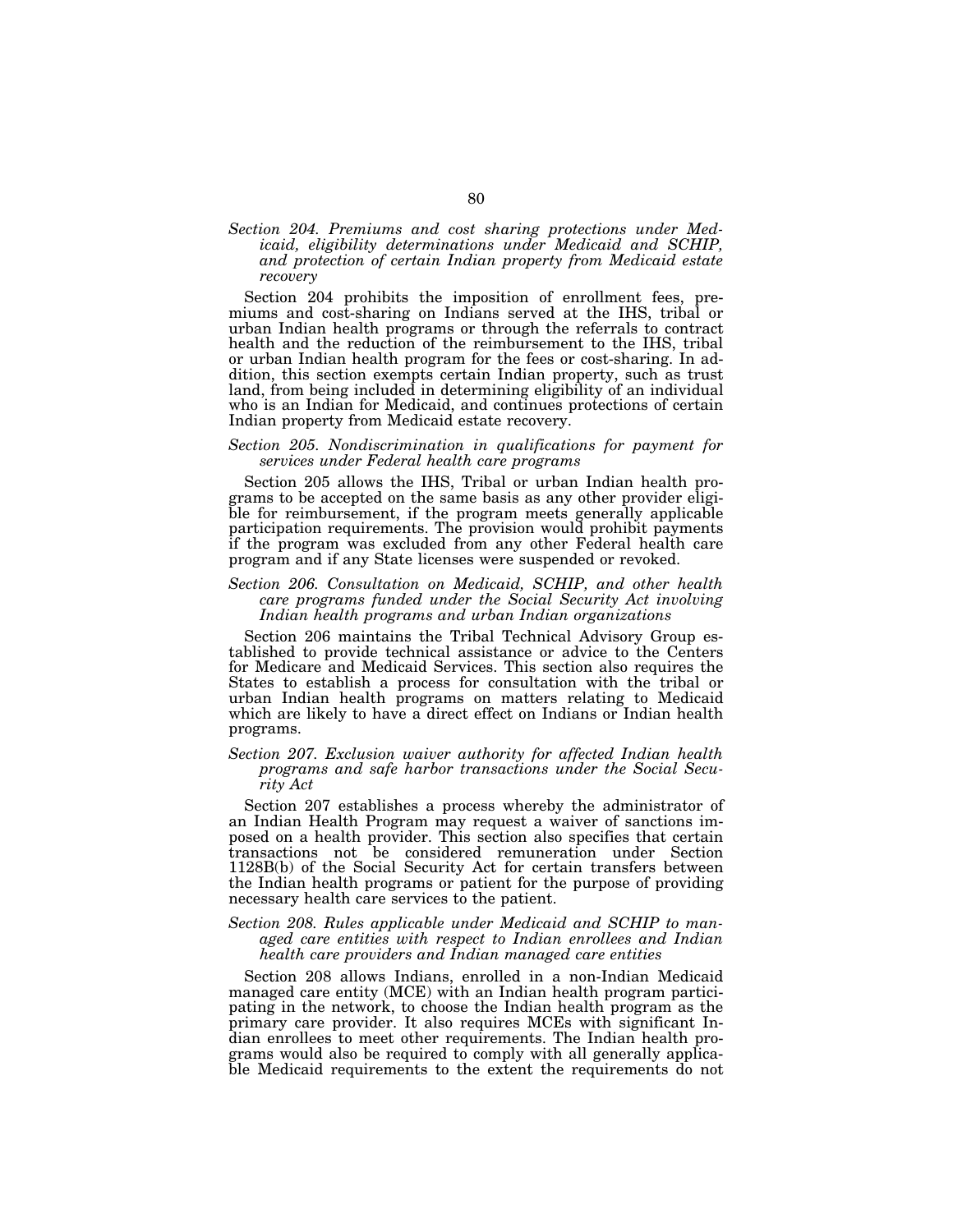conflict with other Federal statutes applicable to the Indian health programs. This section also sets forth special rules applicable to Indian MCEs, such as the ability to restrict enrollment to Indians and other enrollment rules. In regard to a Medicaid managed care program, if a health care provider is required to have medical malpractice insurance as a condition of contracting with a Medicaid MCE, an Indian health care provider would be deemed to satisfy such a requirement if it is an FQHC covered under the Federal Tort Claims Act, a provider that delivers services pursuant to a contract under the Indian Self-Determination and Education Assistance Act, or the Indian Health Service, which is covered under the Federal Tort Claims Act.

# *Section 209. Annual report on Indians served by Social Security Act health benefit programs*

Section 209 requires annual reports to Congress regarding the enrollment and health status of Indians receiving items or services under the health benefit programs.

#### LEGISLATIVE HISTORY

On April 24, 2007, Senators Dorgan, Thomas, Boxer, Reid, Cantwell, Johnson, Tester, Inouye, Domenici, Bingaman, Baucus, Klobuchar, Obama and Murkowski introduced S. 1200, the Indian Health Care Improvement Act Amendments of 2007. Senators Cochran and Murray were added as cosponsors on April 26, 2007; Senator Clinton on May 3, 2007; and Senators Brown and Stevens on May 21, 2007. Senator Stabenow was added as a cosponsor on September 4, 2007.

The Committee held a hearing on the Indian Health Care Improvement Act on March 8, 2007. This was the tenth hearing since the 106th Congress on the reauthorization of the Act.

On May 10, 2007, the Committee on Indian Affairs convened a business meeting to consider S. 1200 and other measures that had been referred to it, and ordered the bill favorably reported.

#### COMMITTEE RECOMMENDATION AND TABULATION OF VOTE

On May 10, 2007, the Committee on Indian Affairs convened a business meeting to consider S. 1200 and other measures, and voted to have the bill favorably reported to the full Senate, without amendment, with the recommendation that the bill do pass.

#### REGULATORY AND PAPERWORK IMPACT STATEMENT

Paragraph 11(b) of rule XXVI of the Standing Rules of the Senate requires that each report accompanying a bill evaluate the regulatory and paperwork impact that would be incurred in carrying out the bill. The Committee has concluded that S. 1200 will not require the promulgation of regulations so the regulatory and paperwork impact should be minimal.

# EXECUTIVE COMMUNICATIONS

On May 1, 2007, Chairman Dorgan sent letters to both Secretary Michael Leavitt and Attorney General Gonzales, asking the De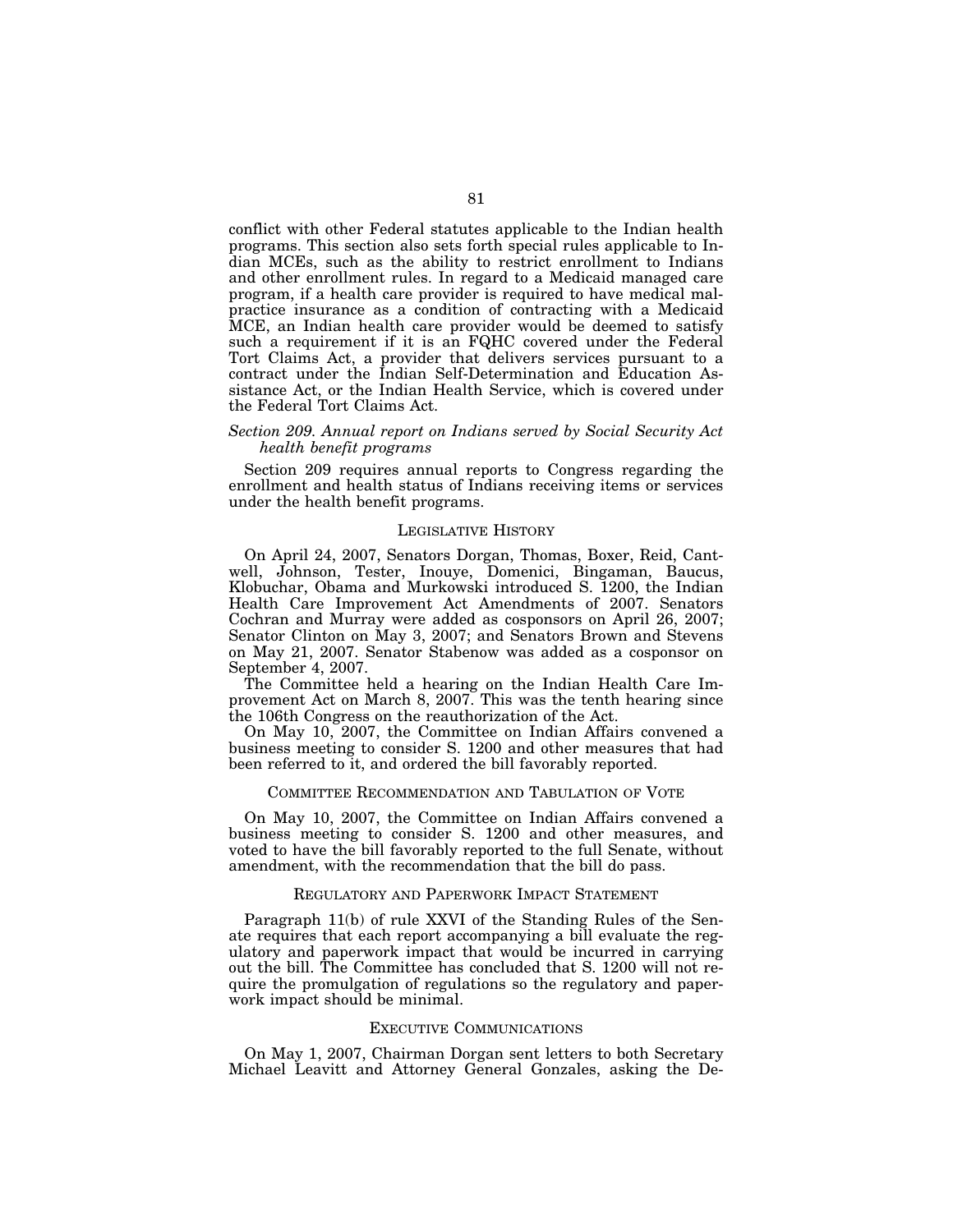partment of Health and Human Services and the Department of Justice to provide the Committee with their views on S. 1200.

The Department of Justice submitted a letter of comments on June 13, 2007, which is attached, below.

> DEPARTMENT OF JUSTICE, OFFICE OF LEGISLATIVE AFFAIRS, *Washington, DC, June 13, 2007.*

Hon. BYRON L. DORGAN,

*Chairman, Committee on Indian Affairs,* 

*U.S. Senate, Washington, DC.* 

DEAR MR. CHAIRMAN: Thank you for the opportunity to comment upon S. 1200, the Indian Health Care Improvement Act Amendments of 2007. The Department of Justice fully supports the purposes of this legislation—improving access to health care for American Indians and Alaska natives. The Department has worked with the Committee on Indian Affairs on previous versions of this legislation and believes that most of its prior concerns have been addressed by S. 1200. The Department does, however, continue to have a few concerns with the legislation that we have noted in the past. As explained below, the Department believes that these concerns can be addressed with relatively modest changes to bill language that would not detract from the overall goal of improving health care for Native Americans but would, in the Department's view, benefit both the Native American community specifically and taxpayers generally.

1. The legislation authorizes funding and encourages the use of traditional health care practices. The Department does not oppose the provision of traditional health care practices as an adjunct to ''Western'' medical practices. We note that on March 8, 2007, Ms. Rachel Joseph, Co-Chairperson of the National Steering Committee for the Reauthorization of the Indian Health Care Improvement Act, testified that "[t]raditional health care practices are usually provided as complementary services to Western medical practices at the request of family members.'' Ms. Joseph also testified that "[i]n most cases, the traditional health care practitioners are not employees of the IHS or tribes so FTCA coverage would not apply in the event that a malpractice claim was ever filed.''

A prior version of this legislation contained language clarifying that traditional health care practitioners are not covered by the Federal Tort Claims Act ("FTCA"), and we recommend that this language be added back to S. 1200. Specifically, we recommend the following provision as an addition to section 805:

(b) NO LIABILITY.—Although the Secretary may promote traditional health care practices, consistent with the Service standards for the provision of health care, health promotion, and disease prevention under this Act, the United States is not liable for the acts or omissions of any person in providing traditional health care practices under this Act that result in damage, injury, death, or any outcome to any patient.

This language is intended to confirm existing law that there is no valid cause of action under the FTCA for injuries resulting from traditional tribal healing practices provided pursuant to self determination contracts because state law generally does not make private parties liable for ''malpractice'' involving traditional tribal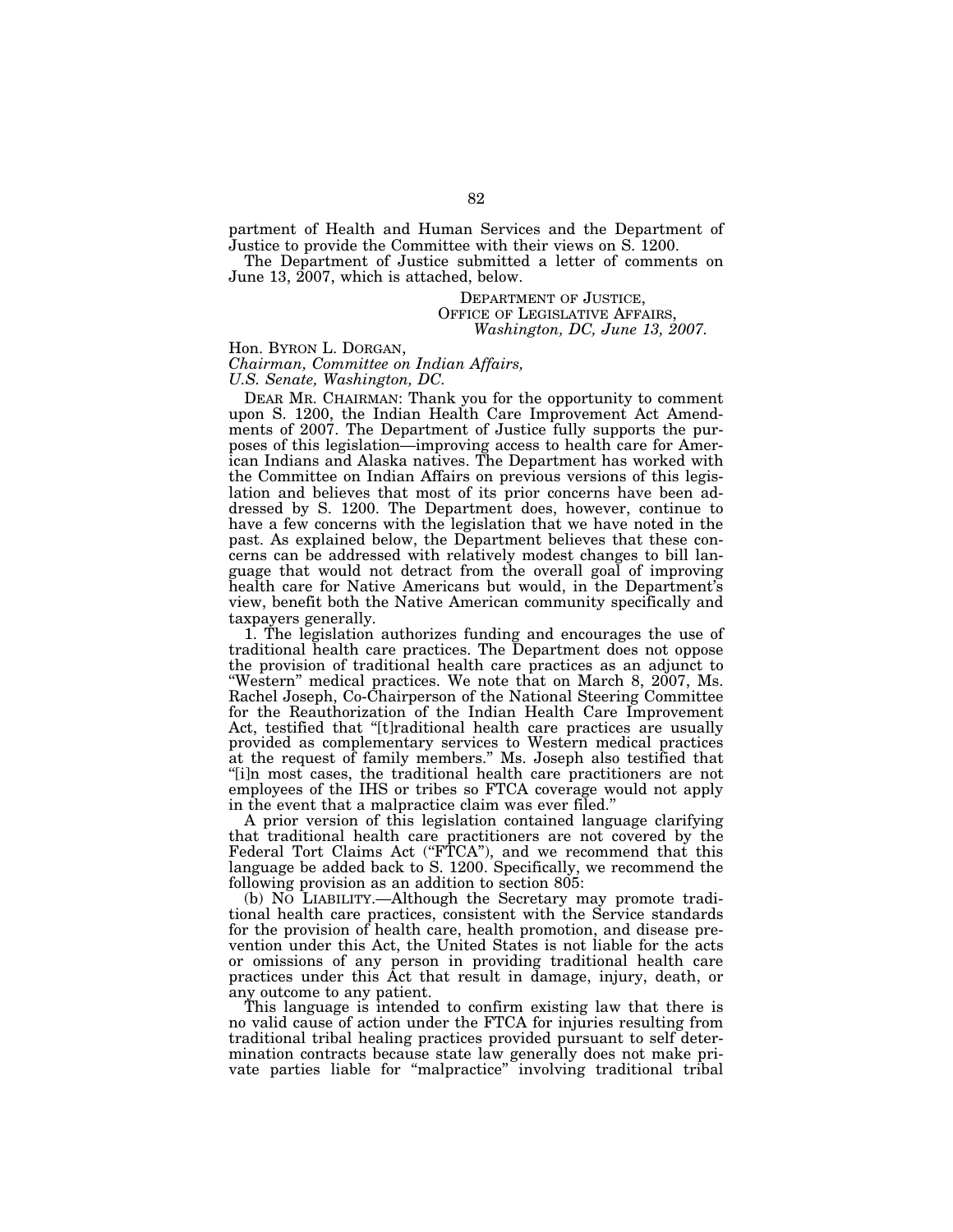healing practices. See 28 U.S.C. § 2674. Thus, this provision would ensure that the United States would not face potential tort liability for the provision of treatment through traditional health care practices for which no state standard of care exists and would prevent costly litigation about whether the United States could be held liable under the FTCA for such practices. Moreover, it would preclude intrusive discovery regarding the nature and purpose of traditional health care practices. Such litigation would almost certainly raise questions as to the advisability of Tribal health practices and potentially create unnecessary conflict between these practices and Western medical standards. Additionally, we believe the proposed language would ameliorate any Tribal sovereignty concerns that would arise in FTCA litigation regarding inquiry into traditional health care practices. At the same time, this language would not scale back in any way the current liability protections that the Tribes enjoy in carrying out self-determination contracts.

We also have concerns regarding changes made to section 213 of the legislation. The current version of section 213(b)(1) was modified to provide:

(b) TERMS AND CONDITIONS.—

(1) IN GENERAL.—Any service provided under this section shall be in accordance with such terms and conditions as are consistent with accepted and appropriate standards relating to the service, including any licensing term or condition required under this Act.

The previous version of the legislation, unlike S. 1200, made explicit that the Secretary ''shall require'' that any service provided be in accordance with terms and conditions that the Secretary determined to be consistent with accepted and appropriate standards relating to the service. We think S. 1200 is unclear in this regard, as it fails to explicitly specify who is responsible for requiring that any services provided are in accordance ''with such terms and conditions as are consistent with the accepted and appropriate standards relating to the service.'' We suggest revising subsection  $213(b)(1)$  to provide:

(1) IN GENERAL.—The Secretary shall require that any service provided pursuant to this Act is in compliance with the accepted and appropriate standards relating to the service, including any licensing term or condition under this Act.

Relatedly, S. 1200 made changes to the prior language of subsection  $21\overline{3}$ (b)(2). That subsection now reads:

 $(b)(2)(A)$  STANDARDS.

IN GENERAL.—The Secretary may establish, by regulation, the standards for a service provided under this section, provided that such standards shall not be more stringent than the standards required by the State in which the service is provided.

We have concerns about this language. For the purposes of tort liability under the FTCA, state law provides the standards governing the conduct at issue. If the Secretary, by regulation, establishes standards that fall below the standards required by the State, there is a risk the United States could be held liable under the FTCA, even if the care complied with the standards promulgated by the Secretary. Moreover, and more likely troublesome, if the Secretary approves services for which there are no applicable state standards, subsection  $(b)(2)$ , by its plain language, would appear to prevent the Secretary from establishing any appropriate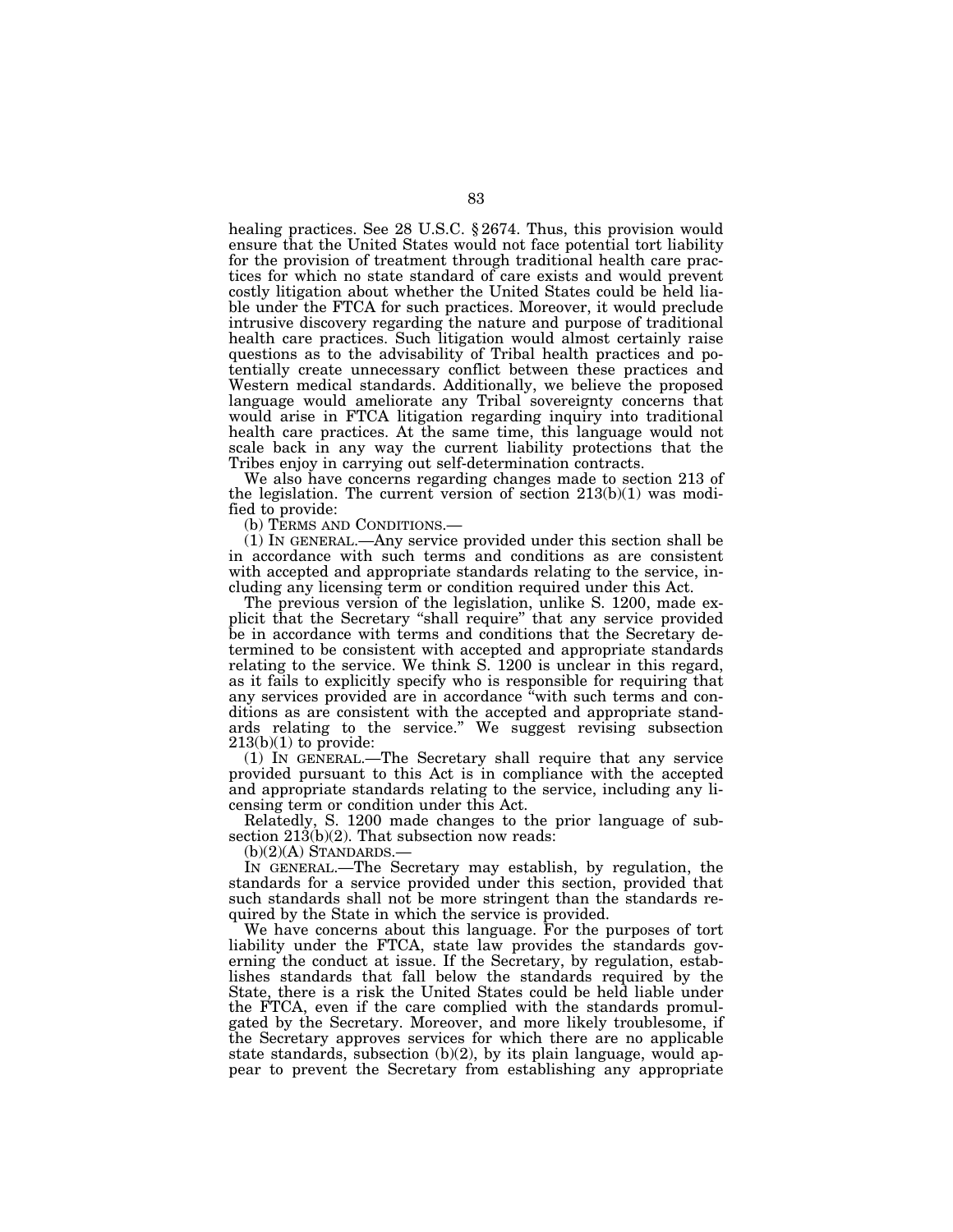standards because those standards would, by their very existence, be more stringent than what is required by the State. Where no state standards are applicable, it is in the interests of both the United States and the Tribes to whom such services might be provided to have some applicable and appropriate standards of care set by the Secretary. Thus, along with the Department of Health and Human Services, we propose working with the Committee to revise subsection  $(b)(2)(A)$  to address this concern.

Finally, S. 1200 also includes this new provision to section 213:<br>(b)(2)(B) USE OF STATE STANDARDS.—

If the Secretary does not, by regulation, establish standards for a service provided under this section, the standards required by the State in which the service is or will be provided shall apply to such service.

We agree that state standards should be applicable, since liability under the FTCA would be measured by those standards. Again, however, if there is no applicable state standard, the Secretary should be permitted to set some meaningful and appropriate standard of care, which is arguably not possible given the limitation of subsection  $(b)(2)(A)$ .

2. The Department believes that the legislation continues to raise a constitutional concern to the extent that it provides government benefits to individuals who are not members of, or closely affiliated with, a Federally recognized Indian tribe. As the Department has noted in the past, the Supreme Court has held that classifications based on affiliation with a Federally recognized tribe are ''political rather than racial," and therefore will be upheld as long as there is a rational basis for them. To the extent, however, that programs benefiting ''Urban Indians'' under this legislation could be viewed as authorizing the award of grants and other Government benefits on the basis of racial or ethnic criteria, rather than tribal affiliation, these programs would be subject to strict scrutiny under the equal protection component of the Due Process Clause. Both this bill and the current statute broadly define "Urban Indian" to include individuals who are not necessarily affiliated with a federally recognized Indian tribe. Under the Supreme Court's decisions, there is a substantial likelihood that legislation providing special benefits to individuals of Indian or Alaska Native descent who do not have a clear and close affiliation with a federally recognized tribe would be regarded by the courts as creating a racial preference subject to strict constitutional scrutiny, rather than a political preference subject to rational basis review. In the event the legislation is regarded as awarding Government benefits based on a racial classification, it would be constitutional only if the bill is supported by a factual record demonstrating that its use of racebased criteria to award the benefits at issue is ''narrowly tailored'' to serve a ''compelling'' Government interest.

The bill's extension of benefits to members of State-recognized tribes raise the same concern. As a threshold matter, it is not clear whether the courts would agree that Congress can constitutionally delegate its tribal recognition authority to the States and, even if Congress can do so as a general matter, the delegation in this bill would allow States to designate as "tribal members" eligible for Federal benefits individuals who: (i) do not belong to a "distinctly Indian community'' or other group that conforms to the Supreme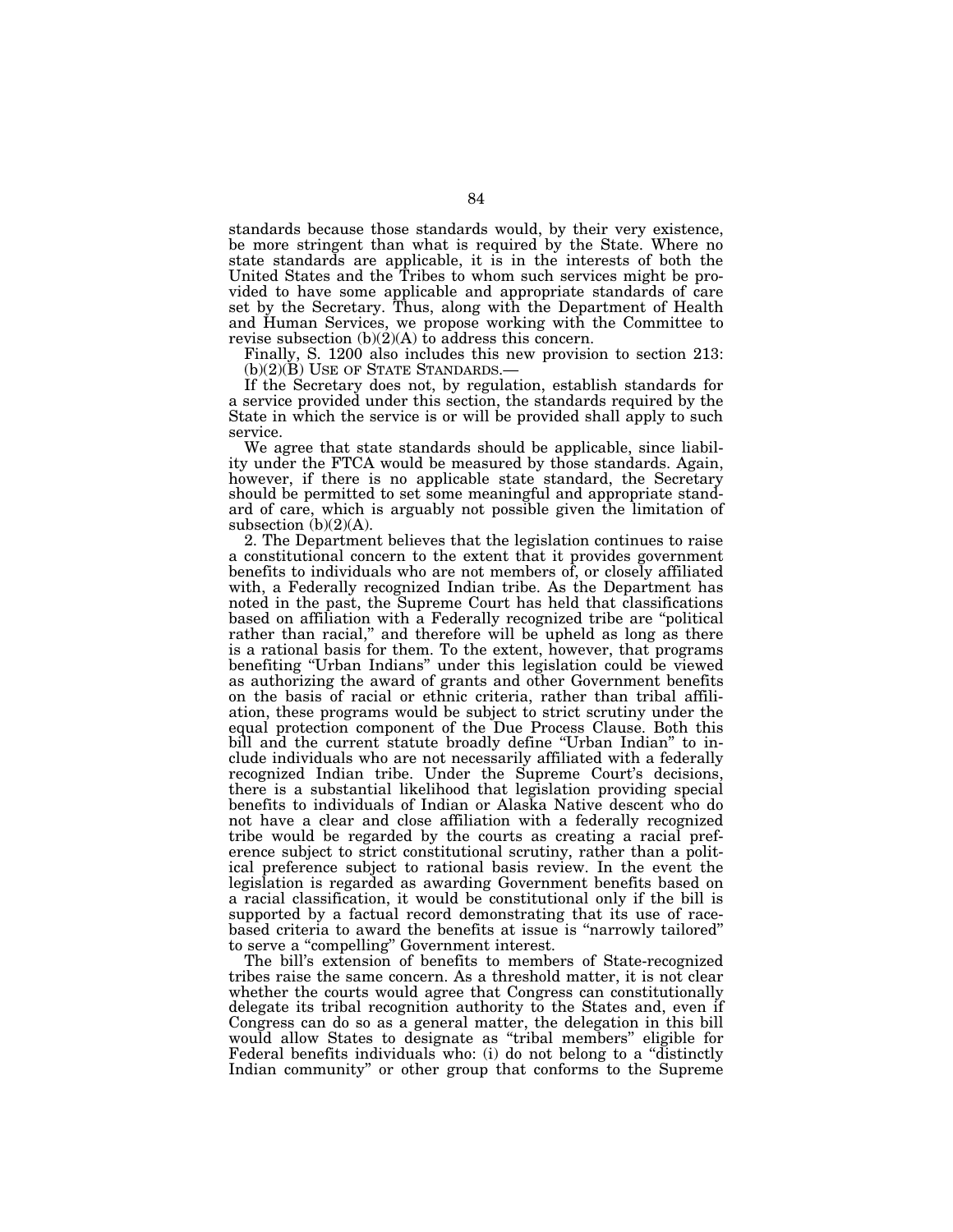Court's definitions of ''the Indian tribes'' referenced in the Commerce Clause, but instead are considered a member of a State "tribe" solely on the basis of race or affiliation with a group that lacks the sovereign attributes the Supreme Court has identified as important to classification as an ''Indian tribe'' for purposes of Commerce Clause legislation; and/or (ii) are otherwise outside the class of beneficiaries that Congress intended to reach with this bill. In this regard, as you may know, the American Indian Heritage Support Center ("AIHSC"), in a March 29, 2007, letter to the Department, with copies to Members of Congress, voiced concerns about the extension of benefits under this legislation to "state recognized tribes'' because, according to the AIHSC, some of these ''tribes'' ''have no historical background past the last 10 to 20 years'' and simply seek ''tribal'' recognition to take advantage of certain recent Government benefits such as gaming privileges.

The Department recommends that, consistent with the settled practice of avoiding unnecessary constitutional issues, Congress revise the bill to extend benefits only to individuals who, in addition to satisfying whatever other criteria Congress may wish to impose, qualify as ''members of, or individuals having a clear and close affiliation with, a federally-recognized tribe.'' Such a revision would avoid the constitutional concerns outlined above in a way that the Department believes would not detract from the overall goal of improving health care for Native Americans, and might actually better ensure that benefits under the bill would extend only to the class of beneficiaries contemplated by Congress and the Constitution.

Thank you for the opportunity to comment upon this very important legislation. We are committed to working with the Committee to have this legislation passed. The Office of Management and Budget has advised us that there is no objection to this letter from the perspective of the Administration's program.

Sincerely,

# RICHARD A. HERTLING,

# *Principal Deputy Assistant Attorney General.*  The Committee has not received any formal communication on S. 1200 from the Department of Health and Human Services other than the testimony presented to the Committee at the hearing on reauthorization of the Indian Health Care Improvement Act on March 8, 2007, which is also attached, below.

STATEMENT OF ADMIRAL JOHN O. AGWUNOBI, MD, MBA, MPH, ASSISTANT SECRETARY FOR HEALTH, U.S. DEPART-MENT OF HEALTH AND HUMAN SERVICES

MR. CHAIRMAN AND MEMBERS OF THE COMMITTEE: My name is John Agwunobi and I am the Assistant Secretary for Health for the U.S. Department of Health and Human Services (HHS). As the Assistant Secretary, I serve as the Secretary's primary advisor on matters involving the nation's public health. I also oversee the U.S. Public Health Service and its Commissioned Corps for the Secretary.

This landmark legislation forms the backbone of the system through which Federal health programs serve American Indians/Alaska Natives and encourages participation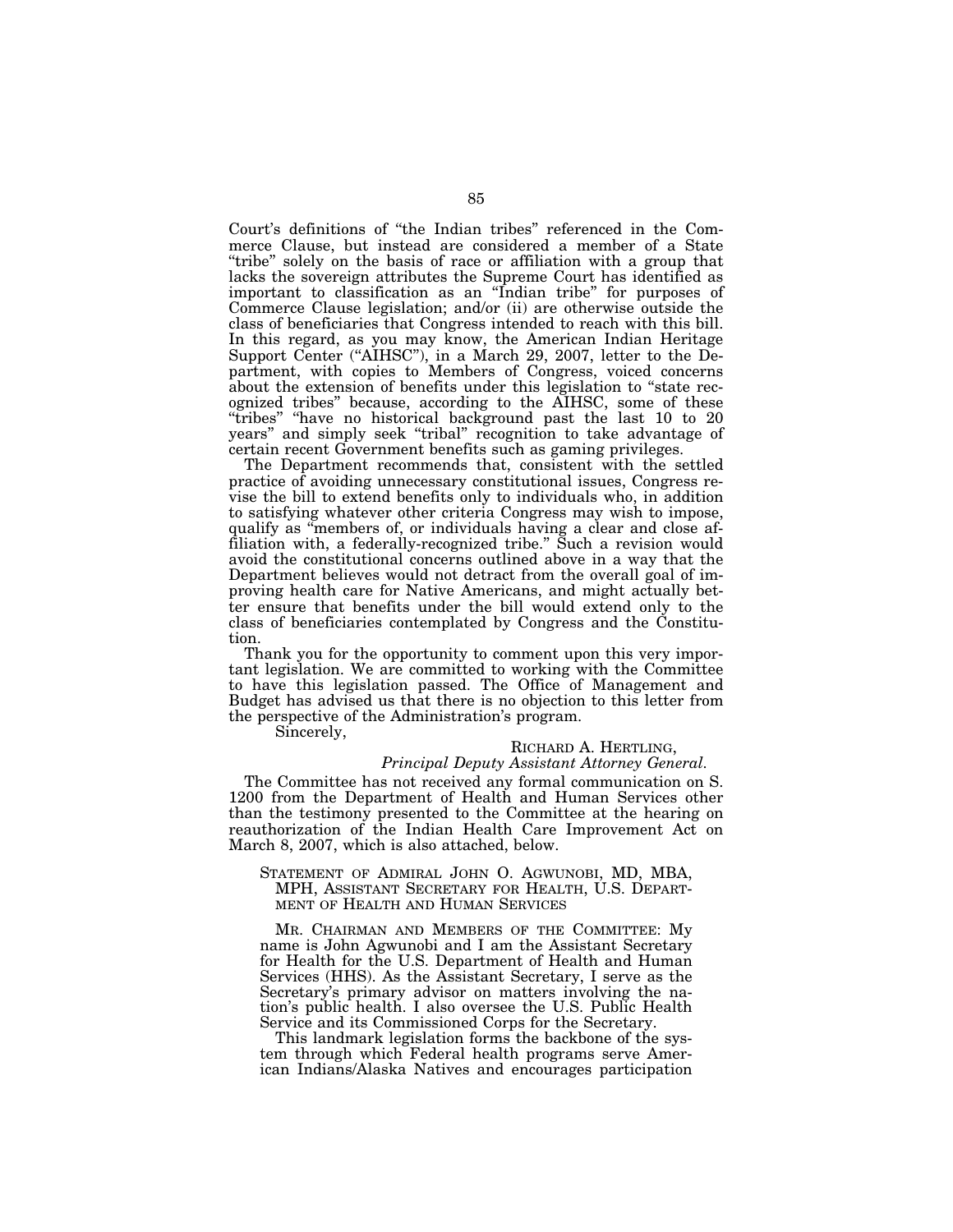of eligible American Indians/Alaska Natives in these and other programs.

The IHS has the responsibility for the delivery of health services to more than 1.8 million Federally-recognized American Indians/Alaska Natives through a system of IHS, tribal, and urban (I/T/U) health programs governed by judicial decisions and statutes. The mission of the agency is to raise the physical, mental, social, and spiritual health of American Indian/Alaska Natives to the highest level, in partnership with the population we serve. The agency goal is to assure that comprehensive, culturally acceptable personal and public health services are available and accessible to the service population. Our duty is to uphold the Federal government's responsibility to promote healthy American Indian and Alaska Native people, communities, and cultures and to honor and protect the inherent sovereign rights of Tribes.

Two major statutes are at the core of the Federal government's responsibility for meeting the health needs of American Indians/Alaska Natives: The Snyder Act of 1921, P.L. 67–85, and the Indian Health Care Improvement Act (IHCIA), P.L. 94–437, as amended. The Snyder Act authorized regular appropriations for ''the relief of distress and conservation of health'' of American Indians/Alaska Natives. The IHCIA was enacted ''to implement the Federal responsibility for the care and education of the Indian people by improving the services and facilities of Federal Indian health programs and encouraging maximum participation of Indians in such programs.'' Like the Snyder Act, the IHCIA provides the authority for the Federal government programs that deliver health services to Indian people, but it also provides additional guidance in several areas. The IHCIA contains specific language addressing the recruitment and retention of health professionals serving Indian communities; the provision of health services; the construction, replacement, and repair of health care facilities; access to health services; and the provision of health services for urban Indian people.

# DHHS ACTIVITIES

Since enactment of the IHCIA in 1976, Congress has substantially expanded the statutory authority for programs and activities in order to keep pace with changes in healthcare services and administration. Federal funding for the IHCIA has contributed billions of dollars to improve the health status of American Indians/Alaska Natives. And, much progress has been made particularly in the areas of infant and maternal mortality.

The Department under this Administration's leadership reactivated the Intradepartmental Council on Native American Affairs (ICNAA) to provide for a consistent HHS policy when working with the more than 560 Federally recognized Tribes. This Council's vice chairperson is the IHS Director, giving him a highly visible role within the Department on Indian policy.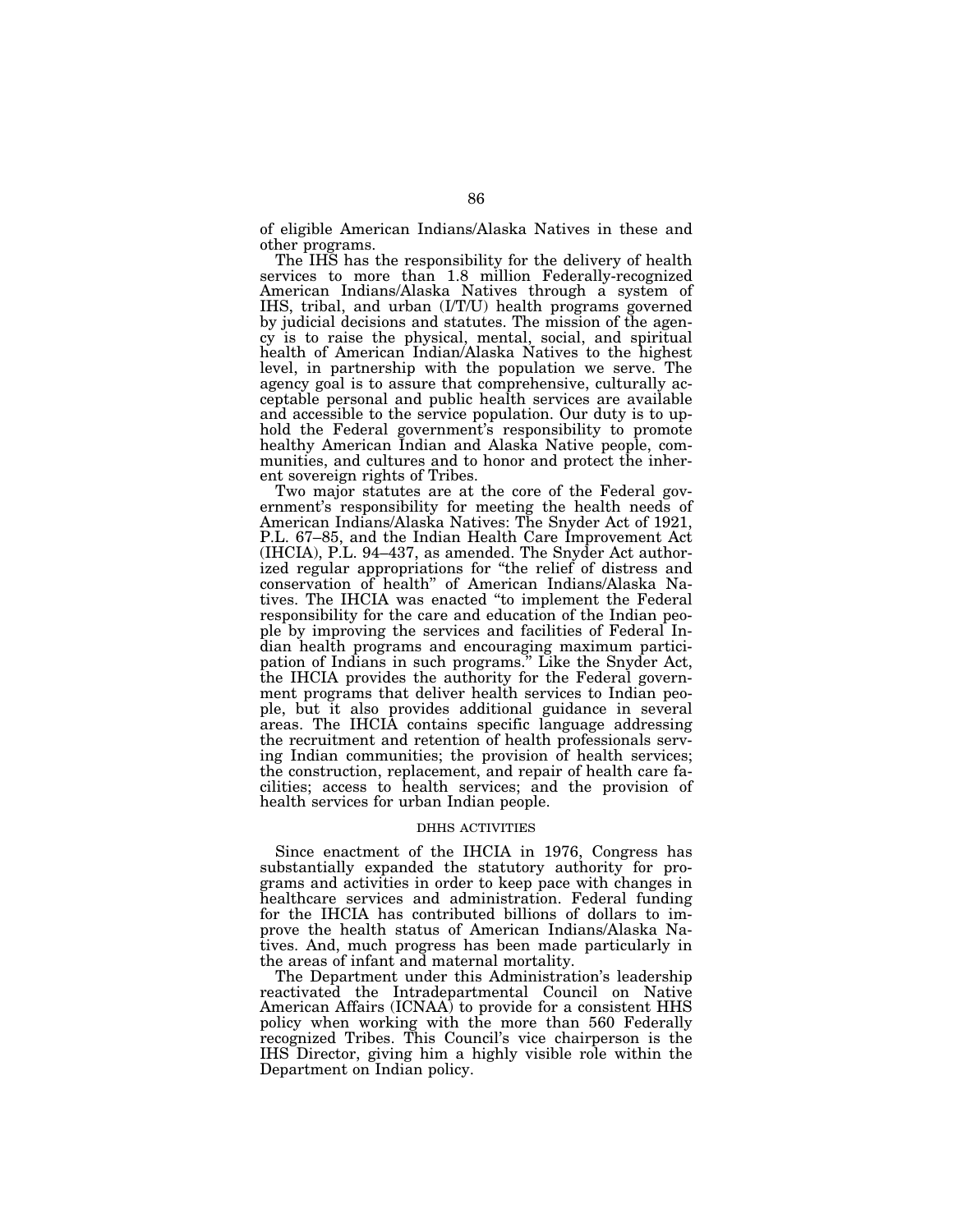In January of 2005 the Department completed work ushering through a revised HHS Tribal consultation policy and involving Tribal leaders in the process. This policy further emphasizes the unique government-to-government relationship between Indian Tribes and the Federal government and assists in improving services to the Indian community through better communications. Consultation may take place at many different levels. To ensure the active participation of Tribes in the development of the Department's budget request, an HHS-wide budget consultation session is held annually. This meeting provides Tribes with an opportunity to meet directly with leadership from all Department agencies and identify their priorities for upcoming program requests. For FY 2008, Tribes identified population growth and increases in the cost of providing health care as their top budget priorities and IHS's FY 2008 budget request included an increase of \$88 million for these items.

Through the Centers for Medicare & Medicaid Services (CMS), a Technical Tribal Advisory Group was established which provides Tribes with a vehicle for communicating concerns and comments to CMS on Medicare, Medicaid and SCHIP policies impacting their members. And the IHS has been vigilant about improving outcomes for Indian children and families with diabetes by increasing education and physical activity programs aimed at preventing and addressing the needs of those susceptible to, or struggling with, this potentially disabling disease. In addition, a Tribal Leaders Diabetes Committee continues to meet several times a year at the direction of the IHS Director to review information on the progress of the Special Diabetes Program for Indians activities and to provide general recommendations to IHS.

It is clear the Department has not been a passive observer of the health needs of eligible American Indians/ Alaska Natives. Yet, we recognize that health disparities among this population do exist and are among some of the highest in the Nation for certain diseases (e.g., alcoholism, cardiovascular disease, diabetes, and injuries), and that improvements in access to IHS and other Federal and private sector programs will result in improved health status for Indian people.

The IHCIA was enacted to provide primary and preventive services in recognition of the Federal government's unique relationship with members of Federally recognized Tribes. Members of Federally recognized Tribes and their descendants are also eligible for other Federal health programs (such as Medicare, Medicaid and SCHIP) on the same basis as other Americans, and many also receive health care through employer-sponsored or other healthcare coverage.

It is within the context of current law and programs that we turn our attention to reauthorization of the ''Indian Health Care Improvement Act.''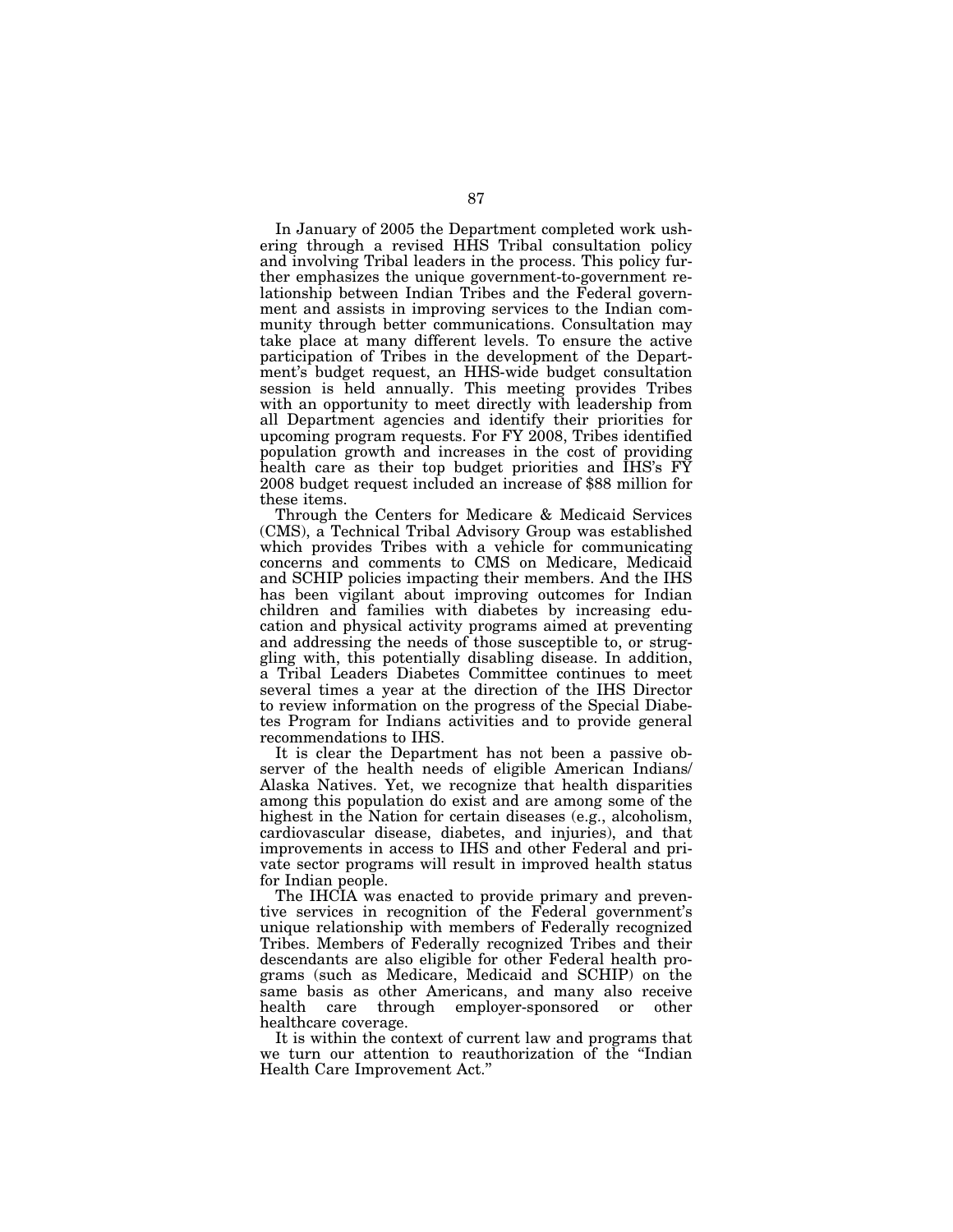## REAUTHORIZATION

We are here today to discuss reauthorization of the IHCIA, and its impact on programs and services provided for in current law. In December of 2006, the Department submitted to this Committee comments on proposed legislation that the 109th Congress was considering. These comments are the basis for our testimony today, and any changes introduced by the bill under review in the 110th Congress will be considered once we have had an opportunity to review newly introduced legislation. Improving access to healthcare for all eligible American Indians and Alaska Natives is a priority for all those involved in the administration of the IHS program. We have worked closely with this Committee in the past and we have made progress in moving toward a program supportive of existing authority while maintaining the Secretary's flexibility to effectively manage the IHS program. However, in the last bill, S. 1057, there continued to be provisions which could negatively impact our ability to provide needed access to services. Such provisions established program mandates and burdensome requirements that could, or would, divert resources from important services. To the extent that those provisions are included in the new legislation, we hope to work with you to continue to address these concerns.

The Department is supportive of reauthorization of the IHCIA and supports provisions that maintain or increase the Secretary's flexibility to work with Tribes, and to increase the availability of health care. Committee leadership previously responded to some concerns raised about certain provisions and some of the changes went a long way toward improving the Secretary's ability to effectively manage the program within current budgetary resources.

I would like to note for you today our particular interest in provisions previously reported out of this Committee.

#### OVERARCHING CONCERNS

We have a number of general objections to previous language, including, expanded requirements for negotiated rulemaking and consultation; new requirements using "shall" instead of "may"; use of the term "funding" in place of ''grant''; expansion of authorities for Urban Indian Organizations; new permissive authorities; provisions governing traditional health care practices; new reporting requirements; establishment of the Bipartisan Commission on Indian Health Care; and new provisions that contemplate the Secretary exercising authority through the Service, Tribes and Tribal Organizations which is not tied to agreements entered into under the Indian Self-Determination and Education Assistance Act (ISDEAA). In addition, we noted concerns in previous language about modifying current law with respect to Medicaid and the State Children's Health Insurance Program (SCHIP) and, in some cases, we believe maintaining the current structure of Medicaid and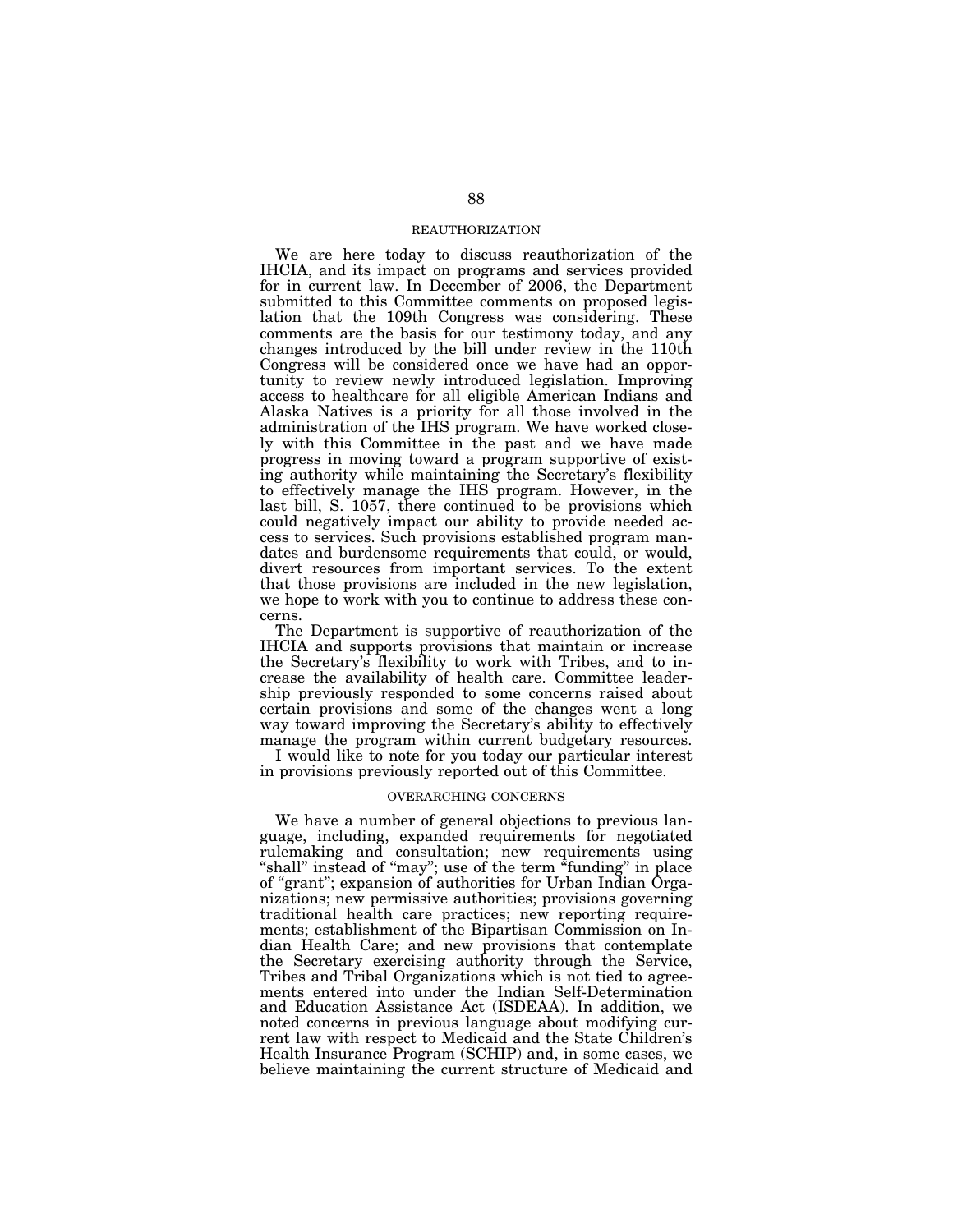the State Children's Health Insurance Program (SCHIP) preserves access, delivery, efficiency, and quality of services to American Indians.

We also have some more specific comments on proposals we have previously reviewed for comment.

In the area of behavioral health, proposed title VII provisions provided for the needs of Indian women and youth and expands behavioral health services to include a much needed child sexual abuse and prevention treatment program. The Department supports this effort, but opposes language in Sections 704, 706, 711(b) and 712 that requires the establishment or expansion of specific additional services. The Department should be given the flexibility to provide for all Behavioral Health Programs in a manner that supports the local control and priorities of Tribes, and to address their specific needs within IHS overall budgetary levels.

#### REPORTING REQUIREMENTS

The last version of S. 1057 that we reviewed contained various new requirements for reporting to Congress, including requirements for specific information to be included within the President's Budget and a new annual report to Congress by the Centers for Medicare & Medicaid Services and the IHS on Indians served by Social Security Act health benefit programs. The IHS, CMS, and HHS will work with Congress to provide the most complete and relevant information on IHS programs, activities, and performance and other Indian health matters. However, we recommend striking language that requires additional specificity about what should be included in the President's budget request and new requirements for annual reports.

# **FACILITIES**

Sanitation facilities construction is conducted in 38 States with Federally recognized Tribes who take ownership of the facilities to operate and maintain them once completed. IHS and Tribes operate 49 hospitals, 247 health centers, 5 school health centers, over 2000 units of staff housing, and 309 health stations, satellite clinics, and Alaska village clinics supporting the delivery of health care to Indian people.

## HEALTH CARE FACILITIES NEEDS ASSESSMENT & REPORT

One provision in last year's bill, section  $301(d)(1)$ , required Government Accountability Office (GAO) to complete a report, after consultation with Tribes, on the needs for health care facilities construction, including renovation and expansion needs. However, efforts are currently underway to develop a complete description of need similar to what would have been required by the bill. The IHS plan is to base our future facilities construction priority system methodology application on a more complete listing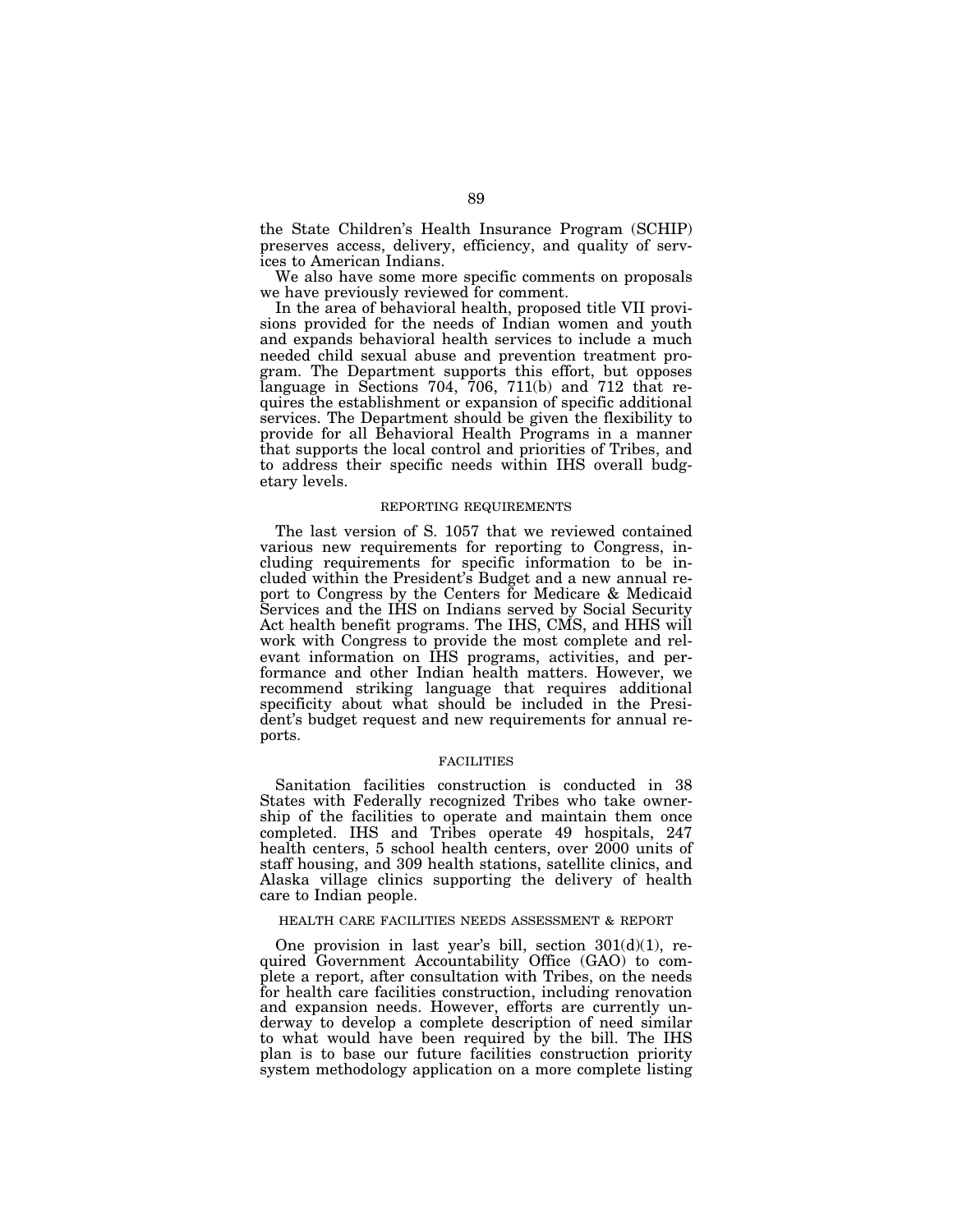of tribal and Federal facilities needs for delivery of health care services funded through the IHS. We will continue to explore with the Tribes less resource intensive means for acquiring and updating the information that would be required in these reports.

We recommend the deletion of the reference to the Government Accountability Office undertaking the report because it would be redundant of and a setback for IHS's current efforts to develop an improved facilities construction methodology.

# RETROACTIVE FUNDING OF JOINT VENTURE CONSTRUCTION PROJECTS

In last year's bill, section 311(a)(1) would permit a tribe that has ''begun or substantially completed'' the process of acquisition of a facility to participate in the Joint Venture Program, regardless of government involvement or lack thereof in the facility acquisition. A Joint Venture Program agreement implies that all parties have participated in the development of a plan and have arrived at some kind of consensus regarding the actions to be taken. By permitting a tribe that has ''begun or substantially completed'' the process of acquisition or construction, the proposed provisions could force IHS to commit the government to support already completed actions that have not included the government in the review and approval process. We are concerned that this language could put the government in the position of accepting space that is inefficient or ineffective to operate. We, therefore, would oppose such a provision.

#### SANITATION FACILITIES DEFICIENCY DEFINITIONS

Another section 302(h)(4) would provide ambiguous definitions of the sanitation deficiencies used to identify and prioritize water and sewer projects in Indian country. As previously proposed ''deficiency level III'' could be interpreted to mean all methods of service delivery (including methods where water and sewer service is provided by hauling rather than through piping systems directly into the home) are adequate to meet the level III requirements and only the operating condition, such as frequent service interruptions, makes that facility deficient. This description assumes that water haul delivery systems and piped systems provide a similar level of service. We believe it is important to distinguish between the two.

In addition, the definition for deficiency level V and deficiency level IV, though phrased differently, have essentially the same meaning. Level IV should refer to an individual home or community lacking either water or wastewater facilities, whereas, level V should refer to an individual home or community lacking both water and wastewater facilities.

We recommend retaining current law to distinguish the various levels of deficiencies which determine the allocation of existing resources.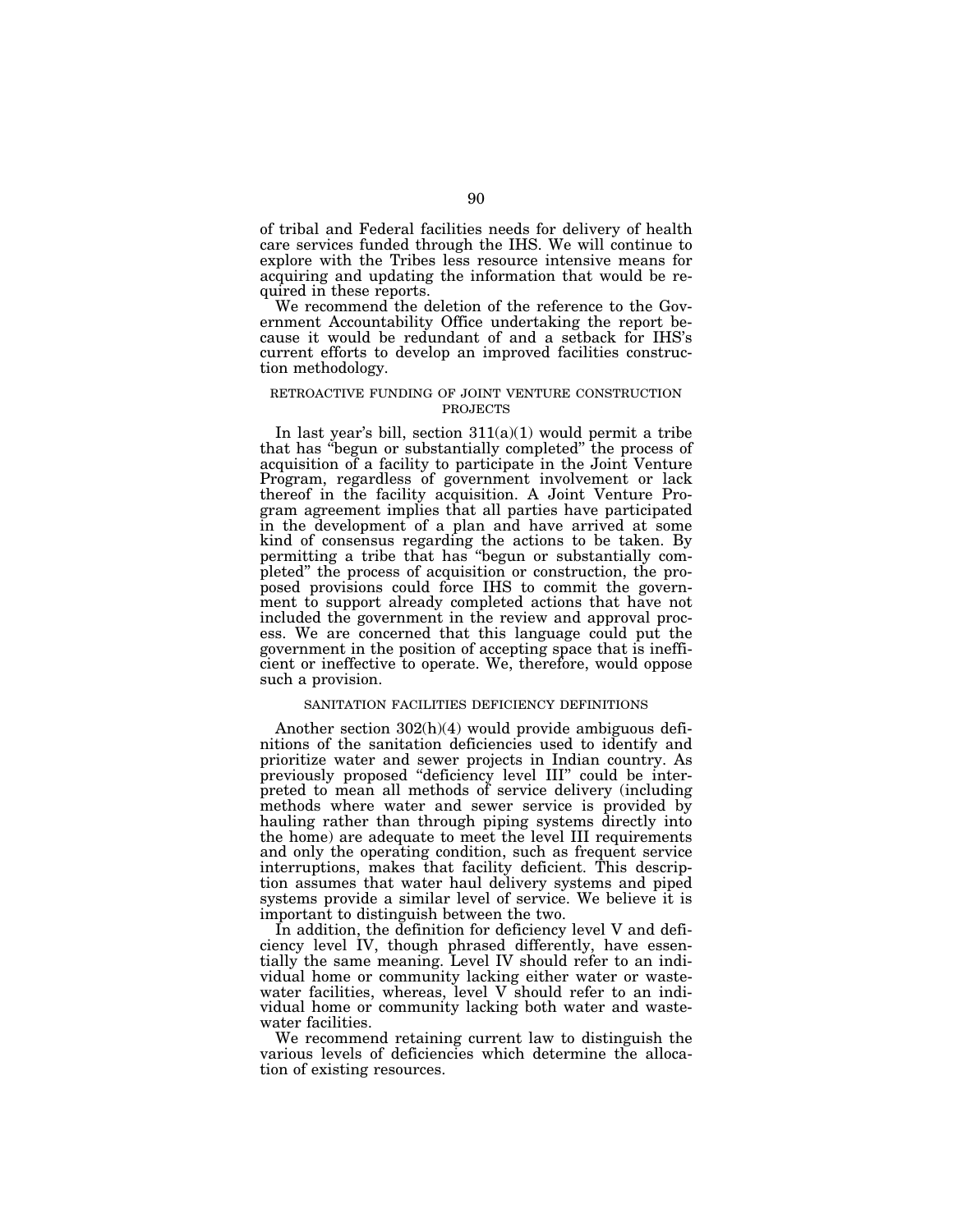# THRESHOLD CRITERIA FOR SMALL AMBULATORY PROGRAM

Yet another Section 305(b)(1) would amend current law to set two minimum thresholds for the Small Ambulatory Program—one for number of patient visits and another for the number of eligible Indians. In order to be eligible for the Small Ambulatory Program under the previously proposed criteria, a facility must provide at least 150 patient visits annually in a service area with no fewer than 1,500 eligible Indians. Aside from the fact that these are both minimum thresholds and so somewhat contradictory, the proposed provisions would make implementation difficult. First, the IHS cannot validate patient visits unless the applicant participates in the Resource Patient Management System (RPMS). Since some tribes do not participate in the RPMS, it is difficult to ensure a fair evaluation of all applicants. Second, the term ''eligible Indians'' refers to the census population figures, which cannot be verified, since they are based on the individual's statement regarding ethnicity.

# NEW NEGOTIATED RULEMAKING AND CONSULTATION REQUIREMENTS

In addition, we are concerned about the requirements for negotiated rulemaking and increased requirements for consultation in the bill because of the high cost and staff time associated with this approach. We are committed to our on-going consultation with Tribes under current Executive Orders, as well as using the authority of Chapter V of title 5, United States Code (commonly known as the Administrative Procedures Act) to promulgate regulations where necessary to carry out IHCIA.

The comments expressed today in this testimony do not represent a comprehensive list of our current concerns. And, we will be reviewing legislation introduced in this Congress for any provisions that might be addressed in the future.

I reiterate our commitment to working with you to reauthorize the Indian Health Care Improvement Act, and the strengthening of Indian health care programs. And we will continue to work with the Committee, other Committees of Congress, and representatives of Indian country to develop a bill that all stakeholders in these important programs can support. Again, I appreciate the opportunity to appear before you today to discuss reauthorization of the ''Indian Health Care Improvement Act'' and I will answer any questions that you may have at this time. Thank you.

## COST ESTIMATES

The Congressional Budget Office prepared a cost estimate for S. 1200, dated June 8, 2007. However, an error was made in that estimate, so a revised estimate was sent to the Committee on September 11, 2007, which follows.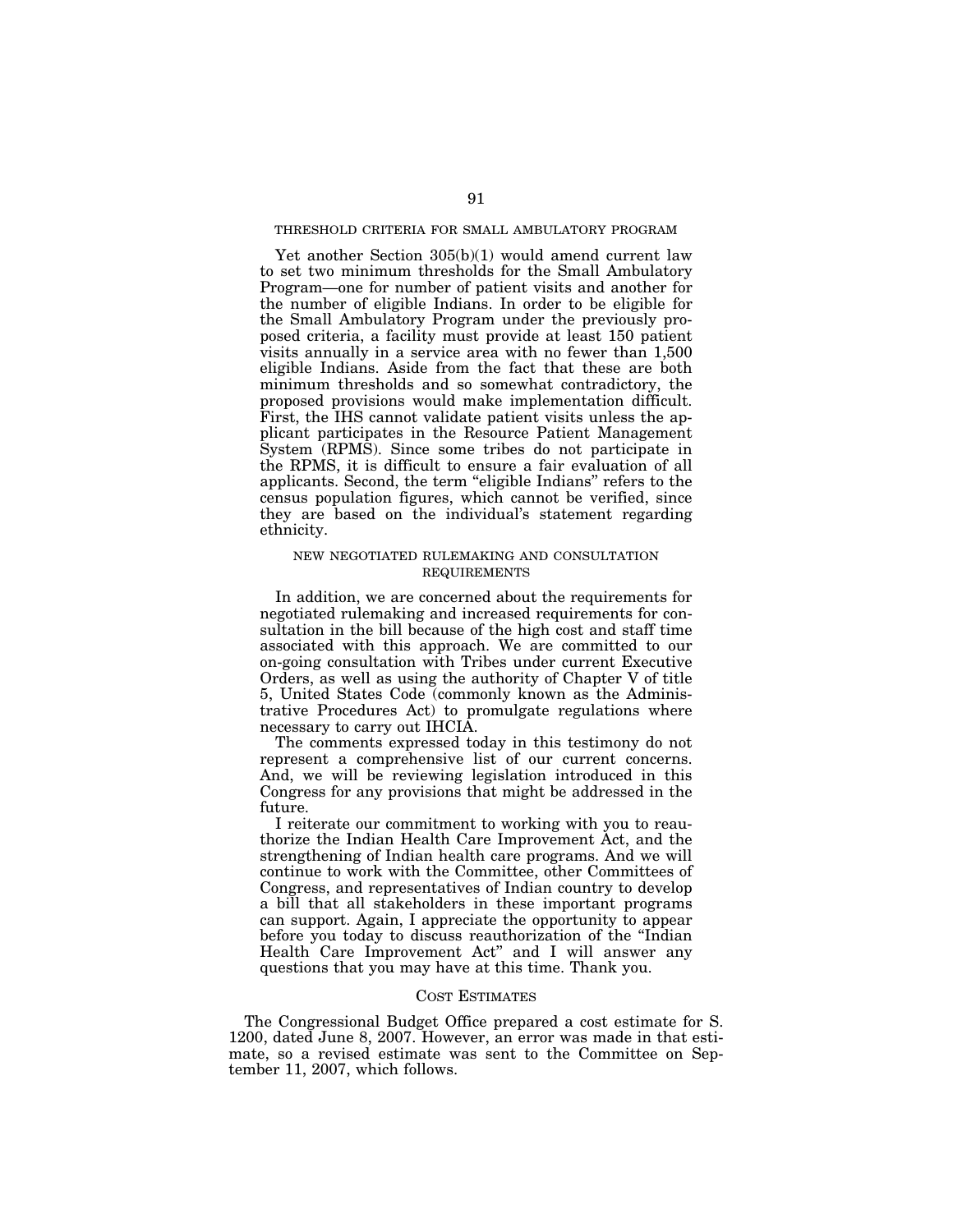#### *S. 1200—Indian Health Care Improvement Act Amendments of 2007*

Summary: S. 1200 would authorize the appropriation of such sums as are necessary through 2017 for activities under the Indian Health Care Improvement Act, the primary authorizing legislation for the Indian Health Service (IHS). The bill also contains specific authorizations for a program to encourage Indians to pursue careers related to behavioral health, a demonstration project to provide suicide prevention services, a commission on Indian health care, and administrative costs for a new nonprofit corporation. Enacting the bill also would affect direct spending, primarily through provisions affecting the Medicaid program.

CBO estimates that implementing S. 1200 would have discretionary costs of \$2.7 billion in 2008, about \$16 billion over the 2008–2012 period, and about \$35 billion over the 2008–2017 period, assuming appropriation of the necessary amounts. We also estimate that enacting the bill would increase direct spending by \$9 million in 2008, \$53 million over the 2008–2012 period, and \$129 million over the 2008–2017 period.

S. 1200 would preempt state licensing laws in certain cases, and this preemption would be an intergovernmental mandate as defined in the Unfunded Mandates Reform Act (UMRA); however, CBO estimates that the costs of that mandate would be small and would not approach the threshold established in UMRA (\$66 million in 2007, adjusted annually for inflation). The bill also would place new requirements on Medicaid that would result in additional spending of about \$80 million over the 2008–2017 period. Those requirements, however, would not be intergovernmental mandates as defined by UMRA. Other provisions of the bill would benefit tribal governments by establishing new or expanding existing programs for Indian health care. This bill contains no privatesector mandates as defined in UMRA.

Estimated cost to the Federal Government: The estimated budgetary impact of S. 1200 is summarized in Table 1. The costs of this legislation fall within budget function 550 (health).

|                                              | By fiscal year, in millions of dollars- |       |       |       |       |  |  |  |
|----------------------------------------------|-----------------------------------------|-------|-------|-------|-------|--|--|--|
|                                              | 2008                                    | 2009  | 2010  | 2011  | 2012  |  |  |  |
| CHANGES IN SPENDING SUBJECT TO APPROPRIATION |                                         |       |       |       |       |  |  |  |
|                                              | 3.257                                   | 3.326 | 3.402 | 3.481 | 3.558 |  |  |  |
|                                              | 2.682                                   | 3.141 | 3.310 | 3.449 | 3.534 |  |  |  |
| CHANGES IN DIRECT SPENDING a                 |                                         |       |       |       |       |  |  |  |
|                                              | 9                                       | 10    | 11    | 12    | 12    |  |  |  |
|                                              | 9                                       | 10    | 11    | 12    | 12    |  |  |  |

TABLE 1.—ESTIMATED BUDGETARY EFFECTS OF S. 1200

a Direct spending changes through 2017 are shown in Table 3.

Basis of estimate: For the purpose of this estimate, CBO assumes that S. 1200 will be enacted near the start of fiscal year 2008 and that the necessary amounts will be appropriated for each year.

#### *Spending subject to appropriation*

The estimated effects of S. 1200 on spending subject to appropriation for the next five years are detailed in Table 2. Imple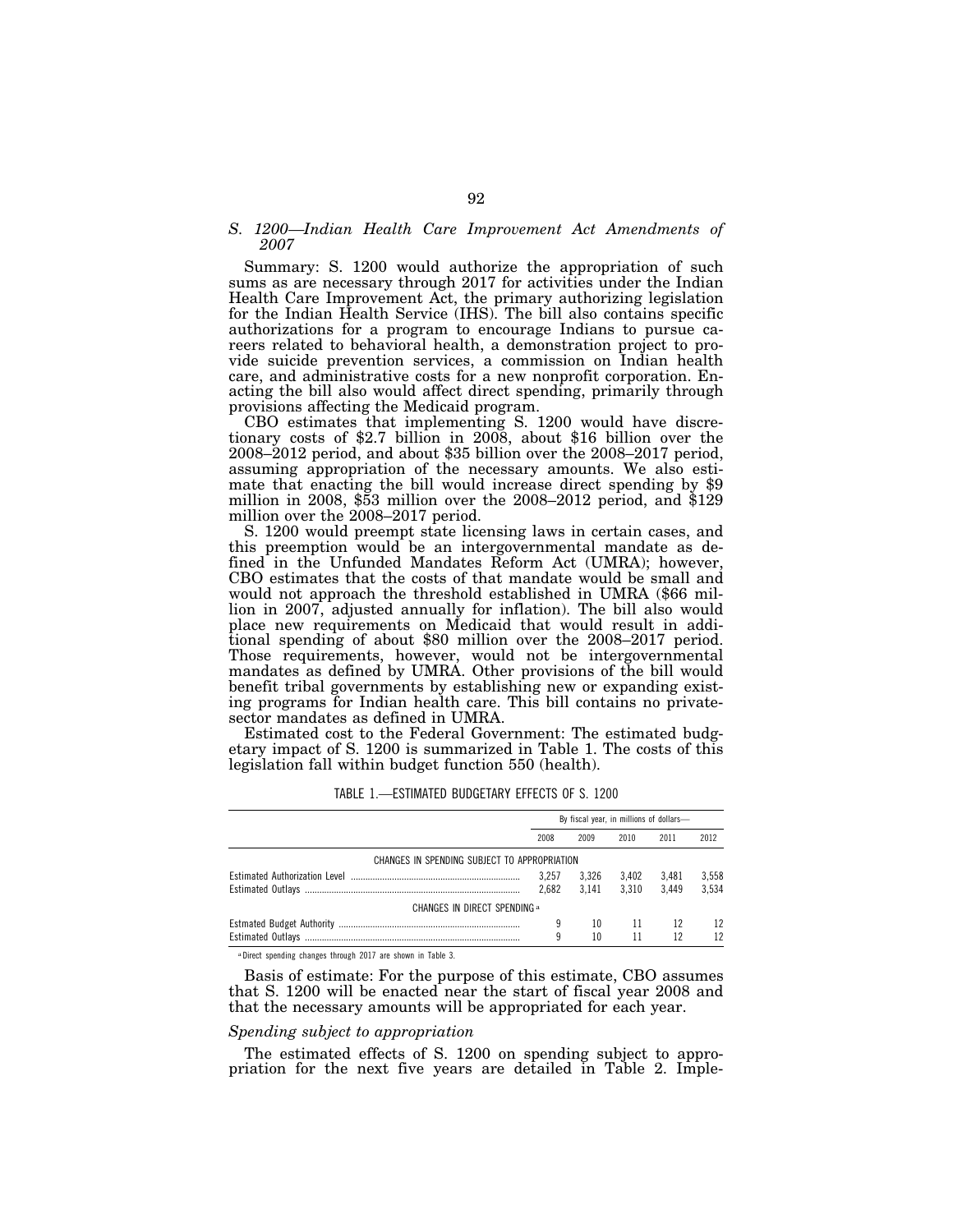menting the legislation would result in discretionary costs of about \$16 billion over the 2008–2012 period. Because the bill would authorize funding through 2017, such discretionary cost would continue, with an estimated cost of about \$35 billion over the 2008– 2017 period.

| TABLE 2.—ESTIMATED EFFECTS OF S. 1200 ON DISCRETIONARY SPENDING |  |  |  |
|-----------------------------------------------------------------|--|--|--|
|                                                                 |  |  |  |

|                                                    | By fiscal year, in millions of dollars- |                |              |                          |                |                |  |  |  |  |
|----------------------------------------------------|-----------------------------------------|----------------|--------------|--------------------------|----------------|----------------|--|--|--|--|
|                                                    | 2007                                    | 2008           | 2009         | 2010                     | 2011           | 2012           |  |  |  |  |
| SPENDING SUBJECT TO APPROPRIATION                  |                                         |                |              |                          |                |                |  |  |  |  |
| IHS Spending Under Current Law <sup>a</sup>        |                                         |                |              |                          |                |                |  |  |  |  |
|                                                    | 3.169                                   |                | 0            | 0                        | $\theta$       | 0              |  |  |  |  |
|                                                    | 3.203                                   | 553            | 164          | 72                       | 12             | $\mathfrak{p}$ |  |  |  |  |
| Proposed Changes:                                  |                                         |                |              |                          |                |                |  |  |  |  |
| Existing Indian Health Service Activities:         |                                         |                |              |                          |                |                |  |  |  |  |
|                                                    | 0                                       | 3.247          | 3.320        | 3.396                    | 3.475          | 3.554          |  |  |  |  |
|                                                    | $\Omega$                                | 2.679          | 3,134        | 3,303                    | 3,443          | 3,529          |  |  |  |  |
| Recruitment Program for Behavioral Health Careers: |                                         |                |              |                          |                |                |  |  |  |  |
|                                                    | 0                                       | 3              | 3            | 3                        | 3              | 3              |  |  |  |  |
|                                                    | 0                                       | $\overline{c}$ | 3            | 3                        | 3              | 3              |  |  |  |  |
| Mental Health Demonstration Project:               |                                         |                |              |                          |                |                |  |  |  |  |
|                                                    | 0                                       | $\overline{c}$ | 2            | 2                        | $\overline{c}$ | 0              |  |  |  |  |
|                                                    | 0                                       | $\star$        | $\mathbf{1}$ | $\overline{\phantom{a}}$ | $\mathfrak{p}$ | 1              |  |  |  |  |
| Commission on Indian Health Care:                  |                                         |                |              |                          |                |                |  |  |  |  |
|                                                    | 0                                       | 4              | 0            | 0                        | 0              | $\theta$       |  |  |  |  |
|                                                    | 0                                       | 1              | 2            | 1                        | 0              | $\Omega$       |  |  |  |  |
| Native American Health and Wellness Foundation:    |                                         |                |              |                          |                |                |  |  |  |  |
|                                                    | 0                                       | 1              | 1            | 1                        | 1              | 1              |  |  |  |  |
|                                                    | 0                                       | $\star$        | 1            | 1                        | 1              |                |  |  |  |  |
| <b>Total Changes:</b>                              |                                         |                |              |                          |                |                |  |  |  |  |
|                                                    | 0                                       | 3.257          | 3.326        | 3.402                    | 3.481          | 3,558          |  |  |  |  |
|                                                    | U                                       | 2.682          | 3.141        | 3.310                    | 3.449          | 3,534          |  |  |  |  |
| Spending Under S. 1200                             |                                         |                |              |                          |                |                |  |  |  |  |
|                                                    | 3.169                                   | 3,257          | 3,326        | 3,402                    | 3,481          | 3,558          |  |  |  |  |
|                                                    | 3,203                                   | 3,235          | 3,305        | 3,382                    | 3,461          | 3,536          |  |  |  |  |

a.The 2007 level is the amount appropriated for that year for IHS.

\*Note: \*=less than \$500,000.

Existing Indian Health Service Activities. S. 1200 would authorize the appropriation of such sums as are necessary for the Indian Health Service through 2017. The agency's responsibilities under the bill would be broadly similar to those in current law. In 2007, the agency received an appropriation of \$3.2 billion. CBO's estimate of the authorized level for IHS programs is the appropriated amount for 2007 adjusted for inflation in later years. (That level would grow to nearly \$4 billion by 2017.) The estimated outlays reflect historical spending patterns for IHS activities.

Recruitment Program for Behavioral Health Careers. Section 105 of the bill would authorize the appropriation of \$2.7 million annually through 2017 for grants to develop and maintain programs that encourage Indians to pursue careers in a field related to behavioral health. Assuming the appropriation of the authorized amounts, CBO estimates that implementing this provision would cost \$2 million in 2008, \$13 million over the 2008–2012 period, and \$26 million over the 2008–2017 period.

Mental Health Demonstration Project. Section 708 would authorize the appropriation of \$1.5 million annually for fiscal years 2008 through 2011 for grants to examine the feasibility of using telecommunication technology to provide suicide prevention services to Indians. Assuming the appropriation of the authorized amounts,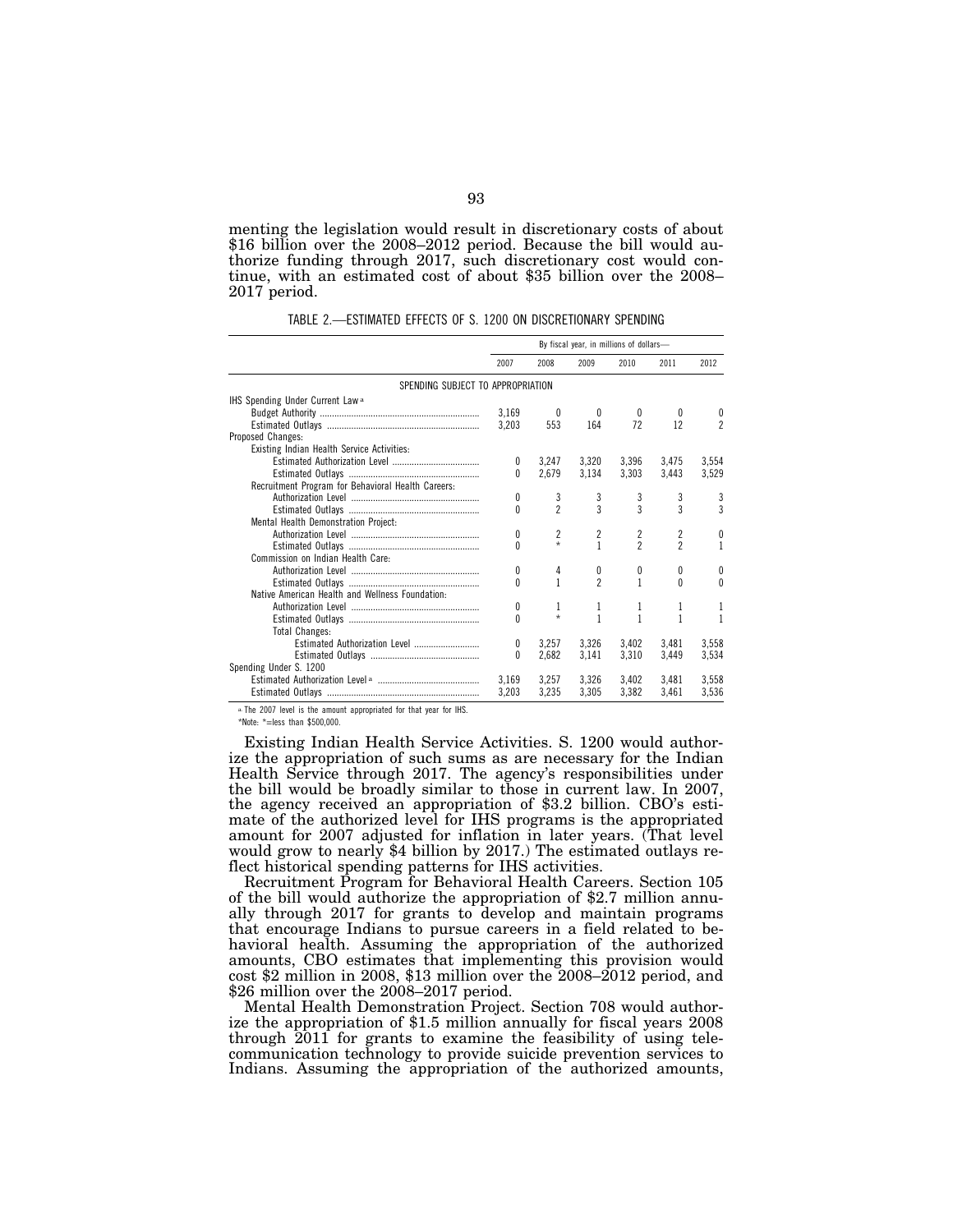CBO estimates that implementing this provision would cost less than \$500,000 in 2008 and about \$6 million over the 2008–2012 period.

Commission on Indian Health Care. Section 814 would authorize the appropriation of \$4 million for a commission that would examine how the federal government provides health care services to Indians. The members of the commission would have to be appointed within eight months of the bill's enactment and would be required to submit a final report to the Congress no later than 18 months after that. Assuming the appropriation of the authorized amount, CBO estimates that implementing this provision would cost \$1 million in 2008, \$2 million in 2009, and \$1 million in 2010.

Native American Health and Wellness Foundation. S. 1200 would establish a charitable and nonprofit corporation called the Native American Health and Wellness Foundation to assist federal, state, tribal, and other entities in efforts to further health and wellness activities and opportunities for Indians. The bill would authorize the appropriation of \$500,000 annually for the foundation's administrative expenses; this amount would be adjusted in later years for inflation. Assuming the appropriation of the authorized amounts, CBO estimates that implementing this provision would cost less than \$500,000 in 2008 and about \$2 million over the 2008–2012 period.

### *Direct spending*

S. 1200 contains several provisions, primarily related to the Medicaid program, that would affect direct spending. The bill's estimated effects on direct spending are shown in Table 3. Overall, CBO estimates that enacting the bill would increase direct spending by \$9 million in 2008 and \$129 million over the 2008–2017 period.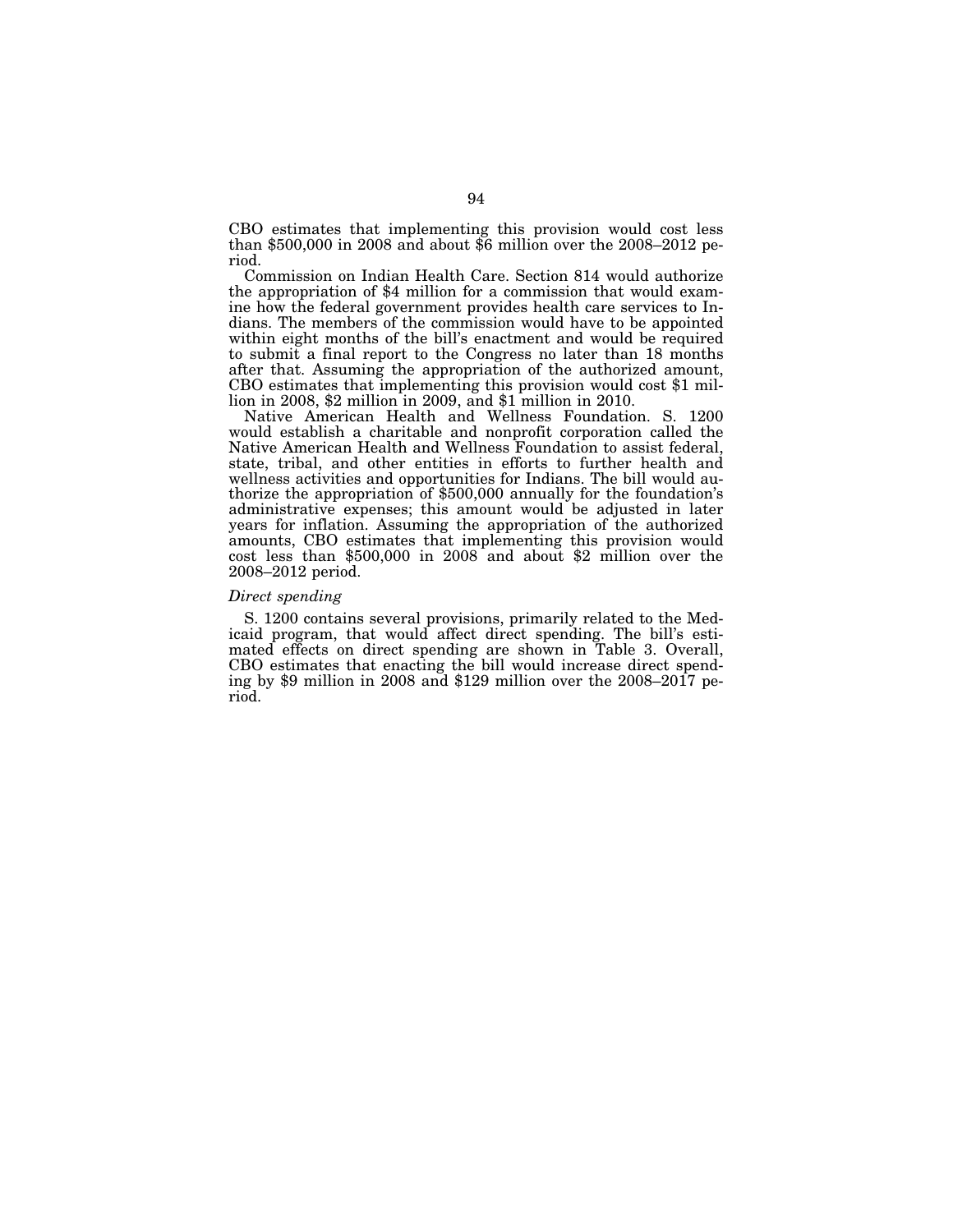|                                                    | By fiscal year, in millions of dollars- |                 |      |      |                |              |                |              |              |     |     |     |
|----------------------------------------------------|-----------------------------------------|-----------------|------|------|----------------|--------------|----------------|--------------|--------------|-----|-----|-----|
|                                                    |                                         | 2009            | 2010 | 2011 | 2012           | 2013         | 2014           | 2015         | 2016         | 201 |     |     |
| CHANGES IN DIRECT SPENDING                         |                                         |                 |      |      |                |              |                |              |              |     |     |     |
| Exemption from Medicaid Cost Sharing and Premiums: |                                         |                 |      |      |                |              |                |              |              |     |     |     |
|                                                    |                                         |                 |      |      |                |              |                |              |              |     |     |     |
|                                                    |                                         | $6\overline{6}$ |      |      | $\overline{7}$ | $\mathsf{R}$ | $\mathbf{8}$   | $\mathsf{q}$ | 9            | 10  | -31 |     |
| Consultation with Indian Health Programs:          |                                         |                 |      |      |                |              |                |              |              |     |     |     |
|                                                    |                                         |                 |      |      |                |              |                |              |              |     |     |     |
|                                                    |                                         |                 |      |      |                |              |                |              |              |     |     |     |
| <b>Medicaid Managed Care Provisions:</b>           |                                         |                 |      |      |                |              |                |              |              |     |     |     |
|                                                    |                                         |                 |      |      |                |              |                |              |              |     |     |     |
|                                                    |                                         |                 |      |      |                | 5            | $\overline{5}$ | 5            | $\mathsf{f}$ |     | 18  |     |
| Scholarship and Loan Repayment Recovery Fund:      |                                         |                 |      |      |                |              |                |              |              |     |     |     |
|                                                    |                                         |                 |      |      |                |              |                |              |              |     |     |     |
|                                                    |                                         |                 |      |      |                |              |                |              |              |     |     |     |
| Total Changes:                                     |                                         |                 |      |      |                |              |                |              |              |     |     |     |
|                                                    |                                         |                 |      |      |                |              |                |              | 16           |     | 53  | 129 |
| Estimated Outlavs                                  |                                         | 10              |      | 12   | 12             | 14           | 14             | 15           | 16           |     | 53  |     |

## TABLE 3. —ESTIMATED EFFECTS OF S. 1200 ON DIRECT SPENDING

 $* = \text{costs}$  savings of less than \$500,000.

Notes: Components may not sum to totals because of rounding.

95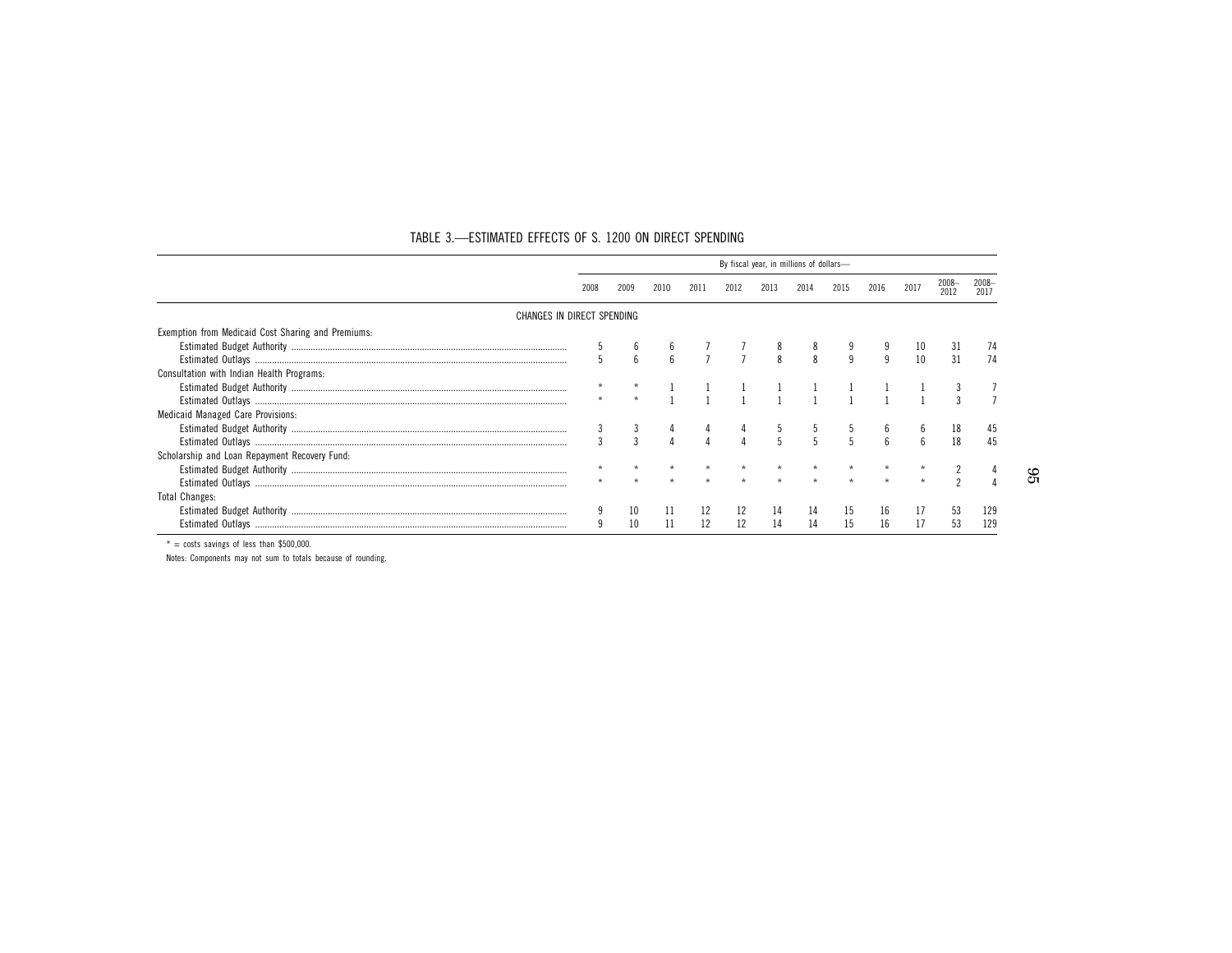IHS-funded health programs are commonly divided into three groups: those operated directly by the Indian Health Service, those operated by tribes and tribal organizations under self-governance agreements, and those operated by urban Indian organizations. For this estimate, they are referred to collectively as Indian health programs.

Exemption from Medicaid Cost Sharing and Premiums. Section 204 would prohibit Medicaid programs from charging premiums or other cost-sharing payments to Indians for services that are provided directly or upon referral by Indian health programs. The provision also would prohibit states from reducing payments to providers for those services by the amount of cost sharing that Indians otherwise would pay.

CBO anticipates that this provision's budgetary effect would stem largely from eliminating cost sharing for referral services. Current law already prohibits Indian health programs from charging cost sharing to Indians who use their services. In addition, Medicaid pays almost all facilities operated by IHS and tribes based on an all-inclusive rate that is not reduced to account for any cost sharing that Indians would otherwise have to pay. Finally, very few states charge premiums to their Medicaid enrollees.

Using Medicaid administrative data, CBO estimates that about 280,000 Indians are Medicaid recipients who also use IHS, and that federal Medicaid spending on affected services would be about \$225 per person annually in 2008. The amount of affected spending would be relatively low because Medicaid already prohibits cost sharing in many instances, such as long-term care services, emergency services, and services for many children and pregnant women. For the affected spending, CBO assumes that cost-sharing payments by individuals equal 2 percent of total spending—Medicaid law limits the extent to which states can impose cost sharing and that eliminating cost sharing would increase total spending by about 5 percent as individuals consume more services. Overall, CBO estimates that the provision would increase federal Medicaid spending by \$5 million in 2008 and by \$74 million over the 2008– 2017 period.

Consultation with Indian Health Programs. Section 206 would encourage state Medicaid programs to consult regularly with Indian health programs on outstanding Medicaid issues by allowing states to receive federal matching funds for the cost of those consultations. Those costs would be treated as an administrative expense under Medicaid and divided equally between the federal government and the states. CBO anticipates that a small number of states would take advantage of this provision, increasing federal Medicaid spending by less than \$500,000 in 2008 and by \$7 million over the 2008–2017 period.

Medicaid Managed Care Provisions. Section 208 would make several changes to improve the ability of Indian health programs to receive payments for Indians who receive Medicaid benefits through managed care arrangements. Those changes include:

• Managed care organizations (MCOs) would have to pay Indian health programs at least the rates used for non-preferred providers. States also would have the option of making those payments directly to Indian health programs.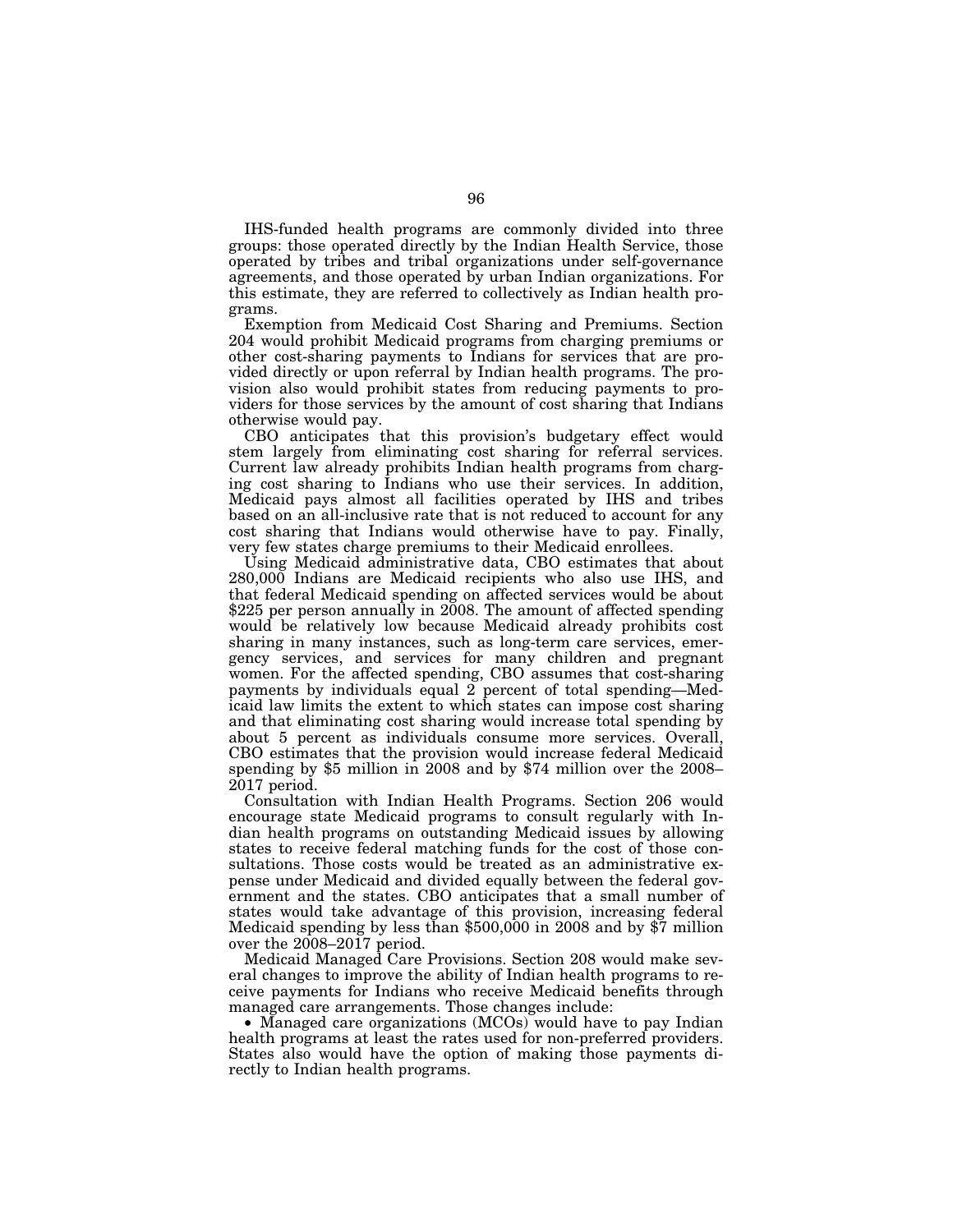• MCOs would have to accept claims submitted by Indian health programs instead of requiring enrollees to submit claims personally.

• Some requirements that MCOs must now meet to participate in Medicaid would be waived or modified for Indian health programs that seek to operate as MCOs. (For example, MCOs run by Indian health programs would be able to limit enrollment to Indians only.)

• States would be required to offer contracts to Indian health programs seeking to operate their own MCOs.

Based on administrative data on Medicaid enrollment and spending for Indians who receive benefits via managed care, CBO estimates that those provisions would increase federal Medicaid spending by \$3 million in 2008 and \$45 million over the 2008–2017 period. We anticipate that the additional costs would be relatively modest because some states already use similar rules in their Medicaid managed care programs and Indian health programs would have a limited interest in participating as MCOs.

Scholarship and Loan Repayment Recovery Fund. S. 1200 would allow the Secretary of Health and Human Services to spend amounts collected for breach of contract from recipients of certain IHS scholarships. Under current law, those funds are deposited in the Treasury and not spent. Because the Secretary's ability to spend those funds would not be subject to appropriation, the provision would increase direct spending. Based on historical information from IHS, CBO estimates that the provision would increase spending by less than \$500,000 a year, but would total about \$4 million over the 2008–2017 period.

Estimated impact on state, local, and tribal governments:

## *Intergovernmental mandates*

S. 1200 would preempt state licensing laws in cases where a health care professional is licensed in one state but is performing services in another state under a contract or compact with a tribal health program. This preemption would be an intergovernmental mandate as defined in the UMRA; however, CBO estimates that the loss of any licensing fees resulting from the mandate would be small and would not approach the threshold established in UMRA (\$66 million in 2007, adjusted annually for inflation).

## *Other impacts*

S. 1200 would reauthorize and expand grant and assistance programs available to Indian tribes, tribal organizations, and urban Indian organizations for a range of health care programs, including prevention, treatment, and ongoing care. The bill also would allow IHS and tribal entities to share facilities, and it would authorize joint ventures between IHS and Indian tribes or tribal organizations for the construction and operation of health facilities. The bill would authorize funding for a variety of health services including hospice care, long-term care, public health services, and home and community-based services.

The bill would prohibit states from charging cost sharing or premiums in the Medicaid program to Indians who receive services or benefits through an Indian health program. CBO estimates that the new requirements in the bill would result in additional spend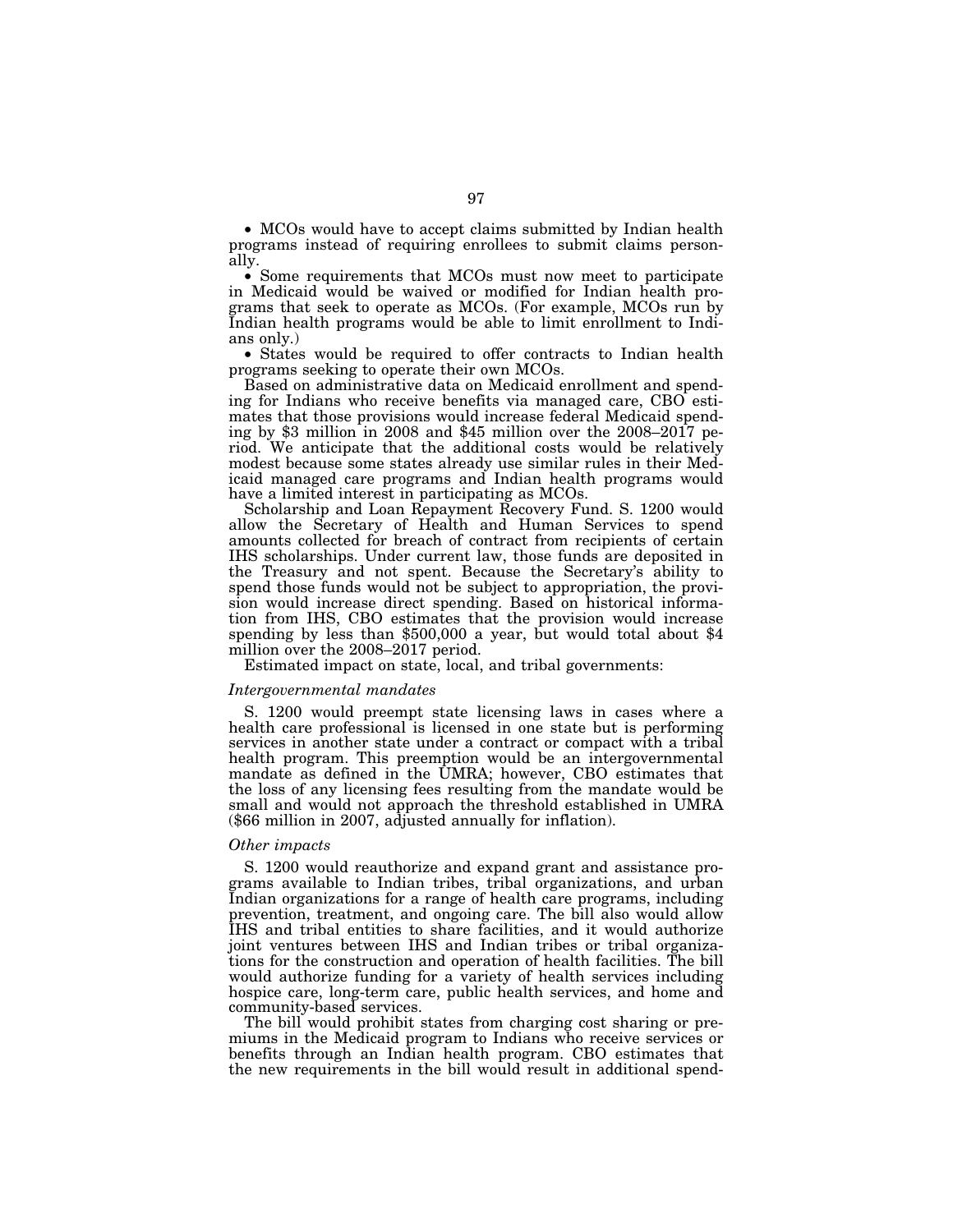ing by states of about \$80 million over the 2008–2017 period. Those requirements, however, would not be intergovernmental mandates as defined by UMRA because Medicaid provides states with significant flexibility to make programmatic adjustments to accommodate the changes. Some tribal entities, particularly those operating managed care systems, may realize some savings as a result of these provisions.

Estimated impact on the private sector: This bill contains no private-sector mandates as defined in UMRA.

Previous CBO estimate: This estimate supersedes the cost estimate for S. 1200 that CBO transmitted on June 8, 2007. Our June 8 cost estimate erroneously indicated that section 204 of the bill (exempting Indians from paying certain types of cost sharing and premiums) would apply to both Medicaid and the State Children's Health Insurance Program. The provision would apply only to Medicaid, and we have lowered our estimate of the bill's impact on direct spending by \$4 million over the 2008–2012 period and by \$8 million over the 2008–2017 period as a result.

On September 11, 2007, CBO also issued a revised estimate for H.R. 1328, the Indian Health Care Improvement Act Amendments of 2007, as ordered reported by the House Committee on Natural Resources on April 25, 2007. There are only minor differences between the two bills, and CBO's revised estimates for them are identical.

Estimate prepared by: Federal Costs: Eric Rollins; Impact on State, Local, and Tribal Governments: Lisa Ramirez-Branum; Impact on the Private Sector: Paige Shevlin.

Estimate approved by: Peter H. Fontaine, Assistant Director for Budget Analysis.

# CHANGES IN EXISTING LAW

In accordance with subsection 12 of rule XXVI of the Standing Rules of the Senate, changes in existing law made by the bill S. 1200, as ordered reported, are shown as follows (existing law proposed to be omitted is enclosed in black brackets, new language to be added in italic, existing law to which no change is proposed is shown in roman):

# **UNITED STATES CODE ANNOTATED**

# **TITLE 25. INDIANS**

# CHAPTER 18—INDIAN HEALTH CARE

[§1601. Congressional] *S 1200 IS 110th CONGRESS 1st Session S. 1200 To amend the Indian Health Care Improvement Act to revise and extend that Act. IN THE SENATE OF THE UNITED STATES April 24, 2007*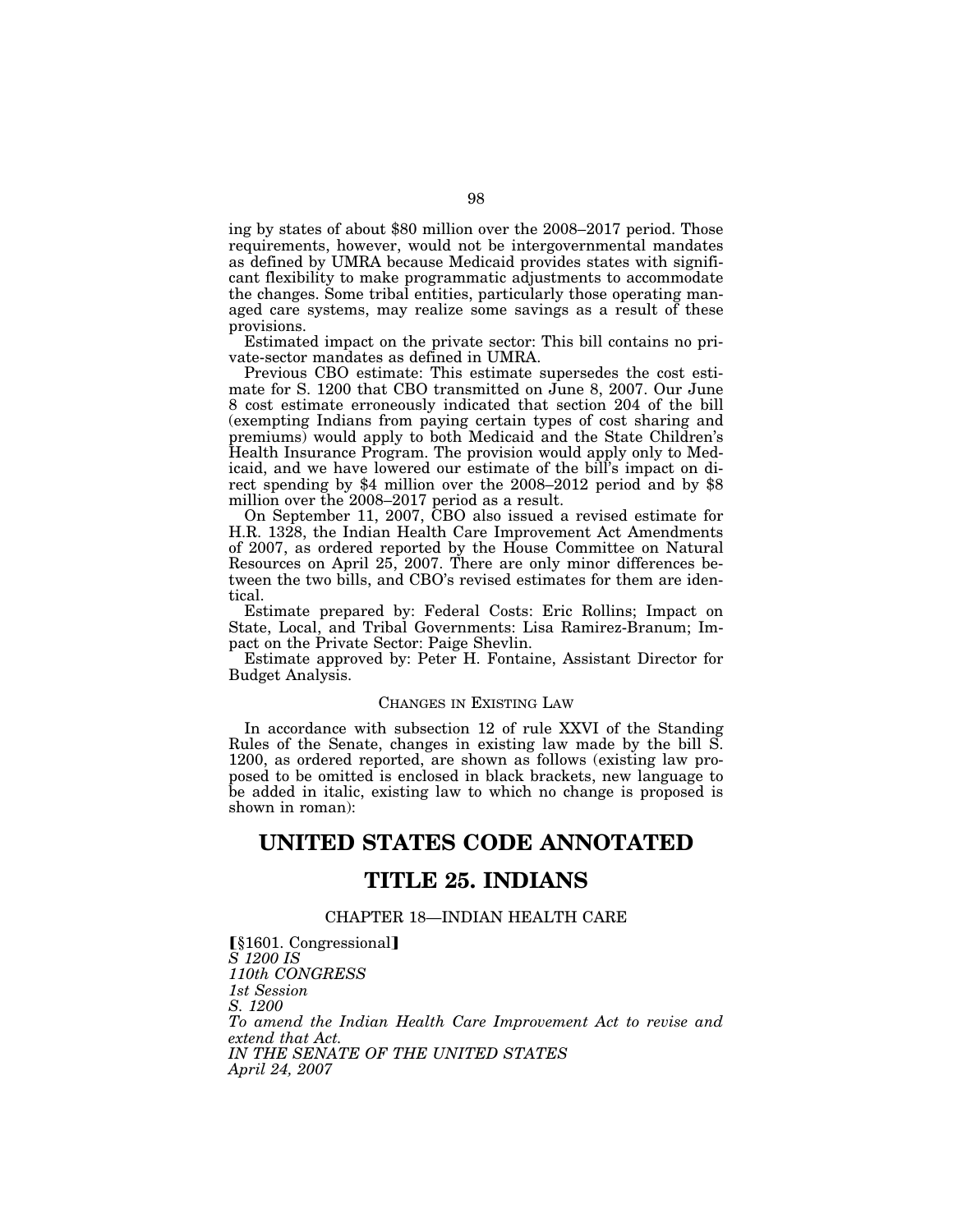*Mr. DORGAN (for himself, Mrs. BOXER, Mr. REID, Ms. CANTWELL, Mr. JOHNSON, Mr. TESTER, Mr. INOUYE, Mr. DOMENICI, Mr. BINGA- MAN, Mr. BAUCUS, Ms. KLOBUCHAR, Mr. THOMAS, Mr. OBAMA, and Ms. MURKOWSKI) introduced the following bill; which was read twice and referred to the Committee on Indian Affairs A BILL* 

*To amend the Indian Health Care Improvement Act to revise and extend that Act.* 

*Be it enacted by the Senate and House of Representatives of the United States of America in Congress assembled,* 

#### *SECTION 1. SHORT TITLE; TABLE OF CONTENTS.*

*(a) SHORT TITLE.—This Act may be cited as the ''Indian Health* 

*(b)* TABLE OF CONTENTS.—The table of contents of this Act is as *follows:* 

#### *Sec. 1. Short title; table of contents.*

#### *TITLE I—AMENDMENTS TO INDIAN LAWS*

- *Sec. 101. Indian Health Care Improvement Act amended.*
- *Sec. 102. Soboba sanitation facilities.*
- *Sec. 103. Native American Health and Wellness Foundation.*

#### *TITLE II—IMPROVEMENT OF INDIAN HEALTH CARE PROVIDED UNDER THE SOCIAL SECURITY ACT*

- *Sec. 201. Expansion of payments under Medicare, Medicaid, and SCHIP for all cov-*
- *ered services furnished by Indian Health Programs. Sec. 202. Increased outreach to Indians under Medicaid and SCHIP and improved cooperation in the provision of items and services to Indians under Social Security Act health benefit programs.*
- *Sec. 203. Additional provisions to increase outreach to, and enrollment of, Indians in SCHIP and Medicaid.*
- *Sec. 204. Premiums and cost sharing protections under Medicaid, eligibility determinations under Medicaid and SCHIP, and protection of certain Indian property from Medicaid estate recovery.*
- *Sec. 205. Nondiscrimination in qualifications for payment for services under Federal health care programs. Sec. 206. Consultation on Medicaid, SCHIP, and other health care programs funded*
- *under the Social Security Act involving Indian Health Programs and Urban Indian Organizations.*
- *Sec. 207. Exclusion waiver authority for affected Indian Health Programs and safe harbor transactions under the Social Security Act. Sec. 208. Rules applicable under Medicaid and SCHIP to managed care entities*
- *with respect to Indian enrollees and Indian health care providers and Indian managed care entities.*
- *Sec. 209. Annual report on Indians served by Social Security Act health benefit programs.*

#### *TITLE I—AMENDMENTS TO INDIAN LAWS*

#### *SEC. 101. INDIAN HEALTH CARE IMPROVEMENT ACT AMENDED.*

*(a) IN GENERAL.—The Indian Health Care Improvement Act (25 U.S.C. 1601 et seq.) is amended to read as follows:* 

### *SECTION 1. SHORT TITLE; TABLE OF CONTENTS.*

*(a) SHORT TITLE.—This Act may be cited as the ''Indian Health Care Improvement Act''.* 

*(b) TABLE OF CONTENTS.—The table of contents for this Act is as follows:* 

*Sec. 1. Short title; table of contents.* 

*Sec. 2. Findings.* 

*Sec. 3. Declaration of national Indian health policy.* 

*Sec. 4. Definitions.*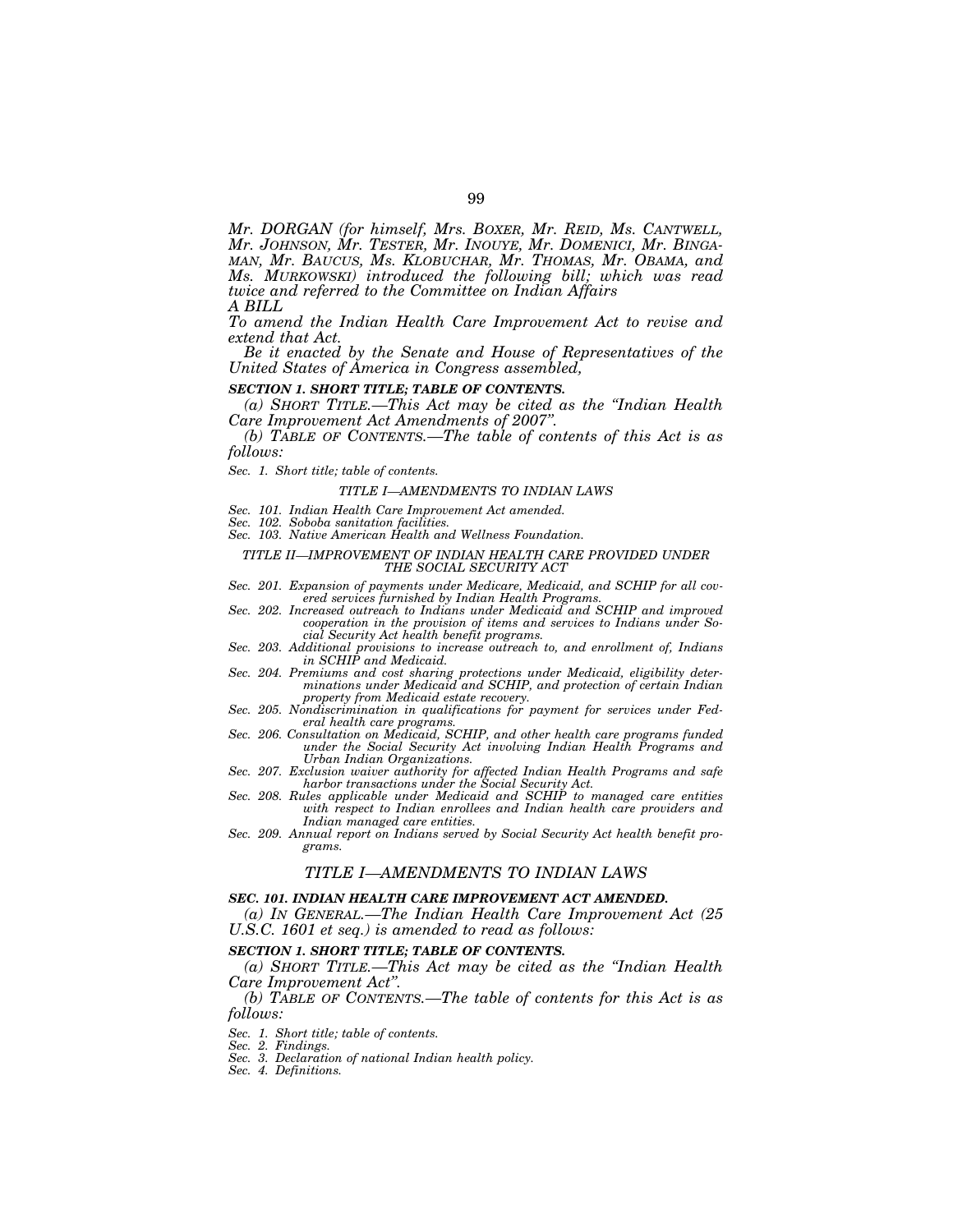# *TITLE I—INDIAN HEALTH, HUMAN RESOURCES, AND DEVELOPMENT*

100

*Sec. 101. Purpose.* 

*Sec. 102. Health professions recruitment program for Indians.* 

- *Sec. 103. Health professions preparatory scholarship program for Indians. Sec. 104. Indian health professions scholarships.*
- 
- *Sec. 105. American Indians Into Psychology Program.*
- *Sec. 106. Scholarship programs for Indian Tribes.*
- *Sec. 107. Indian Health Service extern programs.*
- *Sec. 108. Continuing education allowances.*
- *Sec. 109. Community Health Representative Program.*
- 
- *Sec. 110. Indian Health Service Loan Repayment Program. Sec. 111. Scholarship and Loan Repayment Recovery Fund.*
- $Recruitment \ activities.$
- *Sec. 113. Indian recruitment and retention program.*
- *Sec. 114. Advanced training and research.*
- *Sec. 115. Quentin N. Burdick American Indians Into Nursing Program.*
- *Sec. 116. Tribal cultural orientation.*
- *Sec. 117. INMED Program.*
- *Sec. 118. Health training programs of community colleges.*
- *Sec. 119. Retention bonus.*
- *Sec. 120. Nursing residency program.*
- *Sec. 121. Community Health Aide Program.*
- *Sec. 122. Tribal Health Program administration.*
- *Sec. 123. Health professional chronic shortage demonstration programs.*
- *Sec. 124. National Health Service Corps.*
- *Sec. 125. Substance abuse counselor educational curricula demonstration programs.*
- *Sec. 126. Behavioral health training and community education programs.*
- *Sec. 127. Authorization of appropriations.*

#### *TITLE II—HEALTH SERVICES*

- *Sec. 201. Indian Health Care Improvement Fund.*
- *Sec. 202. Catastrophic Health Emergency Fund.*
- *Sec. 203. Health promotion and disease prevention services.*
- *Sec. 204. Diabetes prevention, treatment, and control.*
- *Sec. 205. Shared services for long-term care.*
- *Sec. 206. Health services research.*
- *Sec. 207. Mammography and other cancer screening.*
- *Patient travel costs.*
- *Sec. 209. Epidemiology centers.*
- *Sec. 210. Comprehensive school health education programs.*
- *Sec. 211. Indian youth program.*
- *Sec. 212. Prevention, control, and elimination of communicable and infectious diseases.*
- *Sec. 213. Other authority for provision of services.*
- *Sec. 214. Indian women's health care.*
- *Sec. 215. Environmental and nuclear health hazards.*
- *Sec. 216. Arizona as a contract health service delivery area.*
- *Sec. 216A. North Dakota and South Dakota as contract health service delivery area.*
- *Sec. 217. California contract health services program.*
- *Sec. 218. California as a contract health service delivery area.*
- *Sec. 219. Contract health services for the Trenton service area.*
- *Sec. 220. Programs operated by Indian Tribes and Tribal Organizations.*
- *Sec. 221. Licensing.*
- *Notification of provision of emergency contract health services.*
- *Sec. 223. Prompt action on payment of claims.*
- *Sec. 224. Liability for payment.*
- *Sec. 225. Office of Indian Men's Health.*
- *Sec. 226. Authorization of appropriations.*

#### *TITLE III—FACILITIES*

- *Sec. 301. Consultation; construction and renovation of facilities; reports.*
- *Sec. 302. Sanitation facilities.*
- *Sec. 303. Preference to Indians and Indian firms.*
- *Sec. 304. Expenditure of non-Service funds for renovation.*
- *Sec. 305. Funding for the construction, expansion, and modernization of small ambulatory care facilities.*
- *Sec. 306. Indian health care delivery demonstration projects.*
- *Sec. 307. Land transfer.*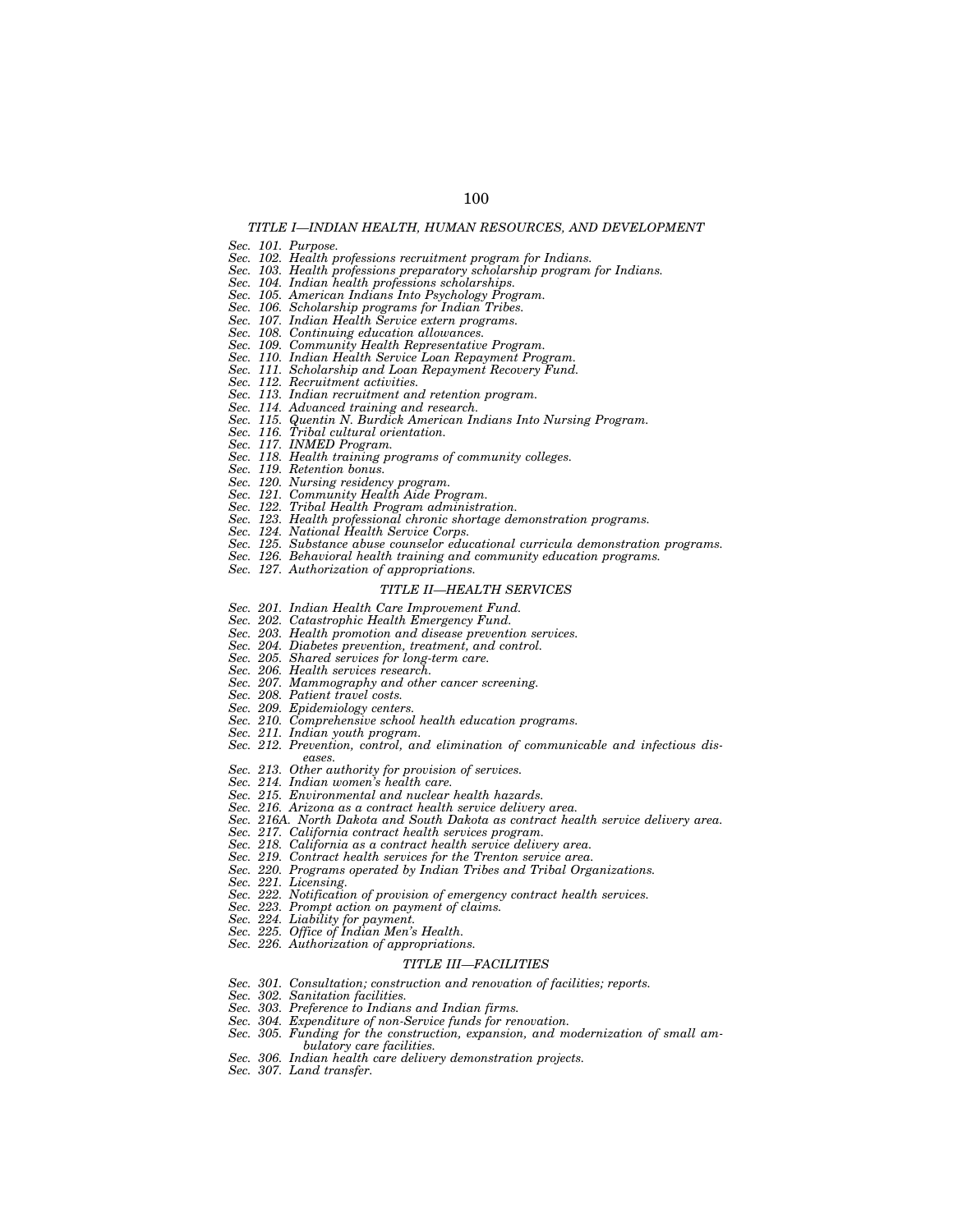- *Sec. 308. Leases, contracts, and other agreements.*
- *Sec. 309. Study on loans, loan guarantees, and loan repayment.*
- *Sec. 310. Tribal leasing.*
- *Sec. 311. Indian Health Service/tribal facilities joint venture program.*
- *Sec. 312. Location of facilities.*
- *Sec. 313. Maintenance and improvement of health care facilities.*
- *Sec. 314. Tribal management of Federally-owned quarters.*
- *Sec. 315. Applicability of Buy American Act requirement.*
- *Sec. 316. Other funding for facilities.*
- *Sec. 317. Authorization of appropriations.*

#### *TITLE IV—ACCESS TO HEALTH SERVICES*

- *Sec. 401. Treatment of payments under Social Security Act health benefits programs.*
- *Sec. 402. Grants to and contracts with the Service, Indian Tribes, Tribal Organizations, and Urban Indian Organizations to facilitate outreach, enrollment, and coverage of Indians under Social Security Act health benefit programs and other health benefits programs.*
- *Sec. 403. Reimbursement from certain third parties of costs of health services.*
- *Sec. 404. Crediting of reimbursements.*
- 
- *Sec. 405. Purchasing health care coverage. Sec. 406. Sharing arrangements with Federal agencies.*
- *Payor of last resort.*
- *Sec. 408. Nondiscrimination under Federal health care programs in qualifications for reimbursement for services.*
- *Sec. 409. Consultation.*
- *Sec. 410. State Children's Health Insurance Program (SCHIP).*
- *Sec. 411. Exclusion waiver authority for affected Indian Health Programs and safe harbor transactions under the Social Security Act.*
- Sec. 412. Premium and cost sharing protections and eligibility determinations under *Medicaid and SCHIP and protection of certain Indian property from Medicaid estate recovery.*
- *Sec. 413. Treatment under Medicaid and SCHIP managed care.*
- *Sec. 414. Navajo Nation Medicaid Agency feasibility study.*
- *Sec. 415. General exceptions.*
- *Sec. 416. Authorization of appropriations.*

#### *TITLE V—HEALTH SERVICES FOR URBAN INDIANS*

- *Sec. 501. Purpose.*
- *Sec. 502. Contracts with, and grants to, Urban Indian Organizations.*
- *Sec. 503. Contracts and grants for the provision of health care and referral services.*
- *Sec. 504. Contracts and grants for the determination of unmet health care needs.*
- *Sec. 505. Evaluations; renewals.*
- *Sec. 506. Other contract and grant requirements.*
- *Sec. 507. Reports and records.*
- *Sec. 508. Limitation on contract authority.*
- *Sec. 509. Facilities.*
- 
- *Sec. 510. Division of Urban Indian Health. Sec. 511. Grants for alcohol and substance abuse-related services.*
- *Sec. 512. Treatment of certain demonstration projects.*
- *Sec. 513. Urban NIAAA transferred programs.*
- *Sec. 514. Consultation with Urban Indian Organizations.*
- *Sec. 515. Urban youth treatment center demonstration.*
- *Sec. 516. Grants for diabetes prevention, treatment, and control.*
- *Community Health Representatives.*
- *Sec. 518. Effective date.*
- *Sec. 519. Eligibility for services.*
- *Sec. 520. Authorization of appropriations.*

#### *TITLE VI—ORGANIZATIONAL IMPROVEMENTS*

- *Sec. 601. Establishment of the Indian Health Service as an agency of the Public Health Service.*
- *Sec. 602. Automated management information system.*
- *Sec. 603. Authorization of appropriations.*

#### *TITLE VII—BEHAVIORAL HEALTH PROGRAMS*

- *Sec. 701. Behavioral health prevention and treatment services.*
- *Sec. 702. Memoranda of agreement with the Department of the Interior.*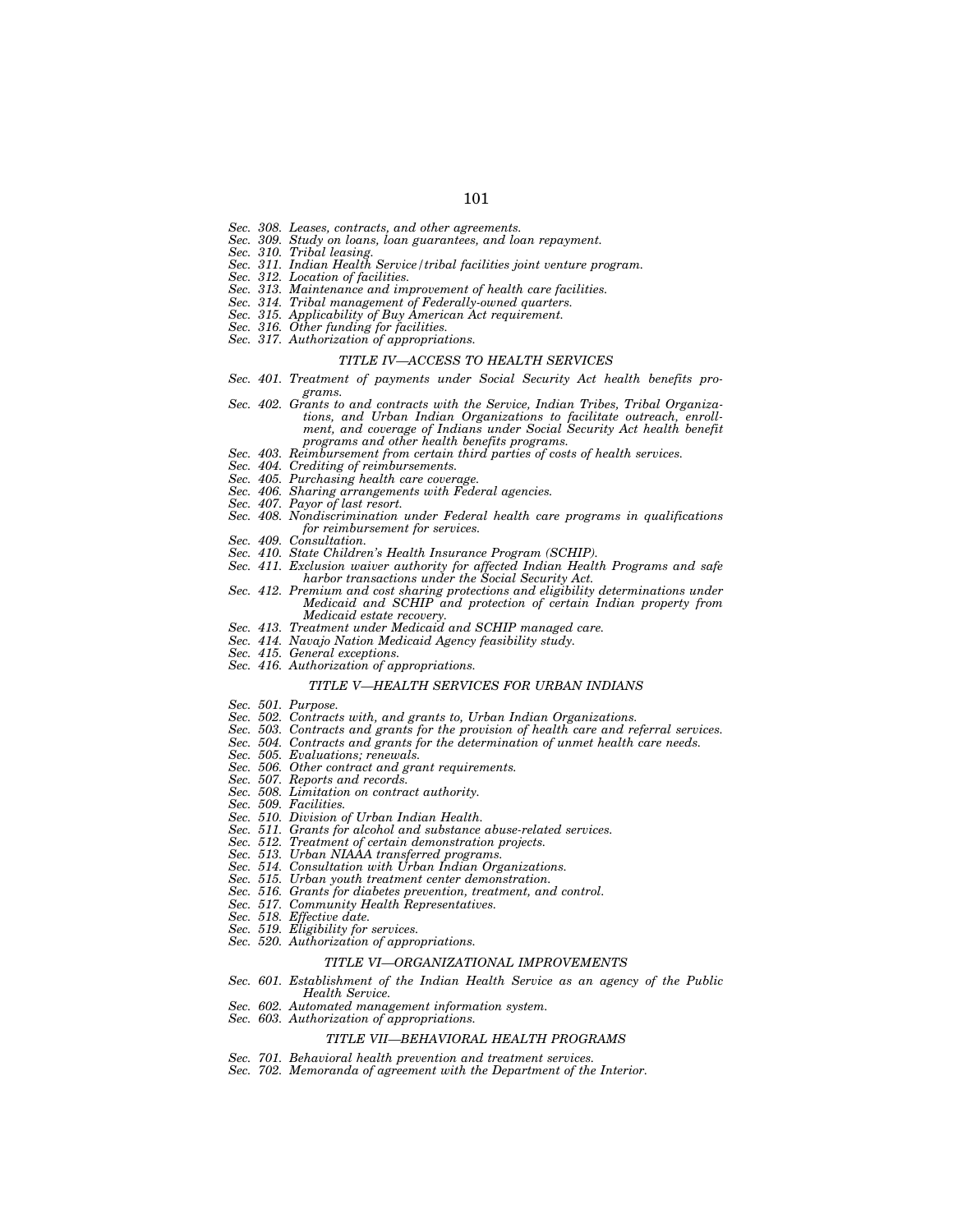- *Sec. 703. Comprehensive behavioral health prevention and treatment program.*
- *Sec. 704. Mental health technician program.*
- *Sec. 705. Licensing requirement for mental health care workers.*
- *Sec. 706. Indian women treatment programs.*
- *Sec. 707. Indian youth program.*
- *Sec. 708. Indian youth telemental health demonstration project.*
- *Sec. 709. Inpatient and community-based mental health facilities design, construction, and staffing.*
- *Sec. 710. Training and community education.*
- *Sec. 711. Behavioral health program.*
- *Sec. 712. Fetal alcohol disorder programs.*
- *Sec. 713. Child sexual abuse and prevention treatment programs.*
- *Sec. 714. Behavioral health research.*
- *Sec. 715. Definitions.*
- *Sec. 716. Authorization of appropriations.*

#### *TITLE VIII—MISCELLANEOUS*

- *Sec. 801. Reports.*
- *Sec. 802. Regulations.*
- *Sec. 803. Plan of implementation.*
- *Sec. 804. Availability of funds.*
- *Sec. 805. Limitation on use of funds appropriated to Indian Health Service.*
- *Sec. 806. Eligibility of California Indians.*
- *Sec. 807. Health services for ineligible persons.*
- *Sec. 808. Reallocation of base resources.*
- *Sec. 809. Results of demonstration projects.*
- *Sec. 810. Provision of services in Montana.*
- *Sec. 811. Moratorium.*
- *Sec. 812. Tribal employment.*
- *Sec. 813. Severability provisions.*
- *Sec. 814. Establishment of National Bipartisan Commission on Indian Health Care.*  Sec. 815. Confidentiality of medical quality assurance records; qualified immunity
- *for participants. Sec. 816. Appropriations; availability.*
- 
- *Sec. 817. Authorization of appropriations.*

#### *SEC. 2. FINDINGS.*

*Congress makes the following* findings*:* 

The Congress finds the following:

[(a] (1) Federal health services to maintain and improve the health of the Indians are consonant with and required by the Federal Government's historical and unique legal relationship with, and resulting responsibility to, the American Indian people.

ø(b¿ *(2)* A major national goal of the United States is to provide the quantity and quality of health services which will permit the health status of Indians to be raised to the highest possible level and to encourage the maximum participation of Indians in the planning and management of those services.

ø(c¿ *(3)* Federal health services to Indians have resulted in a reduction in the prevalence and incidence of preventable illnesses among, and unnecessary and premature deaths of, Indians.

 $\lceil$ (d) (4) Despite such services, the unmet health needs of the American Indian people are severe and the health status of the Indians is far below that of the general population of the United States.

## ø**§ 1602. Declaration of health objectives**¿

#### *SEC. 3. DECLARATION OF NATIONAL INDIAN HEALTH POLICY.*

 $(a)$  The] Congress [hereby] declares that it is the policy of this Nation, in fulfillment of its special *trust* responsibilities and legal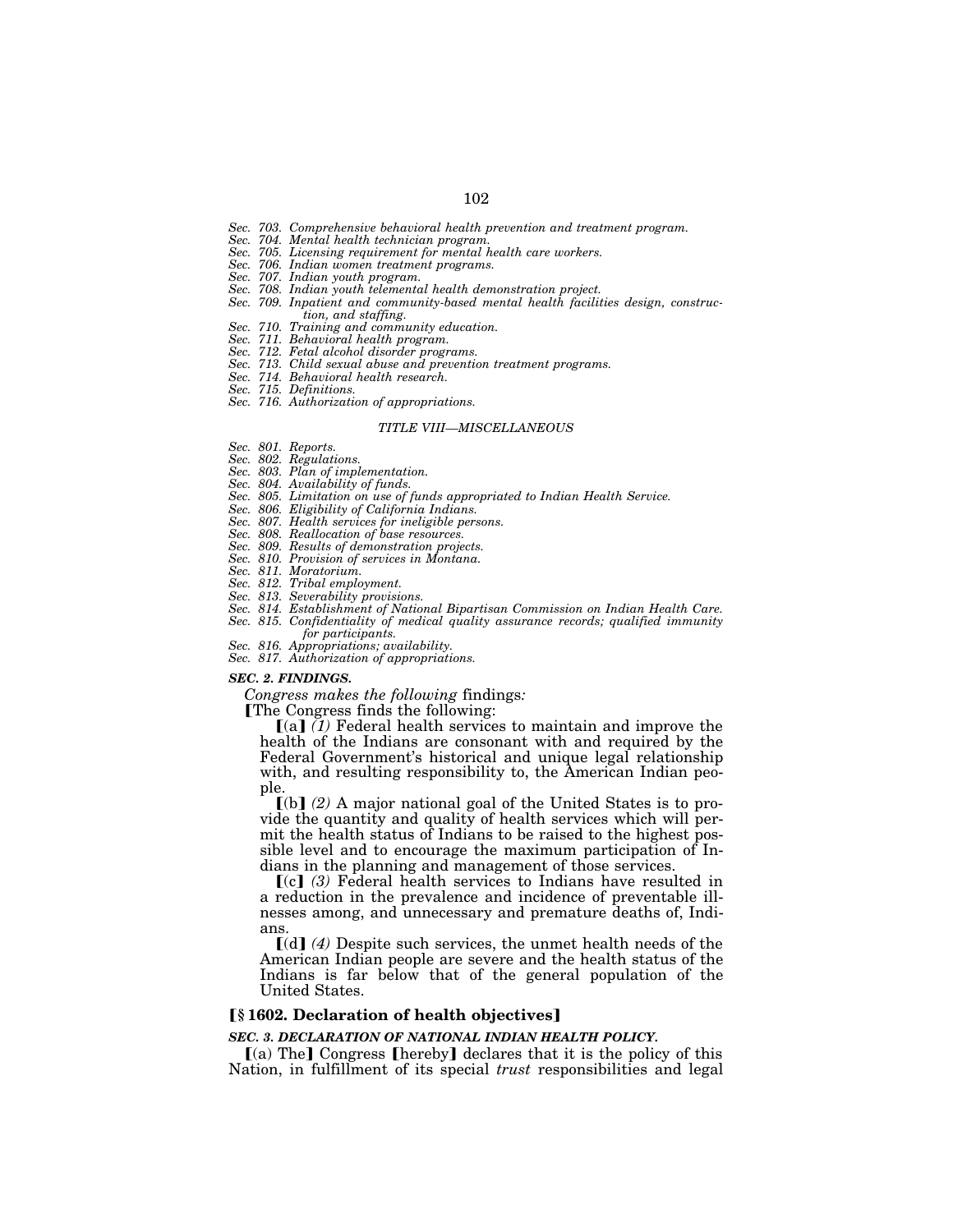**Tobligation** to the American Indian people, **1** *obligations to Indians—*

*(1)* to assure the highest possible health status for Indians and [urban*]Urban* Indians and to provide all resources necessary to effect that policy[.];

ø(b) It is the intent of the Congress that the Nation meet the following health status objectives with respect to Indians and urban Indians by the year 2000:

 $(1)$  Reduce coronary heart disease deaths to a level of no more than 100 per 100,000.

 $(2)$  Reduce the prevalence of overweight individuals to no more than 30 percent.

 $(3)$  Reduce the prevalence of anemia to less than 10 percent among children aged 1 through 5.

 $(4)$  Reduce the level of cancer deaths to a rate of no more than 130 per 100,000.

 $(5)$  Reduce the level of lung cancer deaths to a rate of no more than 42 per 100,000.

 $(6)$  Reduce the level of chronic obstructive pulmonary disease related deaths to a rate of no more than 25 per 100,000.

ø(7) Reduce deaths among men caused by alcohol-related motor vehicle crashes to no more than 44.8 per 100,000.

ø(8) Reduce cirrhosis deaths to no more than 13 per 100,000.

 $(9)$  Reduce drug-related deaths to no more than 3 per 100,000.

 $(10)$  Reduce pregnancies among girls aged 17 and younger to no more than 50 per 1,000 adolescents.

 $[(11)$  Reduce suicide among men to no more than 12.8 per 100,000.

 $[(12)$  Reduce by 15 percent the incidence of injurious suicide attempts among adolescents aged 14 through 17.

 $(13)$  Reduce to less than 10 percent the prevalence of mental disorders among children and adolescents.

 $[(14)$  Reduce the incidence of child abuse or neglect to less than 25.2 per 1,000 children under age 18.

 $(15)$  Reduce physical abuse directed at women by male partners to no more than 27 per 1,000 couples.

 $(16)$  Increase years of healthy life to at least 65 years.

 $(17)$  Reduce deaths caused by unintentional injuries to no more than 66.1 per 100,000.

 $(18)$  Reduce deaths caused by motor vehicle crashes to no more than 39.2 per 100,000.

ø(19) Among children aged 6 months through 5 years, reduce the prevalence of blood lead levels exceeding 15ug/dl and reduce to zero the prevalence of blood lead levels exceeding 25 ug/dl.

 $(20)$  Reduce dental caries (cavities) so that the proportion of children with one or more caries (in permanent or primary teeth) is no more than 45 percent among children aged 6 through 8 and no more than 60 percent among adolescents aged 15.

 $\Gamma(21)$  Reduce untreated dental caries so that the proportion of children with untreated caries (in permanent or primary teeth) is no more than 20 percent among children aged 6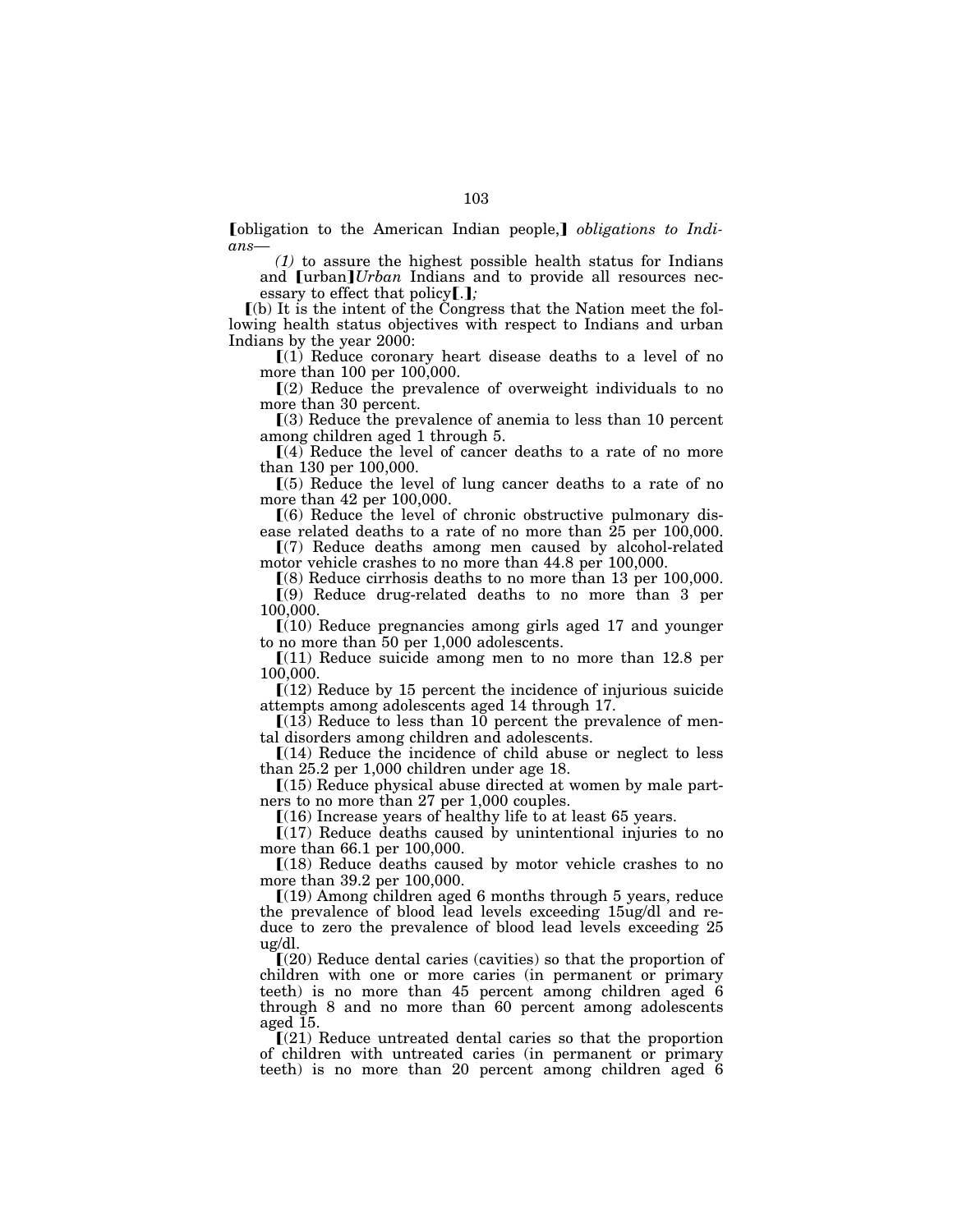through 8 and no more than 40 percent among adolescents aged 15.

 $(22)$  Reduce to no more than 20 percent the proportion of individuals aged 65 and older who have lost all of their natural teeth.

 $\Gamma(23)$  Increase to at least 45 percent the proportion of individuals aged 35 to 44 who have never lost a permanent tooth due to dental caries or periodontal disease.

 $[(24)$  Reduce destructive periodontal disease to a prevalence of no more than 15 percent among individuals aged 35 to 44.

 $(25)$  Increase to at least 50 percent the proportion of children who have received protective sealants on the occlusal (chewing) surfaces of permanent molar teeth.

 $(26)$  Reduce the prevalence of gingivitis among individuals aged 35 to 44 to no more than 50 percent.

 $(27)$  Reduce the infant mortality rate to no more than 8.5 per 1,000 live births.

 $(28)$  Reduce the fetal death rate  $(20 \text{ or more weeks of gesta-})$ tion) to no more than 4 per 1,000 live births plus fetal deaths.

 $(29)$  Reduce the maternal mortality rate to no more than 3.3 per 100,000 live births.

 $(30)$  Reduce the incidence of fetal alcohol syndrome to no more than 2 per 1,000 live births.

 $(31)$  Reduce stroke deaths to no more than 20 per 100,000.

 $(32)$  Reverse the increase in end-stage renal disease (requiring maintenance dialysis or transplantation) to attain an incidence of no more than 13 per 100,000.

ø(33) Reduce breast cancer deaths to no more than 20.6 per 100,000 women.

 $(34)$  Reduce deaths from cancer of the uterine cervix to no more than 1.3 per 100,000 women.

 $(35)$  Reduce colorectal cancer deaths to no more than 13.2 per 100,000.

 $(36)$  Reduce to no more than 11 percent the proportion of individuals who experience a limitation in major activity due to chronic conditions.

 $(37)$  Reduce significant hearing impairment to a prevalence of no more than 82 per 1,000.

ø(38) Reduce significant visual impairment to a prevalence of no more than 30 per 1,000.

ø(39) Reduce diabetes-related deaths to no more than 48 per 100,000.

 $\Gamma(40)$  Reduce diabetes to an incidence of no more than 2.5 per 1,000 and a prevalence of no more than 62 per 1,000.

 $[(41)$  Reduce the most severe complications of diabetes as follows:

ø(A) End-stage renal disease, 1.9 per 1,000.

 $[(B)$  Blindness, 1.4 per 1,000.

 $\mathcal{I}(C)$  Lower extremity amputation, 4.9 per 1,000.

 $I(D)$  Perinatal mortality, 2 percent.

ø(E) Major congenital malformations, 4 percent.

 $[(42)$  Confine annual incidence of diagnosed AIDS cases to no more than 1,000 cases.

 $(43)$  Confine the prevalence of HIV infection to no more than 100 per 100,000.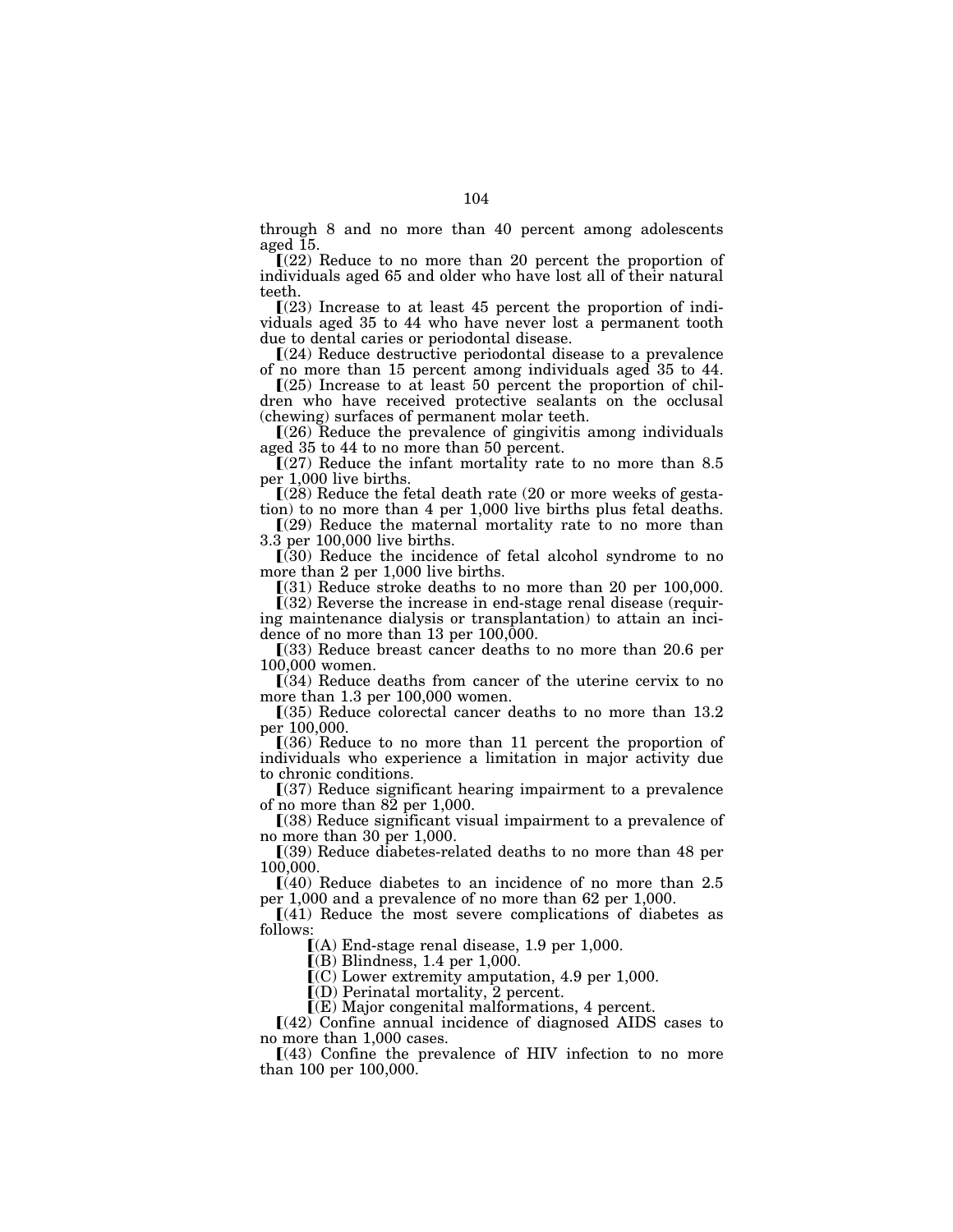$[(44)$  Reduce gonorrhea to an incidence of no more than 225 cases per 100,000.

 $(45)$  Reduce chlamydia trachomatis infections, as measured by a decrease in the incidence of nongonococcal urethritis to no more than 170 cases per 100,000.

 $(46)$  Reduce primary and secondary syphilis to an incidence of no more than 10 cases per 100,000.

ø(47) Reduce the incidence of pelvic inflammatory disease, as measured by a reduction in hospitalization for pelvic inflammatory disease to no more than 250 per 100,000 women aged 15 through 44.

 $(48)$  Reduce viral hepatitis B infection to no more than 40 per 100,000 cases.

 $(49)$  Reduce indigenous cases of vaccine-preventable diseases as follows:

 $(A)$  Diphtheria among individuals aged 25 and younger, 0.

 $($ B) Tetanus among individuals aged 25 and younger, 0.  $(C)$  Polio (wild-type virus), 0.

 $\mathbf{I}(\mathbf{D})$  Measles, 0.

 $\mathbb{F}(E)$  Rubella, 0.

 $\bar{I}(F)$  Congenital Rubella Syndrome, 0.

 $\Gamma(G)$  Mumps, 500.

 $\Gamma(H)$  Pertussis, 1,000.

ø(50) Reduce epidemic-related pneumonia and influenza deaths among individuals aged 65 and older to no more than 7.3 per 100,000.

 $\left[\frac{51}{51}\right]$  Reduce the number of new carriers of viral hepatitis B among Alaska Natives to no more than 1 case.

 $(52)$  Reduce tuberculosis to an incidence of no more than 5 cases per 100,000.

 $(53)$  Reduce bacterial meningitis to no more than 8 cases per 100,000.

 $(54)$  Reduce infectious diarrhea by at least 25 percent among children.

 $(55)$  Reduce acute middle ear infections among children aged 4 and younger, as measured by days of restricted activity or school absenteeism, to no more than 105 days per 100 children.

 $(56)$  Reduce cigarette smoking to a prevalence of no more than 20 percent.

 $(57)$  Reduce smokeless tobacco use by youth to a prevalence of no more than 10 percent.

 $(58)$  Increase to at least 65 percent the proportion of parents and caregivers who use feeding practices that prevent baby bottle tooth decay.

 $(59)$  Increase to at least 75 percent the proportion of mothers who breast feed their babies in the early postpartum period, and to at least 50 percent the proportion who continue breast feeding until their babies are 5 to 6 months old.

 $(60)$  Increase to at least 90 percent the proportion of pregnant women who receive prenatal care in the first trimester of pregnancy.

 $\left[$ (61) Increase to at least 70 percent the proportion of individuals who have received, as a minimum within the appro-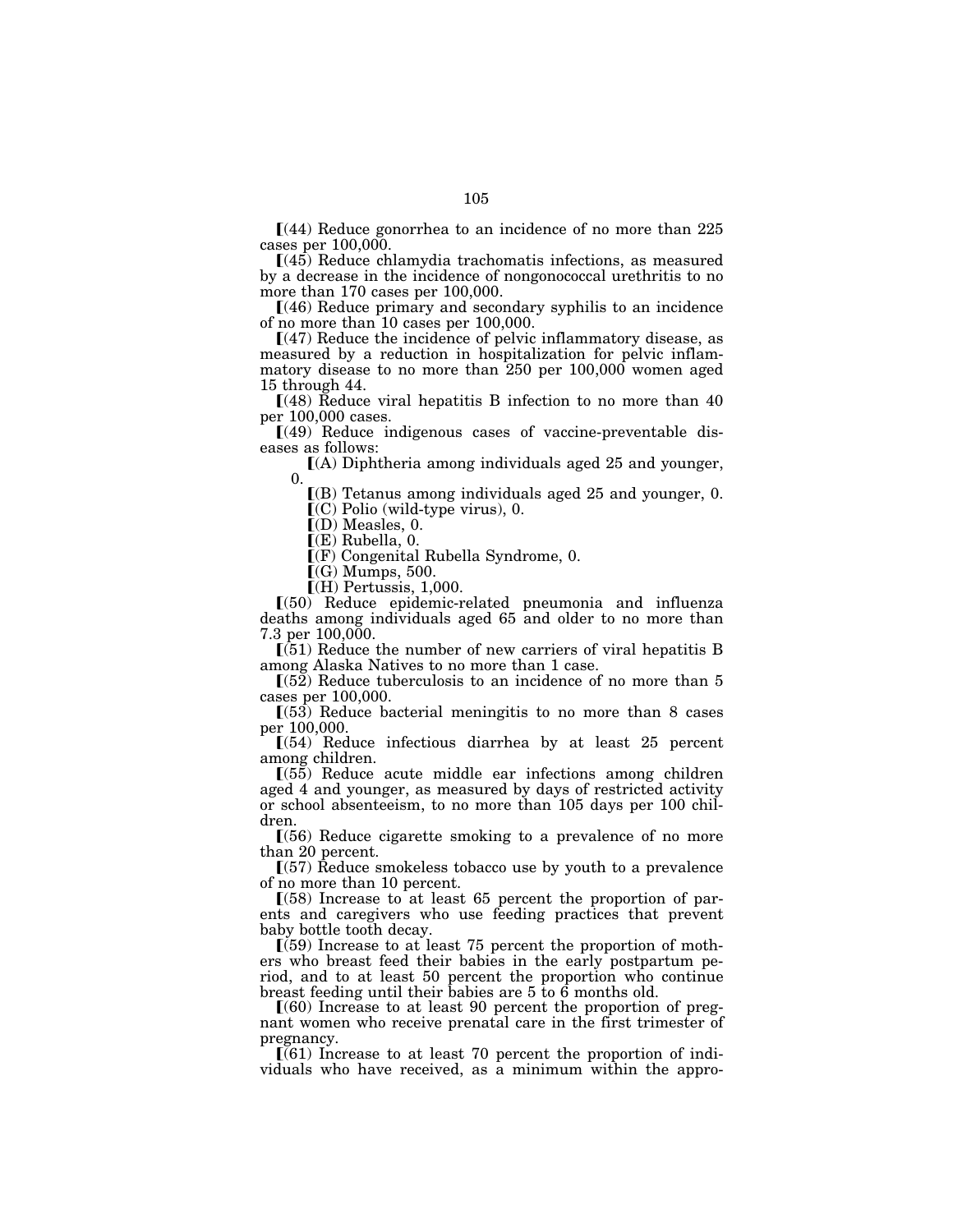priate interval, all of the screening and immunization services and at least one of the counseling services appropriate for their age and gender as recommended by the United States Preventive Services Task Force.]

*(2) to raise the health status of Indians and Urban Indians to at least the levels set forth in the goals contained within the Healthy People 2010 or successor objectives;* 

*(3) to the greatest extent possible, to allow Indians to set their own health care priorities and establish goals that reflect their unmet needs;* 

 $(c)$  It is the intent of the Congress that the Nation  $(4)$  to increase the proportion of all degrees in the health professions and allied and associated health [profession fields awarded to Indians to 0.6 percent.*Jprofessions awarded to Indians so that the proportion of Indian health professionals in each Service Area is raised to at least the level of that of the general population;* 

ø(d) The Secretary shall submit to the President, for inclusion in each report required to be transmitted to the Congress under section 1671 of this title, a report on the progress made in each area of the Service toward meeting each of the objectives described in subsection (b) of this section.]

*(5) to require meaningful consultation with Indian Tribes, Tribal Organizations, and Urban Indian Organizations to implement this Act and the national policy of Indian self-determination; and* 

#### ø**§ 1603. Definitions**¿

*(6) to provide funding for programs and facilities operated by Indian Tribes and Tribal Organizations in amounts that are not less than the amounts provided to programs and facilities operated directly by the Service.* 

#### *SEC. 4. DEFINITIONS.*

For purposes of this [chapter—] $Act$ :

*(1) The term ''accredited and accessible'' means on or near a reservation and accredited by a national or regional organization with accrediting authority.* 

*(2) The term ''Area Office'' means an administrative entity, including a program office, within the Service through which services and funds are provided to the Service Units within a defined geographic area.* 

*(3) The term ''Assistant Secretary'' means the Assistant Secretary for Indian Health.* 

*(4)(A) The term ''behavioral health'' means the blending of substance (alcohol, drugs, inhalants, and tobacco) abuse and mental health prevention and treatment, for the purpose of providing comprehensive services.* 

*(B) The term ''behavioral health'' includes the joint development of substance abuse and mental health treatment planning and coordinated case management using a multidisciplinary approach.* 

*(5) The term ''California Indians'' means those Indians who are eligible for health services of the Service pursuant to section 806.* 

*(6) The term ''community college'' means—*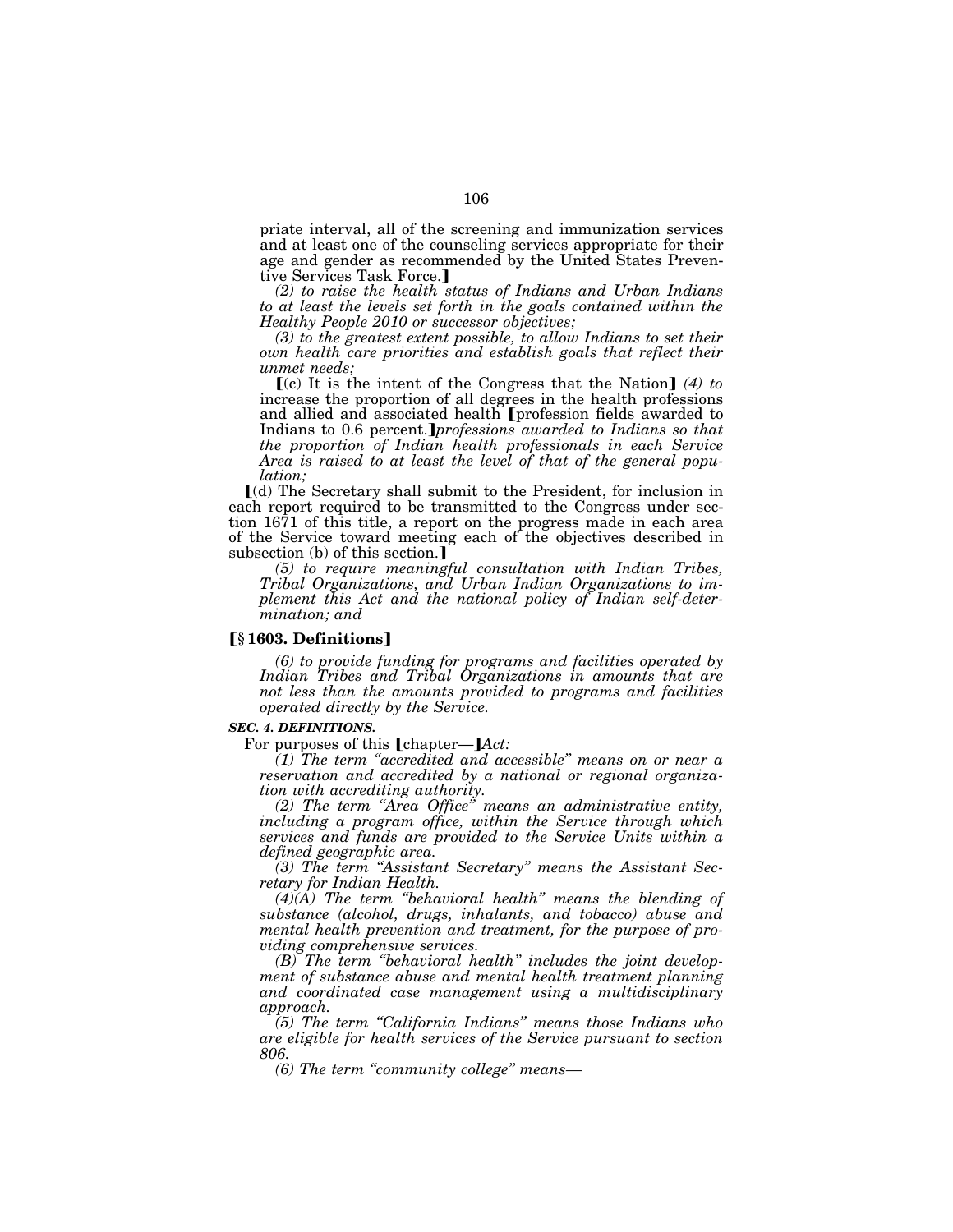*(A) a tribal college or university, or* 

*(B) a junior or community college.* 

*(7) The term ''contract health service'' means health services provided at the expense of the Service or a Tribal Health Program by public or private medical providers or hospitals, other than the Service Unit or the Tribal Health Program at whose expense the services are provided.* 

[(a) "Secretary"] (8) The term "Department" means, unless otherwise designated, [means the Secretary]*the Department* of Health and Human Services.

 $\lceil$ (b) "Service" means the Indian Health Service.

*(9) The term ''disease prevention'' means the reduction, limitation, and prevention of disease and its complications and reduction in the consequences of disease, including—*

*(A) controlling—*

*(i) the development of diabetes;* 

*(ii) high blood pressure;* 

*(iii) infectious agents;* 

*(iv) injuries;* 

*(v) occupational hazards and disabilities;* 

*(vi) sexually transmittable diseases; and* 

*(vii) toxic agents; and* 

*(B) providing—*

*(i) fluoridation of water; and* 

*(ii) immunizations.* 

*(10) The term ''health profession'' means allopathic medicine, family medicine, internal medicine, pediatrics, geriatric medicine, obstetrics and gynecology, podiatric medicine, nursing, public health nursing, dentistry, psychiatry, osteopathy, optometry, pharmacy, psychology, public health, social work, marriage and family therapy, chiropractic medicine, environmental health and engineering, allied health professions, and any other health profession.* 

*(11) The term ''health promotion'' means—*

*(A) fostering social, economic, environmental, and personal factors conducive to health, including raising public awareness about health matters and enabling the people to cope with health problems by increasing their knowledge and providing them with valid information;* 

*(B) encouraging adequate and appropriate diet, exercise, and sleep;* 

*(C) promoting education and work in conformity with physical and mental capacity;* 

*(D) making available safe water and sanitary facilities; (E) improving the physical, economic, cultural, psychological, and social environment;* 

*(F) promoting culturally competent care; and* 

*(G) providing adequate and appropriate programs, which may include—*

*(i) abuse prevention (mental and physical);* 

*(ii) community health;* 

*(iii) community safety;* 

*(iv) consumer health education;* 

*(v) diet and nutrition;*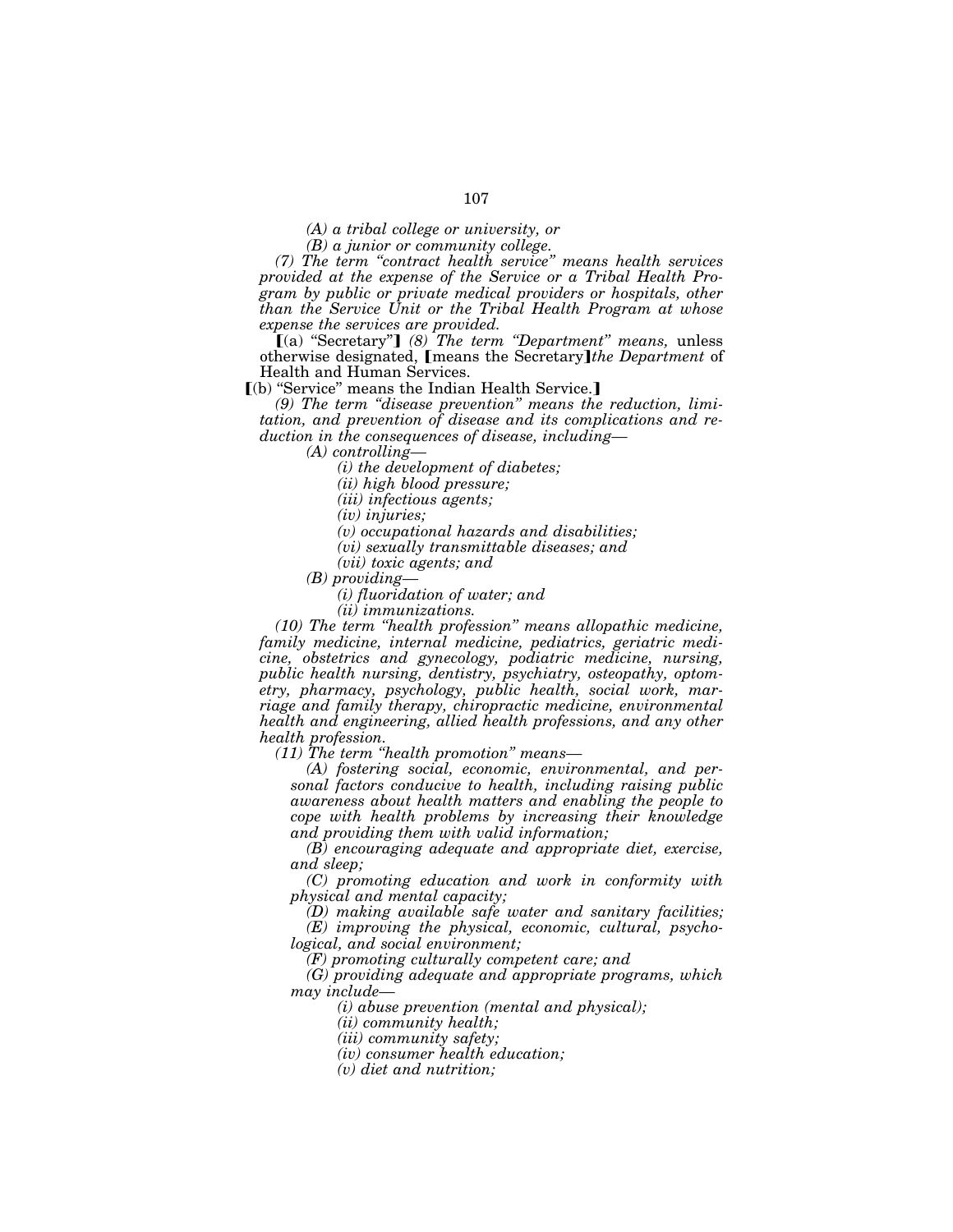*(vi) immunization and other prevention of communicable diseases, including HIV/AIDS;* 

*(vii) environmental health;* 

*(viii) exercise and physical fitness;* 

*(ix) avoidance of fetal alcohol disorders;* 

*(x) first aid and CPR education;* 

*(xi) human growth and development;* 

*(xii) injury prevention and personal safety;* 

*(xiii) behavioral health;* 

*(xiv) monitoring of disease indicators between health care provider visits, through appropriate means, including Internet-based health care management systems;* 

*(xv) personal health and wellness practices;* 

*(xvi) personal capacity building;* 

*(xvii) prenatal, pregnancy, and infant care;* 

*(xviii) psychological well-being;* 

*(xix) reproductive health and family planning;* 

*(xx) safe and adequate water;* 

*(xxi) healthy work environments;* 

*(xxii) elimination, reduction, and prevention of contaminants that create unhealthy household conditions (including mold and other allergens);* 

*(xxiii) stress control;* 

*(xxiv) substance abuse;* 

*(xxv) sanitary facilities;* 

*(xxvi) sudden infant death syndrome prevention;* 

*(xxvii) tobacco use cessation and reduction;* 

*(xxviii) violence prevention; and* 

*(xxix) such other activities identified by the Service, a Tribal Health Program, or an Urban Indian Organization, to promote achievement of any of the objectives described in section 3(2).* 

ø(c) ''Indians'' or¿ *(12) The term* ''Indian''*,* unless otherwise designated, means any person who is a member of an Indian **[tribe, as defined in subsection (d) of this section,** *Tribe or is eligible for health services under section 806,* except that, for the purpose of sections  $[1612$  and 1613 of this title, such terms shall mean] 102 and 103, the term also means any individual who  $[(1),]$ 

 $(A)(i)$  irrespective of whether [he or she] *the individual* lives on or near a reservation, is a member of a tribe, band, or other organized group of Indians, including those tribes, bands, or groups terminated since 1940 and those recognized now or in the future by the State in which they reside $\left[ , \right]$ *;* or  $\left[$  who $\right]$ 

*(ii)* is a descendant, in the first or second degree, of any such member $[$ , or  $(2)$  $]$ ;

*(B)* is an Eskimo or Aleut or other Alaska Native<sub>[, or</sub>  $(3)$ .

*(C)* is considered by the Secretary of the Interior to be an Indian for any purpose<sup>[, or (4)]; or</sup>

*(D)* is determined to be an Indian under regulations promulgated by the Secretary.

*(13) The term ''Indian Health Program'' means—*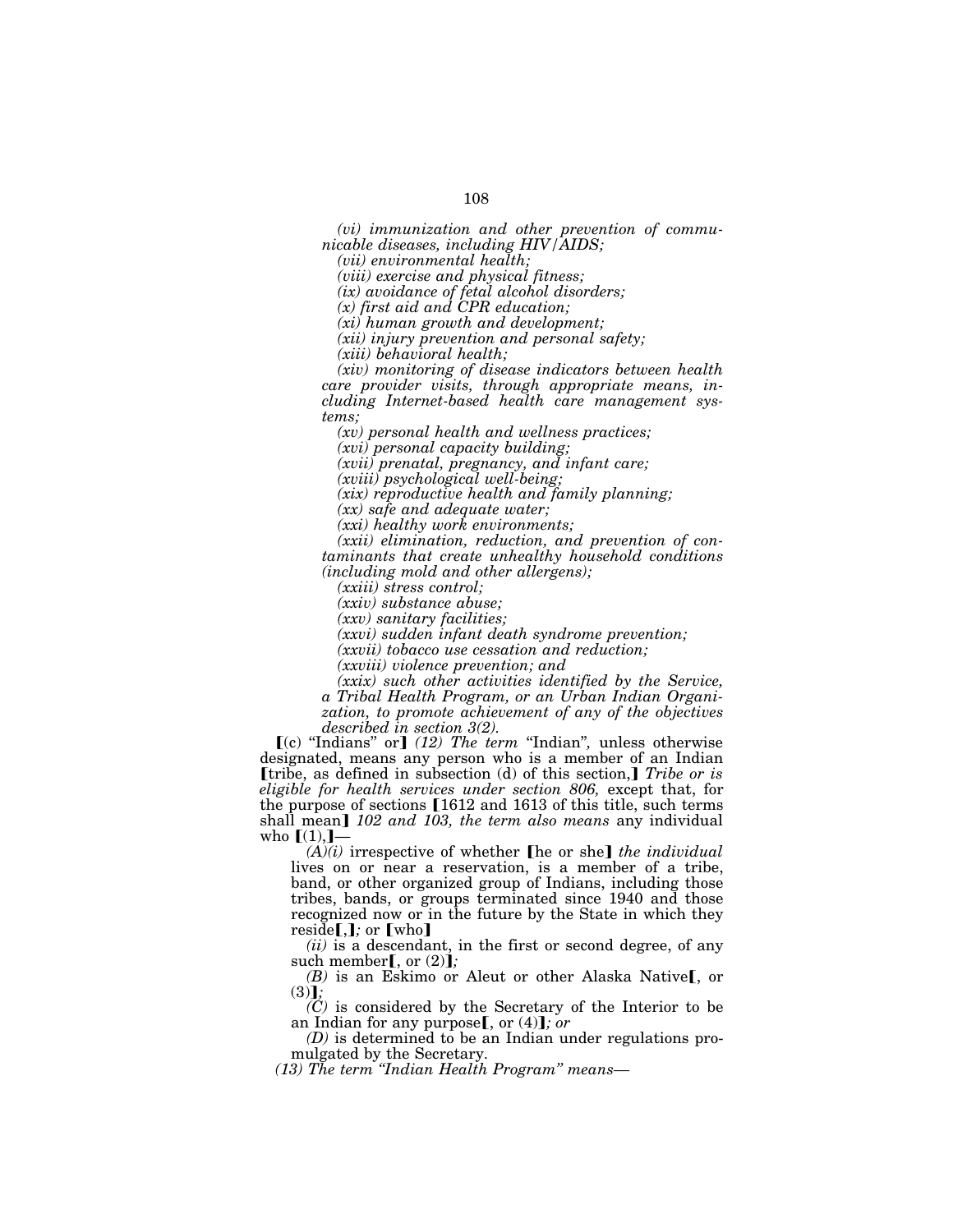*(A) any health program administered directly by the Service;* 

*(B) any Tribal Health Program; or* 

*(C) any Indian Tribe or Tribal Organization to which the Secretary provides funding pursuant to section 23 of the Act of June 25, 1910 (25 U.S.C. 47) (commonly known as the ''Buy Indian Act'').* 

*(14) The term ''Indian Tribe'' has the meaning given the term in the Indian Self-Determination and Education Assistance Act (25 U.S.C. 450 et seq.).* 

*(15) The term ''junior or community college'' has the meaning given the term by section 312(e) of the Higher Education Act of 1965 (20 U.S.C. 1058(e)).* 

ø(d) ''Indian tribe'' means any Indian tribe, band, nation, or other organized group or community, including any Alaska Native village or group or regional or village corporation as defined in or] (16) The term "reservation" means any federally *recognized Indian Tribe's reservation, Pueblo, or colony, including former reservations in Oklahoma, Indian allotments, and Alaska Native Regions* established pursuant to the Alaska Native Claims Settlement Act ( $[85 \text{ Stat. } 688)$  []43 U.S.C. $[A]$ § 1601 et seq.], which is recognized as eligible for the special programs and services provided by the United States to Indians because of their status as Indians.] 1601 et seq.).

ø(e) ''Tribal organization'' means the elected governing body of any Indian tribe or any legally established organization of Indians which is controlled by one or more such bodies or by a board of directors elected or selected by one or more such bodies (or elected by the Indian population to be served by such organization) and which includes the maximum participation of Indians in all phases of its activities.

 $[(f)$  "Urban Indian" means any individual who resides in an urban center, as defined in subsection (g) hereof, and who meets one or more of the four criteria in subsection  $(c)(1)$  through  $(4)$  of this section.

*(17) The term ''Secretary'', unless otherwise designated, means the Secretary of Health and Human Services.* 

*(18) The term ''Service'' means the Indian Health Service.* 

*(19) The term ''Service Area'' means the geographical area served by each Area Office.* 

*(20) The term ''Service Unit'' means an administrative entity of the Service, or a Tribal Health Program through which services are provided, directly or by contract, to eligible Indians within a defined geographic area.* 

*(21) The term ''telehealth'' has the meaning given the term in section 330K(a) of the Public Health Service Act (42 U.S.C. 254c–16(a)).* 

*(22) The term ''telemedicine'' means a telecommunications link to an end user through the use of eligible equipment that electronically links health professionals or patients and health professionals at separate sites in order to exchange health care information in audio, video, graphic, or other format for the purpose of providing improved health care services.*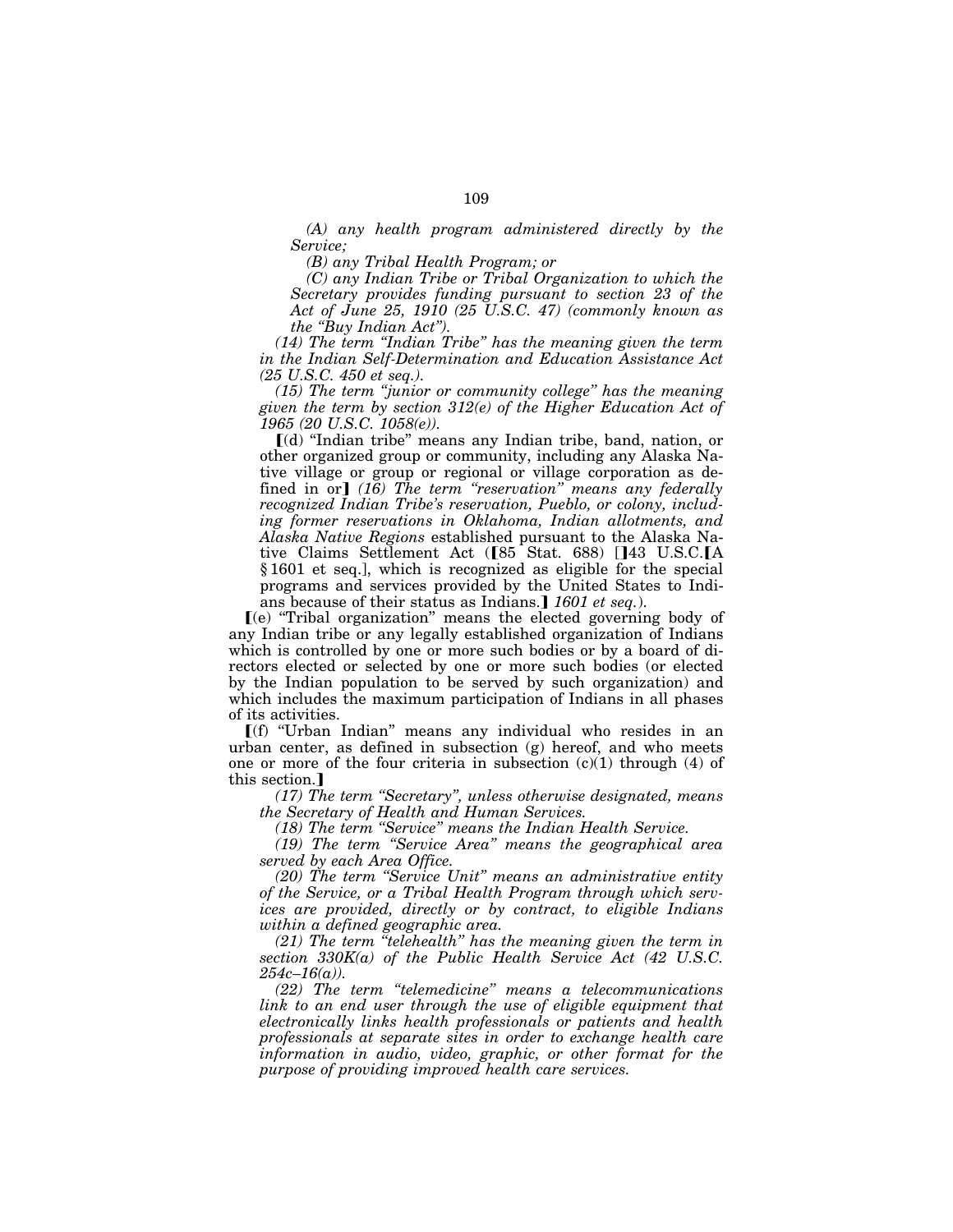*(23) The term ''tribal college or university'' has the meaning given the term in section 316(b)(3) of the Higher Education Act (20 U.S.C. 1059c(b)(3)).* 

*(24) The term ''Tribal Health Program'' means an Indian Tribe or Tribal Organization that operates any health program, service, function, activity, or facility funded, in whole or part, by the Service through, or provided for in, a contract or compact with the Service under the Indian Self-Determination and Education Assistance Act (25 U.S.C. 450 et seq.).* 

*(25) The term ''Tribal Organization'' has the meaning given the term in the Indian Self-Determination and Education Assistance Act (25 U.S.C. 450 et seq.).* 

[(g)] (26) <sup>["</sup>]*The term* "Urban [center"] *Center*" means any community which has a sufficient [urban] *Urban* Indian population with unmet health needs to warrant assistance under **[subchapter IV]** *title V* of this **[chapter]** *Act*, as determined by the Secretary.

*(27) The term ''Urban Indian'' means any individual who resides in an Urban Center and who meets 1 or more of the following criteria:* 

*(A) Irrespective of whether the individual lives on or near a reservation, the individual is a member of a tribe, band, or other organized group of Indians, including those tribes, bands, or groups terminated since 1940 and those tribes, bands, or groups that are recognized by the States in which they reside, or who is a descendant in the first or second degree of any such member.* 

*(B) The individual is an Eskimo, Aleut, or other Alaska Native.* 

*(C) The individual is considered by the Secretary of the Interior to be an Indian for any purpose.* 

*(D) The individual is determined to be an Indian under regulations promulgated by the Secretary.* 

**[(h)]** (28) The term "Urban Indian **[**organization"**]** Organiza*tion''* means a nonprofit corporate body *that (A) is* situated in an **[urban center,]** *Urban Center; (B) is* governed by an [urban] *Urban* Indian-controlled board of directors<sub>[, and pro-</sub> viding]; (C) provides for the [maximum] participation of all interested Indian groups and individuals<sup>[, which body]; and (D)</sup> is capable of legally cooperating with other public and private entities for the purpose of performing the activities described in section  $[1653]$   $503(a)$ .

#### *TITLE I—INDIAN HEALTH, HUMAN RESOURCES, AND DEVELOPMENT*

#### *SEC. 101. PURPOSE.*

*The purpose* of this title<sup>[1]</sup>

 $(i)$  "Area office" means an administrative entity including a program office, within the Indian Health Service through which services and funds are provided to the service units within a defined geographic area.<br>
[(j) "Service unit" means—

 $\mathcal{L}(1)$  an administrative entity within the Indian Health Service, or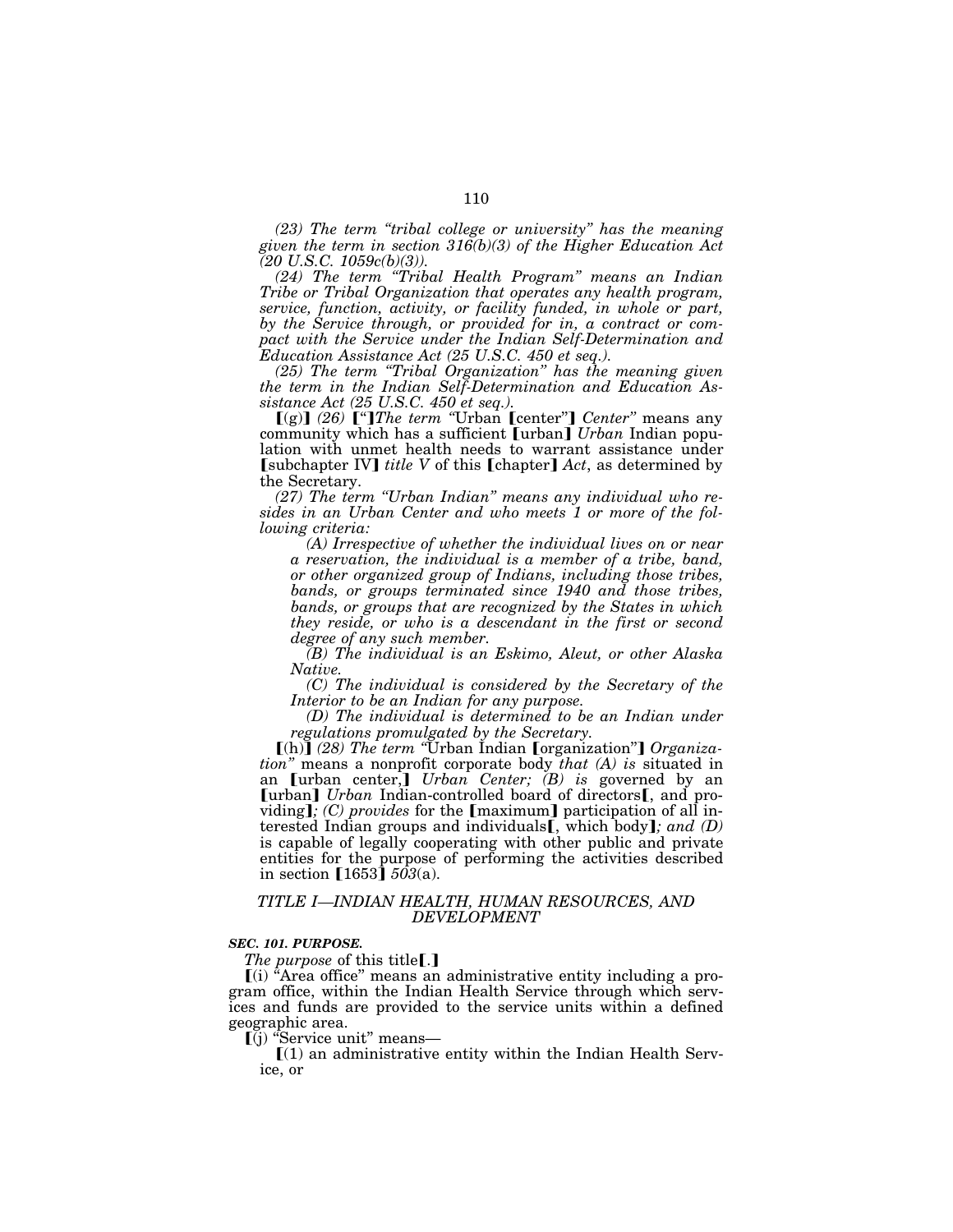$\Gamma(2)$  a tribe or tribal organization operating health care programs or facilities with funds from the Service under the Indian Self-Determination Act [25 U.S.C.A. § 450f et seq.], through which services are provided, directly or by contract, to the eligible Indian population within a defined geographic area.

 $\llbracket$ (k) "Health promotion" includes-

 $(1)$  cessation of tobacco smoking,

 $\Gamma(2)$  reduction in the misuse of alcohol and drugs,

 $(3)$  improvement of nutrition,

 $(4)$  improvement in physical fitness,

 $(5)$  family planning,

 $(6)$  control of stress, and

 $(7)$  pregnancy and infant care (including prevention of fetal alcohol syndrome).

ø(l) ''Disease prevention'' includes—

ø(1) immunizations,

 $(2)$  control of high blood pressure,

 $(3)$  control of sexually transmittable diseases,

 $(4)$  prevention and control of diabetes,

 $(5)$  control of toxic agents,

 $(6)$  occupational safety and health,

 $(7)$  accident prevention,

 $(8)$  fluoridation of water, and

 $(9)$  control of infectious agents.

 $(m)$  "Service area" means the geographical area served by each area office.

 $(n)$  "Health profession" means allopathic medicine, family medicine, internal medicine, pediatrics, geriatric medicine, obstetrics and gynecology, podiatric medicine, nursing, public health nursing, dentistry, psychiatry, osteopathy, optometry, pharmacy, psychology, public health, social work, marriage and family therapy, chiropractic medicine, environmental health and engineering, an allied health profession, or any other health profession.

ø(o) ''Substance abuse'' includes inhalant abuse.

 $\tilde{I}(p)$  "FAE" means fetal alcohol effect.

 $\bar{I}(q)$  "FAS" means fetal alcohol syndrome.

ø§ 1611. Congressional statement of purpose The purpose of this subchapter<sup>]</sup> is to increase, to the maximum extent feasible, the number of Indians entering the health professions and *providing health services, and to assure an [adequate] optimum supply of* health professionals to the [Service, Indian tribes, tribal organizations, and urban Indian organizations] *Indian Health Programs and Urban Indian Organizations* involved in the provision of health [care] *services* to [Indian people] *Indians*.

### ø**§ 1612. Health professions recruitment program for Indians**¿

### *SEC. 102. HEALTH PROFESSIONS RECRUITMENT PROGRAM FOR INDI-ANS.*

 $(a)$  Grants for education and training]

*(a) IN GENERAL.*—The Secretary, acting through the Service, shall make grants to public or nonprofit private health or educational entities, Tribal Health Programs, or Urban Indian [tribes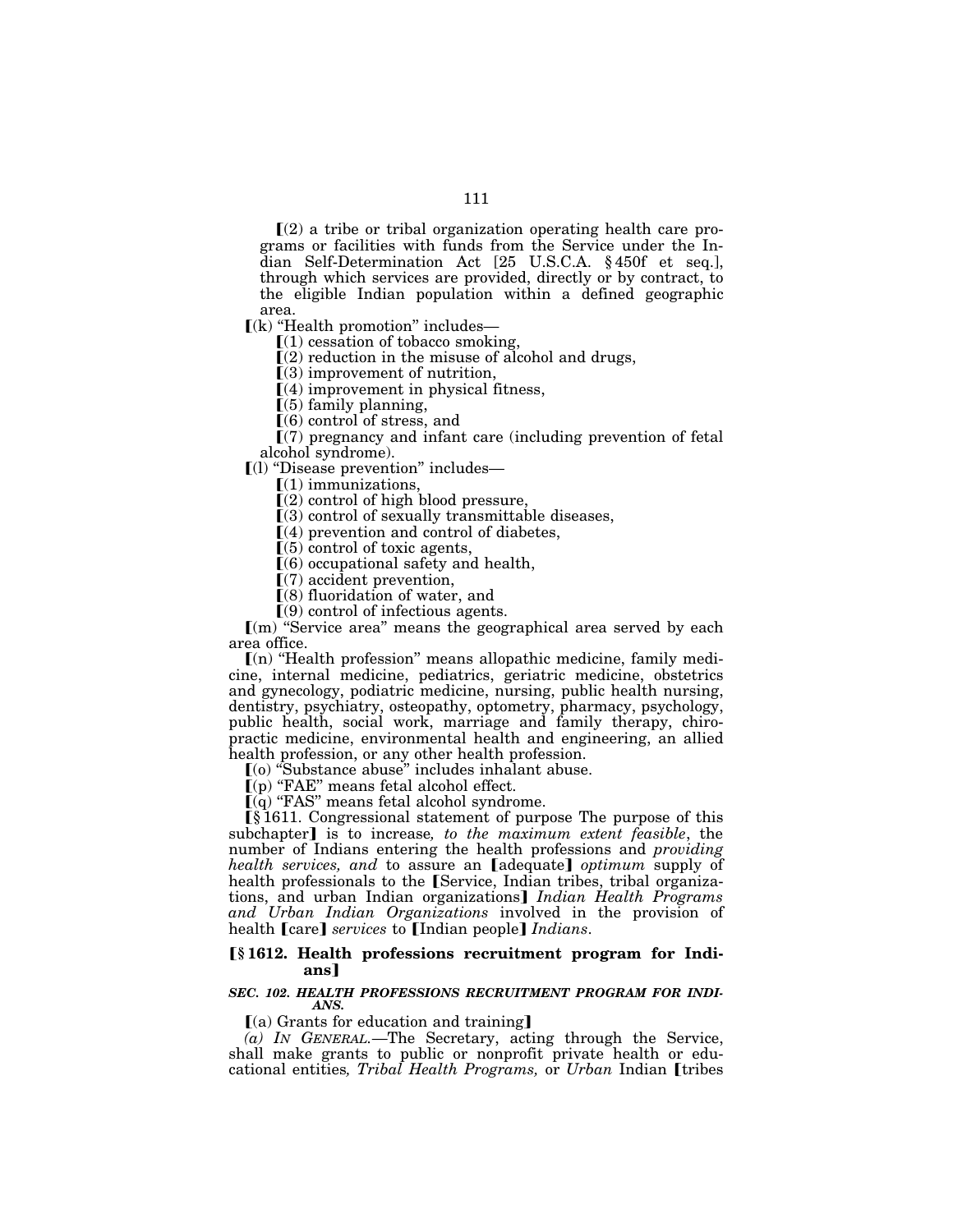or tribal organizations¿ *Organizations* to assist such entities in meeting the costs of—

(1) identifying Indians with a potential for education or training in the health professions and encouraging and assisting them—

(A) to enroll in courses of study in such health professions; or

(B) if they are not qualified to enroll in any such courses of study, to undertake such postsecondary education or training as may be required to qualify them for enrollment;

(2) publicizing existing sources of financial aid available to Indians enrolled in any course of study referred to in paragraph  $(1)$  [of this subsection] or who are undertaking training necessary to qualify them to enroll in any such course of study; or

(3) establishing other programs which the Secretary determines will enhance and facilitate the enrollment of Indians in, and the subsequent pursuit and completion by them of, courses of study referred to in paragraph  $(1)$  [of this subsection].

ø(b) Application for grant; submittal and approval; preference; payment]

*(b) GRANTS*.—

ø(1) No¿ *(1) Application*.—*The Secretary shall not make a*  grant [may be made] under this section unless an application [therefor] has been submitted to, and approved by, the Secretary. Such application shall be in such form, submitted in such manner, and contain such information, as the Secretary shall by regulation prescribe *pursuant to this Act*. The Secretary shall give a preference to applications submitted by [Indian tribes or tribal organizations] *Tribal Health Programs or Urban Indian Organizations*.

(2) *AMOUNT OF GRANTS; PAYMENT*.—The amount of  $\lceil \text{any} \rceil$  *a* grant under this section shall be determined by the Secretary. Payments pursuant to [grants under] this section may be made in advance or by way of reimbursement, and at such intervals and on such conditions as [the Secretary finds necessary] *provided for in regulations issued pursuant to this Act. To the extent not otherwise prohibited by law, grants shall be for 3 years, as provided in regulations issued pursuant to this Act*.

### ø**§ 1613. Health professions preparatory scholarship program for Indians**¿

#### *SEC. 103. HEALTH PROFESSIONS PREPARATORY SCHOLARSHIP PRO-GRAM FOR INDIANS.*

 $(a)$  REQUIREMENTS

*(a) SCHOLARSHIPS AUTHORIZED.—*The Secretary, acting through the Service, shall [make] *provide* scholarship grants to Indians who—

(1) have successfully completed their high school education or high school equivalency; and

(2) have demonstrated the **[**capability**]** *potential* to successfully complete courses of study in the health professions.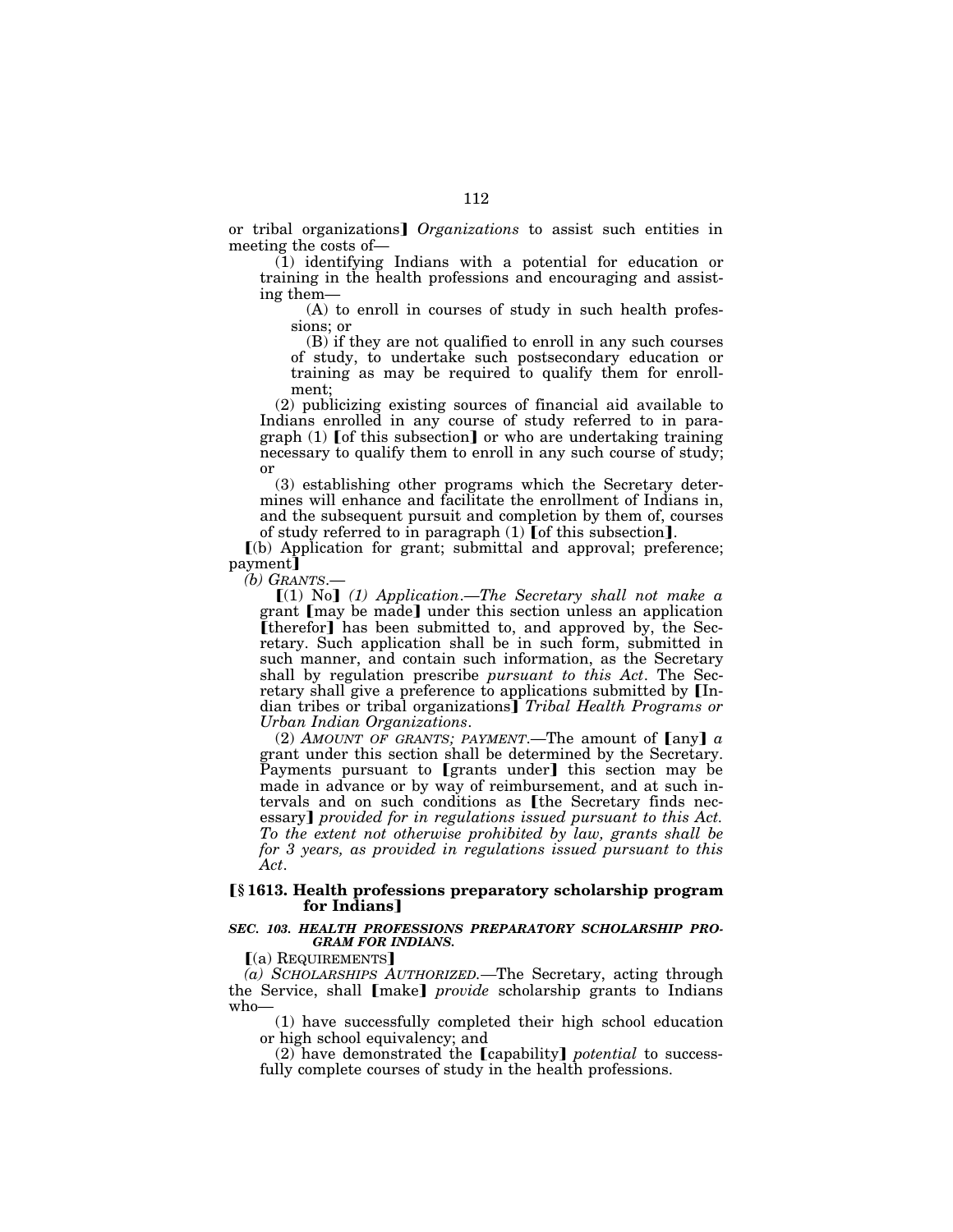(b) PURPOSES. [and duration of grants; preprofessional and pregraduate education]—Scholarship grants [made] *provided* pursuant to this section shall be for the following purposes:

(1) Compensatory preprofessional education of any  $[$ grantee $]$ *recipient*, such scholarship not to exceed [two] 2 years on a full-time basis (or the part-time equivalent thereof, as determined by the Secretary *pursuant to regulations issued under this Act*).

(2) Pregraduate education of any **[grantee]** *recipient* leading to a baccalaureate degree in an approved course of study preparatory to a field of study in a health profession, such scholarship not to exceed 4 years. *An extension of up to 2 years* (or the part-time equivalent thereof, as determined by the Secretary<sup>[1]</sup>. *pursuant to regulations issued pursuant to this Act) may be approved*.

[(c) COVERED EXPENSES]

[Scholarship grants made] (c) OTHER CONDITIONS.-Scholar*ships* under this section—

*(1)* may cover costs of tuition, books, transportation, board, and other necessary related expenses of a *[grantee] recipient* while attending school<sup>[.]</sup>;

[(d) BASIS FOR DENIAL OF ASSISTANCE]

**[The Secretary]** (2) shall not **[deny scholarship assistance to** an eligible applicant under this section] *be denied* solely on the basis of the applicant's scholastic achievement if such applicant has been admitted to, or maintained good standing at, an accredited institution[.]; and

ø(e) ELIGIBILITY FOR ASSISTANCE UNDER OTHER FEDERAL PRO-GRAMS

**[The Secretary]** (3) shall not **[deny scholarship assistance to** an eligible applicant under this section] be denied solely by reason of such applicant's eligibility for assistance or benefits under any other Federal program.

# ø**§ 1613a. Indian health professions scholarships**¿

# *SEC. 104. INDIAN HEALTH PROFESSIONS SCHOLARSHIPS.*

 $(a)$  GENERAL AUTHORITY]  $(a)$  IN GENERAL.

øIn order to provide health professionals to Indians, Indian tribes, tribal organizations, and urban Indian organizations, the<sup>]</sup> (1) AUTHORITY.—The Secretary, acting through the Service [and in accordance with this section], shall make scholarship grants to Indians who are enrolled full or part time in **[appropriately]** accredited schools **[and]** pursuing courses of study in the health professions. Such scholarships shall be designated Indian Health Scholarships and shall be made in accordance with section [254l of Title 42,] 338A of the Public *Health Services Act (42 U.S.C. 254l),* except as provided in subsection (b) of this section.

 $(6)$  Recipients; active duty service obligation]

 $[(1)]$  (2) DETERMINATIONS BY SECRETARY.—The Secretary, acting through the Service, shall determine*—*

*(A)* who shall receive [scholarships] *scholarship grants* under subsection (a); and [shall determine]

*(B)* the distribution of [such] *the* scholarships among [such] health professions on the basis of the relative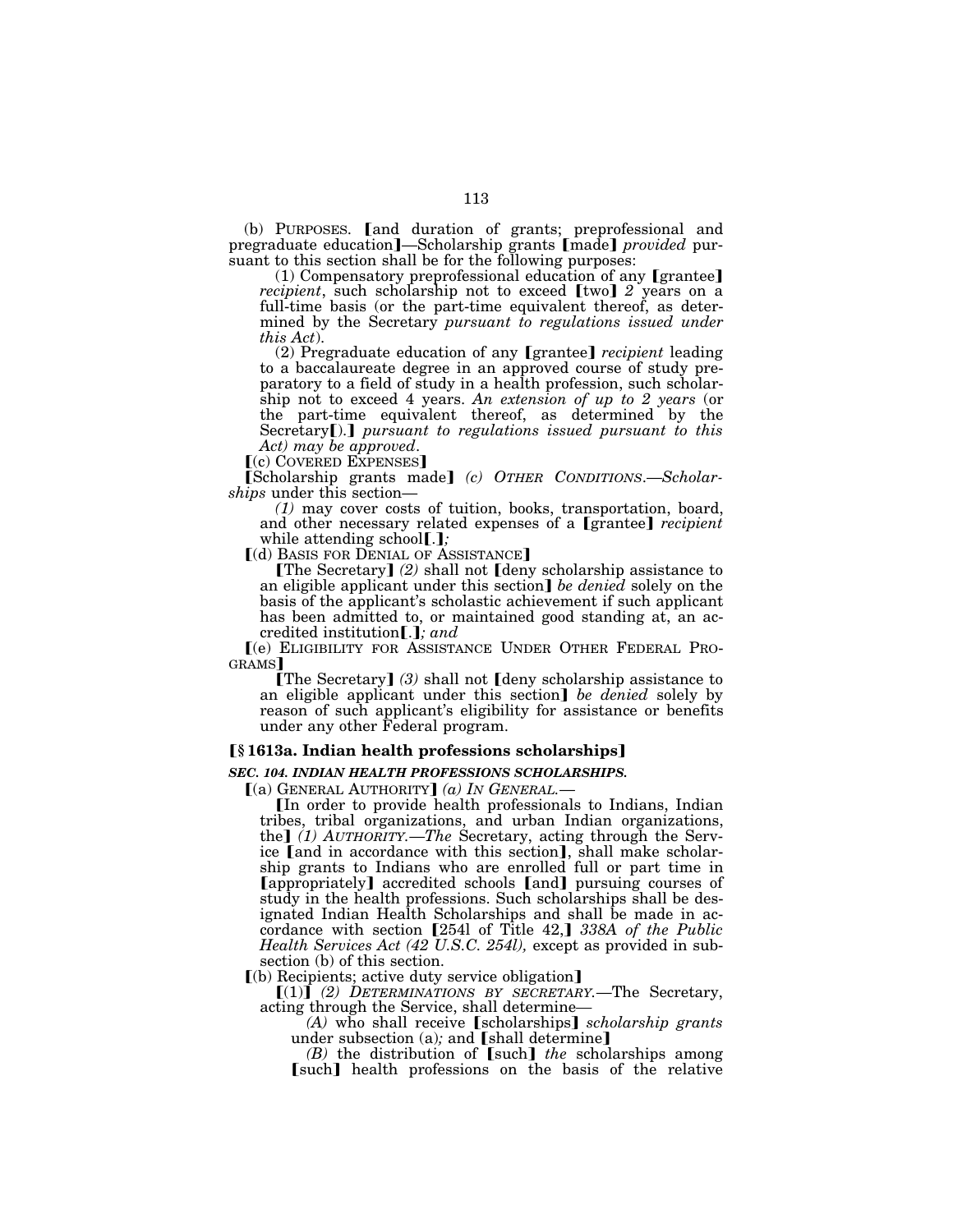needs of Indians for additional service in **[such]** the health professions.  $\mathbb{I}(2)$  An individual shall be eligible for a scholarship under subsection (a) of this section in any year in which such individual is enrolled full or part time in a course of study referred to in subsection (a) of this section.

*(3) CERTAIN DELEGATION NOT ALLOWED.*—*The administration of this section shall be a responsibility of the Assistant Secretary and shall not be delegated in a contract or compact under the Indian Self-Determination and Education Assistance Act (25 U.S.C. 450 et seq.).* 

*(b) ACTIVE DUTY SERVICE OBLIGATION—*

 $(3)(A)$  (1) OBLIGATION MET.—The active duty service obligation under a written contract with the Secretary under *this*  section [254*l* of Title 42] that an [individual] *Indian* has entered into [under that section] shall, if that individual is a recipient of an Indian Health Scholarship, be met in full-time practice<sub>[, by service—] equal to 1 year for each school year for</sub> *which the participant receives a scholarship award under this part, or 2 years, whichever is greater, by service in 1 or more of the following:* 

ø(i) in the Indian Health Service;¿

ø(ii) in a program conducted under a contract entered into under the Indian Self-Determination Act [25 U.S.C.A. § 450f et seq.];]

*(A) In an Indian Health Program.* 

 $\lbrack$ (iii) $\rbrack$  *(B)*  $\lbrack$  *In*  $\rbrack$  *<i>In* a program assisted under  $\lbrack$  subchapter IV of this chapter;] *title*  $\breve{V}$  of this Act.

 $[(iv)]$  *(C)*  $[\text{in}]$ *In* the private practice of the applicable profession if, as determined by the Secretary, in accordance with guidelines promulgated by the Secretary, such practice is situated in a physician or other health professional shortage area and addresses the health care needs of a substantial number of Indians[; or].

*(D) In a teaching capacity in a tribal college or university nursing program (or a related health profession program) if, as determined by the Secretary, the health service provided to Indians would not decrease.* 

[(B)] (2) OBLIGATION DEFERRED.—At the request of any individual who has entered into a contract referred to in [subparagraph (A]*paragraph (1)* and who receives a degree in medicine (including osteopathic or allopathic medicine), dentistry, optometry, podiatry, or pharmacy, the Secretary shall defer the active duty service obligation of that individual under that contract, in order that such individual may complete any internship, residency, or other advanced clinical training that is required for the practice of that health profession, for an appropriate period (in years, as determined by the Secretary), subject to the following conditions:

 $[(i)]$   $(A)$  No period of internship, residency, or other advanced clinical training shall be counted as satisfying any period of obligated service [that is required] under this øsection¿*subsection*.

 $[(ii)]$   $(B)$  The active duty service obligation of that individual shall commence not later than 90 days after the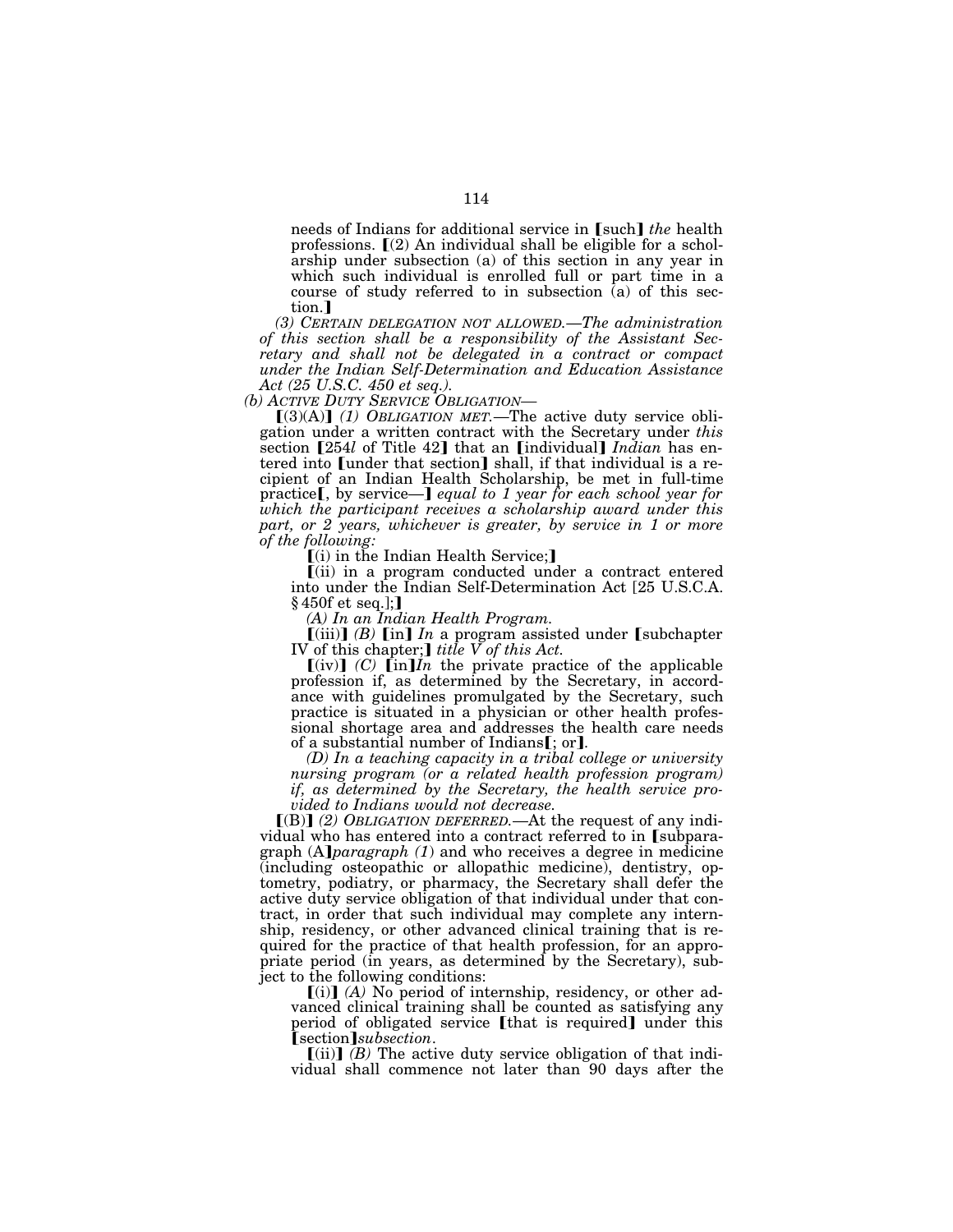completion of that advanced clinical training (or by a date specified by the Secretary).

 $[(iii)]$   $(\check{C})$  The active duty service obligation will be served in the health profession of that individual, in a manner consistent with **[clauses** (i) through (v) of subpara-<br>graph  $(A)$ ] *paragraph*  $(1)$ .

 $\left[\begin{matrix} \overline{C} \end{matrix}\right]$  (*D*) A recipient of  $\left[\begin{matrix} \overline{C} \end{matrix}\right]$  and Indian Health Scholarship]*a* scholarship under this section may, at the election of the recipient, meet the active duty service obligation described in [subparagraph (A)] *paragraph (1)* by service in a program specified [in] *under* that [subparagraph] *paragraph* that—<br>(i) is located on the reservation of the [tribe] *Indian* 

*Tribe* in which the recipient is enrolled; or

(ii) serves the **[tribe]** *Indian Tribe* in which the recipient is enrolled.

ø(D)¿ *(3) PRIORITY WHEN MAKING ASSIGNMENTS.*—Subject to [subparagraph (C] paragraph (2), the Secretary, in making assignments of Indian Health Scholarship recipients required to meet the active duty service obligation described in [subparagraph  $(A)$  *paragraph*  $(1)$ , shall give priority to assigning individuals to service in those programs specified in [subparagraph (A)] *paragraph* (1) that have a need for health professionals to provide health care services as a result of individuals having breached contracts entered into under this section.

 $[(4)]$  (c) *PART-TIME STUDENTS*.—In the case of an individual receiving a scholarship under this section who is enrolled part time

 $[(A)]$  (1) such scholarship shall be for a period of years not to exceed the part-time equivalent of 4 years, as determined by the Secretary;

 $[(B)]$  (2) the period of obligated service described in [paragraph  $(3)(A)$  *subsection*  $(b)(I)$  shall be equal to the greater  $of$ 

 $[(i)]$   $(A)$  the part-time equivalent of  $[one]$  1 year for each year for which the individual was provided a scholarship (as determined by the Secretary); or

 $(iii)$  $(B)$   $[kwo]$   $2$  years; and

 $(C)$  (3) the amount of the monthly stipend specified in section *338A(g)(1)(B) of the Public Health Service Act (42 U.S.C.*<br>254l(g)(1)(B) [of Title 42]) shall be reduced pro rata (as determined by the Secretary) based on the number of hours such student is enrolled.

 $[(5)(A)$  An individual who has, on or after October 29, 1992, entered into a written contract with the Secretary under this section and who-]

*(d) BREACH OF CONTRACT.—*

*(1) SPECIFIED BREACHES.—An individual shall be liable to the United States for the amount which has been paid to the individual, or on behalf of the individual, under a contract entered into with the Secretary under this section on or after the date of enactment of the Indian Health Care Improvement Act Amendments of 2007 if that individual—*

 $\lceil$ (i) $\rceil$  (A) fails to maintain an acceptable level of academic standing in the educational institution in which he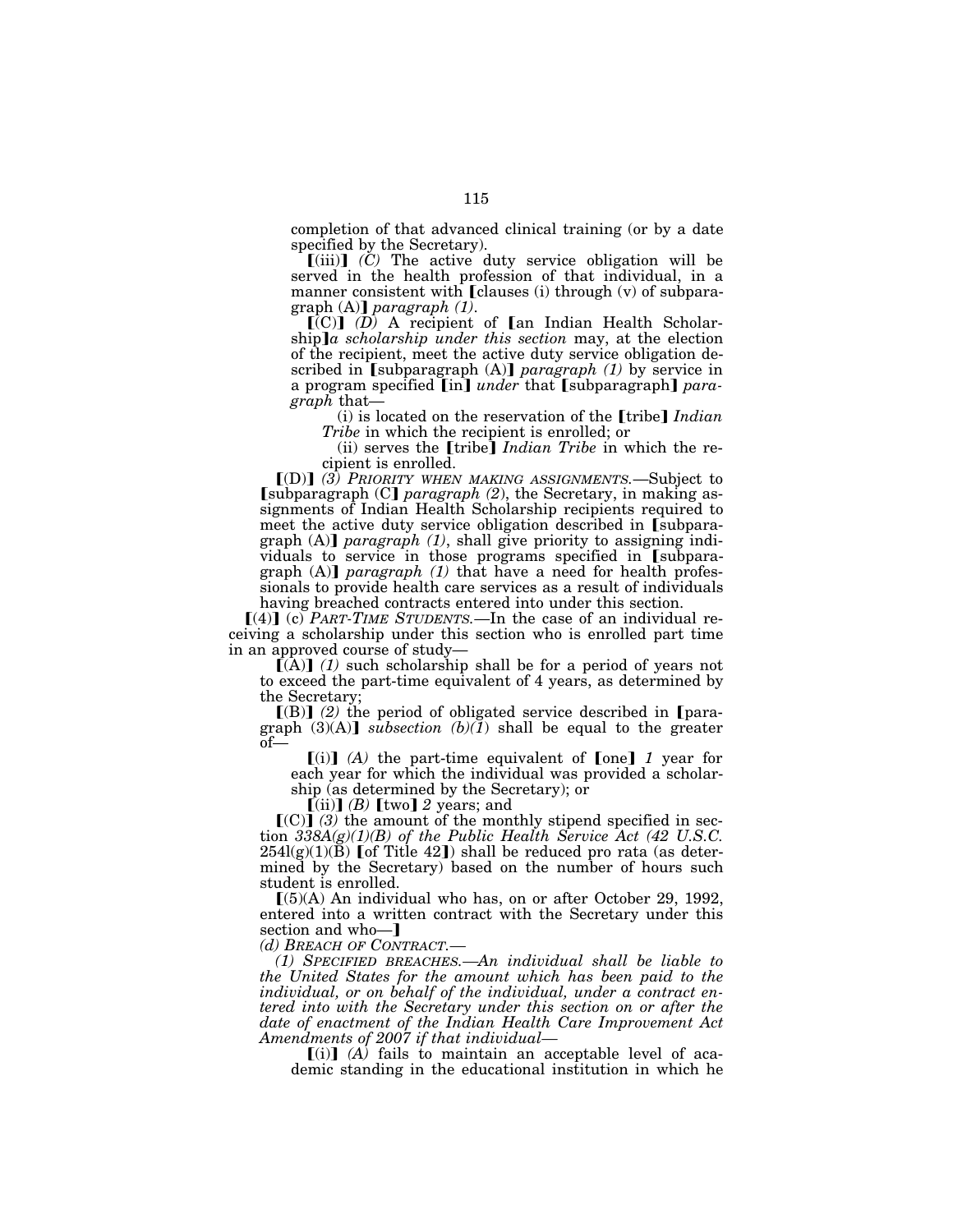*or she* is enrolled (such level determined by the educational institution under regulations of the Secretary)[,];

 $\left[ \mathrm{(ii)} \right]$  *(B)* is dismissed from such educational institution for disciplinary reasons[,];

 $\left[\text{(iii)}\right]$  *(C)* voluntarily terminates the training in such an educational institution for which he *or she* is provided a scholarship under such contract before the completion of such training[,]; or

 $\left[\text{(iv)}\right]$  *(D)* fails to accept payment, or instructs the educational institution in which he *or she* is enrolled not to accept payment, in whole or in part, of a scholarship under such contract, in lieu of any service obligation arising<br>under such contract [, shall be liable to the United States for the amount which has been paid to him, or on his be-<br>half, under the contract.

 $\llbracket$ (B) $\rrbracket$  (2) OTHER BREACHES.—If for any reason not specified in [subparagraph (A)] *paragraph (1)* an individual breaches  $[his] a written contract by failing either to begin such individual$ ual's service obligation *required* under [this section] *such contract* or to complete such service obligation, the United States shall be entitled to recover from the individual an amount determined in accordance with the formula specified in subsection (l) of section  $[1616a(l)$  of this title]  $110$  in the manner provided for in such subsection.

**[(C)]** (3) CANCELLATION UPON DEATH OF RECIPIENT.—Upon the death of an individual who receives an Indian Health Scholarship, any *outstanding* obligation of that individual for service or payment that relates to that scholarship shall be canceled.

*(4) WAIVERS AND SUSPENSIONS.*—

[(D)] (A) IN GENERAL.—The Secretary shall provide for the partial or total waiver or suspension of any obligation of service or payment of a recipient of an Indian Health Scholarship if the Secretary determines that—

(i) it is not possible for the recipient to meet that obligation or make that payment;

(ii) requiring that recipient to meet that obligation or make that payment would result in extreme hardship to the recipient; or

(iii) the enforcement of the requirement to meet the obligation or make the payment would be unconscionable.

*(B) FACTORS FOR CONSIDERATION.*—*Before waiving or suspending an obligation of service or payment under subparagraph (A), the Secretary shall consult with the affected Area Office, Indian Tribes, Tribal Organizations, or Urban Indian Organizations, and may take into consideration whether the obligation may be satisfied in a teaching capacity at a tribal college or university nursing program under subsection (b)(1)(D).* 

[(E)] (5) EXTREME HARDSHIP.—Notwithstanding any other provision of law, in any case of extreme hardship or for other good cause shown, the Secretary may waive, in whole or in part, the right of the United States to recover funds made available under this section.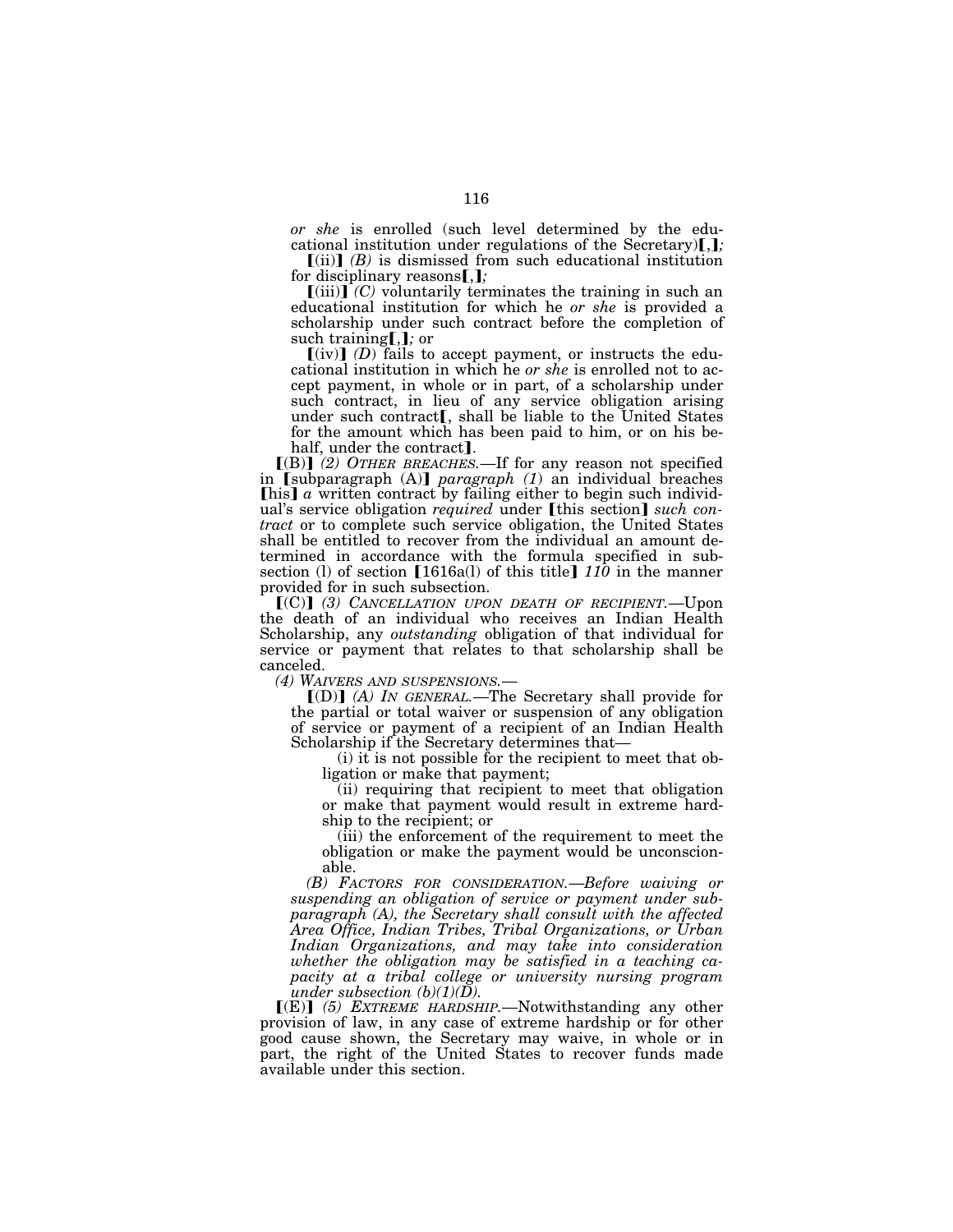$\Gamma(F)$  (6) BANKRUPTCY.—Notwithstanding any other provision of law, with respect to a recipient of an Indian Health Scholarship, no obligation for payment may be released by a discharge in bankruptcy under [Title] *title* 11, *United States Code,* unless that discharge is granted after the expiration of the 5-year period beginning on the initial date on which that payment is due, and only if the bankruptcy court finds that the nondischarge of the obligation would be unconscionable.

 $(c)$  Placement Office]

#### *SEC. 105. AMERICAN INDIANS INTO PSYCHOLOGY PROGRAM.*

*(a) GRANTS AUTHORIZED.—The Secretary, acting through the Service, shall make grants of not more than \$300,000 to each of 9 colleges and universities for the purpose of developing and maintaining Indian psychology career recruitment programs as a means of encouraging Indians to enter the behavioral health field. These programs shall be located at various locations throughout the country to maximize their availability to Indian students and new programs shall be established in different locations from time to time.* 

*(b) QUENTIN N. BURDICK PROGRAM GRANT.—The Secretary shall provide a grant authorized under subsection (a) to develop and maintain a program at the University of North Dakota to be known as the 'Quentin N. Burdick American Indians Into Psychology Program'. Such program shall, to the maximum extent feasible, coordinate with the Quentin N. Burdick Indian Health Programs authorized under section 117(b), the Quentin N. Burdick American Indians Into Nursing Program authorized under section 115(e), and existing university research and communications networks.* 

*(c) REGULATIONS.—The Secretary shall issue regulations pursuant*  to this Act for the competitive awarding of grants provided under *this section.* 

*(d) CONDITIONS OF GRANT.—Applicants under this section shall* 

*agree to provide a program which, at a minimum— (1) provides outreach and recruitment for health professions to Indian communities including elementary, secondary, and accredited and accessible community colleges that will be served by the program;* 

*(2) incorporates a program advisory board comprised of representatives from the tribes and communities that will be served by the program;* 

*(3) provides summer enrichment programs to expose Indian students to the various fields of psychology through research, clinical, and experimental activities;* 

*(4) provides stipends to undergraduate and graduate students to pursue a career in psychology;* 

*(5) develops affiliation agreements with tribal colleges and universities, the Service, university affiliated programs, and other appropriate accredited and accessible entities to enhance the education of Indian students;* 

*(6) to the maximum extent feasible, uses existing university tutoring, counseling, and student support services; and* 

*(7) to the maximum extent feasible, employs qualified Indians in the program.* 

øThe Secretary shall, acting through the Service, establish a Placement Office to develop and implement a national policy for the placement, to available vacancies within the Service, of Indian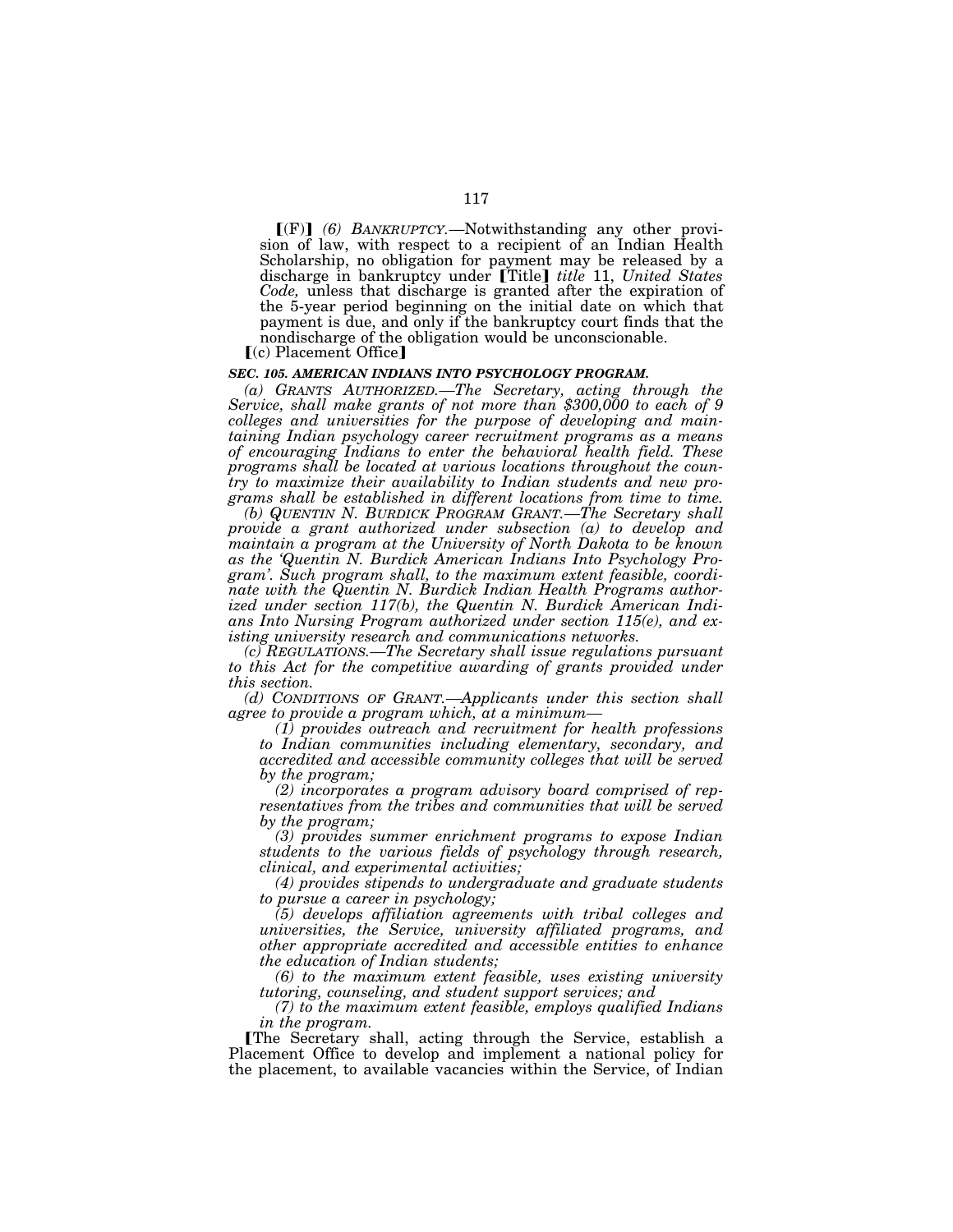Health Scholarship recipients required to meet the active duty service obligation prescribed under section 254m of Title 42 without regard to any competitive personnel system, agency personnel limitation, or Indian preference policy.

*(e) ACTIVE DUTY SERVICE REQUIREMENT.—The active duty service obligation prescribed under section 338C of the Public Health Service Act (42 U.S.C. 254m) shall be met by each graduate who receives a stipend described in subsection (d)(4) that is funded under this section. Such obligation shall be met by service—*

*(1) in an Indian Health Program;* 

*(2) in a program assisted under title V of this Act; or* 

*(3) in the private practice of psychology if, as determined by the Secretary, in accordance with guidelines promulgated by the*  Secretary, such practice is situated in a physician or other *health professional shortage area and addresses the health care needs of a substantial number of Indians.* 

*(f) AUTHORIZATION OF APPROPRIATIONS.—There is authorized to be appropriated to carry out this section \$2,700,000 for each of fiscal years 2008 through 2017.* 

### *SEC. 106. SCHOLARSHIP PROGRAMS FOR INDIAN TRIBES.*

*(a) IN GENERAL.—*

*(1) GRANTS AUTHORIZED.—The Secretary, acting through the Service, shall make grants to Tribal Health Programs for the purpose of providing scholarships for Indians to serve as health professionals in Indian communities.* 

*(2) AMOUNT.—Amounts available under paragraph (1) for any fiscal year shall not exceed 5 percent of the amounts available for each fiscal year for Indian Health Scholarships under section 104.* 

*(3) APPLICATION.—An application for a grant under paragraph (1) shall be in such form and contain such agreements, assurances, and information as consistent with this section.* 

*(b) REQUIREMENTS.—*

*(1) IN GENERAL.—A Tribal Health Program receiving a grant under subsection (a) shall provide scholarships to Indians in accordance with the requirements of this section.* 

*(2) COSTS.—With respect to costs of providing any scholarship pursuant to subsection (a)—*

*(A) 80 percent of the costs of the scholarship shall be paid from the funds made available pursuant to subsection* 

*(a)(1) provided to the Tribal Health Program; and* 

*(B) 20 percent of such costs may be paid from any other source of funds.* 

*(c) COURSE OF STUDY.—A Tribal Health Program shall provide scholarships under this section only to Indians enrolled or accepted for enrollment in a course of study (approved by the Secretary) in 1 of the health professions contemplated by this Act.* 

*(d) CONTRACT.—*

*(1) IN GENERAL.—In providing scholarships under subsection (b), the Secretary and the Tribal Health Program shall enter into a written contract with each recipient of such scholarship. (2) REQUIREMENTS.—Such contract shall—*

*(A) obligate such recipient to provide service in an Indian Health Program or Urban Indian Organization, in the*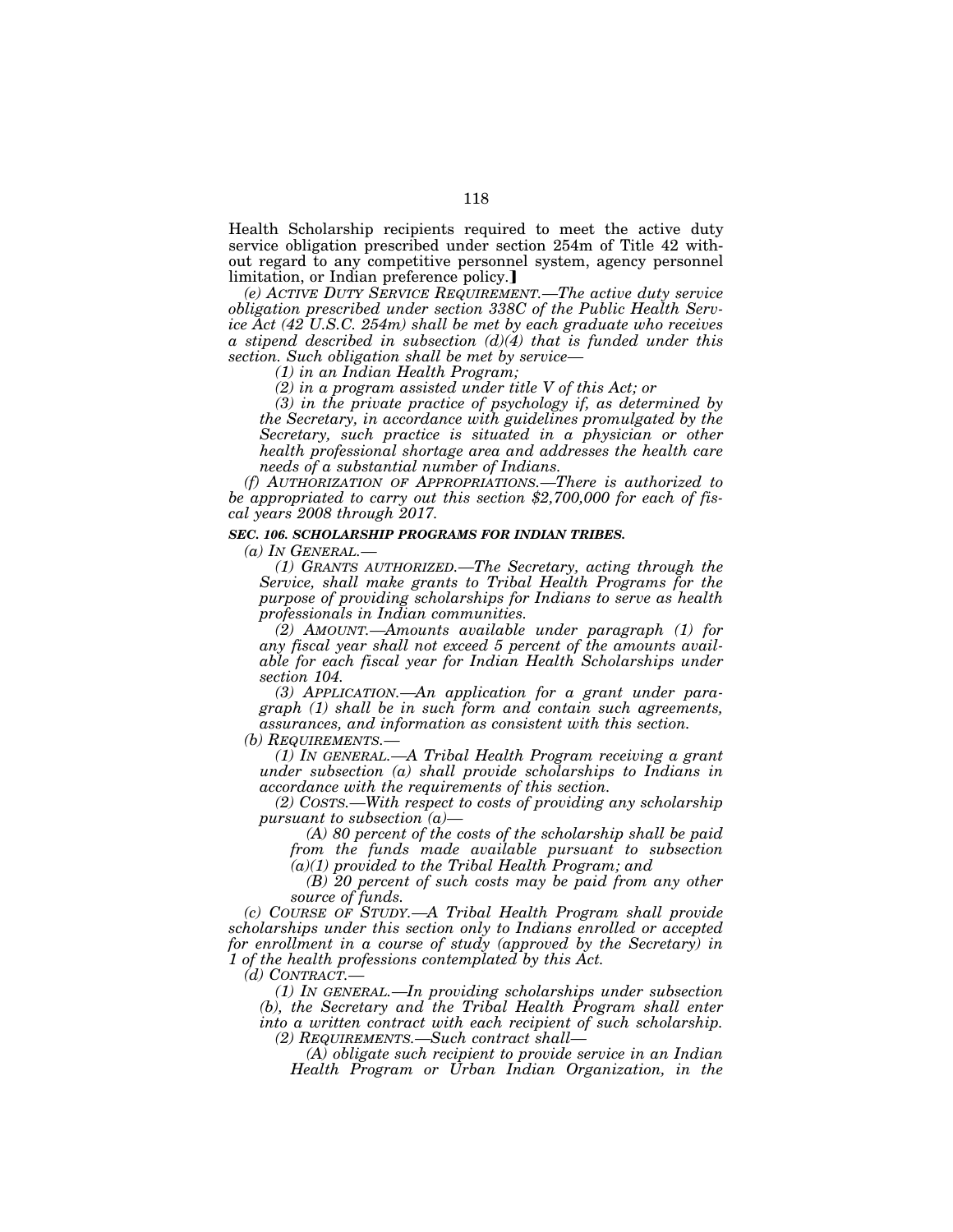*same Service Area where the Tribal Health Program providing the scholarship is located, for—*

*(i) a number of years for which the scholarship is provided (or the part-time equivalent thereof, as determined by the Secretary), or for a period of 2 years, whichever period is greater; or* 

*(ii) such greater period of time as the recipient and the Tribal Health Program may agree;* 

*(B) provide that the amount of the scholarship—*

*(i) may only be expended for—*

*(I) tuition expenses, other reasonable educational expenses, and reasonable living expenses incurred in attendance at the educational institution; and* 

*(II) payment to the recipient of a monthly stipend of not more than the amount authorized by section 338(g)(1)(B) of the Public Health Service Act (42 U.S.C. 254m(g)(1)(B)), with such amount to be reduced pro rata (as determined by the Secretary) based on the number of hours such student is enrolled, and not to exceed, for any year of attendance for which the scholarship is provided, the total amount required for the year for the purposes authorized in this clause; and* 

*(ii) may not exceed, for any year of attendance for which the scholarship is provided, the total amount required for the year for the purposes authorized in clause (i);* 

*(C) require the recipient of such scholarship to maintain an acceptable level of academic standing as determined by the educational institution in accordance with regulations issued pursuant to this Act; and* 

*(D) require the recipient of such scholarship to meet the educational and licensure requirements appropriate to each health profession.* 

*(3) SERVICE IN OTHER SERVICE AREAS.—The contract may allow the recipient to serve in another Service Area, provided the Tribal Health Program and Secretary approve and services are not diminished to Indians in the Service Area where the Tribal Health Program providing the scholarship is located. (e) BREACH OF CONTRACT.—*

*(1) SPECIFIC BREACHES.—An individual who has entered into a written contract with the Secretary and a Tribal Health Program under subsection (d) shall be liable to the United States for the Federal share of the amount which has been paid to him or her, or on his or her behalf, under the contract if that individual—*

*(A) fails to maintain an acceptable level of academic standing in the educational institution in which he or she is enrolled (such level as determined by the educational institution under regulations of the Secretary);* 

*(B) is dismissed from such educational institution for disciplinary reasons;* 

*(C) voluntarily terminates the training in such an educational institution for which he or she is provided a schol-*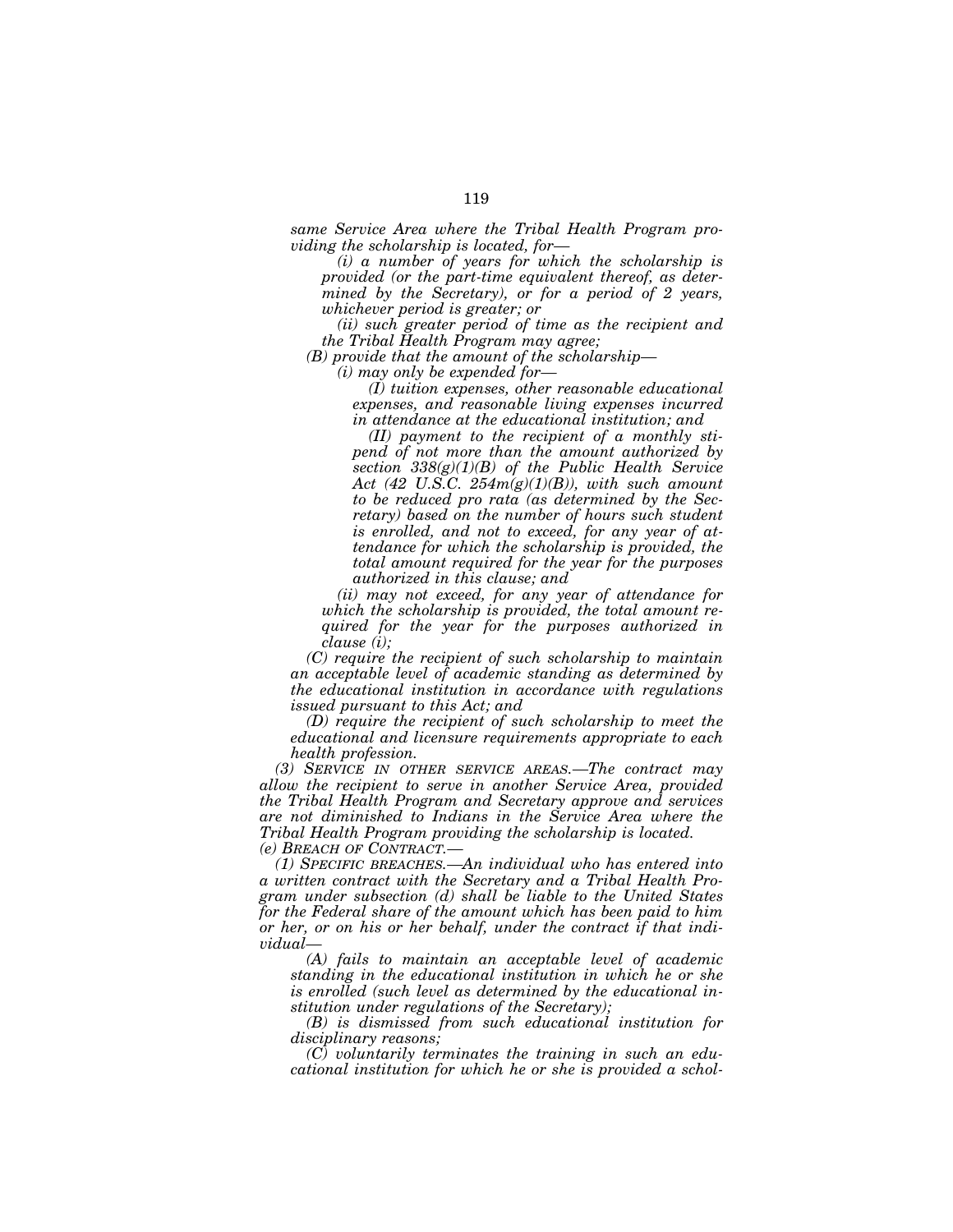*arship under such contract before the completion of such training; or* 

*(D) fails to accept payment, or instructs the educational institution in which he or she is enrolled not to accept payment, in whole or in part, of a scholarship under such contract, in lieu of any service obligation arising under such contract.* 

*(2) OTHER BREACHES.—If for any reason not specified in paragraph (1), an individual breaches a written contract by failing to either begin such individual's service obligation required under such contract or to complete such service obligation, the United States shall be entitled to recover from the individual an amount determined in accordance with the formula specified in subsection (l) of section 110 in the manner provided for in such subsection.* 

*(3) CANCELLATION UPON DEATH OF RECIPIENT.—Upon the death of an individual who receives an Indian Health Scholarship, any outstanding obligation of that individual for service or payment that relates to that scholarship shall be canceled.* 

*(4) INFORMATION.—The Secretary may carry out this subsection on the basis of information received from Tribal Health Programs involved or on the basis of information collected through such other means as the Secretary deems appropriate.* 

*(f) RELATION TO SOCIAL SECURITY ACT.—The recipient of a scholarship under this section shall agree, in providing health care pursuant to the requirements herein—*

*(1) not to discriminate against an individual seeking care on the basis of the ability of the individual to pay for such care or on the basis that payment for such care will be made pursuant to a program established in title XVIII of the Social Security Act or pursuant to the programs established in title XIX or title XXI of such Act; and* 

*(2) to accept assignment under section 1842(b)(3)(B)(ii) of the Social Security Act for all services for which payment may be made under part B of title XVIII of such Act, and to enter into an appropriate agreement with the State agency that admin*isters the State plan for medical assistance under title XIX, or *the State child health plan under title XXI, of such Act to provide service to individuals entitled to medical assistance or child health assistance, respectively, under the plan.* 

*(g) CONTINUANCE OF FUNDING.—The Secretary shall make payments under this section to a Tribal Health Program for any fiscal year subsequent to the first fiscal year of such payments unless the Secretary determines that, for the immediately preceding fiscal year, the Tribal Health Program has not complied with the requirements of this section.* 

# ø**§ 1614. Indian Health Service extern programs**¿

### *SEC. 107. INDIAN HEALTH SERVICE EXTERN PROGRAMS.*

(a) EMPLOYMENT  $[$  of scholarship grantees during nonacademic periods] PREFERENCE.-Any individual who receives a scholarship **[grant]** pursuant to section [1613a of this title] 104 or 106 shall be [entitled to] *given preference for* employment in the Service **I** during any nonacademic period of the year.], or may be employed *by a Tribal Health Program or an Urban Indian Organization, or*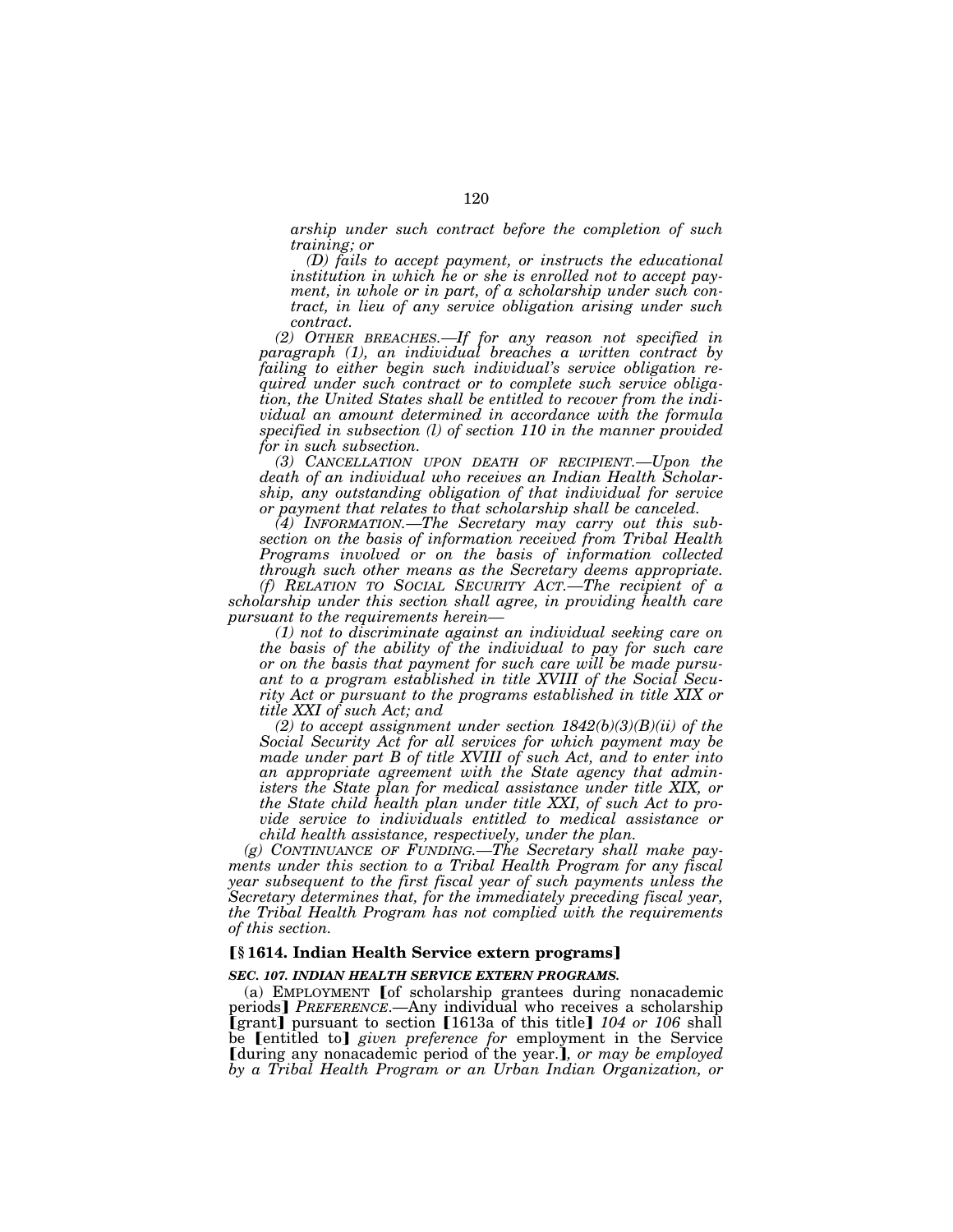*other agencies of the Department as available, during any nonacademic period of the year.* 

Periods of employment pursuant to this subsection shall not be counted in determining  $[$ the $]$  fulfillment of the service obligation incurred as a condition of the scholarship  $[$ grant $]$ .

 $[(b)](c)$  *TIMING; LENGTH OF EMPLOYMENT* [of medical and other students during nonacademic periods].—Any individual enrolled in a **[**course of study in the health professions] *program, including a high school program, authorized under section 102(a)* may be employed by the Service *or by a Tribal Health Program or an Urban Indian Organization* during any nonacademic period of the year. Any such employment shall not exceed [one hundred and twenty] *120* days during any calendar year.

ø(c) Employment without regard to competitive personnel system or agency personnel limitation; compensation] (d) NONAPPLICA-*BILITY OF COMPETITIVE PERSONNEL SYSTEM*.—Any employment pursuant to this section shall be made without regard to any competitive personnel system or agency personnel limitation and to a position which will enable the individual so employed to receive practical experience in the health profession in which he or she is engaged in study. Any individual so employed shall receive payment for his or her services comparable to the salary he or she would receive if he or she were employed in the competitive system. Any individual so employed shall not be counted against any employment ceiling affecting the Service or the Department $\lceil$  of Health and Human Services].

### ø**§ 1615. Continuing education allowances**¿

### *SEC. 108. CONTINUING EDUCATION ALLOWANCES.*

 $(a)$  Discretionary authority; scope of activities]

In order to encourage [physicians, dentists, nurses, and other] *scholarship and stipend recipients under sections 104, 105, 106, and 115 and* health professionals*, including community health representatives and emergency medical technicians,* to join or continue in [the Service] *an Indian Health Program* and to provide their services in the rural and remote areas where a significant portion of [the Indian people resides] *Indians reside*, the Secretary, acting through the Service, may [provide]-

*(1) provide programs or allowances to transition into an Indian Health Program, including licensing, board or certification examination assistance, and technical assistance in fulfilling service obligations under sections 104, 105, 106, and 115; and* 

*(2) provide programs or* allowances to health professionals employed in [the Service] an Indian Health Program to enable them for a period of time each year prescribed by regulation of the Secretary to take leave of their duty stations for professional consultation*, management, leadership,* and refresher training courses.

 $(a)$  Limitation

øOf amounts appropriated under the authority of this subchapter for each fiscal year to be used to carry out this section, not more than \$1,000,000 may be used to establish postdoctoral training programs for health professionals.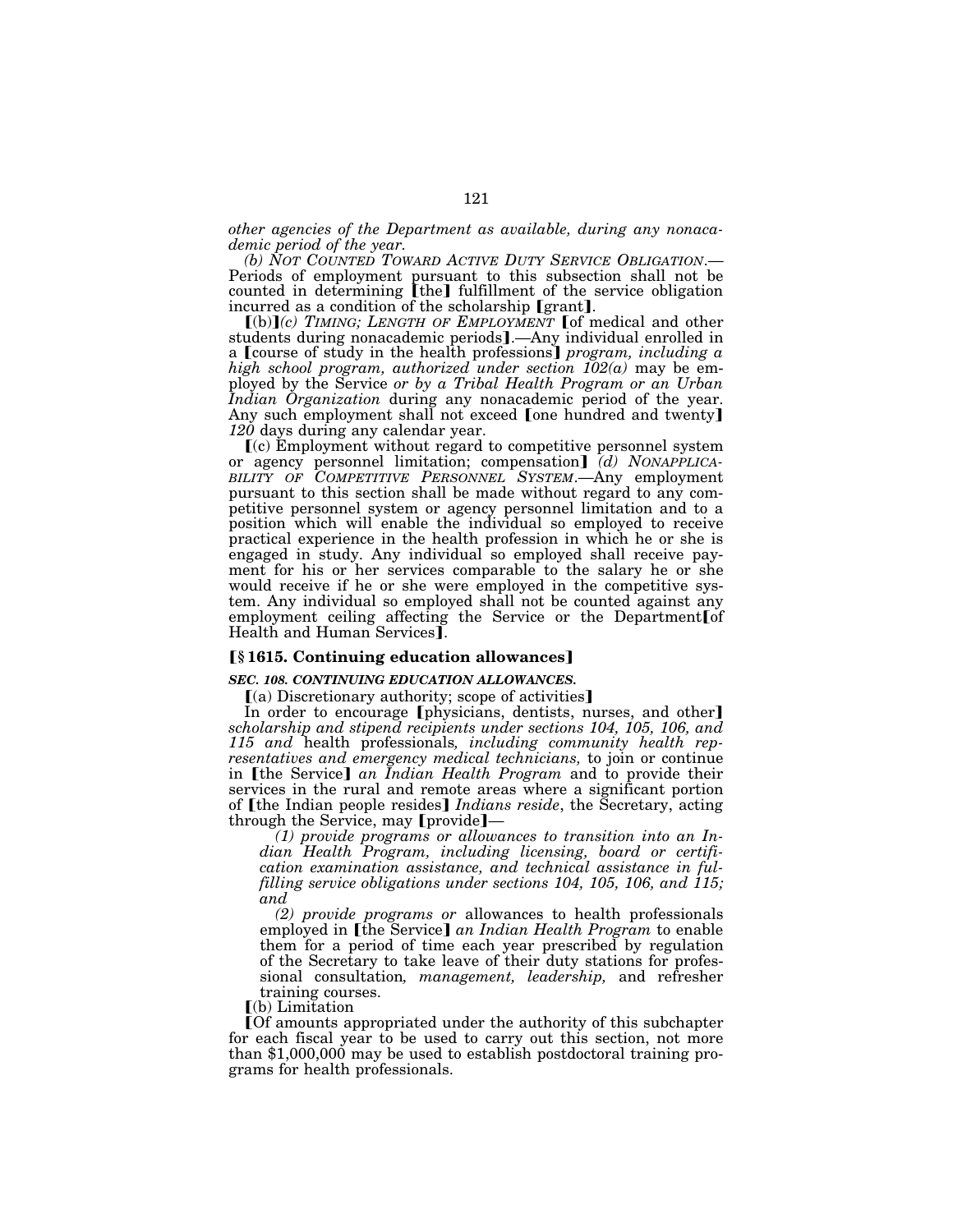# ø**§ 1616. Community Health Representative Program**¿

#### *SEC. 109. COMMUNITY HEALTH REPRESENTATIVE PROGRAM.*

(a) *IN GENERAL*.—Under the authority of the Act of November 2, 1921 (25 U.S.C. 13)**[**, popularly] *(commonly* known as the "Snyder") Act''), the Secretary*, acting through the Service,* shall maintain a Community Health Representative Program under which [the Service¿*Indian Health Programs*—

 $(1)$  [provides] *provide* for the training of Indians as [health paraprofessionals, and] *community health representatives; and* 

 $\left[\left(2\right)$  uses such paraprofessionals] (2) use such community *health representatives* in the provision of health care, health promotion, and disease prevention services to Indian commu-

nities.

ø(b) The Secretary, acting through the Community Health Representative Program of the Service, shall-]

*(b) DUTIES.—The Community Health Representative Program of the Service, shall—*

 $(1)$  provide a high standard of training for [paraprofessionals] to Community Health Representatives] *community health representatives* to ensure that the [Community Health Representatives] *community health representatives* provide quality health care, health promotion, and disease prevention services<br>to the Indian communities served by [such] *the* Program[,];

(2) in order to provide such training, develop and maintain a curriculum that—

(A) combines education in the theory of health care with supervised practical experience in the provision of health  $care$ **[,]**; and

(B) provides instruction and practical experience in health promotion and disease prevention activities, with appropriate consideration given to lifestyle factors that have an impact on Indian health status, such as alcoholism, family dysfunction, and poverty**[,]**;

 $(3)$  maintain a system which identifies the needs of [Community Health Representatives<sup></sup> *community health representatives* for continuing education in health care, health promotion, and disease prevention and develop programs that meet the needs for  $[such]$  continuing education $\left[\frac{1}{n}\right]$ ;

(4) maintain a system that provides close supervision of Community Health Representatives<sup>[1]</sup>;

(5) maintain a system under which the work of Community Health Representatives is reviewed and evaluated.  $\mathbf{I}$ , and

(6) promote traditional health care practices of the Indian [tribes] *Tribes* served consistent with the Service standards for the provision of health care, health promotion, and disease prevention.

### ø**§1616a. Indian Health Service Loan Repayment Program**¿

#### *SEC. 110. INDIAN HEALTH SERVICE LOAN REPAYMENT PROGRAM.*

(a) ESTABLISHMENT. $-[1]$ The Secretary, acting through the Service, shall establish *and administer* a program to be known as the [Indian Health] Service Loan Repayment Program (hereinafter referred to as the <sup>["</sup>]<sup>'</sup>Loan Repayment Program<sup>["']</sup>' in order to [assure] ensure an adequate supply of trained health professionals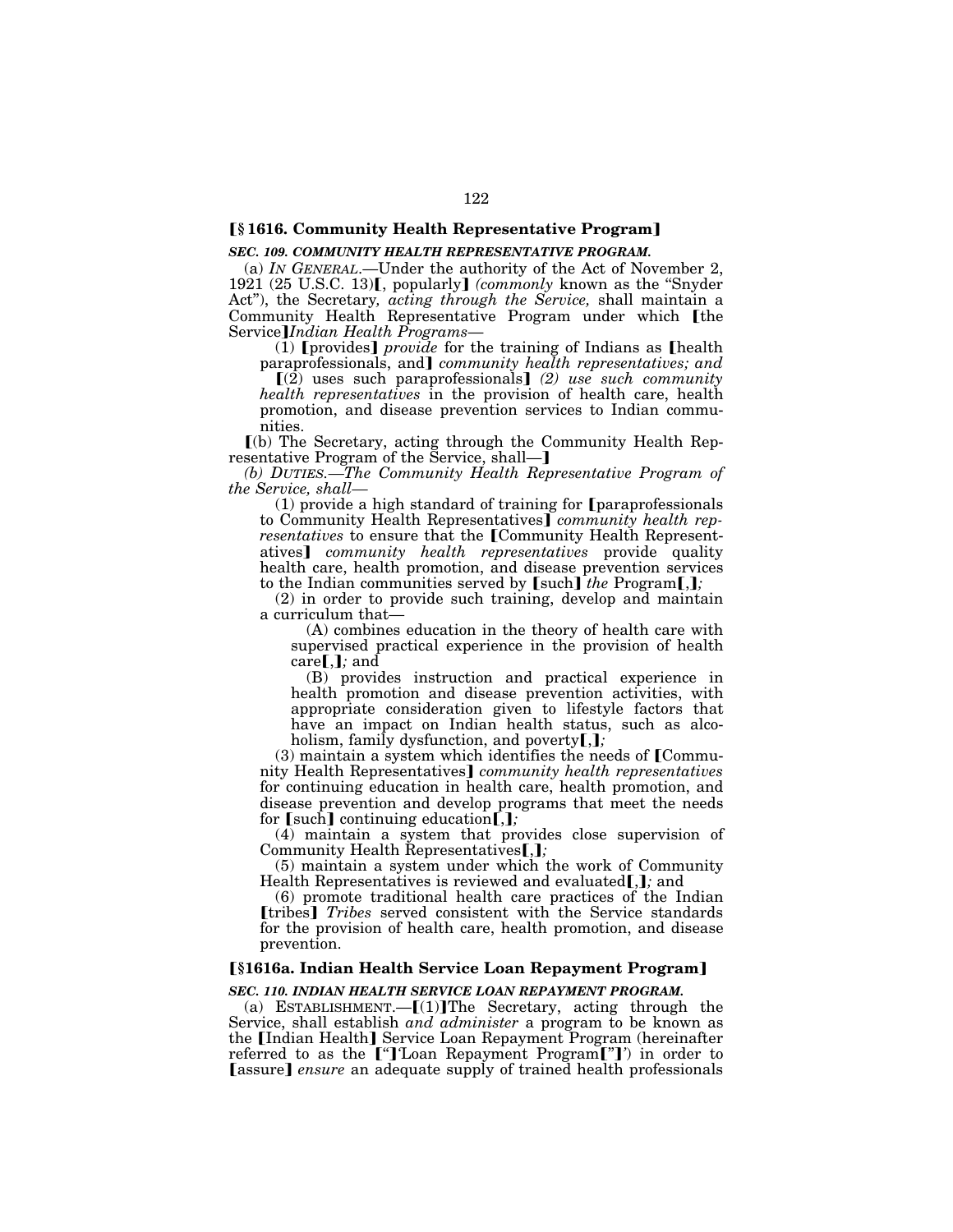necessary to maintain accreditation of, and provide health care services to Indians through, Indian [health programs] *Health Programs and Urban Indian Organizations.* 

 $(2)$  For the purposes of this section-

ø(A) the term ''Indian health program'' means any health program or facility funded, in whole or part, by the Service for the benefit of Indians and administered—<br> $(i)$  directly by the Service;

 $\lceil$ (ii) by any Indian tribe or tribal or Indian organization pursuant to a contract under—<br> $[(I)$  the Indian Self-Determination Act [25 U.S.C.A.

§ 450f et seq.], or

 $[$ (II) section 23 of the Act of April 30, 1908 (25) U.S.C. 47), popularly known as the ''Buy-Indian'' Act; or

 $\lceil$ (iii) by an urban Indian organization pursuant to subchapter IV of this chapter; and

 $(6)$  the term "State" has the same meaning given such term in section 254d of Title 42.]

ø(b) ELIGIBILITY¿ *(b) ELIGIBLE INDIVIDUALS.*—To be eligible to participate in the Loan Repayment Program, an individual must—  $(1)(A)$  be enrolled–

> (i) in a course of study or program in an accredited *educational* institution<sup>[,]</sup> (as determined by the Secretary<sub>[,</sub> within any State] *under section*  $338B(b)(1)(c)(i)$  *of the Public Health Service Act (42 U.S.C. 254l–1(b)(1)(c)(i)))* and be scheduled to complete such course of study in the same year such individual applies to participate in such program; or

> (ii) in an approved graduate training program in a health profession; or

(B) have—

(i) a degree in a health profession; and

(ii) a license to practice a health profession  $[$ in a State $]$ ;  $(2)(A)$  be eligible for, or hold, an appointment as a commissioned officer in the Regular or Reserve Corps of the Public Health Service;

(B) be eligible for selection for civilian service in the Regular or Reserve Corps of the Public Health Service;

(C) meet the professional standards for civil service employment in the [Indian Health] Service; or

(D) be employed in an Indian [health program] *Health Program or Urban Indian Organization* without a service obligation; and

(3) submit to the Secretary an application for a contract described in subsection  $[(f)$  of this section] (e).<br>(c) APPLICATION [AND CONTRACT FORMS].—

 $[(1)]$  (1) INFORMATION TO BE INCLUDED WITH FORMS.—In disseminating application forms and contract forms to individuals desiring to participate in the Loan Repayment Program, the Secretary shall include with such forms a fair summary of the rights and liabilities of an individual whose application is approved (and whose contract is accepted) by the Secretary, including in the summary a clear explanation of the damages to which the United States is entitled under subsection  $\llbracket (\tilde{1}) \rrbracket$  *(l)*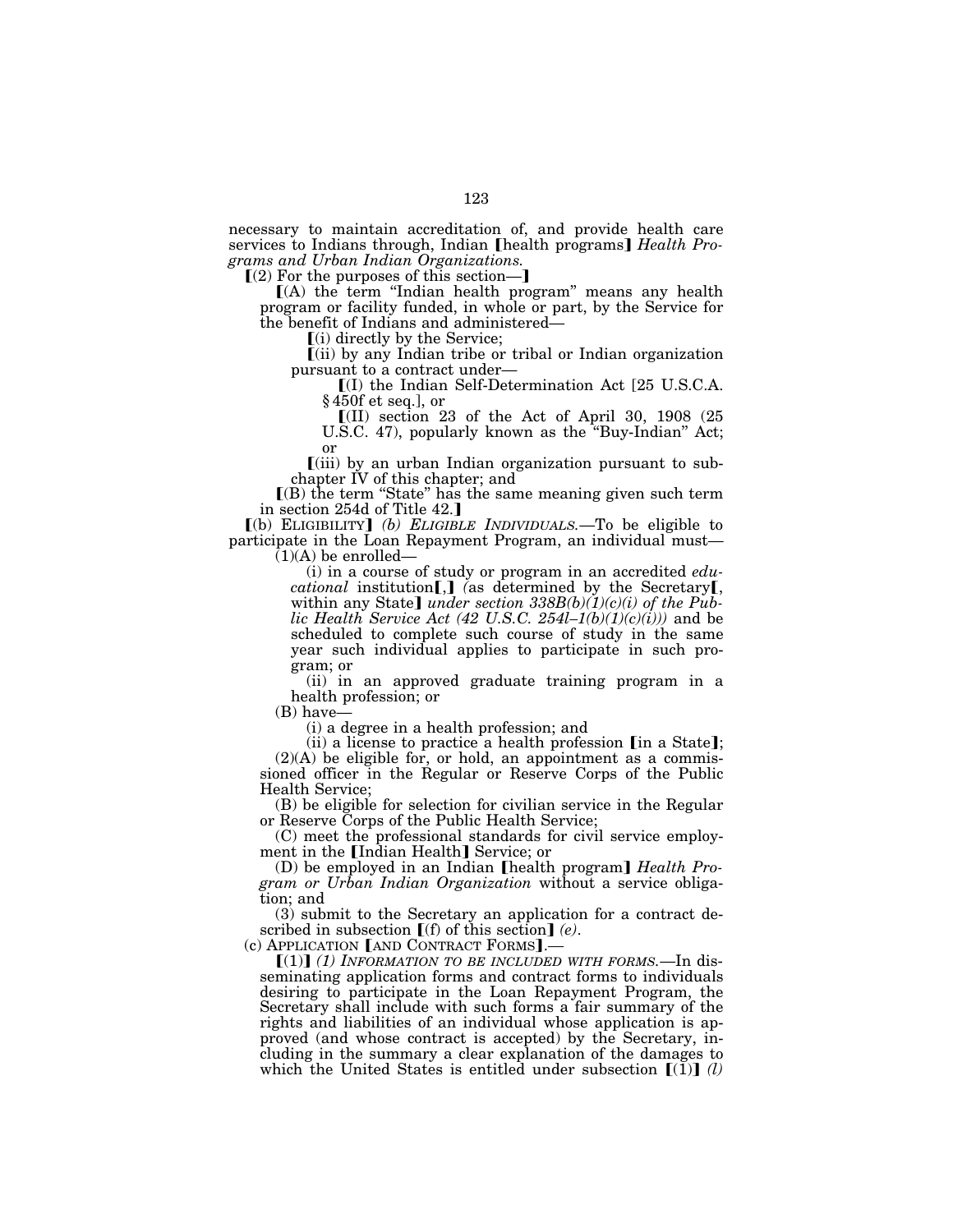$\lceil \text{of this section} \rceil$  in the case of the individual's breach of  $\lceil \text{the} \rceil$ contract. The Secretary shall provide such individuals with sufficient information regarding the advantages and disadvantages of service as a commissioned officer in the Regular or Reserve Corps of the Public Health Service or a civilian employee of the **Indian health** Service to enable the individual to make a decision on an informed basis.

(2) *CLEAR LANGUAGE.*—The application form, contract form, and all other information furnished by the Secretary under this section shall be written in a manner calculated to be understood by the average individual applying to participate in the Loan Repayment Program.

 $(3)$  (3) *TIMELY AVAILABILITY OF FORMS*.—The Secretary shall make such application forms, contract forms, and other information available to individuals desiring to participate in the Loan Repayment Program on a date sufficiently early to ensure that such individuals have adequate time to carefully review and evaluate such forms and information.

 $\lbrack d \rbrack$  Vacancies; priority

*(d) PRIORITIES.—*

 $(1)$  *LIST*.—Consistent [with paragraph  $(3)$ , the Secretary, acting through the Service and in accordance] with subsection  $(k)$  [of this section], the Secretary shall annually—

(A) identify the positions in each Indian **[health pro**gram¿ *Health Program or Urban Indian Organization* for which there is a need or a vacancy [,]; and

(B) rank those positions in order of priority.

(2) [Consistent with] *APPROVALS.—Notwithstanding* the priority determined under paragraph (1), the Secretary, in determining which applications under the Loan Repayment Program to approve (and which contracts to accept), shall—<br> *(A)* give *first* priority to applications made by  $[- (A)]$  *in*-

*dividual* Indians; and

*(B) after making determinations on all applications submitted by individual Indians as required under subparagraph (A), give priority to—*

 $[(B)]$  *(i)* individuals recruited through the efforts of *an* Indian *[tribes or tribal or Indian organizations.]* 

 $(3)(A)$  Subject to subparagraph (B), of the total amounts appropriated for each of the fiscal years 1993, 1994, and 1995 for loan repayment contracts under this section, the Secretary shall provide that—

 $(i)$  not less than 25 percent be provided to applicants who are nurses, nurse practitioners, or nurse midwives] *Health Program or Urban Indian Organization*; and

 $(iii)$  not less than 10 percent be provided to applicants who are mental health professionals (other than applicants described in clause (i)).

 $(R)$  The requirements specified in clause (i) or clause (ii) of subparagraph (A) shall not apply if the Secretary does not receive the number of applications from the individuals described in clause (i) or clause (ii), respectively, necessary to meet such requirements.

 $(e)$  Approval]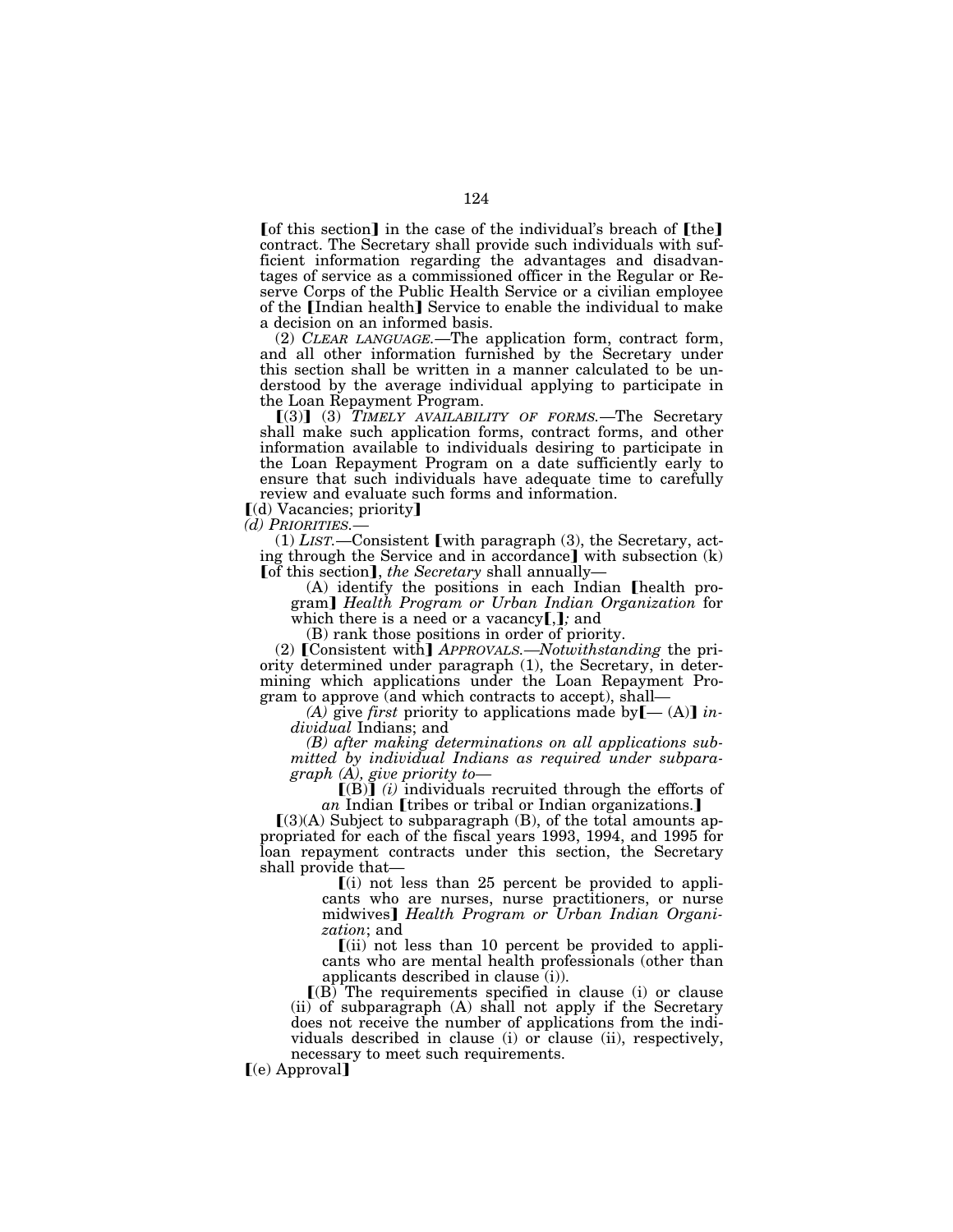*(ii) other individuals based on the priority rankings under paragraph (1).* 

*(e) RECIPIENT CONTRACTS.—* (1) *CONTRACT REQUIRED.—*An individual becomes a participant in the Loan Repayment Program only upon the Secretary and the individual entering into a written contract described in **[**subsection (f) of this section.] *paragraph (2)*.

 $\lbrack (2)$  The Secretary shall provide written notice to an individual promptly on—

 $\dot{I}(A)$  the Secretary's approving, under paragraph (1), of the individual's participation in the Loan Repayment Program, including extensions resulting in an aggregate period of obligated service in excess of 4 years; or

 $(6)$  the Secretary's disapproving an individual's participation in such Program.

 $\lceil$ (f) Contract terms]

*(2) CONTENTS OF CONTRACT.*—The written contract referred to in this section between the Secretary and an individual shall contain—

 $[(1)]$   $(A)$  an agreement under which-

 $[(A)]$  *(i)* subject to [paragraph (3)] *subparagraph (C),* the Secretary agrees—

 $(i)$  *(I)* to pay loans on behalf of the individual in accordance with the provisions of this section [.]; and

 $\left[\text{(ii)}\right]$ *(II)* to accept (subject to the availability of appropriated funds for carrying out this section) the individual into the Service or place the individual with a *[tribe] Tribal Health Program* or *Urban* Indian *[organization] Organization* as provided in  $\lbrack \text{subparamh (B)(iii)}, \rbrack$  *clause (ii)(III);* and

 $[(B]$  *(ii)* subject to [paragraph (3] *subparagraph (C)*, the individual agrees—

 $\left[\text{(i)}\right]$  *(I)* to accept loan payments on behalf of the individual;

 $[(ii)]$  *(II)* in the case of an individual described in subsection (b)(1)—

 $[(1)]$   $(aa)$  to maintain enrollment in a course of study or training described in subsection  $(b)(1)(\overrightarrow{A})$  [of this section] until the individual completes the course of study or training[,]; and

 $\llbracket$ (II) $\rrbracket$  *(bb)* while enrolled in such course of study or training, to maintain an acceptable level of academic standing (as determined under regulations of the Secretary by the educational institution offering such course of study or training); *and* 

 $[(iii)]$  *(III)* to serve for a time period (hereinafter in this section referred to as the ''period of obligated service'') equal to 2 years or such longer period as the individual may agree to serve in the full-time clinical practice of such individual's profession in an Indian [health program] *Health Pro-*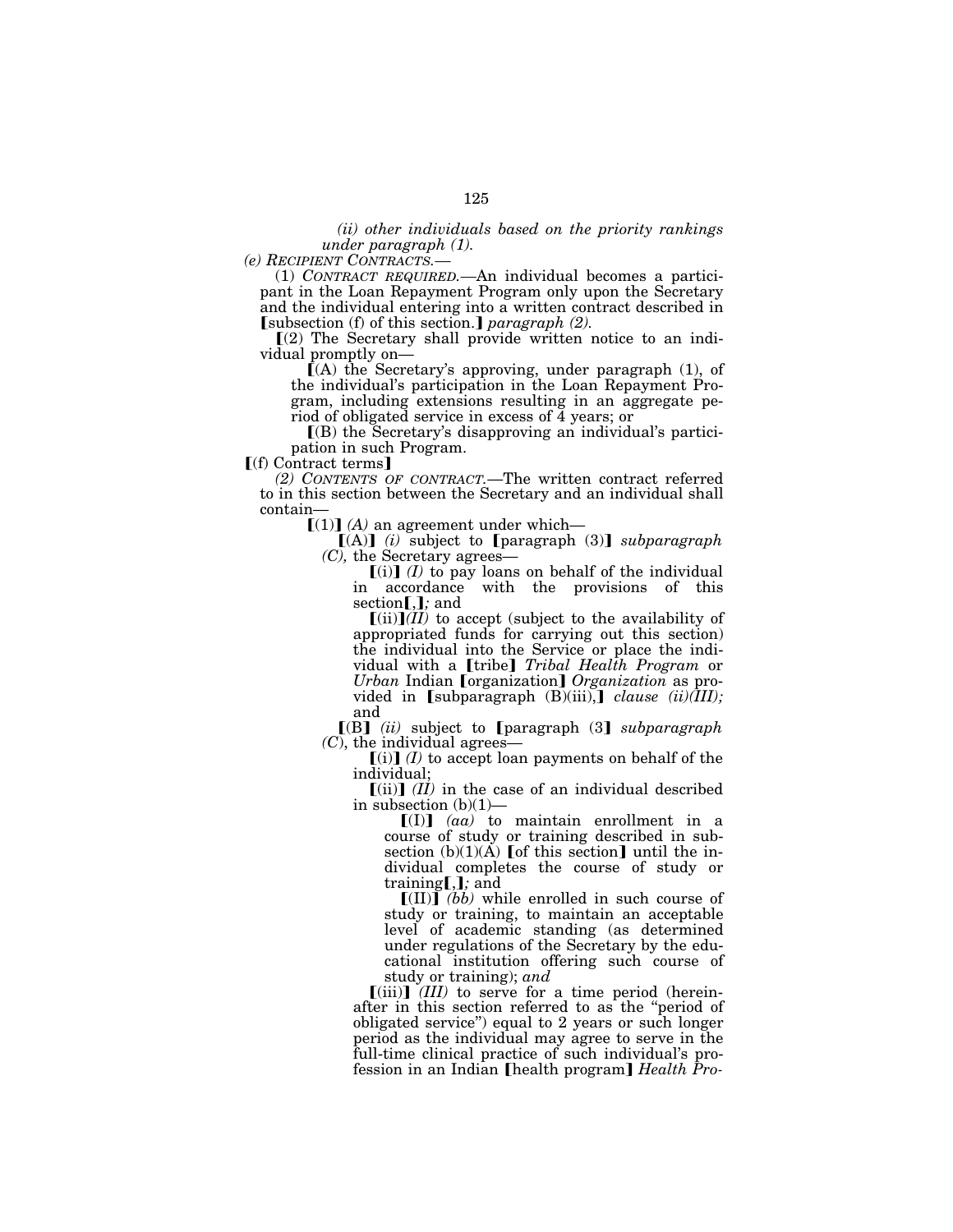*gram or Urban Indian Organization* to which the individual may be assigned by the Secretary;

 $(2)$  *(B)* a provision permitting the Secretary to extend for such longer additional periods, as the individual may agree to, the period of obligated service agreed to by the individual under [paragraph  $(1)(B)(iii)$  *subparagraph*  $(A)(ii)(III)$ ;

 $[(3)]$   $(C)$  a provision that any financial obligation of the United States arising out of a contract entered into under this section and any obligation of the individual which is conditioned thereon is contingent upon funds being appropriated for loan repayments under this section;

 $[(4)]$  *(D)* a statement of the damages to which the United States is entitled under subsection ([1]*l*) [of this section<sup>1</sup> for the individual's breach of the contract; and

 $(5)$  *(E)* such other statements of the rights and liabilities of the Secretary and of the individual, not inconsistent with this section.

 $(q)$  Loan repayment purposes; maximum amount; tax liability reimbursement; schedule of payments]

*(f) DEADLINE FOR DECISION ON APPLICATION.—The Secretary shall provide written notice to an individual within 21 days on—*

*(1) the Secretary's approving, under subsection (e)(1), of the individual's participation in the Loan Repayment Program, including extensions resulting in an aggregate period of obligated service in excess of 4 years; or* 

*(2) the Secretary's disapproving an individual's participation in such Program.* 

*(g) PAYMENTS.—*

 $\lceil (1) \rceil$  *(1)* IN GENERAL.—A loan repayment provided for an individual under a written contract under the Loan Repayment Program shall consist of payment, in accordance with paragraph (2), on behalf of the individual of the principal, interest, and related expenses on government and commercial loans received by the individual regarding the undergraduate or graduate education of the individual (or both), which loans were made for—

(A) tuition expenses;

(B) all other reasonable educational expenses, including fees, books, and laboratory expenses, incurred by the individual; and

(C) reasonable living expenses as determined by the Secretary.

(2)  $[(A)]$  *AMOUNT*.—For each year of obligated service that an individual contracts to serve under subsection ( $[f\hat{e}]e$ ), the Secretary may pay up to  $$35,000$  [(Jor an amount equal to the amount specified in section  $[254]$ –l] $338B(g)(2)(A)$  of  $[Title 42]$ *the Public Health Service Act, whichever is more,* on behalf of the individual for loans described in paragraph (1). In making a determination of the amount to pay for a year of such service by an individual, the Secretary shall consider the extent to which each such determination—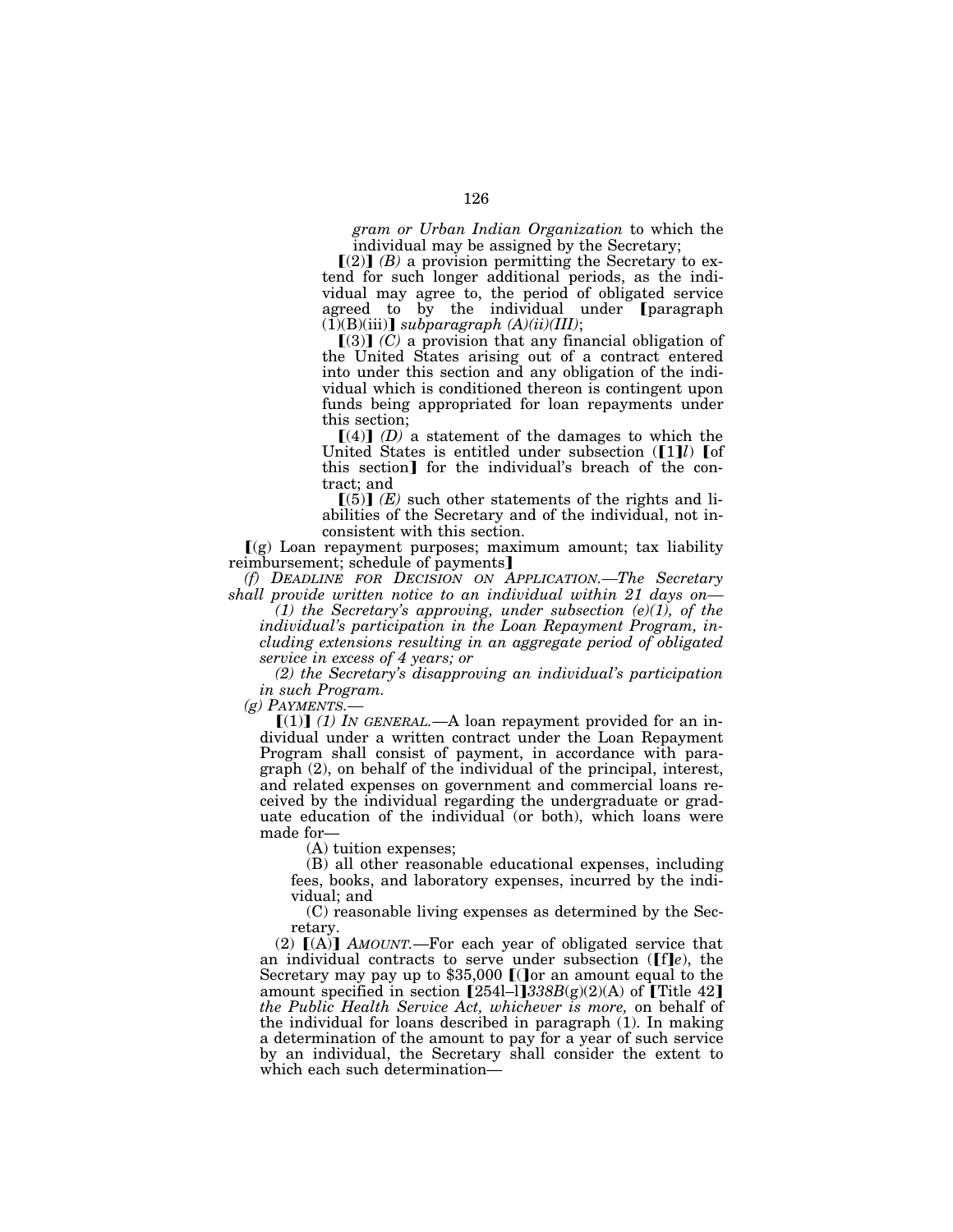$\lceil$ (i) $\rceil$  (A) affects the ability of the Secretary to maximize the number of contracts that can be provided under the Loan Repayment Program from the amounts appropriated for such contracts;

 $[(ii)]$   $(B)$  provides an incentive to serve in Indian øhealth programs¿*Health Programs and Urban Indian Organizations* with the greatest shortages of health professionals; and

 $\lceil$ (iii) $\rceil$  *(C)* provides an incentive with respect to the health professional involved remaining in an Indian øhealth program¿ *Health Program or Urban Indian Organization* with such a health professional shortage, and continuing to provide primary health services, after the completion of the period of obligated service under the Loan Repayment Program.

 $[(B)]$  (3) TIMING.—Any arrangement made by the Secretary for the making of loan repayments in accordance with this subsection shall provide that any repayments for a year of obligated service shall be made no later than the end of the fiscal year in which the individual completes such year of service.

[(3)] (4) REIMBURSEMENTS FOR TAX LIABILITY.—For the purpose of providing reimbursements for tax liability resulting from **[**payments] *a payment* under paragraph (2) on behalf of an individual, the Secretary—

(A) in addition to such payments, may make payments to the individual in an amount equal to not less than 20 percent and not more than 39 percent of the total amount of loan repayments made for the taxable year involved; and

(B) may make such additional payments as the Secretary determines to be appropriate with respect to such purpose.

 $[(4)]$  (5) PAYMENT SCHEDULE.—The Secretary may enter into an agreement with the holder of any loan for which payments are made under the Loan Repayment Program to establish a schedule for the making of such payments.

ø(h) EFFECT ON EMPLOYMENT CEILING OF DEPARTMENT OF HEALTH AND HUMAN SERVICES<sup>1</sup>

*(h) EMPLOYMENT CEILING.*—Notwithstanding any other provision of law, individuals who have entered into written contracts with the Secretary under this section<sup>[, while undergoing academic</sup> training, shall not be counted against any employment ceiling affecting the Department [of Health and Human Services] *while those individuals are undergoing academic training.* 

(i) **[Recruiting programs]** *RECRUITMENT*.—The Secretary shall conduct recruiting programs for the Loan Repayment Program and other **[health professional]** *manpower* programs of the Service at educational institutions training health professionals or specialists identified in subsection  $(a)$  [of this section].

(j) [Prohibition of assignment to other government departments.—Section 215 of Title 42¿ *APPLICABILITY OF LAW*.—*Section 214 of the Public Health Service Act (42 U.S.C. 215)* shall not apply to individuals during their period of obligated service under the Loan Repayment Program.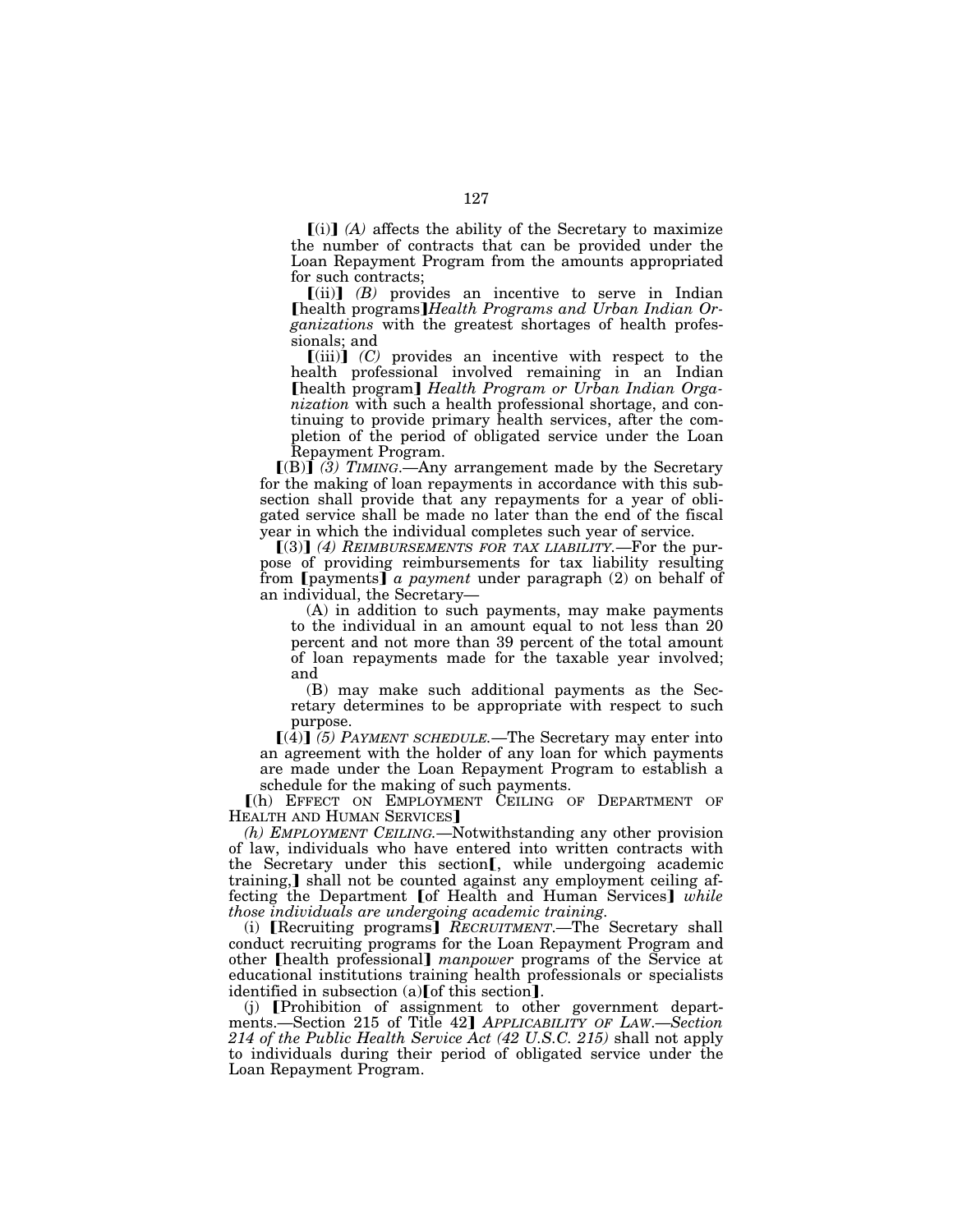$(k)$  Staff needs of health programs administered by Indian tribes¿ *(k) ASSIGNMENT OF INDIVIDUALS.*—The Secretary, in assigning individuals to serve in Indian [health programs] *Health Programs or Urban Indian Organizations* pursuant to contracts en-

 $(1)$  ensure that the staffing needs of [Indian health programs administered by an Indian tribe or tribal or health organization¿ *Tribal Health Programs and Urban Indian Organizations*  receive consideration on an equal basis with programs that are administered directly by the Service; and

 $(2)$  give priority to assigning individuals to Indian [health programs¿ *Health Programs and Urban Indian Organizations*  that have a need for health professionals to provide health care services as a result of individuals having breached contracts entered into under this section.

ø(l) Voluntarily termination of study or dismissal from educational institution; collection of damages]<br>(*l*) *BREACH OF CONTRACT*.—

*(1) SPECIFIC BREACHES.*—An individual who has entered into a written contract with the Secretary under this section and **[who—]** has not received a waiver under subsection (m) shall *be liable, in lieu of any service obligation arising under such contract, to the United States for the amount which has been paid on such individual's behalf under the contract if that individual—*

(A) is enrolled in the final year of a course of study and  $[who]$ –

(i) fails to maintain an acceptable level of academic standing in the educational institution in which he *or she* is enrolled (such level determined by the educational institution under regulations of the Secretary);

(ii) voluntarily terminates such enrollment; or

(iii) is dismissed from such educational institution before completion of such course of study; or

(B) is enrolled in a graduate training program,  $\text{and}$ fails to complete such training program[, and does not receive a waiver from the Secretary under subsection  $(b)(1)(B)(ii)$ , shall be liable, in lieu of any service obligation arising under such contract, to the United States for the amount which has been paid on such individual's behalf under the contract.].

 $[(2)]$  (2) OTHER BREACHES; FORMULA FOR AMOUNT OWED.—If, for any reason not specified in paragraph (1), an individual breaches his *or her* written contract under this section by failing either to begin, or complete, such individual's period of obligated service in accordance with subsection  $[(f)$  of this sec- $\text{tion}$  (e)(2), the United States shall be entitled to recover from such individual an amount to be determined in accordance with the following formula:  $A=3Z(t-s/t)$  in which—

 $(A)$  "A" is the amount the United States is entitled to recover;

 $(b)$  "Z" is the sum of the amounts paid under this section to, or on behalf of, the individual and the interest on such amounts which would be payable if, at the time the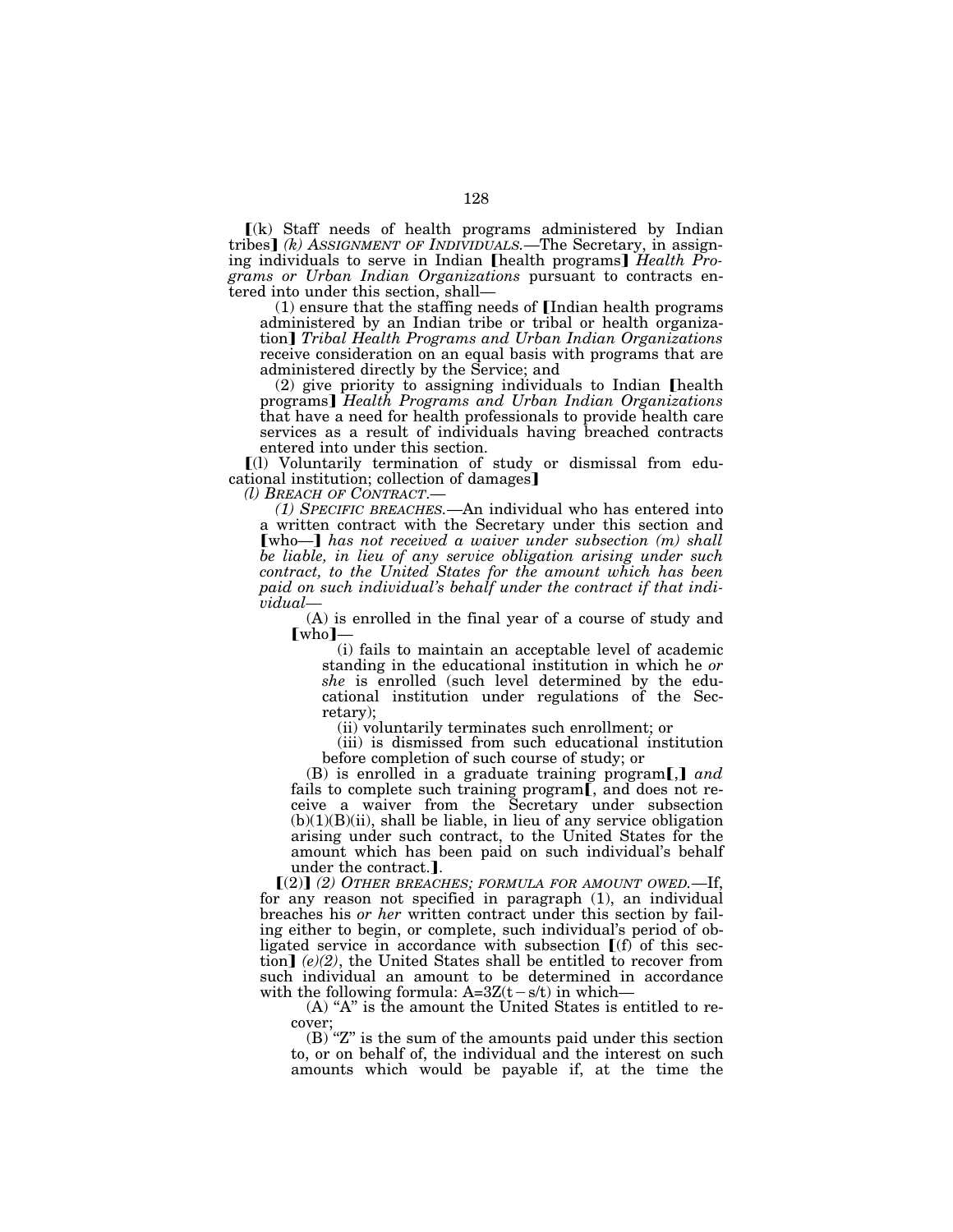amounts were paid, they were loans bearing interest at the maximum legal prevailing rate, as determined by the **[Treasurer]** Secretary of the [United States] Treasury;

 $(C)$  "t" is the total number of months in the individual's period of obligated service in accordance with subsection (f) **[**of this section]; and

(D) "s" is the number of months of such period served by such individual in accordance with this section.

*(3) DEDUCTIONS IN MEDICARE PAYMENTS.*—Amounts not paid within such period shall be subject to collection through deductions in Medicare payments pursuant to section [1395ccc of Title 42.] 1892 of the Social Security Act.<br>
[(3)(A)] (4) TIME PERIOD FOR REPAYMENT.—Any amount of

damages which the United States is entitled to recover under this subsection shall be paid to the United States within the 1-year period beginning on the date of the breach or such longer period beginning on such date as shall be specified by the Secretary.

*(5) RECOVERY OF DELINQUENCY*.—

 $[(B)]$   $(A)$  *IN GENERAL*.—If damages described in [subparagraph (A)] *paragraph* (4) are delinquent for 3 months, the Secretary shall, for the purpose of recovering such damages—

 $(i)$  [utilize] *use* collection agencies contracted with by the Administrator of [the] General Services [Administration]; or

(ii) enter into contracts for the recovery of such damages with collection agencies selected by the Secretary.

 $[(C)]$   $(B)$  *REPORT*.—Each contract for recovering damages pursuant to this subsection shall provide that the contractor will, not less than once each 6 months, submit to the Secretary a status report on the success of the contractor in collecting such damages. Section 3718 of [Title] 31] *title 31, United States Code*, shall apply to any such contract to the extent not inconsistent with this subsection.

ø(m) Cancellation or waiver of obligations; bankruptcy discharge  $(1)$  Any obligation of an individual under the Loan Repay-

ment Program for service or payment of damages shall be canceled upon the death of the individual.

*(m) WAIVER OR SUSPENSION OF OBLIGATION*.—

 $[(2)]$ (1) IN GENERAL.—The Secretary shall by regulation provide for the partial or total waiver or suspension of any obligation of service or payment by an individual under the Loan Repayment Program whenever compliance by the individual is impossible or would involve extreme hardship to the individual and if enforcement of such obligation with respect to any individual would be unconscionable.

*(2) CANCELED UPON DEATH.*—*Any obligation of an individual under the Loan Repayment Program for service or payment of* 

*damages shall be canceled upon the death of the individual*. (3) *HARDSHIP WAIVER.*—The Secretary may waive, in whole or in part, the rights of the United States to recover amounts under this section in any case of extreme hardship or other good cause shown, as determined by the Secretary.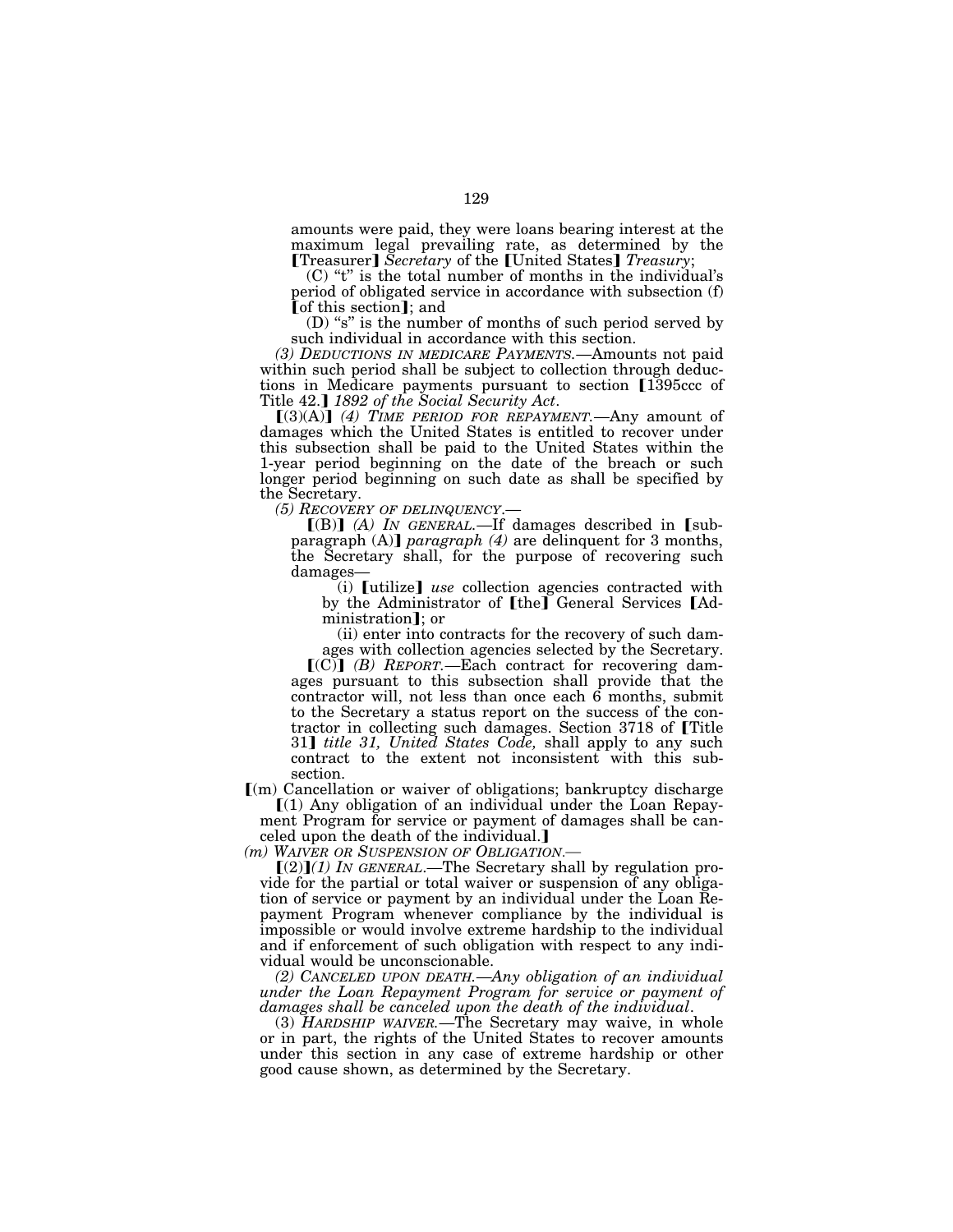(4) *BANKRUPTCY*.—Any obligation of an individual under the Loan Repayment Program for payment of damages may be released by a discharge in bankruptcy under [Title] *title* 11 of the United States Code only if such discharge is granted after the expiration of the 5-year period beginning on the first date that payment of such damages is required, and only if the bankruptcy court finds that nondischarge of the obligation would be unconscionable.

(n)  $\lceil$ Annual report $\rceil$  *REPORT*.—The Secretary shall submit to the President, for inclusion in [each] *the* report required to be submitted to [the] Congress under section [1671 of this title,] 801, a report concerning the previous fiscal year which sets forth $\llbracket - \rrbracket$  by *Service Area the following:* 

(1) *A list of* the health professional positions maintained by **[the Service or by tribal or Indian organizations]** *Indian Health Programs and Urban Indian Organizations* for which recruitment or retention is difficult $[j]$ .

(2) **[the]** *The* number of Loan Repayment Program applications filed with respect to each type of health profession  $\tilde{\mathbf{r}}$ .

(3) **[the]** *The* number of contracts described in subsection  $[(f)$  of this section] (e) that are entered into with respect to each health profession $[j]$ .

(4)  $\lceil \text{the} \rceil$  *The* amount of loan payments made under this section, in total and by health profession $[]$ .

(5) [the] *The* number of [scholarship grants] *scholarships* that are provided under [section 1613a of this title] *sections* 104 and  $106$  with respect to each health profession[;].

(6) [the] *The* amount of scholarship grants provided under section  $[1613a$  of this title, $]$  104 and 106, in total and by health profession $\left[$ ;  $\right]$ .

(7) **[the]** *The* number of providers of health care that will be needed by Indian [health programs] *Health Programs and Urban Indian Organizations*, by location and profession, during the [three] 3 fiscal years beginning after the date the report is filed $[$ ; and $]$ .

(8)  $[the]$   $\overline{Th}$ *e* measures the Secretary plans to take to fill the health professional positions maintained by [the Service or by tribes or tribal or Indian organizations¿ *Indian Health Programs or Urban Indian Organizations* for which recruitment or retention is difficult.

### ø**§1616a–1. Scholarship and Loan Repayment Recovery Fund**¿

### *SEC. 111. SCHOLARSHIP AND LOAN REPAYMENT RECOVERY FUND.*

(a) ESTABLISHMENT.—There is established in the Treasury of the United States a fund to be known as the Indian Health Scholarship and Loan Repayment Recovery Fund (hereafter in this section re-<br>ferred to as the **[**"Fund"**]** *''LRRF*"). The **[**Fund**]** *LRRF* shall consist of such amounts as may be [appropriated to the Fund under subsection (b) of this section. Amounts appropriated for the Fund] *collected from individuals under section 104(d), section 106(e), and section 110(l) for breach of contract, such funds as may be appropriated to the LRRF, and interest earned on amounts in the LRRF. All amounts collected, appropriated, or earned relative to the LRRF*  shall remain available until expended.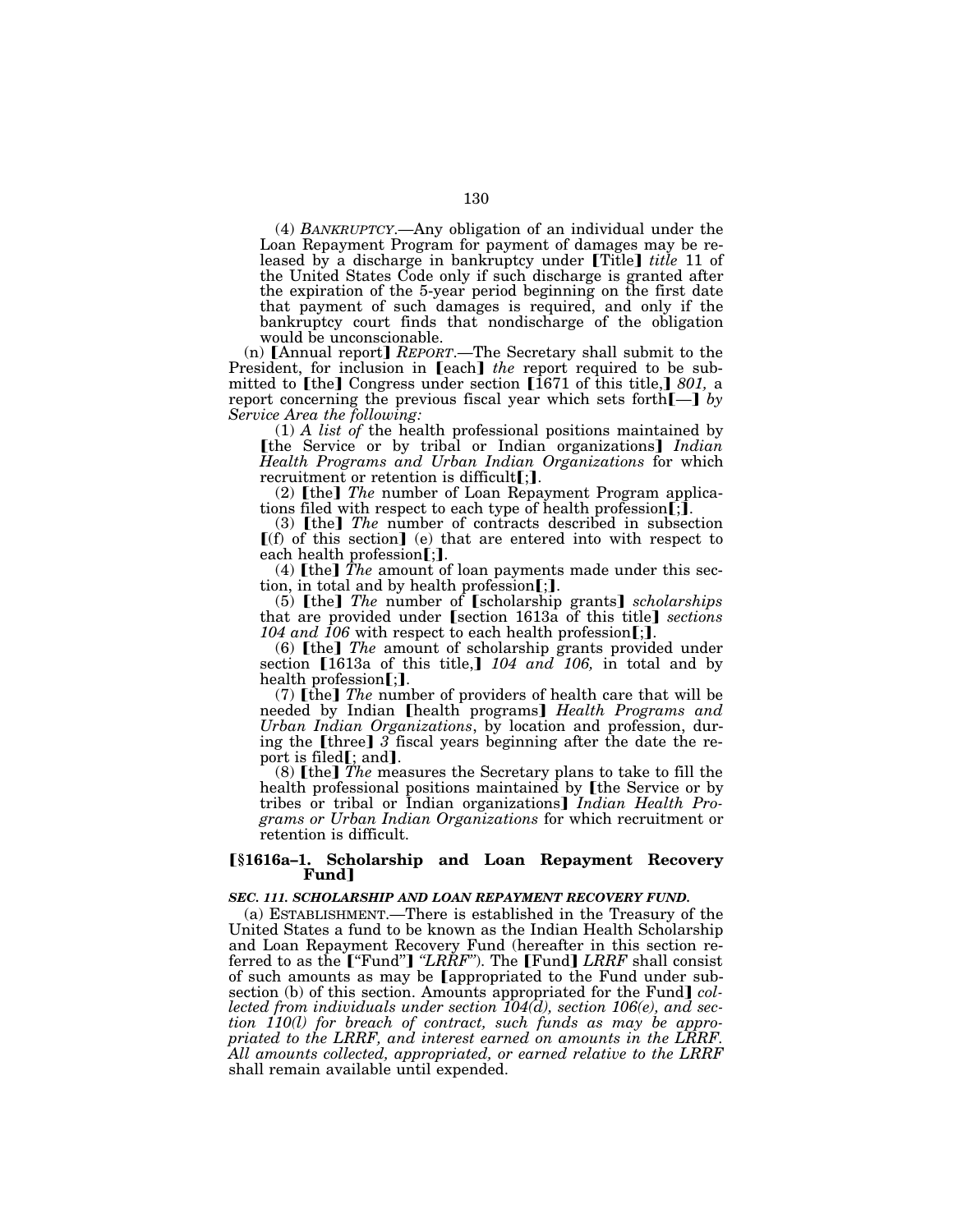$\Gamma$ (b) Authorization of appropriations

øFor each fiscal year, there is authorized to be appropriated to

the Fund an amount equal to the sum of—<br>  $[(1)$  the amount collected during the preceding fiscal year by<br>
the Federal Government pursuant to—

 $f(A)$  the liability of individuals under subparagraph  $(A)$ or (B) of section 1613a(b)(5) of this title for the breach of contracts entered into under 1613a of this title; and

 $\Gamma(B)$  the liability of individuals under section 1616a(l) of this title for the breach of contracts entered into under section 1616a of this title; and

 $(2)$  the aggregate amount of interest accruing during the preceding fiscal year on obligations held in the Fund pursuant to subsection (d) of this section and the amount of proceeds from the sale or redemption of such obligations during such fiscal year.

 $[(c)]$  *(b)* Use of  $[{\text{funds}}]$  *FUNDS.*—

 $(1)$  *BY SECRETARY*.—Amounts in the [Fund and available pursuant to appropriation Acts] LRRF may be expended by the Secretary, acting through the Service, to make payments to an Indian [tribe or tribal organization administering a health care program pursuant to a contract entered into under the Indian Self-Determination Act [25 U.S.C.A. § 450f et seq.]—**]** *Health Program–* 

(A) to which a scholarship recipient under section [1613a of this title]  $104$  and  $106$  or a loan repayment program participant under section [1616a of this title]  $110$ has been assigned to meet the obligated service requirements pursuant to *such* sections; and

(B) that has a need for a health professional to provide health care services as a result of such recipient or participant having breached the contract entered into under section  $[1613a]$  of this title, or section 1616a of this title. *104, 106, or section 110.* 

ø(2) An Indian tribe or tribal organization¿ *(2) BY TRIBAL HEALTH PROGRAMS.*—*A Tribal Health Program* receiving payments pursuant to paragraph (1) may expend the payments to *provide scholarships or* recruit and employ, directly or by contract, health professionals to provide health care services.

 $[(d)]$   $(c)$  INVESTMENT OF [excess funds (1)]  $FUNDS$ . The Secretary of the Treasury shall invest such amounts of the [Fund] *LRRF* as [such] *the Secretary of Health and Human Services* determines are not required to meet current withdrawals from the [Fund] *LRRF*. Such investments may be made only in interestbearing obligations of the United States. For such purpose, such obligations may be acquired on original issue at the issue price, or by purchase of outstanding obligations at the market price.

 $\left[\begin{pmatrix} 2 \end{pmatrix}\right]$  *(d)* SALE OF OBLIGATIONS.—Any obligation acquired by the **[Fund]** *LRRF* may be sold by the Secretary of the Treasury at the market price.

# ø**§ 1616b. Recruitment activities**¿

#### *SEC. 112. RECRUITMENT ACTIVITIES.*

(a) *REIMBURSEMENT FOR TRAVEL.*—The Secretary*, acting through the Service,* may reimburse health professionals seeking positions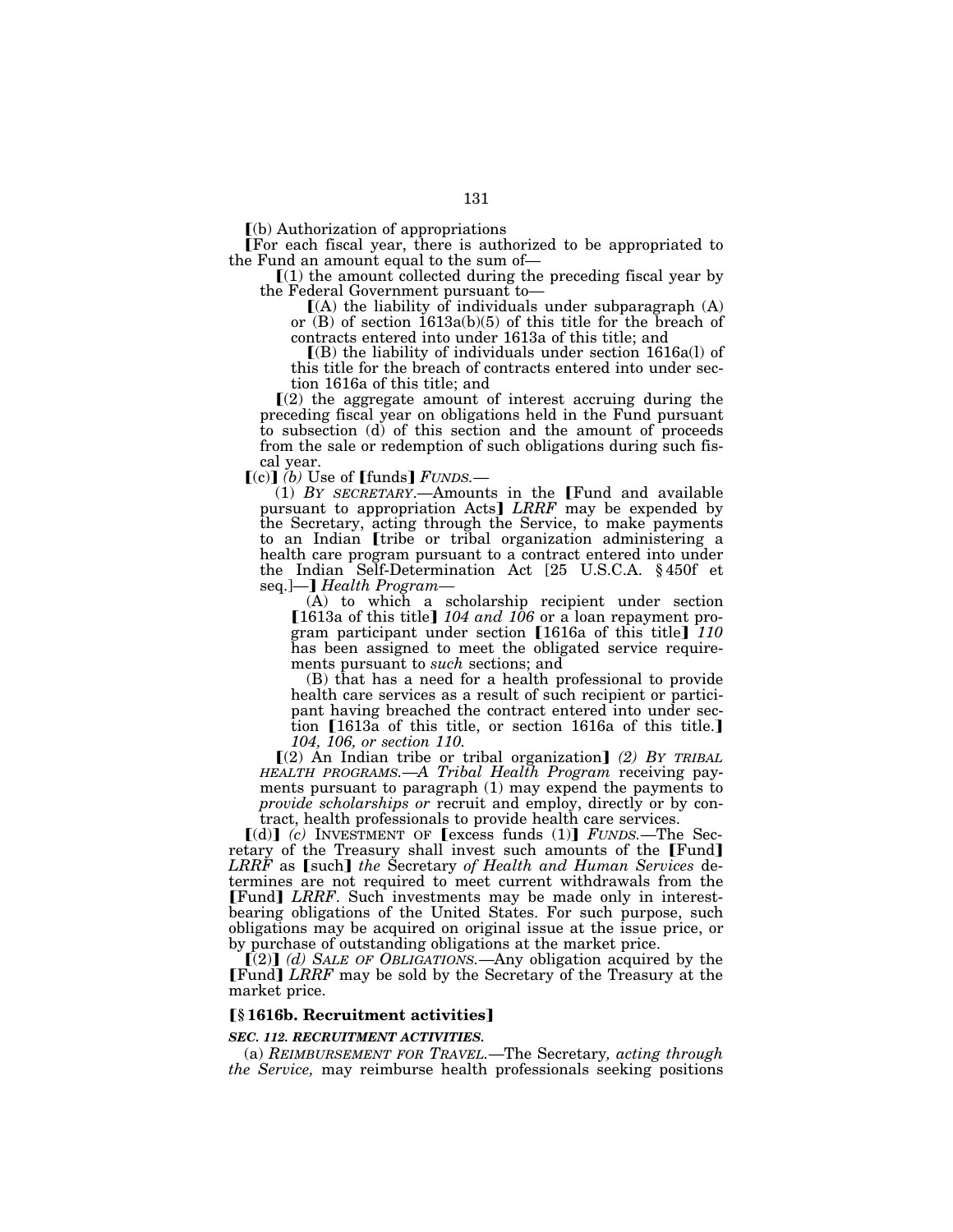**I'm the Service** *with Indian Health Programs or Urban Indian Organizations*, including individuals considering entering into a contract under section [1616a of this title,]  $110$  and their spouses, for actual and reasonable expenses incurred in traveling to and from their places of residence to an area in which they may be assigned for the purpose of evaluating such area with respect to such assignment.

ø(b)¿ *(b) RECRUITMENT PERSONNEL.*—The Secretary, acting through the Service, shall assign [one] 1 individual in each [area office] *Area Office* to be responsible on a full-time basis for recruitment activities.

### ø**§ 1616c. Tribal recruitment and retention program**¿

#### *SEC. 113. INDIAN RECRUITMENT AND RETENTION PROGRAM.*

 $(a)$  Projects funded on competitive basis

*(a) IN GENERAL.*—The Secretary, acting through the Service, shall fund, on a competitive basis, *innovative demonstration*  projects *for a period not to exceed 3 years* to enable *[Indian tribes* and tribal and Indian organizations¿ *Tribal Health Programs and Urban Indian Organizations* to recruit, place, and retain health professionals to meet [the] *their* staffing needs [of Indian health programs (as defined in section  $1616a(a)(2)$  of this title)].

 $\overline{[b]}$  Eligibility

(1) Any Indian tribe or tribal or Indian organization (b) ELIGI-*BLE ENTITIES; APPLICATION.*—*Any Tribal Health Program or Urban Indian Organization* may submit an application for funding of a project pursuant to this section.

 $(a)$  Indian tribes and tribal and Indian organizations under the authority of the Indian Self-Determination Act [25 U.S.C.A. § 450f et seq.] shall be given an equal opportunity with programs that are administered directly by the Service to compete for, and receive, grants under subsection (a) of this section for such projects.

### ø**§ 1616d. Advanced training and research**¿

#### *SEC. 114. ADVANCED TRAINING AND RESEARCH*

 $(a)$  Establishment of program]

*(a) DEMONSTRATION PROGRAM.*—The Secretary, acting through the Service, shall establish a *[program] demonstration project* to enable health professionals *who have worked in an Indian Health Program or Urban Indian Organization for a substantial period of time* to pursue advanced training or research [in] areas of study for which the Secretary determinates a need exists. In selecting participants for a program established under this subsection, the Secretary, acting through the Service, shall give priority to applicants who are employed by the Indian Health Service, Indian tribes, tribal organizations, and urban Indian organizations, at the time of the submission of the applications.]

 $(b)$  Obligated service

*(b) SERVICE OBLIGATION.*—An individual who participates in a program under subsection (a) [of this section], where the educational costs are borne by the Service, shall incur an obligation to serve in an Indian [health program (as defined in section 1616a(a)(2) of this title)] *Health Program or Urban Indian Organization* for a period of obligated service equal to at least the period of time during which the individual participates in such program.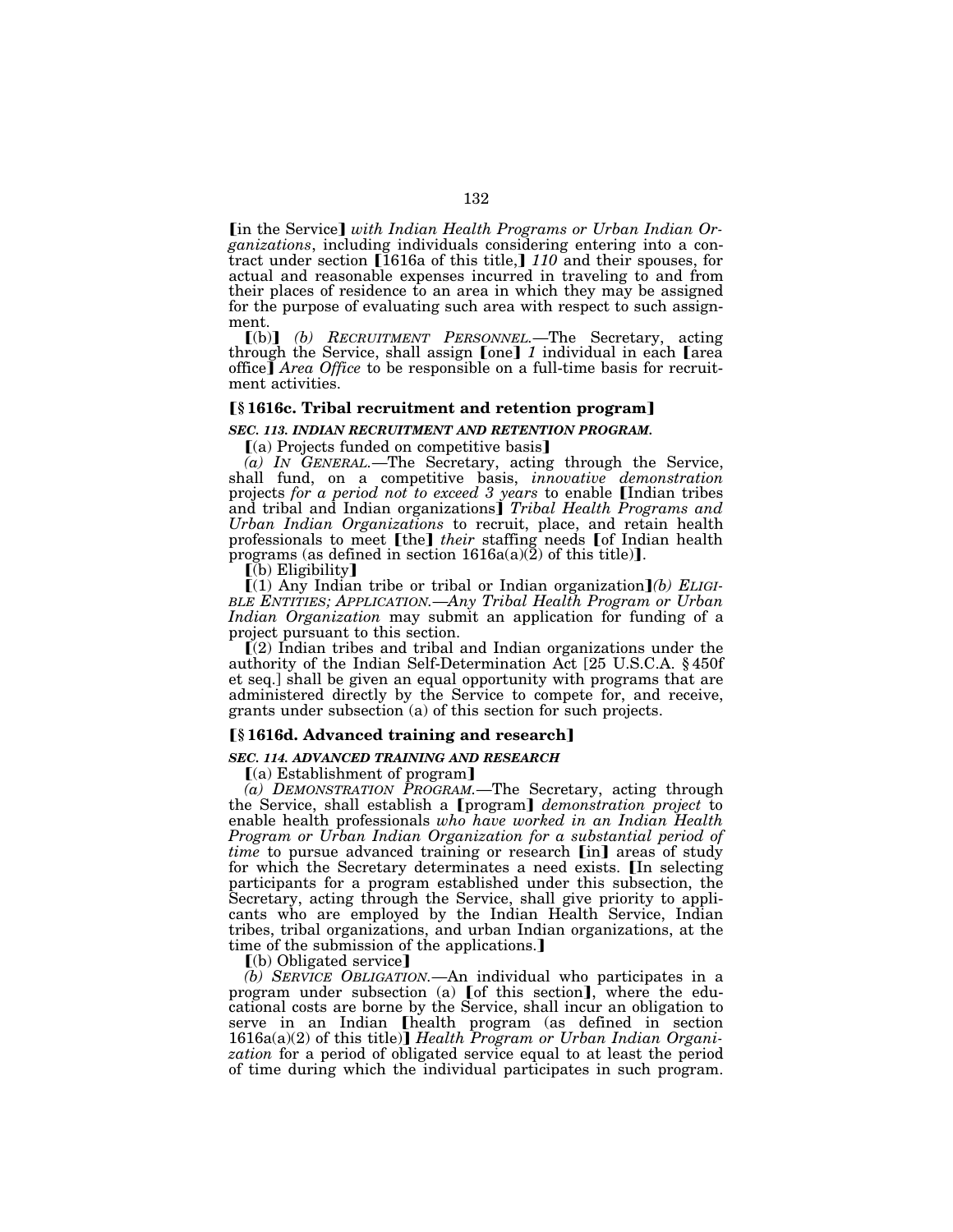In the event that the individual fails to complete such obligated service, the individual shall be liable to the United States for the period of service remaining. In such event, with respect to individuals entering the program after [October 29, 1992,] the date of en*actment of the Indian Health Care Improvement Act Amendments of 2007,* the United States shall be entitled to recover from such individual an amount to be determined in accordance with the formula specified in subsection (1) of section [1616a of this title] 110 in the manner provided for in such subsection.

 $(c)$  Eligibility]

*(c) EQUAL OPPORTUNITY FOR PARTICIPATION.*—Health professionals from [Indian tribes and tribal and Indian organizations under the authority of the Indian Self Determination Act [25 U.S.C.A. §450f et seq.] *Tribal Health Programs and Urban Indian Organizations* shall be given an equal opportunity to participate in the program under subsection  $(a)$  [of this section].

#### ø**§ 1616e. Nursing program**¿

#### *SEC. 115. QUENTIN N. BURDICK AMERICAN INDIANS INTO NURSING PROGRAM.*

(a) GRANTS.

øThe Secretary, acting through the Service, shall provide grants to—

 $(1)$  public or private schools of nursing,

 $\Gamma(2)$  tribally controlled community colleges and tribally controlled postsecondary vocational institutions (as defined in section  $23\overline{97h(2)}$  of Title 20), and

 $(3)$  nurse midwife programs, and nurse practitioner programs, that are provided by any public or private institution, for *AUTHORIZED*.—For the purpose of increasing the number of nurses, nurse midwives, and nurse practitioners who deliver health care services to Indians*, the Secretary, acting through the Service, shall provide grants to the following:* 

*(1) Public or private schools of nursing.* 

*(2) Tribal colleges or universities.* 

*(3) Nurse midwife programs and advanced practice nurse programs that are provided by any tribal college or university accredited nursing program, or in the absence of such, any other public or private institutions.* 

(b) **[Purposes]** USE OF GRANTS.—Grants provided under subsection (a)  $\lceil \text{of this section} \rceil$  may be used  $\lceil \text{to} \rceil$  *for 1 or more of the following:* 

(1) *To* recruit individuals for programs which train individuals to be nurses, nurse midwives, or  $\lceil$  nurse practitioners, $\rceil$ *advanced practice nurses.* 

(2) To provide scholarships to [individuals] *Indians* enrolled in such programs that may pay the tuition charged for such program and other expenses incurred in connection with such program, including books, fees, room and board, and stipends for living expenses<sup>[1]</sup>.

(3) *To* provide a program that encourages nurses, nurse midwives, and Inurse practitioners *advanced practice nurses* to provide, or continue to provide, health care services to  $Indians$ ,].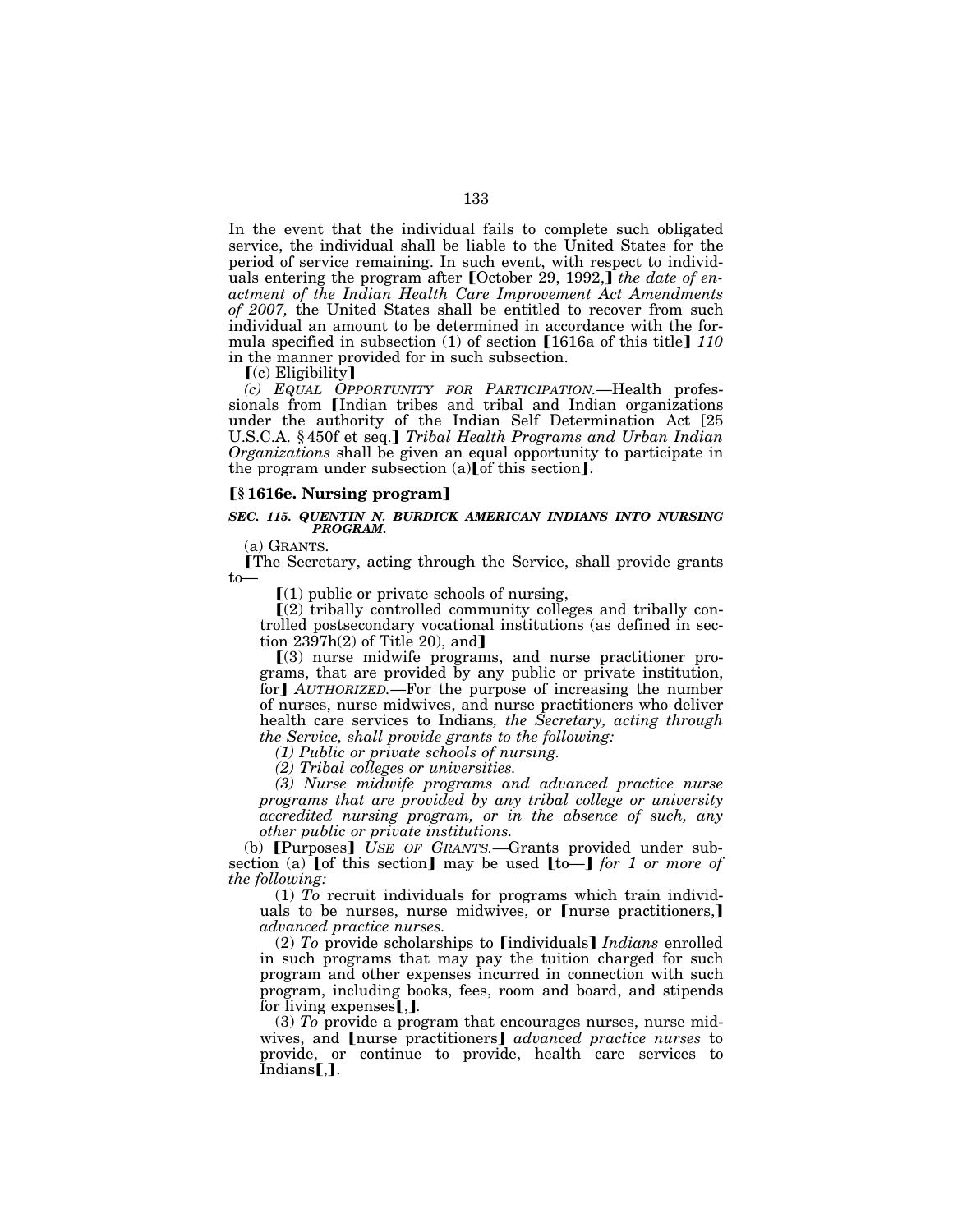(4) *To* provide a program that increases the skills of, and provides continuing education to, nurses, nurse midwives, and [nurse practitioners, or] *advanced practice nurses.* 

(5) *To* provide any program that is designed to achieve the purpose described in subsection (a)  $[$  of this section $]$ .

*(c)* ƒ*Application*≈ *APPLICATIONS.—*Each application for a grant under subsection (a)  $[$  of this section $]$  shall include such information as the Secretary may require to establish the connection between the program of the applicant and a health care facility that primarily serves Indians.

 $\lceil$ (d) Preference $\rceil$ 

*(d) PREFERENCES FOR GRANT RECIPIENTS.—*In providing grants under subsection (a) [of this section], the Secretary shall extend a preference to [-] *the following:* 

(1) **[**programs] *Programs* that provide a preference to Indians**[.]**.

(2) **[**programs] *Programs* that train nurse midwives or [nurse practitioners,] *advanced practice nurses.* 

(3) **[**programs**]** *Programs* that are interdisciplinary**[**, and**]**.

(4) **[**programs**]** *Programs* that are conducted in cooperation with a [center] *program* for gifted and talented Indian students **[established** under section 2624(a) of this title**]**.

*(5) Programs conducted by tribal colleges and universities*.

(e) QUENTIN N. BURDICK **[American Indians Into Nursing**] *PRO-GRAM GRANT*.—The Secretary shall provide [one] 1 of the grants authorized under subsection  $(a)$  [of this section] to establish and maintain a program at the University of North Dakota to be known as the ''Quentin N. Burdick American Indians Into Nursing Program''. Such program shall, to the maximum extent feasible, coordinate with the Quentin N. Burdick Indian Health Programs established under section  $[1616g]$   $117(b)$  [of this title] and the Quentin N. Burdick American Indians Into Psychology Program established under section  $[1621p]$   $105(b)$  [of this title].

(f) ACTIVE DUTY SERVICE **[obligation]** *OBLIGATION*.—The active duty service obligation prescribed under section [254m of this title] 338C of the Public Health Service Act (42 U.S.C. 254m) shall be met by each individual who receives training or assistance described in paragraph  $(1)$  or  $(2)$  of subsection  $(b)$  [of this section] that is funded by a grant provided under subsection (a) [of this section]. Such obligation shall be met by service—

 $[(A)]$  (1) in the [Indian Health] Service;

[(B)] (2) in a program of an Indian Tribe or Tribal Organization conducted under [a contract entered into under] the Indian Self-Determination *and Education Assistance* Act [[](25 U.S.C.[A. §] 450[f et seq.]; (C] et seq.) (including programs *under agreements with the Bureau of Indian Affairs);* 

(3) in a program assisted under Subchapter IV *title V* of this **[chapter**; or] *Act*;

 $[(D)]$  $(\overline{4})$  in the private practice of nursing if, as determined by the Secretary, in accordance with guidelines promulgated by the Secretary, such practice is situated in a physician or other health **[**professional] shortage area and addresses the health

care needs of a substantial number of Indians [.]; or  $(q)$  Authorization of appropriations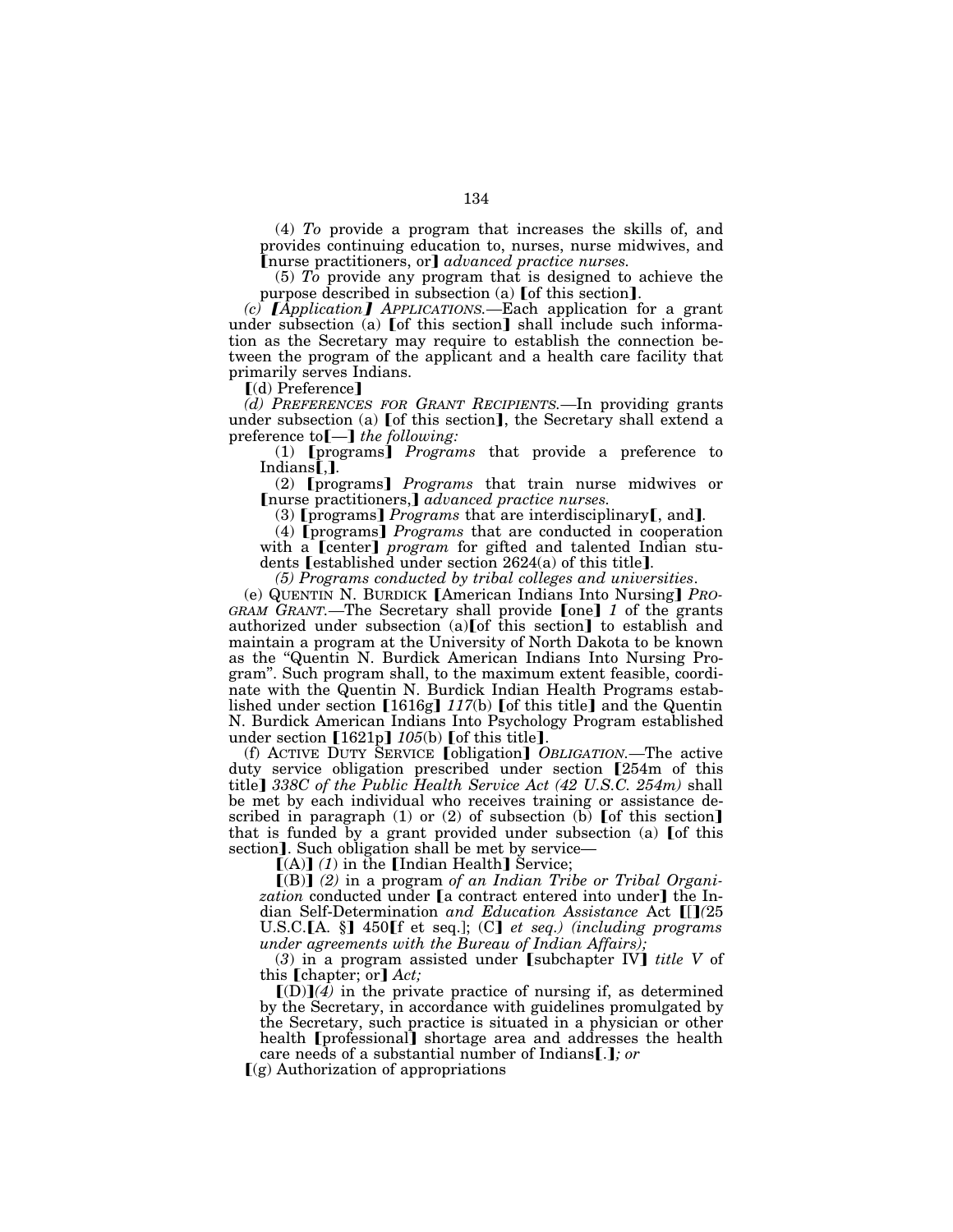øBeginning with fiscal year 1993, of the amounts appropriated under the authority of this subchapter for each fiscal year to be used to carry out this section, not less than \$1,000,000 shall be used to provide grants under subsection (a) of this section for the training of nurse midwives, nurse anesthetists, and nurse practitioners.

### ø**§1616e–1. Nursing school clinics**

 $(a)$  Grants

øIn addition to the authority of the Secretary under section  $1616e(a)(1)$  of this title, the Secretary, acting through the Service, is authorized to provide grants to public or private schools of nursing for the purpose of establishing, developing, operating, and administering clinics to address the health care needs of Indians, and to provide primary health care services to Indians who reside on or within 50 miles of Indian country, as defined in section 1151 of Title 18.

 $(a)$  Purposes

øGrants provided under subsection (a) of this section may be used to—

 $(1)$  establish clinics, to be run and staffed by the faculty and students of a grantee school, to provide primary care services in areas in or within 50 miles of Indian country (as defined in section 1151 of Title 18);

 $(2)$  provide clinical training, program development, faculty enhancement, and student scholarships in a manner that would benefit such clinics; and

 $(3)$  carry out any other activities determined appropriate by the Secretary.

 $(c)$  Amount and conditions

øThe Secretary may award grants under this section in such amounts and subject to such conditions as the Secretary deems appropriate.

 $\lceil$ (d) Design

øThe clinics established under this section shall be designed to provide nursing students with a structured clinical experience that is similar in nature to that provided by residency training programs for physicians.

 $(e)$  Regulations

øThe Secretary shall prescribe such regulations as may be necessary to carry out the provisions of this section.

 $\Gamma(f)$  Authorization to use amounts

øOut of amounts appropriated to carry out this subchapter for each of the fiscal years 1993 through 2000 not more than  $$5,000,000$  may be used to carry out this section.]

*(5) in a teaching capacity in a tribal college or university nursing program (or a related health profession program) if, as determined by the Secretary, health services provided to Indians would not decrease.* 

# ø**§1616f. Tribal culture and history]**

*SEC. 116. TRIBAL CULTURAL ORIENTATION.* 

 $(a)$  Program established

*(a) CULTURAL EDUCATION OF EMPLOYEES*.—The Secretary, acting through the Service, shall [establish a program under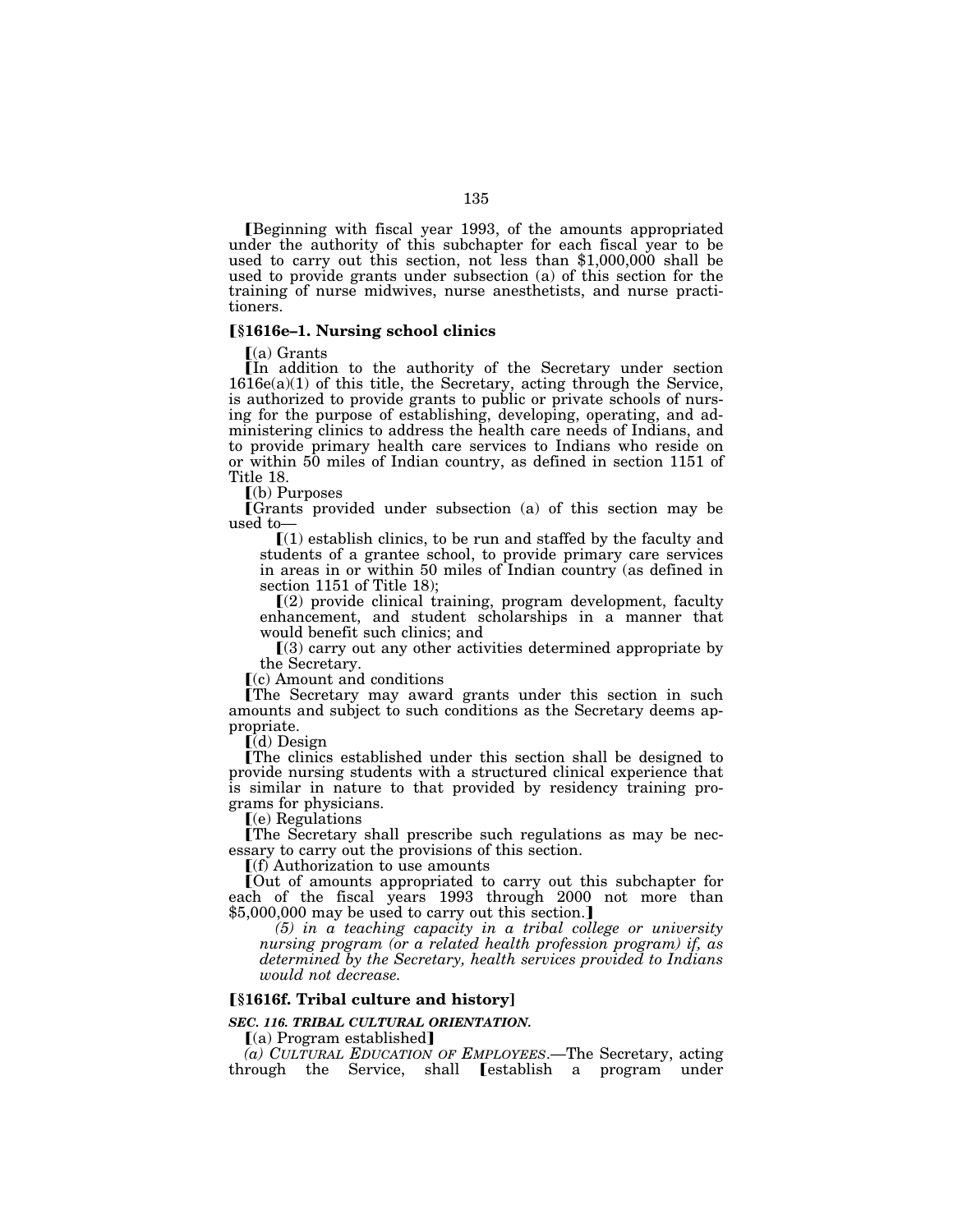which *require that* appropriate employees of the Service who serve [particular] Indian [tribes shall]*Tribes in each Service Area* receive educational instruction in the history and culture of such [tribes and in the history of]*Indian Tribes and their relationship to* the Service.

(b) [Tribally-controlled community collegesTo the extent feasible, the program established under subsection (a) of this section shall¿ *PROGRAM*.—*In carrying out subsection (a), the Secretary shall establish a program which shall, to the extent feasible*—

 $(1)$  be carried out through tribally-controlled community colleges (within the meaning of section 1801(4) of this title) and tribally controlled postsecondary vocational institutions (as defined in section  $2397h(2)$  of Title 20),

 $(2)$  be developed in consultation with the affected tribal government, and]

*(1) be developed in consultation with the affected Indian Tribes, Tribal Organizations, and Urban Indian Organizations;* 

*(2) be carried out through tribal colleges or universities;* 

(3) include instruction in Native American *Indian* studies*; and* 

*(4) describe the use and place of traditional health care practices of the Indian Tribes in the Service Area.* 

### ø**§1616g.**¿

#### *SEC. 117.* **INMED** [program] *PROGRAM.*

(a) GRANTS *AUTHORIZED*.—The Secretary*, acting through the Service*, is authorized to provide grants to [at least 3] colleges and universities for the purpose of maintaining and expanding the  $[Na$ tive American] *Indian* health careers recruitment program known as the ["] Indians [into] *Into* Medicine Program"<sup>'</sup> (hereinafter in this section referred to as ''*'*INMED''*'*) as a means of encouraging Indians to enter the health professions.

[(b) University of North Dakota]

*(b) QUENTIN N. BURDICK GRANT*.—The Secretary shall provide one*1* of the grants authorized under subsection (a) to maintain the INMED program at the University of North Dakota*,* to be known as the <sup>["</sup>]'Quentin N. Burdick Indian Health Programs<sup>["]</sup>', unless the Secretary makes a determination, based upon program reviews, that the program is not meeting the purposes of this section. Such program shall, to the maximum extent feasible, coordinate with the Quentin N. Burdick American Indians Into Psychology Program established under section  $[1621p]$   $105(b)$  of this title and the Quentin N. Burdick American Indians Into Nursing Program established under section  $[1616e(e)$  of this title.]  $115$ .

(c) REGULATIONS $[$ ; contents of recruitment program (1)].—The Secretary, *pursuant to this Act*, shall develop regulations [for the competitive awarding of the] to govern grants [provided under] *pursuant to* this section.

[(2)] (d) REQUIREMENTS.-Applicants for grants provided under this section shall agree to provide a program which—

 $[(A)]$  (1) provides outreach and recruitment for health professions to Indian communities including elementary**[,**] and secondary *schools* and community colleges located on **[Indian]** reservations which will be served by the program $[j]$ ;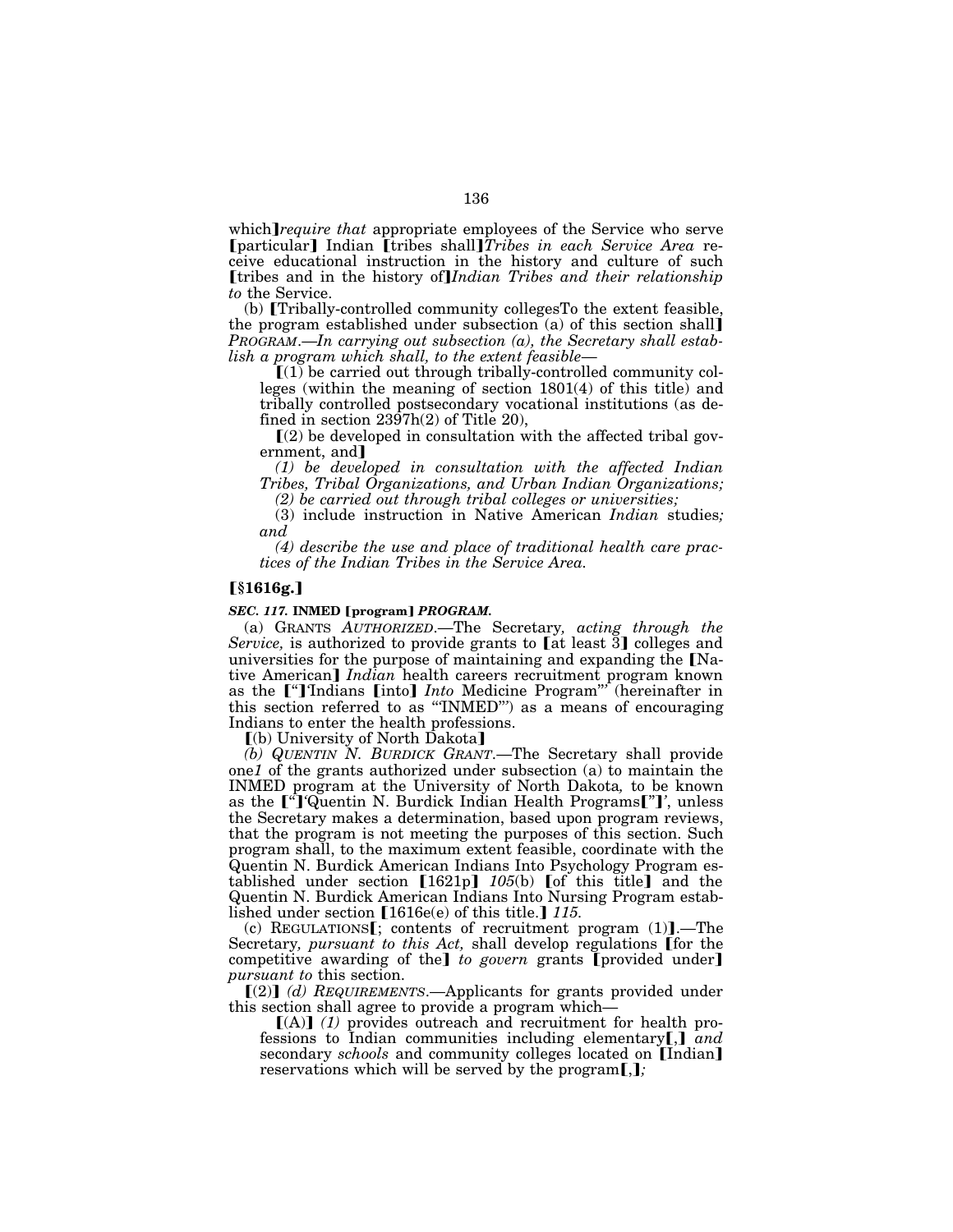$[(B)]$   $(2)$  incorporates a program advisory board comprised of representatives from the [tribes] *Indian Tribes* and *Indian* communities which will be served by the program[,];

[(C)] (3) provides summer preparatory programs for Indian students who need enrichment in the subjects of math and science in order to pursue training in the health professions.

 $[(D)]$   $(4)$  provides tutoring, counseling, and support to students who are enrolled in a health career program of study at the respective college or university[,]; and

 $\left[\mathbf{E}\right]\mathbf{\hat{i}}$  (5) to the maximum extent feasible, employs qualified Indians in the program.

 $(d)$  Report to Congress

øBy no later than the date that is 3 years after November 23, 1988, the Secretary shall submit a report to the Congress on the program established under this section including recommendations for expansion or changes to the program.

# ø**§ 1616h. Health training programs of community colleges**¿

*SEC. 118. HEALTH TRAINING PROGRAMS OF COMMUNITY COLLEGES.* 

(a) GRANTS *TO ESTABLISH PROGRAMS*.— (1) *IN GENERAL*.—The Secretary, acting through the Service, shall award grants to *accredited and accessible* community colleges for the purpose of assisting [the community college] *such community colleges* in the establishment of programs which provide education in a health profession leading to a degree or diploma in a health profession for individuals who desire to practice such profession on [an Indian] or near a reservation<br>or in [a tribal clinic] an Indian Health Program.

(2) *AMOUNT OF GRANTS*.—The amount of any grant awarded to a community college under paragraph (1) for the first year in which such a grant is provided to the community college shall not exceed  $\{100,000.\}$  250,000.

 $(a)$  Eligibility

*(b) GRANTS FOR MAINTENANCE AND RECRUITING.—*

 $[(1)]$  *(1)* IN GENERAL.—The Secretary, acting through the Service, shall award grants to *accredited and accessible* community colleges that have established a program described in subsection (a)(1) [of this section] for the purpose of maintaining the program and recruiting students for the program.

(2) *REQUIREMENTS*.—Grants may only be made under this section to a community college which—

 $(A)$  is accredited $[,$ *;* 

 $(B)$  has **[access to]** *a relationship with* a hospital facility, Service facility, or hospital that could provide training of nurses or health professionals**[,]**;

(C) has entered into an agreement with an accredited college or university medical school, the terms of which—

(i) provide a program that enhances the transition and recruitment of students into advanced baccalaureate or graduate programs **[which**] *that* train health professionals<sup>[, ]</sup>; and

(ii) stipulate certifications necessary to approve internship and field placement opportunities at [service] unit facilities of the Service or at tribal health facilities,*I Indian Health Programs*;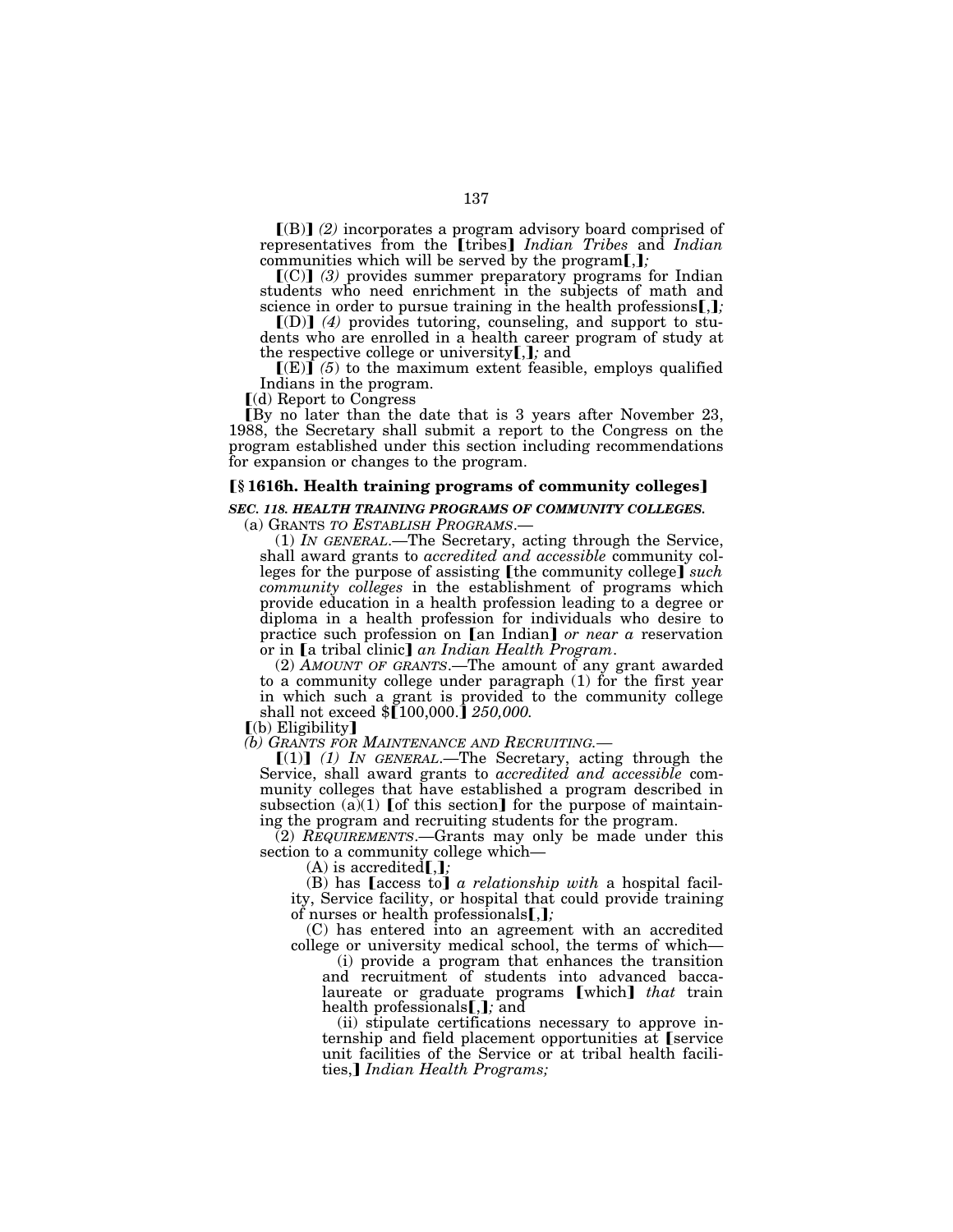(D) has a qualified staff which has the appropriate certifications**[**, and**]**;

(E) is capable of obtaining State or regional accreditation of the program described in subsection  $(a)(1)$  [of]; and

*(F) agrees to provide for Indian preference for applicants for programs under* this section.

 $(c)$  Agreements and technical assistance]

*(c) TECHNICAL ASSISTANCE*.—The Secretary shall encourage community colleges described in subsection  $(b)(2)$  [of this section] to establish and maintain programs described in subsection  $(a)(1)$  [of this section] by-

(1) entering into agreements with such colleges for the provision of qualified personnel of the Service to teach courses of study in such programs[,]*;* and

(2) providing technical assistance and support to such colleges.

(d) ADVANCED **[TRAINING**] *TRAINING*.—

*(1) REQUIRED.*—Any program receiving assistance under this section that is conducted with respect to a health profession shall also offer courses of study which provide advanced training for any health professional who—

 $[(1)]$   $(A)$  has already received a degree or diploma in such health profession[,]; and

 $[(2)]$   $(B)$  provides clinical services on [an Indian] *or near a reservation*, at a Service facility, or at a tribal clinic¿ *or for an Indian Health Program*.

*(2) MAY BE OFFERED AT ALTERNATE SITE.*—Such courses of study may be offered in conjunction with the college or university with which the community college has entered into the agreement required under subsection  $(b)(2)(C)$  [of this section].

ø(e) Definitions

 $\overline{I(1)}$  The term "community college" means—

 $(A)$  a tribally controlled community college, or

 $[(B)$  a junior or community college.

ø(2) The term ''tribally controlled community college'' has the meaning given to such term by section 1801(4) of this title.

 $(3)$  The term "junior or community college" has the meaning given to such term by section  $1058(e)$  of Title 20.]

*(e) PRIORITY.*—*Where the requirements of subsection (b) are met, grant award priority shall be provided to tribal colleges and universities in Service Areas where they exist.* 

# ø**§ 1616i. Additional incentives for health professionals**¿

#### *SEC. 119. RETENTION BONUS.*

 $(a)$  Incentive special pay

The Secretary may provide the incentive special pay authorized under section 302(b) of Title 37, to civilian medical officers of the Indian Health Service who are assigned to, and serving in, positions included in the list established under subsection  $(b)(1)$  of this section for which recruitment or retention of personnel is difficult.

 $(a)$  List of positions; bonus pay

 $(1)$  The Secretary shall establish and update on an annual basis a list of positions of health care professionals  $\int$  *(a) BONUS*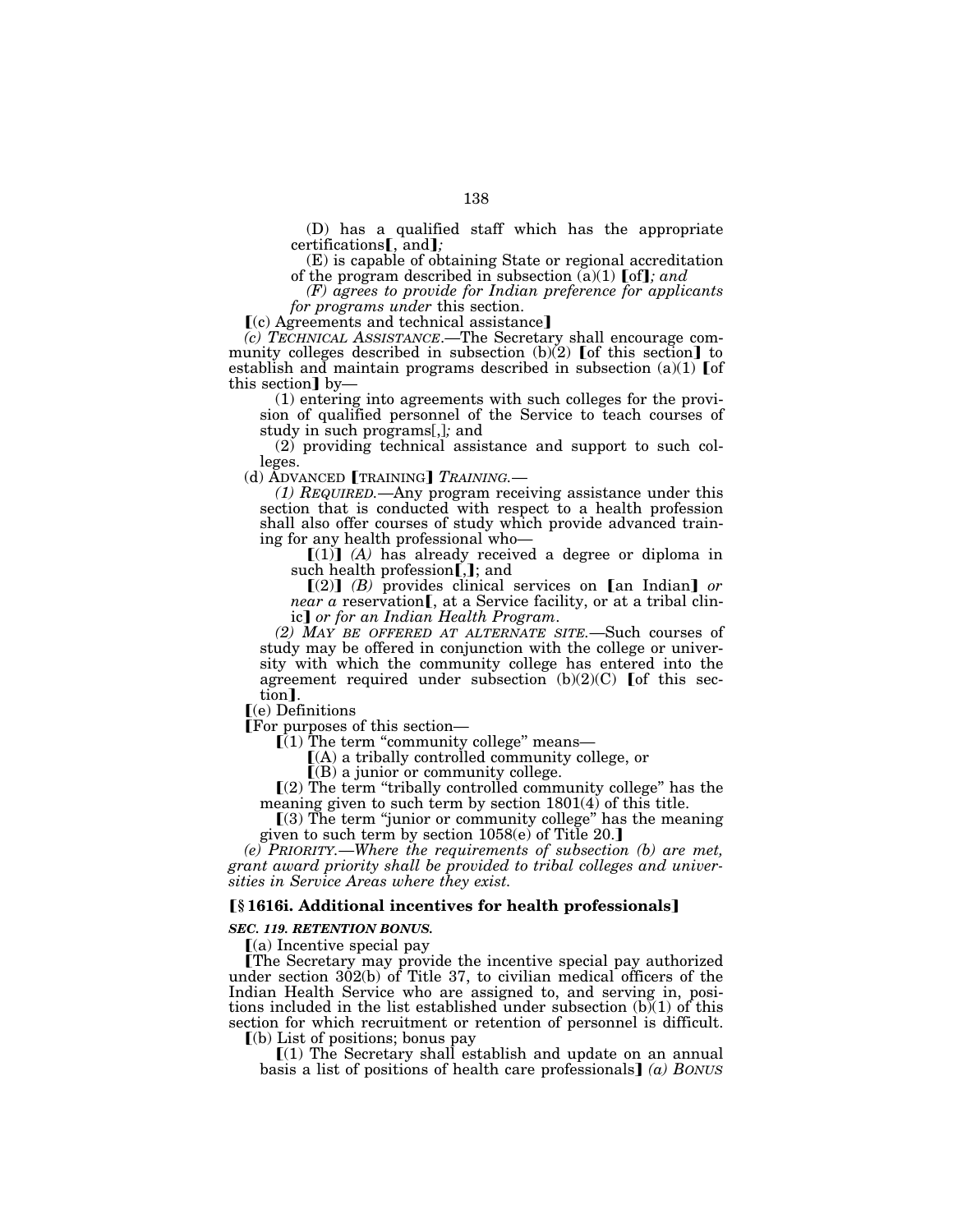*AUTHORIZED.*—*The Secretary may pay a retention bonus to any health professional* employed by, or assigned to, *[the Service* for which recruitment or retention is difficult.

 $(Q(A)$  The Secretary may pay a bonus to any commissioned officer or civil service employee, other than a commissioned medical officer, dental officer, optometrist, and veterinarian, who is employed in or assigned to, and serving in, a position in the Service included in the list established by the Secretary under paragraph (1).

 $\Gamma(B)$  The total amount of bonus payments made by the Secretary under this paragraph to any employee during any 1 year period shall not exceed \$2,000.

 $(c)$  Work schedules

øThe Secretary may establish programs to allow the use of flexible work schedules, and compressed work schedules, in accordance with the provisions of subchapter II of chapter 61 of Title 5, for health professionals employed by, or assigned to, the Service.

#### ø**§ 1616j. Retention bonus**

 $(a)$  ELIGIBILITY.—The Secretary may pay a retention bonus to any physician or nurse employed by, or assigned to, and serving in, the Service] and serving in, an Indian Health Program or Urban *Indian Organization* either as a civilian employee or as a commissioned officer in the Regular or Reserve Corps of the Public Health Service who—

 $(1)$  is assigned to, and serving in, a position [included in the list established under section  $1616i(b)(1)$  of this title] for which recruitment or retention of personnel is difficult[,];

 $(2)$  the Secretary determines is needed by [the Service,]  $In$ *dian Health Programs and Urban Indian Organizations;* 

 $(3)$  has-

 $(A)$  completed  $[3]$  2 years of employment with  $[the]$ Service, or<sup>†</sup> an Indian Health Program or Urban Indian *Organization; or* 

(B) completed any service obligations incurred as a requirement of—<br>(i) any Federal scholarship program[,]; or

(ii) any Federal education loan repayment  $program$ *,j*; and

(4) enters into an agreement with [the Service] an Indian *Health Program or Urban Indian Organization* for continued employment for a period of not less than 1 year.

 $\Gamma$ (b) Minimum award percentage to nurses

Beginning with fiscal year 1993, not less than 25 percent of the retention bonuses awarded each year under subsection (a) of this section shall be awarded to nurses.

 $(c)$  $(b)$  RATES $[$ ; maximum rate].—The Secretary may establish rates for the retention bonus which shall provide for a higher annual rate for multiyear agreements than for single year agreements referred to in subsection  $(a)(4)$  [of this section], but in no event shall the annual rate be more than \$25,000 per annum.

 $(d)$  Time of payment

The retention bonus for the entire period covered by the agreement described in subsection  $(a)(4)$  of this section shall be paid at the beginning of the agreed upon term of service.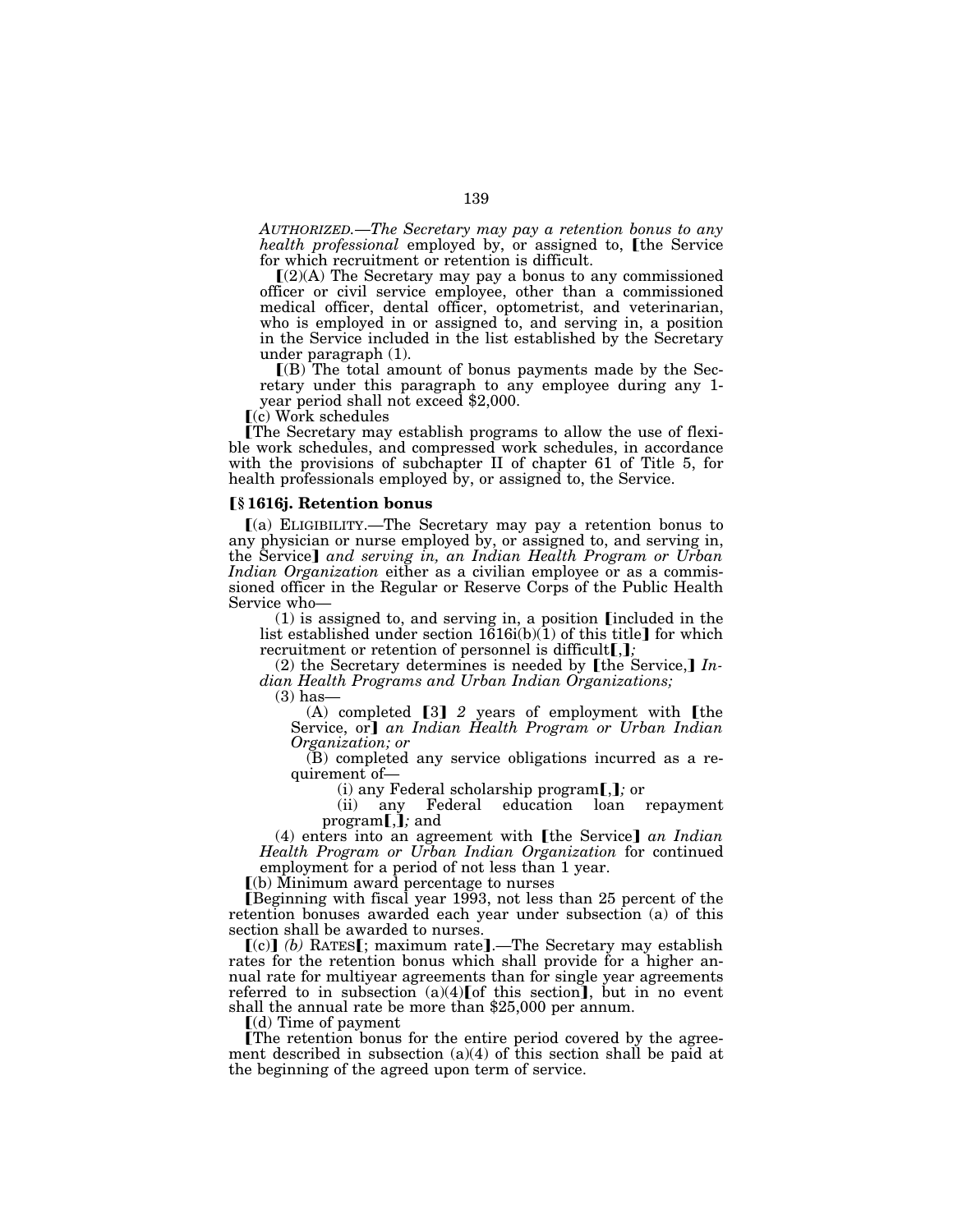$\Gamma$ (e) Refund; interest

[Any physician or nurse] (c) DEFAULT OF RETENTION AGREE-*MENT*.—*Any health professional* failing to complete the agreed upon term of service, except where such failure is through no fault of the individual, shall be obligated to refund to the Government the full amount of the retention bonus for the period covered by the agreement, plus interest as determined by the Secretary in accordance with section [1616a]  $110(1)(2)(B)$  [of this title].

ø(f) Physicians and nurses employed under Indian Self-Determination Act] (d) OTHER RETENTION BONUS.—The Secretary may pay a retention bonus to any [physician or nurse employed by an organization providing health care services to Indians pursuant to a contract under the Indian Self-Determination Act [25 U.S.C.A. §450f et seq.] if such physician or nurse] *health professional employed by a Tribal Health Program if such health professional* is serving in a position which the Secretary determines is—

 $(1)$  a position for which recruitment or retention is difficult; and

(2) necessary for providing health care services to Indians.

### ø**§1616k. Nursing residency program**¿

#### *SEC. 120. NURSING RESIDENCY PROGRAM.*

(a) ESTABLISHMENT *OF PROGRAM*.—The Secretary, acting through the Service, shall establish a program to enable *Indians who are*  licensed practical nurses, licensed vocational nurses, and registered nurses who are working in an Indian **Thealth** program (as defined in section 1616a(a)(2)(A) of this title *Health Program or Urban Indian Organization*, and have done so for a period of not less than **[one]** *1* year, to pursue advanced training.

 $(a)$  Program components Such program shall include a combination of education and work study in an Indian [health program (as defined in section  $1616a(a)(2)(A)$  of this title)] *Health Program or Urban Indian Organization* leading to an associate or bachelor's degree (in the case of a licensed practical nurse or licensed vocational nurse)[or], a bachelor's degree (in the case of a registered nurse)[or a Master's degree], or advanced degrees or certifications *in nursing and public health*.

**(b)** of program participant*]OBLIGATION*.— An individual who participates in a program under subsection (a)  $[$  of this section $]$ , where the educational costs are paid by the Service, shall incur an obligation to serve in an Indian [health program] *Health Program or Urban Indian Organization* for a period of obligated service equal to [at least three times the period of time during which the individual] 1 year for every *year that nonprofessional employee (licensed practical nurses, licensed vocational nurses, nursing assistants, and various health care technicals), or 2 years for every year that professional nurse (associate degree and bachelor-prepared registered nurses),* participates in such program. In the event that the individual fails to complete such obligated service, the United States shall be entitled to recover from such individual an amount determined in accordance with the formula specified in subsection  $(1)$  of section [1616a] of this title] 110 in the manner provided for in such subsection.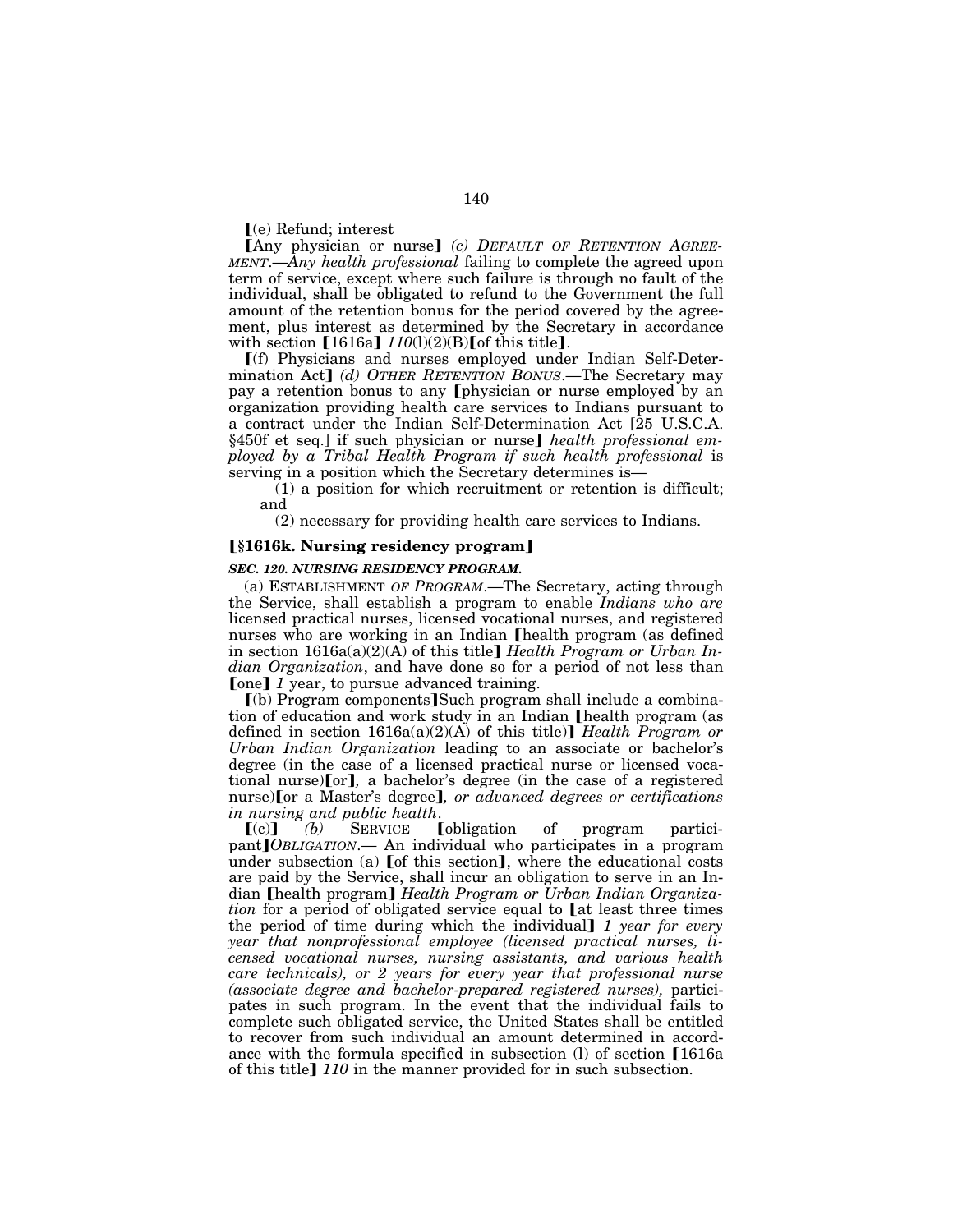# ø**§ 1616l. Community Health Aide Program for Alaska**¿

# *SEC. 121. COMMUNITY HEALTH AIDE PROGRAM.*

 $(a)$  Maintenance of program

(a) *GENERAL PURPOSES OF PROGRAM*.—Under the authority of **[section 13 of this title]** the Act of November 2, 1921 (25 U.S.C. 13) *(commonly known as the ''Snyder Act'',* the Secretary*, acting through the Service, shall [maintain] develop and operate a Com*munity Health Aide Program in Alaska under which the Service—

(1) provides for the training of Alaska Natives as health aides or community health practitioners;

(2) uses such aides or practitioners in the provision of health care, health promotion, and disease prevention services to Alaska Natives living in villages in rural Alaska; and

(3) provides for the establishment of teleconferencing capacity in health clinics located in or near such villages for use by community health aides or community health practitioners.

 $[$ (b) Training; curriculum; Certification Board $]$ 

*(b) SPECIFIC PROGRAM REQUIREMENTS*.—The Secretary, acting through the Community Health Aide Program of the Service, shall—

(1) using trainers accredited by the Program, provide a high standard of training to community health aides and community health practitioners to ensure that such aides and practitioners provide quality health care, health promotion, and disease prevention services to the villages served by the Program;

(2) in order to provide such training, develop a curriculum that—

(A) combines education in the theory of health care with supervised practical experience in the provision of health care;

(B) provides instruction and practical experience in the provision of acute care, emergency care, health promotion, disease prevention, and the efficient and effective management of clinic pharmacies, supplies, equipment, and facilities; and

(C) promotes the achievement of the health status objectives specified in section  $[1602(b)$  of this title]  $3(2)$ ;

(3) establish and maintain a Community Health Aide Certification Board to certify as community health aides or community health practitioners individuals who have successfully completed the training described in paragraph (1) or can demonstrate equivalent experience;

(4) develop and maintain a system which identifies the needs of community health aides and community health practitioners for continuing education in the provision of health care, including the areas described in paragraph (2)(B), and develop programs that meet the needs for such continuing education;

(5) develop and maintain a system that provides close supervision of community health aides and community health practitioners; [and]

(6) develop a system under which the work of community health aides and community health practitioners is reviewed and evaluated to assure the provision of quality health care, health promotion, and disease prevention services [.]; and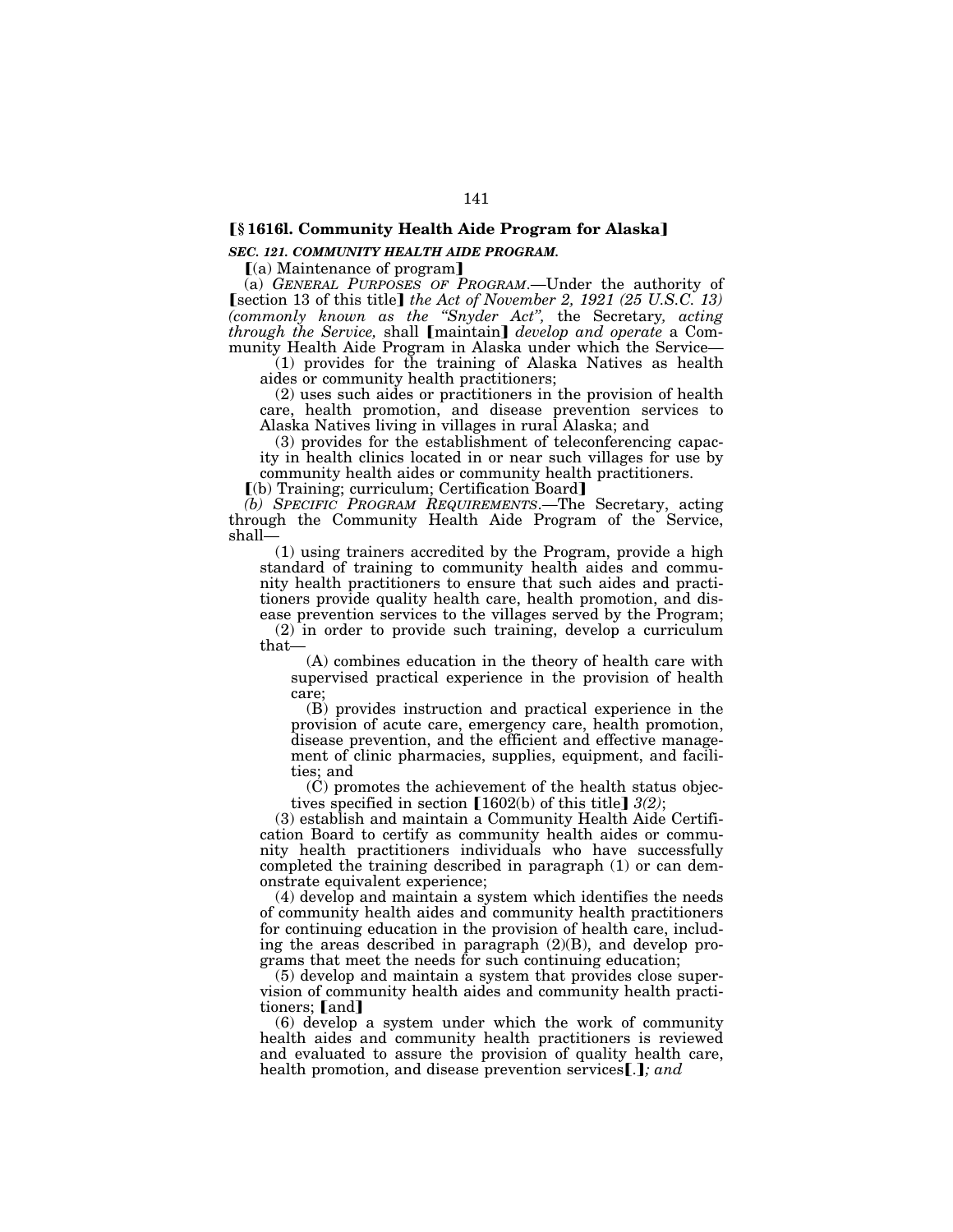*(7) ensure that pulpal therapy (not including pulpotomies on deciduous teeth) or extraction of adult teeth can be performed by a dental health aide therapist only after consultation with a licensed dentist who determines that the procedure is a medical emergency that cannot be resolved with palliative treatment, and further that dental health aide therapists are strictly prohibited from performing all other oral or jaw surgeries, provided that uncomplicated extractions shall not be considered oral surgery under this section.* 

*(c) PROGRAM REVIEW.— (1) NEUTRAL PANEL.— (A) ESTABLISHMENT.—The Secretary, acting through the Service, shall establish a neutral panel to carry out the study under paragraph (2).* 

*(B) MEMBERSHIP.—Members of the neutral panel shall be appointed by the Secretary from among clinicians, economists, community practitioners, oral epidemiologists, and Alaska Natives.* 

*(2) STUDY.—*

*(A) IN GENERAL.—The neutral panel established under paragraph (1) shall conduct a study of the dental health aide therapist services provided by the Community Health Aide Program under this section to ensure that the quality of care provided through those services is adequate and appropriate.* 

*(B) PARAMETERS OF STUDY.—The Secretary, in consultation with interested parties, including professional dental organizations, shall develop the parameters of the study.* 

*(C) INCLUSIONS.—The study shall include a determination by the neutral panel with respect to—*

*(i) the ability of the dental health aide therapist services under this section to address the dental care needs of Alaska Natives;* 

*(ii) the quality of care provided through those services, including any training, improvement, or additional oversight required to improve the quality of care; and* 

*(iii) whether safer and less costly alternatives to the dental health aide therapist services exist.* 

*(D) CONSULTATION.—In carrying out the study under this paragraph, the neutral panel shall consult with Alaska Tribal Organizations with respect to the adequacy and accuracy of the study.* 

*(3) REPORT.—The neutral panel shall submit to the Secretary, the Committee on Indian Affairs of the Senate, and the Committee on Natural Resources of the House of Representatives a report describing the results of the study under paragraph (2), including a description of—*

*(A) any determination of the neutral panel under paragraph (2)(C); and* 

*(B) any comments received from an Alaska Tribal Organization under paragraph (2)(D).* 

*(d) NATIONALIZATION OF PROGRAM.—*

*(1) IN GENERAL.—Except as provided in paragraph (2), the Secretary, acting through the Service, may establish a national*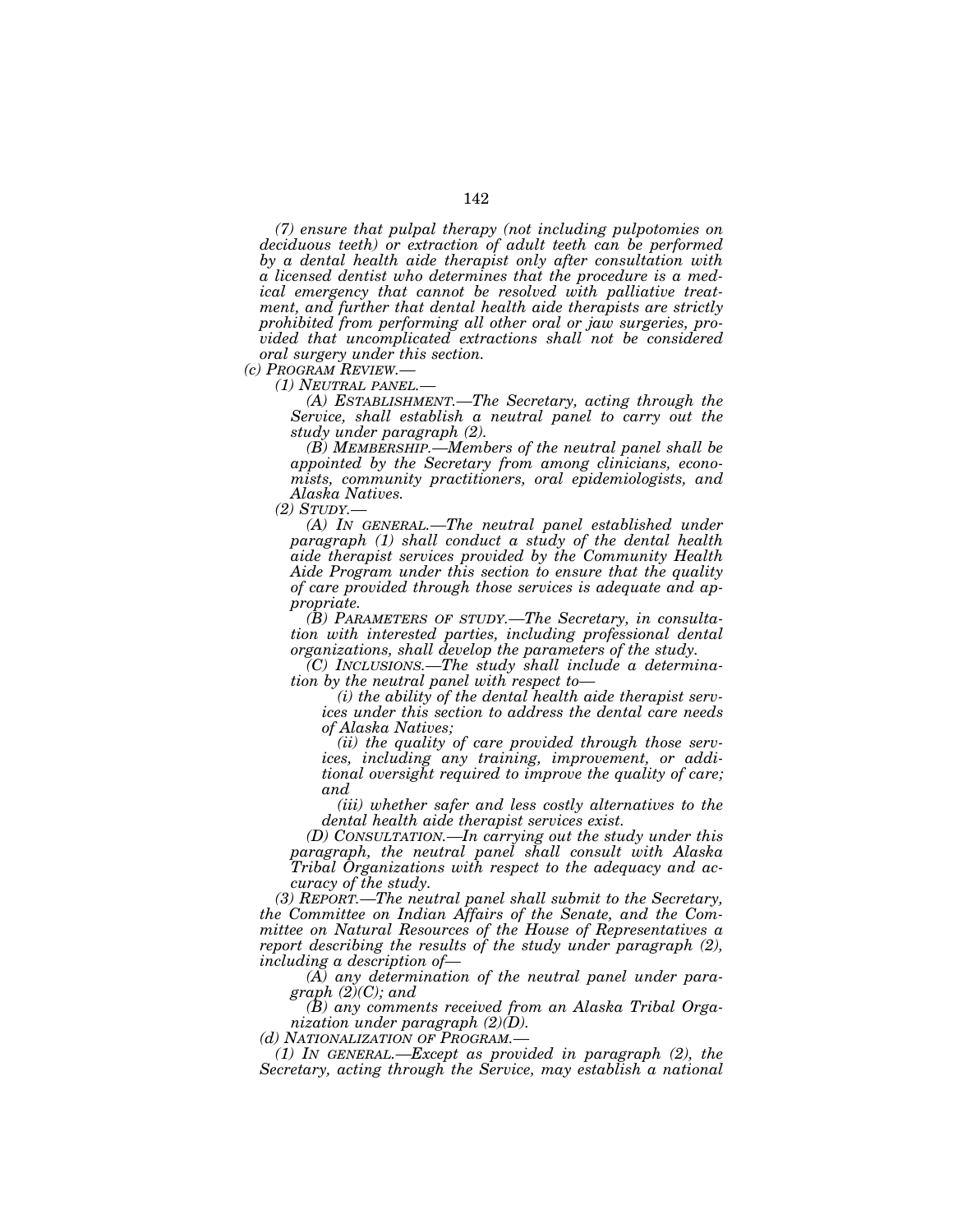*Community Health Aide Program in accordance with the program under this section, as the Secretary determines to be appropriate.* 

# ø**§ 1616m. Matching grants to tribes for scholarship programs**¿

*(2) EXCEPTION.—The national Community Health Aide Program under paragraph (1) shall not include dental health aide therapist services.* 

 $(a)$  In general

 $[(1)$  The Secretary shall make grants to Indian tribes and tribal organizations for the purpose of assisting such tribes and tribal organizations in educating Indians to serve as health professionals in Indian communities.

 $(2)$  Amounts available for grants under paragraph  $(1)$  for any fiscal year shall not exceed 5 percent of amounts available for such fiscal year for Indian Health Scholarships under section 1613a of this title.

 $(3)$  An application for a grant under paragraph  $(1)$  shall be in such form and contain such agreements, assurances, and information as the Secretary determines are necessary to carryout this section.

 $(a)$  Compliance with requirements

 $(1)$  An Indian tribe or tribal organization receiving a grant under subsection (a) of this section shall agree to provide scholarships to Indians pursuing education in the health professions in accordance with the requirements of this section.

 $(2)$  With respect to the costs of providing any scholarship pursuant to paragraph  $(1)$ —

 $[(A)$  80 percent of the costs of the scholarship shall be paid from the grant made under subsection (a) of this section to the Indian tribe or tribal organization; and

 $($ B $)$  20 percent of such costs shall be paid from non-Federal contributions by the Indian tribe or tribal organization through which the scholarship is provided.

 $(3)$  In determining the amount of non-Federal contributions that have been provided for purposes of subparagraph (B) of paragraph (2), any amounts provided by the Federal Government to the Indian tribe or tribal organization involved or to any other entity shall not be included.

 $(4)$  Non-Federal contributions required by subparagraph  $(B)$ of paragraph (2) may be provided directly by the Indian tribe or tribal organization involved or through donations from public and private entities.

 $(c)$  Course of study in health professions

An Indian tribe or tribal organization shall provide scholarships under subsection (b) of this section only to Indians enrolled or accepted for enrollment in a course of study (approved by the Secretary) in one of the health professions described in section  $1613a(a)$  of this title.

 $(d)$  Contract requirements

In providing scholarships under subsection (b) of this section, the Secretary and the Indian tribe or tribal organization shall enter into a written contract with each recipient of such scholarship.

Such contract shall—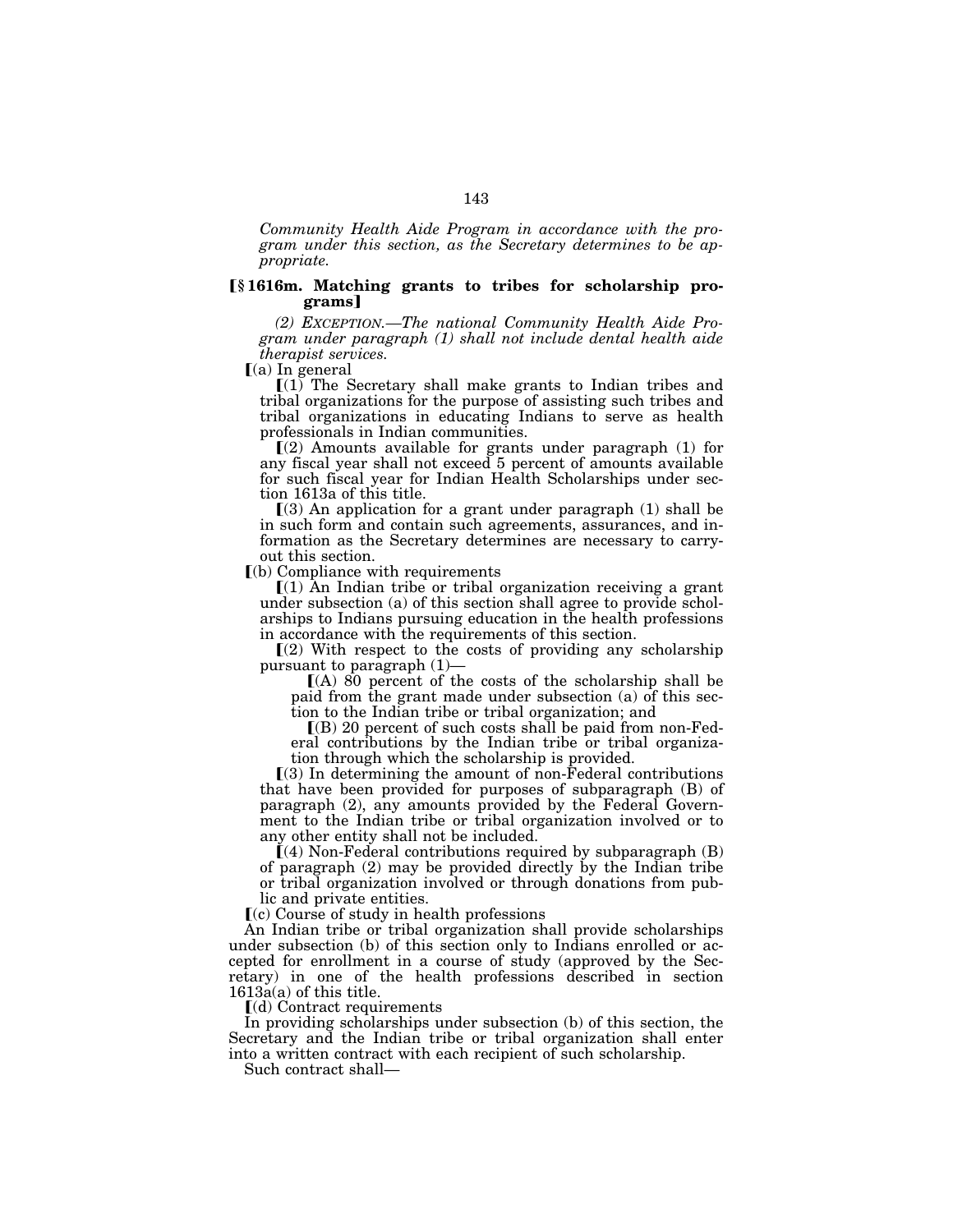$(1)$  obligate such recipient to provide service in an Indian health program (as defined in section  $1616a(a)(2)(A)$  of this title), in the same service area where the Indian tribe or tribal

 $(A)$  a number of years equal to the number of years for which the scholarship is provided (or the part-time equivalent thereof, as determined by the Secretary), or for a period of 2 years, whichever period is greater; or

 $($ B $)$  such greater period of time as the recipient and the Indian tribe or tribal organization may agree;

 $[(2)$  provide that the amount of such scholarship—<br>  $[(A)$  may be expended only for—<br>  $[(i)$  tuition expenses, other reasonable educational expenses, and reasonable living expenses incurred in attendance at the educational institution; and

 $(iii)$  payment to the recipient of a monthly stipend of not more than the amount authorized by section  $254m(g)(1)(B)$  of Title 42, such amount to be reduced pro rata (as determined by the Secretary) based on the number of hours such student is enrolled; and

ø(B) may not exceed, for any year of attendance for which the scholarship is provided, the total amount required for the year for the purposes authorized in subparagraph (A);

 $\Gamma(3)$  require the recipient of such scholarship to maintain an acceptable level of academic standing (as determined by the educational institution in accordance with regulations issued by the Secretary); and

 $(4)$  require the recipient of such scholarship to meet the educational and licensure requirements necessary to be a physician, certified nurse practitioner, certified nurse midwife, or physician assistant.

 $\lceil (e)$  Breach of contract

 $\Gamma(1)$  An individual who has entered into a written contract with the Secretary and an Indian tribe or tribal organization under subsection (d) of this section and who—

ø(A) fails to maintain an acceptable level of academic standing in the educational institution in which he is enrolled (such level determined by the educational institution under regulations of the Secretary),

ø(B) is dismissed from such educational institution for disciplinary reasons,

 $\mathbf{I}(\tilde{\mathbf{C}})$  voluntarily terminates the training in such an educational institution for which he is provided a scholarship under such contract before the completion of such training, or

 $I(D)$  fails to accept payment, or instructs the educational institution in which he is enrolled not to accept payment, in whole or in part, of a scholarship under such contract, in lieu of any service obligation arising under such contract, shall be liable to the United States for the Federal share of the amount which has been paid to him, or on his behalf, under the contract.

 $\Gamma(2)$  If for any reason not specified in paragraph (1), an individual breaches his written contract by failing either to begin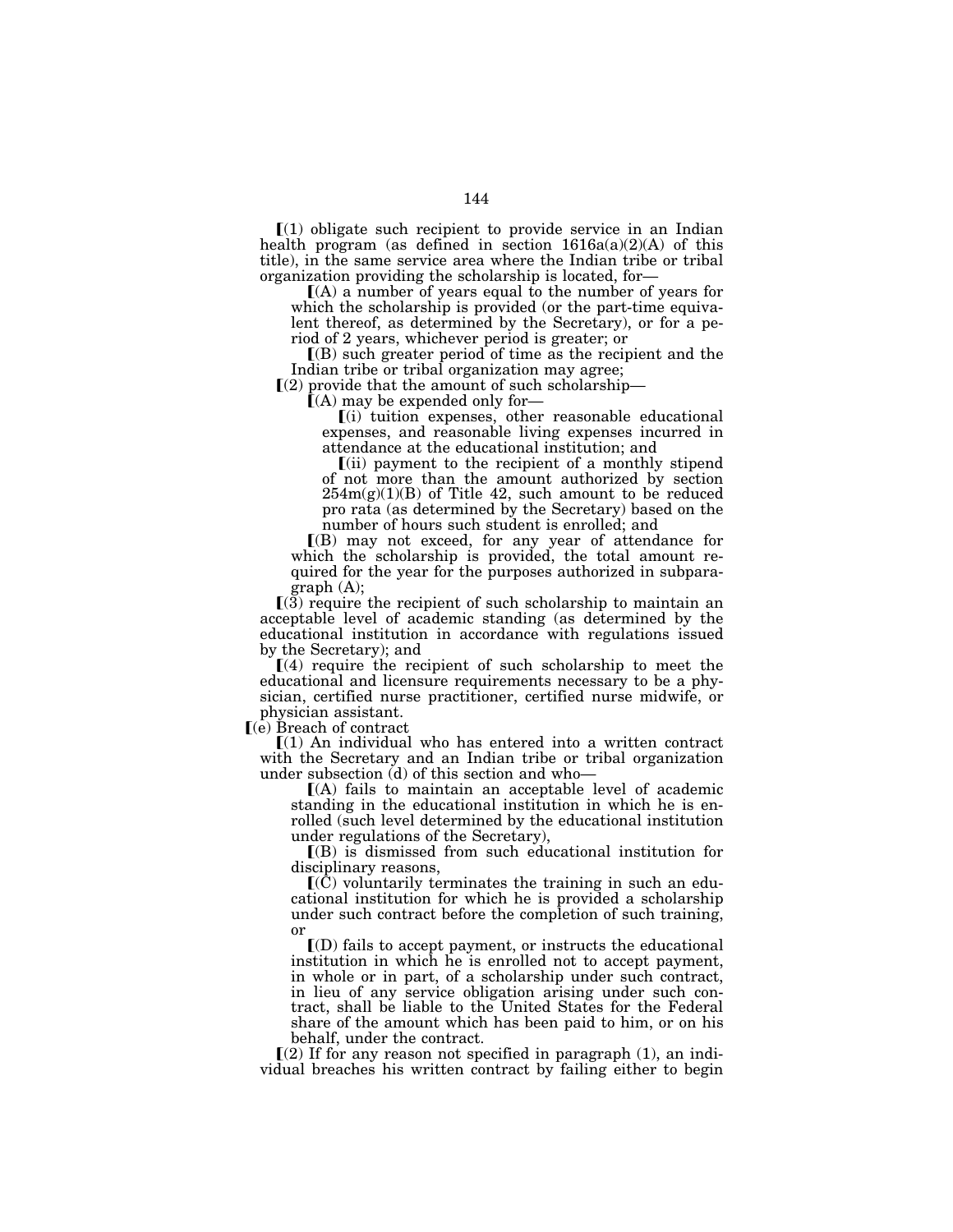such individual's service obligation required under such contract or to complete such service obligation, the United States shall be entitled to recover from the individual an amount determined in accordance with the formula specified in subsection (l) of section 1616a(l) of this title in the manner provided for in such subsection.

 $(3)$  The Secretary may carryout this subsection on the basis of information submitted by the tribes or tribal organizations involved, or on the basis of information collected through such other means as the Secretary determines to be appropriate.

 $\Gamma(f)$  Nondiscriminatory practice

The recipient of a scholarship under subsection (b) of this section shall agree, in providing health care pursuant to the re-

quirements of subsection  $(d)(1)$  of this section—<br> $[(1)$  not to discriminate against an individual seeking such care on the basis of the ability of the individual to pay for such care or on the basis that payment for such care will be made pursuant to the program established in title XVIII of the Social Security Act [42 U.S.C.A. § 1395 et seq] or pursuant to the program established in title XIX of such Act [42 U.S.C.A. § 1396 et seq.]; and

 $(Q)$  to accept assignment under section  $1842(b)(3)(B)(ii)$  of the Social Security Act [42 U.S.C.A. § 1395u(b)(3)(B)(ii)] for all services for which payment may be made under part B of title XVIII of such Act [42 U.S.C.A. § 1395j et seq.], and to enter into an appropriate agreement with the State agency that administers the State plan for medical assistance under title XIX of such Act [42 U.S.C.A. § 1396 et seq.] to provide service to individuals entitled to medical assistance under the plan.

 $\Gamma(g)$  Payments for subsequent fiscal years

øThe Secretary may not make any payments under subsection (a) of this section to an Indian tribe or tribal organization for any fiscal year subsequent to the first fiscal year of such payments unless the Secretary determines that, for the immediately preceding fiscal year, the Indian tribe or tribal organization has complied with requirements of this section.]

*(3) REQUIREMENT.—In establishing a national program under paragraph (1), the Secretary shall not reduce the amount of funds provided for the Community Health Aide Program described in subsections (a) and (b).* 

### ø**§ 1616n. Tribal health program administration**¿

# *SEC. 122. TRIBAL HEALTH PROGRAM ADMINISTRATION.*

øThe Secretary¿ *The Secretary, acting through the Service,* shall, by contract or otherwise, provide training for [individuals] *Indians* in the administration and planning of [tribal health programs] *Tribal Health Programs.* 

#### *SEC. 123. HEALTH PROFESSIONAL CHRONIC SHORTAGE DEMONSTRA-TION PROGRAMS.*

# ø**§ 1616o. University of South Dakota pilot program**¿

*(a) DEMONSTRATION PROGRAMS AUTHORIZED.—The Secretary, acting through the Service, may fund demonstration programs for Tribal Health Programs to address the chronic shortages of health professionals.*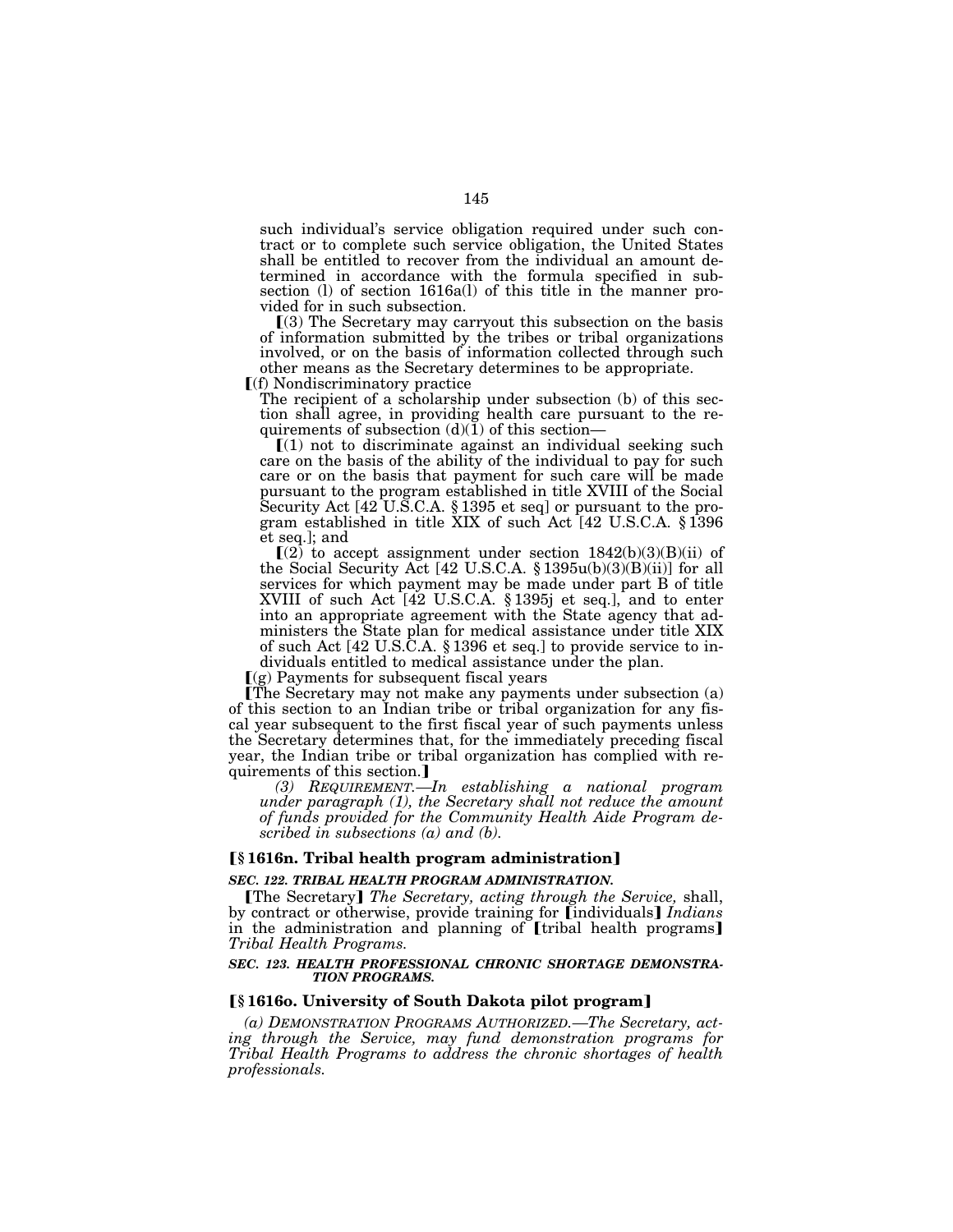$(a)$  Establishment

øThe Secretary may make a grant to the School of Medicine of the University of South Dakota (hereafter in this section referred to as "USDSM") to establish a pilot program on an Indian reservation at one or more service units in South Dakota to address the chronic manpower shortage in the Aberdeen Area of the Service.]

(b) PURPOSES OF PROGRAMS.—The purposes of [the program established pursuant to a grant provided¿ *demonstration programs funded under subsection* (a) **[are]** *shall be*-

(1) to provide direct clinical and practical experience at a **[service unit to medical]** *Service Unit to health profession* students and residents from [USDSM and other] medical schools;

(2) to improve the quality of health care for Indians by assuring access to qualified health care professionals; and

(3) to provide academic and scholarly opportunities for physicians, **[**physician assistants, nurse practitioners, nurses, and other allied] health professionals serving [Indian people] *Indi*ans by identifying [and utilizing] all academic and scholarly resources of the region.

 $(c)$  Composition; designation

øThe pilot program¿ *(c) ADVISORY BOARD.—The demonstration programs* established pursuant to a [grant provided under] subsection (a) shall  $[-(1)]$  incorporate a program advisory board composed of representatives from the [tribes] *Indian Tribes* and *Indian* communities in the area which will be served by the program[; and].

 $(2)$  shall be designated as an extension of the USDSM campus and program participants shall be under the direct supervision and instruction of qualified medical staff serving at the service unit who shall be members of the USDSM faculty.

 $\lceil$ (d) Coordination with other schools

øThe USDSM shall coordinate the program established pursuant to a grant provided under subsection (a) of this section with other medical schools in the region, nursing schools, tribal community colleges, and other health professional schools.

ø(e) Development of additional professional opportunities

øThe USDSM, in cooperation with the Service, shall develop additional professional opportunities for program participants on Indian reservations in order to improve the recruitment and retention of qualified health professionals in the Aberdeen Area of the Service.]

# *SEC. 124. NATIONAL HEALTH SERVICE CORPS.*

*(a) NO REDUCTION IN SERVICES.—The Secretary shall not—*

*(1) remove a member of the National Health Service Corps from an Indian Health Program or Urban Indian Organization; or* 

*(2) withdraw funding used to support such member, unless the Secretary, acting through the Service, has ensured that the Indians receiving services from such member will experience no reduction in services.* 

*(b) EXEMPTION FROM LIMITATIONS—National Health Service Corps scholars qualifying for the Commissioned Corps in the Public Health Service shall be exempt from the full-time equivalent limitations of the National Health Service Corps and the Service when*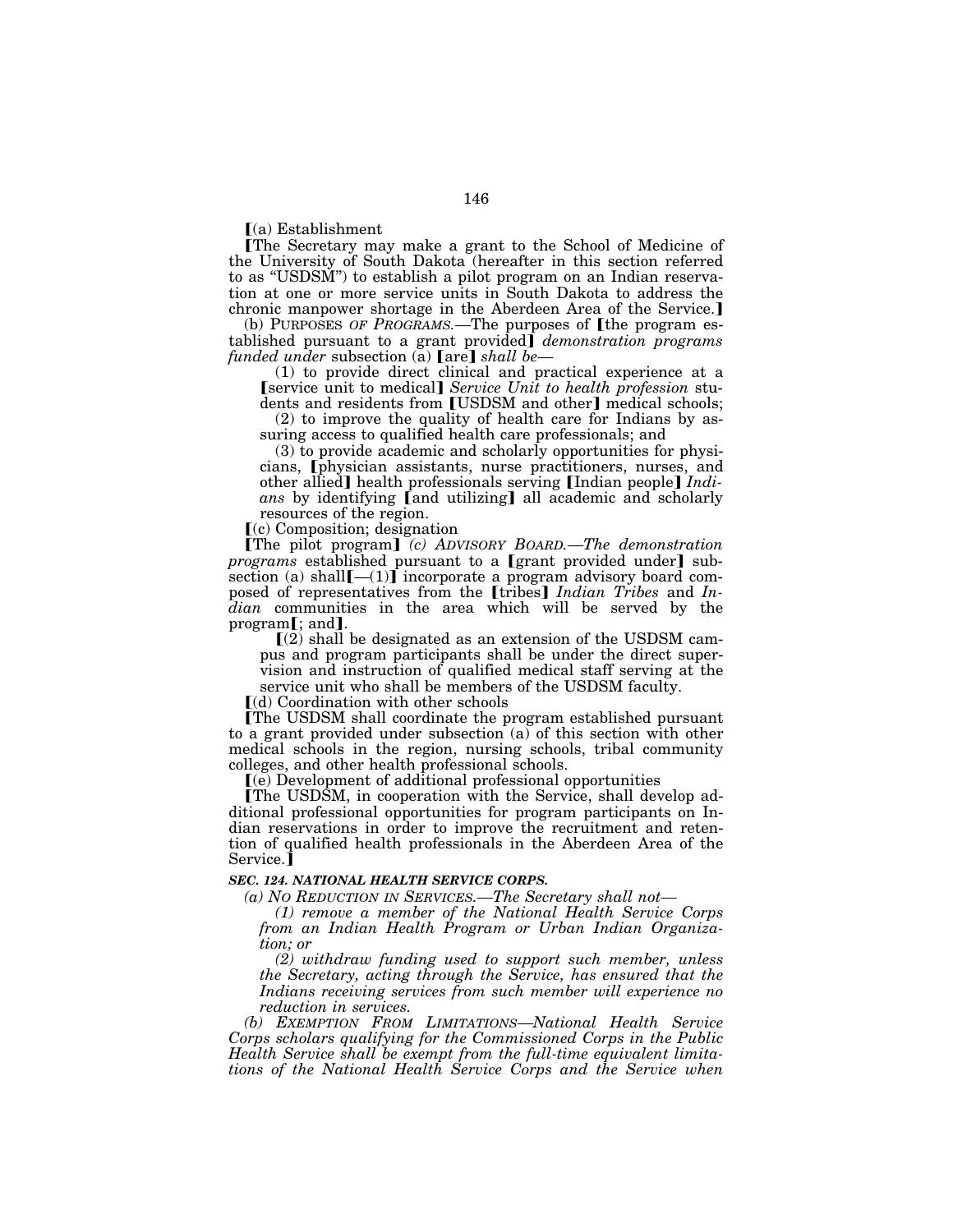*serving as a commissioned corps officer in a Tribal Health Program or an Urban Indian Organization.* 

#### *SEC. 125. SUBSTANCE ABUSE COUNSELOR EDUCATIONAL CURRICULA DEMONSTRATION PROGRAMS.*

*(a) CONTRACTS AND GRANTS.—The Secretary, acting through the Service, may enter into contracts with, or make grants to, accredited tribal colleges and universities and eligible accredited and accessible community colleges to establish demonstration programs to develop educational curricula for substance abuse counseling.* 

*(b) USE OF FUNDS.—Funds provided under this section shall be used only for developing and providing educational curriculum for substance abuse counseling (including paying salaries for instructors). Such curricula may be provided through satellite campus programs.* 

*(c) TIME PERIOD OF ASSISTANCE; RENEWAL.—A contract entered*  into or a grant provided under this section shall be for a period of *3 years. Such contract or grant may be renewed for an additional 2-year period upon the approval of the Secretary.* 

*(d) CRITERIA FOR REVIEW AND APPROVAL OF APPLICATIONS.—Not later than 180 days after the date of enactment of the Indian Health Care Improvement Act Amendments of 2007, the Secretary, after consultation with Indian Tribes and administrators of tribal colleges and universities and eligible accredited and accessible community colleges, shall develop and issue criteria for the review and approval of applications for funding (including applications for renewals of funding) under this section. Such criteria shall ensure that demonstration programs established under this section promote the development of the capacity of such entities to educate substance abuse counselors.* 

*(e) ASSISTANCE.—The Secretary shall provide such technical and other assistance as may be necessary to enable grant recipients to comply with the provisions of this section.* 

*(f) REPORT.—Each fiscal year, the Secretary shall submit to the President, for inclusion in the report which is required to be submitted under section 801 for that fiscal year, a report on the findings and conclusions derived from the demonstration programs conducted under this section during that fiscal year.* 

*(g) DEFINITION.—For the purposes of this section, the term ''educational curriculum'' means 1 or more of the following:* 

*(1) Classroom education.* 

*(2) Clinical work experience.* 

*(3) Continuing education workshops.* 

#### *SEC. 126. BEHAVIORAL HEALTH TRAINING AND COMMUNITY EDU-CATION PROGRAMS.*

*(a) STUDY; LIST.—The Secretary, acting through the Service, and the Secretary of the Interior, in consultation with Indian Tribes and Tribal Organizations, shall conduct a study and compile a list of the types of staff positions specified in subsection (b) whose qualifications include, or should include, training in the identification, prevention, education, referral, or treatment of mental illness, or dysfunctional and self destructive behavior.* 

*(b) POSITIONS.—The positions referred to in subsection (a) are— (1) staff positions within the Bureau of Indian Affairs, in-*

*cluding existing positions, in the fields of—*

*(A) elementary and secondary education;*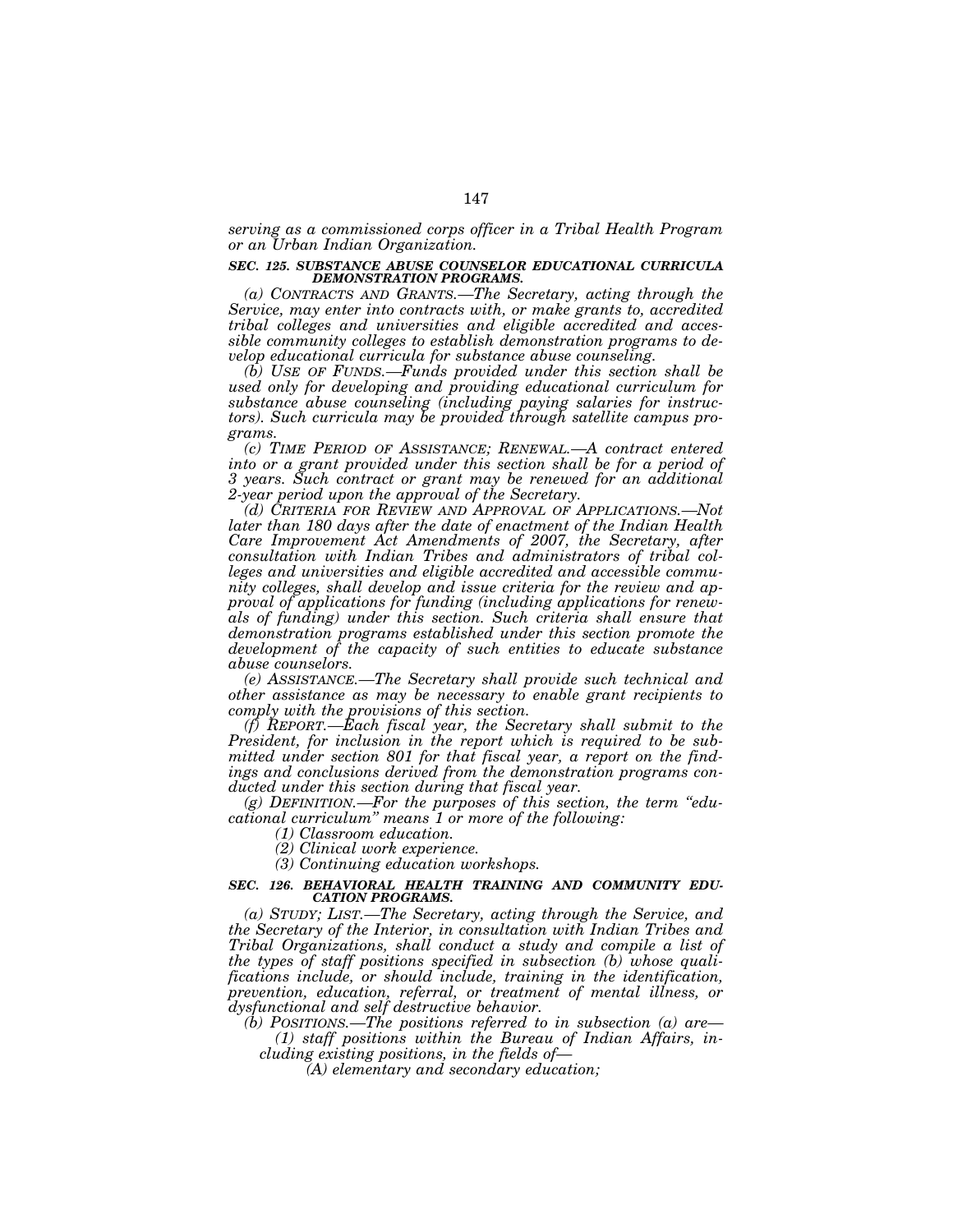*(B) social services and family and child welfare;* 

*(C) law enforcement and judicial services; and* 

*(D) alcohol and substance abuse;* 

*(2) staff positions within the Service; and* 

*(3) staff positions similar to those identified in paragraphs (1) and (2) established and maintained by Indian Tribes, Tribal Organizations (without regard to the funding source), and Urban Indian Organizations.* 

*(c) TRAINING CRITERIA.—*

*(1) IN GENERAL.—The appropriate Secretary shall provide training criteria appropriate to each type of position identified in subsection (b)(1) and (b)(2) and ensure that appropriate training has been, or shall be provided to any individual in any such position. With respect to any such individual in a position identified pursuant to subsection (b)(3), the respective Secretaries shall provide appropriate training to, or provide funds to, an Indian Tribe, Tribal Organization, or Urban Indian Organization for training of appropriate individuals. In the case of positions funded under a contract or compact under the Indian Self-Determination and Education Assistance Act (25 U.S.C. 450 et seq.), the appropriate Secretary shall ensure that such training costs are included in the contract or compact, as the Secretary determines necessary.* 

*(2) POSITION SPECIFIC TRAINING CRITERIA.—Position specific training criteria shall be culturally relevant to Indians and Indian Tribes and shall ensure that appropriate information regarding traditional health care practices is provided.* 

*(d) COMMUNITY EDUCATION ON MENTAL ILLNESS.—The Service shall develop and implement, on request of an Indian Tribe, Tribal Organization, or Urban Indian Organization, or assist the Indian Tribe, Tribal Organization, or Urban Indian Organization to develop and implement, a program of community education on mental illness. In carrying out this subsection, the Service shall, upon request of an Indian Tribe, Tribal Organization, or Urban Indian Organization, provide technical assistance to the Indian Tribe, Tribal Organization, or Urban Indian Organization to obtain and develop community educational materials on the identification, prevention, referral, and treatment of mental illness and dysfunctional and selfdestructive behavior.* 

## ø**§ 1616p. Authorization of appropriations**¿

*(e) PLAN.—Not later than 90 days after the date of enactment of the Indian Health Care Improvement Act Amendments of 2007, the Secretary shall develop a plan under which the Service will increase the health care staff providing behavioral health services by at least 500 positions within 5 years after the date of enactment of this section, with at least 200 of such positions devoted to child, adolescent, and family services. The plan developed under this subsection shall be implemented under the Act of November 2, 1921 (25 U.S.C. 13) (commonly known as the ''Snyder Act'').* 

### *SEC. 127. AUTHORIZATION OF APPROPRIATIONS.*

There are authorized to be appropriated such sums as may be necessary for each fiscal year through fiscal year [2000] 2017 to carry out this [subchapter] *title*.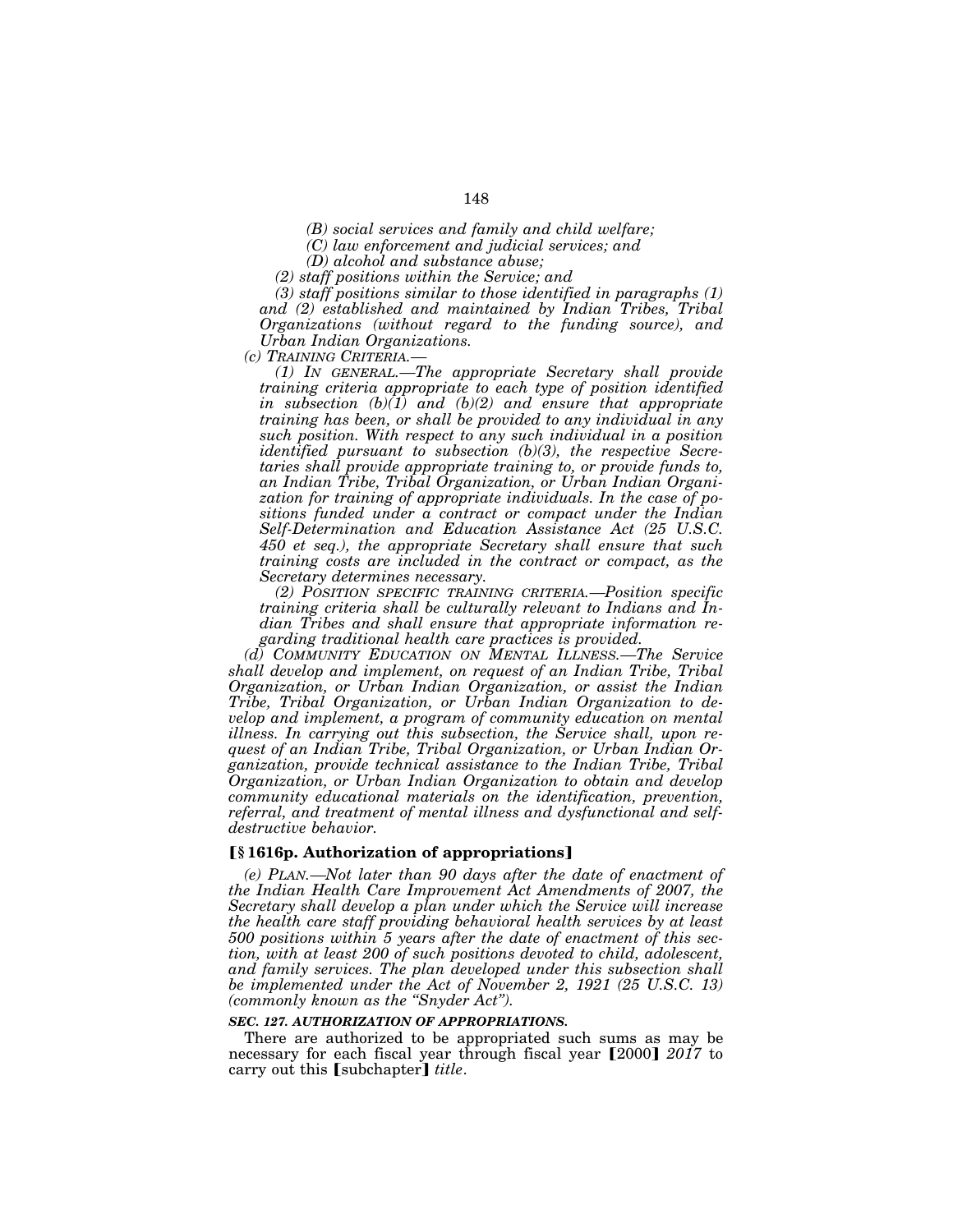# ø**§ 1621. Indian Health Care Improvement Fund**¿

## *SEC. 201. INDIAN HEALTH CARE IMPROVEMENT FUND.*

 $(a)$  Approved expenditures]

*(a) USE OF FUNDS.*—The Secretary*, acting through the Service,* is authorized to expend funds*, directly or under the authority of the Indian Self-Determination and Education Assistance Act (25 U.S.C. 450 et seq.),* which are appropriated under the authority of this section, **[through the Service,]** for the purposes of—

(1) eliminating the deficiencies in health status and *health* resources of all Indian [tribes,] Tribes;

(2) eliminating backlogs in the provision of health care services to Indians[,];

(3) meeting the health needs of Indians in an efficient and equitable manner, [and] *including the use of telehealth and telemedicine when appropriate;* 

*(4) eliminating inequities in funding for both direct care and contract health service programs; and* 

 $[(4)]$  (5) augmenting the ability of the Service to meet the following health service responsibilities  $\mathbf{f}$ , either through direct or contract care or through contracts entered into pursuant to the Indian Self-Determination Act [25 U.S.C.A. § 450f et seq.], with respect to those Indian [tribes] *Tribes* with the highest levels of health status *deficiencies* and resource deficiencies:

(A) [clinical] *Clinical* care [(direct and indirect)], including *inpatient care, outpatient care (including audi-*<br>*ology,* clinical eye, and vision care[;]), primary care, sec-

*ondary and tertiary care, and long-term care.*<br>
(B) [preventive] *Preventive* health, including [screening] mammography *and other cancer screening* in accordance with section [1621k of this title;] 207.

ø(C) dental care (direct and indirect);¿ *(C) Dental care.* 

(D) **[mental]** *Mental* health, including community mental health services, inpatient mental health services, dormitory mental health services, therapeutic and residential treatment centers, and training of traditional [Indian] *health care* practitioners  $[\cdot]$ .

*(E)* [emergency] *Emergency* medical services[;]. (F) [treatment] *Treatment* and control of, and rehabilitative care related to, alcoholism and drug abuse (including fetal alcohol syndrome) among Indians[;].

ing fetal alcohol syndrome) among Indiansø;¿. (G) <sup>ø</sup>accident¿ *Injury* prevention programsø;¿*, including data collection and evaluation, demonstration projects, training, and capacity building.*<br>(H) [home] *Home* health care[;].

(I) **[community]** *Community* health representatives**[**; and].

 $\left[\mathrm{(\mathrm{J})}\right]$  maintenance and repair.

 $(a)$  Effect of other appropriations; allocation to service units *(J) Maintenance and improvement.* 

ø(1)¿ *(b) NO OFFSET OR LIMITATION.—*Any funds appropriated under the authority of this section shall not be used to offset or limit any *other* appropriations made to the Service under Section 13 of this title] *this Act or the Act of November 2, 1921 (25 U.S.C.*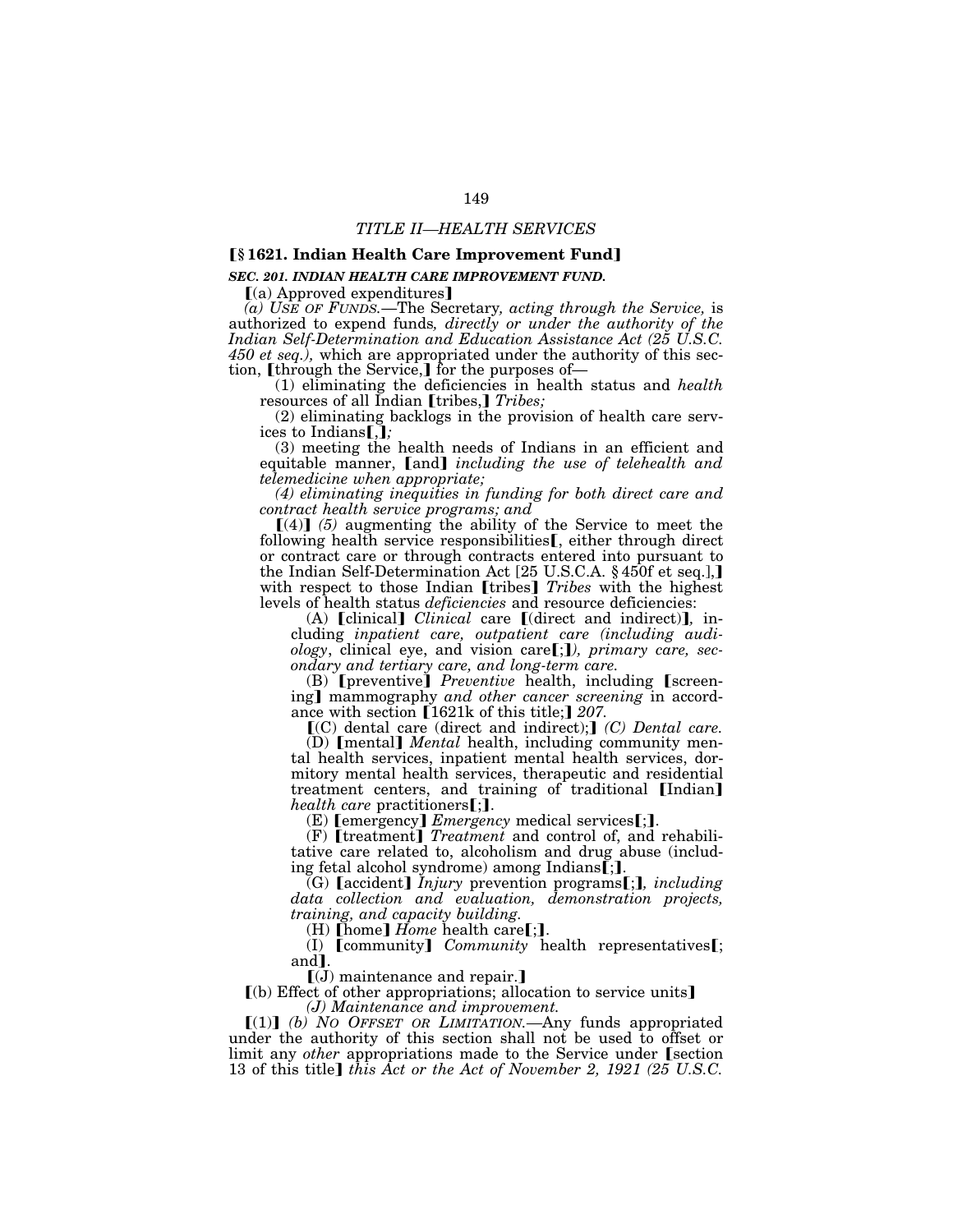*13) (commonly known as the ''Snyder Act'')*, or any other provision of law.

*(c) ALLOCATION; USE.—*

 $[(2)]$   $(1)$  $[(A)]$  *IN GENERAL*.—Funds appropriated under the authority of this section [may] *shall* be allocated [on a service unit basis] to Service Units, Indian Tribes, or Tribal Organiza*tions.* The funds allocated to each [service unit] Indian Tribe, *Tribal Organization, or Service Unit* under this [subparagraph] *paragraph* shall be used by the [service unit to reduce] *Indian Tribe, Tribal Organization, or Service Unit under this paragraph to improve* the health status and *reduce the* resource deficiency of each [tribe] *Indian Tribe* served by such [service unit] Service Unit, Indian Tribe, or Tribal Organiza*tion.* 

[B] (2) APPORTIONMENT OF ALLOCATED FUNDS.—The apportionment of funds allocated to a *[service unit under subpara*graph (A)] *Service Unit, Indian Tribe, or Tribal Organization under paragraph (1)* among the health service responsibilities described in subsection (a) $\tilde{I}(4)$  of this section] (5) shall be determined by the Service in consultation with, and with the active participation of, the affected Indian [tribes] *Tribes and Tribal Organizations.* 

ø(c) Health Resources Deficiency Levels.—For¿ *(d) PROVISIONS RELATING TO HEALTH STATUS AND RESOURCE DEFICIENCIES.—*For the purposes of this section—*, the following definitions apply:* 

(1) *DEFINITION.—*The term ''health status and resource deficiency'' means the extent to which—

(A) the health status objectives set forth in section  $[1602(b)$  of this title]  $3(2)$  are not being achieved; and

(B) the Indian *[tribe] Tribe or Tribal Organization* does not have available to it the health resources it needs, taking into account the actual cost of providing health care services given local geographic, climatic, rural, or other circumstances.

(2) *AVAILABLE RESOURCES.—*The health resources available to an Indian [tribe] *Tribe or Tribal Organization* include health resources provided by the Service as well as health resources used by the Indian [tribe] *Tribe or Tribal Organization*, including services and financing systems provided by any Federal programs, private insurance, and programs of State or local governments.

(3) *PROCESS FOR REVIEW OF DETERMINATIONS.—*The Secretary shall establish procedures which allow any Indian *[tribe] Tribe or Tribal Organization* to petition the Secretary for a review of any determination of the extent of the health status and resource deficiency of such **[tribe**] *Indian Tribe or Tribal Organization.* 

 $(d)$  Programs administered by Indian tribe]

 $(1)$  Programs administered by any Indian tribe or tribal organization under the authority of the Indian Self-Determination Act] *(e) ELIGIBILITY FOR FUNDS*.—Tribal Health Programs shall be eligible for funds appropriated under the authority of this section on an equal basis with programs that are administered directly by the Service.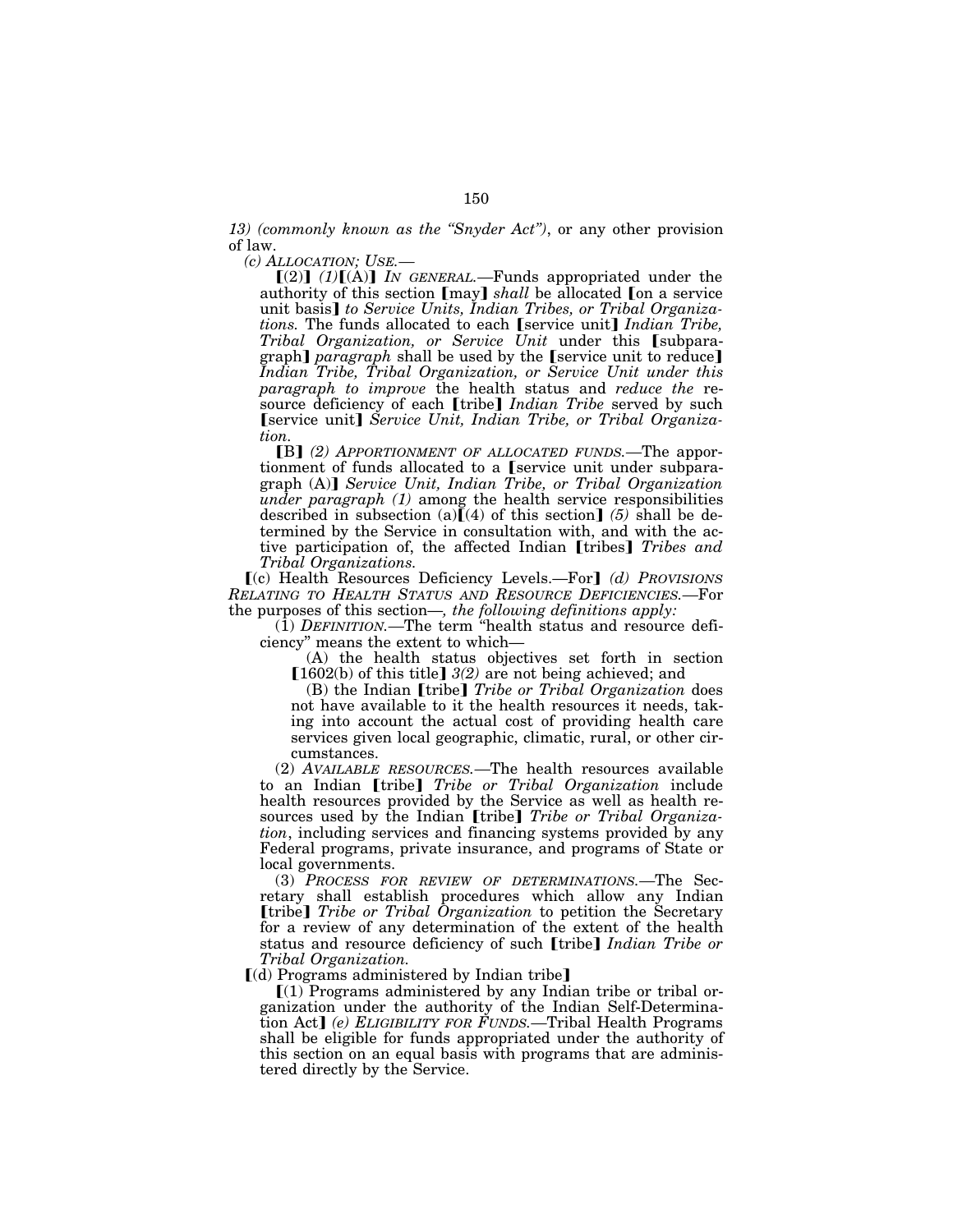$\Gamma(2)$  If any funds allocated to a tribe or service unit under the authority of this section are used for a contract entered into under the Indian Self-Determination Act [25 U.S.C.A. §450f et seq.], a reasonable portion of such funds may be used for health planning, training, technical assistance, and other administrative support functions.]

 $[(e)]$  *(f)* REPORT [TO CONGRESS].—By no later than the date that is 3 years after [October 29, 1992,] the date of enactment of the In*dian Health Care Improvement Act Amendments of 2007,* the Secretary shall submit to the Congress the current health status and resource deficiency report of the Service for each *[Indian tribe or* service unit] Service Unit, including newly recognized or acknowledged *[tribes] Indian Tribes.* Such report shall set out—<br>(1) the methodology then in use by the Service for deter-

mining *[tribal] Tribal* health status and resource deficiencies, as well as the most recent application of that methodology;

(2) the extent of the health status and resource deficiency of each Indian [tribe] *Tribe* served by the Service *or a Tribal Health Program*;

(3) the amount of funds necessary to eliminate the health status and resource deficiencies of all Indian [tribes] *Tribes* served by the Service *or a Tribal Health Program*; and

 $(A)$  the amount of health service funds appropriated under the authority of this **[chapter]** Act, or any other Act, including the amount of any funds transferred to the Service $\left[\int\right]$  for the preceding fiscal year which is allocated to each *[service unit] Service Unit*, Indian *[tribe] Tribe*, or *[comparable entity] Tribal Organization*;

(B) the number of Indians eligible for health services in each [service unit] *Service Unit* or Indian [tribe; and] *Tribe or Tribal Organization; and* 

(C) the number of Indians using the Service resources made available to each *service* unit or Indian tribe. *Service Unit, Indian Tribe or Tribal Organization, and, to the extent available, information on the waiting lists and number of Indians turned away for services due to lack of resources.* 

[(f) Appropriated funds included in base budget of Service]

*(g) INCLUSION IN BASE BUDGET*.—Funds appropriated under [authority of] this section for any fiscal year shall be included in the base budget of the Service for the purpose of determining appropriations under this section in subsequent fiscal years.

 $(q)$  Continuation of Service responsibilities for backlogs and parity ]

*(h) CLARIFICATION.—*Nothing in this section is intended to diminish the primary responsibility of the Service to eliminate existing backlogs in unmet health care needs, nor are the provisions of this section intended to discourage the Service from undertaking additional efforts to achieve [parity] *equity* among Indian [tribes.] *Tribes and Tribal Organizations.* 

 $(n)$  Authorization of appropriations]

*(i) FUNDING DESIGNATION.—*Any funds appropriated under the authority of this section shall be designated as the <sup>"</sup>['Indian' Health Care Improvement Fund.<sup>["]</sup><sup>'</sup>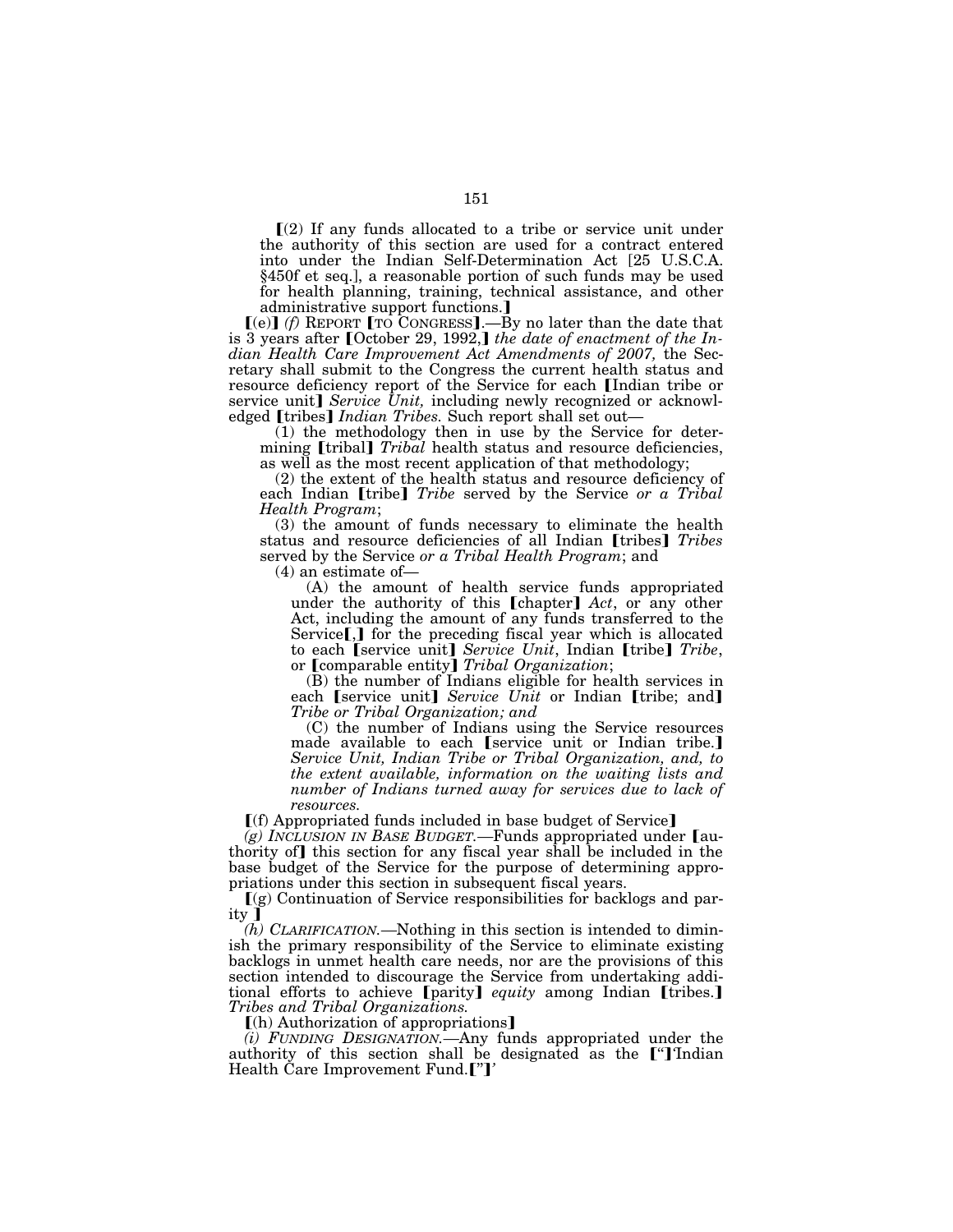# ø**§ 1621a. Catastrophic Health Emergency Fund**¿

### *SEC. 202. CATASTROPHIC HEALTH EMERGENCY FUND.*

(a) ESTABLISHMENT $[$ ; ADMINISTRATION; PURPOSE  $(1)$ ].—There is [hereby] established an Indian Catastrophic Health Emergency Fund (hereafter in this section referred to as the ["Fund"] *''CHEF''*) consisting of—

 $\left[ (A) \right]$  (1) the amounts deposited under subsection  $\left[ (d) \right]$  of this section,  $\int$  *(f)*; and

 $[(B)]$   $(2)$  the amounts appropriated to [the Fund] *CHEF* under this section.

 $[(2)$  The Fund]*(b) ADMINISTRATION.—CHEF* shall be administered by the Secretary, acting through the [central office] *headquarters* of the Service, solely for the purpose of meeting the extraordinary medical costs associated with the treatment of victims of disasters or catastrophic illnesses who are within the responsibility of the Service.

[(3) The Fund shall not] *(c) CONDITIONS ON USE OF FUND*.— *No part of CHEF or its administration shall be subject to contract or grant under any law, including the Indian Self-Determination and Education Assistance Act (25 U.S.C. 450 et seq.), nor shall CHEF funds* be allocated, apportioned, or delegated on **[a** service unit, area office, or any other] an Area Office, *Service Unit, or other similar* basis.

 $(4)$  No part of the Fund or its administration shall be subject to contract or grant under any law, including the Indian Self-Determination Act [25 U.S.C.A. § 450f et seq.].]

 $(6)$  Regulations; procedures for payment]

*(d) REGULATIONS.*—The Secretary shall [, through the promulgation of *promulgate* regulations consistent with the provisions of this section *to*—

(1) establish a definition of disasters and catastrophic illnesses for which the cost of the treatment provided under contract would qualify for payment from [the Fund] *CHEF*;

(2) provide that a [service unit] *Service Unit* shall not be eligible for reimbursement for the cost of treatment from [the Fund] *CHEF* until its cost of treating any victim of such catastrophic illness or disaster has reached a certain threshold cost which the Secretary shall establish at—

 $(A)$  for 1993, not less than \$15,000 or not more than  $$25,000;$  and]

*(A) the 2000 level of \$19,000; and* 

(B) for any subsequent year, not less than the threshold cost of the previous year increased by the percentage increase in the medical care expenditure category of the consumer price index for all urban consumers (United States city average) for the 12-month period ending with December of the previous year;

(3) establish a procedure for the reimbursement of the portion of the costs *that exceeds such threshold cost* incurred by—

 $(A)$  service units or facilities of the Service, or

*(A) Service Units; or* 

(B) whenever otherwise authorized by the Service, non-Service facilities or providers<sup>[, in rendering treatment</sup> that exceeds such threshold cost];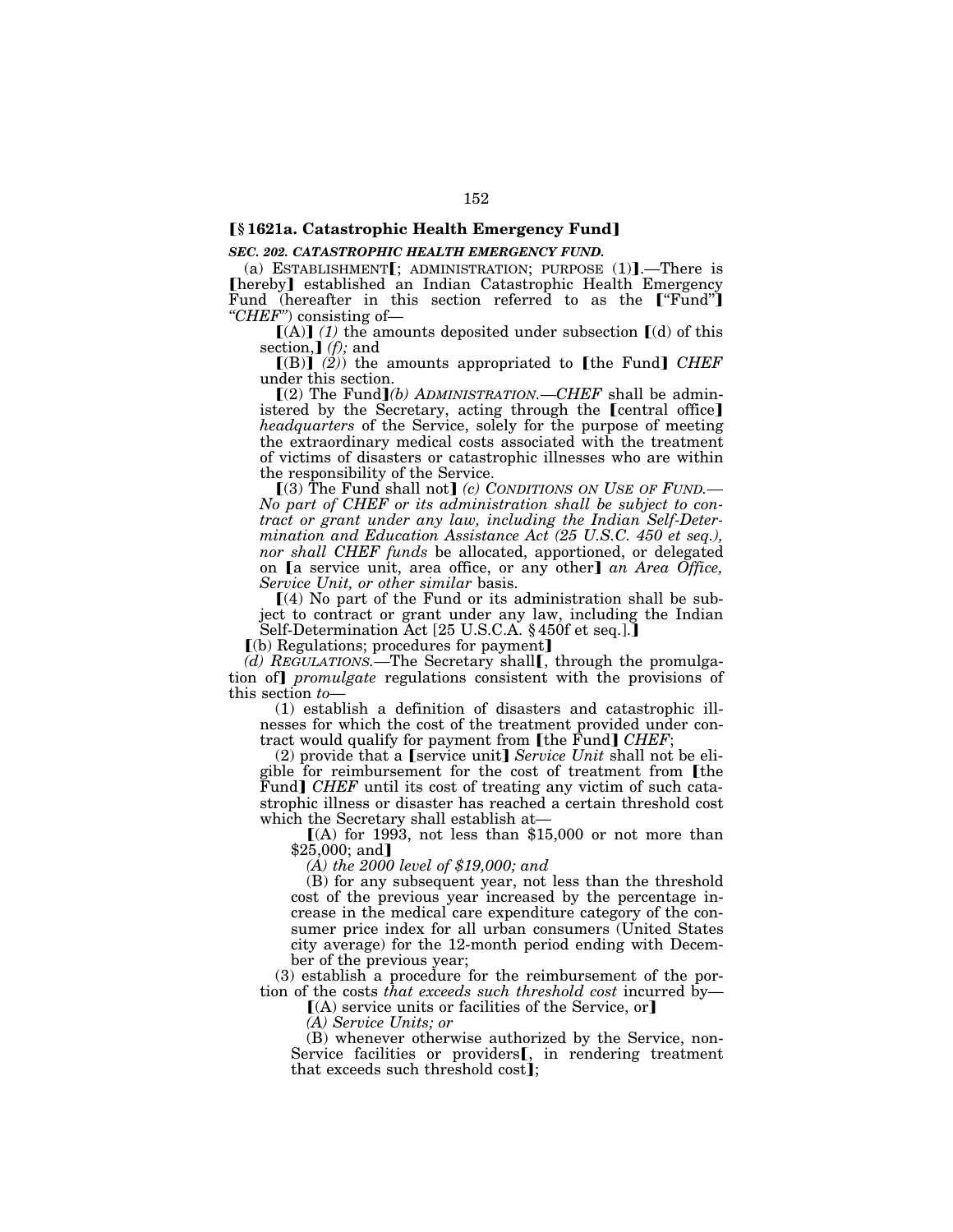$(4)$  establish a procedure for payment from [the Fund] *CHEF* in cases in which the exigencies of the medical circumstances warrant treatment prior to the authorization of such treatment by the Service; and

(5) establish a procedure that will ensure that no payment shall be made from [the Fund] *CHEF* to any provider of treatment to the extent that such provider is eligible to receive payment for the treatment from any other Federal, State, local, or private source of reimbursement for which the patient is eligible.

 $(c)$  Effect on other appropriations]

*(e) NO OFFSET OR LIMITATION.*—Amounts appropriated to [the Fund] *CHEF* under this section shall not be used to offset or limit appropriations made to the Service under *the* authority of **section** 13 of this title] the Act of November 2, 1921 (25 U.S.C. 13) (com*monly known as the ''Snyder Act'')*, or any other law.

 $(d)$  Reimbursements to fund]

*(f) DEPOSIT OF REIMBURSEMENT FUNDS.—*There shall be deposited into **[the Fund]** *CHEF* all reimbursements to which the Service is entitled from any Federal, State, local, or private source (including third party insurance) by reason of treatment rendered to any victim of a disaster or catastrophic illness the cost of which was paid from [the Fund] *CHEF*.

# *SEC. 203. HEALTH PROMOTION AND DISEASE PREVENTION SERVICES.*

*(a) FINDINGS.—Congress finds that health promotion and disease prevention activities— (1) improve the health and well-being of Indians; and* 

### **[§1621b. Health promotion and disease prevention services]**

*(2) reduce the expenses for health care of Indians.* 

[(a) Authorization]

*(b) PROVISION OF SERVICES.—*The Secretary, acting through the Service and Tribal Health Programs, shall provide health promotion and disease prevention services to Indians  $[s_0 \text{ as } j]$  to achieve the health status objectives set forth in section  $[1602(b)$  of this title  $[3(2)$ .

 $\chi$ <sup>2</sup>(b) $\chi$ <sup>2</sup> $\chi$ <sup>2</sup>. EVALUATION **[statement for Presidential budget**].—The Secretary*, after obtaining input from the affected Tribal Health Programs*, shall submit to the President for inclusion in [each statement] *the report* which is required to be submitted to [the] Congress under section [1671 of this title] 801 an evaluation of—

(1) the health promotion and disease prevention needs of  $Indians$ *,*  $\}$ 

(2) the health promotion and disease prevention activities which would best meet such needs[,];

(3) the internal capacity of the Service *and Tribal Health Programs* to meet such needs[,]; and

 $(\overline{4})$  the resources which would be required to enable the Service *and Tribal Health Programs* to undertake the health promotion and disease prevention activities necessary to meet such needs.

# ø**§ 1621c. Diabetes prevention, treatment, and control**¿

*SEC. 204. DIABETES PREVENTION, TREATMENT, AND CONTROL.* 

 $(a)$  Incidence and complications]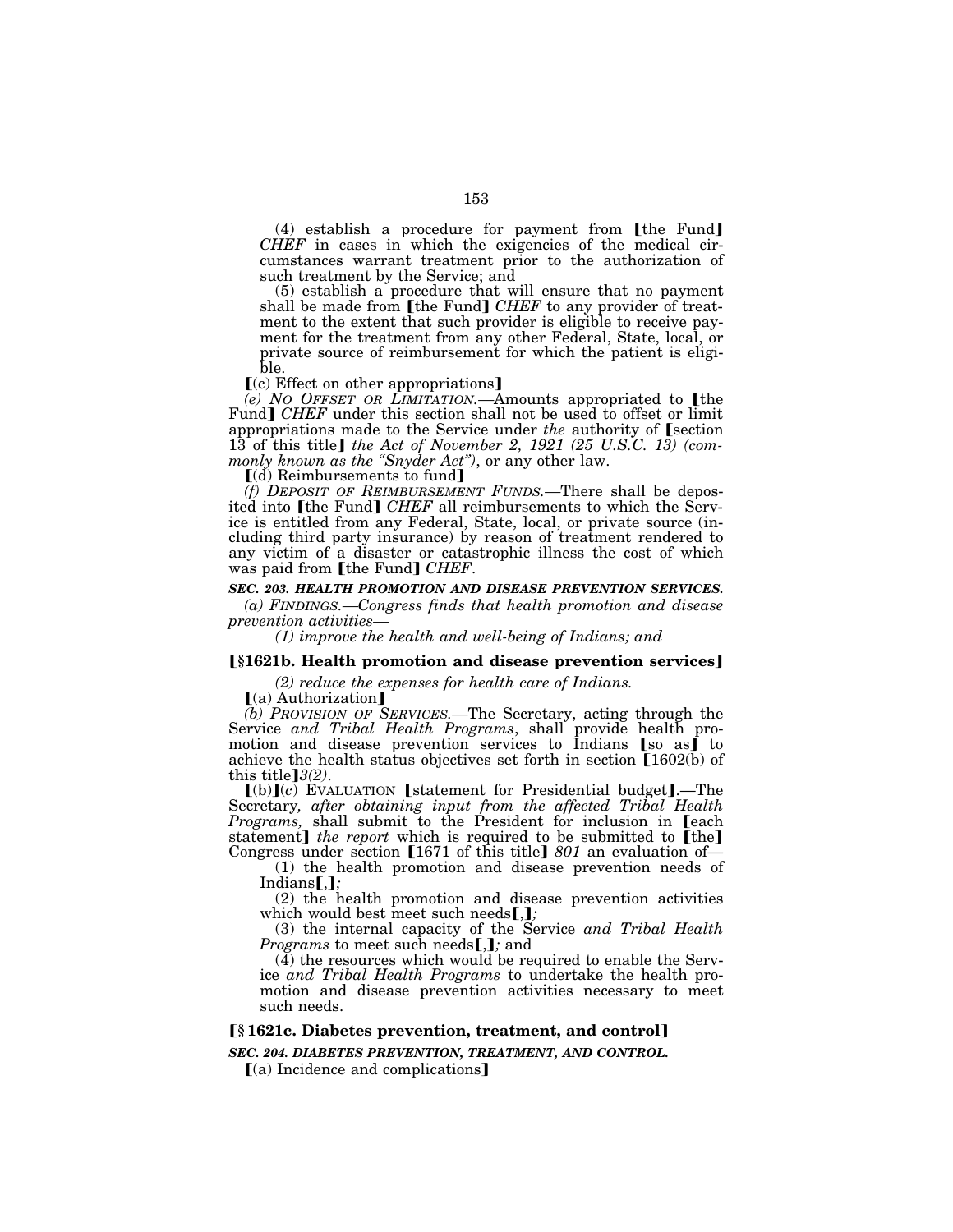*(a) DETERMINATIONS REGARDING DIABETES.*—The Secretary, *acting through the Service, and in consultation with [the tribes] Indian Tribes and Tribal Organizations*, shall determine—<br>(1) by [tribe] *Indian Tribe* and by Service [unit of the Serv-

(1) by **[tribe]** *Indian Tribe* and by Service **[unit** of the Service**]** *Unit*, the incidence of, and the types of complications resulting from, diabetes among Indians; and

(2) based on *the determinations made pursuant to* paragraph (1), the measures (including patient education *and effective on*going monitoring of disease indicators) each Service [unit] *Unit* should take to reduce the incidence of, and prevent, treat, and control the complications resulting from, diabetes among [tribes]  $Indian$  Tribes within that Service [unit]  $Unit$ .

(b) DIABETES SCREENING.—**[The]** To the extent medically indi*cated and with informed consent, the* Secretary shall screen each Indian who receives services from the Service for diabetes and for conditions which indicate a high risk that the individual will become diabetic *and establish a cost-effective approach to ensure ongoing monitoring of disease indicators*. Such screening [may be done by a tribe or tribal organization operating health care programs or facilities with funds from the Service under the Indian Self-Determination Act [25 U.S.C.A. § 450f et seq.].] and monitoring may be *conducted by a Tribal Health Program and may be conducted through appropriate Internet-based health care management programs*.

 $(c)$  Model diabetes projects]

 $[(1)]$  (c) DIABETES PROJECTS.—The Secretary shall continue to maintain through [fiscal year 2000] each model diabetes project in existence on [October 29, 1992 and located—] the date of enact*ment of the Indian Health Care Improvement Act Amendments of 2007, any such other diabetes programs operated by the Service or Tribal Health Programs, and any additional diabetes projects, such as the Medical Vanguard program provided for in title IV of Public Law 108–87, as implemented to serve Indian Tribes. Tribal Health Programs shall receive recurring funding for the diabetes projects that they operate pursuant to this section, both at the date of enactment of the Indian Health Care Improvement Act Amendments of 2007 and for projects which are added and funded thereafter*.

 $I(A)$  at the Claremore Indian Hospital in Oklahoma;

 $($ B) at the Fort Totten Health Center in North Dakota;

 $\tilde{C}(C)$  at the Sacaton Indian Hospital in Arizona;

 $I(D)$  at the Winnebago Indian Hospital in Nebraska;

 $\mathbb{I}(E)$  at the Albuquerque Indian Hospital in New Mexico;  $\mathsf{F}(\mathsf{F})$  at the Perry, Princeton, and Old Town Health Centers in Maine;

 $[(G)$  at the Bellingham Health Center in Washington;

 $(M)$  at the Fort Berthold Reservation;

ø(I) at the Navajo Reservation;

 $\left[$ (J) at the Papago Reservation;

 $K(K)$  at the Zuni Reservation; or

ø(L) in the States of Alaska, California, Minnesota, Montana, Oregon, or Utah.

ø(2) The Secretary may establish new model diabetes projects under this section taking into consideration applications received under this section from all service areas, except that the Secretary may not establish a greater number of such projects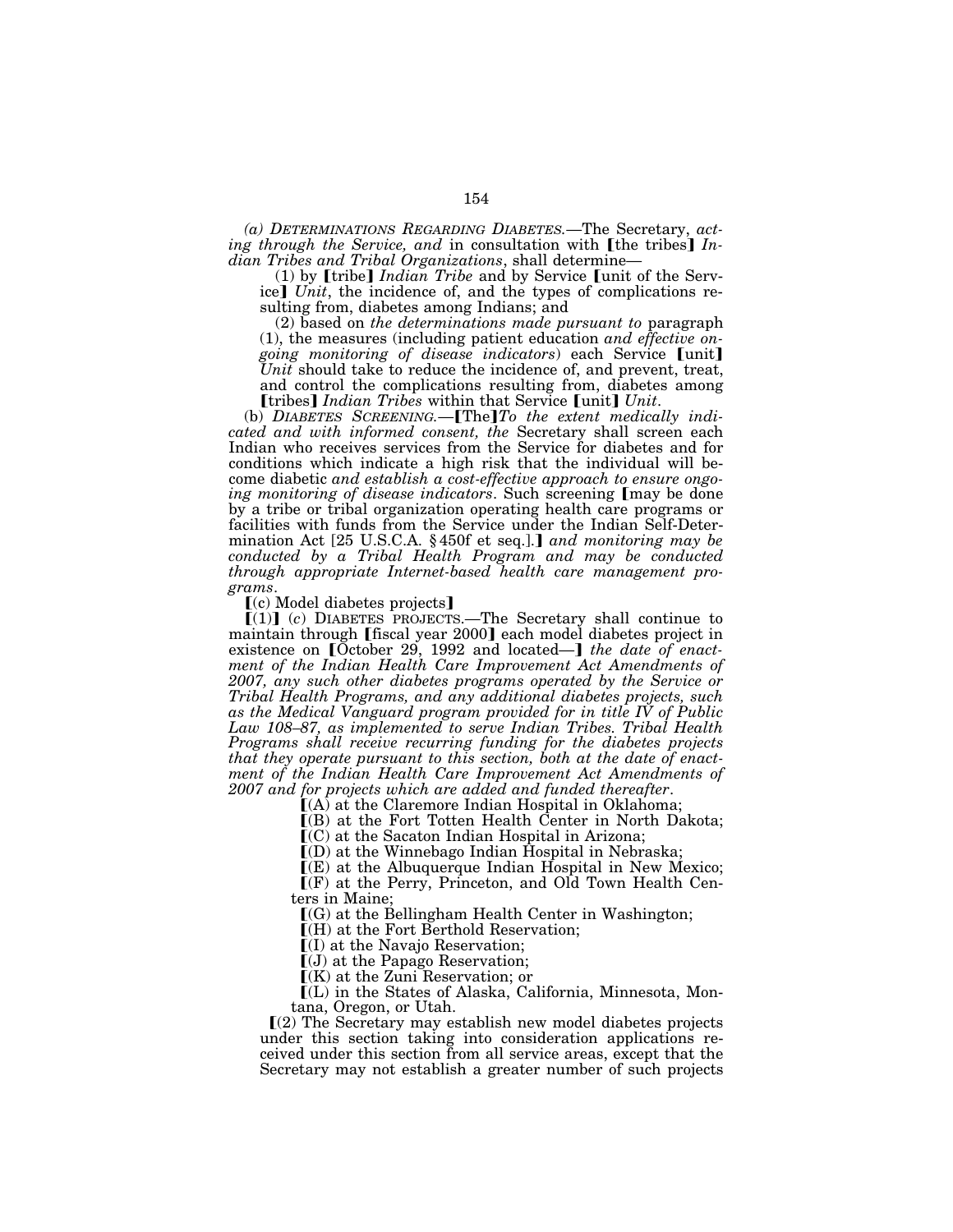in one service area than in any other service area until there is an equal number of such projects established with respect to all service areas from which the Secretary receives qualified applications during the application period (as determined by the Secretary).

 $\lbrack d \rbrack$  Control officer; registry of patients

[The Secretary shall—]

*(d) DIALYSIS PROGRAMS*.—*The Secretary is authorized to provide, through the Service, Indian Tribes, and Tribal Organizations, dialysis programs, including the purchase of dialysis equipment and* 

*the provision of necessary staffing*. *(e) OTHER DUTIES OF THE SECRETARY.*— *(1) IN GENERAL*.—*The Secretary shall, to the extent funding is available*—<br> **[(1) employ in each area office of the Service at least one di-**

abetes control officer who shall coordinate and manage on a full-time basis activities within that area office]  $(A)$  in each *Area Office, consult with Indian Tribes and Tribal Organizations regarding programs* for the prevention, treatment, and control of diabetes;

 $\Gamma(2)$  establish in each area office of the Service  $\Gamma(B)$  *establish in each Area Office* a registry of patients with diabetes to track the incidence of diabetes and the complications from diabetes in that area; *and* 

 $[(3)](C)$  ensure that data collected in each [area office] *Area Office* regarding diabetes and related complications among Indians **[is]** *are* disseminated to all other **[area offices**; and (4) evaluate the effectiveness of services provided through model diabetes projects established under this section<sup>1</sup> *Area Offices, subject to applicable patient privacy laws.*  $[(e)$  Authorization of appropriations

øFunds appropriated under this section in any fiscal year shall be in addition to base resources appropriated to the Service for that year.]<br>(2) DIABETES CONTROL OFFICERS.—

(A) IN GENERAL.—The Secretary may establish and main*tain in each Area Office a position of diabetes control officer to coordinate and manage any activity of that Area Office relating to the prevention, treatment, or control of diabetes to assist the Secretary in carrying out a program under this section or section 330C of the Public Health Service Act (42 U.S.C. 254c–3)*.

*(B) CERTAIN ACTIVITIES.—Any activity carried out by a diabetes control officer under subparagraph (A) that is the subject of a contract or compact under the Indian Self-Determination and Education Assistance Act (25 U.S.C. 450 et seq.), and any funds made available to carry out such an activity, shall not be divisible for purposes of that Act.* 

# *SEC. 205. SHARED SERVICES FOR LONG-TERM CARE.*

*(a) LONG-TERM CARE.—Notwithstanding any other provision of law, the Secretary, acting through the Service, is authorized to provide directly, or enter into contracts or compacts under the Indian Self-Determination and Education Assistance Act (25 U.S.C. 450 et seq.) with Indian Tribes or Tribal Organizations for, the delivery of long-term care (including health care services associated with long-*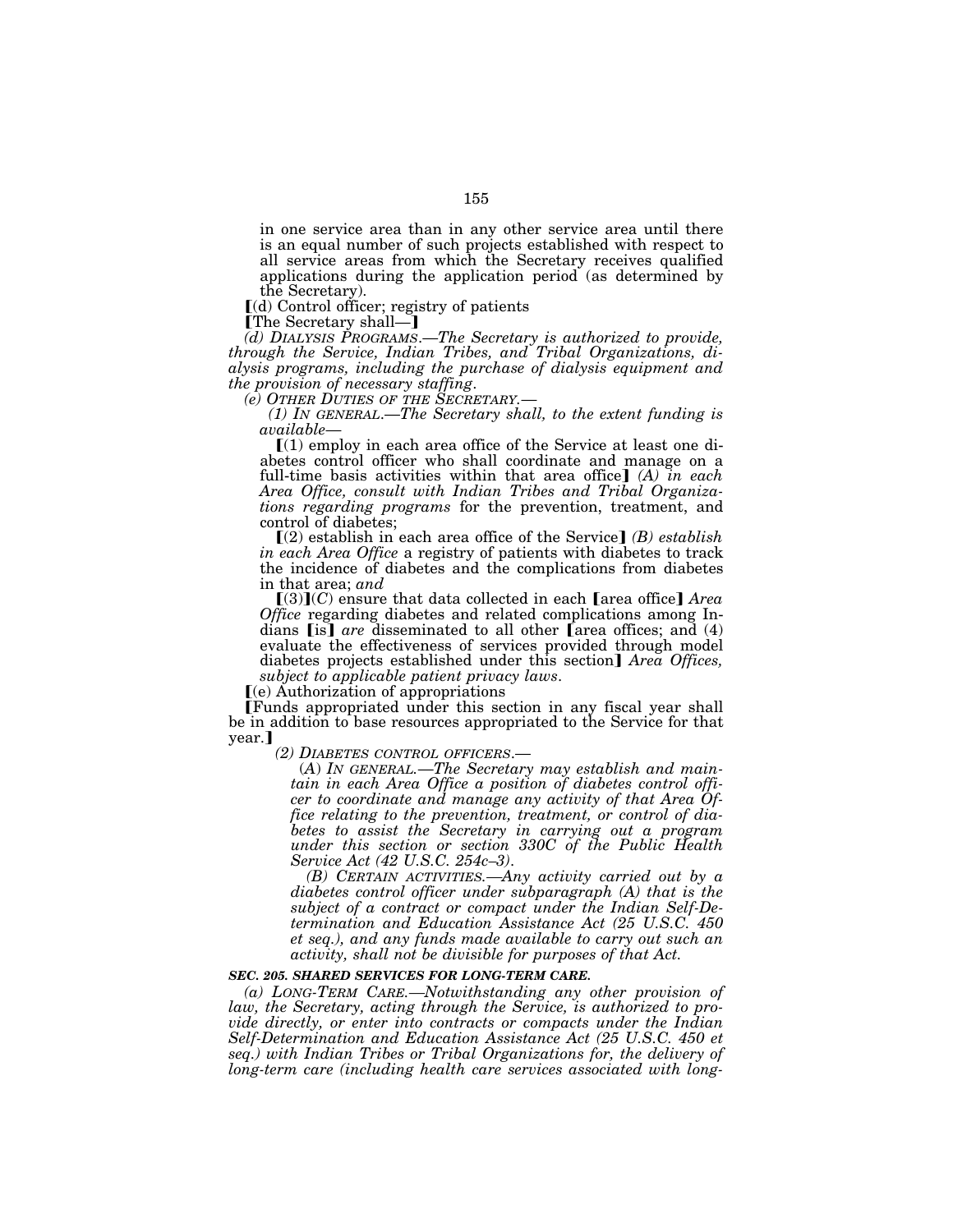*term care) provided in a facility to Indians. Such agreements shall provide for the sharing of staff or other services between the Service or a Tribal Health Program and a long-term care or related facility owned and operated (directly or through a contract or compact under the Indian Self-Determination and Education Assistance Act (25 U.S.C. 450 et seq.)) by such Indian Tribe or Tribal Organization.* 

*(b) CONTENTS OF AGREEMENTS.—An agreement entered into pursuant to subsection (a)—*

### ƒ*§ 1621d. Hospice care feasibility study*≈

*(1) may, at the request of the Indian Tribe or Tribal Organization, delegate to such Indian Tribe or Tribal Organization such powers of supervision and control over Service employees as the Secretary deems necessary to carry out the purposes of this section;* 

 $(a)$  Duty of Secretary

øThe Secretary, acting through the Service and in consultation with representatives of Indian tribes, tribal organizations, Indian Health Service personnel, and hospice providers, shall conduct a study—

 $(1)$  to assess the feasibility and desirability of furnishing hospice care to terminally ill Indians; and

 $\overline{[}(2)$  to determine the most efficient and effective means of furnishing such care.

 $[6]$  Functions of study<br>Such study shall—

 $[(1)$  assess the impact of Indian culture and beliefs concerning death and dying on the provision of hospice care to Indians;

 $\Gamma(2)$  estimate the number of Indians for whom hospice care may be appropriate and determine the geographic distribution of such individuals;

 $\Gamma(3)$  determine the most appropriate means to facilitate the participation of Indian tribes and tribal organizations in providing hospice care;

 $\left[4\right]$  identify and evaluate various means for providing hospice care, including—

 $(A)$  the provision of such care by the personnel of a Service hospital pursuant to a hospice program established by the Secretary at such hospital; and

 $[(B)$  the provision of such care by a community-based hospice program under contract to the Service; and

 $(5)$  identify and assess any difficulties in furnishing such care and the actions needed to resolve such difficulties.

 $(c)$  Report to Congress

ENot later than the date which is 12 months after October 29, 1992, the Secretary shall transmit to the Congress a report containing—

 $I(1)$  a detailed description of the study conducted pursuant to this section; and

 $\Gamma(2)$  a discussion of the findings and conclusions of such study.

 $\lceil$ (d) Definitions

øFor the purposes of this section—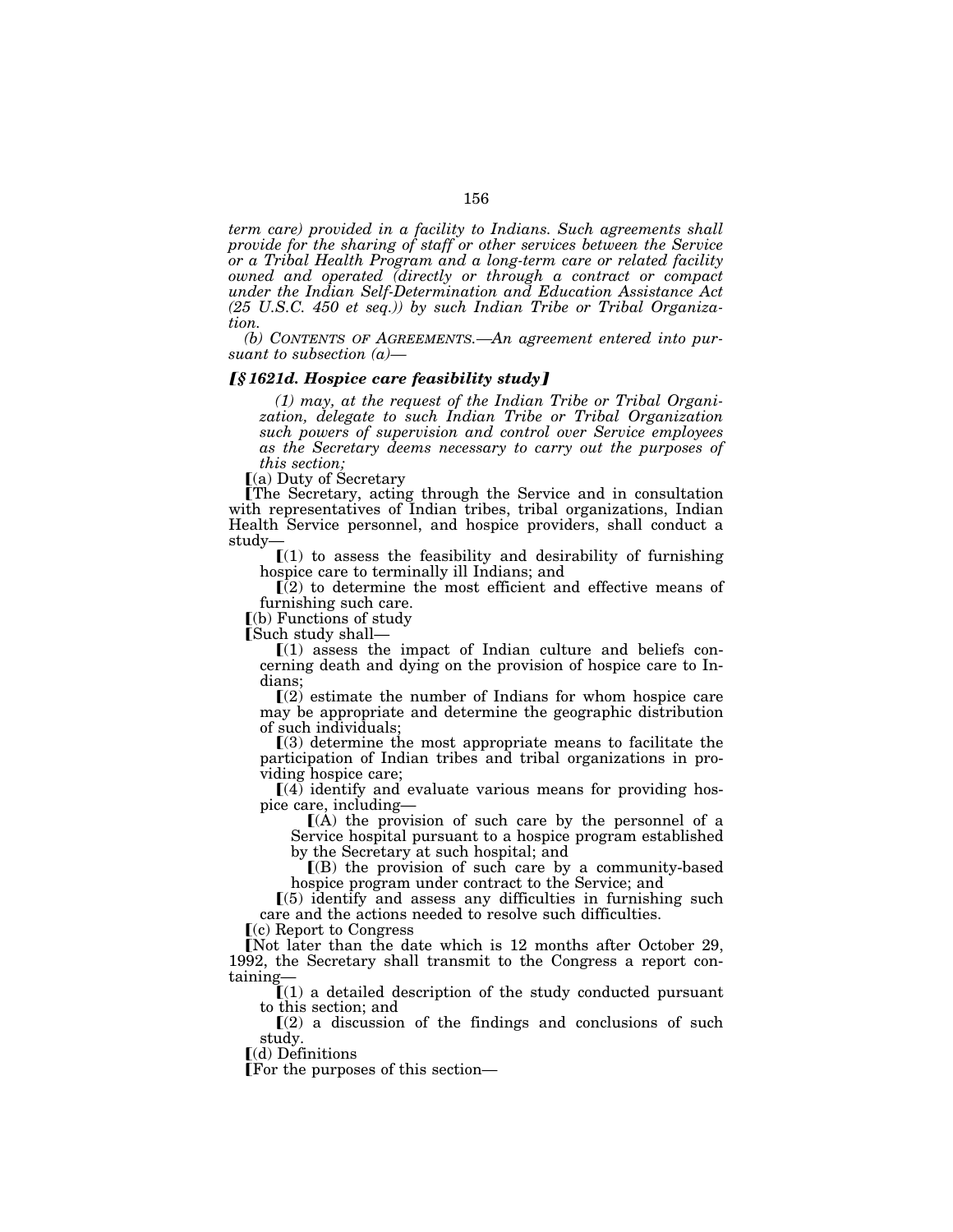$\lceil (1)$  the term "terminally ill" means any Indian who has a medical prognosis (as certified by a physician) of a life expectancy of six months or less; and

 $(i)$  the term "hospice program" means any program which satisfies the requirements of section  $1395x(\text{dd})(2)$  of Title 42; and

 $(3)$  the term "hospice care" means the items and services specified in subparagraphs (A) through (H) of section  $1\overline{3}95x\left(\frac{dd}{1}\right)$  of Title  $42.$ 

*(2) shall provide that expenses (including salaries) relating to services that are shared between the Service and the Tribal Health Program be allocated proportionately between the Service and the Indian Tribe or Tribal Organization; and* 

#### ø**§ 1621e. Reimbursement from certain third parties of costs of health services**

*(3) may authorize such Indian Tribe or Tribal Organization to construct, renovate, or expand a long-term care or other similar facility (including the construction of a facility attached to a Service facility).* 

 $(a)$  Right of recovery

øExcept as provided in subsection (f) of this section, the United States, an Indian tribe, or a tribal organization shall have the right to recover the reasonable expenses incurred by the Secretary, an Indian tribe, or a tribal organization in providing health services, through the Service, an Indian tribe, or a tribal organization, to any individual to the same extent that such individual, or any nongovernmental provider of such services, would be eligible to receive

 $\Gamma(1)$  such services had been provided by a nongovernmental provider, and

 $(2)$  such individual had been required to pay such expenses and did pay such expenses.

ø(b) Recovery against State with workers' compensation laws or no-fault automobile accident insurance program

**[Subsection** (a) of this section shall provide a right of recovery against any State only if the injury, illness, or disability for which health services were provided is covered under—

 $(1)$  workers' compensation laws, or

 $(2)$  a no-fault automobile accident insurance plan or program.

 $(c)$  Prohibition of State law or contract provision impeding right of recovery

[No law of any State, or of any political subdivision of a State, and no provision of any contract entered into or renewed after November 23, 1988, shall prevent or hinder the right of recovery of the United States, an Indian tribe, or a tribal organization under subsection (a) of this section.

 $(d)$  Right to damages

[No action taken by the United States, an Indian tribe, or a tribal organization to enforce the right of recovery provided under subsection (a) of this section shall affect the right of any person to any damages (other than damages for the cost of health services provided by the Secretary through the Service).

 $(e)$  Intervention or separate civil action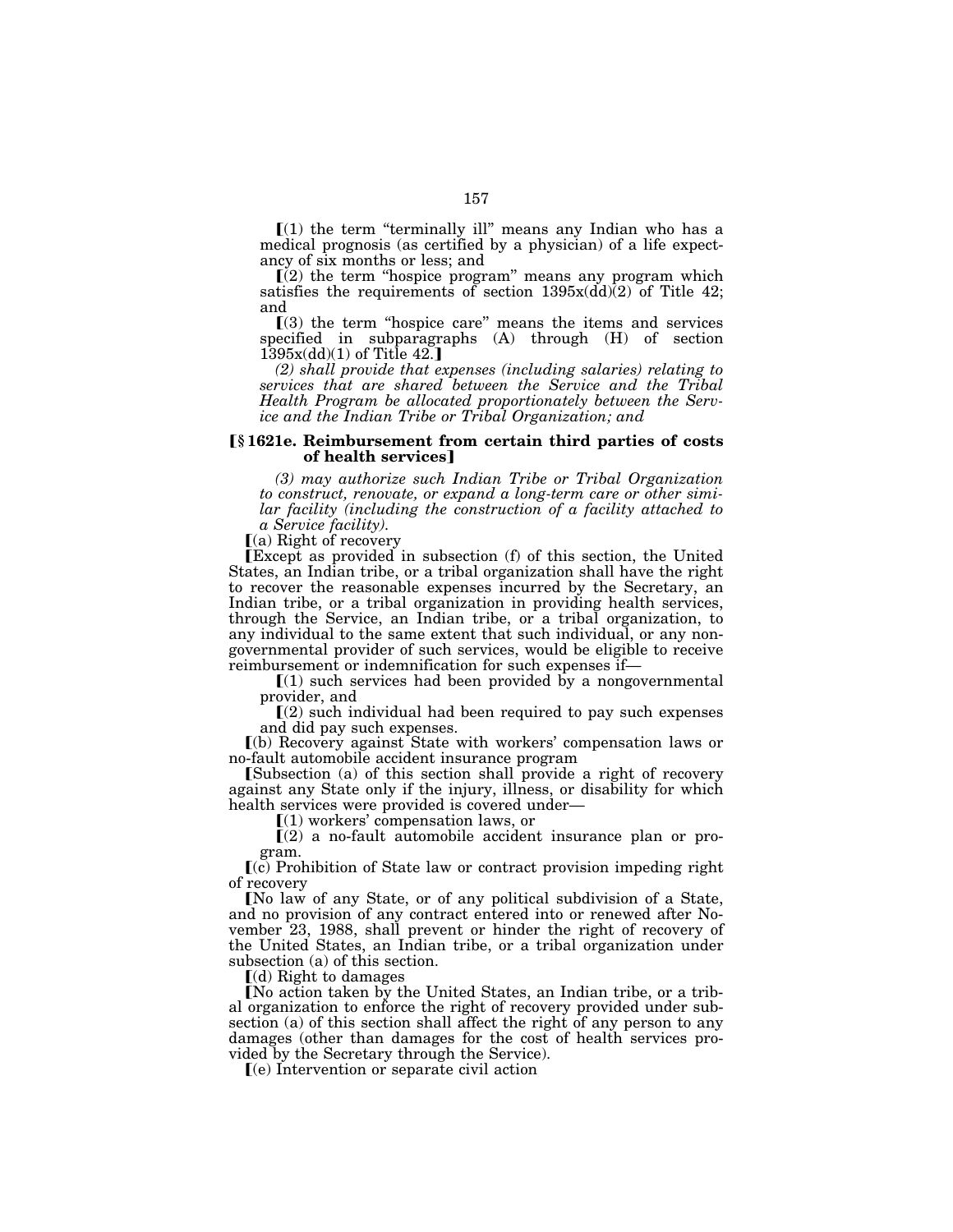The United States, an Indian tribe, or a tribal organization may enforce the right of recovery provided under subsection (a) of this section by—<br> $[(1)$  intervening or joining in any civil action or proceeding

brought—

 $(A)$  by the individual for whom health services were provided by the Secretary, an Indian tribe, or a tribal organization, or

ø(B) by any representative or heirs of such individual, or  $(2)$  instituting a separate civil action, after providing to such individual, or to the representative or heirs of such individual, notice of the intention of the United States, an Indian tribe, or a tribal organization to institute a separate civil action.

 $f(f)$  Right of recovery for services when self-insurance plan provides coverage

øThe United States shall not have a right of recovery under this section if the injury, illness, or disability for which health services were provided is covered under a self-insurance plan funded by an Indian tribe or tribal organization.

*(c) MINIMUM REQUIREMENT.*—*Any nursing facility provided for under this section shall meet the requirements for nursing facilities under section 1919 of the Social Security Act.* 

# ø**§ 1621f. Crediting of reimbursements**¿

*(d) OTHER ASSISTANCE.*—*The Secretary shall provide such technical and other assistance as may be necessary to enable applicants to comply with the provisions of this section.* 

 $(a)$  Except as provided in section 1621a(d) of this title, subchapter III–A of this chapter, and section 1680c of this title, all reimbursements received or recovered, under authority of this chapter, Public Law 87–693 (42 U.S.C. 2651, et seq.), or any other provision of law, by reason of the provision of health services by the Service or by a tribe or tribal organization under a contract pursuant to the Indian Self-Determination Act [25 U.S.C.A. § 450f et seq.] shall be retained by the Service or that tribe or tribal organization and shall be available for the facilities, and to carry out the programs, of the Service or that tribe or tribal organization to provide health care services to Indians.

ø(b) The Service may not offset or limit the amount of funds obligated to any service unit or any entity under contract with the Service because of the receipt of reimbursements under subsection  $(a)$  of this section.]

*(e) USE OF EXISTING OR UNDERUSED FACILITIES.*—*The Secretary shall encourage the use of existing facilities that are underused or allow the use of swing beds for long-term or similar care.* 

# ø**§ 1621g. Health services research**¿

# *SEC. 206. HEALTH SERVICES RESEARCH.*

[Of the amounts appropriated for]

(a) IN GENERAL.—*The Secretary, acting through* the Service [in any fiscal year, other than amounts made available for the Indian Health Care Improvement Fund, not less than \$200,000 shall be available only, *shall make funding available* for research to further the performance of the health service responsibilities of [the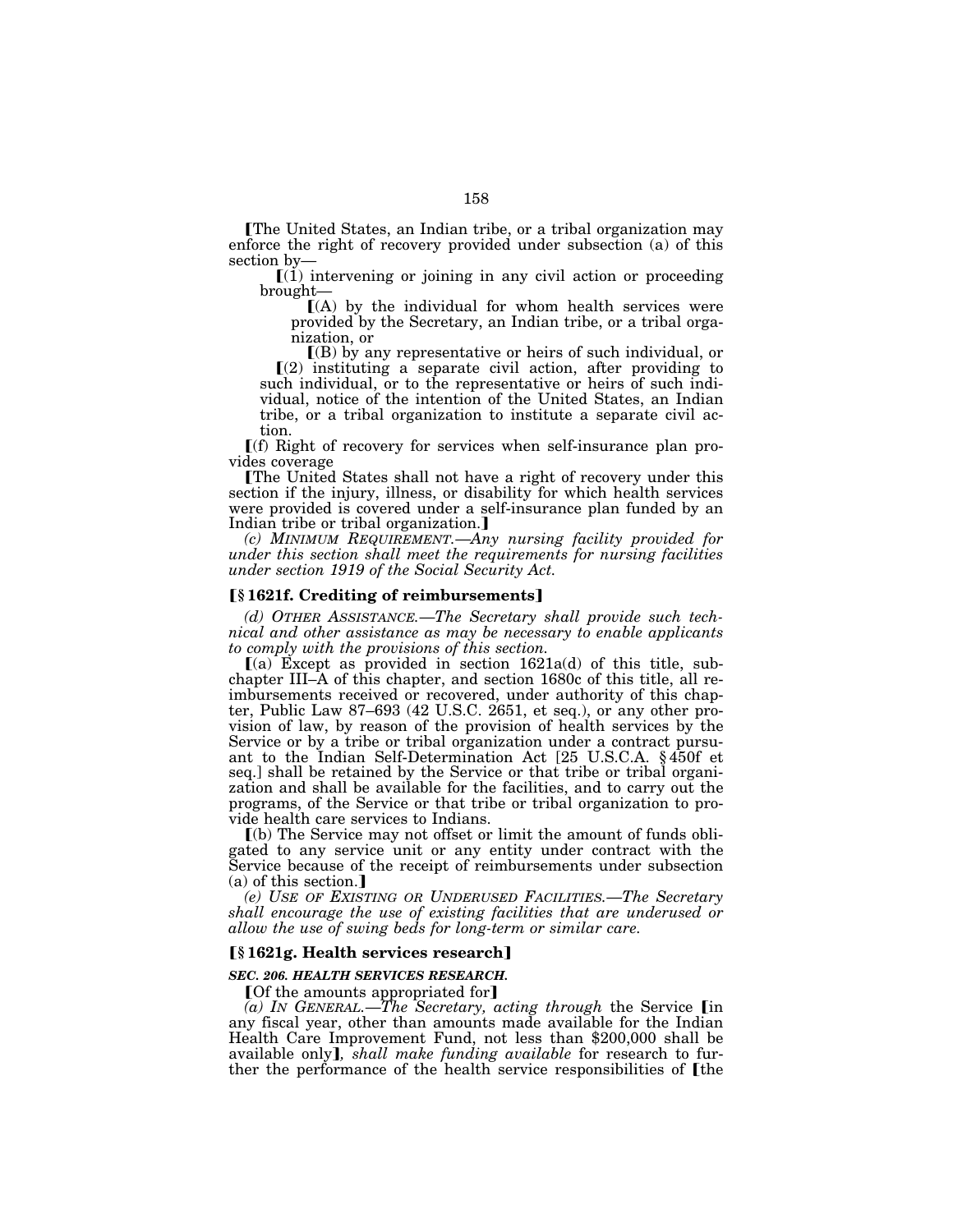Service. Indian tribes and tribal organizations contracting with the Service under the authority of the Indian Self-Determination Act [25 U.S.C.A. § 450f et seq.]] *Indian Health Programs.* 

*(b) COORDINATION OF RESOURCES AND ACTIVITIES.*—*The Secretary shall also, to the maximum extent practicable, coordinate departmental research resources and activities to address relevant Indian Health Program research needs.* 

*(c) AVAILABILITY.*—*Tribal Health Programs* shall be given an equal opportunity to compete for, and receive, research funds under this section.

#### ø**§ 1621h. Mental health prevention and treatment services**

 $(a)$  National plan for Indian Mental Health Services

 $(1)$  Not later than 120 days after November 28, 1990, the Secretary, acting through the Service, shall develop and publish in the Federal Register a final national plan for Indian Mental Health Services. The plan shall include— $[(A)$  an assessment of the scope of the problem of mental

illness and dysfunctional and self-destructive behavior, including child abuse and family violence, among Indians, including—

 $\left[ \left( \overline{\mathbf{i}} \right) \right]$  the number of Indians served by the Service who are directly or indirectly affected by such illness or behavior, and

 $\lceil$ (ii) an estimate of the financial and human cost attributable to such illness or behavior;

 $I(B)$  an assessment of the existing and additional resources necessary for the prevention and treatment of such illness and behavior; and

 $\mathbf{C}(C)$  an estimate of the additional funding needed by the Service to meet its responsibilities under the plan.

 $(2)$  The Secretary shall submit a copy of the national plan to the Congress.

ø(b) Memorandum of agreement

[Not later than 180 days after November 28, 1990, the Secretary and the Secretary of the Interior shall develop and enter into a memorandum of agreement under which the Secretaries shall, among other things—

 $\lceil$ (1) determine and define the scope and nature of mental illness and dysfunctional and self-destructive behavior, including child abuse and family violence, among Indians;

 $(2)$  make an assessment of the existing Federal, tribal, State, local, and private services, resources, and programs available to provide mental health services for Indians;

 $(3)$  make an initial determination of the unmet need for additional services, resources, and programs necessary to meet the needs identified pursuant to paragraph (1);

 $[(4)(A)$  ensure that Indians, as citizens of the United States and of the States in which they reside, have access to mental health services to which all citizens have access;

 $\Gamma(B)$  determine the right of Indians to participate in, and receive the benefit of, such services; and

 $\mathcal{I}(C)$  take actions necessary to protect the exercise of such right;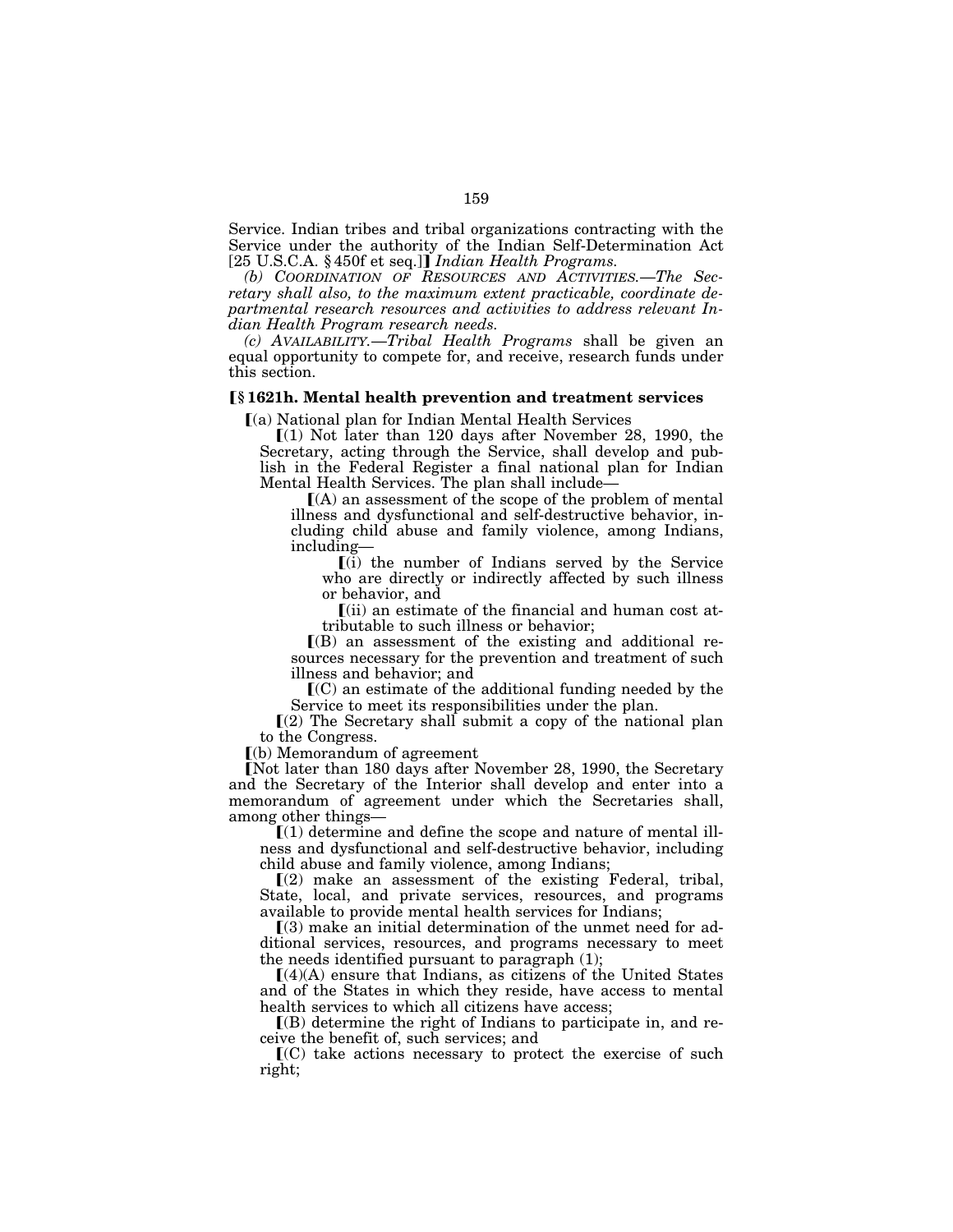$(5)$  delineate the responsibilities of the Bureau of Indian Affairs and the Service, including mental health identification, prevention, education, referral, and treatment services (including services through multidisciplinary resource teams), at the central, area, and agency and service unit levels to address the problems identified in paragraph (1);

 $(6)$  provide a strategy for the comprehensive coordination of the mental health services provided by the Bureau of Indian Affairs and the Service to meet the needs identified pursuant to paragraph  $(1)$ , including—

 $I(A)$  the coordination of alcohol and substance abuse programs of the Service, the Bureau of Indian Affairs, and the various tribes (developed under the Indian Alcohol and Substance Abuse Prevention and Treatment Act of 1986) [25 U.S.C.A. § 2401 et seq.] with the mental health initiatives pursuant to this Act, particularly with respect to the referral and treatment of dually-diagnosed individuals requiring mental health and substance abuse treatment; and

ø(B) ensuring that Bureau of Indian Affairs and Service programs and services (including multidisciplinary resource teams) addressing child abuse and family violence are coordinated with such non-Federal programs and services;

 $(7)$  direct appropriate officials of the Bureau of Indian Affairs and the Service, particularly at the agency and service unit levels, to cooperate fully with tribal requests made pursuant to subsection  $(d)$  of this section; and

 $(8)$  provide for an annual review of such agreement by the two Secretaries.

 $(c)$  Community mental health plan

 $(1)$  The governing body of any Indian tribe may, at its discretion, adopt a resolution for the establishment of a community mental health plan providing for the identification and coordination of available resources and programs to identify, prevent, or treat mental illness or dysfunctional and self-destructive behavior, including child abuse and family violence, among its members.

 $(2)$  In furtherance of a plan established pursuant to paragraph (1) and at the request of a tribe, the appropriate agency, service unit, or other officials of the Bureau of Indian Affairs and the Service shall cooperate with, and provide technical assistance to, the tribe in the development of such plan. Upon the establishment of such a plan and at the request of the tribe, such officials, as directed by the memorandum of agreement developed pursuant to subsection (c), of this section, shall cooperate with the tribe in the implementation of such plan.

 $(3)$  Two or more Indian tribes may form a coalition for the adoption of resolutions and the establishment and development of a joint community mental health plan under this subsection.

 $(a)$  The Secretary, acting through the Service, may make grants to Indian tribes adopting a resolution pursuant to paragraph (1) to obtain technical assistance for the development of a community mental health plan and to provide administrative support in the implementation of such plan.

ø(d) Mental health training and community education programs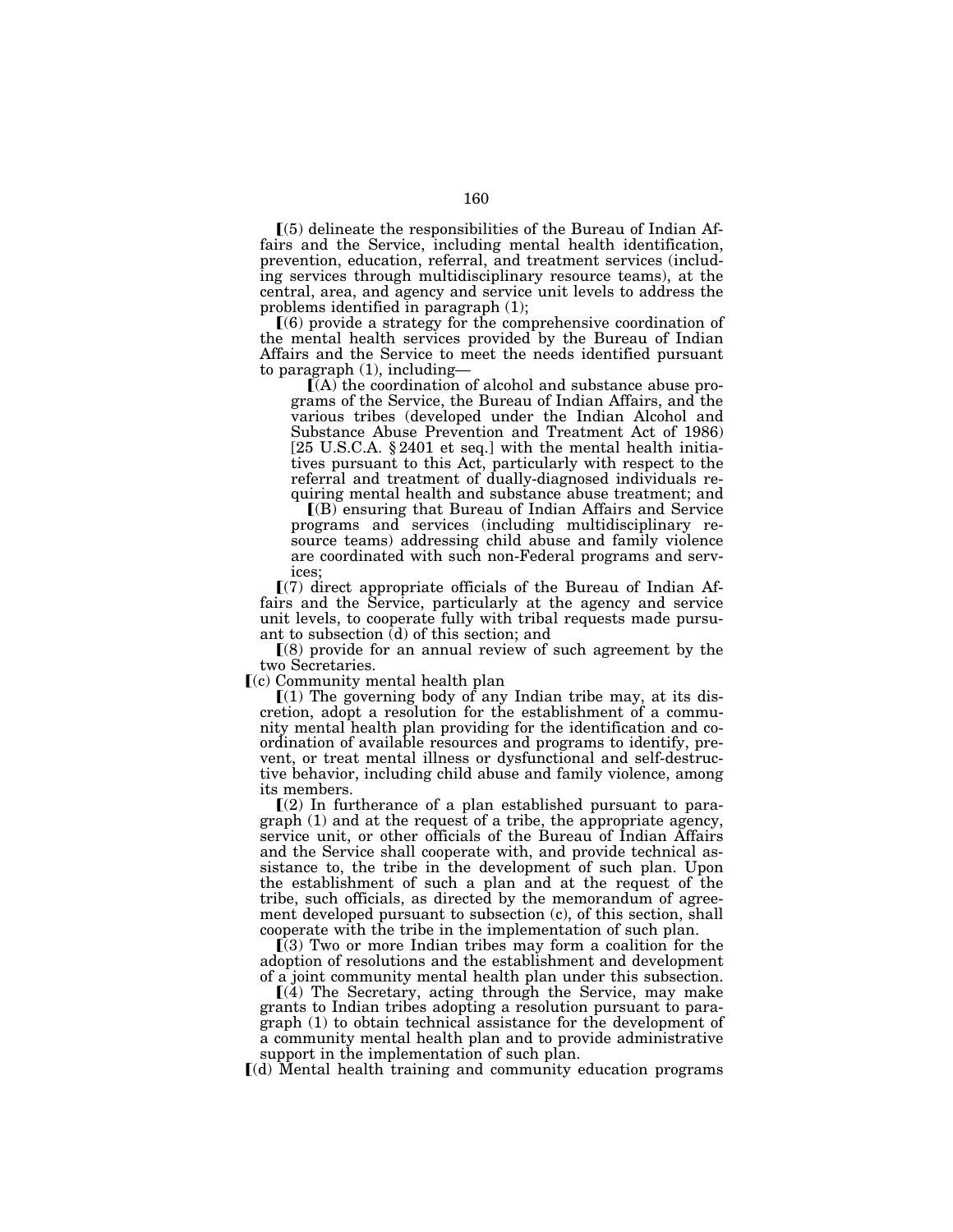$\Gamma(1)$  The Secretary and the Secretary of the Interior, in consultation with representatives of Indian tribes, shall conduct a study and compile a list, of the types of staff positions specified in paragraph  $(2)$  whose qualifications include, or should include, training in the identification, prevention, education, referral, or treatment of mental illness or dysfunctional and selfdestructive behavior.

 $(2)$  The positions referred to in paragraph (1) are—<br> $(4)$  staff positions within the Bureau of Indian Affairs, including existing positions, in the fields of— $[(i)$  elementary and secondary education;

ø(ii) social services and family and child welfare;

ø(iii) law enforcement and judicial services; and

 $\left[$ (iv) alcohol and substance abuse;

 $\Gamma(B)$  staff positions with the Service; and

 $\mathbf{C}(C)$  staff positions similar to those identified in subparagraphs (A) and (B) established and maintained by Indian tribes, including positions established in contracts entered into under the Indian Self-Determination Act [25 U.S.C.A. § 450f et seq.].

 $[(3)(A)$  The appropriate Secretary shall provide training criteria appropriate to each type of position identified in paragraph  $(2)$ (A) and ensure that appropriate training has been, or will be, provided to any individual in any such position. With respect to any such individual in a position identified pursuant to paragraph (2)(C), the respective Secretaries shall provide appropriate training to, or provide funds to an Indian tribe for the training of, such individual. In the case of positions funded under a contract entered into under the Indian Self-Determination Act [25 U.S.C.A. § 450f et seq.], the appropriate Secretary shall ensure that such training costs are included in the contract, if necessary.

 $($ B) Funds authorized to be appropriated pursuant to this section may be used to provide training authorized by this paragraph for community education programs described in paragraph (5) if a plan adopted pursuant to subsection (d) of this section identifies individuals or employment categories, other than those identified pursuant to paragraph (1), for which such training or community education is deemed necessary or desirable.

ø(4) Position-specific training criteria described in paragraph (3) shall be culturally relevant to Indians and Indian tribes and shall ensure that appropriate information regarding traditional Indian healing and treatment practices is provided.

 $(5)$  The Service shall develop and implement or, upon the request of an Indian tribe, assist such tribe to develop and implement, a program of community education on mental illness and dysfunctional and self-destructive behavior for individuals, as determined in a plan adopted pursuant to subsection (d) of this section. In carrying out this paragraph, the Service shall provide, upon the request of an Indian tribe, technical assistance to the Indian tribe to obtain or develop community education and training materials on the identification, prevention, referral, and treatment of mental illness and dysfunctional and self-destructive behavior.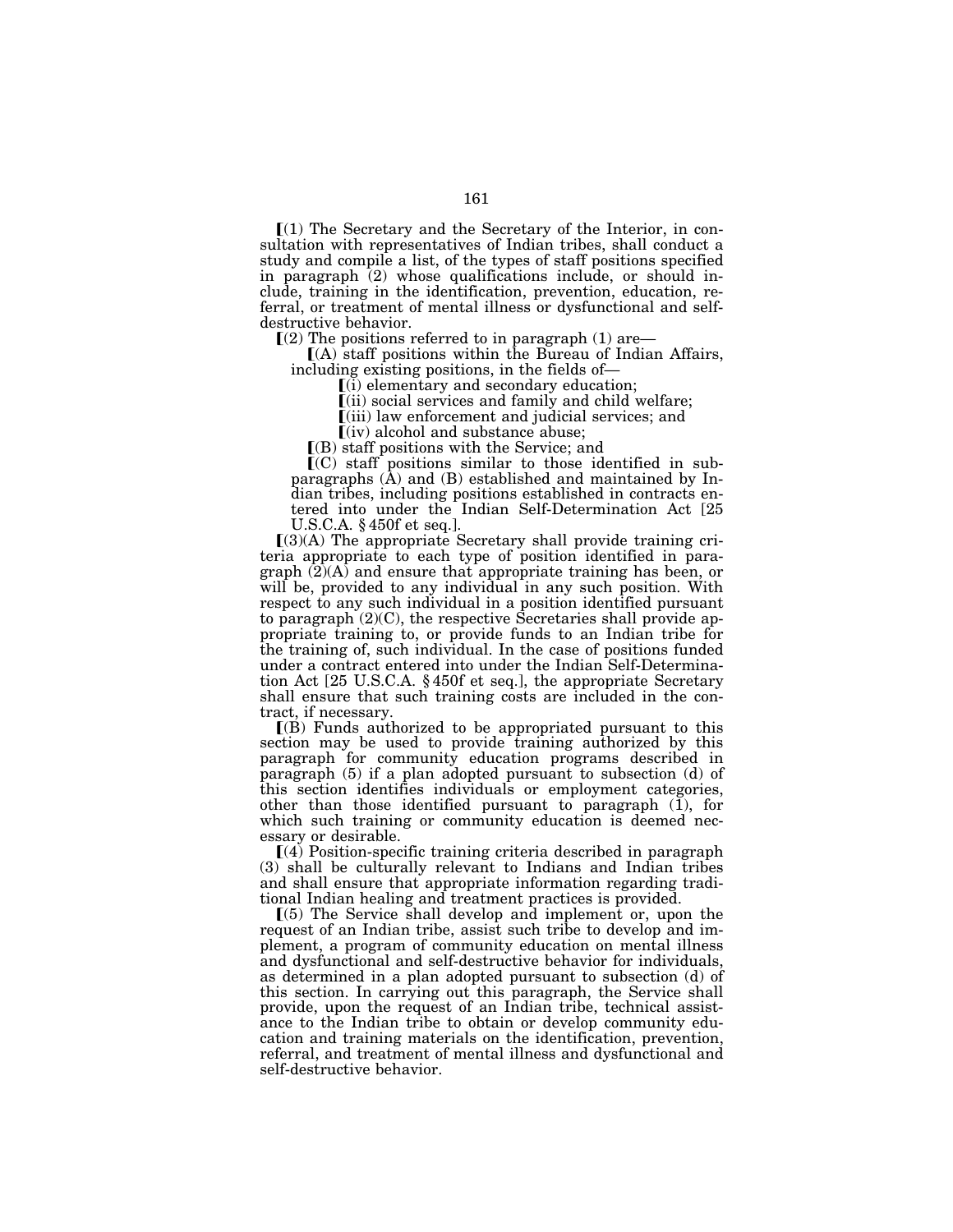$(e)$  Staffing

 $(1)$  Within 90 days after November 28, 1990, the Secretary shall develop a plan under which the Service will increase the health care staff providing mental health services by at least 500 positions within five years after November 28, 1990, with at least 200 of such positions devoted to child, adolescent, and family services. Such additional staff shall be primarily assigned to the service unit level for services which shall include outpatient, emergency, aftercare and follow-up, and prevention and education services.

 $(2)$  The plan developed under paragraph  $(1)$  shall be implemented section 13 of this title.

 $\mathsf{F}(\mathsf{f})$  Staff recruitment and retention

 $[(1)$  The Secretary shall provide for the recruitment of the additional personnel required by subsection (f) of this section and the retention of all Service personnel providing mental health services. In carrying out this subsection, the Secretary shall give priority to practitioners providing mental health services to children and adolescents with mental health problems.

 $(2)$  In carrying out paragraph  $(1)$ , the Secretary shall develop a program providing for—

 $(A)$  the payment of bonuses (which shall not be more favorable than those provided for under sections 1616i and 1616j of this title) for service in hardship posts;

 $($ B) the repayment of loans (for which the provisions of repayment contracts shall not be more favorable than the repayment contracts under section 1616a of this title) for health professions education as a recruitment incentive; and

 $\mathbf{C}(\mathbf{C})$  a system of postgraduate rotations as a retention incentive.

 $(3)$  This subsection shall be carried out in coordination with the recruitment and retention programs under subchapter I of this chapter.

 $(q)$  Mental Health Technician program

 $(1)$  Under the authority of section 13 of this title, the Secretary shall establish and maintain a Mental Health Technician program within the Service which—

 $(A)$  provides for the training of Indians as mental health technicians; and

 $($ B) employs such technicians in the provision of community-based mental health care that includes identification, prevention, education, referral, and treatment services.

 $(2)$  In carrying out paragraph  $(1)(A)$ , the Secretary shall provide high standard paraprofessional training in mental health care necessary to provide quality care to the Indian communities to be served. Such training shall be based upon a curriculum developed or approved by the Secretary which combines education in the theory of mental health care with supervised practical experience in the provision of such care.

 $(3)$  The Secretary shall supervise and evaluate the mental health technicians in the training program.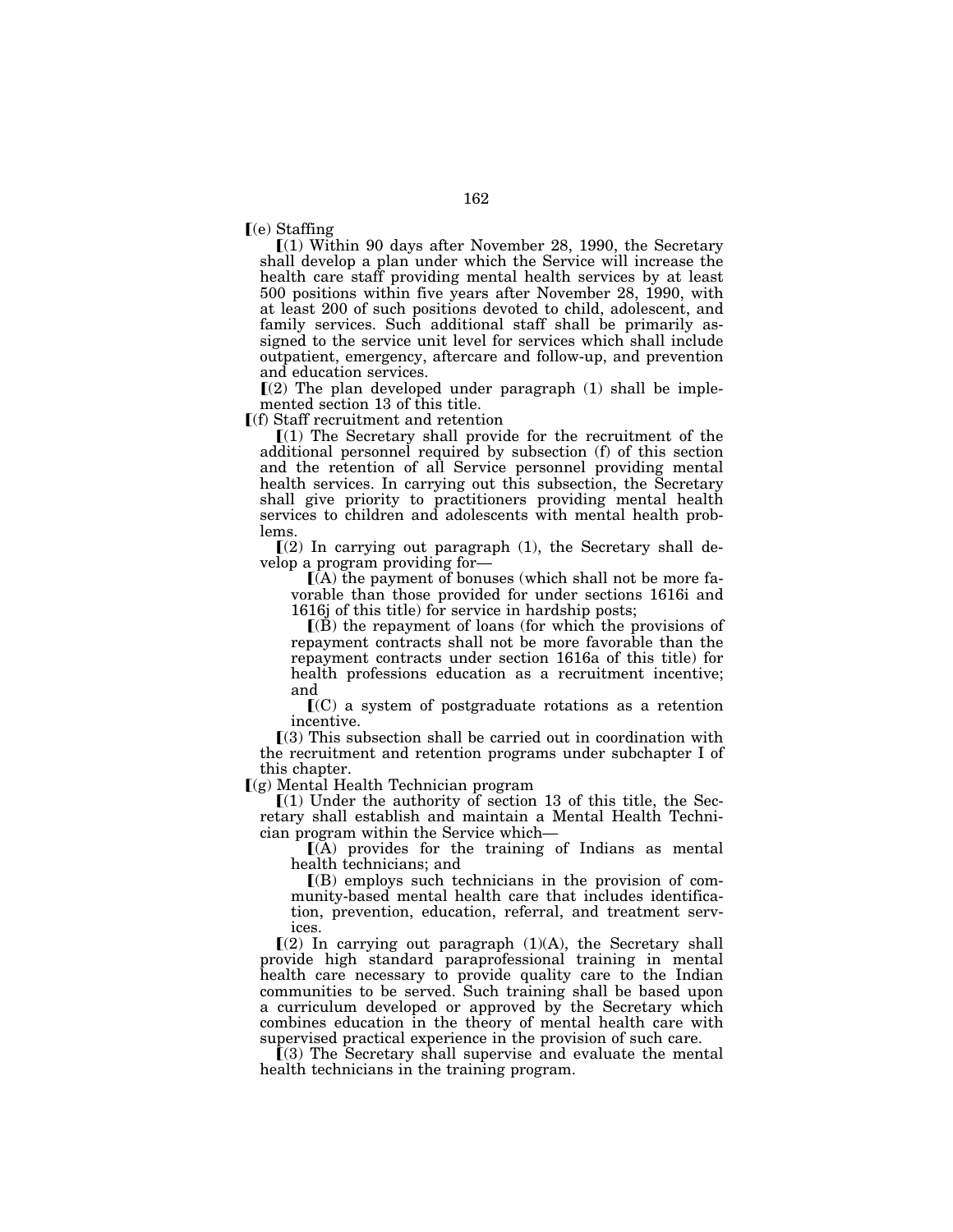$(a)$  The Secretary shall ensure that the program established pursuant to this subsection involves the utilization and promotion of the traditional Indian health care and treatment practices of the Indian tribes to be served.

ø(h) Mental health research

øThe Secretary, acting through the Service and in consultation with the National Institute of Mental Health, shall enter into contracts with, or make grants to, appropriate institutions for the conduct of research on the incidence and prevalence of mental disorders among Indians on Indian reservations and in urban areas. Research priorities under this subsection shall include—

 $(1)$  the inter-relationship and inter-dependence of mental disorders with alcoholism, suicide, homicides, accidents, and the incidence of family violence, and

 $(2)$  the development of models of prevention techniques.

øThe effect of the inter-relationships and interdependencies referred to in paragraph (1) on children, and the development of prevention techniques under paragraph (2) applicable to children, shall be emphasized.

 $(i)$  Facilities assessment

øWithin one year after November 28, 1990, the Secretary, acting through the Service, shall make an assessment of the need for inpatient mental health care among Indians and the availability and cost of inpatient mental health facilities which can meet such need. In making such assessment, the Secretary shall consider the possible conversion of existing, under-utilized service hospital beds into psychiatric units to meet such need.

 $\left[$ (j) Annual report

øThe Service shall develop methods for analyzing and evaluating the overall status of mental health programs and services for Indians and shall submit to the President, for inclusion in each report required to be transmitted to the Congress under section 1671 of this title, a report on the mental health status of Indians which shall describe the progress being made to address mental health problems of Indian communities.

 $(k)$  Mental health demonstration grant program

 $\Gamma(1)$  The Secretary, acting through the Service, is authorized to make grants to Indian tribes and inter-tribal consortia to pay 75 percent of the cost of planning, developing, and implementing programs to deliver innovative community-based mental health services to Indians. The 25 percent tribal share of such cost may be provided in cash or through the provision of property or services.

 $(2)$  The Secretary may award a grant for a project under paragraph (1) to an Indian tribe or inter-tribal consortium which meets the following criteria:

 $(A)$  The project will address significant unmet mental health needs among Indians.

 $($ B) The project will serve a significant number of Indians.

 $\mathcal{I}(C)$  The project has the potential to deliver services in an efficient and effective manner.

 $\mathcal{I}(D)$  The tribe or consortium has the administrative and financial capability to administer the project.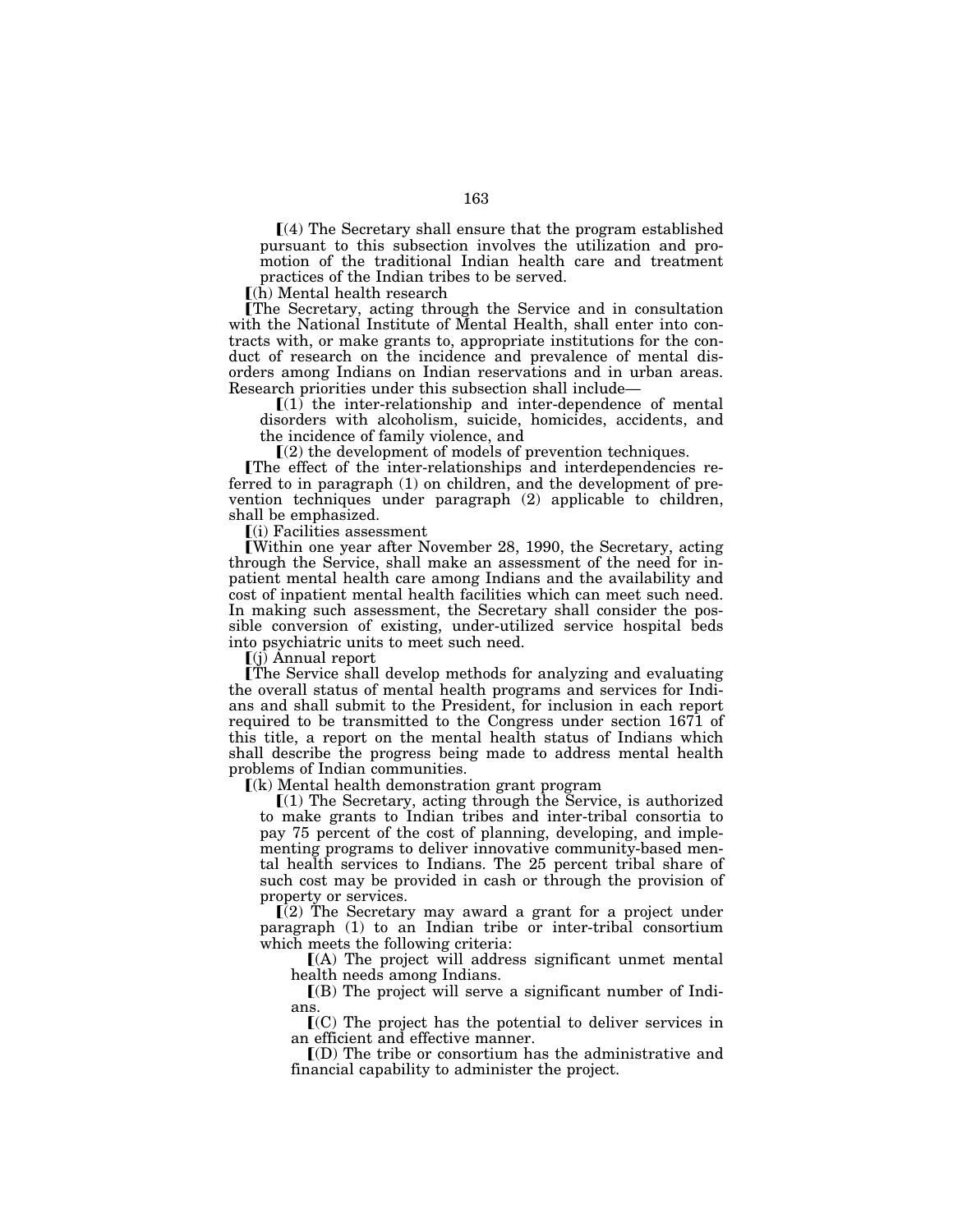$\mathbf{I}(E)$  The project will deliver services in a manner consistent with traditional Indian healing and treatment practices.

 $\Gamma(F)$  The project is coordinated with, and avoids duplication of, existing services.

 $(3)$  For purposes of this subsection, the Secretary shall, in evaluating applications for grants for projects to be operated under any contract entered into with the Service under the Indian Self-Determination Act [25 U.S.C.A. § 450f et seq.], use the same criteria that the Secretary uses in evaluating any other application for such a grant.

 $(4)$  The Secretary may only award one grant under this subsection with respect to a service area until the Secretary has awarded grants for all service areas with respect to which the Secretary receives applications during the application period, as determined by the Secretary, which meet the criteria specified in paragraph (2).

 $(5)$  Not later than 180 days after the close of the term of the last grant awarded pursuant to this subsection, the Secretary shall submit to the Congress a report evaluating the effectiveness of the innovative community-based projects demonstrated pursuant to this subsection. Such report shall include findings and recommendations, if any, relating to the reorganization of the programs of the Service for delivery of mental health services to Indians.

ø(6) Grants made pursuant to this section may be expended over a period of three years and no grant may exceed \$1,000,000 for the fiscal years involved.

 $(1)$  Licensing requirement for mental health care workers

Lany person employed as a psychologist, social worker, or marriage and family therapist for the purpose of providing mental health care services to Indians in a clinical setting under the authority of this chapter or through a contract pursuant to the Indian Self-Determination Act [25 U.S.C.A. § 450f et seq.] shall—

 $(1)$  in the case of a person employed as a psychologist, be licensed as a clinical psychologist or working under the direct supervision of a licensed clinical psychologist;

 $(2)$  in the case of a person employed as a social worker, be licensed as a social worker or working under the direct supervision of a licensed social worker; or

 $(3)$  in the case of a person employed as a marriage and family therapist, be licensed as a marriage and family therapist or working under the direct supervision of a licensed marriage and family therapist.

 $(m)$  Intermediate adolescent mental health services

 $(1)$  The Secretary, acting through the Service, may make grants to Indian tribes and tribal organizations to provide intermediate mental health services to Indian children and adolescents, including—

 $(A)$  inpatient and outpatient services;

 $[$ (B) emergency care;

 $\mathbf{C}(\mathbf{C})$  suicide prevention and crisis intervention; and

 $I(D)$  prevention and treatment of mental illness, and dysfunctional and self-destructive behavior, including child abuse and family violence.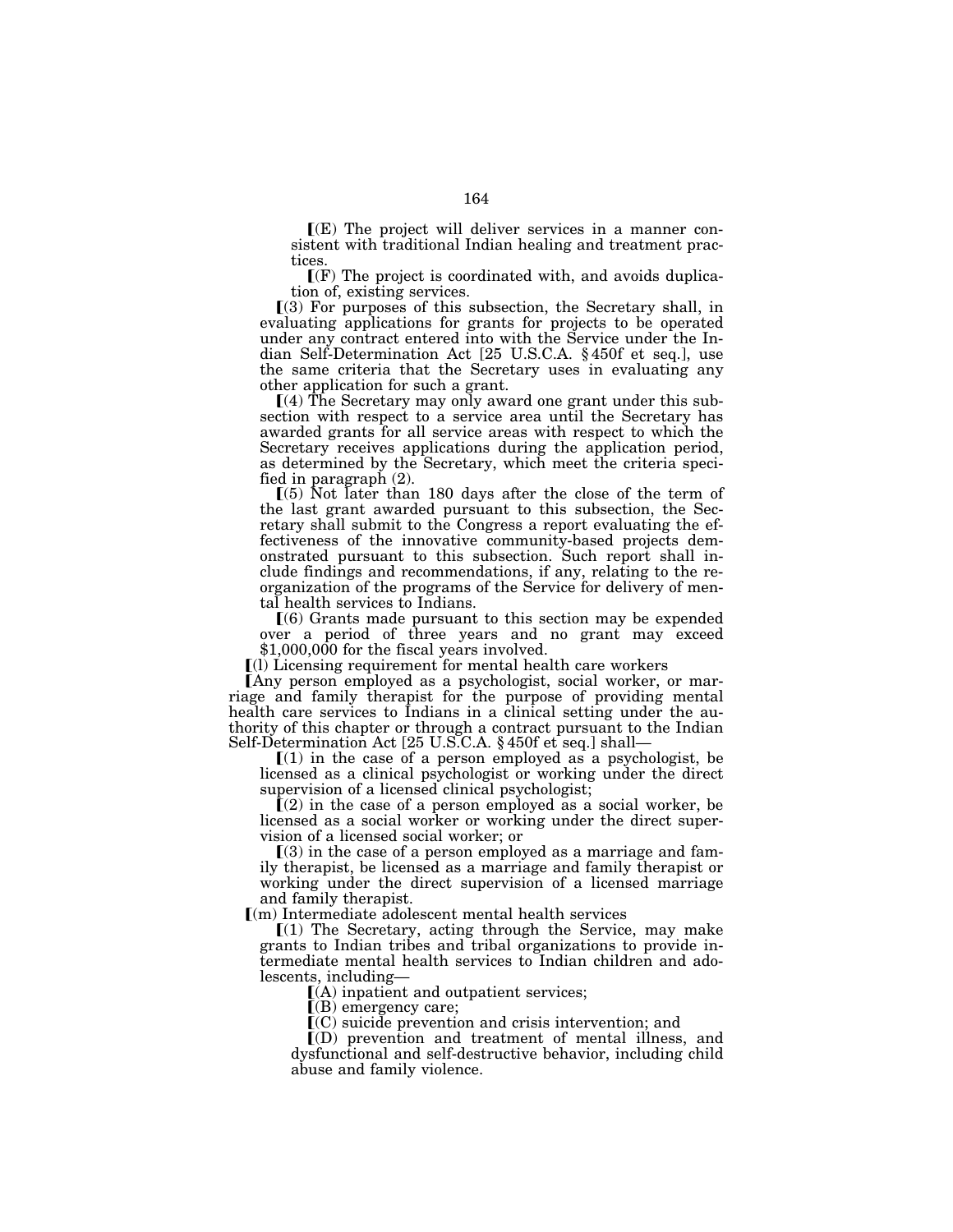$\Gamma(2)$  Funds provided under this subsection may be used—

 $(A)$  to construct or renovate an existing health facility to provide intermediate mental health services;

 $(6)$  to hire mental health professionals;

 $(C)$  to staff, operate, and maintain an intermediate mental health facility, group home, or youth shelter where intermediate mental health services are being provided; and

 $\mathcal{I}(D)$  to make renovations and hire appropriate staff to convert existing hospital beds into adolescent psychiatric units.

 $(3)$  Funds provided under this subsection may not be used for the purposes described in section  $1625o(b)(1)$  of this title.

 $(4)$  An Indian tribe or tribal organization receiving a grant under this subsection shall ensure that intermediate adolescent mental health services are coordinated with other tribal, Service, and Bureau of Indian Affairs mental health, alcohol and substance abuse, and social services programs on the reservation of such tribe or tribal organization.

ø(5) The Secretary shall establish criteria for the review and approval of applications for grants made pursuant to this subsection.

 $(6)$  There are authorized to be appropriated to carry out this section \$10,000,000 for fiscal year 1993 and such sums as may be necessary for each of the fiscal years 1994, 1995, 1996, 1997, 1998, 1999, and 2000.

*(d) USE OF FUNDS.*—*This funding may be used for both clinical and nonclinical research.* 

### ø**§ 1621i. Managed care feasibility study**¿

*(e) EVALUATION AND DISSEMINATION.*—*The Secretary shall periodically—*

ø(a) The Secretary, acting through the Service, shall conduct a study to assess the feasibility of allowing an Indian tribe to purchase, directly or through the Service, managed care coverage for all members of the tribe from—

 $(1)$  a tribally owned and operated managed care plan; or

 $\Gamma(2)$  a State licensed managed care plan.

 $\lceil$ (b) Not later than the date which is 12 months after October 29, 1992, the Secretary shall transmit to the Congress a report containing—

 $(1)$  a detailed description of the study conducted pursuant to this section; and

 $\Gamma(2)$  a discussion of the findings and conclusions of such study.

*(1) evaluate the impact of research conducted under this section; and* 

# ø**§ 1621j. California contract health services demonstration program**¿

*(2) disseminate to Tribal Health Programs information regarding that research as the Secretary determines to be appropriate.* 

 $\int$ (a) Establishment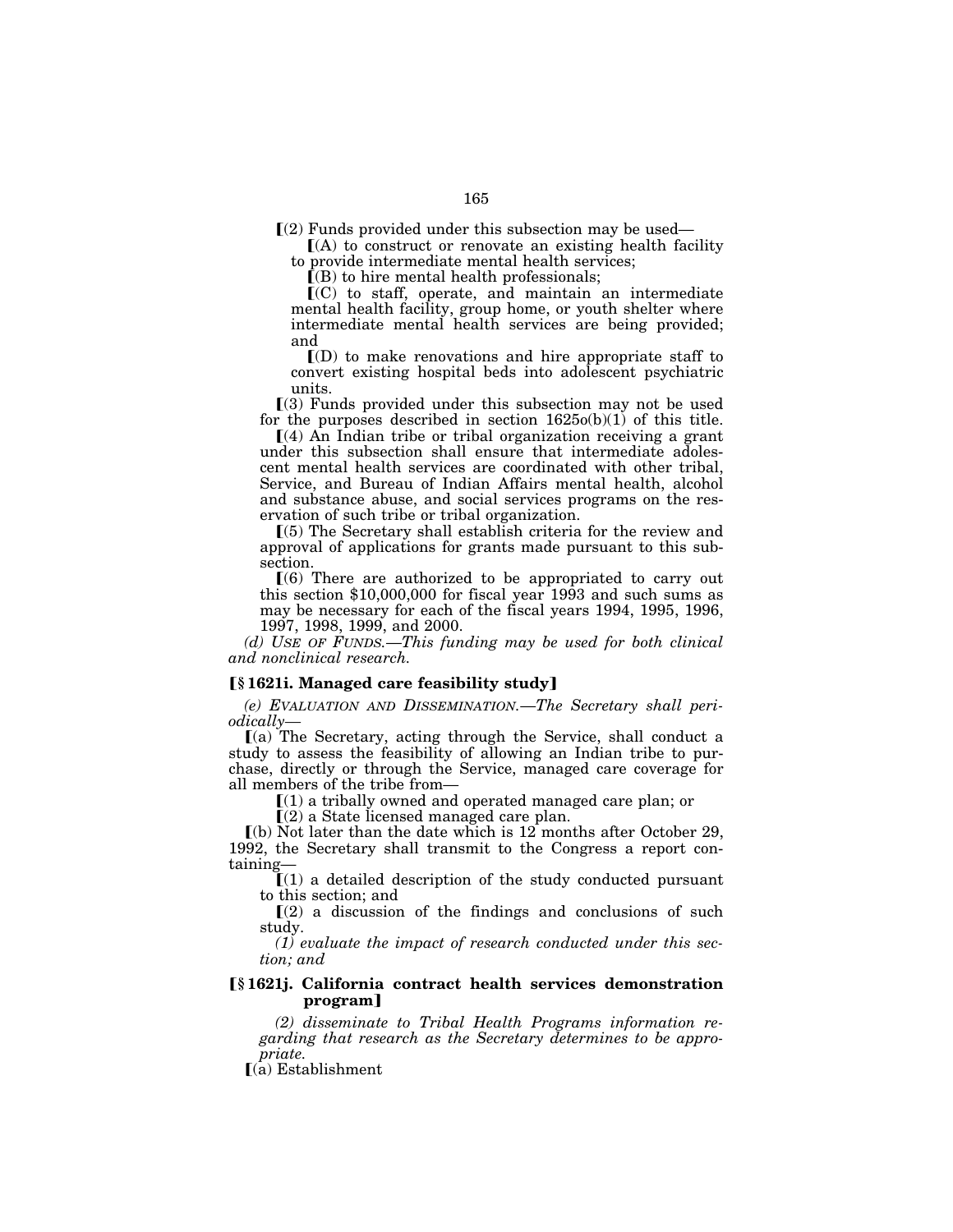øThe Secretary shall establish a demonstration program to evaluate the use of a contract care intermediary to improve the accessibility of health services to California Indians.

ø(b) Agreement with California Rural Indian Health Board

 $(1)$  In establishing such program, the Secretary shall enter into an agreement with the California Rural Indian Health Board to reimburse the Board for costs (including reasonable administrative costs) incurred, during the period of the demonstration program, in providing medical treatment under contract to California Indians described in section 1679(b) of this title throughout the California contract health services delivery area described in section 1680 of this title with respect to highcost contract care cases.

 $(2)$  Not more than 5 percent of the amounts provided to the Board under this section for any fiscal year may be for reimbursement for administrative expenses incurred by the Board during such fiscal year.

 $(3)$  No payment may be made for treatment provided under the demonstration program to the extent payment may be made for such treatment under the Catastrophic Health Emergency Fund described in section 1621a of this title or from amounts appropriated or otherwise made available to the California contract health service delivery area for a fiscal year.

 $(c)$  Advisory board

øThere is hereby established an advisory board which shall advise the California Rural Indian Health Board in carrying out the demonstration pursuant to this section. The advisory board shall be composed of representatives, selected by the California Rural Indian Health Board, from not less than 8 tribal health programs serving California Indians covered under such demonstration, at least one half of whom are not affiliated with the California Rural Indian Health Board.

 $\lceil$ (d) Commencement and termination dates

The demonstration program described in this section shall begin on January 1, 1993, and shall terminate on September 30, 1997.  $(e)$  Report

[Not later than July 1, 1998, the California Rural Indian Health Board shall submit to the Secretary a report on the demonstration program carried out under this section, including a statement of its findings regarding the impact of using a contract care intermediary on—

 $(1)$  access to needed health services;

 $(2)$  waiting periods for receiving such services; and

 $(3)$  the efficient management of high-cost contract care cases.

ø(f) ''High-cost contract care cases'' defined

For the purposes of this section, the term "high-cost contract" care cases'' means those cases in which the cost of the medical treatment provided to an individual—

 $(1)$  would otherwise be eligible for reimbursement from the Catastrophic Health Emergency Fund established under section 1621a of this title, except that the cost of such treatment does not meet the threshold cost requirement established pursuant to section 1621a(b)(2) of this title; and

 $(2)$  exceeds \$1,000.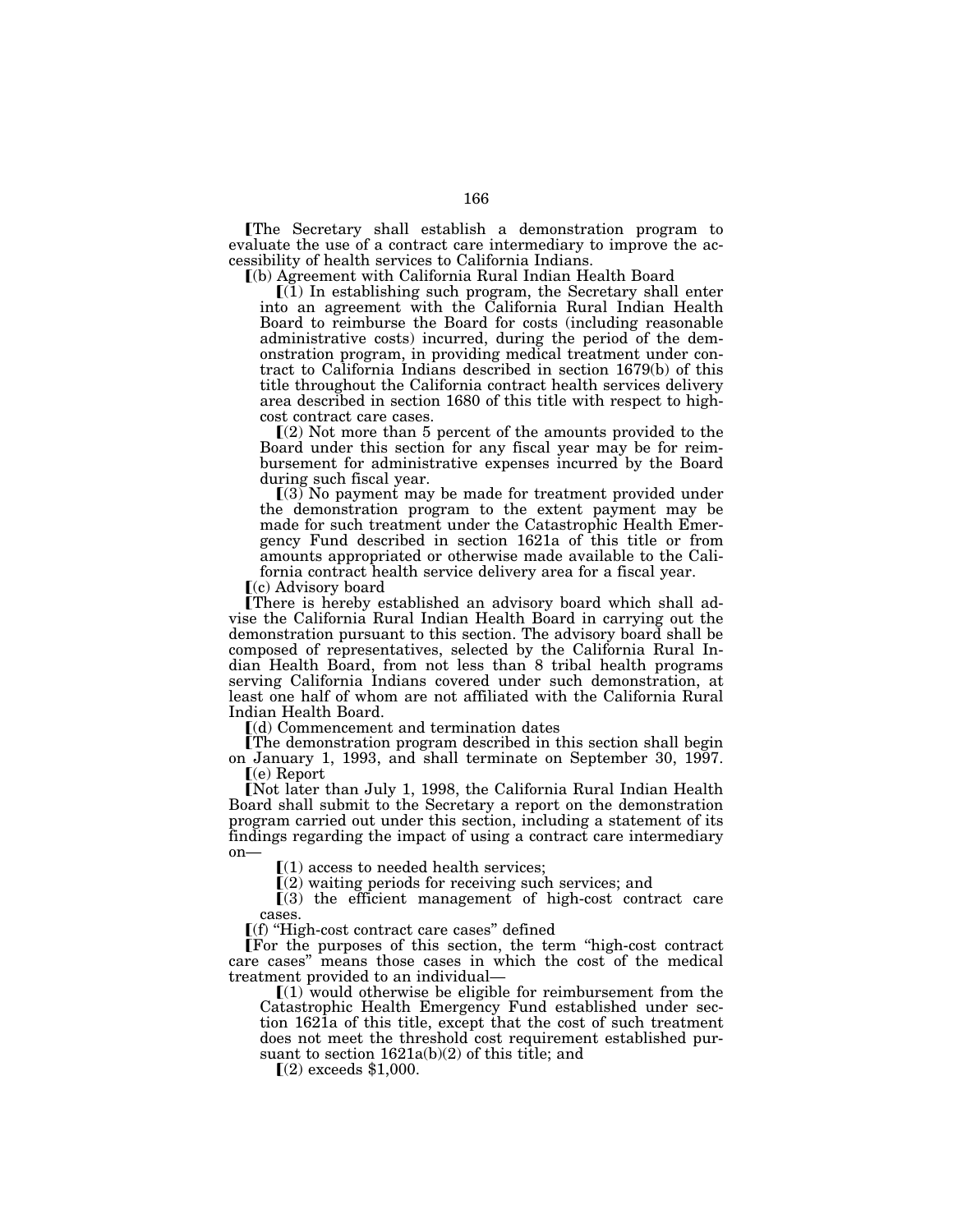$\Gamma(g)$  Authorization of appropriations

There are authorized to be appropriated for each of the fiscal years 1996 through 2000 such sums as may be necessary to carry out the purposes of this section.]

# *SEC. 207. MAMMOGRAPHY AND OTHER CANCER SCREENING.*

## ø**§ 1621k. Coverage of screening mammography**¿

*The Secretary, acting through the Service or Tribal Health Programs, shall provide for screening as follows:* 

øThe Secretary, through the Service, shall provide for screening] (1) Screening mammography (as defined in section 1861(jj) of the Social Security Act  $[[42 \text{ U.S.C.A. } § 1395x(j)]]$ for Indian and urban Indian women 35 years of age or older at a frequency, determined by the Secretary (in consultation with the Director of the National Cancer Institute), *women at a frequency* appropriate to such women *under accepted and appropriate national standards*, and under such terms and conditions as are consistent with standards established by the Secretary to [assure] *ensure* the safety and accuracy of screening mammography under part B of title XVIII of [the Social Security Act  $[42 \text{ U.S.C.A. } \S 1395$  et seq.]. *such Act.* 

*(2) Other cancer screening that receives an A or B rating as recommended by the United States Preventive Services Task Force established under section 915(a)(1) of the Public Health Service Act (42 U.S.C. 299b–4(a)(1)). The Secretary shall ensure that screening provided for under this paragraph complies with the recommendations of the Task Force with respect to—*

*(A) frequency;* 

*(B) the population to be served;* 

*(C) the procedure or technology to be used;* 

*(D) evidence of effectiveness; and* 

*(E) other matters that the Secretary determines appropriate.* 

#### *SEC. 208. PATIENT TRAVEL COSTS.*

*(a) DEFINITION OF QUALIFIED ESCORT.—In this section, the term 'qualified escort' means—*

*(1) an adult escort (including a parent, guardian, or other family member) who is required because of the physical or mental condition, or age, of the applicable patient;* 

*(2) a health professional for the purpose of providing necessary medical care during travel by the applicable patient; or* 

## **[§** 1621]. Patient travel costs]

*(3) other escorts, as the Secretary or applicable Indian Health Program determines to be appropriate.* 

ø(a) The Secretary, acting through the Service, shall provide funds for the following patient travel costs] (b) PROVISION OF *FUNDS.—The Secretary, acting through the Service and Tribal Health Programs, is authorized to provide funds for the following patient travel costs, including qualified escorts*, associated with receiving health care services provided (either through direct or contract care or through **[**contracts entered into pursuant to the Indian Self-Determination Act [25 U.S.C.A. § 450f et seq.]) under this Act-] a *contract or compact under the Indian Self-Determination*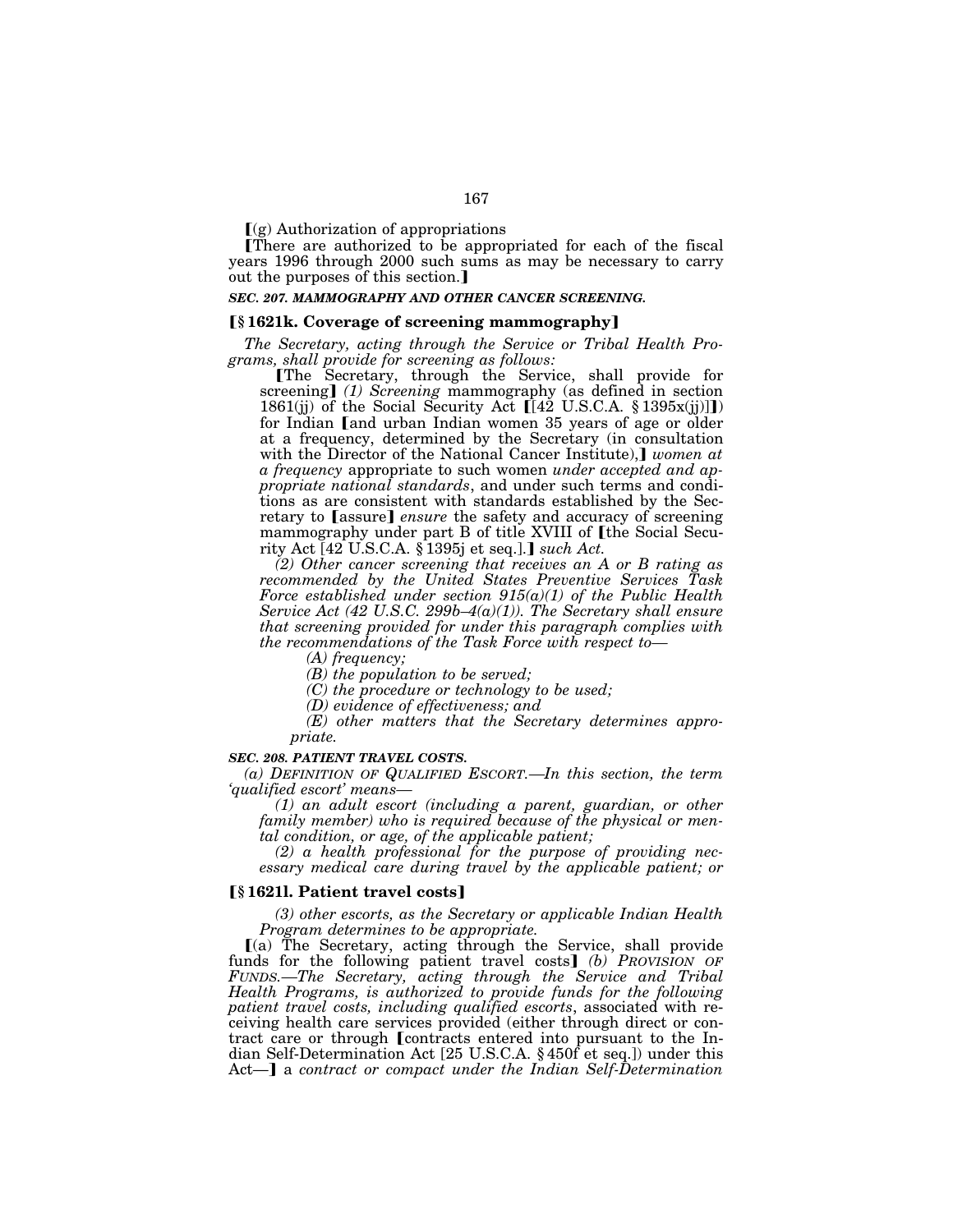*and Education Assistance Act (25 U.S.C. 450 et seq.)) under this Act—*

(1) emergency air transportation  $\lceil \cdot \rceil$  and  $\lceil (2)$  nonemergency *non-emergency* air transportation where ground transportation is infeasible $\lceil . \rceil$ ;

 $(a)$  There are authorized to be appropriated to carry out this section \$15,000,000 for fiscal year 1993 and such sums as may be necessary for each of the fiscal years 1994, 1995, 1996, 1997, 1998, 1999, and 2000.]

*(2) transportation by private vehicle (where no other means of transportation is available), specially equipped vehicle, and ambulance; and* 

*(3) transportation by such other means as may be available and required when air or motor vehicle transportation is not available.* 

# ø**§ 1621m. Epidemiology centers**¿

# *SEC. 209. EPIDEMIOLOGY CENTERS.*

 $(a)[(1)]$  ESTABLISHMENT OF CENTERS.—The Secretary shall establish an epidemiology center in each Service [area] Area to carry out the functions described in [paragraph (3).] *subsection (b)*. Any *new center established after the date of enactment of the Indian Health Care Improvement Act Amendments of 2007 may be operated under a grant authorized by subsection (d), but funding under such a grant shall not be divisible.* 

 $\Gamma(2)$  To assist such centers in carrying out such functions, the Secretary shall perform the following:

 $(A)$  In consultation with the Centers for Disease Control and Indian tribes, develop sets of data (which to the extent practicable, shall be consistent with the uniform data sets used by the States with respect to the year 2000 health objectives) for uniformly defining health status for purposes of the objectives specified in section 1602(b) of this title. Such sets shall consist of one or more categories of information. The Secretary shall develop formats for the uniform collecting and reporting of information on such categories.

 $\mathbf{I}(\mathbf{B})$  Establish and maintain a system for monitoring the progress made toward meeting each of the health status objectives described in section 1602(b) of this title.

 $(3)$  In consultation with Indian tribes and urban Indian communities, each area epidemiology center established under this subsection shall, with respect to such area—

(b) FUNCTIONS OF CENTERS.—*In consultation with and upon the request of Indian Tribes, Tribal Organizations, and Urban Indian Organizations, each Service Area epidemiology center established under this section shall, with respect to such Service Area—*

[A] (1) collect data relating to, and monitor progress made toward meeting, each of the health status objectives **(escribed)** in section 1602(b) of this title using the data sets and monitoring system developed by the Secretary pursuant to paragraph (2); *of the Service, the Indian Tribes, Tribal Organizations, and Urban Indian Organizations in the Service Area;*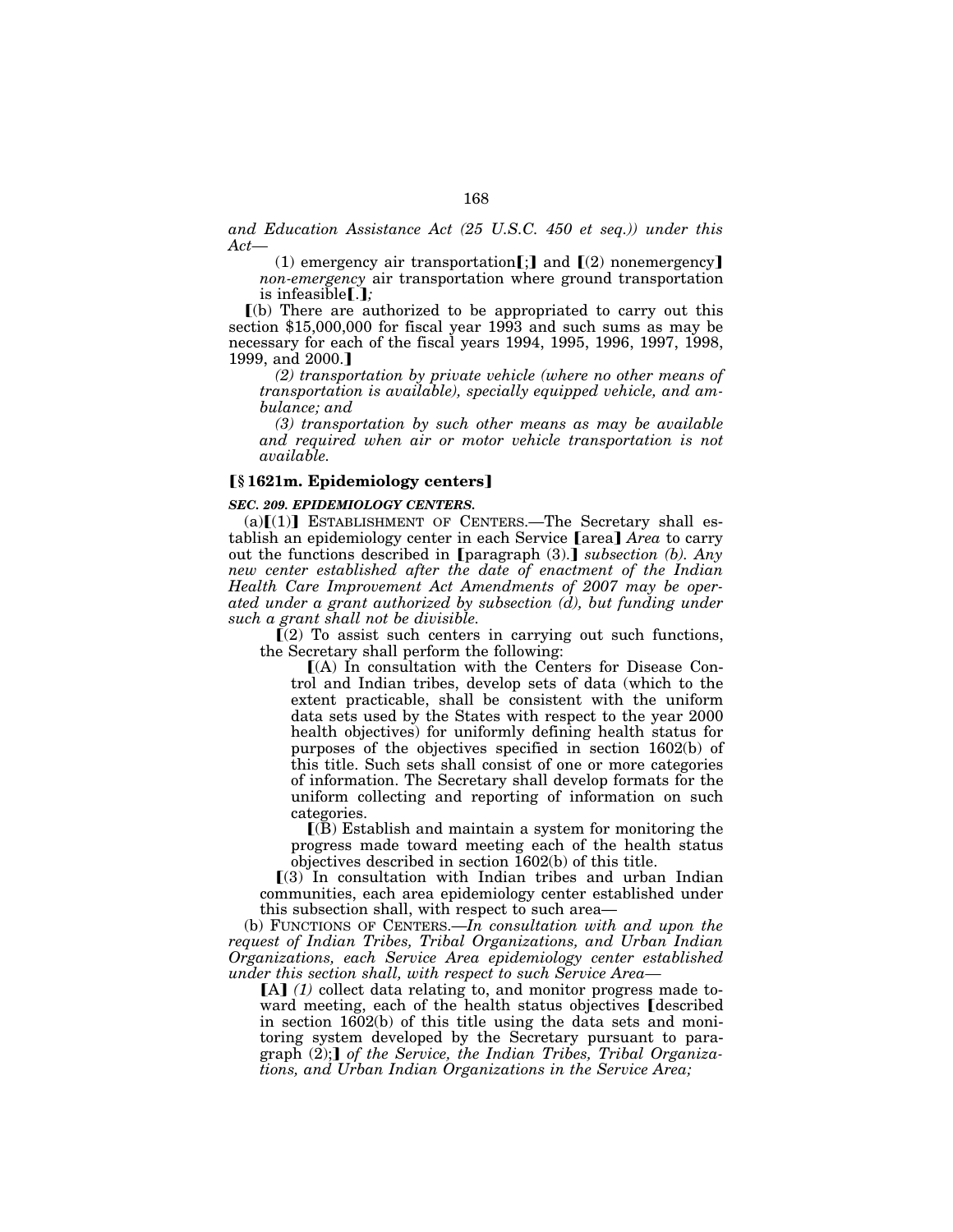$[(B)](2)$  evaluate existing delivery systems, data systems, and other systems that impact the improvement of Indian health;

 $[(C)](3)$  assist [tribes and urban Indian communities] *Indian Tribes, Tribal Organizations, and Urban Indian Organizations* in identifying their highest priority health status objectives and the services needed to achieve such objectives, based on epidemiological data;

 $\lceil (D) \rceil$ (4) make recommendations for the targeting of services needed by [tribal, urban, and other Indian communities] *the populations served*;

 $\Gamma(E)$ *(5)* make recommendations to improve health care delivery systems for Indians and [urban] *Urban* Indians;

 $\Gamma(F)$  work cooperatively with tribal providers of health and social services in order to avoid duplication of existing services; and<sup>1</sup>

 $[(G)]$  (6) provide *requested* technical assistance to Indian **[tribes and urban Indian organizations]** *Tribes, Tribal Organizations, and Urban Indian Organizations* in the development of local health service priorities and incidence and prevalence rates of disease and other illness in the community[.]; and

ø(4) Epidemiology centers established under this subsection shall be subject to the provisions of the Indian Self-Determination Act  $(25 \text{ U.S.C. } 450 \text{ f et seq.})$ .

*(7) provide disease surveillance and assist Indian Tribes, Tribal Organizations, and Urban Indian Organizations to promote public health.* 

[(5)] *(c)* TECHNICAL ASSISTANCE.—The [director] Director of the Centers for Disease Control *and Prevention* shall provide technical assistance to the centers in carrying out the requirements of this **[**subsection] *section*.

 $(6)$  The Service shall assign one epidemiologist from each of its area offices to each area epidemiology center to provide such center with technical assistance necessary to carry out this subsection.]

*(d) GRANTS FOR STUDIES.*—

 $\lceil (b) \rceil$  (1) *IN GENERAL*.—The Secretary may make grants to Indian [tribes, tribal organizations] Tribes, Tribal Organiza*tions, Urban Indian Organizations*, and eligible intertribal consortia or Indian organizations to conduct epidemiological studies of Indian communities.

ø(2)¿ *(2) ELIGIBLE INTERTRIBAL CONSORTIA.*—An intertribal [consortia or Indian organization] *consortium* is eligible to receive a grant under this subsection if—

**[(A) it]** *(A) the intertribal consortium* is incorporated for the primary purpose of improving Indian health; and

 $\left[\mathbf{r}(\mathbf{B})\right]$  *(B)* the intertribal consortium is representative of the *[tribes] Indian Tribes* or urban Indian communities in which *[it] the intertribal consortium* is located.

(3) *APPLICATIONS.*—An application for a grant under this subsection shall be submitted in such manner and at such time as the Secretary shall prescribe.

 $\lceil (4)$  Applicants for grants  $\lceil (4)$  *REQUIREMENTS.* —*An applicant for a grant* under this subsection shall—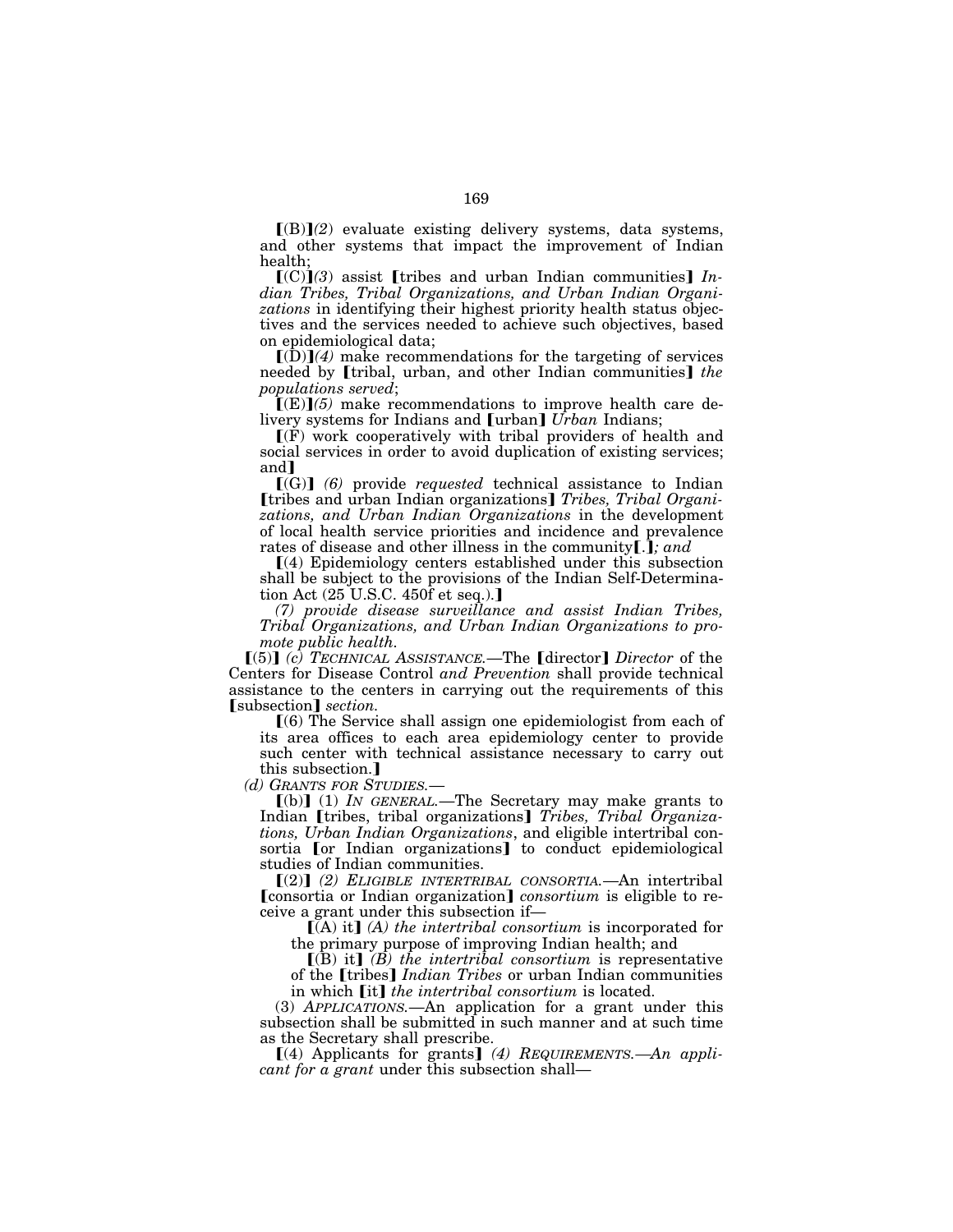(A) demonstrate the technical, administrative, and financial expertise necessary to carry out the functions described in paragraph (5);

(B) consult and cooperate with providers of related health and social services in order to avoid duplication of existing services; and

(C) demonstrate cooperation from Indian [tribes] *Tribes* or [urban] *Urban* Indian [organizations] *Organizations* in the area to be served.

(5) *USE OF FUNDS.*—A grant awarded under paragraph (1) may be used  $[t_0]$ —

(A) *to* carry out the functions described in subsection  $([a]b);$ 

 $(3)$  of this section;  $(B)$  *to* provide information to and consult with tribal leaders, urban Indian community leaders, and related health staff $\left[\right,$  on health care and health **Services** *service* management issues; and

(C) **[provide,]** in collaboration with **[tribes]** *Indian Tribes, Tribal Organizations,* and urban Indian communities, *to provide* the Service with information regarding ways to improve the health status of [Indian people] *Indians.* 

 $(6)$  There are authorized to be appropriated to carry out the purposes of this subsection not more than \$12,000,000 for fiscal year 1993 and such sums as may be necessary for each of the fiscal years 1994, 1995, 1996, 1997, 1998, 1999, and 2000.]

*(e) ACCESS TO INFORMATION.*—*An epidemiology center operated by a grantee pursuant to a grant awarded under subsection (d) shall be treated as a public health authority for purposes of the Health Insurance Portability and Accountability Act of 1996 (Public Law 104–191; 110 Stat. 2033), as such entities are defined in part 164.501 of title 45, Code of Federal Regulations (or a successor regulation). The Secretary shall grant such grantees access to and use of data, data sets, monitoring systems, delivery systems, and other protected health information in the possession of the Secretary.* 

### ø**§ 1621n. Comprehensive school health education programs**¿

**SEC. 210. COMPREHENSIVE SCHOOL HEALTH EDUCATION PROGRAMS.**  $(a)$  Award of grants

**The** (a) FUNDING FOR DEVELOPMENT OF PROGRAMS.—In addi*tion to carrying out any other program for health promotion or disease prevention, the Secretary, acting through the Service [and in* consultation with the Secretary of the Interior, may*]*, *is authorized to* award grants to Indian [tribes] *Tribes, Tribal Organizations, and Urban Indian Organizations* to develop comprehensive school health education programs for children from [preschool] *pre-school* through grade 12 in schools *[located on] for the benefit of* Indian øreservations.¿ *and Urban Indian children.* 

(b) USE OF [grantsGrants] GRANT FUNDS.-A grant awarded under this section may be used  $[\text{to-}]$  *for purposes which may include, but are not limited to, the following:* 

 $(1)$  develop health education curricula;

*(1) Developing health education materials both for regular school programs and afterschool programs.*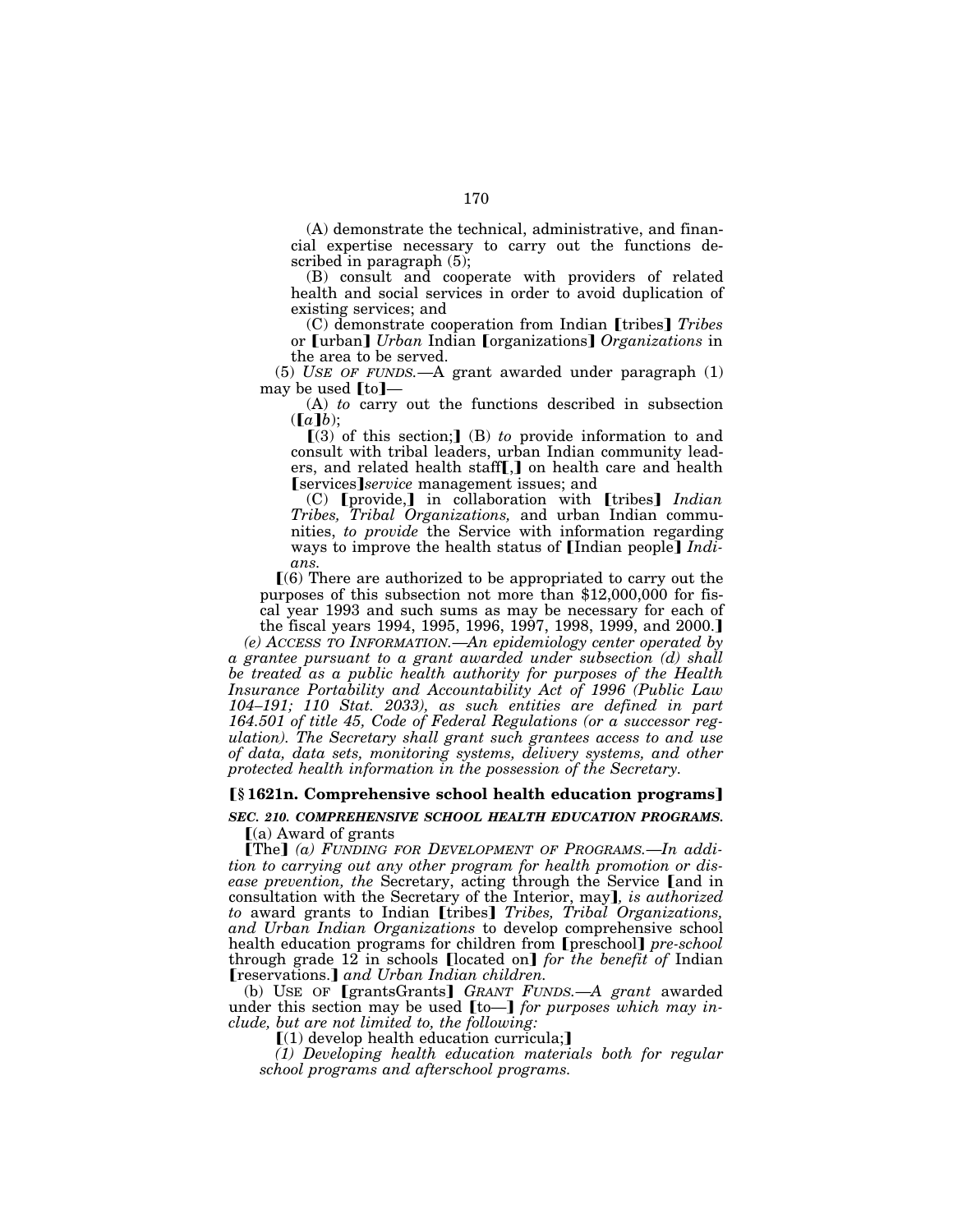(2) **[train]** *Training* teachers in comprehensive school health education [curricula;] *materials.* 

(3) **[integrate]** *Integrating* school-based, community-based, and other public and private health promotion efforts[;].

(4) **[encourage]** *Encouraging* healthy, tobacco-free school environments**[**;**]**.

(5) [coordinate] *Coordinating* school-based health programs with existing services and programs available in the

community[;].<br>(6) [develop] *Developing* school programs on nutrition edu-<br>cation, personal health, *oral health*, and fitness[;].

cation, personal health, *oral health,* and fitnessø;¿*.* ø(7) develop mental¿ *(7) Developing behavioral* health wellness programs[;**]**.<br>(8) [develop] *Developing* chronic disease prevention

programs[;].<br>(9) [develop] *Developing* substance abuse prevention

programs[;].<br>(10) [develop accident] *Developing injury* prevention and safety education programs**[;]**.<br>(11) **[**develop] *Developing* activities for the prevention and

control of communicable diseases**[**; and**]**.<br>(12) **[**develop**]** *Developing* community and environmental health education programs *that include traditional health care practitioners.* 

*(13) Violence prevention.* 

*(14) Such other health issues as are appropriate.* 

(c) *TECHNICAL* ASSISTANCE [The].—*Upon request, the* Secretary, *acting through the Service,* shall provide technical assistance to Indian [tribes] Tribes, Tribal Organizations, and Urban Indian Organizations in the development of *comprehensive* health education plans [.] and the dissemination of *comprehensive* health education materials and information on existing health programs and resources.

 $(d)$  CRITERIA FOR **[**review and approval of applications. The Secretary] *REVIEW AND APPROVAL OF APPLICATIONS.—The Secretary, acting through the Service, and in consultation with Indian Tribes, Tribal Organizations, and Urban Indian Organizations,* shall establish criteria for the review and approval of applications for grants [made pursuant to this section.] *awarded under this section.* 

(e) **[Report]** *DEVELOPMENT* OF **[recipient]** 

Recipients of grants under this section shall submit to the Secretary an annual report on activities undertaken with funds provided under this section. Such reports shall include a statement of—

 $(1)$  the number of preschools, elementary schools, and secondary schools served;

 $(2)$  the number of students served;

 $(3)$  any new curricula established with funds provided under this section;

 $(4)$  the number of teachers trained in the health curricula; and

 $(5)$  the involvement of parents, members of the community, and community health workers in programs established with funds provided under this section.]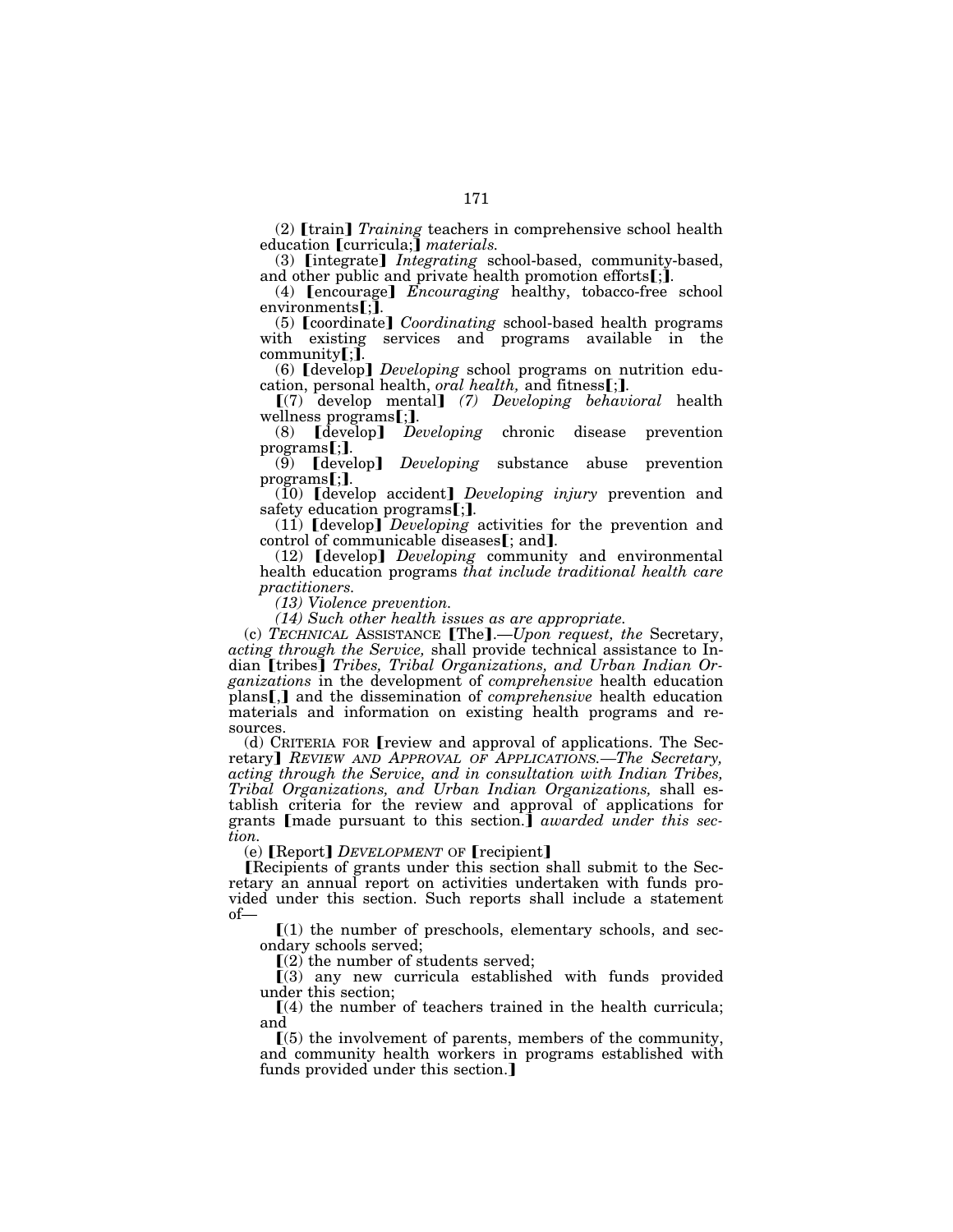[(f)] PROGRAM [DEVELOPMENT] *FOR BIA-FUNDED SCHOOLS.*— (1) IN GENERAL.—The Secretary of the Interior, acting through the Bureau of Indian Affairs and in cooperation with the Secretary, *acting through the Service, and affected Indian Tribes and Tribal Organizations,* shall develop a comprehensive school health education program for children from preschool through grade 12 in schools **[**operated] *for which sup*p*ort is provided* by the Bureau of Indian Affairs.<br>
[(2) Such program shall include—]

(2) *REQUIREMENTS FOR PROGRAMS.—Such programs shall include—*

(A) school programs on nutrition education, personal health, *oral health,* and fitness;

(B) **[mental]** *behavioral* health wellness programs;

(C) chronic disease prevention programs;

(D) substance abuse prevention programs;

(E) **[accident]** *injury* prevention and safety education programs; and

(F) activities for the prevention and control of communicable diseases.

 $(3)$  The Secretary of the Interior shall—]

(3) *DUTIES OF THE SECRETARY.—The Secretary of the Interior shall—*

 $(A)$  provide training to teachers in comprehensive school health education [curricula;] materials;

(B) ensure the integration and coordination of schoolbased programs with existing services and health programs available in the community; and

(C) encourage healthy, tobacco-free school environments.  $(q)$  Authorization of appropriations

There are authorized to be appropriated to carry out this section \$15,000,000 for fiscal year 1993 and such sums as may be necessary for each of the fiscal years 1994, 1995, 1996, 1997, 1998, 1999, and 2000.

# ø**§ 1621o. Indian youth grant program**¿

### *SEC. 211. INDIAN YOUTH PROGRAM.*

 $(a)$  Grants

(*a) PROGRAM AUTHORIZED*.—The Secretary, acting through the Service, is authorized to [make] *establish and administer a program to provide* grants to Indian *[tribes, tribal organizations, and* urban Indian organizations] Tribes, Tribal Organizations, and *Urban Indian Organizations* for innovative mental and physical disease prevention and health promotion and treatment programs for *Indian and Urban* Indian preadolescent and adolescent youths. (b) USE OF  $[$  **FUNDS** $]$  *FUNDS*.

(1) *Allowable Uses*.—Funds made available under this section may be used to—

(A) develop prevention and treatment programs for Indian youth which promote mental and physical health and incorporate cultural values, community and family involvement, and traditional **[healers]** health care practitioners; and

(B) develop and provide community training and education.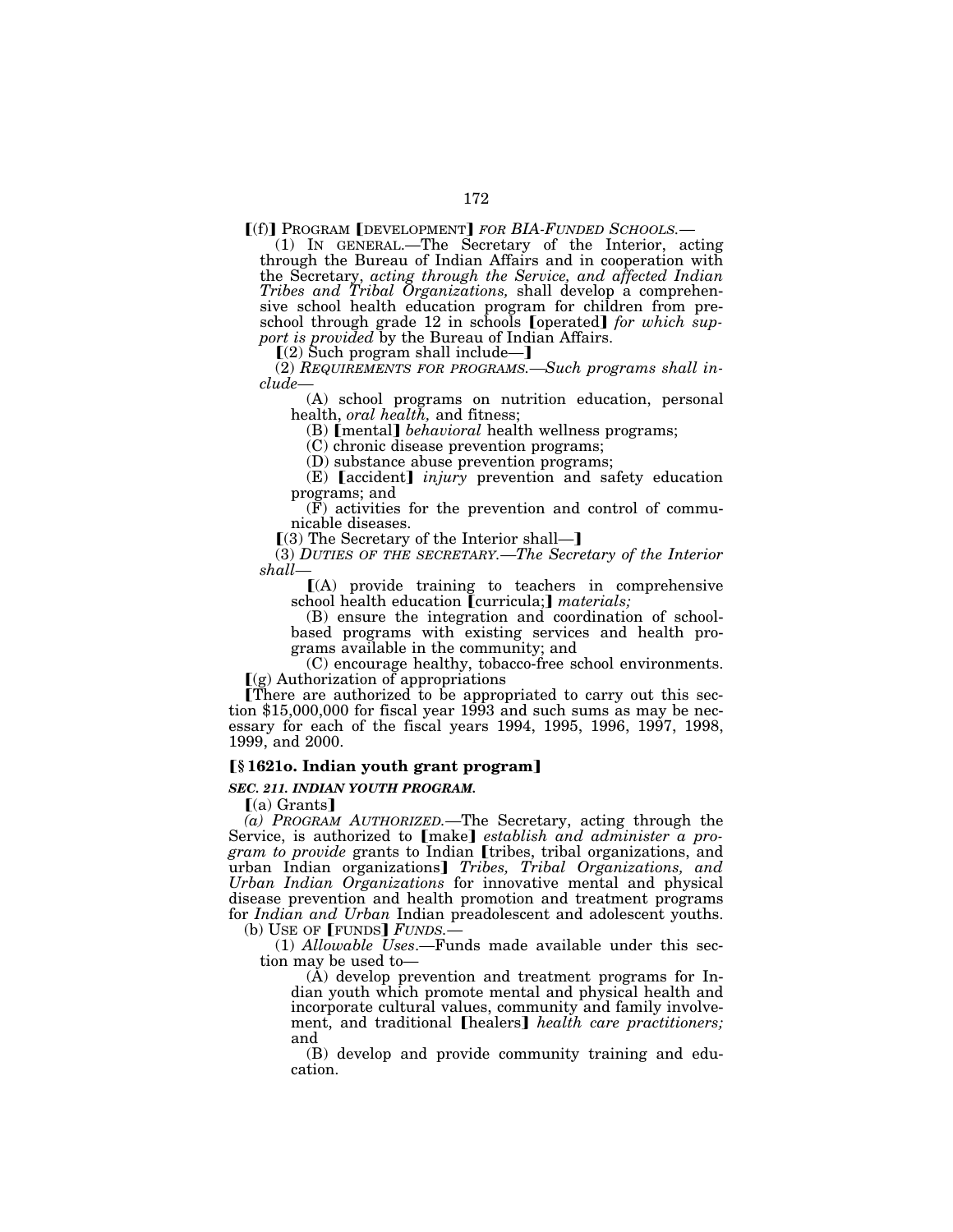(2) *PROHIBITED USE*.—Funds made available under this section may not be used to provide services described in section  $\lceil 1621 \text{h(m)} \text{ of this title.} \rceil$  *707(c).* 

ø(c) Models for delivery of comprehensive health care services [The]<br>(c) DUTIES OF THE SECRETARY [shall].—The Secretary shall—

*(c) DUTIES OF THE SECRETARY*øshall¿.—*The Secretary shall*— (1) disseminate to Indian øtribes¿ *Tribes, Tribal Organizations, and Urban Indian Organizations* information regarding models for the delivery of comprehensive health care services to Indian and **[urban]** *Urban* Indian adolescents;

(2) encourage the implementation of such models; and

(3) at the request of an Indian [tribe] *Tribe*, *Tribal Organization, or Urban Indian Organization,* provide technical assistance in the implementation of such models.

(d) CRITERIA FOR [the review and approval of applications] RE-*VIEW AND APPROVAL OF APPLICATIONS*.—The Secretary*, in consultation with Indian Tribes, Tribal Organizations, and Urban Indian Organizations,* shall establish criteria for the review and approval of applications *or proposals* under this section.

 $(e)$  Authorization of appropriations

There are authorized to be appropriated to carry out this section \$5,000,000 for fiscal year 1993 and such sums as may be necessary for each of the fiscal years 1994, 1995, 1996, 1997, 1998, 1999, and 2000.

# ø**§ 1621p. American Indians Into Psychology Program**

 $(a)$  Grants

øThe Secretary may provide grants to at least 3 colleges and universities for the purpose of developing and maintaining American Indian psychology career recruitment programs as a means of encouraging Indians to enter the mental health field.

ø(b) Quentin N. Burdick American Indians Into Psychology Program

øThe Secretary shall provide one of the grants authorized under subsection (a) of this section to develop and maintain a program at the University of North Dakota to be known as the ''Quentin N. Burdick American Indians Into Psychology Program''. Such program shall, to the maximum extent feasible, coordinate with the Quentin N. Burdick Indian Health Programs authorized under section 1616g(b) of this title, the Quentin N. Burdick American Indians Into Nursing Program authorized under section 1616e(e) of this title, and existing university research and communications networks.

 $(c)$  Issuance of regulations

 $(1)$  The Secretary shall issue regulations for the competitive awarding of the grants provided under this section.

 $\lceil (2)$  Applicants for grants under this section shall agree to provide a program which, at a minimum—

 $[(A)$  provides outreach and recruitment for health professions to Indian communities including elementary, secondary and community colleges located on Indian reservations that will be served by the program;

 $(8)$  incorporates a program advisory board comprised of representatives from the tribes and communities that will be served by the program;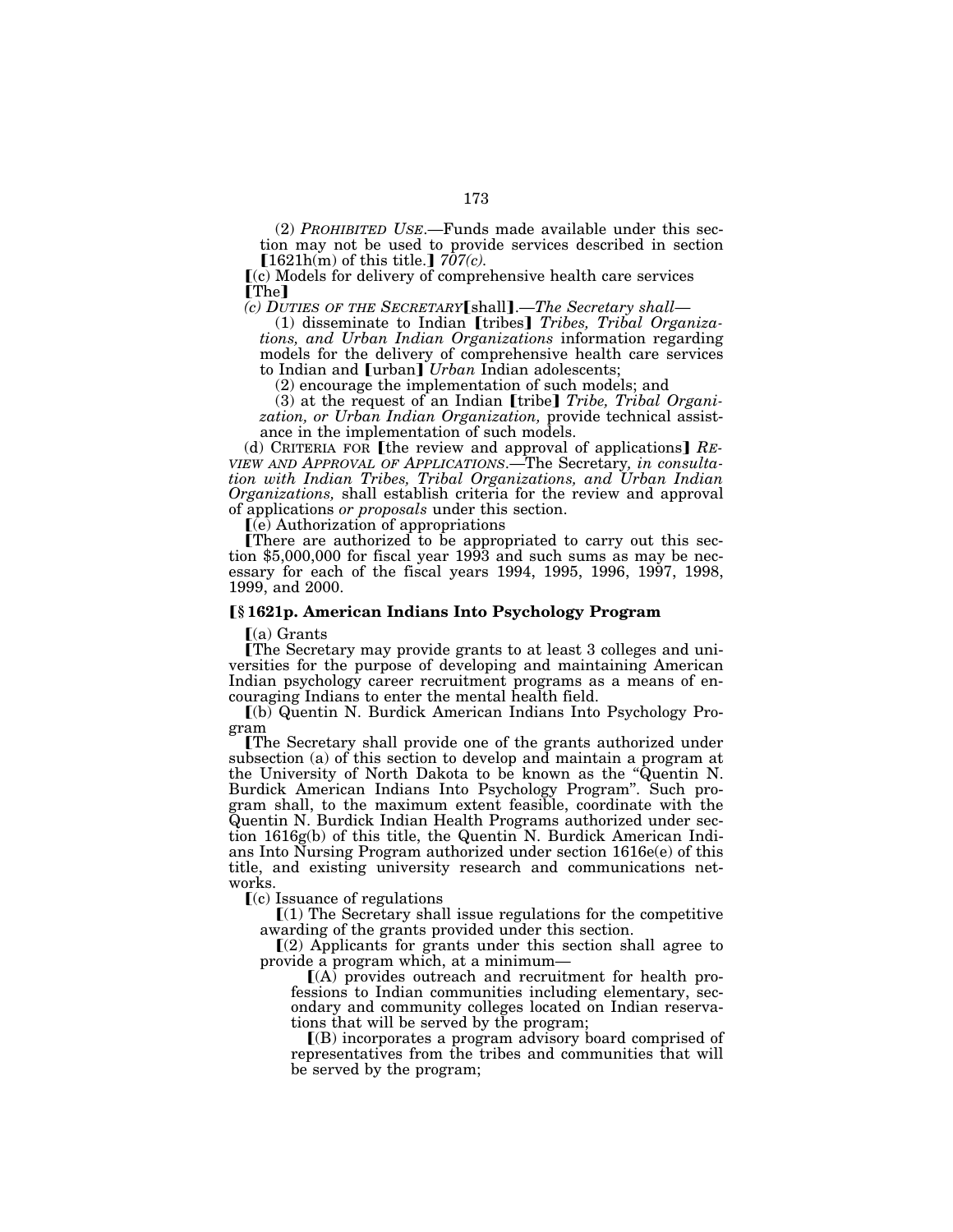$\mathbf{f}(\mathbf{C})$  provides summer enrichment programs to expose Indian students to the varied fields of psychology through research, clinical, and experiential activities;

 $I(D)$  provides stipends to undergraduate and graduate students to pursue a career in psychology;

 $\mathbf{F}(\mathbf{E})$  develops affiliation agreements with tribal community colleges, the Service, university affiliated programs, and other appropriate entities to enhance the education of Indian students;

 $\Gamma(F)$  to the maximum extent feasible, utilizes existing university tutoring, counseling and student support services; and

 $\Gamma(G)$  to the maximum extent feasible, employs qualified Indians in the program.

 $(d)$  Active duty service obligation

øThe active duty service obligation prescribed under section 254m of Title 42 shall be met by each graduate student who receives a stipend described in subsection  $(c)(2)(D)$  of this section that is funded by a grant provided under this section. Such obligation shall be met by service—

 $(1)$  in the Indian Health Service;

 $(2)$  in a program conducted under a contract entered into under the Indian Self-Determination Act [25 U.S.C.A. §450f et seq.];

 $(3)$  in a program assisted under subchapter IV of this chapter; or

 $(4)$  in the private practice of psychology if, as determined by the Secretary, in accordance with guidelines promulgated by the Secretary, such practice is situated in a physician or other health professional shortage area and addresses the health care needs of a substantial number of Indians.

## ø**§1621q. Prevention, control, and elimination of tuberculosis**

### *SEC. 212. PREVENTION, CONTROL, AND ELIMINATION OF COMMU-NICABLE AND INFECTIOUS DISEASES.*

 $(a)$  Grants]

*(a) GRANTS AUTHORIZED.*—The Secretary, acting through the Service*, and* after consultation with the Centers for Disease Control *and Prevention*, may make grants *[to Indian tribes and tribal* organizations for—**]** *available to Indian Tribes, Tribal Organizations, and Urban Indian Organizations for the following:* 

 $(1)$  projects for the prevention, control, and elimination of tuberculosis;

 $\Gamma(2)$  public information and education programs for the prevention, control, and elimination of tuberculosis; and

*(1) Projects for the prevention, control, and elimination of communicable and infectious diseases, including tuberculosis, hepatitis, HIV, respiratory syncytial virus, hanta virus, sexually transmitted diseases, and H. Pylori.* 

*(2) Public information and education programs for the prevention, control, and elimination of communicable and infectious diseases.* 

(3) **[education]** *Education*, training, and clinical skills improvement activities in the prevention, control, and elimination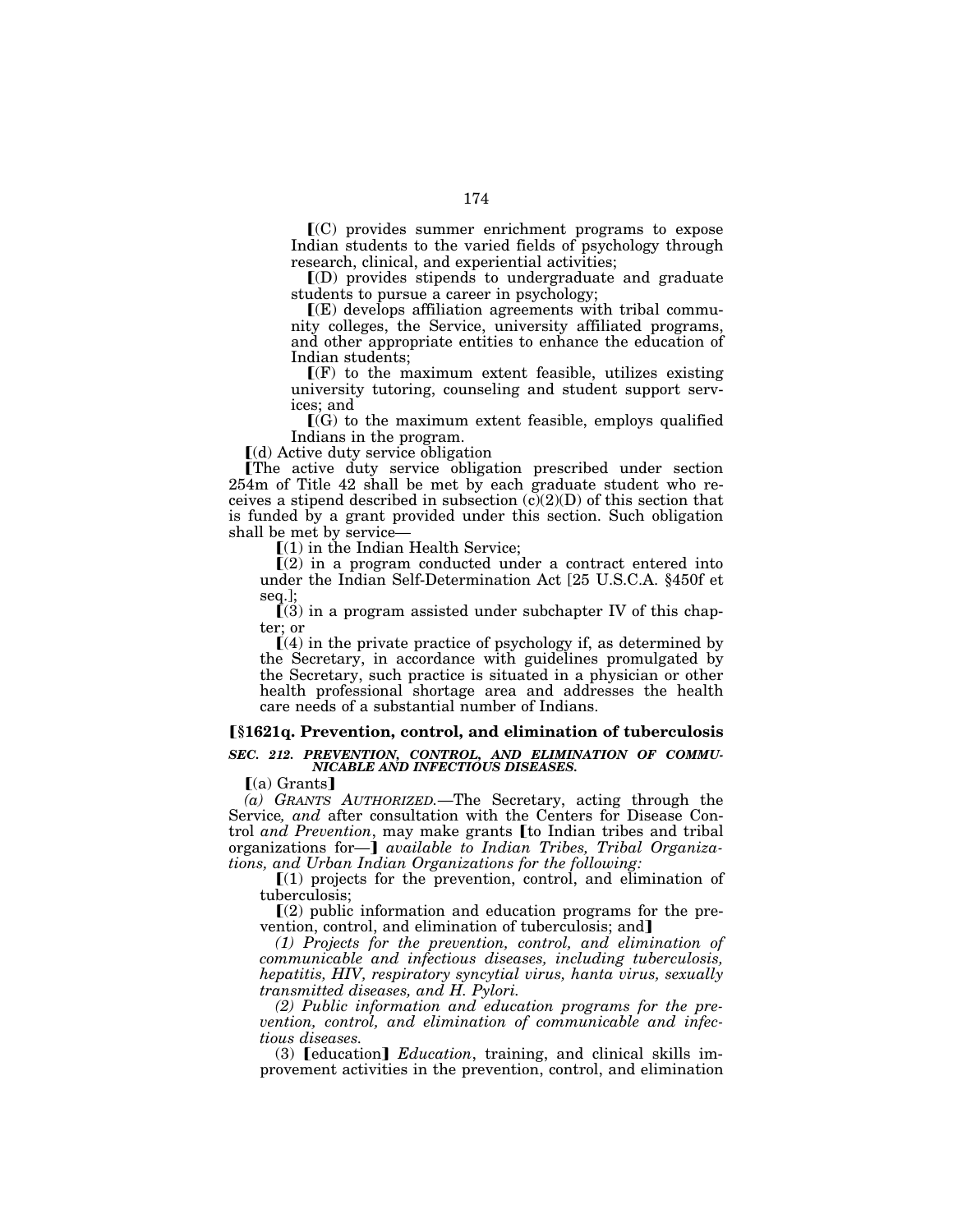of *[tuberculosis] communicable and infectious diseases* for health professionals, including allied health professionals.

*(4) Demonstration projects for the screening, treatment, and prevention of hepatitis C virus (HCV).* 

(b) APPLICATION [for grant] REQUIRED.—The Secretary may [make a grant] *provide funding* under subsection (a) [of this section] only if an application [for the grant] *or proposal for funding* is submitted to the Secretary (and the application is in such form, is made in such manner, and contains the assurances required by subsection (c) of this section and such other agreements, assurances, and information as the Secretary may require.].  $[(c)$  Eligibility for grant

øTo be eligible for a grant under subsection (a) of this section, an applicant must provide assurances satisfactory to the Secretary that—1

 $(1)$  the applicant will coordinate its activities for the prevention, control, and elimination of tuberculosis with activities of *(c) COORDINATION WITH HEALTH AGENCIES.—Indian Tribes, Tribal Organizations, and Urban Indian Organizations receiving funding under this section are encouraged to coordinate their activities with the Centers for Disease Control*<sup>[1]</sup> *and Prevention* and State and local health agencies**[**; and**]**. [(2) the applicant will submit to the Secretary an annual re-

port on its activities for the prevention, control, and elimination of tuberculosis.

[(d) Duty of Secretary]

*(d) TECHNICAL ASSISTANCE; REPORT.—*In carrying out this sec-

tion, the Secretary—<br> $[(1)$  shall establish criteria for the review and approval of applications for grants under subsection (a) of this section, including requirement of public health qualifications of applicants;

 $(2)$  shall, subject to available appropriations, make at least one grant under subsection (a) of this section within each area office;

 $\left[\left(3\right)\left(1\right)\right]$  may, at the request of an Indian [tribe or tribal organization] *Tribe, Tribal Organization, or Urban Indian Organization*, provide technical assistance; and

 $[(4]$   $(2)$  shall prepare and submit a report to [the Committee on Energy and Commerce and the Committee on Natural Resources of the House and the Committee on Indian Affairs of the Senate not later than February 1, 1994, and biennially thereafter, *Congress biennially* on the use of funds under this section and on the progress made toward the prevention, control, and elimination of [tuberculosis among Indian tribes and tribal organizations.] *communicable and infectious diseases among Indians and Urban Indians.* 

 $(e)$  Reduction of amount of grant

øThe Secretary may, at the request of a recipient of a grant under subsection (a) of this section, reduce the amount of such grant by—

 $\tilde{J}(1)$  the fair market value of any supplies or equipment furnished the grant recipient; and

 $(2)$  the amount of the pay, allowances, and travel expenses of any officer or employee of the Government when detailed to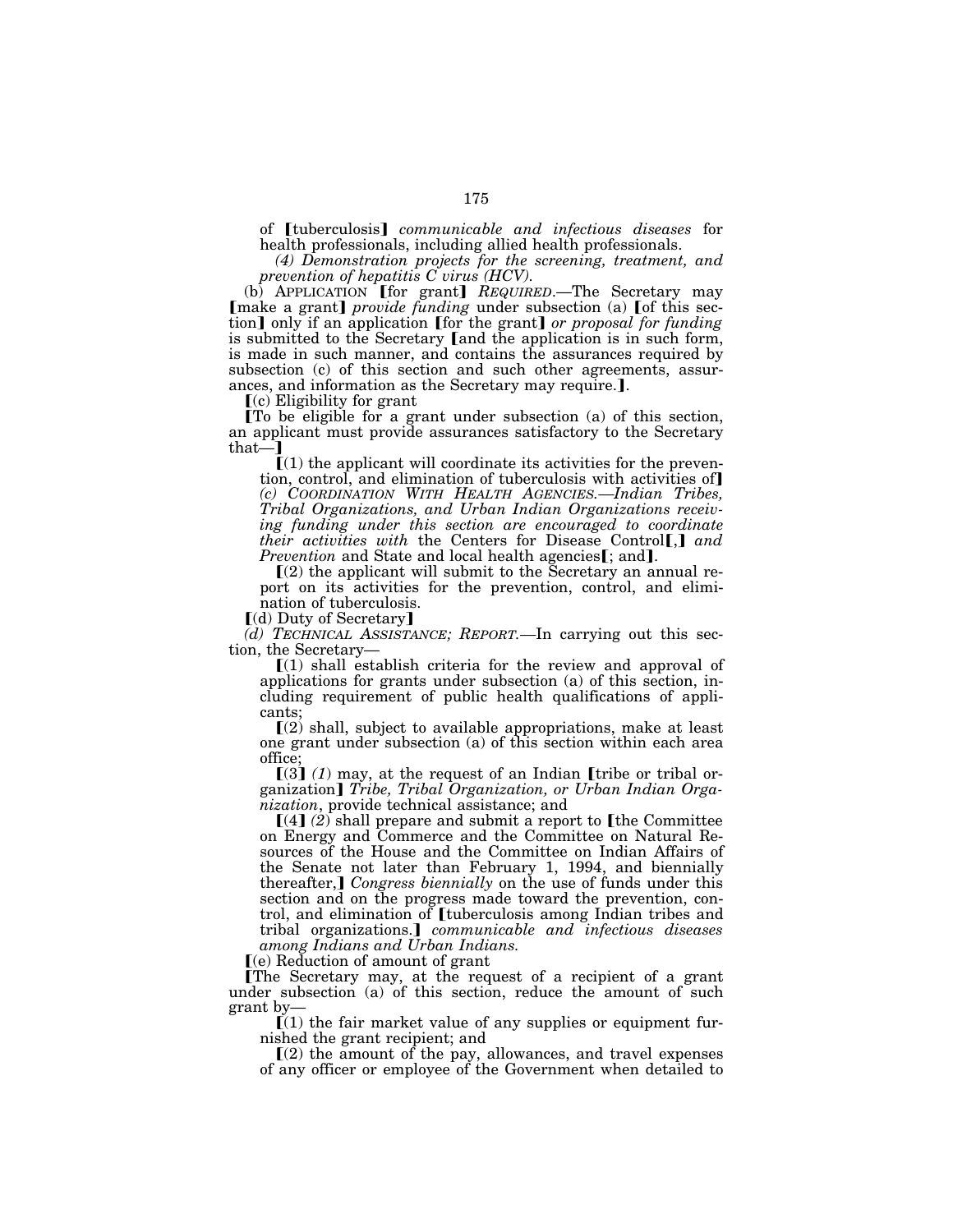the grant recipient and the amount of any other costs incurred in connection with the detail of such officer or employee,

when the furnishing of such supplies or equipment or the detail of such an officer or employee is for the convenience of and at the request of such grant recipient and for the purpose of carrying out a program with respect to which the grant under subsection (a) of this section is made. The amount by which any such grant is so reduced shall be available for payment by the Secretary of the costs incurred in furnishing the supplies or equipment, or in detailing the personnel, on which the reduction of such grant is based, and such amount shall be deemed as part of the grant and shall be deemed to have been paid to the grant recipient.

#### *SEC. 213. OTHER AUTHORITY FOR PROVISION OF SERVICES.*

*(a) FUNDING AUTHORIZED.—The Secretary, acting through the Service, Indian Tribes, and Tribal Organizations, may provide funding under this Act to meet the objectives set forth in section 3 of this Act through health care-related services and programs not otherwise described in this Act, including—*

*(1) hospice care;* 

*(2) assisted living;* 

*(3) long-term care; and* 

*(4) home- and community-based services.* 

*(b) TERMS AND CONDITIONS.—*

*(1) IN GENERAL.—Any service provided under this section shall be in accordance with such terms and conditions as are consistent with accepted and appropriate standards relating to the service, including any licensing term or condition under this Act.* 

*(2) STANDARDS.—*

*(A) IN GENERAL.—The Secretary may establish, by regulation, the standards for a service provided under this section, provided that such standards shall not be more stringent than the standards required by the State in which the service is provided.* 

*(B) USE OF STATE STANDARDS.—If the Secretary does not, by regulation, establish standards for a service provided under this section, the standards required by the State in which the service is or will be provided shall apply to such service.* 

*(C) INDIAN TRIBES.—If a service under this section is provided by an Indian Tribe or Tribal Organization pursuant to the Indian Self-Determination and Education Assistance Act (25 U.S.C. 450 et seq.), the verification by the Secretary that the service meets any standards required by the State in which the service is or will be provided shall be considered to meet the terms and conditions required under this subsection.* 

*(3) ELIGIBILITY.—The following individuals shall be eligible to receive long-term care under this section:* 

*(A) Individuals who are unable to perform a certain number of activities of daily living without assistance.* 

*(B) Individuals with a mental impairment, such as dementia, Alzheimer's disease, or another disabling mental*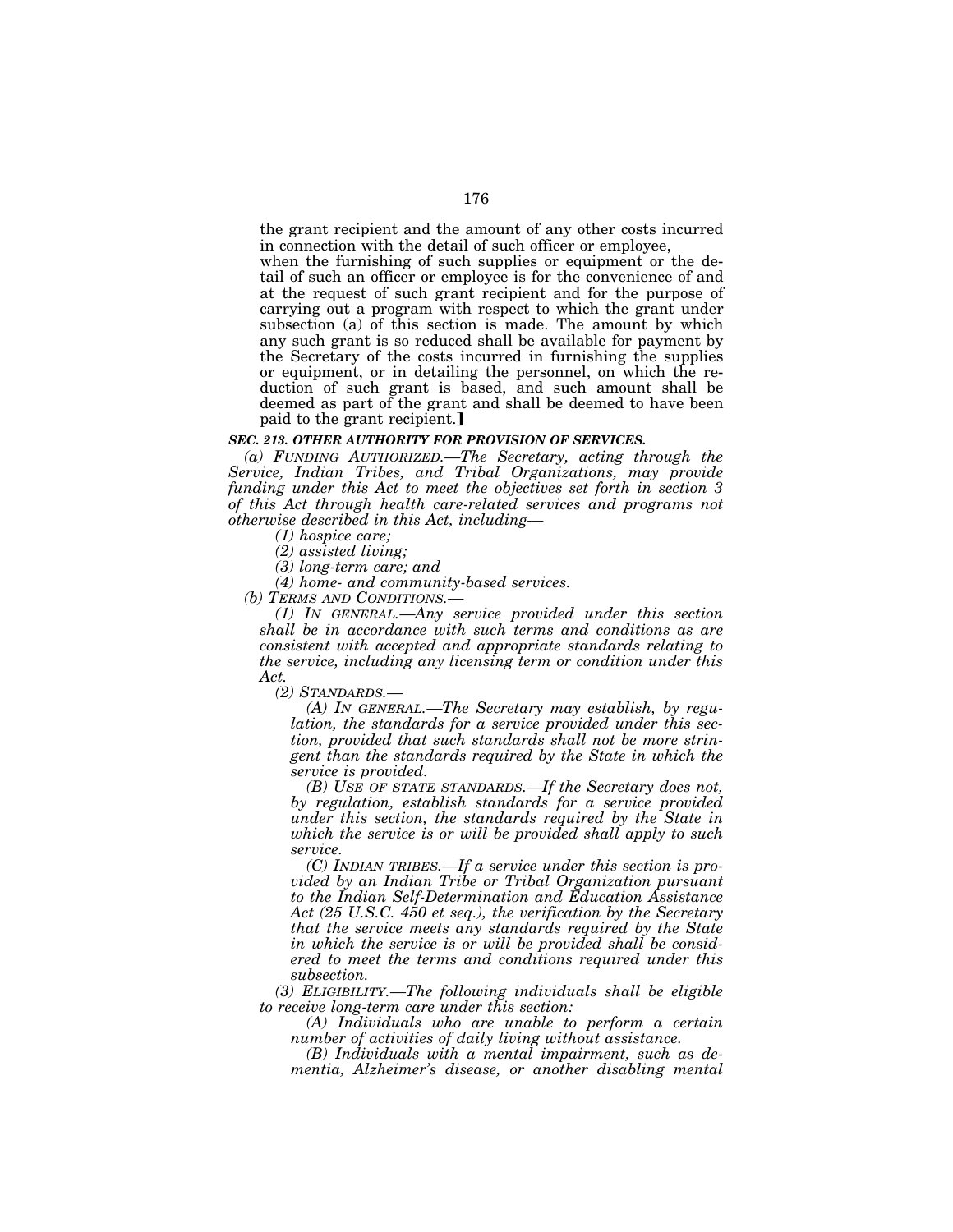*illness, who may be able to perform activities of daily living under supervision.* 

*(C) Such other individuals as an applicable Indian Health Program determines to be appropriate.* 

*(c) DEFINITIONS.—For the purposes of this section, the following definitions shall apply:* 

*(1) The term ''home- and community-based services'' means 1 or more of the services specified in paragraphs (1) through (9) of section 1929(a) of the Social Security Act (42 U.S.C. 1396t(a)) (whether provided by the Service or by an Indian Tribe or Tribal Organization pursuant to the Indian Self-Determination and Education Assistance Act (25 U.S.C. 450 et seq.)) that are or will be provided in accordance with the standards described in subsection (b).* 

*(2) The term ''hospice care'' means the items and services specified in subparagraphs (A) through (H) of section*   $1861\,dd)(1)$  of the Social Security Act (42 U.S.C. 1395 $x(dd)(1)$ ), *and such other services which an Indian Tribe or Tribal Organization determines are necessary and appropriate to provide in furtherance of this care.* 

*(d) AUTHORIZATION OF CONVENIENT CARE SERVICES.—The Secretary, acting through the Service, Indian Tribes, and Tribal Organizations, may also provide funding under this Act to meet the objectives set forth in section 3 of this Act for convenient care services programs pursuant to section 306(c)(2)(A).* 

### *SEC. 214. INDIAN WOMEN'S HEALTH CARE.*

*The Secretary, acting through the Service and Indian Tribes, Tribal Organizations, and Urban Indian Organizations, shall monitor and improve the quality of health care for Indian women of all ages through the planning and delivery of programs administered by the Service, in order to improve and enhance the treatment models of care for Indian women.* 

# *SEC. 215. ENVIRONMENTAL AND NUCLEAR HEALTH HAZARDS.*

*(a) STUDIES AND MONITORING.—The Secretary and the Service shall conduct, in conjunction with other appropriate Federal agencies and in consultation with concerned Indian Tribes and Tribal Organizations, studies and ongoing monitoring programs to determine trends in the health hazards to Indian miners and to Indians on or near reservations and Indian communities as a result of environmental hazards which may result in chronic or life threatening health problems, such as nuclear resource development, petroleum contamination, and contamination of water source and of the food chain. Such studies shall include—*

*(1) an evaluation of the nature and extent of health problems caused by environmental hazards currently exhibited among Indians and the causes of such health problems;* 

*(2) an analysis of the potential effect of ongoing and future environmental resource development on or near reservations and Indian communities, including the cumulative effect over time on health;* 

*(3) an evaluation of the types and nature of activities, practices, and conditions causing or affecting such health problems, including uranium mining and milling, uranium mine tailing deposits, nuclear power plant operation and construction, and*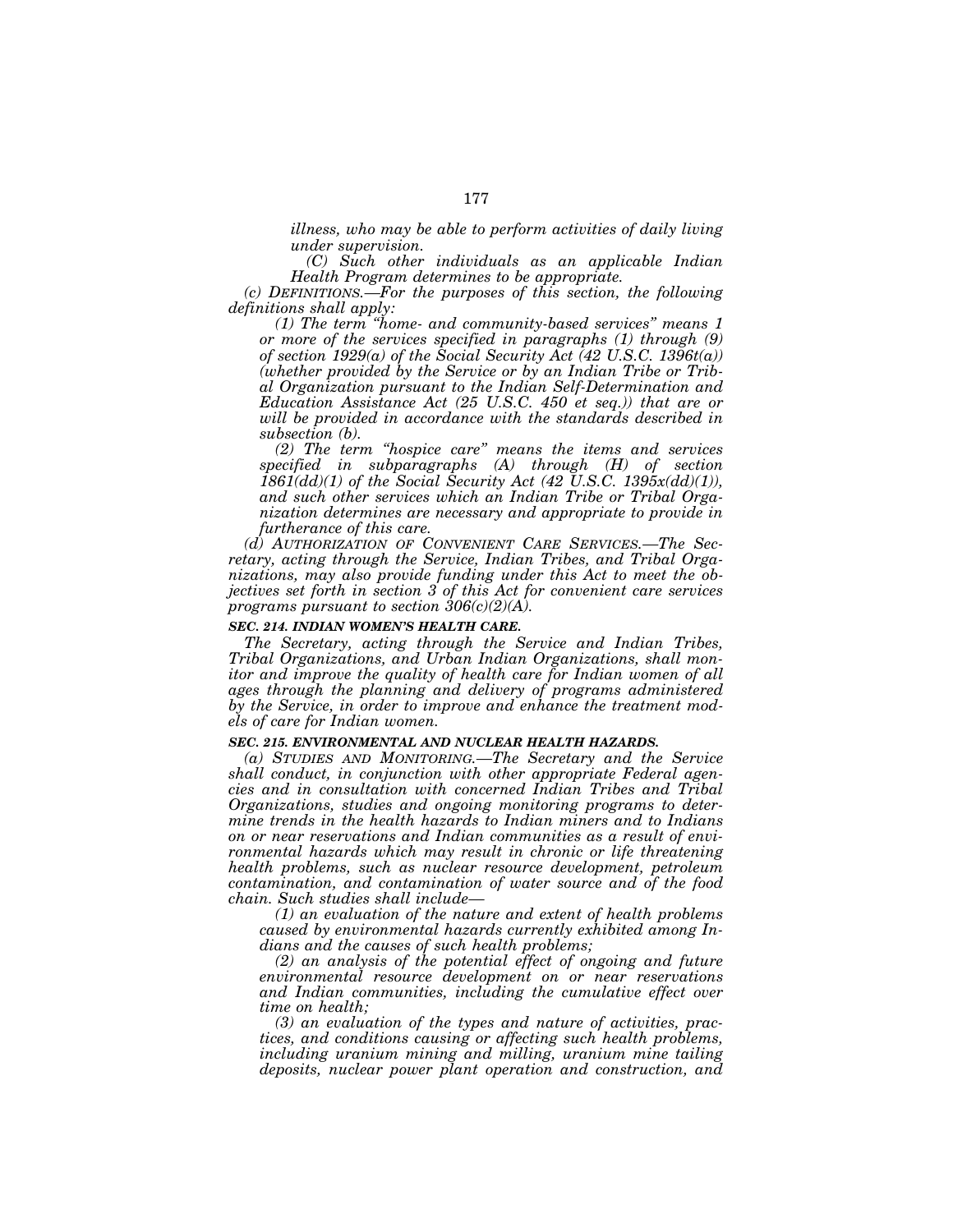*nuclear waste disposal; oil and gas production or transportation on or near reservations or Indian communities; and other development that could affect the health of Indians and their water supply and food chain;* 

*(4) a summary of any findings and recommendations provided in Federal and State studies, reports, investigations, and inspections during the 5 years prior to the date of enactment of the Indian Health Care Improvement Act Amendments of 2007 that directly or indirectly relate to the activities, practices, and conditions affecting the health or safety of such Indians; and* 

*(5) the efforts that have been made by Federal and State agencies and resource and economic development companies to effectively carry out an education program for such Indians regarding the health and safety hazards of such development.* 

*(b) HEALTH CARE PLANS.—Upon completion of such studies, the Secretary and the Service shall take into account the results of such studies and develop health care plans to address the health problems studied under subsection (a). The plans shall include—*

*(1) methods for diagnosing and treating Indians currently exhibiting such health problems;* 

*(2) preventive care and testing for Indians who may be exposed to such health hazards, including the monitoring of the health of individuals who have or may have been exposed to excessive amounts of radiation or affected by other activities that have had or could have a serious impact upon the health of such individuals; and* 

*(3) a program of education for Indians who, by reason of their work or geographic proximity to such nuclear or other development activities, may experience health problems.* 

*(c) SUBMISSION OF REPORT AND PLAN TO CONGRESS.—The Secretary and the Service shall submit to Congress the study prepared under subsection (a) no later than 18 months after the date of enactment of the Indian Health Care Improvement Act Amendments of 2007. The health care plan prepared under subsection (b) shall be submitted in a report no later than 1 year after the study prepared under subsection (a) is submitted to Congress. Such report shall include recommended activities for the implementation of the plan, as well as an evaluation of any activities previously undertaken by the Service to address such health problems.* 

*(d) INTERGOVERNMENTAL TASK FORCE.—*

*(1) ESTABLISHMENT; MEMBERS.—There is established an Intergovernmental Task Force to be composed of the following individuals (or their designees):* 

*(A) The Secretary of Energy.* 

*(B) The Secretary of the Environmental Protection Agen* $c_{\mathcal{V}}$ 

*(C) The Director of the Bureau of Mines.* 

*(D) The Assistant Secretary for Occupational Safety and Health.* 

*(E) The Secretary of the Interior.* 

*(F) The Secretary of Health and Human Services.* 

*(G) The Assistant Secretary.* 

*(2) DUTIES.—The Task Force shall—*

*(A) identify existing and potential operations related to nuclear resource development or other environmental haz-*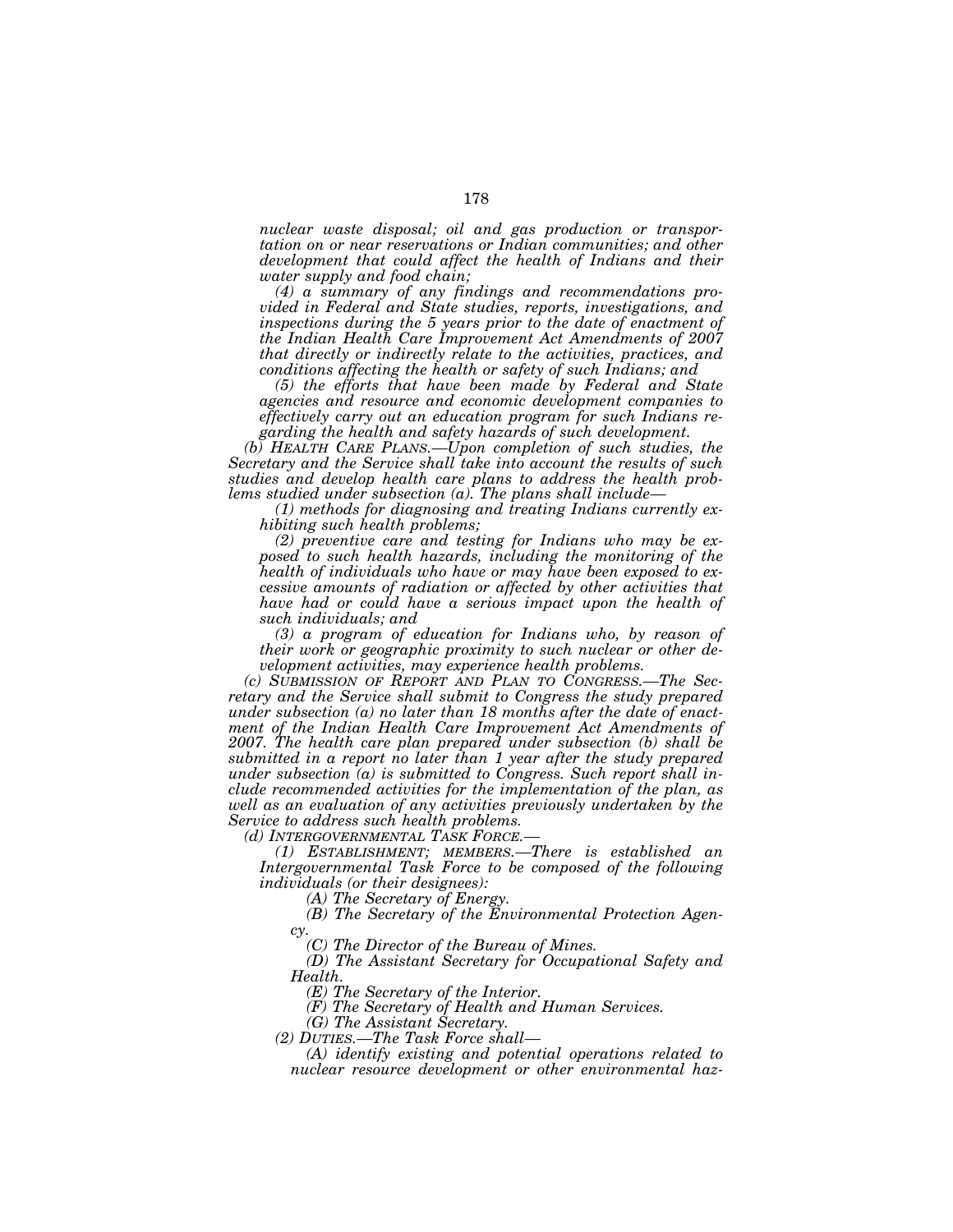*ards that affect or may affect the health of Indians on or near a reservation or in an Indian community; and* 

*(B) enter into activities to correct existing health hazards and ensure that current and future health problems resulting from nuclear resource or other development activities are minimized or reduced.* 

*(3) CHAIRMAN; MEETINGS.—The Secretary of Health and Human Services shall be the Chairman of the Task Force. The Task Force shall meet at least twice each year.* 

*(e) HEALTH SERVICES TO CERTAIN EMPLOYEES.—In the case of any Indian who—*

*(1) as a result of employment in or near a uranium mine or mill or near any other environmental hazard, suffers from a work-related illness or condition;* 

*(2) is eligible to receive diagnosis and treatment services from an Indian Health Program; and* 

*(3) by reason of such Indian's employment, is entitled to medical care at the expense of such mine or mill operator or entity responsible for the environmental hazard, the Indian Health Program shall, at the request of such Indian, render appropriate medical care to such Indian for such illness or condition and may be reimbursed for any medical care so rendered to which such Indian is entitled at the expense of such operator or entity from such operator or entity. Nothing in this subsection shall affect the rights of such Indian to recover damages other than such amounts paid to the Indian Health Program from the employer for providing medical care for such illness or condition.* 

# *SEC. 216. ARIZONA AS A CONTRACT HEALTH SERVICE DELIVERY AREA.*

*(a) IN GENERAL.—For fiscal years beginning with the fiscal year ending September 30, 1983, and ending with the fiscal year ending September 30, 2016, the State of Arizona shall be designated as a contract health service delivery area by the Service for the purpose of providing contract health care services to members of federally recognized Indian Tribes of Arizona.* 

*(b) MAINTENANCE OF SERVICES.—The Service shall not curtail any health care services provided to Indians residing on reservations in the State of Arizona if such curtailment is due to the provision of contract services in such State pursuant to the designation of such State as a contract health service delivery area pursuant to subsection (a).* 

### *SEC. 216A. NORTH DAKOTA AND SOUTH DAKOTA AS CONTRACT HEALTH SERVICE DELIVERY AREA.*

*(a) IN GENERAL.—Beginning in fiscal year 2003, the States of North Dakota and South Dakota shall be designated as a contract health service delivery area by the Service for the purpose of providing contract health care services to members of federally recognized Indian Tribes of North Dakota and South Dakota.* 

*(b) LIMITATION.—The Service shall not curtail any health care services provided to Indians residing on any reservation, or in any county that has a common boundary with any reservation, in the State of North Dakota or South Dakota if such curtailment is due to the provision of contract services in such States pursuant to the*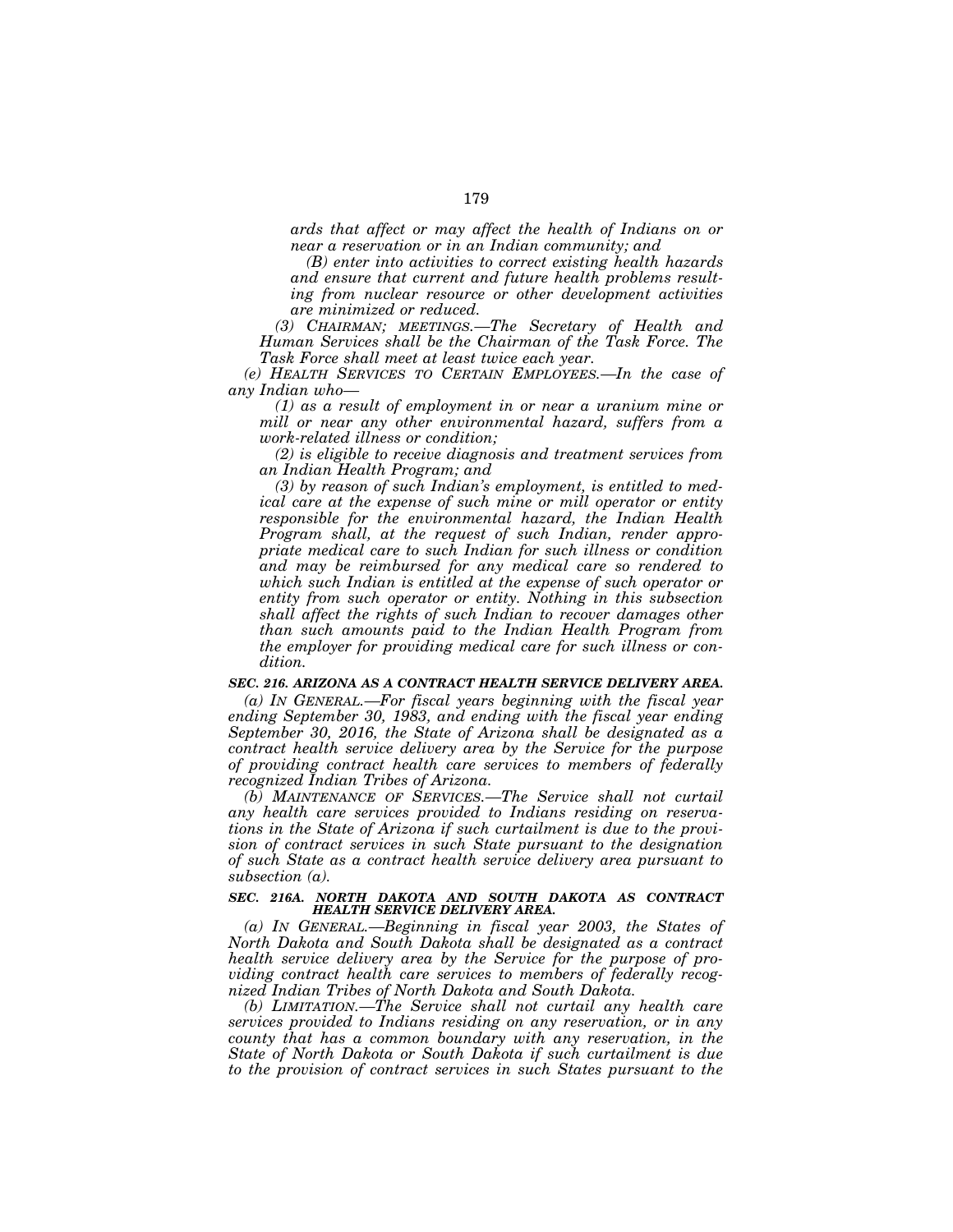*designation of such States as a contract health service delivery area pursuant to subsection (a).* 

#### *SEC. 217. CALIFORNIA CONTRACT HEALTH SERVICES PROGRAM.*

*(a) FUNDING AUTHORIZED.—The Secretary is authorized to fund a program using the California Rural Indian Health Board (hereafter in this section referred to as the ''CRIHB*″*) as a contract care intermediary to improve the accessibility of health services to California Indians.* 

*(b) REIMBURSEMENT CONTRACT.—The Secretary shall enter into an agreement with the CRIHB to reimburse the CRIHB for costs (including reasonable administrative costs) incurred pursuant to this section, in providing medical treatment under contract to California Indians described in section 806(a) throughout the California contract health services delivery area described in section 218 with respect to high cost contract care cases.* 

*(c) ADMINISTRATIVE EXPENSES.—Not more than 5 percent of the amounts provided to the CRIHB under this section for any fiscal year may be for reimbursement for administrative expenses incurred by the CRIHB during such fiscal year.* 

*(d) LIMITATION ON PAYMENT.—No payment may be made for treatment provided hereunder to the extent payment may be made for such treatment under the Indian Catastrophic Health Emergency Fund described in section 202 or from amounts appropriated or otherwise made available to the California contract health service delivery area for a fiscal year.* 

*(e) ADVISORY BOARD.—There is established an advisory board which shall advise the CRIHB in carrying out this section. The advisory board shall be composed of representatives, selected by the CRIHB, from not less than 8 Tribal Health Programs serving California Indians covered under this section at least 1⁄2 of whom of whom are not affiliated with the CRIHB.* 

#### *SEC. 218. CALIFORNIA AS A CONTRACT HEALTH SERVICE DELIVERY AREA.*

*The State of California, excluding the counties of Alameda, Contra Costa, Los Angeles, Marin, Orange, Sacramento, San Francisco, San Mateo, Santa Clara, Kern, Merced, Monterey, Napa, San Benito, San Joaquin, San Luis Obispo, Santa Cruz, Solano, Stanislaus, and Ventura, shall be designated as a contract health service delivery area by the Service for the purpose of providing contract health services to California Indians. However, any of the counties listed herein may only be included in the contract health services delivery area if funding is specifically provided by the Service for such services in those counties.* 

### *SEC. 219. CONTRACT HEALTH SERVICES FOR THE TRENTON SERVICE AREA.*

*(a) AUTHORIZATION FOR SERVICES.—The Secretary, acting through the Service, is directed to provide contract health services to members of the Turtle Mountain Band of Chippewa Indians that reside in the Trenton Service Area of Divide, McKenzie, and Williams counties in the State of North Dakota and the adjoining counties of Richland, Roosevelt, and Sheridan in the State of Montana.* 

*(b) NO EXPANSION OF ELIGIBILITY.—Nothing in this section may be construed as expanding the eligibility of members of the Turtle Mountain Band of Chippewa Indians for health services provided*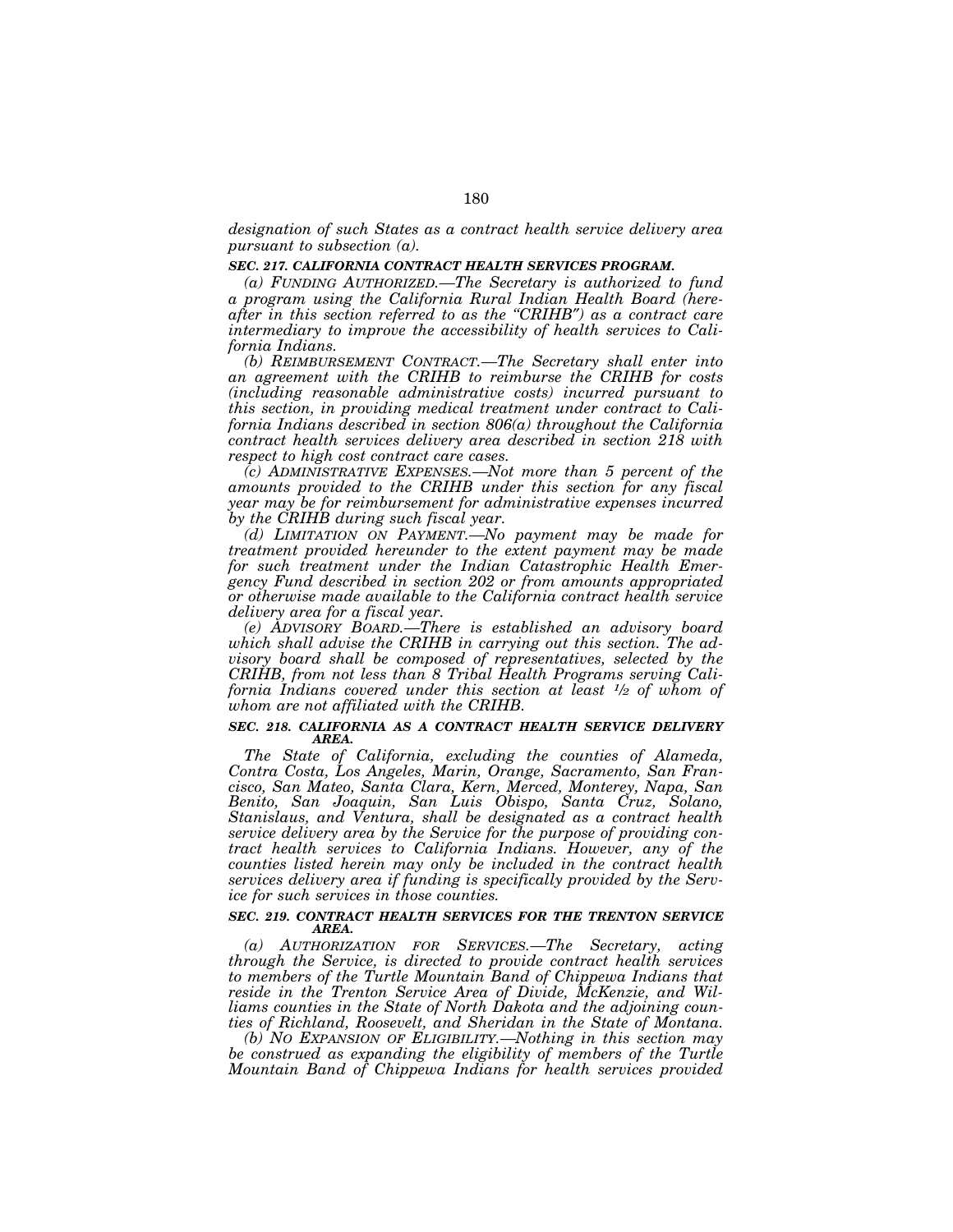*by the Service beyond the scope of eligibility for such health services that applied on May 1, 1986.* 

## *SEC. 220. PROGRAMS OPERATED BY INDIAN TRIBES AND TRIBAL OR-GANIZATIONS.*

*The Service shall provide funds for health care programs and facilities operated by Tribal Health Programs on the same basis as such funds are provided to programs and facilities operated directly by the Service.* 

#### *SEC. 221. LICENSING.*

*Health care professionals employed by a Tribal Health Program shall, if licensed in any State, be exempt from the licensing requirements of the State in which the Tribal Health Program performs the services described in its contract or compact under the Indian Self-Determination and Education Assistance Act (25 U.S.C. 450 et seq.).* 

# ø**§ 1621r. Contract health services payment study**¿

### *SEC. 222. NOTIFICATION OF PROVISION OF EMERGENCY CONTRACT HEALTH SERVICES.*

 $(a)$  Duties of Secretary

øThe Secretary, acting through the Service and in consultation with representatives of Indian tribes and tribal organizations operating contract health care programs under the Indian Self-Determination Act (25 U.S.C. 450f et seq.) or under self-governance compacts, Service personnel, private contract health services providers, the Indian Health Service Fiscal Intermediary, and other appropriate experts, shall conduct a study—

 $[(1)$  to assess and identify administrative barriers that hinder the timely payment for services delivered by private contract health services providers to individual Indians by the Service and the Indian Health Service Fiscal Intermediary;

 $(2)$  to assess and identify the impact of such delayed payments upon the personal credit histories of individual Indians who have been treated by such providers; and

 $(3)$  to determine the most efficient and effective means of improving the Service's contract health services payment system and ensuring the development of appropriate consumer protection policies to protect individual Indians who receive authorized services from private contract health services providers from billing and collection practices, including the development of materials and programs explaining patients' rights and responsibilities.

 $(a)$  Functions of study

The study required by subsection  $(a)$  of this section shall—

 $(1)$  assess the impact of the existing contract health services regulations and policies upon the ability of the Service and the Indian Health Service Fiscal Intermediary to process, on a timely and efficient basis, the payment of bills submitted by

private contract health services providers;<br>
[(2) assess the financial and any other burdens imposed upon individual Indians and private contract health services providers by delayed payments;

 $(3)$  survey the policies and practices of collection agencies used by contract health services providers to collect payments for services rendered to individual Indians;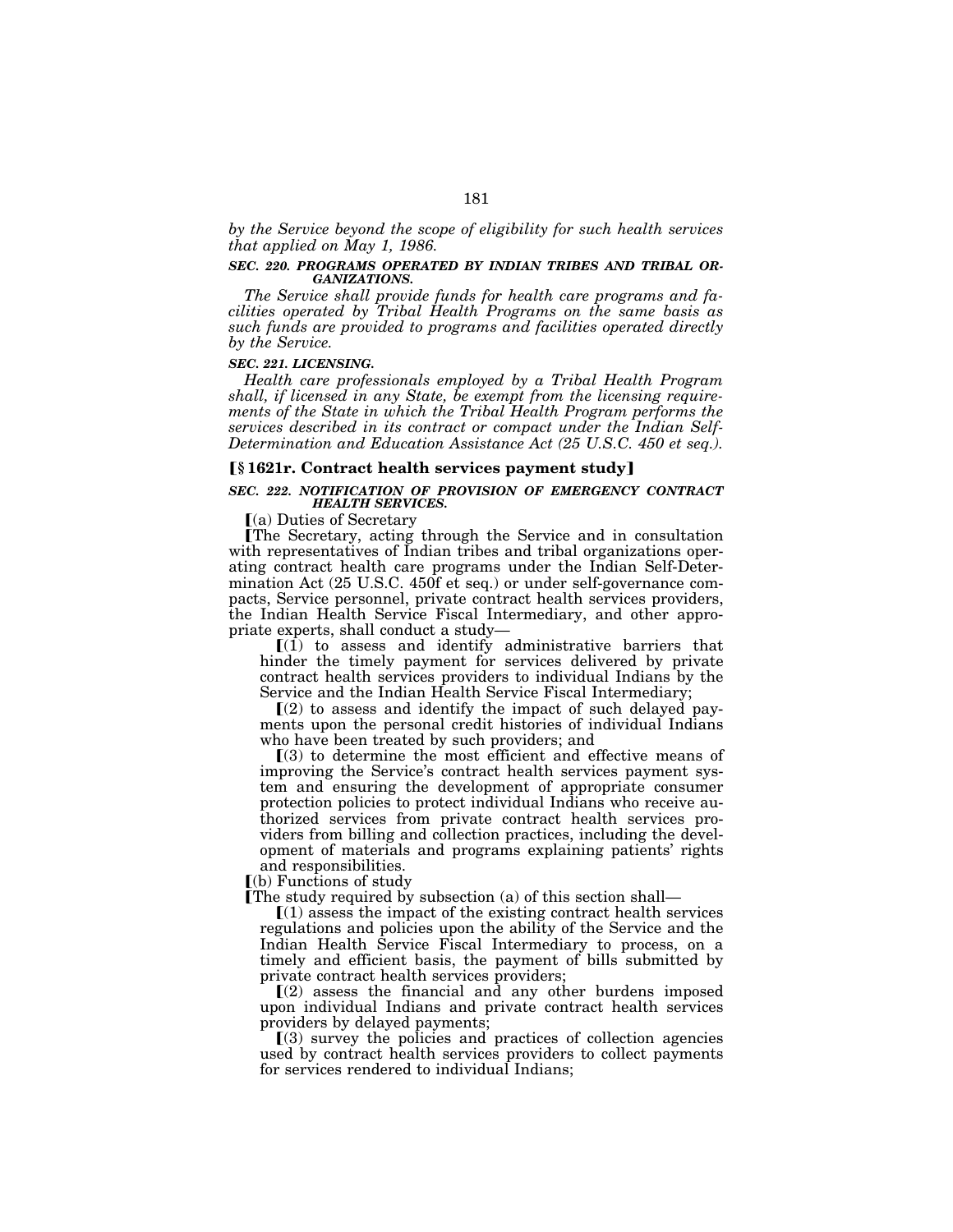$\Gamma(4)$  identify appropriate changes in Federal policies, administrative procedures, and regulations, to eliminate the problems experienced by private contract health services providers and individual Indians as a result of delayed payments; and

 $(5)$  compare the Service's payment processing requirements with private insurance claims processing requirements to evaluate the systemic differences or similarities employed by the Service and private insurers.

 $(c)$  Report to Congress

[Not later than 12 months after October 29, 1992, the Secretary shall transmit to the Congress a report that includes—

 $(1)$  a detailed description of the study conducted pursuant to this section; and

 $(2)$  a discussion of the findings and conclusions of such study.]

*With respect to an elderly Indian or an Indian with a disability receiving emergency medical care or services from a non-Service provider or in a non-Service facility under the authority of this Act, the time limitation (as a condition of payment) for notifying the Service of such treatment or admission shall be 30 days.* 

## **[§1621s. Prompt action on payment of claims]**

### *SEC. 223. PROMPT ACTION ON PAYMENT OF CLAIMS.*

 $(a)$  Time of response

*(a) DEADLINE FOR RESPONSE.—*The Service shall respond to a notification of a claim by a provider of a contract care service with either an individual purchase order or a denial of the claim within 5 working days after the receipt of such notification.

 $\lceil$ (b) Failure to timely respond

*(b) EFFECT OF UNTIMELY RESPONSE.—*If the Service fails to respond to a notification of a claim in accordance with subsection (a) [of this section], the Service shall accept as valid the claim submitted by the provider of a contract care service.

 $\lceil$ (c) Time of payment]

*(c) DEADLINE FOR PAYMENT OF VALID CLAIM.—*The Service shall pay a **[completed]** *valid* contract care service claim within 30 days after *the* completion of the claim.

### ø**§ 1621t. Demonstration of electronic claims processing**¿

 $(a)$  Not later than June 15, 1993, the Secretary shall develop and implement, directly or by contract, 2 projects to demonstrate in a pilot setting the use of claims processing technology to improve the accuracy and timeliness of the billing for, and payment of, contract health services.

ø(b) The Secretary shall conduct one of the projects authorized in subsection (a) of this section in the Service area served by the area office located in Phoenix, Arizona.

## *SEC. 224. LIABILITY FOR PAYMENT.*

## ø**§ 1621u.**¿

(a) NO PATIENT LIABILITY for payment (a).—A patient who receives contract health care services that are authorized by the Service shall not be liable for the payment of any charges or costs associated with the provision of such services.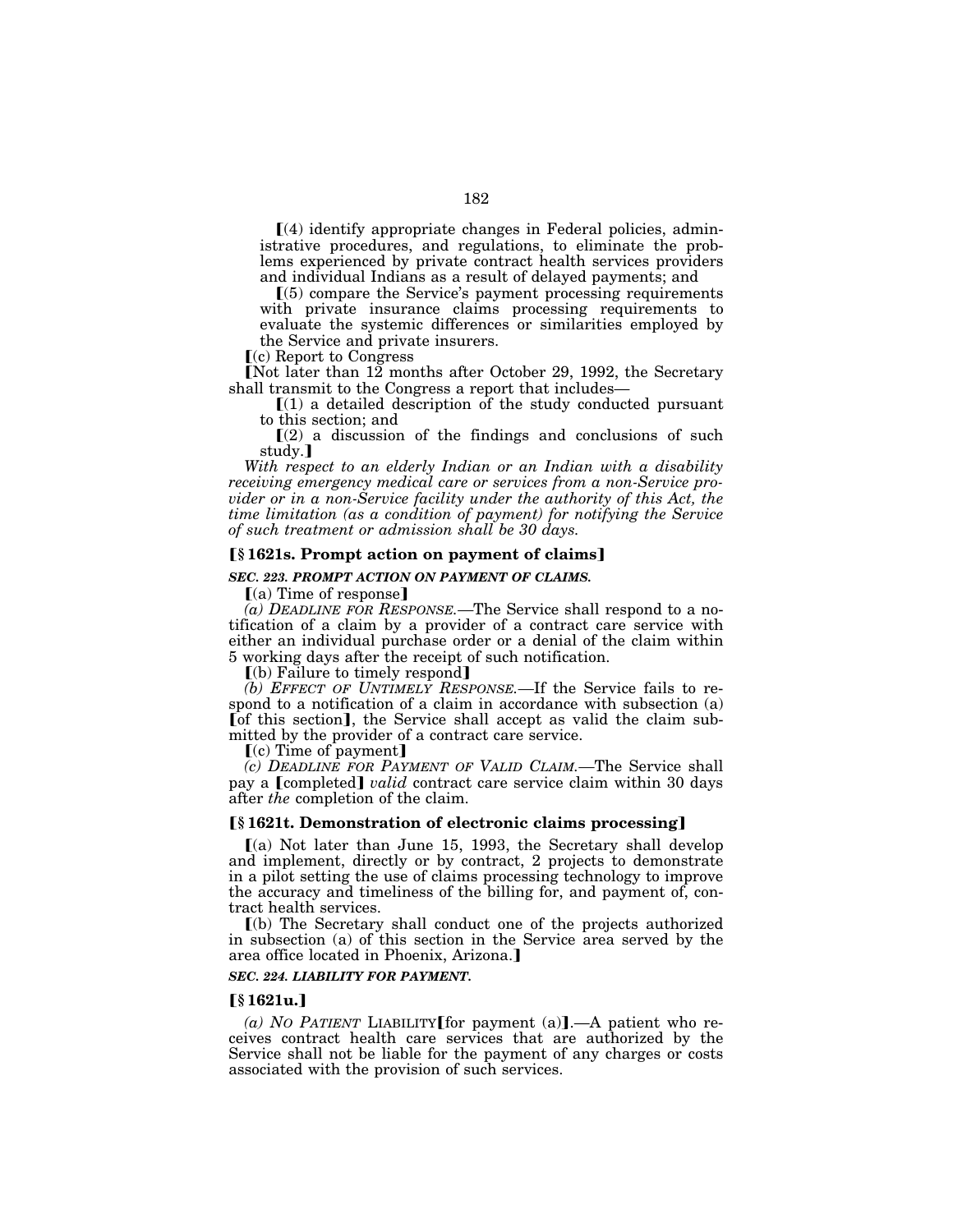(b) *NOTIFICATION*.—**[The Secretary shall notify a contract care** provider and any patient who receives contract health care services authorized by the Service that such patient is not liable for the payment of any charges or costs associated with the provision of such services *not later than 5 business days after receipt of a notification of a claim by a provider of contract care services.* 

*(c) NO RECOURSE.—Following receipt of the notice provided under subsection (b), or, if a claim has been deemed accepted under section 223(b), the provider shall have no further recourse against the patient who received the services.* 

#### *SEC. 225. OFFICE OF INDIAN MEN'S HEALTH.*

*(a) ESTABLISHMENT.—The Secretary may establish within the Service an office to be known as the ''Office of Indian Men's Health'' (referred to in this section as the ''Office'').* 

*(1) IN GENERAL.—The Office shall be headed by a director, to be appointed by the Secretary.* 

*(2) DUTIES.—The director shall coordinate and promote the status of the health of Indian men in the United States.* 

*(c) REPORT.—Not later than 2 years after the date of enactment of the Indian Health Care Improvement Act Amendments of 2007, the Secretary, acting through the director of the Office, shall submit to Congress a report describing—*

# ø**§ 1621v. Office of Indian Women's Health Care**¿

*(1) any activity carried out by the director as of the date on which the report is prepared; and* 

øThere is established within the Service an Office of Indian Women's Health Care to oversee efforts of the Service to monitor and improve the quality of health care for Indian women of all ages through the planning and delivery of programs administered by the Service, in order to improve and enhance the treatment models of care for Indian women.]

*(2) any finding of the director with respect to the health of Indian men.* 

# ø**§ 1621w. Authorization of appropriations**¿

#### *SEC. 226. AUTHORIZATION OF APPROPRIATIONS.*

øExcept as provided in sections 1621h(m), 1621j, 1621l, 1621m(b)(5), 1621n, and 1621o of this title, there¿ *There* are authorized to be appropriated such sums as may be necessary for each fiscal year through fiscal year [2000 to carry out this subchapter] 2017 to carry out this title.

### ø**§ 1621x. Limitation on use of funds**

**IAmounts appropriated to carry out this subchapter may not be** used in a manner inconsistent with the Assisted Suicide Funding Restriction Act of 1997 [42 U.S.C.A. §14401 et seq.].]

# *TITLE III—FACILITIES*

# ø**§ 1631. Consultation; closure of facilities; reports**¿

## *SEC. 301. CONSULTATION; CONSTRUCTION AND RENOVATION OF FA-CILITIES; REPORTS.*

 $(a)$  Consultation; standards for accreditation]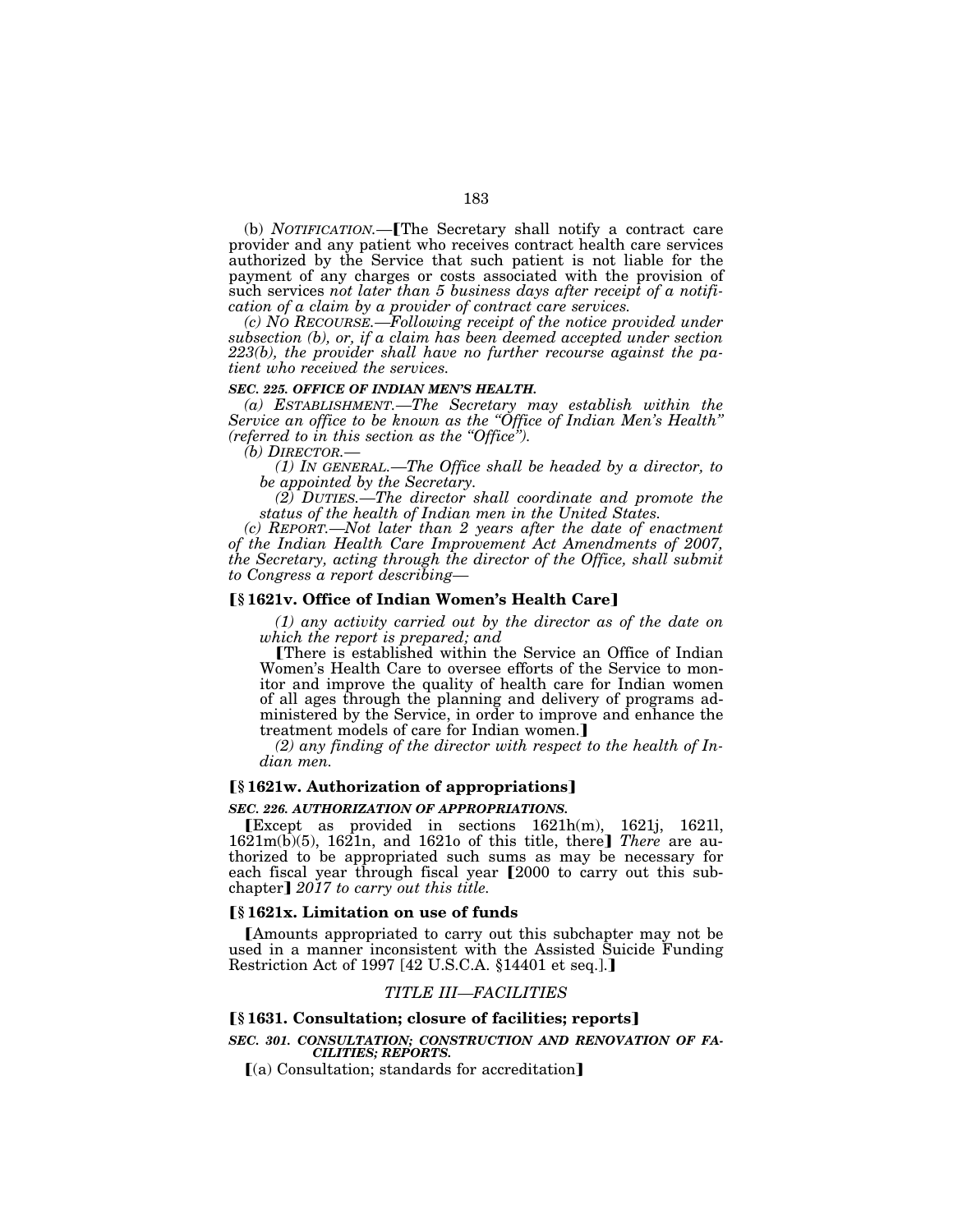*(a) PREREQUISITES FOR EXPENDITURE OF FUNDS.—*Prior to the expenditure of, or the making of any **[firm]** *binding* commitment *to* expend, any funds appropriated for the planning, design, construction, or renovation of facilities pursuant to the Act of November 2, 1921 (25 U.S.C. 13)[,] [popularly] *(commonly known as the* ''Snyder Act''*)*, the Secretary, acting through the Service, shall—

(1) consult with any Indian  $[$ tribe $]$  *Tribe* that would be significantly affected by such expenditure for the purpose of determining and, whenever practicable, honoring tribal preferences concerning size, location, type, and other characteristics of any facility on which such expenditure is to be made[,]; and

(2) ensure, whenever practicable *and applicable*, that such facility meets the *construction* standards of [the Joint Commission on Accreditation of Health Care Organizations any ac*crediting body recognized by the Secretary for the purposes of the Medicare, Medicaid, and SCHIP programs under titles XVIII, XIX, and XXI of the Social Security Act* by not later than 1 year after the date on which the construction or renovation of such facility is completed.

 $(a)$  Closure; report on proposed closure]

*(b) CLOSURES.—*

(1) *EVALUATION REQUIRED.—*Notwithstanding any *other* provision of law **[other than this subsection]**, no *facility operated by the Service* **[hospital or outpatient health care facility of the** Service], or any portion of such [a hospital or] facility, may be closed if the Secretary has not submitted to [the Congress at least 1 year prior to the date such hospital or facility (or portion thereof) is proposed to be closed on evaluation of the impact of such proposed closure which] *Congress not less than 1 year, and not more than 2 years, before the date of the proposed closure an evaluation, completed not more than 2 years before the submission, of the impact of the proposed closure that*  specifies, in addition to other considerations—

(A) the accessibility of alternative health care resources for the population served by such  $[$ hospital or $]$  facility;

(B) the cost-effectiveness of such closure;

(C) the quality of health care to be provided to the population served by such [hospital or] facility after such closure;

(D) the availability of contract health care funds to maintain existing levels of service;

(E) the views of the Indian [tribes] *Tribes* served by such [hospital or] facility concerning such closure;

 $(F)$  the level of [utilization] *use* of such [hospital or] facility by all eligible Indians; and

 $(G)$  the distance between such [hospital or] facility and the nearest operating Service hospital.

(2) *EXCEPTION FOR CERTAIN TEMPORARY CLOSURES.—*Paragraph (1) shall not apply to any temporary closure of a facility or **[of]** any portion of a facility if such closure is necessary for medical, environmental, or *construction* safety reasons.

ø(c) Annual report on health facility priority system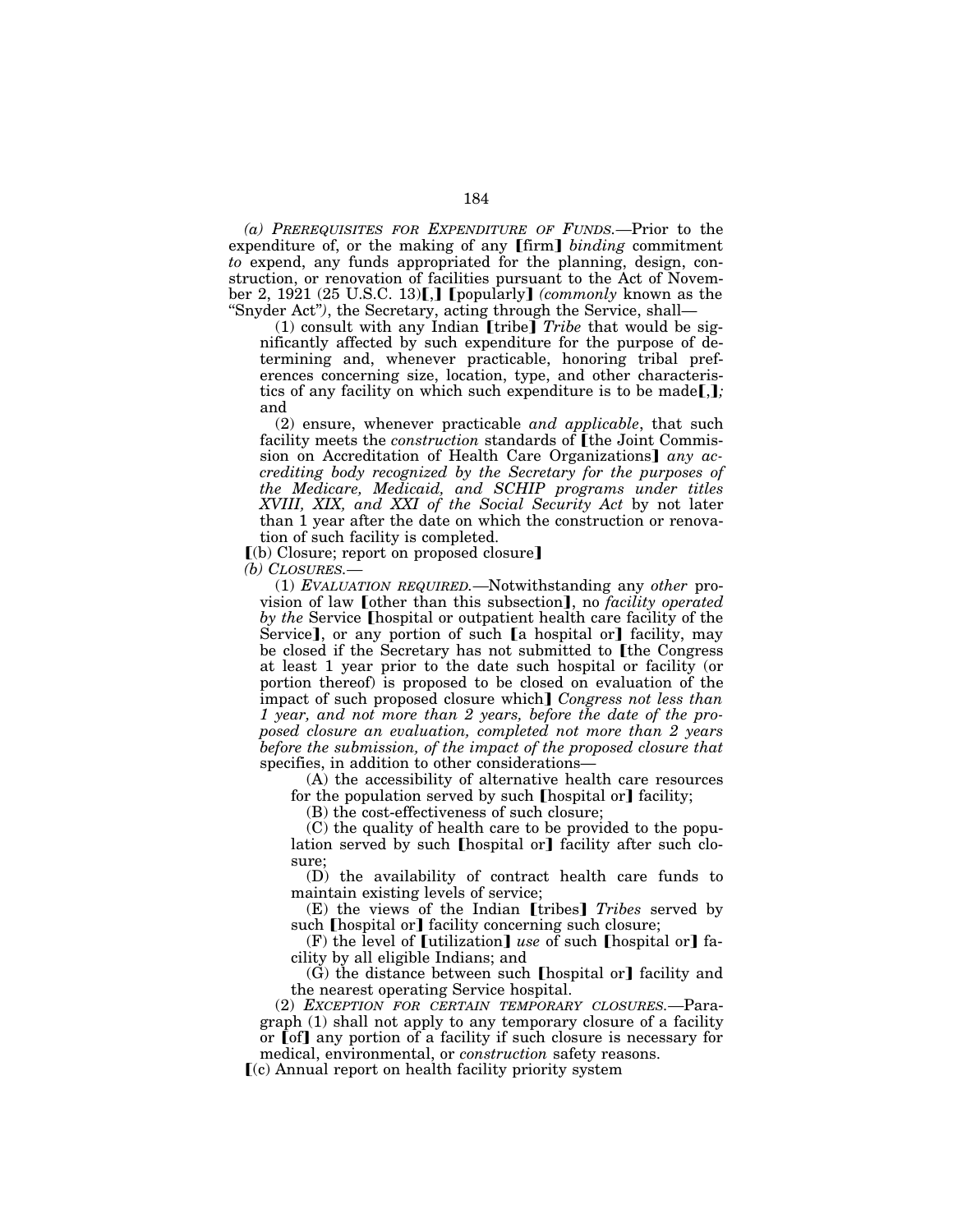$\Gamma(1)$  The Secretary shall submit to the President, for inclusion in each report required to be transmitted to the Congress under section 1671 of this title, a report which sets forth—<br> $[(A)$  the current health facility priority system of the

Service,

 $($ B) the planning, design, construction, and renovation needs for the 10 top-priority inpatient care facilities and the 10 top-priority ambulatory care facilities (together with required staff quarters),

 $(C)$  the justification for such order of priority,

 $\overline{I}(D)$  the projected cost of such projects, and

 $\Gamma(E)$  the methodology adopted by the Service in estab-

lishing priorities under its health facility priority system.  $(2)$  In preparing each report required under paragraph  $(1)$  (other than the initial report), the Secretary shall—

 $(A)$  consult with Indian tribes and tribal organizations including those tribes or tribal organizations operating health programs or facilities under any contract entered into with the Service under the Indian Self-Determination Act [25 U.S.C.A. § 450f et seq.], and

 $\Gamma(B)$  review the needs of such tribes and tribal organizations for inpatient and outpatient facilities, including their needs for renovation and expansion of existing facilities.

 $(3)$  For purposes of this subsection, the Secretary shall, in evaluating the needs of facilities operated under any contract entered into with the Service under the Indian Self-Determination Act [25 U.S.C.A. § 450f et seq.], use the same criteria that the Secretary uses in evaluating the needs of facilities operated directly by the Service.

*(c) HEALTH CARE FACILITY PRIORITY SYSTEM.—*

*(1) IN GENERAL.— (A) PRIORITY SYSTEM.—The Secretary, acting through the Service, shall maintain a health care facility priority sys-*

*(i)* shall be developed in consultation with Indian *Tribes and Tribal Organizations;* 

*(ii) shall give Indian Tribes' needs the highest priority;* 

*(iii)(I) may include the lists required in paragraph (2)(B)(ii); and* 

*(II) shall include the methodology required in paragraph (2)(B)(v); and* 

*(III) may include such other facilities, and such renovation or expansion needs of any health care facility, as the Service, Indian Tribes, and Tribal Organizations may identify; and* 

*(iv) shall provide an opportunity for the nomination of planning, design, and construction projects by the Service, Indian Tribes, and Tribal Organizations for consideration under the priority system at least once every 3 years, or more frequently as the Secretary determines to be appropriate.* 

[(4)] (B) NEEDS OF FACILITIES UNDER ISDEAA AGREE-*MENTS.*—The Secretary shall ensure that the planning, design, construction, [and] renovation, *and expansion* needs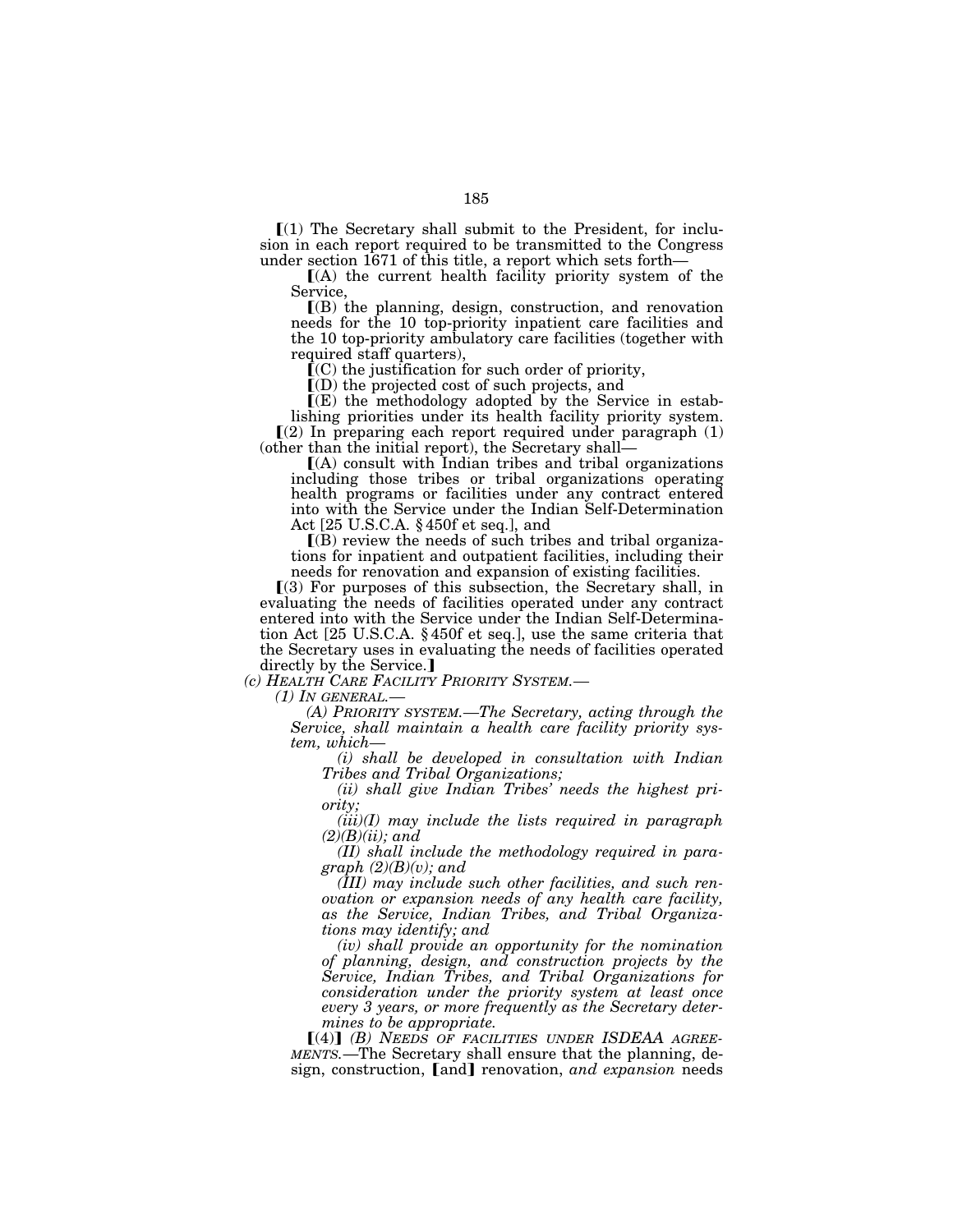of Service and non-Service facilities *[which are the subject* of a contract for health services entered into with the Service under] *operated under contracts or compacts in accordance with* the Indian Self-Determination *and Education Assistance* Act *[[]*(25 U.S.C.**[**A. § 450f] 450 et seq.*[]]*)are fully and equitably integrated into the *development* of the<sup>*j*</sup> health *care* facility priority system.

 $(d)$  Funds appropriated subject to section 450f of this title]

*(C) CRITERIA FOR EVALUATING NEEDS.—For purposes of this subsection, the Secretary, in evaluating the needs of facilities operated under a contract or compact under the Indian Self-Determination and Education Assistance Act (25 U.S.C. 450 et seq.), shall use the criteria used by the Secretary in evaluating the needs of facilities operated directly by the Service.* 

*(D) PRIORITY OF CERTAIN PROJECTS PROTECTED.—The priority of any project established under the construction priority system in effect on the date of enactment of the Indian Health Care Improvement Act Amendments of 2007 shall not be affected by any change in the construction priority system taking place after that date if the project—*

*(i) was identified in the fiscal year 2008 Service budget justification as—*

*(I) 1 of the 10 top-priority inpatient projects;* 

*(II) 1 of the 10 top-priority outpatient projects;* 

*(III) 1 of the 10 top-priority staff quarters developments; or* 

*(IV) 1 of the 10 top-priority Youth Regional Treatment Centers;* 

*(ii) had completed both Phase I and Phase II of the construction priority system in effect on the date of enactment of such Act; or* 

*(iii) is not included in clause (i) or (ii) and is selected, as determined by the Secretary— (I) on the initiative of the Secretary; or* 

*(II) pursuant to a request of an Indian Tribe or Tribal Organization.*<br>(2) *REPORT*; *CONTENTS.*—

*(2) REPORT; CONTENTS.— (A) INITIAL COMPREHENSIVE REPORT.— (i) DEFINITIONS.—In this subparagraph:* 

*(I) FACILITIES APPROPRIATION ADVISORY BOARD.—The term ''Facilities Appropriation Advisory Board'' means the advisory board, comprised of 12 members representing Indian tribes and 2 members representing the Service, established at the discretion of the Assistant Secretary—*

*(aa) to provide advice and recommendations for policies and procedures of the programs funded pursuant to facilities appropriations; and* 

*(bb) to address other facilities issues.* 

*(II) FACILITIES NEEDS ASSESSMENT WORKGROUP.—The term ''Facilities Needs Assessment Workgroup'' means the workgroup established at the discretion of the Assistant Secretary—*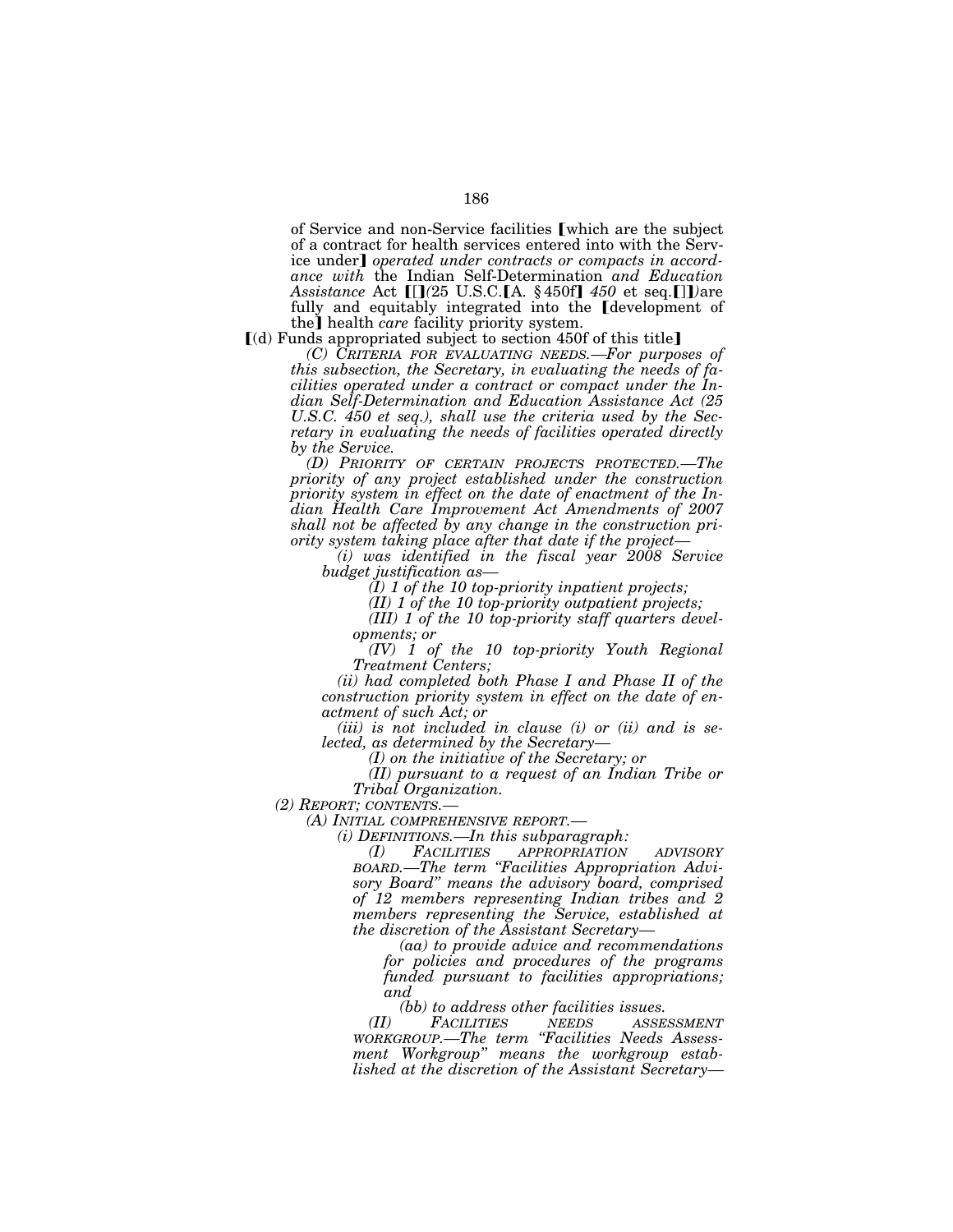*(aa) to review the health care facilities construction priority system; and* 

*(bb) to make recommendations to the Facilities Appropriation Advisory Board for revising the priority system.* 

*(ii) INITIAL REPORT.—*

*(I) IN GENERAL.—Not later than 1 year after the date of enactment of the Indian Health Care Improvement Act Amendments of 2007, the Secretary shall submit to the Committee on Indian Affairs of the Senate and the Committee on Natural Resources of the House of Representatives a report that describes the comprehensive, national, ranked list of all health care facilities needs for the Service, Indian Tribes, and Tribal Organizations (including inpatient health care facilities, outpatient health care facilities, specialized health care facilities (such as for long-term care and alcohol and drug abuse treatment), wellness centers, staff quarters and hostels associated with health care facilities, and the renovation and expansion needs, if any, of such facilities) developed by the Service, Indian Tribes, and Tribal Organizations for the Facilities Needs Assessment Workgroup and the Facilities Appropriation Advisory Board.* 

*(II) INCLUSIONS.—The initial report shall include—*

*(aa) the methodology and criteria used by the Service in determining the needs and establishing the ranking of the facilities needs; and* 

*(bb) such other information as the Secretary determines to be appropriate.* 

*(iii) UPDATES OF REPORT.—Beginning in calendar year 2011, the Secretary shall—*

*(I) update the report under clause (ii) not less frequently than once every 5 years; and* 

*(II) include the updated report in the appropriate annual report under subparagraph (B) for submission to Congress under section 801.* 

*(B) ANNUAL REPORTS.—The Secretary shall submit to the President, for inclusion in the report required to be transmitted to Congress under section 801, a report which sets forth the following:* 

*(i) A description of the health care facility priority system of the Service established under paragraph (1).* 

*(ii) Health care facilities lists, which may include— (I) the 10 top-priority inpatient health care fa-*

*cilities;* 

*(II) the 10 top-priority outpatient health care facilities;* 

*(III) the 10 top-priority specialized health care facilities (such as long-term care and alcohol and drug abuse treatment);*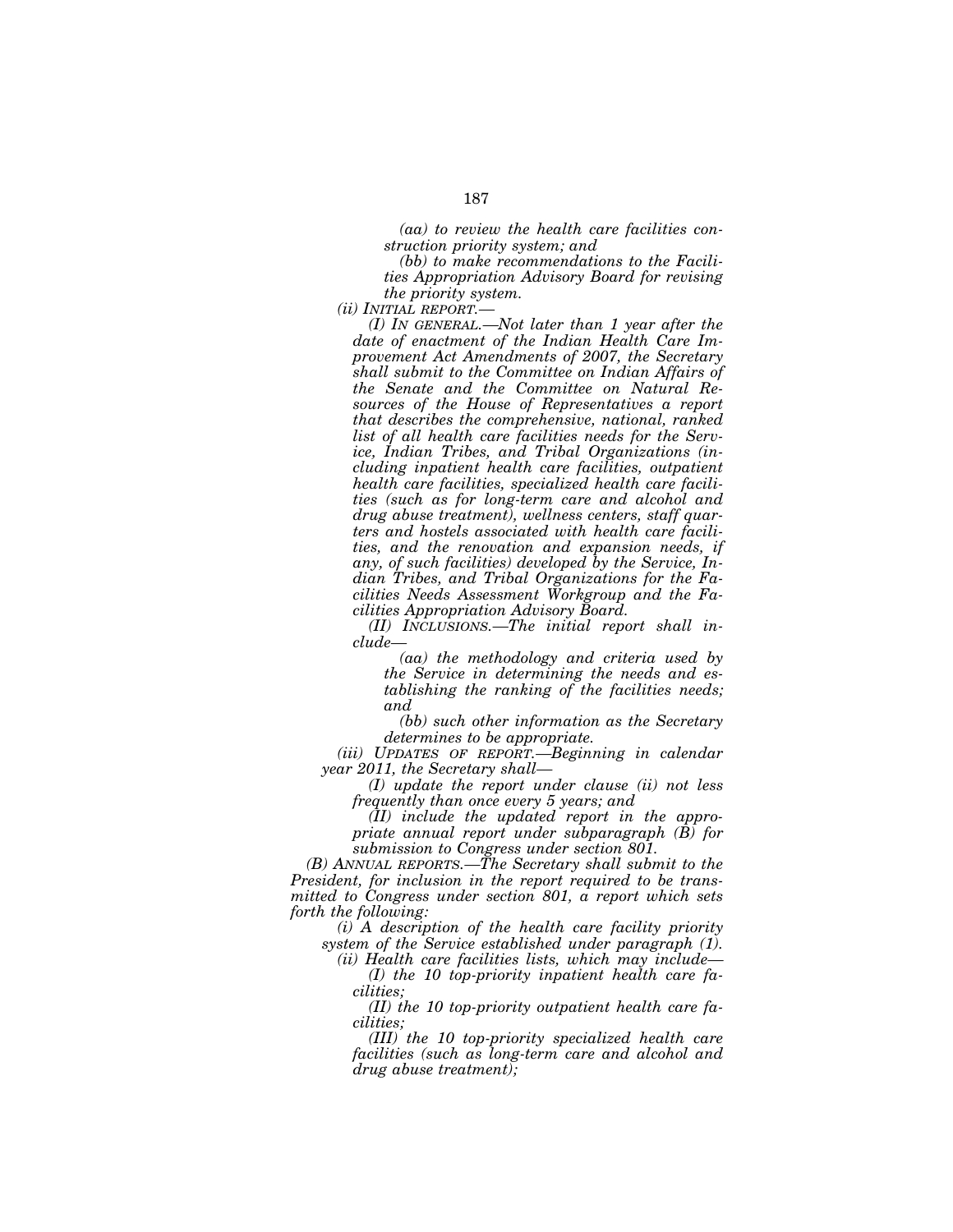*(IV) the 10 top-priority staff quarters developments associated with health care facilities; and* 

*(V) the 10 top-priority hostels associated with health care facilities.* 

*(iii) The justification for such order of priority.* 

*(iv) The projected cost of such projects.* 

*(v) The methodology adopted by the Service in establishing priorities under its health care facility priority system.* 

*(3) REQUIREMENTS FOR PREPARATION OF REPORTS.—In preparing the report required under paragraph (2), the Secretary shall—*

*(A) consult with and obtain information on all health care facilities needs from Indian Tribes, Tribal Organizations, and Urban Indian Organizations; and* 

*(B) review the total unmet needs of all Indian Tribes, Tribal Organizations, and Urban Indian Organizations for health care facilities (including hostels and staff quarters), including needs for renovation and expansion of existing facilities.* 

*(d) REVIEW OF METHODOLOGY USED FOR HEALTH FACILITIES*

*CONSTRIMAL CONSTRIMAL Properior inc. System in the establishment of the priority system under subsection (c)(1)(A), the Comptroller General of the United States shall prepare and finalize a report reviewing the methodologies applied, and the processes followed, by the Service in making each assessment of needs for the list under subsection (c)(2)(A)(ii) and developing the priority system under subsection (c)(1), including a review of— (A) the recommendations of the Facilities Appropriation* 

*Advisory Board and the Facilities Needs Assessment Workgroup (as those terms are defined in subsection*   $(c)(2)$  $(A)(i)$ ; and

*(B) the relevant criteria used in ranking or prioritizing facilities other than hospitals or clinics.* 

*(2) SUBMISSION TO CONGRESS.—The Comptroller General of the United States shall submit the report under paragraph (1)* 

*to— (A) the Committees on Indian Affairs and Appropriations of the Senate;* 

*(B) the Committees on Natural Resources and Appropriations of the House of Representatives; and* 

*(C) the Secretary.* 

*(e) FUNDING CONDITION.—* All funds appropriated under the Act of November 2, 1921 (25 U.S.C. 13) *(commonly known as the ''Snyder Act'')*, for the planning, design, construction, or renovation of health facilities for the benefit of [an] 1 or more Indian [tribe or tribes] *Tribes* shall be subject to the provisions of [section 102 of] the Indian Self-Determination *and Education Assistance* Act [(25 U.S.C.[A. § 450f].] 450 et seq.).

*(f) DEVELOPMENT OF INNOVATIVE APPROACHES.*—The Secretary shall consult and cooperate with Indian Tribes, Tribal Organizations, and Urban Indian Organizations in developing innovative approaches to address all or part of the total unmet need for construc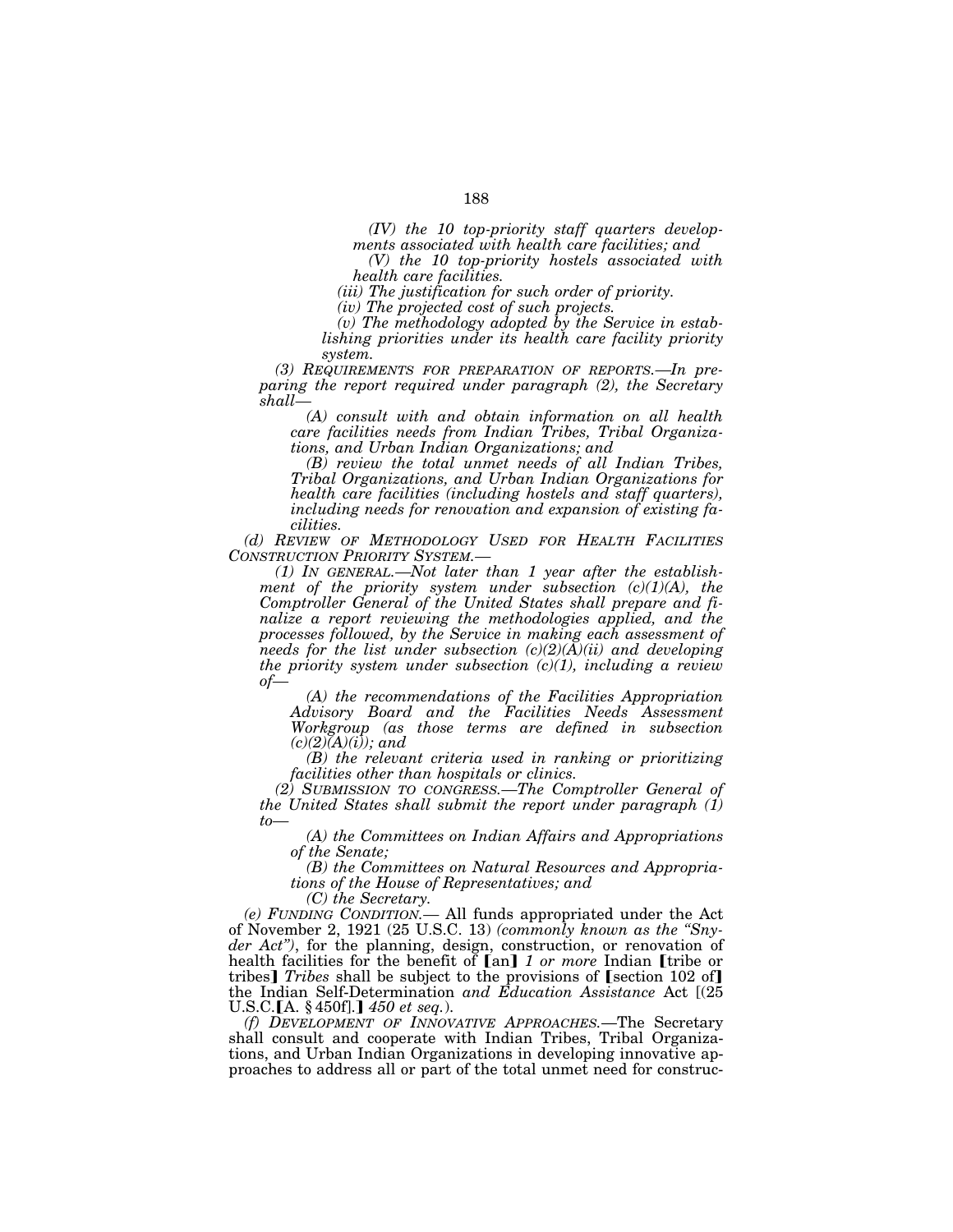tion of health facilities, including those provided for in other sections of this title and other approaches.

### ø**§ 1632. Safe water and sanitary waste disposal facilities**¿

*SEC. 302. SANITATION FACILITIES.* 

 $(a)$  Congressional findings

**[The]**  $\overline{a}$  *FINDINGS.*—Congress **[hereby]** finds **[and declares** that—*] the following*:

(1)  $[$ the $]$ *The* provision of  $[$ safe water supply systems and sanitary sewage and solid waste disposal systems]*sanitation facilities* is primarily a health consideration and function [;].

(2) Indian people suffer an inordinately high incidence of disease, injury, and illness directly attributable to the absence or inadequacy of [such systems;]sanitation facilities.

 $(3)$  [the]*The* long-term cost to the United States of treating and curing such disease, injury, and illness is substantially greater than the short-term cost of providing [such systems]*sanitation facilities* and other preventive health measures [;].<br>(4)  $\text{[many Indian homes and Indian communities still}$ 

lack (safe water supply systems and sanitary sewage and solid waste disposal systems; and *sanitation facilities*.

(5)  $\left[$ it] $\hat{I}t$  is in the interest of the United States, and it is the policy of the United States, that all Indian communities and Indian homes, new and existing, be provided with [safe and adequate water supply systems and sanitary sewage waste disposal systems as soon as possible sanitation facilities.

 $(6)$  Authority; assistance; transfer of funds]

 $[(1)]$ (b) FACILITIES AND SERVICES.—In furtherance of the findings [and declarations] made in subsection (a) [of this section], Congress reaffirms the primary responsibility and authority of the Service to provide the necessary sanitation facilities and services as provided in section [2004a of Title 42. (2) The] 7 of the Act of Au*gust 5, 1954 (42 U.S.C. 2004a). Under such authority, the* Secretary, acting through the Service, is authorized to provide [under section 2004a of Title 42—**]** the following:

 $[(A)$  financial $](1)$  *Financial* and technical assistance to Indian [tribes and]Tribes, Tribal Organizations, and Indian communities in the establishment, training, and equipping of utility organizations to operate and maintain [Indian sanitation facilities; *sanitation facilities, including the provision of existing plans, standard details, and specifications available in the Department, to be used at the option of the Indian Tribe, Tribal Organization, or Indian community.* 

[(B)] (2) **[**ongoing**]***Ongoing* technical assistance and training *to Indian Tribes, Tribal Organizations, and Indian communities* in the management of utility organizations which operate and maintain sanitation facilities[; and].

[(C)](3) Priority funding for operation and maintenance assistance for, and emergency repairs to, [tribal] sanitation facilities *operated by an Indian Tribe, Tribal Organization or Indian community* when necessary to avoid [a] *an imminent* health [hazard] threat or to protect the [Federal] investment in sanitation facilities [.] and the investment in the health bene*fits gained through the provision of sanitation facilities.*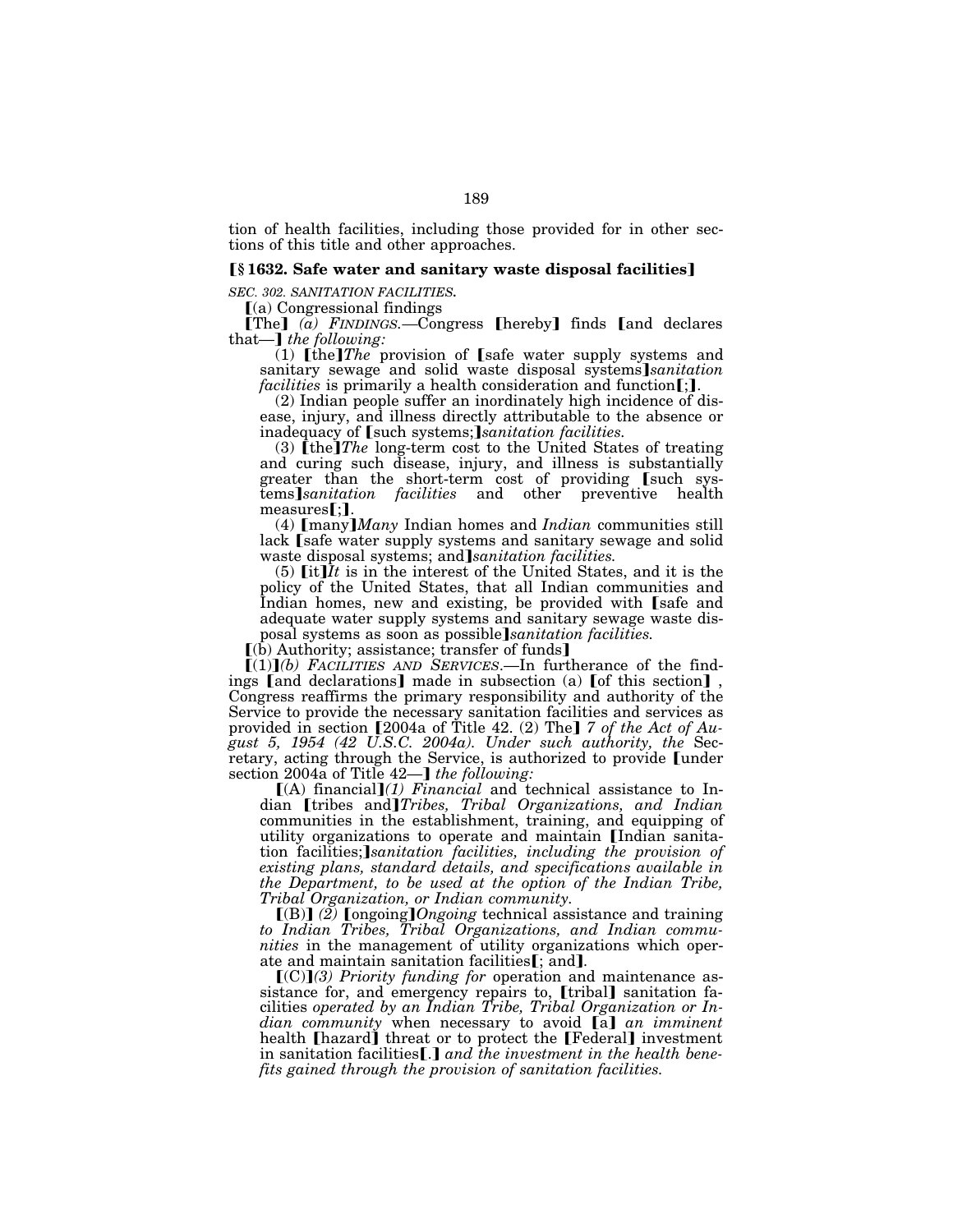$[(3)](c)$  *FUNDING.*—Notwithstanding any other provision of law—<br> $[(A)$  the Secretary of Housing and Urban Affairs is authorized to transfer funds appropriated under the Housing and Community Development Act of 1974 (42 U.S.C. 5301, et seq.) to the Secretary of Health and Human Services; and<sup>1</sup>

*(1) the Secretary of Housing and Urban Development is authorized to transfer funds appropriated under the Native American Housing Assistance and Self-Determination Act of 1996 (25 U.S.C. 4101 et seq.) to the Secretary of Health and Human Services;* 

[(B)](2) the Secretary of Health and Human Services is au*thorized to accept and use such funds for the purpose of providing sanitation facilities and services for Indians under section 12004a of Title 42.*Ⅰ 7 *of the Act of August 5, 1954 (42 U.S.C. 2004a);* 

 $(c)$  10-year plan

øBeginning in fiscal year 1990, the Secretary, acting through the Service, shall develop and begin implementation of a 10-year plan to provide safe water supply and sanitation sewage and solid waste disposal facilities to existing Indian homes and communities and to new and renovated Indian homes

[(d) Tribal capability]

*(3) unless specifically authorized when funds are appropriated, the Secretary shall not use funds appropriated under section 7 of the Act of August 5, 1954 (42 U.S.C. 2004a), to provide sanitation facilities to new homes constructed using funds provided by the Department of Housing and Urban Development;* 

*(4) the Secretary of Health and Human Services is authorized to accept from any source, including Federal and State agencies, funds for the purpose of providing sanitation facilities and services and place these funds into contracts or compacts under the Indian Self-Determination and Education Assistance Act (25 U.S.C. 450 et seq.);* 

*(5) except as otherwise prohibited by this section, the Secretary may use funds appropriated under the authority of section 7 of the Act of August 5, 1954 (42 U.S.C. 2004a), to fund up to 100 percent of the amount of an Indian Tribe's loan obtained under any Federal program for new projects to construct eligible sanitation facilities to serve Indian homes;* 

*(6) except as otherwise prohibited by this section, the Secretary may use funds appropriated under the authority of section 7 of the Act of August 5, 1954 (42 U.S.C. 2004a) to meet matching or cost participation requirements under other Federal and non-Federal programs for new projects to construct eligible sanitation facilities;* 

*(7) all Federal agencies are authorized to transfer to the Secretary funds identified, granted, loaned, or appropriated whereby the Department's applicable policies, rules, and regulations shall apply in the implementation of such projects;* 

*(8) the Secretary of Health and Human Services shall enter into interagency agreements with Federal and State agencies for the purpose of providing financial assistance for sanitation facilities and services under this Act;*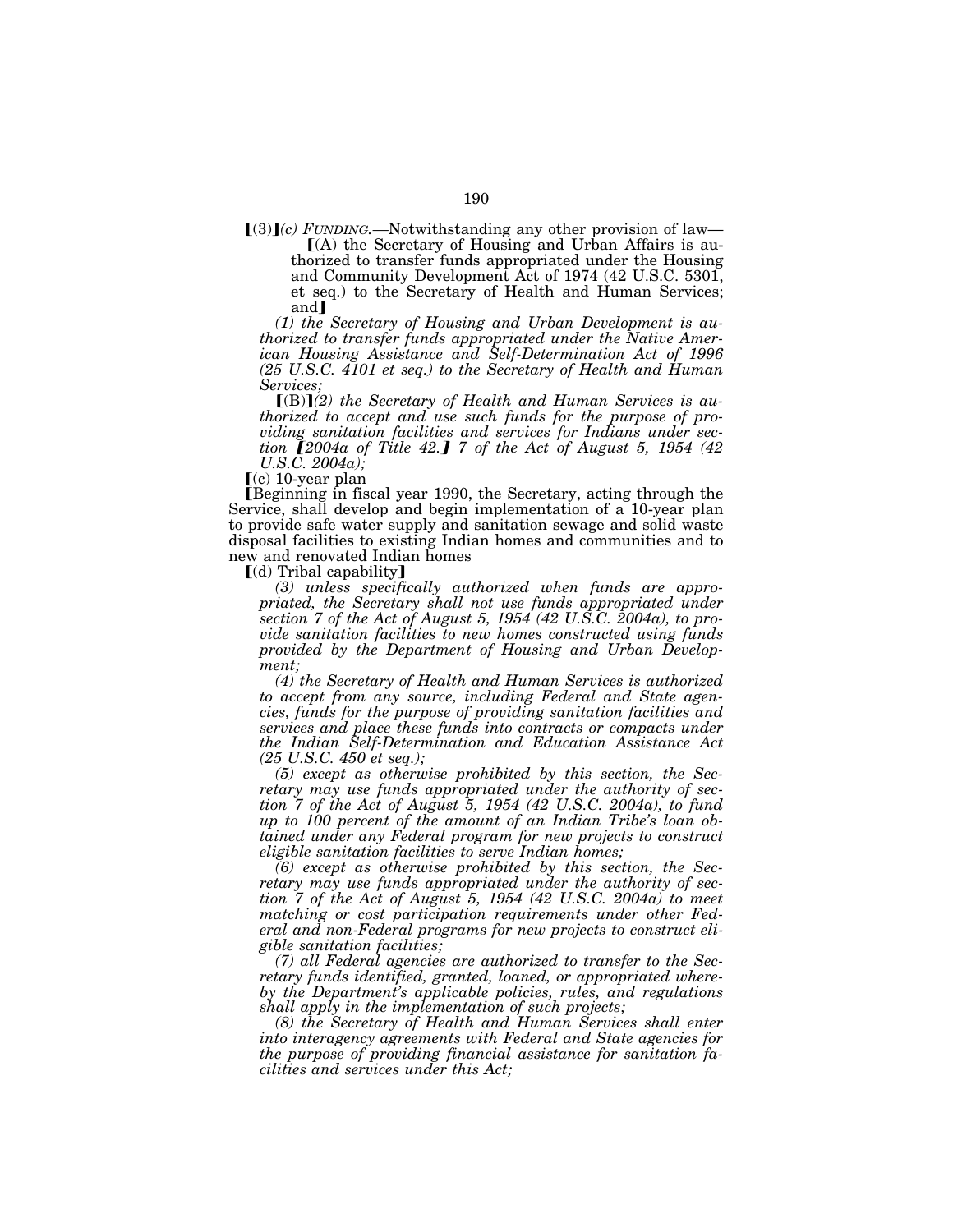*(9) the Secretary of Health and Human Services shall, by regulation, establish standards applicable to the planning, design, and construction of sanitation facilities funded under this Act; and* 

*(10) the Secretary of Health and Human Services is authorized to accept payments for goods and services furnished by the Service from appropriate public authorities, nonprofit organizations or agencies, or Indian Tribes, as contributions by that authority, organization, agency, or tribe to agreements made under section 7 of the Act of August 5, 1954 (42 U.S.C. 2004a), and such payments shall be credited to the same or subsequent appropriation account as funds appropriated under the authority of section 7 of the Act of August 5, 1954 (42 U.S.C. 2004a).* 

*(d) CERTAIN CAPABILITIES NOT PREREQUISITE.*—The financial and technical capability of an Indian *[tribe or] Tribe, Tribal Organization, or Indian* community to safely operate, *manage,* and maintain a sanitation facility shall not be a prerequisite to the provision or construction of sanitation facilities by the Secretary.

 $(e)$  Amount of assistance]

ø(1)¿ *(e) FINANCIAL ASSISTANCE*.—The Secretary is authorized to provide financial assistance to Indian *ultibes* and communities in an amount equal to the Federal share of the costs of operating, managing, and maintaining the facilities provided under the plan described in subsection (c) of this section.] *Tribes, Tribal Organizations, and Indian communities for operation, management, and maintenance of their sanitation facilities.* 

 $(2)$  For the purposes of paragraph  $(1)$ , the term "Federal share'' means 80 percent of the costs described in paragraph (1).

 $(3)$  With respect to Indian tribes with fewer than 1,000 enrolled members, the non-Federal portion of the costs of operating, managing, and maintaining such facilities may be provided, in part, through cash donations or in kind property, fairly evaluated.

 $\lfloor$ (f) Eligibility of programs administered by Indian tribes

øPrograms administered by Indian tribes or tribal organizations under the authority of the Indian Self-Determination Act [25 U.S.C.A. §450f et seq.] shall be eligible for— U.S.C.A. §450f et seq.] shall be eligible for—<br> $[(1)$  any funds appropriated pursuant to this section, and

 $(2)$  any funds appropriated for the purpose of providing water supply or sewage disposal services,

Ion an equal basis with programs that are administered directly by the Service.

 $(q)$  Annual]

*(f) OPERATION, MANAGEMENT, AND MAINTENANCE OF FACILI-TIES.—The Indian Tribe has the primary responsibility to establish, collect, and use reasonable user fees, or otherwise set aside funding, for the purpose of operating, managing, and maintaining sanitation*  facilities. If a sanitation facility serving a community that is oper*ated by an Indian Tribe or Tribal Organization is threatened with imminent failure and such operator lacks capacity to maintain the integrity or the health benefits of the sanitation facility, then the Secretary is authorized to assist the Indian Tribe, Tribal Organization, or Indian community in the resolution of the problem on a short-term basis through cooperation with the emergency coordi-*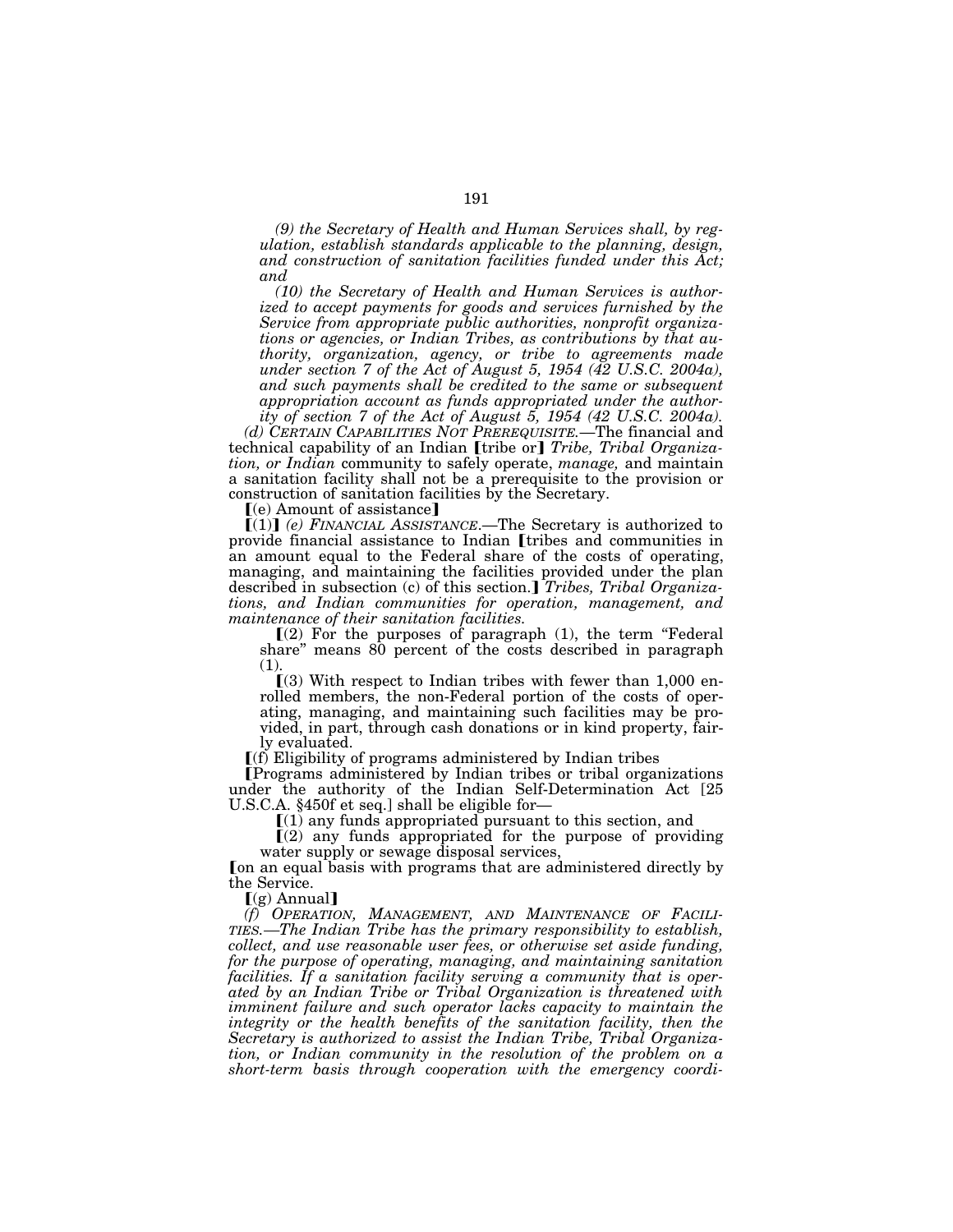*nator or by providing operation, management, and maintenance service.* 

*(g) ISDEAA PROGRAM FUNDED ON EQUAL BASIS.—Tribal Health Programs shall be eligible (on an equal basis with programs that are administered directly by the Service) for—*

*(1) any funds appropriated pursuant to this section; and* 

*(2) any funds appropriated for the purpose of providing sanitation facilities.* 

*(h) REPORT.—*

*(1) REQUIRED; CONTENTS.—The Secretary, in consultation with the Secretary of Housing and Urban Development, Indian Tribes, Tribal Organizations, and tribally designated housing entities (as defined in section 4 of the Native American Housing Assistance and Self-Determination Act of 1996 (25 U.S.C. 4103)) shall submit to the President, for inclusion in the*  report $\mathbf{f}$ ; sanitation deficiency levels $\mathbf{l}$ 

 $\tilde{I}(1)$  The Secretary shall submit to the President, for inclusion in each report required to be transmitted to the Congress under section 1671 of this title,] *Congress under section 801*, a report which sets forth—

 $(A)$  the current Indian sanitation facility priority system of the Service;

*(A) the current Indian sanitation facility priority system of the Service;* 

(B) the methodology for determining sanitation deficiencies[;]

 $\mathbf{I}(\mathbf{C})$  the level of sanitation deficiency for each sanitation facilities project of each Indian tribe or community;

 $I(D)$  the amount of funds necessary to raise all Indian tribes and communities to a level I sanitation deficiency; and

 $\Gamma(E)$  the amount of funds necessary to raise all Indian tribes and communities to zero sanitation deficiency.

 $\Gamma(2)$  In preparing each report required under paragraph  $(1)$ (other than the initial report), the Secretary shall consult with Indian tribes and tribal organizations (including those tribes or tribal organizations operating health care programs or facilities under any contract entered into with the Service under the Indian Self-Determination Act [25 U.S.C.A. §450f et seq.]) to determine the sanitation needs of each tribe.] and needs;

*(C) the criteria on which the deficiencies and needs will be evaluated;* 

*(D) the level of initial and final sanitation deficiency for each type of sanitation facility for each project of each Indian Tribe or Indian community;* 

*(E) the amount and most effective use of funds, derived from whatever source, necessary to accommodate the sanitation facilities needs of new homes assisted with funds under the Native American Housing Assistance and Self-Determination Act (25 U.S.C. 4101 et seq.), and to reduce the identified sanitation deficiency levels of all Indian Tribes and Indian communities to level I sanitation deficiency as defined in paragraph (3)(A); and*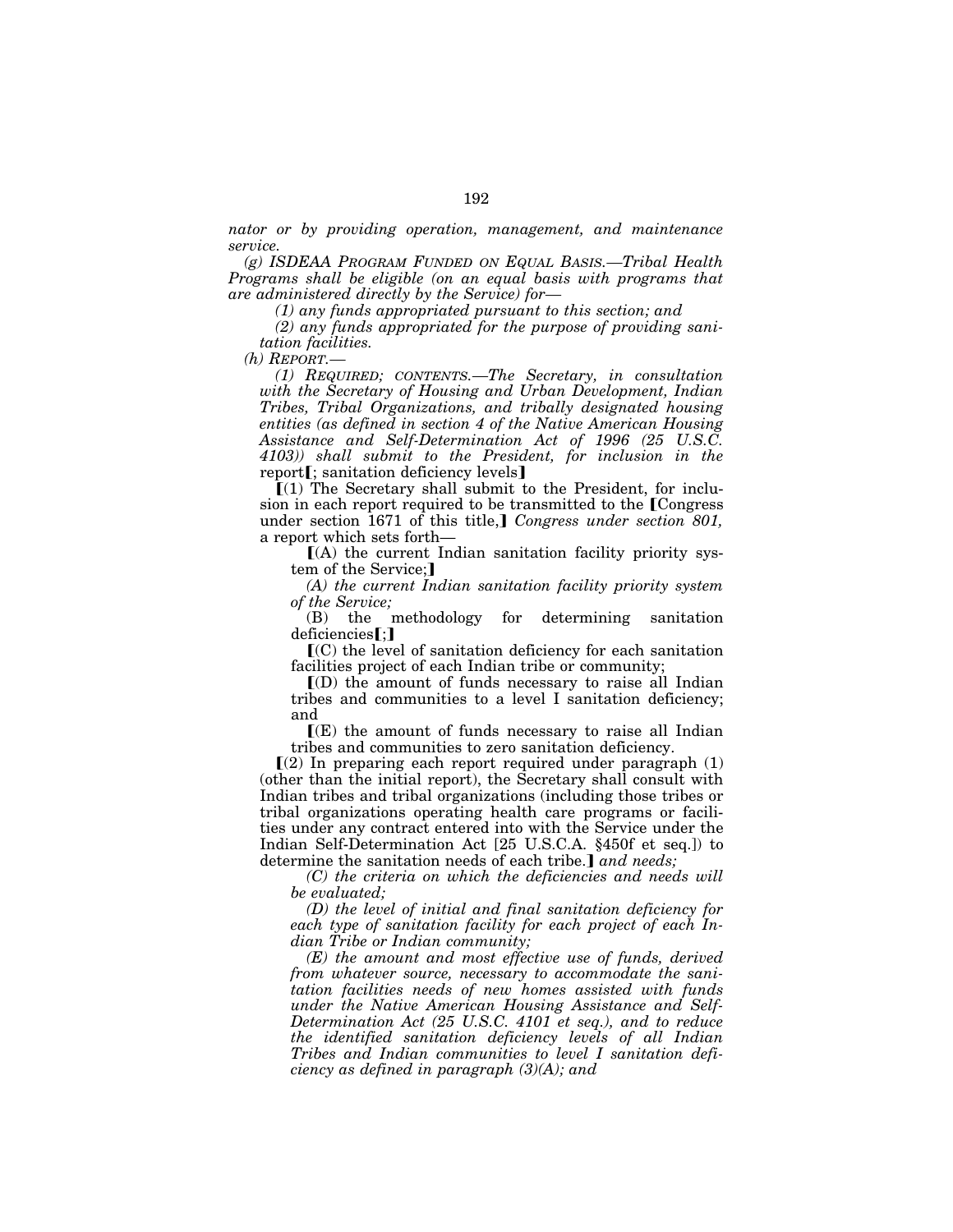*(F) a 10-year plan to provide sanitation facilities to serve existing Indian homes and Indian communities and new and renovated Indian homes.* 

 $(3)$  (2) UNIFORM METHODOLOGY.—The methodology used by the Secretary in determining*, preparing cost estimates for, and reporting* sanitation deficiencies for purposes of paragraph (1) shall be applied uniformly to all Indian [tribes and] *Tribes and Indian* communities.

[(4)] (3) SANITATION DEFICIENCY LEVELS.—For purposes of this subsection, the sanitation deficiency levels for an [Indian] tribe or community are] *individual, Indian Tribe, or Indian community sanitation facility to serve Indian homes are determined* as follows:

 $[(A)$  level I is an Indian tribe or community with a sanitation system-]

*(A) A level I deficiency exists if a sanitation facility serving an individual, Indian Tribe, or Indian community—*

(i)  $[which]$  complies with all applicable water supply [and,] pollution control, *and solid waste disposal*  $laws$ *, <i>j*; and

 $(ii)$  [in which the] deficiencies relate to routine replacement, repair, or maintenance needs[;**]**.

(B) *A* level II *[is an Indian tribe or community with a* sanitation system—

ø(i) which complies¿ *deficiency exists if a sanitation facility serving an individual, Indian Tribe, or Indian community substantially or recently complied* with all applicable water supply [and], pollution control ølaws, and (ii) in which the¿*, and solid waste laws and any* deficiencies relate to*—*

*(i) small or minor capital improvements needed to bring the facility back into compliance;* 

*(ii)* capital improvements that are necessary to *enlarge or* improve the facilities in order to meet the *current* needs [of such tribe or community] for domestic sanitation facilities; *or* 

*(iii) the lack of equipment or training by an Indian Tribe, Tribal Organization, or an Indian community to* 

*properly operate and maintain the sanitation facilities.*   $(C)$   $\overline{A}$  level  $\overline{I}$  III [is an Indian tribe or community with a sanitation system which—] *deficiency exists if a sanitation facility serving an individual, Indian Tribe or Indian community meets 1 or more of the following conditions—*

ø(i) has an inadequate or partial water supply and a sewage disposal facility that does not comply with applicable water supply and pollution control laws, or  $\tilde{f}$ (ii) has no solid waste disposal facility;

 $I(D)$  level IV is an Indian tribe or community with a sanitation system which lacks either a safe water supply system or a sewage disposal system; and

 $\Gamma(E)$  level V is an Indian tribe or community that lacks a safe water supply and a sewage disposal system.

 $(5)$  For purposes of this subsection, any Indian tribe or community that lacks the operation and maintenance capability to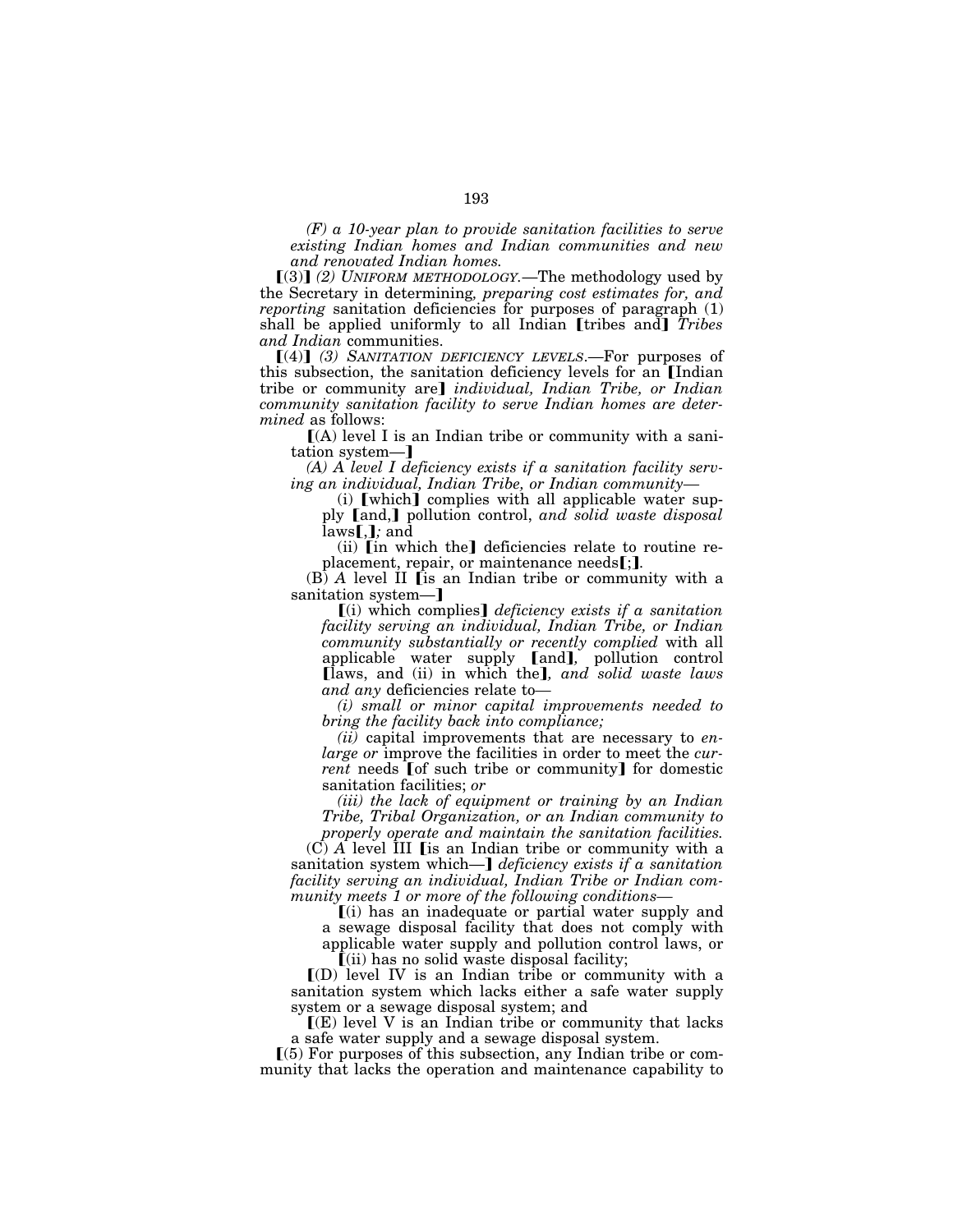enable its sanitation system to meet pollution control laws may not be treated as having a level I or II sanitation deficiency.

*(i) water or sewer service in the home is provided by a haul system with holding tanks and interior plumbing;* 

*(ii) major significant interruptions to water supply or sewage disposal occur frequently, requiring major capital improvements to correct the deficiencies; or* 

*(iii) there is no access to or no approved or permitted solid waste facility available.* 

*(D) A level IV deficiency exists—*

*(i) if a sanitation facility for an individual home, an Indian Tribe, or an Indian community exists but—*

*(I) lacks—*

*(aa) a safe water supply system; or* 

*(bb) a waste disposal system;* 

*(II) contains no piped water or sewer facilities; or* 

*(III) has become inoperable due to a major component failure; or* 

*(ii) if only a washeteria or central facility exists in the community.* 

*(E) A level V deficiency exists in the absence of a sanitation facility, where individual homes do not have access to safe drinking water or adequate wastewater (including sewage) disposal.* 

*(i) DEFINITIONS.—For purposes of this section, the following terms apply:* 

*(1) INDIAN COMMUNITY.—The term ''Indian community'' means a geographic area, a significant proportion of whose inhabitants are Indians and which is served by or capable of being served by a facility described in this section.* 

*(2) SANITATION FACILITIES.—The terms ''sanitation facility'' and ''sanitation facilities'' mean safe and adequate water supply systems, sanitary sewage disposal systems, and sanitary solid waste systems (and all related equipment and support infrastructure).* 

## **[§1633. Preference to Indians and Indian firms]**

#### *SEC. 303. PREFERENCE TO INDIANS AND INDIAN FIRMS.*

[(a) Discretionary authority; covered activities]

*(a) BUY INDIAN ACT*.—The Secretary, acting through the Service, may [utilize] use the negotiating authority of section [47 of this title¿ *23 of the Act of June 25, 1910 (25 U.S.C. 47, commonly known as the ''Buy Indian Act'')*, to give preference to any Indian or any enterprise, partnership, corporation, or other type of business organization owned and controlled by an Indian or Indians including former or currently federally recognized Indian [tribes] *Tribes* in the State of New York (hereinafter referred to as an ''Indian firm'') in the construction and renovation of Service facilities pursuant to section [1631 of this title and in the construction of safe water and sanitary waste disposal] 301 and in the construc*tion of sanitation* facilities pursuant to section [1632 of this title.] *302.* Such preference may be accorded by the Secretary unless [he] *the Secretary* finds, pursuant to [rules and] regulations [promul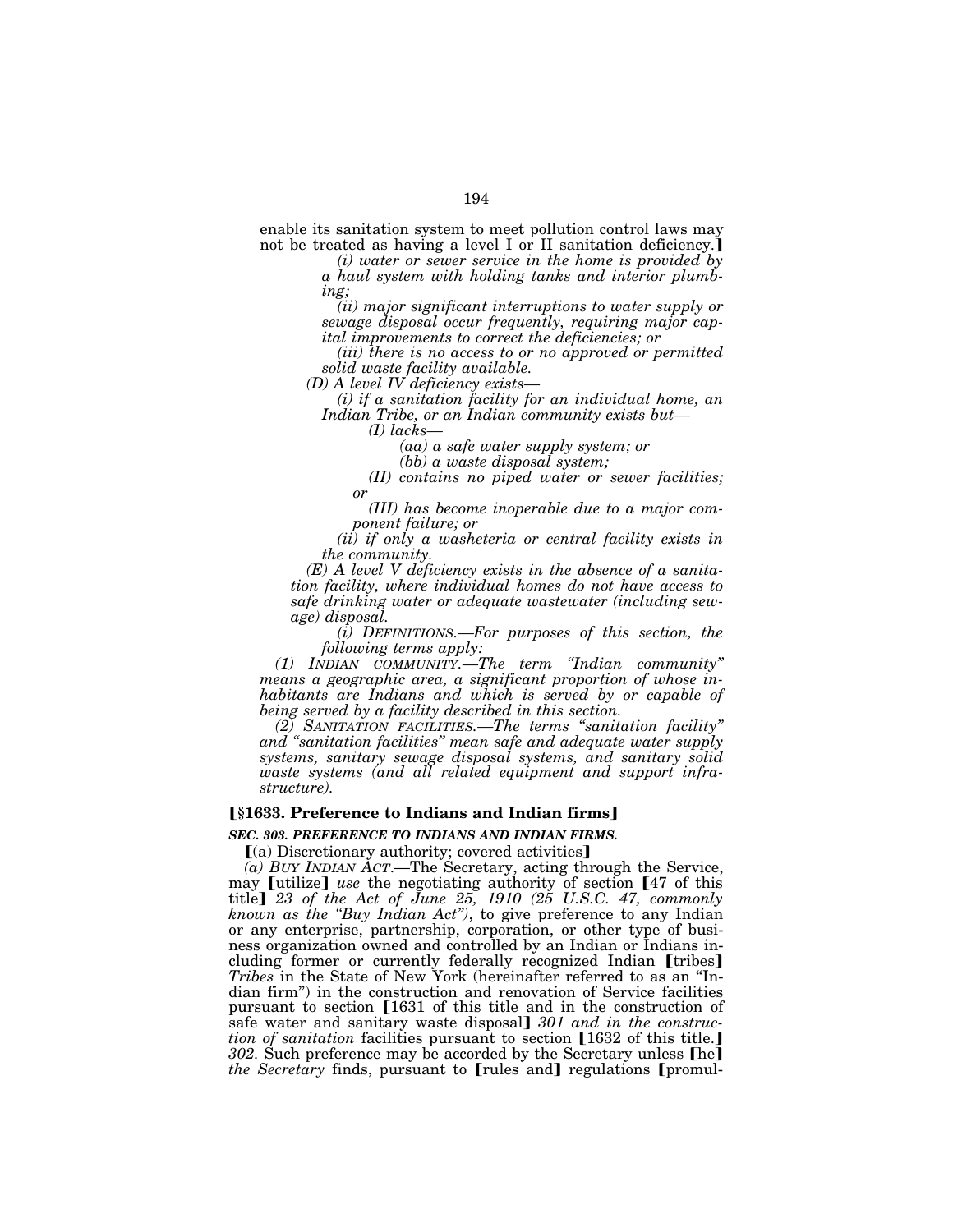gated by him], that the project or function to be contracted for will not be satisfactory or such project or function cannot be properly completed or maintained under the proposed contract. The Secretary, in arriving at [his] *such a* finding, shall consider whether the Indian or Indian firm will be deficient with respect to—<br>(1) ownership and control by Indians**[,]**;

 $(2)$  equipment $[j, j]$ 

 $(3)$  bookkeeping and accounting procedures  $\left[ \right, \right]$ ;

(4) substantive knowledge of the project or function to be contracted for**[**,**]**;

(5) adequately trained personnel.,*j*; or

(6) other necessary components of contract performance.

 $\lceil$ (b) Pay rates $\lceil$ 

*(b) LABOR STANDARDS.—*

(1) *IN GENERAL*.—For the *[purpose] purposes* of implementing the provisions of this [subchapter, the Secretary shall assure that the rates of pay for personnel engaged in] *title*, *contracts for the construction or renovation of [facilities con*structed or renovated] *health care facilities, staff quarters, and sanitation facilities, and related support infrastructure, funded*  in whole or in part [by] with funds made available pursuant to this title  $[[25 \text{ U.S.C.A. } \S \S 1631 \text{ et seq.}]$  are not less than the prevailing local wage rates for similar work as determined in accordance with the Act of March 3, 1931 (40 U.S.C. 276a to 276a–5, known as the Davis-Bacon Act).], shall contain a pro*vision requiring compliance with subchapter IV of chapter 31 of title 40, United States Code (commonly known as the ''Davis-Bacon Act''), unless such construction or renovation—*

*(A) is performed by a contractor pursuant to a contract with an Indian Tribe or Tribal Organization with funds supplied through a contract or compact authorized by the Indian Self-Determination and Education Assistance Act (25 U.S.C. 450 et seq.), or other statutory authority; and* 

*(B) is subject to prevailing wage rates for similar construction or renovation in the locality as determined by the*  Indian Tribes or Tribal Organizations to be served by the *construction or renovation.* 

*(2) EXCEPTION.—This subsection shall not apply to construction or renovation carried out by an Indian Tribe or Tribal Organization with its own employees.* 

### ø**§ 1634. Expenditure of non-Service funds for renovation**¿

*SEC. 304. EXPENDITURE OF NON-SERVICE FUNDS FOR RENOVATION.* 

 $(a)$  Authority of Secretary]

 $[(1)]$  *(a)* IN *GENERAL*.—Notwithstanding any other provision of law, [the Secretary]*if the requirements of subsection (c) are met, the Secretary, acting through the Service,* is authorized to accept any major *[renovation] expansion, renovation*, or modernization by any Indian *[tribe of any Service facility,] Tribe or Tribal Organization of any Service facility* or of any other Indian health facility operated pursuant to a contract [entered into] or compact under the Indian Self-Determination [Act[] and Education Assistance Act (25 U.S.C.[A. §]  $[450]$ (f) et seq.[]]), including—<br> $[({\rm A})]$  *(1)* any plans or designs for such *expansion*, renova-

tion*,* or modernization; and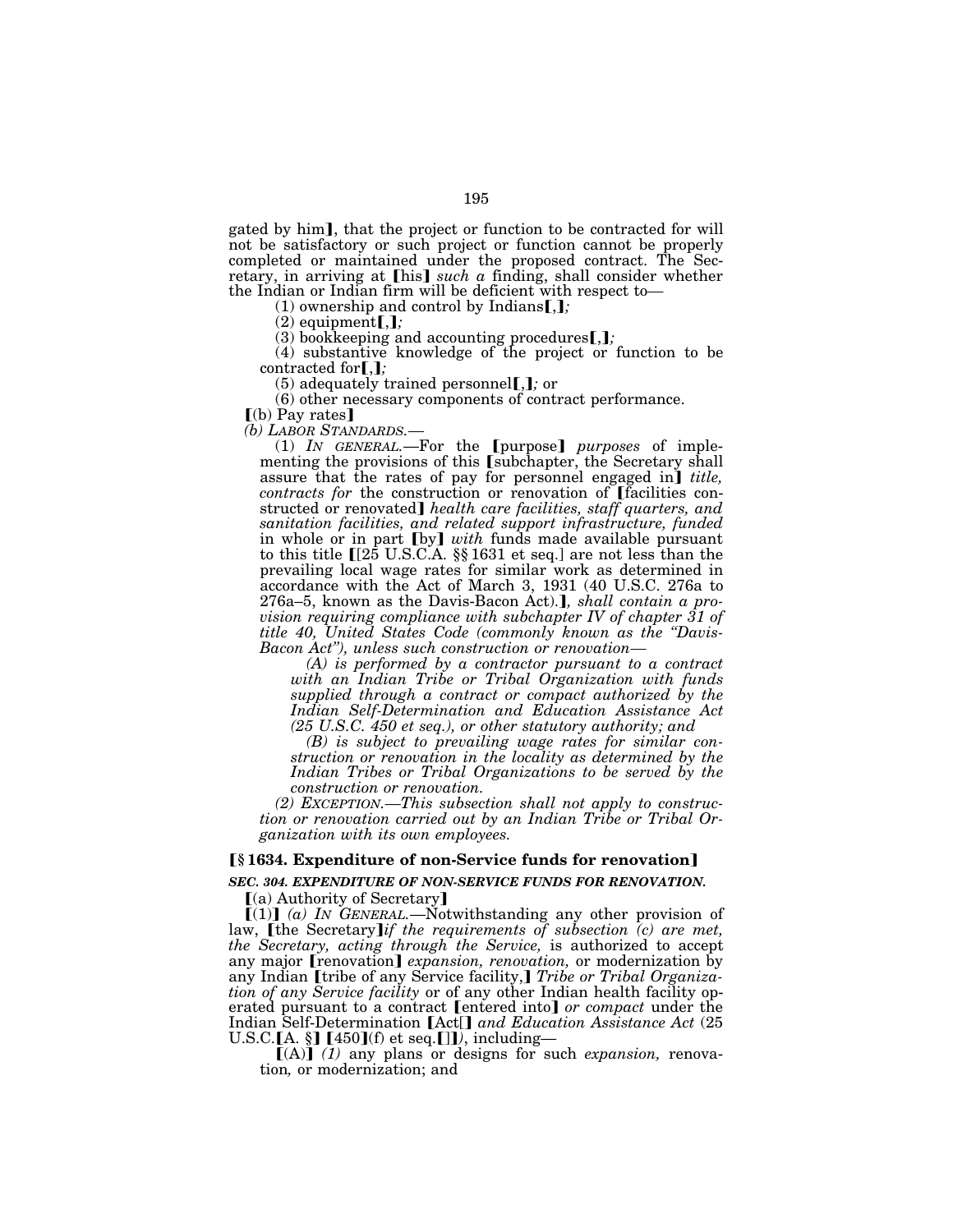ø(B)¿ *(2)* any *expansion,* renovation*,* or modernization for which funds appropriated under any Federal law were lawfully expended  $\mathbf{I}$ , but only if the requirements of subsection (b) of this section are met].<br> *(b) PRIORITY LIST.—*<br> **(2)** *(1) IN GENERAL.—The Secretary shall maintain a sepa-*

rate priority list to address the needs [of such facilities] for *increased operating expenses, personnel, or equipment[.] for such facilities. The methodology for establishing priorities shall be developed through regulations. The list of priority facilities will be revised annually in consultation with Indian Tribes and Tribal Organizations.* 

 $[(3)](2)$  *REPORT*.—The Secretary shall submit to the President, for inclusion in **[each]** *the* report required to be transmitted to  $\lceil \text{the} \rceil$  Congress under section  $\lceil \cdot 1671 \rceil$  of this title, *801*, the priority list maintained pursuant to paragraph ([2]*1*).

(b)c) REQUIREMENTS.—The requirements of this subsection are met with respect to any *expansion*, renovation, or modernization if—

(1) the **[tribe or tribal organization**] *Indian Tribe or Tribal Organization*—

(A) provides notice to the Secretary of its intent to *expand,* renovate*,* or modernize; and

(B) applies to the Secretary to be placed on a separate priority list to address the needs of such new facilities for *increased operating expenses,* personnel [or equipment; and*, or equipment; and* 

(2) the **[renovation]** *expansion, renovation,* or modernization—

(A) is approved by the appropriate area director of the Service<sup>[</sup>; and] for Federal facilities; and

(B) is administered by the [tribe] *Indian Tribe or Tribal Organization* in accordance with [the rules and] *any applicable* regulations prescribed by the Secretary with respect to construction or renovation of Service facilities.

 $(c)$  Recovery for non-use as Service facility]

*(d) ADDITIONAL REQUIREMENT FOR EXPANSION.—In addition to the requirements under subsection (c), for any expansion, the Indian Tribe or Tribal Organization shall provide to the Secretary additional information pursuant to regulations, including additional staffing, equipment, and other costs associated with the expansion.* 

(*e*) *CLOSURE OR CONVERSION OF FACILITIES.—*If any Service facility which has been *expanded,* renovated*,* or modernized by an Indian [tribe] *Tribe or Tribal Organization* under this section ceases to be used as a Service facility during the 20-year period beginning on the date such *expansion,* renovation*,* or modernization is completed, such Indian [tribe] *Tribe or Tribal Organization* shall be entitled to recover from the United States an amount which bears the same ratio to the value of such facility at the time of such cessation as the value of such *expansion*, renovation*,* or modernization (less the total amount of any funds provided specifically for such facility under any Federal program that were expended for such *expansion,* renovation*,* or modernization) bore to the value of such facility at the time of the completion of such *expansion,* renovation*,* or modernization.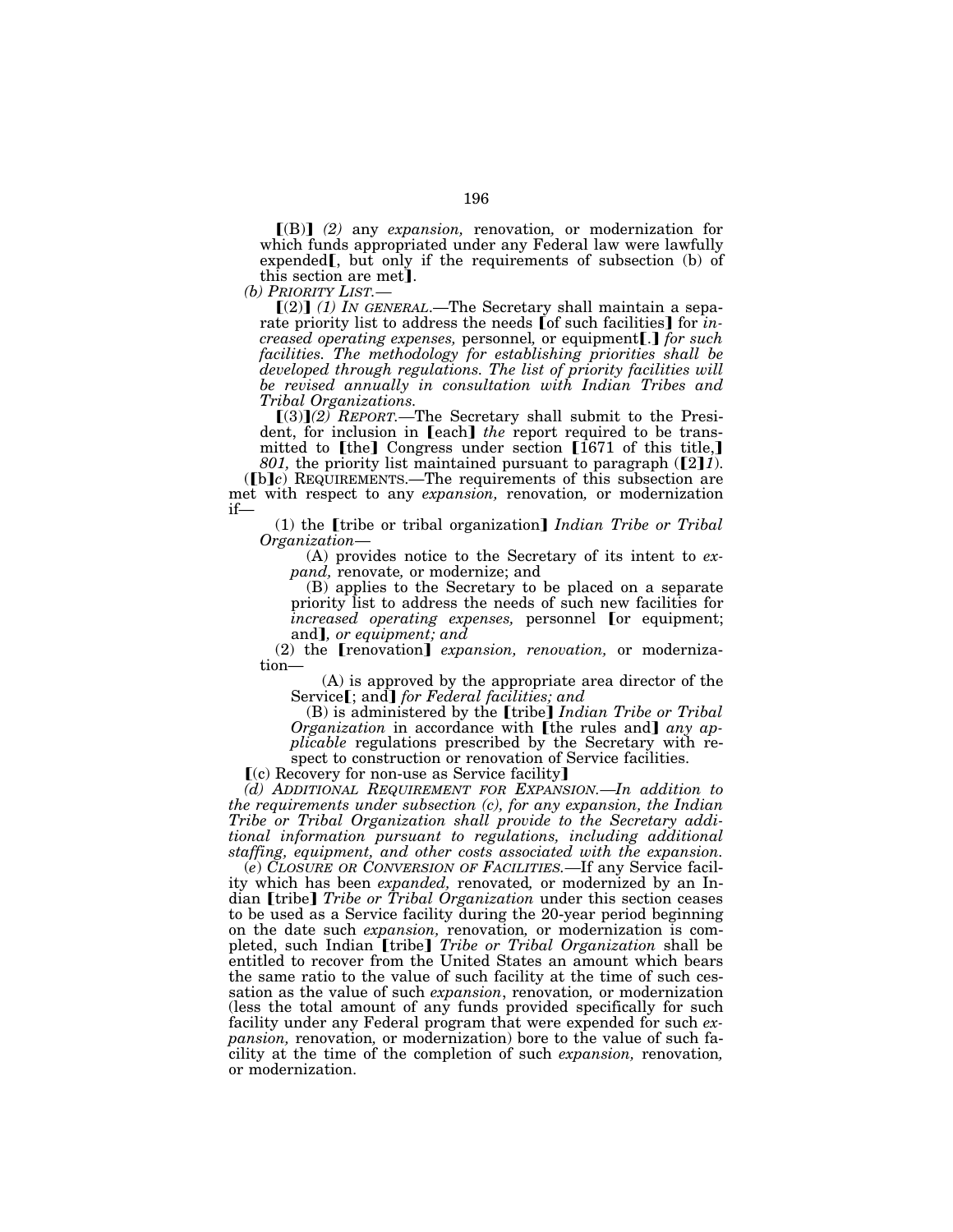### *SEC. 305. FUNDING FOR THE CONSTRUCTION, EXPANSION, AND MOD-ERNIZATION OF SMALL AMBULATORY CARE FACILITIES.*

# ø**§ 1636. Grant program for the construction, expansion, and**  modernization of small ambulatory care facilities]

*(a) GRANTS.—*

 $(a)$  Authorization

(1) *IN GENERAL.—*The Secretary, acting through the Service, shall make grants to [tribes and tribal organizations] *Indian Tribes and Tribal Organizations* for the construction, expansion, or modernization of facilities for the provision of ambulatory care services to eligible Indians (and noneligible persons [as provided in subsection] *pursuant to subsections (b)(2) and*  $(c)(1)$ (C) of this section]). A grant made under this section may cover up to 100 percent of the costs of such construction, expansion, or modernization. For the purposes of this section, the term "construction" includes the replacement of an existing facility.

(2) *GRANT AGREEMENT REQUIRED.—*A grant under paragraph  $(1)$  may only be made [to a tribe or tribal organization]  $avail$ *able to a Tribal Health Program* operating an Indian health facility (other than a facility owned or constructed by the Service, including a facility originally owned or constructed by the Service and transferred to  $[a]$  tribe or tribal organization) pursuant to a contract entered into under the Indian Self-Determination Act [25 U.S.C.A. § 450f et seq.].] an Indian Tribe or *Tribal Organization).* 

 $(a)$  Use of grant

(1) A grant provided under this section may be used only for the construction, expansion, or modernization (including the planning and design of such construction, expansion, or modernization) of an ambulatory care facility- $\mathbf{J}$ 

*(b) USE OF GRANT FUNDS.—*

*(1) ALLOWABLE USES.—A grant awarded under this section may be used for the construction, expansion, or modernization (including the planning and design of such construction, expansion, or modernization) of an ambulatory care facility—*

(A) located apart from a hospital;

(B) not funded under section **[1631]** 301 or section **[1637 of this title] 306; and** 

 $(C)$  which, upon completion of such construction [, expansion,] or modernization will-

(i) have a total capacity appropriate to its projected service population;

(ii) serve no less than  $500$ *(ii) provide annually no fewer than 150 patient visits by eligible Indians Lannu*ally;**]** and *other users who are eligible for services in such facility in accordance with section 807(c)(2); and* 

 $(iii)$  provide ambulatory care in a [service area] *Service Area* (specified in the contract [entered into] *or compact* under the Indian Self-Determination *and Education Assistance* Act  $\prod(25 \text{ U.S.C.} \text{A. } \S$  **[450**] f et seq.] *et seq.*)) with a population of [not less than  $2,000$  *no fewer than 1,500* eligible Indians[.] and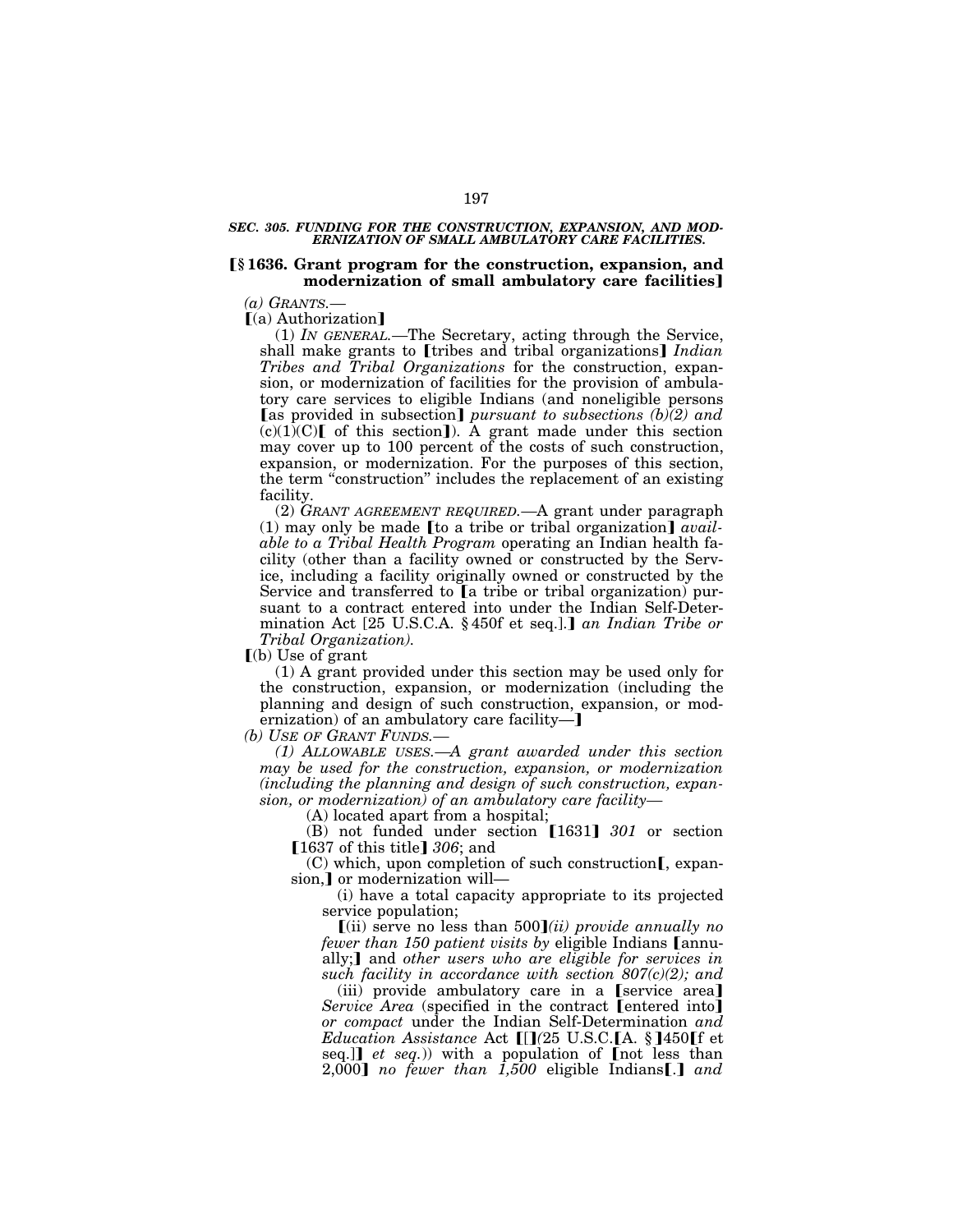*other users who are eligible for services in such facility in accordance with section 807(c)(2).* 

*(2) ADDITIONAL ALLOWABLE USE.—The Secretary may also reserve a portion of the funding provided under this section and use those reserved funds to reduce an outstanding debt incurred by Indian Tribes or Tribal Organizations for the construction, expansion, or modernization of an ambulatory care facility that meets the requirements under paragraph (1). The provisions of this section shall apply, except that such applications for funding under this paragraph shall be considered separately from applications for funding under paragraph (1).* 

 $(2)$  (3) USE ONLY FOR CERTAIN PORTION OF COSTS.—A grant *provided under this section may be used only for the cost of that portion of a construction, expansion, or modernization project that benefits the Service population identified above in subsection*  $(b)(1)(C)$  *(ii) and (iii).* The requirements of clauses (ii) and (iii) of paragraph  $(1)(C)$  shall not apply to  $[a]$  tribe or tribal organization] an Indian Tribe or Tribal Organization applying for a grant under this section [whose tribal government offices are located on an island] *for a health care facility located or to be constructed on an island or when such facility is not located on a road system providing direct access to an inpatient hospital where care is available to the Service population.* 

 $(c)$  Application of grant

*(C) GRANTS.*— (1) *APPLICATION.—*No grant may be made under this section unless an application *or proposal* for [such a] the grant has been[ submitted to and] approved by the Secretary[. An application for a grant under this section shall be submitted in such form and manner as the Secretary shall by regulation prescribe and shall] *in accordance with applicable regulations and has* set forth reasonable assurance by the applicant that, at all times after the construction, expansion, or modernization of a facility carried out [pursuant to] *using* a grant received under this section—

(A) adequate financial support will be available for the provision of services at such facility;

(B) such facility will be available to eligible Indians without regard to ability to pay or source of payment; and

(C) such facility will, as feasible without diminishing the quality or quantity of services provided to eligible Indians, serve noneligible persons on a cost basis.

(2) *PRIORITY*.—In awarding grants under this section, the Secretary shall give priority to **[tribes and tribal organiza**tions¿*Indian Tribes and Tribal Organizations* that demonstrate—

(A) a need for increased ambulatory care services; and

(B) insufficient capacity to deliver such services.

*(3) PEER REVIEW PANELS.—The Secretary may provide for the establishment of peer review panels, as necessary, to review and evaluate applications and proposals and to advise the Secretary regarding such applications using the criteria developed pursuant to subsection (a)(1).* 

 $(d)$  [Transfer of interest to United States upon cessation of facility]*REVERSION OF FACILITIES.*—If any facility (or portion thereof)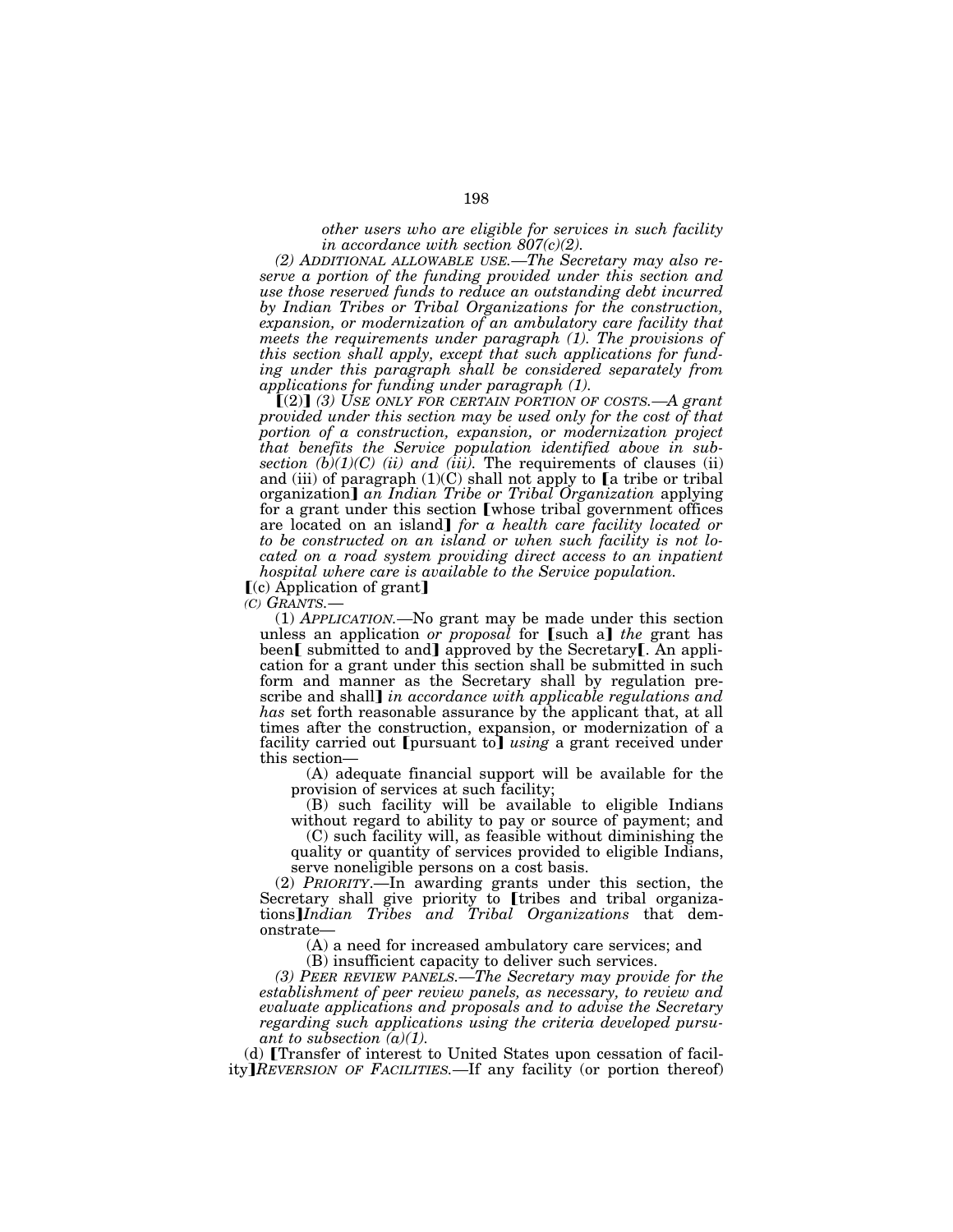with respect to which funds have been paid under this section, ceases, at any time after completion of the construction, expansion, or modernization carried out with such funds, to be [utilized] *used* for the purposes of providing [ambulatory] *health* care services to eligible Indians, all of the right, title, and interest in and to such facility (or portion thereof) shall transfer to the United States *unless otherwise negotiated by the Service and the Indian Tribe or Tribal Organization.* 

*(e) FUNDING NONRECURRING.—Funding provided under this section shall be nonrecurring and shall not be available for inclusion in any individual Indian Tribe's tribal share for an award under the Indian Self-Determination and Education Assistance Act (25 U.S.C. 450 et seq.) or for reallocation or redesign thereunder.* 

# **[§1637. Indian health care delivery demonstration project]** *SEC. 306. INDIAN HEALTH CARE DELIVERY DEMONSTRATION PROJECTS.*

 $(a)$  Health care delivery demonstration projects

*(a) IN GENERAL.*—The Secretary, acting through the Service, is authorized to *carry out, or to* enter into contracts [with, or make grants to, Indian tribes or tribal organizations for the purpose of carrying out*lunder the Indian Self-Determination and Education Assistance Act (25 U.S.C. 450 et seq.) with Indian Tribes or Tribal Organizations to carry out,* a health care delivery demonstration project to test alternative means of delivering health care and services *to Indians* through [health] facilities [to Indians].

(b) USE OF  $[$  FUNDS $]$ *FUNDS*.—The Secretary, in approving projects pursuant to this section, may authorize [funding] *such contracts* for the construction and renovation of hospitals, health centers, health stations, and other facilities to deliver health care services and is authorized to—

(1) waive any leasing prohibition;

(2) permit carryover of funds appropriated for the provision of health care services;

 $(3)$  permit the use of  $[$ non-Service Federal funds and non-Federal¿*other available* funds;

(4) permit the use of funds or property donated from any source for project purposes; [and]

(5) provide for the reversion of donated real or personal property to the donor[.]; *and* 

 $(c)$  Criteria]

*(6) permit the use of Service funds to match other funds, including Federal funds.* 

*(c) HEALTH CARE DEMONSTRATION PROJECTS.—*

*(1) GENERAL PROJECTS.—*

 $(1)$  Within 180 days after November 28, 1990, the Secretary, after consultation with Indian tribes and tribal organizations, shall develop and publish in the Federal Register criteria for the review and approval of applications submitted under this section. The Secretary may enter into a contract or award a grant under this section for projects which

*(A) CRITERIA.—The Secretary may approve under this section demonstration projects that* meet the following criteria: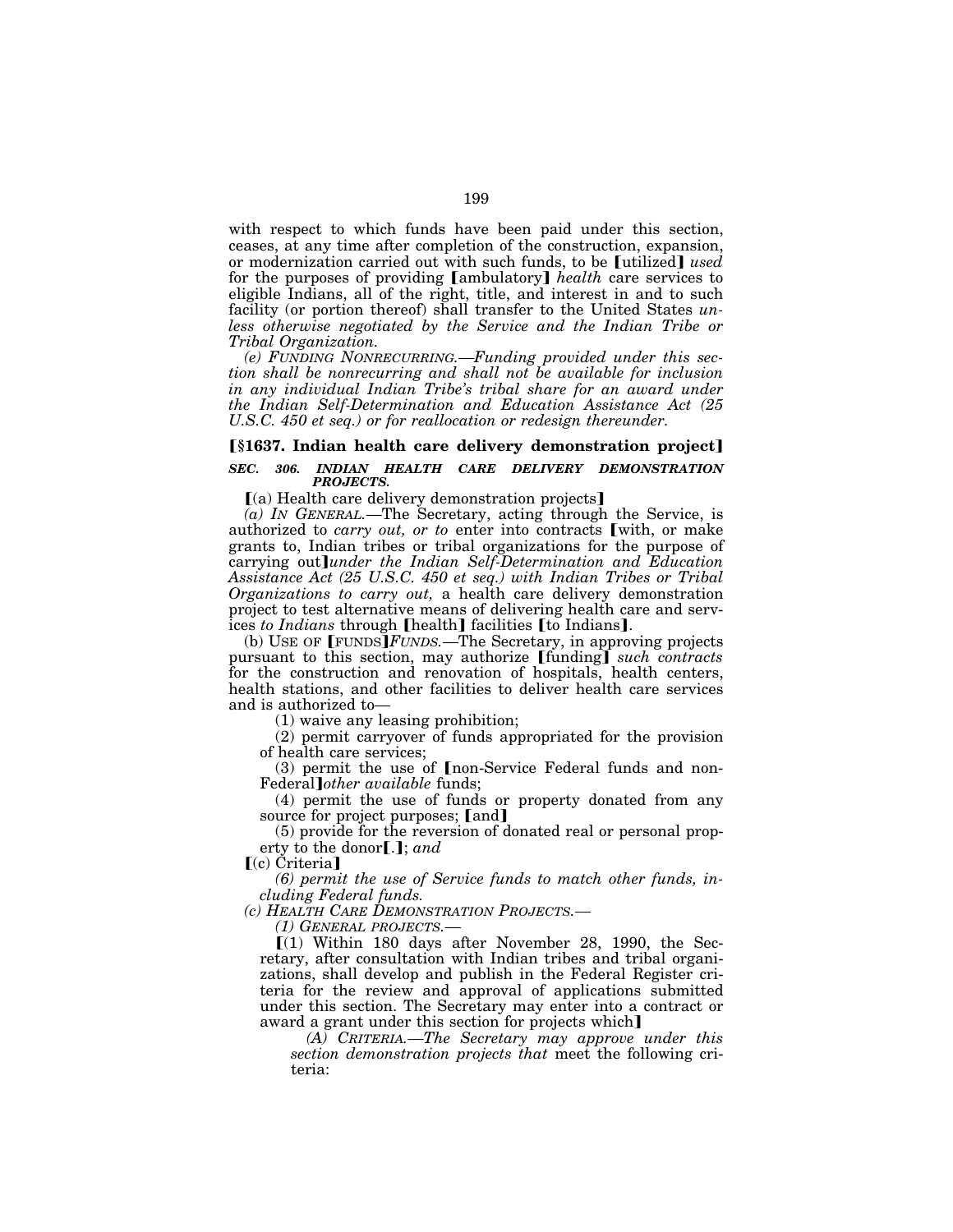$[(A)]$  *(i)*There is a need for a new facility or program*, such as a program for convenient care services,*  or the reorientation of an existing facility or program.

 $[(B)]$   $(ii)$  A significant number of Indians, including **[those]** *Indians* with low health status, will be served by the project.

 $(C)$  The project has the potential to address the health needs of Indians in an innovative manner.]

 $[(D)]$  *(iii)* The project has the potential to deliver services in an efficient and effective manner.

 $[(E)]$  *(iv)* The project is economically viable.

 $[(F)]$  (v) [The Indian tribe or tribal organization] *For projects carried out by an Indian Tribe or Tribal Organization, the Indian Tribe or Tribal Organization*  has the administrative and financial capability to administer the project.

 $[(G)]$  (*vi*) The project is integrated with providers of related health and social services and is coordinated with, and avoids duplication of, existing services *in order to expand the availability of services.* 

 $\Gamma(2)$  The Secretary may provide for the establishment of peer review panels, as necessary, to review and evaluate applications and to advise the Secretary regarding such applications using the criteria developed pursuant to paragraph  $(1)$ .

 $\Gamma(3)$ (A) On or before September 30, 1995, the Secretary shall enter into contracts or award grants under this section for a demonstration project in each of the following service units which meets the criteria specified in paragraph (1) and for which a completed application has been received by the Secretary:]

*(B) PRIORITY.—In approving demonstration projects under this paragraph, the Secretary shall give priority to demonstration projects, to the extent the projects meet the criteria described in subparagraph (A), located in any of the following Service Units:* 

(i) Cass Lake, Minnesota.

(iiø) Clinton, Oklahoma.

ø(iii) Harlem, Montana.

(iv]) Mescalero, New Mexico.

([v]iii) Owyhee, Nevada.

 $\lbrack$ (vi) Parker, Arizona.] ([vii]iv) Schurz, Nevada.

 $\lceil$ (viii) Winnebago, Nebraska.

 $(\left[\text{ix}\right]v)$  Ft. Yuma, California.

ø(B) The Secretary may also enter into contracts or award grants under this section taking into consideration applications received under this section from all service areas. The Secretary may not award a greater number of such contracts or grants in one service area than in any other service area until there is an equal number of such contracts or grants awarded with respect to all service areas from which the Secretary receives applications during the application period (as determined by the Secretary) which meet the criteria specified in paragraph  $(1)$ .

*(2) CONVENIENT CARE SERVICE PROJECTS.—*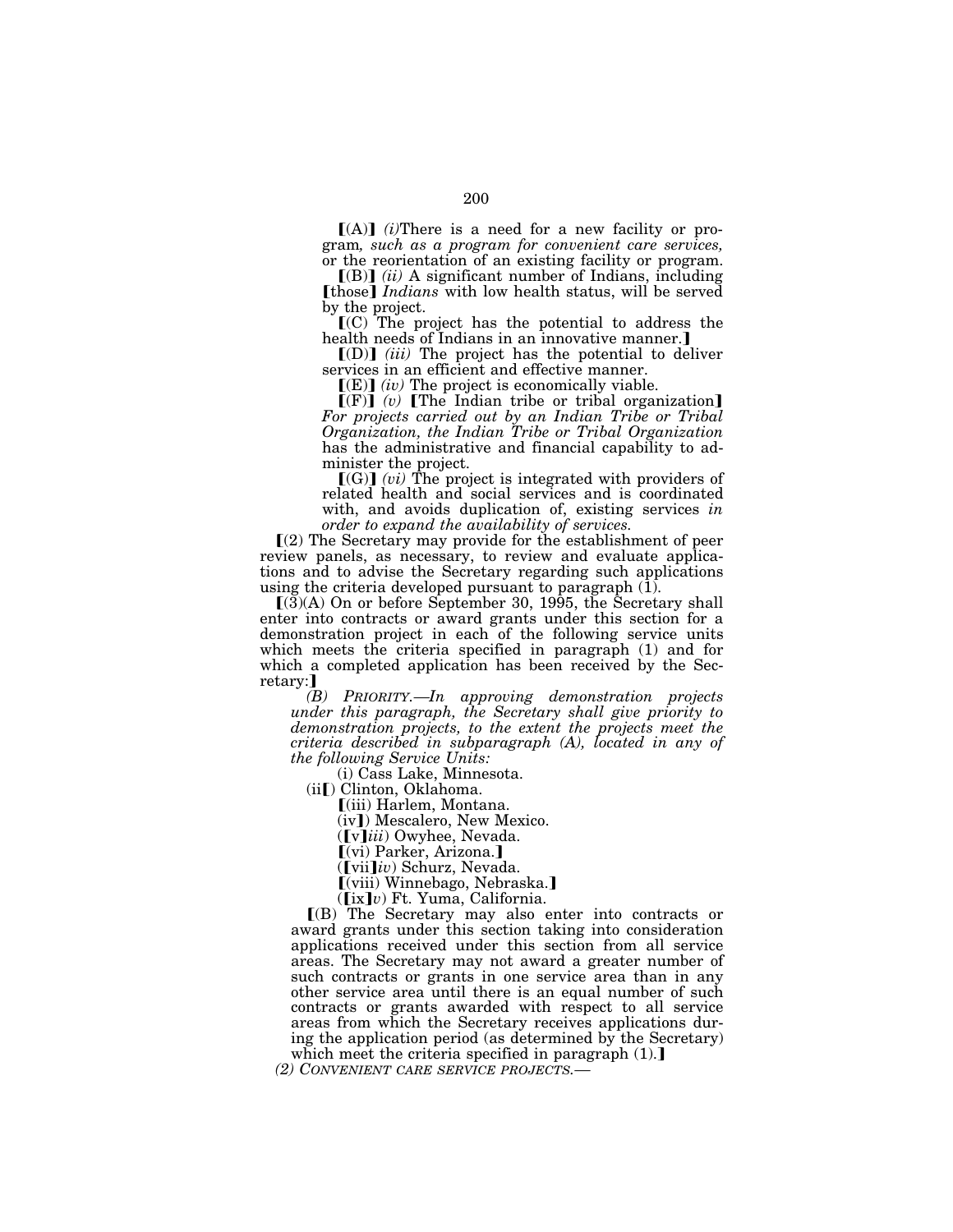*(A) DEFINITION OF CONVENIENT CARE SERVICE.—In this paragraph, the term ''convenient care service'' means any primary health care service, such as urgent care services, nonemergent care services, prevention services and screenings, and any service authorized by sections 203 or* 

*213(d), that is— (i) provided outside the regular hours of operation of a health care facility; or* 

*(ii) offered at an alternative setting.* 

*(B) APPROVAL.—In addition to projects described in paragraph (1), in any fiscal year, the Secretary is authorized to approve not more than 10 applications for health care delivery demonstration projects that— (i) include a convenient care services program as an* 

*alternative means of delivering health care services to Indians; and* 

*(ii) meet the criteria described in subparagraph (C). (C) CRITERIA.—The Secretary shall approve under subparagraph (B) demonstration projects that meet all of the following criteria:* 

*(i) The criteria set forth in paragraph (1)(A).* 

*(ii) There is a lack of access to health care services at existing health care facilities, which may be due to limited hours of operation at those facilities or other factors.* 

*(iii) The project— (I) expands the availability of services; or* 

(aa) the burden on Contract Health Services; *or* 

*(bb) the need for emergency room visits.* 

*(d) PEER REVIEW PANELS.—The Secretary may provide for the establishment of peer review panels, as necessary, to review and evaluate applications using the criteria described in paragraphs*   $(1)(A)$  and  $(2)(C)$  of subsection (c).

([d]e) TECHNICAL [assistance] AssISTANCE.—The Secretary shall provide such technical and other assistance as may be necessary to enable applicants to comply with [the provisions of] this section.

 $({\bf [e]}\hat{f})$  SERVICE TO  ${\bf [ineligible\,\,\,persons\,\,\,The}$  *INELIGIBLE PER-SONS.— Subject to section 807, the authority to provide services to* persons otherwise ineligible for the health care benefits of the Service, and the authority to extend hospital privileges in [service<sup></sup>*Service* facilities to non-Service health *[care]* practitioners as provided in section [1680c of this title] 807, may be included, subject to the terms of [such] *that* section, in any demonstration project approved pursuant to this section.

(**[f]g**) EQUITABLE **[TREATMENT**] *TREATMENT*.—For purposes of subsection (c) $\lceil (1)(A)$  of this section, the Secretary [shall], in evaluating facilities operated under any contract [entered into with the Service] *or compact* under the Indian Self-Determination *and Education Assistance Act* [[*]*(25 U.S.C. [A. §]450 [f] et seq.],), shall use the same criteria that the Secretary uses in evaluating facilities operated directly by the Service.

(**[g]***h* EQUITABLE [integration of facilities] *INTEGRATION OF FA-CILITIES.—*The Secretary shall ensure that the planning, design,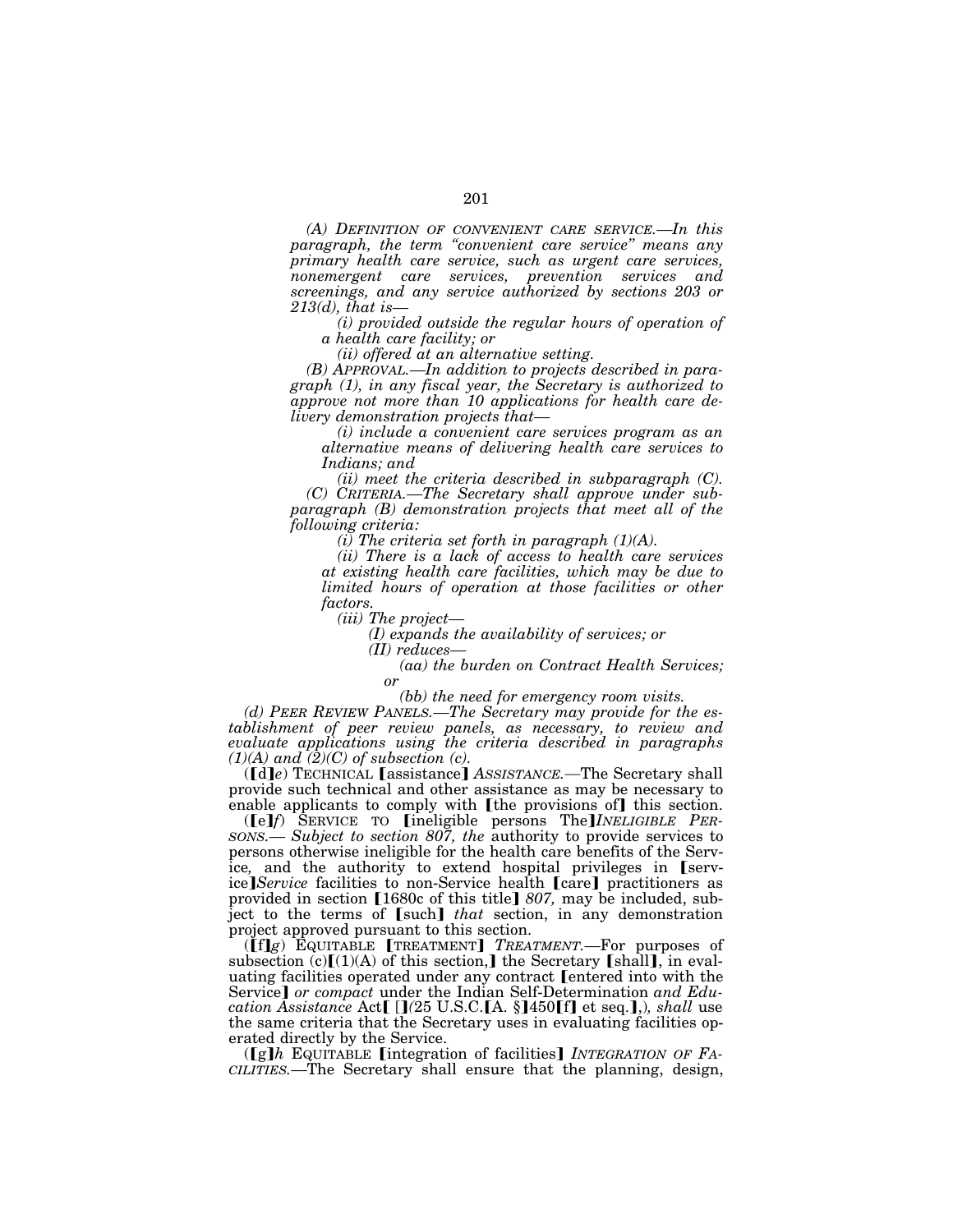construction, [and] renovation, and expansion needs of Service and non-Service facilities [which] *that* are the subject of a contract [for health services entered into with the Service<sup>*or compact* under the</sup> Indian Self-Determination and Education Assistance Act [[](25 U.S.C.[A. §]450[f] et seq.], *for health services* are fully and equitably integrated into the implementation of the health care delivery demonstration projects under this section.

ø(h) Reports to Congress

 $[(1)$  The Secretary shall submit to the President, for inclusion in the report which is required to be submitted to the Congress under section 1671 of this title for fiscal year 1997, an interim report on the findings and conclusions derived from the demonstration projects established under this section.

 $(2)$  The Secretary shall submit to the President, for inclusion in the report which is required to be submitted to the Congress under section 1671 of this title for fiscal year 1999, a final report on the findings and conclusions derived from the demonstration projects established under this section, together with legislative recommendations.

### *SEC. 307. LAND TRANSFER.*

*Notwithstanding any other provision of law, the Bureau of Indian Affairs and all other agencies and departments of the United States are authorized to transfer, at no cost, land and improvements to the Service for the provision of health care services. The Secretary is authorized to accept such land and improvements for such purposes.* 

### *SEC. 308. LEASES, CONTRACTS, AND OTHER AGREEMENTS.*

*The Secretary, acting through the Service, may enter into leases, contracts, and other agreements with Indian Tribes and Tribal Organizations which hold (1) title to, (2) a leasehold interest in, or (3) a beneficial interest in (when title is held by the United States in trust for the benefit of an Indian Tribe) facilities used or to be used for the administration and delivery of health services by an Indian Health Program. Such leases, contracts, or agreements may include provisions for construction or renovation and provide for compensation to the Indian Tribe or Tribal Organization of rental and other costs consistent with section 105(l) of the Indian Self-Determination and Education Assistance Act (25 U.S.C. 450j(l)) and regulations thereunder.* 

### *SEC. 309. STUDY ON LOANS, LOAN GUARANTEES, AND LOAN REPAY-MENT.*

*(a) IN GENERAL.—The Secretary, in consultation with the Secretary of the Treasury, Indian Tribes, and Tribal Organizations, shall carry out a study to determine the feasibility of establishing a loan fund to provide to Indian Tribes and Tribal Organizations direct loans or guarantees for loans for the construction of health care facilities, including—*

*(1) inpatient facilities;* 

*(2) outpatient facilities;* 

*(3) staff quarters;* 

*(4) hostels; and* 

*(5) specialized care facilities, such as behavioral health and elder care facilities.* 

*(b) DETERMINATIONS.—In carrying out the study under subsection (a), the Secretary shall determine—*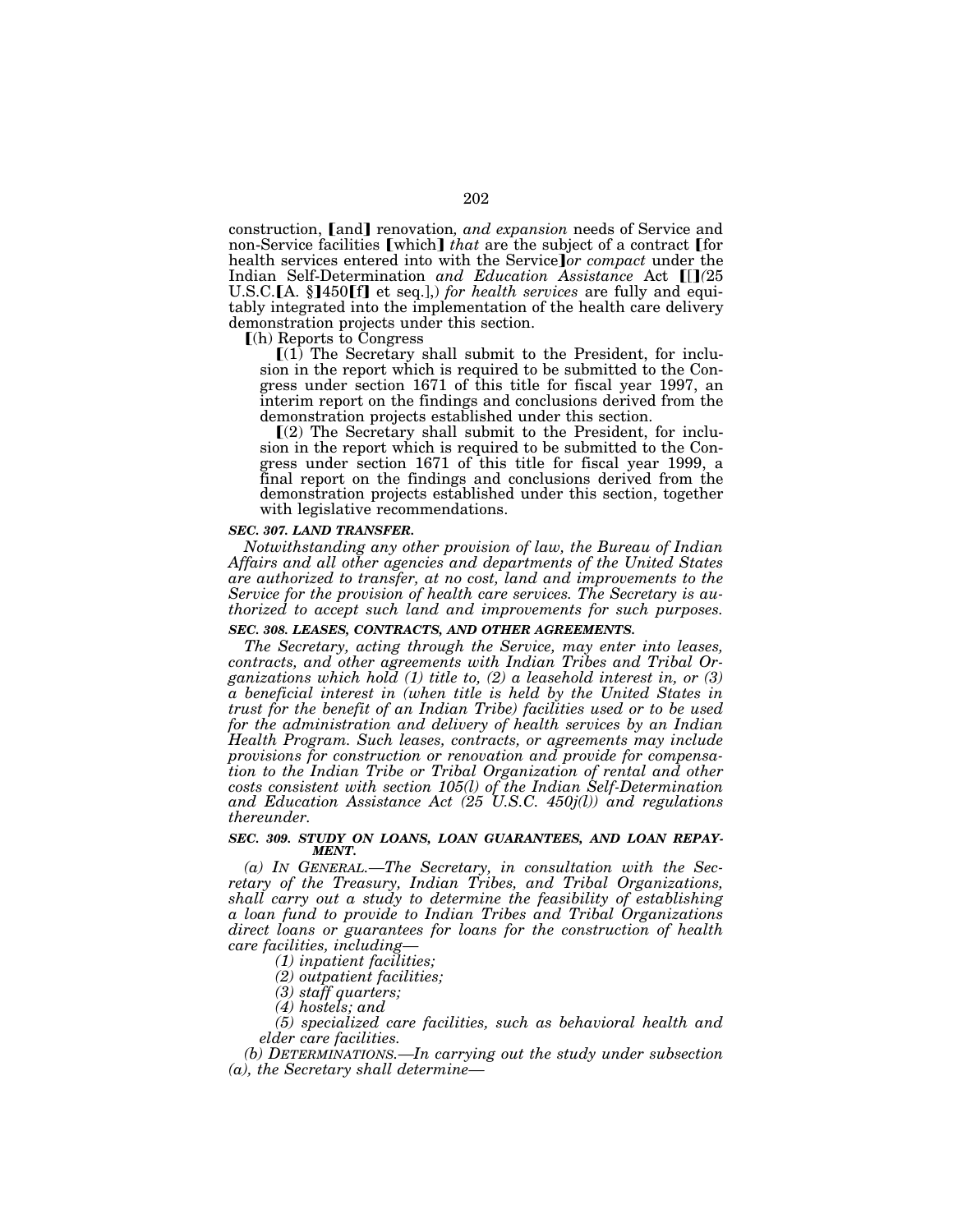*(1) the maximum principal amount of a loan or loan guarantee that should be offered to a recipient from the loan fund;* 

*(2) the percentage of eligible costs, not to exceed 100 percent, that may be covered by a loan or loan guarantee from the loan fund (including costs relating to planning, design, financing, site land development, construction, rehabilitation, renovation, conversion, improvements, medical equipment and furnishings, and other facility-related costs and capital purchase (but excluding staffing));* 

*(3) the cumulative total of the principal of direct loans and loan guarantees, respectively, that may be outstanding at any one time;* 

*(4) the maximum term of a loan or loan guarantee that may be made for a facility from the loan fund;* 

*(5) the maximum percentage of funds from the loan fund that should be allocated for payment of costs associated with planning and applying for a loan or loan guarantee;* 

*(6) whether acceptance by the Secretary of an assignment of the revenue of an Indian Tribe or Tribal Organization as security for any direct loan or loan guarantee from the loan fund would be appropriate;* 

*(7) whether, in the planning and design of health facilities under this section, users eligible under section 807(c) may be included in any projection of patient population;* 

*(8) whether funds of the Service provided through loans or loan guarantees from the loan fund should be eligible for use in matching other Federal funds under other programs;* 

*(9) the appropriateness of, and best methods for, coordinating the loan fund with the health care priority system of the Service under section 301; and* 

*(10) any legislative or regulatory changes required to implement recommendations of the Secretary based on results of the study.* 

*(c) REPORT.—Not later than September 30, 2009, the Secretary shall submit to the Committee on Indian Affairs of the Senate and the Committee on Natural Resources and the Committee on Energy and Commerce of the House of Representatives a report that describes—*

*(1) the manner of consultation made as required by subsection (a); and* 

*(2) the results of the study, including any recommendations of the Secretary based on results of the study.* 

## *SEC. 310. TRIBAL LEASING.*

*A Tribal Health Program may lease permanent structures for the purpose of providing health care services without obtaining advance approval in appropriation Acts.* 

# *SEC. 311. INDIAN HEALTH SERVICE/TRIBAL FACILITIES JOINT VEN-TURE PROGRAM.*

*(a) IN GENERAL.—The Secretary, acting through the Service, shall make arrangements with Indian Tribes and Tribal Organizations to establish joint venture demonstration projects under which an Indian Tribe or Tribal Organization shall expend tribal, private, or other available funds, for the acquisition or construction of a health facility for a minimum of 10 years, under a no-cost lease, in ex-*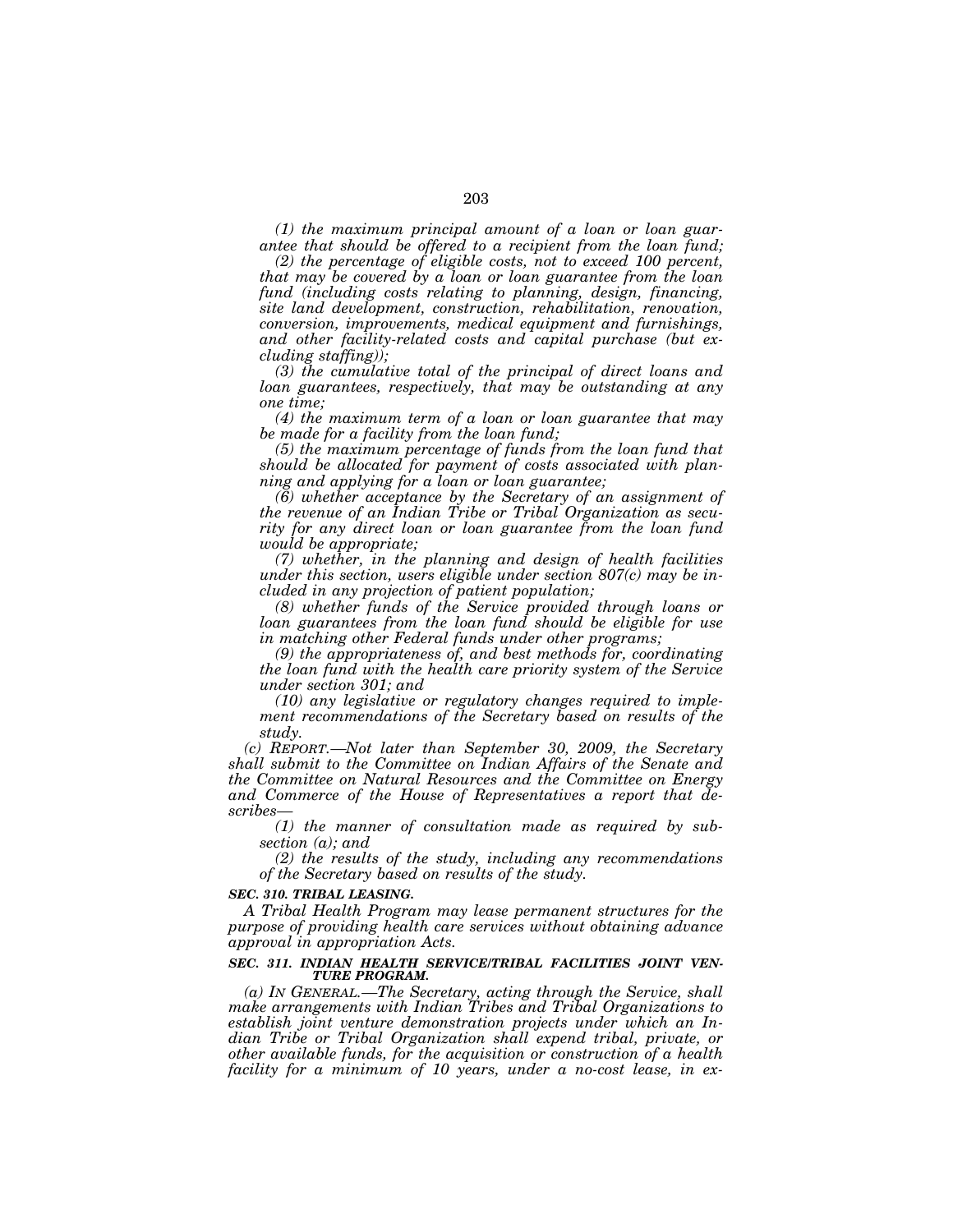*change for agreement by the Service to provide the equipment, supplies, and staffing for the operation and maintenance of such a health facility. An Indian Tribe or Tribal Organization may use tribal funds, private sector, or other available resources, including loan guarantees, to fulfill its commitment under a joint venture entered into under this subsection. An Indian Tribe or Tribal Organi*zation shall be eligible to establish a joint venture project if, when *it submits a letter of intent, it— (1) has begun but not completed the process of acquisition or* 

*construction of a health facility to be used in the joint venture project; or* 

*(2) has not begun the process of acquisition or construction of a health facility for use in the joint venture project.* 

*(b) REQUIREMENTS.—The Secretary shall make such an arrange-*

*(1) the Secretary first determines that the Indian Tribe or Tribal Organization has the administrative and financial capabilities necessary to complete the timely acquisition or construction of the relevant health facility; and* 

*(2) the Indian Tribe or Tribal Organization meets the need criteria determined using the criteria developed under the health care facility priority system under section 301, unless the Secretary determines, pursuant to regulations, that other criteria will result in a more cost-effective and efficient method of facilitating and completing construction of health care facilities.* 

*(c) CONTINUED OPERATION.—The Secretary shall negotiate an agreement with the Indian Tribe or Tribal Organization regarding the continued operation of the facility at the end of the initial 10 year no-cost lease period.* 

*(d) BREACH OF AGREEMENT.—An Indian Tribe or Tribal Organization that has entered into a written agreement with the Secretary under this section, and that breaches or terminates without cause such agreement, shall be liable to the United States for the amount that has been paid to the Indian Tribe or Tribal Organization, or paid to a third party on the Indian Tribe's or Tribal Organization's behalf, under the agreement. The Secretary has the right to recover tangible property (including supplies) and equipment, less depreciation, and any funds expended for operations and maintenance under this section. The preceding sentence does not apply to any funds expended for the delivery of health care services, personnel, or staffing.* 

*(e) RECOVERY FOR NONUSE.—An Indian Tribe or Tribal Organization that has entered into a written agreement with the Secretary under this subsection shall be entitled to recover from the United States an amount that is proportional to the value of such facility if, at any time within the 10-year term of the agreement, the Service ceases to use the facility or otherwise breaches the agreement.* 

*(f) DEFINITION.—For the purposes of this section, the term ''health facility'' or ''health facilities'' includes quarters needed to provide housing for staff of the relevant Tribal Health Program.* 

#### *SEC. 312. LOCATION OF FACILITIES.*

*(a) IN GENERAL.—In all matters involving the reorganization or development of Service facilities or in the establishment of related employment projects to address unemployment conditions in economically depressed areas, the Bureau of Indian Affairs and the*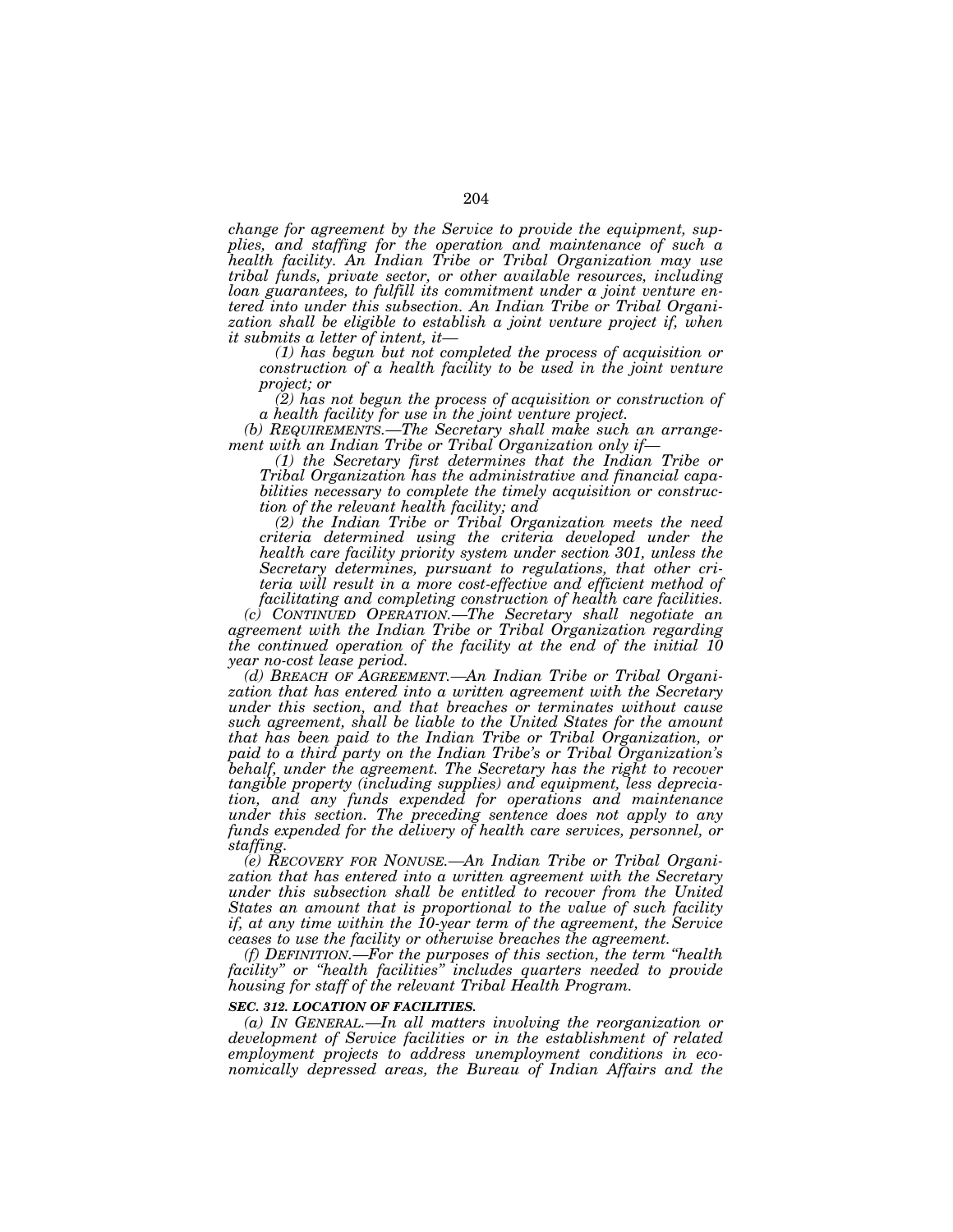*Service shall give priority to locating such facilities and projects on Indian lands, or lands in Alaska owned by any Alaska Native village, or village or regional corporation under the Alaska Native Claims Settlement Act (43 U.S.C. 1601 et seq.), or any land allotted to any Alaska Native, if requested by the Indian owner and the Indian Tribe with jurisdiction over such lands or other lands owned or leased by the Indian Tribe or Tribal Organization. Top priority shall be given to Indian land owned by 1 or more Indian Tribes.* 

*(b) DEFINITION.—For purposes of this section, the term ''Indian lands'' means—*

*(1) all lands within the exterior boundaries of any reservation; and* 

*(2) any lands title to which is held in trust by the United States for the benefit of any Indian Tribe or individual Indian or held by any Indian Tribe or individual Indian subject to restriction by the United States against alienation.* 

## *SEC. 313. MAINTENANCE AND IMPROVEMENT OF HEALTH CARE FA-CILITIES.*

*(a) REPORT.—The Secretary shall submit to the President, for inclusion in the report required to be transmitted to Congress under section 801, a report which identifies the backlog of maintenance and repair work required at both Service and tribal health care facilities, including new health care facilities expected to be in operation in the next fiscal year. The report shall also identify the need*  for renovation and expansion of existing facilities to support the *growth of health care programs.* 

*(b) MAINTENANCE OF NEWLY CONSTRUCTED SPACE.—The Secretary, acting through the Service, is authorized to expend maintenance and improvement funds to support maintenance of newly constructed space only if such space falls within the approved supportable space allocation for the Indian Tribe or Tribal Organization. Supportable space allocation shall be defined through the health care facility priority system under section 301(c).* 

*(c) REPLACEMENT FACILITIES.—In addition to using maintenance and improvement funds for renovation, modernization, and expansion of facilities, an Indian Tribe or Tribal Organization may use maintenance and improvement funds for construction of a replacement facility if the costs of renovation of such facility would exceed a maximum renovation cost threshold. The maximum renovation cost threshold shall be determined through the negotiated rulemaking process provided for under section 802.* 

# *SEC. 314. TRIBAL MANAGEMENT OF FEDERALLY-OWNED QUARTERS.*

*(a) RENTAL RATES.—*

*(1) ESTABLISHMENT.—Notwithstanding any other provision of law, a Tribal Health Program which operates a hospital or other health facility and the federally-owned quarters associated therewith pursuant to a contract or compact under the Indian Self-Determination and Education Assistance Act (25 U.S.C. 450 et seq.) shall have the authority to establish the rental rates charged to the occupants of such quarters by providing notice to the Secretary of its election to exercise such authority.*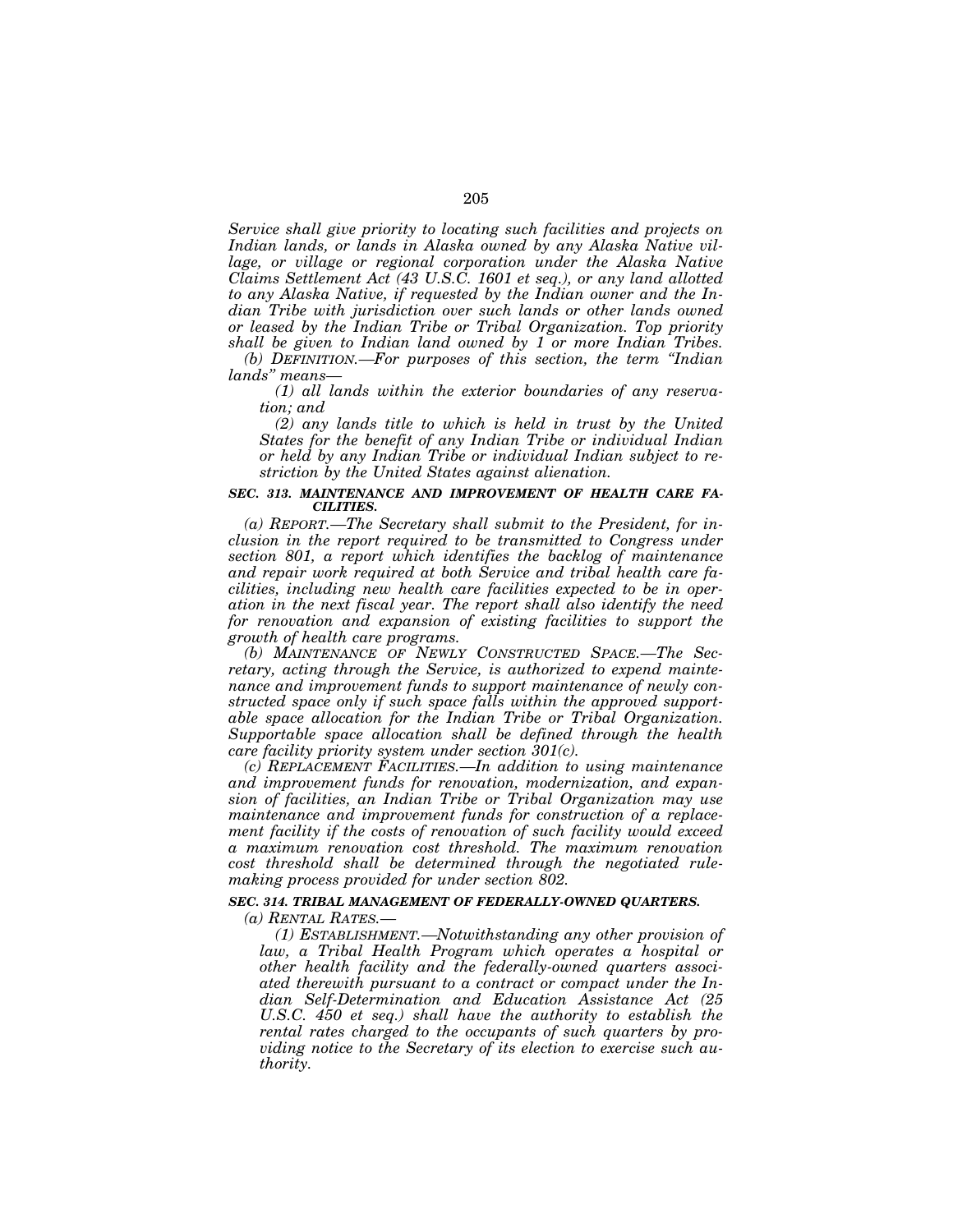*(2) OBJECTIVES.—In establishing rental rates pursuant to authority of this subsection, a Tribal Health Program shall endeavor to achieve the following objectives:* 

*(A) To base such rental rates on the reasonable value of the quarters to the occupants thereof.* 

*(B) generate sufficient funds to prudently provide for the operation and maintenance of the quarters, and subject to the discretion of the Tribal Health Program, to supply reserve funds for capital repairs and replacement of the quarters.* 

*(3) EQUITABLE FUNDING.—Any quarters whose rental rates are established by a Tribal Health Program pursuant to this subsection shall remain eligible for quarters improvement and repair funds to the same extent as all federally-owned quarters used to house personnel in Services-supported programs.* 

*(4) NOTICE OF RATE CHANGE.—A Tribal Health Program which exercises the authority provided under this subsection shall provide occupants with no less than 60 days notice of any change in rental rates.* 

*(b) DIRECT COLLECTION OF RENT.—*

*(1) IN GENERAL.—Notwithstanding any other provision of law, and subject to paragraph (2), a Tribal Health Program shall have the authority to collect rents directly from Federal employees who occupy such quarters in accordance with the following:* 

*(A) The Tribal Health Program shall notify the Secretary and the subject Federal employees of its election to exercise its authority to collect rents directly from such Federal employees.* 

*(B) Upon receipt of a notice described in subparagraph (A), the Federal employees shall pay rents for occupancy of such quarters directly to the Tribal Health Program and the Secretary shall have no further authority to collect rents from such employees through payroll deduction or otherwise.* 

*(C) Such rent payments shall be retained by the Tribal Health Program and shall not be made payable to or otherwise be deposited with the United States.* 

*(D) Such rent payments shall be deposited into a separate account which shall be used by the Tribal Health Program for the maintenance (including capital repairs and replacement) and operation of the quarters and facilities as the Tribal Health Program shall determine.* 

*(2) RETROCESSION OF AUTHORITY.—If a Tribal Health Program which has made an election under paragraph (1) requests retrocession of its authority to directly collect rents from Federal employees occupying federally-owned quarters, such retrocession shall become effective on the earlier of—*

# ø**§ 1638. Land transfer**¿

*(A) the first day of the month that begins no less than 180 days after the Tribal Health Program notifies the Secretary of its desire to retrocede; or* 

The Bureau of Indian Affairs is authorized to transfer, at no cost, up to 5 acres of land at the Chemawa Indian School, Salem,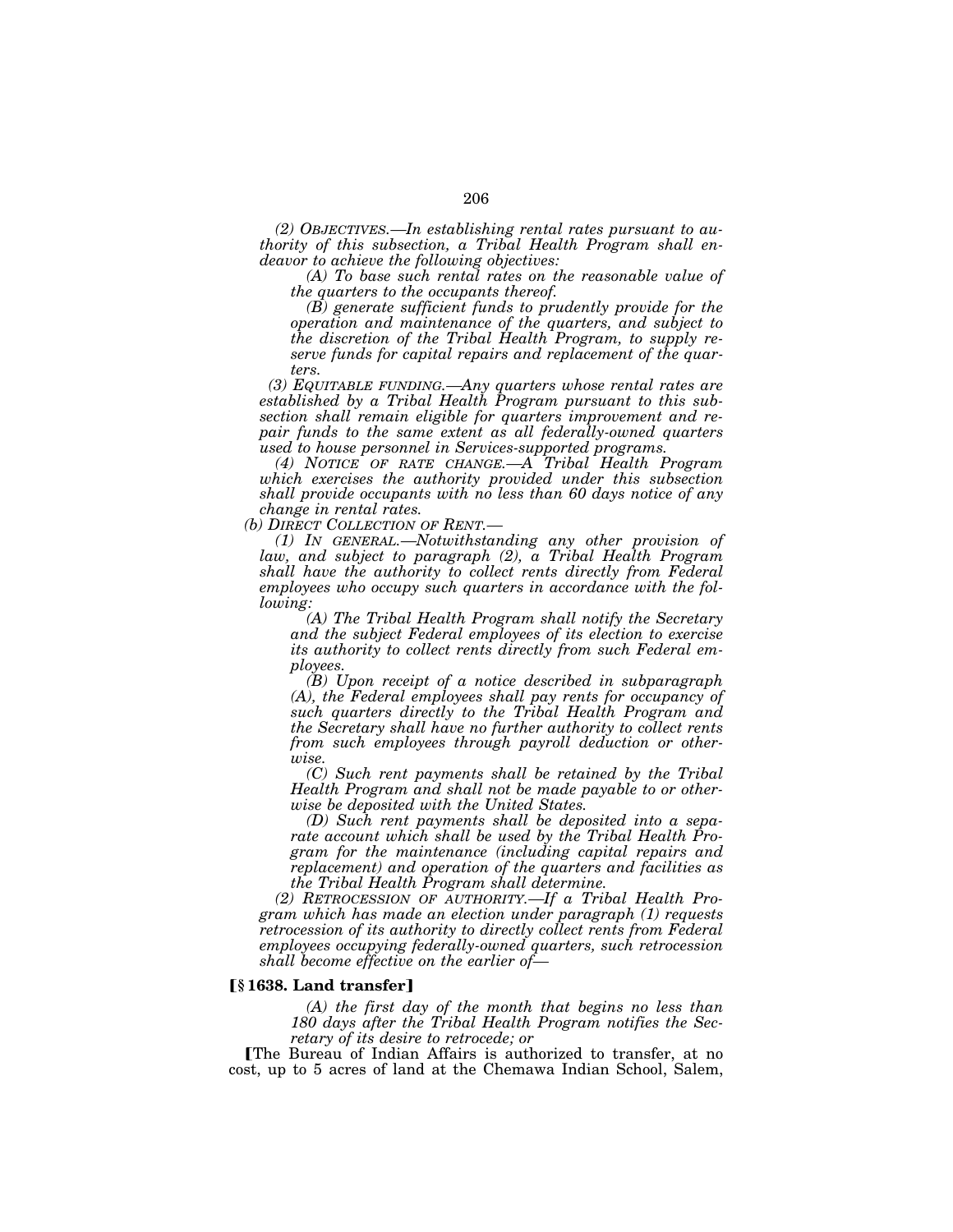Oregon, to the Service for the provision of health care services. The land authorized to be transferred by this section is that land adjacent to land under the jurisdiction of the Service and occupied by the Chemawa Indian Health Center.]

*(B) such other date as may be mutually agreed by the Secretary and the Tribal Health Program.* 

### ø**§1638a. Authorization of appropriations**¿

*(c) RATES IN ALASKA.—To the extent that a Tribal Health Program, pursuant to authority granted in subsection (a), establishes rental rates for federally-owned quarters provided to a Federal employee in Alaska, such rents may be based on the cost of comparable private rental housing in the nearest established community with a year-round population of 1,500 or more individuals.* 

There are authorized to be appropriated such sums as may be necessary for each fiscal year through fiscal year 2000 to carry out this subchapter.

# *SEC. 315. APPLICABILITY OF BUY AMERICAN ACT REQUIREMENT.*

## ø**§ 1638b.**¿

 $(a)$  APPLICABILITY [of Buy American requirement (a) Duty of Secretary].—The Secretary shall ensure that the requirements of the Buy American Act [[41 U.S.C.A. § 10a et seq.]] apply to all procurements made with funds provided pursuant to [the authorization contained in section 1638a of this title.] *section 317. Indian Tribes and Tribal Organizations shall be exempt from these requirements.* 

 $\lceil$ (b) Report to Congress

øThe Secretary shall submit to the Congress a report on the amount of procurements from foreign entities made in fiscal years 1993 and 1994 with funds provided pursuant to the authorization contained in section 1638a of this title. Such report shall separately indicate the dollar value of items procured with such funds for which the Buy American Act [41 U.S.C.A. § 10a et seq.] was waived pursuant to the Trade Agreement Act of 1979 [19 U.S.C.A. § 250 et seq.] or any international agreement to which the United States is a party.

 $(c)$  Fraudulent use of Made-in-America label]

*(b) EFFECT OF VIOLATION*.—If it has been finally determined by a court or Federal agency that any person intentionally affixed a label bearing a "Made in America" inscription $\left[\right]$  or any inscription with the same meaning, to any product sold in or shipped to the United States that is not made in the United States, such person shall be ineligible to receive any contract or subcontract made with funds provided pursuant to  $[$ the authorization contained in $]$  section [1638a of this title,] 317, pursuant to the debarment, suspension, and ineligibility procedures described in sections 9.400 through 9.409 of title 48, Code of Federal Regulations.<br>
[(d) "Buy American Act" defined] *(c) DEFINITIONS*.—For purposes

of this section, the term ["Buy American Act"] "*Buy American Act*" means title III of the Act entitled ''An Act making appropriations for the Treasury and Post Office Departments for the fiscal year ending June 30, 1934, and for other purposes'', approved March 3, 1933 (41 U.S.C. 10a et seq.).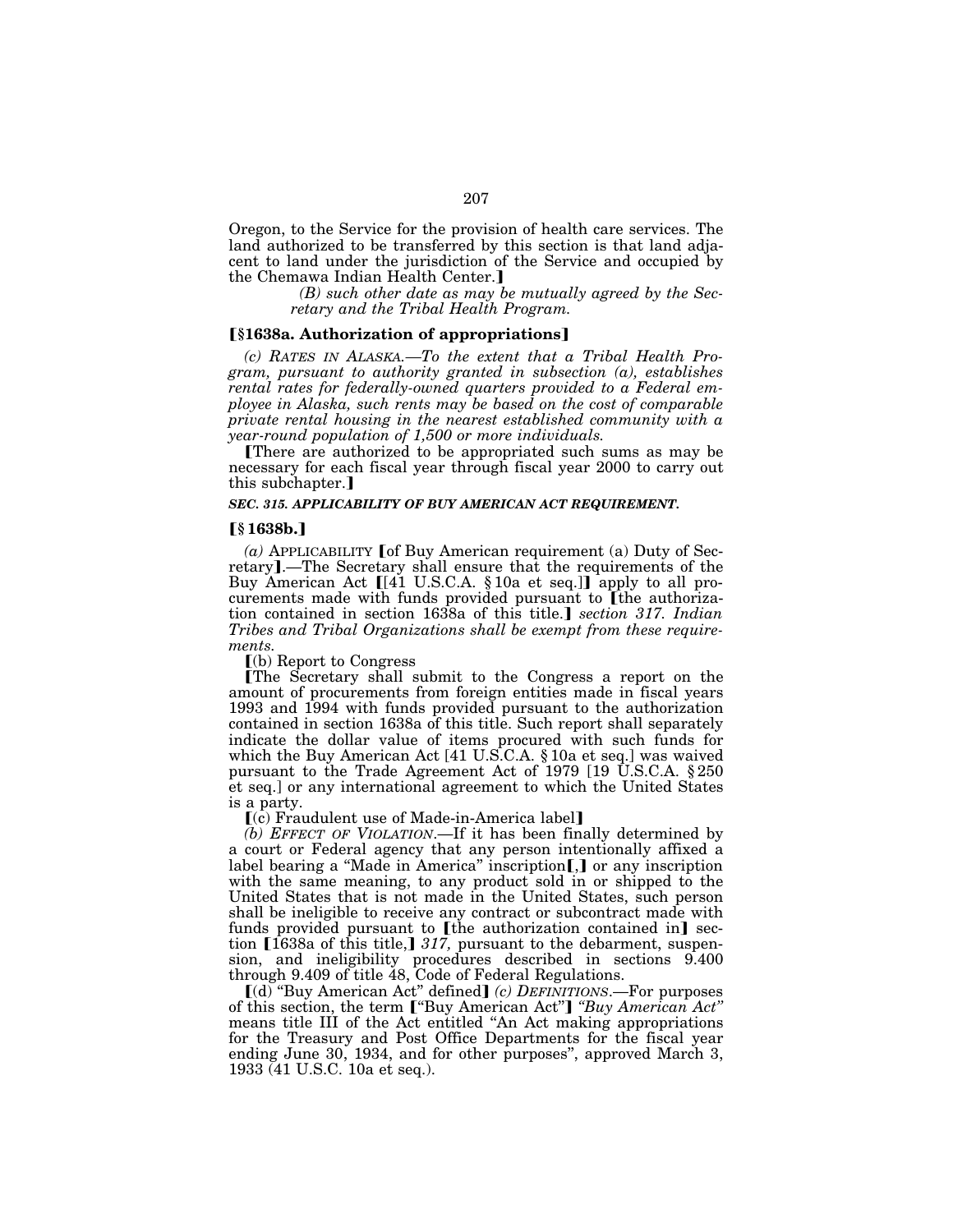# ø**§ 1638c. Contracts for provision of personal services in Indian Health Service facilities**

 $\lceil \ln$  fiscal year 1995 and thereafter-

*SEC. 316. OTHER FUNDING FOR FACILITIES.* 

 $(a)$  In general

øThe Secretary may enter into personal services contracts with entities, either individuals or organizations, for the provision of services in facilities owned, operated or constructed under the jurisdiction of the Indian Health Service.

*(a) AUTHORITY TO ACCEPT FUNDS.—The Secretary is authorized to accept from any source, including Federal and State agencies, funds that are available for the construction of health care facilities and use such funds to plan, design, and construct health care facilities for Indians and to place such funds into a contract or compact under the Indian Self-Determination and Education Assistance Act (25 U.S.C. 450 et seq.). Receipt of such funds shall have no effect on the priorities established pursuant to section 301.* 

 $(a)$  Exemption from competitive contracting requirements

øThe Secretary may exempt such a contract from competitive contracting requirements upon adequate notice of contracting opportunities to individuals and organizations residing in the geographic vicinity of the health facility.

*(b) INTERAGENCY AGREEMENTS.—The Secretary is authorized to enter into interagency agreements with other Federal agencies or State agencies and other entities and to accept funds from such Federal or State agencies or other sources to provide for the planning, design, and construction of health care facilities to be administered by Indian Health Programs in order to carry out the purposes of this Act and the purposes for which the funds were appropriated or for which the funds were otherwise provided.* 

 $(c)$  Consideration of individuals and organizations

øConsideration of individuals and organizations shall be based solely on the qualifications established for the contract and the proposed contract price.]

*(c) ESTABLISHMENT OF STANDARDS.—The Secretary, through the Service, shall establish standards by regulation for the planning, design, and construction of health care facilities serving Indians under this Act.* 

 $\lceil$ (d) Liability

øIndividuals providing health care services pursuant to these contracts are covered by the Federal Tort Claims Act.]

## *SEC. 317. AUTHORIZATION OF APPROPRIATIONS.*

# ø**§ 1638d. Crediting of money collected for meals served at Indian Health Service facilities**

*There are authorized to be appropriated such sums as may be necessary for each fiscal year through fiscal year 2017 to carry out this title.* 

Money heretofore and hereafter collected for meals served at Indian Health Service facilities will be credited to the appropriations from which the services were furnished and shall be credited to the appropriation when received.]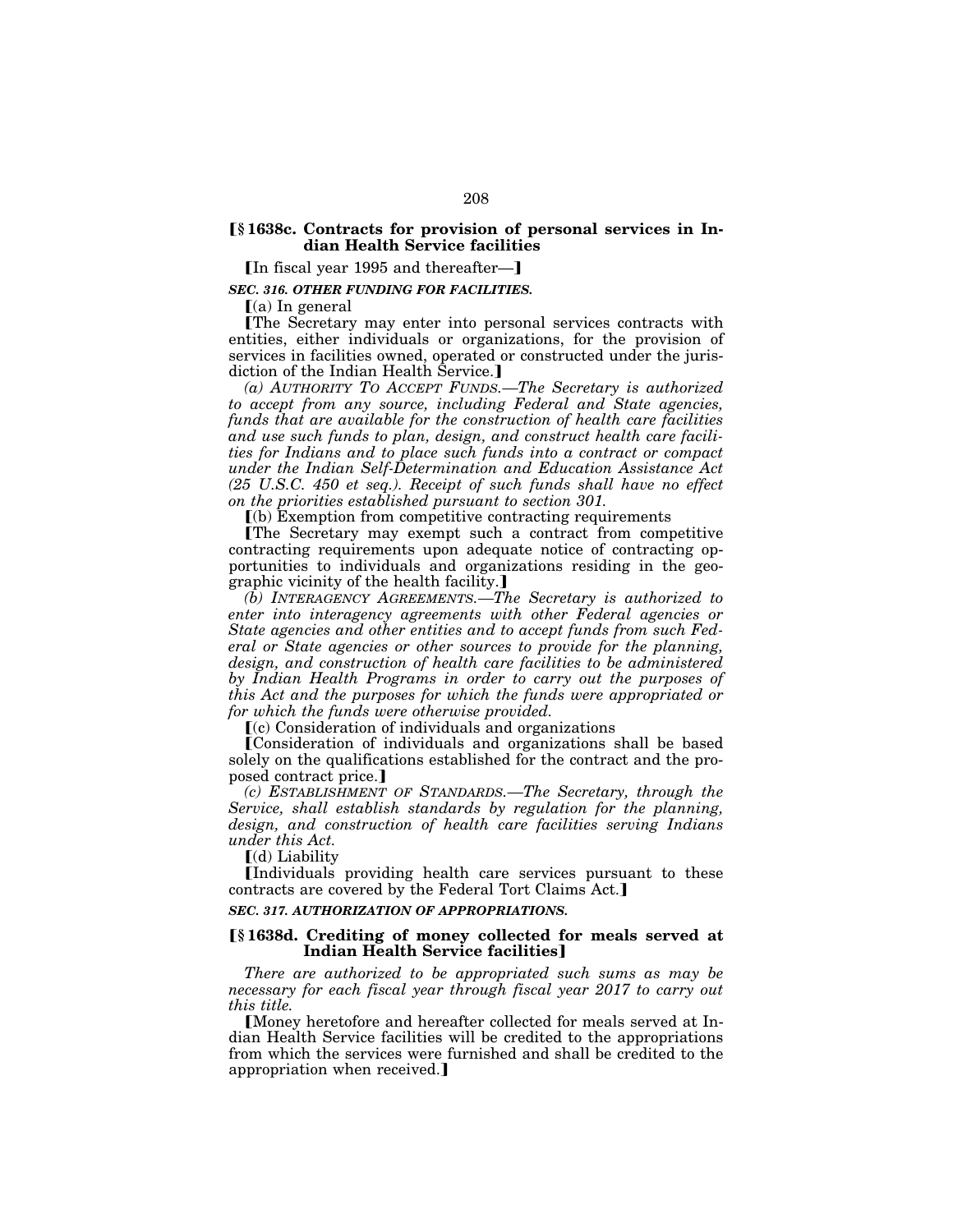## ø**§ 1641. Treatment of payments under medicare program**¿

## *SEC. 401. TREATMENT OF PAYMENTS UNDER SOCIAL SECURITY ACT HEALTH BENEFITS PROGRAMS.*

 $(a)$  Determination of appropriations

[Any payments received by a hospital or skilled nursing facility of the Service (whether operated by the Service or by an Indian tribe or tribal organization pursuant to a contract under the Indian<br>Self-Determination Act [25 U.S.C.A. § 450f et seq.])]

*(a) DISREGARD OF MEDICARE, MEDICAID, AND SCHIP PAYMENTS IN DETERMINING APPROPRIATIONS.—Any payments received by an Indian Health Program or by an Urban Indian Organization under title XVIII, XIX, or XXI of the Social Security Act* for services provided to Indians eligible for benefits under *fittle XVIII* of the Social Security Act [42 U.S.C.A. §1395 et seq.]] *such respective titles* shall not be considered in determining appropriations for [health care and services to Indians.] the provision of health care and services *to Indians.* 

 $[$ (b) Preferences $]$ 

*(b) NONPREFERENTIAL TREATMENT*.—Nothing in this [chapter] Act authorizes the Secretary to provide services to an Indian [beneficiary] with coverage under title XVIII, XIX, or XXI of the Social Security [Act [42 U.S.C.A. § 1395 et seq.], as amended,] Act in preference to an Indian [beneficiary] without such coverage.

*(c) USE OF FUNDS*.—

### ø**§ 1642. Treatment of payments under medicaid program**¿

*(1) SPECIAL FUND*.—

 $(a)$  Payments to special fund

*(A) 100 PERCENT PASS-THROUGH OF PAYMENTS DUE TO FACILITIES.*—Notwithstanding any other provision of law, øpayments to which any facility of the Service (including a hospital, nursing facility, intermediate care facility for the mentally retarded, or any other type of facility which provides services for which payment is available under title XIX of the Social Security Act [42 U.S.C.A. § 1396 et seq.]) is entitled under a State plan by reason of section 1911 of such Act [42 U.S.C.A. § 1396j]*]but subject to paragraph (2), payments to which a facility of the Service is entitled by reason of a provision of the Social Security Act*  shall be placed in a special fund to be held by the Secretary and used by him (to such extent or in such amounts as are provided in appropriation Acts) exclusively for the purpose of making any improvements in the facilities of such Service which may be necessary to achieve compliance with the applicable conditions and requirements of such title]. In making payments from such fund, the Secretary shall ensure that each [service unit] *Service Unit* of the Service receives [at least 80] 100 percent of the [amounts] *amount* to which the facilities of the Service, for which such [service unit] Service Unit makes collections, are entitled by reason of [section 1911 of the Social Security Act [42 U.S.C.A. § 1396j].**]** *a provision of the Social Security Act.*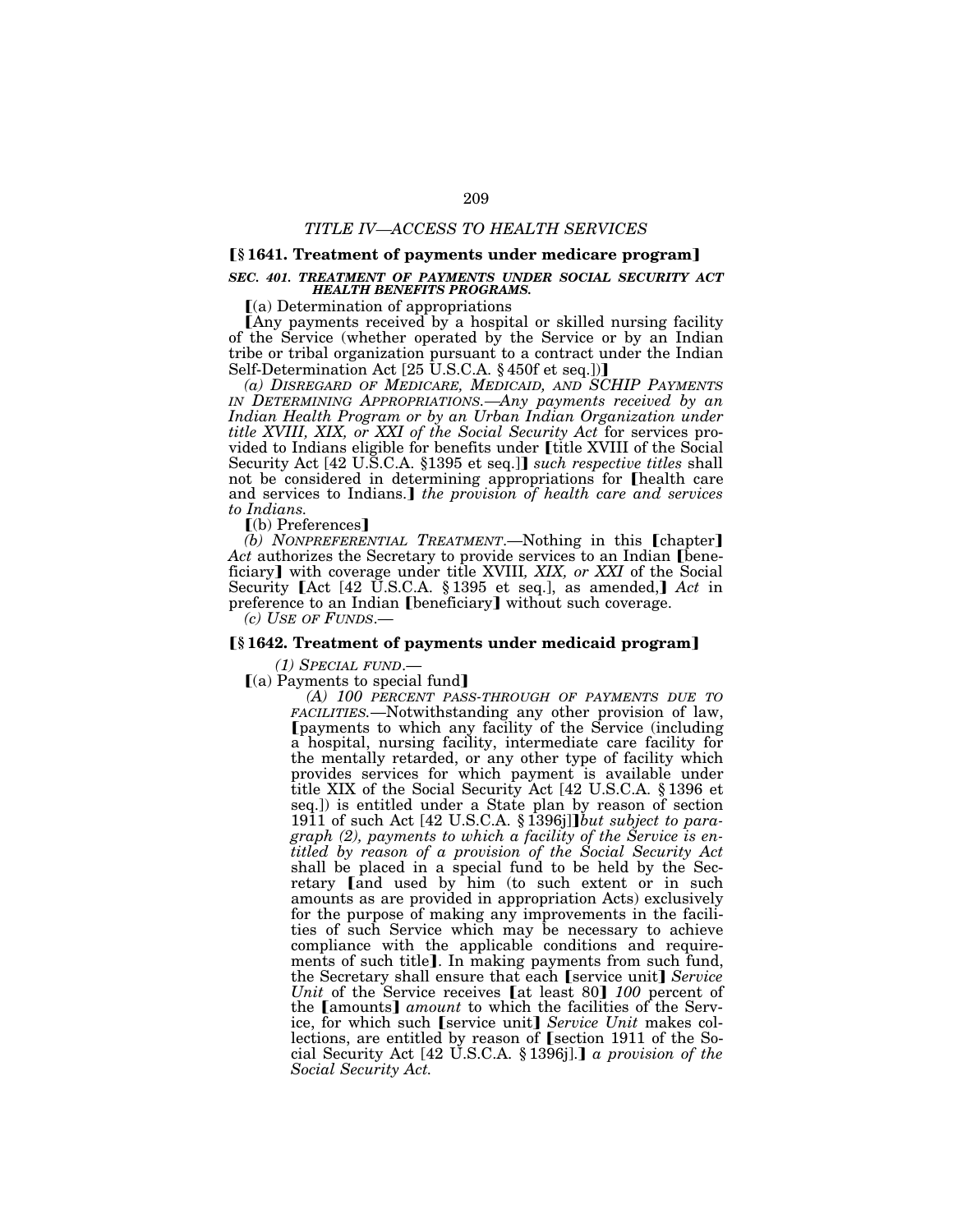$\Gamma$ (b) Determination of appropriation

Any payments received by such facility for services provided to Indians eligible for benefits under title XIX of the Social Security Act [42 U.S.C.A. § 1396 et seq.] shall not be considered in determining appropriations for the provision of health care and services to Indians.

# ø**§ 1643. Amount and use of funds reimbursed through medicare and medicaid available to Indian Health Serv**ice

øThe Secretary shall submit to the President, for inclusion in the report required to be transmitted to the Congress under section 1671 of this title, an accounting on the amount and use of funds made available to the Service pursuant to this subchapter as a result of reimbursements through titles XVIII and XIX of the Social Security Act [42 U.S.C.A. §§ 1395 et seq., 1396 et seq.], as amend $ed.$ 

## ø**§1644. Grants to and contracts with tribal organizations**¿

*(B) USE OF FUNDS.—Amounts received by a facility of the Service under subparagraph (A) shall first be used (to such extent or in such amounts as are provided in appropriation Acts) for the purpose of making any improvements in the programs of the Service operated by or through such facility which may be necessary to achieve or maintain compliance with the applicable conditions and requirements of titles XVIII and XIX of the Social Security Act. Any amounts so received that are in excess of the amount necessary to achieve or maintain such conditions and requirements shall, subject to consultation with the Indian Tribes being served by the Service Unit, be used for reducing the health resource deficiencies (as determined under section 201(d)) of such Indian Tribes.* 

 $(a)$  Access to health services

øThe Secretary, acting through the Service, shall make grants to or enter into contracts with tribal organizations to assist such organizations in establishing and administering programs on or near Federal Indian reservations and trust areas and in or near Alaska Native villages to assist individual Indians to—

 $(1)$  enroll under section 1818 of part A and sections 1836 and 1837 of part B of title XVIII of the Social Security Act [42 U.S.C.A. §§ 1395i–2, 1395o, and 1395p];

 $(2)$  pay monthly premiums for coverage due to financial need of such individual; and

ø(3) apply for medical assistance provided pursuant to title XIX of the Social Security Act [42 U.S.C.A. § 1396 et seq.].

 $(a)$  Terms and conditions

øThe Secretary, acting through the Service, shall place conditions as deemed necessary to effect the purpose of this section in any contract or grant which the Secretary makes with any tribal organization pursuant to this section. Such conditions shall include, but are not limited to, requirements that the organization successfully undertake to—

 $\Gamma(1)$  determine the population of Indians to be served that are or could be recipients of benefits under titles XVIII and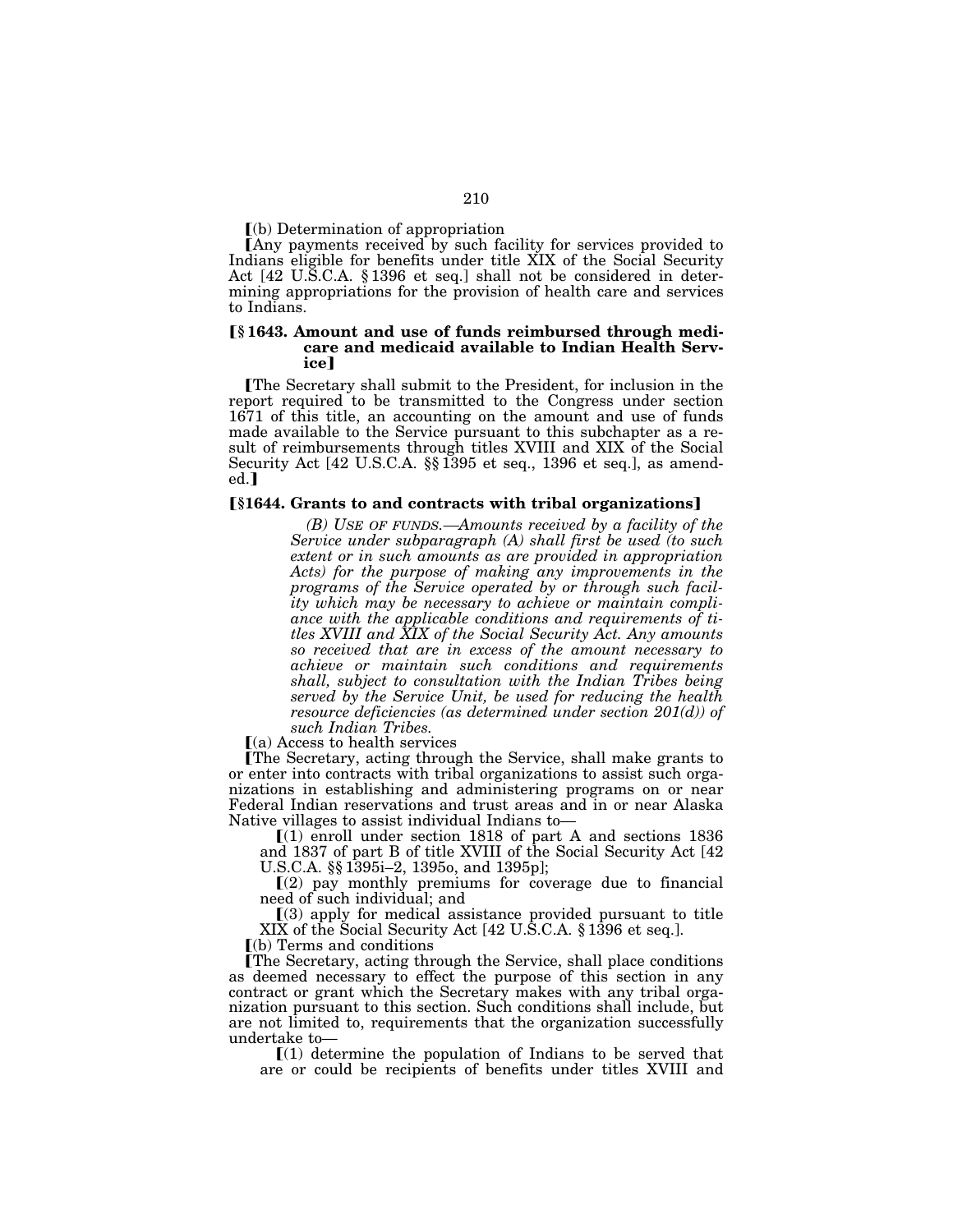XIX of the Social Security Act [42 U.S.C.A. §§ 1395 et seq., 1396 et seq.];

 $(a)$  assist individual Indians in becoming familiar with and utilizing such benefits;

 $(3)$  provide transportation to such individual Indians to the appropriate offices for enrollment or application for medical assistance;<br> $\left[ (4)$  develop and implement—

 $(A)$  a schedule of income levels to determine the extent of payments of premiums by such organizations for coverage of needy individuals; and

 $\overline{I(B)}$  methods of improving the participation of Indians in receiving the benefits provided under titles XVIII and XIX of the Social Security Act [42 U.S.C.A. §§ 1395 et seq., 1396 et seq.].

 $(c)$  Application for medical assistance

øThe Secretary, acting through the Service, may enter into an agreement with an Indian tribe, tribal organization, or urban Indian organization which provides for the receipt and processing of applications for medical assistance under title XIX of the Social Security Act [42 U.S.C.A. §§ 1396 et seq.] and benefits under title XVIII of the Social Security Act [42 U.S.C.A. §§ 1395 et seq.] at a Service facility or a health care facility administered by such tribe or organization pursuant to a contract under the Indian Self-Determination Act [25 U.S.C.A. § 450f et seq.].

*(2) DIRECT PAYMENT OPTION.—Paragraph (1) shall not apply to a Tribal Health Program upon the election of such Program under subsection (d) to receive payments directly. No payment may be made out of the special fund described in such paragraph with respect to reimbursement made for services provided by such Program during the period of such election.* 

### ø**§ 1645. Direct billing of Medicare, Medicaid, and other third party payors**¿

*(d) DIRECT BILLING.*—<br>**[**(a) Establishment of direct billing program

 $(1)$  In general

øThe Secretary shall establish a program under which Indian tribes, tribal organizations, and Alaska Native health organizations that contract or compact for the operation of a hospital or clinic of the Service under the Indian Self-Determination and Education Assistance Act]

*(1) IN GENERAL.*—*Subject to complying with the requirements of paragraph (2), a Tribal Health Program* may elect to directly bill for, and receive payment for, health care *items and* services provided by such [hospital or clinic] *Program* for which payment is made under title XVIII *or XIX* of the Social Security Act  $(42 \text{ U.S.C. } 1395 \text{ et seq.})$  (in this section referred to as the ''medicare program''), under a State plan for medical assistance approved under title XIX of the Social Security Act (42 U.S.C. 1396 et seq.) (in this section referred to as the "medicaid pro $gram$ "), or from any other third party payor.

 $(2)$  Application of 100 percent FMAP

øThe third sentence of section 1396d(b) of Title 42 shall apply for purposes of reimbursement under the medicaid pro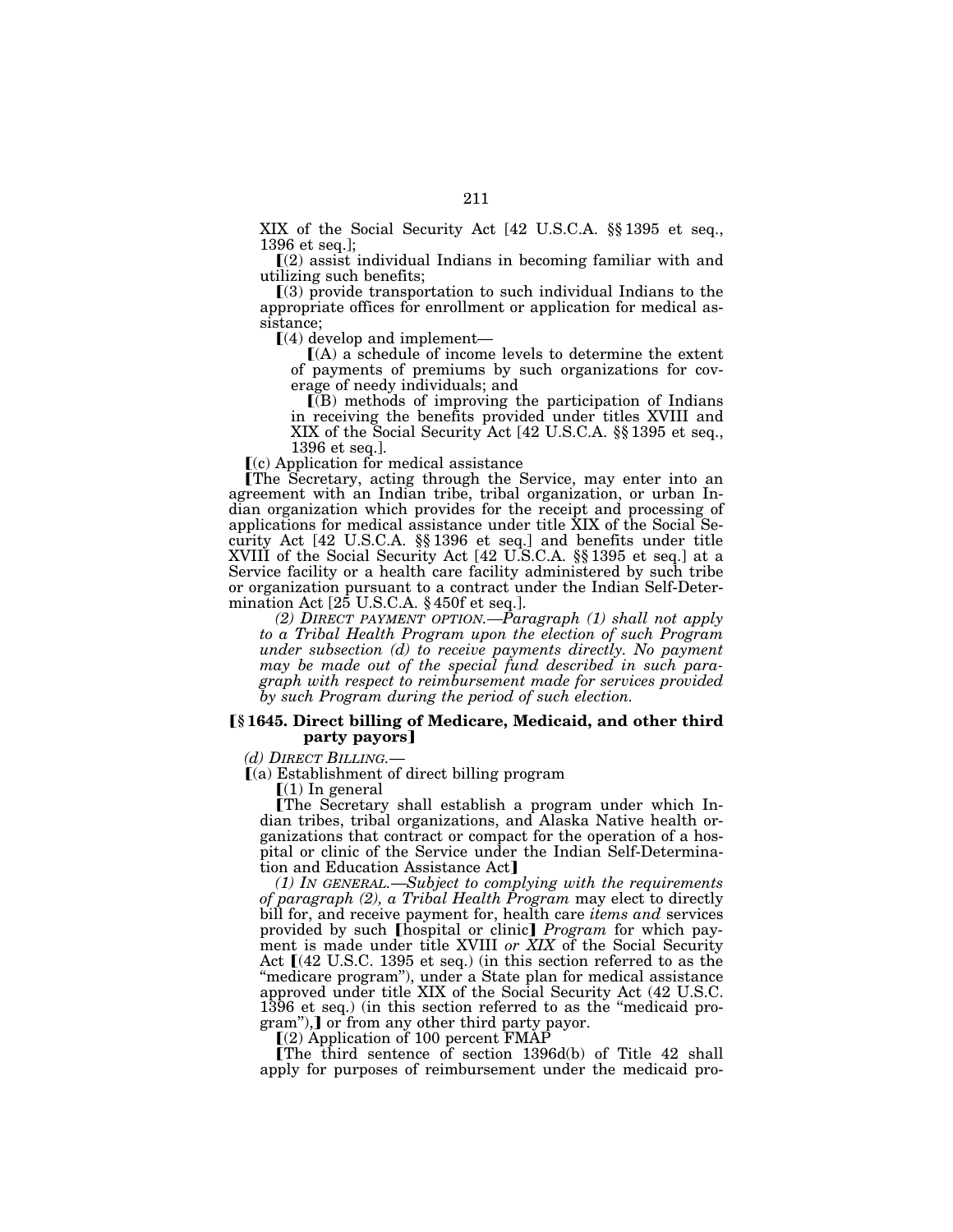gram for health care services directly billed under the program established under this section.

 $\vert$ (b) Direct reimbursement

 $[(1)$  Use of funds]<br>(2) DIRECT REIMBURSEMENT.

**[Each hospital or clinic participating in the program de**scribed in subsection (a) of this section $\mathbf{J}$ 

*(A) USE OF FUNDS.*—*Each Tribal Health Program making the election described in paragraph (1) with respect to a program under a title of the Social Security Act* shall be reimbursed directly [under the medicare and medicaid programs for services furnished, without regard to the provisions of section 1395qq(c) of Title 42 and sections  $602(a)$ and  $1013(b)(2)(A)$  of Title 42, but all funds] by that pro*gram for items and services furnished without regard to subsection (c)(1), but all amounts* so reimbursed shall **[first]** be used by **[the hospital or clinic]** *Tribal Health Program* for the purpose of making any improvements in the **[hospital or clinic]** *facilities of the Tribal Health Program* that may be necessary to achieve or maintain compliance with the conditions and requirements applicable generally to [facilities of such type under the medicare or medicaid programs. Any funds so reimbursed which are in excess of the amount necessary to achieve or maintain such conditions shall be used—**]** *such items and services under the program under such title and to provide additional health care services, improvements in health care facilities and Tribal Health Programs, any health care related purpose, or otherwise to achieve the objectives provided in section 3 of this Act.* 

ø(A) solely for improving the health resources deficiency level of the Indian tribe; and

 $($ B) in accordance with the regulations of the Service applicable to funds provided by the Service under any contract entered into under the Indian Self-Determination Act (25 U.S.C. 450f et seq.).

 $\Gamma(2)$  Audits

øThe amounts paid to the hospitals and clinics participating in the program established under this section]

*(B) AUDITS.*—*The amounts paid to a Tribal Health Program making the election described in paragraph (1) with respect to a program under a title of the Social Security Act*  shall be subject to all auditing requirements applicable to øprograms administered directly by the Service and to facilities participating in the medicare and medicaid programs.

 $(3)$  Secretarial oversight

øThe Secretary shall monitor the performance of hospitals and clinics participating in the program established under this section, and shall require such hospitals and clinics to submit reports on the program to the Secretary on an annual basis.

 $(4)$  No payments from special funds

[Notwithstanding section  $1395qq(c)$  of Title 42 or section  $602(a)$  of Title 42, no payment may be made out of the special funds described in such sections for the benefit of any hospital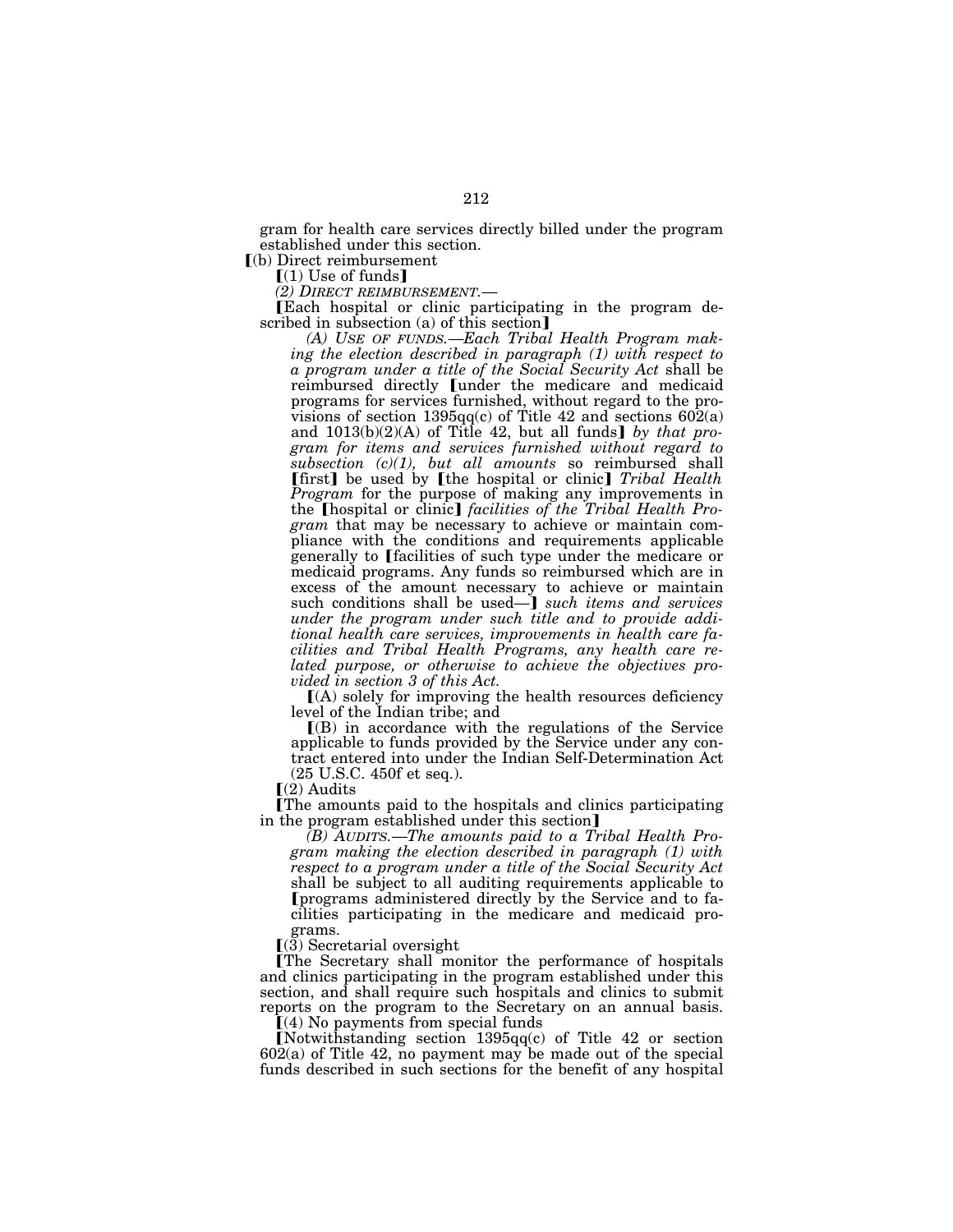or clinic during the period that the hospital or clinic participates in the program established under this section.

ø(c) Requirements for participation

 $(1)$  Application

Except as provided in paragraph  $(2)(B)$ , in order to be eligible for participation in the program established under this section, an Indian tribe, tribal organization, or Alaska Native health organization shall submit an application to the Secretary that establishes to the satisfaction of the [Secretary that—

 $(A)$  the Indian tribe, tribal organization, or Alaska Native health organization contracts or compacts for the operation of a facility of the Service;

 $($ B $)$  the facility is eligible to participate in the medicare or medicaid programs under section 1395qq or 1396j of Title 42;

 $\mathcal{I}(C)$  the facility meets the requirements that apply to programs operated directly by the Service; and

 $\mathbf{I}(\mathbf{D})$  the facility-

 $(i)$  is accredited by an accrediting body as eligible for reimbursement under the medicare or medicaid programs; or

 $\left[$ (ii) has submitted a plan, which has been approved by the Secretary, for achieving such accreditation.

 $(a)$  Approval

 $(A)$  In general

øThe Secretary shall review and approve a qualified application not later than 90 days after the date the application is submitted to the Secretary unless the Secretary determines that any of the criteria set forth in paragraph (1) are not met.

 $($ B) Grandfather of demonstration program participants **F** Any participant in the demonstration program authorized under this section as in effect on the day before the date of enactment of the Alaska Native and American Indian Direct Reimbursement Act of 1999 shall be deemed approved for participation in the program established under this section and shall not be required to submit an application in order to participate in the program.

 $\Gamma$ (C) Duration

An approval by the Secretary of a qualified application under subparagraph (A), or a deemed approval of a demonstration program under subparagraph (B), shall continue in effect as long as the approved applicant or the deemed approved demonstration program meets the requirements of this section.

 $(d)$  Examination and implementation of changes

ø(1) In general¿ *the program under such title, as well as all auditing requirements applicable to programs administered by an Indian Health Program. Nothing in the preceding sentence shall be construed as limiting the application of auditing requirements applicable to amounts paid under title XVIII, XIX, or XXI of the Social Security Act.* 

*(C) IDENTIFICATION OF SOURCE OF PAYMENTS.*—Any Tribal Health Program that receives reimbursements or payments under title XVIII, XIX, or XXI of the Social Security Act, shall provide to the Service a list of each provider en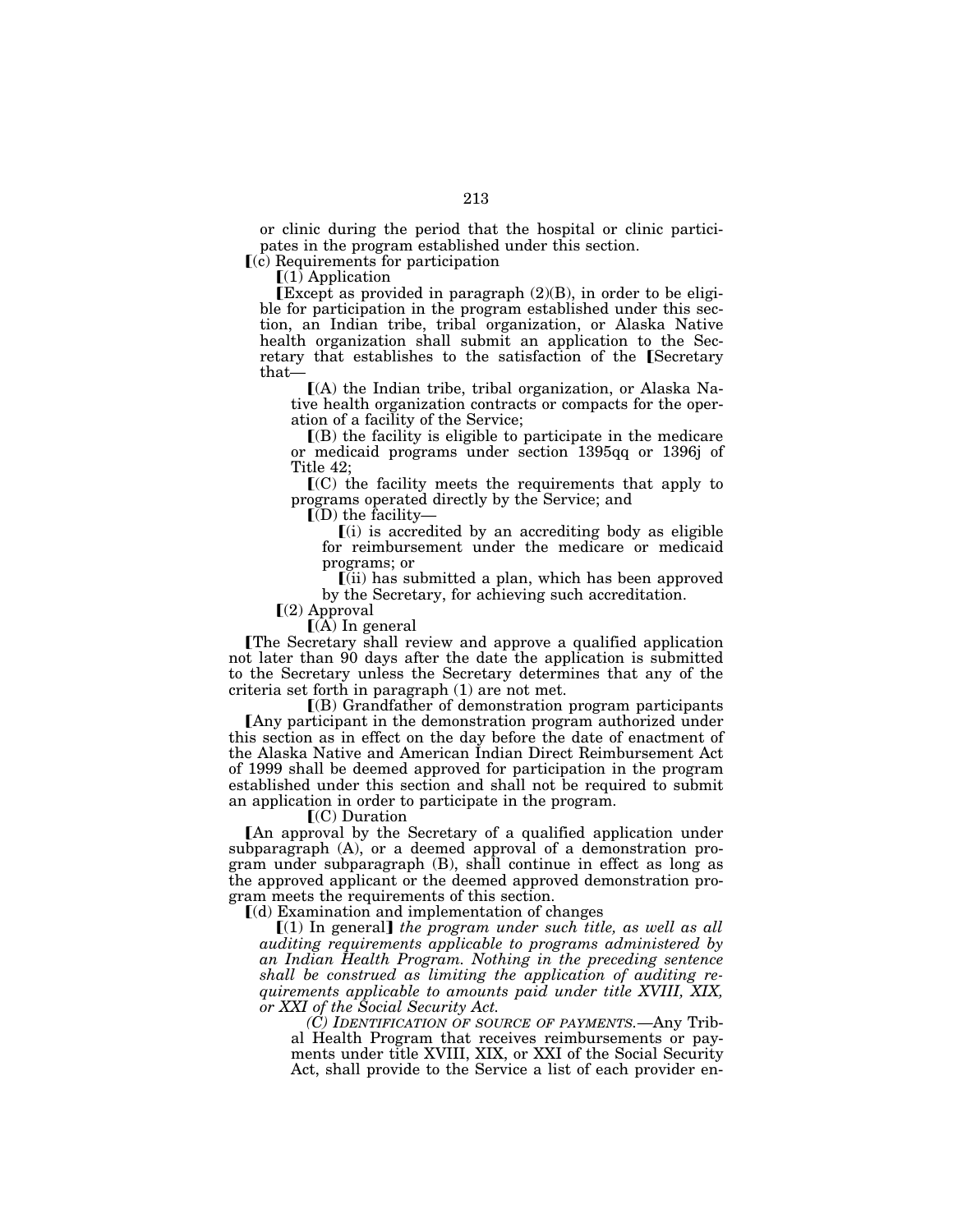rollment number (or other identifier) under which such Program receives such reimbursements or payments.

*(3) EXAMINATION AND IMPLEMENTATION OF CHANGES.*— *(A) IN GENERAL.*—The Secretary, acting through the Service, and with the assistance of the Administrator of the [Health Care Financing Administration] Centers for *Medicare & Medicaid Services*, shall examine on an ongoing basis and implement $[- (A)]$  any administrative changes that may be necessary to facilitate direct billing and reimbursement under the program established under this *[section] subsection*, including any agreements with States that may be necessary to provide for direct billing under the  $\lceil \text{medicaid} \rceil$  *a* program $\lceil \cdot \rceil$ ; and  $\lceil \cdot \rceil$  *under a title of the Social Security Act.* 

 $\Gamma(B)$  any changes that may be necessary to enable participants in the program established under this section to provide to the Service medical records information on patients served under the program that is consistent with the medical records information system of the Service.

 $\Gamma(2)$  Accounting information

øThe accounting information that a participant in the program established under this section shall be required to report shall be the same as the information required to be reported by participants in the demonstration program authorized under this section as in effect on the day before the date of enactment of the Alaska Native and American Indian Direct Reimbursement Act of 1999. The Secretary may from time to time, after consultation with the program participants, change the accounting information submission requirements.

 $\lceil (e)$  Withdrawal from program

*(B) COORDINATION OF INFORMATION.—The Service shall provide the Administrator of the Centers for Medicare & Medicaid Services with copies of the lists submitted to the Service under paragraph (2)(C), enrollment data regarding patients served by the Service (and by Tribal Health Programs, to the extent such data is available to the Service), and such other information as the Administrator may require for purposes of administering title XVIII, XIX, or XXI of the Social Security Act.* 

[A participant in]

*(4) WITHDRAWAL FROM PROGRAM.—A Tribal Health Program that bills directly under* the program established under this **Section** *subsection* may withdraw from participation in the same manner and under the same conditions that  $[a]$  tribe or tribal organization¿ *an Indian Tribe or Tribal Organization*  may retrocede a contracted program to the Secretary under *the*  authority of the Indian Self-Determination *and Education Assistance* Act (25 U.S.C. 450 et seq.). All cost accounting and billing authority under the program established under this **[section]** *subsection* shall be returned to the Secretary upon the Secretary's acceptance of the withdrawal of participation in this program.

*(5) TERMINATION FOR FAILURE TO COMPLY WITH REQUIRE-MENTS.—The Secretary may terminate the participation of a Tribal Health Program or in the direct billing program estab-*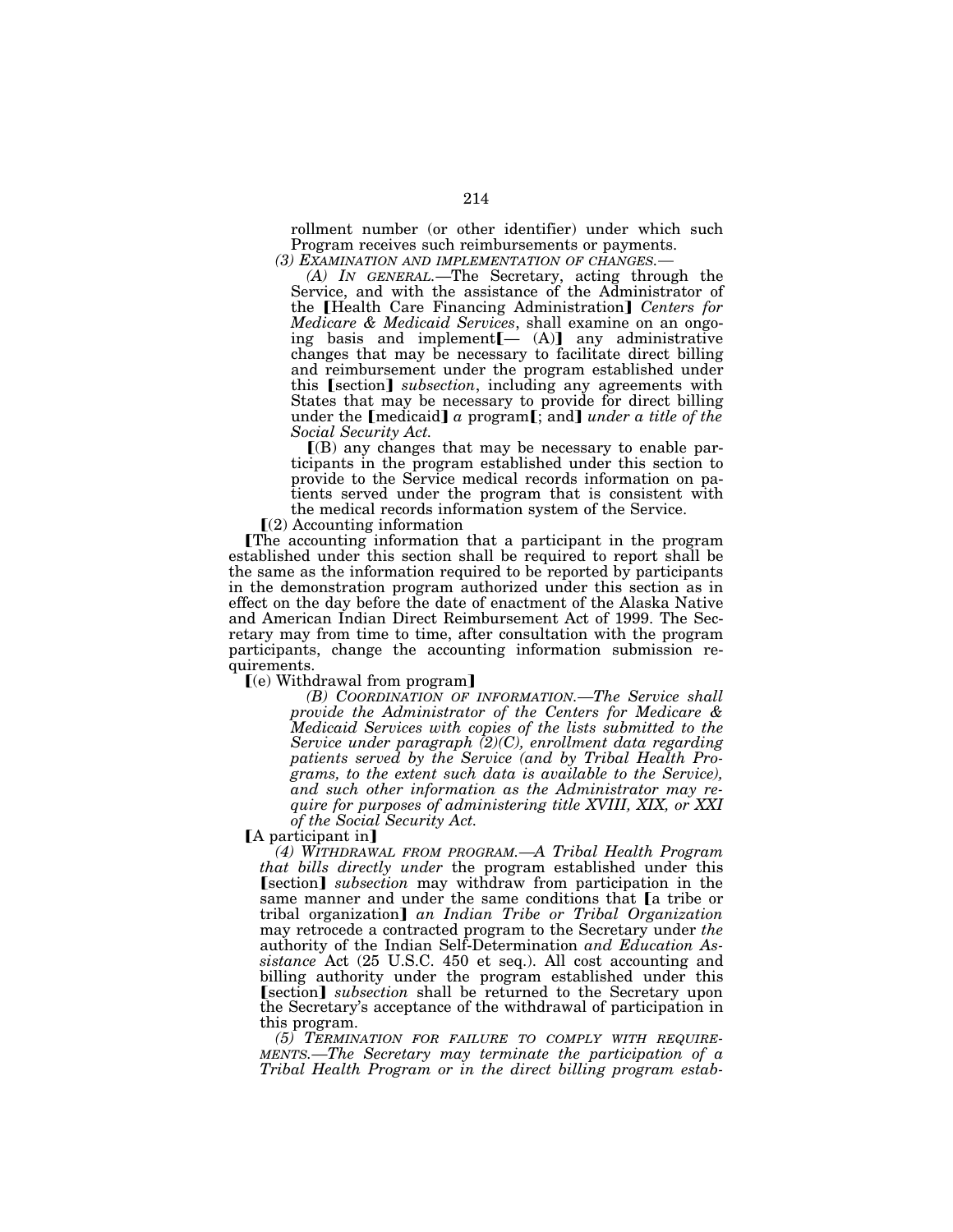*lished under this subsection if the Secretary determines that the Program has failed to comply with the requirements of paragraph (2). The Secretary shall provide a Tribal Health Program with notice of a determination that the Program has failed to comply with any such requirement and a reasonable opportunity to correct such noncompliance prior to terminating the Program's participation in the direct billing program established under this subsection.* 

*(e) RELATED PROVISIONS UNDER THE SOCIAL SECURITY ACT.—For provisions related to subsections (c) and (d), see sections 1880, 1911, and 2107(e)(1)(D) of the Social Security Act.* 

SEC. 402. GRANTS TO AND CONTRACTS WITH THE SERVICE, INDIAN TRIBES, TRIBAL ORGANIZATIONS, AND URBAN INDIAN ORGANIZATIONS TO FACILITATE OUTREACH, ENROLLMENT,<br>GANIZATIONS TO FACILITATE OUTREACH, ENROLLMENT,<br>AND COVERAGE OF IN

*(a) INDIAN TRIBES AND TRIBAL ORGANIZATIONS.—From funds appropriated to carry out this title in accordance with section 416, the Secretary, acting through the Service, shall make grants to or enter into contracts with Indian Tribes and Tribal Organizations to assist such Tribes and Tribal Organizations in establishing and administering programs on or near reservations and trust lands to assist* 

*individual Indians— (1) to enroll for benefits under a program established under title XVIII, XIX, or XXI of the Social Security Act and other health benefits programs; and* 

*(2) with respect to such programs for which the charging of premiums and cost sharing is not prohibited under such programs, to pay premiums or cost sharing for coverage for such benefits, which may be based on financial need (as determined by the Indian Tribe or Tribes or Tribal Organizations being served based on a schedule of income levels developed or implemented by such Tribe, Tribes, or Tribal Organizations).* 

*(b) CONDITIONS.—The Secretary, acting through the Service, shall place conditions as deemed necessary to effect the purpose of this section in any grant or contract which the Secretary makes with any Indian Tribe or Tribal Organization pursuant to this section. Such conditions shall include requirements that the Indian Tribe or Trib-*

*al Organization successfully undertake— (1) to determine the population of Indians eligible for the benefits described in subsection (a);* 

*(2) to educate Indians with respect to the benefits available under the respective programs;* 

*(3) to provide transportation for such individual Indians to the appropriate offices for enrollment or applications for such benefits; and* 

*(4) to develop and implement methods of improving the participation of Indians in receiving benefits under such programs. (c) APPLICATION TO URBAN INDIAN ORGANIZATIONS.—*

*(1) IN GENERAL.—The provisions of subsection (a) shall apply with respect to grants and other funding to Urban Indian Organizations with respect to populations served by such organizations in the same manner they apply to grants and contracts with Indian Tribes and Tribal Organizations with respect to programs on or near reservations.*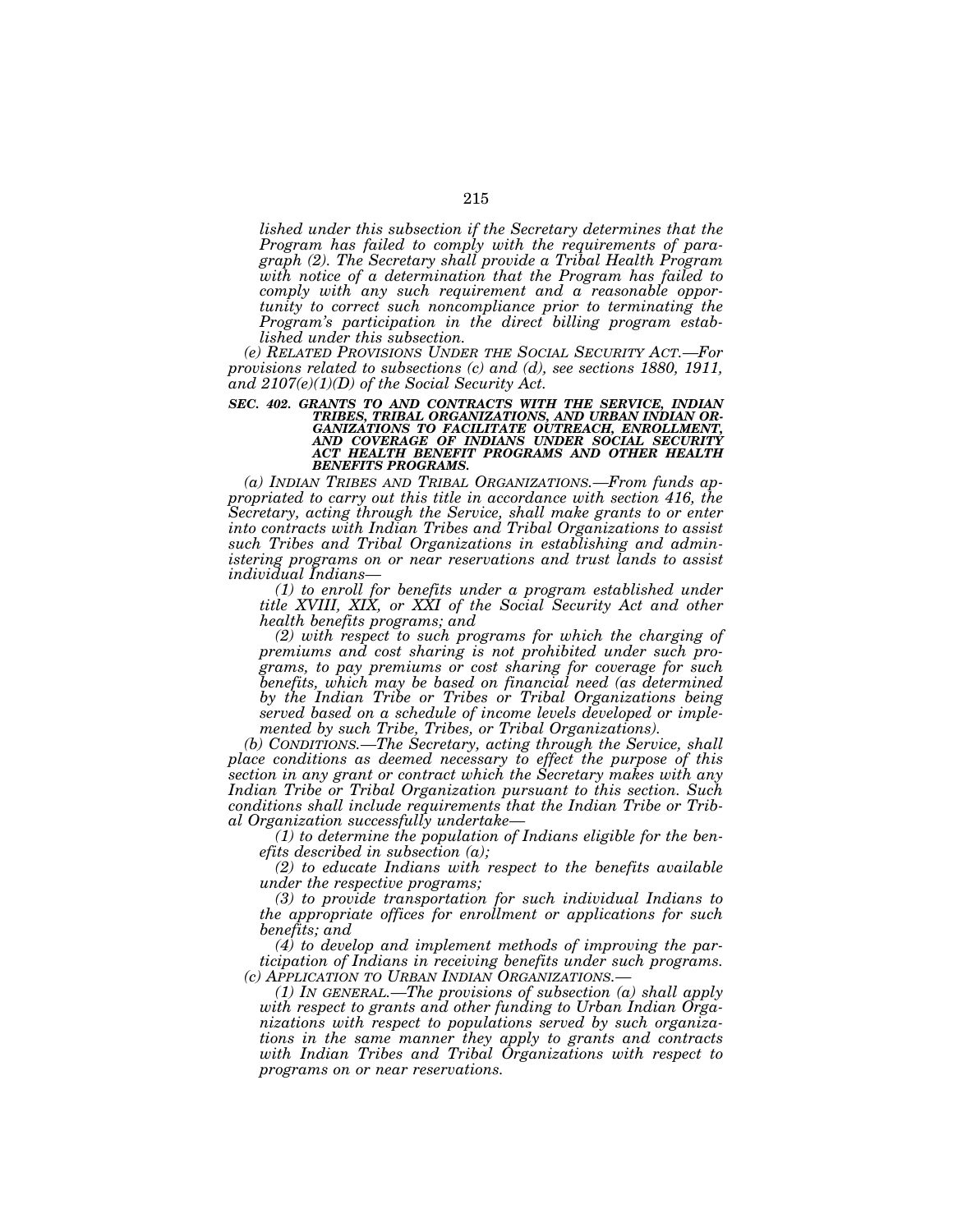*(2) REQUIREMENTS.—The Secretary shall include in the grants or contracts made or provided under paragraph (1) requirements that are— (A) consistent with the requirements imposed by the Sec-*

*retary under subsection (b);* 

*(B) appropriate to Urban Indian Organizations and Urban Indians; and* 

*(C) necessary to effect the purposes of this section.* 

*(d) FACILITATING COOPERATION.—The Secretary, acting through the Centers for Medicare & Medicaid Services, shall take such steps as are necessary to facilitate cooperation with, and agreements between, States and the Service, Indian Tribes, Tribal Organizations, or Urban Indian Organizations with respect to the provision of health care items and services to Indians under the programs established under title XVIII, XIX, or XXI of the Social Security Act.* 

*(e) AGREEMENTS RELATING TO IMPROVING ENROLLMENT OF INDI- For provisions relating to agreements between the Secretary, acting through the Service, and Indian Tribes, Tribal Organizations, and Urban Indian Organizations for the collection, preparation, and submission of applications by Indians for assistance under the Medicaid and State children's health insurance programs established under titles XIX and XXI of the Social Security Act, and benefits under the Medicare program established under title XVIII of such Act, see subsections (a) and (b) of section 1139 of the Social Security Act.* 

*(f) DEFINITION OF PREMIUMS AND COST SHARING.—In this section: (1) PREMIUM.—The term ''premium'' includes any enrollment* 

*fee or similar charge.* 

*(2) COST SHARING.—The term ''cost sharing'' includes any deduction, deductible, copayment, coinsurance, or similar charge.* 

### *SEC. 403. REIMBURSEMENT FROM CERTAIN THIRD PARTIES OF COSTS OF HEALTH SERVICES.*

*(a) RIGHT OF RECOVERY.—Except as provided in subsection (f), the United States, an Indian Tribe, or Tribal Organization shall have the right to recover from an insurance company, health maintenance organization, employee benefit plan, third-party tortfeasor, or any other responsible or liable third party (including a political subdivision or local governmental entity of a State) the reasonable charges billed by the Secretary, an Indian Tribe, or Tribal Organization in providing health services through the Service, an Indian Tribe, or Tribal Organization to any individual to the same extent that such individual, or any nongovernmental provider of such services, would be eligible to receive damages, reimbursement, or indemnification for such charges or expenses if—*

*(1) such services had been provided by a nongovernmental provider; and* 

*(2) such individual had been required to pay such charges or expenses and did pay such charges or expenses.* 

*(b) LIMITATIONS ON RECOVERIES FROM STATES.—Subsection (a) shall provide a right of recovery against any State, only if the injury, illness, or disability for which health services were provided is covered under—*

*(1) workers' compensation laws; or* 

*(2) a no-fault automobile accident insurance plan or program.*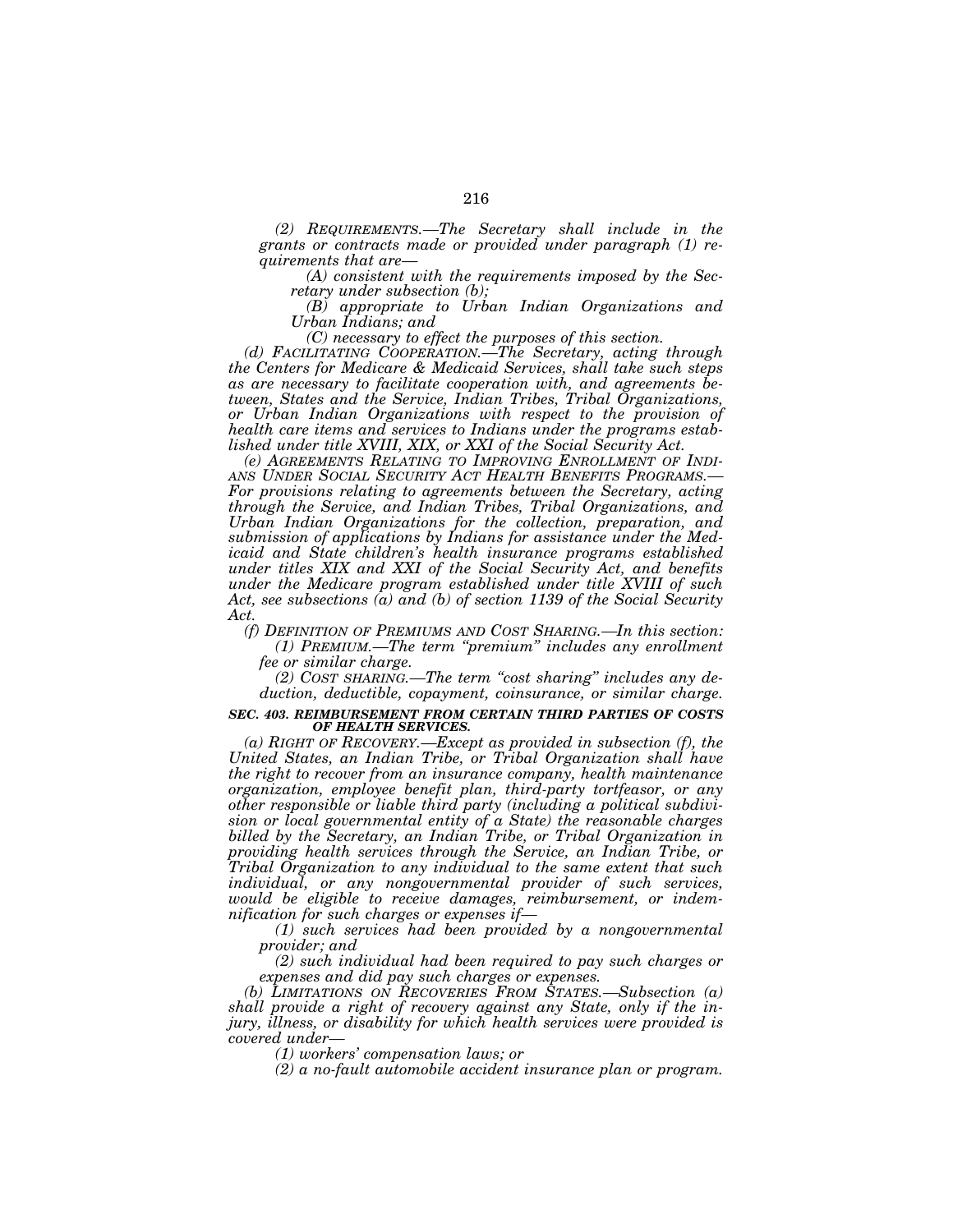*(c) NONAPPLICATION OF OTHER LAWS.—No law of any State, or of any political subdivision of a State and no provision of any contract, insurance or health maintenance organization policy, employee benefit plan, self-insurance plan, managed care plan, or other health care plan or program entered into or renewed after the date of the enactment of the Indian Health Care Amendments of 1988, shall prevent or hinder the right of recovery of the United States, an Indian Tribe, or Tribal Organization under subsection (a).* 

*(d) NO EFFECT ON PRIVATE RIGHTS OF ACTION.—No action taken by the United States, an Indian Tribe, or Tribal Organization to enforce the right of recovery provided under this section shall operate to deny to the injured person the recovery for that portion of the person's damage not covered hereunder.* 

*(e) ENFORCEMENT.—*

*(1) IN GENERAL.—The United States, an Indian Tribe, or Tribal Organization may enforce the right of recovery provided under subsection (a) by—*

*(A) intervening or joining in any civil action or proceeding brought—*

*(i) by the individual for whom health services were provided by the Secretary, an Indian Tribe, or Tribal Organization; or* 

*(ii) by any representative or heirs of such individual, or* 

*(B) instituting a civil action, including a civil action for injunctive relief and other relief and including, with respect to a political subdivision or local governmental entity of a State, such an action against an official thereof.* 

*(2) NOTICE.—All reasonable efforts shall be made to provide notice of action instituted under paragraph (1)(B) to the individual to whom health services were provided, either before or during the pendency of such action.* 

*(3) RECOVERY FROM TORTFEASORS.—*

*(A) IN GENERAL.—In any case in which an Indian Tribe or Tribal Organization that is authorized or required under a compact or contract issued pursuant to the Indian Self-Determination and Education Assistance Act (25 U.S.C. 450 et seq.) to furnish or pay for health services to a person who is injured or suffers a disease on or after the date of enactment of the Indian Health Care Improvement Act Amendments of 2007 under circumstances that establish grounds for a claim of liability against the tortfeasor with respect to the injury or disease, the Indian Tribe or Tribal Organization shall have a right to recover from the tortfeasor (or an insurer of the tortfeasor) the reasonable value of the health services so furnished, paid for, or to be paid for, in accordance with the Federal Medical Care Recovery Act (42 U.S.C. 2651 et seq.), to the same extent and under the same circumstances as the United States may recover under that Act.* 

*(B) TREATMENT.—The right of an Indian Tribe or Tribal Organization to recover under subparagraph (A) shall be independent of the rights of the injured or diseased person served by the Indian Tribe or Tribal Organization.*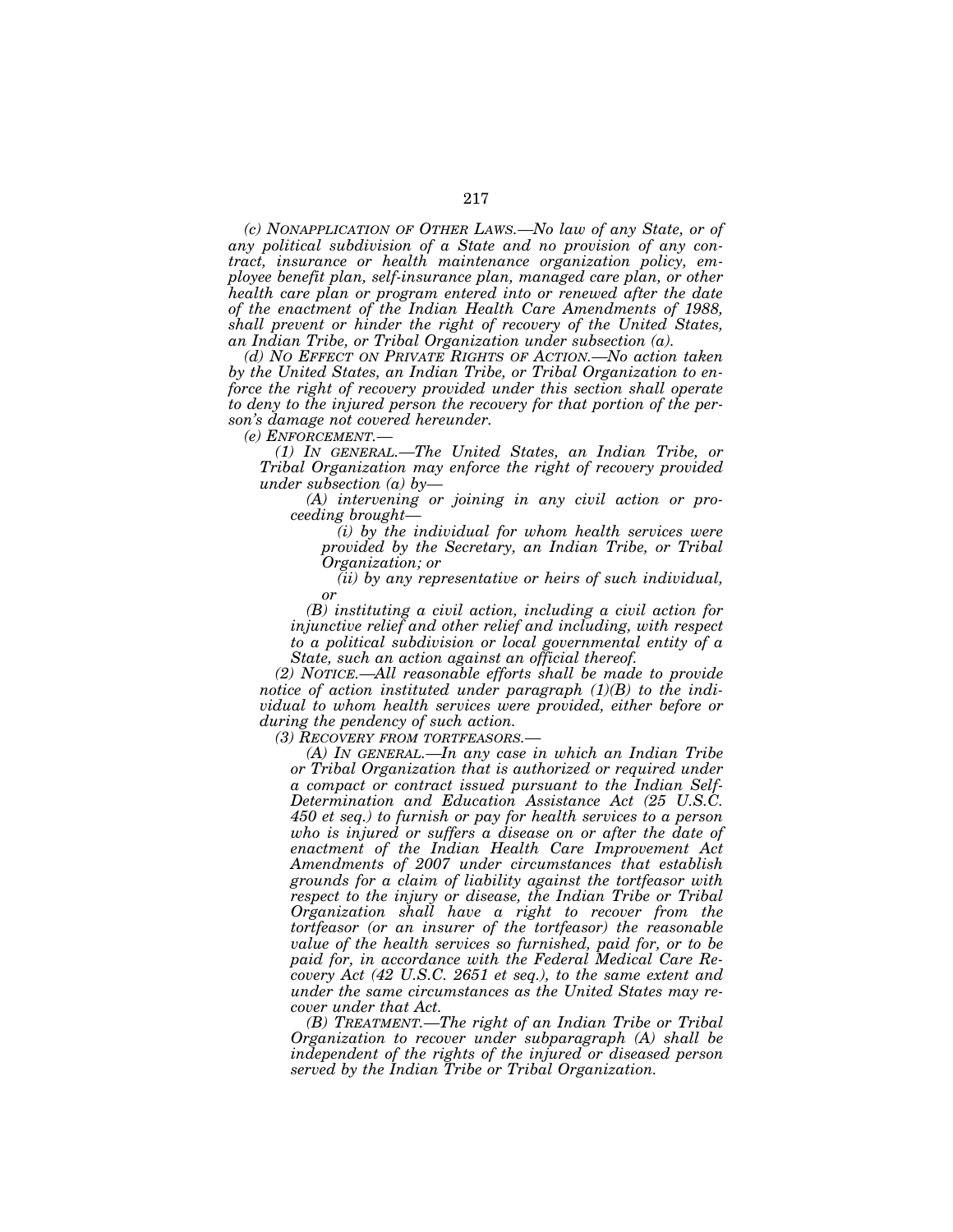*(f) LIMITATION.—Absent specific written authorization by the governing body of an Indian Tribe for the period of such authorization (which may not be for a period of more than 1 year and which may be revoked at any time upon written notice by the governing body to the Service), the United States shall not have a right of recovery under this section if the injury, illness, or disability for which health services were provided is covered under a self-insurance plan funded by an Indian Tribe, Tribal Organization, or Urban Indian Organization. Where such authorization is provided, the Service may receive and expend such amounts for the provision of additional health services consistent with such authorization.* 

*(g) COSTS AND ATTORNEYS' FEES.—In any action brought to enforce the provisions of this section, a prevailing plaintiff shall be awarded its reasonable attorneys' fees and costs of litigation.* 

*(h) NONAPPLICATION OF CLAIMS FILING REQUIREMENTS.—An insurance company, health maintenance organization, self-insurance plan, managed care plan, or other health care plan or program (under the Social Security Act or otherwise) may not deny a claim for benefits submitted by the Service or by an Indian Tribe or Tribal Organization based on the format in which the claim is submitted if such format complies with the format required for submission of claims under title XVIII of the Social Security Act or recognized under section 1175 of such Act.* 

*(i) APPLICATION TO URBAN INDIAN ORGANIZATIONS.—The previous provisions of this section shall apply to Urban Indian Organizations with respect to populations served by such Organizations in the same manner they apply to Indian Tribes and Tribal Organizations with respect to populations served by such Indian Tribes and Tribal Organizations.* 

*(j) STATUTE OF LIMITATIONS.—The provisions of section 2415 of title 28, United States Code, shall apply to all actions commenced under this section, and the references therein to the United States are deemed to include Indian Tribes, Tribal Organizations, and Urban Indian Organizations.* 

*(k) SAVINGS.—Nothing in this section shall be construed to limit any right of recovery available to the United States, an Indian Tribe, or Tribal Organization under the provisions of any applicable, Federal, State, or Tribal law, including medical lien laws.* 

#### *SEC. 404. CREDITING OF REIMBURSEMENTS.*

*(a) USE OF AMOUNTS.— (1) RETENTION BY PROGRAM.—Except as provided in section 202(f) (relating to the Catastrophic Health Emergency Fund) and section 807 (relating to health services for ineligible persons), all reimbursements received or recovered under any of the programs described in paragraph (2), including under section 807, by reason of the provision of health services by the Service, by an Indian Tribe or Tribal Organization, or by an Urban Indian Organization, shall be credited to the Service, such Indian Tribe or Tribal Organization, or such Urban Indian Organization, respectively, and may be used as provided in section 401. In the case of such a service provided by or through a Service Unit, such amounts shall be credited to such unit and used for such purposes.* 

*(2) PROGRAMS COVERED.—The programs referred to in paragraph (1) are the following:*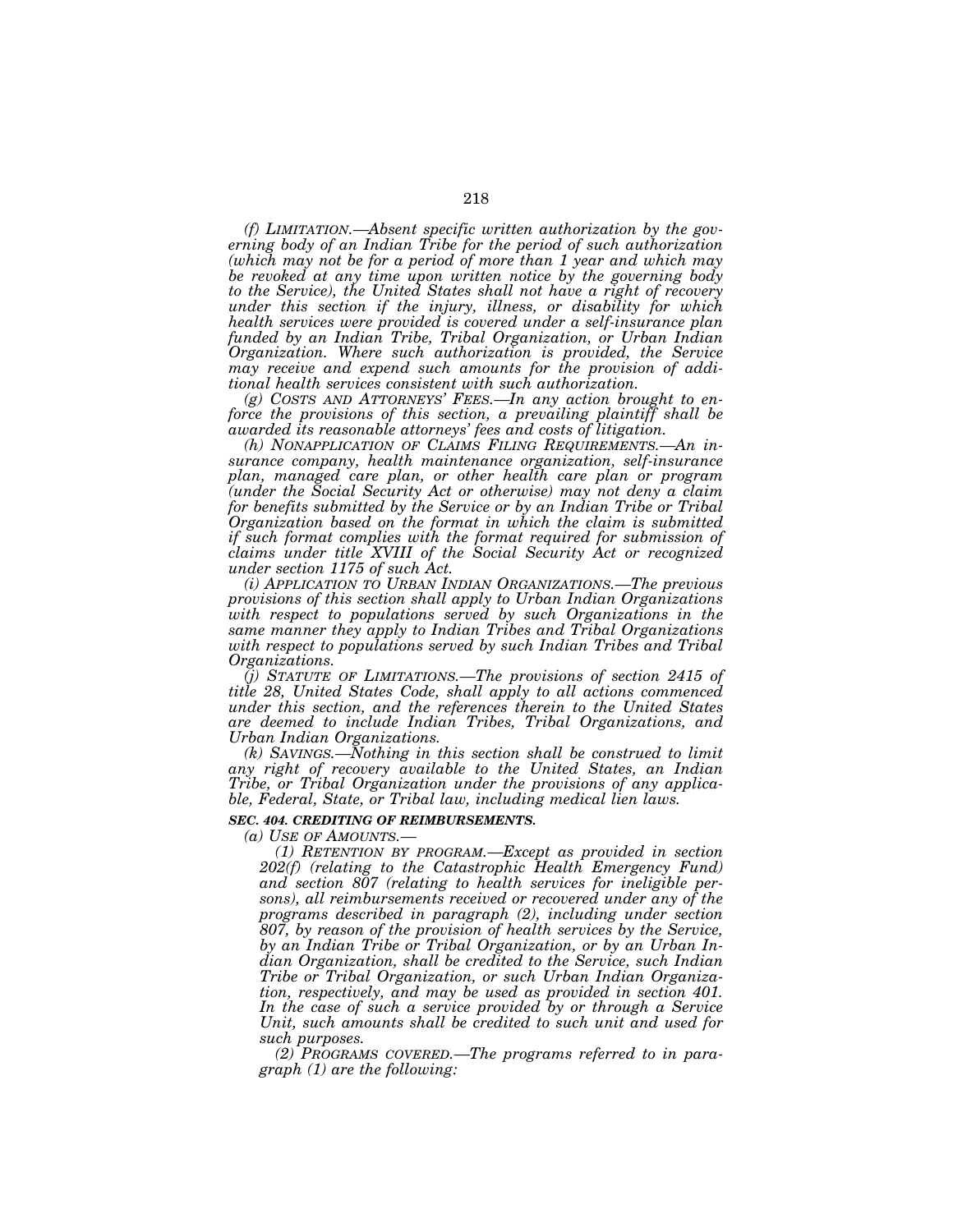*(A) Titles XVIII, XIX, and XXI of the Social Security Act.* 

*(B) This Act, including section 807.* 

*(C) Public Law 87–693.* 

*(D) Any other provision of law.* 

*(b) NO OFFSET OF AMOUNTS.—The Service may not offset or limit any amount obligated to any Service Unit or entity receiving fund*ing from the Service because of the receipt of reimbursements under *subsection (a).* 

#### *SEC. 405. PURCHASING HEALTH CARE COVERAGE.*

*(a) IN GENERAL.—Insofar as amounts are made available under law (including a provision of the Social Security Act, the Indian Self-Determination and Education Assistance Act (25 U.S.C. 450 et seq.), or other law, other than under section 402) to Indian Tribes, Tribal Organizations, and Urban Indian Organizations for health benefits for Service beneficiaries, Indian Tribes, Tribal Organizations, and Urban Indian Organizations may use such amounts to purchase health benefits coverage for such beneficiaries in any manner, including through—*

*(1) a tribally owned and operated health care plan;* 

*(2) a State or locally authorized or licensed health care plan;* 

*(3) a health insurance provider or managed care organiza-*

*tion; or* 

*(4) a self-insured plan.* 

*The purchase of such coverage by an Indian Tribe, Tribal Organization, or Urban Indian Organization may be based on the financial needs of such beneficiaries (as determined by the Indian Tribe or Tribes being served based on a schedule of income levels developed or implemented by such Indian Tribe or Tribes).* 

*(b) EXPENSES FOR SELF-INSURED PLAN.—In the case of a self-insured plan under subsection (a)(4), the amounts may be used for expenses of operating the plan, including administration and insurance to limit the financial risks to the entity offering the plan.* 

*(c) CONSTRUCTION.—Nothing in this section shall be construed as affecting the use of any amounts not referred to in subsection (a).* 

### *SEC. 406. SHARING ARRANGEMENTS WITH FEDERAL AGENCIES.*

*(a) AUTHORITY.—*

*(1) IN GENERAL.—The Secretary may enter into (or expand) arrangements for the sharing of medical facilities and services between the Service, Indian Tribes, and Tribal Organizations and the Department of Veterans Affairs and the Department of Defense.* 

*(2) CONSULTATION BY SECRETARY REQUIRED.—The Secretary may not finalize any arrangement between the Service and a Department described in paragraph (1) without first consulting with the Indian Tribes which will be significantly affected by the arrangement.* 

*(b) LIMITATIONS.—The Secretary shall not take any action under this section or under subchapter IV of chapter 81 of title 38, United States Code, which would impair—* 

*States Code, which would impair— (1) the priority access of any Indian to health care services provided through the Service and the eligibility of any Indian to receive health services through the Service;* 

*(2) the quality of health care services provided to any Indian through the Service;*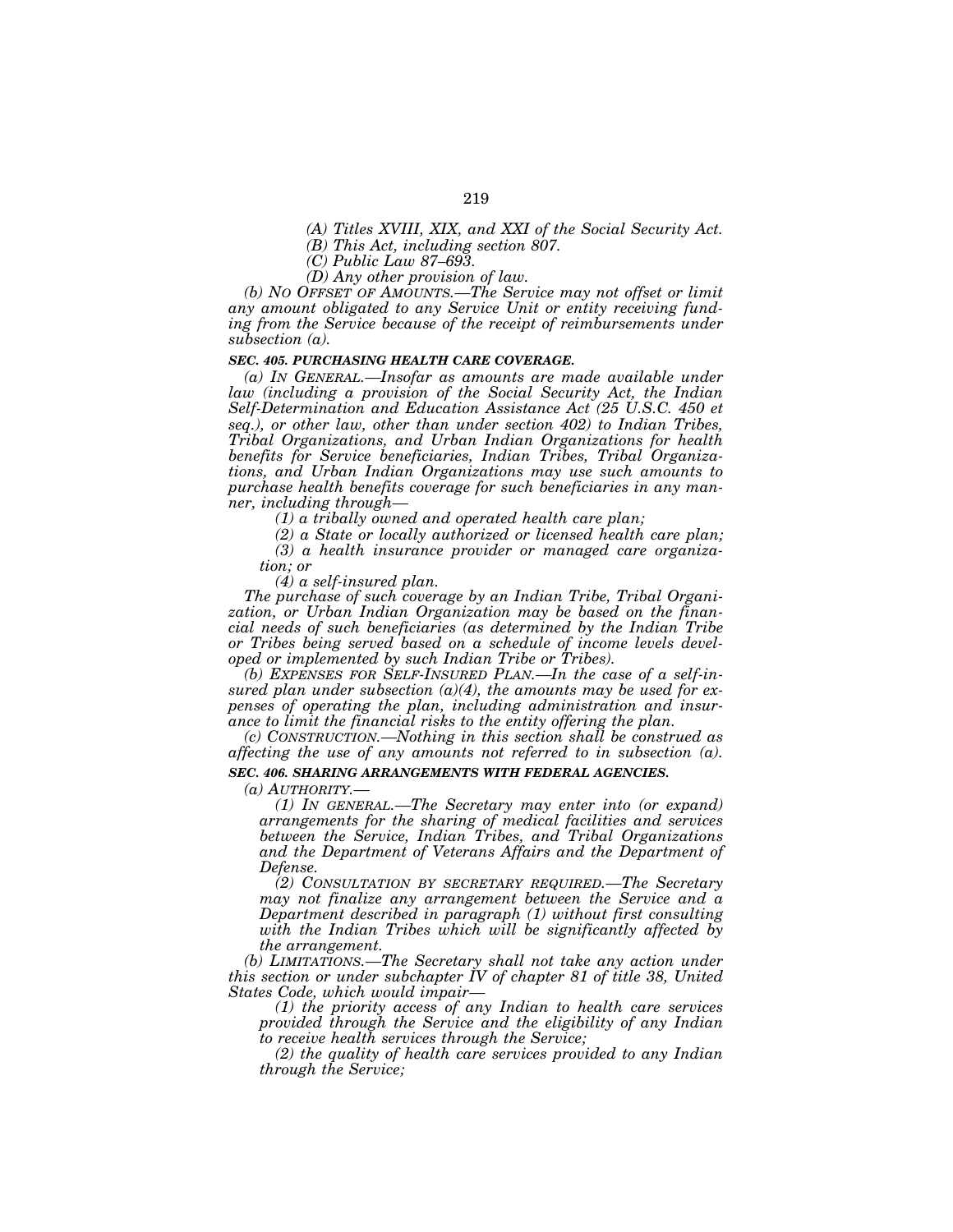*(3) the priority access of any veteran to health care services provided by the Department of Veterans Affairs;* 

*(4) the quality of health care services provided by the Department of Veterans Affairs or the Department of Defense; or* 

*(5) the eligibility of any Indian who is a veteran to receive health services through the Department of Veterans Affairs.* 

*(c) REIMBURSEMENT.—The Service, Indian Tribe, or Tribal Organization shall be reimbursed by the Department of Veterans Affairs or the Department of Defense (as the case may be) where services are provided through the Service, an Indian Tribe, or a Tribal Organization to beneficiaries eligible for services from either such Department, notwithstanding any other provision of law.* 

*(d) CONSTRUCTION.—Nothing in this section may be construed as creating any right of a non-Indian veteran to obtain health services from the Service.* 

#### *SEC. 407. PAYOR OF LAST RESORT.*

*Indian Health Programs and health care programs operated by Urban Indian Organizations shall be the payor of last resort for services provided to persons eligible for services from Indian Health Programs and Urban Indian Organizations, notwithstanding any Federal, State, or local law to the contrary.* 

# *SEC. 408. NONDISCRIMINATION UNDER FEDERAL HEALTH CARE PRO-GRAMS IN QUALIFICATIONS FOR REIMBURSEMENT FOR SERVICES.*

*(a) REQUIREMENT TO SATISFY GENERALLY APPLICABLE PARTICIPA-*

*(1) In GENERAL.—A Federal health care program must accept an entity that is operated by the Service, an Indian Tribe, Tribal Organization, or Urban Indian Organization as a provider eligible to receive payment under the program for health care services furnished to an Indian on the same basis as any other provider qualified to participate as a provider of health care services under the program if the entity meets generally applicable State or other requirements for participation as a provider of health care services under the program.* 

*(2) SATISFACTION OF STATE OR LOCAL LICENSURE OR REC- OGNITION REQUIREMENTS.—Any requirement for participation as a provider of health care services under a Federal health care program that an entity be licensed or recognized under the State or local law where the entity is located to furnish health care services shall be deemed to have been met in the case of an entity operated by the Service, an Indian Tribe, Tribal Organization, or Urban Indian Organization if the entity meets all the applicable standards for such licensure or recognition, regardless of whether the entity obtains a license or other documentation under such State or local law. In accordance with section 221, the absence of the licensure of a health care professional employed by such an entity under the State or local law where the entity is located shall not be taken into account for purposes of determining whether the entity meets such standards, if the professional is licensed in another State.* 

*(b) APPLICATION OF EXCLUSION FROM PARTICIPATION IN FEDERAL HEALTH CARE PROGRAMS.—*

*(1) EXCLUDED ENTITIES.—No entity operated by the Service, an Indian Tribe, Tribal Organization, or Urban Indian Organi-*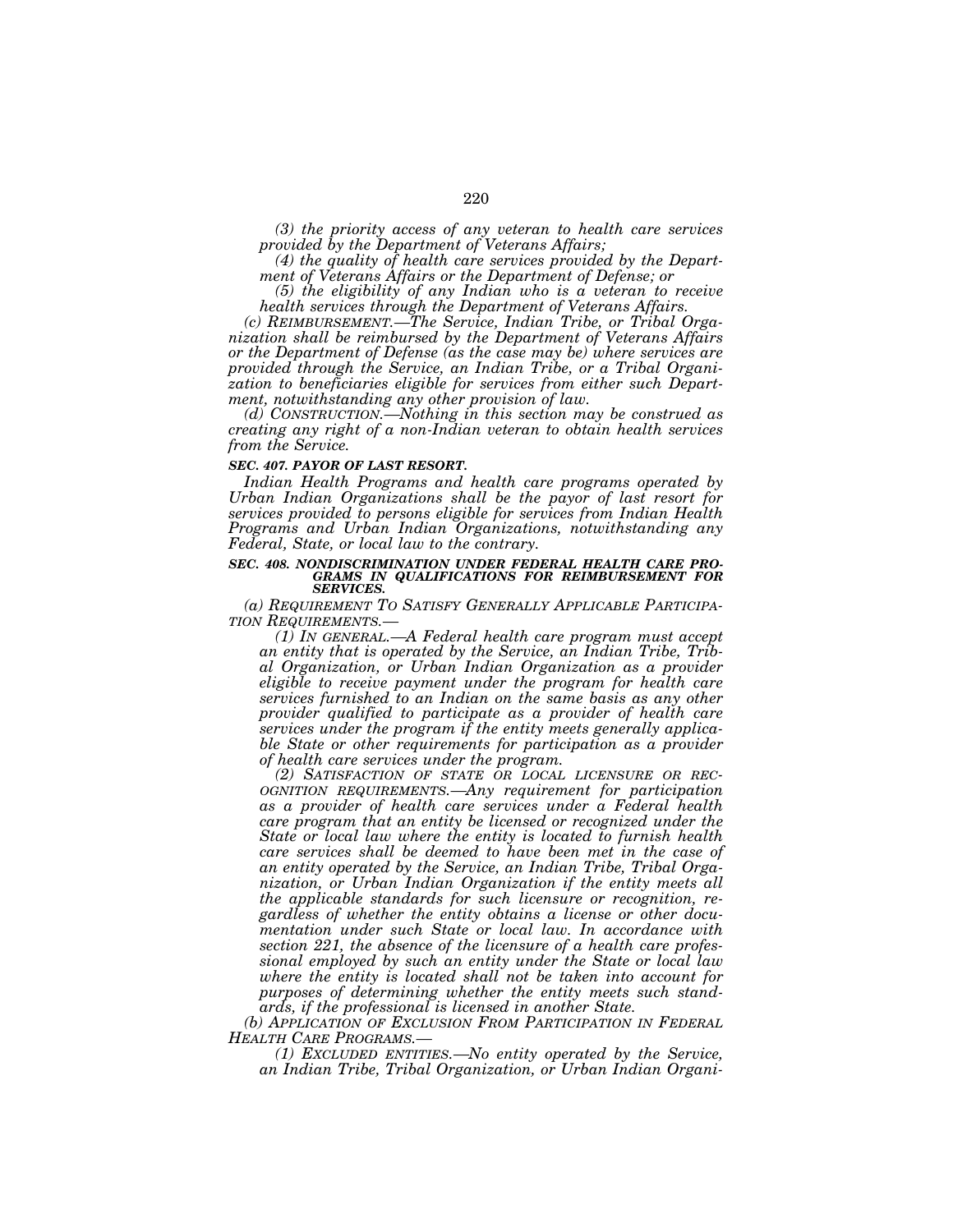*zation that has been excluded from participation in any Federal health care program or for which a license is under suspension or has been revoked by the State where the entity is located shall be eligible to receive payment or reimbursement under any such program for health care services furnished to an Indian.* 

*(2) EXCLUDED INDIVIDUALS.—No individual who has been excluded from participation in any Federal health care program or whose State license is under suspension shall be eligible to receive payment or reimbursement under any such program for health care services furnished by that individual, directly or through an entity that is otherwise eligible to receive payment for health care services, to an Indian.* 

*(3) FEDERAL HEALTH CARE PROGRAM DEFINED.—In this subsection, the term, 'Federal health care program' has the meaning given that term in section 1128B(f) of the Social Security Act (42 U.S.C. 1320a–7b(f)), except that, for purposes of this subsection, such term shall include the health insurance program under chapter 89 of title 5, United States Code.* 

*(c) RELATED PROVISIONS.—For provisions related to nondiscrimination against providers operated by the Service, an Indian Tribe, Tribal Organization, or Urban Indian Organization, see section 1139(c) of the Social Security Act (42 U.S.C. 1320b–9(c)).* 

#### *SEC. 409. CONSULTATION.*

*For provisions related to consultation with representatives of Indian Health Programs and Urban Indian Organizations with respect to the health care programs established under titles XVIII, XIX, and XXI of the Social Security Act, see section 1139(d) of the Social Security Act (42 U.S.C. 1320b–9(d)).* 

# **SEC. 410. STATE CHILDREN'S HEALTH INSURANCE PROGRAM (SCHIP).**

*For provisions relating to—*

*(1) outreach to families of Indian children likely to be eligible for child health assistance under the State children's health insurance program established under title XXI of the Social Security Act, see sections 2105(c)(2)(C) and 1139(a) of such Act (42 U.S.C. 1397ee(c)(2), 1320b–9); and* 

*(2) ensuring that child health assistance is provided under such program to targeted low-income children who are Indians and that payments are made under such program to Indian Health Programs and Urban Indian Organizations operating in the State that provide such assistance, see sections 2102(b)(3)(D) and 2105(c)(6)(B) of such Act (42 U.S.C. 1397bb(b)(3)(D), 1397ee(c)(6)(B)).* 

#### *SEC. 411. EXCLUSION WAIVER AUTHORITY FOR AFFECTED INDIAN HEALTH PROGRAMS AND SAFE HARBOR TRANSACTIONS UNDER THE SOCIAL SECURITY ACT.*

*For provisions relating to—*

*(1) exclusion waiver authority for affected Indian Health Programs under the Social Security Act, see section 1128(k) of the Social Security Act (42 U.S.C. 1320a–7(k)); and* 

*(2) certain transactions involving Indian Health Programs deemed to be in safe harbors under that Act, see section 1128B(b)(4) of the Social Security Act (42 U.S.C. 1320a– 7b(b)(4)).*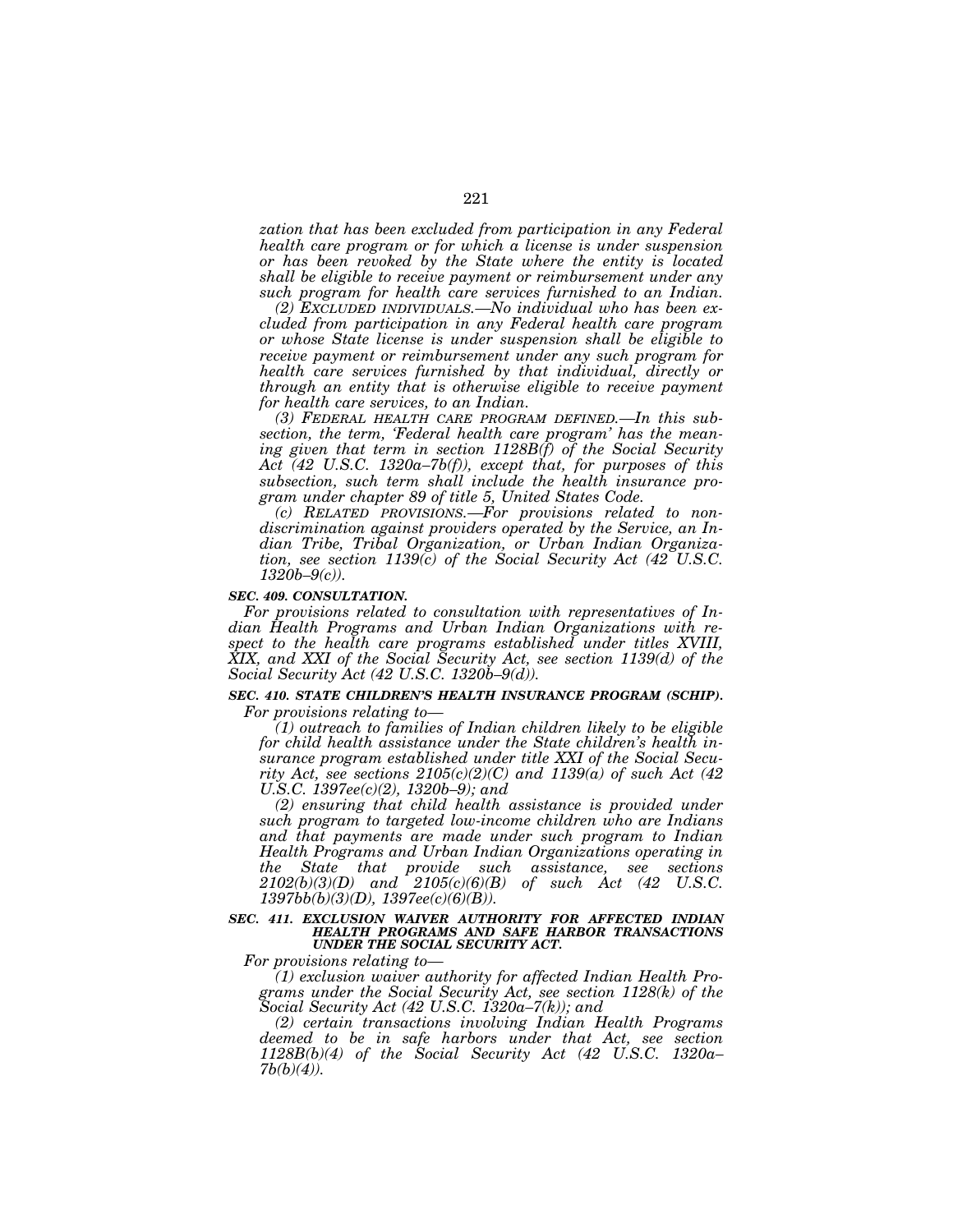#### *SEC. 412. PREMIUM AND COST SHARING PROTECTIONS AND ELIGI-BILITY DETERMINATIONS UNDER MEDICAID AND SCHIP AND PROTECTION OF CERTAIN INDIAN PROPERTY FROM MEDICAID ESTATE RECOVERY.*

*For provisions relating to—*

*(1) premiums or cost sharing protections for Indians furnished items or services directly by Indian Health Programs or through referral under the contract health service under the Medicaid program established under title XIX of the Social Security Act, see sections 1916(j) and 1916A(a)(1) of the Social Security Act (42 U.S.C. 1396o(j), 1396o–1(a)(1));* 

*(2) rules regarding the treatment of certain property for purposes of determining eligibility under such programs, see sections*  $1902(e)(13)$  *and*  $2107(e)(1)(B)$  *of such Act (42 U.S.C. 1396a(e)(13), 1397gg(e)(1)(B)); and* 

*(3) the protection of certain property from estate recovery provisions under the Medicaid program, see section 1917(b)(3)(B) of such Act (42 U.S.C. 1396p(b)(3)(B)).* 

### *SEC. 413. TREATMENT UNDER MEDICAID AND SCHIP MANAGED CARE.*

*For provisions relating to the treatment of Indians enrolled in a managed care entity under the Medicaid program under title XIX of the Social Security Act and Indian Health Programs and Urban Indian Organizations that are providers of items or services to such Indian enrollees, see sections 1932(h) and 2107(e)(1)(H) of the Social Security Act (42 U.S.C. 1396u–2(h), 1397gg(e)(1)(H)).* 

#### *SEC. 414. NAVAJO NATION MEDICAID AGENCY FEASIBILITY STUDY.*

*(a) STUDY.—The Secretary shall conduct a study to determine the feasibility of treating the Navajo Nation as a State for the purposes of title XIX of the Social Security Act, to provide services to Indians living within the boundaries of the Navajo Nation through an entity established having the same authority and performing the same functions as single-State medicaid agencies responsible for the administration of the State plan under title XIX of the Social Security Act.* 

*(b) CONSIDERATIONS.—In conducting the study, the Secretary shall consider the feasibility of—*

*(1) assigning and paying all expenditures for the provision of services and related administration funds, under title XIX of the Social Security Act, to Indians living within the boundaries of the Navajo Nation that are currently paid to or would otherwise be paid to the State of Arizona, New Mexico, or Utah;* 

*(2) providing assistance to the Navajo Nation in the development and implementation of such entity for the administration, eligibility, payment, and delivery of medical assistance under title XIX of the Social Security Act;* 

*(3) providing an appropriate level of matching funds for Federal medical assistance with respect to amounts such entity expends for medical assistance for services and related administrative costs; and* 

*(4) authorizing the Secretary, at the option of the Navajo Nation, to treat the Navajo Nation as a State for the purposes of title XIX of the Social Security Act (relating to the State children's health insurance program) under terms equivalent to those described in paragraphs (2) through (4).*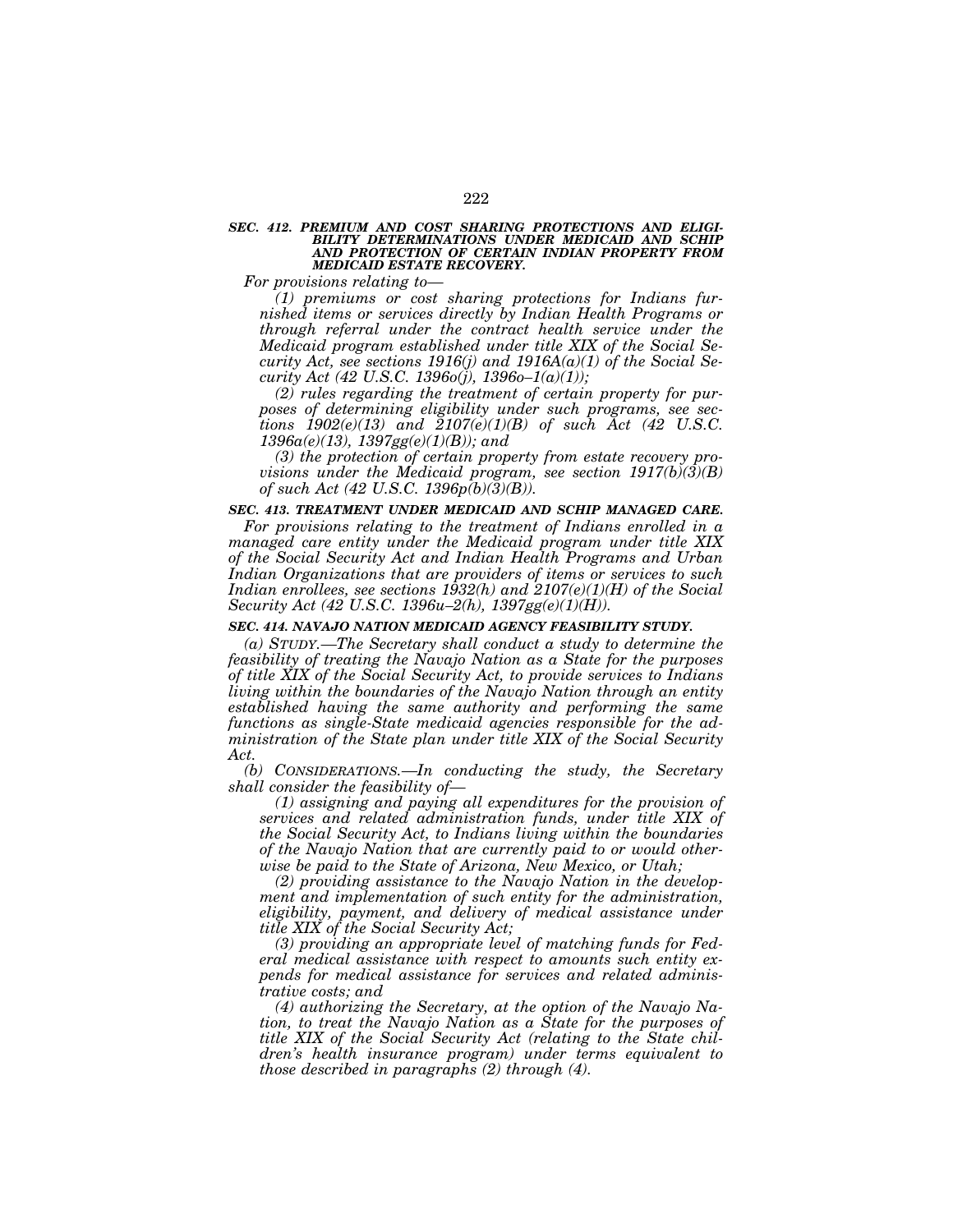*(c) REPORT.—Not later than 3 years after the date of enactment of the Indian Health Care Improvement Act Amendments of 2007, the Secretary shall submit to the Committee on Indian Affairs and Committee on Finance of the Senate and the Committee on Natural Resources and Committee on Energy and Commerce of the House of* 

*(1) the results of the study under this section;* 

*(2) a summary of any consultation that occurred between the Secretary and the Navajo Nation, other Indian Tribes, the States of Arizona, New Mexico, and Utah, counties which include Navajo Lands, and other interested parties, in conducting this study;* 

*(3) projected costs or savings associated with establishment of such entity, and any estimated impact on services provided as described in this section in relation to probable costs or savings; and* 

*(4) legislative actions that would be required to authorize the establishment of such entity if such entity is determined by the Secretary to be feasible.* 

### ø**§ 1646. Authorization for emergency contract health services**¿

### *SEC. 415. GENERAL EXCEPTIONS.*

øWith respect to an elderly or disabled Indian receiving emergency medical care or services from a non-Service provider or in a non-Service facility under the authority of this Act, the time limitation (as a condition of payment) for notifying the Service of such treatment or admission shall be 30 days.

The requirements of this title shall not apply to any excepted benefits described in paragraph  $(1)(A)$  or  $(3)$  of section 2791(c) of the Public Health Service Act (42 U.S.C. 300gg–91).

#### ø**§ 1647. Authorization of appropriations**¿

#### *SEC. 416. AUTHORIZATION OF APPROPRIATIONS.*

There are authorized to be appropriated such sums as may be necessary for each fiscal year through fiscal year [2000]  $2017$  to carry out this [subchapter] *title*.

#### TITLE V—HEALTH SERVICES FOR URBAN INDIANS

### ø**§ 1651. Purpose**¿

#### *SEC. 501. PURPOSE.*

The purpose of this [subchapter] *title* is to establish *and maintain* programs in [urban centers] *Urban Centers* to make health services more accessible *and available* to [urban] *Urban* Indians.

### ø**§ 1652. Contracts with, and grants to, urban Indian organizations**¿

#### *SEC. 502. CONTRACTS WITH, AND GRANTS TO, URBAN INDIAN ORGANI-ZATIONS.*

Under authority of the Act of November 2, 1921 (25 U.S.C. 13), øpopularly¿ *(commonly* known as the ''Snyder Act''), the Secretary, *acting* through the Service, shall enter into contracts with, or make grants to, øurban¿ *Urban* Indian øorganizations¿ *Organizations* to assist such organizations in the establishment and administration,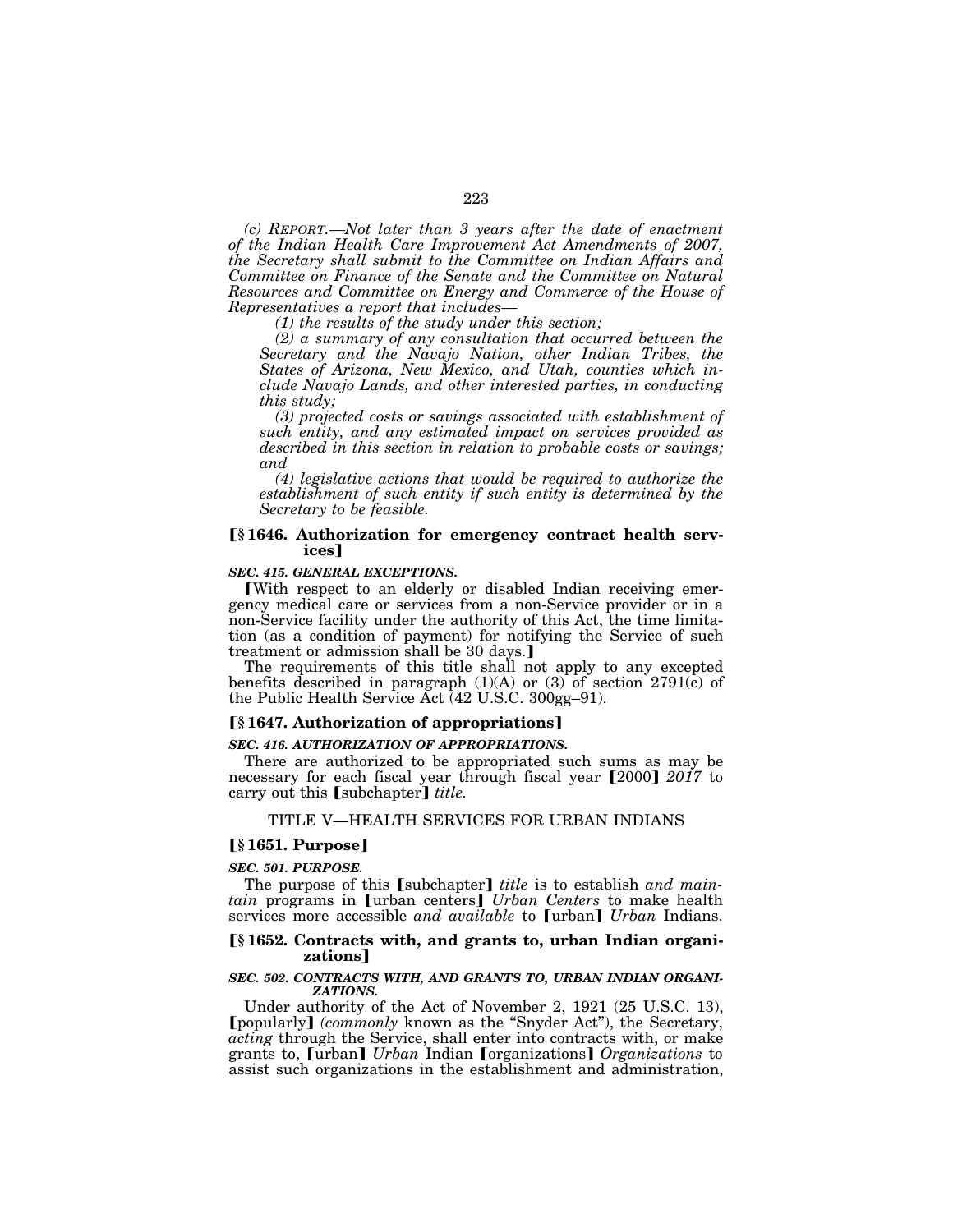within I the urban centers in which such organizations are situated] *Urban Centers*, of programs which meet the requirements set forth in this *[subchapter. The] title. Subject to section 506, the Sec*retary, *acting* through the Service, shall include such conditions as the Secretary considers necessary to effect the purpose of this [subchapter] *title* in any contract *into* which the Secretary enters [into] with, or in any grant the Secretary makes to, any [urban] *Urban* Indian *[organization] Organization* pursuant to this *[sub*chapter] *title*.

### ø**§ 1653. Contracts and grants for the provision of health care and referral services**

#### *SEC. 503. CONTRACTS AND GRANTS FOR THE PROVISION OF HEALTH CARE AND REFERRAL SERVICES.*

(a) REQUIREMENTS FOR GRANTS AND CONTRACTS.—Under authority of the Act of November 2, 1921 (25 U.S.C. 13)[, popularly] *(commonly* known as the ''Snyder Act''*),* the Secretary, *acting*  through the Service, shall enter into contracts with, [or] and make grants to, [urban] *Urban* Indian [organizations] *Organizations* for the provision of health care and referral services for [urban Indians residing in the urban centers in which such organizations are situated] *Urban Indians*. Any such contract or grant shall include requirements that the [urban] *Urban* Indian [organization] *Organization* successfully undertake to—

(1) estimate the population of [urban] *Urban* Indians residing in the **[urban center in which such]** *Urban Center or centers that the organization* [is situated] *proposes to serve* who are or could be recipients of health care or referral services;

(2) estimate the current health status of [urban] *Urban* Indians residing in such **[urban center]** *Urban Center or centers*;

(3) estimate the current health care needs of [urban] *Urban* Indians residing in such [urban center] *Urban Center or centers*;

 $(4)$  identify all public and private health services resources within such urban center which are or may be available to urban Indians;

 $(5)$  determine the use of public and private health services resources by the urban Indians residing in such urban center;

 $(6)$  assist such health services resources in providing services to urban Indians;

 $(7)$  assist urban Indians in becoming familiar with and utilizing such health services resources;

 $[(8)]$  (4) provide basic health education, including health promotion and disease prevention education, to **[urban]** Urban Indians;

 $(9)$  establish and implement training programs to accomplish the referral and education tasks set forth in paragraphs (6) through (8) of this subsection;

 $[(10)$  identify gaps between unmet health needs of urban Indians and the resources available to meet such needs;

 $[(11)]$  (5) make recommendations to the Secretary and Federal, State, local, and other resource agencies on methods of improving health service programs to meet the needs of **[urban]** *Urban* Indians; and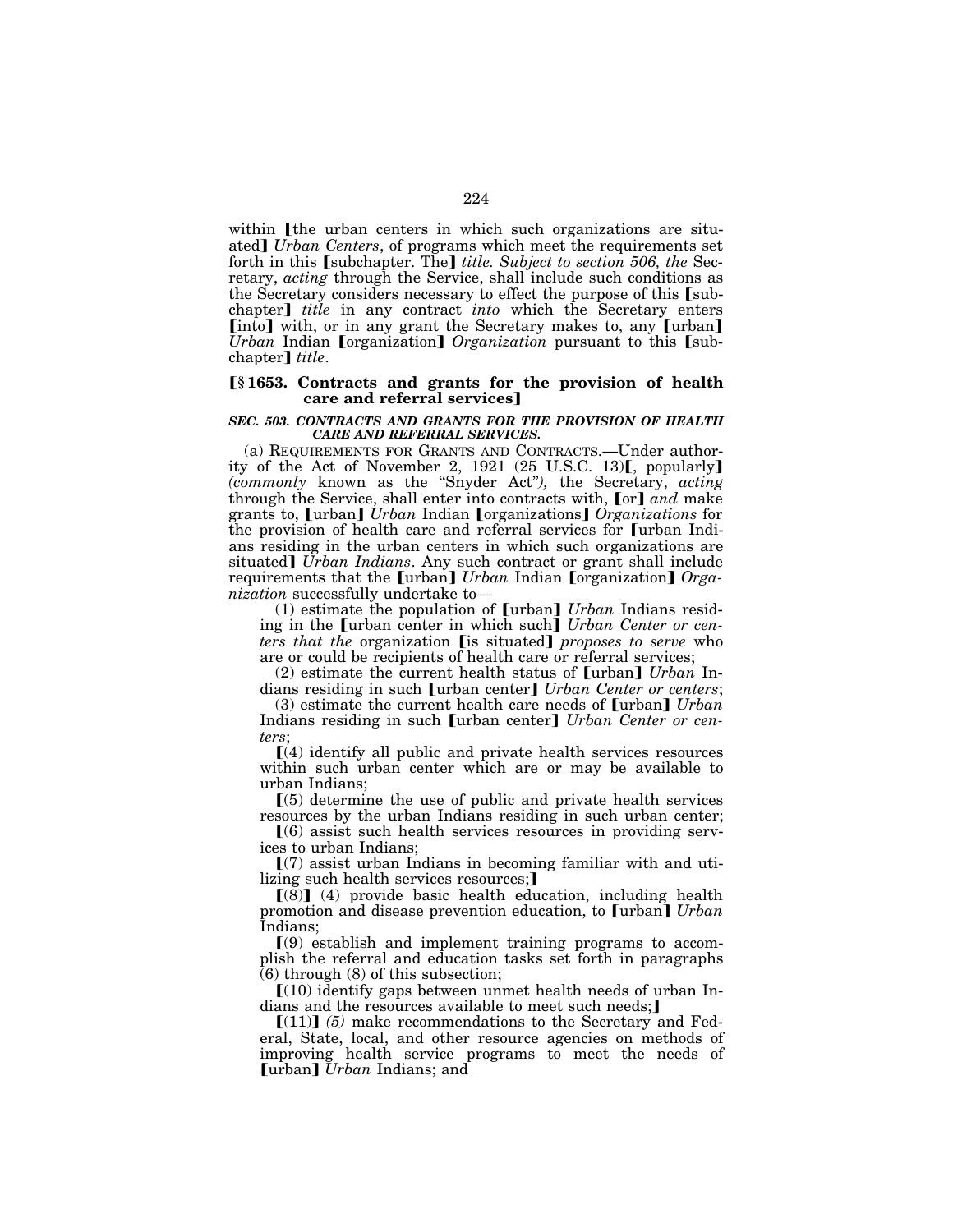$[(12)]$  (6) where necessary, provide, or enter into contracts for the provision of, health care services for [urban] *Urban* Indians.

(b) CRITERIA FOR SELECTION OF ORGANIZATIONS TO ENTER INTO CONTRACTS OR RECEIVE GRANTS.—THE SECRETARY, *acting* through the Service, shall, by regulation, prescribe the criteria for selecting **[urban]** *Urban* Indian [organizations] *Organizations* to enter into contracts or receive grants under this section. Such criteria shall,

 $(1)$  the extent of unmet health care needs of  $\lceil \text{urban} \rceil$  *Urban* Indians in the [urban center] *Urban Center or centers* involved;

(2) the size of the [urban] *Urban* Indian population in the **[urban center]** *Urban Center or centers* involved;

 $(3)$  the accessibility to, and utilization of, health care services (other than services provided under this subchapter) by urban Indians in the urban center involved;

 $[(4)]$  (3) the extent, if any, to which the activities set forth in subsection (a) [of this section] would duplicate $[$ — (A) any previous or] any project funded under this title, or under any current public for private health services project in an urban center that was or is] *health service project* funded in a manner other than pursuant to this [subchapter; or] *title;* 

 $($ B) any project funded under this subchapter; $]$ 

 $\lceil (5) \rceil$  (4) the capability of an  $\lceil \cdot \rceil$  *Urban* Indian  $\lceil \cdot \cdot \rceil$  *nergani*zation] *Organization* to perform the activities set forth in subsection  $I(a)$  of this section] and to enter into a contract with the Secretary or to meet the requirements for receiving a grant under this section;

 $[(6)]$  (5) the satisfactory performance and successful completion by an *Urban*] *Urban* Indian *[organization] Organization* of other contracts with the Secretary under this [subchapter;] *title*;

 $\lceil (7) \rceil$  (6) the appropriateness and likely effectiveness of conducting the activities set forth in subsection (a) [of this section in an urban center; and] *in an Urban Center or centers; and* 

 $(8)$  (7) the extent of existing or likely future participation in the activities set forth in subsection (a)  $\lbrack$  of this section $\lbrack$  by appropriate health and health-related Federal, State, local, and other agencies.

ø(c) Grants for health promotion and disease prevention services<sup>1</sup>

*(c) ACCESS TO HEALTH PROMOTION AND DISEASE PREVENTION PROGRAMS*.—The Secretary, acting through the Service, shall facilitate access to, or provide, health promotion and disease prevention services for [urban] *Urban* Indians through grants made to [urban] Urban Indian [organizations] *Organizations* administering contracts entered into [pursuant to this section] or receiving grants under subsection (a) [of this section].<br> $[(d)$  Grants for immunization services]<br>(*d) IMMUNIZATION SERVICES*.—

 $[(1)]$   $(1)$  *ACCESS OR SERVICES PROVIDED*.—The Secretary, acting through the Service, shall facilitate access to, or provide, immunization services for **[urban]** *Urban* Indians through grants made to [urban] *Urban* Indian [organizations] *Organi-*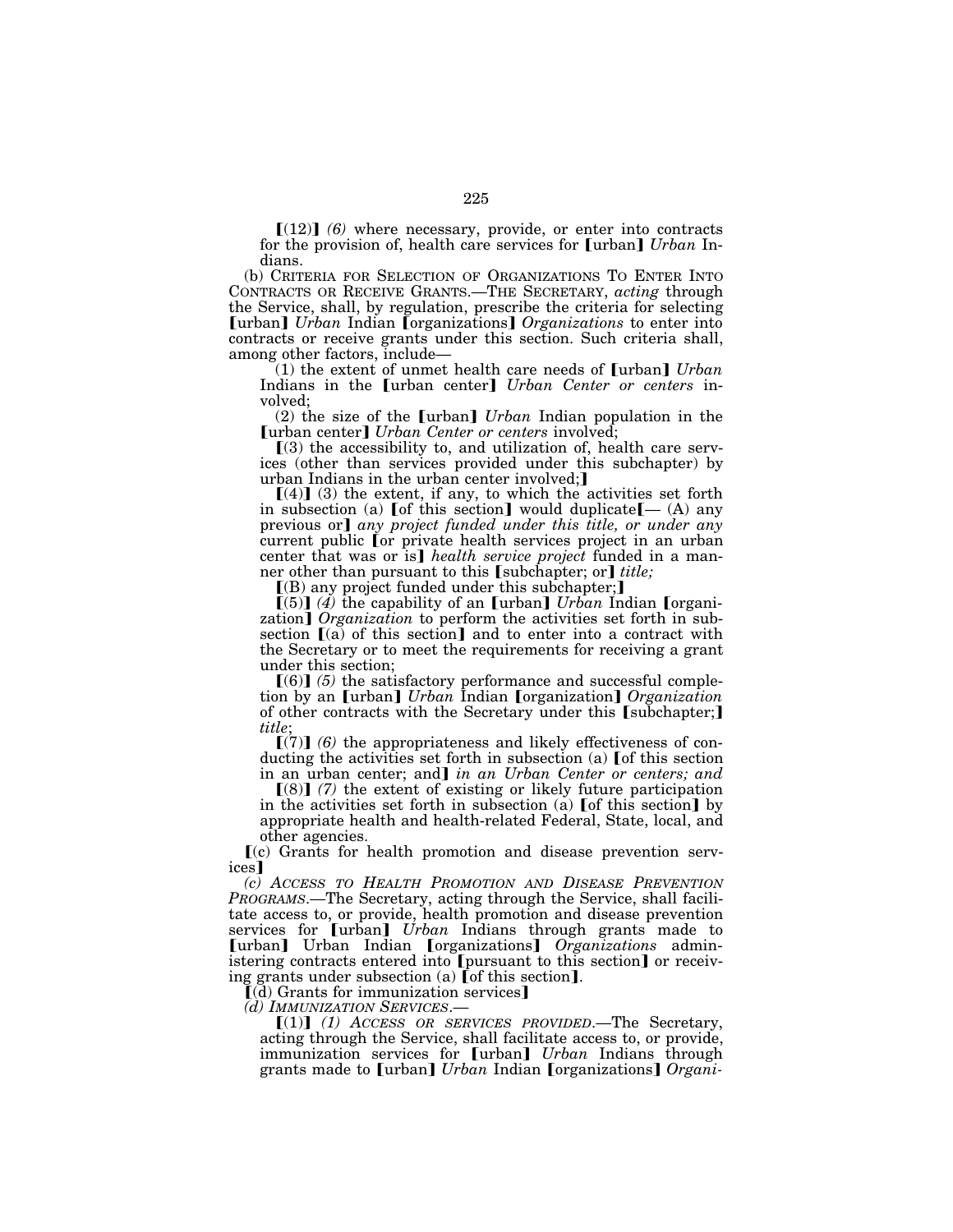*zations* administering contracts entered into **[pursuant to this** section] or receiving grants under  $[subsection (a) of]$  this section.

 $(2)$  In making any grant to carry out this subsection, the Secretary shall take into consideration—

 $\Gamma(A)$  the size of the urban Indian population to be served;

 $(6)$  the immunization levels of the urban Indian population, particularly the immunization levels of infants, children, and the elderly;

 $\mathbf{I}(C)$  the utilization by the urban Indians of alternative resources from State and local governments for no-cost or low-cost immunization services to the general population; and

 $\Gamma(D)$  the capability of the urban Indian organization to carry out services pursuant to this subsection.

 $(3)$  (2) DEFINITION.—For purposes of this subsection, the term ''immunization services'' means services to provide without charge immunizations against vaccine-preventable diseases.

 $(e)$  Grants for mental health services]<br>(e) BEHAVIORAL HEALTH SERVICES.—

[(1)] (1) ACCESS OR SERVICES PROVIDED.—The Secretary, acting through the Service, shall facilitate access to, or provide, **[mental]** *behavioral* health services for **[urban]** *Urban* Indians through grants made to [urban] *Urban* Indian [organizations] *Organizations* administering contracts entered into [pursuant to this section] or receiving grants under subsection  $[(a)$  of this section].

 $[(2)A]$  (2) Assessment Required.—*Except* as provided by *paragraph (3)(A), a* grant may not be made under this subsection to an [urban] *Urban* Indian [organization] *Organization* until that organization has prepared, and the Service has approved, an assessment of the [mental] *following:* 

*(A) The behavioral* health needs of the [urban] *Urban* 

Indian population concerned, [the mental].<br>*(B) The behavioral* health services and other related re-<br>sources available to that population[, the].

(C) The barriers to obtaining those services and re-

sources, [and the].<br>(*D) The* needs that are unmet by such services and resources.

(3) *PURPOSES OF GRANTS.*—Grants may be made under this subsection **[**—*] for the following*:

(A) **[to]** To prepare assessments required under paragraph  $(2)[;]$ .

(B) **[to]** *To* provide outreach, educational, and referral services to [urban] *Urban* Indians regarding the availability of direct *[mental] behavioral* health services, to educate *[urban] Urban Indians about <i>[mental] behavioral* health issues and services, and effect coordination with existing *[mental] behavioral* health providers in order to improve services to [urban] *Urban* Indians[;].<br>(C) [to] *To* provide outpatient [mental] *behavioral* 

health services to [urban] Urban Indians, including the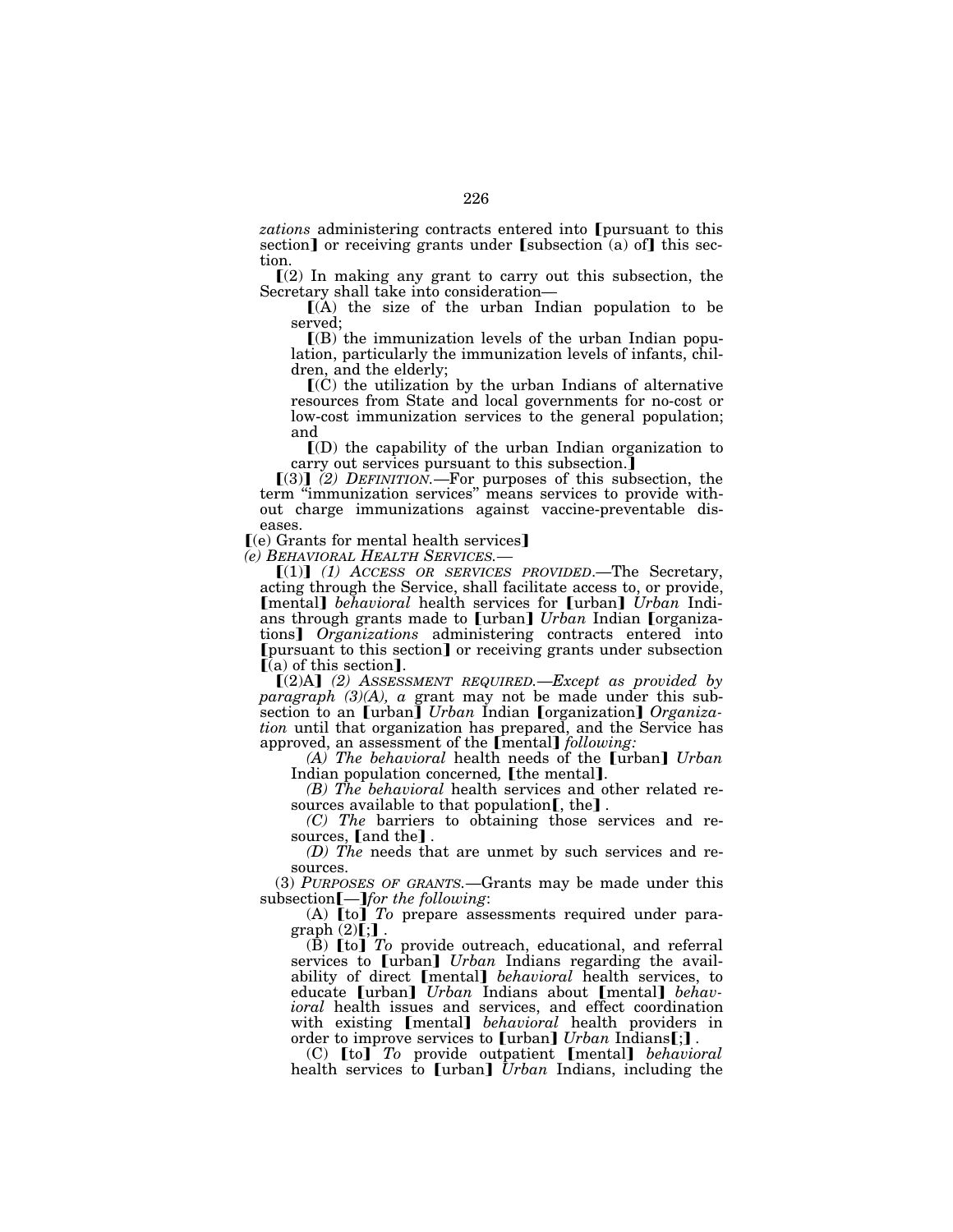identification and assessment of illness, therapeutic treatments, case management, support groups, family treat-<br>ment, and other treatment[; and].

(D) **[to]** To develop innovative **[mental]** *behavioral* health service delivery models which incorporate Indian cultural support systems and resources.

 $[(f)$  Grants for prevention and treatment of child abuse] *(f) PREVENTION OF CHILD ABUSE.—*<br>  $[(1)]$  *(1) ACCESS OR SERVICES PROVIDED*.—The Secretary,

acting through the Service, shall facilitate access to  $[$ , or provide<sup>[</sup>,] services for [urban] *Urban* Indians through grants to [urban] *Urban* Indian [organizations] *Organizations* administering contracts entered into [pursuant to this section] or receiving grants under subsection  $(a)$  [of this section] to prevent and treat child abuse (including sexual abuse) among [urban] *Urban* Indians.

 $[(2)$  A]  $(2)$  EVALUATION REQUIRED. - Except as provided by *paragraph (3)(A), a* grant may not be made under this subsection to an [urban] *Urban* Indian [organization] *Organization* until that organization has prepared, and the Service has approved, an assessment that documents the prevalence of child abuse in the *[urban] Urban Indian population* concerned and specifies the services and programs (which may not duplicate existing services and programs) for which the grant is requested.

*(3) PURPOSES OF GRANTS*.—Grants may be made under this subsection [-] for the following:

(A) [to] *To* prepare assessments required under para $graph (2)[$ ; $]$ .<br>(B)  $[for]$  *For the development of prevention, training,* 

and education programs for  $[$ urban Indian populations $]$ *Urban Indians*, including child education, parent education, provider training on identification and intervention, education on reporting requirements, prevention campaigns, and establishing service networks of all those involved in Indian child protection[; and].

(C) **[to]** To provide direct outpatient treatment services (including individual treatment, family treatment, group therapy, and support groups) to [urban] *Urban* Indians who are child victims of abuse (including sexual abuse) or adult survivors of child sexual abuse, to the families of such child victims, and to [urban] *Urban* Indian perpetrators of child abuse (including sexual abuse).

 $[(4)]$  *(4)* CONSIDERATIONS WHEN MAKING GRANTS. - In making grants to carry out this subsection, the Secretary shall take into consideration—

(A) the support for the [urban] *Urban* Indian [organization] *Organization* demonstrated by the child protection authorities in the area, including committees or other services funded under the Indian Child Welfare Act of 1978 (25 U.S.C. 1901 et seq.), if any;

(B) the capability and expertise demonstrated by the **[urban]** *Urban* Indian **[**organization] *Organization* to address the complex problem of child sexual abuse in the community; and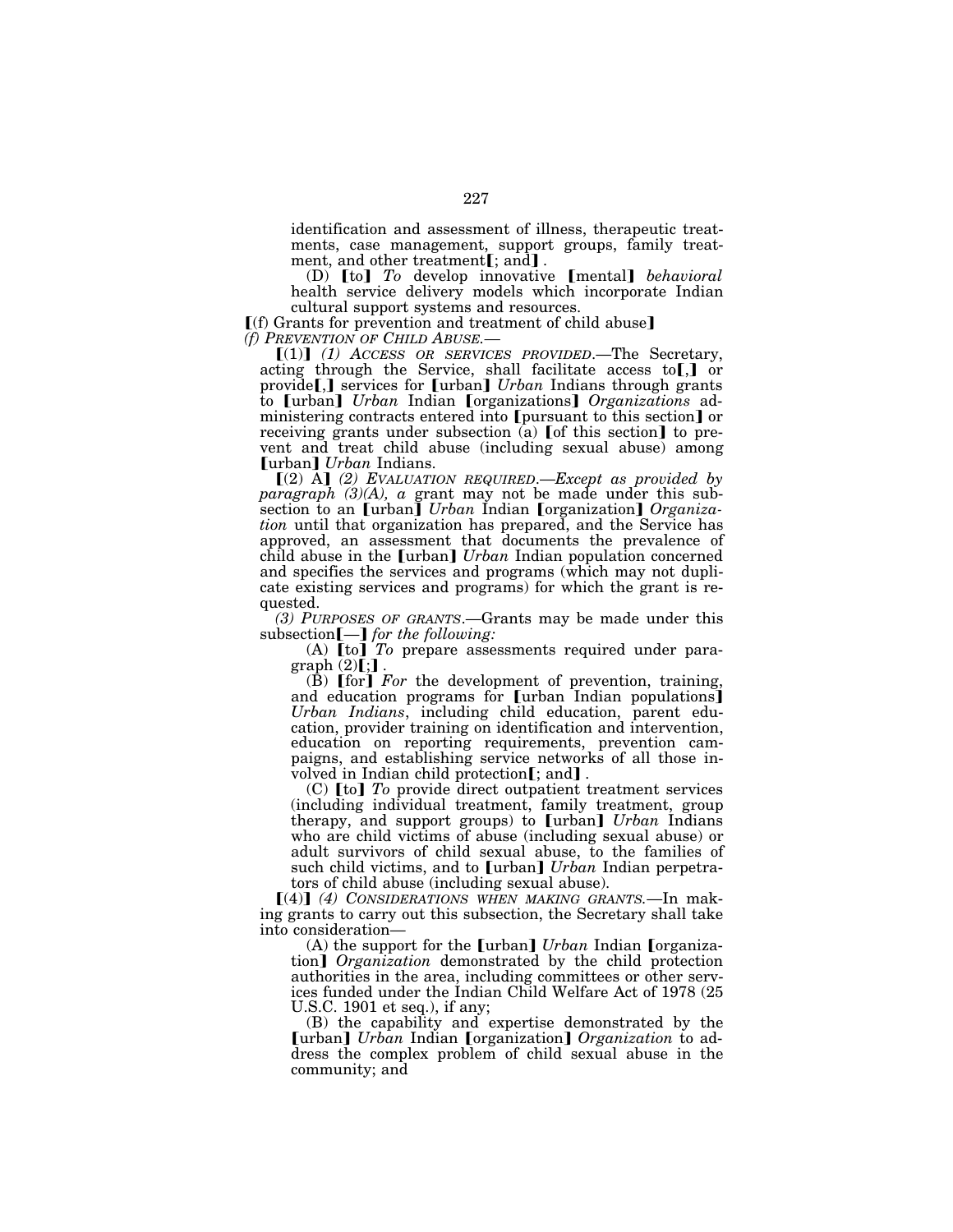*(C) the assessment required under paragraph (2).* 

*(g) OTHER GRANTS.—The Secretary, acting through the Service, may enter into a contract with or make grants to an Urban Indian Organization that provides or arranges for the provision of health care services (through satellite facilities, provider networks, or otherwise) to Urban Indians in more than 1 Urban Center.* 

#### *SEC. 504. CONTRACTS AND GRANTS FOR THE DETERMINATION OF UNMET HEALTH CARE NEEDS.*

 $\mathbb{I}(\mathbb{C})$  the assessment required under paragraph (2).

### ø**§ 1654. Contracts and grants for determination of unmet health care needs**¿

ø(a) Authority¿ *(a) GRANTS AND CONTRACTS AUTHORIZED*.— Under authority of the Act of November 2,  $1921$  (25 U.S.C. 13)[, popularly] *(commonly known as the "Snyder Act")*, the Secretary, *acting* through the Service, may enter into contracts with[,] or make grants to[, urban] *Urban* Indian [organizations] *Organizations* situated in [urban centers] *Urban Centers* for which contracts have not been entered into[,] or grants have not been made[,] under section  $[1653$  of this title.]  $503$ .

*(b) PURPOSE*.—The purpose of a contract or grant made under this section shall be the determination of the matters described in subsection  $\lceil (b) \rceil$   $(c)(1)$  in order to assist the Secretary in assessing the health status and health care needs of [urban] *Urban* Indians in the **[urban center]** *Urban Center* involved and determining whether the Secretary should enter into a contract or make a grant under section [1653 of this title] 503 with respect to the [urban] *Urban* Indian *[organization] Organization* which the Secretary has entered into a contract with, or made a grant to, under this section.

ø(b)¿ *(c) GRANT AND CONTRACT REQUIREMENTS*.—Any contract entered into, or grant made, by the Secretary under this section shall include requirements that—

(1) the [urban] *Urban* Indian [organization] *Organization* successfully *[undertake] undertakes* to-

(A) document the health care status and unmet health care needs of **[urban]** *Urban* Indians in the **[urban cen**ter] *Urban Center* involved; and

(B) with respect to [urban] *Urban* Indians in the [urban center] *Urban Center* involved, determine the matters described in [clauses] *paragraphs* (2), (3), (4), and  $[(8)]$  (7) of section  $[1653]$   $503(b)$  of this title]; and

(2) the [urban] *Urban* Indian [organization] *Organization* complete performance of the contract, or carry out the requirements of the grant, within [one] 1 year after the date on which the Secretary and such organization enter into such contract, or within [one] 1 year after such organization receives such grant, whichever is applicable.

[(c) Renewal] *(d) No RENEWALS*.—The Secretary may not renew any contract entered into  $\left[\right]$  or grant made  $\left[\right]$ , under this section. *SEC. 505. EVALUATIONS; RENEWALS***.** 

**[§1655.]** *(a) PROCEDURES FOR EVALUATIONS***[**; renewals**]** 

ø(a) Contract compliance and performance¿.—The Secretary, *acting* through the Service, shall develop procedures to evaluate compliance with grant requirements [under this subchapter] and com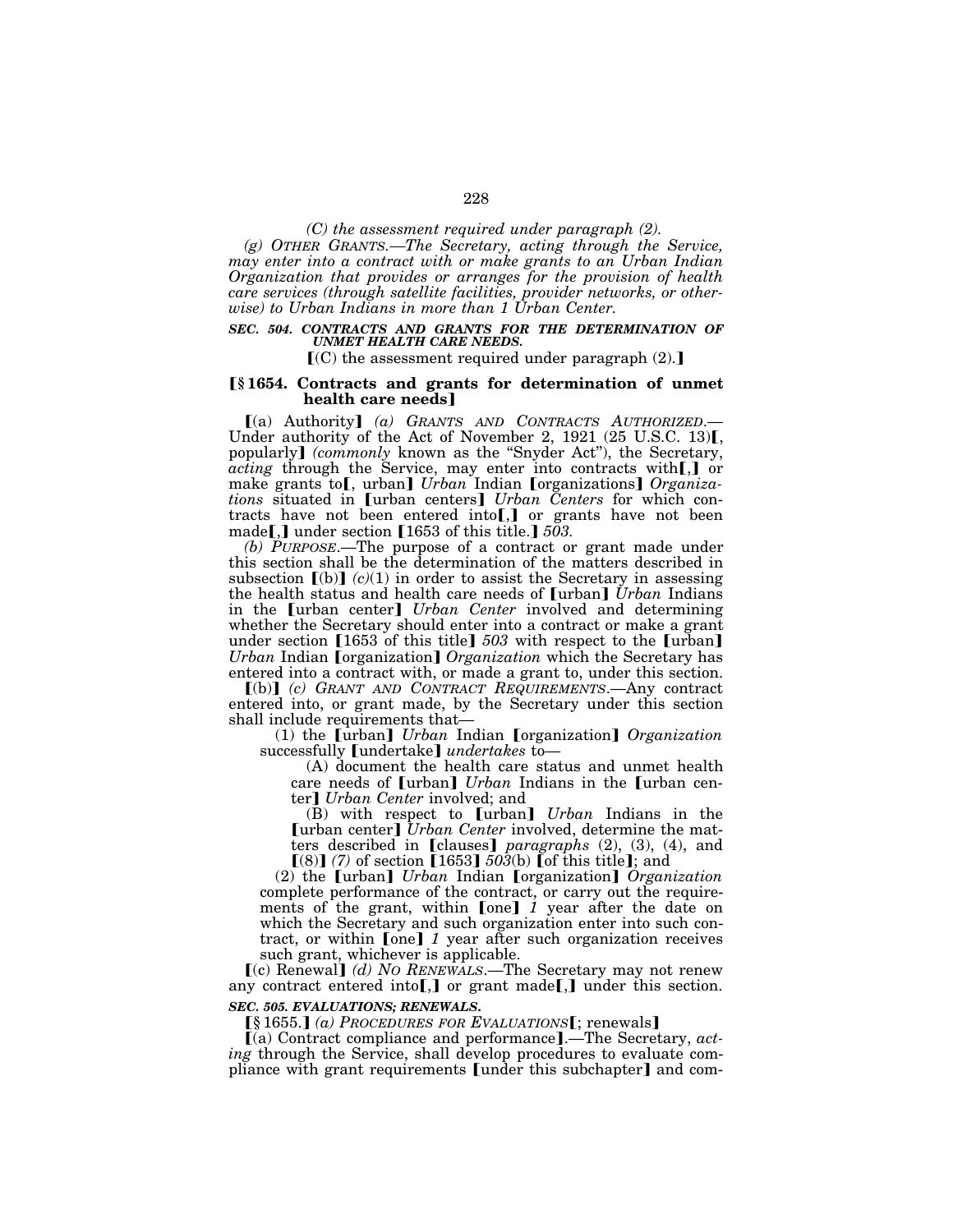pliance with[,] and performance of contracts entered into by **[urban]** *Urban* Indian **[**organizations**]** *Organizations* under this **[subchapter]** *title.* Such procedures shall include provisions for carrying out the requirements of this section.

 $\lceil$ (b) Annual onsite evaluation $\rceil$ 

*(b) EVALUATIONS*.—The Secretary, *acting* through the Service, shall [conduct an annual onsite evaluation of each urban Indian organization] *evaluate the compliance of each Urban Indian Organization* which has entered into a contract or received a grant under section  $[1653$  of this title for purposes of determining the compliance of such organization with, and evaluating the performance of such organization under, such contract or the terms of such] 503 with the terms of such contract or grant. For purposes *of this evaluation, the Secretary shall—*

*(1) acting through the Service, conduct an annual onsite evaluation of the organization; or* 

*(2) accept in lieu of such onsite evaluation evidence of the organization's provisional or full accreditation by a private independent entity recognized by the Secretary for purposes of conducting quality reviews of providers participating in the Medicare program under title XVIII of the Social Security Act.* 

(c) NONCOMPLIANCE [or unsatisfactory performance]; UNSATIS-*FACTORY PERFORMANCE.*—If, as a result of the evaluations conducted under this section, the Secretary determines that an [urban] *Urban* Indian [organization] *Organization* has not complied with the requirements of a grant or complied with or satisfactorily performed a contract under section [1653 of this title,] 503, the Secretary shall, prior to renewing such contract or grant, attempt to resolve with [such] *the* organization the areas of noncompliance or unsatisfactory performance and modify [such] the contract *or grant* to prevent future occurrences of [such] noncompliance or unsatisfactory performance. If the Secretary determines that [such] *the* noncompliance or unsatisfactory performance cannot be resolved and prevented in the future, the Secretary shall not renew [such] *the contract or grant* with [such] *the orga*nization and is authorized to enter into a contract or make a grant under section [1653 of this title] 503 with another [urban] *Urban* Indian **[**organization**]** *Organization* which is situated in the same [urban center] *Urban Center* as the [urban] *Urban* Indian [organization] *Organization* whose contract or grant is not renewed under this section.

 $\lceil$ (d) Contract and grant renewals $\lceil$ 

*(d) CONSIDERATIONS FOR RENEWALS.*—In determining whether to renew a contract or grant with an [urban] *Urban* Indian [organization] *Organization* under section [1653 of this title] 503 which has completed performance of a contract or grant under section [1654 of this title,] 504, the Secretary shall review the records of the [urban] *Urban* Indian [organization] *Organization*, the reports submitted under section  $[1657]$  of this title, and, in the case of a renewal of a contract or grant under section 1653 of this title, *507, and shall consider the results of the onsite evaluations* [conducted] *or accreditations* under subsection (b) [of this section].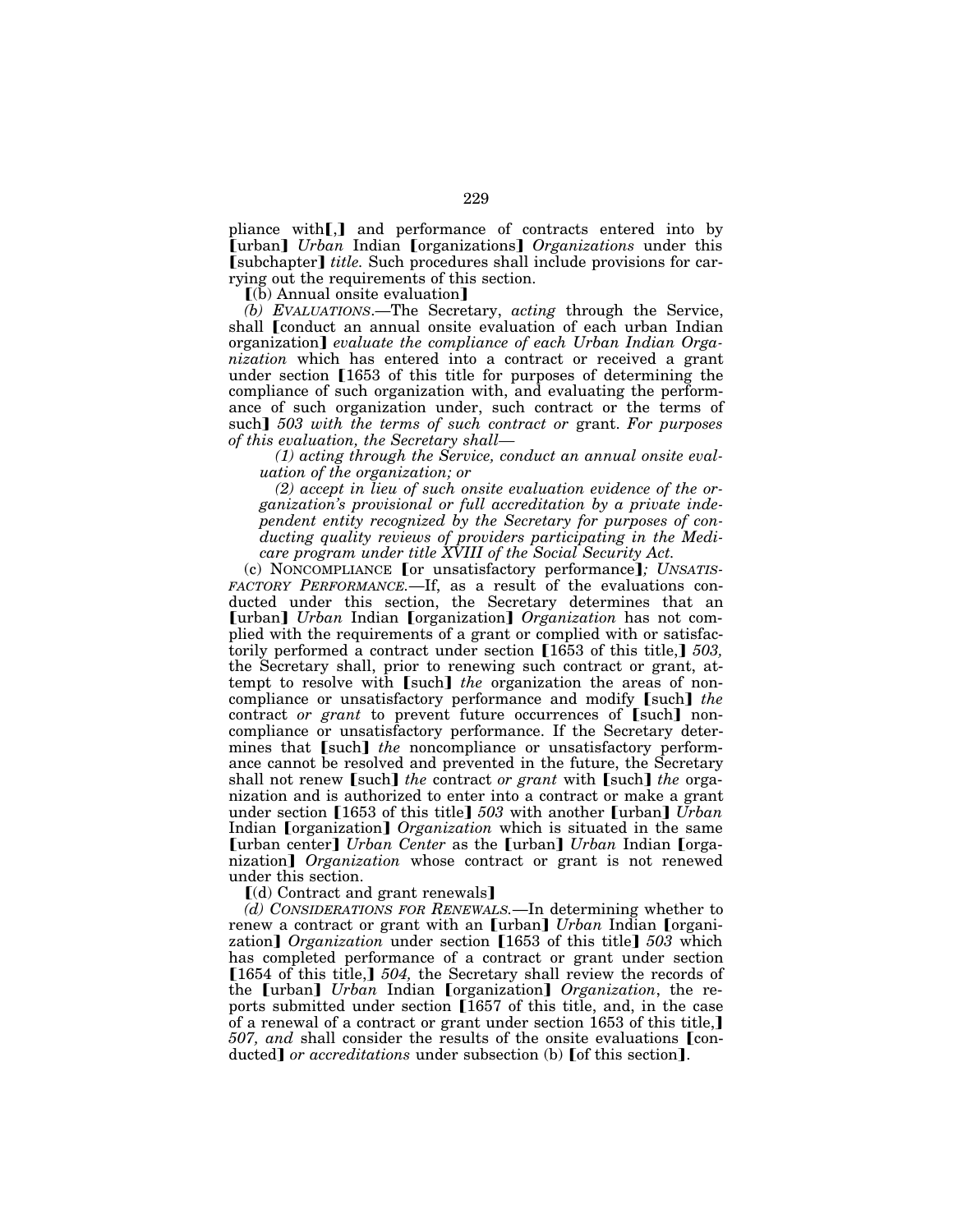### **[§** 1656. Other contract and grant requirements]

### *SEC. 506. OTHER CONTRACT AND GRANT REQUIREMENTS.*

 $(a)$  Federal regulations; exceptions]

 $(a)$  *PROCUREMENT*.—Contracts with **[**urban Indian organizations¿ *Urban Indian Organizations* entered into pursuant to this **[subchapter]** *title* shall be in accordance with all Federal contracting laws and regulations *relating to procurement* except that, in the discretion of the Secretary, such contracts may be negotiated without advertising and need not conform to the provisions of the Act of August 24, 1935 (40 U.S.C 270a, et seq.).] *sections 1304 and 3131 through 3133 of title 40, United States Code.* 

[(b) Payment]<br>(b) PAYMENTS UNDER CONTRACTS OR GRANTS.—

*(1) IN GENERAL*.—Payments under any contracts or grants pursuant to this [subchapter may be made in advance or by way of reimbursement and in such installments and on such conditions as the Secretary deems necessary to carry out the purposes of this subchapter.*] title, notwithstanding any term or condition of such contract or grant*— *(A) may be made in a single advance payment by the Sec-*

*retary to the Urban Indian Organization by no later than the end of the first 30 days of the funding period with respect to which the payments apply, unless the Secretary determines through an evaluation under section 505 that the organization is not capable of administering such a single advance payment; and* 

*(B) if any portion thereof is unexpended by the Urban Indian Organization during the funding period with respect to which the payments initially apply, shall be carried forward for expenditure with respect to allowable or reimbursable costs incurred by the organization during 1 or more subsequent funding periods without additional justification or documentation by the organization as a condition of carrying forward the availability for expenditure of such funds.* 

*(2) SEMIANNUAL AND QUARTERLY PAYMENTS AND REIMBURSE- MENTS*.—*If the Secretary determines under paragraph (1)(A) that an Urban Indian organization is not capable of administering an entire single advance payment, on request of the Urban Indian Organization, the payments may be made— (A) in semiannual or quarterly payments by not later* 

*than 30 days after the date on which the funding period with respect to which the payments apply begins; or* 

*(B) by way of reimbursement.*<br> **(c) REVISION OR [amendment]** *AMENDMENT OF CONTRACTS***.—** Notwithstanding any provision of law to the contrary, the Secretary may, at the request [or] and consent of an [urban] *Urban* Indian [organization] *Organization*, revise or amend any contract entered into by the Secretary with such organization under this [subchapter] *title* as necessary to carry out the purposes of this [subchapter<sup>*j*</sup> title.

 $\lceil$ (d) Existing Government facilities

øIn connection with any contract or grant entered into pursuant to this subchapter, the Secretary may permit an urban Indian organization to utilize, in carrying out such contract or grant, exist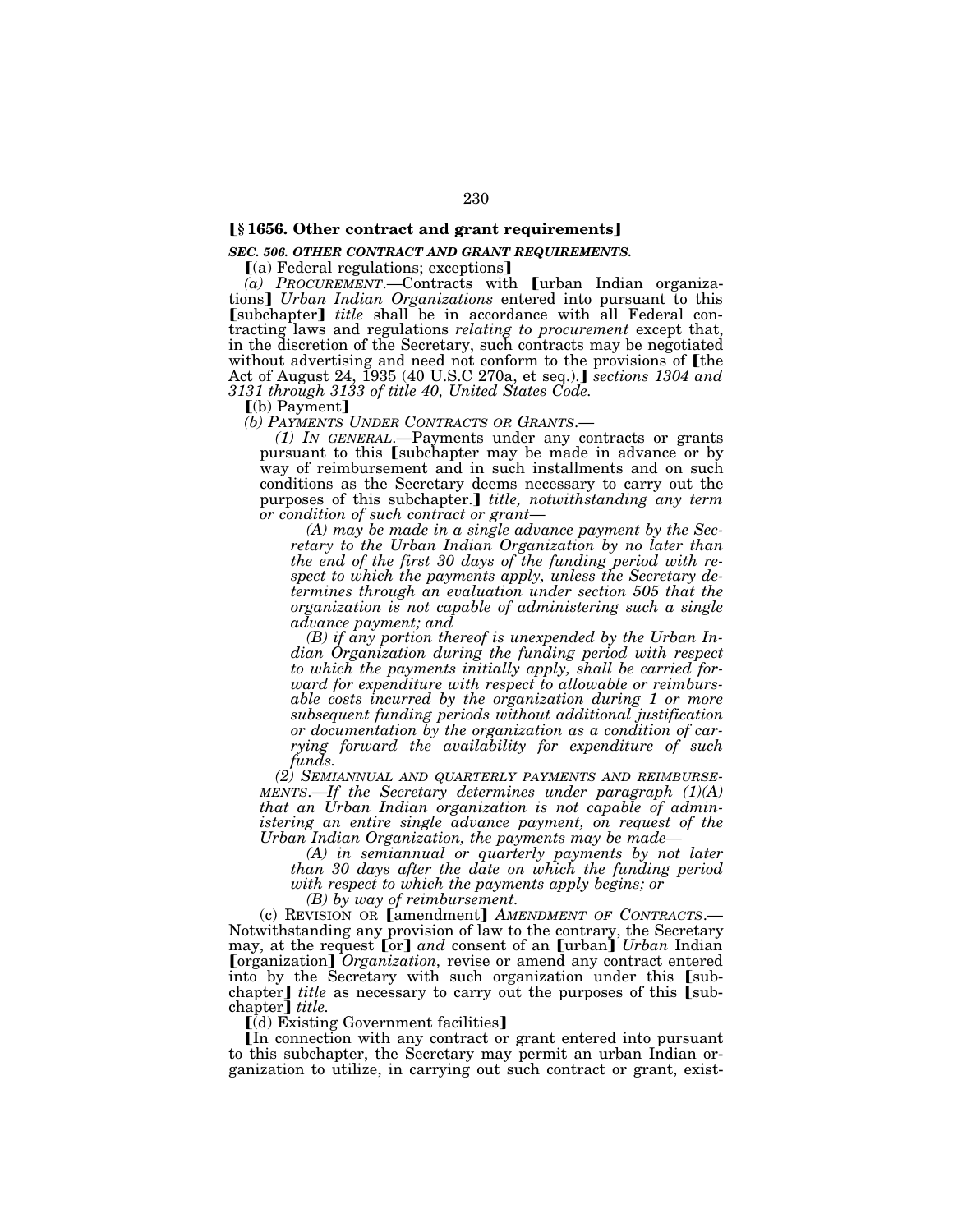ing facilities owned by the Federal Government within the Secretary's jurisdiction under such terms and conditions as may be agreed upon for the use and maintenance of such facilities.]

 $[(e)]$   $(d)$  FAIR AND UNIFORM **[provision** of services and assistance] *SERVICES AND ASSISTANCE*.—Contracts with, or grants to<sub>[</sub>, urban] *Urban* Indian [organizations] *Organizations* and regulations adopted pursuant to this [subchapter] *title* shall include provisions to assure the fair and uniform provision to [urban] *Urban* Indians of services and assistance under such contracts or grants by such organizations.

 $[f]$  Eligibility for health care or referral services

øUrban Indians, as defined in section 1603(f) of this title, shall be eligible for health care or referral services provided pursuant to this subchapter.

#### *SEC. 507. REPORTS AND RECORDS.*

 $\S 1657$ .] *(a)* REPORTS [and records].—<br> $\lceil$ (a) Quarterly reports]

*(1) IN GENERAL*.—For each fiscal year during which an **[urban]** *Urban* Indian **[**organization**]** *Organization* receives or expends funds pursuant to a contract entered into  $\left[\right]$  or a grant received<sup>[1]</sup>, pursuant to this [subchapter] *title*, such [organization] *Urban Indian Organization* shall submit to the Secretary **a** quarterly report including—**]** not more frequently *than every 6 months, a report that includes the following:* 

 $[(1)]$   $(A)$   $[$ in]  $In$  the case of a contract or grant under section [1653 of this title, information gathered pursuant to clauses (10) and (11) of subsection (a) of such section; *503, recommendations pursuant to section 503(a)(5).* 

 $(Q)$  information] *(B) Information* on activities conducted by the organization pursuant to the contract or grant[;].<br>[(3)] *(C)* [an] *An* accounting of the amounts and [pur-

poses] *purpose* for which Federal funds were expended[;

and].  $[(4)$  such other information as the Secretary may request.

*(D) A minimum set of data, using uniformly defined elements, as specified by the Secretary after consultation with Urban Indian Organizations.* 

*(2) HEALTH STATUS AND SERVICES*.— *(A) IN GENERAL*.—*Not later than 18 months after the date of enactment of the Indian Health Care Improvement Act Amendments of 2007, the Secretary, acting through the Service, shall submit to Congress a report evaluating—*

*(i) the health status of Urban Indians;* 

*(ii) the services provided to Indians pursuant to this title; and* 

*(iii) areas of unmet needs in the delivery of health services to Urban Indians.* 

*(B) CONSULTATION AND CONTRACTS*.—*In preparing the report under paragraph (1), the Secretary—*

*(i) shall consult with Urban Indian Organizations; and* 

*(ii) may enter into a contract with a national organization representing Urban Indian Organizations to conduct any aspect of the report.*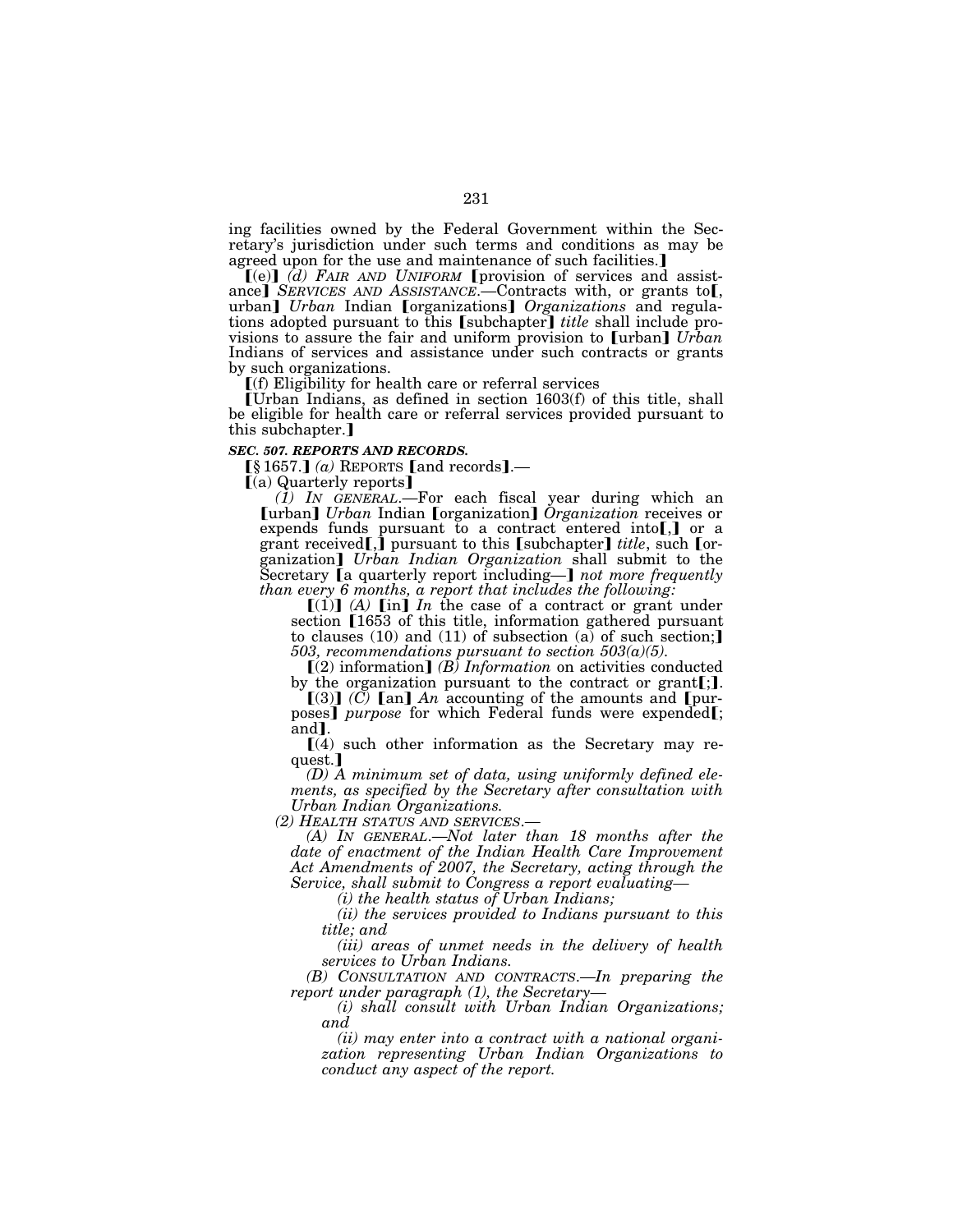(b) AUDIT **J** by Secretary and Comptroller General **1.**—The reports and records of the [urban] *Urban* Indian [organization] *Organization* with respect to a contract or grant under this [subchapter] *title* shall be subject to audit by the Secretary and the Comptroller General of the United States.

(c) [Cost] *COSTS OF* [annual private audit] *AUDITS*.—The Secretary shall allow as a cost of any contract or grant entered into *or awarded* under section [1653 of this title]  $502$  or 503 the cost of an annual **[private]** *independent financial* audit conducted by— *(1)* a certified public accountant**[.]**; *or* 

ø(d) Health status, services, and areas of unmet needs; child welfare

 $(1)$  The Secretary, acting through the Service, shall submit a report to the Congress not later than March 31, 1992, evaluating—

 $(A)$  the health status of urban Indians;

 $(6)$  the services provided to Indians through this subchapter;

 $\overline{C}(C)$  areas of unmet needs in urban areas served under this subchapter; and

 $I(D)$  areas of unmet needs in urban areas not served under this subchapter.

 $(2)$  In preparing the report under paragraph  $(1)$ , the Secretary shall consult with urban Indian health providers and may contract with a national organization representing urban Indian health concerns to conduct any aspect of the report.

[(3) The Secretary and the Secretary of the Interior, shall] *(2) a certified public accounting firm qualified to conduct Federal compliance audits.* 

#### *SEC. 508. LIMITATION ON CONTRACT AUTHORITY.*

 $(A)$  assess the status of the welfare of urban Indian children, including the volume of child protection cases, the prevalence of child sexual abuse, and the extent of urban Indian coordination with tribal authorities with respect to child sexual abuse; and

 $(6)$  submit a report on the assessment required under subparagraph (A), together with recommended legislation to improve Indian child protection in urban Indian populations, to the Congress no later than March 31, 1992.

### **Ⅰ§1658. Limitation on contract authority** Ⅰ

The authority of the Secretary to enter into contracts *or to award grants* under this title shall be to the extent, and in an amount, provided for in appropriation Acts.

### ø**§ 1659. Facilities renovation**¿

#### *SEC. 509. FACILITIES.*

*(a) GRANTS*.—The Secretary, *acting through the Service,* may make [funds available] grants to contractors or grant recipients under this [subchapter for minor renovations to] *title for the lease*, *purchase, renovation, construction, or expansion of* facilities, including leased facilities, *in order* to assist such contractors or grant recipients in [meeting or maintaining the Joint Commission for Accreditation of Health Care Organizations (JCAHO) standards  $com$ *plying with applicable licensure or certification requirements.*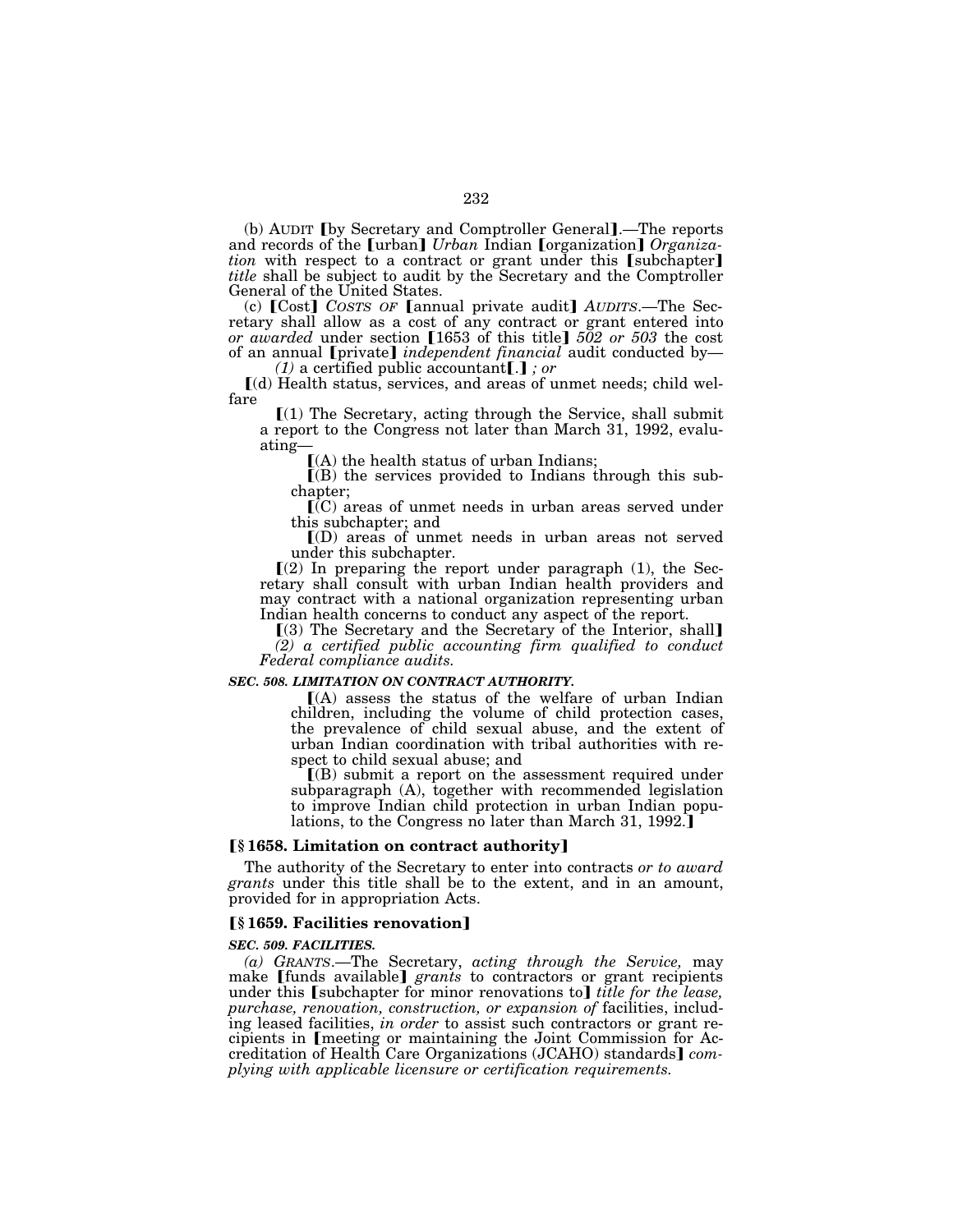*(b) LOAN FUND STUDY.—The Secretary, acting through the Service, may carry out a study to determine the feasibility of establishing a loan fund to provide to Urban Indian Organizations direct loans or guarantees for loans for the construction of health care facilities in a manner consistent with section 309, including by submitting a report in accordance with subsection (c) of that section.* 

### ø**§ 1660. Urban Health Programs Branch**¿

*SEC. 510. DIVISION OF URBAN INDIAN HEALTH.* 

 $(a)$  Establishment

There is **[hereby]** established within the Service a **[Branch**] *Division* of Urban *Indian* Health<sup>[Programs], which shall be respon-</sup> sible for—

 $(1)$  carrying out the provisions of this [subchapter and for] *title;* 

*(2)* providing central oversight of the programs and services authorized under this [subchapter.] *title; and* 

 $(a)$  Staff, services, and equipment

The Secretary shall appoint such employees to work in the branch, including a program director, and shall provide such services and equipment, as may be necessary for it to carry out its responsibilities. The Secretary shall also analyze the need to provide at least one urban health program analyst for each area office of the Indian Health Service and shall submit his findings to the Congress as a part of the Department's fiscal year 1993 budget request.<sup>1</sup>

*(3) providing technical assistance to Urban Indian Organizations.* 

### ø**§ 1660a. Grants for alcohol and substance abuse related services**

### *SEC. 511. GRANTS FOR ALCOHOL AND SUBSTANCE ABUSE-RELATED SERVICES.*

 $(a)$  Grants]

**[The Secretary]** (a) GRANTS AUTHORIZED.—*The Secretary, acting through the Service,* may make grants for the provision of healthrelated services in prevention of, treatment of, rehabilitation of, or school- and community-based education [in] *regarding*, alcohol and substance abuse in [urban centers] *Urban Centers* to those [urban] *Urban* Indian [organizations] *Organizations* with [whom] which the Secretary has entered into a contract under this [subchapter] *title* or under section [1621 of this title.] 201.

 $(b)$  GOALS [of grant].—Each grant made pursuant to subsection (a)  $\lceil$  of this section shall set forth the goals to be accomplished pursuant to the grant. The goals shall be specific to each grant as agreed to between the Secretary and the grantee.

(c) CRITERIA.—The Secretary shall establish criteria for the grants made under subsection (a) of this section, including criteria relating to the [-] *following*:

 $(1)$  *The* size of the [urban] *Urban* Indian population[;].

 $\Gamma(2)$  accessibility to, and utilization of, other health resources available to such population;

 $(3)$  duplication of existing Service or other Federal grants or contracts;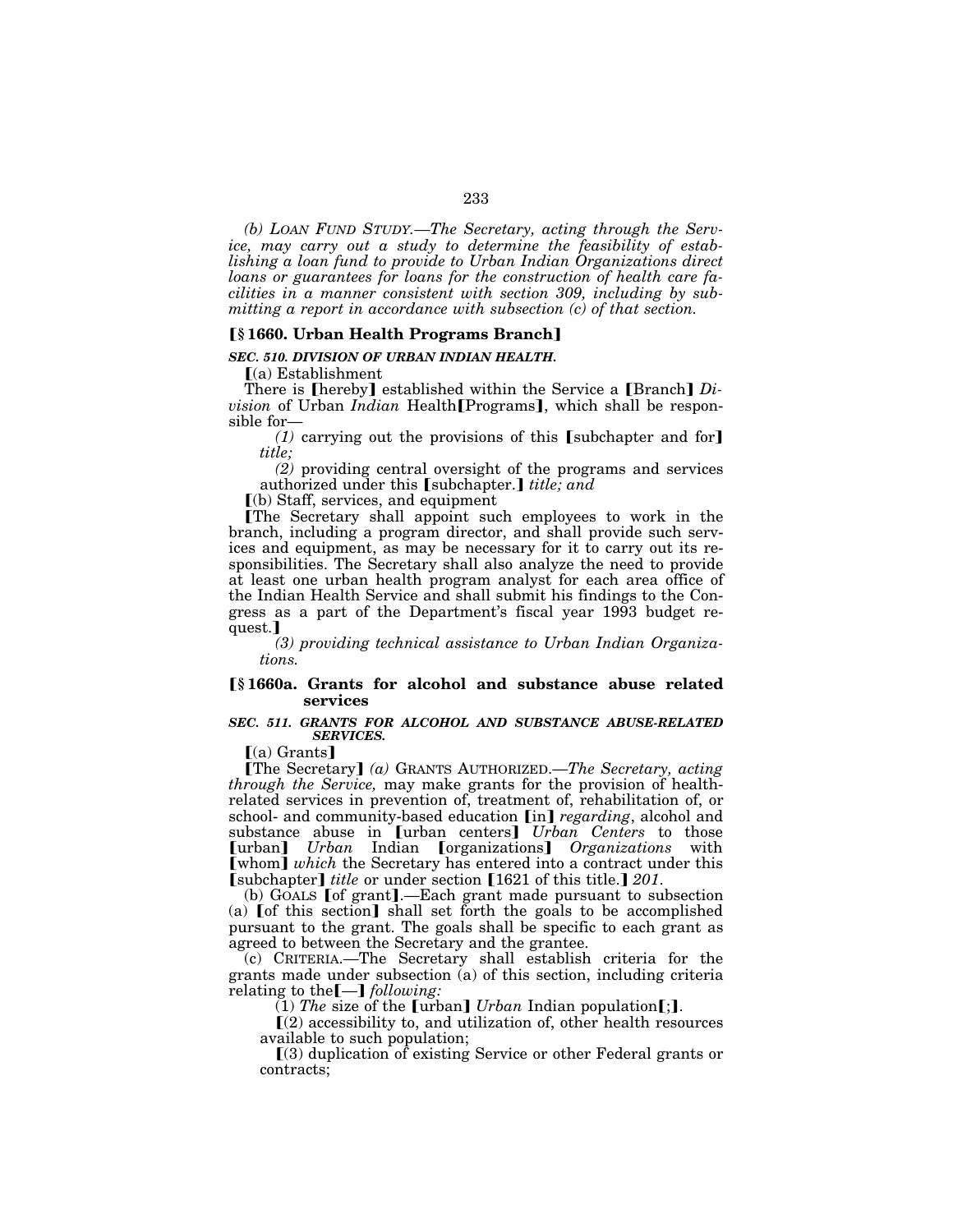$\Gamma(4)$  capability of the organization to adequately perform the activities required under the grant;

*(2) Capability of the organization to adequately perform the activities required under the grant.* 

 $(5)$  satisfactory] *(3) Satisfactory* performance standards for the organization in meeting the goals set forth in such grant[. which]. The standards shall be negotiated and agreed to between the Secretary and the grantee on a grant-by-grant basis[; and].<br>(6) identification of] (4) *Identification of the* need for serv-

ices.

*(d) ALLOCATION OF GRANTS*.—The Secretary shall develop a methodology for allocating grants made pursuant to this section

based on [such] *the* criteria *established pursuant to subsection (c)*.<br>
[(d) Treatment of funds received by urban Indian ø(d) Treatment of funds received by urban Indian organizationsAny funds]

*(e) GRANTS SUBJECT TO CRITERIA*.—*Any grant* received by an **[urban]** *Urban* Indian **[**organization] *Organization* under this **[chapter]** Act for substance abuse prevention, treatment, and rehabilitation shall be subject to the criteria set forth in subsection  $(c)$  of this section].

### ø**§1660b. Treatment of certain demonstration projects**¿

*SEC. 512. TREATMENT OF CERTAIN DEMONSTRATION PROJECTS.* 

[(a)] Notwithstanding any other provision of law, the *Tulsa Clinic and* Oklahoma City Clinic demonstration [project and the Tulsa Clinic demonstration project shall be treated as service units] *projects shall—*

*(1) be permanent programs within the Service's direct care program;* 

*(2) continue to be treated as Service Units and Operating Units* in the allocation of resources and coordination of care*; and* 

*(3) continue to meet the requirements and definitions of an Urban Indian Organization in this Act,* and shall not be subject to the provisions of the Indian Self-Determination *and Education Assistance* Act  $[[](25 \text{ U.S.C.}[\text{A. § 450f et seq.}])$  for the term of such projects. The Secretary shall provide assistance to such projects in the development of resources and equipment and facility needs.] 450 et seq.).

ø(b) The Secretary shall submit to the President, for inclusion in the report required to be submitted to the Congress under section 1671 of this title for fiscal year 1999, a report on the findings and conclusions derived from the demonstration projects specified in subsection (a) of this section.

 $(c)$  In addition to the amounts made available under section 1660d of this title to carry out this section through fiscal year 2000, there are authorized to be appropriated such sums as may be necessary to carry out this section for each of fiscal years 2001 and  $2002.$ <sup>1</sup>

### ø**§ 1660c. Urban NIAAA transferred programs**¿

*SEC. 513. URBAN NIAAA TRANSFERRED PROGRAMS.* 

 $(a)$  Duty of Secretary

**[The Secretary shall, within]**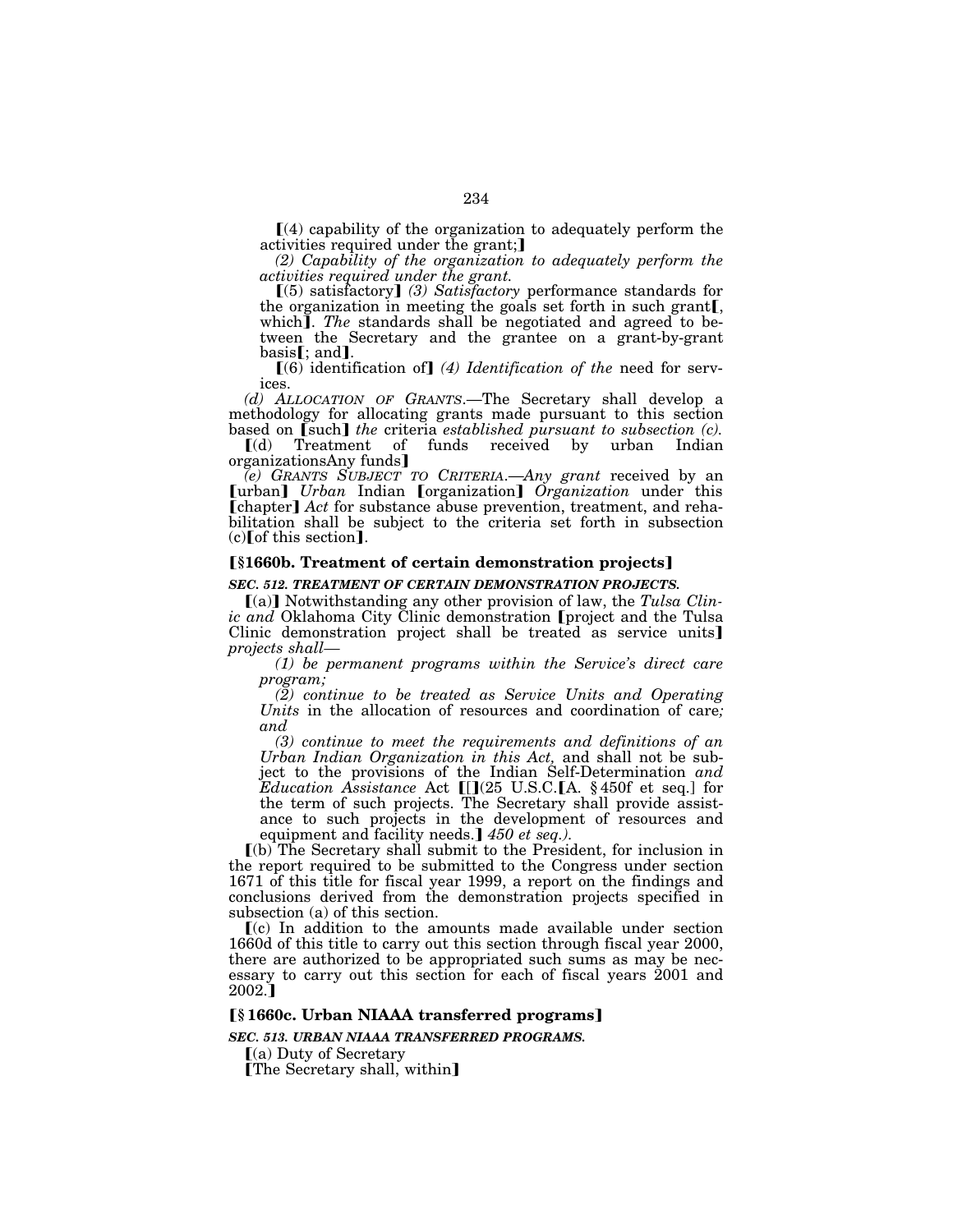*(a) GRANTS AND CONTRACTS.—The Secretary, through* the **[Branch]** *Division* of Urban **[Health Programs of the Service,]** *Indian Health, shall* make grants or enter into contracts *with Urban Indian Organizations, to take effect not later than September 30, 2010,* for the administration of [urban] *Urban* Indian alcohol programs that were originally established under the National Institute on Alcoholism and Alcohol Abuse (hereafter in this section referred to as ''NIAAA'') and transferred to the Service.

(b) USE OF [grants] *FUNDS*.—Grants provided or contracts entered into under this section shall be used to provide support for the continuation of alcohol prevention and treatment services for **[urban]** *Urban* Indian populations and such other objectives as are agreed upon between the Service and a recipient of a grant or contract under this section.

(c) ELIGIBILITY **[for grants].—Urban Indian [organizations]** *Organizations* that operate Indian alcohol programs originally funded under *the* NIAAA and subsequently transferred to the Service are eligible for grants or contracts under this section.

 $(d)$  Combination of funds

øFor the purpose of carrying out this section, the Secretary may combine NIAAA alcohol funds with other substance abuse funds currently administered through the Branch of Urban Health Programs of the Service.

 $(e)$  Evaluation and report to Congress]

*(d) REPORT*.—The Secretary shall evaluate and report to **[the]** Congress on the activities of programs funded under this section [at least] *not less than* every 5 years.

### *SEC. 514. CONSULTATION WITH URBAN INDIAN ORGANIZATIONS.*

*(a) IN GENERAL.—The Secretary shall ensure that the Service consults, to the greatest extent practicable, with Urban Indian Organizations.* 

*(b) DEFINITION OF CONSULTATION.—For purposes of subsection (a), consultation is the open and free exchange of information and opinions which leads to mutual understanding and comprehension and which emphasizes trust, respect, and shared responsibility.* 

### *SEC. 515. URBAN YOUTH TREATMENT CENTER DEMONSTRATION.*

*(a) CONSTRUCTION AND OPERATION.—The Secretary, acting through the Service, through grant or contract, is authorized to fund the construction and operation of at least 2 residential treatment centers in each State described in subsection (b) to demonstrate the provision of alcohol and substance abuse treatment services to Urban Indian youth in a culturally competent residential setting.* 

*(b) DEFINITION OF STATE.—A State described in this subsection is a State in which—*

*(1) there resides Urban Indian youth with need for alcohol and substance abuse treatment services in a residential setting; and* 

*(2) there is a significant shortage of culturally competent residential treatment services for Urban Indian youth.* 

#### *SEC. 516. GRANTS FOR DIABETES PREVENTION, TREATMENT, AND CONTROL.*

*(a) GRANTS AUTHORIZED.—The Secretary may make grants to those Urban Indian Organizations that have entered into a contract*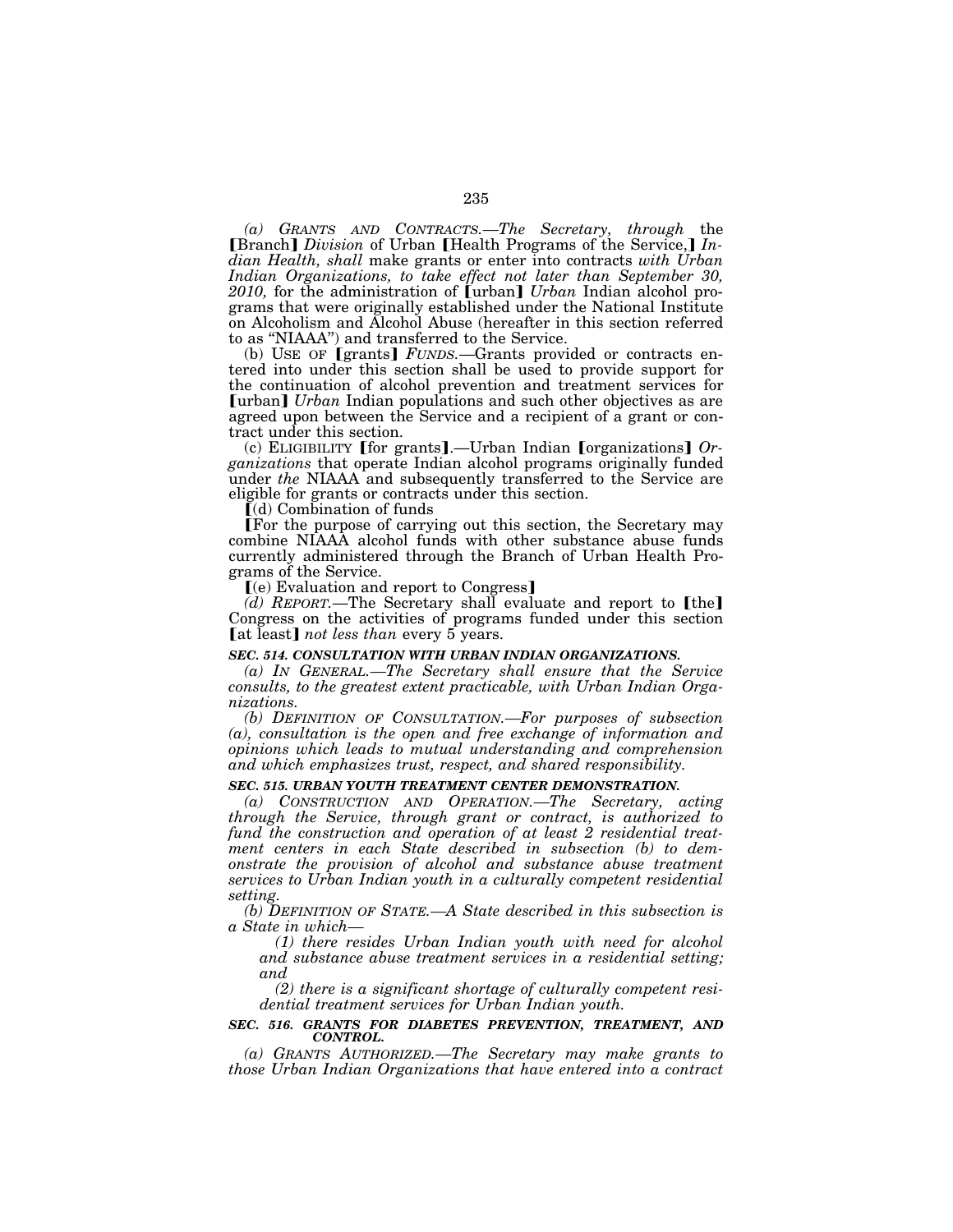*or have received a grant under this title for the provision of services for the prevention and treatment of, and control of the complications resulting from, diabetes among Urban Indians.* 

*(b) GOALS.—Each grant made pursuant to subsection (a) shall set forth the goals to be accomplished under the grant. The goals shall be specific to each grant as agreed to between the Secretary and the grantee.* 

*(c) ESTABLISHMENT OF CRITERIA.—The Secretary shall establish criteria for the grants made under subsection (a) relating to—*

*(1) the size and location of the Urban Indian population to be served;* 

*(2) the need for prevention of and treatment of, and control of the complications resulting from, diabetes among the Urban Indian population to be served;* 

*(3) performance standards for the organization in meeting the goals set forth in such grant that are negotiated and agreed to by the Secretary and the grantee;* 

*(4) the capability of the organization to adequately perform the activities required under the grant; and* 

*(5) the willingness of the organization to collaborate with the registry, if any, established by the Secretary under section 204(e) in the Area Office of the Service in which the organization is located.* 

*(d) FUNDS SUBJECT TO CRITERIA.—Any funds received by an Urban Indian Organization under this Act for the prevention, treatment, and control of diabetes among Urban Indians shall be subject to the criteria developed by the Secretary under subsection (c).* 

#### *SEC. 517. COMMUNITY HEALTH REPRESENTATIVES.*

*The Secretary, acting through the Service, may enter into contracts with, and make grants to, Urban Indian Organizations for the employment of Indians trained as health service providers through the Community Health Representatives Program under section 109 in the provision of health care, health promotion, and disease prevention services to Urban Indians.* 

#### *SEC. 518. EFFECTIVE DATE.*

*The amendments made by the Indian Health Care Improvement Act Amendments of 2007 to this title shall take effect beginning on the date of enactment of that Act, regardless of whether the Secretary has promulgated regulations implementing such amendments.* 

#### *SEC. 519. ELIGIBILITY FOR SERVICES.*

*Urban Indians shall be eligible for, and the ultimate beneficiaries of, health care or referral services provided pursuant to this title.* 

#### ø**§ 1660d. Authorization of appropriations**¿

### *SEC. 520. AUTHORIZATION OF APPROPRIATIONS.*

There are authorized to be appropriated such sums as may be necessary for each fiscal year through fiscal year [2000]  $2017$  to carry out this [subchapter] *title*.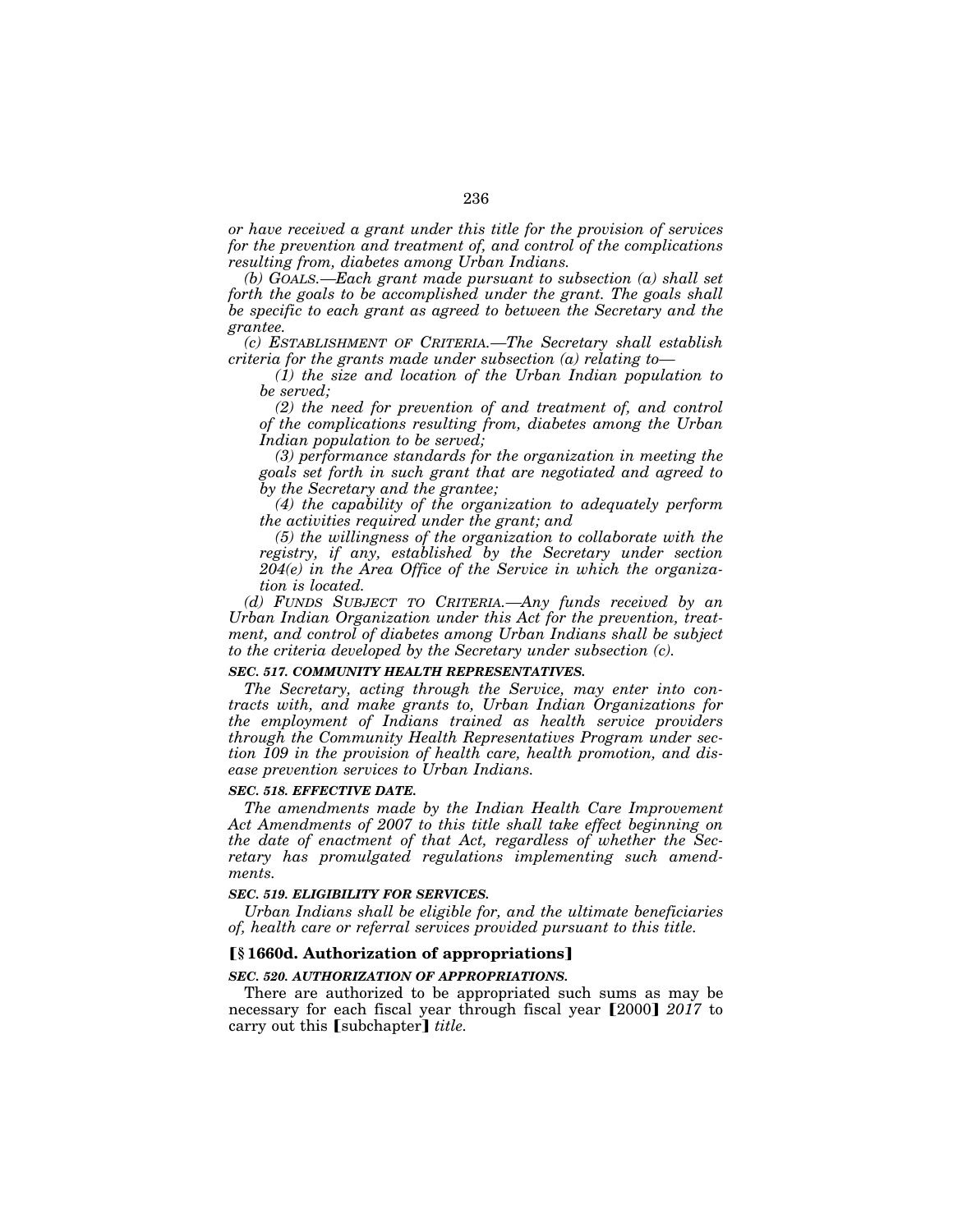#### *TITLE VI—ORGANIZATIONAL IMPROVEMENTS*

### ø**§ 1661. Establishment of the Indian Health Service as an agency of Public Health Service**

#### *SEC. 601. ESTABLISHMENT OF THE INDIAN HEALTH SERVICE AS AN AGENCY OF THE PUBLIC HEALTH SERVICE.*

(a) ESTABLISHMENT.—

*(1) IN GENERAL.—*In order to more effectively and efficiently carry out the responsibilities, authorities, and functions of the United States to provide health care services to Indians and Indian [tribes] *Tribes*, as are or may be [on and after November 23, 1988, *hereafter* provided by Federal statute or treaties, there is established within the Public Health Service of the Department Jof Health and Human Services] the Indian Health Service.

*(2) ASSISTANT SECRETARY FOR INDIAN HEALTH.*—The [Indian Health] Service shall be administered by **[a** Director] an As*sistant Secretary for Indian Health,* who shall be appointed by the President, by and with the advice and consent of the Senate. The [Director of the Indian Health Service] Assistant Sec*retary* shall report to the Secretary [through the Assistant Secretary for Health of the Department of Health and Human Services]. Effective with respect to an individual appointed by the President, by and with the advice and consent of the Senate, after January 1, [1993,] 2007, the term of service of the **[Director]** Assistant Secretary shall be 4 years. **[A Director]** *An Assistant Secretary* may serve more than 1 term.

*(3) INCUMBENT.—The individual serving in the position of Director of the Service on the day before the date of enactment of the Indian Health Care Improvement Act Amendments of 2007 shall serve as Assistant Secretary.* 

*(4) ADVOCACY AND CONSULTATION.—The position of Assistant Secretary is established to, in a manner consistent with the government-to-government relationship between the United States and Indian Tribes—*

*(A) facilitate advocacy for the development of appropriate Indian health policy; and* 

*(B) promote consultation on matters relating to Indian health.* 

(b) AGENCY.—[status] The [Indian Health]Service shall be an agency within the Public Health Service of the Department [of Health and Human Services], and shall not be an office, compo-

nent, or unit of any other agency of the Department.<br>
(c) DUTIES.—The *Assistant* Secretary shall **[**carry out through the Director of the Indian Health Service<sup>-</sup>

 $(1)$  *perform* all functions [which] *that* were, on the day before [November 23, 1988,] the date of enactment of the Indian *Health Care Improvement Act Amendments of 2007,* carried out by or under the direction of the individual serving as Director of the [Indian Health]Service on[such] that day;

(2) *perform* all functions of the Secretary relating to the maintenance and operation of hospital and health facilities for Indians and the planning for, and provision and utilization of, health services for Indians;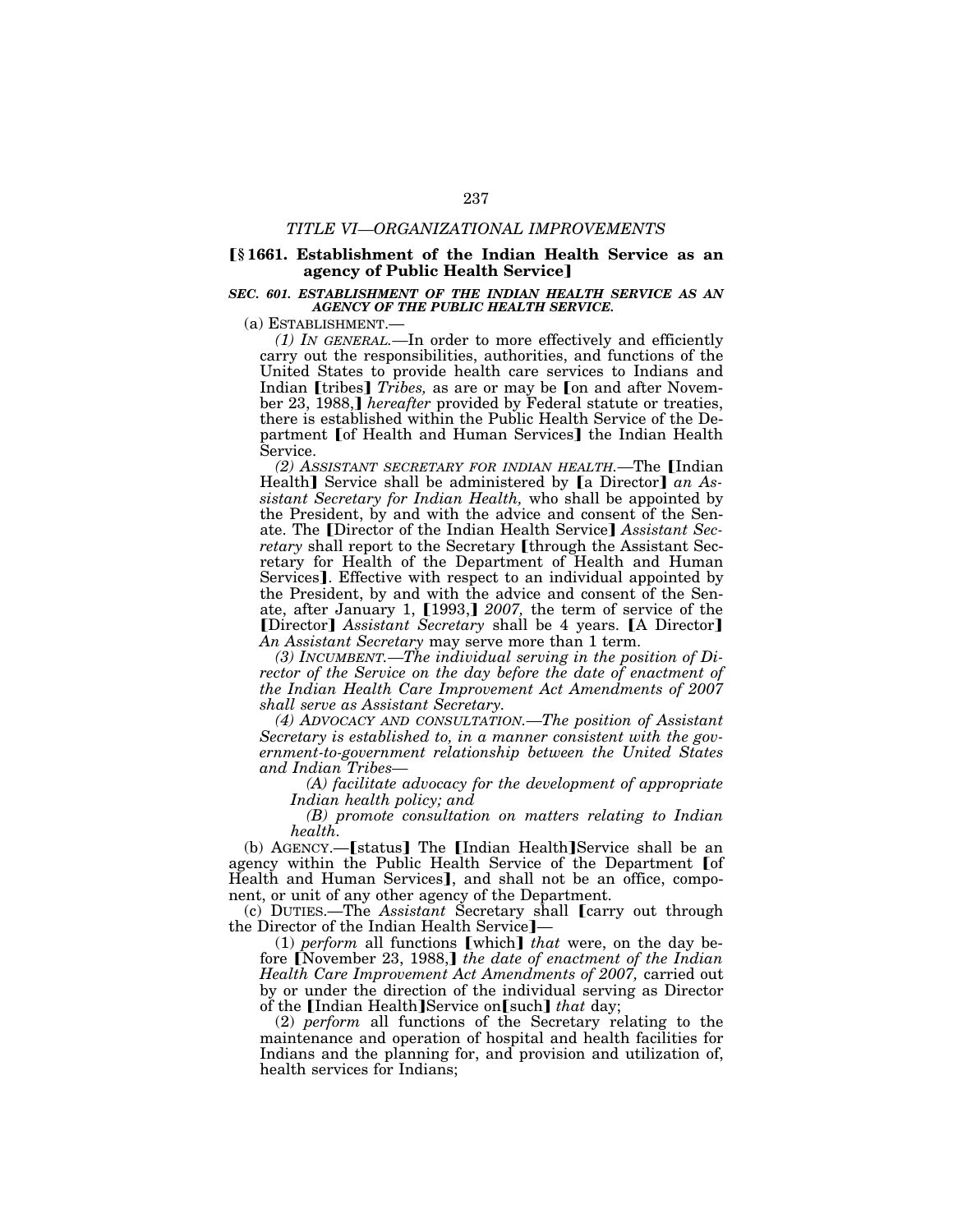(3) *administer* all health programs under which health care is provided to Indians based upon their status as Indians<br>which are administered by the Secretary, including[(but not limited to)] programs under-<br>(A) this [chapter] *Act*;

(B) the Act of November 2, 1921 (25 U.S.C. 13);

(C) the Act of August 5, 1954 (42 U.S.C. [2001,] 2001 et seq.);

(D) the Act of August 16, 1957 (42 U.S.C. 2005 et seq.); and

(E) the Indian Self-Determination *and Education Assist*ance Act (25 U.S.C. 450[f] et seq.); [and]

(4) *administer* all scholarship and loan functions carried out under **[subchapter I of this chapter.]** *title I;* 

*(5) report directly to the Secretary concerning all policy- and budget-related matters affecting Indian health;* 

*(6) collaborate with the Assistant Secretary for Health concerning appropriate matters of Indian health that affect the agencies of the Public Health Service;* 

*(7) advise each Assistant Secretary of the Department concerning matters of Indian health with respect to which that Assistant Secretary has authority and responsibility;* 

*(8) advise the heads of other agencies and programs of the Department concerning matters of Indian health with respect to which those heads have authority and responsibility;* 

*(9) coordinate the activities of the Department concerning matters of Indian health; and* 

*(10) perform such other functions as the Secretary may designate.* 

(d) AUTHORITY [of Secretary].—

(1) *IN GENERAL*.—The Secretary, acting through the [Director of the Indian Health Service<sup>]</sup> Assistant Secretary, shall have the authority—

(A) except to the extent provided *for* in paragraph (2), to appoint and compensate employees for the Service in accordance with **[Title 5]** *title 5*, *United States Code*;

(B) to enter into contracts for the procurement of goods and services to carry out the functions of the Service; and (C) to manage, expend, and obligate all funds appro-

priated for the Service.

(2) *PERSONNEL ACTIONS.—*Notwithstanding any other *provision of law, the provisions of section*  $[472 \text{ of this title}]$  12 of *the Act of June 18, 1934 (48 Stat. 986; 25 U.S.C. 472)*, shall apply to all personnel actions taken with respect to new positions created within the Service as a result of its establishment under subsection  $(a)$  [of this section].

*(e) REFERENCES.—Any reference to the Director of the Indian Health Service in any other Federal law, Executive order, rule, regulation, or delegation of authority, or in any document of or relating to the Director of the Indian Health Service, shall be deemed to refer to the Assistant Secretary.* 

# ø**§ 1662. Automated management information system**¿

*SEC. 602. AUTOMATED MANAGEMENT INFORMATION SYSTEM.* 

(a) *ESTABLISHMENT.*—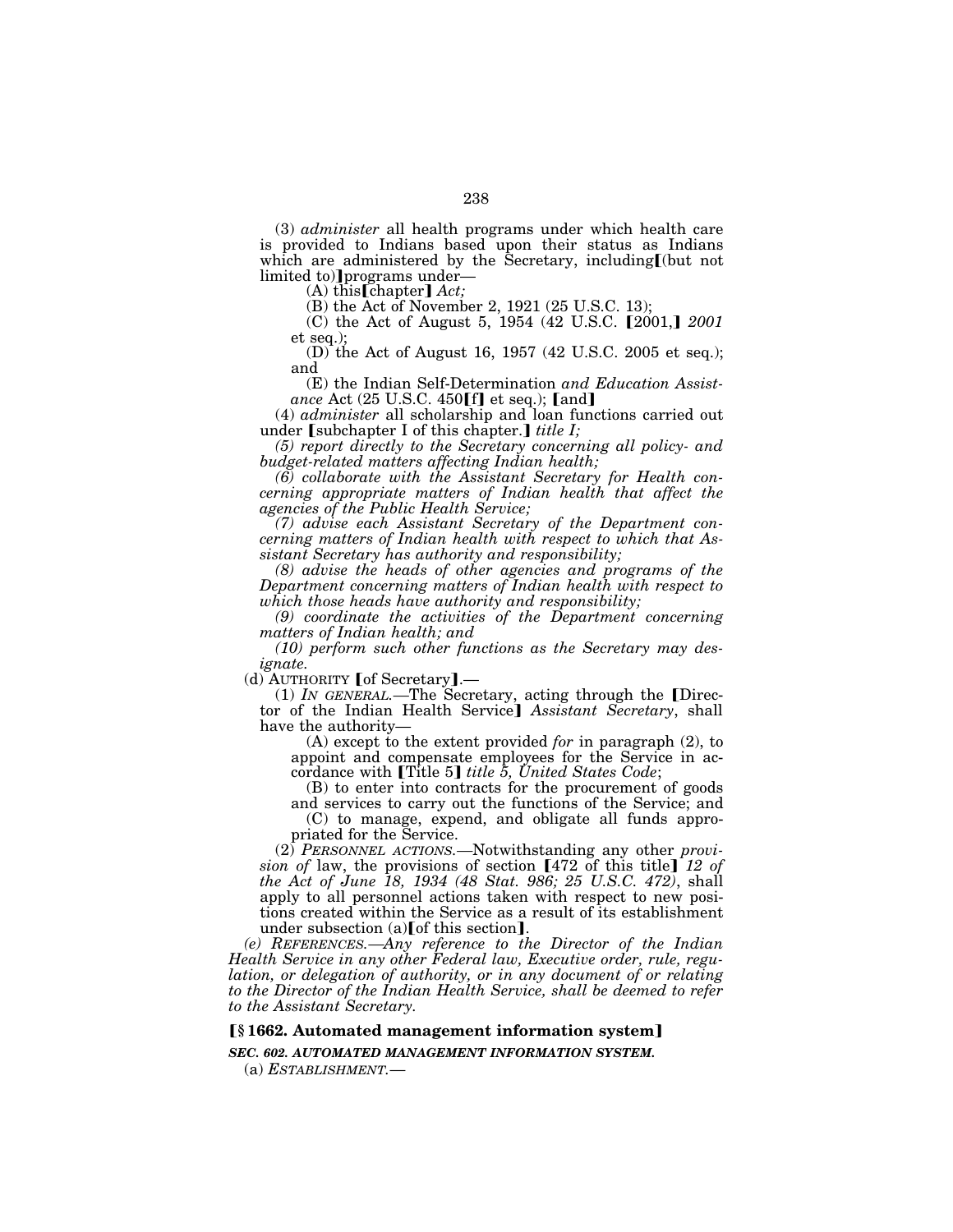(1) *IN GENERAL.—*The Secretary shall establish an automated management information system for the Service.

(2) *REQUIREMENTS OF SYSTEM.—*The information system established under paragraph  $(1)$  shall include—<br> $(A)$  a financial management system[,];

(B) a patient care information system for each area served by the Service[,];

(C) a privacy component that protects the privacy of patient information held by, or on behalf of, the Service<sub>[,</sub> and<sup>*]*</sup>;

(D) a services-based cost accounting component that provides estimates of the costs associated with the provision of specific medical treatments or services in each **[area]** *Area* office of the Service*;* 

*(E) an interface mechanism for patient billing and accounts receivable system; and* 

*(F) a training component.* 

(b) *PROVISION* [to Indian tribes and organizations; reimbursement (1) The Secretary shall provide each Indian tribe and tribal organization that provides health services under a contract entered into with the Service under the Indian Self-Determination Act [25 U.S.C.A. §450f et seq.] OF SYSTEMS TO TRIBES AND ORGANIZA-*TIONS.—The Secretary shall provide each Tribal Health Program*  automated management information systems which—

 $[(A)]$  (1) meet the management information needs of such [Indian tribe or tribal organization]*Tribal Health Program* with respect to the treatment by the **[Indian tribe or tribal or**ganization] *Tribal Health Program* of patients of the Service [, ]; and

 $[(B)]$   $(2)$  meet the management information needs of the Service.

 $\Gamma(2)$  The Secretary shall reimburse each Indian tribe or tribal organization for the part of the cost of the operation of a system provided under paragraph (1) which is attributable to the treatment by such Indian tribe or tribal organization of patients of the Service.

 $(3)$  The Secretary shall provide systems under paragraph (1) to Indian tribes and tribal organizations providing health services in California by no later than September 30, 1990.

(c) *ACCESS TO* [records] *RECORDS*.—Notwithstanding any other provision of law, each patient shall have reasonable access to the medical or health records of such patient which are held by, or on behalf of, the Service.

*(d) AUTHORITY TO ENHANCE INFORMATION TECHNOLOGY.—The Secretary, acting through the Assistant Secretary, shall have the authority to enter into contracts, agreements, or joint ventures with other Federal agencies, States, private and nonprofit organizations, for the purpose of enhancing information technology in Indian Health Programs and facilities.* 

### ø**§ 1663. Authorization of appropriations**¿

#### *SEC. 603. AUTHORIZATION OF APPROPRIATIONS.*

There **[are]** *is* authorized to be appropriated such sums as may be necessary for each fiscal year through fiscal year [2000] 2017 to carry out this [subchapter] *title*.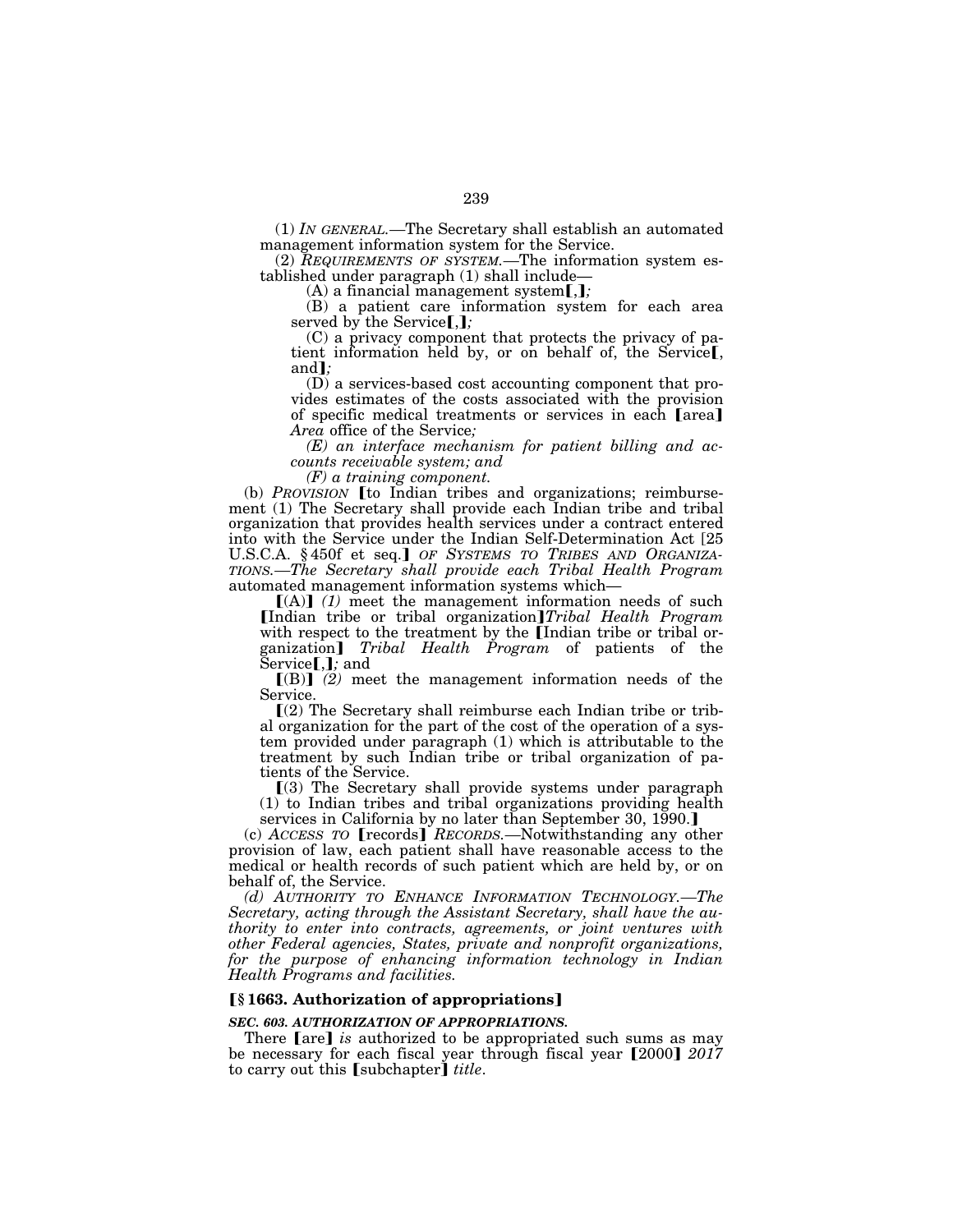### *TITLE VII—BEHAVIORAL HEALTH PROGRAMS*

### *SEC. 701. BEHAVIORAL HEALTH PREVENTION AND TREATMENT SERV-ICES.*

*(a) PURPOSES.—The purposes of this section are as follows:* 

*(1) To authorize and direct the Secretary, acting through the Service, Indian Tribes, Tribal Organizations, and Urban Indian Organizations, to develop a comprehensive behavioral health prevention and treatment program which emphasizes collaboration among alcohol and substance abuse, social services, and mental health programs.* 

*(2) To provide information, direction, and guidance relating to mental illness and dysfunction and self-destructive behavior, including child abuse and family violence, to those Federal, tribal, State, and local agencies responsible for programs in Indian communities in areas of health care, education, social services, child and family welfare, alcohol and substance abuse, law enforcement, and judicial services.* 

*(3) To assist Indian Tribes to identify services and resources available to address mental illness and dysfunctional and selfdestructive behavior.* 

*(4) To provide authority and opportunities for Indian Tribes and Tribal Organizations to develop, implement, and coordinate with community-based programs which include identification, prevention, education, referral, and treatment services, including through multidisciplinary resource teams.* 

*(5) To ensure that Indians, as citizens of the United States and of the States in which they reside, have the same access to behavioral health services to which all citizens have access.* 

*(6) To modify or supplement existing programs and authorities in the areas identified in paragraph (2).* 

*(b) PLANS.—*

*(1) DEVELOPMENT.—The Secretary, acting through the Service, Indian Tribes, Tribal Organizations, and Urban Indian Organizations, shall encourage Indian Tribes and Tribal Organizations to develop tribal plans, and Urban Indian Organizations to develop local plans, and for all such groups to participate in developing areawide plans for Indian Behavioral Health Services. The plans shall include, to the extent feasible, the following components:* 

*(A) An assessment of the scope of alcohol or other substance abuse, mental illness, and dysfunctional and self-destructive behavior, including suicide, child abuse, and family violence, among Indians, including—*

*(i) the number of Indians served who are directly or indirectly affected by such illness or behavior; or* 

*(ii) an estimate of the financial and human cost attributable to such illness or behavior.* 

*(B) An assessment of the existing and additional resources necessary for the prevention and treatment of such illness and behavior, including an assessment of the progress toward achieving the availability of the full continuum of care described in subsection (c).* 

*(C) An estimate of the additional funding needed by the Service, Indian Tribes, Tribal Organizations, and Urban*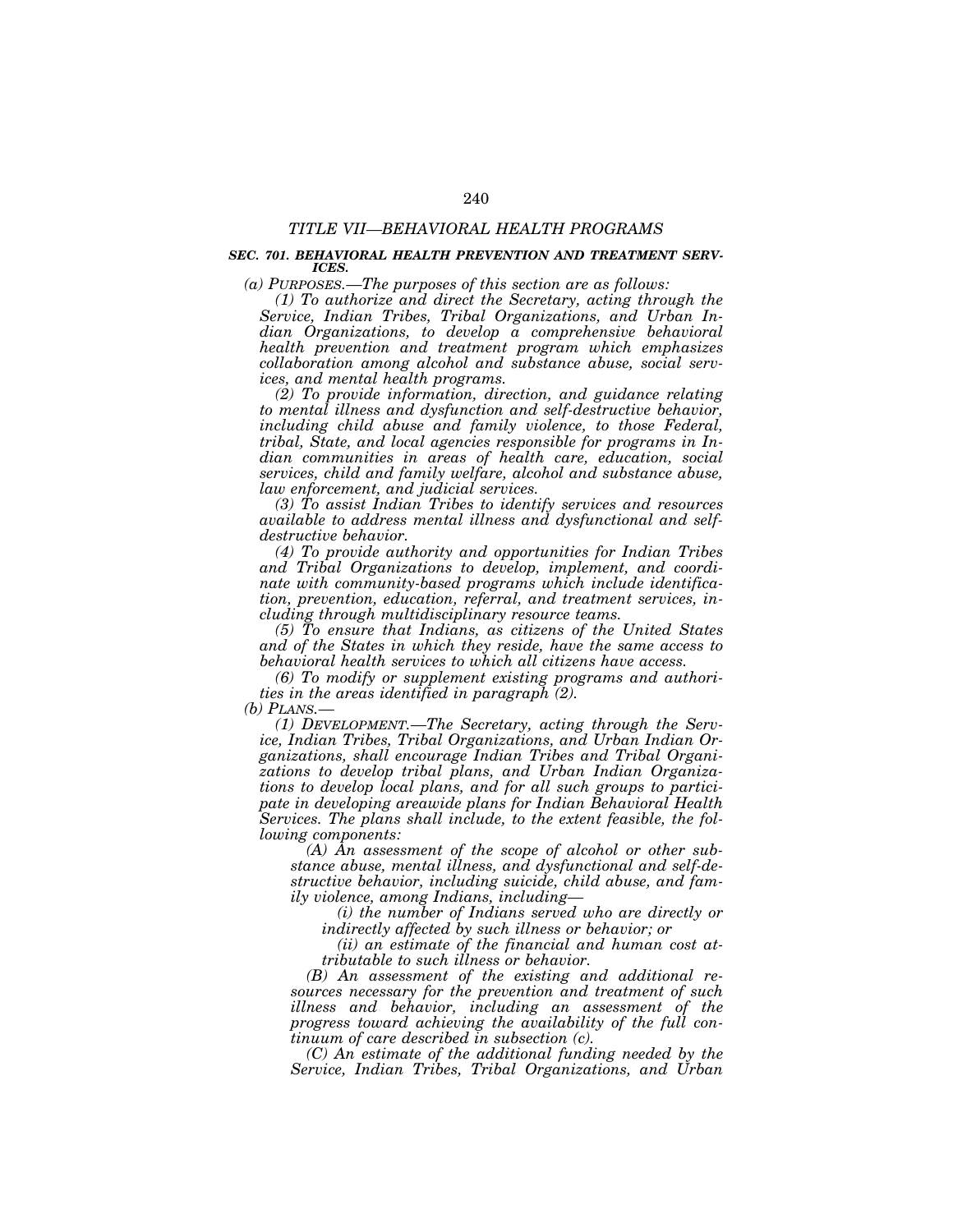*Indian Organizations to meet their responsibilities under the plans.* 

*(2) NATIONAL CLEARINGHOUSE.—The Secretary, acting through the Service, shall coordinate with existing national clearinghouses and information centers to include at the clearinghouses and centers plans and reports on the outcomes of such plans developed by Indian Tribes, Tribal Organizations, Urban Indian Organizations, and Service Areas relating to behavioral health. The Secretary shall ensure access to these plans and outcomes by any Indian Tribe, Tribal Organization, Urban Indian Organization, or the Service.* 

*(3) TECHNICAL ASSISTANCE.—The Secretary shall provide technical assistance to Indian Tribes, Tribal Organizations,*  and Urban Indian Organizations in preparation of plans under *this section and in developing standards of care that may be used and adopted locally.* 

*(c) PROGRAMS.—The Secretary, acting through the Service, Indian Tribes, and Tribal Organizations, shall provide, to the extent feasible and if funding is available, programs including the following:* 

*(1) COMPREHENSIVE CARE.—A comprehensive continuum of behavioral health care which provides—*

*(A) community-based prevention, intervention, outpatient,* 

*and behavioral health aftercare;* 

*(B) detoxification (social and medical);* 

*(C) acute hospitalization;* 

*(D) intensive outpatient/day treatment;* 

*(E) residential treatment;* 

*(F) transitional living for those needing a temporary, stable living environment that is supportive of treatment and recovery goals;* 

*(G) emergency shelter;* 

*(H) intensive case management; and* 

*(I) diagnostic services.* 

*(2) CHILD CARE.—Behavioral health services for Indians from birth through age 17, including—*

*(A) preschool and school age fetal alcohol disorder services, including assessment and behavioral intervention;* 

*(B) mental health and substance abuse services (emotional, organic, alcohol, drug, inhalant, and tobacco);* 

*(C) identification and treatment of co-occurring disorders and comorbidity;* 

*(D) prevention of alcohol, drug, inhalant, and tobacco use;* 

*(E) early intervention, treatment, and aftercare;* 

*(F) promotion of healthy approaches to risk and safety issues; and* 

*(G) identification and treatment of neglect and physical, mental, and sexual abuse.* 

*(3) ADULT CARE.—Behavioral health services for Indians from age 18 through 55, including—*

*(A) early intervention, treatment, and aftercare;* 

*(B) mental health and substance abuse services (emotional, alcohol, drug, inhalant, and tobacco), including sex specific services;*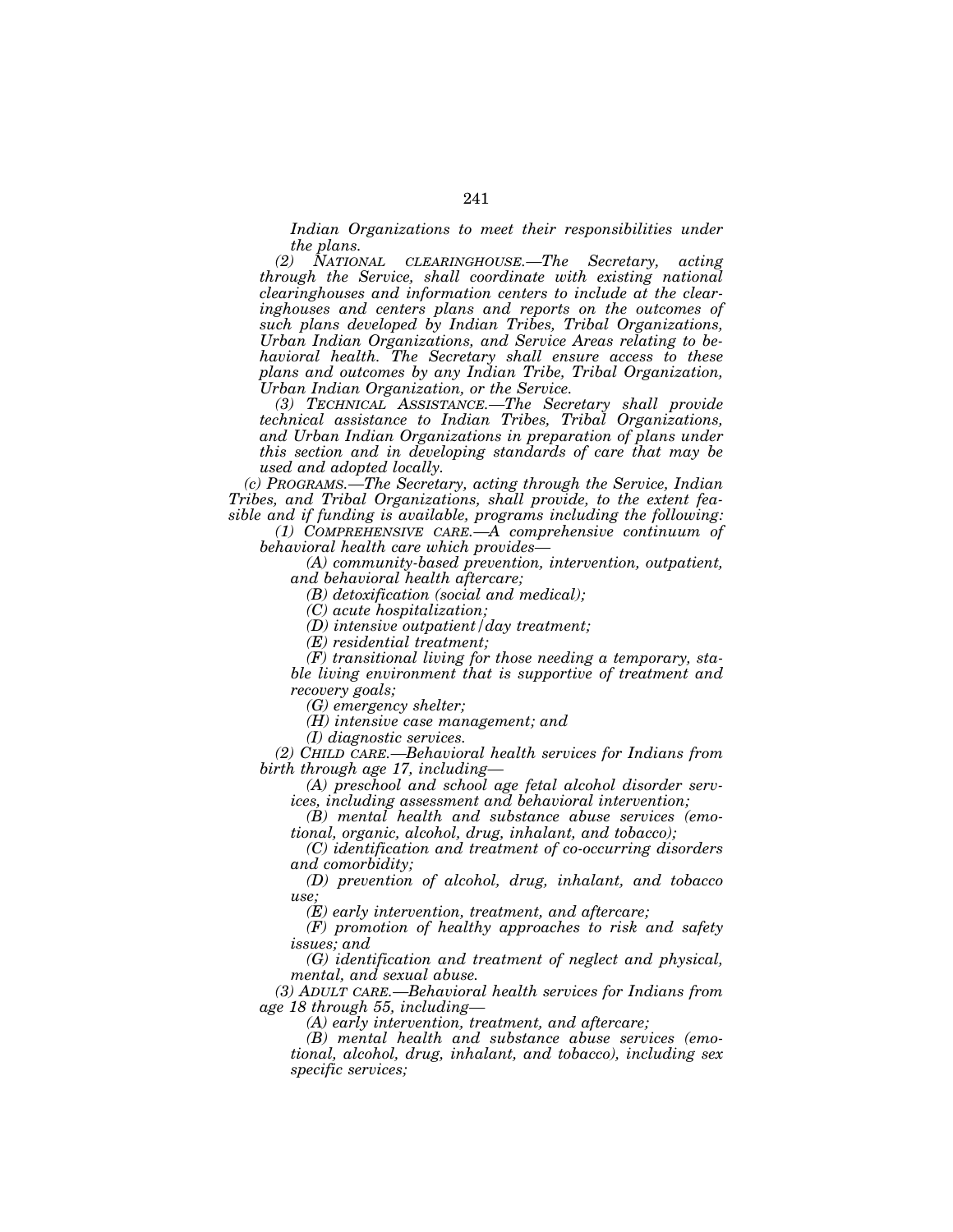*(C) identification and treatment of co-occurring disorders (dual diagnosis) and comorbidity;* 

*(D) promotion of healthy approaches for risk-related behavior;* 

*(E) treatment services for women at risk of giving birth to a child with a fetal alcohol disorder; and* 

*(F) sex specific treatment for sexual assault and domestic violence.* 

*(4) FAMILY CARE.—Behavioral health services for families, including—*

*(A) early intervention, treatment, and aftercare for affected families;* 

*(B) treatment for sexual assault and domestic violence; and* 

*(C) promotion of healthy approaches relating to parenting, domestic violence, and other abuse issues.* 

*(5) ELDER CARE.—Behavioral health services for Indians 56 years of age and older, including—*

*(A) early intervention, treatment, and aftercare;* 

*(B) mental health and substance abuse services (emotional, alcohol, drug, inhalant, and tobacco), including sex specific services;* 

*(C) identification and treatment of co-occurring disorders (dual diagnosis) and comorbidity;* 

*(D) promotion of healthy approaches to managing conditions related to aging;* 

*(E) sex specific treatment for sexual assault, domestic violence, neglect, physical and mental abuse and exploitation; and* 

*(F) identification and treatment of dementias regardless of cause.* 

*(d) COMMUNITY BEHAVIORAL HEALTH PLAN.—*

*(1) ESTABLISHMENT.—The governing body of any Indian Tribe, Tribal Organization, or Urban Indian Organization may adopt a resolution for the establishment of a community behavioral health plan providing for the identification and coordination of available resources and programs to identify, prevent, or treat substance abuse, mental illness, or dysfunctional and selfdestructive behavior, including child abuse and family violence, among its members or its service population. This plan should include behavioral health services, social services, intensive outpatient services, and continuing aftercare.* 

*(2) TECHNICAL ASSISTANCE.—At the request of an Indian Tribe, Tribal Organization, or Urban Indian Organization, the Bureau of Indian Affairs and the Service shall cooperate with and provide technical assistance to the Indian Tribe, Tribal Organization, or Urban Indian Organization in the development and implementation of such plan.* 

*(3) FUNDING.—The Secretary, acting through the Service, may make funding available to Indian Tribes and Tribal Organizations which adopt a resolution pursuant to paragraph (1) to obtain technical assistance for the development of a community behavioral health plan and to provide administrative support in the implementation of such plan.*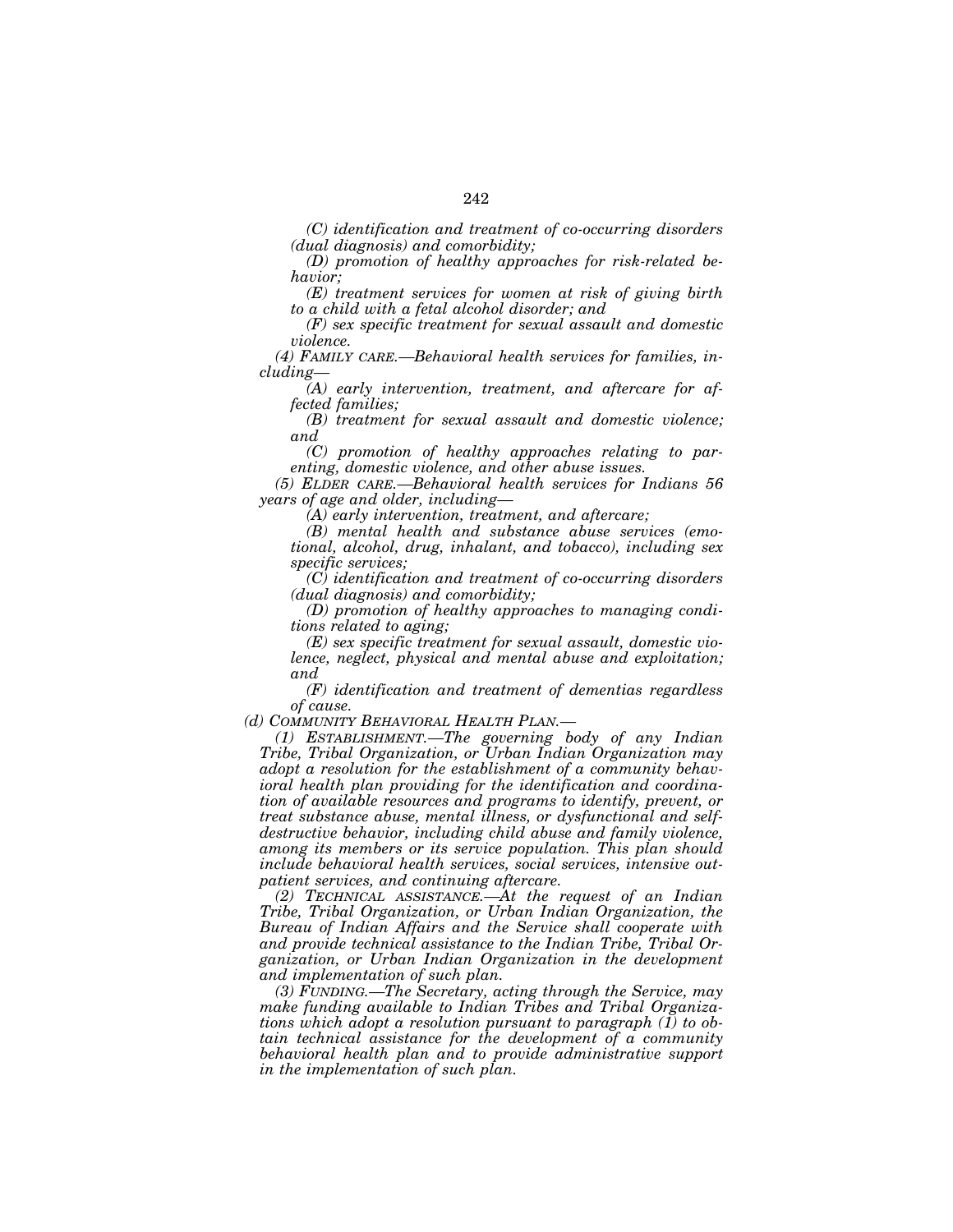*(e) COORDINATION FOR AVAILABILITY OF SERVICES.—The Secretary, acting through the Service, Indian Tribes, Tribal Organizations, and Urban Indian Organizations, shall coordinate behavioral health planning, to the extent feasible, with other Federal agencies and with State agencies, to encourage comprehensive behavioral health services for Indians regardless of their place of residence.* 

*(f) MENTAL HEALTH CARE NEED ASSESSMENT.—Not later than 1 year after the date of enactment of the Indian Health Care Improvement Act Amendments of 2007, the Secretary, acting through the Service, shall make an assessment of the need for inpatient mental health care among Indians and the availability and cost of inpatient mental health facilities which can meet such need. In making such assessment, the Secretary shall consider the possible conversion of existing, underused Service hospital beds into psychiatric units to meet such need.* 

#### **SEC. 702. MEMORANDA OF AGREEMENT WITH THE DEPARTMENT OF** *THE INTERIOR.*

*(a) CONTENTS.—Not later than 12 months after the date of enactment of the Indian Health Care Improvement Act Amendments of 2007, the Secretary, acting through the Service, and the Secretary of the Interior shall develop and enter into a memoranda of agreement, or review and update any existing memoranda of agreement, as required by section 4205 of the Indian Alcohol and Substance Abuse Prevention and Treatment Act of 1986 (25 U.S.C. 2411) under which the Secretaries address the following:* 

*(1) The scope and nature of mental illness and dysfunctional and self-destructive behavior, including child abuse and family violence, among Indians.* 

*(2) The existing Federal, tribal, State, local, and private services, resources, and programs available to provide behavioral health services for Indians.* 

*(3) The unmet need for additional services, resources, and programs necessary to meet the needs identified pursuant to paragraph (1).* 

*(4)(A) The right of Indians, as citizens of the United States and of the States in which they reside, to have access to behavioral health services to which all citizens have access.* 

*(B) The right of Indians to participate in, and receive the benefit of, such services.* 

*(C) The actions necessary to protect the exercise of such right.* 

*(5) The responsibilities of the Bureau of Indian Affairs and the Service, including mental illness identification, prevention, education, referral, and treatment services (including services through multidisciplinary resource teams), at the central, area, and agency and Service Unit, Service Area, and headquarters levels to address the problems identified in paragraph (1).* 

*(6) A strategy for the comprehensive coordination of the behavioral health services provided by the Bureau of Indian Affairs and the Service to meet the problems identified pursuant to paragraph (1), including—*

*(A) the coordination of alcohol and substance abuse programs of the Service, the Bureau of Indian Affairs, and Indian Tribes and Tribal Organizations (developed under the Indian Alcohol and Substance Abuse Prevention and Treatment Act of 1986 (25 U.S.C. 2401 et seq.)) with behavioral*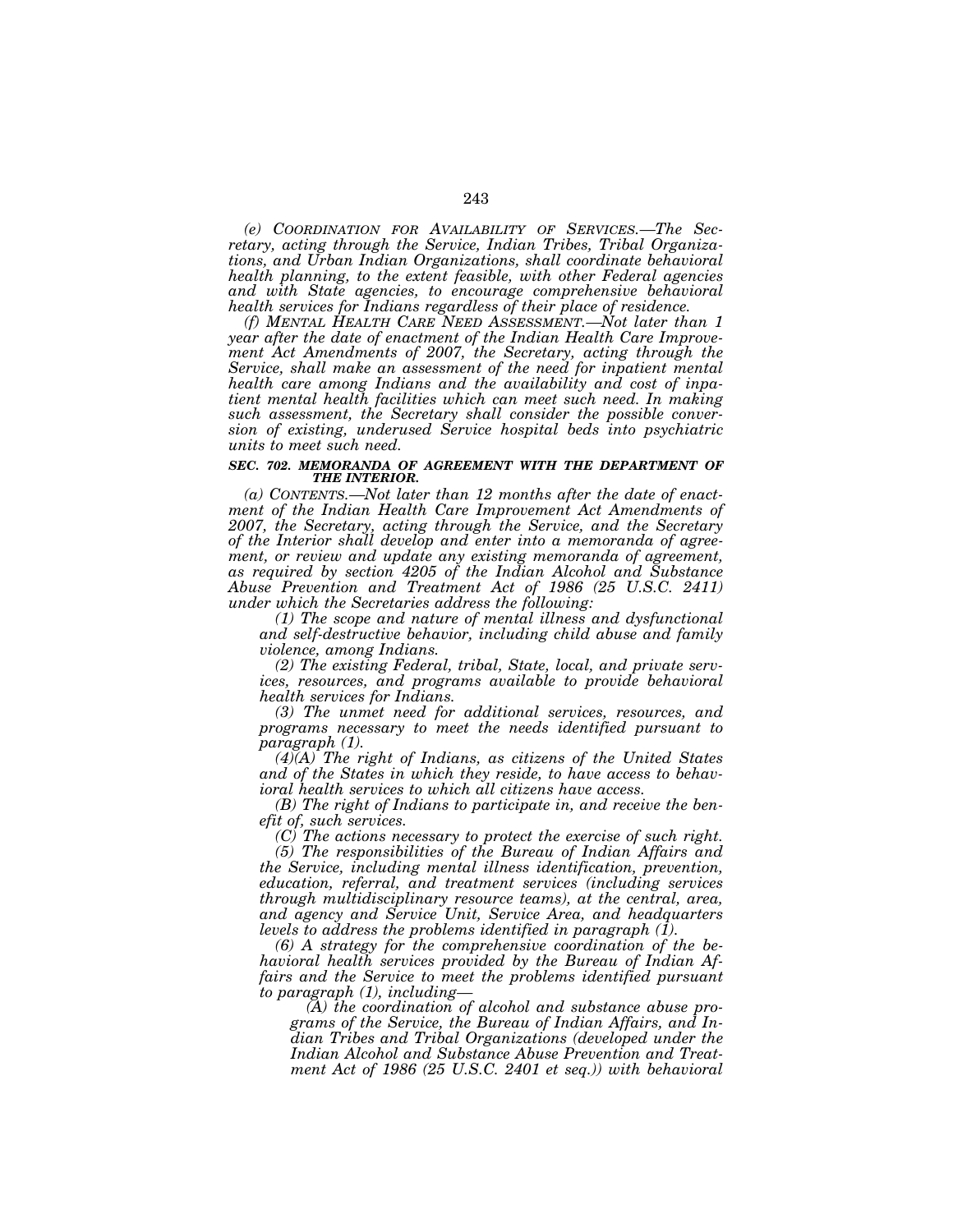*health initiatives pursuant to this Act, particularly with respect to the referral and treatment of dually diagnosed individuals requiring behavioral health and substance abuse treatment; and* 

*(B) ensuring that the Bureau of Indian Affairs and Service programs and services (including multidisciplinary resource teams) addressing child abuse and family violence are coordinated with such non-Federal programs and services.* 

*(7) Directing appropriate officials of the Bureau of Indian Affairs and the Service, particularly at the agency and Service Unit levels, to cooperate fully with tribal requests made pursuant to community behavioral health plans adopted under section 701(c) and section 4206 of the Indian Alcohol and Substance Abuse Prevention and Treatment Act of 1986 (25 U.S.C. 2412).* 

### ø**§ 1665. Indian Health Service responsibilities**¿

*(8) Providing for an annual review of such agreement by the Secretaries which shall be provided to Congress and Indian Tribes and Tribal Organizations.* 

[The Memorandum of Agreement]

*(b) SPECIFIC PROVISIONS REQUIRED.—The memoranda of agreement updated or* entered into pursuant to *section* 2411 of this title] *subsection*  $(a)$  shall include specific provisions pursuant to which the Service shall assume responsibility for—

(1) the determination of the scope of the problem of alcohol and substance abuse among **[Indian people]** *Indians*, including the number of Indians within the jurisdiction of the Service who are directly or indirectly affected by alcohol and substance abuse and the financial and human cost;

(2) an assessment of the existing and needed resources necessary for the prevention of alcohol and substance abuse and the treatment of Indians affected by alcohol and substance abuse; and

(3) an estimate of the funding necessary to adequately support a program of prevention of alcohol and substance abuse and treatment of Indians affected by alcohol and substance abuse.

*(c) PUBLICATION.—Each memorandum of agreement entered into or renewed (and amendments or modifications thereto) under subsection (a) shall be published in the Federal Register. At the same time as publication in the Federal Register, the Secretary shall provide a copy of such memoranda, amendment, or modification to each Indian Tribe, Tribal Organization, and Urban Indian Organization.* 

#### **SEC. 703. COMPREHENSIVE BEHAVIORAL HEALTH PREVENTION AND TREATMENT PROGRAM.**

### ø**§ 1665a. Indian Health Service program**¿

*(a) ESTABLISHMENT.—*<br>**[**(a) Comprehensive prevention and treatment program]

(1) *IN GENERAL.*—The Secretary, acting through the Service, *Indian Tribes, and Tribal Organizations,* shall provide a program of comprehensive [alcohol and substance abuse preven-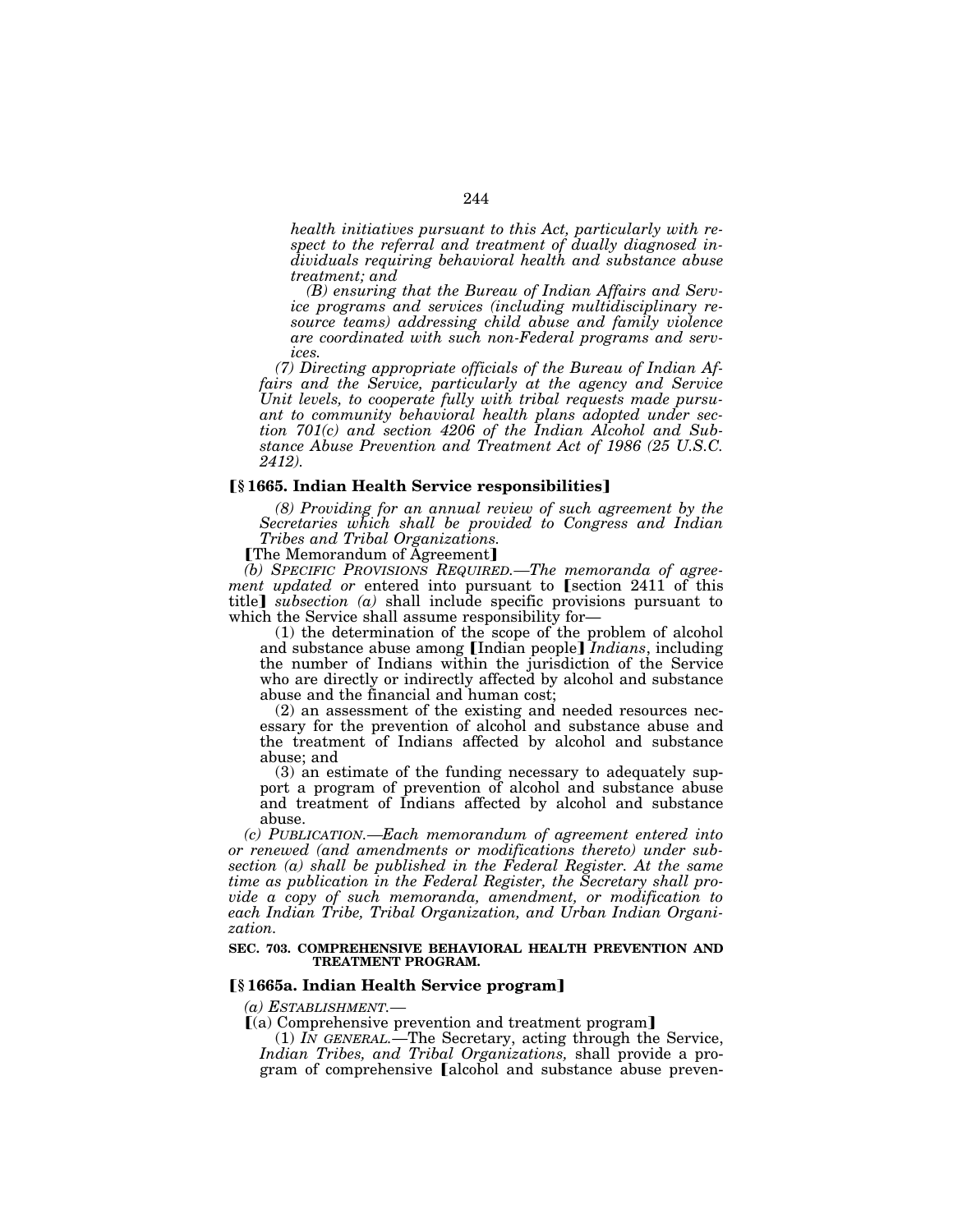tion and treatment] *behavioral health, prevention, treatment, and aftercare,* which shall include—

(A) prevention, through educational intervention, in Indian communities;

(B) acute detoxification [and treatment;], *psychiatric hospitalization, residential, and intensive outpatient treatment;* 

(C) community-based rehabilitation[;] and aftercare;

(D) community education and involvement, including extensive training of health care, educational, and community-based personnel; [and]

(E) *specialized* residential treatment programs for *highrisk populations, including* pregnant and [post partum] *postpartum* women and their children*; and* 

*(F) diagnostic services.* 

(2) *TARGET POPULATIONS.*—The target population of such **[program]** *programs* shall be members of Indian [tribes] *Tribes.* Efforts to train and educate key members of the Indian community shall *also* target employees of health, education, judicial, law enforcement, legal, and social service programs.

(b) CONTRACT [health services] *HEALTH SERVICES*.

(1) *IN GENERAL.*—The Secretary, acting through the Service*, Indian Tribes, and Tribal Organizations*, may enter into contracts with public or private providers of alcohol and substance abuse] *behavioral health* treatment services for the purpose of [assisting the Service in] carrying out the program required under subsection (a) [of this section].

(2) *PROVISION OF ASSISTANCE.*—In carrying out this subsection, the Secretary shall provide assistance to Indian *[tribes] Tribes and Tribal Organizations* to develop criteria for the certification of **[alcohol and substance abuse]** *behavioral health* service providers and accreditation of service facilities which meet minimum standards for such services and facilities [as may be determined pursuant to section  $2411(a)(3)$  of this title].

 $\Gamma$ (c) Grants for model program

 $(1)$  The Secretary, acting through the Service shall make a grant to the Standing Rock Sioux Tribe to develop a community-based demonstration project to reduce drug and alcohol abuse on the Standing Rock Sioux Reservation and to rehabilitate Indian families afflicted by such abuse.

 $(2)$  Funds shall be used by the Tribe to-

ø(A) develop and coordinate community-based alcohol and substance abuse prevention and treatment services for Indian families;

 $\Gamma(B)$  develop prevention and intervention models for Indian families;

 $\rm [CO]$  conduct community education on alcohol and substance abuse; and

 $I(D)$  coordinate with existing Federal, State, and tribal services on the reservation to develop a comprehensive alcohol and substance abuse program that assists in the rehabilitation of Indian families that have been or are afflicted by alcoholism.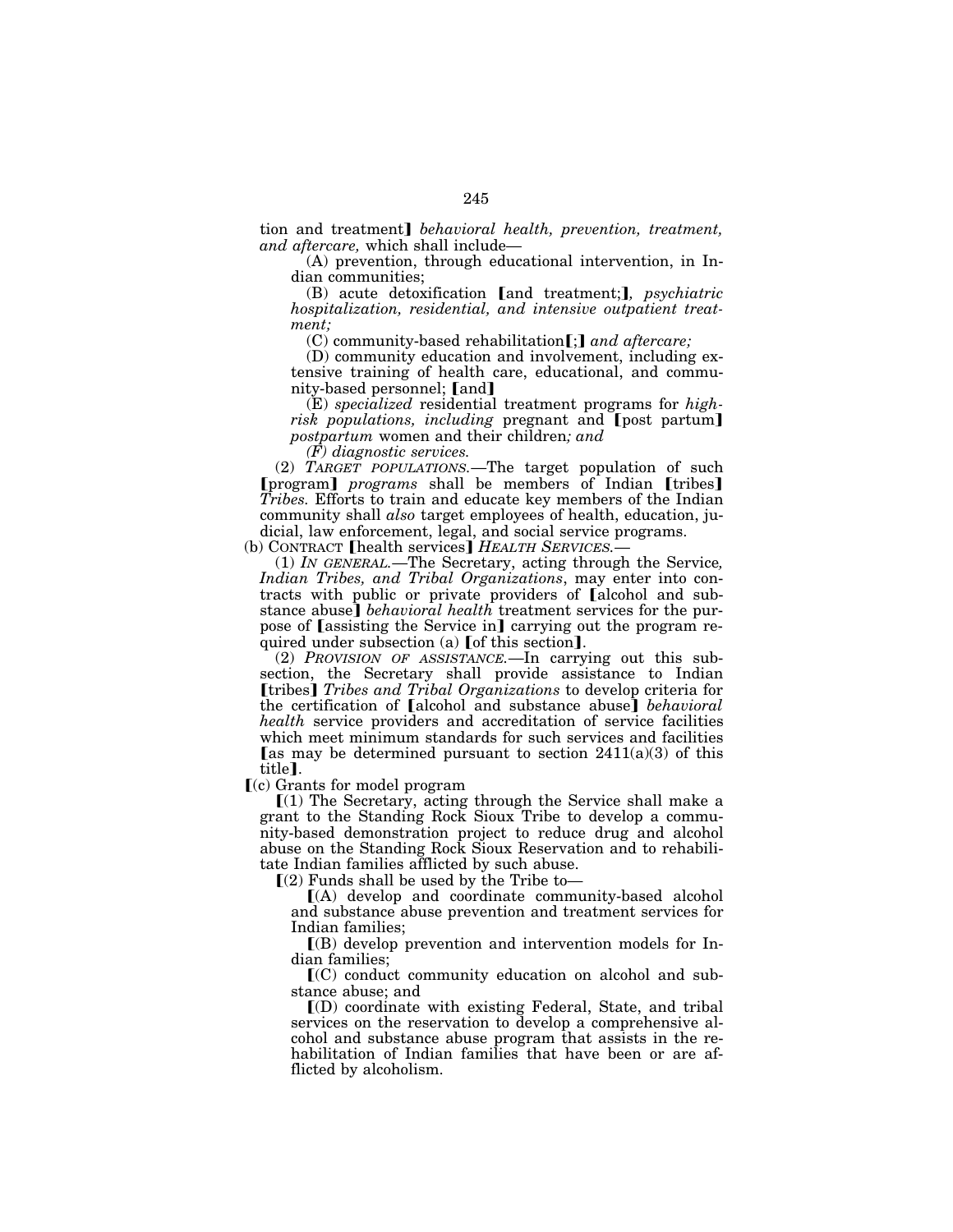$(3)$  The Secretary shall submit to the President for inclusion in the report to be transmitted to the Congress under section 1671 of this title for fiscal year 1995 an evaluation of the demonstration project established under paragraph  $(1)$ .

### *SEC. 704. MENTAL HEALTH TECHNICIAN PROGRAM.*

*(a) IN GENERAL.—Under the authority of the Act of November 2, 1921 (25 U.S.C. 13) (commonly known as the ''Snyder Act''), the Secretary shall establish and maintain a mental health technician program within the Service which—*

*(1) provides for the training of Indians as mental health technicians; and* 

*(2) employs such technicians in the provision of communitybased mental health care that includes identification, prevention, education, referral, and treatment services.* 

*(b) PARAPROFESSIONAL TRAINING.—In carrying out subsection (a), the Secretary, acting through the Service, Indian Tribes, and Tribal Organizations, shall provide high-standard paraprofessional train*ing in mental health care necessary to provide quality care to the Indian communities to be served. Such training shall be based upon *a curriculum developed or approved by the Secretary which combines education in the theory of mental health care with supervised practical experience in the provision of such care.* 

*(c) SUPERVISION AND EVALUATION OF TECHNICIANS.—The Secretary, acting through the Service, Indian Tribes, and Tribal Organizations, shall supervise and evaluate the mental health technicians in the training program.* 

*(d) TRADITIONAL HEALTH CARE PRACTICES.—The Secretary, acting through the Service, shall ensure that the program established pursuant to this subsection involves the use and promotion of the traditional health care practices of the Indian Tribes to be served.* 

#### *SEC. 705. LICENSING REQUIREMENT FOR MENTAL HEALTH CARE WORKERS.*

*(a) IN GENERAL.—Subject to the provisions of section 221, and except as provided in subsection (b), any individual employed as a psychologist, social worker, or marriage and family therapist for the purpose of providing mental health care services to Indians in a clinical setting under this Act is required to be licensed as a psychologist, social worker, or marriage and family therapist, respectively.* 

*(b) TRAINEES.—An individual may be employed as a trainee in psychology, social work, or marriage and family therapy to provide mental health care services described in subsection (a) if such individual—*

*(1) works under the direct supervision of a licensed psychologist, social worker, or marriage and family therapist, respectively;* 

*(2) is enrolled in or has completed at least 2 years of course work at a post-secondary, accredited education program for psychology, social work, marriage and family therapy, or counseling; and* 

*(3) meets such other training, supervision, and quality review requirements as the Secretary may establish.*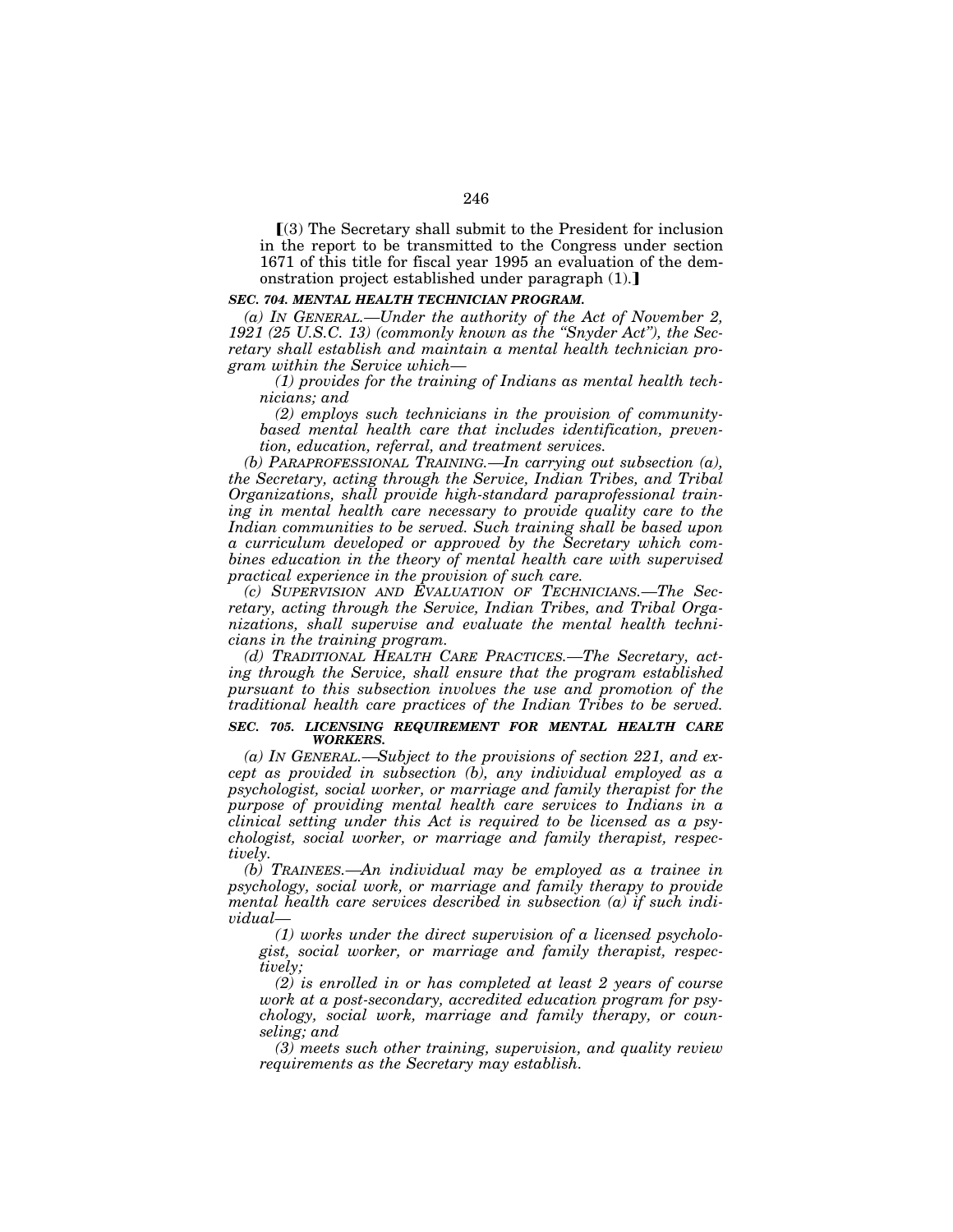# ø**§ 1665b. Indian women treatment programs**¿

### *SEC. 706. INDIAN WOMEN TREATMENT PROGRAMS.*

 $(a)$  Grants

**The Secretary** 

*(a) GRANTS.—The Secretary, consistent with section 701,* may make grants to Indian *[tribes and tribal organizations] Tribes, Tribal Organizations, and Urban Indian Organizations* to develop and implement a comprehensive [alcohol and substance abuse] behavioral health program of prevention, intervention, treatment, and relapse prevention services that specifically addresses the cultural, historical, social, and child care needs of Indian women, regardless of age.

(b) USE OF **[grantsGrants**] *GRANT FUNDS*.—A grant made pursuant to this section may be used to—

(1) develop and provide community training, education, and prevention programs for Indian women relating to [alcohol and substance abuse] *behavioral health* issues, including fetal alcohol [syndrome and fetal alcohol effect] *disorders*;

(2) identify and provide [appropriate] *psychological services*, counseling, advocacy, support, and relapse prevention to Indian women and their families; and

(3) develop prevention and intervention models for Indian women which incorporate traditional [healers] *health care practices*, cultural values, and community and family involvement.

 $(c)$  CRITERIA [for the review and approval of grant applications].—The Secretary, in consultation with Indian Tribes and *Tribal Organizations,* shall establish criteria for the review and approval of applications *and proposals* for [grants] *funding* under this section.

 $\lceil$ (d) Authorization of appropriations

øThere are authorized to be appropriated to carry out this section \$10,000,000 for fiscal year 1993 and such sums as are necessary for each of the fiscal years 1994, 1995, 1996, 1997, 1998, 1999, and 2000.

ø(2)¿ *(d) EARMARK OF CERTAIN FUNDS.—*Twenty percent of the funds appropriated pursuant to this [subsection] *section* shall be used to make grants to [urban] *Urban* Indian [organizations funded under subchapter IV of this chapter] *Organizations*.

# ø**§ 1665c. Indian Health Service youth program**¿

#### *SEC. 707. INDIAN YOUTH PROGRAM.*

(a) DETOXIFICATION AND **[REHABILITATION]** REHABILITATION.-The Secretary*, acting through the Service, consistent with section 701,* shall develop and implement a program for acute detoxification and treatment for Indian [youth who are alcohol and substance abusers] youths, including behavioral health services. The program shall include regional treatment centers designed to include detoxification and rehabilitation for both sexes on a referral basis. **[These regional]** and programs developed and implemented *by Indian Tribes or Tribal Organizations at the local level under the Indian Self-Determination and Education Assistance Act (25 U.S.C. 450 et seq.). Regional* centers shall be integrated with the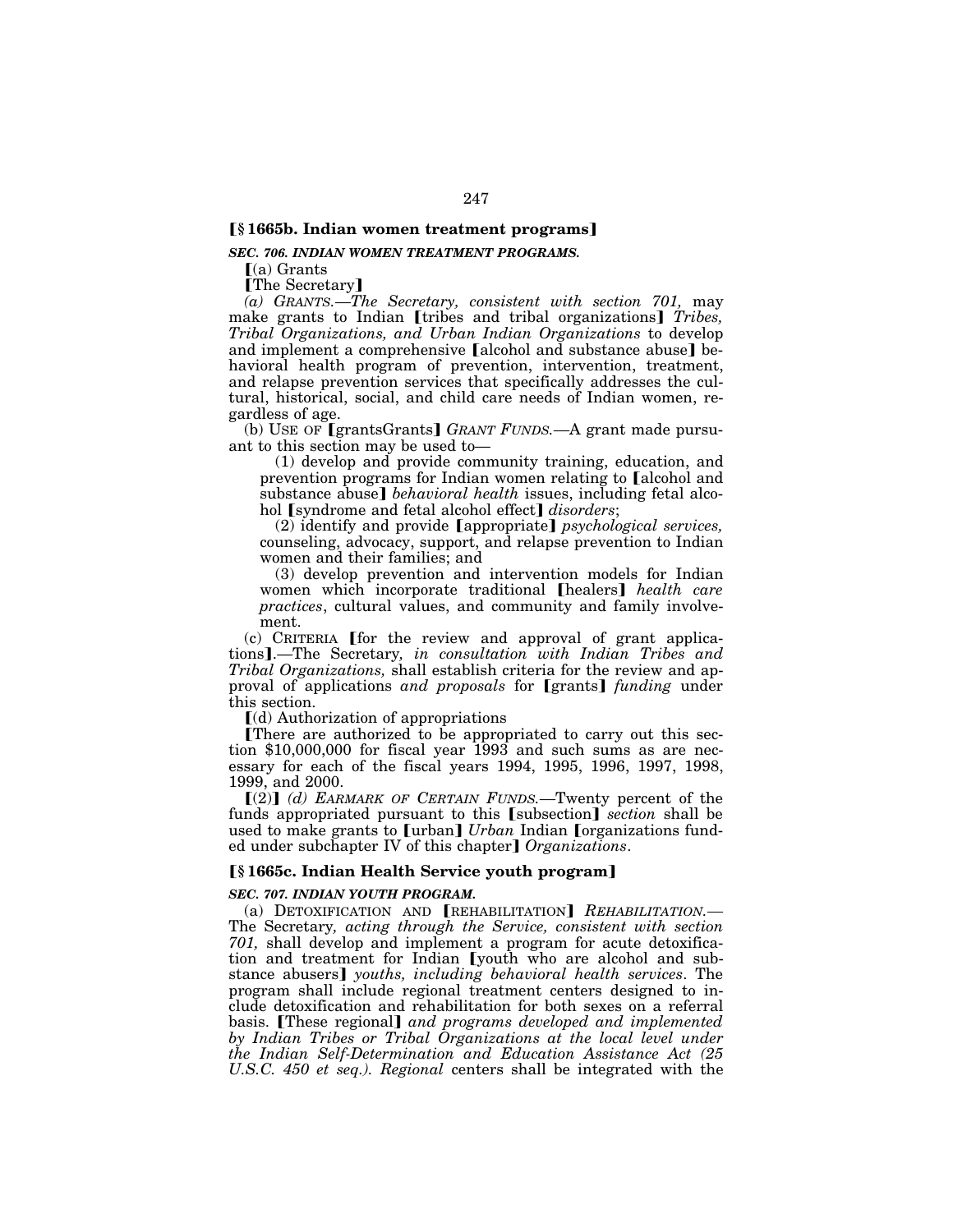intake and rehabilitation programs based in the referring Indian community.

(b) *ALCOHOL AND SUBSTANCE ABUSE* TREATMENT [centers or facilities¿ *CENTERS OR FACILITIES.*—

*(1) ESTABLISHMENT.*—

(A) *IN GENERAL.*—The Secretary*, acting through the Service, Indian Tribes, and Tribal Organizations,* shall construct, renovate, or, as necessary, purchase, and appropriately staff and operate, [a] *at least 1* youth regional treatment center *or treatment network* in each area under the jurisdiction of an [area office] *Area Office*.

*(B) AREA OFFICE IN CALIFORNIA.—*For the purposes of this subsection, the Larea offices of the Service in Tucson and Phoenix, Arizona, shall be considered one area office and the area office] *Area Office* in California shall be considered to be [two area offices, one] 2 Area Offices, 1 office whose jurisdiction shall be considered to encompass the northern area of the State of California, and  $[one]$  *1* office whose jurisdiction shall be considered to encompass the remainder of the State of California *for the purpose of implementing California treatment networks.* 

(2) *FUNDING.—*For the purpose of staffing and operating such centers or facilities, funding shall be pursuant to the Act of November 2, 1921 (25 U.S.C. 13).

(3) *LOCATION.—*A youth treatment center constructed or purchased under this subsection shall be constructed or purchased at a location within the area described in paragraph (1) agreed upon (by appropriate tribal resolution) by a majority of the **[tribes]** *Indian Tribes* to be served by such center.

*(4) SPECIFIC PROVISION OF FUNDS.—*

*(4A)* [*(A)*] *IN GENERAL*.—Notwithstanding any other provision of this **[subchapter]** *title*, the Secretary may, from amounts authorized to be appropriated for the purposes of carrying out this section, make funds available to—

(i) the Tanana Chiefs Conference, Incorporated, for the purpose of leasing, constructing, renovating, operating[,] and maintaining a residential youth treatment facility in Fairbanks, Alaska; and

(ii) the Southeast Alaska Regional Health Corporation to staff and operate a residential youth treatment facility without regard to the proviso set forth in section  $[450b(1)]$ of this title¿ *4(l) of the Indian Self-Determination and Education Assistance Act (25 U.S.C. 450b(l)).* 

*(B) PROVISION OF SERVICES TO ELIGIBLE YOUTHS.—Until additional residential youth treatment facilities are established in Alaska pursuant to this section, the facilities specified in subparagraph (A) shall make every effort to provide services to all eligible Indian youths residing in Alaska.* 

 $I(B)$  Until additional residential youth treatment facilities are established in Alaska pursuant to this section, the facilities specified in subparagraph (A) shall make every effort to provide services to all eligible Indian youth residing in such State.]

*(c) INTERMEDIATE ADOLESCENT BEHAVIORAL HEALTH SERVICES.—*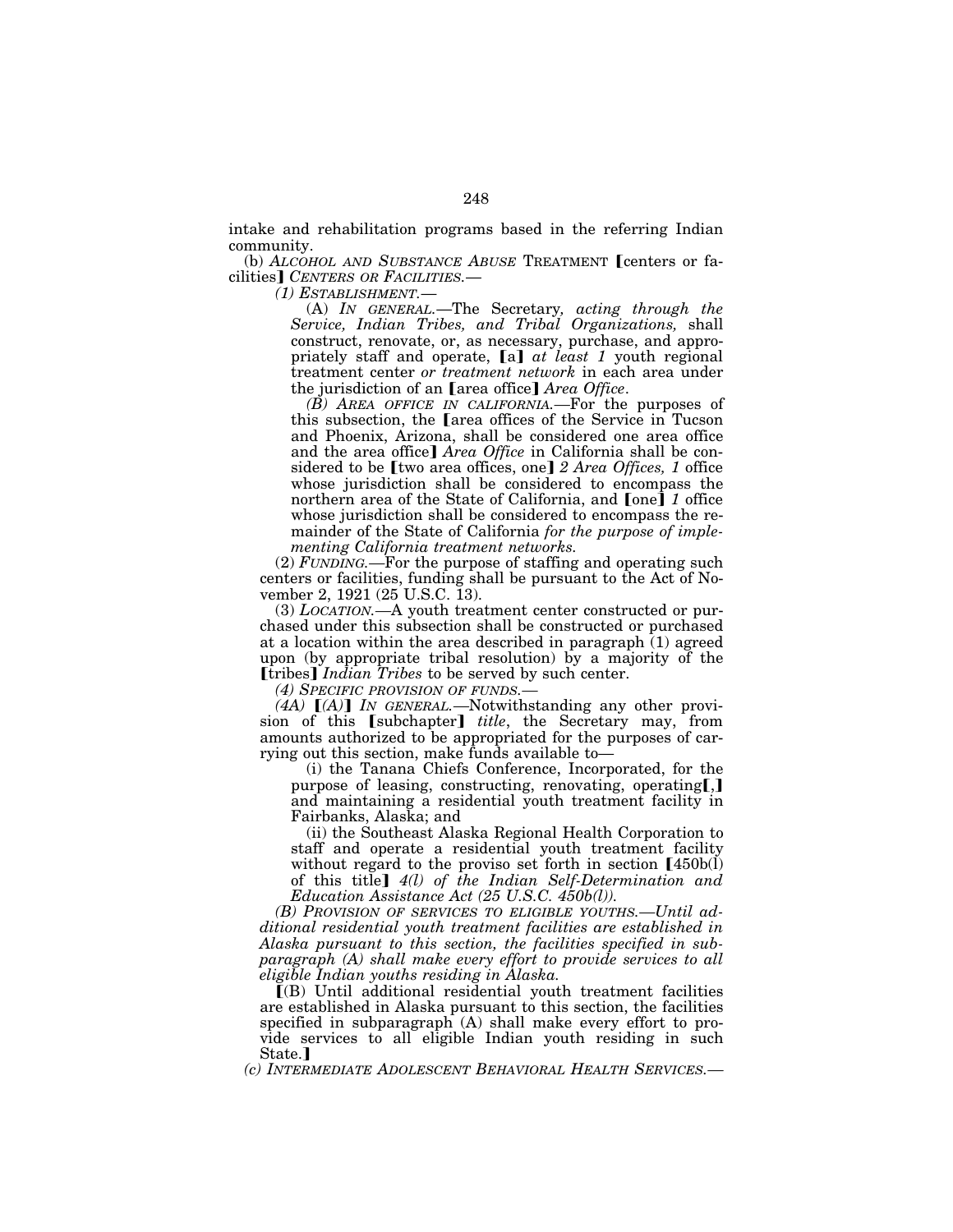*(1) IN GENERAL.—The Secretary, acting through the Service, Indian Tribes, and Tribal Organizations, may provide intermediate behavioral health services to Indian children and ado-*

*lescents, including— (A) pretreatment assistance;* 

*(B) inpatient, outpatient, and aftercare services;* 

*(C) emergency care;* 

*(D) suicide prevention and crisis intervention; and* 

*(E) prevention and treatment of mental illness and dysfunctional and self-destructive behavior, including child abuse and family violence.* 

*(2) USE OF FUNDS.—Funds provided under this subsection may be used—*

*(A) to construct or renovate an existing health facility to provide intermediate behavioral health services;* 

*(B) to hire behavioral health professionals;* 

*(C) to staff, operate, and maintain an intermediate mental health facility, group home, sober housing, transitional housing or similar facilities, or youth shelter where intermediate behavioral health services are being provided;* 

*(D) to make renovations and hire appropriate staff to convert existing hospital beds into adolescent psychiatric units; and* 

*(E) for intensive home- and community-based services.* 

*(3) CRITERIA.—The Secretary, acting through the Service, shall, in consultation with Indian Tribes and Tribal Organizations, establish criteria for the review and approval of applications or proposals for funding made available pursuant to this subsection.* 

ø(c)¿ *(d)* FEDERALLYøowned structures¿*-OWNED STRUCTURES*.—

(1) *IN GENERAL*.—The Secretary, *Lacting through the Service*, shall,<sup> $\bf{l}$ </sup> in consultation with Indian [tribes] *Tribes and Tribal Organizations, shall*—

 $(A)$  identify and use, where appropriate, federally-owned structures suitable [as] *for* local residential or regional [alcohol and substance abuse] *behavioral health* treatment [centers] for Indian [youth] *youths*; and

(B) establish guidelines for determining the suitability of any such federally-owned structure to be used [as a] *for* local residential or regional [alcohol and substance abuse] *behavioral health* treatment **[center]** for Indian **[youth]** *youths.* 

ø(2)¿ *(2) TERMS AND CONDITIONS FOR USE OF STRUCTURE.—*Any structure described in paragraph (1) may be used under such terms and conditions as may be agreed upon by the Secretary and the agency having responsibility for the structure *and any Indian Tribe or Tribal Organization operating the program.* 

ø(d)¿ *(e)* REHABILITATION AND øaftercare services¿ *AFTERCARE SERVICES*.— (1) *IN GENERAL.—*The Secretary, *Indian Tribes, or Tribal Or-*

*ganizations,* in cooperation with the Secretary of the Interior, shall develop and implement within each Service [service unit] *Unit*, community-based rehabilitation and follow-up services for Indian (youth who are alcohol or substance abusers which are designed to integrate] *youths who are having signifi-*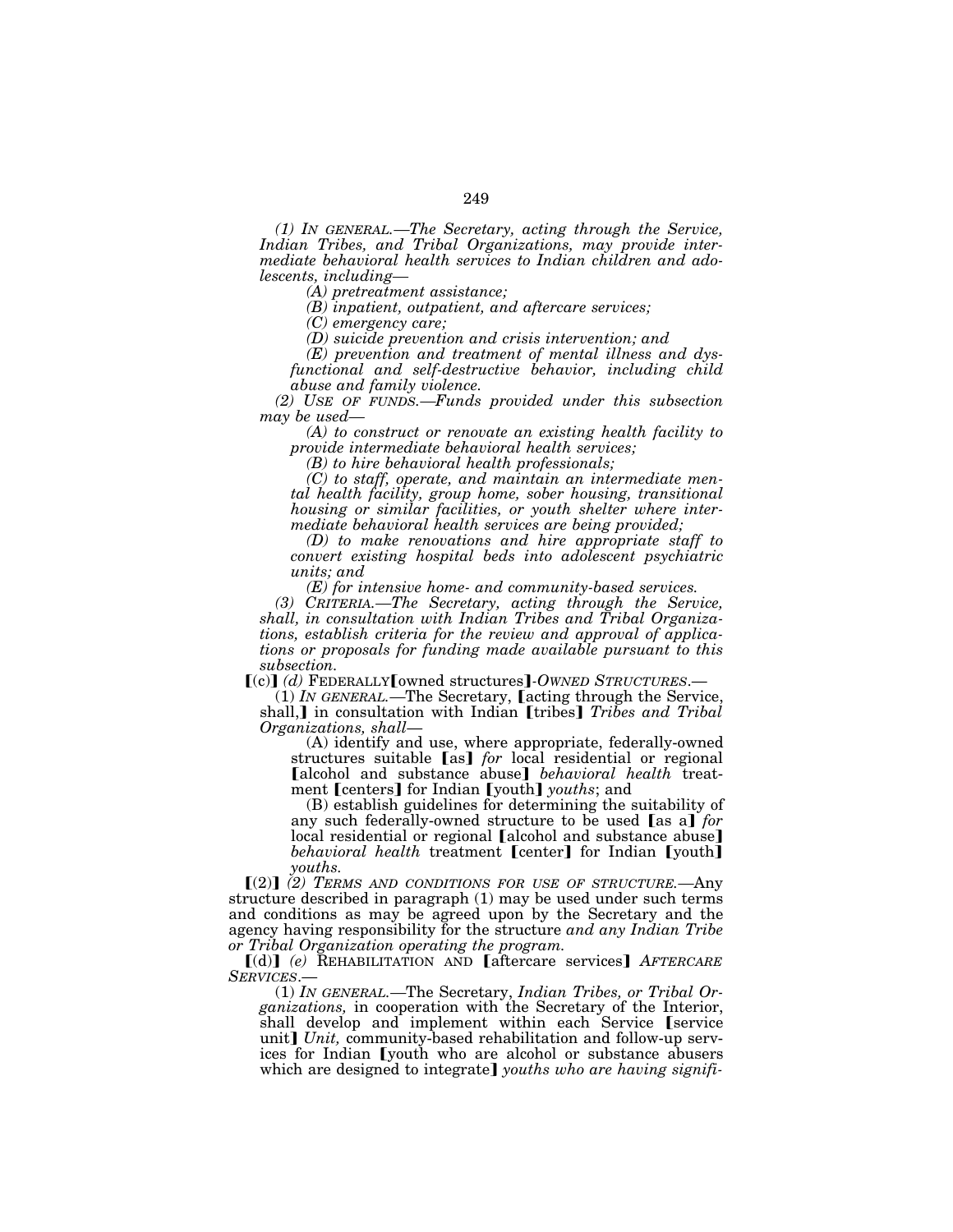*cant behavioral health problems, and require* long-term treatment, *community reintegration*, and *monitoring* to *[monitor* and]<sup>'</sup> support the Indian<sup>'</sup> [youth] *youths* after their return to their home community.

(2) *ADMINISTRATION.—*Services under paragraph (1) shall be [administered within each service unit] *provided by trained* staff within the community who can assist the Indian [youth] *youths* in *their* continuing development of self-image, positive problem-solving skills, and nonalcohol or substance abusing behaviors. Such staff [shall] *may* include alcohol and substance abuse counselors, mental health professionals, and other health professionals and paraprofessionals, including community health representatives.

 $(e)$  $(f)$  INCLUSION OF **[FAMILY IN YOUTH TREATMENT PROGRAM**] FAMILY IN YOUTH TREATMENT PROGRAM.—In providing the treatment and other services to Indian [youth] *youths* authorized by this section, the Secretary, *acting through the Service, Indian Tribes, and Tribal Organizations,* shall provide for the inclusion of family members of such [youth] *youths* in the treatment programs or other services as may be appropriate. Not less than 10 percent of the funds appropriated for the purposes of carrying out subsection  $[(d)$  of this section] (e) shall be used for outpatient care of adult family members related to the treatment of an Indian youth under that subsection.

 $\Gamma(f)$  Multidrug abuse study (1) The Secretary shall conduct a study to determine the incidence and prevalence of  $g$  MULTIDRUG ABUSE PROGRAM*.—The Secretary, acting through the Service, Indian Tribes, Tribal Organizations, and Urban Indian Organizations, shall provide, consistent with section 701, programs and services to prevent and treat the abuse of multiple forms of [drugs] substances,* including alcohol, *drugs, inhalants, and tobacco,* among Indian [youth] *youths* residing [on Indian] *in Indian communities, on or near reservations, and in urban areas and [the interrelation*ship of such abuse with] *provide appropriate mental health services to address* the incidence of mental illness among such [youth] *youths.* 

 $(2)$  The Secretary shall submit a report detailing the findings of such study, together with recommendations based on such findings, to the Congress no later than two years after October 29, 1992.

*(h) INDIAN YOUTH MENTAL HEALTH*.—*The Secretary, acting through the Service, shall collect data for the report under section 801 with respect to—*

*(1) the number of Indian youth who are being provided mental health services through the Service and Tribal Health Programs;* 

*(2) a description of, and costs associated with, the mental health services provided for Indian youth through the Service and Tribal Health Programs;* 

*(3) the number of youth referred to the Service or Tribal Health Programs for mental health services;* 

*(4) the number of Indian youth provided residential treatment for mental health and behavioral problems through the Service and Tribal Health Programs, reported separately for on- and off-reservation facilities; and* 

*(5) the costs of the services described in paragraph (4).*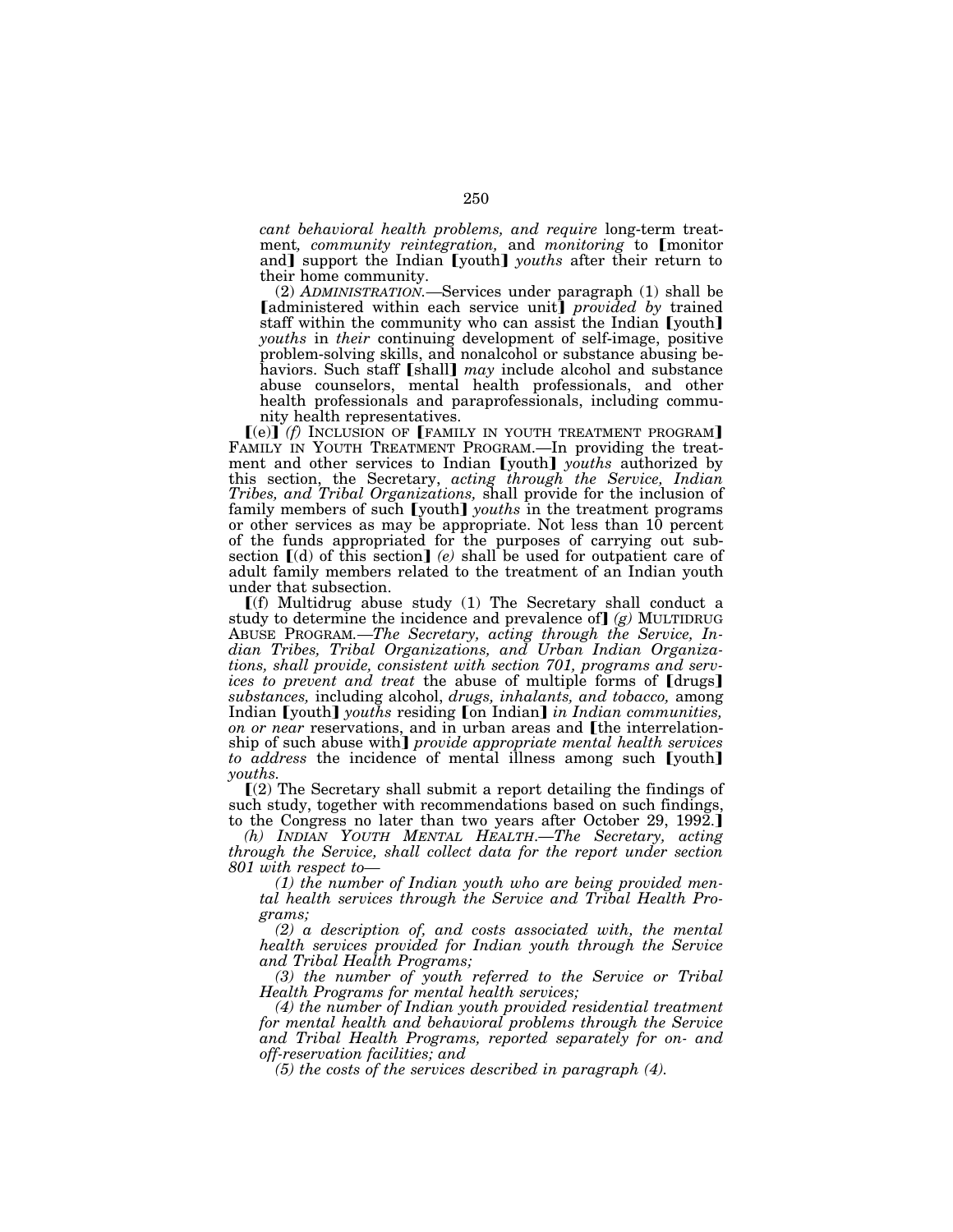#### *SEC. 708. INDIAN YOUTH TELEMENTAL HEALTH DEMONSTRATION PROJECT.*

*(a) PURPOSE.—The purpose of this section is to authorize the Secretary to carry out a demonstration project to test the use of telemental health services in suicide prevention, intervention and treatment of Indian youth, including through—*

*(1) the use of psychotherapy, psychiatric assessments, diagnostic interviews, therapies for mental health conditions predisposing to suicide, and alcohol and substance abuse treatment;* 

*(2) the provision of clinical expertise to, consultation services with, and medical advice and training for frontline health care providers working with Indian youth;* 

*(3) training and related support for community leaders, family members and health and education workers who work with Indian youth;* 

*(4) the development of culturally-relevant educational materials on suicide; and* 

*(5) data collection and reporting.* 

*(b) DEFINITIONS.—For the purpose of this section, the following definitions shall apply:* 

*(1) DEMONSTRATION PROJECT.—The term ''demonstration project'' means the Indian youth telemental health demonstration project authorized under subsection (c).* 

*(2) TELEMENTAL HEALTH.—The term ''telemental health'' means the use of electronic information and telecommunications technologies to support long distance mental health care, patient and professional-related education, public health, and health administration.* 

*(c) AUTHORIZATION.—*

*(1) IN GENERAL.—The Secretary is authorized to award grants under the demonstration project for the provision of telemental health services to Indian youth who—*

*(A) have expressed suicidal ideas;* 

*(B) have attempted suicide; or* 

*(C) have mental health conditions that increase or could increase the risk of suicide.* 

*(2) ELIGIBILITY FOR GRANTS.—Such grants shall be awarded to Indian Tribes and Tribal Organizations that operate 1 or more facilities—*

*(A) located in Alaska and part of the Alaska Federal Health Care Access Network;* 

*(B) reporting active clinical telehealth capabilities; or* 

*(C) offering school-based telemental health services relat-*

*ing to psychiatry to Indian youth. (3) GRANT PERIOD.—The Secretary shall award grants under* 

*this section for a period of up to 4 years. (4) AWARDING OF GRANTS.—Not more than 5 grants shall be* 

*provided under paragraph (1), with priority consideration given to Indian Tribes and Tribal Organizations that—*

*(A) serve a particular community or geographic area where there is a demonstrated need to address Indian youth suicide;* 

*(B) enter into collaborative partnerships with Indian Health Service or Tribal Health Programs or facilities to provide services under this demonstration project;*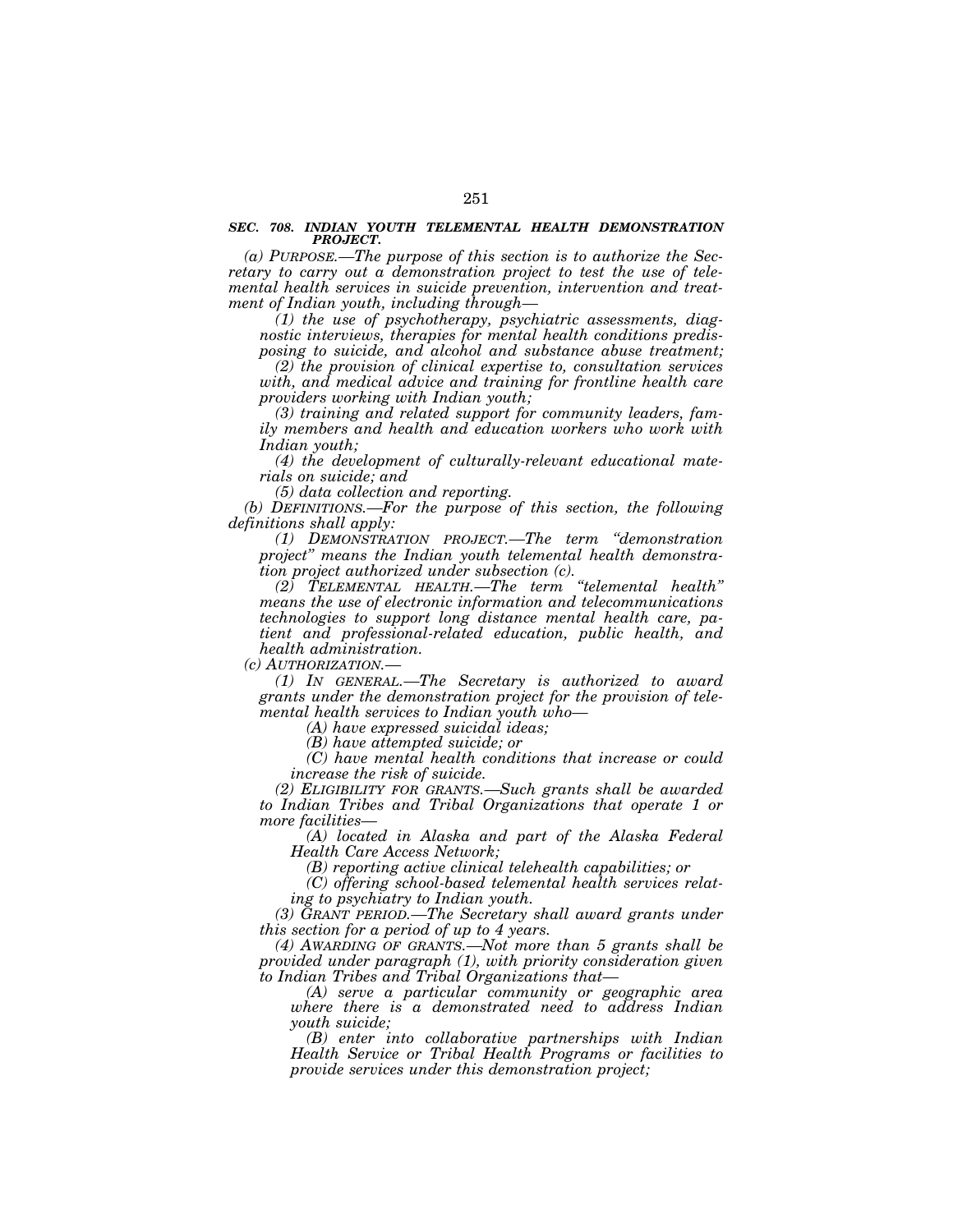*(C) serve an isolated community or geographic area which has limited or no access to behavioral health services; or* 

*(D) operate a detention facility at which Indian youth are detained.* 

*(d) USE OF FUNDS.—*

*(1) IN GENERAL.—An Indian Tribe or Tribal Organization shall use a grant received under subsection (c) for the following purposes:* 

*(A) To provide telemental health services to Indian youth, including the provision of—*

*(i) psychotherapy;* 

*(ii) psychiatric assessments and diagnostic interviews, therapies for mental health conditions predisposing to suicide, and treatment; and* 

*(iii) alcohol and substance abuse treatment.* 

*(B) To provide clinician-interactive medical advice, guidance and training, assistance in diagnosis and interpretation, crisis counseling and intervention, and related assistance to Service, tribal, or urban clinicians and health services providers working with youth being served under this demonstration project.* 

*(C) To assist, educate and train community leaders, health education professionals and paraprofessionals, tribal outreach workers, and family members who work with the youth receiving telemental health services under this demonstration project, including with identification of suicidal tendencies, crisis intervention and suicide prevention, emergency skill development, and building and expanding networks among these individuals and with State and local health services providers.* 

*(D) To develop and distribute culturally appropriate community educational materials on—*

*(i) suicide prevention;* 

*(ii) suicide education;* 

*(iii) suicide screening;* 

*(iv) suicide intervention; and* 

*(v) ways to mobilize communities with respect to the identification of risk factors for suicide.* 

*(E) For data collection and reporting related to Indian youth suicide prevention efforts.* 

*(2) TRADITIONAL HEALTH CARE PRACTICES.—In carrying out the purposes described in paragraph (1), an Indian Tribe or Tribal Organization may use and promote the traditional health care practices of the Indian Tribes of the youth to be served.* 

*(e) APPLICATIONS.—To be eligible to receive a grant under subsection (c), an Indian Tribe or Tribal Organization shall prepare and submit to the Secretary an application, at such time, in such manner, and containing such information as the Secretary may require, including—*

*(1) a description of the project that the Indian Tribe or Tribal Organization will carry out using the funds provided under the grant;*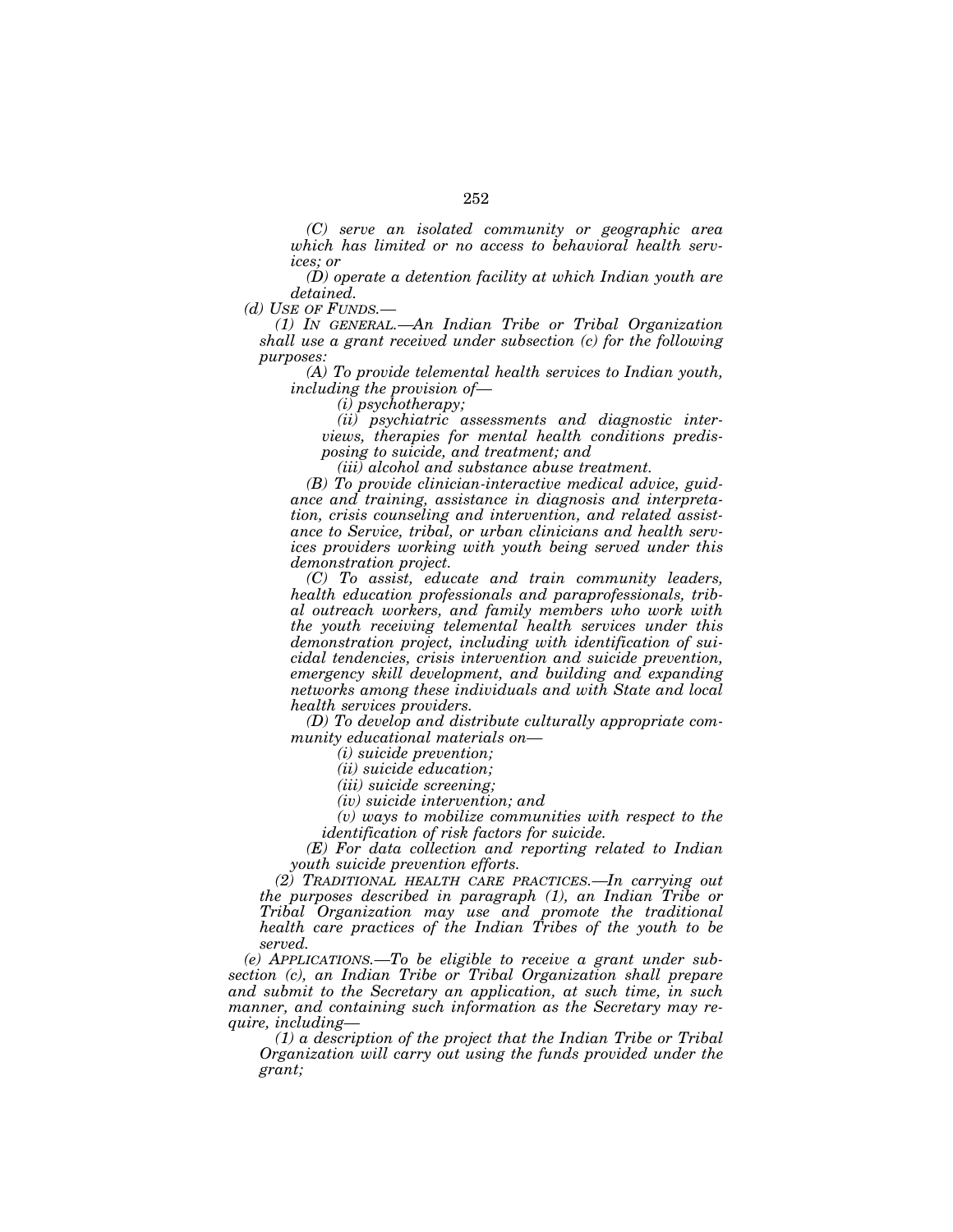*(2) a description of the manner in which the project funded under the grant would—*

*(A) meet the telemental health care needs of the Indian youth population to be served by the project; or* 

*(B) improve the access of the Indian youth population to be served to suicide prevention and treatment services;* 

*(3) evidence of support for the project from the local community to be served by the project;* 

*(4) a description of how the families and leadership of the communities or populations to be served by the project would be involved in the development and ongoing operations of the project;* 

*(5) a plan to involve the tribal community of the youth who are provided services by the project in planning and evaluating the mental health care and suicide prevention efforts provided, in order to ensure the integration of community, clinical, environmental, and cultural components of the treatment; and* 

*(6) a plan for sustaining the project after Federal assistance for the demonstration project has terminated.* 

*(f) COLLABORATION; REPORTING TO NATIONAL CLEARINGHOUSE—*

*(1) COLLABORATION.—The Secretary, acting through the Service, shall encourage Indian Tribes and Tribal Organizations receiving grants under this section to collaborate to enable comparisons about best practices across projects.* 

*(2) REPORTING TO NATIONAL CLEARINGHOUSE.—The Secretary, acting through the Service, shall also encourage Indian Tribes and Tribal Organizations receiving grants under this section to submit relevant, declassified project information to the national clearinghouse authorized under section 701(b)(2) in order to better facilitate program performance and improve suicide prevention, intervention, and treatment services.* 

*(g) ANNUAL REPORT.—Each grant recipient shall submit to the Secretary an annual report that—*

*(1) describes the number of telemental health services provided; and* 

*(2) includes any other information that the Secretary may require.* 

*(h) REPORT TO CONGRESS.—Not later than 270 days after the termination of the demonstration project, the Secretary shall submit to the Committee on Indian Affairs of the Senate and the Committee on Natural Resources and Committee on Energy and Commerce of the House of Representatives a final report, based on the annual reports provided by grant recipients under subsection (h), that—*

*(1) describes the results of the projects funded by grants awarded under this section, including any data available which indicates the number of attempted suicides;* 

*(2) evaluates the impact of the telemental health services funded by the grants in reducing the number of completed suicides among Indian youth;* 

*(3) evaluates whether the demonstration project should be—*

*(A) expanded to provide more than 5 grants; and* 

*(B) designated a permanent program; and* 

*(4) evaluates the benefits of expanding the demonstration project to include Urban Indian Organizations.*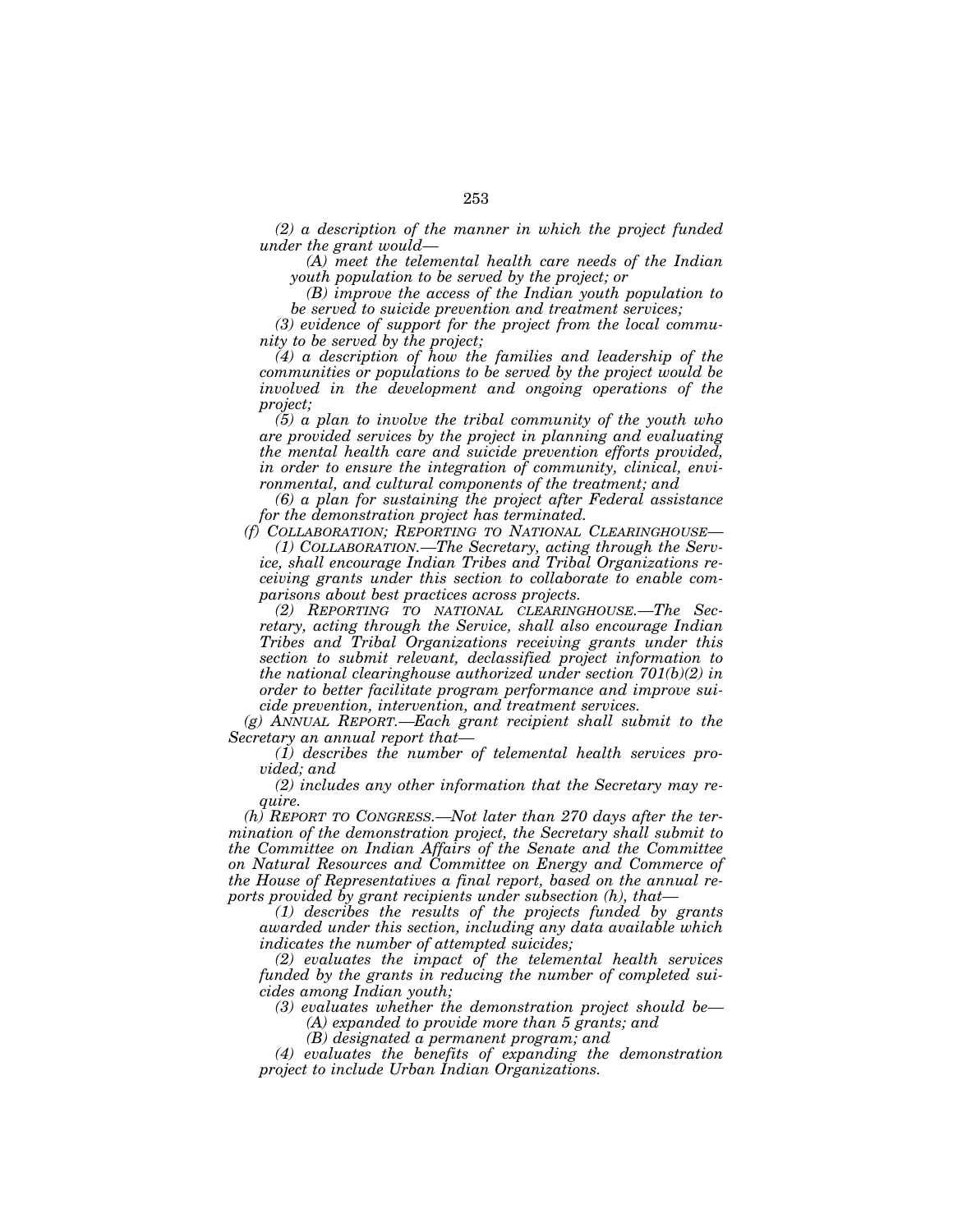*(i) AUTHORIZATION OF APPROPRIATIONS.—There is authorized to be appropriated to carry out this section \$1,500,000 for each of fiscal years 2008 through 2011.* 

### *SEC. 709. INPATIENT AND COMMUNITY-BASED MENTAL HEALTH FA-CILITIES DESIGN, CONSTRUCTION, AND STAFFING.*

*Not later than 1 year after the date of enactment of the Indian Health Care Improvement Act Amendments of 2007, the Secretary, acting through the Service, Indian Tribes, and Tribal Organizations, may provide, in each area of the Service, not less than 1 inpatient mental health care facility, or the equivalent, for Indians with behavioral health problems. For the purposes of this subsection, California shall be considered to be 2 Area Offices, 1 office whose location shall be considered to encompass the northern area of the State of California and 1 office whose jurisdiction shall be considered to encompass the remainder of the State of California. The Secretary shall consider the possible conversion of existing, underused Service hospital beds into psychiatric units to meet such need.* 

# ø**§ 1665d. Training and community education**¿

#### *SEC. 710. TRAINING AND COMMUNITY EDUCATION.*

 $(a)$  Community education]

*(a) PROGRAM*.—The Secretary, in cooperation with the Secretary of the Interior, shall develop and implement *or assist Indian Tribes and Tribal Organizations to develop and implement,* within each **[service unit]** *Service Unit or tribal program*, a program of community education and involvement which shall be designed to provide concise and timely information to the community leadership of each tribal community. Such program shall include education *[in alcohol* and substance abuse] *about behavioral health issues* to political leaders, [tribal] *Tribal* judges, law enforcement personnel, members of tribal health and education boards, *health care providers including traditional practitioners,* and other critical members of each tribal community. *Such program may also include communitybased training to develop local capacity and tribal community pro-*

*vider training for prevention, intervention, treatment, and aftercare.*<br>
(b) [Training] *INSTRUCTION*.—The Secretary*, acting through the Service*, shall, either directly or [by contract] through Indian *Tribes and Tribal Organizations*, provide instruction in the area of **Falcohol and substance abuse** *behavioral health issues*, including instruction in crisis intervention and family relations in the context of alcohol and substance abuse, *child sexual abuse*, youth alcohol and substance abuse, and the causes and effects of fetal alcohol **[syndrome]** *disorders* to appropriate employees of the Bureau of Indian Affairs and the Service, and to personnel in schools or programs operated under any contract with the Bureau of Indian Affairs or the Service, including supervisors of emergency shelters and halfway houses described in section [2433 of this title] 4213 *of the Indian Alcohol and Substance Abuse Prevention and Treatment Act of 1986 (25 U.S.C. 2433)*.

ø(c) Community-based training models¿ *(c) TRAINING MODELS*.— In carrying out the education and training programs required by this section, the Secretary, Lecting through the Service and in consultation with **[tribes]** *Indian Tribes, Tribal Organizations, Indian behavioral health experts*, and Indian alcohol and substance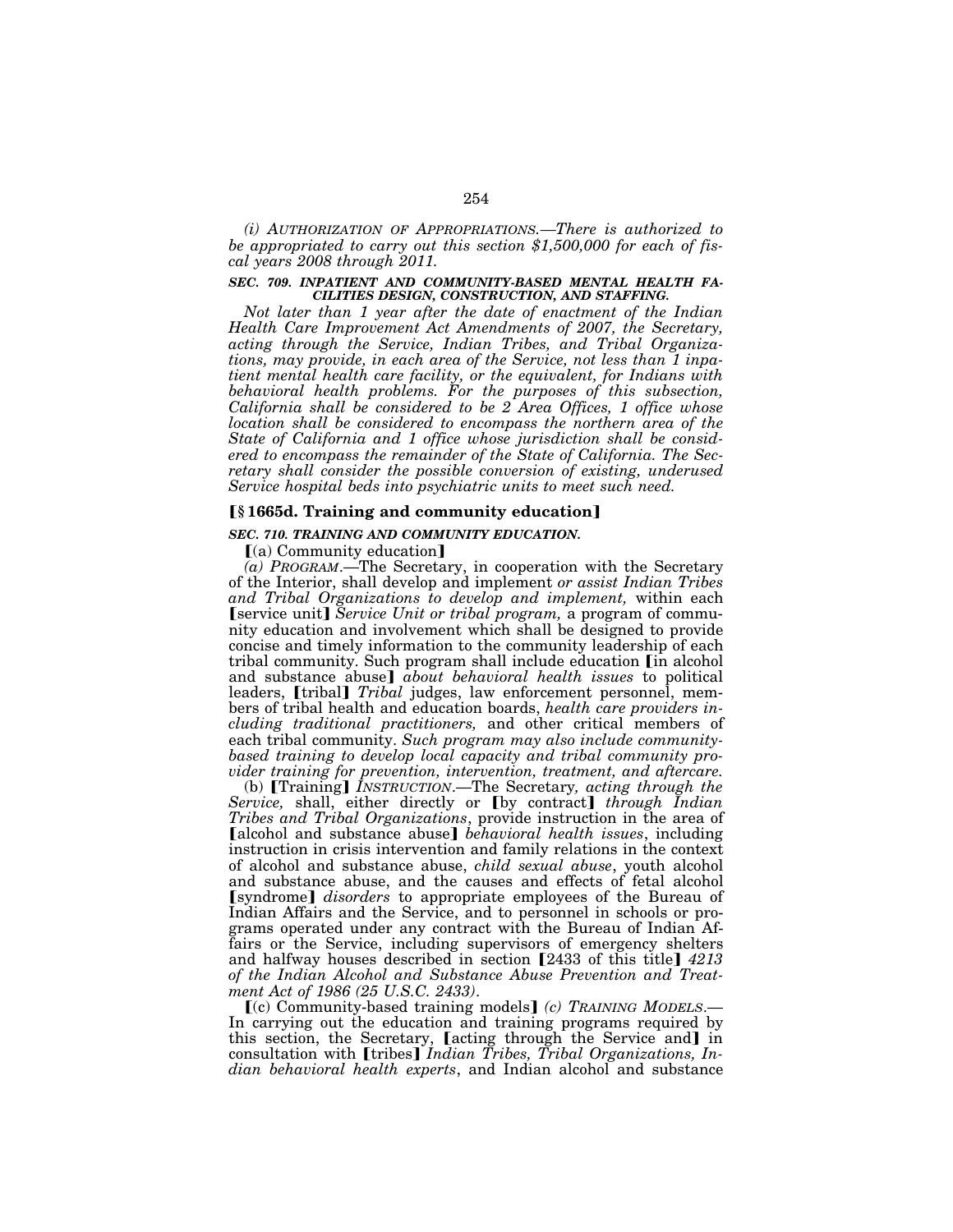abuse prevention experts, shall develop and provide communitybased training models. Such models shall address—

 $(1)$  the elevated risk of alcohol and  $[substance]$  *behavioral health problems* faced by children of alcoholics;

ø(2) the cultural*, spiritual*, and multigenerational aspects of [alcohol and substance abuse] *behavioral health problem* prevention and recovery; and

 $(3)$  community-based and multidisciplinary strategies for preventing and treating [alcohol and substance abuse] *behavioral health problems*.

#### *SEC. 711. BEHAVIORAL HEALTH PROGRAM.*

*(a) INNOVATIVE PROGRAMS.—The Secretary, acting through the Service, Indian Tribes, and Tribal Organizations, consistent with section 701, may plan, develop, implement, and carry out programs to deliver innovative community-based behavioral health services to Indians.* 

*(b) AWARDS; CRITERIA.—The Secretary may award a grant for a project under subsection (a) to an Indian Tribe or Tribal Organization and may consider the following criteria:* 

*(1) The project will address significant unmet behavioral health needs among Indians.* 

*(2) The project will serve a significant number of Indians.* 

*(3) The project has the potential to deliver services in an efficient and effective manner.* 

*(4) The Indian Tribe or Tribal Organization has the administrative and financial capability to administer the project.* 

#### ø**§ 1665e. Gallup alcohol and substance abuse treatment center**¿

*(5) The project may deliver services in a manner consistent with traditional health care practices.* 

 $(a)$  Grants for residential treatment

øThe Secretary shall make grants to the Navajo Nation for the purpose of providing residential treatment for alcohol and substance abuse for adult and adolescent members of the Navajo Nation and neighboring tribes.

 $(a)$  Purposes of grants

øGrants made pursuant to this section shall (to the extent appropriations are made available) be used to—

 $(1)$  provide at least 15 residential beds each year for adult long-term treatment, including beds for specialized services such as polydrug abusers, dual diagnosis, and specialized services for women with fetal alcohol syndrome children;

 $(2)$  establish clinical assessment teams consisting of a clinical psychologist, a part-time addictionologist, a master's level assessment counselor, and a certified medical records technician which shall be responsible for conducting individual assessments and matching Indian clients with the appropriate available treatment;

 $(3)$  provide at least 12 beds for an adolescent shelterbed program in the city of Gallup, New Mexico, which shall serve as a satellite facility to the Acoma/Canoncito/Laguna Hospital and the adolescent center located in Shiprock, New Mexico, for emergency crisis services, assessment, and family intervention;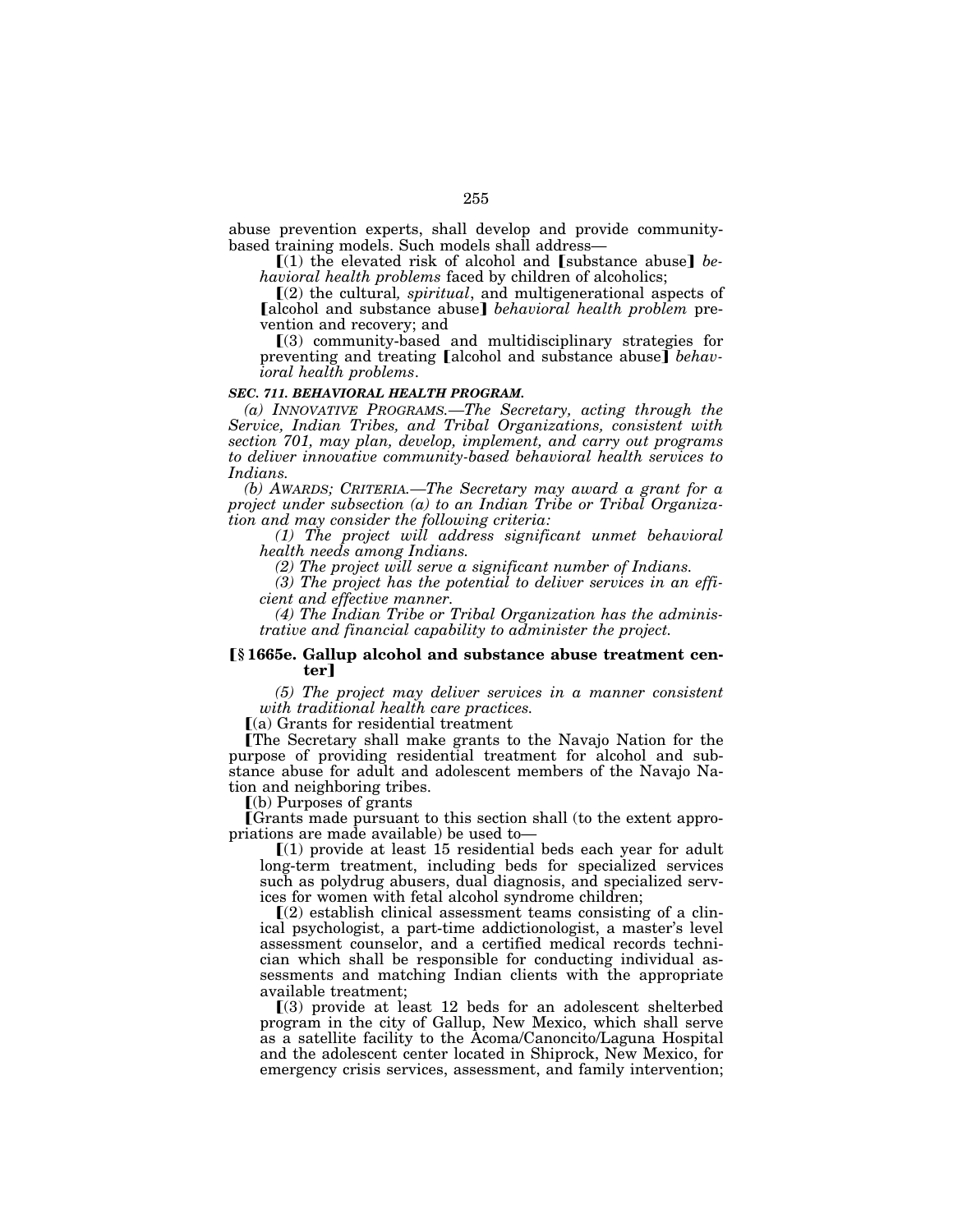$(4)$  develop a relapse program for the purposes of identifying sources of job training and job opportunity in the Gallup area and providing vocational training, job placement, and job retention services to recovering substance abusers; and

 $(5)$  provide continuing education and training of treatment staff in the areas of intensive outpatient services, development of family support systems, and case management in cooperation with regional colleges, community colleges, and universities.

 $(c)$  Contract for residential treatment

øThe Navajo Nation, in carrying out the purposes of this section, shall enter into a contract with an institution in the Gallup, New Mexico, area which is accredited by the Joint Commission of the Accreditation of Health Care Organizations to provide comprehensive alcohol and drug treatment as authorized in subsection (b) of this section.

 $(d)$  Authorization of appropriations

øThere are authorized to be appropriated, for each of fiscal years 1996 through 2000, such sums as may be necessary to carry out subsection  $(b)$  of this section.]

*(6) The project is coordinated with, and avoids duplication of, existing services.* 

#### ø**§ 1665f. Reports**¿

*(c) EQUITABLE TREATMENT.—For purposes of this subsection, the Secretary shall, in evaluating project applications or proposals, use the same criteria that the Secretary uses in evaluating any other application or proposal for such funding.* 

 $(a)$  Compilation of data

øThe Secretary, with respect to the administration of any health program by a service unit, directly or through contract, including a contract under the Indian Self-Determination Act [25 U.S.C.A. § 450f et seq.], shall require the compilation of data relating to the number of cases or incidents in which any Service personnel or services were involved and which were related, either directly or indirectly, to alcohol or substance abuse. Such report shall include the type of assistance provided and the disposition of these cases.

 $\lceil$ (b) Referral of data

øThe data compiled under subsection (a) of this section shall be provided annually to the affected Indian tribe and Tribal Coordinating Committee to assist them in developing or modifying a Tribal Action Plan under section 2412 of this title.

 $(c)$  Comprehensive report

øEach service unit director shall be responsible for assembling the data compiled under this section and section 2434 of this title into an annual tribal comprehensive report. Such report shall be provided to the affected tribe and to the Director of the Service who shall develop and publish a biennial national report based on such tribal comprehensive reports.]

#### *SEC. 712. FETAL ALCOHOL DISORDER PROGRAMS.*

### ø**§ 1665g. Fetal alcohol syndrome and fetal alcohol effect grants**¿

(a) PROGRAMS.—

 $(a)$  Award; use; review; criteria]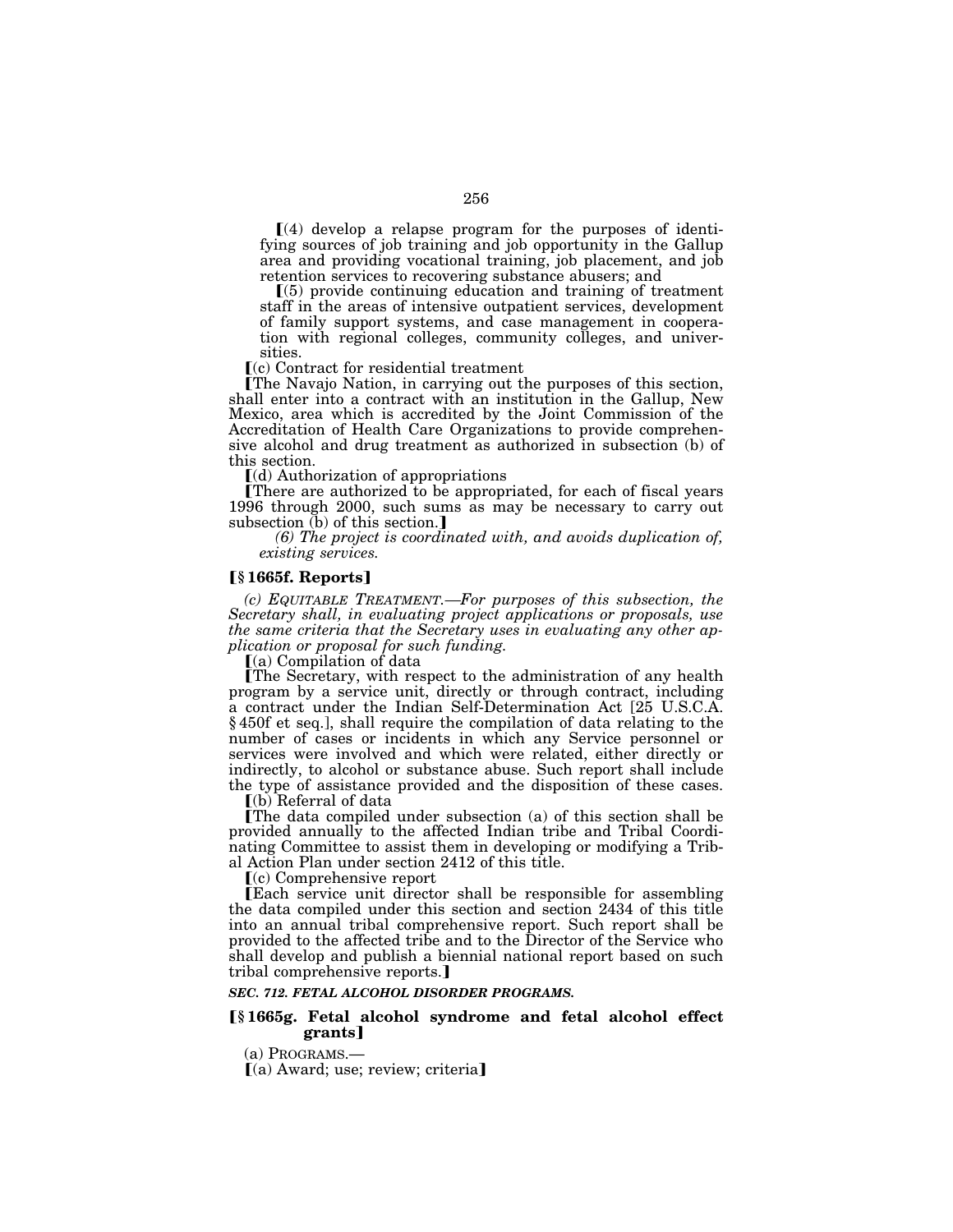$\Gamma(1)$  The Secretary may make grants to Indian tribes and tribal organizations to establish fetal alcohol syndrome and fetal alcohol effect] (1) ESTABLISHMENT.—The Secretary, con*sistent with section 701, acting through the Service, Indian Tribes, and Tribal Organizations, is authorized to establish and operate fetal alcohol disorder* programs as provided in this section for the purposes of meeting the health status objectives specified in section  $[1602(b)$  of this title.] 3.

 $(2)$  Grants made pursuant to this section shall be used  $\mathbf{to}$ 

*(2) USE OF FUNDS.*—

*(A) IN GENERAL.—Funding provided pursuant to this section shall be used for the following:* 

 $[(A)$  develop and provide] *(i)* To develop and provide for *Indians* community and in-school training, education, and prevention programs relating to [FAS and FAE;] *fetal alcohol disorders*.

 $(8)$  identify and provide alcohol and substance abuse

*(ii) To identify and provide behavioral health* treatment to high-risk [women;] *Indian women and highrisk women pregnant with an Indian's child.* 

 $[(C)]$  *(iii)*  $T_0$  identify and provide appropriate *psychological services,* educational and vocational support, counseling, advocacy, and information to FAS and FAE] *fetal alcohol disorder* affected [persons] *Indians* and their families or caretakers [:**]**.

 $\llbracket$ (D) $\rrbracket$  *(iv)* To develop and implement counseling and support programs in schools for [FAS and FAE] *fetal alcohol disorder* affected *Indian* children[;].

 $[(E)]$  (v) To develop prevention and intervention models which incorporate *practitioners of* traditional **[healers]** *health care practices*, cultural values, and community involvement $\left[$ ;  $\right]$ .

 $[(F)]$  *(vi)* To develop, print, and disseminate education and prevention materials on [FAS and FAE; and] *fetal alcohol disorder*.

 $[(G)]$  *(vii)* To develop and implement, [through the tribal]*in* consultation [process] with Indian Tribes, *Tribal Organizations, and Urban Indian Organizations*, culturally sensitive assessment and diagnostic tools [for use in tribal and urban Indian communities*Jincluding dysmorphology clinics and multidisciplinary fetal alcohol disorder clinics for use in Indian communities and Urban Centers.* 

*(B) ADDITIONAL USES.—In addition to any purpose under subparagraph (A), funding provided pursuant to this section may be used for 1 or more of the following:* 

*(i) Early childhood intervention projects from birth on to mitigate the effects of fetal alcohol disorder among Indians.* 

*(ii) Community-based support services for Indians and women pregnant with Indian children.* 

*(iii) Community-based housing for adult Indians with fetal alcohol disorder.*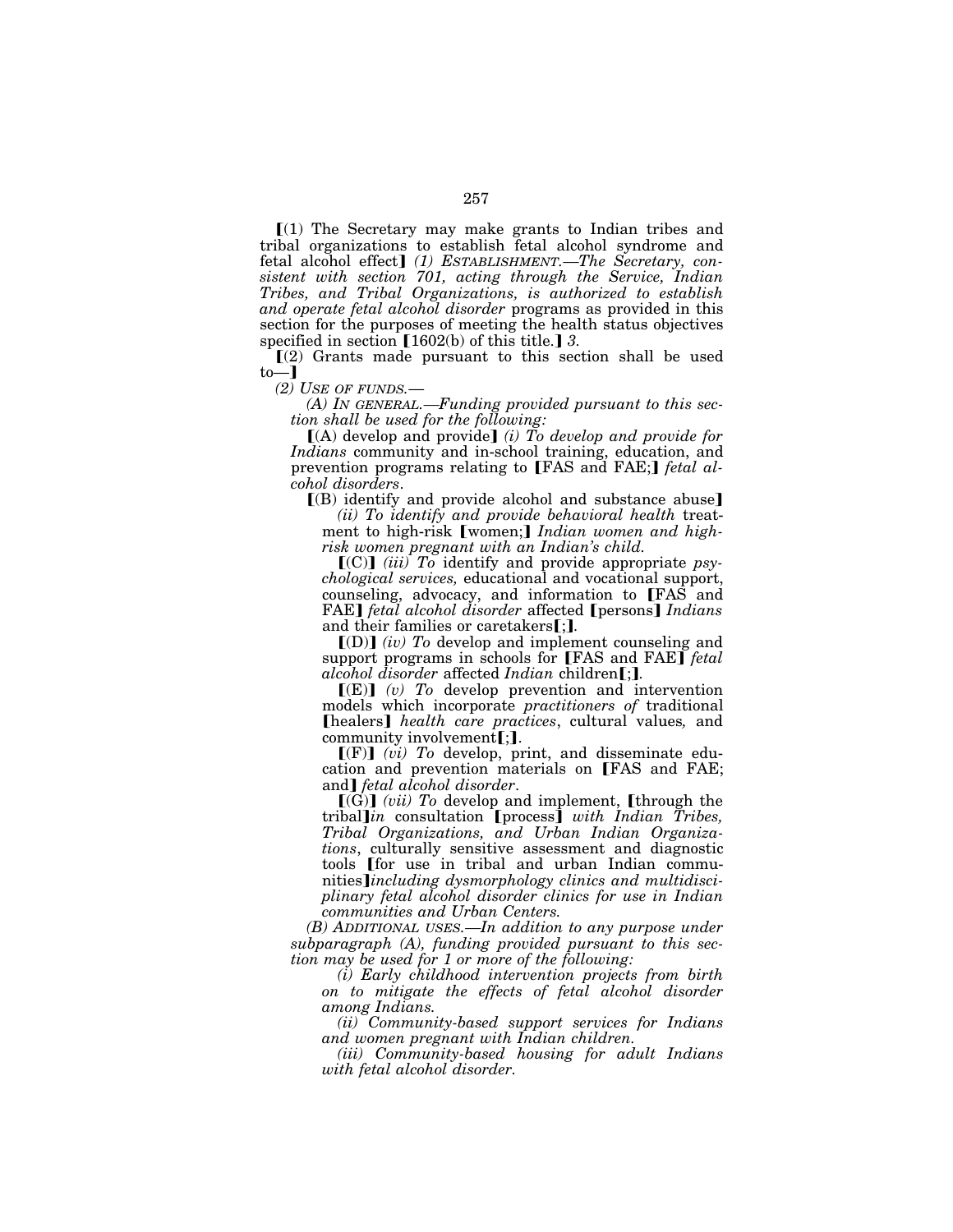(3) *CRITERIA FOR APPLICATIONS*.—The Secretary shall establish criteria for the review and approval of applications for *[grants under this section.]funding under this section.* 

 $(6)$  Plan; study; national clearinghouse] *(b) SERVICES.*—The Secretary, acting through the Service<sub>[,</sub> shall—] *and Indian Tribes, Tribal Organizations, and Urban In-*

*dian Organizations, shall—*<br>(1) develop an annual plan] *(1) develop and provide services* for the prevention, intervention, treatment, and aftercare for those affected by [FAS and FAE in Indian communities;] *fetal alcohol disorder in Indian communities; and* 

 $(2)$  conduct a study, directly or by contract with any organization, entity, or institution of higher education with significant knowledge of FAS and FAE and Indian communities, of *(2) provide supportive services, including services to meet* the special educational, vocational, school-to-work transition, and independent living needs of adolescent and adult Indians [and Alaska Natives with FAS or FAE; and (3) establish a national clearinghouse for prevention and educational materials and other information on FAS and FAE effect in Indian and Alaska Native communities and ensure access to clearinghouse materials by any Indian tribe or urban Indian organization] *with fetal alcohol disorder*.

*(c)* TASK [force] *FORCE*.—The Secretary shall establish a task force to be known as the **[FAS/FAE]** *Fetal Alcohol Disorder* Task Force to advise the Secretary in carrying out subsection (b) [of this section]. Such task force shall be composed of representatives from the *following:*<br>(1) The National Institute on Drug Abuse [, the].

(2) The National Institute on Alcohol and Alcoholism[, the].<br>
(3) The Office of Substance Abuse Prevention[, the].<br>
(4) The National Institute of Mental Health[, the].<br>
(5) The Service[, the].<br>
(6) The Office of Minority

Health and Human Services[, the].

(7) The Administration for Native Americans<sup>[, the Bureau of</sup> Indian Affairs, Indian tribes, tribal organizations, urban Indian communities, and Indian FAS/FAE].

*(8) The National Institute of Child Health and Human Development (NICHD).* 

*(9) The Centers for Disease Control and Prevention.* 

(*10) The Bureau of Indian Affairs.* 

*(11) Indian Tribes.* 

*(12) Tribal Organizations.* 

*(13) Urban Indian Organizations.* 

*(14) Indian fetal alcohol disorder* experts.

ø(d) Cooperative projects; research projects¿

*(d) APPLIED RESEARCH PROJECTS.*—The Secretary, acting through the Substance Abuse and Mental Health Services Administration, shall make grants to Indian [tribes, tribal organizations, universities working with Indian tribes on cooperative projects, and urban Indian organizations] *Tribes, Tribal Organizations, and Urban Indian Organizations* for applied research projects which propose to elevate the understanding of methods to prevent, intervene, treat, or provide *rehabilitation and behavioral health*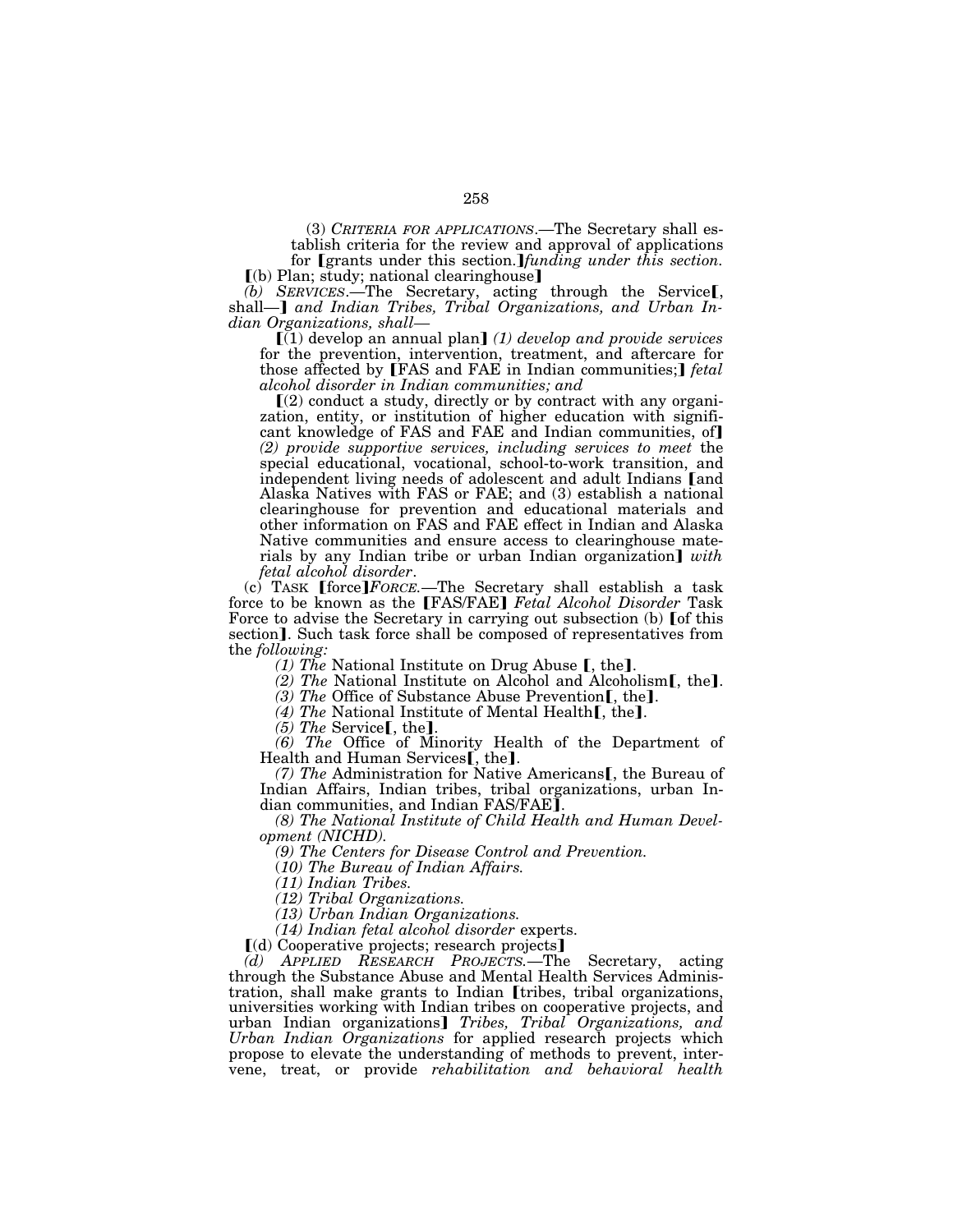aftercare for Indians and [urban] *Urban* Indians affected by [FAS or FAE] *fetal alcohol disorder*.

 $\lceil (e)$  Report

 $(1)$  The Secretary shall submit to the President, for inclusion in each report required to be transmitted to the Congress under section 1671 of this title, a report on the status of FAS and FAE in the Indian population. Such report shall include, in addition to the information required under section 1602(d) of this title with respect to the health status objective specified in section  $1602(b)(27)$  of this title, the following:

 $(A)$  The progress of implementing a uniform assessment and diagnostic methodology in Service and tribally based service delivery systems.

ø(B) The incidence of FAS and FAE babies born for all births by reservation and urban-based sites.

 $(C)$  The prevalence of FAS and FAE affected Indian persons in Indian communities, their primary means of support, and recommendations to improve the support system for these individuals and their families or caretakers.

 $(D)$  The level of support received from the entities specified in subsection (c) in the area of FAS and FAE.

 $\mathbb{I}(E)$  The number of inpatient and outpatient substance abuse treatment resources which are specifically designed to meet the unique needs of Indian women, and the volume of care provided to Indian women through these means.

 $\mathbf{F}(\mathbf{F})$  Recommendations regarding the prevention, intervention, and appropriate vocational, educational and other support services for FAS and FAE affected individuals in Indian communities.

ø(2) The Secretary may contract the production of this report to a national organization specifically addressing FAS and FAE in Indian communities.

 $\Gamma(f)$  Authorization of appropriations

 $(1)$  There are authorized to be appropriated to carry out this section \$22,000,000 for fiscal year 1993 and such sums as may be necessary for each of the fiscal years 1994, 1995, 1996, 1997, 1998, 1999, and 2000.

ø(2)¿ *(e) FUNDING FOR URBAN INDIAN ORGANIZATIONS.*—Ten percent of the funds appropriated pursuant to this section shall be used to make grants to **[**urban Indian organizations**]** *Urban Indian Organizations* funded under [subchapter IV of this chapter] *title V*.

# ø**§ 1665h. Pueblo substance abuse treatment project for San Juan Pueblo, New Mexico]**

### *SEC. 713. CHILD SEXUAL ABUSE AND PREVENTION TREATMENT PRO-GRAMS.*

*(a) ESTABLISHMENT.*—The Secretary, acting through the Service, shall continue to make grants, through fiscal year 1995, to the 8 Northern Indian Pueblos Council, San Juan Pueblo, New Mexico, for the purpose of providing substance abuse treatment services to Indians in need of such services.] and the Secretary of the Interior, *Indian Tribes, and Tribal Organizations, shall establish, consistent*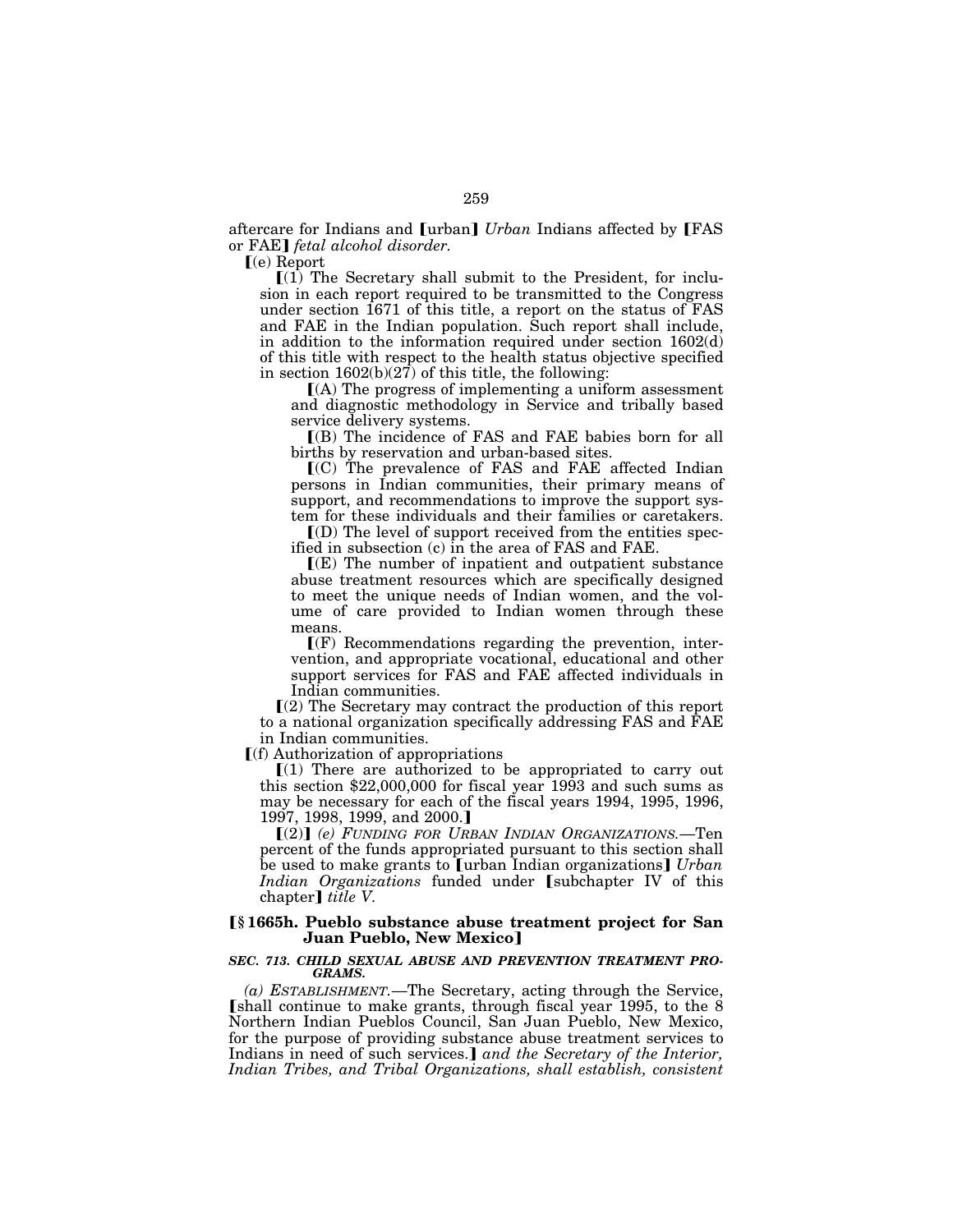*with section 701, in every Service Area, programs involving treatment for*—

*(1) victims of sexual abuse who are Indian children or children in an Indian household; and* 

*(2) perpetrators of child sexual abuse who are Indian or members of an Indian household.* 

*(b) USE OF FUNDS.—Funding provided pursuant to this section shall be used for the following:* 

*(1) To develop and provide community education and prevention programs related to sexual abuse of Indian children or children in an Indian household.* 

*(2) To identify and provide behavioral health treatment to victims of sexual abuse who are Indian children or children in an Indian household, and to their family members who are affected by sexual abuse.* 

*(3) To develop prevention and intervention models which incorporate traditional health care practices, cultural values, and community involvement.* 

*(4) To develop and implement culturally sensitive assessment and diagnostic tools for use in Indian communities and Urban Centers.* 

*(5) To identify and provide behavioral health treatment to Indian perpetrators and perpetrators who are members of an Indian household—*

*(A) making efforts to begin offender and behavioral health treatment while the perpetrator is incarcerated or at the earliest possible date if the perpetrator is not incarcerated; and* 

*(B) providing treatment after the perpetrator is released, until it is determined that the perpetrator is not a threat to children.* 

*(c) COORDINATION.—The programs established under subsection (a) shall be carried out in coordination with programs and services authorized under the Indian Child Protection and Family Violence Prevention Act (25 U.S.C. 3201 et seq.).* 

### *SEC. 714. BEHAVIORAL HEALTH RESEARCH.*

*The Secretary, in consultation with appropriate Federal agencies, shall make grants to, or enter into contracts with, Indian Tribes, Tribal Organizations, and Urban Indian Organizations or enter into contracts with, or make grants to appropriate institutions for, the conduct of research on the incidence and prevalence of behavioral health problems among Indians served by the Service, Indian Tribes, or Tribal Organizations and among Indians in urban areas. Research priorities under this section shall include—*

*(1) the multifactorial causes of Indian youth suicide, including—*

*(A) protective and risk factors and scientific data that identifies those factors; and* 

*(B) the effects of loss of cultural identity and the development of scientific data on those effects;* 

*(2) the interrelationship and interdependence of behavioral health problems with alcoholism and other substance abuse, suicide, homicides, other injuries, and the incidence of family violence; and*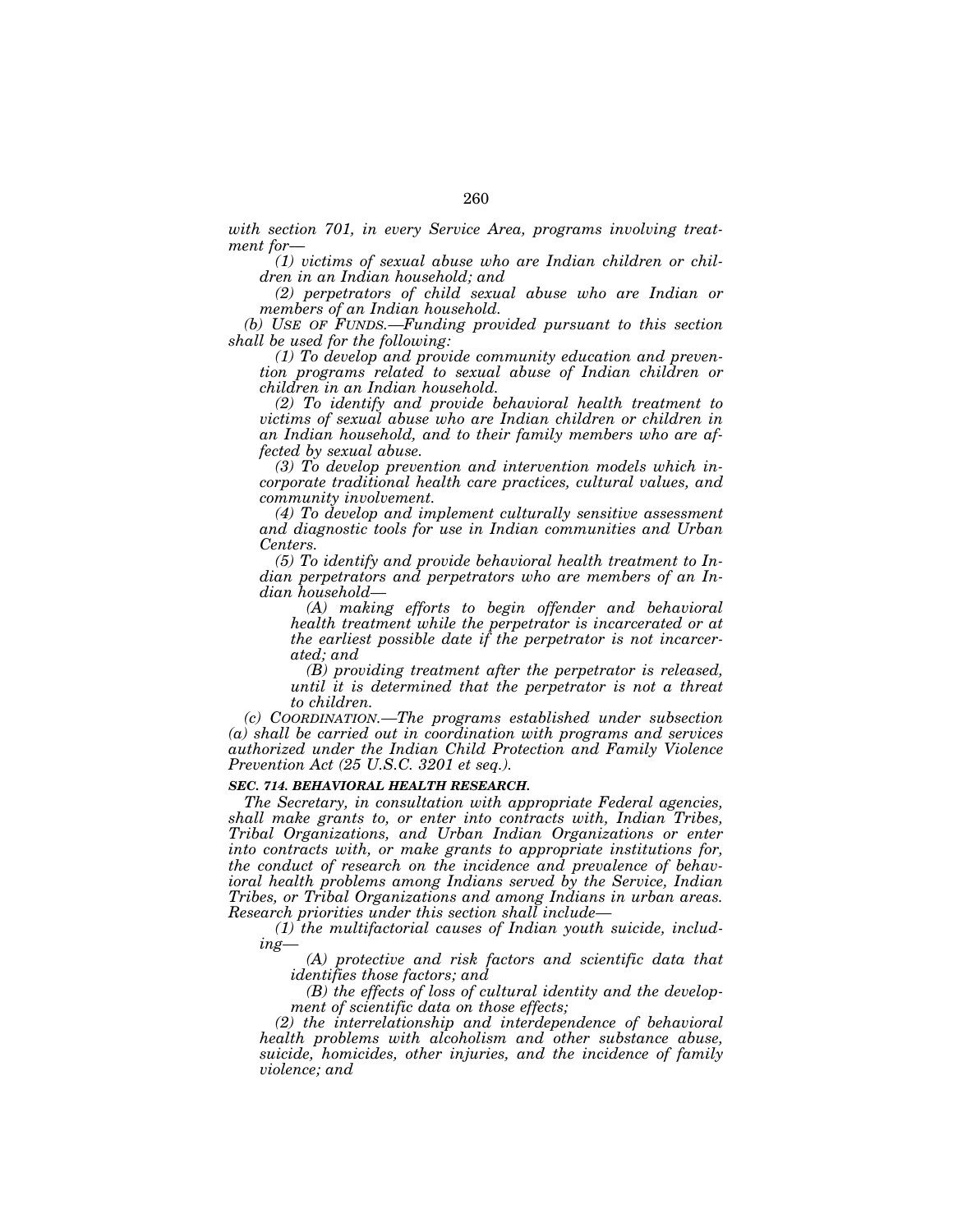### **Ⅰ§** 1665i. Thunder Child Treatment Center**]**

*(3) the development of models of prevention techniques.* 

 $(a)$  The Secretary, acting through the Service, shall make a grant to the Intertribal Addictions Recovery Organization, Inc. (commonly known as the Thunder Child Treatment Center) at Sheridan, Wyoming, for the completion of construction of a multiple approach substance abuse treatment center which specializes in the treatment of alcohol and drug abuse of Indians.

 $\lceil$ (b) For the purposes of carrying out subsection (a) of this section, there are authorized to be appropriated \$2,000,000 for fiscal years 1993 and 1994. No funding shall be available for staffing or operation of this facility. None of the funding appropriated to carry out subsection (a) of this section shall be used for administrative purposes.]

*The effect of the interrelationships and interdependencies referred to in paragraph (2) on children, and the development of prevention techniques under paragraph (3) applicable to children, shall be emphasized.* 

#### ø**§ 1665j. Substance abuse counselor education demonstration project**

### *SEC. 715. DEFINITIONS.*

 $(a)$  Contracts and grants

øThe Secretary, acting through the Service, may enter into contracts with, or make grants to, accredited tribally controlled community colleges, tribally controlled postsecondary vocational institutions, and eligible community colleges to establish demonstration projects to develop educational curricula for substance abuse counseling.

 $(a)$  Use of funds

øFunds provided under this section shall be used only for developing and providing educational curricula for substance abuse counseling (including paying salaries for instructors). Such curricula may be provided through satellite campus programs.

ø(c) Effective period of contract or grant; renewal

 $\overline{A}$  contract entered into or a grant provided under this section shall be for a period of one year. Such contract or grant may be renewed for an additional one year period upon the approval of the Secretary.

 $(d)$  Criteria for review and approval of applications

[Not later than 180 days after October 29, 1992, the Secretary, after consultation with Indian tribes and administrators of accredited tribally controlled community colleges, tribally controlled postsecondary vocational institutions, and eligible community colleges, shall develop and issue criteria for the review and approval of applications for funding (including applications for renewals of funding) under this section. Such criteria shall ensure that demonstration projects established under this section promote the development of the capacity of such entities to educate substance abuse counselors.

 $(e)$  Assistance to recipients

The Secretary shall provide such technical and other assistance as may be necessary to enable grant recipients to comply with the provisions of this section.

 $[f($ f) Report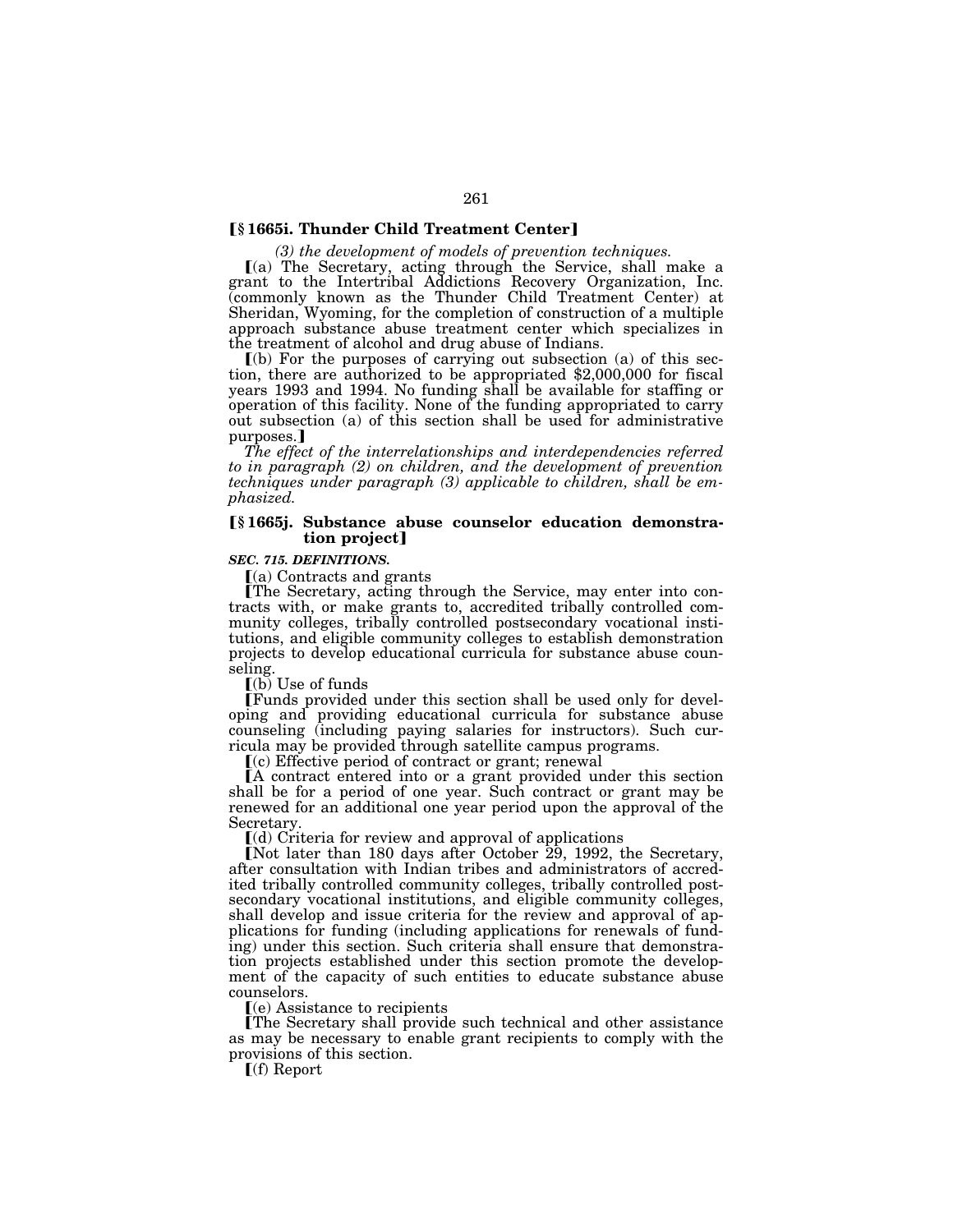øThe Secretary shall submit to the President, for inclusion in the report which is required to be submitted under section 1671 of this title for fiscal year 1999, a report on the findings and conclusions derived from the demonstration projects conducted under this section.

ø(g) Definitions¿

For the *[purposes] purpose* of this *[section] title*, the following definitions *shall* apply:<br>  $\llbracket (1)$  The term "educational curriculum" means one or more

of the following:

ø(A) Classroom education.

 $($ B $)$  Clinical work experience.

 $(C)$  Continuing education workshops.

 $\lceil (2) \rceil$  The term "eligible community college" means an accred-<br>ited community college that—

 $\mathbf{I}(i)$  is located on or near an Indian reservation;

ø(ii) has entered into a cooperative agreement with the governing body of such Indian reservation to carry out a demonstration project under this section; and

 $(iii)$  has a student enrollment of not less than 10 percent Indian.

 $(3)$  The term "tribally controlled community college" has the meaning given such term in section  $1801(a)(4)$  of this title.

 $[(4)$  The term "tribally controlled postsecondary vocational institution'' has the meaning given such term in section 2397h(2) of Title 20.

ø(h) Authorization of appropriations

øThere are authorized to be appropriated for each of fiscal years 1996 through 2000, such sums as may be necessary to carry out the purposes of this section. Such sums shall remain available until expended.<sup>1</sup>

*(1) ASSESSMENT.—The term ''assessment'' means the systematic collection, analysis, and dissemination of information on health status, health needs, and health problems.* 

*(2) ALCOHOL-RELATED NEURODEVELOPMENTAL DISORDERS OR ARND.—The term ''alcohol-related neurodevelopmental disorders'' or ''ARND'' means, with a history of maternal alcohol consumption during pregnancy, central nervous system involvement such as developmental delay, intellectual deficit, or neurologic abnormalities. Behaviorally, there can be problems with irritability, and failure to thrive as infants. As children become older there will likely be hyperactivity, attention deficit, language dysfunction, and perceptual and judgment problems.* 

*(3) BEHAVIORAL HEALTH AFTERCARE.—The term ''behavioral health aftercare'' includes those activities and resources used to support recovery following inpatient, residential, intensive substance abuse, or mental health outpatient or outpatient treatment. The purpose is to help prevent or deal with relapse by ensuring that by the time a client or patient is discharged from a level of care, such as outpatient treatment, an aftercare plan has been developed with the client. An aftercare plan may use such resources as a community-based therapeutic group, transitional living facilities, a 12-step sponsor, a local 12-step or other related support group, and other community-based providers.*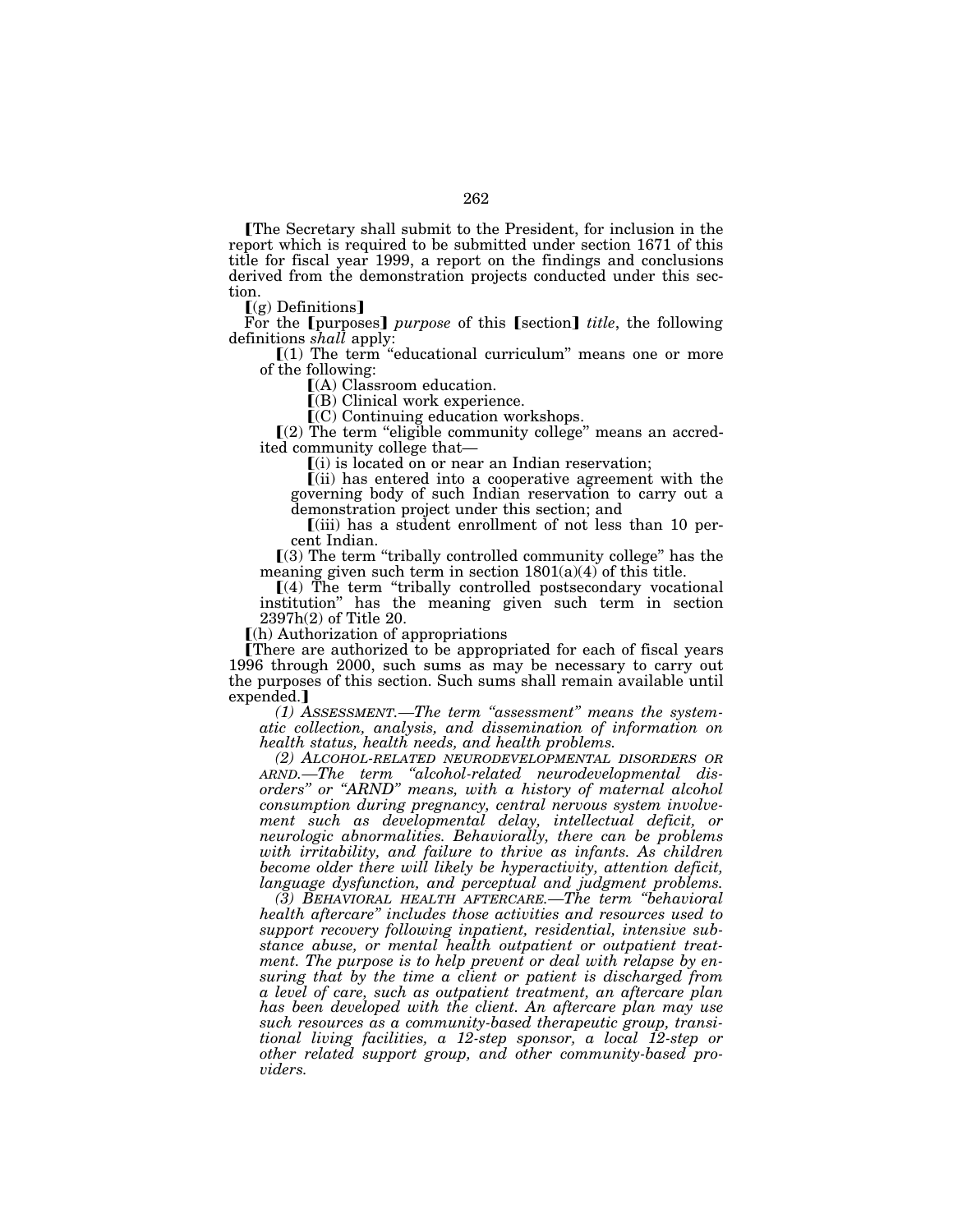*(4) DUAL DIAGNOSIS.—The term ''dual diagnosis'' means coexisting substance abuse and mental illness conditions or diagnosis. Such clients are sometimes referred to as mentally ill chemical abusers (MICAs).* 

*(5) FETAL ALCOHOL DISORDERS.—The term ''fetal alcohol disorders'' means fetal alcohol syndrome, partial fetal alcohol syndrome and alcohol related neurodevelopmental disorder (ARND).* 

*(6) FETAL ALCOHOL SYNDROME OR FAS.—The term ''fetal alcohol syndrome'' or ''FAS'' means a syndrome in which, with a history of maternal alcohol consumption during pregnancy, the following criteria are met:* 

*(A) Central nervous system involvement such as developmental delay, intellectual deficit, microencephaly, or neurologic abnormalities.* 

*(B) Craniofacial abnormalities with at least 2 of the following: microophthalmia, short palpebral fissures, poorly developed philtrum, thin upper lip, flat nasal bridge, and short upturned nose.* 

*(C) Prenatal or postnatal growth delay.* 

### ø**§ 1665k. Gila River alcohol and substance abuse treatment facility**¿

*(7) PARTIAL FAS.—The term ''partial FAS'' means, with a history of maternal alcohol consumption during pregnancy, having most of the criteria of FAS, though not meeting a minimum of at least 2 of the following: microophthalmia, short palpebral fissures, poorly developed philtrum, thin upper lip, flat nasal bridge, and short upturned nose.* 

 $(a)$  Regional center

øThe Secretary, acting through the Service, shall establish a regional youth alcohol and substance abuse prevention and treatment center in Sacaton, Arizona, on the Gila River Indian Reservation. The center shall be established within facilities leased, with the consent of the Gila River Indian Community, by the Service from such Community.

 $(a)$  Name of regional center

øThe center established pursuant to this section shall be known as the ''Regional Youth Alcohol and Substance Abuse Prevention and Treatment Center''.

 $(c)$  Unit of regional center

øThe Secretary, acting through the Service, shall establish, as a unit of the regional center, a youth alcohol and substance abuse prevention and treatment facility in Fallon, Nevada.]

*(8) REHABILITATION.—The term ''rehabilitation'' means to restore the ability or capacity to engage in usual and customary life activities through education and therapy.* 

## ø**§ 1665l. Alaska Native drug and alcohol abuse demonstration project**

*(9) SUBSTANCE ABUSE.—The term ''substance abuse'' includes inhalant abuse.* 

 $(a)$  The Secretary, acting through the Service, shall make grants to the Alaska Native Health Board for the conduct of a two-part community-based demonstration project to reduce drug and alcohol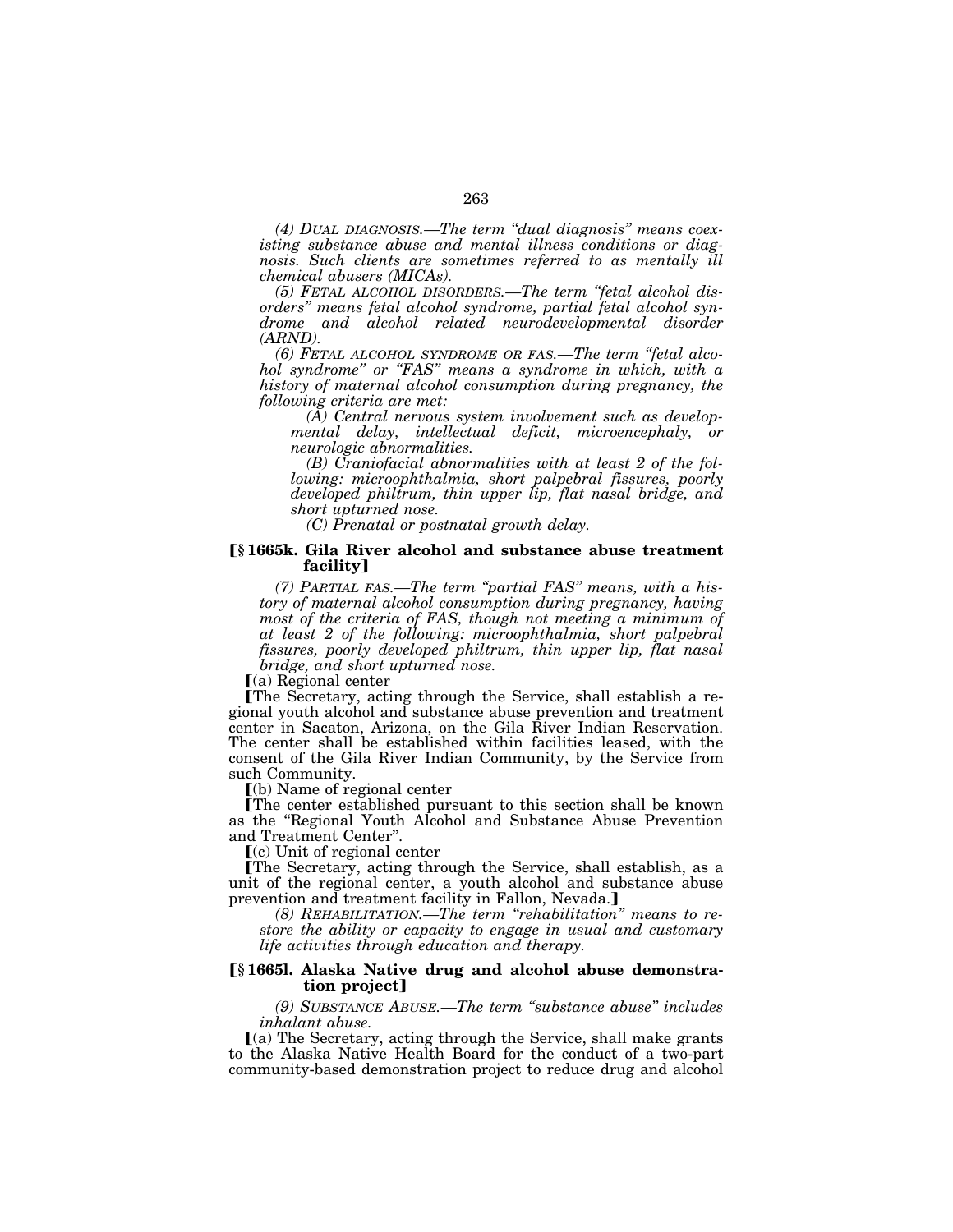abuse in Alaska Native villages and to rehabilitate families afflicted by such abuse. Sixty percent of such grant funds shall be used by the Health Board to stimulate coordinated community development programs in villages seeking to organize to combat alcohol and drug use. Forty percent of such grant funds shall be transferred to a qualified nonprofit corporation providing alcohol recovery services in the village of St. Mary's, Alaska, to enlarge and strengthen a family life demonstration program of rehabilitation for families that have been or are afflicted by alcoholism.

ø(b) The Secretary shall submit to the President for inclusion in the report required to be submitted to the Congress under section 1671 of this title for fiscal year 1995 an evaluation of the demonstration project established under subsection (a) of this section. *SEC. 716. AUTHORIZATION OF APPROPRIATIONS.* 

# ø**§ 1665m. Authorization of appropriations**¿

*There is authorized to be appropriated such sums as may be necessary for each fiscal year through fiscal year 2017 to carry out the provisions of this title.* 

øExcept as provided in sections 1665b, 1665e, 1665g, 1665i, and 1665j of this title, there are authorized to be appropriated such sums as may be necessary for each fiscal year through fiscal year 2000 to carry out the provisions of this subchapter.

#### *TITLE VIII—MISCELLANEOUS*

#### ø**§ 1671. Reports**¿

*SEC. 801. REPORTS.* 

øThe President shall, at the time the budget is submitted under section 1105 of Title 31, United States Code, for each fiscal year transmit to the] For each fiscal year following the date of enact*ment of the Indian Health Care Improvement Act Amendments of 2007, the Secretary shall transmit to* Congress a report containing—*the following:* 

 $(1)$  [a] A report on the progress made in meeting the objectives of this [chapter] *Act*, including a review of programs established or assisted pursuant to this  $[chapter]$   $Act$  and  $[an]$ assessment¿ *assessments* and recommendations of additional programs or additional assistance necessary to, at a minimum, provide health services to Indians  $[]$  and ensure a health status for Indians, which are at a parity with the health services available to and the health status of $\llbracket$ , the general  $population$ [:].

 $(2)$  [a] A report on whether, and to what extent, new national health care programs, benefits, initiatives, or financing systems have had an impact on the purposes of this [chapter] *Act* and any steps that the Secretary may have taken to consult with Indian [tribes] *Tribes, Tribal Organizations, and Urban Indian Organizations* to address such impact[; (3)], *including* a report on *proposed changes in allocation of funding pursuant to section 808.* 

*(3) A report on* the use of health services by Indians—

(A) on a national and area or other relevant geographical basis;

(B) by gender and age;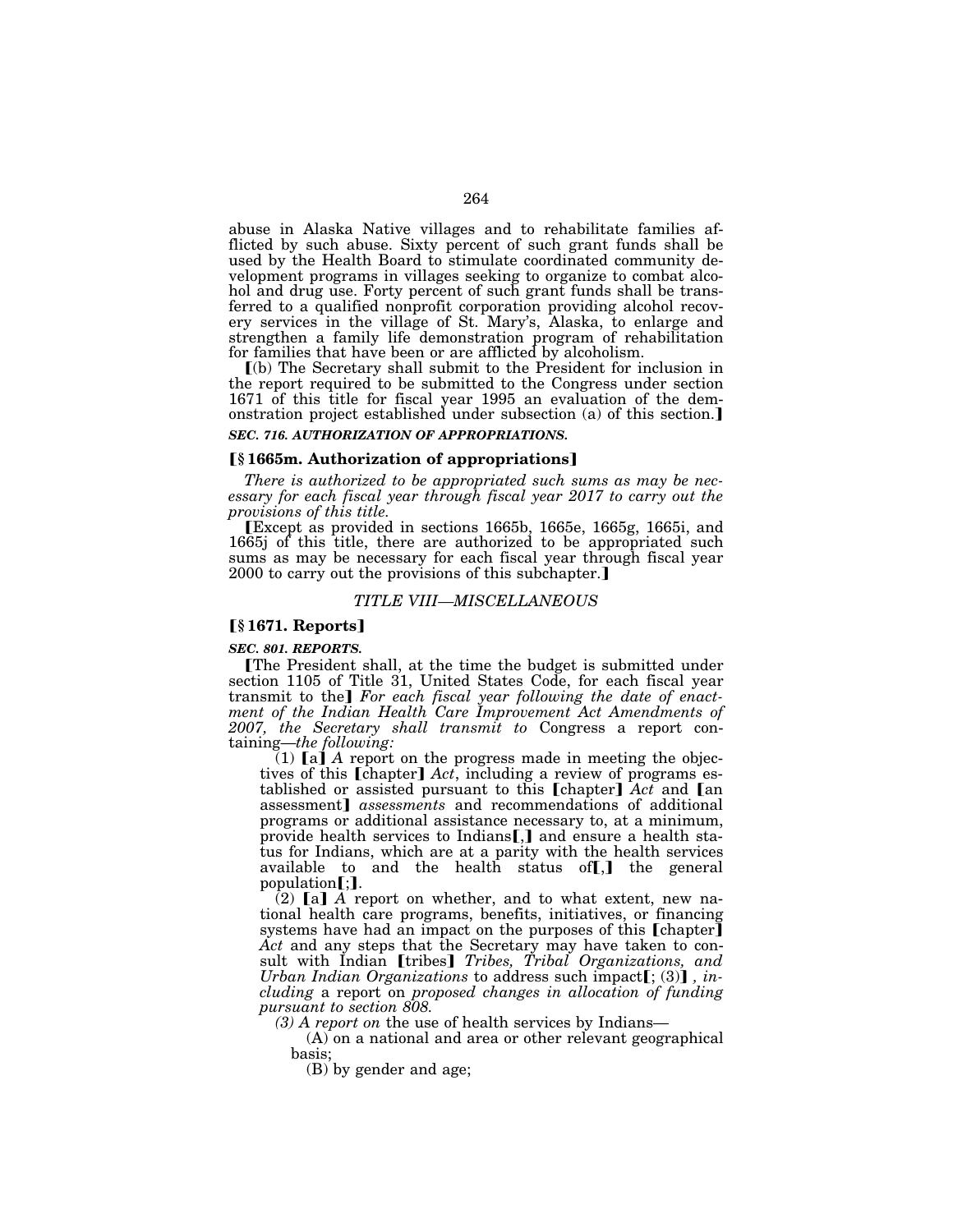$(C)$  by source of payment and type of service; [and]

(D) comparing such rates of use with rates of use among comparable non-Indian populations [.]; and

*(E) provided under contracts.* 

*(4) A report of contractors to the Secretary on Health Care Educational Loan Repayments every 6 months required by section 110.* 

*(5) A general audit report of the Secretary on the Health Care Educational Loan Repayment Program as required by section 110(n).* 

*(6) A report of the findings and conclusions of demonstration programs on development of educational curricula for substance abuse counseling as required in section 125(f).* 

 $[(4)]$  (7)  $[a]$  *A* separate statement which specifies the amount of funds requested to carry out the provisions of section [1621 of this title;] 201.

 $(5)$  a separate statement of the total amount obligated or expended in the most recently completed fiscal year to achieve each of the objectives described in section 1680d of this title, relating to infant and maternal mortality and fetal alcohol syndrome;

 $(6)$  the reports required by sections 1602(d), 1616a(n), 1621b(b), 1621h(j), 1631(c), 1632(g), 1634(a)(3), 1643, 1665g(e),  $1680g(a)$ , and  $1680l(f)$  of this title;

 $(7)$  for fiscal year 1995, the report required by sections  $1665a(c)(3)$  and  $1665l(b)$  of this title;

 $(8)$  for fiscal year 1997, the interim report required by section 1637(h)(1) of this title; and

 $(9)$  for fiscal year 1999, the reports required by sections  $1637(h)(2)$ ,  $1660h(b)$ , and  $1680k(g)$  of this title.

*(8) A report of the evaluations of health promotion and disease prevention as required in section 203(c).* 

*(9) A biennial report to Congress on infectious diseases as required by section 212.* 

*(10) A report on environmental and nuclear health hazards as required by section 215.* 

*(11) An annual report on the status of all health care facilities needs as required by section 301(c)(2)(B) and 301(d).* 

*(12) Reports on safe water and sanitary waste disposal facilities as required by section 302(h).* 

*(13) An annual report on the expenditure of non-Service funds for renovation as required by sections 304(b)(2).* 

*(14) A report identifying the backlog of maintenance and repair required at Service and tribal facilities required by section 313(a).* 

*(15) A report providing an accounting of reimbursement funds made available to the Secretary under titles XVIII, XIX, and XXI of the Social Security Act.* 

*(16) A report on any arrangements for the sharing of medical facilities or services, as authorized by section 406.* 

*(17) A report on evaluation and renewal of Urban Indian programs under section 505.* 

*(18) A report on the evaluation of programs as required by section 513(d).*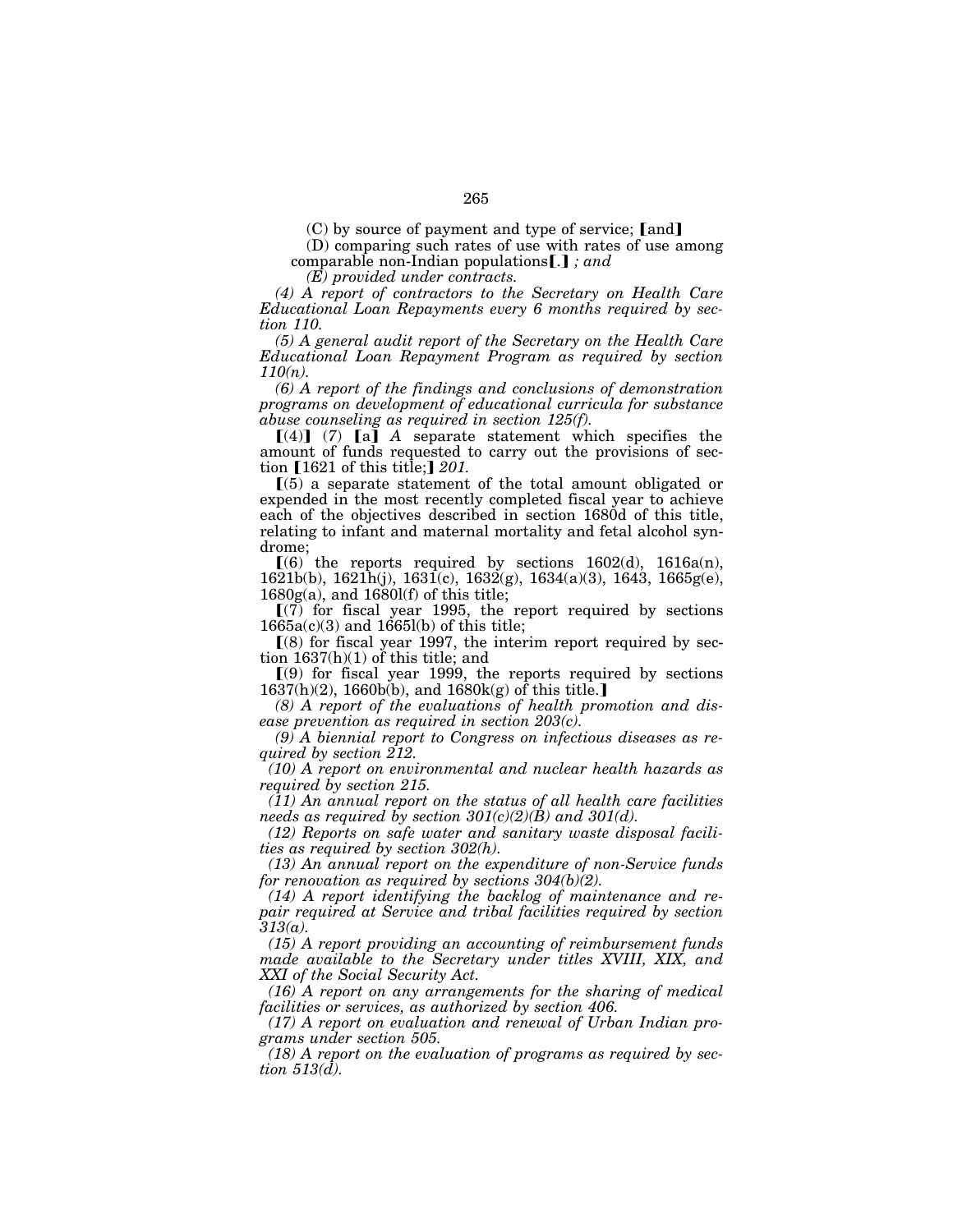*(19) A report on alcohol and substance abuse as required by section 701(f).* 

*(20) A report on Indian youth mental health services as required by section 707(h).* 

*(21) A report on the reallocation of base resources if required by section 808.* 

#### *SEC. 802. REGULATIONS.*

*(a) DEADLINES.— (1) PROCEDURES.—Not later than 90 days after the date of enactment of the Indian Health Care Improvement Act Amendments of 2007, the Secretary shall initiate procedures under subchapter III of chapter 5 of title 5, United States Code, to negotiate and promulgate such regulations or amendments thereto that are necessary to carry out titles II (except section 202) and VII, the sections of title III for which negotiated rulemaking is specifically required, and section 807. Unless otherwise required, the Secretary may promulgate regulations to carry out titles I, III, IV, and V, and section 202, using the procedures required by chapter V of title 5, United States Code (commonly known as the ''Administrative Procedure Act'').* 

*(2) PROPOSED REGULATIONS.—Proposed regulations to implement this Act shall be published in the Federal Register by the Secretary no later than 2 years after the date of enactment of the Indian Health Care Improvement Act Amendments of 2007 and shall have no less than a 120-day comment period.* 

*(3) FINAL REGULATIONS.—The Secretary shall publish in the*  Federal Register final regulations to implement this Act by not *later than 3 years after the date of enactment of the Indian Health Care Improvement Act Amendments of 2007.* 

*(b) COMMITTEE.—A negotiated rulemaking committee established pursuant to section 565 of title 5, United States Code, to carry out this section shall have as its members only representatives of the Federal Government and representatives of Indian Tribes, and Tribal Organizations, a majority of whom shall be nominated by and be representatives of Indian Tribes and Tribal Organizations from each Service Area.* 

*(c) ADAPTATION OF PROCEDURES.—The Secretary shall adapt the negotiated rulemaking procedures to the unique context of self-governance and the government-to-government relationship between the United States and Indian Tribes.* 

### ø**§ 1672.**¿

*(d) LACK OF* REGULATIONS.—*The lack of promulgated regulations shall not limit the effect of this Act.* 

øPrior to any revision of or amendment to rules or regulations promulgated pursuant to this chapter, the Secretary shall consult with Indian tribes and appropriate national or regional Indian organizations and shall publish any proposed revision or amendment in the Federal Register not less than sixty days prior to the effective date of such revision or amendment in order to provide adequate notice to, and receive comments from, other interested parties.

*(e) INCONSISTENT REGULATIONS*.—*The provisions of this Act shall supersede any conflicting provisions of law in effect on the day before the date of enactment of the Indian Health Care Improvement*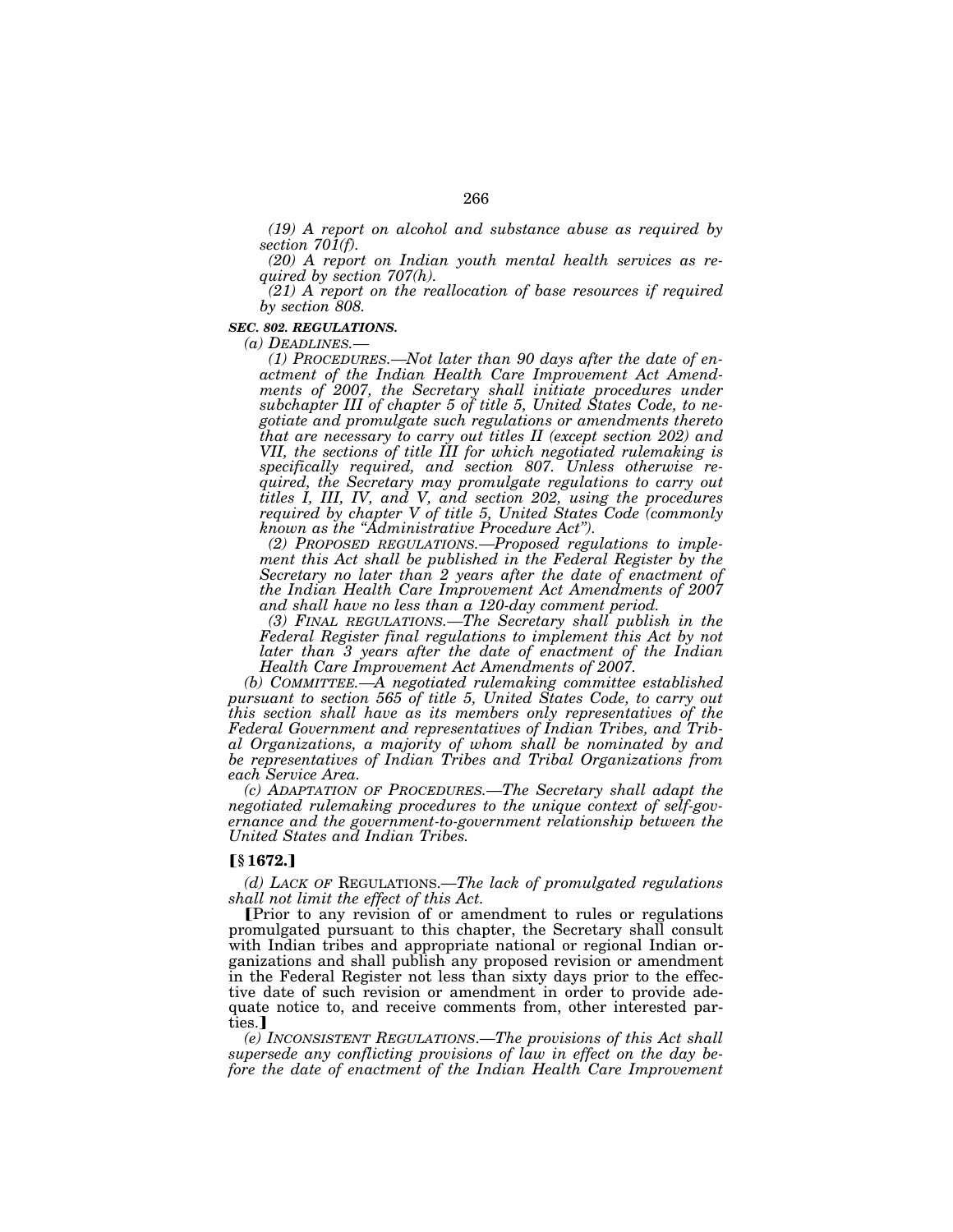# *Act Amendments of 2007, and the Secretary is authorized to repeal any regulation inconsistent with the provisions of this Act.*

### ø**§ 1674. Leases with Indian tribes**¿

### *SEC. 803. PLAN OF IMPLEMENTATION.*

 $(a)$  Notwithstanding any other provision of law, the Secretary is authorized, in carrying out the purposes of this chapter, to enter into leases with Indian tribes for periods not in excess of twenty years. Property leased by the Secretary from an Indian tribe may be reconstructed or renovated by the Secretary pursuant to an agreement with such Indian tribe.

ø(b) The Secretary may enter into leases, contracts, and other legal agreements with Indian tribes or tribal organizations which hold—

 $[(1)$  title to;

 $\square(2)$  a leasehold interest in; or

 $(3)$  a beneficial interest in (where title is held by the United States in trust for the benefit of a tribe);

øfacilities used for the administration and delivery of health services by the Service or by programs operated by Indian tribes or tribal organizations to compensate such Indian tribes or tribal organizations for costs associated with the use of such facilities for such purposes. Such costs include rent, depreciation based on the useful life of the building, principal and interest paid or accrued, operation and maintenance expenses, and other expenses determined by regulation to be allowable.

*Not later than 9 months after the date of enactment of the Indian Health Care Improvement Act Amendments of 2007, the Secretary, in consultation with Indian Tribes, Tribal Organizations, and Urban Indian Organizations, shall submit to Congress a plan explaining the manner and schedule, by title and section, by which the Secretary will implement the provisions of this Act. This consultation may be conducted jointly with the annual budget consultation pursuant to the Indian Self-Determination and Education Assistance Act (25 U.S.C. 450 et seq.).* 

# ø**§ 1675. Availability of funds**¿

### *SEC. 804. AVAILABILITY OF FUNDS.*

The funds appropriated pursuant to this [chapter] Act shall remain available until expended.

### ø**§ 1676. Limitation on use of funds appropriated to the Indian Health Service**

### *SEC. 805. LIMITATION ON USE OF FUNDS APPROPRIATED TO INDIAN HEALTH SERVICE.*

Any limitation on the use of funds contained in an Act providing appropriations for the Department [of Health and Human Services] for a period with respect to the performance of abortions shall apply for that period with respect to the performance of abortions using funds contained in an Act providing appropriations for the [Indian Health] Service.

### ø**§ 1677. Nuclear resource development health hazards**¿

 $(a)$  Study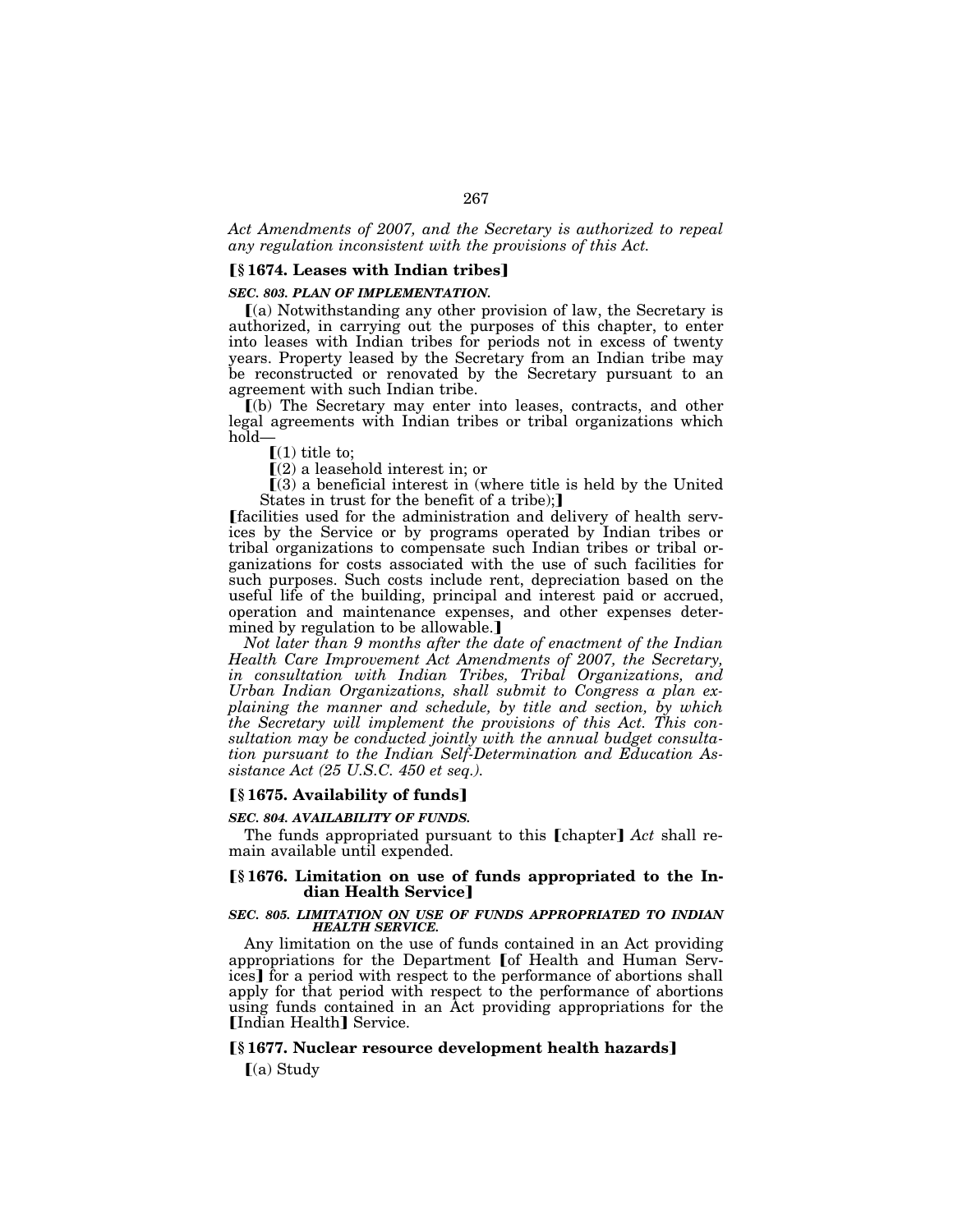øThe Secretary and the Service shall conduct, in conjunction with other appropriate Federal agencies and in consultation with concerned Indian tribes and organizations, a study of the health hazards to Indian miners and Indians on or near Indian reservations and in Indian communities as a result of nuclear resource de-

 $\llbracket (1)$  an evaluation of the nature and extent of nuclear resource development related health problems currently exhibited among Indians and the causes of such health problems;

 $(2)$  an analysis of the potential effect of ongoing and future nuclear resource development on or near Indian reservations and communities;

 $(3)$  an evaluation of the types and nature of activities, practices, and conditions causing or affecting such health problems, including uranium mining and milling, uranium mine tailing deposits, nuclear power plant operation and construction, and nuclear waste disposal;

 $(a)$  a summary of any findings and recommendations provided in Federal and State studies, reports, investigations, and inspections during the five years prior to December 17, 1980, that directly or indirectly relate to the activities, practices, and conditions affecting the health or safety of such Indians; and

 $(5)$  the efforts that have been made by Federal and State agencies and mining and milling companies to effectively carry out an education program for such Indians regarding the health and safety hazards of such nuclear resource development.

 $(a)$  Health care plan; development

øUpon completion of such study the Secretary and the Service shall take into account the results of such study and develop a health care plan to address the health problems studied under subsection (a) of this section. The plan shall include—

 $[(1)$  methods for diagnosing and treating Indians currently exhibiting such health problems;

 $(2)$  preventive care for Indians who may be exposed to such health hazards, including the monitoring of the health of individuals who have or may have been exposed to excessive amounts of radiation, or affected by other nuclear development activities that have had or could have a serious impact upon the health of such individuals; and

 $(3)$  a program of education for Indians who, by reason of their work or geographic proximity to such nuclear development activities, may experience health problems.

 $(c)$  Reports to Congress

øThe Secretary and the Service shall submit to Congress the study prepared under subsection (a) of this section no later than the date eighteen months after December 17, 1980. The health care plan prepared under subsection (b) of this section shall be submitted in a report no later than the date one year after the date that the study prepared under subsection (a) of this section is submitted to Congress. Such report shall include recommended activities for the implementation of the plan, as well as an evaluation of any activities previously undertaken by the Service to address such health problems.

ø(d) Intergovernmental Task Force; establishment and functions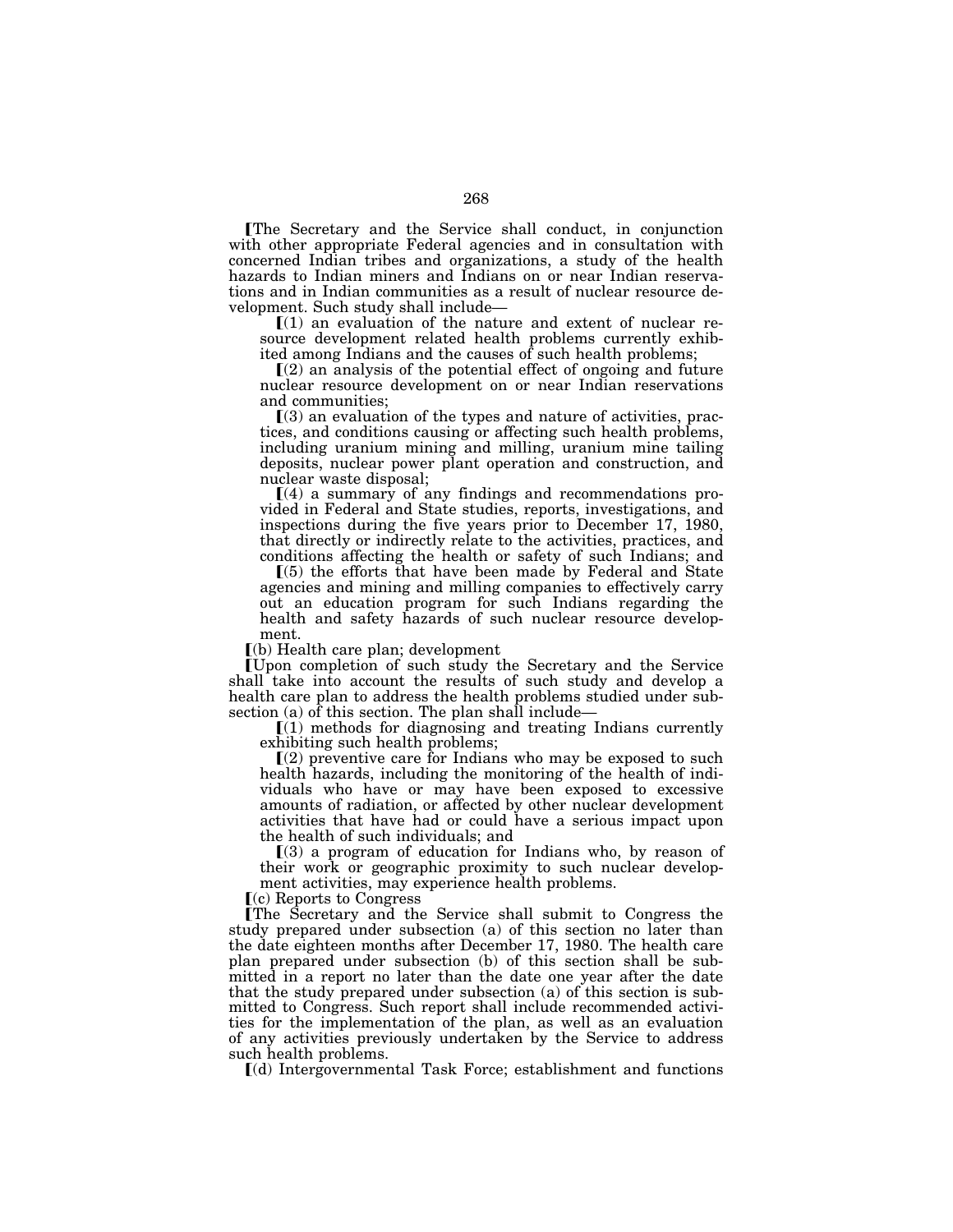$(1)$  There is established an Intergovernmental Task Force to be composed of the following individuals (or their designees): the Secretary of Energy, the Administrator of the Environmental Protection Agency, the Director of the United States Bureau of Mines, the Assistant Secretary for Occupational Safety and Health, and the Secretary of the Interior.

 $(2)$  The Task Force shall identify existing and potential operations related to nuclear resource development that affect or may affect the health of Indians on or near an Indian reservation or in an Indian community and enter into activities to correct existing health hazards and insure that current and future health problems resulting from nuclear resource development activities are minimized or reduced.

ø(3) The Secretary shall be Chairman of the Task Force. The Task Force shall meet at least twice each year. Each member of the Task Force shall furnish necessary assistance to the Task Force.

ø(e) Medical care

In the case of any Indian who-

 $(1)$  as a result of employment in or near a uranium mine or mill, suffers from a work related illness or condition;

 $(2)$  is eligible to receive diagnosis and treatment services from a Service facility; and

 $(3)$  by reason of such Indian's employment is entitled to medical care at the expense of such mine or mill operator;

Ithe Service shall, at the request of such Indian, render appropriate medical care to such Indian for such illness or condition and may recover the costs of any medical care so rendered to which such Indian is entitled at the expense of such operator from such operation. Nothing in this subsection shall affect the rights of such Indian to recover damages other than such costs paid to the Service from the employer for such illness or condition.

# ø **1678. Arizona as a contract health service delivery area**

 $(a)$  Designation

øFor the fiscal years beginning with the fiscal year ending September 30, 1982, and ending with the fiscal year ending September 30, 2000, the State of Arizona shall be designated as a contract health service delivery area by the Service for the purpose of providing contract health care services to members of federally recognized Indian tribes of Arizona.

ø(b) Curtailment of health services prohibited

øThe Service shall not curtail any health care services provided to Indians residing on Federal reservations in the State of Arizona if such curtailment is due to the provision of contract services in such State pursuant to the designation of such State as a contract health service delivery area pursuant to subsection (a) of this section.]

### *SEC. 806. ELIGIBILITY OF CALIFORNIA INDIANS.*

## ø**§1679. Eligibility of**¿

*(a) IN GENERAL.*—*The following* California Indians *shall be eligible for health services provided by the Service:* 

 $\Gamma$ (a) Report to Congress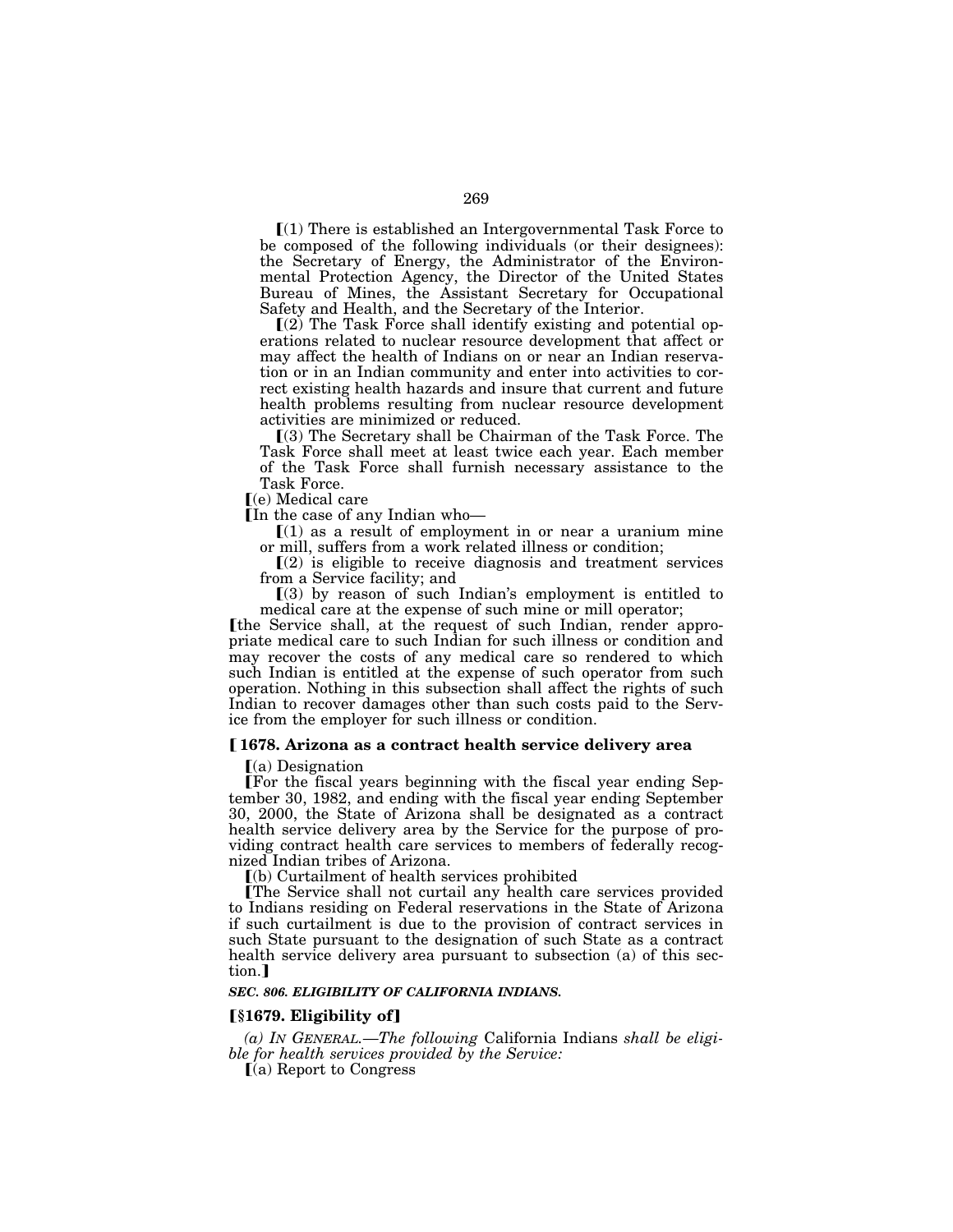$\Gamma(1)$  In order to provide the Congress with sufficient data to determine which Indians in the State of California should be eligible for health services provided by the Service, the Secretary shall, by no later than the date that is 3 years after November 23, 1988, prepare and submit to the Congress a report

 $[(A)$  a determination by the Secretary of the number of Indians described in subsection (b)(2) of this section, and the number of Indians described in subsection (b)(3) of this section, who are not members of an Indian tribe recognized by the Federal Government,

 $($ B) the geographic location of such Indians,

 $(C)$  the Indian tribes of which such Indians are members,

 $\mathcal{I}(D)$  an assessment of the current health status, and health care needs, of such Indians, and

 $\mathbb{I}(E)$  an assessment of the actual availability and accessibility of alternative resources for the health care of such Indians that such Indians would have to rely on if the

Service did not provide for the health care of such Indians.  $(2)$  The report required under paragraph  $(1)$  shall be pre-

pared by the Secretary—<br> $[(A)$  in consultation with the Secretary of the Interior, and

 $\Gamma(B)$  with the assistance of the tribal health programs providing services to the Indians described in paragraph  $(2)$  or  $(3)$  of subsection (b) of this section who are not members of any Indian tribe recognized by the Federal Government.

 $(a)$  Eligible Indians

øUntil such time as any subsequent law may otherwise provide, the following California Indians shall be eligible for health services provided by the Service:]

(1) Any member of a federally recognized Indian [tribe.] *Tribe.* 

(2) Any descendant of an Indian who was residing in California on June 1, 1852, [but only] if such descendant-

(A) is [living in California,  $(B)$  is] a member of the Indian community served by a local program of the Service[,]; and

 $[(C)]$   $(B)$  is regarded as an Indian by the community in which such descendant lives.

(3) Any Indian who holds trust interests in public domain, national forest, or [Indian] reservation allotments in California.

(4) Any Indian in California who is listed on the plans for distribution of the assets of [California] rancherias and reservations *located within the State of California* under the Act of August 18, 1958 (72 Stat. 619), and any descendant of such an Indian.

 $(c)$  Scope of eligibility

Nothing in this section may be construed as expanding the eligibility of California Indians for health services provided by the Service beyond the scope of eligibility for such health services that applied on May 1, 1986.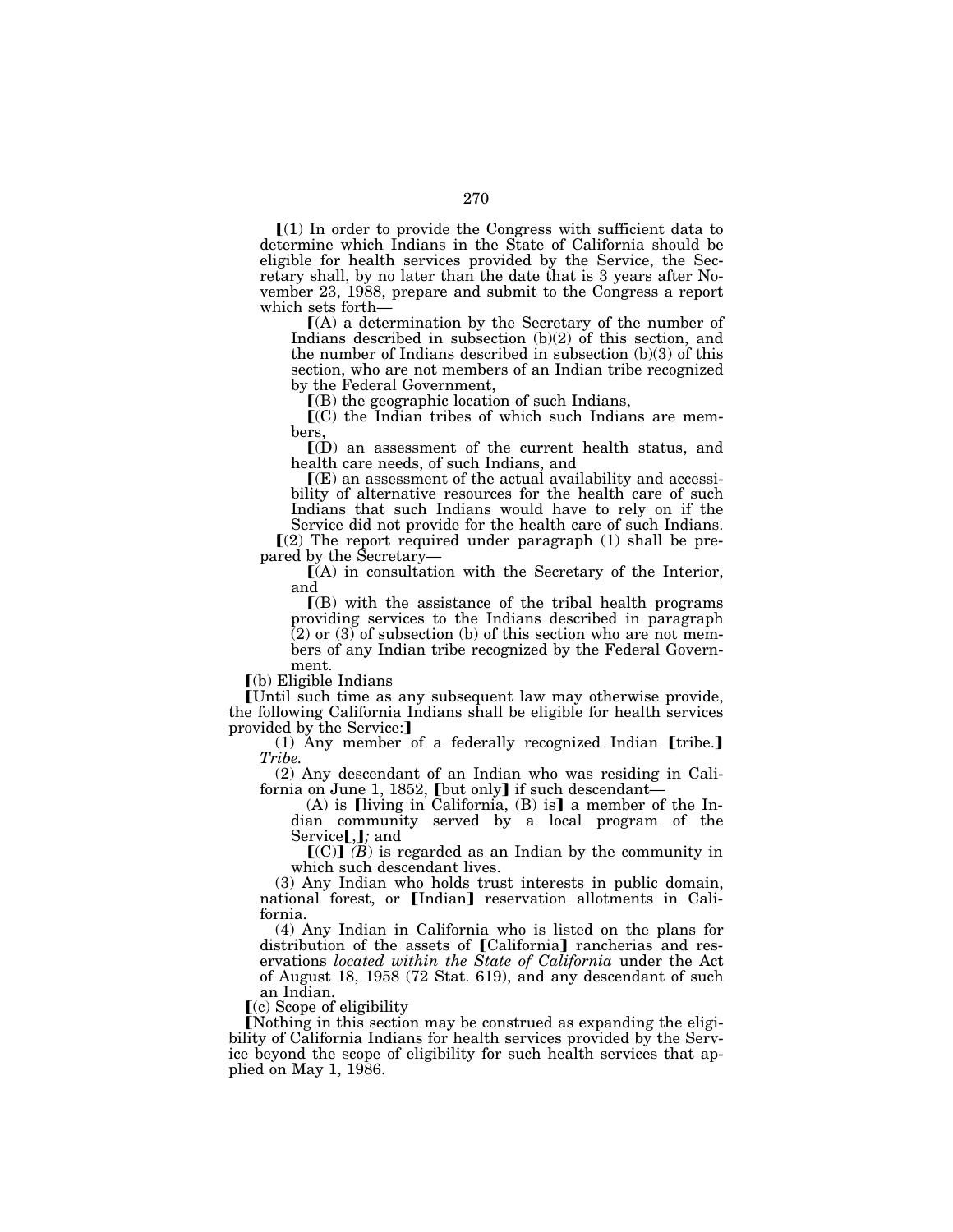### ø**§1680. California as a contract health service delivery area**

øThe State of California, excluding the counties of Alameda, Contra Costa, Los Angeles, Marin, Orange, Sacramento, San Francisco, San Mateo, Santa Clara, Kern, Merced, Monterey, Napa, San Benito, San Joaquin, San Luis Obispo, Santa Cruz, Solano, Stanislaus, and Ventura shall be designated as a contract health service delivery area by the Service for the purpose of providing contract health services to Indians in such State.

#### ø**§1680a. Contract health facilities**

øThe Service shall provide funds for health care programs and facilities operated by tribes and tribal organizations under contracts with the Service entered into under the Indian Self-Determination Act [25 U.S.C.A. §450f et seq.]—

 $\lceil$ (1) for the maintenance and repair of clinics owned or leased by such tribes or tribal organizations,

 $(2)$  for employee training,

 $(3)$  for cost-of-living increases for employees, and

 $(4)$  for any other expenses relating to the provision of health services,

Fon the same basis as such funds are provided to programs and facilities operated directly by the Service.

# ø**§ 1680b. National Health Service Corps**

**The Secretary of Health and Human Services shall not**—

 $(1)$  remove a member of the National Health Service Corps from a health facility operated by the Indian Health Service or by a tribe or tribal organization under contract with the Indian Health Service under the Indian Self-Determination Act [25 U.S.C.A. § 450f et seq.], or

 $\Gamma(2)$  withdraw funding used to support such member, unless the Secretary, acting through the Service, has ensured that the Indians receiving services from such member will experience no reduction in services.

# ø**§ 1680c. Health services for ineligible persons**

 $(a)$  Individuals not otherwise eligible

 $(1)$  Any individual who-]

[(A] (b) CLARIFICATION.—Nothing in this section may be con*strued as expanding the eligibility of California Indians for health services provided by the Service beyond the scope of eligibility for such health services that applied on May 1, 1986.* 

*SEC. 807. HEALTH SERVICES FOR INELIGIBLE PERSONS.* 

*(a) CHILDREN.—Any individual who—*

 $(1)$  has not attained 19 years of age[,];

 $\llbracket$ (B) (2) is the natural or adopted child,  $\llbracket$ stepchild *stepchild*, foster-child, legal ward, or orphan of an eligible Indian**[,]**; and

 $\left[\text{[C]} \quad (3) \text{ is not otherwise eligible for } \text{[the]} \text{ health services}\right]$ provided by the Service, shall be eligible for all health services provided by the Service on the same basis and subject to the same rules that apply to eligible Indians until such individual attains 19 years of age. The existing and potential health needs of all such individuals shall be taken into consideration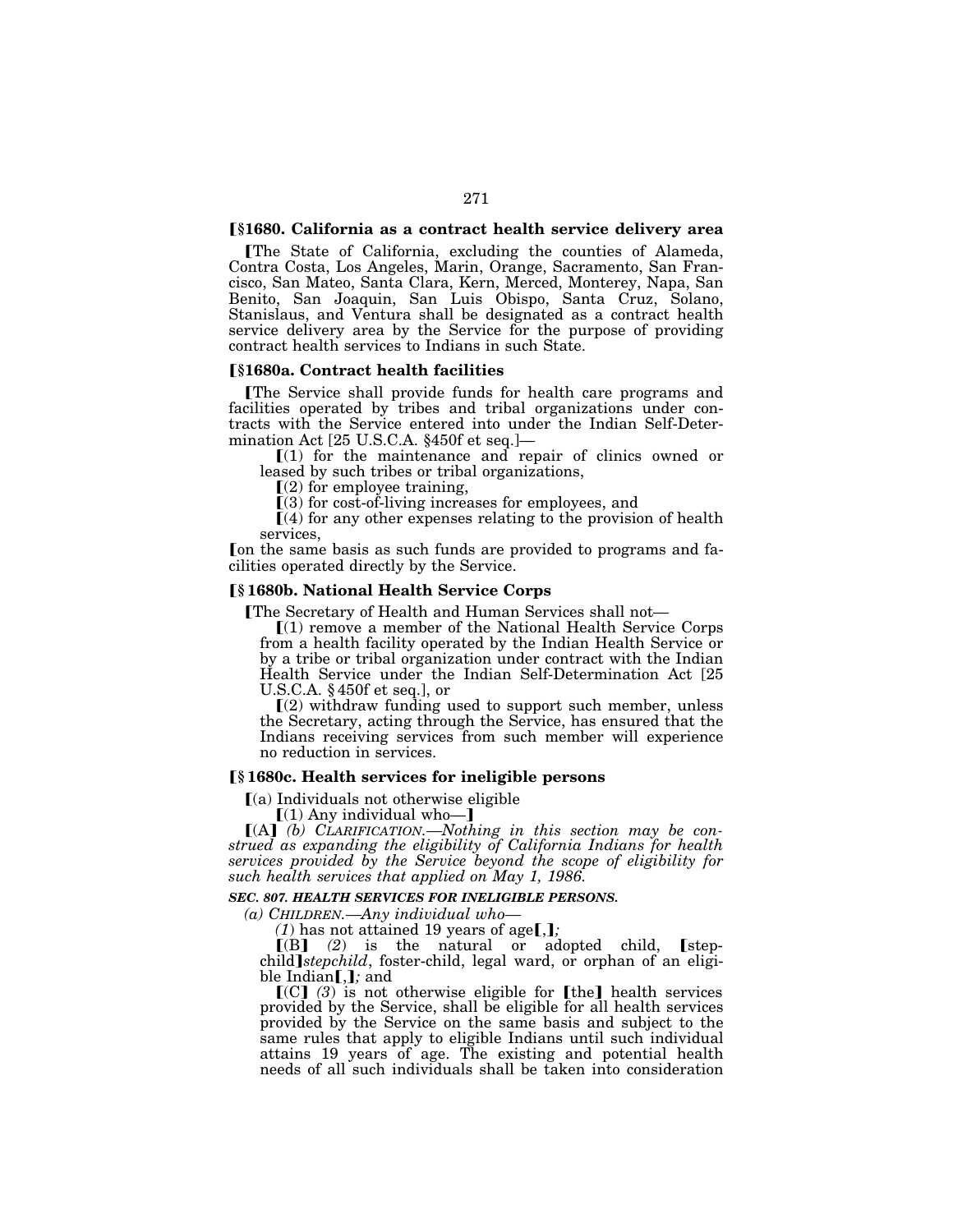by the Service in determining the need for, or the allocation of, the health resources of the Service. If such an individual has been determined to be legally incompetent prior to attaining 19 years of age, such individual shall remain eligible for such services until  $\text{[one]} 1$  year after the date  $\text{[such disability has been removed]} of a determination of \\$ .

 $[(2)]$  *(b) SPOUSES.*—Any spouse of an eligible Indian who is not an Indian, or who is of Indian descent but *is* not otherwise eligible for the health services provided by the Service, shall be eligible for such health services if all [of] such spouses *or spouses who are married to members of each Indian Tribe being served* are made eligible, as a class, by an appropriate resolution of the governing body<br>of the Indian **[**tribe of the eligible Indian] *Tribe or Tribal Organization providing such services*. The health needs of persons made eligible under this paragraph shall not be taken into consideration by the Service in determining the need for, or allocation of, its health resources.

 $(a)$  Health facilities providing health services

 $[(1)(A)$  The Secretary is authorized to provide health services under this subsection through health facilities operated directly by the Service to individuals who reside within the service area of a service unit and who are not eligible for such health services under any other subsection of this section or under any other provision of law if—

 $\lceil$  (i) the Indian tribe (or, in the case of a multi-tribal service area, all the Indian tribes) served by such service unit requests such provision of health services to such individuals, and

ø(ii) the Secretary and the Indian tribe or tribes have

jointly determined that—]<br>(c) PROVISION OF SERVICES TO OTHER INDIVIDUALS.

*(c) PROVISION OF SERVICES TO OTHER INDIVIDUALS.—* <sup>ø</sup>(I)¿ *(1) IN GENERAL.—The Secretary is authorized to provide health services under this subsection through health programs operated directly by the Service to individuals who reside within the Service Unit and who are not otherwise eligible for such health services if— (A) the Indian Tribes served by such Service Unit request* 

*such provision of health services to such individuals; and (B) the Secretary and the served Indian Tribes have* 

*(i)* the provision of such health services will not result in a denial or diminution of health services to eligible Indians**[**,**]**; and

 $\llbracket$ (II) $\rrbracket$  *(ii)* there is no reasonable alternative health **[facility**]*facilities* or services, within or without the **[service area of such service unit**] *Service Unit*, available to meet the health needs of such individuals.

[(B)] (2) ISDEAA PROGRAMS.—In the case of health *programs and* facilities operated under a contract *or compact* entered into under the Indian Self-Determination *and Education Assistance* Act [[](25 U.S.C.[A. §]450[f] et seq.[]]), the governing body of the Indian *[tribe or tribal organization] Tribe or Tribal Organization* providing health services under such contract *or compact* is authorized to determine whether health services should be provided under such contract to individuals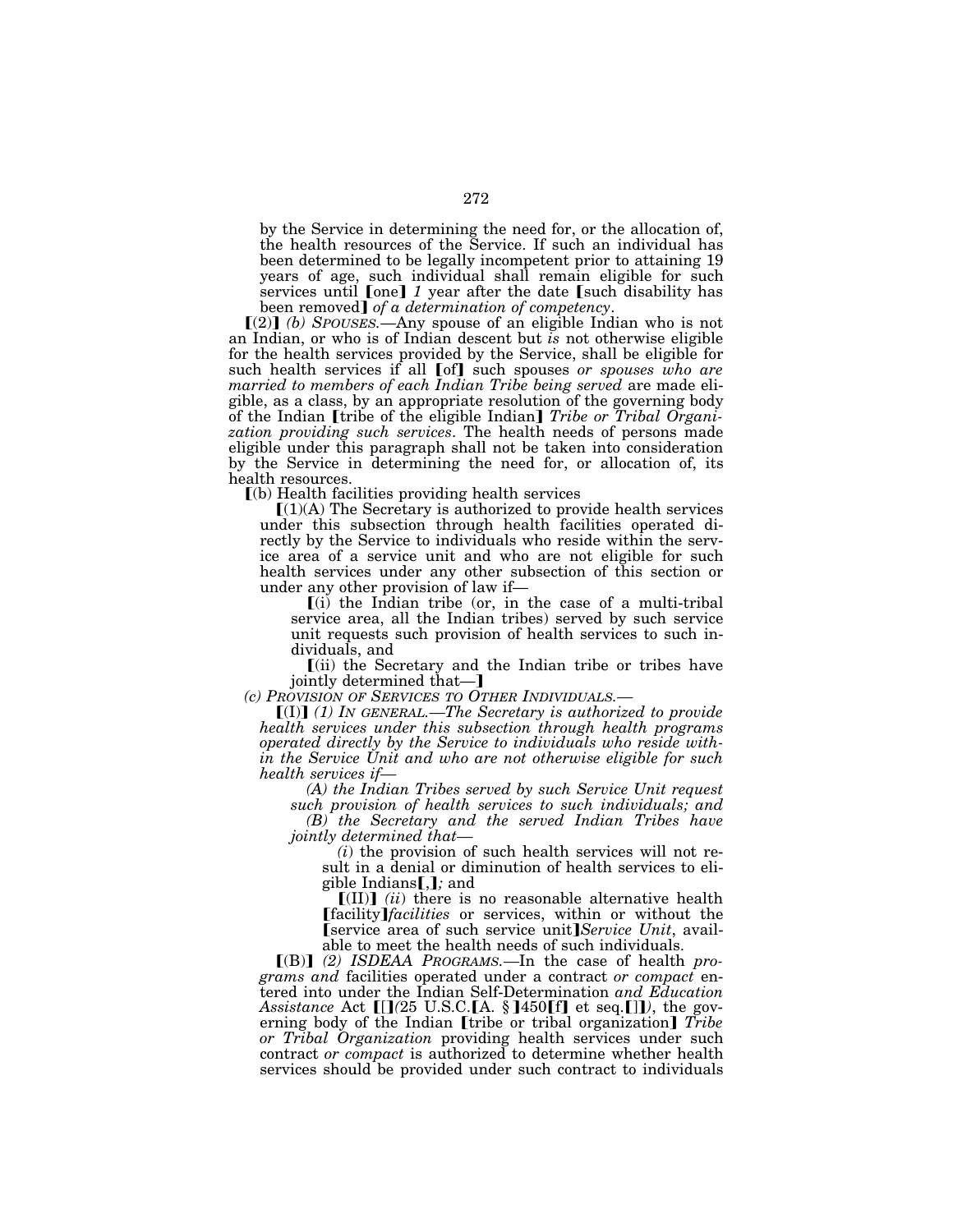who are not eligible for such health services under any other subsection of this section or under any other provision of law. In making such determinations, the governing body of the Indian [tribe or tribal organization] *Tribe or Tribal Organization* shall take into account the considerations described in [subparagraph  $(A)(ii)$  *paragraph*  $(1)(B)$ .

*(3) PAYMENT FOR SERVICES.—*<br>  $[(2)](A)$  *IN GENERAL.*—Persons receiving health services provided by the Service [by reason of] *under* this subsection shall be liable for payment of such health services under a schedule of charges prescribed by the Secretary which, in the judgment of the Secretary, results in reimbursement in an amount not less than the actual cost of providing the health services. Notwithstanding section  $[1880(c)$  of the Social Security Act  $[42 \quad U.S.C.A.]$ § 1395 $q(c)$ , section 1642(a) of this title, 1404 of this Act or any other provision of law, amounts collected under this subsection, including *[medicare or medicaid] Medicare, Medicaid, or SCHIP* reimbursements under titles XVIII**I** and], XIX*, and XXI* of the Social Security Act [42 U.S.C.A. §§1395 et seq. and 1396 et seq.], shall be credited to the account of the *[facility] program* providing the service and shall be used [solely for the provision of health services within that facility. Amounts<sup>*for the purposes listed in*</sup> *section 401(d)(2) and amounts* collected under this subsection shall be available for expenditure within such [facility for not to exceed one fiscal year after the fiscal year<br>in which collected]  $program$ .

in which collected¿ *program*. (B) INDIGENT PEOPLE.—Health services may be provided by the Secretary through the Service under this subsection to an indigent [person] *individual* who would not be *otherwise* eligible for such health services but for the provisions of paragraph (1) only if an agreement has been entered into with a State or local government under which the State or local government agrees to reimburse the Service for the expenses incurred by the Service in providing such health services to such indigent [person] *indi-*<br>*vidual*.

*(4)* REVOCATION OF CONSENT FOR SERVICES.—<br> $[(3)(A)]$  *(A) SINGLE TRIBE SERVICE AREA*.—In the case of a [service area] *Service Area* which serves only [one] 1 Indian [tribe] *Tribe*, the authority of the Secretary to provide health services under paragraph  $(1)[(A)]$  shall terminate at the end of the fiscal year succeeding the fiscal year in which the governing body of the Indian [tribe] *Tribe* revokes its concurrence to the provision of such health services.

(B) MULTITRIBAL SERVICE AREA.—In the case of a  $[$ multitribal service area] *multitribal Service Area*, the authority of the Secretary to provide health services under paragraph  $(1)[(A)]$  shall terminate at the end of the fiscal year succeeding the fiscal year in which at least 51 percent of the number of Indian **[tribes]** *Tribes* in the **[service area]** *Service Area* revoke their concurrence to the **[provision]** *provisions* of such health services.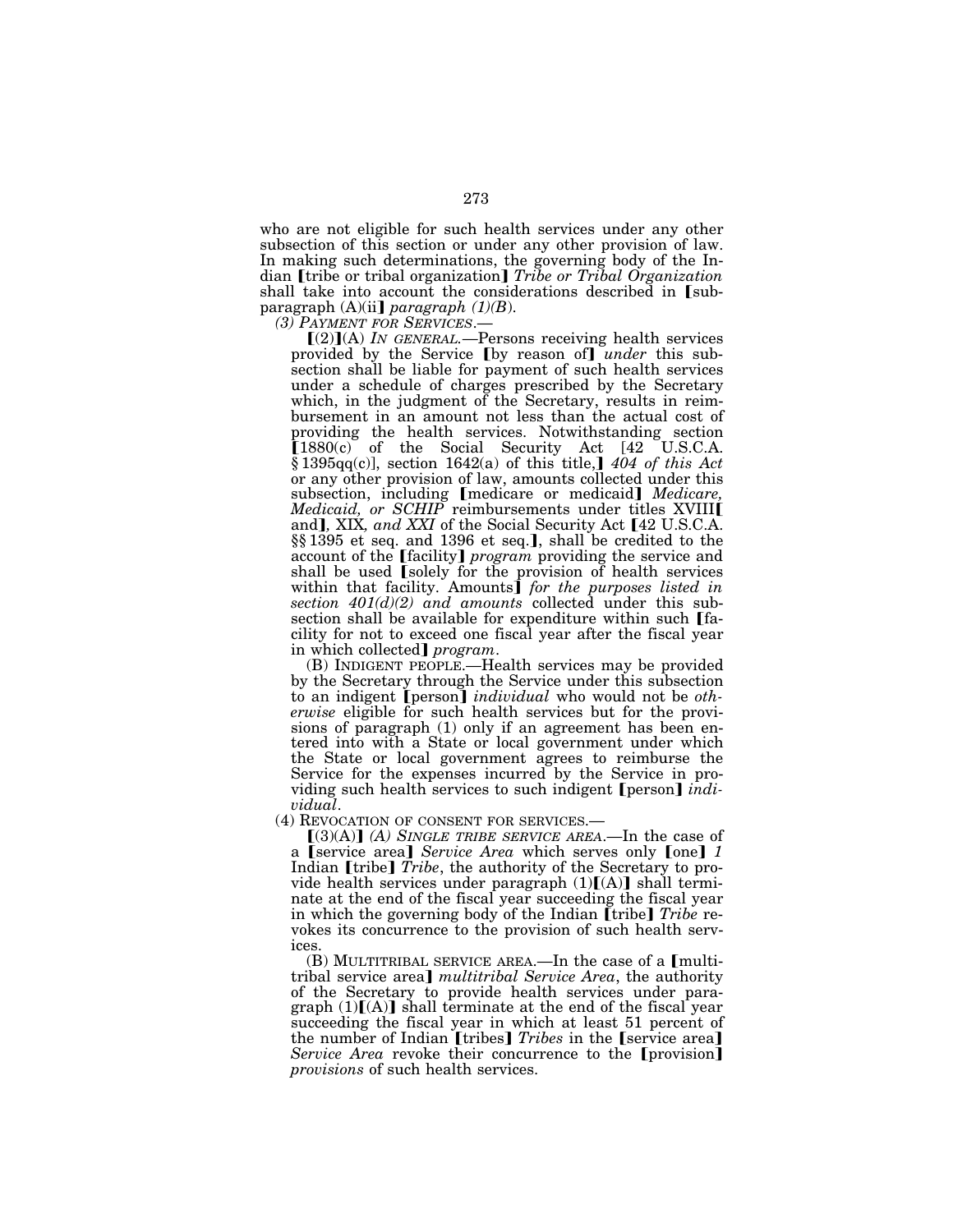$\mathbf{f}(c)$  Purposes served in providing health services to otherwise ineligible individuals] (d) OTHER SERVICES.—The Service may provide health services under this subsection to individuals who are not eligible for health services provided by the Service under any other **(**subsection of this section or under any other) provision of law in order to—

 $(1)$  achieve stability in a medical emergency $[j]$ ;

(2) prevent the spread of a communicable disease or otherwise deal with a public health hazard  $\left[ \cdot, \cdot \right]$ 

(3) provide care to non-Indian women pregnant with an eligible Indian's child for the duration of the pregnancy through [post partum,] *postpartum;* or

(4) provide care to immediate family members of an eligible **[**person*]individual* if such care is directly related to the treatment of the eligible **[**person**]** *individual*.

ø(d) Extension of hospital privileges to non-Service health care practitioners¿ *(e) HOSPITAL PRIVILEGES FOR PRACTITIONERS*.—Hospital privileges in health facilities operated and maintained by the<br>Service or operated under a contract **[**entered into under**]** *or compact pursuant to* the Indian Self-Determination *and Education Assistance* Act [[](25 U.S.C.[A. §] 450[f] et seq.[]]) may be extended to non-Service health care practitioners who provide services to **[**persons] *individuals* described in subsection (a) [or], (b) [of this section],  $(c)$ , or  $(d)$ . Such non-Service health care practitioners may **[be regarded]**, as part of the privileging process, be designated as employees of the Federal Government for purposes of section 1346(b) and chapter 171 of [Title] *title* 28, *United States Code* (relating to Federal tort claims) only with respect to acts or omissions which occur in the course of providing services to eligible [persons] *individuals* as a part of the conditions under which such hospital privileges are extended.

 $\llbracket (e) \rrbracket$  *(f)*  $\llbracket$  <sup>a</sup>]ELIGIBLE INDIAN<sup>\*</sup> defined. For purposes of this section, the term "eligible Indian" means any Indian who is eligible for health services provided by the Service without regard to the provisions of this section.

# ø**§ 1680d. Infant and maternal mortality; fetal alcohol syn**drome]

#### *SEC. 808. REALLOCATION OF BASE RESOURCES.*

øBy no later than January 1, 1990, the Secretary shall develop and begin implementation of a plan to achieve the following objectives by January 1, 1994:

 $(1)$  reduction of the rate of Indian infant mortality in each area office of the Service to the lower of—

ø(A) twelve deaths per one thousand live births, or

 $($ B $)$  the rate of infant mortality applicable to the United States population as a whole;

 $\Gamma(2)$  reduction of the rate of maternal mortality in each area office of the Service to the lower of—

ø(A) five deaths per one hundred thousand live births, or

 $($ B) the rate of maternal mortality applicable to the United States population as a whole; and

 $(3)$  reduction of the rate of fetal alcohol syndrome among Indians served by, or on behalf of, the Service to one per one thousand live births.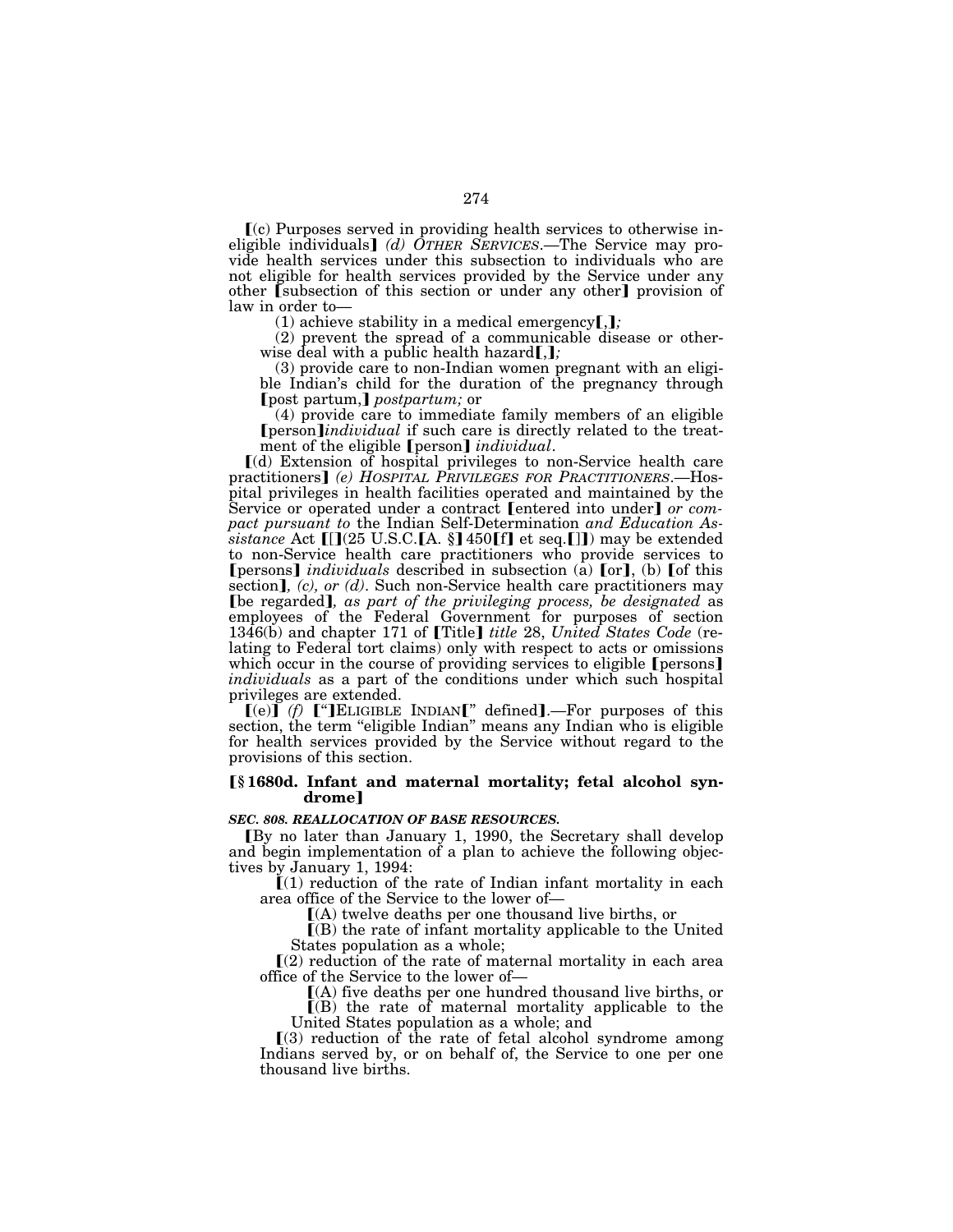### ø**§ 1680e. Contract health services for the Trenton service area**

 $(a)$  Service to Turtle Mountain Band

øThe Secretary, acting through the Service, is directed to provide contract health services to members of the Turtle Mountain Band of Chippewa Indians that reside in the Trenton Service Area of Divide, McKenzie, and Williams counties in the State of North Dakota and the adjoining counties of Richland, Roosevelt, and Sheridan in the State of Montana.

ø(b) Band member eligibility not expanded

ENothing in this section may be construed as expanding the eligibility of members of the Turtle Mountain Band of Chippewa Indians for health services provided by the Service beyond the scope of eligibility for such health services that applied on May 1, 1986.

### ø**§ 1680f. Indian Health Service and Department of Veterans Affairs health facilities and services sharing**

 $(a)$  Feasibility study and report

øThe Secretary shall examine the feasibility of entering into an arrangement for the sharing of medical facilities and services between the Indian Health Service and the Department of Veterans Affairs and shall, in accordance with subsection (b) of this section, prepare a report on the feasibility of such an arrangement and submit such report to the Congress by no later than September 30, 1990.

ø(b) Non-impairment of service quality, eligibility, or priority of access

øThe Secretary shall not take any action under this section or under subchapter IV of chapter 81 of Title 38 which would im-<br>pair—

 $[(1)$  the priority access of any Indian to health care services

provided through the Indian Health Service;<br>
[(2) the quality of health care services provided to any Indian through the Indian Health Service;

 $(3)$  the priority access of any veteran to health care services provided by the Department of Veterans Affairs;

 $(4)$  the quality of health care services provided to any veteran by the Department of Veterans Affairs;

 $(5)$  the eligibility of any Indian to receive health services through the Indian Health Service; or

 $(6)$  the eligibility of any Indian who is a veteran to receive health services through the Department of Veterans Affairs.  $\Gamma$ (c) Cross utilization of services

 $(1)$  Not later than December 23, 1988, the Director of the Indian Health Service and the Secretary of Veterans Affairs

shall implement an agreement under which— $[(A)$  individuals in the vicinity of Roosevelt, Utah, who are eligible for health care from the Department of Veterans Affairs could obtain health care services at the facilities of the Indian Health Service located at Fort Duchesne, Utah; and

 $\Gamma(B)$  individuals eligible for health care from the Indian Health Service at Fort Duchesne, Utah, could obtain health care services at the Department of Veterans Affairs medical center located in Salt Lake City, Utah.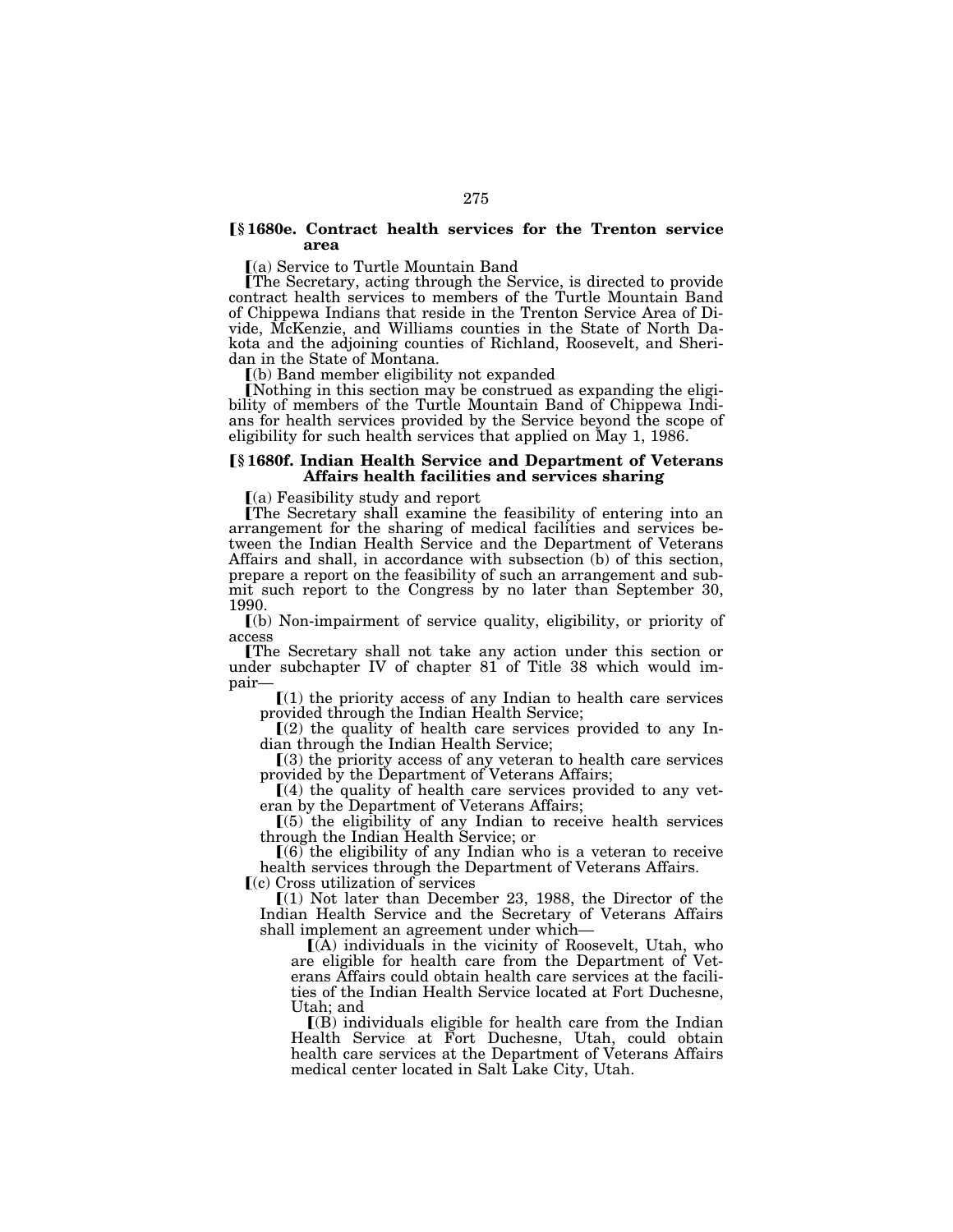$(2)$  Not later than November 23, 1990, the Secretary and the Secretary of Veterans Affairs shall jointly submit a report to the Congress on the health care services provided as a result of paragraph (1).

 $\lceil$ (d) Right to health services

[Nothing in this section may be construed as creating any right of a veteran to obtain health services from the Indian Health Service except as provided in an agreement under subsection (c) of this section.

#### ø**§ 1680g. Reallocation of base resources**

[(a) Report to Congress] (a) REPORT REQUIRED. Notwithstanding any other provision of law, any allocation of Service funds for a fiscal year that reduces by 5 percent or more from the previous fiscal year the funding for any recurring program, project, or activity of a *[service unit] Service Unit may be implemented only* after the Secretary has submitted to [the President, for inclusion in the report required to be transmitted to the Congress, under section [1671 of this title,] 801, a report on the proposed change in allocation of funding, including the reasons for the change and its likely effects.

(b) [Appropriated amounts] *EXCEPTION*.—Subsection (a) shall not apply if the total amount appropriated to the Service for a fiscal year is *at least 5 percent* less than the amount appropriated to the Service for *the* previous fiscal year.

#### *SEC. 809. RESULTS OF DEMONSTRATION PROJECTS.*

*The Secretary shall provide for the dissemination to Indian Tribes, Tribal Organizations, and Urban Indian Organizations of the findings and results of demonstration projects conducted under this Act.* 

#### *SEC. 810. PROVISION OF SERVICES IN MONTANA.*

*(a) CONSISTENT WITH COURT DECISION.—The Secretary, acting through the Service, shall provide services and benefits for Indians*  in Montana in a manner consistent with the decision of the United *States Court of Appeals for the Ninth Circuit in McNabb for McNabb v. Bowen, 829 F.2d 787 (9th Cir. 1987).* 

*(b) CLARIFICATION.—The provisions of subsection (a) shall not be construed to be an expression of the sense of Congress on the application of the decision described in subsection (a) with respect to the provision of services or benefits for Indians living in any State other than Montana.* 

#### *SEC. 811. MORATORIUM.*

*During the period of the moratorium imposed on implementation of the final rule published in the Federal Register on September 16,*  1987, by the Department of Health and Human Services, relating *to eligibility for the health care services of the Indian Health Service, the Indian Health Service shall provide services pursuant to the criteria for eligibility for such services that were in effect on September 15, 1987, subject to the provisions of sections 806 and 807, until the Service has submitted to the Committees on Appropriations of the Senate and the House of Representatives a budget request reflecting the increased costs associated with the proposed final rule, and the request has been included in an appropriations Act and enacted into law.*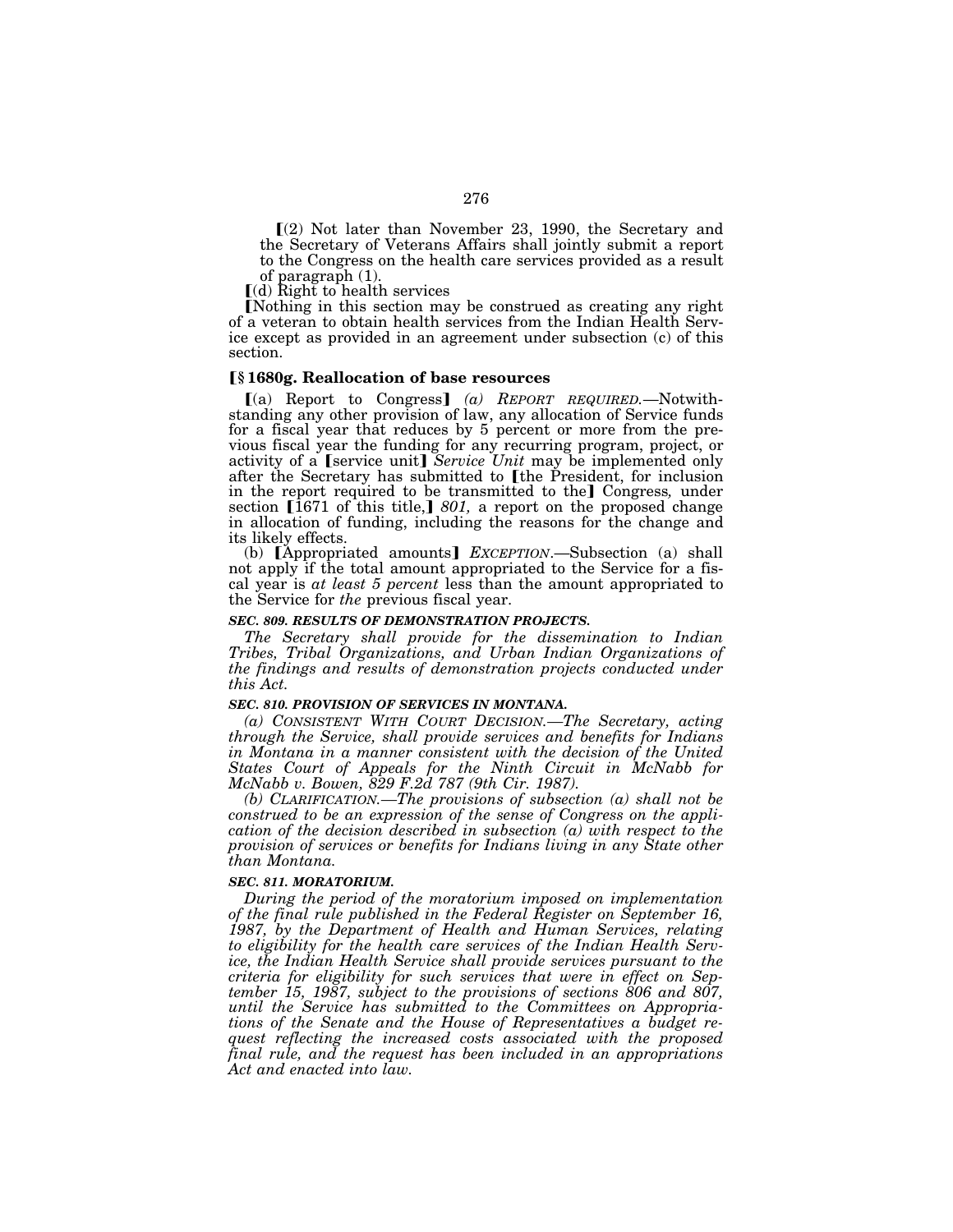#### *SEC. 812. TRIBAL EMPLOYMENT.*

*For purposes of section 2(2) of the Act of July 5, 1935 (49 Stat. 450, chapter 372), an Indian Tribe or Tribal Organization carrying out a contract or compact pursuant to the Indian Self-Determination and Education Assistance Act (25 U.S.C. 450 et seq.) shall not be considered an ''employer''.* 

#### *SEC. 813. SEVERABILITY PROVISIONS.*

*If any provision of this Act, any amendment made by the Act, or the application of such provision or amendment to any person or circumstances is held to be invalid, the remainder of this Act, the*  remaining amendments made by this Act, and the application of *such provisions to persons or circumstances other than those to which it is held invalid, shall not be affected thereby.* 

#### *SEC. 814. ESTABLISHMENT OF NATIONAL BIPARTISAN COMMISSION ON INDIAN HEALTH CARE.*

*(a) ESTABLISHMENT.—There is established the National Bipartisan Indian Health Care Commission (the ''Commission'').* 

*(b) DUTIES OF COMMISSION.—The duties of the Commission are the following:* 

*(1) To establish a study committee composed of those members of the Commission appointed by the Director of the Service and at least 4 members of Congress from among the members of the Commission, the duties of which shall be the following:* 

*(A) To the extent necessary to carry out its duties, collect and compile data necessary to understand the extent of Indian needs with regard to the provision of health services, regardless of the location of Indians, including holding hearings and soliciting the views of Indians, Indian Tribes, Tribal Organizations, and Urban Indian Organizations, which may include authorizing and making funds available for feasibility studies of various models for providing and funding health services for all Indian beneficiaries, including those who live outside of a reservation, temporarily or permanently.* 

*(B) To make legislative recommendations to the Commission regarding the delivery of Federal health care services to Indians. Such recommendations shall include those related to issues of eligibility, benefits, the range of service providers, the cost of such services, financing such services, and the optimal manner in which to provide such services.* 

*(C) To determine the effect of the enactment of such recommendations on (i) the existing system of delivery of health services for Indians, and (ii) the sovereign status of Indian Tribes.* 

*(D) Not later than 12 months after the appointment of all members of the Commission, to submit a written report of its findings and recommendations to the full Commission. The report shall include a statement of the minority and majority position of the Committee and shall be disseminated, at a minimum, to every Indian Tribe, Tribal Organization, and Urban Indian Organization for comment to the Commission.* 

*(E) To report regularly to the full Commission regarding the findings and recommendations developed by the study*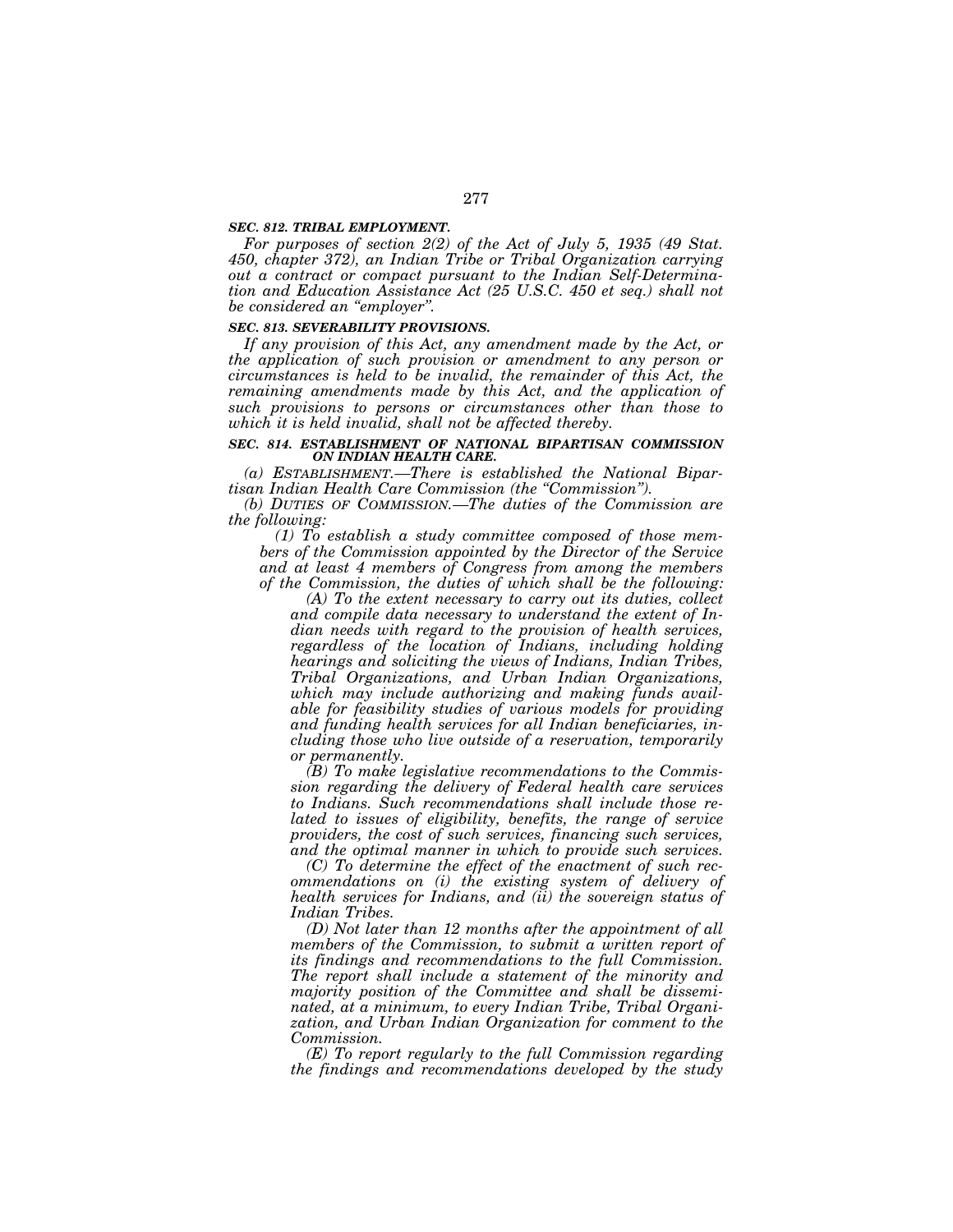*committee in the course of carrying out its duties under this section.* 

*(2) To review and analyze the recommendations of the report of the study committee.* 

*(3) To make legislative recommendations to Congress regarding the delivery of Federal health care services to Indians. Such recommendations shall include those related to issues of eligibility, benefits, the range of service providers, the cost of such services, financing such services, and the optimal manner in which to provide such services.* 

*(4) Not later than 18 months following the date of appointment of all members of the Commission, submit a written report to Congress regarding the delivery of Federal health care services to Indians. Such recommendations shall include those related to issues of eligibility, benefits, the range of service providers, the cost of such services, financing such services, and the optimal manner in which to provide such services.* 

*(c) MEMBERS.— (1) APPOINTMENT.—The Commission shall be composed of 25 members, appointed as follows:* 

*(A) Ten members of Congress, including 3 from the House of Representatives and 2 from the Senate, appointed by their respective majority leaders, and 3 from the House of Representatives and 2 from the Senate, appointed by their respective minority leaders, and who shall be members of the standing committees of Congress that consider legislation affecting health care to Indians.* 

*(B) Twelve persons chosen by the congressional members of the Commission, 1 from each Service Area as currently designated by the Director of the Service to be chosen from among 3 nominees from each Service Area put forward by the Indian Tribes within the area, with due regard being given to the experience and expertise of the nominees in the provision of health care to Indians and to a reasonable representation on the commission of members who are familiar with various health care delivery modes and who represent Indian Tribes of various size populations.* 

*(C) Three persons appointed by the Director who are knowledgeable about the provision of health care to Indians, at least 1 of whom shall be appointed from among 3 nominees put forward by those programs whose funds are provided in whole or in part by the Service primarily or exclusively for the benefit of Urban Indians.* 

*(D) All those persons chosen by the congressional members of the Commission and by the Director shall be members of federally recognized Indian Tribes.* 

*(2) CHAIR; VICE CHAIR.—The Chair and Vice Chair of the Commission shall be selected by the congressional members of the Commission.* 

*(3) TERMS.—The terms of members of the Commission shall be for the life of the Commission.* 

*(4) DEADLINE FOR APPOINTMENTS.—Congressional members of the Commission shall be appointed not later than 180 days after the date of enactment of the Indian Health Care Improvement Act Amendments of 2007, and the remaining members of*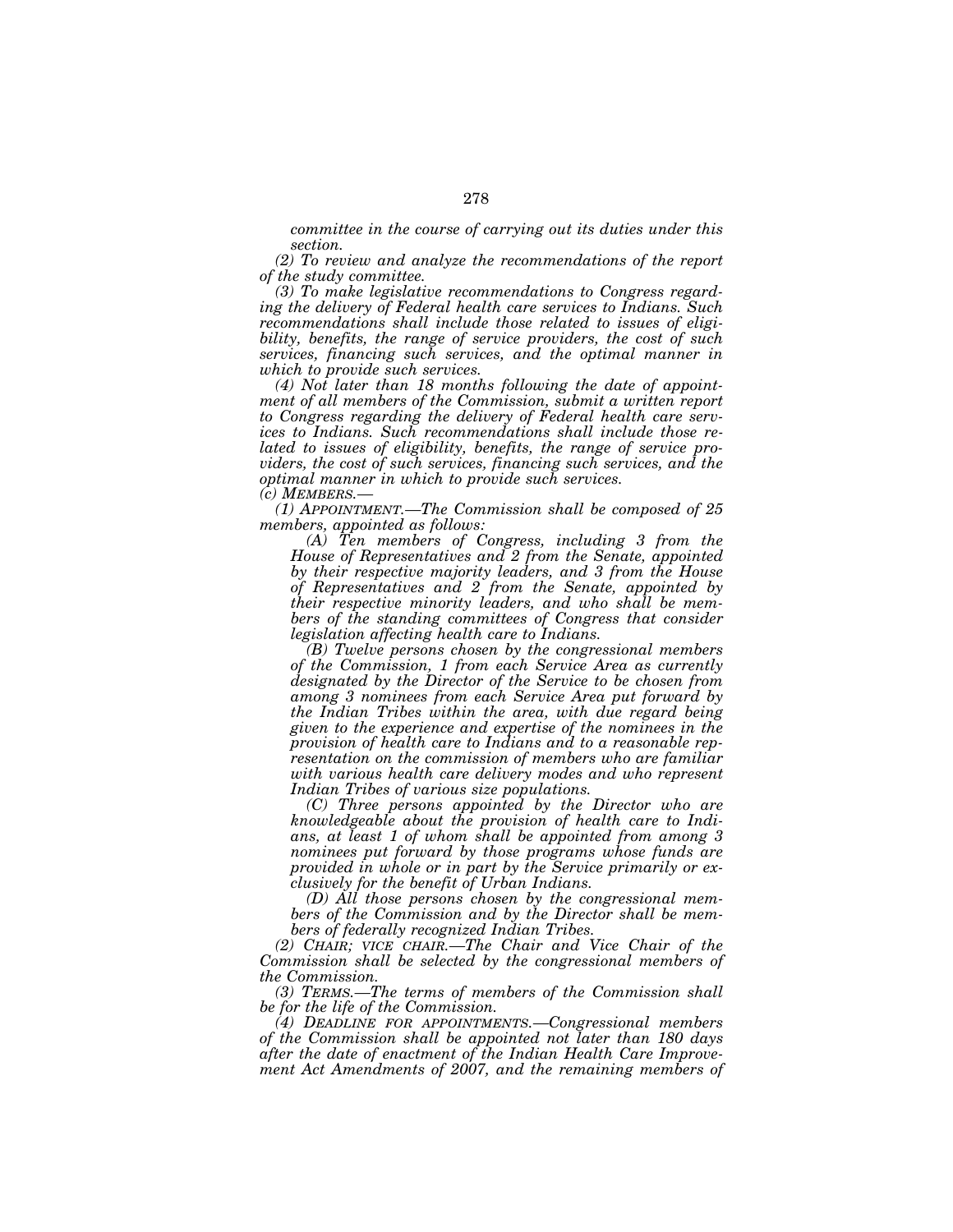*the Commission shall be appointed not later than 60 days following the appointment of the congressional members.* 

*(5) VACANCY.—A vacancy in the Commission shall be filled in the manner in which the original appointment was made.* 

(1) CONGRESSIONAL MEMBERS.—Each congressional member *of the Commission shall receive no additional pay, allowances, or benefits by reason of their service on the Commission and shall receive travel expenses and per diem in lieu of subsistence in accordance with sections 5702 and 5703 of title 5, United States Code.* 

*(2) OTHER MEMBERS.—Remaining members of the Commission, while serving on the business of the Commission (including travel time), shall be entitled to receive compensation at the per diem equivalent of the rate provided for level IV of the Executive Schedule under section 5315 of title 5, United States Code, and while so serving away from home and the member's regular place of business, a member may be allowed travel expenses, as authorized by the Chairman of the Commission. For purpose of pay (other than pay of members of the Commission) and employment benefits, rights, and privileges, all personnel of the Commission shall be treated as if they were employees of the United States Senate.* 

*(e) MEETINGS.—The Commission shall meet at the call of the Chair.* 

*(f) QUORUM.—A quorum of the Commission shall consist of not less than 15 members, provided that no less than 6 of the members of Congress who are Commission members are present and no less than 9 of the members who are Indians are present.* 

*(g) EXECUTIVE DIRECTOR; STAFF; FACILITIES.—*

*(1) APPOINTMENT; PAY.—The Commission shall appoint an executive director of the Commission. The executive director shall be paid the rate of basic pay for level V of the Executive Schedule.* 

*(2) STAFF APPOINTMENT.—With the approval of the Commission, the executive director may appoint such personnel as the executive director deems appropriate.* 

*(3) STAFF PAY.—The staff of the Commission shall be appointed without regard to the provisions of title 5, United States Code, governing appointments in the competitive service, and shall be paid without regard to the provisions of chapter 51 and subchapter III of chapter 53 of such title (relating to classification and General Schedule pay rates).* 

*(4) TEMPORARY SERVICES.—With the approval of the Commission, the executive director may procure temporary and intermittent services under section 3109(b) of title 5, United States Code.* 

*(5) FACILITIES.—The Administrator of General Services shall locate suitable office space for the operation of the Commission. The facilities shall serve as the headquarters of the Commission and shall include all necessary equipment and incidentals required for the proper functioning of the Commission. (h) HEARINGS.—*

*(1) For the purpose of carrying out its duties, the Commission may hold such hearings and undertake such other activities as*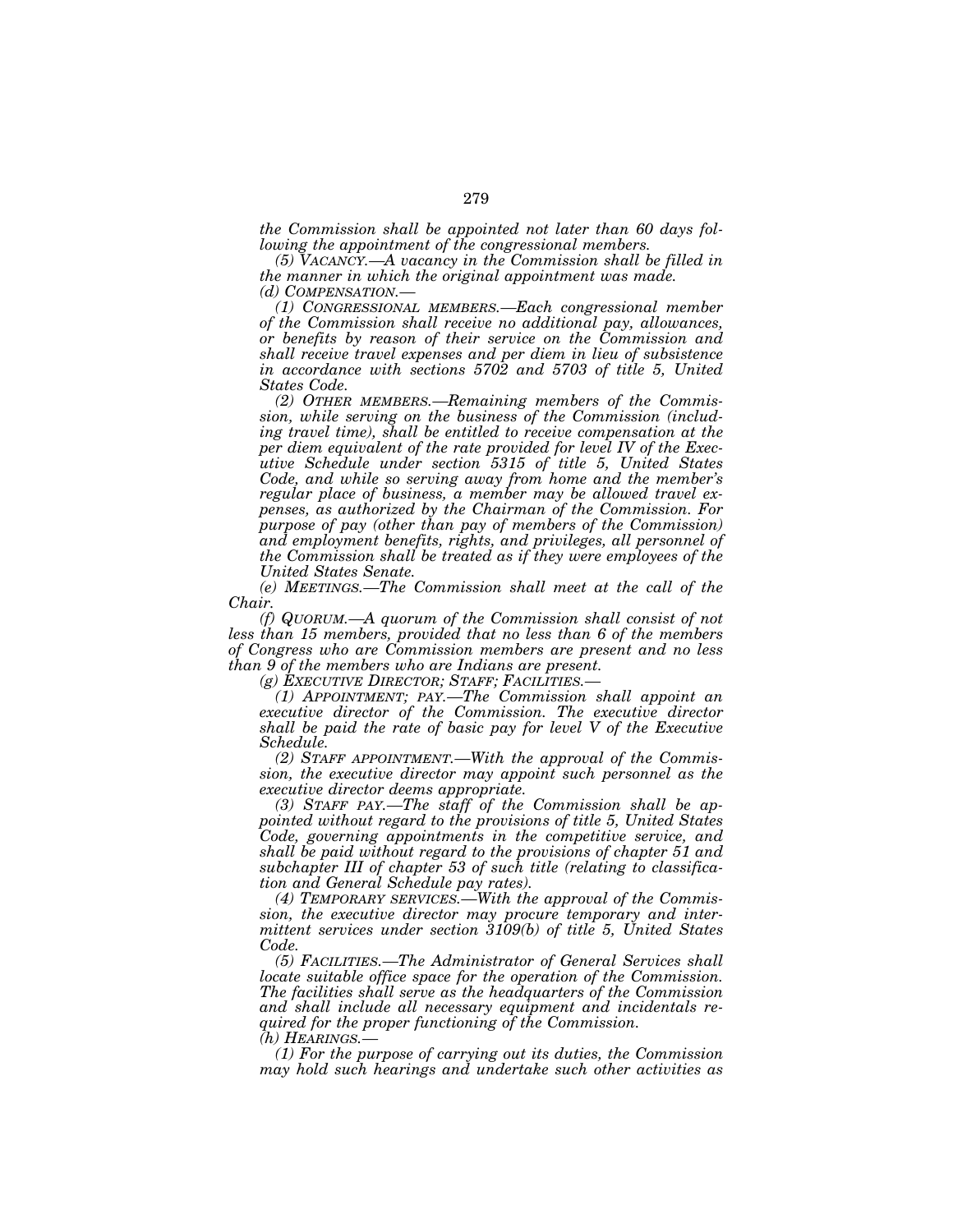*the Commission determines to be necessary to carry out its duties, provided that at least 6 regional hearings are held in different areas of the United States in which large numbers of Indians are present. Such hearings are to be held to solicit the views of Indians regarding the delivery of health care services to them. To constitute a hearing under this subsection, at least 5 members of the Commission, including at least 1 member of Congress, must be present. Hearings held by the study committee established in this section may count toward the number of regional hearings required by this subsection.* 

*(2) Upon request of the Commission, the Comptroller General shall conduct such studies or investigations as the Commission determines to be necessary to carry out its duties.* 

*(3)(A) The Director of the Congressional Budget Office or the Chief Actuary of the Centers for Medicare & Medicaid Services, or both, shall provide to the Commission, upon the request of the Commission, such cost estimates as the Commission determines to be necessary to carry out its duties.* 

*(B) The Commission shall reimburse the Director of the Congressional Budget Office for expenses relating to the employment in the office of that Director of such additional staff as may be necessary for the Director to comply with requests by the Commission under subparagraph (A).* 

*(4) Upon the request of the Commission, the head of any Federal agency is authorized to detail, without reimbursement, any of the personnel of such agency to the Commission to assist the Commission in carrying out its duties. Any such detail shall not interrupt or otherwise affect the civil service status or privileges of the Federal employee.* 

*(5) Upon the request of the Commission, the head of a Federal agency shall provide such technical assistance to the Commission as the Commission determines to be necessary to carry out its duties.* 

*(6) The Commission may use the United States mails in the same manner and under the same conditions as Federal agencies and shall, for purposes of the frank, be considered a commission of Congress as described in section 3215 of title 39, United States Code.* 

*(7) The Commission may secure directly from any Federal agency information necessary to enable it to carry out its duties, if the information may be disclosed under section 552 of title 4, United States Code. Upon request of the Chairman of the Commission, the head of such agency shall furnish such information to the Commission.* 

*(8) Upon the request of the Commission, the Administrator of General Services shall provide to the Commission on a reimbursable basis such administrative support services as the Commission may request.* 

*(9) For purposes of costs relating to printing and binding, including the cost of personnel detailed from the Government Printing Office, the Commission shall be deemed to be a committee of Congress.* 

*(i) AUTHORIZATION OF APPROPRIATIONS.—There is authorized to be appropriated \$4,000,000 to carry out the provisions of this sec-*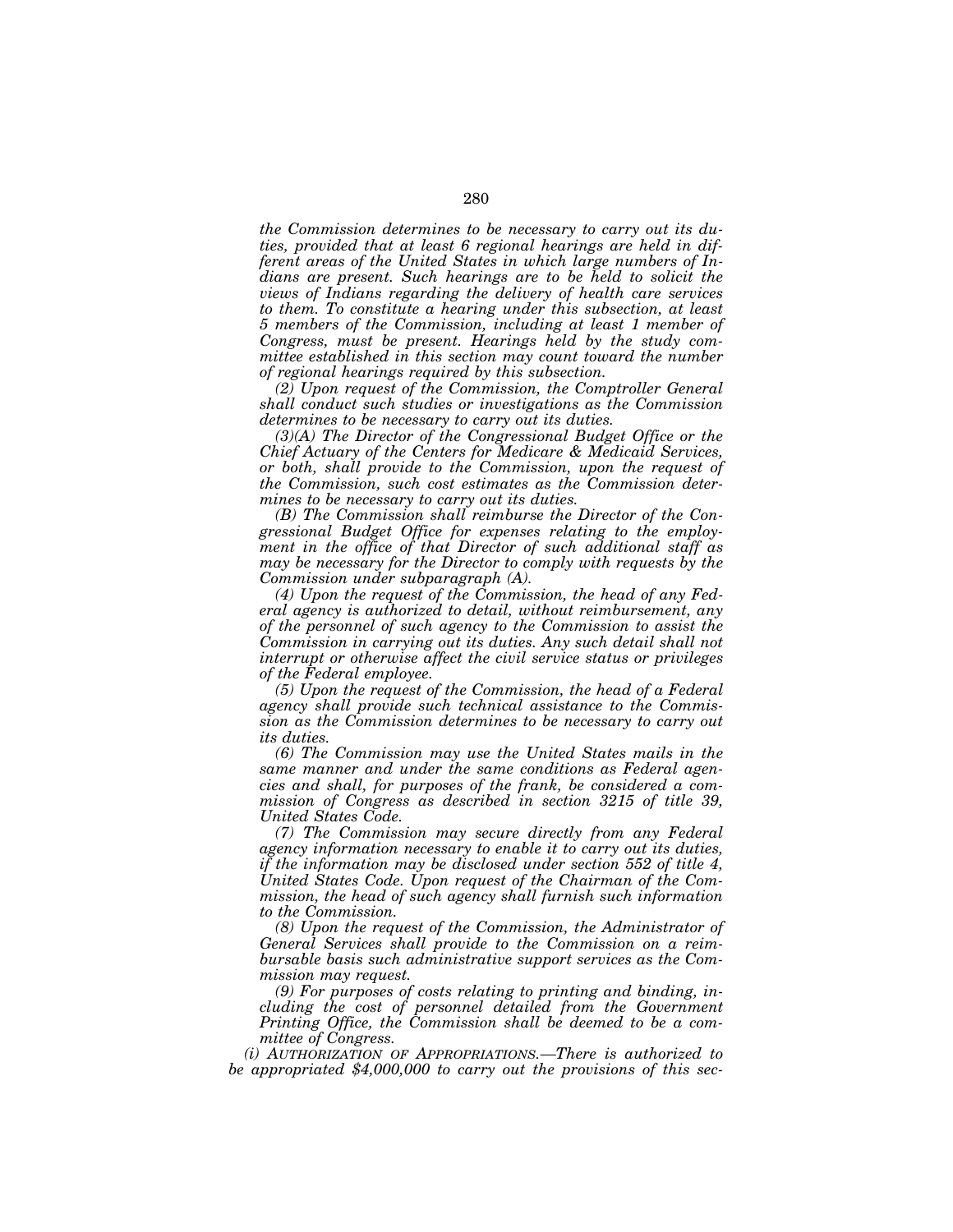*tion, which sum shall not be deducted from or affect any other appropriation for health care for Indian persons.* 

*(j) NONAPPLICABILITY OF FACA.—The Federal Advisory Committee Act (5 U.S.C. App.) shall not apply to the Commission.* 

#### *SEC. 815. CONFIDENTIALITY OF MEDICAL QUALITY ASSURANCE RECORDS; QUALIFIED IMMUNITY FOR PARTICIPANTS.*

*(a) CONFIDENTIALITY OF RECORDS.—Medical quality assurance records created by or for any Indian Health Program or a health program of an Urban Indian Organization as part of a medical quality assurance program are confidential and privileged. Such records may not be disclosed to any person or entity, except as provided in subsection (c).* 

*(b) PROHIBITION ON DISCLOSURE AND TESTIMONY.— (1) IN GENERAL.—No part of any medical quality assurance record described in subsection (a) may be subject to discovery or admitted into evidence in any judicial or administrative proceeding, except as provided in subsection (c).* 

*(2) TESTIMONY.—A person who reviews or creates medical quality assurance records for any Indian Health Program or Urban Indian Organization who participates in any proceeding that reviews or creates such records may not be permitted or required to testify in any judicial or administrative proceeding with respect to such records or with respect to any finding, recommendation, evaluation, opinion, or action taken by such person or body in connection with such records except as provided* 

*in this section.* 

*(1) IN GENERAL.—Subject to paragraph (2), a medical quality assurance record described in subsection (a) may be disclosed, and a person referred to in subsection (b) may give testimony in connection with such a record, only as follows:* 

*(A) To a Federal executive agency or private organization, if such medical quality assurance record or testimony is needed by such agency or organization to perform licensing or accreditation functions related to any Indian Health Program or to a health program of an Urban Indian Organization to perform monitoring, required by law, of such program or organization.* 

*(B) To an administrative or judicial proceeding commenced by a present or former Indian Health Program or Urban Indian Organization provider concerning the termination, suspension, or limitation of clinical privileges of such health care provider.* 

*(C) To a governmental board or agency or to a professional health care society or organization, if such medical quality assurance record or testimony is needed by such board, agency, society, or organization to perform licensing, credentialing, or the monitoring of professional standards with respect to any health care provider who is or was an employee of any Indian Health Program or Urban Indian Organization.* 

*(D) To a hospital, medical center, or other institution that provides health care services, if such medical quality assurance record or testimony is needed by such institution to assess the professional qualifications of any health care*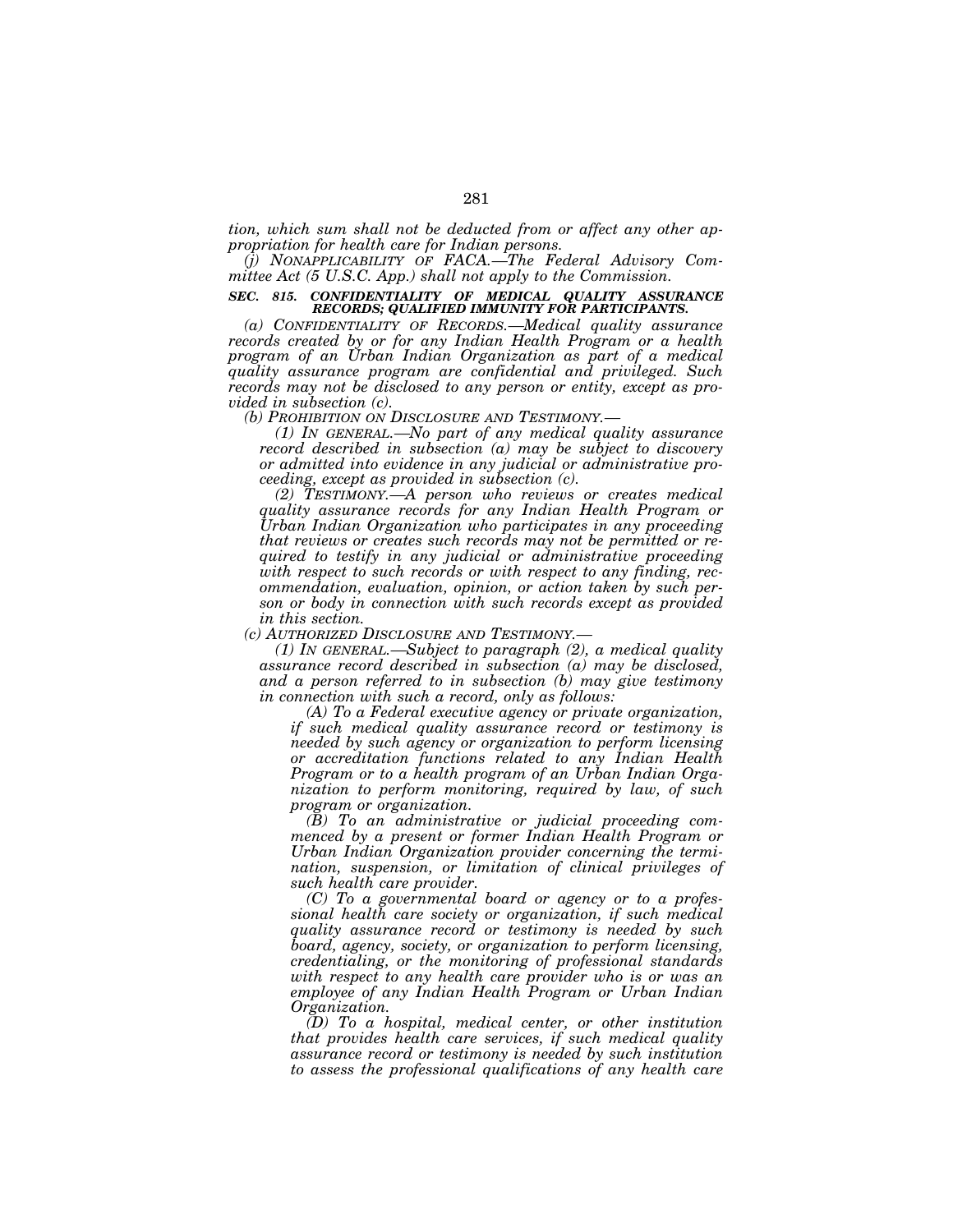*provider who is or was an employee of any Indian Health Program or Urban Indian Organization and who has applied for or been granted authority or employment to provide health care services in or on behalf of such program or organization.* 

*(E) To an officer, employee, or contractor of the Indian Health Program or Urban Indian Organization that created the records or for which the records were created. If that officer, employee, or contractor has a need for such record or testimony to perform official duties.* 

*(F) To a criminal or civil law enforcement agency or instrumentality charged under applicable law with the protection of the public health or safety, if a qualified representative of such agency or instrumentality makes a written request that such record or testimony be provided for a purpose authorized by law.* 

*(G) In an administrative or judicial proceeding commenced by a criminal or civil law enforcement agency or instrumentality referred to in subparagraph (F), but only with respect to the subject of such proceeding.* 

*(2) IDENTITY OF PARTICIPANTS.—With the exception of the subject of a quality assurance action, the identity of any person receiving health care services from any Indian Health Program or Urban Indian Organization or the identity of any other person associated with such program or organization for purposes of a medical quality assurance program that is disclosed in a medical quality assurance record described in subsection (a) shall be deleted from that record or document before any disclosure of such record is made outside such program or organization. Such requirement does not apply to the release of information pursuant to section 552a of title 5.* 

*(d) DISCLOSURE FOR CERTAIN PURPOSES.—*

*(1) IN GENERAL.—Nothing in this section shall be construed as authorizing or requiring the withholding from any person or*  entity aggregate statistical information regarding the results of *any Indian Health Program or Urban Indian Organizations's medical quality assurance programs.* 

*(2) WITHHOLDING FROM CONGRESS.—Nothing in this section shall be construed as authority to withhold any medical quality assurance record from a committee of either House of Congress, any joint committee of Congress, or the Government Accountability Office if such record pertains to any matter within their respective jurisdictions.* 

*(e) PROHIBITION ON DISCLOSURE OF RECORD OR TESTIMONY.—A person or entity having possession of or access to a record or testimony described by this section may not disclose the contents of such record or testimony in any manner or for any purpose except as provided in this section.* 

*(f) EXEMPTION FROM FREEDOM OF INFORMATION ACT.—Medical quality assurance records described in subsection (a) may not be made available to any person under section 552 of title 5.* 

*(g) LIMITATION ON CIVIL LIABILITY.—A person who participates in or provides information to a person or body that reviews or creates medical quality assurance records described in subsection (a) shall not be civilly liable for such participation or for providing such in-*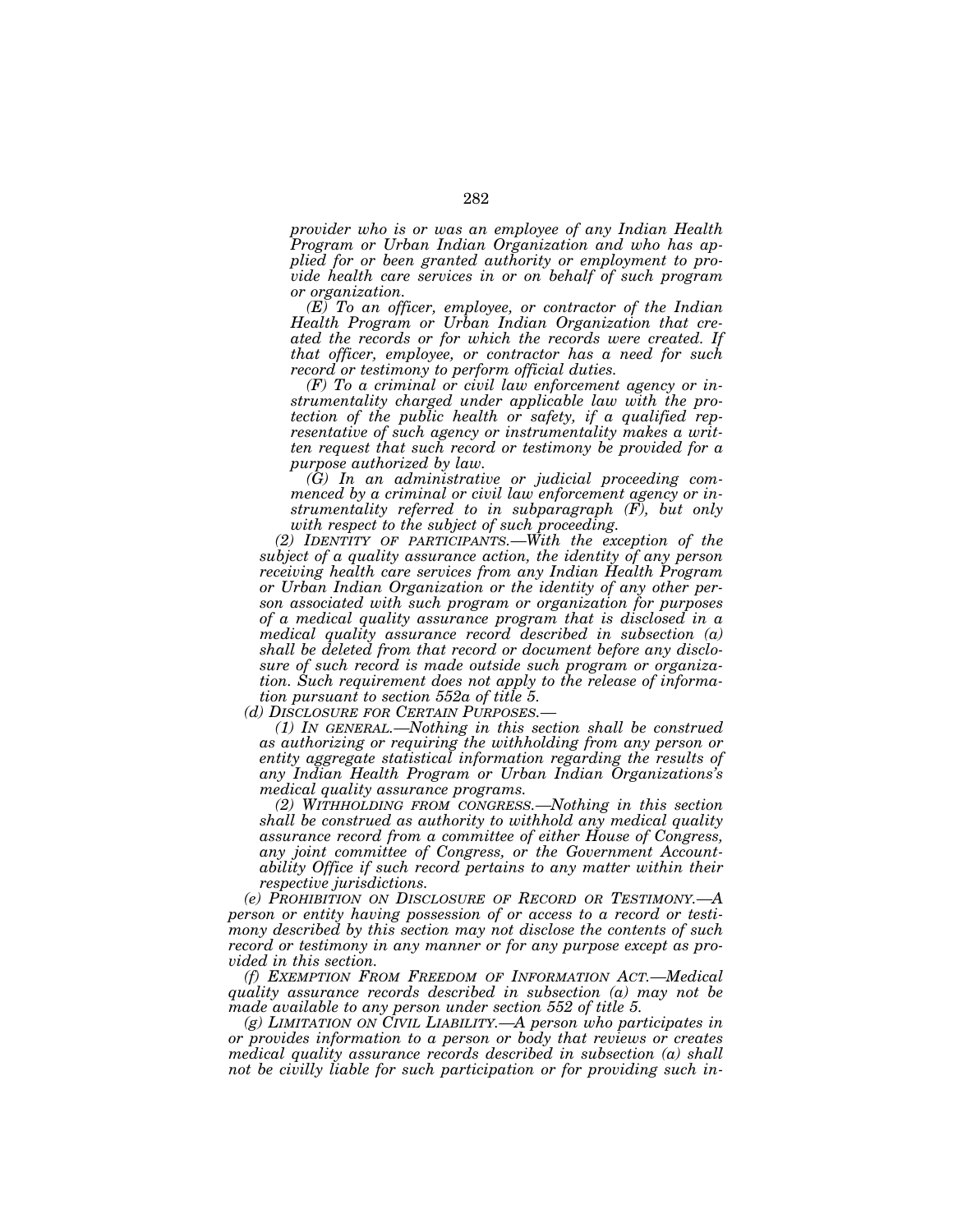*formation if the participation or provision of information was in good faith based on prevailing professional standards at the time the medical quality assurance program activity took place.* 

*(h) APPLICATION TO INFORMATION IN CERTAIN OTHER RECORDS.— Nothing in this section shall be construed as limiting access to the information in a record created and maintained outside a medical quality assurance program, including a patient's medical records, on the grounds that the information was presented during meetings of a review body that are part of a medical quality assurance program.* 

*(i) REGULATIONS.—The Secretary, acting through the Service, shall promulgate regulations pursuant to section 802.* 

*(j) DEFINITIONS.—In this section:* 

*(1) The term ''health care provider'' means any health care professional, including community health aides and practitioners certified under section 121, who are granted clinical practice privileges or employed to provide health care services in an Indian Health Program or health program of an Urban Indian Organization, who is licensed or certified to perform health care services by a governmental board or agency or professional health care society or organization.* 

*(2) The term ''medical quality assurance program'' means any activity carried out before, on, or after the date of enactment of this Act by or for any Indian Health Program or Urban Indian Organization to assess the quality of medical care, including activities conducted by or on behalf of individuals, Indian Health Program or Urban Indian Organization medical or dental treatment review committees, or other review bodies responsible for quality assurance, credentials, infection control, patient safety, patient care assessment (including treatment procedures, blood, drugs, and therapeutics), medical records, health resources management review and identification and prevention of medical or dental incidents and risks.* 

*(3) The term ''medical quality assurance record'' means the proceedings, records, minutes, and reports that emanate from quality assurance program activities described in paragraph (2) and are produced or compiled by or for an Indian Health Program or Urban Indian Organization as part of a medical quality assurance program.* 

# *SEC. 816. APPROPRIATIONS; AVAILABILITY.*

*Any new spending authority (described in subparagraph (A) or (B) of section 401(c)(2) of the Congressional Budget Act of 1974 (Public Law 93–344; 88 Stat. 317)) which is provided under this Act shall be effective for any fiscal year only to such extent or in such amounts as are provided in appropriation Acts.* 

#### *SEC. 817. AUTHORIZATION OF APPROPRIATIONS.*

*''There are authorized to be appropriated such sums as may be necessary for each fiscal year through fiscal year 2017 to carry out this title.''*

*(b) RATE OF PAY.—*

*(1) POSITIONS AT LEVEL IV.—Section 5315 of title 5, United States Code, is amended by striking ''Assistant Secretaries of Health and Human Services (6).'' and inserting ''Assistant Secretaries of Health and Human Services (7)''.*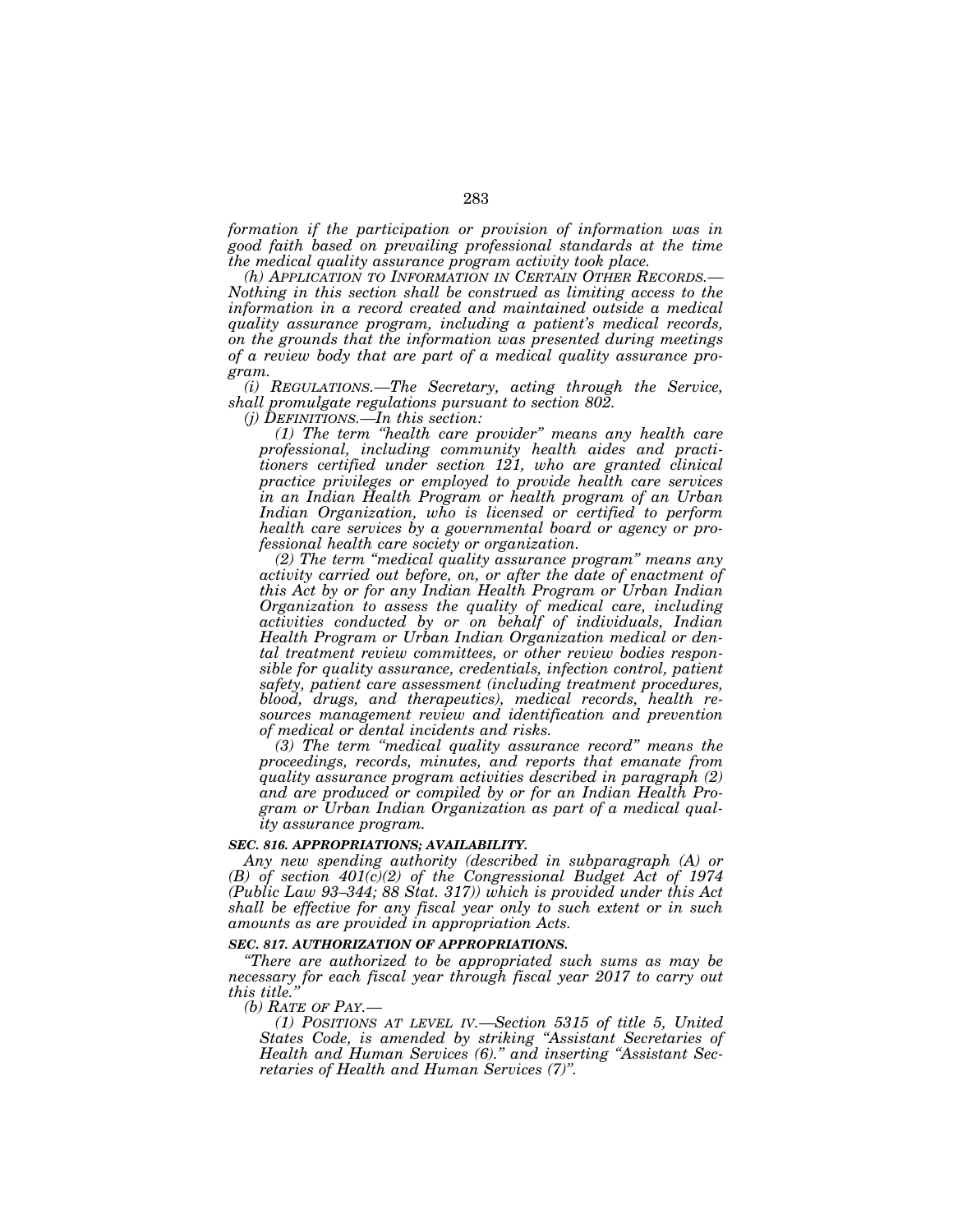*(2) POSITIONS AT LEVEL V.—Section 5316 of title 5, United States Code, is amended by striking ''Director, Indian Health Service, Department of Health and Human Services''.* 

*(c) AMENDMENTS TO OTHER PROVISIONS OF LAW.—*

*(1) Section 3307(b)(1)(C) of the Children's Health Act of 2000 (25 U.S.C. 1671 note; Public Law 106–310) is amended by striking ''Director of the Indian Health Service'' and inserting ''Assistant Secretary for Indian Health''.* 

*(2) The Indian Lands Open Dump Cleanup Act of 1994 is amended—*

*(A) in section 3 (25 U.S.C. 3902)—*

*(i) by striking paragraph (2);* 

*(ii) by redesignating paragraphs (1), (3), (4), (5), and (6) as paragraphs (4), (5), (2), (6), and (1), respectively, and moving those paragraphs so as to appear in numerical order; and* 

*(iii) by inserting before paragraph (4) (as redesignated by subclause (II)) the following:* 

*''(3) ASSISTANT SECRETARY.—The term 'Assistant Secretary' means the Assistant Secretary for Indian Health.'';* 

*(B) in section 5 (25 U.S.C. 3904), by striking the section designation and heading and inserting the following:* 

*''SEC. 5. AUTHORITY OF ASSISTANT SECRETARY FOR INDIAN HEALTH.'';* 

> *(C) in section 6(a) (25 U.S.C. 3905(a)), in the subsection heading, by striking ''Director'' and inserting ''Assistant Secretary'';*

> *(D) in section 9(a) (25 U.S.C. 3908(a)), in the subsection heading, by striking ''Director'' and inserting ''Assistant Secretary''; and*

> *(E) by striking ''Director'' each place it appears and inserting ''Assistant Secretary''.*

 $(3)$  Section 5504 $(d)(2)$  of the Augustus F. Hawkins-Robert T. *Stafford Elementary and Secondary School Improvement Amendments of 1988 (25 U.S.C. 2001 note; Public Law 100– 297) is amended by striking ''Director of the Indian Health Service'' and inserting ''Assistant Secretary for Indian Health''.* 

*(4) Section 203(a)(1) of the Rehabilitation Act of 1973 (29 U.S.C. 763(a)(1)) is amended by striking ''Director of the Indian Health Service'' and inserting ''Assistant Secretary for Indian Health''.* 

*(5) Subsections (b) and (e) of section 518 of the Federal Water Pollution Control Act (33 U.S.C. 1377) are amended by striking ''Director of the Indian Health Service'' each place it appears and inserting ''Assistant Secretary for Indian Health''.* 

*(6) Section 317M(b) of the Public Health Service Act (42 U.S.C. 247b–14(b)) is amended—*

*(A) by striking ''Director of the Indian Health Service'' each place it appears and inserting ''Assistant Secretary for Indian Health''; and* 

*(B) in paragraph (2)(A), by striking ''the Directors referred to in such paragraph'' and inserting ''the Director of the Centers for Disease Control and Prevention and the Assistant Secretary for Indian Health''.*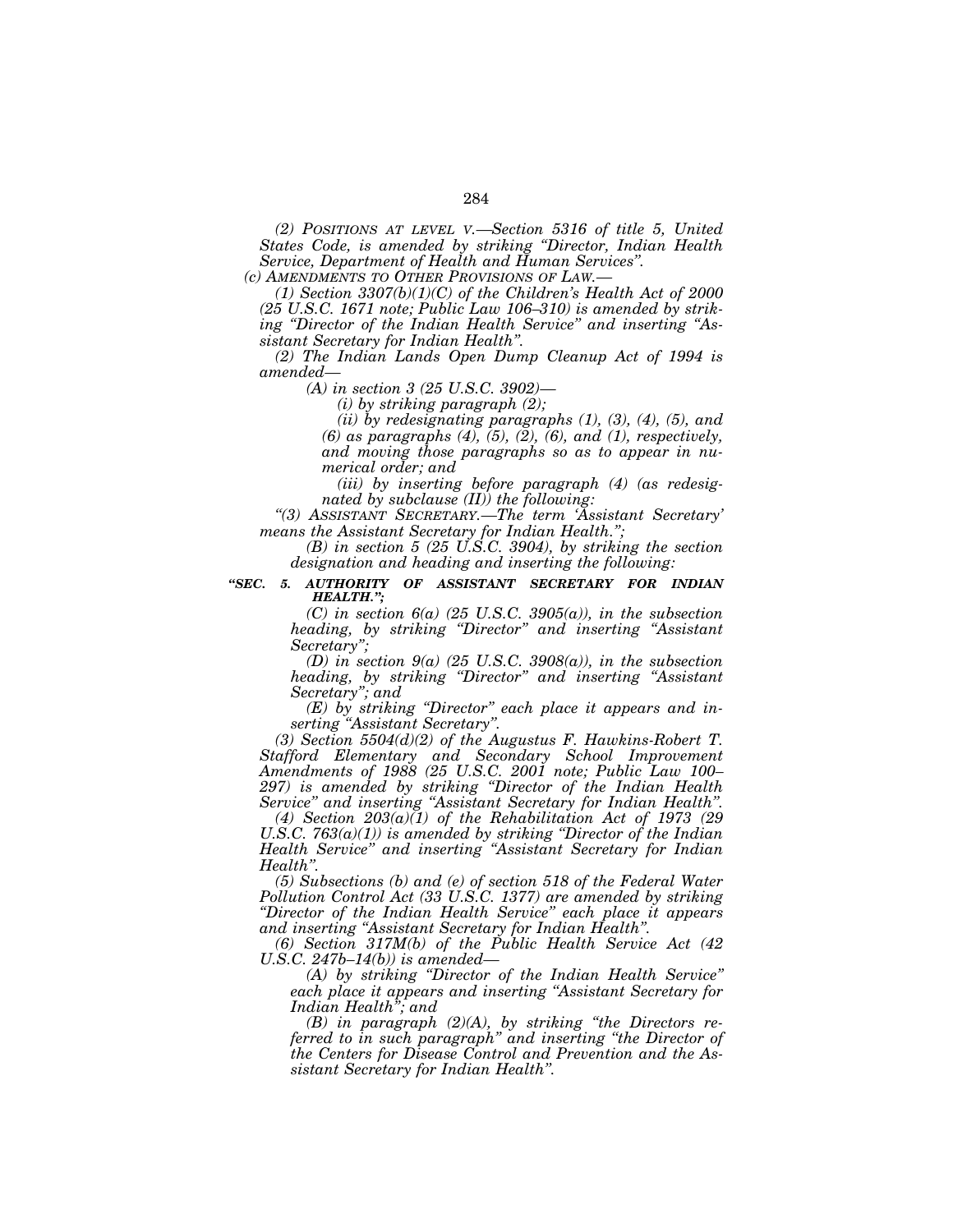*(7) Section 417C(b) of the Public Health Service Act (42 U.S.C. 285–9(b)) is amended by striking ''Director of the Indian Health Service'' and inserting ''Assistant Secretary for Indian Health''.* 

*(8) Section 1452(i) of the Safe Drinking Water Act (42 U.S.C. 300j–12(i)) is amended by striking ''Director of the Indian Health Service'' each place it appears and inserting ''Assistant Secretary for Indian Health''.* 

*(9) Section 803B(d)(1) of the Native American Programs Act of 1974 (42 U.S.C. 2991b–2(d)(1)) is amended in the last sentence by striking ''Director of the Indian Health Service'' and inserting ''Assistant Secretary for Indian Health''.* 

*(10) Section 203(b) of the Michigan Indian Land Claims Settlement Act (Public Law 105–143; 111 Stat. 2666) is amended by striking ''Director of the Indian Health Service'' and inserting ''Assistant Secretary for Indian Health''.* 

#### *SEC. 102. SOBOBA SANITATION FACILITIES.*

*The Act of December 17, 1970 (84 Stat. 1465), is amended by adding at the end the following:* 

*''SEC. 9. Nothing in this Act shall preclude the Soboba Band of Mission Indians and the Soboba Indian Reservation from being provided with sanitation facilities and services under the authority of section 7 of the Act of August 5, 1954 (68 Stat. 674), as amended by the Act of July 31, 1959 (73 Stat. 267).''.* 

#### *SEC. 103. NATIVE AMERICAN HEALTH AND WELLNESS FOUNDATION.*

*(a) IN GENERAL.—The Indian Self-Determination and Education Assistance Act (25 U.S.C. 450 et seq.) is amended by adding at the end the following:* 

### *''TITLE VIII—NATIVE AMERICAN HEALTH AND WELLNESS FOUNDATION*

#### *''SEC. 801. DEFINITIONS.*

*''In this title:* 

*''(1) BOARD.—The term 'Board' means the Board of Directors of the Foundation.* 

*''(2) COMMITTEE.—The term 'Committee' means the Committee for the Establishment of Native American Health and Wellness Foundation established under section 802(f).* 

*''(3) FOUNDATION.—The term 'Foundation' means the Native American Health and Wellness Foundation established under section 802.* 

*''(4) SECRETARY.—The term 'Secretary' means the Secretary of Health and Human Services.* 

*''(5) SERVICE.—The term 'Service' means the Indian Health Service of the Department of Health and Human Services.* 

### *''SEC. 802. NATIVE AMERICAN HEALTH AND WELLNESS FOUNDATION. ''(a) ESTABLISHMENT.—*

*''(1) IN GENERAL.—As soon as practicable after the date of enactment of this title, the Secretary shall establish, under the laws of the District of Columbia and in accordance with this title, the Native American Health and Wellness Foundation.*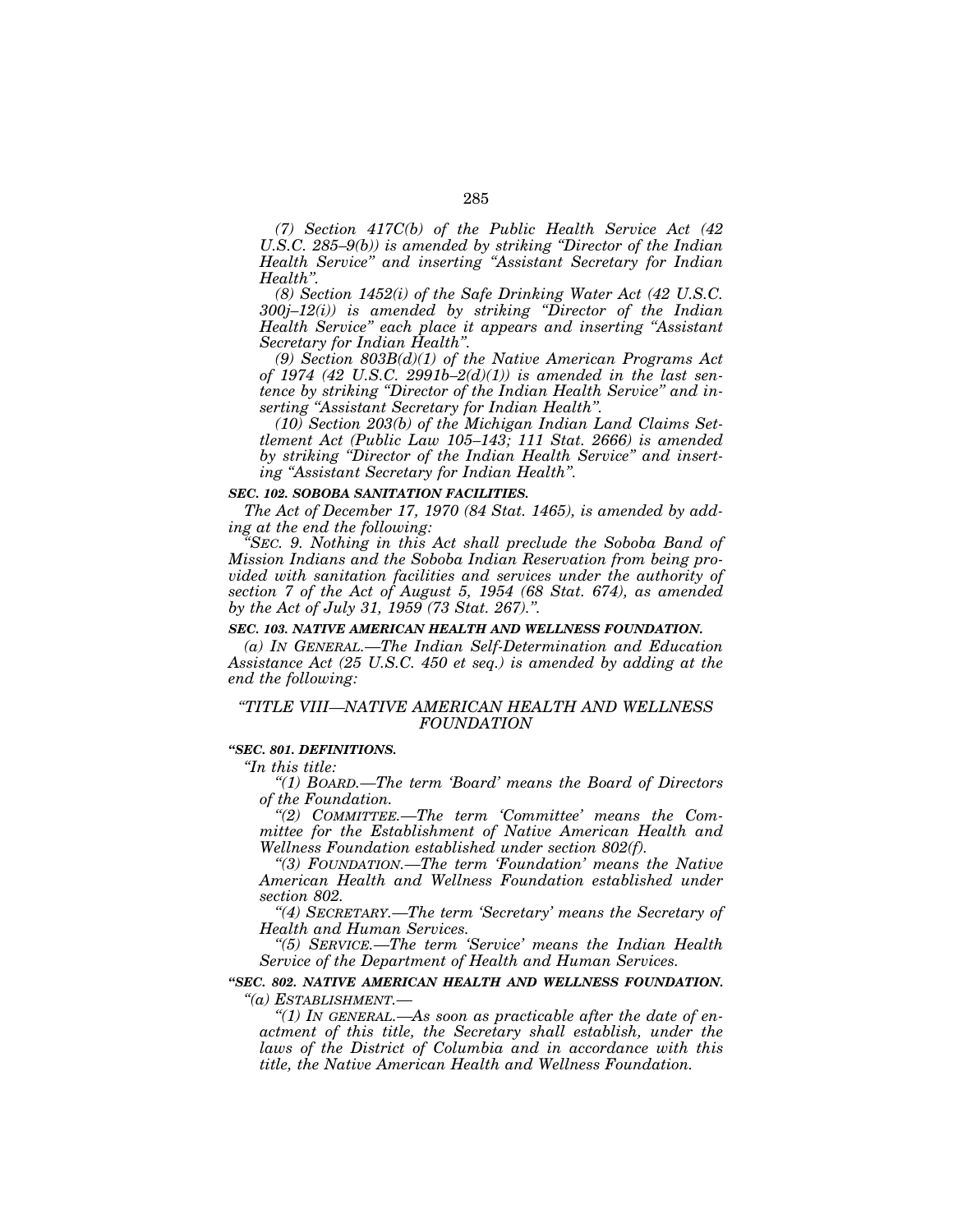*''(2) FUNDING DETERMINATIONS.—No funds, gift, property, or other item of value (including any interest accrued on such an item) acquired by the Foundation shall—*

*''(A) be taken into consideration for purposes of determining Federal appropriations relating to the provision of health care and services to Indians; or* 

*''(B) otherwise limit, diminish, or affect the Federal responsibility for the provision of health care and services to Indians.* 

*''(b) PERPETUAL EXISTENCE.—The Foundation shall have perpetual existence.* 

*''(c) NATURE OF CORPORATION.—The Foundation—*

*''(1) shall be a charitable and nonprofit federally chartered corporation; and* 

*''(2) shall not be an agency or instrumentality of the United States.* 

*''(d) PLACE OF INCORPORATION AND DOMICILE.—The Foundation shall be incorporated and domiciled in the District of Columbia.* 

*''(e) DUTIES.—The Foundation shall—*

*''(1) encourage, accept, and administer private gifts of real and personal property, and any income from or interest in such gifts, for the benefit of, or in support of, the mission of the Service;* 

*''(2) undertake and conduct such other activities as will further the health and wellness activities and opportunities of Native Americans; and* 

*''(3) participate with and assist Federal, State, and tribal governments, agencies, entities, and individuals in undertaking and conducting activities that will further the health and wellness activities and opportunities of Native Americans.* 

*''(f) COMMITTEE FOR THE ESTABLISHMENT OF NATIVE AMERICAN HEALTH AND WELLNESS FOUNDATION.—*

*''(1) IN GENERAL.—The Secretary shall establish the Committee for the Establishment of Native American Health and Wellness Foundation to assist the Secretary in establishing the Foundation.* 

*''(2) DUTIES.—Not later than 180 days after the date of enactment of this section, the Committee shall—*

*''(A) carry out such activities as are necessary to incorporate the Foundation under the laws of the District of Columbia, including acting as incorporators of the Foundation;* 

*''(B) ensure that the Foundation qualifies for and maintains the status required to carry out this section, until the Board is established;* 

*''(C) establish the constitution and initial bylaws of the Foundation;* 

*''(D) provide for the initial operation of the Foundation, including providing for temporary or interim quarters, equipment, and staff; and* 

*''(E) appoint the initial members of the Board in accordance with the constitution and initial bylaws of the Foundation.* 

*''(g) BOARD OF DIRECTORS.—*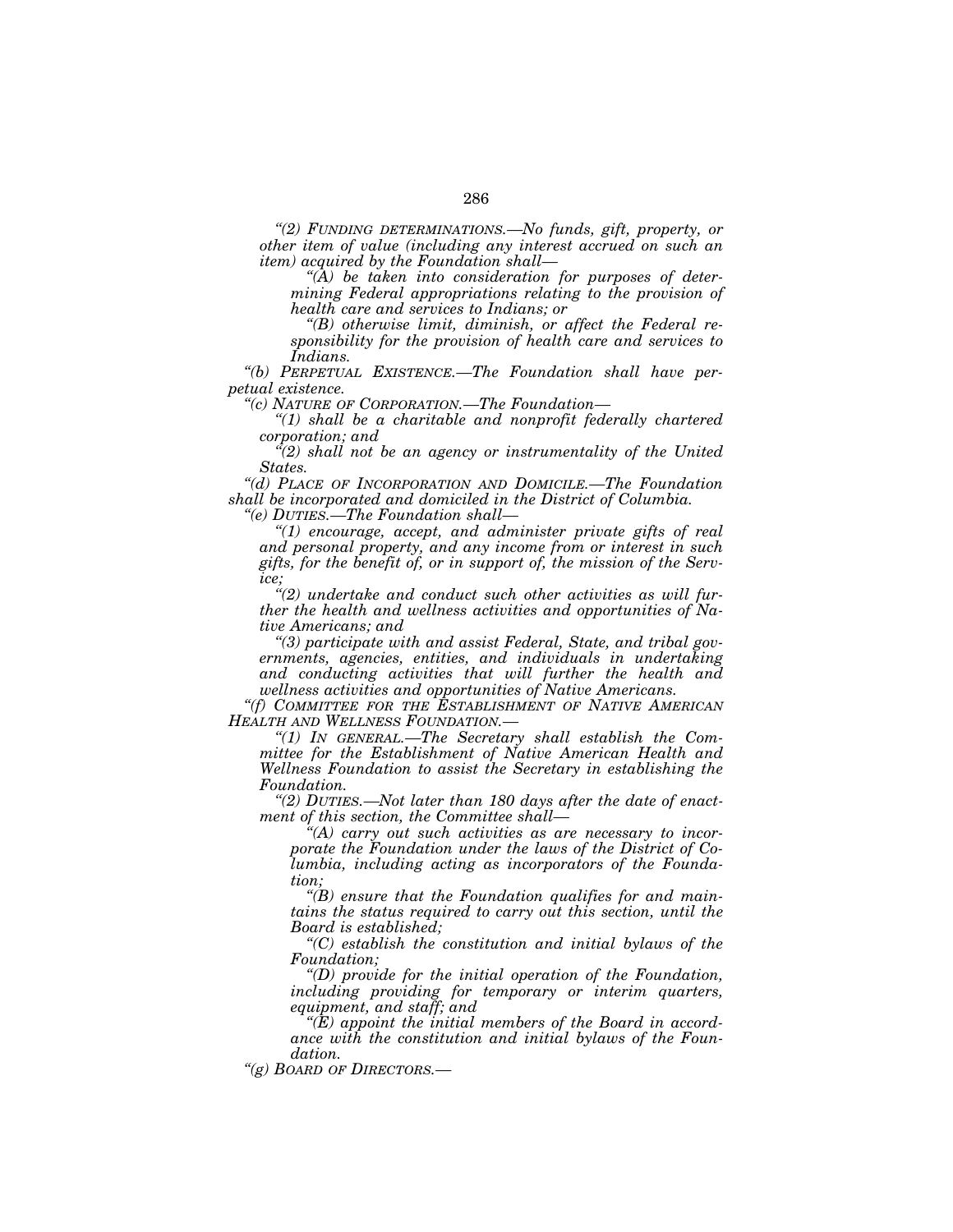*''(1) IN GENERAL.—The Board of Directors shall be the gov-*

*eraise of, the powers of the Foundation. ''(2) POWERS.—The Board may exercise, or provide for the ex-*

*ercise of, the powers of the Foundation. ''(3) SELECTION.— ''(A) IN GENERAL.—Subject to subparagraph (B), the number of members of the Board, the manner of selection of the members (including the filling of vacancies), and the terms of office of the members shall be as provided in the constitution and bylaws of the Foundation. ''(B) REQUIREMENTS.— ''(i) NUMBER OF MEMBERS.—The Board shall have at* 

*least 11 members, who shall have staggered terms.* 

*''(ii) INITIAL VOTING MEMBERS.—The initial voting members of the Board—*

*''(I) shall be appointed by the Committee not later than 180 days after the date on which the Foundation is established; and* 

*''(II) shall have staggered terms.* 

*''(iii) QUALIFICATION.—The members of the Board shall be United States citizens who are knowledgeable or experienced in Native American health care and related matters.* 

*''(C) COMPENSATION.—A member of the Board shall not receive compensation for service as a member, but shall be reimbursed for actual and necessary travel and subsistence expenses incurred in the performance of the duties of the* 

*Foundation. ''(h) OFFICERS.—*

*''(1) IN GENERAL.—The officers of the Foundation shall be— ''(A) a secretary, elected from among the members of the Board; and* 

*''(B) any other officers provided for in the constitution* 

"(2) CHIEF OPERATING OFFICER.—The secretary of the Foun*dation may serve, at the direction of the Board, as the chief operating officer of the Foundation, or the Board may appoint a chief operating officer, who shall serve at the direction of the Board. ''(3) ELECTION.—The manner of election, term of office, and* 

*duties of the officers of the Foundation shall be as provided in the constitution and bylaws of the Foundation.* 

*''(i) POWERS.—The Foundation—*

*''(1) shall adopt a constitution and bylaws for the management of the property of the Foundation and the regulation of the affairs of the Foundation;* 

*''(2) may adopt and alter a corporate seal;* 

*''(3) may enter into contracts;* 

*''(4) may acquire (through a gift or otherwise), own, lease, encumber, and transfer real or personal property as necessary or convenient to carry out the purposes of the Foundation; ''(5) may sue and be sued; and* 

*''(6) may perform any other act necessary and proper to carry out the purposes of the Foundation. ''(j) PRINCIPAL OFFICE.—*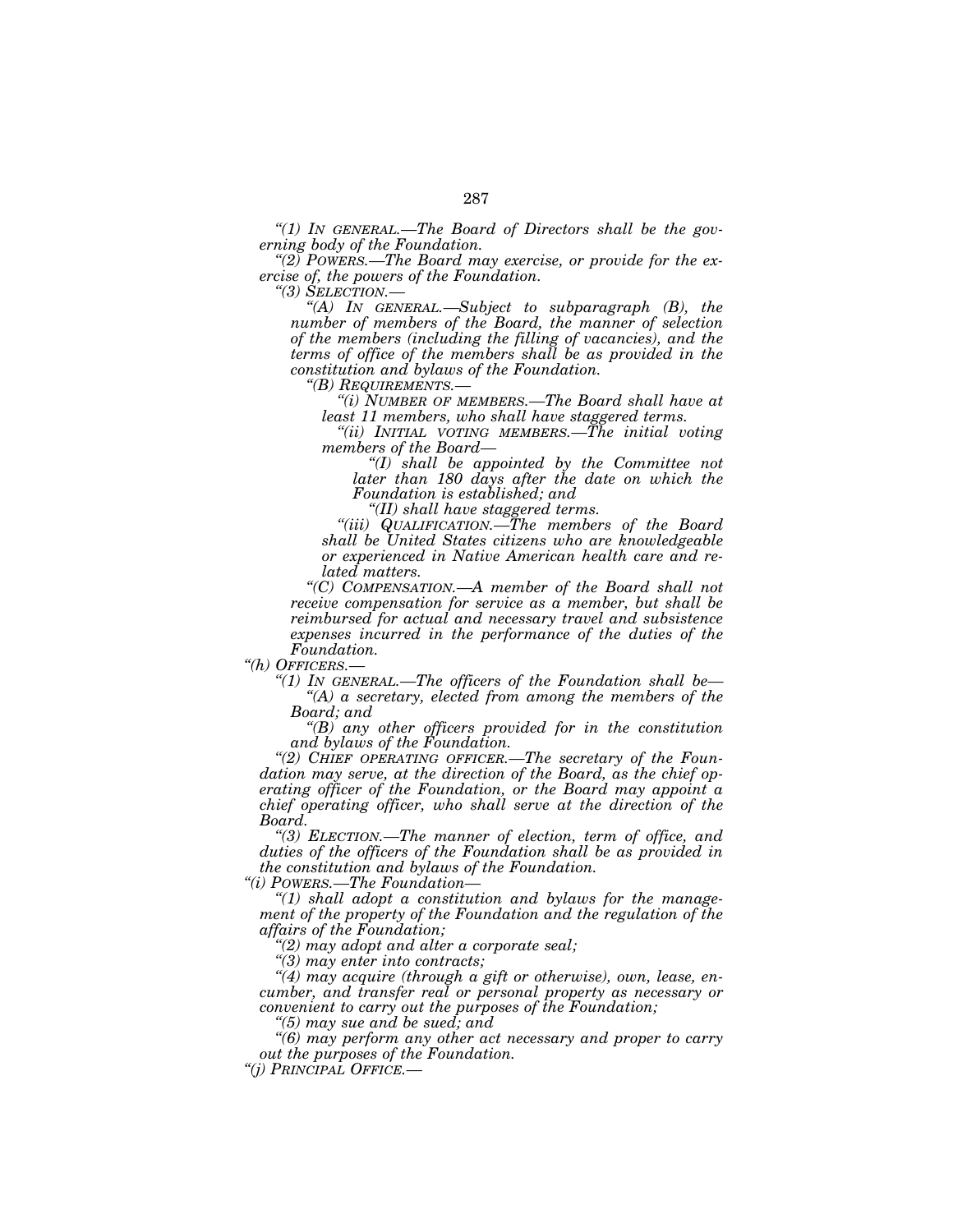*''(1) IN GENERAL.—The principal office of the Foundation* 

*shall be in the District of Columbia. ''(2) ACTIVITIES; OFFICES.—The activities of the Foundation may be conducted, and offices may be maintained, throughout the United States in accordance with the constitution and by-*

*laws of the Foundation. ''(k) SERVICE OF PROCESS.—The Foundation shall comply with the law on service of process of each State in which the Foundation is incorporated and of each State in which the Foundation carries on activities. ''(l) LIABILITY OF OFFICERS, EMPLOYEES, AND AGENTS.— ''(1) IN GENERAL.—The Foundation shall be liable for the acts* 

*of the officers, employees, and agents of the Foundation acting within the scope of their authority.* 

*''(2) PERSONAL LIABILITY.—A member of the Board shall be personally liable only for gross negligence in the performance of the duties of the member.*<br>
"(*m*) *RESTRICTIONS*.—

"(1) LIMITATION ON SPENDING.—Beginning with the fiscal *year following the first full fiscal year during which the Foundation is in operation, the administrative costs of the Foundation shall not exceed the percentage described in paragraph (2) of the sum of—*

*''(A) the amounts transferred to the Foundation under subsection (o) during the preceding fiscal year; and* 

*''(B) donations received from private sources during the preceding fiscal year.* 

*''(2) PERCENTAGES.—The percentages referred to in paragraph (1) are—*

*''(A) for the first fiscal year described in that paragraph,* 

*20 percent; ''(B) for the following fiscal year, 15 percent; and* 

*''(C) for each fiscal year thereafter, 10 percent. ''(3) APPOINTMENT AND HIRING.—The appointment of officers and employees of the Foundation shall be subject to the availability of funds.* 

*''(4) STATUS.—A member of the Board or officer, employee, or agent of the Foundation shall not by reason of association with the Foundation be considered to be an officer, employee, or agent of the United States.* 

 $a(n)$  AUDITS.—The Foundation shall comply with section 10101 of *title 36, United States Code, as if the Foundation were a corporation under part B of subtitle II of that title.* 

*''(o) FUNDING.—*

*''(1) AUTHORIZATION OF APPROPRIATIONS.—There is authorized to be appropriated to carry out subsection (e)(1) \$500,000 for each fiscal year, as adjusted to reflect changes in the Consumer Price Index for all-urban consumers published by the Department of Labor. ''(2) TRANSFER OF DONATED FUNDS.—The Secretary shall* 

*transfer to the Foundation funds held by the Department of Health and Human Services under the Act of August 5, 1954 (42 U.S.C. 2001 et seq.), if the transfer or use of the funds is not prohibited by any term under which the funds were donated.*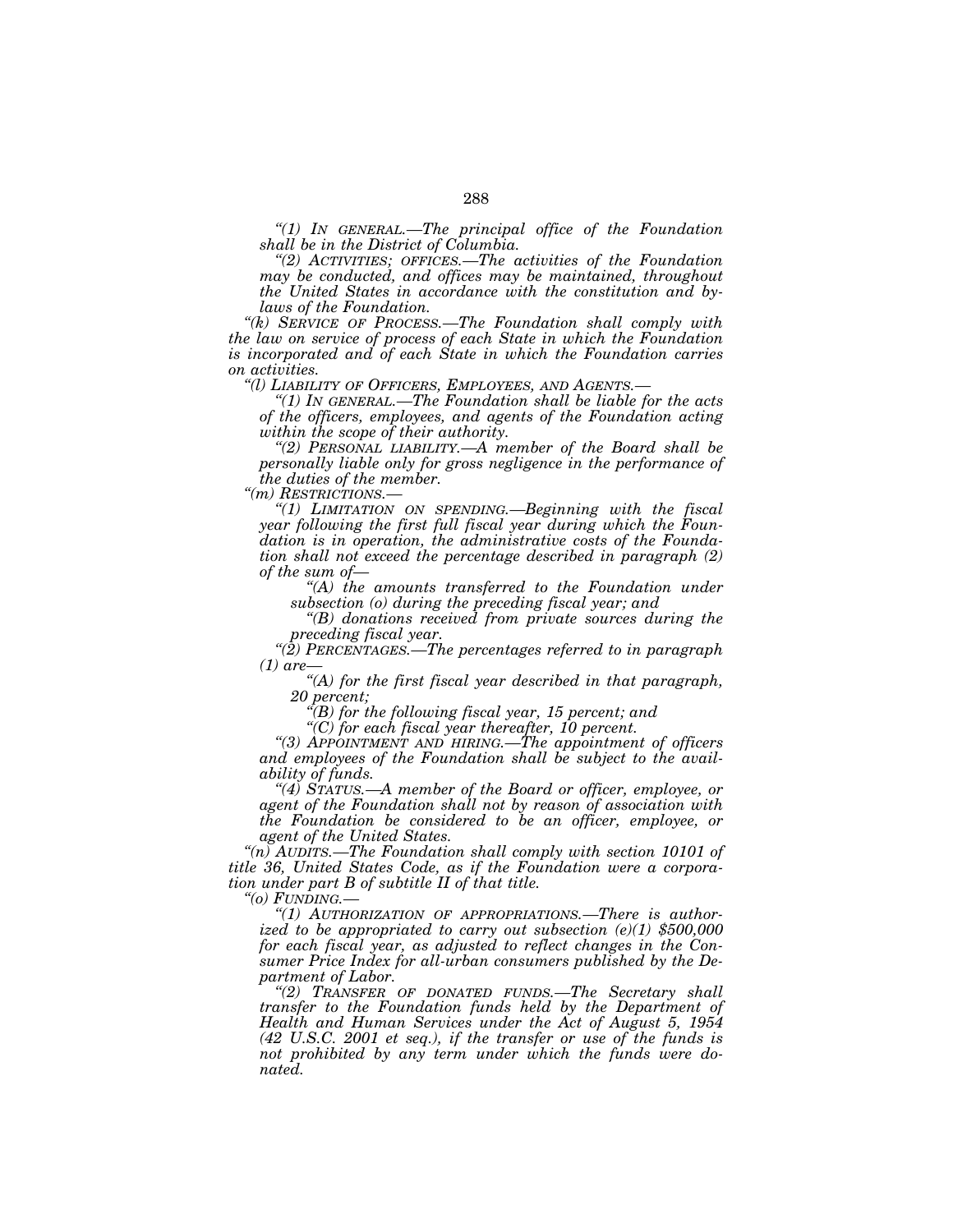## *''SEC. 803. ADMINISTRATIVE SERVICES AND SUPPORT.*

*''(a) PROVISION OF SUPPORT BY SECRETARY.—Subject to subsection (b), during the 5-year period beginning on the date on which the Foundation is established, the Secretary*—

*Foundation is established, the Secretary— ''(1) may provide personnel, facilities, and other administra-*

*tive support services to the Foundation; ''(2) may provide funds for initial operating costs and to reim-*

*burse the travel expenses of the members of the Board; and ''(3) shall require and accept reimbursements from the Foun*dation for—<br>
"(A) services provided under paragraph (1); and<br>
"(B) funds provided under paragraph (2).

*''(B) funds provided under paragraph (2). ''(b) REIMBURSEMENT.—Reimbursements accepted under sub-*

*section (a)(3)— ''(1) shall be deposited in the Treasury of the United States to the credit of the applicable appropriations account; and ''(2) shall be chargeable for the cost of providing services de-*

*scribed in subsection (a)(1) and travel expenses described in subsection (a)(2). ''(c) CONTINUATION OF CERTAIN SERVICES.—The Secretary may* 

*continue to provide facilities and necessary support services to the Foundation after the termination of the 5-year period specified in subsection (a) if the facilities and services— ''(1) are available; and* 

*(b) TECHNICAL AMENDMENTS.—The Indian Self-Determination and Education Assistance Act is amended—* 

*(1) by redesignating title V (25 U.S.C. 458bbb et seq.) as title VII;* 

*(2) by redesignating sections 501, 502, and 503 (25 U.S.C. 458bbb, 458bbb–1, 458bbb–2) as sections 701, 702, and 703, respectively; and* 

 $(3)$  in subsection  $(a)(2)$  of section 702 and paragraph  $(2)$  of *section 703 (as redesignated by paragraph (2)), by striking ''section 501'' and inserting ''section 701''.* 

*TITLE II—IMPROVEMENT OF INDIAN HEALTH CARE PROVIDED UNDER THE SOCIAL SECURITY ACT* 

# *SEC. 201. EXPANSION OF PAYMENTS UNDER MEDICARE, MEDICAID, AND SCHIP FOR ALL COVERED SERVICES FURNISHED BY INDIAN HEALTH PROGRAMS.*

*(a) MEDICAID.—*

*(1) EXPANSION TO ALL COVERED SERVICES.—Section 1911 of the Social Security Act (42 U.S.C. 1396j) is amended—*

*(A) by amending the heading to read as follows:* 

### *''SEC. 1911. INDIAN HEALTH PROGRAMS.'';*

*and* 

*(B) by amending subsection (a) to read as follows:* 

*''(a) ELIGIBILITY FOR PAYMENT FOR MEDICAL ASSISTANCE.—The Indian Health Service and an Indian Tribe, Tribal Organization, or an Urban Indian Organization shall be eligible for payment for medical assistance provided under a State plan or under waiver authority with respect to items and services furnished by the Indian Health Service, Indian Tribe, Tribal Organization, or Urban Indian Organization if the furnishing of such services meets all the condi-*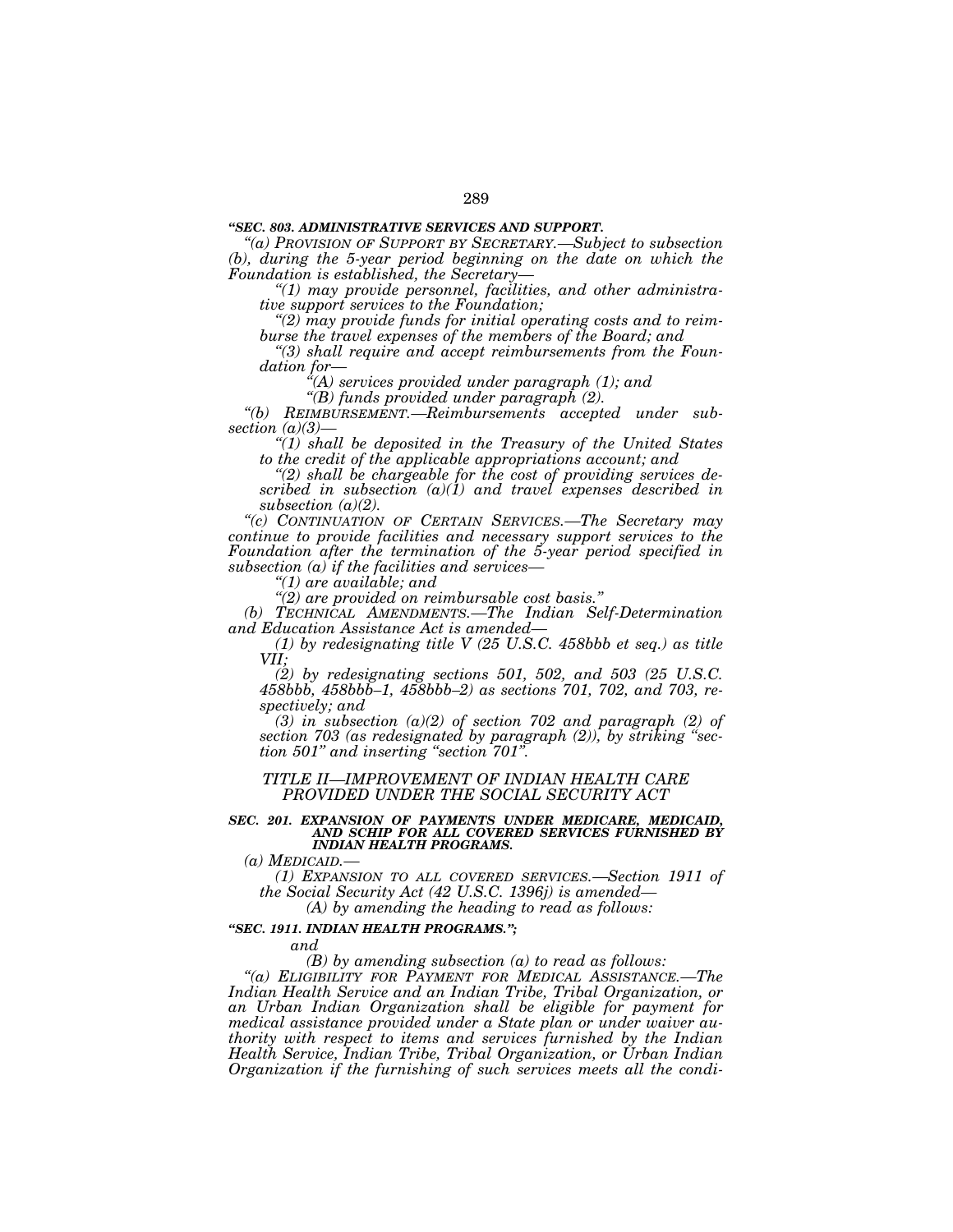*tions and requirements which are applicable generally to the furnishing of items and services under this title and under such plan* 

(2) COMPLIANCE WITH CONDITIONS AND REQUIREMENTS.—Subsection (b) of such section is amended to read as follows:

*section (b) of such section is amended to read as follows: ''(b) COMPLIANCE WITH CONDITIONS AND REQUIREMENTS.—A facility of the Indian Health Service or an Indian Tribe, Tribal Organization, or an Urban Indian Organization which is eligible for payment under subsection (a) with respect to the furnishing of items and services, but which does not meet all of the conditions and requirements of this title and under a State plan or waiver authority which are applicable generally to such facility, shall make such improvements as are necessary to achieve or maintain compliance with such conditions and requirements in accordance with a plan submitted to and accepted by the Secretary for achieving or maintaining compliance with such conditions and requirements, and shall be deemed to meet such conditions and requirements (and to be eligible for payment under this title), without regard to the extent of its actual compliance with such conditions and requirements, during the* 

first 12 months after the month in which such plan is submitted.".<br>
(3) REVISION OF AUTHORITY TO ENTER INTO AGREEMENTS.—<br>
Subsection (c) of such section is amended to read as follows:<br>
"(c) AUTHORITY TO ENTER INTO AGREEMEN

*may enter into an agreement with a State for the purpose of reimbursing the State for medical assistance provided by the Indian Health Service, an Indian Tribe, Tribal Organization, or an Urban Indian Organization (as so defined), directly, through referral, or under contracts or other arrangements between the Indian Health Service, an Indian Tribe, Tribal Organization, or an Urban Indian Organization and another health care provider to Indians who are eligible for medical assistance under the State plan or under waiver* 

(4) CROSS-REFERENCES TO SPECIAL FUND FOR IMPROVEMENT *OF IHS FACILITIES; DIRECT BILLING OPTION; DEFINITIONS.—Such section is further amended by striking subsection (d) and adding at the end the following new subsections:* 

*''(d) SPECIAL FUND FOR IMPROVEMENT OF IHS FACILITIES.—For provisions relating to the authority of the Secretary to place payments to which a facility of the Indian Health Service is eligible for payment under this title into a special fund established under section 401(c)(1) of the Indian Health Care Improvement Act, and the requirement to use amounts paid from such fund for making improvements in accordance with subsection (b), see subparagraphs* 

*(A) and (B) of section 401(c)(1) of such Act. ''(e) DIRECT BILLING.—For provisions relating to the authority of a Tribal Health Program or an Urban Indian Organization to elect to directly bill for, and receive payment for, health care items and services provided by such Program or Organization for which payment is made under this title, see section 401(d) of the Indian* 

*Health Care Improvement Act. ''(f) DEFINITIONS.—In this section, the terms 'Indian Health Program', 'Indian Tribe', 'Tribal Health Program', 'Tribal Organization', and 'Urban Indian Organization' have the meanings given those terms in section 4 of the Indian Health Care Improvement Act.''.*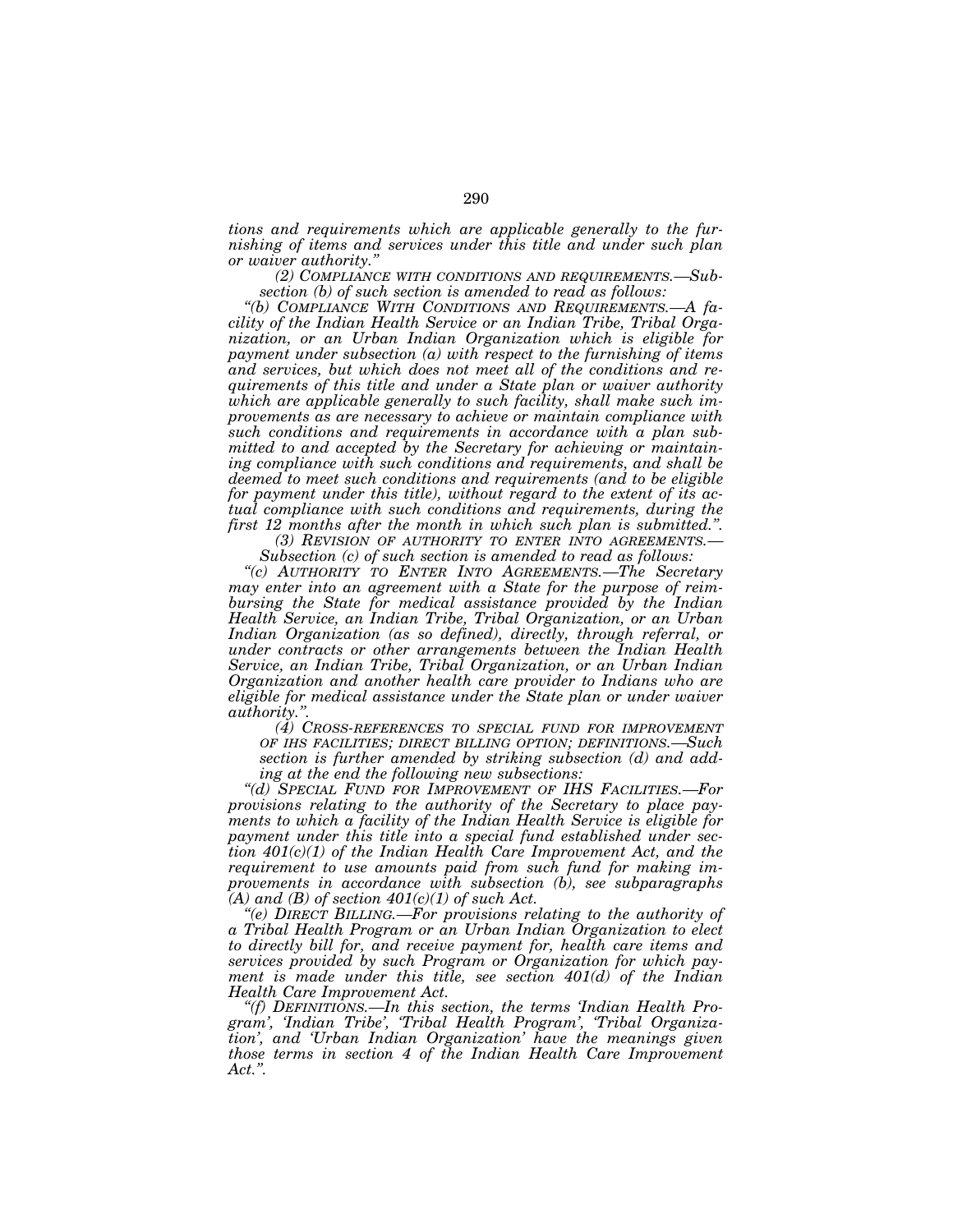*(b) MEDICARE.— (1) EXPANSION TO ALL COVERED SERVICES.—Section 1880 of* 

*(A) by amending the heading to read as follows:* 

## *''SEC. 1880. INDIAN HEALTH PROGRAMS.'';*

*and* 

*(B) by amending subsection (a) to read as follows: ''(a) ELIGIBILITY FOR PAYMENTS.—Subject to subsection (e), the Indian Health Service and an Indian Tribe, Tribal Organization, or an Urban Indian Organization shall be eligible for payments under this title with respect to items and services furnished by the Indian Health Service, Indian Tribe, Tribal Organization, or Urban Indian Organization if the furnishing of such services meets all the conditions and requirements which are applicable generally to the fur-*

*nishing of items and services under this title.''. (2) COMPLIANCE WITH CONDITIONS AND REQUIREMENTS.—Sub-*

*section (b) of such section is amended to read as follows: ''(b) COMPLIANCE WITH CONDITIONS AND REQUIREMENTS.—Subject to subsection (e), a facility of the Indian Health Service or an Indian Tribe, Tribal Organization, or an Urban Indian Organization which is eligible for payment under subsection (a) with respect to the furnishing of items and services, but which does not meet all of the conditions and requirements of this title which are applicable generally to such facility, shall make such improvements as are necessary to achieve or maintain compliance with such conditions and requirements in accordance with a plan submitted to and accepted by the Secretary for achieving or maintaining compliance with such conditions and requirements, and shall be deemed to meet such conditions and requirements (and to be eligible for payment under this title), without regard to the extent of its actual compliance with such conditions and requirements, during the first 12 months after the* 

*(3) CROSS-REFERENCES TO SPECIAL FUND FOR IMPROVEMENT OF IHS FACILITIES; DIRECT BILLING OPTION; DEFINITIONS.—* 

*(A)* IN GENERAL.—Such section is further amended by *striking subsections (c) and (d) and inserting the following* 

*new subsections: ''(c) SPECIAL FUND FOR IMPROVEMENT OF IHS FACILITIES.—For provisions relating to the authority of the Secretary to place payments to which a facility of the Indian Health Service is eligible for payment under this title into a special fund established under section 401(c)(1) of the Indian Health Care Improvement Act, and the requirement to use amounts paid from such fund for making improvements in accordance with subsection (b), see subparagraphs*   $(A)$  and  $(B)$  of section  $401(c)(1)$  of such Act.

*''(d) DIRECT BILLING.—For provisions relating to the authority of a Tribal Health Program or an Urban Indian Organization to elect to directly bill for, and receive payment for, health care items and services provided by such Program or Organization for which payment is made under this title, see section 401(d) of the Indian Health Care Improvement Act.''.* 

*(B) CONFORMING AMENDMENT.—Paragraph (3) of section 1880(e) of such Act (42 U.S.C. 1395qq(e)) is amended by inserting ''and section 401(c)(1) of the Indian Health Care Improvement Act'' after ''Subsection (c)''.*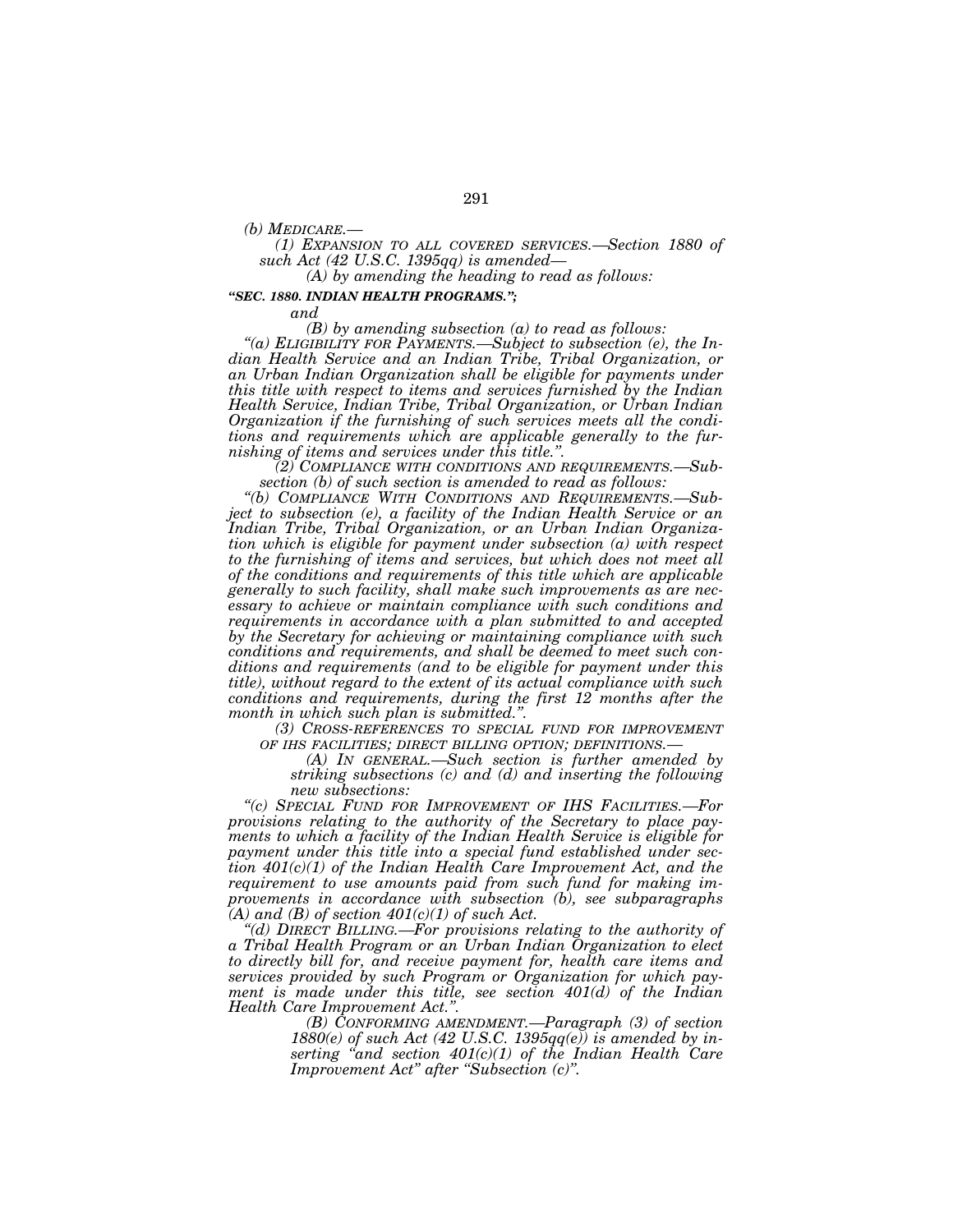*(4) DEFINITIONS.—Such section is further amended by amending subsection (f) to read as follows:* 

*''(f) DEFINITIONS.—In this section, the terms 'Indian Health Program', 'Indian Tribe', 'Service Unit', 'Tribal Health Program', 'Tribal Organization', and 'Urban Indian Organization' have the meanings given those terms in section 4 of the Indian Health Care Improvement Act.''.* 

*(c) APPLICATION TO SCHIP.—Section 2107(e)(1) of the Social Security Act (42 U.S.C. 1397gg(e)(1)) is amended—*

*(1) by redesignating subparagraph (D) as subparagraph (E); and* 

*(2) by inserting after subparagraph (C), the following new subparagraph:* 

*''(D) Section 1911 (relating to Indian Health Programs, other than subsection (d) of such section).''*

**SEC. 202. INCREASED OUTREACH TO INDIANS UNDER MEDICAID AND** *SCHIP AND IMPROVED COOPERATION IN THE PROVISION OF ITEMS AND SERVICES TO INDIANS UNDER SOCIAL SE-CURITY ACT HEALTH BENEFIT PROGRAMS.* 

*Section 1139 of the Social Security Act (42 U.S.C. 1320b–9) is amended to read as follows:* 

### *SEC. 1139. IMPROVED ACCESS TO, AND DELIVERY OF, HEALTH CARE FOR INDIANS UNDER TITLES XVIII, XIX, AND XXI.*

*(a) AGREEMENTS WITH STATES FOR MEDICAID AND SCHIP OUT-REACH ON OR NEAR RESERVATIONS TO INCREASE THE ENROLLMENT OF INDIANS IN THOSE PROGRAMS.—*

*(1) IN GENERAL.—In order to improve the access of Indians*  residing on or near a reservation to obtain benefits under the *Medicaid and State children's health insurance programs established under titles XIX and XXI, the Secretary shall encourage the State to take steps to provide for enrollment on or near the reservation. Such steps may include outreach efforts such as the outstationing of eligibility workers, entering into agreements with the Indian Health Service, Indian Tribes, Tribal Organizations, and Urban Indian Organizations to provide outreach, education regarding eligibility and benefits, enrollment, and translation services when such services are appropriate.* 

*(2) CONSTRUCTION.—Nothing in subparagraph (A) shall be construed as affecting arrangements entered into between States and the Indian Health Service, Indian Tribes, Tribal Organizations, or Urban Indian Organizations for such Service, Tribes, or Organizations to conduct administrative activities under such titles.* 

*(b) REQUIREMENT TO FACILITATE COOPERATION.—The Secretary, acting through the Centers for Medicare & Medicaid Services, shall take such steps as are necessary to facilitate cooperation with, and agreements between, States and the Indian Health Service, Indian Tribes, Tribal Organizations, or Urban Indian Organizations with respect to the provision of health care items and services to Indians under the programs established under title XVIII, XIX, or XXI.* 

*(c) DEFINITION OF INDIAN; INDIAN TRIBE; INDIAN HEALTH PRO-GRAM; TRIBAL ORGANIZATION; URBAN INDIAN ORGANIZATION.—In this section, the terms ''Indian'', ''Indian Tribe'', ''Indian Health Program'', ''Tribal Organization'', and ''Urban Indian Organization''*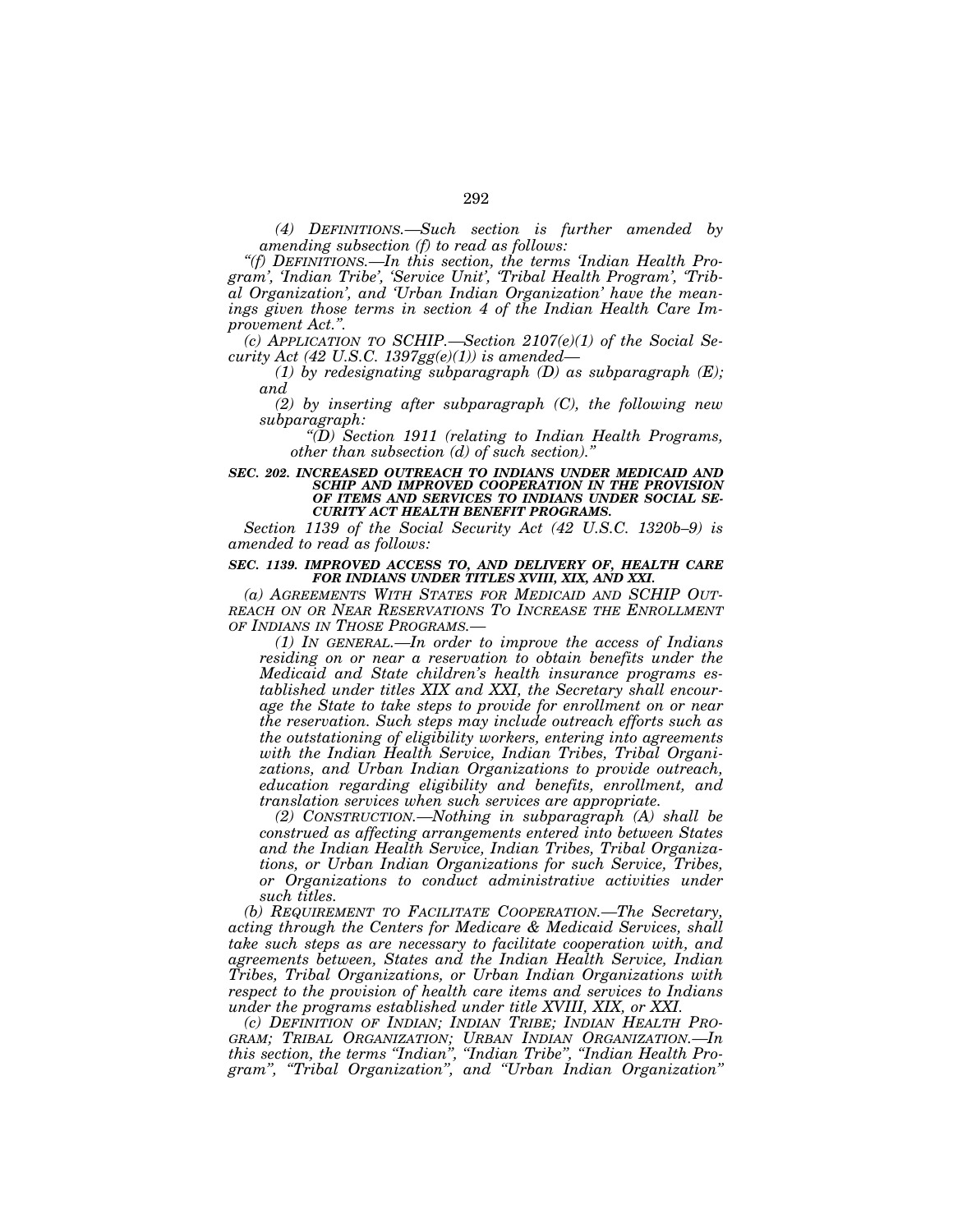*have the meanings given those terms in section 4 of the Indian Health Care Improvement Act.* 

### *SEC. 203. ADDITIONAL PROVISIONS TO INCREASE OUTREACH TO, AND ENROLLMENT OF, INDIANS IN SCHIP AND MEDICAID.*

*(a) NONAPPLICATION OF 10 PERCENT LIMIT ON OUTREACH AND CERTAIN OTHER EXPENDITURES.—Section 2105(c)(2) of the Social Security Act (42 U.S.C. 1397ee(c)(2)) is amended by adding at the* 

> *end the following new subparagraph: ''(C) NONAPPLICATION TO EXPENDITURES FOR OUTREACH TO INCREASE THE ENROLLMENT OF INDIAN CHILDREN UNDER THIS TITLE AND TITLE XIX.—The limitation under subparagraph (A) on expenditures for items described in subsection (a)(1)(D) shall not apply in the case of expenditures for outreach activities to families of Indian children likely to be eligible for child health assistance under the plan or medical assistance under the State plan under title XIX (or under a waiver of such plan), to inform such families of the availability of, and to assist them in enrolling their children in, such plans, including such activities conducted under grants, contracts, or agreements entered into under section*

*1139(a).''. (b) ASSURANCE OF PAYMENTS TO INDIAN HEALTH CARE PRO- VIDERS FOR CHILD HEALTH ASSISTANCE.—Section 2102(b)(3)(D) of such Act (42 U.S.C. 1397bb(b)(3)(D)) is amended by striking '(as defined in section 4(c) of the Indian Health Care Improvement Act, 25 U.S.C. 1603(c))' and inserting', including how the State will ensure that payments are made to Indian Health Programs and Urban Indian Organizations operating in the State for the provision of such* 

*assistance'. (c) INCLUSION OF OTHER INDIAN FINANCED HEALTH CARE PRO- Section 2105(c)(6)(B) of such Act (42 U.S.C. 1397ee(c)(6)(B)) is amended by striking 'insurance program, other than an insurance program operated or financed by the Indian Health Service' and inserting 'program, other than a health care program operated or financed by the Indian Health Service or by an Indian Tribe, Tribal Organization, or Urban Indian Organization'.* 

*(d) SATISFACTION OF MEDICAID DOCUMENTATION REQUIRE-MENTS.—*

*(1) IN GENERAL.—Section 1903(x)(3)(B) of the Social Security Act (42 U.S.C. 1396b(x)(3)(B)) is amended—*

*(A) by redesignating clause (v) as clause (vi); and* 

*(B) by inserting after clause (iv), the following new clause:* 

*''(v)(I) Except as provided in subclause (II), a document issued by a federally-recognized Indian tribe evidencing membership or enrollment in, or affiliation with, such tribe.* 

*''(II) With respect to those federally-recognized Indian tribes located within States having an international border whose membership includes individuals who are not citizens of the United States, the Secretary shall, after consulting with such tribes, issue regulations authorizing the presentation of such other forms of documentation (including tribal documentation, if*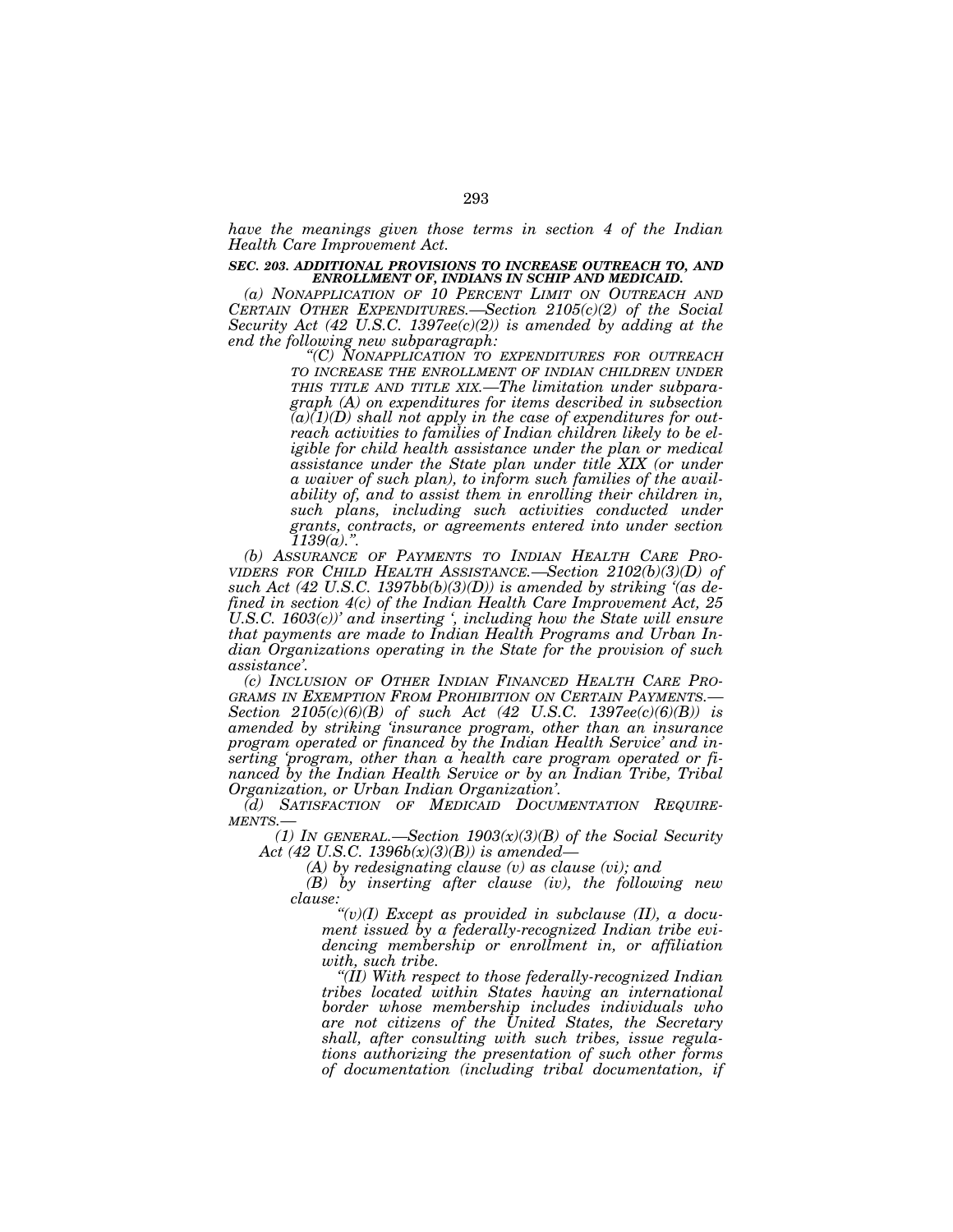*appropriate) that the Secretary determines to be satisfactory documentary evidence of citizenship or nationality for purposes of satisfying the requirement of this subsection.''.* 

*(2) TRANSITION RULE.—During the period that begins on July 1, 2006, and ends on the effective date of final regulations issued under subclause (II) of section 1903(x)(3)(B)(v) of the Social Security Act (42 U.S.C. 1396b(x)(3)(B)(v)) (as added by paragraph (1)), an individual who is a member of a federallyrecognized Indian tribe described in subclause (II) of that section who presents a document described in subclause (I) of such section that is issued by such Indian tribe, shall be deemed to have presented satisfactory evidence of citizenship or nationality for purposes of satisfying the requirement of subsection (x) of section 1903 of such Act.* 

*(e) DEFINITIONS.—Section 2110(c) of such Act (42 U.S.C. 1397jj(c)) is amended by adding at the end the following new paragraph:* 

*''(9) INDIAN; INDIAN HEALTH PROGRAM; INDIAN TRIBE; ETC.— The terms 'Indian', 'Indian Health Program', 'Indian Tribe', 'Tribal Organization', and 'Urban Indian Organization' have the meanings given those terms in section 4 of the Indian Health Care Improvement Act.''.* 

### *SEC. 204. PREMIUMS AND COST SHARING PROTECTIONS UNDER MED-ICAID, ELIGIBILITY DETERMINATIONS UNDER MEDICAID AND SCHIP, AND PROTECTION OF CERTAIN INDIAN PROP-ERTY FROM MEDICAID ESTATE RECOVERY.*

*(a) PREMIUMS AND COST SHARING PROTECTION UNDER MED-ICAID.—*

*(1) IN GENERAL.—Section 1916 of the Social Security Act (42 U.S.C. 1396o) is amended—*

*(A) in subsection (a), in the matter preceding paragraph*   $(1)$ , by striking "and  $(i)$ " and inserting ",  $(i)$ , and  $(j)$ "; and

*(B) by adding at the end the following new subsection: ''(j) NO PREMIUMS OR COST SHARING FOR INDIANS FURNISHED ITEMS OR SERVICES DIRECTLY BY INDIAN HEALTH PROGRAMS OR THROUGH REFERRAL UNDER THE CONTRACT HEALTH SERVICE.—*

*''(1) NO COST SHARING FOR ITEMS OR SERVICES FURNISHED TO INDIANS THROUGH INDIAN HEALTH PROGRAMS.—*

*''(A) IN GENERAL.—No enrollment fee, premium, or similar charge, and no deduction, copayment, cost sharing, or similar charge shall be imposed against an Indian who is furnished an item or service directly by the Indian Health Service, an Indian Tribe, Tribal Organization, or Urban Indian Organization or through referral under the contract health service for which payment may be made under this title.* 

*''(B) NO REDUCTION IN AMOUNT OF PAYMENT TO INDIAN HEALTH PROVIDERS.—Payment due under this title to the Indian Health Service, an Indian Tribe, Tribal Organization, or Urban Indian Organization, or a health care provider through referral under the contract health service for the furnishing of an item or service to an Indian who is eligible for assistance under such title, may not be reduced by the amount of any enrollment fee, premium, or similar*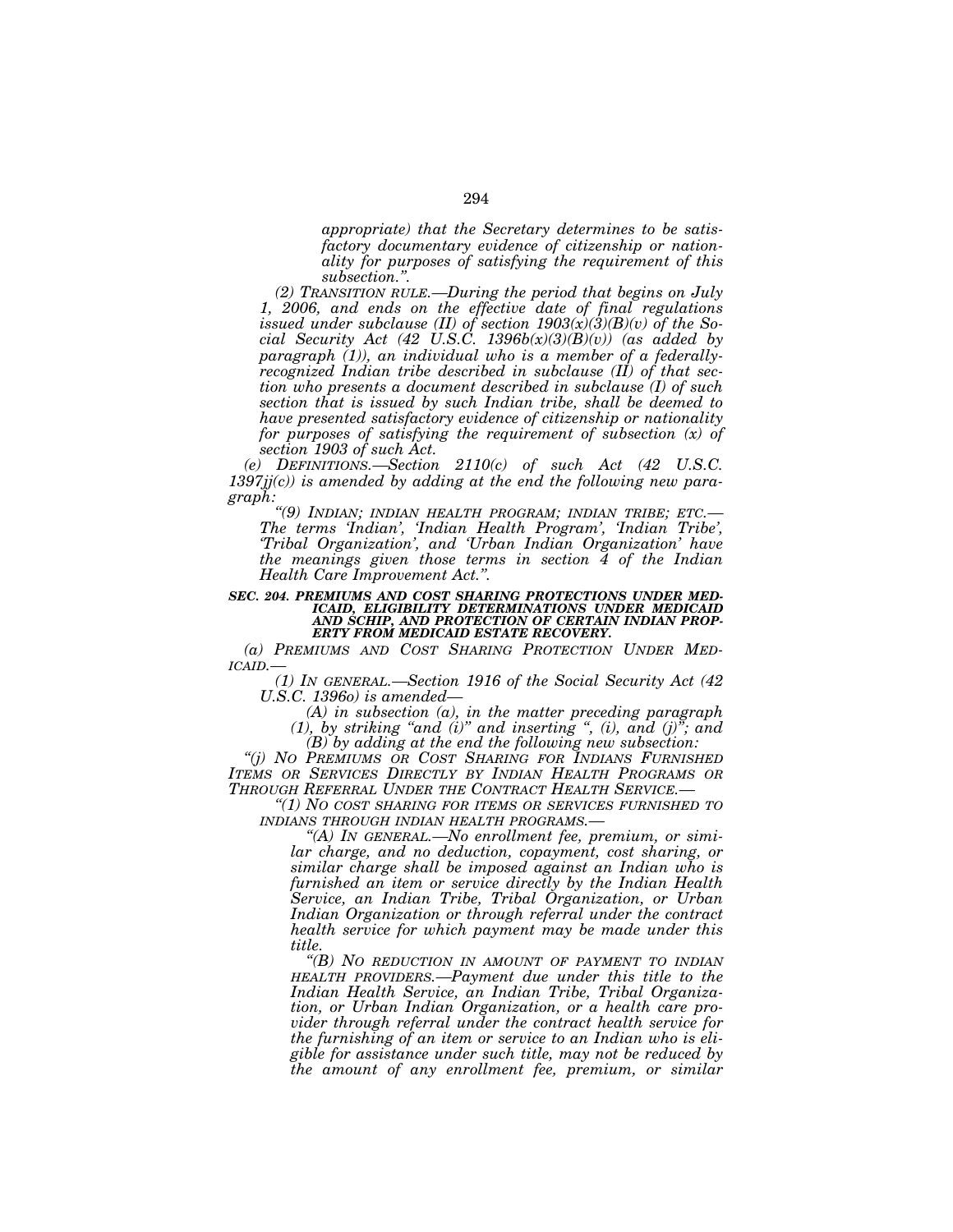*charge, or any deduction, copayment, cost sharing, or simi*lar charge that would be due from the Indian but for the *operation of subparagraph (A). ''(2) RULE OF CONSTRUCTION.—Nothing in this subsection* 

*shall be construed as restricting the application of any other limitations on the imposition of premiums or cost sharing that may apply to an individual receiving medical assistance under this title who is an Indian. ''(3) DEFINITIONS.—In this subsection, the terms 'contract* 

*health service', 'Indian', 'Indian Tribe', 'Tribal Organization', and 'Urban Indian Organization' have the meanings given those terms in section 4 of the Indian Health Care Improvement Act''.* 

*(2) CONFORMING AMENDMENT.—Section 1916A (a)(1) of such Act (42 U.S.C. 1396o–1(a)(1)) is amended by striking ''section 1916(g)'' and inserting ''subsections (g), (i), or (j) of section 1916''.* 

*(b) TREATMENT OF CERTAIN PROPERTY FOR MEDICAID AND SCHIP ELIGIBILITY.—*

*(1) MEDICAID.—Section 1902(e) of the Social Security Act (42 U.S.C. 1396a) is amended by adding at the end the following new paragraph:* 

*''(13) Notwithstanding any other requirement of this title or any other provision of Federal or State law, a State shall disregard the following property for purposes of determining the eligibility of an individual who is an Indian (as defined in section 4 of the Indian Health Care Improvement Act) for medical assistance under this title:* 

*''(A) Property, including real property and improvements, that is held in trust, subject to Federal restrictions, or otherwise under the supervision of the Secretary of the Interior, located on a reservation, including any federally recognized Indian Tribe's reservation, pueblo, or colony, including former reservations in Oklahoma, Alaska Native regions established by the Alaska Native Claims Settlement Act, and Indian allotments on or near a reservation as designated and approved by the Bureau of Indian Affairs of* 

 $f(B)$  For any federally recognized Tribe not described in *subparagraph (A), property located within the most recent boundaries of a prior Federal reservation. ''(C) Ownership interests in rents, leases, royalties, or* 

*usage rights related to natural resources (including extraction of natural resources or harvesting of timber, other plants and plant products, animals, fish, and shellfish) re-*

*sulting from the exercise of federally protected rights. ''(D) Ownership interests in or usage rights to items not covered by subparagraphs (A) through (C) that have unique religious, spiritual, traditional, or cultural significance or rights that support subsistence or a traditional lifestyle according to applicable tribal law or custom.''.* 

(2) APPLICATION TO SCHIP.—Section  $2107(e)(1)$  of such Act (42 U.S.C. 1397gg(e)(1)) is amended—

*(A) by redesignating subparagraphs (B) through (E), as subparagraphs (C) through (F), respectively; and*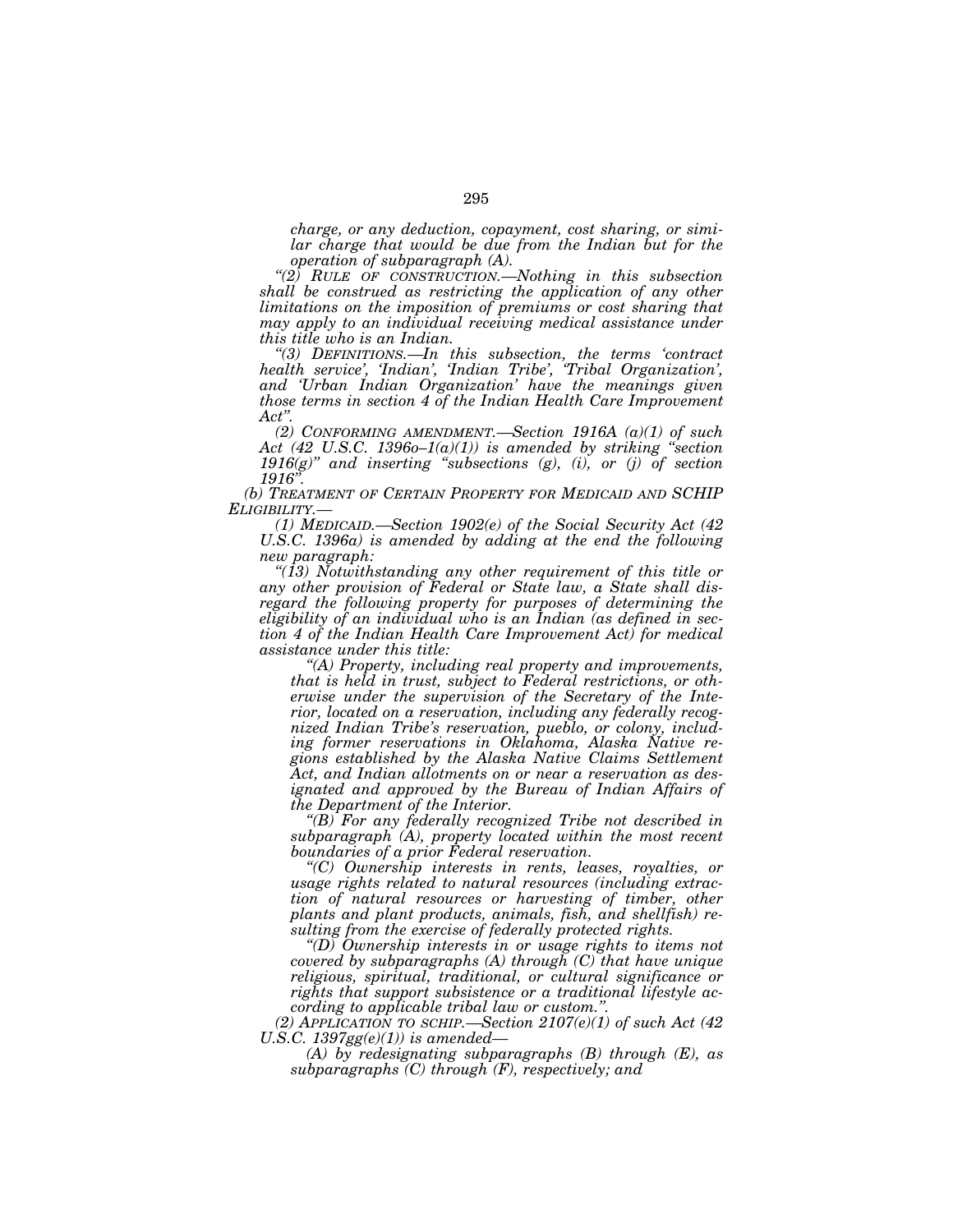*(B) by inserting after subparagraph (A), the following* 

"(B) Section 1902(e)(13) (relating to disregard of certain *property for purposes of making eligibility determina-*

*tions).''. (c) CONTINUATION OF CURRENT LAW PROTECTIONS OF CERTAIN INDIAN PROPERTY FROM MEDICAID ESTATE RECOVERY.—Section 1917(b)(3) of the Social Security Act (42 U.S.C. 1396p(b)(3)) is amended— (1) by inserting ''(A)'' after ''(3)''; and* 

*(2) by adding at the end the following new subparagraph: ''(B) The standards specified by the Secretary under subparagraph (A) shall require that the procedures established by the State agency under subparagraph (A) exempt income, resources, and property that are exempt from the application of this subsection as of April 1, 2003, under manual instructions issued to carry out this subsection (as in effect on such date) because of the Federal responsibility for Indian Tribes and Alaska Native Villages. Nothing in this subparagraph shall be construed as preventing the Secretary from providing additional estate recovery exemptions under this title for Indians.''.* 

#### *SEC. 205. NONDISCRIMINATION IN QUALIFICATIONS FOR PAYMENT FOR SERVICES UNDER FEDERAL HEALTH CARE PRO-GRAMS.*

*Section 1139 of the Social Security Act (42 U.S.C. 1320b–9), as amended by section 202, is amended by redesignating subsection (c) as subsection (d), and inserting after subsection (b) the following* 

*new subsection: ''(c) NONDISCRIMINATION IN QUALIFICATIONS FOR PAYMENT FOR*

*SERVICES UNDER FEDERAL HEALTH CARE PROGRAMS.— ''(1) REQUIREMENT TO SATISFY GENERALLY APPLICABLE PAR-*

*(A)* IN GENERAL.—A Federal health care program must *accept an entity that is operated by the Indian Health Service, an Indian Tribe, Tribal Organization, or Urban Indian Organization as a provider eligible to receive payment under the program for health care services furnished to an Indian on the same basis as any other provider qualified*  to participate as a provider of health care services under *the program if the entity meets generally applicable State or other requirements for participation as a provider of health care services under the program.* 

*''(B) SATISFACTION OF STATE OR LOCAL LICENSURE OR RECOGNITION REQUIREMENTS.—Any requirement for participation as a provider of health care services under a Federal health care program that an entity be licensed or recognized under the State or local law where the entity is located to furnish health care services shall be deemed to have been met in the case of an entity operated by the Indian Health Service, an Indian Tribe, Tribal Organization, or Urban Indian Organization if the entity meets all the applicable standards for such licensure or recognition, regardless of whether the entity obtains a license or other documentation under such State or local law. In accord-*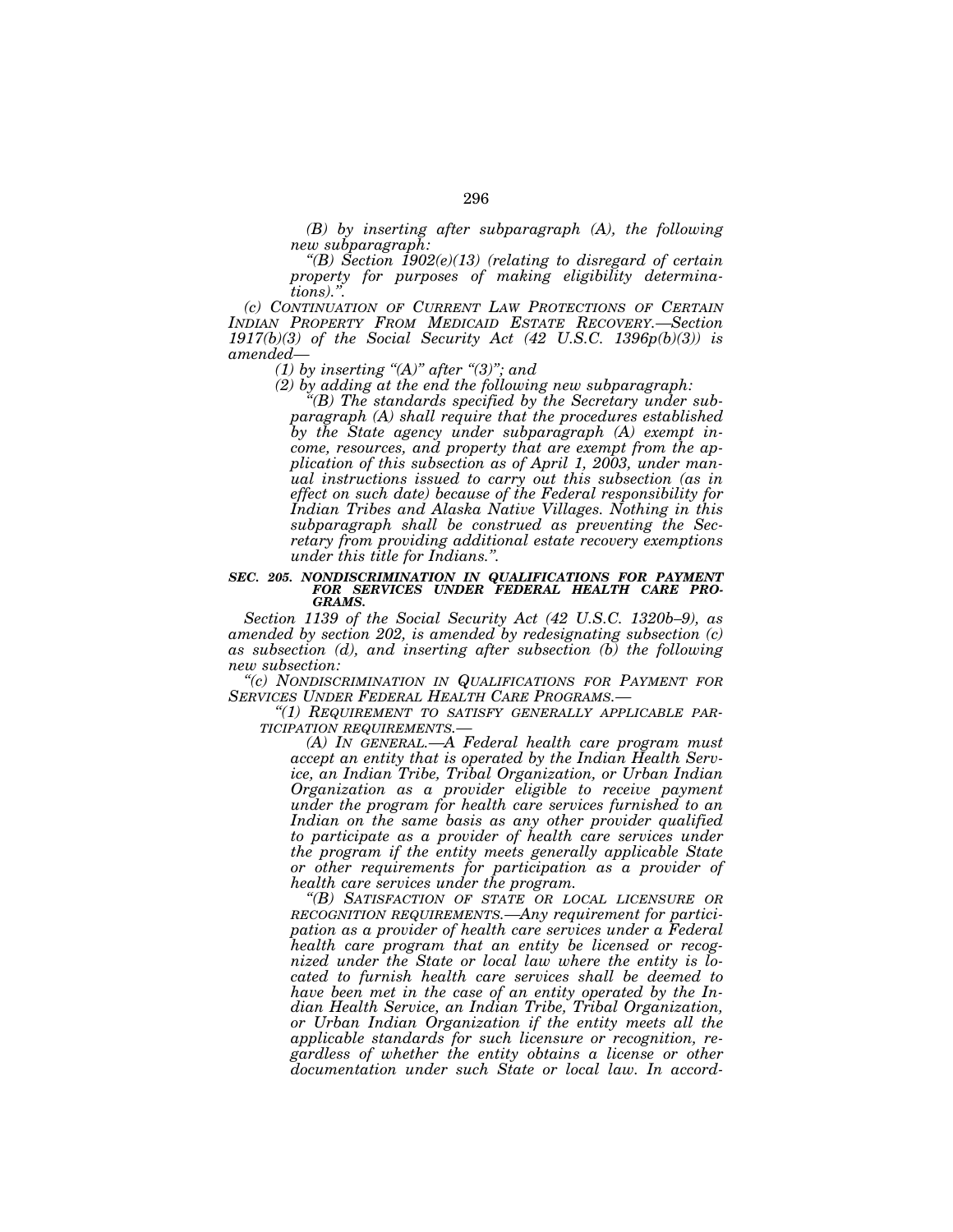*ance with section 221 of the Indian Health Care Improvement Act, the absence of the licensure of a health care professional employed by such an entity under the State or local law where the entity is located shall not be taken into account for purposes of determining whether the entity meets such standards, if the professional is licensed in another State.* 

*''(2) PROHIBITION ON FEDERAL PAYMENTS TO ENTITIES OR IN-DIVIDUALS EXCLUDED FROM PARTICIPATION IN FEDERAL HEALTH CARE PROGRAMS OR WHOSE STATE LICENSES ARE UNDER SUS-PENSION OR HAVE BEEN REVOKED.—*

*''(A) EXCLUDED ENTITIES.—No entity operated by the Indian Health Service, an Indian Tribe, Tribal Organization, or Urban Indian Organization that has been excluded from participation in any Federal health care program or for which a license is under suspension or has been revoked by the State where the entity is located shall be eligible to receive payment under any such program for health care services furnished to an Indian.* 

*''(B) EXCLUDED INDIVIDUALS.—No individual who has been excluded from participation in any Federal health care program or whose State license is under suspension or has been revoked shall be eligible to receive payment under any such program for health care services furnished by that individual, directly or through an entity that is otherwise eligible to receive payment for health care services, to an Indian.* 

*''(C) FEDERAL HEALTH CARE PROGRAM DEFINED.—In this subsection, the term, 'Federal health care program' has the meaning given that term in section 1128B(f), except that, for purposes of this subsection, such term shall include the health insurance program under chapter 89 of title 5, United States Code.''.* 

### *SEC. 206. CONSULTATION ON MEDICAID, SCHIP, AND OTHER HEALTH CARE PROGRAMS FUNDED UNDER THE SOCIAL SECURITY ACT INVOLVING INDIAN HEALTH PROGRAMS AND URBAN INDIAN ORGANIZATIONS.*

*(a) IN GENERAL.—Section 1139 of the Social Security Act (42 U.S.C. 1320b–9), as amended by sections 202 and 205, is amended by redesignating subsection (d) as subsection (e), and inserting after subsection (c) the following new subsection:* 

*''(d) CONSULTATION WITH TRIBAL TECHNICAL ADVISORY GROUP (TTAG).—The Secretary shall maintain within the Centers for Medicaid & Medicare Services (CMS) a Tribal Technical Advisory Group, established in accordance with requirements of the charter dated September 30, 2003, and in such group shall include a representative of the Urban Indian Organizations and the Service. The representative of the Urban Indian Organization shall be deemed to be an elected officer of a tribal government for purposes of applying section 204(b) of the Unfunded Mandates Reform Act of 1995 (2 U.S.C. 1534(b)).''.* 

*(b) SOLICITATION OF ADVICE UNDER MEDICAID AND SCHIP.—*

*(1) MEDICAID STATE PLAN AMENDMENT.—Section 1902(a) of the Social Security Act (42 U.S.C. 1396a(a)) is amended—*

*(A) in paragraph (69), by striking 'and' at the end;*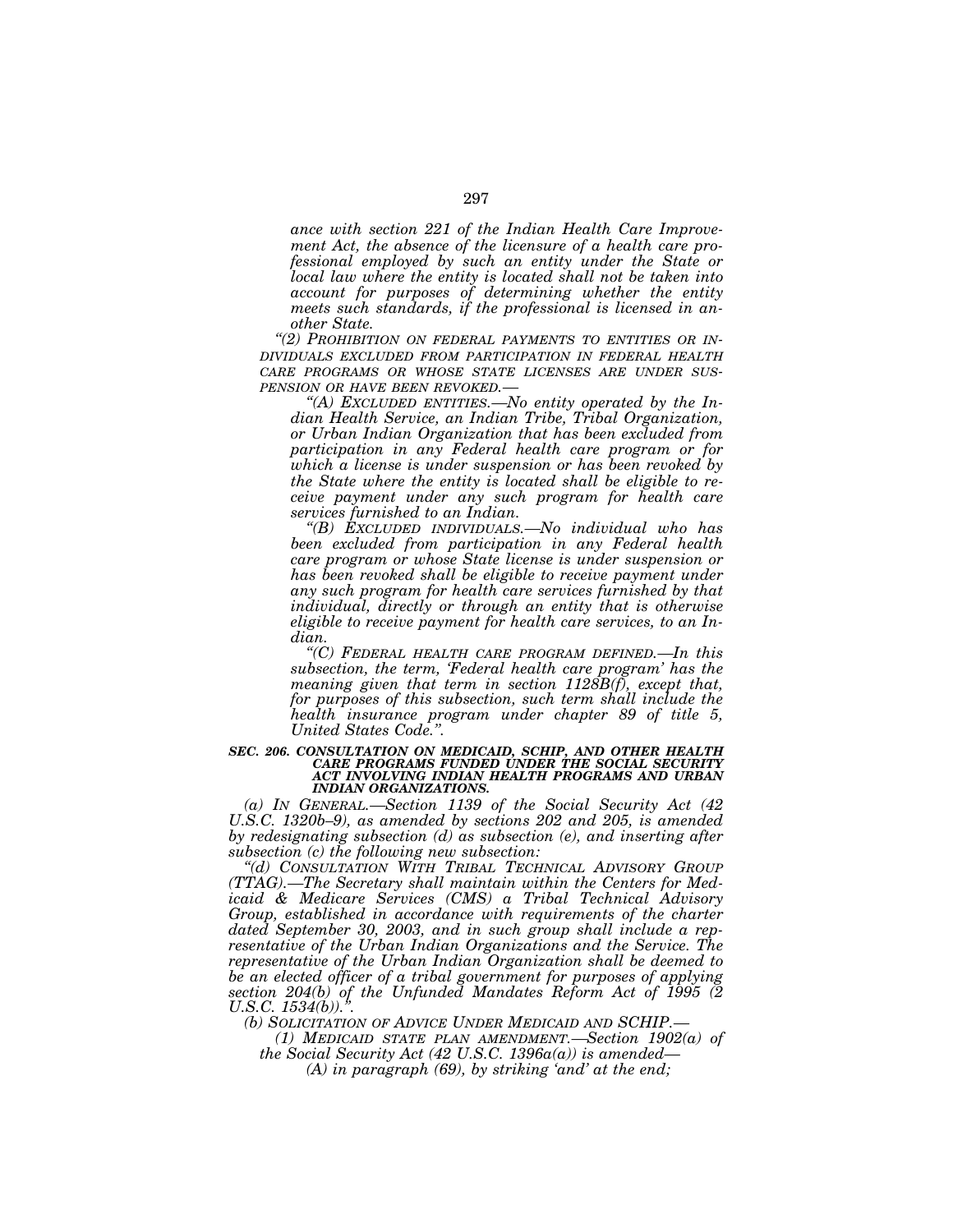$(B)$  in paragraph  $(70)(B)(iv)$ , by striking the period at the *end and inserting '; and'; and* 

*(C) by inserting after paragraph (70)(B)(iv), the following* 

*new paragraph: ''(71) in the case of any State in which the Indian Health Service operates or funds health care programs, or in which 1 or more Indian Health Programs or Urban Indian Organizations (as such terms are defined in section 4 of the Indian Health Care Improvement Act) provide health care in the State for which medical assistance is available under such title, provide for a process under which the State seeks advice on a regular, ongoing basis from designees of such Indian Health Programs and Urban Indian Organizations on matters relating to the application of this title that are likely to have a direct effect on such Indian Health Programs and Urban Indian Organizations and that— ''(A) shall include solicitation of advice prior to submis-*

*sion of any plan amendments, waiver requests, and proposals for demonstration projects likely to have a direct effect on Indians, Indian Health Programs, or Urban Indian* 

*Organizations; and ''(B) may include appointment of an advisory committee and of a designee of such Indian Health Programs and Urban Indian Organizations to the medical care advisory committee advising the State on its State plan under this* 

*title.''. (2) APPLICATION TO SCHIP.—Section 2107(e)(1) of such Act (42 U.S.C.*  $1397gg(e)(1)$ , as amended by section  $204(b)(2)$ , is amended—

*(A) by redesignating subparagraphs (B) through (F) as subparagraphs (C) through (G), respectively; and* 

*(B) by inserting after subparagraph (A), the following new subparagraph:* 

 $P(B)$  Section 1902(a)(71) (relating to the option of certain *States to seek advice from designees of Indian Health Programs and Urban Indian Organizations).''.* 

*(c) RULE OF CONSTRUCTION.—Nothing in the amendments made by this section shall be construed as superseding existing advisory committees, working groups, guidance, or other advisory procedures established by the Secretary of Health and Human Services or by any State with respect to the provision of health care to Indians.* 

*SEC. 207. EXCLUSION WAIVER AUTHORITY FOR AFFECTED INDIAN HEALTH PROGRAMS AND SAFE HARBOR TRANSACTIONS UNDER THE SOCIAL SECURITY ACT.* 

*(a) EXCLUSION WAIVER AUTHORITY.—Section 1128 of the Social Security Act (42 U.S.C. 1320a–7) is amended by adding at the end the following new subsection:* 

*''(k) ADDITIONAL EXCLUSION WAIVER AUTHORITY FOR AFFECTED INDIAN HEALTH PROGRAMS.—In addition to the authority granted the Secretary under subsections (c)(3)(B) and (d)(3)(B) to waive an exclusion under subsection (a)(1), (a)(3), (a)(4), or (b), the Secretary may, in the case of an Indian Health Program, waive such an exclusion upon the request of the administrator of an affected Indian Health Program (as defined in section 4 of the Indian Health Care Improvement Act) who determines that the exclusion would impose*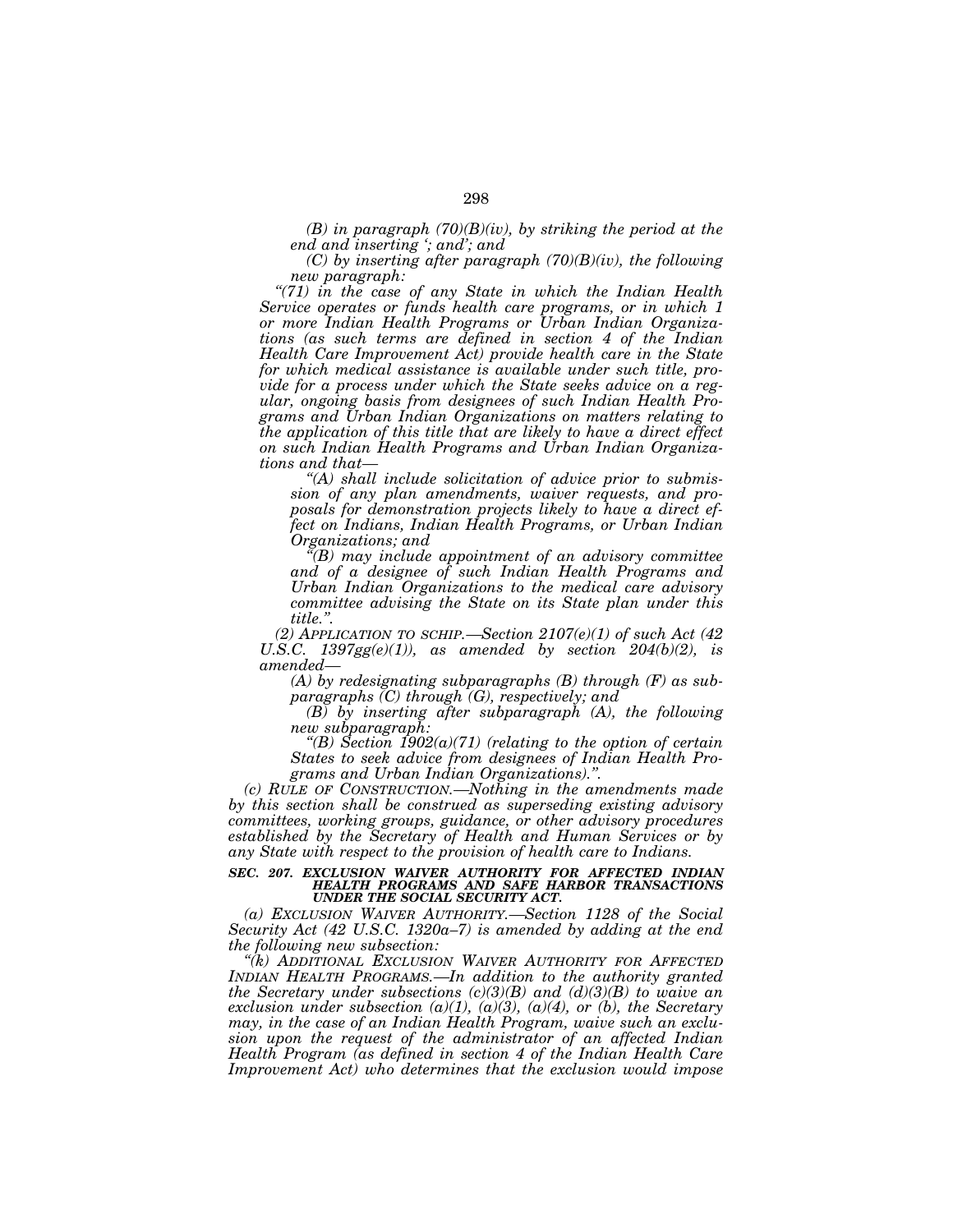*a hardship on individuals entitled to benefits under or enrolled in a Federal health care program.''. (b) CERTAIN TRANSACTIONS INVOLVING INDIAN HEALTH CARE*

*PROGRAMS DEEMED TO BE IN SAFE HARBORS.—Section 1128B(b) of the Social Security Act (42 U.S.C. 1320a–7b(b)) is amended by add-*

*ial Subject to such conditions as the Secretary may promulgate*  $\mathcal{L}$ *from time to time as necessary to prevent fraud and abuse, for purposes of paragraphs (1) and (2) and section 1128A(a), the following transfers shall not be treated as remuneration: ''(A) TRANSFERS BETWEEN INDIAN HEALTH PROGRAMS, IN-*

*DIAN TRIBES, TRIBAL ORGANIZATIONS, AND URBAN INDIAN ORGANIZATIONS.—Transfers of anything of value between or among an Indian Health Program, Indian Tribe, Tribal Organization, or Urban Indian Organization, that are made for the purpose of providing necessary health care items and services to any patient served by such Program, Tribe, or Organization and that consist of—*

*''(i) services in connection with the collection, transport, analysis, or interpretation of diagnostic specimens or test data;* 

*''(ii) inventory or supplies;* 

*''(iii) staff; or* 

*''(iv) a waiver of all or part of premiums or cost shar-*

*ing.*<br>"(B) Transfers between indian health programs, in-*''(B) TRANSFERS BETWEEN INDIAN HEALTH PROGRAMS, IN- DIAN TRIBES, TRIBAL ORGANIZATIONS, OR URBAN INDIAN OR- GANIZATIONS AND PATIENTS.—Transfers of anything of value between an Indian Health Program, Indian Tribe, Tribal Organization, or Urban Indian Organization and any patient served or eligible for service from an Indian Health Program, Indian Tribe, Tribal Organization, or Urban Indian Organization, including any patient served or eligible for service pursuant to section 807 of the Indian Health Care Improvement Act, but only if such transfers—*

*''(i) consist of expenditures related to providing transportation for the patient for the provision of necessary health care items or services, provided that the provision of such transportation is not advertised, nor an incentive of which the value is disproportionately large in relationship to the value of the health care item or service (with respect to the value of the item or service itself or, for preventative items or services, the future health care costs reasonably expected to be avoided);* 

*''(ii) consist of expenditures related to providing housing to the patient (including a pregnant patient) and immediate family members or an escort necessary to assuring the timely provision of health care items and services to the patient, provided that the provision of such housing is not advertised nor an incentive of which the value is disproportionately large in relationship to the value of the health care item or service (with respect to the value of the item or service itself or, for preventative items or services, the future health care costs reasonably expected to be avoided); or*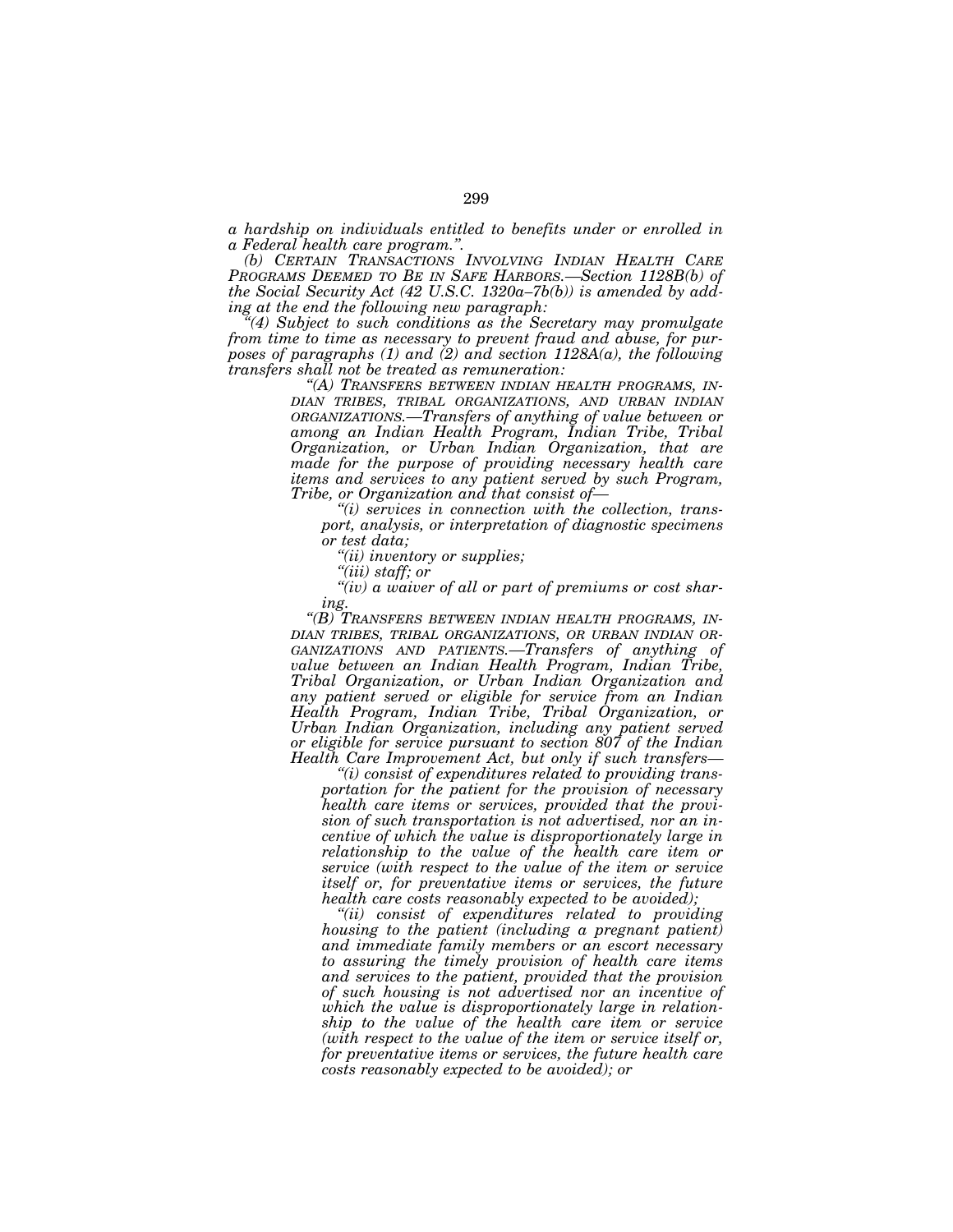*''(iii) are for the purpose of paying premiums or cost sharing on behalf of such a patient, provided that the making of such payment is not subject to conditions other than conditions agreed to under a contract for the delivery of contract health services.* 

*''(C) CONTRACT HEALTH SERVICES.—A transfer of anything of value negotiated as part of a contract entered into between an Indian Health Program, Indian Tribe, Tribal Organization, Urban Indian Organization, or the Indian Health Service and a contract care provider for the delivery of contract health services authorized by the Indian Health Service, provided that—*

*''(i) such a transfer is not tied to volume or value of referrals or other business generated by the parties; and* 

*''(ii) any such transfer is limited to the fair market value of the health care items or services provided or, in the case of a transfer of items or services related to preventative care, the value of the future health care costs reasonably expected to be avoided.* 

*''(D) OTHER TRANSFERS.—Any other transfer of anything of value involving an Indian Health Program, Indian Tribe, Tribal Organization, or Urban Indian Organization, or a patient served or eligible for service from an Indian Health Program, Indian Tribe, Tribal Organization, or Urban Indian Organization, that the Secretary, in consultation with the Attorney General, determines is appropriate, taking into account the special circumstances of such Indian Health Programs, Indian Tribes, Tribal Organizations, and Urban Indian Organizations, and of patients served by such Programs, Tribes, and Organizations.''.* 

### *SEC. 208. RULES APPLICABLE UNDER MEDICAID AND SCHIP TO MAN-AGED CARE ENTITIES WITH RESPECT TO INDIAN ENROLL-EES AND INDIAN HEALTH CARE PROVIDERS AND INDIAN MANAGED CARE ENTITIES.*

*(a) IN GENERAL.—Section 1932 of the Social Security Act (42 U.S.C. 1396u–2) is amended by adding at the end the following new subsection:* 

*''(h) SPECIAL RULES WITH RESPECT TO INDIAN ENROLLEES, IN- DIAN HEALTH CARE PROVIDERS, AND INDIAN MANAGED CARE ENTI- TIES.—*

*''(1) ENROLLEE OPTION TO SELECT AN INDIAN HEALTH CARE PROVIDER AS PRIMARY CARE PROVIDER.—In the case of a non-Indian Medicaid managed care entity that—*

*''(A) has an Indian enrolled with the entity; and* 

*''(B) has an Indian health care provider that is participating as a primary care provider within the network of the entity,* 

*insofar as the Indian is otherwise eligible to receive services from such Indian health care provider and the Indian health care provider has the capacity to provide primary care services to such In*dian, the contract with the entity under section 1903(m) or under *section 1905(t)(3) shall require, as a condition of receiving payment under such contract, that the Indian shall be allowed to choose such*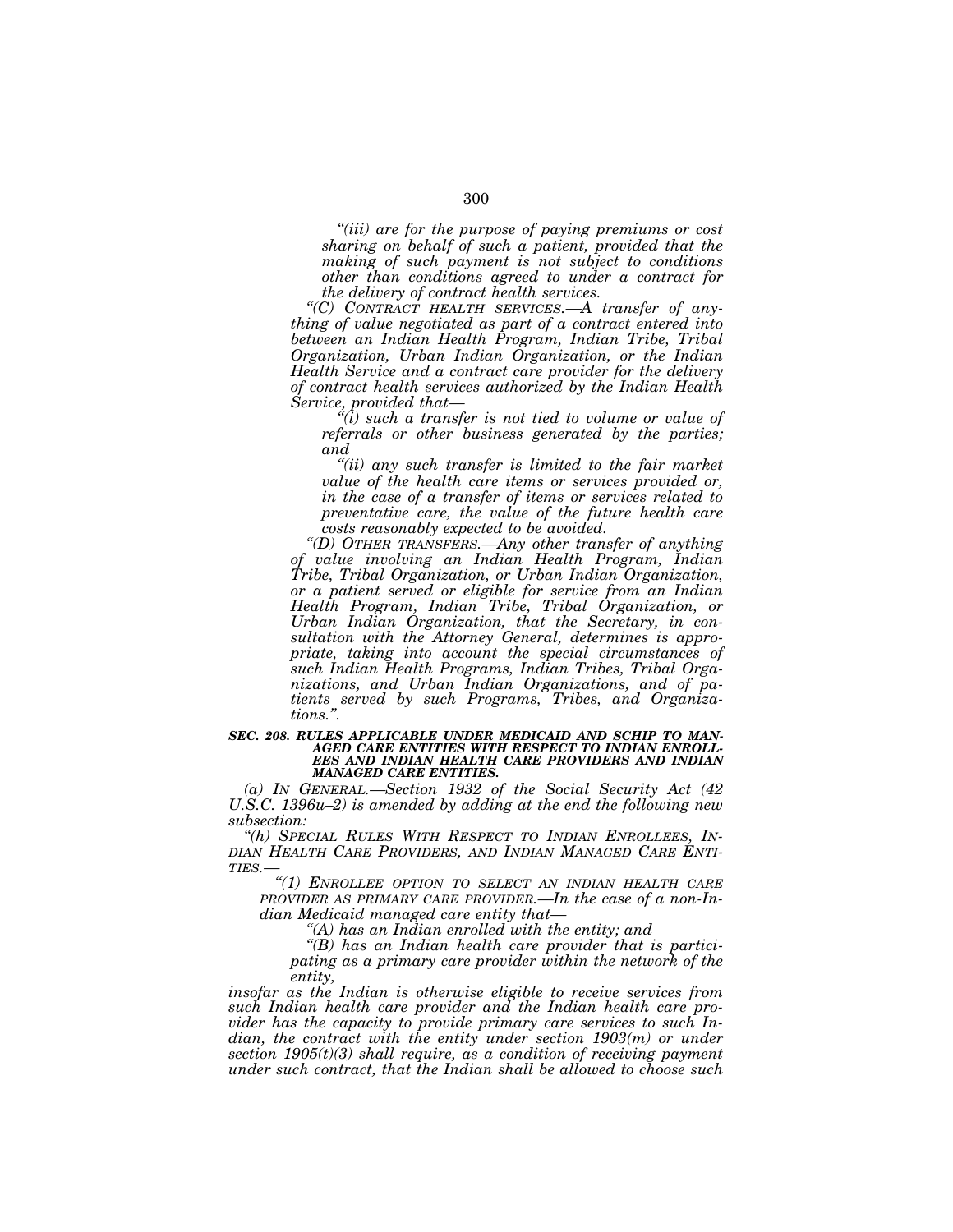Indian health care provider as the Indian's primary care provider *under the entity.* 

*''(2) ASSURANCE OF PAYMENT TO INDIAN HEALTH CARE PRO-VIDERS FOR PROVISION OF COVERED SERVICES.—Each contract with a managed care entity under section 1903(m) or under section 1905(t)(3) shall require any such entity that has a significant percentage of Indian enrollees (as determined by the Secretary), as a condition of receiving payment under such contract to satisfy the following requirements:* 

*''(A) DEMONSTRATION OF PARTICIPATING INDIAN HEALTH CARE PROVIDERS OR APPLICATION OF ALTERNATIVE PAYMENT ARRANGEMENTS.—Subject to subparagraph (E), to—*

*''(i) demonstrate that the number of Indian health care providers that are participating providers with respect to such entity are sufficient to ensure timely access to covered Medicaid managed care services for those enrollees who are eligible to receive services from such providers; or* 

*''(ii) agree to pay Indian health care providers who are not participating providers with the entity for covered Medicaid managed care services provided to those enrollees who are eligible to receive services from such providers at a rate equal to the rate negotiated between such entity and the provider involved or, if such a rate has not been negotiated, at a rate that is not less than the level and amount of payment which the entity would make for the services if the services were furnished by a participating provider which is not an Indian health care provider.* 

*''(B) PROMPT PAYMENT.—To agree to make prompt payment (in accordance with rules applicable to managed care entities) to Indian health care providers that are participating providers with respect to such entity or, in the case of an entity to which subparagraph (A)(ii) or (E) applies, that the entity is required to pay in accordance with that subparagraph.* 

*''(C) SATISFACTION OF CLAIM REQUIREMENT.—To deem any requirement for the submission of a claim or other documentation for services covered under subparagraph (A) by the enrollee to be satisfied through the submission of a claim or other documentation by an Indian health care provider that is consistent with section 403(h) of the Indian Health Care Improvement Act.* 

*''(D) COMPLIANCE WITH GENERALLY APPLICABLE REQUIRE-MENTS.—*

*''(i) IN GENERAL.—Subject to clause (ii), as a condition of payment under subparagraph (A), an Indian health care provider shall comply with the generally applicable requirements of this title, the State plan, and such entity with respect to covered Medicaid managed care services provided by the Indian health care provider to the same extent that non-Indian providers participating with the entity must comply with such requirements.*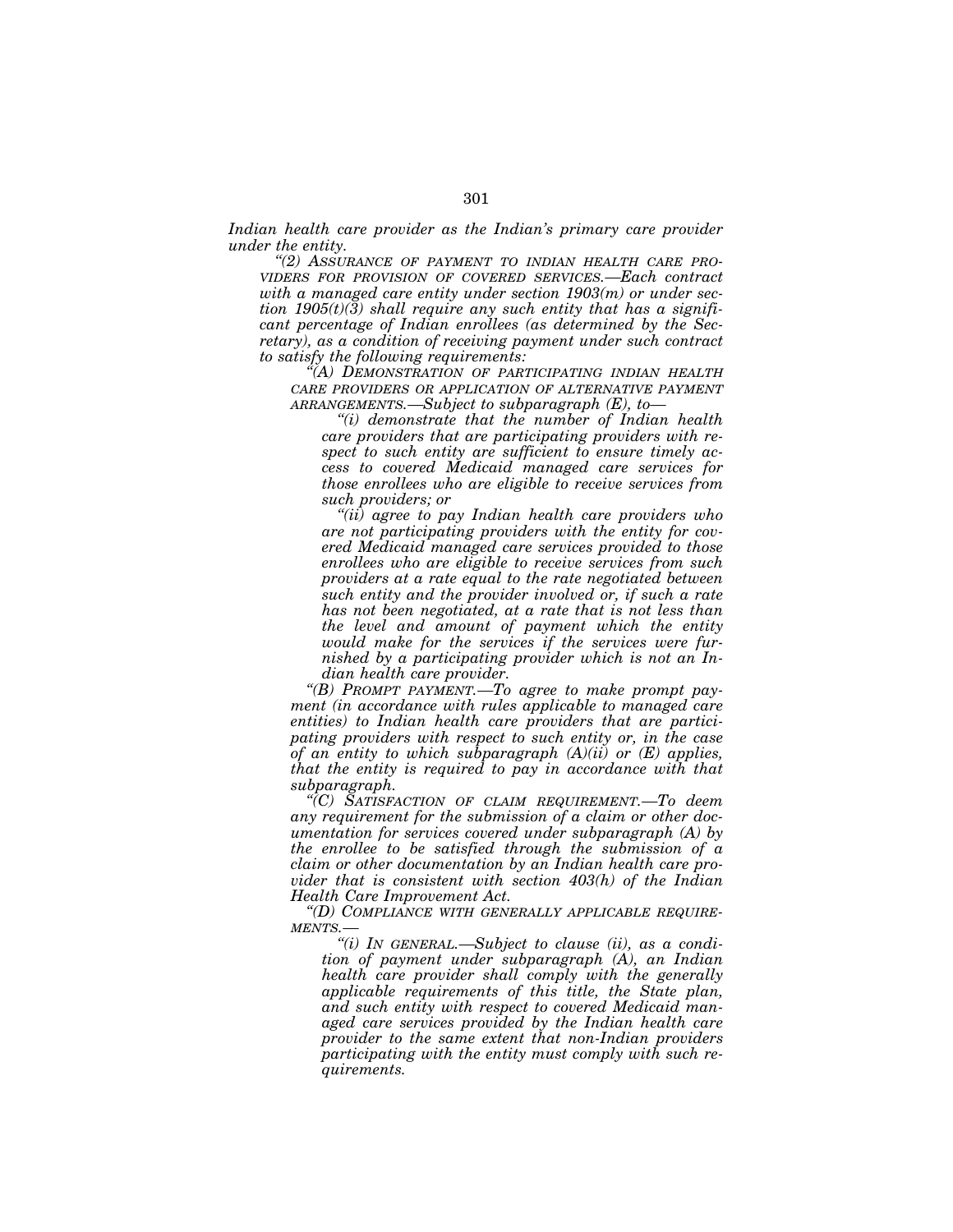*''(ii) LIMITATIONS ON COMPLIANCE WITH MANAGED CARE ENTITY GENERALLY APPLICABLE REQUIREMENTS.— An Indian health care provider— ''(I) shall not be required to comply with a gen-*

*erally applicable requirement of a managed care entity described in clause (i) as a condition of payment under subparagraph (A) if such compliance would conflict with any other statutory or regulatory requirements applicable to the Indian health* 

*care provider; and ''(II) shall only need to comply with those generally applicable requirements of a managed care entity described in clause (i) as a condition of payment under subparagraph (A) that are necessary for the entity's compliance with the State plan, such as those related to care management, quality* 

*assurance, and utilization management. ''(E) APPLICATION OF SPECIAL PAYMENT REQUIREMENTS FOR FEDERALLY-QUALIFIED HEALTH CENTERS AND ENCOUN-TER RATE FOR SERVICES PROVIDED BY CERTAIN INDIAN*

*HEALTH CARE PROVIDERS.— ''(i) FEDERALLY-QUALIFIED HEALTH CENTERS.— ''(I) MANAGED CARE ENTITY PAYMENT REQUIRE- MENT.—To agree to pay any Indian health care provider that is a Federally-qualified health center but not a participating provider with respect to the entity, for the provision of covered Medicaid managed care services by such provider to an Indian enrollee of the entity at a rate equal to the amount of payment that the entity would pay a Federallyqualified health center that is a participating provider with respect to the entity but is not an Indian health care provider for such services.* 

*dian health care provider for such services. ''(II) CONTINUED APPLICATION OF STATE RE-Nothing in subclause (I) or subparagraph (A) or (B) shall be construed as waiving the application of section 1902(bb)(5) regarding the State plan requirement to make any supplemental payment due under such section to a Federally-qualified health center for services furnished by such center to an enrollee of a managed care entity (regardless of whether the Federally-qualified health center is or* 

*is not a participating provider with the entity). ''(ii) CONTINUED APPLICATION OF ENCOUNTER RATE FOR SERVICES PROVIDED BY CERTAIN INDIAN HEALTH CARE PROVIDERS.—If the amount paid by a managed care entity to an Indian health care provider that is not a Federally-qualified health center and that has elected to receive payment under this title as an Indian Health Service provider under the July 11, 1996, Memorandum of Agreement between the Health Care Financing Administration (now the Centers for Medicare & Medicaid Services) and the Indian Health Service for services provided by such provider to an Indian*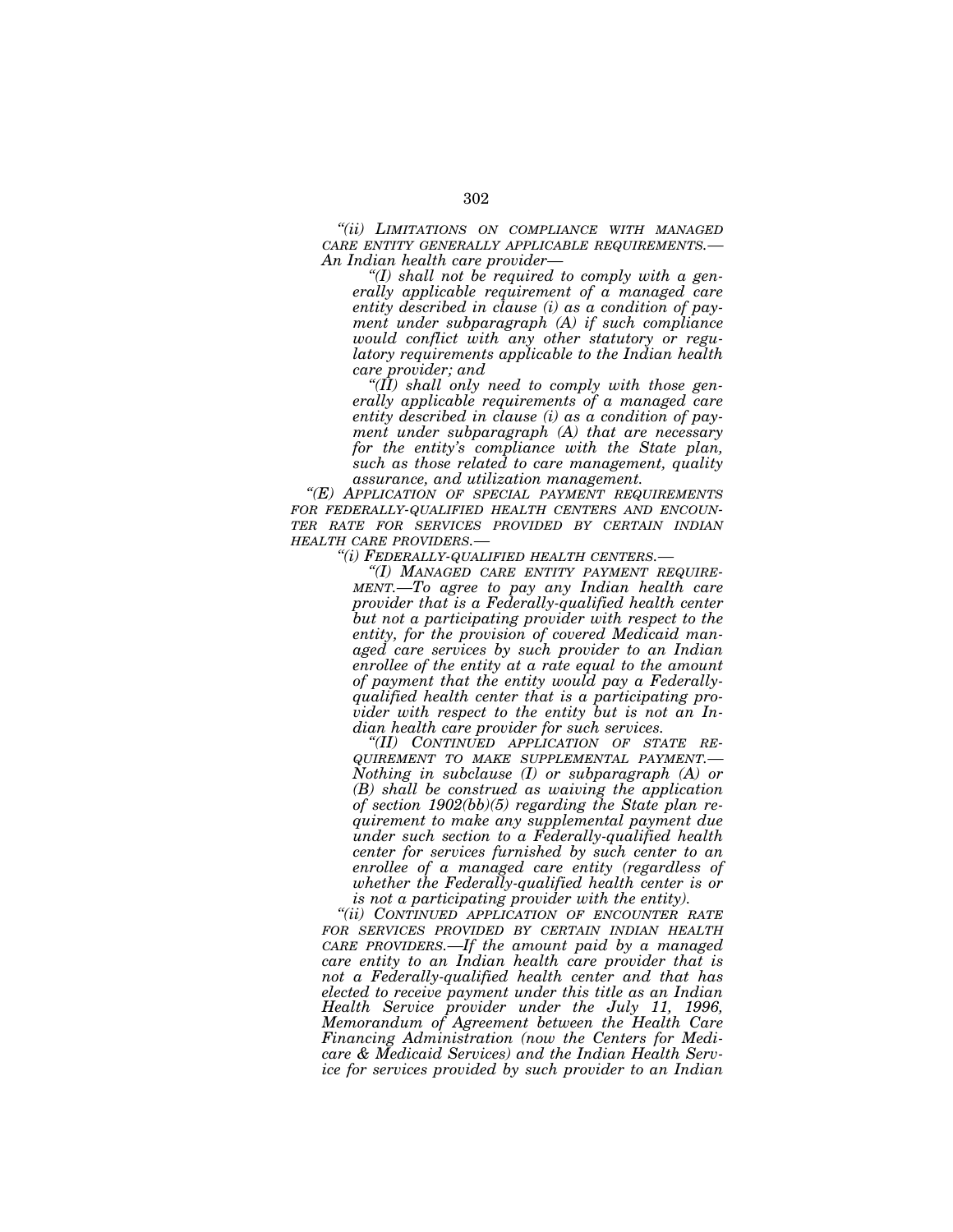*enrollee with the managed care entity is less than the encounter rate that applies to the provision of such services under such memorandum, the State plan shall provide for payment to the Indian health care provider of the difference between the applicable encounter rate under such memorandum and the amount paid by the* 

*managed care entity to the provider for such services. ''(F) CONSTRUCTION.—Nothing in this paragraph shall be construed as waiving the application of section 1902(a)(30)(A) (relating to application of standards to assure that payments are consistent with efficiency, economy,* 

*and quality of care). ''(3) OFFERING OF MANAGED CARE THROUGH INDIAN MEDICAID MANAGED CARE ENTITIES.—If—*

*''(A) a State elects to provide services through Medicaid managed care entities under its Medicaid managed care program; and* 

*''(B) an Indian health care provider that is funded in whole or in part by the Indian Health Service, or a consortium composed of 1 or more Tribes, Tribal Organizations, or Urban Indian Organizations, and which also may include the Indian Health Service, has established an Indian Medicaid managed care entity in the State that meets generally applicable standards required of such an entity under such Medicaid managed care program, the State shall offer to enter into an agreement with the entity to serve as a Medicaid managed care entity with respect to eligible Indians served by such entity under such program.* 

*''(4) SPECIAL RULES FOR INDIAN MANAGED CARE ENTITIES.— The following are special rules regarding the application of a Medicaid managed care program to Indian Medicaid managed care entities:* 

*''(A) ENROLLMENT.— ''(i) LIMITATION TO INDIANS.—An Indian Medicaid managed care entity may restrict enrollment under such program to Indians and to members of specific Tribes in the same manner as Indian Health Programs may restrict the delivery of services to such Indians and tribal members.* 

*''(ii) NO LESS CHOICE OF PLANS.—Under such program the State may not limit the choice of an Indian among Medicaid managed care entities only to Indian Medicaid managed care entities or to be more restrictive than the choice of managed care entities offered to individuals who are not Indians.* 

*''(iii) DEFAULT ENROLLMENT.—*

*''(I) IN GENERAL.—If such program of a State requires the enrollment of Indians in a Medicaid managed care entity in order to receive benefits, the State, taking into consideration the criteria specified in subsection (a)(4)(D)(ii)(I), shall provide for the enrollment of Indians described in subclause (II) who are not otherwise enrolled with such an entity in an Indian Medicaid managed care entity described in such clause.*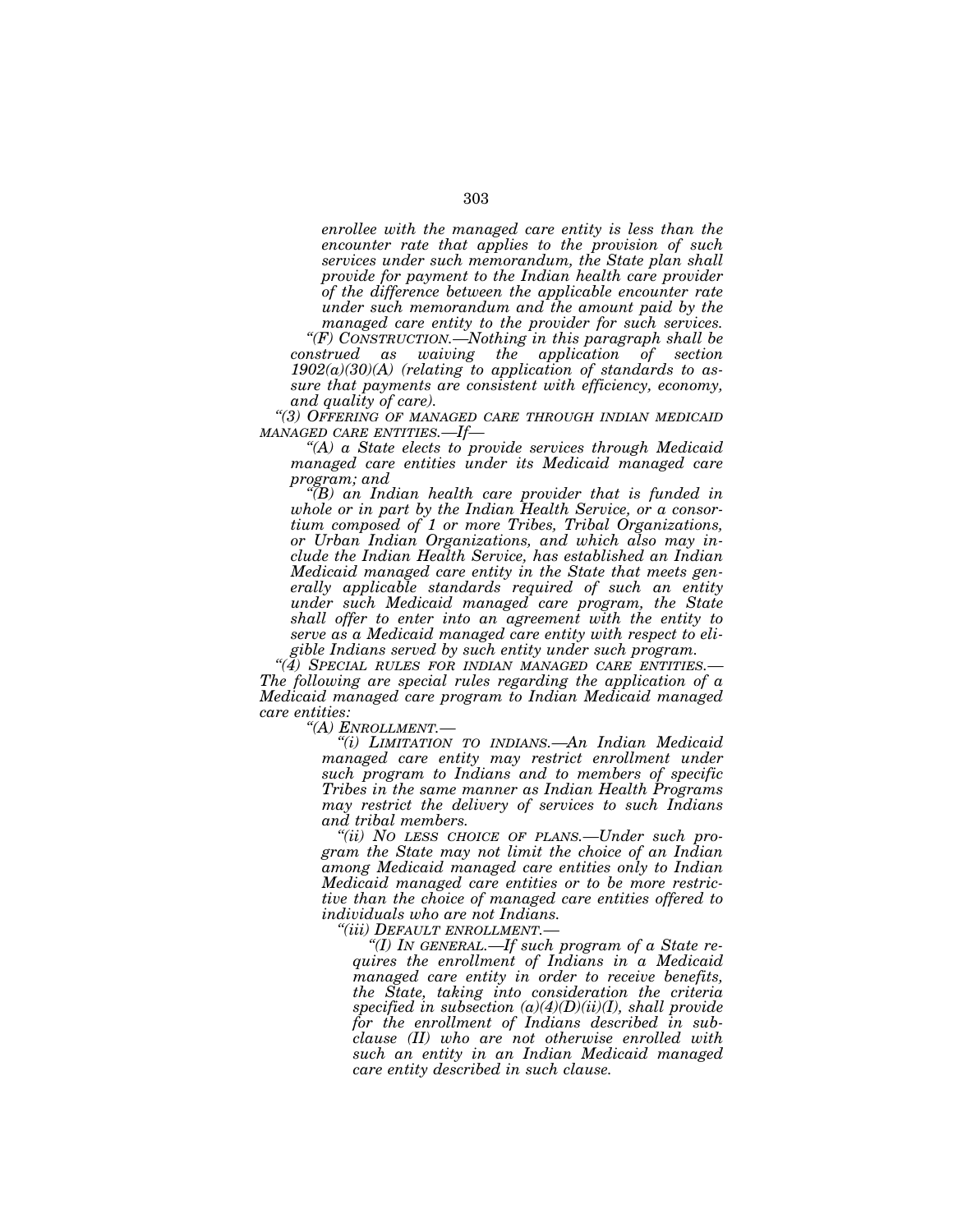*''(II) INDIAN DESCRIBED.—An Indian described in this subclause, with respect to an Indian Medicaid managed care entity, is an Indian who, based upon the service area and capacity of the entity, is eligible to be enrolled with the entity consistent with subparagraph (A).* 

*''(iv) EXCEPTION TO STATE LOCK-IN.—A request by an Indian who is enrolled under such program with a non-Indian Medicaid managed care entity to change enrollment with that entity to enrollment with an Indian Medicaid managed care entity shall be considered cause for granting such request under procedures specified by the Secretary.* 

*''(B) FLEXIBILITY IN APPLICATION OF SOLVENCY.—In applying section 1903(m)(1) to an Indian Medicaid managed care entity—*

*''(i) any reference to a 'State' in subparagraph (A)(ii) of that section shall be deemed to be a reference to the 'Secretary'; and* 

*''(ii) the entity shall be deemed to be a public entity described in subparagraph (C)(ii) of that section.* 

*''(C) EXCEPTIONS TO ADVANCE DIRECTIVES.—The Secretary may modify or waive the requirements of section 1902(w) (relating to provision of written materials on advance directives) insofar as the Secretary finds that the requirements otherwise imposed are not an appropriate or effective way of communicating the information to Indians. ''(D) FLEXIBILITY IN INFORMATION AND MARKETING.—*

*''(i) MATERIALS.—The Secretary may modify requirements under subsection (a)(5) to ensure that information described in that subsection is provided to enrollees and potential enrollees of Indian Medicaid managed care entities in a culturally appropriate and understandable manner that clearly communicates to such enrollees and potential enrollees their rights, protections, and benefits.* 

*''(ii) DISTRIBUTION OF MARKETING MATERIALS.—The provisions of subsection (d)(2)(B) requiring the distribution of marketing materials to an entire service area shall be deemed satisfied in the case of an Indian Medicaid managed care entity that distributes appropriate materials only to those Indians who are potentially eligible to enroll with the entity in the service area.* 

## ø**§ 1680h. Demonstration projects for tribal management of health care services**]

*''(5) MALPRACTICE INSURANCE.—Insofar as, under a Medicaid managed care program, a health care provider is required to have medical malpractice insurance coverage as a condition of contracting as a provider with a Medicaid managed care entity, an Indian health care provider that is—*

 $(a)$  Establishment; grants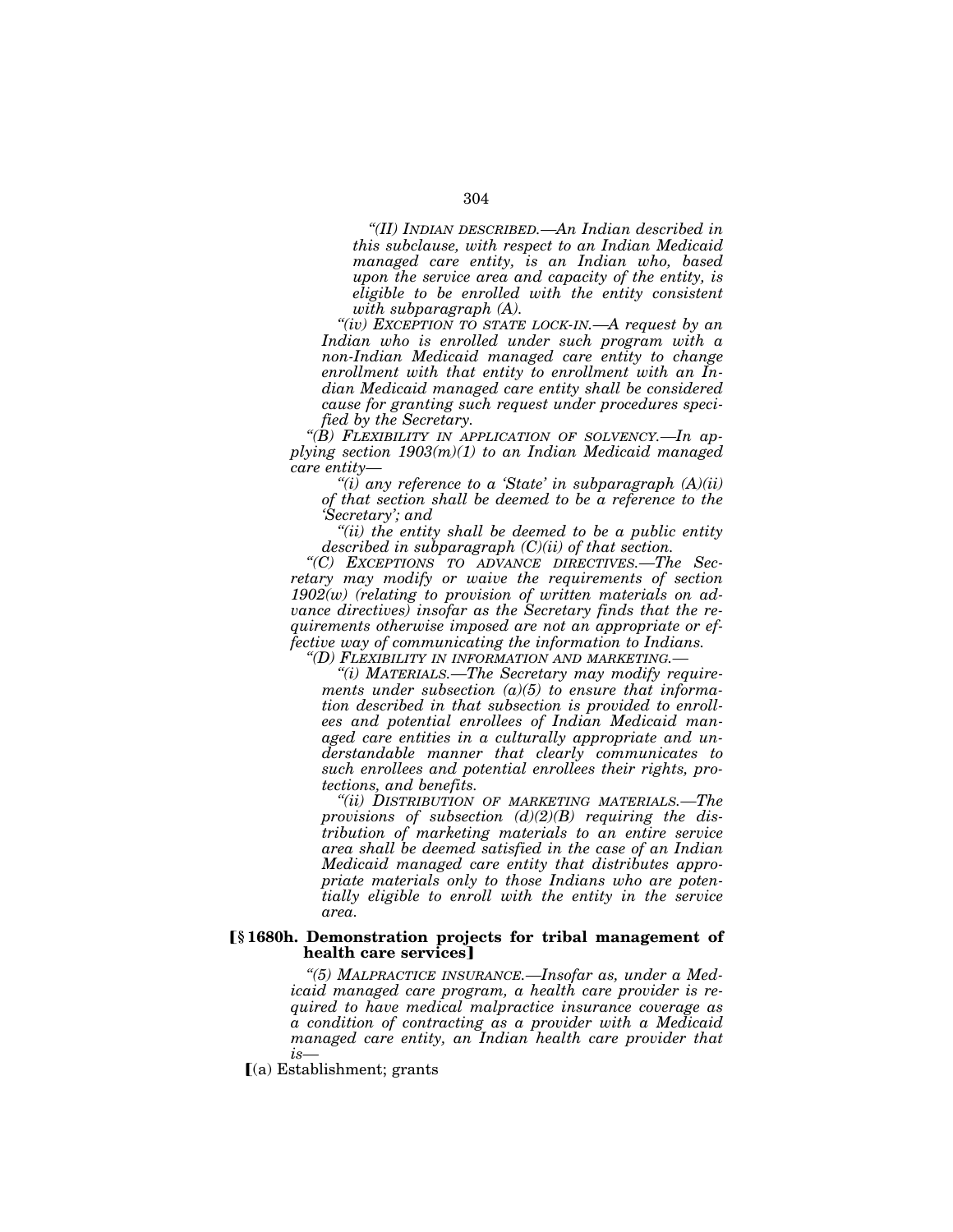$(1)$  The Secretary, acting through the Service, shall make grants to Indian tribes to establish demonstration projects under which the Indian tribe will develop and test a phased approach to assumption by the Indian tribe of the health care delivery system of the Service for members of the Indian tribe living on or near the reservations of the Indian tribe through the use of Service, tribal, and private sector resources.

 $(2)$  A grant may be awarded to an Indian tribe under paragraph (1) only if the Secretary determines that the Indian tribe has the administrative and financial capabilities necessary to conduct a demonstration project described in paragraph (1).

 $(a)$  Health care contracts

øDuring the period in which a demonstration project established under subsection (a) of this section is being conducted by an Indian tribe, the Secretary shall award all health care contracts, including community, behavioral, and preventive health care contracts, to the Indian tribe in the form of a single grant to which the regulations prescribed under part A of title XIX of the Public Health Service Act [42 U.S.C.A. § 300w et seq.] (as modified as necessary by any agreement entered into between the Secretary and the Indian tribe to achieve the purposes of the demonstration project established under subsection  $(a)$  of this section) shall apply.

 $(c)$  Waiver of procurement laws

øThe Secretary may waive such provisions of Federal procurement law as are necessary to enable any Indian tribe to develop and test administrative systems under the demonstration project established under subsection (a) of this section, but only if such waiver does not diminish or endanger the delivery of health care services to Indians.

 $\lceil$ (d) Termination; evaluation and report

 $[(1)$  The demonstration project established under subsection (a) of this section shall terminate on September 30, 1993, or, in the case of a demonstration project for which a grant is made after September 30, 1990, three years after the date on which such grant is made.

 $(2)$  By no later than September 30, 1996, the Secretary shall evaluate the performance of each Indian tribe that has participated in a demonstration project established under subsection (a) of this section and shall submit to the Congress a report on such evaluations and demonstration projects.

ø(e) Joint venture demonstration projects

 $(1)$  The Secretary, acting through the Service, shall make arrangements with Indian tribes to establish joint venture demonstration projects under which an Indian tribe shall expend tribal, private, or other available nontribal funds, for the acquisition or construction of a health facility for a minimum of 20 years, under a no-cost lease, in exchange for agreement by the Service to provide the equipment, supplies, and staffing for the operation and maintenance of such a health facility. A tribe may utilize tribal funds, private sector, or other available resources, including loan guarantees, to fulfill its commitment under this subsection.

 $(2)$  The Secretary shall make such an arrangement with an Indian tribe only if the Secretary first determines that the Indian tribe has the administrative and financial capabilities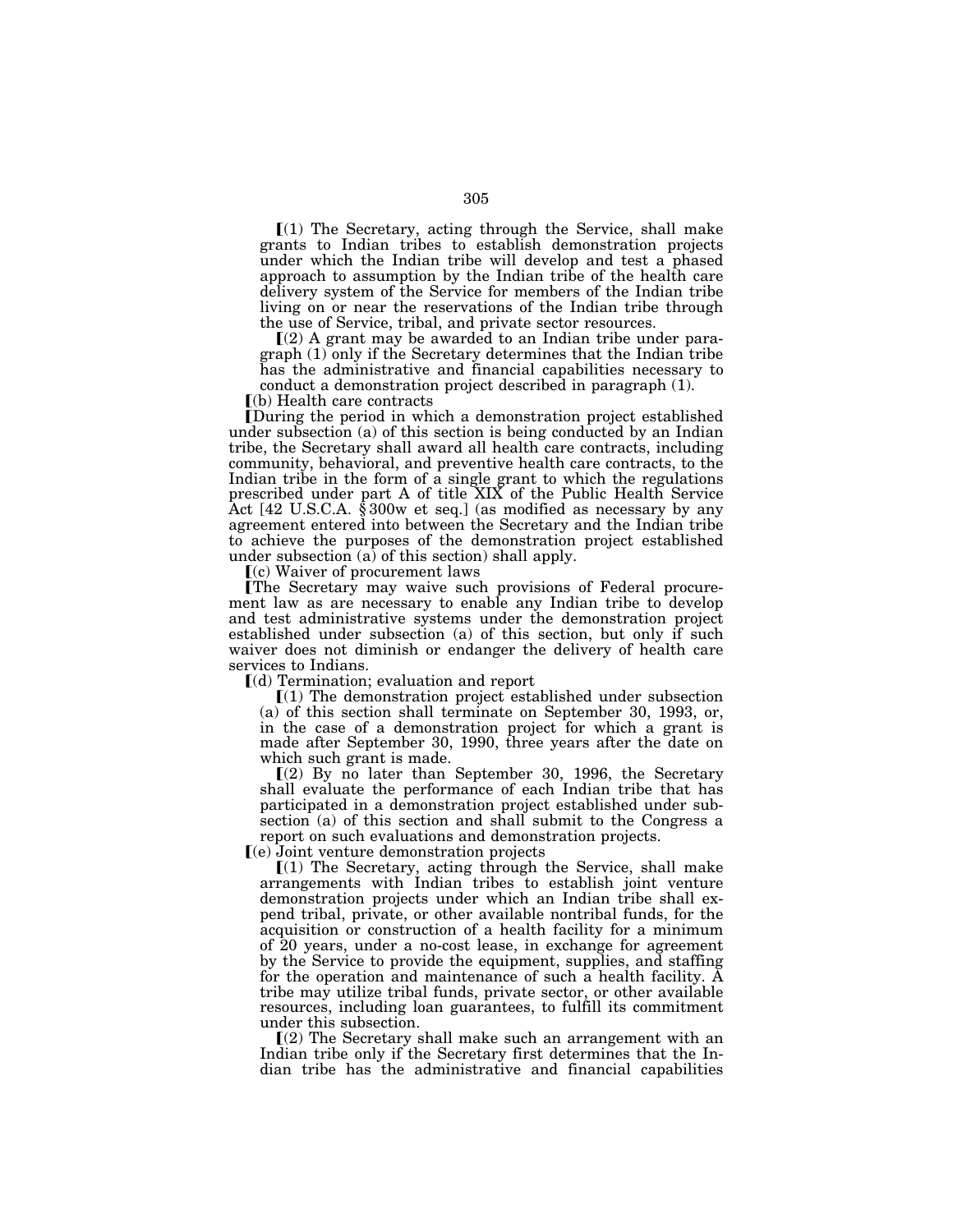necessary to complete the timely acquisition or construction of the health facility described in paragraph (1).

 $(3)$  An Indian tribe or tribal organization that has entered into a written agreement with the Secretary under this subsection, and that breaches or terminates without cause such agreement, shall be liable to the United States for the amount that has been paid to the tribe, or paid to a third party on the tribe's behalf, under the agreement. The Secretary has the right to recover tangible property (including supplies), and equipment, less depreciation, and any funds expended for operations and maintenance under this section. The preceding sentence does not apply to any funds expended for the delivery of health care services, or for personnel or staffing, shall be recoverable.]

*''(A) a Federally-qualified health center that is covered under the Federal Tort Claims Act (28 U.S.C. 1346(b), 2671 et seq.);* 

## ø**§ 1680i. Child sexual abuse treatment programs**¿

*''(B) providing health care services pursuant to a contract or compact under the Indian Self-Determination and Education Assistance Act (25 U.S.C. 450 et seq.) that are covered under the Federal Tort Claims Act (28 U.S.C. 1346(b), 2671 et seq.); or* 

 $(a)$  Continuation of existing demonstration programs

øThe Secretary and the Secretary of the Interior shall, for each fiscal year through fiscal year 1995, continue the demonstration programs involving treatment for child sexual abuse provided through the Hopi Tribe and the Assiniboine and Sioux Tribes of the Fort Peck Reservation.

 $(a)$  Establishment of new demonstration programs

øBeginning October 1, 1995, the Secretary and the Secretary of the Interior may establish, in any service area, demonstration programs involving treatment for child sexual abuse, except that the Secretaries may not establish a greater number of such programs in one service area than in any other service area until there is an equal number of such programs established with respect to all service areas from which the Secretary receives qualified applications during the application period (as determined by the Secretary).]

*''(C) the Indian Health Service providing health care services that are covered under the Federal Tort Claims Act (28 U.S.C. 1346(b), 2671 et seq.);* 

## ø**§ 1680j. Tribal leasing**¿

*are deemed to satisfy such requirement.* 

Indian tribes providing health care services pursuant to a contract entered into under the Indian Self-Determination Act [25 U.S.C.A. § 450f et seq.] may lease permanent structures for the purpose of providing such health care services without obtaining advance approval in appropriation Acts.

*''(6) DEFINITIONS.—For purposes of this subsection:*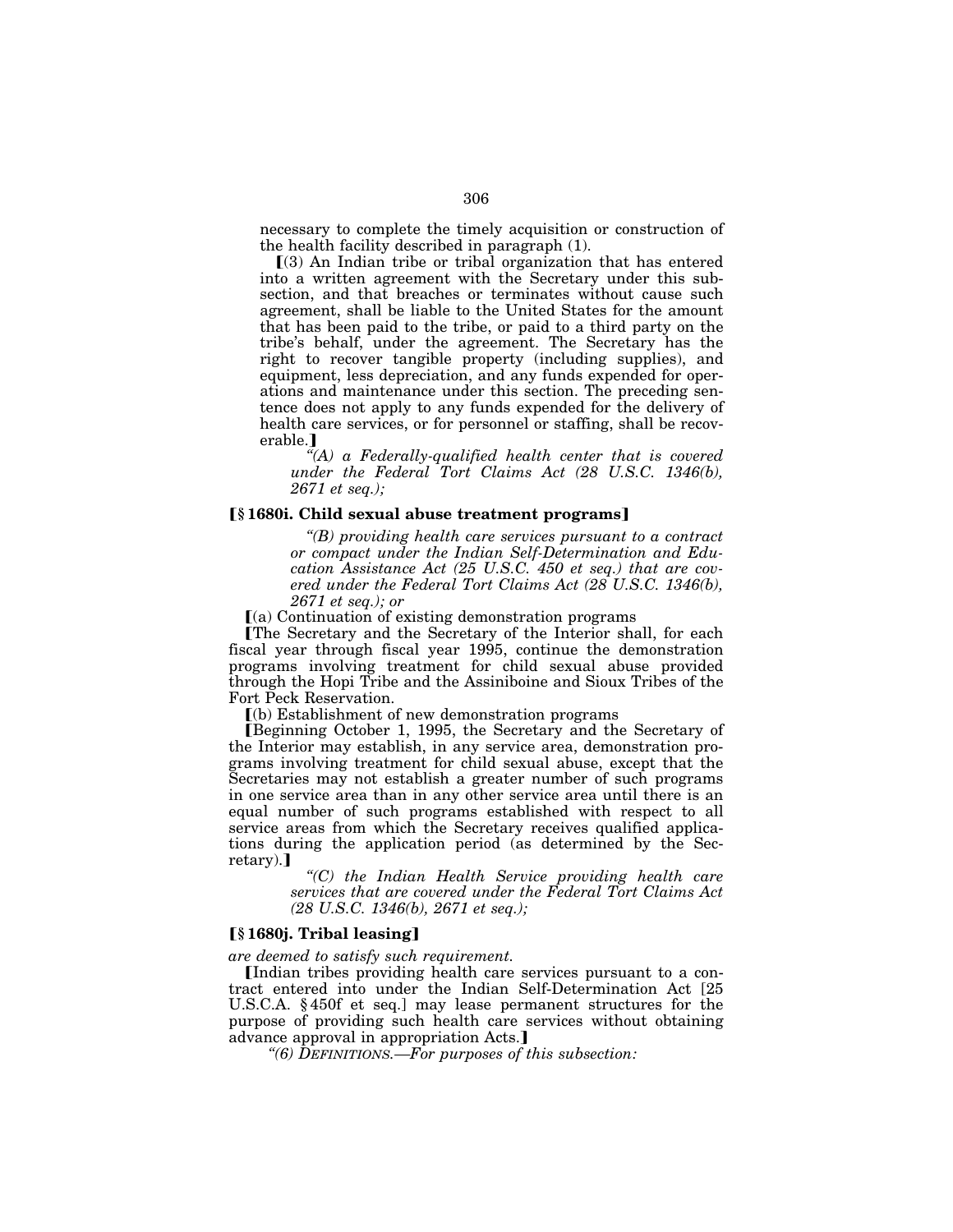## ø**§ 1680k. Home- and community-based care demonstration**  project]

*''(A) INDIAN HEALTH CARE PROVIDER.—The term 'Indian health care provider' means an Indian Health Program or an Urban Indian Organization.* 

 $(a)$  Authority of Secretary

øThe Secretary, acting through the Service, is authorized to enter into contracts with, or make grants to, Indian tribes or tribal organizations providing health care services pursuant to a contract entered into under the Indian Self-Determination Act [25 U.S.C.A. § 450f et seq.], to establish demonstration projects for the delivery of home- and community-based services to functionally disabled Indians.

 $\Gamma$ (b) Use of funds

 $\Gamma(1)$  Funds provided for a demonstration project under this section shall be used only for the delivery of home- and community-based services (including transportation services) to functionally disabled Indians.<br> $[(2)$  Such funds may not be used—

 $(A)$  to make cash payments to functionally disabled Indians;

 $($ B) to provide room and board for functionally disabled Indians;

 $\mathbf{C}(C)$  for the construction or renovation of facilities or the purchase of medical equipment; or

 $\mathbb{I}(\mathcal{D})$  for the provision of nursing facility services.

 $(c)$  Criteria for approval of applications

Not later than  $\overline{180}$  days after October 29, 1992, the Secretary, after consultation with Indian tribes and tribal organizations, shall develop and issue criteria for the approval of applications submitted under this section. Such criteria shall ensure that demonstration projects established under this section promote the development of the capacity of tribes and tribal organizations to deliver, or arrange for the delivery of, high quality, culturally appropriate home- and community-based services to functionally disabled Indians;

 $\left[\text{(d)}\right]$  Assistance to applicants

The Secretary shall provide such technical and other assistance as may be necessary to enable applicants to comply with the provisions of this section.

 $(e)$  Services to ineligible persons

 $[At the discretion of the triple or tribal organization, services pro$ vided under a demonstration project established under this section may be provided (on a cost basis) to persons otherwise ineligible for the health care benefits of the Service.

 $\Gamma(f)$  Maximum number of demonstration projects

øThe Secretary shall establish not more than 24 demonstration projects under this section. The Secretary may not establish a greater number of demonstration projects under this section in one service area than in any other service area until there is an equal number of such demonstration projects established with respect to all service areas from which the Secretary receives applications during the application period (as determined by the Secretary) which meet the criteria issued pursuant to subsection (c) of this section.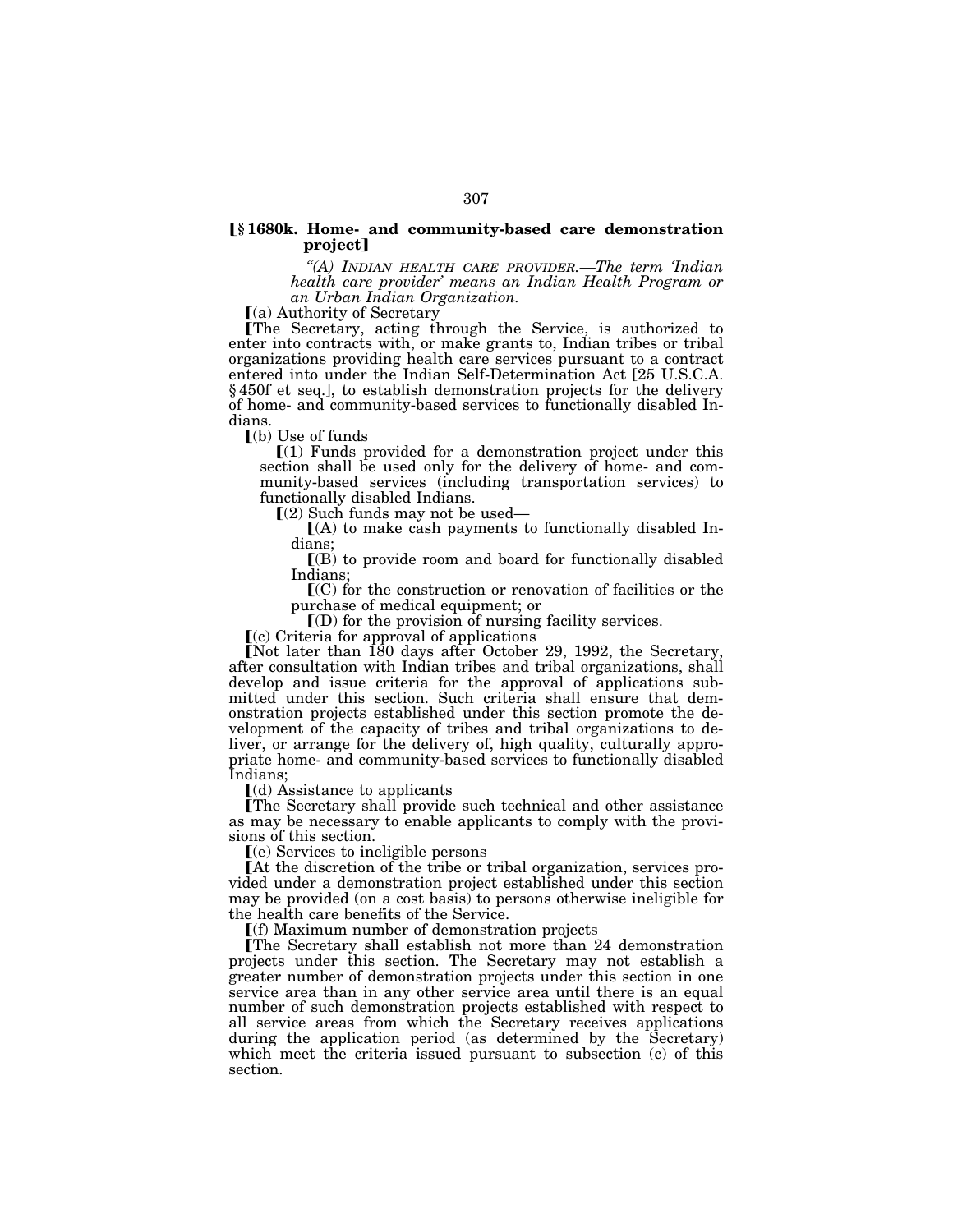$\Gamma(g)$  Report

The Secretary shall submit to the President, for inclusion in the report which is required to be submitted under section 1671 of this title for fiscal year 1999, a report on the findings and conclusions derived from the demonstration projects conducted under this section, together with legislative recommendations.

 $\Gamma$ (h) Definitions

øFor the purposes of this section, the following definitions shall apply:

 $(1)$  The term "home- and community-based services" means one or more of the following:

 $(A)$  Homemaker/home health aide services.

ø(B) Chore services.

 $\mathbf{C}(\mathbf{C})$  Personal care services.

ø(D) Nursing care services provided outside of a nursing facility by, or under the supervision of, a registered nurse.  $\mathcal{F}(\mathbf{E})$  Respite care.

 $\Gamma(F)$  Training for family members in managing a func-

tionally disabled individual.

 $(G)$  Adult day care.

ø(H) Such other home- and community-based services as the Secretary may approve.

 $(2)$  The term "functionally disabled" means an individual who is determined to require home- and community-based services based on an assessment that uses criteria (including, at the discretion of the tribe or tribal organization, activities of daily living) developed by the tribe or tribal organization.

 $(i)$  Authorization of appropriations

There are authorized to be appropriated for each of the fiscal years 1996 through 2000 such sums as may be necessary to carry out this section. Such sums shall remain available until expended.

> *''(B) INDIAN; INDIAN HEALTH PROGRAM; SERVICE; TRIBE; TRIBAL ORGANIZATION; URBAN INDIAN ORGANIZATION.—The terms 'Indian', 'Indian Health Program', 'Service', 'Tribe', 'tribal organization', 'Urban Indian Organization' have the meanings given such terms in section 4 of the Indian Health Care Improvement Act.*

## ø**§ 1680l. Shared services demonstration project**¿

*''(C) INDIAN MEDICAID MANAGED CARE ENTITY.—The term 'Indian Medicaid managed care entity' means a managed care entity that is controlled (within the meaning of the last sentence of section 1903(m)(1)(C)) by the Indian Health Service, a Tribe, Tribal Organization, or Urban Indian Organization, or a consortium, which may be composed of 1 or more Tribes, Tribal Organizations, or Urban Indian Or*ganizations, and which also may include the Service.<br> **[**(a) Authority of Secretary

øThe Secretary, acting through the Service and notwithstanding any other provision of law, is authorized to enter into contracts with Indian tribes or tribal organizations to establish not more than 6 shared services demonstration projects for the delivery of long-term care to Indians. Such projects shall provide for the sharing of staff or other services between a Service facility and a nurs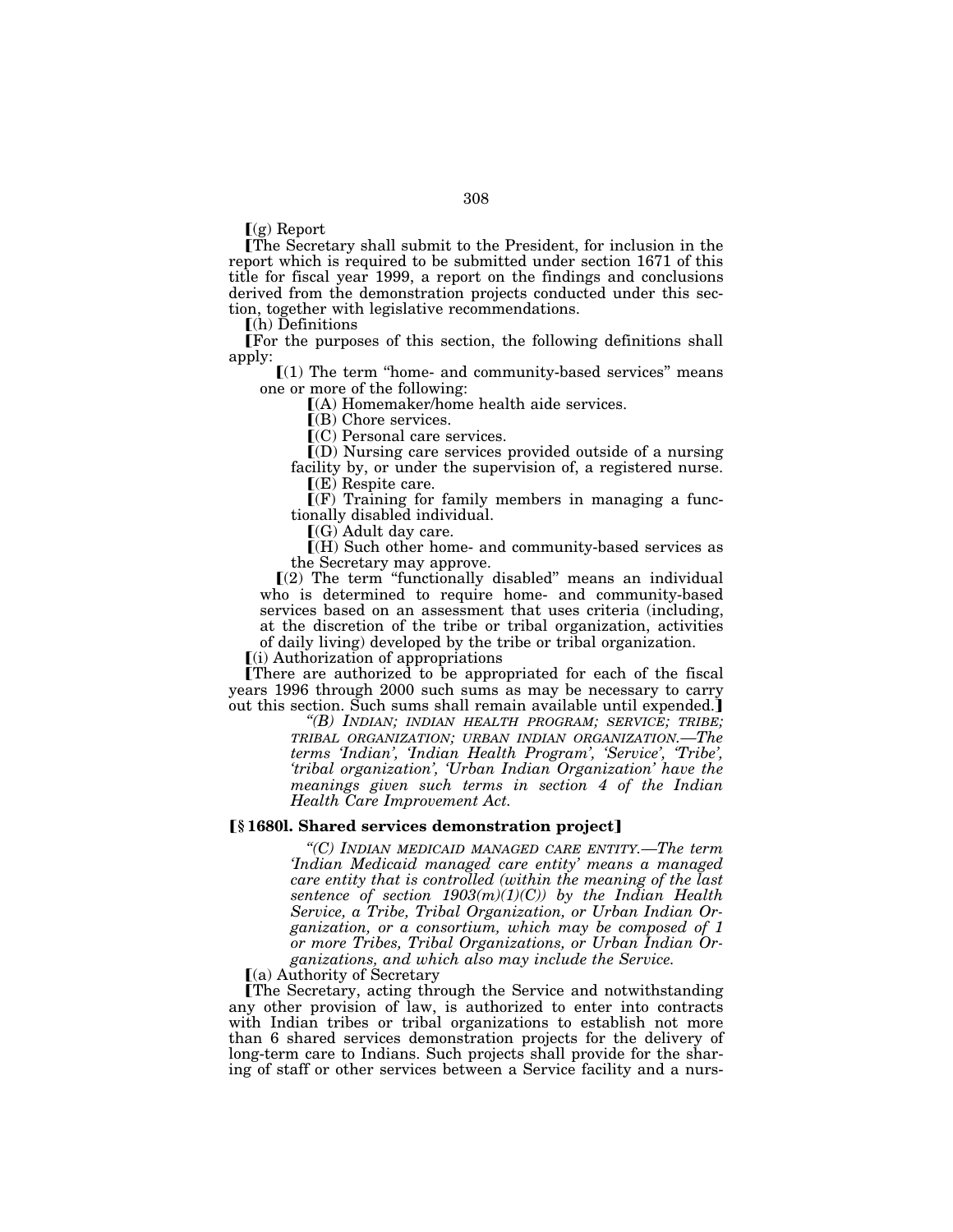ing facility owned and operated (directly or by contract) by such Indian tribe or tribal organization.

 $(a)$  Contract requirements

 $\Lambda$  contract entered into pursuant to subsection (a) of this section—

 $(1)$  may, at the request of the Indian tribe or tribal organization, delegate to such tribe or tribal organization such powers of supervision and control over Service employees as the Secretary deems necessary to carry out the purposes of this section;

 $\Gamma(2)$  shall provide that expenses (including salaries) relating to services that are shared between the Service facility and the tribal facility be allocated proportionately between the Service and the tribe or tribal organization; and

 $(3)$  may authorize such tribe or tribal organization to construct, renovate, or expand a nursing facility (including the construction of a facility attached to a Service facility), except that no funds appropriated for the Service shall be obligated or expended for such purpose.

 $(c)$  Eligibility

øTo be eligible for a contract under this section, a tribe or tribal organization, shall, as of October 29, 1992—

 $(1)$  own and operate (directly or by contract) a nursing facility;

 $(2)$  have entered into an agreement with a consultant to develop a plan for meeting the long-term needs of the tribe or tribal organization; or

 $(3)$  have adopted a tribal resolution providing for the construction of a nursing facility.

 $(d)$  Nursing facilities

[Any nursing facility for which a contract is entered into under this section shall meet the requirements for nursing facilities under section 1396r of Title 42.

 $(e)$  Assistance to applicants

øThe Secretary shall provide such technical and other assistance as may be necessary to enable applicants to comply with the provisions of this section.

 $f(f)$  Report

øThe Secretary shall submit to the President, for inclusion in each report required to be transmitted to the Congress under section 1671 of this title, a report on the findings and conclusions derived from the demonstration projects conducted under this section.]

> *''(D) NON-INDIAN MEDICAID MANAGED CARE ENTITY.—The term 'non-Indian Medicaid managed care entity' means a managed care entity that is not an Indian Medicaid managed care entity.*

## ø**§ 1680m. Results of demonstration projects**¿

*''(E) COVERED MEDICAID MANAGED CARE SERVICES.—The term 'covered Medicaid managed care services' means, with respect to an individual enrolled with a managed care entity, items and services that are within the scope of items and services for which benefits are available with respect to*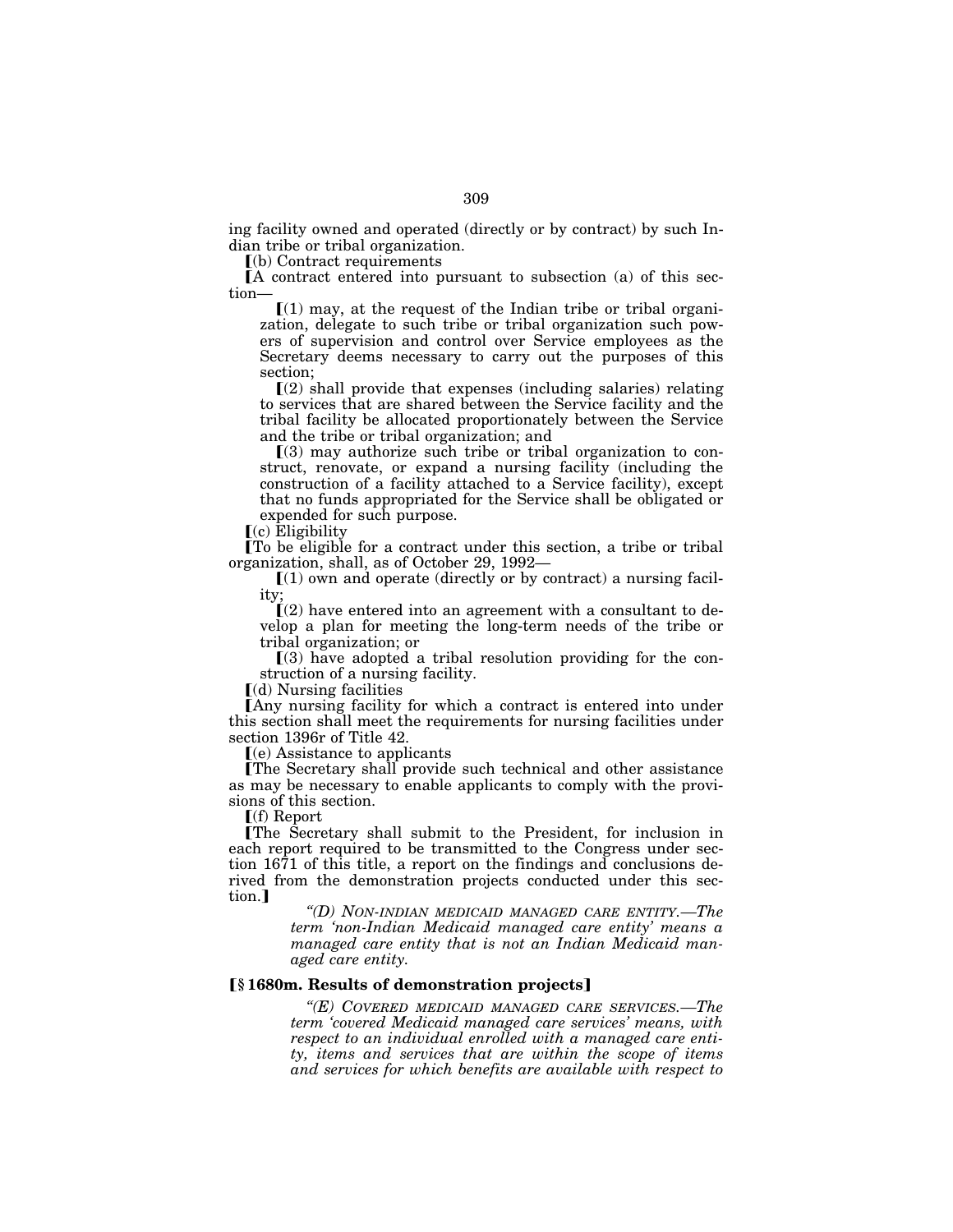*the individual under the contract between the entity and the State involved.* 

øThe Secretary shall provide for the dissemination to Indian tribes of the findings and results of demonstration projects conducted under this chapter.]

*''(F) MEDICAID MANAGED CARE PROGRAM.—The term 'Medicaid managed care program' means a program under sections 1903(m) and 1932 and includes a managed care program operating under a waiver under section 1915(b) or 1115 or otherwise.''.* 

## ø**§ 1680n. Priority for Indian reservations**¿

*(b) APPLICATION TO SCHIP.—Section 2107(e)(1) of such Act (42*  U.S.C. 1397 $gg(1)$ ), as amended by section  $206(b)(2)$ , is amended by *adding at the end the following new subparagraph:* 

 $(a)$  Facilities and projects

Beginning on October 29, 1992, the Bureau of Indian Affairs and the Service shall, in all matters involving the reorganization or development of Service facilities, or in the establishment of related employment projects to address unemployment conditions in economically depressed areas, give priority to locating such facilities and projects on Indian lands if requested by the Indian tribe with jurisdiction over such lands.

 $(a)$  "Indian lands" defined

For purposes of this section, the term "Indian lands" means—

 $\left[ \right( 1\right)$  all lands within the limits of any Indian reservation; and

 $(2)$  any lands title which is held in trust by the United States for the benefit of any Indian tribe or individual Indian, or held by any Indian tribe or individual Indian subject to restriction by the United States against alienation and over which an Indian tribe exercises governmental power.]

*''(H) Subsections (a)(2)(C) and (h) of section 1932.''.* 

## ø**§ 1680o. Authorization of appropriations**¿

## *SEC. 209. ANNUAL REPORT ON INDIANS SERVED BY SOCIAL SECURITY ACT HEALTH BENEFIT PROGRAMS.*

øExcept as provided in section 1680k of this title, there are authorized to be appropriated such sums as may be necessary for each fiscal year through fiscal year 2000 to carry out this subchapter.]

*Section 1139 of the Social Security Act (42 U.S.C. 1320b–9), as amended by the sections 202, 205, and 206, is amended by redesignating subsection (e) as subsection (f), and inserting after subsection (d) the following new subsection:* 

## ø**§ 1681. Billing of Indians by Indian Health Service**¿

*''(e) ANNUAL REPORT ON INDIANS SERVED BY HEALTH BENEFIT PROGRAMS FUNDED UNDER THIS ACT.—Beginning January 1, 2007, and annually thereafter, the Secretary, acting through the Administrator of the Centers for Medicare & Medicaid Services and the Director of the Indian Health Service, shall submit a report to Congress regarding the enrollment and health status of Indians receiv*ing items or services under health benefit programs funded under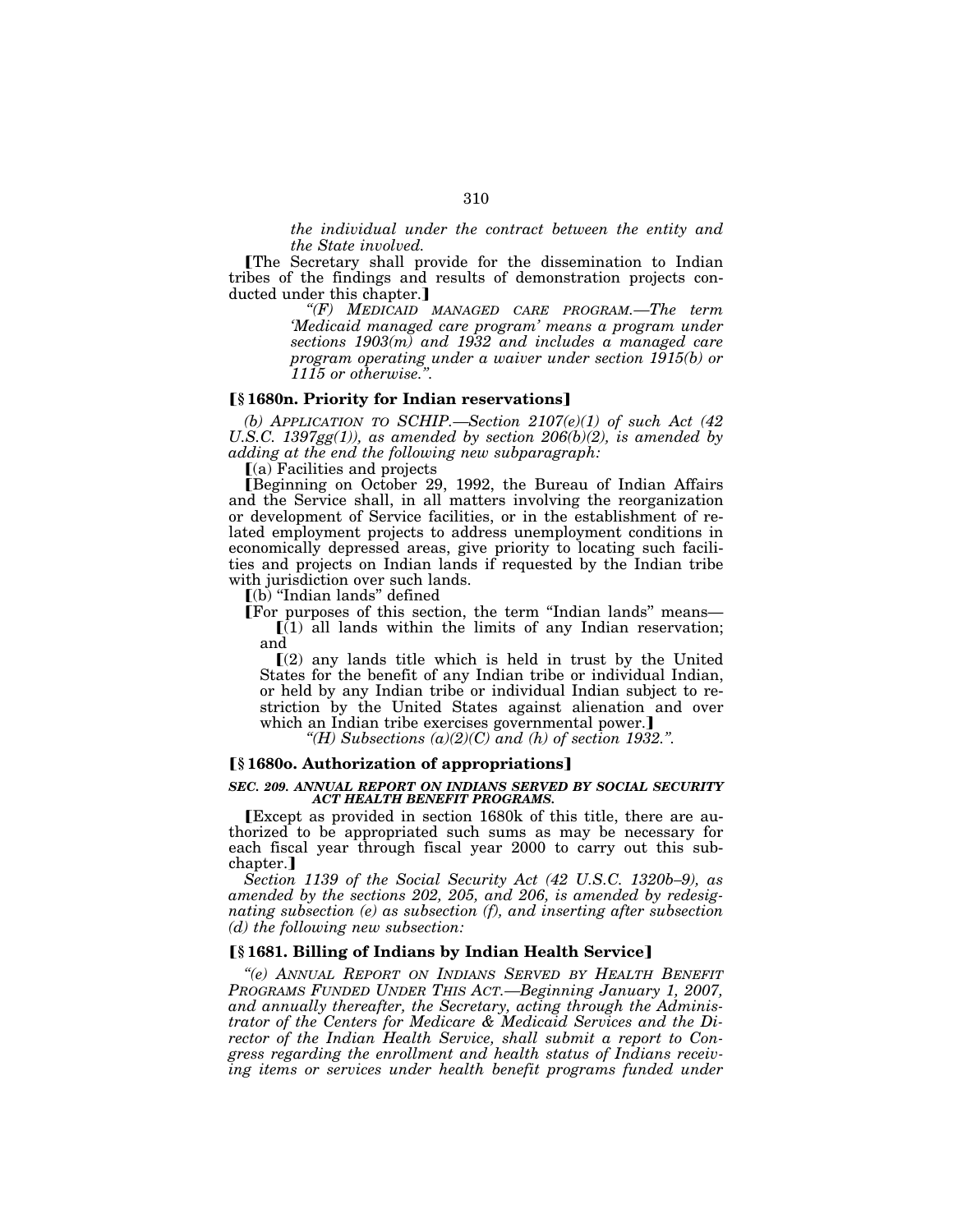*this Act during the preceding year. Each such report shall include the following:* 

øThe Indian Health Service shall neither bill nor charge those Indians who may have the economic means to pay unless and until such time as Congress has agreed upon a specific policy to do so and has directed the Indian Health Service to implement such a policy.

*''(1) The total number of Indians enrolled in, or receiving items or services under, such programs, disaggregated with respect to each such program.* 

## ø**§ 1682. Subrogation of claims by**¿

"(2) The number of Indians described in paragraph (1) that *also received health benefits under programs funded by the* In-

Hereafter the Indian Health Service may seek subrogation of claims including but not limited to auto accident claims, including no-fault claims, personal injury, disease, or disability claims, and worker's compensation claims, the proceeds of which shall be credited to the funds established by sections 401 and 402 of the Indian Health Care Improvement Act.<sup>]</sup><br>"(3) General information regarding the health status of the

Indians described in paragraph (1), disaggregated with respect *to specific diseases or conditions and presented in a manner that is consistent with protections for privacy of individually identifiable health information under section 264(c) of the Health Insurance Portability and Accountability Act of 1996.* 

## ø**§ 1683. Indian Catastrophic Health Emergency Fund**¿

*''(4) A detailed statement of the status of facilities of the Indian Health Service or an Indian Tribe, Tribal Organization, or an Urban Indian Organization with respect to such facilities' compliance with the applicable conditions and requirements of titles XVIII, XIX, and XXI, and, in the case of title XIX or XXI, under a State plan under such title or under waiver authority, and of the progress being made by such facilities (under plans submitted under section 1880(b), 1911(b) or otherwise) toward the achievement and maintenance of such compliance.* 

 $$10,000,000$  shall remain available until expended, for the establishment of an Indian Catastrophic Health Emergency Fund (hereinafter referred to as the "Fund"). Hereafter, the Fund is to cover the Indian Health Service portion of the medical expenses of catastrophic illness falling within the responsibility of the Service and shall be administered by the Secretary of Health and Human Services, acting through the central office of the Indian Health Service. No part of the Fund or its administration shall be subject to contract or grant under the Indian Self-Determination and Education Assistance Act (Public Law 93–638). There shall be deposited into the Fund all amounts recovered under the authority of the Federal Medical Care Recovery Act (42 U.S.C. 2651 et seq.), which shall become available for obligation upon receipt and which shall remain available for obligation until expended. The Fund shall not be used to pay for health services provided to eligible Indians to the extent that alternate Federal, State, local, or private insurance resources for payment: (1) are available and accessible to the bene-